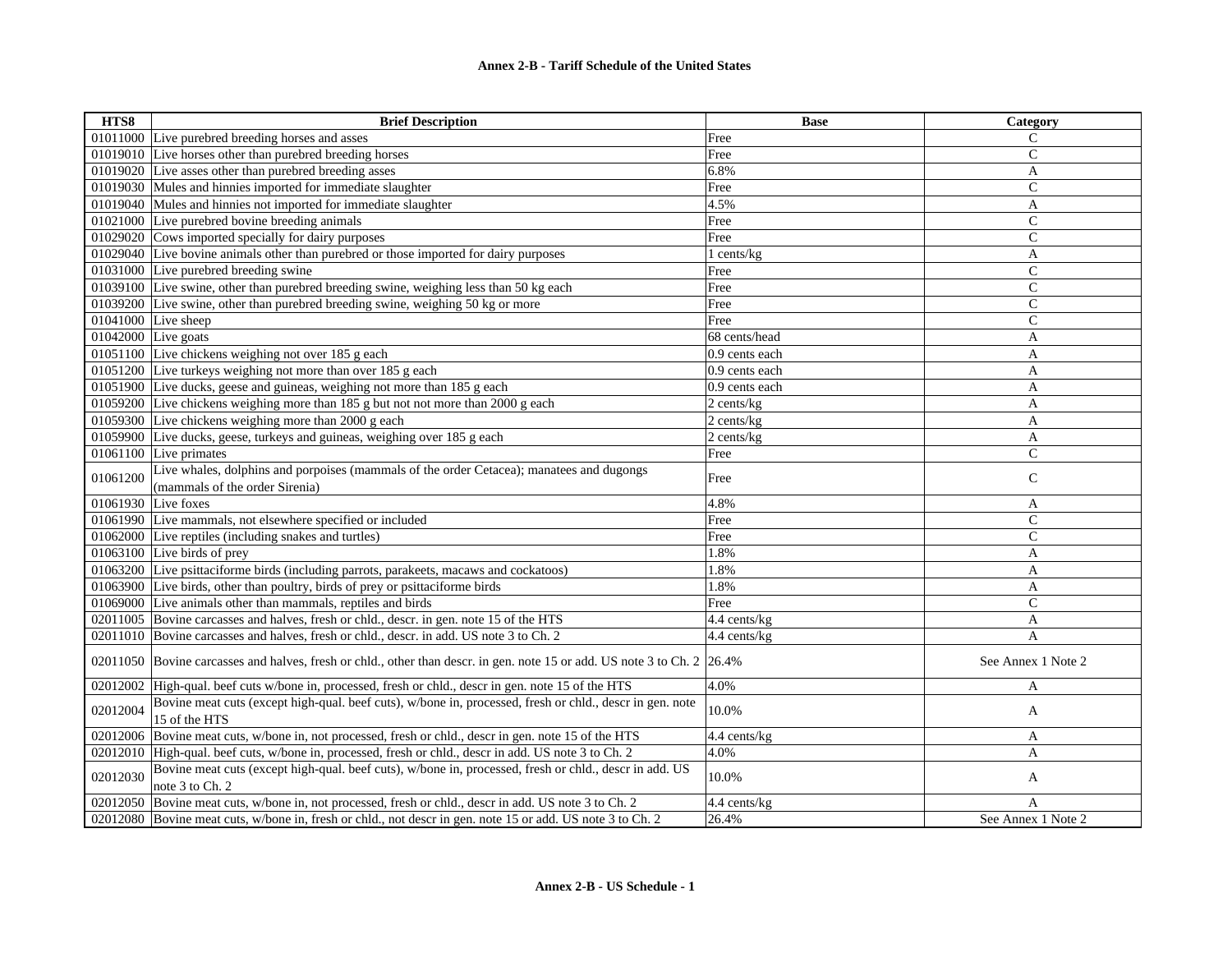| HTS8     | <b>Brief Description</b>                                                                                                 | <b>Base</b>       | Category           |
|----------|--------------------------------------------------------------------------------------------------------------------------|-------------------|--------------------|
|          | 02013002 High-qual. beef cuts, boneless, processed, fresh or chld., descr in gen. note 15 of the HTS                     | 4.0%              | A                  |
| 02013004 | Bovine meat cuts (except high-qual. beef cuts), boneless, processed, fresh or chld., descr in gen. note<br>15 of the HTS | 10.0%             | A                  |
|          | 02013006 Bovine meat cuts, boneless, not processed, fresh or chld., descr in gen. note 15 of the HTS                     | 4.4 cents/kg      | A                  |
|          | 02013010 High-qual. beef cuts, boneless, processed, fresh or chld., descr in add. US note 3 to Ch. 2                     | 4.0%              | A                  |
| 02013030 | Bovine meat cuts (except high-qual. beef cuts), boneless, processed, fresh or chld., descr in add. US<br>note 3 to Ch. 2 | 10.0%             | A                  |
|          | 02013050 Bovine meat cuts, boneless, not processed, fresh or chld., descr in add. US note 3 to Ch. 2                     | 4.4 cents/kg      | A                  |
|          | 02013080 Bovine meat cuts, boneless, fresh or chld., not descr in gen. note 15 or add. US note 3 to Ch. 2                | 26.4%             | See Annex 1 Note 2 |
|          | 02021005 Bovine carcasses and halves, frozen, descr. in gen. note 15 of the HTS                                          | 4.4 cents/kg      | A                  |
|          | 02021010 Bovine carcasses and halves, frozen, descr. in add. US note 3 to Ch. 2                                          | 4.4 cents/kg      | A                  |
|          | 02021050 Bovine carcasses and halves, frozen, other than descr. in gen. note 15 or add. US note 3 to Ch. 2               | 26.4%             | See Annex 1 Note 2 |
|          | 02022002 High-qual. beef cuts w/bone in, processed, frozen, descr in gen. note 15 of the HTS                             | 4.0%              | A                  |
| 02022004 | Bovine meat cuts (except high-qual. beef cuts), w/bone in, processed, frozen, descr in gen. note 15 of<br>the HTS        | 10.0%             | A                  |
|          | 02022006 Bovine meat cuts, w/bone in, not processed, frozen, descr in gen. note 15 of the HTS                            | 4.4 cents/kg      | A                  |
|          | 02022010 High-qual. beef cuts, w/bone in, processed, frozen, descr in add. US note 3 to Ch. 2                            | 4.0%              | A                  |
| 02022030 | Bovine meat cuts (except high-qual. beef cuts), w/bone in, processed, frozen, descr in add. US note 3 to<br>Ch. 2        | 10.0%             | A                  |
|          | 02022050 Bovine meat cuts, w/bone in, not processed, frozen, descr in add. US note 3 to Ch. 2                            | 4.4 cents/kg      | A                  |
|          | 02022080 Bovine meat cuts, w/bone in, frozen, not descr in gen. note 15 or add. US note 3 to Ch. 2                       | 26.4%             | See Annex 1 Note 2 |
|          | 02023002 High-qual. beef cuts, boneless, processed, frozen, descr in gen. note 15 of the HTS                             | 4.0%              | A                  |
| 02023004 | Bovine meat cuts (except high-qual. beef cuts), boneless, processed, frozen, descr in gen. note 15 of the<br><b>HTS</b>  | 10.0%             | A                  |
|          | 02023006 Bovine meat cuts, boneless, not processed, frozen, descr in gen. note 15 of the HTS                             | $4.4$ cents/kg    | A                  |
|          | 02023010 High-qual. beef cuts, boneless, processed, frozen, descr in add. US note 3 to Ch. 2                             | 4.0%              | A                  |
| 02023030 | Bovine meat cuts (except high-qual. beef cuts), boneless, processed, frozen, descr in add. US note 3 to<br>Ch. 2         | 10.0%             | A                  |
|          | 02023050 Bovine meat cuts, boneless, not processed, frozen, descr in add. US note 3 to Ch. 2                             | 4.4 cents/kg      | A                  |
|          | 02023080 Bovine meat cuts, boneless, frozen, not descr in gen. note 15 or add. US note 3 to Ch. 2                        | 26.4%             | See Annex 1 Note 2 |
|          | 02031100 Carcasses and half-carcasses of swine, fresh or chilled                                                         | Free              | $\mathsf{C}$       |
|          | 02031210 Fresh or chilled retail cuts of ham, shoulders and cuts thereof, with bone in                                   | 1.4 cents/kg      | A                  |
|          | 02031290 Fresh or chilled hams, shoulders and cuts thereof, with bone in, other than processed                           | Free              | $\mathsf{C}$       |
|          | 02031920 Meat of swine nesi, retail cuts, fresh or chilled                                                               | $1.4$ cents/kg    | A                  |
|          | 02031940 Meat of swine, nesi, non retail cuts, fresh or chilled                                                          | Free              | $\mathcal{C}$      |
|          | 02032100 Carcasses and half-carcasses of swine, frozen                                                                   | Free              | $\mathcal{C}$      |
|          | 02032210 Frozen retail cuts of hams, shoulders and cuts thereof, with bone in                                            | 1.4 cents/kg      | A                  |
|          | 02032290 Frozen hams, shoulders and cuts thereof, with bone in, other than retail cuts                                   | Free              | $\mathsf{C}$       |
|          | 02032920 Frozen retail cuts of meat of swine, nesi                                                                       | 1.4 cents/kg      | A                  |
|          | 02032940 Frozen meat of swine, other than retail cuts, nesi                                                              | Free              | $\mathsf{C}$       |
|          | 02041000 Carcasses and half-carcasses of lamb, fresh or chilled                                                          | $0.7$ cents/ $kg$ | A                  |
|          | 02042100 Carcasses and half-carcasses of sheep, other than lamb, fresh or chilled                                        | 2.8 cents/kg      | A                  |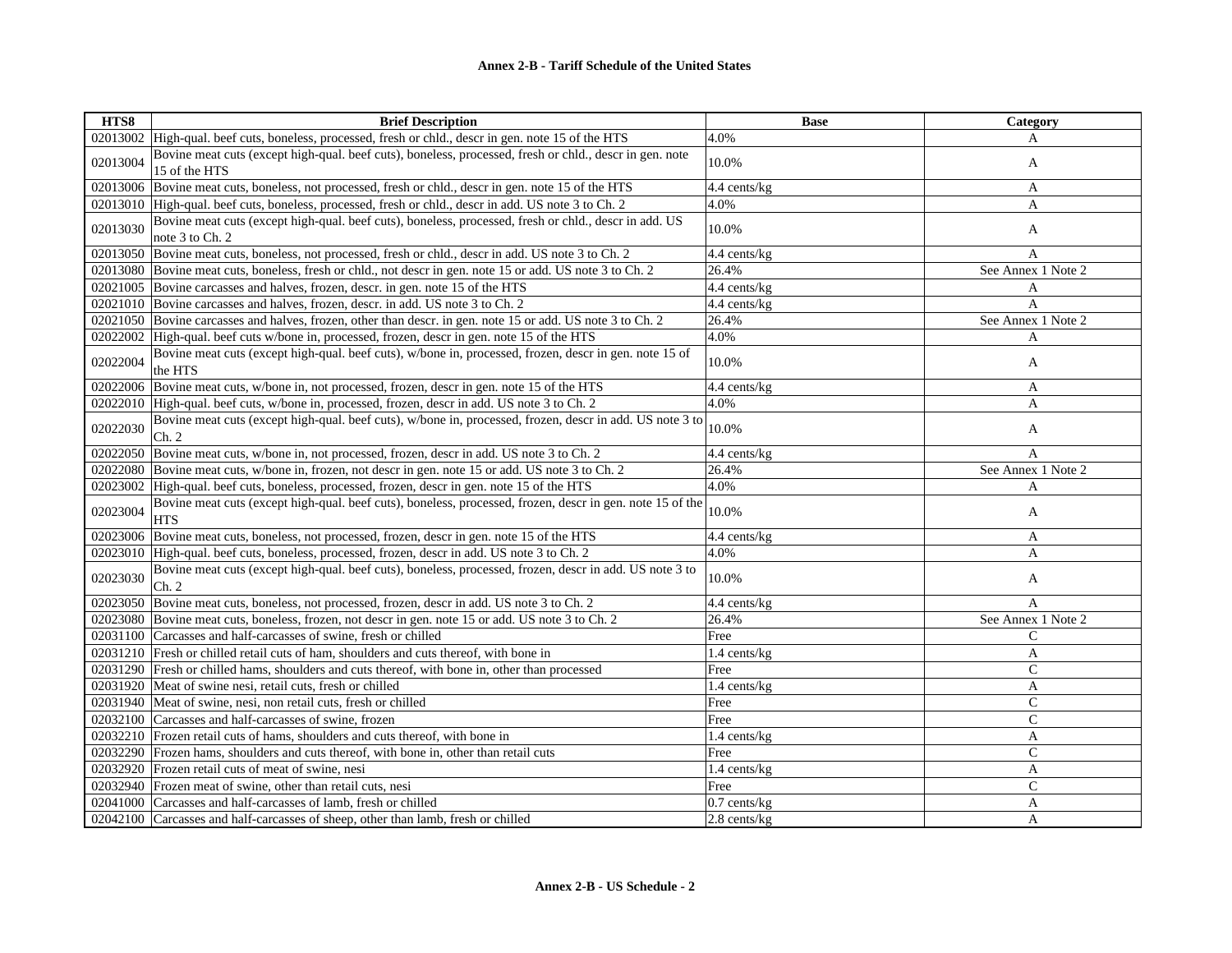| HTS8     | <b>Brief Description</b>                                                                        | <b>Base</b>               | Category       |
|----------|-------------------------------------------------------------------------------------------------|---------------------------|----------------|
|          | 02042220 Cuts of lamb meat with bone in, fresh or chilled                                       | $0.7$ cents/kg            | A              |
|          | 02042240 Cuts of sheep meat with bone in, nesi, fresh or chilled                                | $\overline{2.8}$ cents/kg | A              |
|          | 02042320 Boneless meat of lamb, fresh or chilled                                                | $0.7$ cents/ $kg$         | A              |
|          | 02042340 Boneless meat of sheep, nesi, fresh or chilled                                         | 2.8 cents/kg              | A              |
|          | 02043000 Carcasses and half-carcasses of lamb, frozen                                           | 0.7 cents/kg              | A              |
|          | 02044100 Carcasses and half-carcasses of sheep, other than lamb, frozen                         | $2.8$ cents/ $kg$         | A              |
|          | 02044220 Cuts of lamb meat with bone in, frozen                                                 | $0.7$ cents/ $kg$         | A              |
|          | 02044240 Cuts of sheep meat with bone in, nesi, frozen                                          | 2.8 cents/kg              | A              |
|          | 02044320 Boneless meat of lamb, frozen                                                          | $0.7$ cents/ $kg$         | A              |
|          | 02044340 Boneless meat of sheep, nesi, frozen                                                   | 2.8 cents/kg              | A              |
|          | 02045000 Meat of goats, fresh, chilled or frozen                                                | Free                      | $\mathsf{C}$   |
|          | 02050000 Meat of horses, asses, mules or hinnies, fresh, chilled or frozen                      | Free                      | $\mathbf C$    |
|          | 02061000 Edible offal of bovine animals, fresh or chilled                                       | Free                      | $\mathbf C$    |
|          | 02062100 Tongues of bovine animals, frozen                                                      | Free                      | $\mathbf C$    |
|          | 02062200 Livers of bovine animals, frozen                                                       | Free                      | $\mathsf{C}$   |
|          | 02062900 Edible offal of bovine animals, except tongues or livers, frozen                       | Free                      | $\overline{C}$ |
|          | 02063000 Edible offal of swine, fresh or chilled                                                | Free                      | $\mathbf C$    |
|          | 02064100 Livers of swine, frozen                                                                | Free                      | $\mathsf{C}$   |
|          | 02064900 Edible offal of swine, except liver, frozen                                            | Free                      | $\overline{C}$ |
|          | 02068000 Edible offal of sheep, goats, horses, asses, mules or hinnies, fresh or chilled        | Free                      | $\mathsf{C}$   |
|          | 02069000 Edible offal of sheep, goats, horses, asses, mules or hinnies, frozen                  | Free                      | $\mathcal{C}$  |
|          | 02071100 Chickens, not cut in pieces, fresh or chilled                                          | 8.8 cents/kg              | A              |
|          | 02071200 Chickens, not cut in pieces, frozen                                                    | 8.8 cents/kg              | A              |
|          | 02071300 Cuts and offal of chickens, fresh or chilled                                           | 17.6 cents/kg             | A              |
|          | 02071400 Cuts and offal of chickens, frozen                                                     | 17.6 cents/kg             | D              |
|          | 02072400 Turkeys, not cut in pieces, fresh or chilled                                           | 15 cents/kg               | A              |
|          | 02072520 Turkeys, not cut in pieces, valued less than 88 cents/kg, frozen                       | 8.8 cents/kg              | D              |
|          | 02072540 Turkeys, not cut in pieces, valued 88 cents or more per kg, frozen                     | 10.0%                     | A              |
|          | 02072600 Cuts and offal of turkeys, fresh or chilled                                            | 17.6 cents/kg             | A              |
|          | 02072700 Cuts and offal of turkeys, frozen                                                      | 17.6 cents/kg             | A              |
|          | 02073200 Ducks, geese or guineas, not cut in pieces, fresh or chilled                           | 8.8 cents/kg              | A              |
|          | 02073300 Ducks, geese or guineas, not cut in pieces, frozen                                     | 8.8 cents/kg              | A              |
|          | 02073400 Fatty livers of ducks, geese or guineas, fresh or chilled                              | 17.6 cents/kg             | A              |
|          | 02073500 Cuts and offal, other than fatty livers, of ducks, geese or guineas, fresh or chilled  | 17.6 cents/kg             | A              |
|          | 02073600 Cuts and offal of ducks, geese or guineas, frozen                                      | 17.6 cents/kg             | B              |
|          | 02081000 Meat and edible meat offal of rabbits or hares, fresh, chilled or frozen               | 6.4%                      | A              |
|          | 02082000 Frog legs, fresh, chilled or frozen                                                    | Free                      | C              |
|          | 02083000 Meat and edible meat offal of primates, fresh, chilled or frozen                       | 6.4%                      | A              |
| 02084000 | Meat and edible meat offal of whales, dolphins and porpoises or of manatees and dugongs, fresh, | 6.4%                      | A              |
|          | chilled or frozen                                                                               |                           |                |
| 02085000 | Meat and edible meat offal of reptiles, fresh, chilled or frozen                                | 6.4%                      | A              |
|          | 02089020 Meat and edible offal of deer, fresh, chilled or frozen                                | Free                      | $\mathcal{C}$  |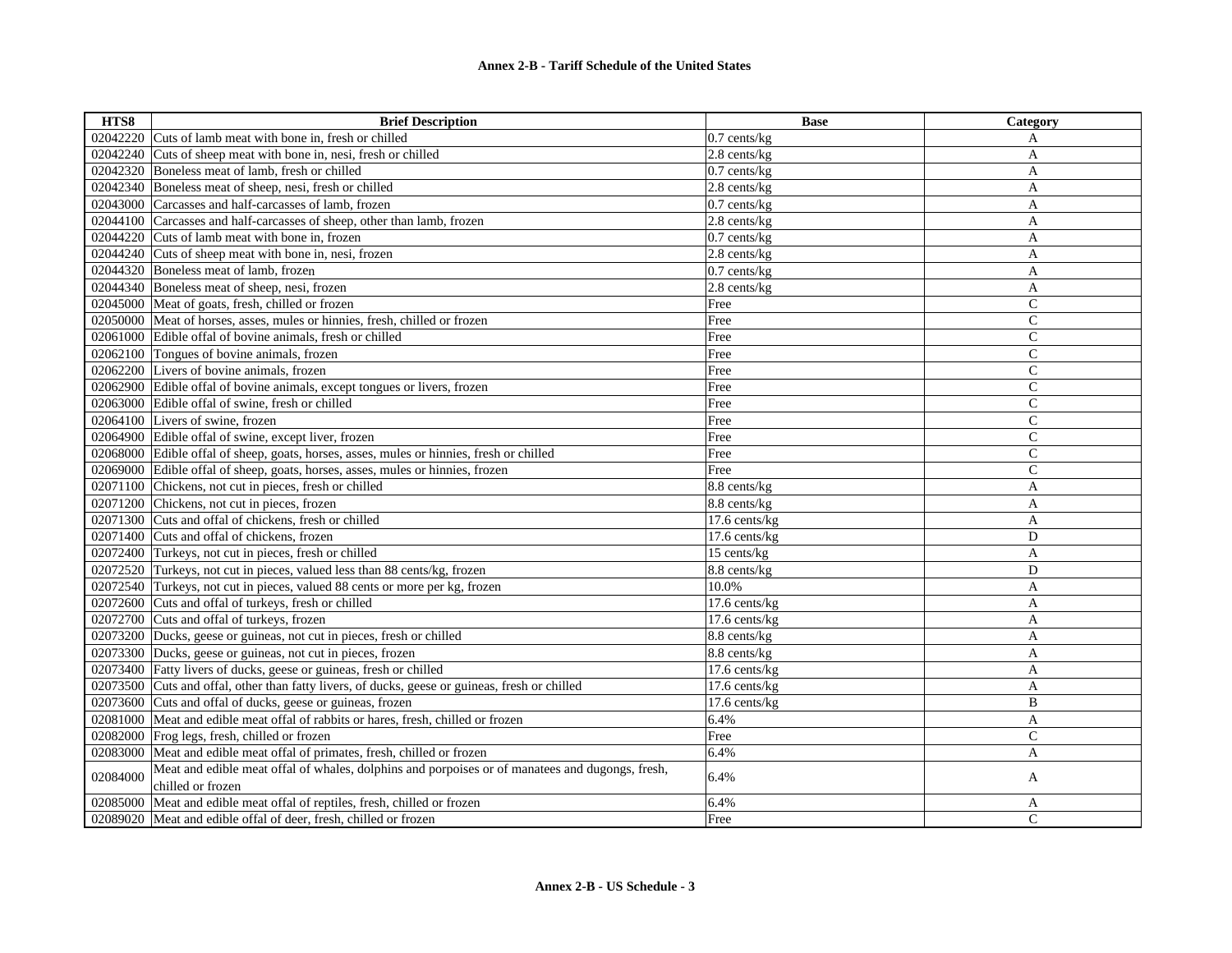| HTS8                             | <b>Brief Description</b>                                                                                                                       | <b>Base</b>  | Category       |
|----------------------------------|------------------------------------------------------------------------------------------------------------------------------------------------|--------------|----------------|
|                                  | 02089030 Fresh, chilled or frozen quail, eviscerated, not in pieces                                                                            | 7 cents/kg   | A              |
|                                  | 02089090 Other meat and edible meat offal not elsewhere specified or included, fresh, chilled or frozen                                        | 6.4%         | A              |
| 02090000                         | Pig fat, free of lean meat, and poultry fat, not rendered or otherwise extracted, fresh, chilled, frozen,<br>salted, in brine, dried or smoked | 3.2%         | A              |
| 02101100                         | Hams, shoulders and cuts thereof with bone in, salted, in brine, dried or smoked                                                               | 1.4 cents/kg | A              |
|                                  | 02101200 Bellies (streaky) and cuts thereof of swine, salted, in brine, dried or smoked                                                        | 1.4 cents/kg | A              |
| 02101900                         | Meat of swine other than hams, shoulders, bellies (streaky) and cuts thereof, salted, in brine, dried or<br>smoked                             | 1.4 cents/kg | A              |
| 02102000                         | Meat of bovine animals, salted, in brine, dried or smoked                                                                                      | Free         | $\mathsf{C}$   |
|                                  | 02109100 Meat and edible offal of primates, salted, in brine, dried or smoked; edible flours and meals thereof                                 | 2.3%         | A              |
| 02109200                         | Meat and edible offal of whales, dolphins, porpoises, manatees and dugongs, salted, in brine, dried or<br>smoked; edible flour & meals thereof | 2.3%         | A              |
|                                  | 02109300 Meat and edible offal of reptiles, salted, in brine, dried or smoked; edible flours and meals thereof                                 | 2.3%         | A              |
| 02109920                         | Meat and edible offal of poultry of heading 0105, in brine, dried or smoked; edible flours and meals<br>thereof                                | 2.3%         | A              |
| 02109990                         | Meat and edible offal not elsewhere specified or included, salted, in brine, dried or smoked; edible<br>flours and meals thereof               | 2.3%         | A              |
|                                  | 03011000 Live ornamental fish                                                                                                                  | Free         | ${\bf C}$      |
| $\overline{03019100}$ Live trout |                                                                                                                                                | Free         | $\mathcal{C}$  |
| 03019200 Live eels               |                                                                                                                                                | Free         | $\mathsf{C}$   |
| 03019300 Live carp               |                                                                                                                                                | Free         | $\mathsf{C}$   |
|                                  | 03019900 Live fish, other than trout, eel, carp or ornamental fish                                                                             | Free         | $\overline{C}$ |
|                                  | 03021100 Trout, fresh or chilled, excluding fillets, other meat portions, livers and roes                                                      | Free         | $\mathcal{C}$  |
| 03021200                         | Pacific, Atlantic and Danube salmon, fresh or chilled, excluding fillets, other meat portions, livers and<br>roes                              | Free         | $\mathsf{C}$   |
| 03021900                         | Salmonidae other than trout or Pacific, Atlantic & Danube salmon, fresh or chilled, excluding fillets,<br>other meat portions, livers & roes   | Free         | ${\bf C}$      |
|                                  | 03022100 Halibut and Greenland turbot, fresh or chilled, excluding fillets, other meat portions, livers and roes                               | Free         | $\mathsf{C}$   |
|                                  | 03022200 Plaice, fresh or chilled, excluding fillets, other meat portions, livers and roes                                                     | Free         | $\mathcal{C}$  |
|                                  | 03022300 Sole, fresh or chilled, excluding fillets, other meat portions, livers and roes                                                       | 1.1 cents/kg | $\mathbf{A}$   |
|                                  | 03022900 Flat fish, nesi, fresh or chilled, excluding fillets, other meat portions, livers and roes                                            | Free         | $\mathcal{C}$  |
|                                  | 03023100 Albacore or longfinned tunas, fresh or chilled, excluding fillets, other meat portions, livers and roes                               | Free         | $\mathsf{C}$   |
|                                  | 03023200 Yellowfin tunas, fresh or chilled, excluding fillets, other meat portions, livers and roes                                            | Free         | $\mathcal{C}$  |
|                                  | 03023300 Skipjack or stripe-bellied bonito, fresh or chilled, excluding fillets, other meat portions, livers and roes                          | Free         | $\mathcal{C}$  |
|                                  | 03023400 Bigeye tunas (Thunnas obesus), fresh or chilled, excluding fillets, other meat portions, livers and roes                              | Free         | $\mathsf{C}$   |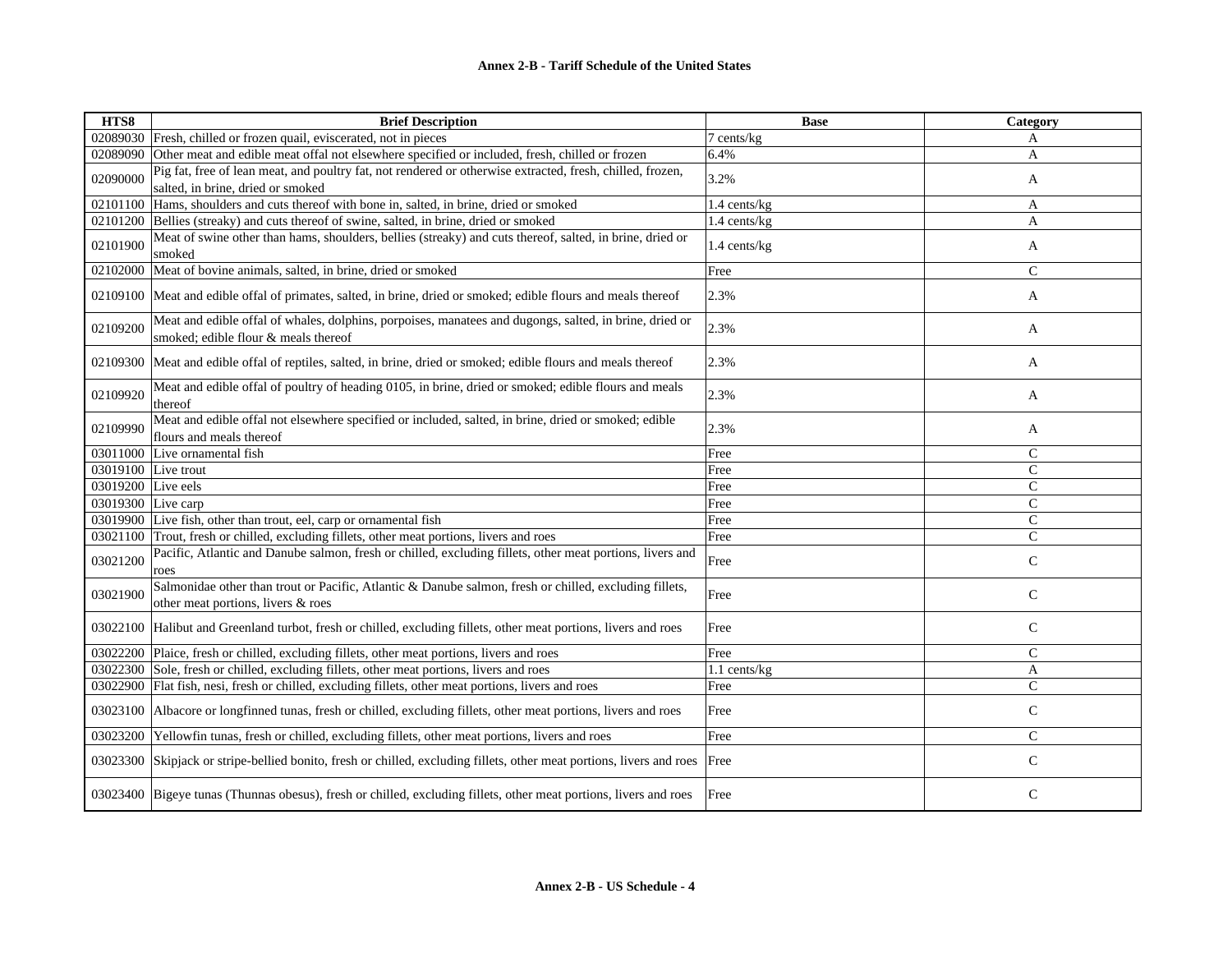| HTS8     | <b>Brief Description</b>                                                                                                                     | <b>Base</b>    | Category      |
|----------|----------------------------------------------------------------------------------------------------------------------------------------------|----------------|---------------|
|          | 03023500 Bluefin tunas (Thunnas thynnus), fresh or chilled, excluding fillets, other meat portions, livers and roes Free                     |                | $\mathsf{C}$  |
| 03023600 | Sourther bluefin tunas (Thunnas maccoyii), fresh or chilled, excluding fillets, other meat portions,<br>livers and roes                      | Free           | $\mathsf C$   |
| 03023901 | Tunas not elsewhere specified or included, fresh or chilled, excluding fillets, other meat portions, livers<br>and roes                      | Free           | $\mathsf{C}$  |
| 03024000 | Herrings, fresh or chilled, excluding fillets, other meat portions, livers and roes                                                          | Free           | $\mathsf{C}$  |
| 03025000 | Cod, fresh or chilled, excluding fillets, other meat portions, livers and roes                                                               | Free           | $\mathcal{C}$ |
| 03026100 | Sardines, sardinella, brisling or sprats, fresh or chilled, excluding fillets, other meat portions, livers and<br>roes                       | Free           | $\mathsf{C}$  |
| 03026200 | Haddock, fresh or chilled, excluding fillets, other meat portions, livers and roes                                                           | Free           | $\mathsf{C}$  |
|          | 03026300 Atlantic pollock, fresh or chilled, excluding fillets, other meat portions, livers and roes                                         | Free           | $\mathsf{C}$  |
| 03026400 | Mackerel, fresh or chilled, excluding fillets, other meat portions, livers and roes                                                          | Free           | $\mathcal{C}$ |
|          | 03026500 Dogfish and other sharks, fresh or chilled, excluding fillets, livers, roes and fish meat of 0304                                   | Free           | $\mathsf{C}$  |
| 03026600 | Eels, fresh or chilled, excluding fillets, other meat portions, livers and roes                                                              | Free           | $\mathsf{C}$  |
| 03026910 | Fish, nesi, excl. fillets, livers and roes, fresh or chilled, scaled, in immediate containers weighing with<br>their contents 6.8 kg or less | 3.0%           | A             |
| 03026920 | Smelts, cusk, hake, etc. excl. fillets, livers & roes, fresh or chilled, not scaled, or scaled in immediate<br>containers over 6.8 kg        | Free           | $\mathbf C$   |
| 03026940 | Fish, nesi, excl. fillets, livers and roes, fresh or chilled, not scaled, or scaled in immediate containers<br>weighing over 6.8 kg          | Free           | $\mathsf{C}$  |
| 03027020 | Sturgeon roe, fresh or chilled                                                                                                               | 15.0%          | A             |
|          | 03027040 Fish roes and livers, other than sturgeon, fresh or chilled                                                                         | Free           | $\mathcal{C}$ |
| 03031100 | Sockeye salmon (red salmon) (Orncorhynchus nerka), frozen, excluding fillets, other meat portions,<br>livers and roes                        | Free           | $\mathsf{C}$  |
| 03031900 | Pacific salmon, other than sockeye, frozen, excluding fillets, other meat portions, livers and roes                                          | Free           | $\mathsf{C}$  |
|          | 03032100 Trout, frozen, excluding fillets, other meat portions, livers and roes                                                              | Free           | $\mathsf{C}$  |
| 03032200 | Atlantic salmon and Danube salmon, frozen, excluding livers and roes                                                                         | Free           | $\mathbf C$   |
| 03032900 | Salmonidae, other than trout or Atlantic and Danube salmon, nesi, frozen, excluding fillets, other meat<br>portions, livers and roes         | Free           | $\mathsf C$   |
|          | 03033100 Halibut and Greenland turbot, frozen, excluding fillets, other meat portions & livers and roes                                      | Free           | $\mathsf{C}$  |
| 03033200 | Plaice, frozen, excluding fillets, other meat portions, livers and roes                                                                      | Free           | $\mathcal{C}$ |
| 03033300 | Sole, frozen, excluding fillets, other meat portions, livers and roes                                                                        | $1.1$ cents/kg | A             |
| 03033900 | Flat fish, other than halibut, Greenland turbot, plaice and sole, frozen, excluding fillets, other meat<br>portions, livers and roes         | 1.1 cents/kg   | A             |
| 03034100 | Albacore or longfinned tunas, frozen, excluding fillets, other meat portions, livers and roes                                                | Free           | $\mathcal{C}$ |
|          | 03034200 Yellowfin tunas, frozen, excluding fillets, other meat portions, livers and roes                                                    | Free           | $\mathsf C$   |
|          | 03034300 Skipjack or stripe-bellied bonito, frozen, excluding fillets, other meat portions, livers and roes                                  | Free           | $\mathsf{C}$  |
|          | 03034400 Bigeye tunas (Thunnas obesus), frozen, excluding fillets, other meat portions, livers and roes                                      | Free           | $\mathsf{C}$  |
| 03034500 | Bluefin tunas (Thunnas thynnus), frozen, excluding fillets, other meat portions, livers and roes                                             | Free           | $\mathsf{C}$  |
| 03034600 | Sourther bluefin tunas (Thunnas maccoyii), frozen, excluding fillets, other meat portions, livers and<br>roes                                | Free           | $\mathsf{C}$  |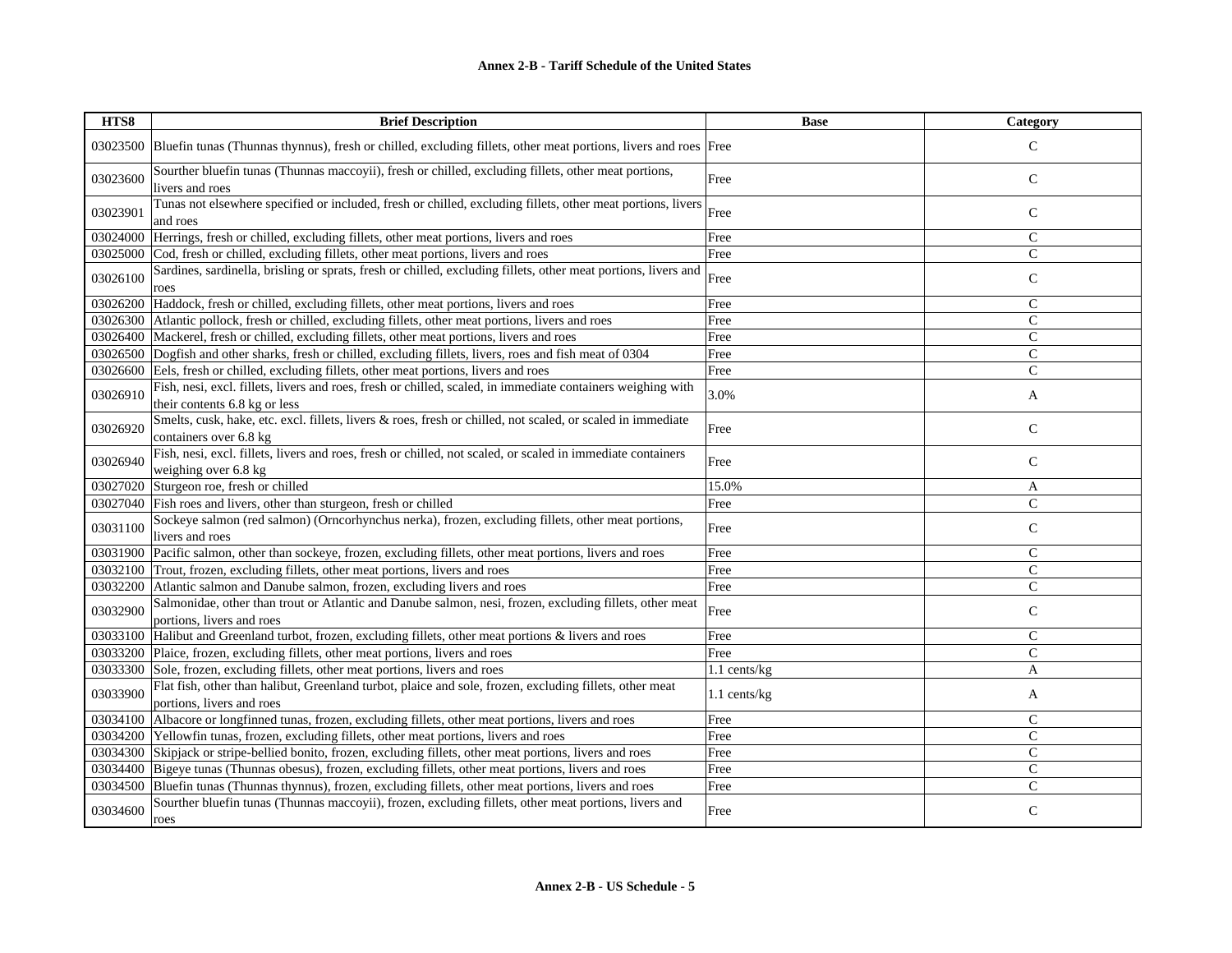| HTS8     | <b>Brief Description</b>                                                                                                                       | <b>Base</b>    | Category      |
|----------|------------------------------------------------------------------------------------------------------------------------------------------------|----------------|---------------|
| 03034901 | Tunas, not elsewhere specified or included, frozen, excluding fillets, other meat portions, livers and                                         | Free           | $\mathsf{C}$  |
|          | roes                                                                                                                                           |                |               |
| 03035000 | Herrings, frozen, excluding fillets, other meat portions, livers and roes                                                                      | Free           | $\mathsf{C}$  |
|          | 03036000 Cod, frozen, excluding fillets, other meat portions, livers and roes                                                                  | Free           | $\mathsf{C}$  |
|          | 03037100 Sardines, sardinella, brisling or sprats, frozen, excluding fillets, other meat portions, livers and roes                             | $1.1$ cents/kg | A             |
|          | 03037200 Haddock, frozen, excluding fillets, other meat portions, livers and roes                                                              | Free           | $\mathsf C$   |
|          | 03037300 Atlantic pollock, frozen, excluding fillets, other meat portions, livers and roes                                                     | Free           | $\mathsf{C}$  |
|          | 03037400 Mackerel frozen excluding fillets, livers and roes                                                                                    | Free           | $\mathcal{C}$ |
|          | 03037500 Dogfish and other sharks, frozen, excluding fillets, livers, roes and fish meat of 0304                                               | $1.1$ cents/kg | $\mathbf{A}$  |
|          | 03037600 Eels, frozen, excluding fillets, other meat portions, livers and roes                                                                 | Free           | $\mathsf{C}$  |
|          | 03037700 Sea bass, frozen, excluding fillets, other meat portions, livers and roes                                                             | Free           | $\mathbf C$   |
|          | 03037800 Whiting and hake, frozen, excluding fillets, other meat portions, livers and roes                                                     | Free           | $\mathsf{C}$  |
| 03037920 | Smelts, cusk, pollock, shad, sturgeon, swordfish, and fresh-water fish, frozen, excluding fillets, other<br>meat portions, livers and roes     | Free           | $\mathbf C$   |
|          | 03037940 Fish, nesi, frozen, excluding fillets, other meat portions, livers and roes                                                           | Free           | $\mathsf{C}$  |
|          | 03038020 Sturgeon roe, frozen                                                                                                                  | 15.0%          | A             |
|          | 03038040 Fish livers and roes, other than sturgeon roe, frozen                                                                                 | Free           | $\mathsf{C}$  |
|          | 03041010 Cod, cusk, haddock, pollock, Atlantic ocean perch, filleted or minced, fresh or chilled                                               | Free           | $\mathsf{C}$  |
|          | 03041030 Hake, filleted or minced, fresh or chilled                                                                                            | Free           | $\mathbf C$   |
|          | 03041040 Fillets and other meat portions of other fish nesi, fresh or chilled                                                                  | Free           | $\mathcal{C}$ |
| 03042020 | Frozen fish fillets, skinned, in blocks weighing over 4.5 kg, to be minced, ground or cut into pieces of<br>uniform weight and dimension       | Free           | $\mathsf{C}$  |
|          | 03042030 Fillets and minced meat, frozen, of cod, cusk, haddock, pollock or Atlantic ocean perch                                               | Free           | $\mathsf{C}$  |
|          | 03042050 Fillets and minced meat, frozen, of hake                                                                                              | Free           | $\mathcal{C}$ |
|          | 03042060 Frozen fillets of fresh-water fish, flat fish, etc., nesi                                                                             | Free           | $\mathsf{C}$  |
| 03049010 | Frozen fish meat (excluding fillets), in bulk or in immediate containers weighing with their contents<br>over 6.8 kg each                      | Free           | $\mathbf C$   |
| 03049090 | Frozen fish meat (excluding fillets), other than in bulk or in immediate containers weighing with their<br>contents over 6.8 kg each           | 6.0%           | A             |
| 03051020 | Flours, meals and pellets of fish, fit for human consumption, in bulk or in immediate containers<br>weighing with contents over 6.8 kg each    | Free           | $\mathsf{C}$  |
| 03051040 | Flours, meals and pellets of fish, fit for human consumption, other than in bulk or immediate containers<br>weighing contents over 6.8 kg each | 6.0%           | A             |
|          | 03052020 Sturgeon roe, dried, smoked, salted or in brine                                                                                       | 7.5%           | A             |
|          | 03052040 Fish livers and roes, other than sturgeon roe, dried, smoked, salted or in brine                                                      | Free           | $\mathsf{C}$  |
| 03053020 | Fillets of herrings, dried, salted or in brine, but not smoked, in immediate containers weighing with<br>their contents 6.8 kg or less each    | 4.0%           | A             |
| 03053040 | Fillets of mackerel, dried, salted or in brine, but not smoked, in immediate containers weighing with<br>their contents 6.8 kg or less each    | 5.0%           | A             |
|          | 03053060 Fish fillets, nesi, dried, salted or in brine, but not smoked                                                                         | Free           | C             |
|          | 03054100 Smoked Pacific, Atlantic and Danube salmon, including fillets                                                                         | 5.0%           | A             |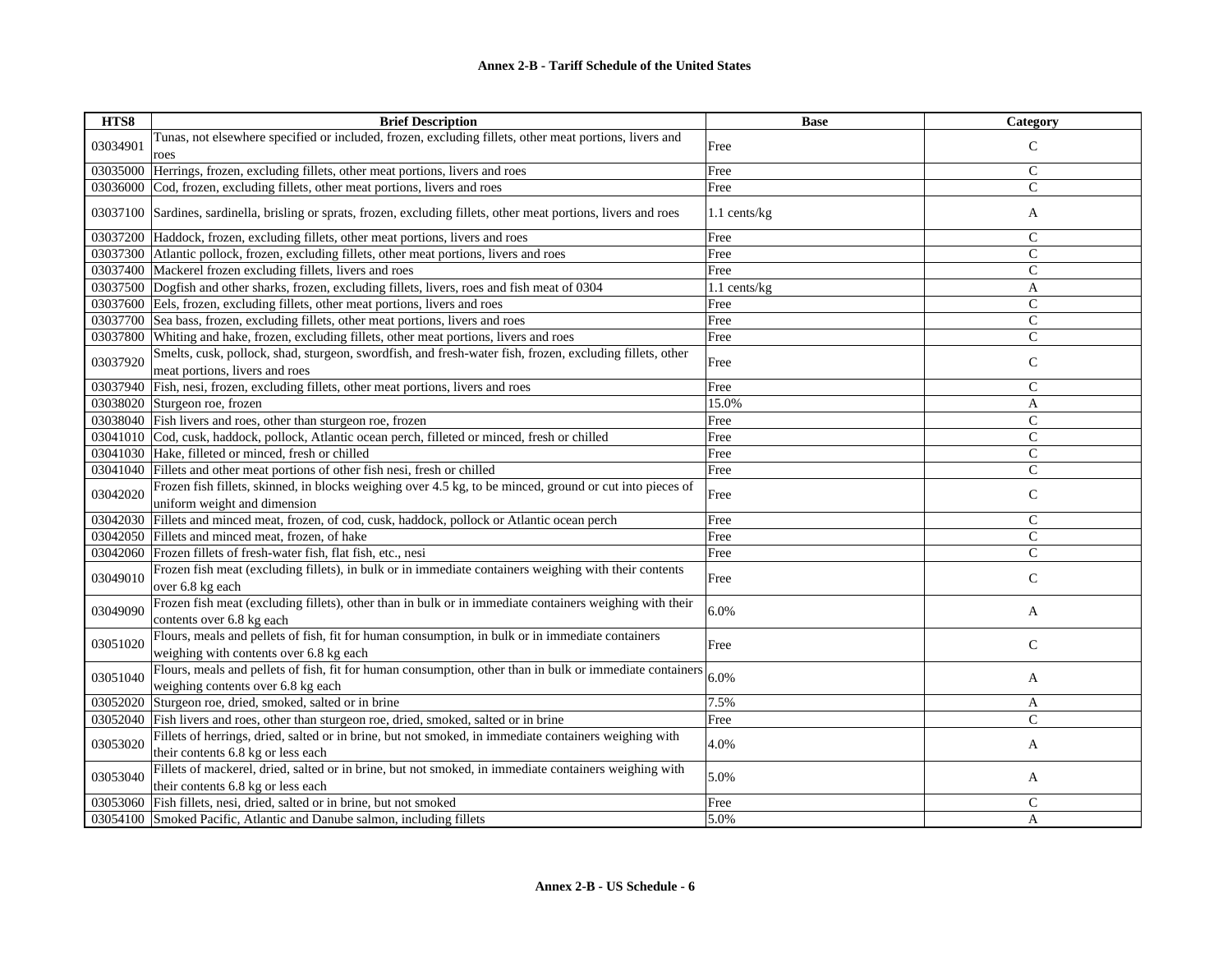| HTS8     | <b>Brief Description</b>                                                                                                                       | <b>Base</b> | Category      |
|----------|------------------------------------------------------------------------------------------------------------------------------------------------|-------------|---------------|
|          | 03054200 Smoked herrings, including fillets                                                                                                    | Free        | $\mathcal{C}$ |
|          | 03054920 Smoked mackerel, including fillets                                                                                                    | Free        | ${\bf C}$     |
|          | 03054940 Smoked fish, including fillets, other than Pacific, Atlantic and Danube salmon, herrings or mackerel                                  | Free        | $\mathsf{C}$  |
|          | 03055100 Dried cod, whether or not salted but not smoked                                                                                       | Free        | $\mathsf{C}$  |
|          | 03055920 Dried shark fins, whether or not salted but not smoked                                                                                | Free        | $\mathcal{C}$ |
|          | 03055940 Dried fish, other than cod or shark fins, whether or not salted but not smoked                                                        | Free        | $\mathcal{C}$ |
| 03056120 | Herrings, in brine or salted but not dried or smoked, in immediate containers weighing with their<br>contents 6.8 kg or less each              | 4.0%        | A             |
| 03056140 | Herrings, in brine or salted but not dried or smoked, other than in immediate containers weighing with<br>their contents 6.8 kg or less each   | Free        | $\mathsf{C}$  |
| 03056200 | Cod, in brine or salted but not dried or smoked                                                                                                | Free        | $\mathbf C$   |
| 03056320 | Anchovies, in brine or salted but not dried or smoked, in immediate airtight containers weighing with<br>their contents 6.8 kg or less each    | 5.0%        | A             |
| 03056340 | Anchovies, in brine or salted but not dried or smoked, in immediate containers, nesi, weighing with<br>their contents 6.8 kg or less each      | Free        | $\mathsf C$   |
| 03056360 | Anchovies, in brine or salted but not dried or smoked, other than in immediate containers weighing<br>with their contents 6.8 kg or less each  | Free        | $\mathcal{C}$ |
| 03056910 | Cusk, haddock, hake, and pollock, in brine or salted but not dried or smoked                                                                   | Free        | $\mathcal{C}$ |
| 03056920 | Mackerel, in brine or salted but not dried or smoked, in immediate containers weighing with their<br>contents 6.8 kg or less each              | 5.0%        | A             |
| 03056930 | Mackerel, in brine or salted but not dried or smoked, other than in immediate containers weighing with<br>their contents 6.8 kg or less each   | Free        | $\mathsf{C}$  |
| 03056940 | Salmon, in brine or salted but not dried or smoked                                                                                             | 3.0%        | A             |
| 03056950 | Fish, nesi, in brine or salted but not dried or smoked, in immediate containers weighing with their<br>contents 6.8 kg or less each            | Free        | $\mathsf{C}$  |
| 03056960 | Fish, nesi, in brine or salted but not dried or smoked, other than in immediate containers weighing with<br>their contents 6.8 kg or less each | 0.5%        | A             |
|          | 03061100 Rock lobster and other sea crawfish, cooked in shell or uncooked, dried, salted or in brine, frozen                                   | Free        | $\mathbf C$   |
|          | 03061200 Lobsters excluding rock lobster, cooked in shell or uncooked, dried, salted or in brine, frozen                                       | Free        | $\mathbf C$   |
|          | 03061300 Shrimps and prawns, cooked in shell or uncooked, dried, salted or in brine, frozen                                                    | Free        | $\mathcal{C}$ |
|          | 03061420 Crabmeat, frozen                                                                                                                      | 7.5%        | A             |
|          | 03061440 Crabs, cooked in shell or uncooked (whether in shell or not), dried, salted or in brine, frozen                                       | Free        | $\mathsf{C}$  |
| 03061900 | Crustateans, nesi (including flours, meals and pellets of crustaceans fit for human consumption),<br>cooked in shell or uncooked, etc., frozen | Free        | ${\bf C}$     |
| 03062100 | Rock lobster and other sea crawfish, live, cooked in shell, or uncooked, dried, salted or in brine, not<br>frozen                              | Free        | $\mathsf{C}$  |
|          | 03062200 Lobsters, (Homarus spp.), live, cooked in shell, or uncooked, dried, salted or in brine, not frozen                                   | Free        | $\mathcal{C}$ |
| 03062300 | Shrimps and prawns, live, cooked in shell, or uncooked (whether in shell or not), dried, salted or in<br>brine, not frozen                     | Free        | $\mathsf{C}$  |
|          | 03062420 Crabmeat, not frozen                                                                                                                  | 7.5%        | A             |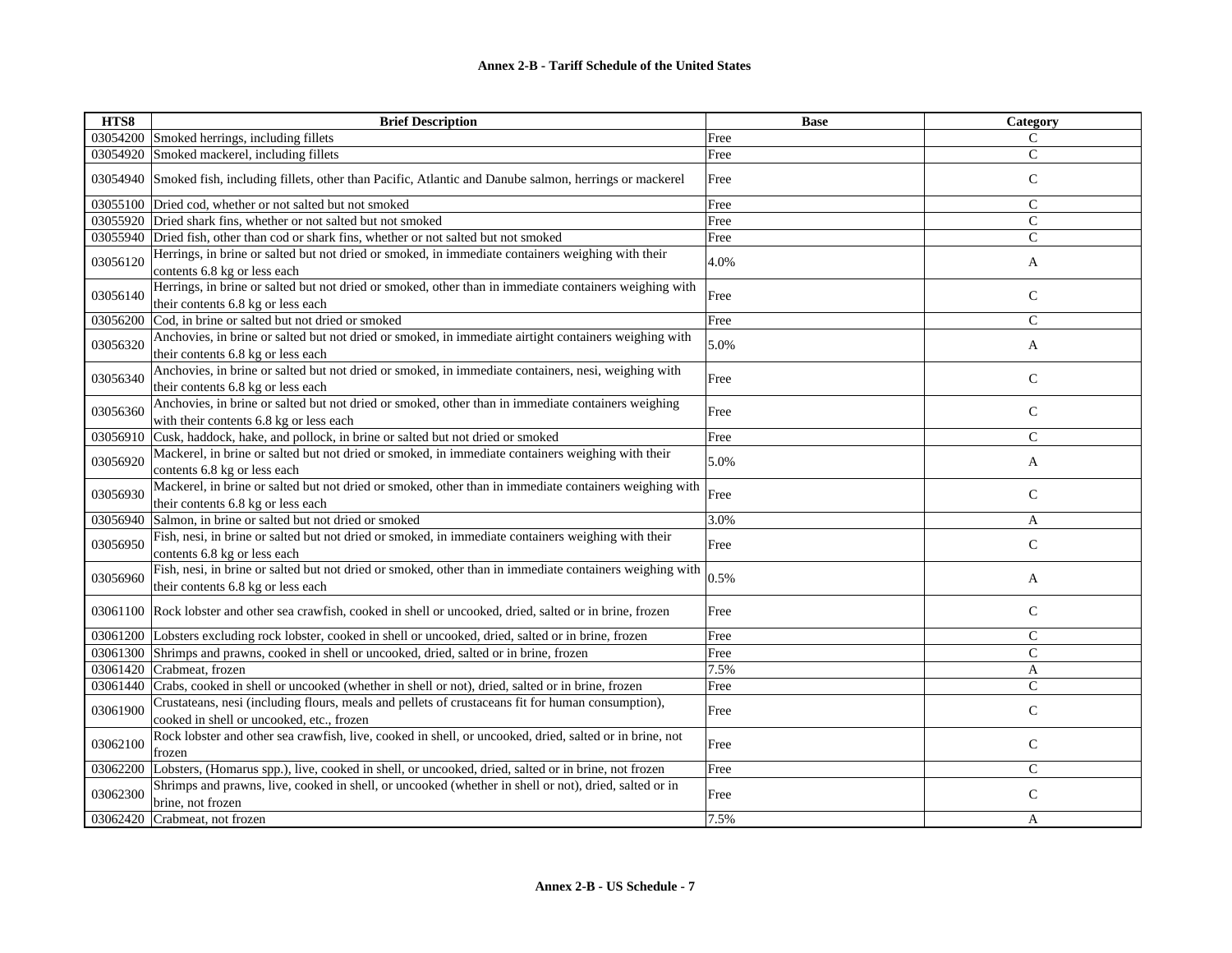## **Annex 2-B - Tariff Schedule of the United States**

| HTS8     | <b>Brief Description</b>                                                                                                                      | <b>Base</b>      | Category           |
|----------|-----------------------------------------------------------------------------------------------------------------------------------------------|------------------|--------------------|
| 03062440 | Crabs, live, cooked in shell, or uncooked (whether in shell or not), dried, salted or in brine, not frozen                                    | Free             | $\mathsf{C}$       |
|          | 03062900 Crustaceans, nesi, live, cooked in shell, uncooked, dried, salted, in brine, not frozen                                              | Free             | $\mathsf{C}$       |
|          | 03071000 Oysters, whether in shell or not, live, fresh, chilled, frozen, dried, salted or in brine                                            | Free             | $\mathsf{C}$       |
|          | 03072100 Scallops, including queen scallops, whether in shell or not, live, fresh or chilled                                                  | Free             | $\mathsf{C}$       |
|          | 03072900 Scallops, including queen scallops, whether in shell or not, frozen, dried, salted or in brine                                       | Free             | $\mathsf{C}$       |
|          | 03073100 Mussels, whether in shell or not, live, fresh or chilled                                                                             | Free             | C                  |
| 03073900 | Mussels, whether in shell or not, frozen, dried, salted or in brine                                                                           | Free             | $\mathsf{C}$       |
| 03074100 | Cuttle fish and squid, live, fresh or chilled                                                                                                 | Free             | $\overline{C}$     |
| 03074900 | Cuttle fish and squid, frozen, dried, salted or in brine                                                                                      | Free             | $\mathsf{C}$       |
| 03075100 | Octopus, live, fresh or chilled                                                                                                               | Free             | $\mathsf{C}$       |
| 03075900 | Octopus, frozen, dried, salted or in brine                                                                                                    | Free             | $\mathcal{C}$      |
| 03076000 | Snails, other than sea snails, whether in shell or not, live, fresh, chilled, frozen, dried, salted or in brine 5.0%                          |                  | A                  |
| 03079100 | Molluscs and other aquatic invertebrates, excluding crustaceans, nesi, whether in shell or not, live,<br>fresh or chilled                     | Free             | $\mathsf{C}$       |
| 03079900 | Molluscs and other aquatic invertebrates, excluding crustaceans, whether in shell or not, frozen, dried,<br>salted or in brine                | Free             | $\mathsf{C}$       |
| 04011000 | Milk and cream, unconcentrated, with no added sweeteners, fat content, by weight, not more than 1<br>percent                                  | 0.34 cents/liter | A                  |
| 04012020 | Milk and cream, unconcentrated, unsweetened, fat content over 1% but n/o 6%, for not over 11,356,236<br>liters entered in any calender year   | 0.43 cents/liter | A                  |
| 04012040 | Milk and cream, unconcentrated, unsweetened, fat content over 1% but not over 6%, for over<br>11,356,236 liters entered in any calender year  | 1.5 cents/liter  | A                  |
| 04013002 | Milk and cream, not concentrated, not sweetened, fat content o/6% but not o/45%, subject to gen. note<br>15 of the HTS                        | 3.2 cents/liter  | A                  |
| 04013005 | Milk and cream, not concentrated, not sweetened, fat content o/6% but not o/45%, subject to add. US<br>note 5 to Ch. 4                        | 3.2 cents/liter  | A                  |
| 04013025 | Milk and cream, not concentrated, not sweetened, fat content o/6% but not o/45%, not subject to gen.<br>nte 15 or add, nte 5 to Ch, 4         | 77.2 cents/liter | See Annex 1 Note 3 |
| 04013042 | Milk and cream, not concentrated, not sweetened, fat content o/45%, subject to gen. note 15 of the HTS 12.3 cents/kg                          |                  | A                  |
| 04013050 | Milk and cream, not concentrated, not sweetened, fat content o/45%, subject to add. US note 6 to Ch. 4 12.3 cents/kg                          |                  | A                  |
| 04013075 | Milk and cream, not concentrated, not sweetened, fat content o/45%, not subject to gen. nte 15 or add.<br>nte 6 to Ch. 4                      | \$1.646/kg       | See Annex 1 Note 6 |
| 04021005 | Milk & cream, concen or sweetened, in powder, granules or other solid forms, w/fat content by weight<br>not $o/1.5\%$ , subj to GN15          | 3.3 cents/kg     | A                  |
| 04021010 | Milk & cream in powder granules/other solid forms fat content by weight not exceeding 1.5%<br>whether/not sweetened, described in addl note 7 | 3.3 cents/kg     | A                  |
| 04021050 | Milk & cream in powder granules/other solid forms fat content by weight not exceeding 1.5%<br>whether/not sweetened, nesi                     | 86.5 cents/kg    | See Annex 1 Note 5 |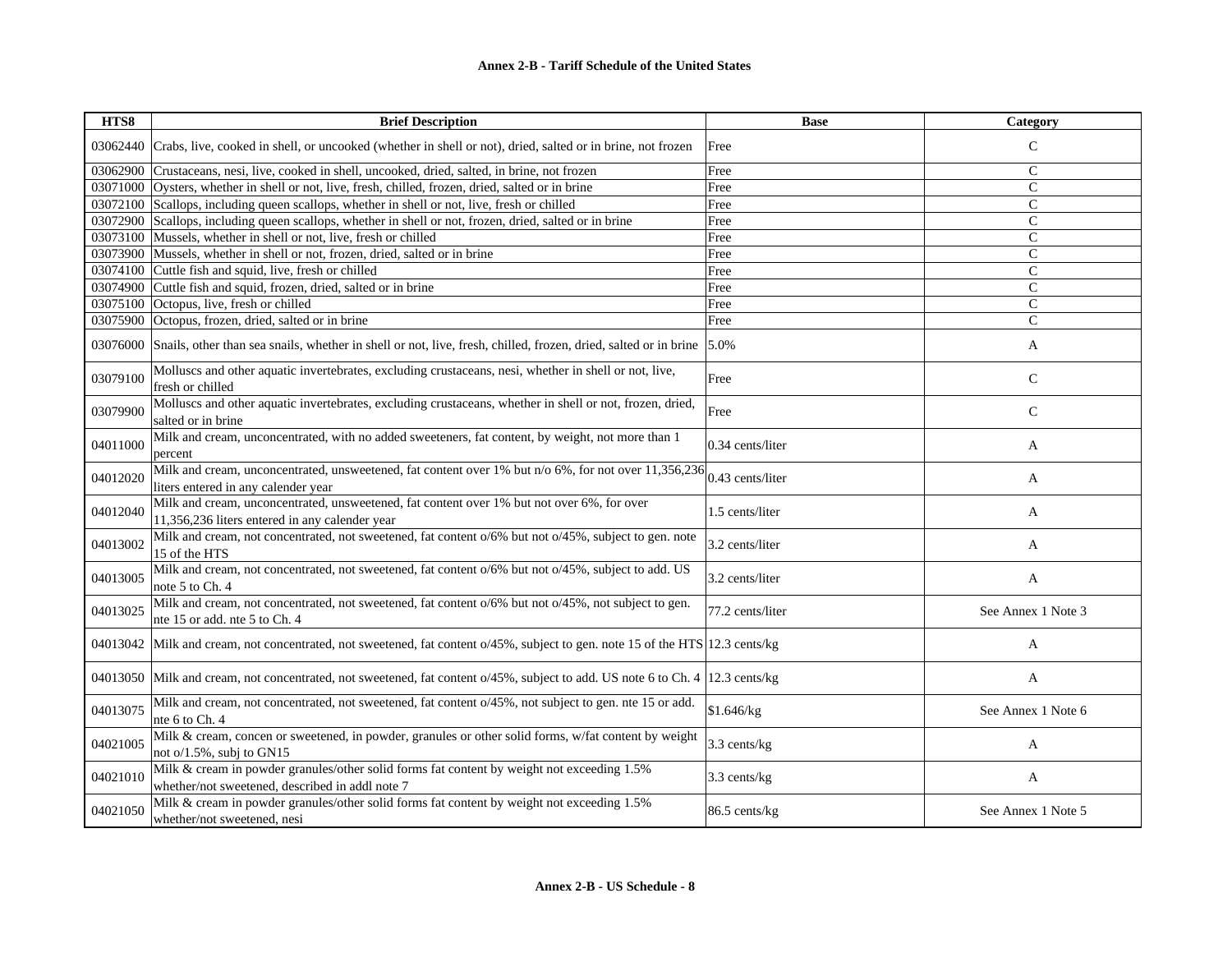| HTS8     | <b>Brief Description</b>                                                                                                                        | <b>Base</b>         | Category           |
|----------|-------------------------------------------------------------------------------------------------------------------------------------------------|---------------------|--------------------|
| 04022102 | Milk & cream, concen, not sweetened, in powder, granules or other solid forms, w/fat content o/1.5%<br>but not o/3%, subj to GN15               | 3.3 cents/kg        | A                  |
| 04022105 | Milk & cream, concen, not sweetened, in powder, granules or other solid forms, w/fat content o/1.5%<br>but not o/3%, subj Ch4 US note 7         | 3.3 cents/kg        | A                  |
| 04022125 | Milk & cream, concen, not sweetened, in powder, granules or other solid forms, w/fat content o/1.5%<br>but not o/3%, not subj GN15/Ch4 US note7 | 86.5 cents/kg       | See Annex 1 Note 5 |
| 04022127 | Milk & cream, concen, not sweetened, in powder, granules or other solid forms, w/fat content o/3% but<br>not o/35%, subject to gen. note 15     | 6.8 cents/kg        | A                  |
| 04022130 | Milk & cream, concen, not sweetened, in powder/granules/oth solid forms, fat cont o/3% but not<br>o/35%, subj to Ch 4 US note 7                 | 6.8 cents/kg        | A                  |
| 04022150 | Milk & cream, concen, not sweetened, in powder/granules/oth solid forms, fat cont o/3% but not<br>o/35%, not subj to GN15 or Ch 4 US.S. note 7  | \$1.092/kg          | See Annex 1 Note 5 |
| 04022173 | Milk & cream, concen, not sweetened, in powder, granules or other solid forms, w/fat content o/35%,<br>subject to gen. note 15                  | 13.7 cents/kg       | A                  |
| 04022175 | Milk & cream, concen, not sweetened, in powder, granules or other solid forms, w/fat content o/35%,<br>subject to add. US note 9 to Ch.4        | 13.7 cents/kg       | A                  |
| 04022190 | Milk & cream, concen, not sweetened, in powder, granules or other solid forms, w/fat content o/35%,<br>not subj to GN15 or Ch4 US note 9        | \$1.556/kg          | See Annex 1 Note 6 |
| 04022905 | Milk & cream, concen, sweetened, in powder, granules or other solid forms, w/fat content o/1.5%,<br>subject to gen. note 15                     | 17.5%               | A                  |
| 04022910 | Milk & cream, concen, sweetened, in powder, granules or other solid forms, w/fat content o/1.5%,<br>subject to add. US note 10 to Ch.4          | 17.5%               | A                  |
| 04022950 | Milk & cream, concen, sweetened, in powder, granules or other solid forms, w/fat content o/1.5%, not<br>subj to GN15 or Ch4 US note 10          | $$1.104/kg + 14.9%$ | See Annex 1 Note 7 |
| 04029103 | Milk & cream, concen, in non-solid forms, not sweetened, in airtight containers, subject to gen. note 15<br>of the HTS                          | $2.2$ cents/kg      | A                  |
| 04029106 | Milk & cream, concen in non-solid forms, not sweetened, not in airtight containers, subject to gen. note<br>15 of the HTS                       | 3.3 cents/kg        | A                  |
| 04029110 | Milk & cream, concen in non-solid forms, not sweetened, in airtight containers, subject to add. US note<br>11 to Ch.4                           | $2.2$ cents/kg      | A                  |
| 04029130 | Milk & cream, concen in non-solid forms, not sweetened, not in airtight containers, subject to add. US<br>note 11 to Ch. 4                      | 3.3 cents/kg        | A                  |
| 04029170 | Milk & cream, concen in non-solid forms, not sweetened, in airtight containers, not subject to gen. note<br>15 or add. US note 11 to Ch.4       | 31.3 cents/kg       | See Annex 1 Note 7 |
| 04029190 | Milk and cream, concentrated, in other than powder, granules or other solid forms, unsweetened, other<br>than in airtight containers            | 31.3 cents/kg       | See Annex 1 Note 7 |
| 04029903 | Condensed milk, sweetened, in airtight containers, subject to gen. note 15 of the HTS                                                           | 3.9 cents/kg        | A                  |
| 04029906 | Condensed milk, sweetened, not in airtight containers, subject to gen. note 15 of the HTS                                                       | 3.3 cents/kg        | A                  |
| 04029910 | Condensed milk, sweetened, in airtight containers, subject to add. US note 11 to Ch.4                                                           | 3.9 cents/kg        | A                  |
| 04029930 | Condensed milk, sweetened, not in airtight containers, subject to add. US note 11 to Ch. 4                                                      | 3.3 cents/kg        | A                  |
| 04029945 | Condensed milk, sweetened, in airtight containers, not subject to gen. note 15 or add. US note 11 to<br>Ch.4                                    | 49.6 cents/kg       | See Annex 1 Note 7 |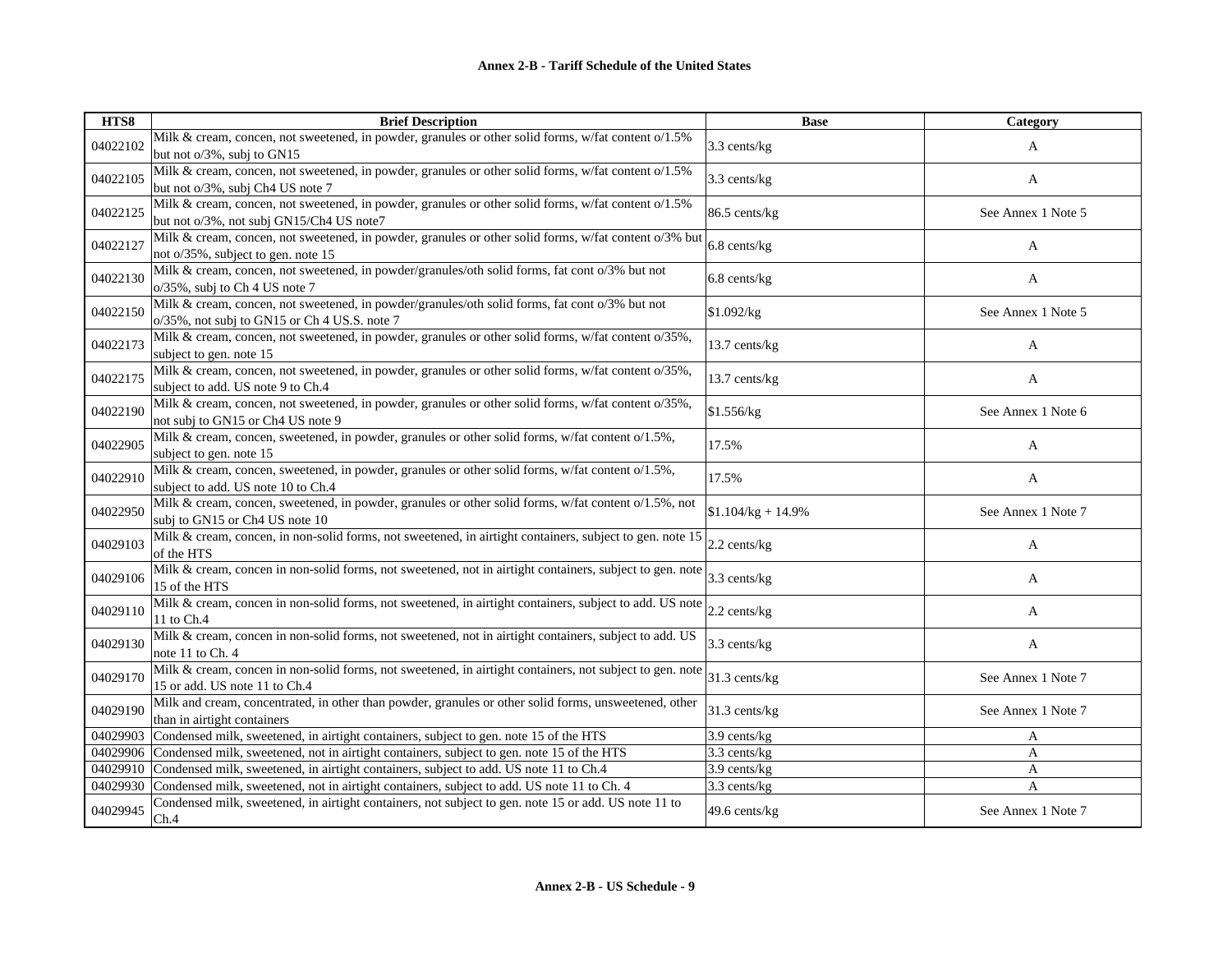| HTS8     | <b>Brief Description</b>                                                                                                                | <b>Base</b>             | Category           |
|----------|-----------------------------------------------------------------------------------------------------------------------------------------|-------------------------|--------------------|
| 04029955 | Condensed milk, sweetened, not in airtight containers, not subject to gen. note 15 or add. US note 11 to<br>Ch.4                        | 49.6 cents/kg           | See Annex 1 Note 7 |
| 04029968 | Milk & cream (except condensed milk), concentrated in non-solid forms, sweetened, subject to gen.<br>note 15 of the HTS                 | 17.5%                   | A                  |
| 04029970 | Milk & cream (except condensed milk), concentrated in non-solid forms, sweetened, subject to add. US<br>note 10 to Ch. 4                | 17.5%                   | A                  |
| 04029990 | Milk & cream (except condensed milk), concentrated in non-solid forms, sweetened, not desc. gen. note<br>15 or add. US note 10 to Ch. 4 | 46.3 cents/kg + $14.9%$ | See Annex 1 Note 7 |
| 04031005 | Yogurt, in dry form, whether or not flavored or containing add fruit or cocoa, subject to gen. note 15 of<br>the HTS                    | 20.0%                   | A                  |
| 04031010 | Yogurt, in dry form, whether or not flavored or containing add fruit or cocoa, subject to add. US note<br>10 to Ch. 4                   | 20.0%                   | $\mathbf{A}$       |
| 04031050 | Yogurt, in dry form, whether or not flavored or containing add fruit or cocoa, not subject to gen nte 15<br>or add. US nte 10 to Ch.4   | $$1.035/kg + 17\%$      | See Annex 1 Note 7 |
|          | 04031090 Yogurt, not in dry form, whether or not flavored or containing add fruit or cocoa                                              | 17.0%                   | A                  |
|          | 04039002 Sour cream, fluid, n/o 45% by wt. butterfat, subject to gen. note 15 of the HTS                                                | 3.2 cents/liter         | A                  |
|          | 04039004 Sour cream, fluid, n/o 45% by wt. butterfat, subject to add. US note 5 to Ch.4                                                 | 3.2 cents/liter         | $\mathsf{A}$       |
|          | 04039016 Sour cream, fluid, n/o 45% by wt. butterfat, not subject to gen nte 15 or add US note 5 to Ch.4                                | 77.2 cents/liter        | See Annex 1 Note 3 |
|          | 04039020 Fluid buttermilk                                                                                                               | 0.34 cents/liter        | A                  |
|          | 04039037 Sour cream, dried, n/o 6% by wt. butterfat, subject to gen. note 15 of the HTS                                                 | 3.3 cents/kg            | A                  |
| 04039041 | Sour cream, dried, n/o 6% by wt. butterfat, subject to add. US note 12 to Ch. 4                                                         | 3.3 cents/kg            | $\mathsf{A}$       |
| 04039045 | Sour cream, dried, n/o 6% by wt. butterfat, not subject to gen nte 15 or add. US note 12 to Ch. 4                                       | 87.6 cents/kg           | See Annex 1 Note 5 |
| 04039047 | Sour cream, dried, $o/6\%$ but n/o 35% by wt. butterfat, subject to gen. note 15 of the HTS                                             | 6.8 cents/kg            | A                  |
| 04039051 | Sour cream, dried, $o/6\%$ but n/o 35% by wt. butterfat, subject to add. US note 8 to Ch. 4                                             | 6.8 cents/kg            | $\mathbf{A}$       |
| 04039055 | Sour cream, dried, o/6% but n/o 35% by wt. butterfat, not subject to gen nte 15 or add. US note 8 to Ch.                                | \$1.092/kg              | See Annex 1 Note 5 |
| 04039057 | Sour cream, dried, $o/35\%$ but n/o 45% by wt. butterfat, subject to gen. note 15 of the HTS                                            | 13.7 cents/kg           | A                  |
| 04039061 | Sour cream, dried, o/35% but n/o 45% by wt. butterfat, subject to add. US note 9 to Ch. 4                                               | 13.7 cents/kg           | $\overline{A}$     |
| 04039065 | Sour cream, dried, $o/35\%$ but n/o 45% by wt. butterfat, not subject to gen nte 15 or add. US note 9 to<br>Ch.4                        | \$1.556/kg              | See Annex 1 Note 6 |
|          | 04039072 Sour cream, o/45% by wt. butterfat, subject to gen. note 15 of the HTS                                                         | 12.3 cents/kg           | A                  |
|          | 04039074 Sour cream, $o/45\%$ by wt. butterfat, subject to add. US note 6 to Ch. 4                                                      | 12.3 cents/kg           | $\mathsf{A}$       |
|          | 04039078 Sour cream, $o/45\%$ by wt. butterfat, not subject to gen nte 15 or add. US note 6 to Ch. 4                                    | \$1.646/kg              | See Annex 1 Note 6 |
| 04039085 | Fermented milk o/than dried fermented milk or o/than dried milk with added lactic ferments                                              | 17.0%                   | B                  |
| 04039087 | Curdled milk/cream/kephir & other fermentd or acid. milk/cream descr.in gen. note 15                                                    | 20.0%                   | A                  |
|          | 04039090 Curdled milk/cream/kephir & other fermentd or acid. milk/cream subject to add US note 10 to Ch.4                               | 20.0%                   | A                  |
|          | 04039095 Curdled milk/cream/kephir & other fermentd or acid. milk/cream subj to GN 15 or Ch4 US note 10                                 | $$1.034/kg + 17\%$      | See Annex 1 Note 7 |
|          | 04041005 Whey protein concentrates                                                                                                      | 8.5%                    | A                  |
|          | 04041008 Modified whey (except protein conc.), subject to gen. note 15 of the HTS                                                       | 13.0%                   | A                  |
|          | 04041011 Modified whey (except protein conc.), wheth/not conc. or sweetened, subject to add US note 10 to Ch.4 13.0%                    |                         | A                  |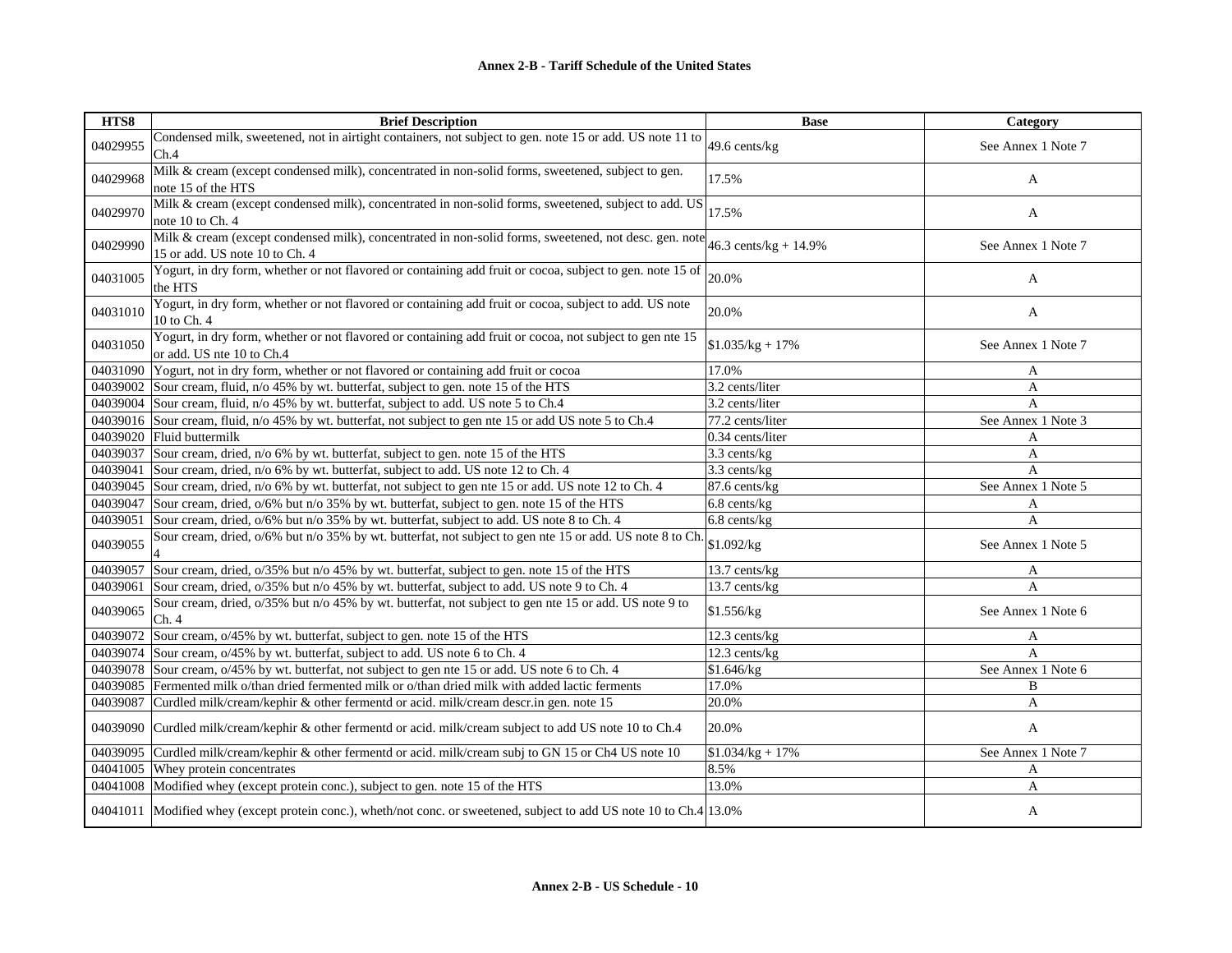| HTS8     | <b>Brief Description</b>                                                                                                                      | <b>Base</b>             | Category           |
|----------|-----------------------------------------------------------------------------------------------------------------------------------------------|-------------------------|--------------------|
| 04041015 | Modified whey (except protein conc.), wheth/not conc. or sweetened, not subject to gen. note 15 or                                            | $$1.035/kg + 8.5\%$     | See Annex 1 Note 7 |
| 04041020 | Fluid whey, whether or not concentrated or containing added sweeteners                                                                        | 0.34 cents/liter        | A                  |
| 04041048 | Whey (except modified whey), dried, whether or not conc. or sweetened, subject to gen. note 15 of the<br><b>HTS</b>                           | 3.3 cents/kg            | A                  |
| 04041050 | Whey (except modified whey), dried, whether or not conc. or sweetened, subject to add. US note 12 to<br>Ch.4                                  | 3.3 cents/kg            | A                  |
| 04041090 | Whey (except modified whey), dried, whether or not conc. or sweetened, not subject to gen. note 15 or<br>add US nte 12 to Ch.4                | 87.6 cents/kg           | See Annex 1 Note 5 |
| 04049010 | Milk protein concentrates                                                                                                                     | $0.37$ cents/kg         | A                  |
| 04049028 | Dairy products of nat. milk constituents (except protein conc.), descr. in add. US nte 1 to Ch. 4 and<br>subj to GN 15                        | 14.5%                   | A                  |
| 04049030 | Dairy products of nat. milk constituents (except protein conc.), descr. in add. US nte 1 to Ch. 4 and sub<br>to Ch4 US note 10                | 14.5%                   | A                  |
| 04049050 | Dairy products of nat. milk constituents (except protein conc.), descr. in add. US nte 1 to Ch. 4 & not<br>subj to GN15 or Ch4 US note 10     | $$1.189/kg + 8.5\%$     | See Annex 1 Note 7 |
| 04049070 | Products consisting of natural milk constituents (except protein conc.), whether or not sweetened, not<br>descr. in add US note 1 to Ch. 4    | 8.5%                    | A                  |
| 04051005 | Butter subject to general note 15 (outside quota)                                                                                             | 12.3 cents/kg           | A                  |
| 04051010 | Butter subject to quota pursuant to chapter 4 additional US note 6                                                                            | 12.3 cents/kg           | A                  |
| 04051020 | Butter not subject to general note 15 and in excess of quota in chapter 4 additional U.S. note 6                                              | \$1.541/kg              | See Annex 1 Note 6 |
| 04052010 | Butter substitute dairy spreads, over 45% butterfat weight, subject to general note 15 (outside quota)                                        | 15.4 cents/kg           | A                  |
| 04052020 | Butter substitute dairy spreads, over 45% butterfat weight, subject to quota pursuant to chapter 4<br>additional US note 14                   | 15.4 cents/kg           | A                  |
| 04052030 | Butter substitute dairy spreads, over 45% butterfat weight, not subj to gen note 15 and in excess of<br>quota in ch. 4 additional US note 14  | \$1.996/kg              | See Annex 1 Note 6 |
| 04052040 | Butter substitute dairy spreads, containing 45% or less butterfat by weight                                                                   | 13.1 cents/kg           | A                  |
| 04052050 | Other dairy spreads of a type provided in chapter 4 additional US note 1, subject to general note 15<br>(outside quota)                       | 10.0%                   | A                  |
| 04052060 | Other dairy spreads of a type provided in ch. 4 add. US note 1, subject to quota pursuant to chapter 4<br>additional US note 10               | 10.0%                   | A                  |
| 04052070 | Other dairy spreads of a type provided in ch. 4 add. US note 1, not subject to gen note 15 and in excess<br>of quota in ch. 4 add. US note 10 | 70.4 cents/kg + $8.5\%$ | See Annex 1 Note 7 |
| 04052080 | Other dairy spreads, not butter substitutes or of a type provided for in chapter 4 additional US note 1                                       | 6.4%                    | A                  |
| 04059005 | Fats and oils derived from milk, other than butter or dairy spreads, subject to general note 15 (outside<br>quota)                            | 10.0%                   | A                  |
| 04059010 | Fats and oils derived from milk, other than butter or dairy spreads, subject to quota pursuant to chapter<br>4 additional US note 14          | 10.0%                   | A                  |
| 04059020 | Fats and oils derived from milk, other than butter or dairy spreads, not subject to gen note 15 and<br>excess of quota in ch 4 add US note 14 | $$1.865/kg + 8.5\%$     | See Annex 1 Note 6 |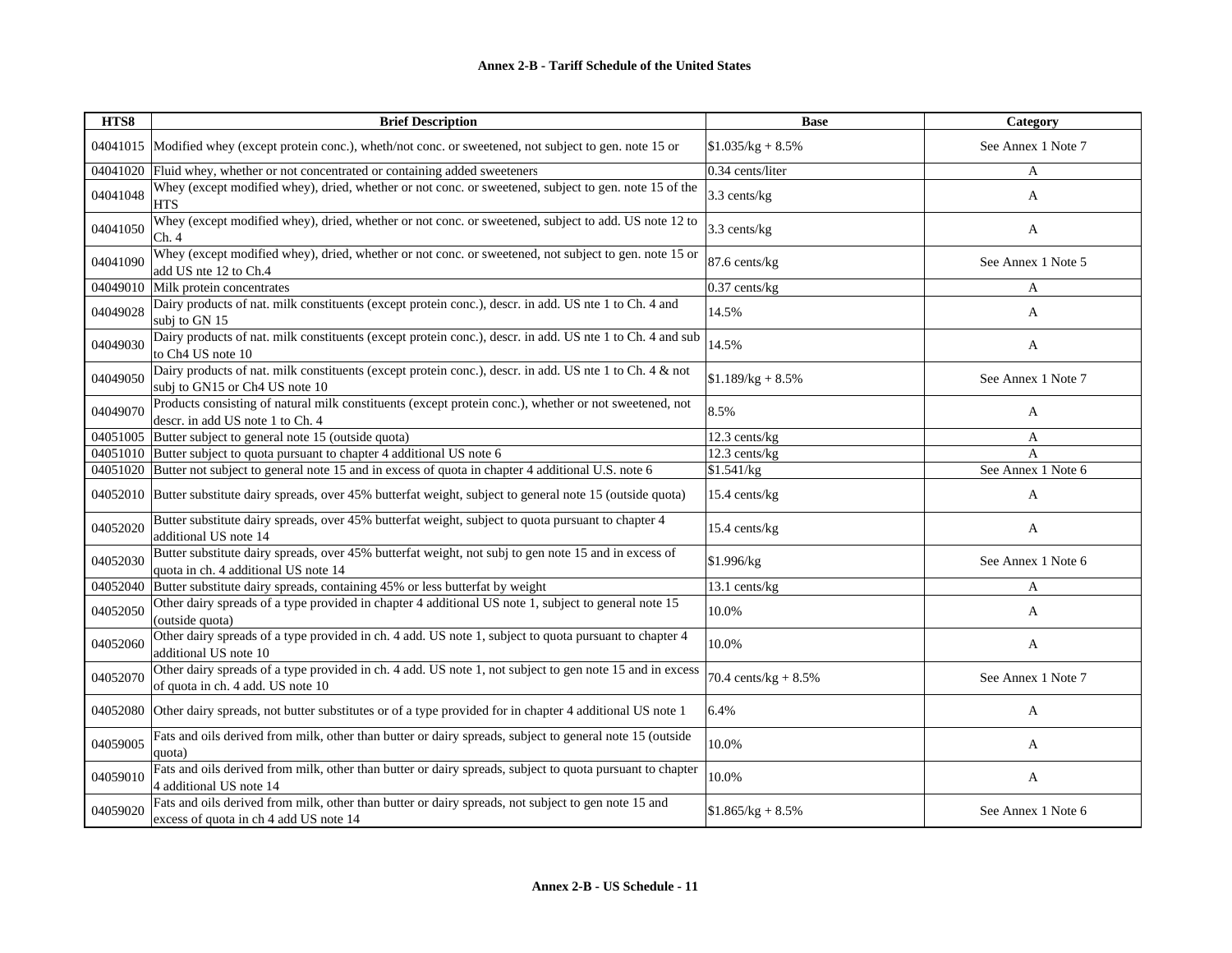| HTS8     | <b>Brief Description</b>                                                                                                                        | <b>Base</b> | Category           |
|----------|-------------------------------------------------------------------------------------------------------------------------------------------------|-------------|--------------------|
| 04061002 | Chongos, unripened or uncured cheese, including whey cheese and curd, subject to gen. note 15 of the<br><b>HTS</b>                              | 10.0%       | A                  |
| 04061004 | Chongos, unripened or uncured cheese, including whey cheese and curd, subject to add. US note 16 to<br>Ch.4                                     | 10.0%       | A                  |
| 04061008 | Chongos, unripened or uncured cheese, including whey cheese and curd, not subject to gen note 15 or<br>add. US note 16 to Ch. 4                 | \$1.509/kg  | See Annex 1 Note 4 |
| 04061012 | Fresh (unripened/uncured) cheese (ex chongos), incl whey cheese and curd, subj to gen. note 15 of the<br>HTS, not GN15                          | 10.0%       | A                  |
| 04061014 | Fresh (unripened/uncured) blue-mold cheese, cheese/subs for cheese cont or procd fr blue-mold cheese,<br>subj to Ch4 US note 17, not GN15       | 10.0%       | A                  |
| 04061018 | Fresh (unripened/uncured) blue-mold cheese, cheese/subs for cheese cont or proc fr blue-mold cheese,<br>not subj to Ch4 US note 17 or GN15      | \$2.269/kg  | See Annex 1 Note 4 |
| 04061024 | Fresh (unripened/uncured) cheddar cheese, cheese/subs for cheese cont or proc from cheddar cheese,<br>subj to Ch 4 US note 18, not GN15         | 10.0%       | A                  |
| 04061028 | Fresh (unripened/uncured) cheddar cheese, cheese/subs for cheese cont or proc from cheddar cheese,<br>not subj to Ch4 US note 18, not GN15      | \$1.227/kg  | See Annex 1 Note 4 |
| 04061034 | Fresh (unripened/uncured) american-type cheese, cheese cont or proc. fr american-type, subj to add. US<br>note 19 to Ch.4, not GN15             | 10.0%       | A                  |
| 04061038 | Fresh (unripened/uncured) american-type cheese, cheese cont or proc. fr american-type, not subj to add.<br>US note 19 to Ch.4, not GN15         | \$1.055/kg  | See Annex 1 Note 4 |
| 04061044 | Fresh (unripened/uncured) edam and gouda cheeses, cheese/subs for cheese cont or processed<br>therefrom, subj to Ch4 US note 20, not GN15       | 10.0%       | A                  |
| 04061048 | Fresh (unripened/uncured) edam and gouda cheeses, cheese/subs for cheese cont or processed<br>therefrom, not sub to Ch4 US note 20, not GN15    | \$1.803/kg  | See Annex 1 Note 4 |
| 04061054 | Fresh (unripened/uncured) Italian-type cheeses from cow milk, cheese/substitutes cont or proc<br>therefrom, subj to Ch4 US nte 21, not GN15     | 10.0%       | A                  |
| 04061058 | Fresh (unrip./uncured) Italian-type cheeses from cow milk, cheese/substitutes cont or proc therefrom,<br>not subj to Ch4 US note 21 or GN15     | \$2.146/kg  | See Annex 1 Note 4 |
| 04061064 | Fresh (unrip./uncured) Swiss/emmentaler cheeses w/o eyes, gruyere-process and cheese cont/proc.<br>from, subj to Ch4 US note 22, not GN15       | 10.0%       | A                  |
| 04061068 | Fresh (unripened/uncured) Swiss/emmentaler cheeses exc eye formation, gruyere-process cheese and<br>cheese cont or proc. from such, not subj    | \$1.386/kg  | See Annex 1 Note 4 |
| 04061074 | Fresh cheese, and substitutes for cheese, neosi, w/0.5% or less by wt. of butterfat, descr in add US note<br>23 to Ch 4, not GN15               | 10.0%       | A                  |
| 04061078 | Fresh cheese, and substitutes for cheese, neosi, w/0.5% or less by wt. of butterfat, not descr in add US<br>note 23 to Ch 4, not GN15           | \$1.128/kg  | See Annex 1 Note 4 |
| 04061084 | Fresh cheese, and substitutes for cheese, cont. cows milk, neosi, o/0.5% by wt. of butterfat, descr in add<br>US note 16 to Ch 4, not GN15      | 10.0%       | A                  |
| 04061088 | Fresh cheese, and substitutes for cheese, cont. cows milk, neosi, o/0.5% by wt. of butterfat, not descr in<br>add US note 16 to Ch 4, not GN 15 | \$1.509/kg  | See Annex 1 Note 4 |
| 04061095 | Fresh cheese, and substitutes for cheese, not cont. cows milk, neosi, o/0.5% by wt. of butterfat                                                | 8.5%        | A                  |
|          | 04062010 Roquefort cheese, grated or powdered                                                                                                   | 8.0%        | A                  |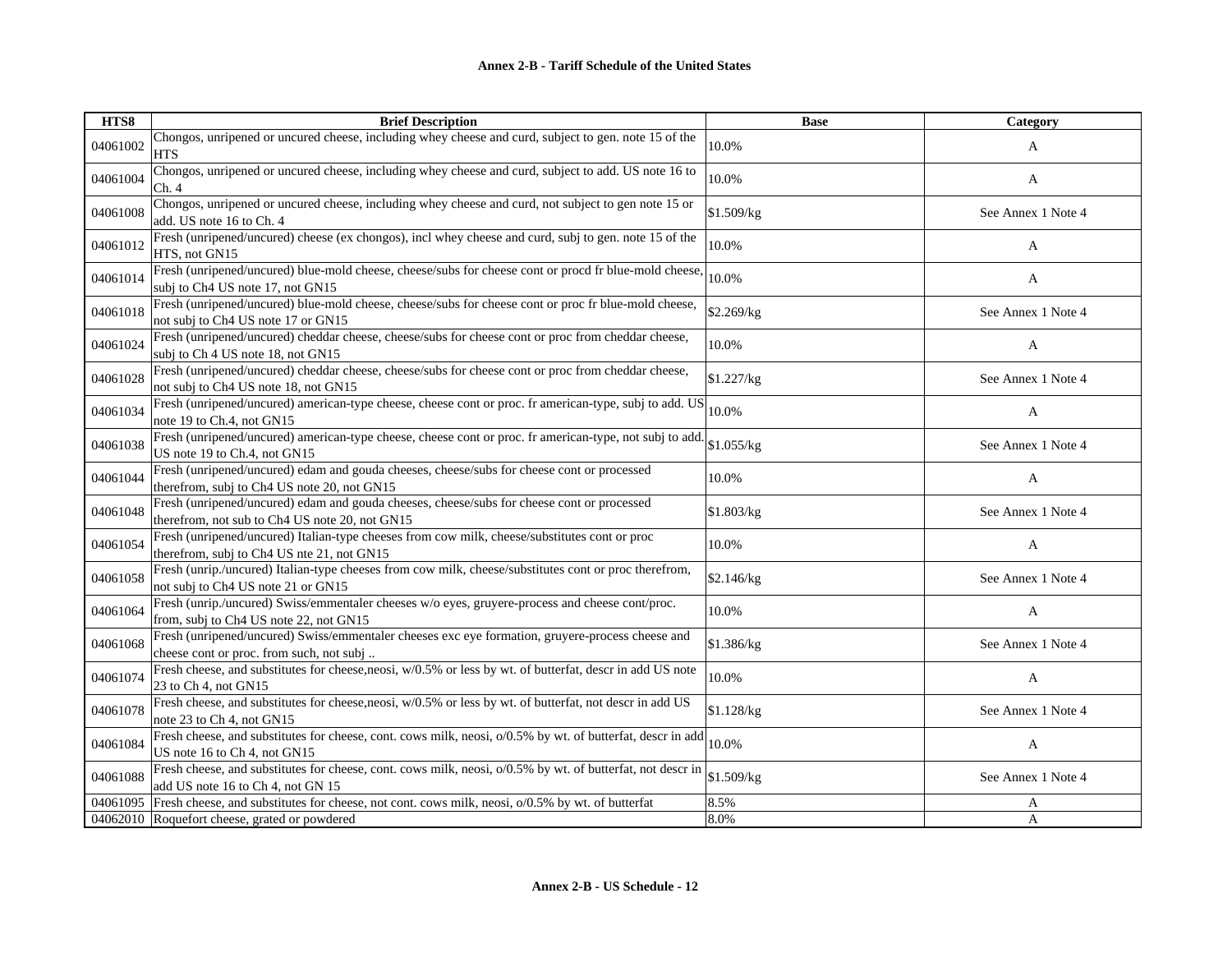| HTS8     | <b>Brief Description</b>                                                                                                                 | <b>Base</b> | Category           |
|----------|------------------------------------------------------------------------------------------------------------------------------------------|-------------|--------------------|
| 04062015 | Stilton cheese, grated or powdered, subject to add. US note 24 to Ch. 4                                                                  | 17.0%       | A                  |
| 04062022 | Blue-veined cheese (except Roquefort or Stilton), grated or powdered, subject to gen. note 15 of the<br><b>HTS</b>                       | 20.0%       | A                  |
| 04062024 | Blue-veined cheese (except Roquefort or Stilton), grated or powdered, subject to add. US note 17 to<br>Ch.4                              | 20.0%       | $\mathbf{A}$       |
| 04062028 | Blue-veined cheese (except Roquefort or Stilton), grated or powdered, not subject to gen nte 15 or add.<br>US note 17 to Ch.4            | \$2.269/kg  | See Annex 1 Note 4 |
| 04062029 | Cheddar cheese, grated or powdered, subject to gen. note 15 of the HTS                                                                   | 16.0%       | A                  |
| 04062031 | Cheddar cheese, grated or powdered, subject to add. US note 18 to Ch. 4                                                                  | 16.0%       | A                  |
|          | 04062033 Cheddar cheese, grated or powdered, not subject to gen. note 15 or add. US note 18 to Ch. 4                                     | \$1.227/kg  | See Annex 1 Note 4 |
| 04062034 | Colby cheese, grated or powdered, subject to gen. note 15 of the HTS                                                                     | 20.0%       | A                  |
|          | 04062036 Colby cheese, grated or powdered, subject to add. US note 19 to Ch. 4                                                           | 20.0%       | A                  |
| 04062039 | Colby cheese, grated or powdered, not describ. in gen. note 15 or add. US note 19 to Ch. 4                                               | \$1.055/kg  | See Annex 1 Note 4 |
|          | 04062043 Edam and gouda cheese, grated or powdered, subject to gen. note 15 of the HTS                                                   | 15.0%       | A                  |
|          | 04062044 Edam and gouda cheese, grated or powdered, subject to add. US note 20 to Ch. 4                                                  | 15.0%       | A                  |
| 04062048 | Edam and gouda cheese, grated or powdered, not subject to gen note 15 or add. US nte 20 to Ch.4                                          | \$1.803/kg  | See Annex 1 Note 4 |
| 04062049 | Romano (cows milk), reggiano, provolone, provoletti, sbrinz and goya, grated or powdered, subject to<br>gen. note 15 to HTS              | 15.0%       | A                  |
| 04062051 | Romano, reggiano, provolone, provoletti, sbrinz and goya, made from cow's milk, grated or powdered,<br>subject to add US note 21 to Ch.4 | 15.0%       | A                  |
| 04062053 | Romano, reggiano, provolone, provoletti, sbrinz and goya, made from cow's milk, grated or powdered,<br>not subj to Ch4 US nte 21 or GN15 | \$2.146/kg  | See Annex 1 Note 4 |
| 04062054 | Reggiano, provolone, provoletti, sbrinz and goya cheeses, not made from cow's milk, grated or<br>powdered                                | 9.6%        | A                  |
| 04062055 | Cheeses made from sheep's milk, including mixtures of such cheeses, grated or powdered                                                   | 9.6%        | A                  |
|          | 04062056 Cheese (including mixtures) nesoi, grated or powdered, subject to gen. note 15 of the HTS                                       | 10.0%       | A                  |
| 04062057 | Cheese containing or processed from bryndza, gjetost, gammelost, nokkelost or roquefort cheeses,<br>grated or powdered                   | 8.5%        | A                  |
| 04062061 | Cheese containing or processed from blue-veined cheese (except roquefort), grated/powdered, subject<br>to add US note 17 to Ch.4         | 10.0%       | A                  |
| 04062063 | Cheese containing or processed from blue-veined cheese (except roquefort), grated/powdered, not<br>subject to add US note 17 to Ch.4     | \$2.269/kg  | See Annex 1 Note 4 |
| 04062065 | Cheese containing or processed from cheddar cheese, grated or powdered, subject to add US note 18 to<br>Ch. 4                            | 10.0%       | A                  |
| 04062067 | Cheese containing or processed from cheddar cheese, grated or powdered, not subject to add US note<br>18 to Ch. 4                        | \$1.227/kg  | See Annex 1 Note 4 |
| 04062069 | Cheese containing or processed from american-type cheese (except cheddar), grated or powdered,<br>subject to add US note 19 to Ch. 4     | 10.0%       | A                  |
| 04062071 | Cheese containing or processed from american-type cheese (except cheddar), grated or powdered, not<br>subject to add US note 19 to Ch. 4 | \$1.055/kg  | See Annex 1 Note 4 |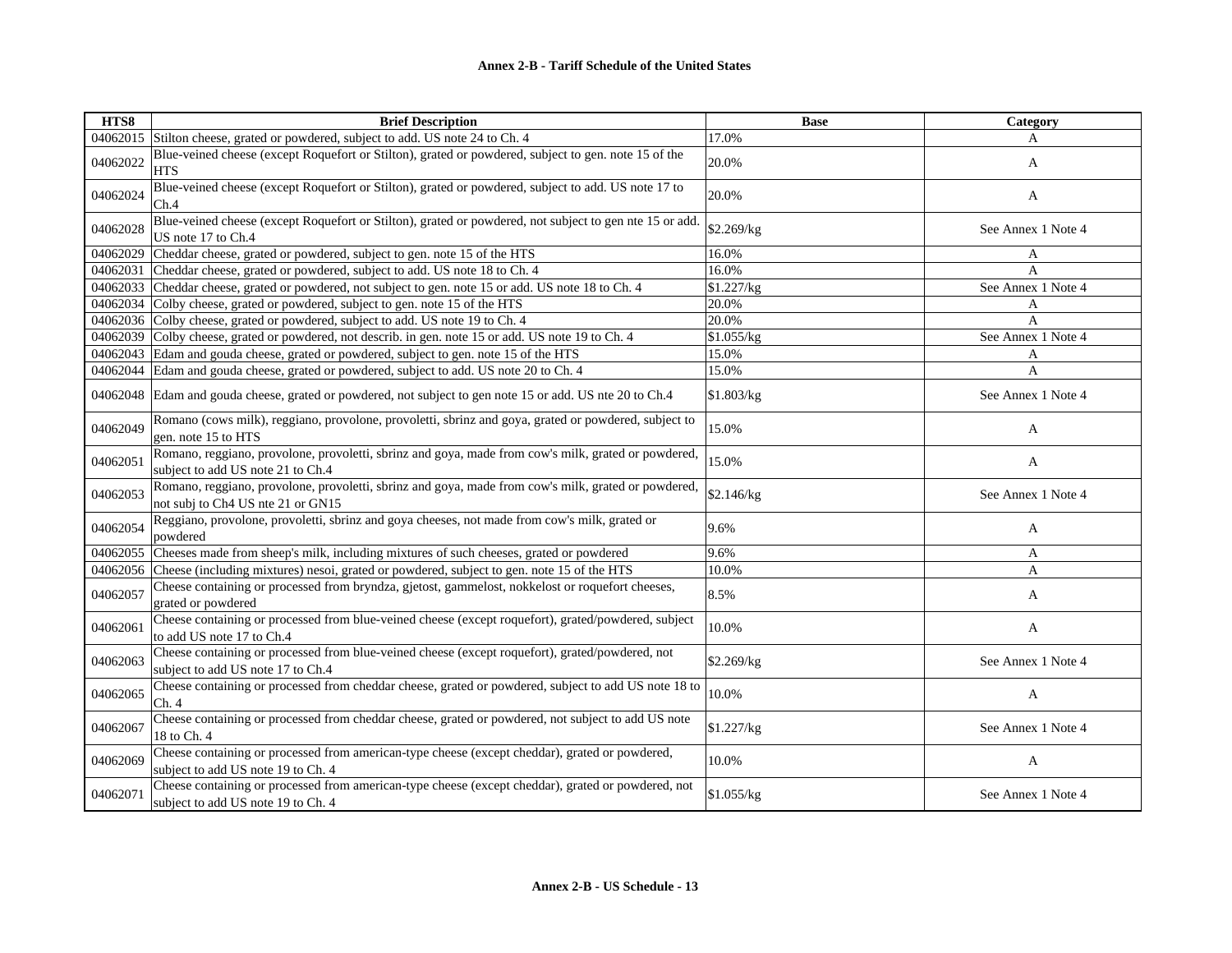| HTS8     | <b>Brief Description</b>                                                                                                                       | <b>Base</b> | Category           |
|----------|------------------------------------------------------------------------------------------------------------------------------------------------|-------------|--------------------|
| 04062073 | Cheese containing or processed from edam or gouda cheeses, grated or powdered, subject to add US<br>note 20 to Ch.4                            | 10.0%       | $\mathbf{A}$       |
| 04062075 | Cheese containing or processed from edam or gouda cheeses, grated or powdered, not subject to add<br>US note 20 to Ch. 4                       | \$1.803/kg  | See Annex 1 Note 4 |
| 04062077 | Cheese containing or processed from italian-type cheeses made from cow's milk, grated or powdered,<br>subject to add US note 21 to Ch. 4       | 10.0%       | A                  |
| 04062079 | Cheese containing or processed from italian-type cheeses made from cow's milk, grated or powdered,<br>not subject to add US note 21 to Ch. 4   | \$2.146/kg  | See Annex 1 Note 4 |
| 04062081 | Cheese containing or processed from swiss, emmentaler or gruyere-process cheeses, grated or<br>powdered, subject to add US nte 22 to Ch.4      | 10.0%       | A                  |
| 04062083 | Cheese containing or processed from swiss, emmentaler or gruyere-process cheeses, grated or<br>powdered, not subject to add US nte 22 to Ch. 4 | \$1.386/kg  | See Annex 1 Note 4 |
| 04062085 | Cheese (including mixtures), nesoi, n/o 0.5% by wt. of butterfat, grated or powdered, subject to add US<br>note 23 to Ch. 4                    | 10.0%       | A                  |
| 04062087 | Cheese (including mixtures), nesoi, n/o 0.5% by wt. of butterfat, grated or powdered, not subject to add<br>US note 23 to Ch. 4                | \$1.128/kg  | See Annex 1 Note 4 |
| 04062089 | Cheese (including mixtures), nesoi, o/0.5% by wt of butterfat, w/cow's milk, grated or powdered,<br>subject to add US note 16 to Ch. 4         | 10.0%       | A                  |
| 04062091 | Cheese (including mixtures), nesoi, o/0.5% by wt of butterfat, w/cow's milk, grated or powdered, not<br>subject to add US note 16 to Ch. 4     | \$1.509/kg  | See Annex 1 Note 4 |
| 04062095 | Cheese (including mixtures), nesoi, o/0.5% by wt of butterfat, not containing cow's milk, grated or<br>powdered                                | 8.5%        | A                  |
| 04063005 | Stilton cheese, processed, not grated or powdered, subject to add US note 24 to Ch. 4                                                          | 17.0%       | A                  |
| 04063012 | Blue-veined cheese (except roquefort), processed, not grated or powdered, subject to gen. note 15 of the 20.0%<br><b>HTS</b>                   |             | A                  |
| 04063014 | Blue-veined cheese (except roquefort), processed, not grated or powdered, subject to add. US note 17<br>to Ch. 4                               | 20.0%       | A                  |
| 04063018 | Blue-veined cheese (except roquefort), processed, not grated or powdered, not subject to gen. note 15<br>or add. US note 17 to Ch. 4           | \$2.269/kg  | See Annex 1 Note 4 |
| 04063022 | Cheddar cheese, processed, not grated or powdered, subject to gen. note 15 of the HTS                                                          | 16.0%       | A                  |
| 04063024 | Cheddar cheese, processed, not grated or powdered, subject to add US note 18 to Ch. 4                                                          | 16.0%       | $\mathbf{A}$       |
| 04063028 | Cheddar cheese, processed, not grated or powdered, not subject to gen note 15 or in add US note 18 to<br>Ch.4                                  | \$1.227/kg  | See Annex 1 Note 4 |
| 04063032 | Colby cheese, processed, not grated or powdered, subject to gen. note 15 of the HTS                                                            | 20.0%       | A                  |
| 04063034 | Colby cheese, processed, not grated or powdered, subject to add US note 19 to Ch. 4                                                            | 20.0%       | $\overline{A}$     |
| 04063038 | Colby cheese, processed, not grated or powdered, not subject to gen note 15 or add US note 19 to Ch. 4 \$1.055/kg                              |             | See Annex 1 Note 4 |
| 04063042 | Edam and gouda cheese, processed, not grated or powdered, subject to gen. note 15 of the HTS                                                   | 15.0%       | A                  |
| 04063044 | Edam and gouda cheese, processed, not grated or powdered, subject to add. US note 20 to Ch. 4                                                  | 15.0%       | A                  |
| 04063048 | Edam and gouda cheese, processed, not grated or powdered, not subject to gen note 15 or add. US note<br>20 to Ch. 4                            | \$1.803/kg  | See Annex 1 Note 4 |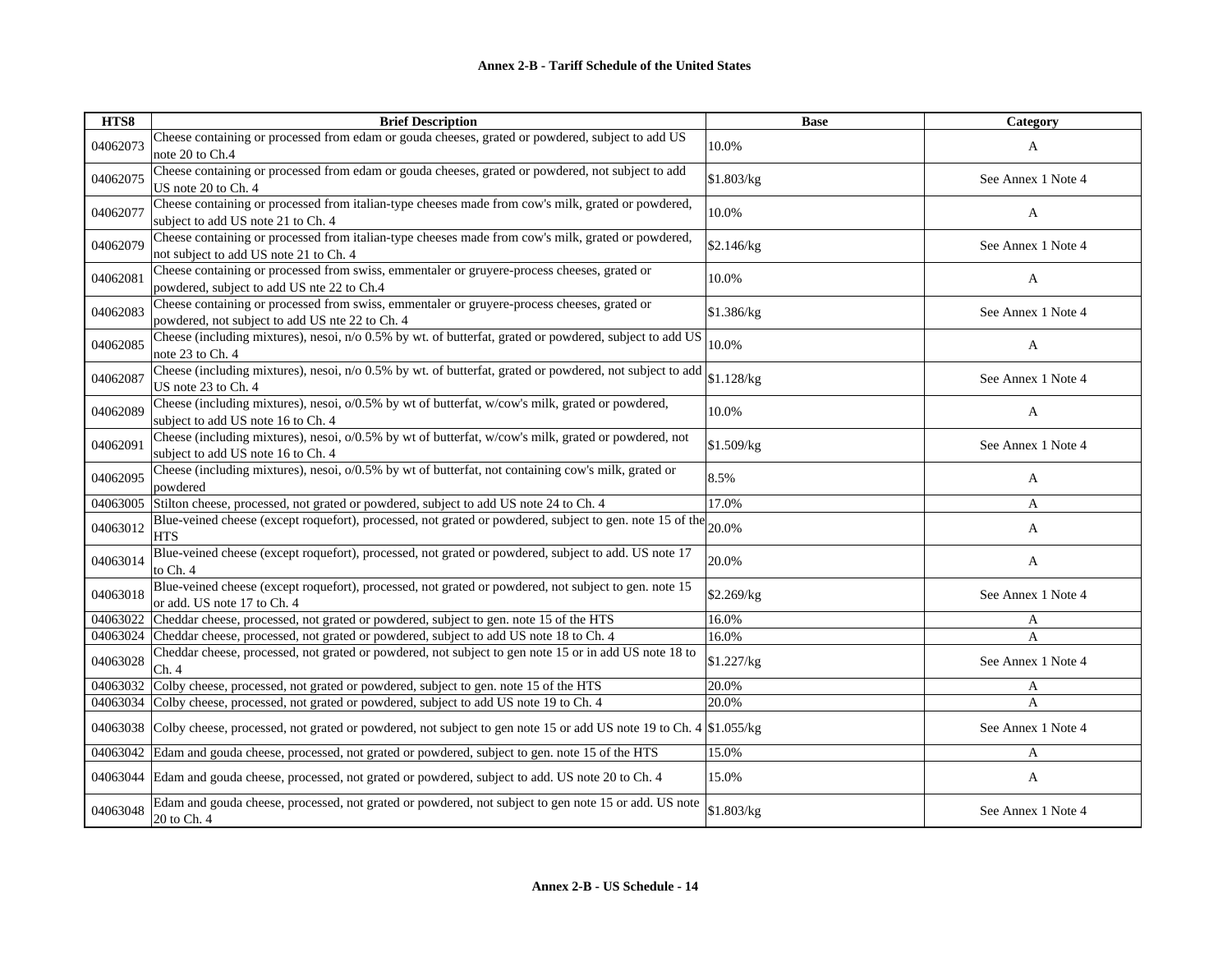| HTS8     | <b>Brief Description</b>                                                                                                                   | <b>Base</b> | Category           |
|----------|--------------------------------------------------------------------------------------------------------------------------------------------|-------------|--------------------|
| 04063049 | Gruyere-process cheese, processed, not grated or powdered, subject to gen. note 15 of the HTS                                              | 6.4%        | A                  |
| 04063051 | Gruyere-process cheese, processed, not grated or powdered, subject to add. US note 22 to Ch. 4                                             | 6.4%        | A                  |
| 04063053 | Gruyere-process cheese, processed, not grated or powdered, not subject to gen note 15 or add. US note<br>22 to Ch. 4                       | \$1.386/kg  | See Annex 1 Note 4 |
|          | 04063055 Processed cheeses made from sheep's milk, including mixtures of such cheeses, not grated or powdered [9.6%]                       |             | A                  |
| 04063056 | Cheese (including mixtures) nesoi, processed, not grated or powdered, subject to gen. note 15 of the<br><b>HTS</b>                         | 10.0%       | A                  |
| 04063057 | Processed cheese containing or processed from bryndza, gjetost, gammelost, nokkelost or roquefort, not<br>grated or powdered, not GN15     | 8.5%        | A                  |
| 04063061 | Processed cheese cont/procd fr blue-veined cheese (ex roquefort), not grated/powdered, subject to add<br>US note 17 to Ch. 4, not GN15     | 10.0%       | A                  |
| 04063063 | Processed cheese cont/procd fr blue-veined cheese (ex roquefort), not grated/powdered, not subject to<br>add US note 17 to Ch. 4, not GN15 | \$2.269/kg  | See Annex 1 Note 4 |
| 04063065 | Processed cheese cont/procd fr cheddar cheese, not grated/powdered, subject to add US note 18, not<br>GN <sub>15</sub>                     | 10.0%       | A                  |
| 04063067 | Processed cheese cont/procd fr cheddar cheese, not grated/powdered, not subject to add US note 18, not<br>GN15                             | \$1.227/kg  | See Annex 1 Note 4 |
| 04063069 | Processed cheese cont/procd fr american-type cheese (ex cheddar), not grated/powdered, subject to add<br>US note 19 to Ch. 4, not GN15     | 10.0%       | A                  |
| 04063071 | Processed cheese cont/procd fr american-type cheese (ex cheddar), not grated/powdered, not subject to<br>add US note 19 to Ch. 4, not GN15 | \$1.055/kg  | See Annex 1 Note 4 |
| 04063073 | Processed cheese cont/procd fr edam or gouda, not grated/powdered, subject to add US note 20 to Ch.<br>4, not GN15                         | 10.0%       | $\mathbf{A}$       |
| 04063075 | Processed cheese cont/procd from edam or gouda, not grated/powdered, not subject to add US note 20<br>to Ch. 4, not GN15                   | \$1.803/kg  | See Annex 1 Note 4 |
| 04063077 | Processed cheese cont/procd from italian-type, not grated/powdered, subject to add US note 21 to Ch.<br>4, not GN15                        | 10.0%       | $\mathbf{A}$       |
| 04063079 | Processed cheese cont/procd from italian-type, not grated/powdered, not subject to add US note 21 to<br>Ch. 4, not GN15                    | \$2.146/kg  | See Annex 1 Note 4 |
| 04063081 | Processed cheese cont/procd from swiss, emmentaler or gruyere-process, n/grated/powdered, subject to<br>add US note 22 to Ch. 4, not GN15  | 10.0%       | A                  |
| 04063083 | Processed cheese cont/procd from swiss/emmentaler/gruyere-process, n/grated/powdered, not subject to<br>add US note 22 to Ch. 4, not GN15  | \$1.386/kg  | See Annex 1 Note 4 |
| 04063085 | Processed cheese (incl. mixtures), nesoi, n/o 0.5% by wt. butterfat, not grated or powdered, subject to<br>Ch4 US note 23, not GN15        | 10.0%       | A                  |
| 04063087 | Processed cheese (incl. mixtures), nesoi, n/o 0.5% by wt. butterfat, not grated or powdered, not subj to<br>Ch 4 US note 23 or not GN15    | \$1.128/kg  | See Annex 1 Note 4 |
| 04063089 | Processed cheese (incl. mixtures), nesoi, w/cow's milk, not grated or powdered, subject to add US note<br>16 to Ch. 4, not GN15            | 10.0%       | A                  |
| 04063091 | Processed cheese (incl. mixtures), nesoi, w/cow's milk, not grated or powdered, not subject to add US<br>note 16 to Ch. 4, not GN15        | \$1.509/kg  | See Annex 1 Note 4 |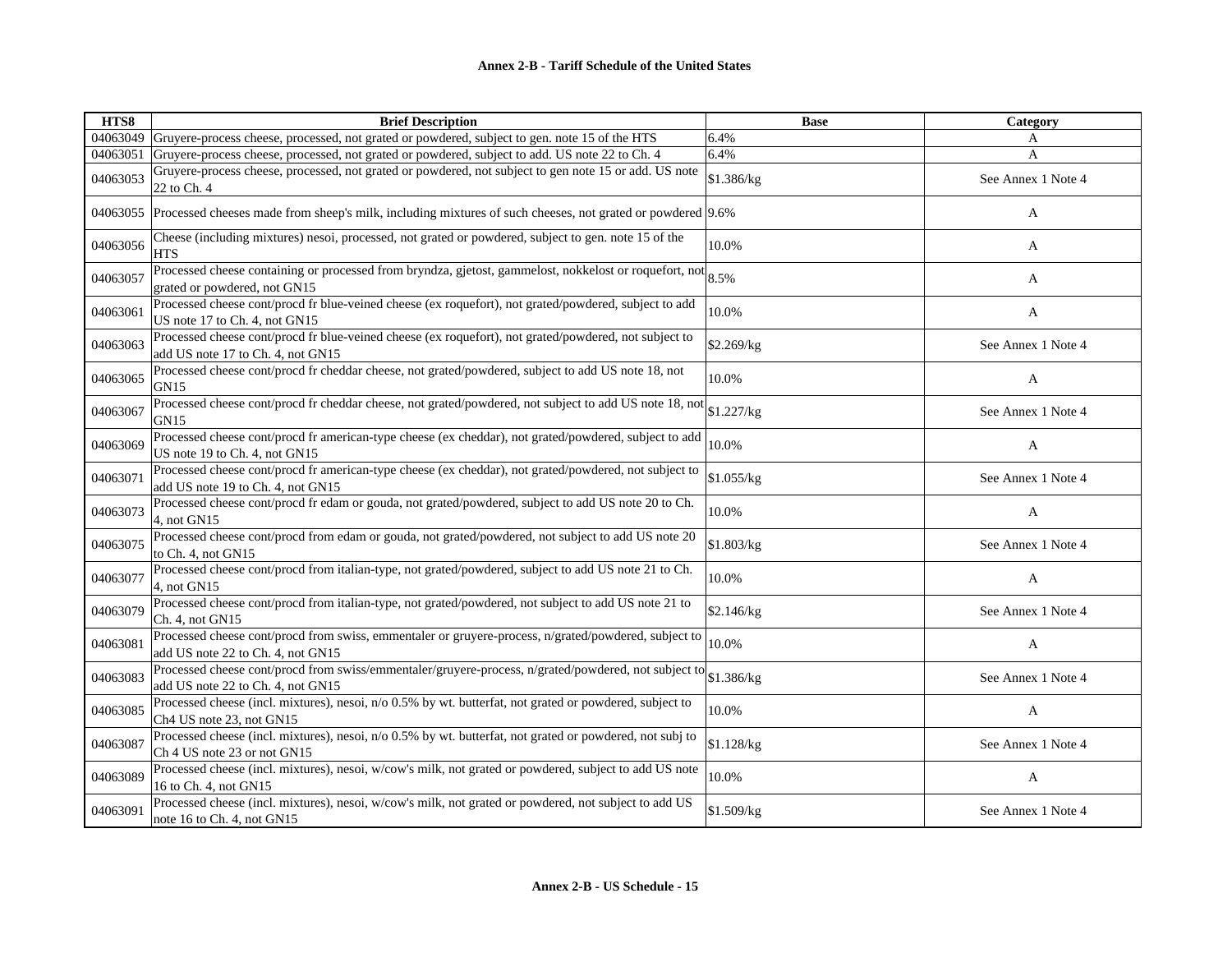| HTS8     | <b>Brief Description</b>                                                                                                                        | <b>Base</b> | Category           |
|----------|-------------------------------------------------------------------------------------------------------------------------------------------------|-------------|--------------------|
| 04063095 | Processed cheese (incl. mixtures), nesoi, w/o cows milk, not grated or powdered, not GN15                                                       | 8.5%        | A                  |
| 04064020 | Roquefort cheese in original loaves, not grated or powdered, not processed                                                                      | 2.7%        | A                  |
| 04064040 | Roquefort cheese, other than in original loaves, not grated or powdered, not processed                                                          | 4.5%        | A                  |
| 04064044 | Stilton cheese, nesoi, in original loaves, subject to add. US note 24 to Ch. 4                                                                  | 12.8%       | A                  |
| 04064048 | Stilton cheese, nesoi, not in original loaves, subject to add. US note 24 to Ch. 4                                                              | 17.0%       | A                  |
| 04064051 | Blue-veined cheese, nesoi, in original loaves, subject to gen. note 15 of the HTS                                                               | 15.0%       | A                  |
| 04064052 | Blue-veined cheese, nesoi, not in original loaves, subject to gen. note 15 of the HTS                                                           | 20.0%       | A                  |
| 04064054 | Blue-veined cheese, nesoi, in original loaves, subject to add. US note 17 to Ch. 4                                                              | 15.0%       | A                  |
|          | 04064058 Blue-veined cheese, nesoi, not in original loaves, subject to add. US note 17 to Ch. 4                                                 | 20.0%       | A                  |
|          | 04064070 Blue-veined cheese, nesoi, not subject to gen. note 15 of the HTS or to add. US note 17 to Ch. 4                                       | \$2.269/kg  | See Annex 1 Note 4 |
| 04069005 | Bryndza cheese, not grated or powdered, not processed                                                                                           | 7.2%        | A                  |
|          | 04069006 Cheddar cheese, neosi, subject to gen. note 15 of the & entered pursuant to its provisions                                             | 12.0%       | A                  |
| 04069008 | Cheddar cheese, neosi, subject to add. US note 18 to Ch. 4                                                                                      | 12.0%       | A                  |
| 04069012 | Cheddar cheese, nesoi, not subject to gen. note 15 of the HTS or to add. US note 18 to Ch. 4                                                    | \$1.227/kg  | See Annex 1 Note 4 |
| 04069014 | Edam and gouda cheese, nesoi, subject to gen. note 15 of the HTS                                                                                | 15.0%       | A                  |
|          | 04069016 Edam and gouda cheese, nesoi, subject to add. US note 20 to Ch. 4                                                                      | 15.0%       | A                  |
|          | 04069018 Edam and gouda cheese, nesoi, not subject to gen. note 15 of the HTS or to add. US note 20 to Ch. 4                                    | \$1.803/kg  | See Annex 1 Note 4 |
| 04069020 | Gjetost cheese from goat's milk, whey or whey obtained from a mixture of goat's & n/o 20% cow's<br>milk, not grated, powdered or processed      | 4.2%        | A                  |
| 04069025 | Gjetost cheese, made from goats' milk, whey or whey obtained from a mixture of goats' & n/o 20%<br>cows milk, not grated, powdered or processed | 8.5%        | A                  |
| 04069028 | Goya cheese, nesoi, subject to gen. note 15 of the HTS                                                                                          | 25.0%       | A                  |
| 04069031 | Goya cheese from cow's milk, not in original loaves, nesoi, subject to add. US note 21 to Ch. 4                                                 | 25.0%       | A                  |
| 04069032 | Goya cheese from cow's milk, not in original loaves, nesoi, not subject to gen. note 15 or to add. US<br>note 21 to Ch. 4                       | \$2.146/kg  | See Annex 1 Note 4 |
| 04069033 | Goya cheese not from cow's milk, nesoi, not subject to gen. note 15 or to add. US note 21 to Ch. 4                                              | 21.3%       | B                  |
| 04069034 | Sbrinz cheese, nesoi, subject to gen. note 15 of the HTS                                                                                        | 19.0%       | A                  |
| 04069036 | Sbrinz cheese from cow's milk, nesoi, subject to add. US note 21 to Ch. 4                                                                       | 19.0%       | A                  |
| 04069037 | Sbrinz cheese from cow's milk, nesoi, not subject to gen. note 15 or to add. US note 21 to Ch. 4                                                | \$2.146/kg  | See Annex 1 Note 4 |
| 04069038 | Sbrinz cheese not from cow's milk, nesoi, not subject to gen. note 15 or to add. US note 21 to Ch.4                                             | 12.2%       | D                  |
| 04069039 | Romano from cows milk, Reggiano, Parmeson, Provolne, and Provoletti cheese, nesoi, subject to gen.<br>note 15 of the HTS                        | 15.0%       | A                  |
| 04069041 | Romano, Reggiano, Parmeson, Provolne, and Provoletti cheese, nesoi, from cow's milk, subject to add.<br>US note 21 to Ch. 4                     | 15.0%       | A                  |
| 04069042 | Romano, Reggiano, Parmeson, Provolne, and Provoletti cheese, nesoi, from cow's milk, not subj to to<br>GN 15 or Ch4 US note 21                  | \$2.146/kg  | See Annex 1 Note 4 |
| 04069043 | Reggiano, Parmeson, Provolne, and Provoletti cheese, nesoi, not from cow's milk, not subject to gen.<br>note 15                                 | 9.6%        | A                  |
| 04069044 | Swiss or emmenthaler cheese with eye formation, nesoi, subject to gen. note 15 of the HTS                                                       | 6.4%        | A                  |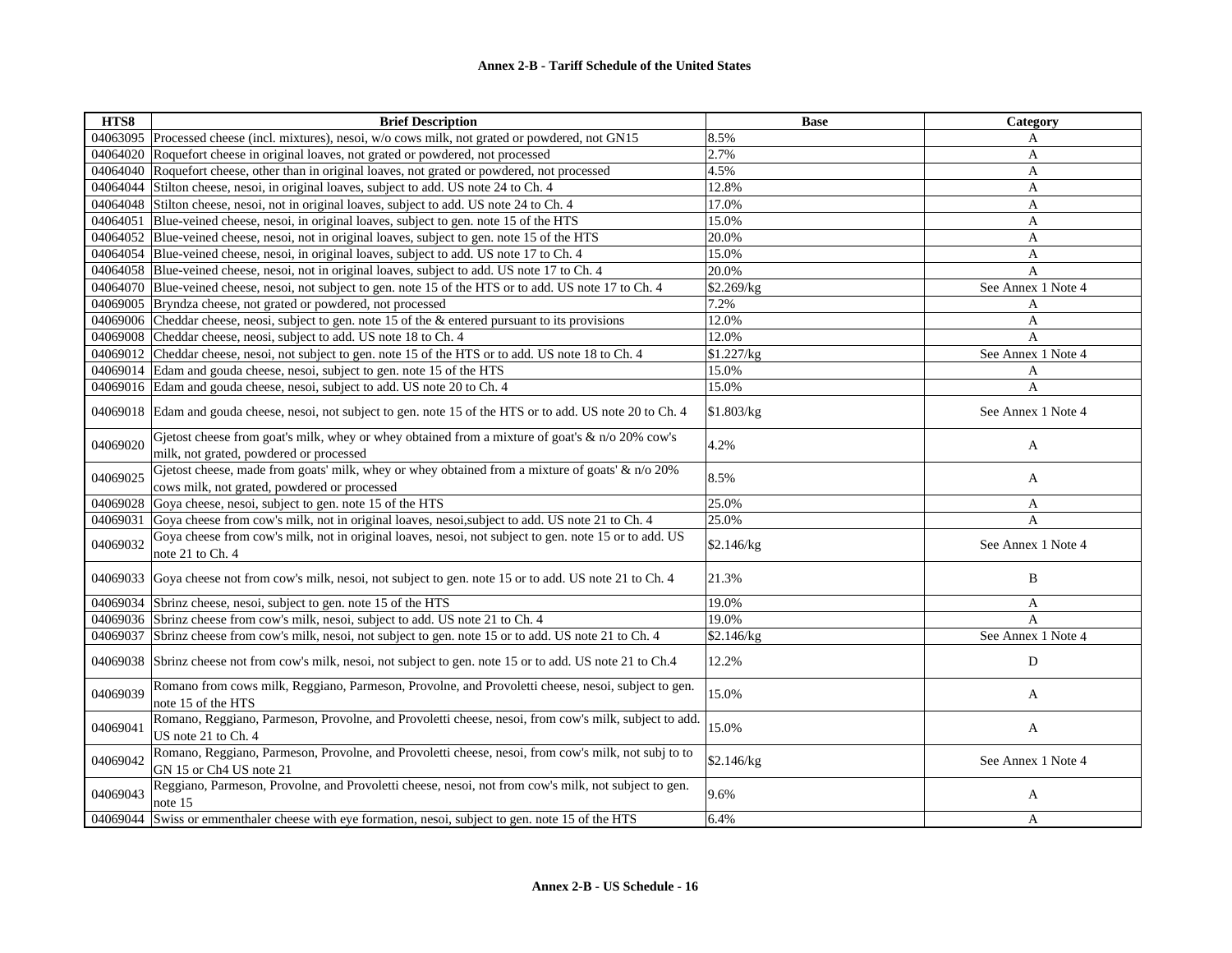| HTS8     | <b>Brief Description</b>                                                                                                                     | <b>Base</b> | Category           |
|----------|----------------------------------------------------------------------------------------------------------------------------------------------|-------------|--------------------|
|          | 04069046 Swiss or emmenthaler cheese with eye formation, nesoi, subject to add. US note 25 to Ch. 4                                          | 6.4%        | A                  |
| 04069048 | Swiss or emmenthaler cheese with eye formation, nesoi, not subject to gen. note 15 or to add. US note<br>25 to Ch. 4                         | \$1.877/kg  | See Annex 1 Note 4 |
|          | 04069049 Gammelost and nokkelost cheese, nesoi                                                                                               | 5.4%        | A                  |
| 04069051 | Colby cheese, nesoi, subject to gen. note 15 of the HTS and entered pursuant to its provisions                                               | 20.0%       | A                  |
|          | 04069052 Colby cheese, nesoi, subject to add. US note 19 to Ch. 4 and entered pursuant to its provisions                                     | 20.0%       | A                  |
|          | 04069054 Colby cheese, nesoi, not subject to gen. note 15 or to add. US note 19 to Ch. 4                                                     | \$1.055/kg  | See Annex 1 Note 4 |
|          | 04069056 Cheeses, nesoi, from sheep's milk in original loaves and suitable for grating                                                       | Free        | $\mathsf{C}$       |
|          | 04069057 Pecorino cheese, from sheep's milk, in original loaves, not suitable for grating                                                    | Free        | $\mathcal{C}$      |
| 04069059 | Cheeses, substitute for cheese (including mixtures of cheeses), nesoi, made from sheep's milk                                                | 9.6%        | A                  |
| 04069061 | Cheeses & substitutes for cheese (incl.mixtures) w/romano/reggiano/parmesan/provolone/etc from<br>cows milk, subj. to gen. note 15           | 7.5%        | A                  |
| 04069063 | Cheeses & substitutes for cheese (incl.mixtures) not cont.romano/reggiano/parmesan/provolone/etc<br>from cows milk, subj. to gen. note 15    | 10.0%       | A                  |
| 04069066 | Cheeses & subst. for cheese(incl. mixt.), nesoi, w/romano/reggiano/parmesan/provolone/etc, f/cow<br>milk, subj. Ch4 US note 21, not GN15     | 7.5%        | A                  |
| 04069068 | Cheeses & subst. for cheese(incl. mixt.), nesoi, w/romano/reggiano/parmesan/provolone/etc, f/cow<br>milk, not subj. Ch4 US note 21, not GN15 | \$2.146/kg  | See Annex 1 Note 4 |
| 04069072 | Cheeses & subst. for cheese (incl. mixt.), nesoi, w/ or from blue-veined cheese, subj. to add. US note 17<br>to Ch.4, not GN15               | 10.0%       | $\mathbf{A}$       |
| 04069074 | Cheeses & subst. for cheese (incl. mixt.), nesoi, w/ or from blue-veined cheese, not subj. to add. US<br>note 17 to Ch.4, not GN15           | \$2.269/kg  | See Annex 1 Note 4 |
| 04069076 | Cheeses & subst. for cheese (incl. mixt.), nesoi, w/ or from cheddar cheese, subj. to add. US note 18 to<br>Ch.4, not GN15                   | 10.0%       | A                  |
| 04069078 | Cheeses & subst. for cheese (incl. mixt.), nesoi, w/ or from cheddar cheese, not subj. to add. US note 18<br>to Ch.4, not GN15               | \$1.227/kg  | See Annex 1 Note 4 |
| 04069082 | Cheeses & subst. for cheese (incl. mixt.), nesoi, w/ or from Am. cheese except cheddar, subj. to add.<br>US note 19 to Ch.4, not GN15        | 10.0%       | A                  |
| 04069084 | Cheeses & subst. for cheese (incl. mixt.), nesoi, w/ or from Am. cheese except cheddar, not subj. to<br>add. US note 19 to Ch.4, not GN15    | \$1.055/kg  | See Annex 1 Note 4 |
| 04069086 | Cheeses & subst. for cheese (incl. mixt.), nesoi, w/ or from edam or gouda cheese, subj. to add. US note<br>20 to Ch.4, not GN15             | 10.0%       | $\mathbf{A}$       |
| 04069088 | Cheeses & subst. for cheese (incl. mixt.), nesoi, w/ or from edam or gouda cheese, not subj. to add. US<br>note 20 to Ch.4, not GN15         | \$1.803/kg  | See Annex 1 Note 4 |
| 04069090 | Cheeses & subst. for cheese (incl. mixt.), nesoi, w/ or from swiss, emmentaler or gruyere, subj. to add.<br>US note 22 to Ch.4, not GN15     | 10.0%       | A                  |
| 04069092 | Cheeses & subst. for cheese (incl. mixt.), nesoi, w/ or from swiss, emmentaler or gruyere, not subj. Ch4<br>US note 22, not GN15             | \$1.386/kg  | See Annex 1 Note 4 |
| 04069093 | Cheeses & subst. for cheese (incl. mixt.), nesoi, w/butterfat n/o 0.5% by wt, subject to add. US note 23<br>to Ch. 4, not GN15               | 10.0%       | A                  |
| 04069094 | Cheeses & subst. for cheese (incl. mixt.), nesoi, w/butterfat n/o 0.5% by wt, not subject to add. US note<br>23 to Ch. 4, not GN15           | \$1.128/kg  | See Annex 1 Note 4 |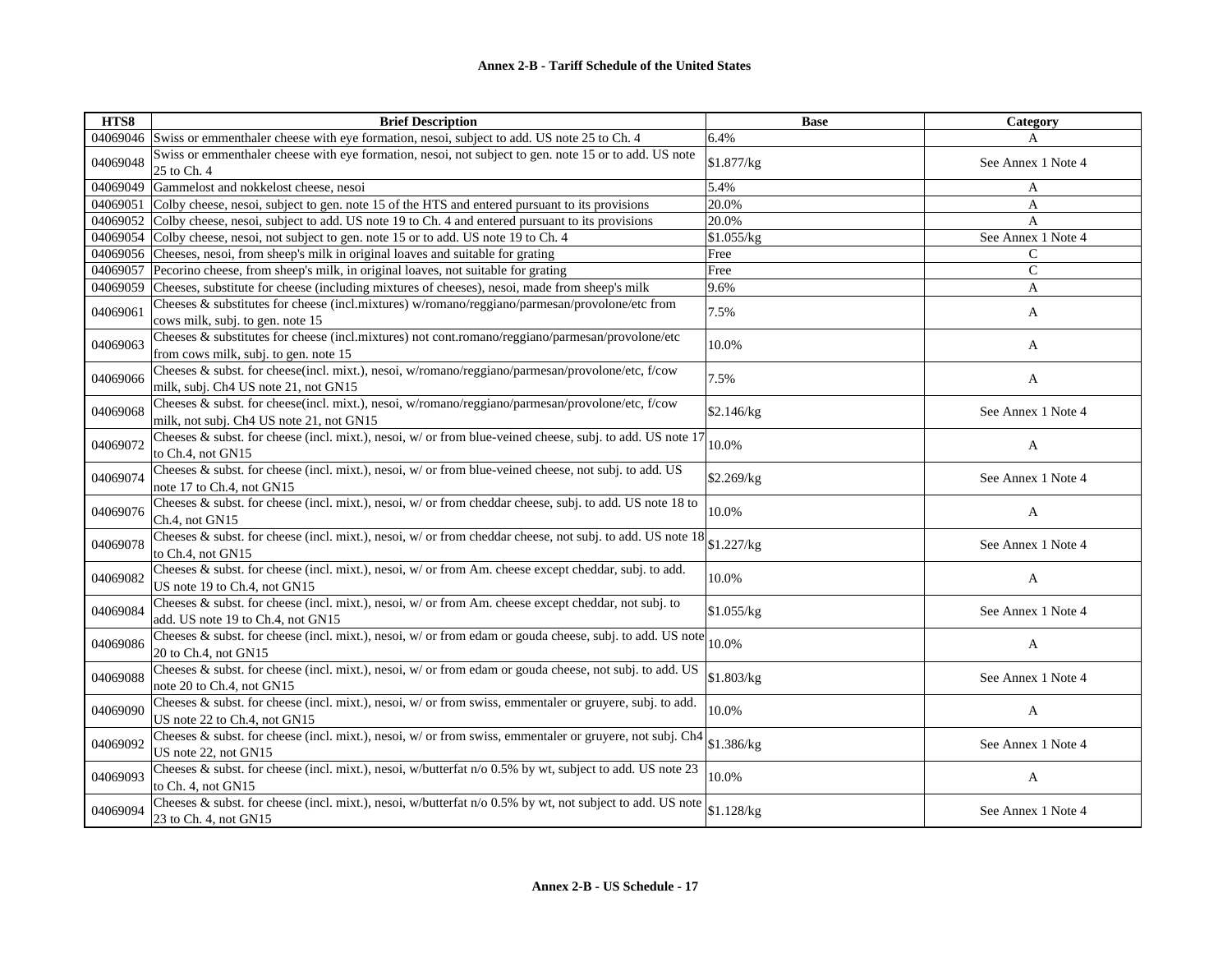| HTS8     | <b>Brief Description</b>                                                                                     | <b>Base</b>     | Category           |
|----------|--------------------------------------------------------------------------------------------------------------|-----------------|--------------------|
| 04069095 | Cheeses & subst. for cheese (incl. mixt.), nesoi, w/cows milk, w/butterfat o/0.5% by wt, subject to Ch 4     | 10.0%           |                    |
|          | US note 16 (quota)                                                                                           |                 | A                  |
|          | Cheeses & subst. for cheese (incl. mixt.), nesoi, w/cows milk, w/butterfat $o/0.5\%$ by wt, not subject to   |                 |                    |
| 04069097 | Ch4 US note 16, not GN15                                                                                     | \$1.509/kg      | See Annex 1 Note 4 |
| 04069099 | Cheeses & subst. for cheese (incl. mixt.), nesoi, w/o cows milk, w/butterfat $o/0.5\%$ by wt, not GN15       | 8.5%            | A                  |
|          |                                                                                                              |                 |                    |
|          | 04070000 Birds' eggs, in shell, fresh, preserved or cooked                                                   | 2.8 cents/doz.  | A                  |
|          | 04081100 Egg yolks, dried, whether or not containing added sweeteners                                        | 47.6 cents/kg   | D                  |
|          | 04081900 Egg yolks, other than dried, whether or not containing added sweeteners                             | 9.7 cents/kg    | A                  |
|          | 04089100 Birds' eggs, not in shell, dried, whether or not containing added sweeteners                        | 47.6 cents/kg   | B                  |
|          | 04089900 Birds' eggs, not in shell, other than dried, whether or not containing added sweeteners             | 9.7 cents/kg    | A                  |
|          | 04090000 Natural honey                                                                                       | 1.9 cents/kg    | A                  |
|          | 04100000 Edible products of animal origin, nesi                                                              | 1.1%            | A                  |
|          | 05010000 Human hair, unworked, whether or not washed and scoured; waste of human hair                        | 1.4%            | A                  |
|          | 05021000 Pigs', hogs' or boars' bristles and hair and waste thereof                                          | $0.8$ cents/kg  | A                  |
|          | 05029000 Badger hair and other brushmaking hair, nesi, and waste thereof                                     | Free            | $\mathsf{C}$       |
|          | 05030000 Horsehair and horsehair waste, whether or not put up as a layer with or without supporting material | Free            | $\mathsf{C}$       |
| 05040000 | Guts, bladders and stomachs of animals (other than fish), whole and pieces thereof                           | Free            | $\mathsf{C}$       |
| 05051000 | Feathers of a kind used for stuffing, and down                                                               | Free            | $\overline{C}$     |
| 05059020 | Feather meal and waste                                                                                       | 2.3%            | A                  |
| 05059060 | Skins and parts of birds with their feathers or down (except meal and waste) nesoi                           | Free            | $\mathsf{C}$       |
| 05061000 | Ossein and bones treated with acid                                                                           | Free            | $\mathsf{C}$       |
|          | Bones & horn-cores, unworked, defatted, simply prepared (but not cut to shape) or degelatinized;             |                 |                    |
| 05069000 | powder & waste of these products                                                                             | Free            | $\mathsf{C}$       |
| 05071000 | Ivory, ivory powder and waste                                                                                | Free            | $\mathsf{C}$       |
|          | Tortoise shell, whalebone and whalebone hair, horns, antlers, hooves, nails, claws and beaks, unworked       |                 |                    |
| 05079000 | or simply prepared; waste and powder                                                                         | Free            | ${\bf C}$          |
|          | Coral, shells, cuttlebone and similar materials, unworked or simply prepared, but not cut to shape;          |                 |                    |
| 05080000 | powder and waste thereof                                                                                     | Free            | $\mathsf{C}$       |
| 05090000 | Natural sponges of animal origin                                                                             | 3.0%            | A                  |
| 05100020 | Ambergris, castoreum, civet, and musk used in the preparation of pharmaceutical products                     | 5.1%            | A                  |
| 05100040 | Cantharides; bile; glands and other animal products nesi, used in pharmaceutical products                    | Free            | $\mathsf{C}$       |
| 05111000 | Bovine semen                                                                                                 | Free            | ${\bf C}$          |
|          | Products of fish, crustaceans, molluscs or other aquatic invertebrates nesi; dead animals of chapter 3,      |                 |                    |
| 05119100 | unfit for human consumption                                                                                  | Free            | ${\bf C}$          |
| 05119920 | Parings and similar waste of raw hides or skins; glue stock nesi                                             | Free            | $\mathbf C$        |
|          | 05119930 Animal products chiefly used as food for animals or as ingredients in such food, nesi               | Free            | $\mathcal{C}$      |
|          | 05119940 Animal products nesi; dead animals of chapter 1, unfit for human consumption                        | 1.1%            | A                  |
| 06011015 | Tulip bulbs, dormant                                                                                         | 89.6 cents/1000 | A                  |
|          | 06011030 Hyacinth bulbs, dormant                                                                             | 38.4 cents/1000 | A                  |
|          | 06011045 Lily bulbs, dormant                                                                                 | 55.7 cents/1000 | A                  |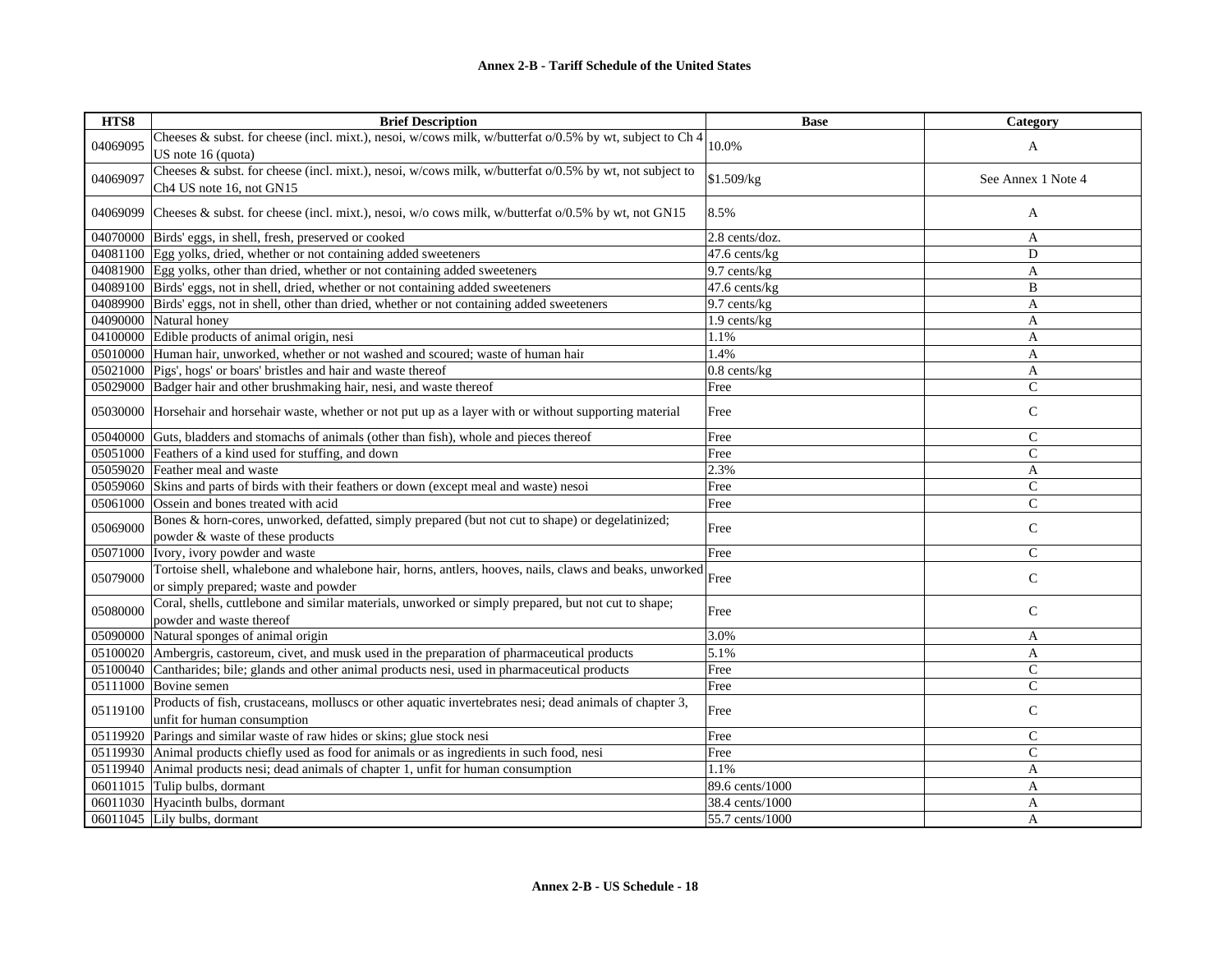| HTS8     | <b>Brief Description</b>                                                                                                                        | <b>Base</b>        | Category      |
|----------|-------------------------------------------------------------------------------------------------------------------------------------------------|--------------------|---------------|
|          | 06011060 Narcissus bulbs, dormant                                                                                                               | \$1.34/1000        | A             |
| 06011075 | Crocus corms, dormant                                                                                                                           | 19.2 cents/1000    | A             |
|          | 06011085 Lily of the valley pips, dormant                                                                                                       | \$1.44/1000        | A             |
|          | 06011090 Bulbs, tubers, tuberous roots, corms, crowns and rhizomes, nesi, dormant                                                               | 3.5%               | A             |
|          | 06012010 Hyacinth bulbs, without soil attached, in growth or in flower                                                                          | 38.4 cents/1000    | A             |
| 06012090 | Bulbs nesi, tubers, tuberous roots, corms, crowns and rhizomes, in growth or in flower; chicory plants<br>and roots                             | 1.4%               | A             |
| 06021000 | Unrooted cuttings and slips of live plants                                                                                                      | 4.8%               | A             |
|          | 06022000 Trees, shrubs, and bushes, grafted or not of kinds which bear edible fruits or nuts                                                    | Free               | $\mathsf{C}$  |
|          | 06023000 Rhododendron and azalea plants, grafted or not                                                                                         | 1.9%               | A             |
| 06024000 | Rose plants, grafted or not                                                                                                                     | Free               | $\mathcal{C}$ |
|          | 06029020 Live orchid plants                                                                                                                     | Free               | $\mathcal{C}$ |
|          | 06029030 Live herbaceous perennials, other than orchid plants, with soil attached to roots                                                      | 1.4%               | A             |
|          | 06029040 Live herbaceous perennials, other than orchid plants, without soil attached to roots                                                   | 3.5%               | A             |
|          | 06029050 Live mushroom spawn                                                                                                                    | 1.4 cents/kg       | A             |
|          | 06029060 Other live plants nesoi, with soil attached to roots                                                                                   | 1.9%               | A             |
| 06029090 | Other live plants nesoi, other than those with soil attached to roots                                                                           | 4.8%               | A             |
| 06031030 | Miniature (spray) carnations, fresh cut                                                                                                         | 3.2%               | A             |
| 06031060 | Roses, fresh cut                                                                                                                                | 6.8%               | A             |
|          | 06031070 Chrysanthemums, standard carnations, anthuriums and orchids, fresh cut                                                                 | 6.4%               | A             |
| 06031080 | Cut flowers and flower buds suitable for bouquets or ornamental purposes, fresh cut, nesi                                                       | 6.4%               | A             |
| 06039000 | Cut flowers and flower buds, suitable for bouquets or ornamental purposes, dried, dyed, bleached,<br>impregnated or otherwise prepared          | 4.0%               | A             |
| 06041000 | Mosses and lichens                                                                                                                              | Free               | $\mathcal{C}$ |
| 06049100 | Foliage, branches and other parts of plants without flowers or flower buds, and grasses, suitable for<br>bouquets or ornamental purposes, fresh | Free               | $\mathsf{C}$  |
| 06049930 | Foliage, branches, parts of plants without flowers or buds, and grasses, suitable for bouquets or<br>ornamental purposes, dried or bleached     | Free               | $\mathbf C$   |
| 06049960 | Foliage, branches, parts of plants and grasses, suitable for bouquets or ornamental purposes, dyed,<br>impregnated or otherwise prepared        | 7.0%               | A             |
|          | 07011000 Seed potatoes, fresh or chilled                                                                                                        | $0.5$ cents/kg     | A             |
| 07019010 | Yellow (Solano) potatoes, excluding seed                                                                                                        | $0.5$ cents/kg     | A             |
| 07019050 | Fresh potatoes, other than yellow (Solano) potatoes or seed potatoes                                                                            | $0.5$ cents/kg     | A             |
|          | 07020020 Tomatoes, fresh or chilled, entered during Mar.1 to July 14, or the period Sept.1 to Nov.14 in any year                                | 3.9 cents/kg       | A             |
| 07020040 | Tomatoes, fresh or chilled, entered during July 15 to Aug.31 in any year                                                                        | 2.8 cents/kg       | A             |
| 07020060 | Tomatoes, fresh or chilled, entered from Nov. 15 thru the last day of Feb. of the following year                                                | 2.8 cents/kg       | A             |
| 07031020 | Onion sets, fresh or chilled                                                                                                                    | 0.83 cents/kg      | A             |
|          | 07031030 Pearl onions not over 16 mm in diameter, fresh or chilled                                                                              | $0.96$ cents/ $kg$ | A             |
| 07031040 | Onions, other than onion sets or pearl onions not over 16 mm in diameter, and shallots, fresh or chilled 3.1 cents/kg                           |                    | A             |
|          | 07032000 Garlic, fresh or chilled                                                                                                               | $0.43$ cents/ $kg$ | A             |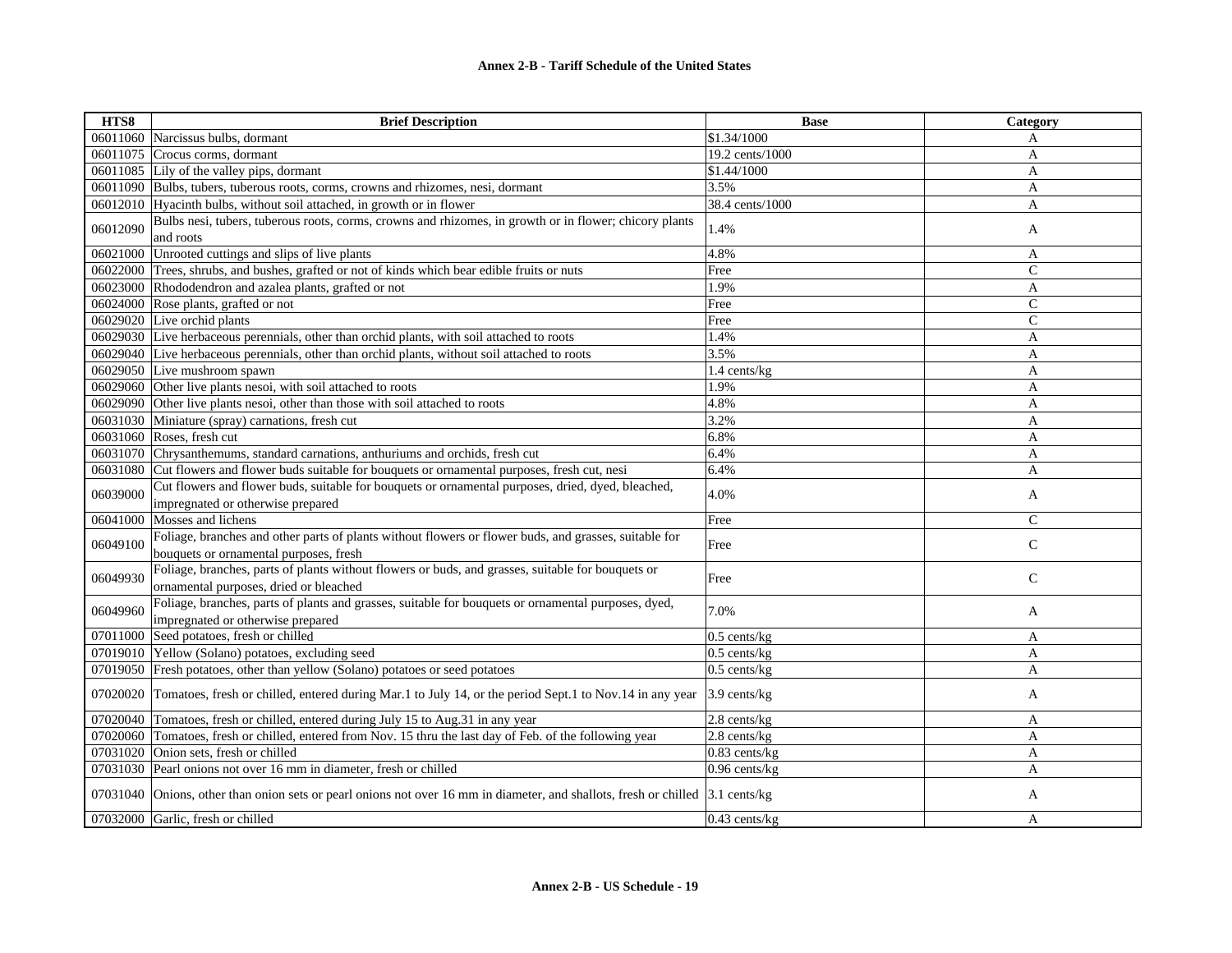| HTS8     | <b>Brief Description</b>                                                                                                                      | <b>Base</b>        | Category      |
|----------|-----------------------------------------------------------------------------------------------------------------------------------------------|--------------------|---------------|
|          | 07039000 Leeks and other alliaceous vegetables nesi, fresh or chilled                                                                         | 20.0%              | В             |
| 07041020 | Cauliflower and headed broccoli, fresh or chilled, if entered June 5 to October 15, inclusive, in any year 2.5%                               |                    | A             |
| 07041040 | Cauliflower and headed broccoli, fresh or chilled, not reduced in size, if entered Oct. 16 through June<br>4, inclusive                       | 10.0%              | A             |
| 07041060 | Cauliflower and headed broccoli, fresh or chilled, reduced in size, if entered Oct. 16 through June 4,<br>inclusive                           | 14.0%              | A             |
| 07042000 | Brussels sprouts, fresh or chilled                                                                                                            | 12.5%              | A             |
|          | 07049020 Cabbage, fresh or chilled                                                                                                            | $0.54$ cents/kg    | $\mathbf{A}$  |
|          | 07049040 Kohlrabi, kale and similar edible brassicas nesi, including sprouting broccoli, fresh or chilled                                     | 20.0%              | B             |
|          | 07051120 Head lettuce (cabbage lettuce), fresh or chilled, if entered June 1 to October 31, inclusive, in any year                            | 0.4 cents/kg       | A             |
| 07051140 | Head lettuce (cabbage lettuce), fresh or chilled, if entered Nov. 1 through May 30, inclusive, in any<br>year                                 | 3.7 cents/kg       | A             |
|          | 07051920 Lettuce, other than head lettuce, fresh or chilled, if entered June 1 to October 31, inclusive, in any year $(0.4 \text{ cents/kg})$ |                    | A             |
| 07051940 | Lettuce, other than head lettuce, fresh or chilled, if entered Nov. 1 through May 30, inclusive, in any<br>year                               | 3.7 cents/kg       | A             |
| 07052100 | Witloof chicory, fresh or chilled                                                                                                             | $0.15$ cents/ $kg$ | A             |
|          | 07052900 Chicory, other than witloof chicory, fresh or chilled                                                                                | $0.15$ cents/kg    | A             |
|          | 07061005 Carrots, fresh or chilled, reduced in size                                                                                           | 14.9%              | D             |
|          | 07061010 Carrots, fresh or chilled, not reduced in size, under 10 cm in length                                                                | 1.4 cents/kg       | A             |
|          | 07061020 Carrots, fresh or chilled, not reduced in size, 10 cm or over in length                                                              | $0.7$ cents/kg     | A             |
|          | 07061040 Turnips, fresh or chilled                                                                                                            | Free               | $\mathcal{C}$ |
|          | 07069020 Radishes, fresh or chilled                                                                                                           | 2.7%               | $\mathbf{A}$  |
| 07069030 | Beets and horseradish, fresh or chilled                                                                                                       | 1.9%               | A             |
|          | 07069040 Salsify, celeriac, radishes and similar edible roots nesi, fresh or chilled                                                          | 10.0%              | A             |
| 07070020 | Cucumbers, including gherkins, fresh or chilled, if entered December 1 in any year to the last day of the<br>following February, inclusive    | 4.2 cents/kg       | A             |
|          | 07070040 Cucumbers, including gherkins, fresh or chilled, if entered March 1 to April 30, inclusive, in any year                              | 5.6 cents/kg       | A             |
| 07070050 | Cucumbers, including gherkins, fresh or chilled, if entered May 1 to June 30, inclusive, or Sept. 1 to<br>Nov. 30, inclusive, in any year     | 5.6 cents/kg       | A             |
|          | 07070060 Cucumbers, including gherkins, fresh or chilled, if entered July 1 to August 31, inclusive, in any year                              | 1.5 cents/kg       | A             |
|          | 07081020 Peas, fresh or chilled, shelled or unshelled, if entered July 1 to Sept. 30, inclusive, in any year                                  | $0.5$ cents/kg     | $\mathbf{A}$  |
|          | 07081040 Peas, fresh or chilled, shelled or unshelled, if entered Nov. 1 through the following June 30, inclusive                             | $2.8$ cents/ $kg$  | A             |
| 07082010 | Lima beans, fresh or chilled, shelled or unshelled, if entered November 1 through the following May<br>31, inclusive                          | 2.3 cents/kg       | A             |
|          | 07082020 Cowpeas (other than black-eye peas), fresh or chilled, shelled or unshelled                                                          | Free               | $\mathbf C$   |
|          | 07082090 Beans nesi, fresh or chilled, shelled or unshelled                                                                                   | 4.9 cents/kg       | A             |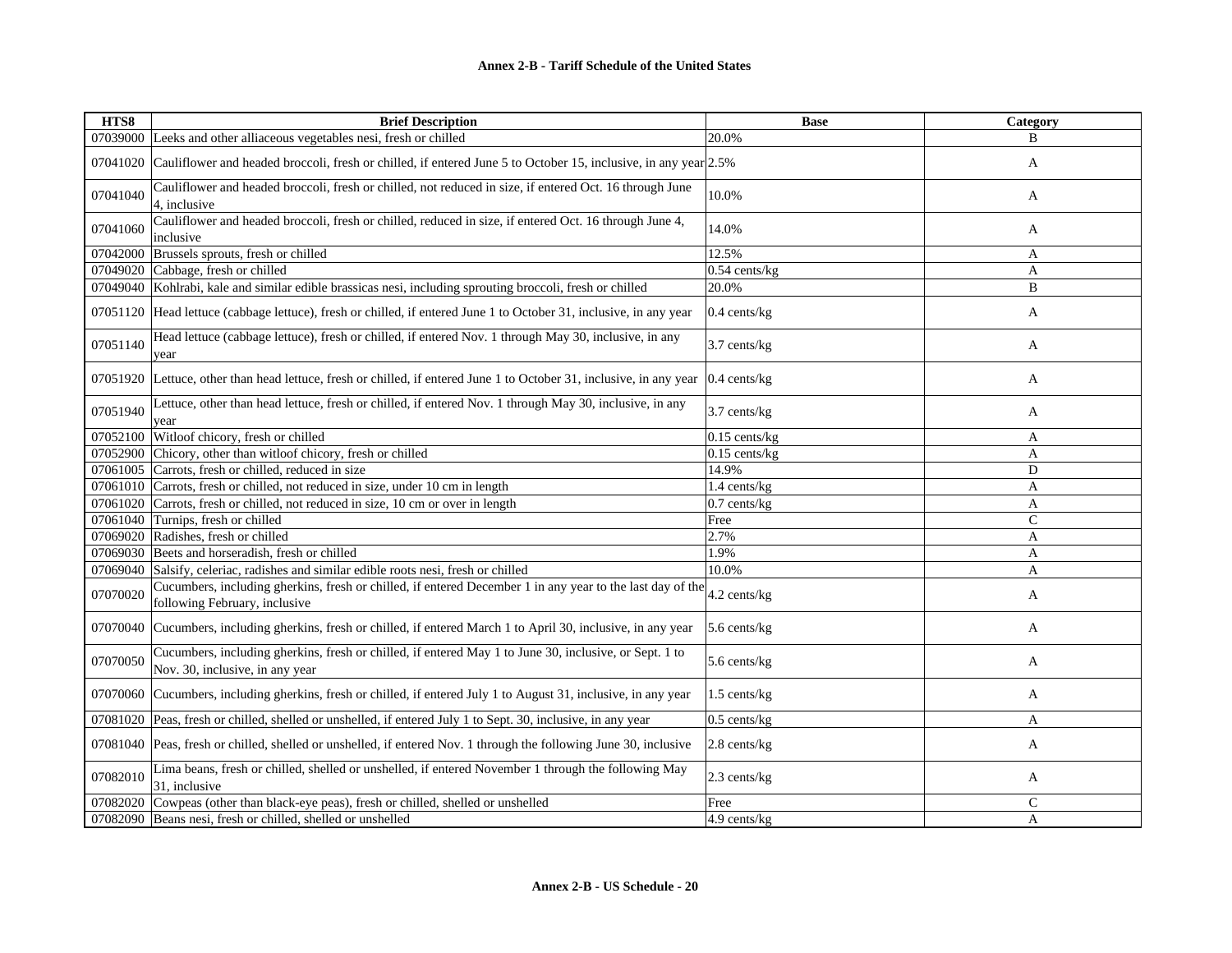| HTS8     | <b>Brief Description</b>                                                                                                                     | <b>Base</b>                   | Category       |
|----------|----------------------------------------------------------------------------------------------------------------------------------------------|-------------------------------|----------------|
|          | 07089005 Chickpeas (garbanzos), fresh or chilled, shelled or unshelled                                                                       | 1 cents/kg                    | A              |
| 07089015 | Lentils, fresh or chilled, shelled or unshelled                                                                                              | $0.1$ cents/kg                | A              |
| 07089025 | Pigeon peas, fresh or chilled, shelled or unshelled, if entered from July 1 to September 30, inclusive, in                                   | Free                          | ${\bf C}$      |
| 07089030 | any year<br>Pigeon peas, fresh or chilled, shelled or unshelled, if entered Oct. 1 through the following June 30,<br>inclusive               | $0.8$ cents/ $kg$             | A              |
| 07089040 | Leguminous vegetables nesi, fresh or chilled, shelled or unshelled                                                                           | 4.9 cents/kg                  |                |
|          | Globe artichokes, fresh or chilled                                                                                                           | 11.3%                         | A<br>A         |
| 07091000 | Asparagus, fresh or chilled, not reduced in size, if entered September 15 to November 15, inclusive,                                         |                               |                |
| 07092010 | and transported to the U.S. by air                                                                                                           | 5.0%                          | A              |
| 07092090 | Asparagus, nesi, fresh or chilled                                                                                                            | 21.3%                         | B              |
| 07093020 | Eggplants (aubergines), fresh or chilled, if entered April 1 to November 30, inclusive, in any year                                          | 2.6 cents/kg                  | $\mathbf{A}$   |
| 07093040 | Eggplants (aubergines), fresh or chilled, if entered December 1 through the following March 31,<br>inclusive                                 | 1.9 cents/kg                  | A              |
| 07094020 | Celery, other than celeriac, fresh or chilled, reduced in size                                                                               | 14.9%                         | D              |
| 07094040 | Celery, other than celeriac, fresh or chilled, not reduced in size, if entered April 15 to July 31,<br>inclusive, in any year                | $0.25$ cents/kg               | A              |
| 07094060 | Celery, other than celeriac, fresh or chilled, not reduced in size, if entered August 1 through the<br>following April 14, inclusive         | 1.9 cents/kg                  | A              |
| 07095101 | Mushrooms of the genus Agaricus, fresh or chilled                                                                                            | $8.8$ cents/kg + 20%          | B              |
| 07095200 | Truffles, fresh or chilled                                                                                                                   | Free                          | $\overline{C}$ |
| 07095900 | Mushrooms, other than of the genus Agaricus, fresh or chilled                                                                                | $8.8 \text{ cents/kg} + 20\%$ | B              |
| 07096020 | Chili peppers, fresh or chilled                                                                                                              | 4.4 cents/kg                  | A              |
| 07096040 | Fruits of the genus capsicum (peppers) (ex. chili peppers) or of the genus pimenta (e.g., Allspice), fresh<br>or chilled                     | 4.7 cents/kg                  | A              |
| 07097000 | Spinach, New Zealand spinach and orache spinach (garden spinach), fresh or chilled                                                           | 20.0%                         | B              |
|          | 07099005 Jicamas, pumpkins and breadfruit, fresh or chilled                                                                                  | 11.3%                         | A              |
|          | 07099010 Chayote, fresh or chilled                                                                                                           | 5.6%                          | A              |
|          | 07099014 Okra, fresh or chilled                                                                                                              | 20.0%                         | A              |
|          | 07099020 Squash, fresh or chilled                                                                                                            | 1.5 cents/kg                  | A              |
|          | 07099030 Fiddlehead greens, fresh or chilled                                                                                                 | 8.0%                          | $\mathbf{A}$   |
|          | 07099035 Olives, fresh or chilled                                                                                                            | 8.8 cents/kg                  | A              |
|          | 07099045 Sweet corn, fresh or chilled                                                                                                        | 21.3%                         | B              |
| 07099091 | Vegetables, not elsewhere specified or included, fresh or chilled                                                                            | 20.0%                         | B              |
|          | 07101000 Potatoes, uncooked or cooked by steaming or boiling in water, frozen                                                                | 14.0%                         | D              |
| 07102120 | Peas, uncooked or cooked by steaming or boiling in water, frozen, if entered July 1 through September<br>30, inclusive, in any year          | l cents/kg                    | A              |
| 07102140 | Peas, uncooked or cooked by steaming or boiling in water, frozen, if entered Jan. 1 through June 30, or<br>Oct. 1 through Dec. 31, inclusive | 2 cents/kg                    | A              |
| 07102210 | Lima beans, uncooked or cooked by steaming or boiling in water, frozen, not reduced in size, entered<br>Nov. 1 through the following May 31  | 2.3 cents/kg                  | A              |
|          | 07102215 Lima beans, frozen, entered June 1 - October 31                                                                                     | 4.9 cents/kg                  | A              |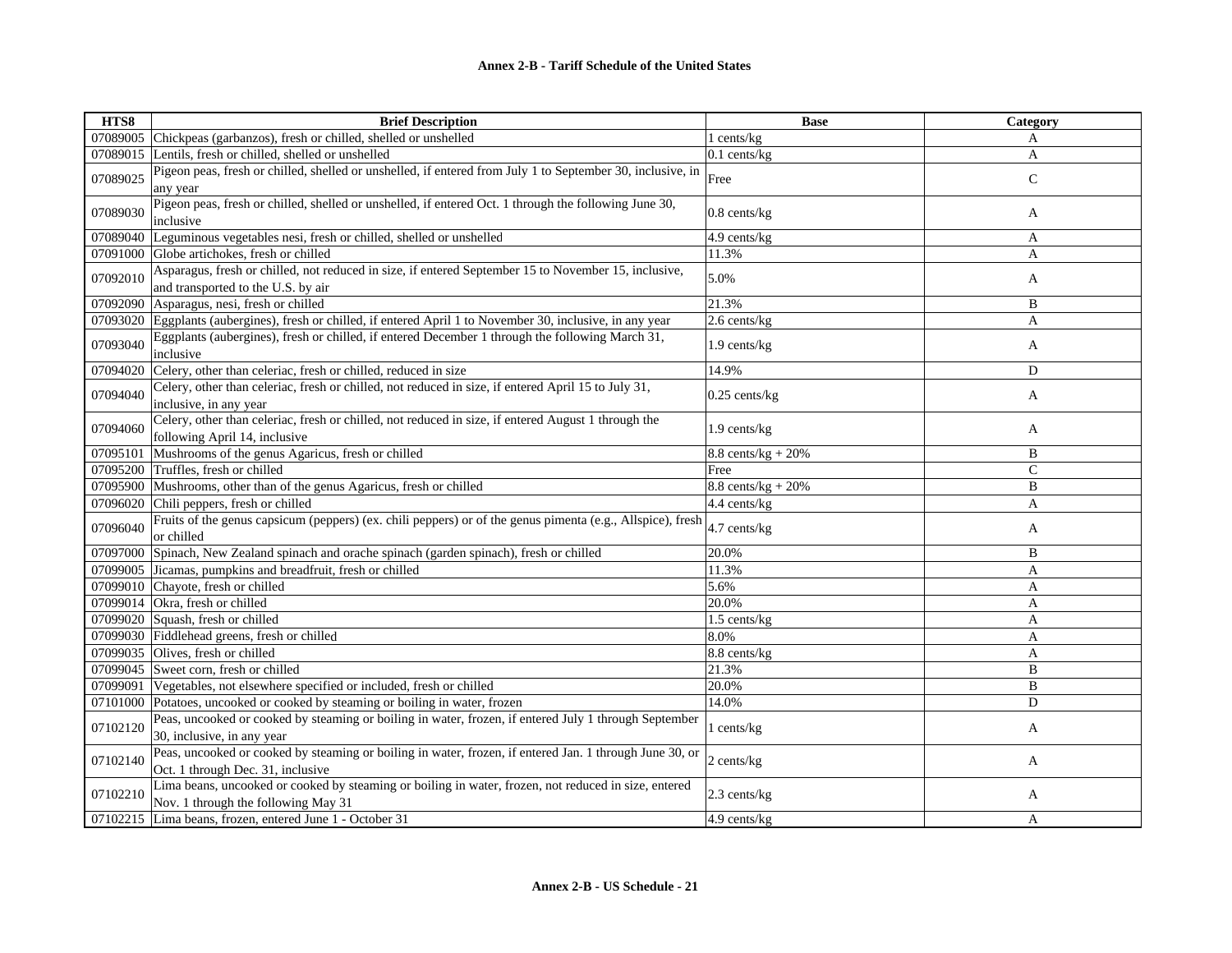| HTS8     | <b>Brief Description</b>                                                                                       | <b>Base</b>                    | Category     |
|----------|----------------------------------------------------------------------------------------------------------------|--------------------------------|--------------|
| 07102220 | Cowpeas (other than black-eye peas), uncooked or cooked by steaming or boiling in water, frozen, not           | Free                           | $\mathsf{C}$ |
|          | reduced in size                                                                                                |                                |              |
| 07102225 | Frozen string beans (snap beans), not reduced in size                                                          | 4.9 cents/kg                   | A            |
| 07102237 | Frozen beans nesi, not reduced in size                                                                         | 4.9 cents/kg                   | A            |
| 07102240 | Beans nesi, uncooked or cooked by steaming or boiling in water, frozen, reduced in size                        | 11.2%                          | D            |
| 07102905 | Chickpeas (garbanzos), uncooked or cooked by steaming or boiling in water, frozen                              | 1 cents/kg                     | A            |
| 07102915 | Lentils, uncooked or cooked by steaming or boiling in water, frozen                                            | $0.1$ cents/kg                 | A            |
| 07102925 | Pigeon peas, uncooked or cooked by steaming or boiling in water, frozen, if entered July 1 through             | Free                           | $\mathsf{C}$ |
|          | September 30, inclusive, in any year                                                                           |                                |              |
| 07102930 | Pigeon peas, uncooked or cooked by steaming or boiling in water, frozen, if entered Oct. 1 through the         | $0.8$ cents/ $kg$              | A            |
|          | following June 30, inclusive                                                                                   |                                |              |
| 07102940 | Leguminous vegetables nesi, uncooked or cooked by steaming or boiling in water, frozen                         | 3.5 cents/kg                   | A            |
| 07103000 | Spinach, New Zealand spinach and orache spinach (garden spinach), uncooked or cooked by steaming               | 14.0%                          | D            |
|          | or boiling in water, frozen                                                                                    |                                |              |
| 07104000 | Sweet corn, uncooked or cooked by steaming or boiling in water, frozen                                         | 14.0%                          | D            |
| 07108015 | Bamboo shoots and water chestnuts (other than Chinese water chestnuts), uncooked or cooked by                  | Free                           | $\mathsf{C}$ |
|          | steaming or boiling in water, frozen                                                                           |                                |              |
| 07108020 | Mushrooms, uncooked or cooked by steaming or boiling in water, frozen                                          | 5.7 cents/ $kg + 8%$           | D            |
| 07108040 | Tomatoes, uncooked or cooked by steaming or boiling in water, frozen, if entered Mar. 1 thru July 14,          | 2.9 cents/kg                   | A            |
|          | incl. or Sept. 1 thru Nov. 14, incl.                                                                           |                                |              |
| 07108045 | Tomatoes, uncooked or cooked by steaming or boiling in water, frozen, if entered July 15 through               | 2.1 cents/kg                   | A            |
|          | August 31, inclusive, in any year                                                                              |                                |              |
| 07108050 | Tomatoes, uncooked or cooked by steaming or boiling in water, frozen, if entered Nov. 15 through the           | $2.1$ cents/kg                 | A            |
|          | following February, incl.                                                                                      |                                |              |
| 07108060 | Fiddlehead greens, uncooked or cooked by steaming or boiling in water, frozen, not reduced in size             | 8.0%                           | A            |
|          |                                                                                                                |                                |              |
| 07108065 | Brussels sprouts, uncooked or cooked by steaming or boiling in water, frozen, not reduced in size              | 12.5%                          | A            |
|          |                                                                                                                |                                |              |
| 07108070 | Vegetables nesi, uncooked or cooked by steaming or boiling in water, frozen, not reduced in size               | 11.3%                          | A            |
|          |                                                                                                                |                                |              |
| 07108085 | Brussels sprouts, uncooked or cooked by steaming or boiling in water, frozen, reduced in size                  | 14.0%                          | D            |
| 07108093 | Okra, reduced in size, frozen                                                                                  | 14.9%                          | $\mathbf{A}$ |
| 07108097 | Vegetables nesi, uncooked or cooked by steaming or boiling in water, frozen, reduced in size                   | 14.9%                          | D            |
| 07109011 | Mixtures of pea pods and water chestnuts (other than Chinese water chestnuts), uncooked or cooked by           | 7.9%                           | A            |
|          | steaming or boiling in water, frozen                                                                           |                                |              |
| 07109091 | Mixtures of vegetables not elsewhere specified or included, uncooked or cooked by steaming or boiling          | 14.0%                          | D            |
|          | in water, frozen                                                                                               |                                |              |
| 07112018 | Olives, n/pitted, green, in saline sol., in contain. $> 8$ kg, drained wt, for repacking or sale, subject to   | 3.7 cents/kg on drained weight | A            |
|          | add. US note 5 to Ch. 7                                                                                        |                                |              |
| 07112028 | Olives, n/pitted, green, in saline sol., in contain. > 8 kg, drained wt, for repacking or sale, not subject to | 5.9 cents/kg on drained weight | A            |
| 07112038 | add. US note 5 to Ch. 7<br>Olives, n/pitted, nesoi                                                             | 5.9 cents/kg on drained weight |              |
|          |                                                                                                                |                                | A            |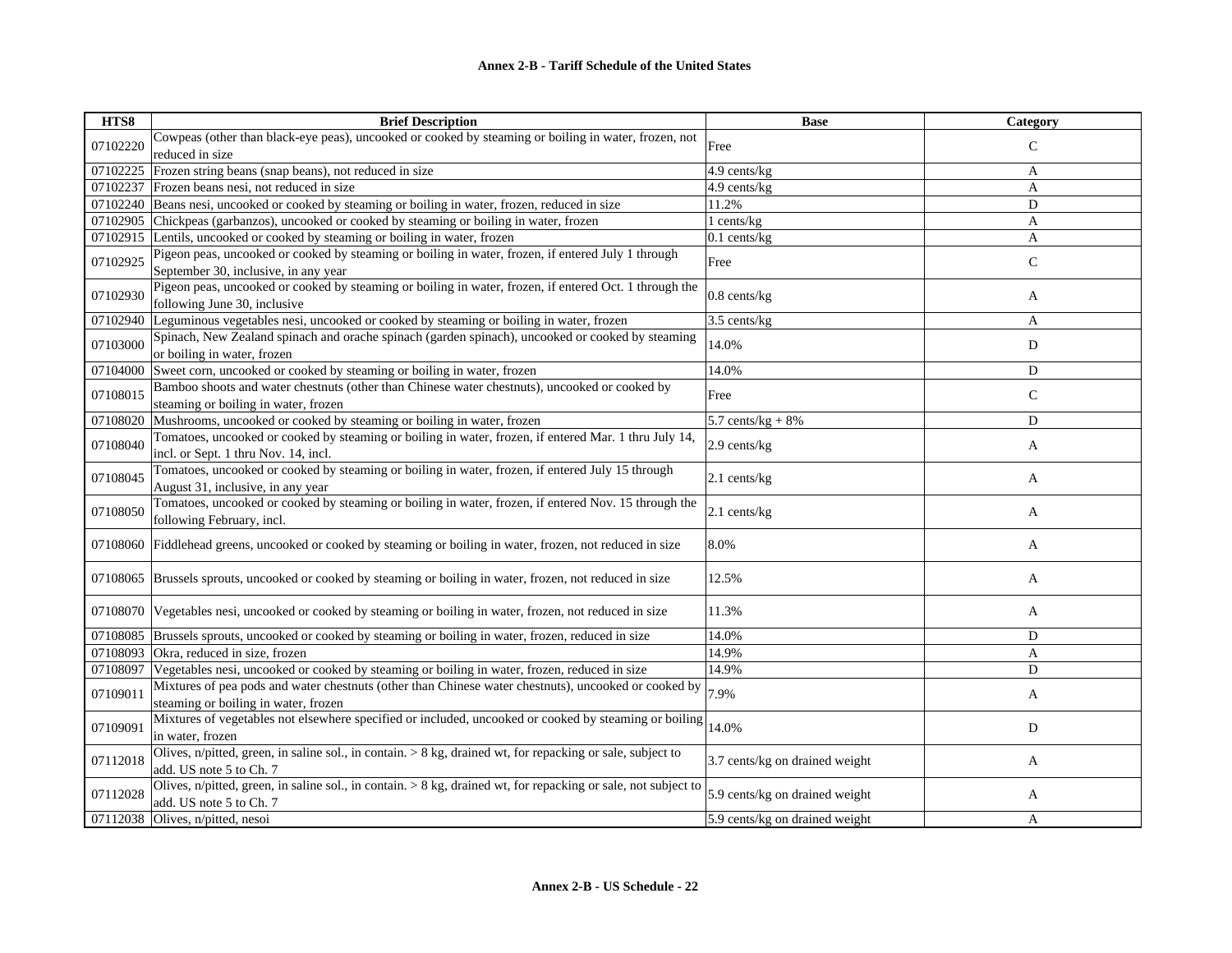| HTS8     | <b>Brief Description</b>                                                                                                                        | <b>Base</b>                           | Category     |
|----------|-------------------------------------------------------------------------------------------------------------------------------------------------|---------------------------------------|--------------|
| 07112040 | Olives, pitted or stuffed, provisionally preserved but unsuitable in that state for immediate consumption 8.6 cents/kg on drained weight        |                                       | $\mathbf{A}$ |
| 07113000 | Capers, provisionally preserved but unsuitable in that state for immediate consumption                                                          | 8.0%                                  | A            |
| 07114000 | Cucumbers including gherkins, provisionally preserved but unsuitable in that state for immediate<br>consumption                                 | 7.7%                                  | A            |
| 07115100 | Mushrooms of the genus Agaricus, provisionally preserved but unsuitable in that state for immediate<br>consumption                              | 5.7 cents/kg on drained weight $+8\%$ | D            |
| 07115910 | Mushrooms, other than of the genus Agaricus, provisionally preserved but unsuitable in that state for<br>immediate consumption                  | 5.7 cents/kg on drained weight $+8\%$ | D            |
| 07115990 | Truffles, provisionally preserved but unsuitable in that state for immediate consumption                                                        | 7.7%                                  | A            |
|          | 07119020 Leguminous vegetables, provisionally preserved but unsuitable in that state for immediate consumption Free                             |                                       | $\mathsf{C}$ |
|          | 07119050 Onions, provisionally preserved but unsuitable in that state for immediate consumption                                                 | 5.1%                                  | A            |
| 07119065 | Vegetables nesoi, and mixtures of vegetables, provisionally preserved but unsuitable in that state for<br>immediate consumption                 | 7.7%                                  | A            |
|          | 07122020 Dried onion powder or flour                                                                                                            | 29.8%                                 | B            |
|          | 07122040 Dried onions whole, cut, sliced or broken, but not further prepared                                                                    | 21.3%                                 | B            |
| 07123110 | Air dried or sun dried mushrooms of the genus Agaricus, whole, cut, sliced, broken or in powder, but<br>not further prepared                    | 1.3 cents/ $kg + 1.8%$                | A            |
| 07123120 | Dried (not air or sun dried) mushrooms of the genus Agaricus, whole, cut, sliced, broken or in powder,<br>but not further prepared              | 1.9 cents/ $kg + 2.6%$                | A            |
| 07123200 | Dried wood ears (Auricularia spp.), whole, cut, sliced, broken or in powder, but not further prepared                                           | 8.3%                                  | A            |
|          | 07123300 Dried jelly fungi (Tremella spp), whole, cut, sliced, broken or in powder, but not further prepared                                    | 8.3%                                  | A            |
| 07123910 | Air dried or sun dried mushrooms (other than of the genus Agaricus), whole, cut, sliced, broken or in<br>powder, but not further prepared       | 1.3 cents/kg + $1.8%$                 | A            |
| 07123920 | Dried (not air or sun dried) mushrooms (other than of the genus Agaricus), whole, cut, sliced, broken or<br>in powder, but not further prepared | 1.9 cents/kg + $2.6\%$                | A            |
|          | 07123940 Dried truffles, whole, cut, sliced, broken or in powder, but not further prepared                                                      | Free                                  | $\mathsf{C}$ |
|          | 07129010 Dried carrots, whole, cut, sliced, broken or in powder, but not further prepared                                                       | 1.3%                                  | A            |
|          | 07129015 Dried olives, not ripe                                                                                                                 | 5.5 cents/kg                          | A            |
|          | 07129020 Dried olives, ripe                                                                                                                     | 2.5 cents/kg                          | $\mathbf{A}$ |
|          | 07129030 Dried potatoes, whether or not cut or sliced but not further prepared                                                                  | 2.3 cents/kg                          | $\mathbf{A}$ |
|          | 07129040 Dried garlic, whole, cut, sliced, broken or in powder, but not further prepared                                                        | 29.8%                                 | B            |
|          | 07129060 Dried fennel, marjoram, parsley, savory and tarragon, crude or not manufactured                                                        | Free                                  | $\mathbf C$  |
| 07129065 | Dried parsley nesi, whole, cut, sliced, broken or in powder, but not further prepared                                                           | 3.8%                                  | A            |
| 07129070 | Dried fennel, marjoram, savory and tarragon nesi, whole, cut, sliced, broken or in powder, but not<br>further prepared                          | 1.9%                                  | A            |
| 07129074 | Tomatoes, dried in powder                                                                                                                       | 8.7%                                  | A            |
| 07129078 | Tomatoes, dried, whole, other                                                                                                                   | 8.7%                                  | A            |
| 07129085 | Dried vegetables nesoi, and mixtures of dried vegetables, whole, cut, sliced, broken or in powder, but<br>not further prepared                  | 8.3%                                  | A            |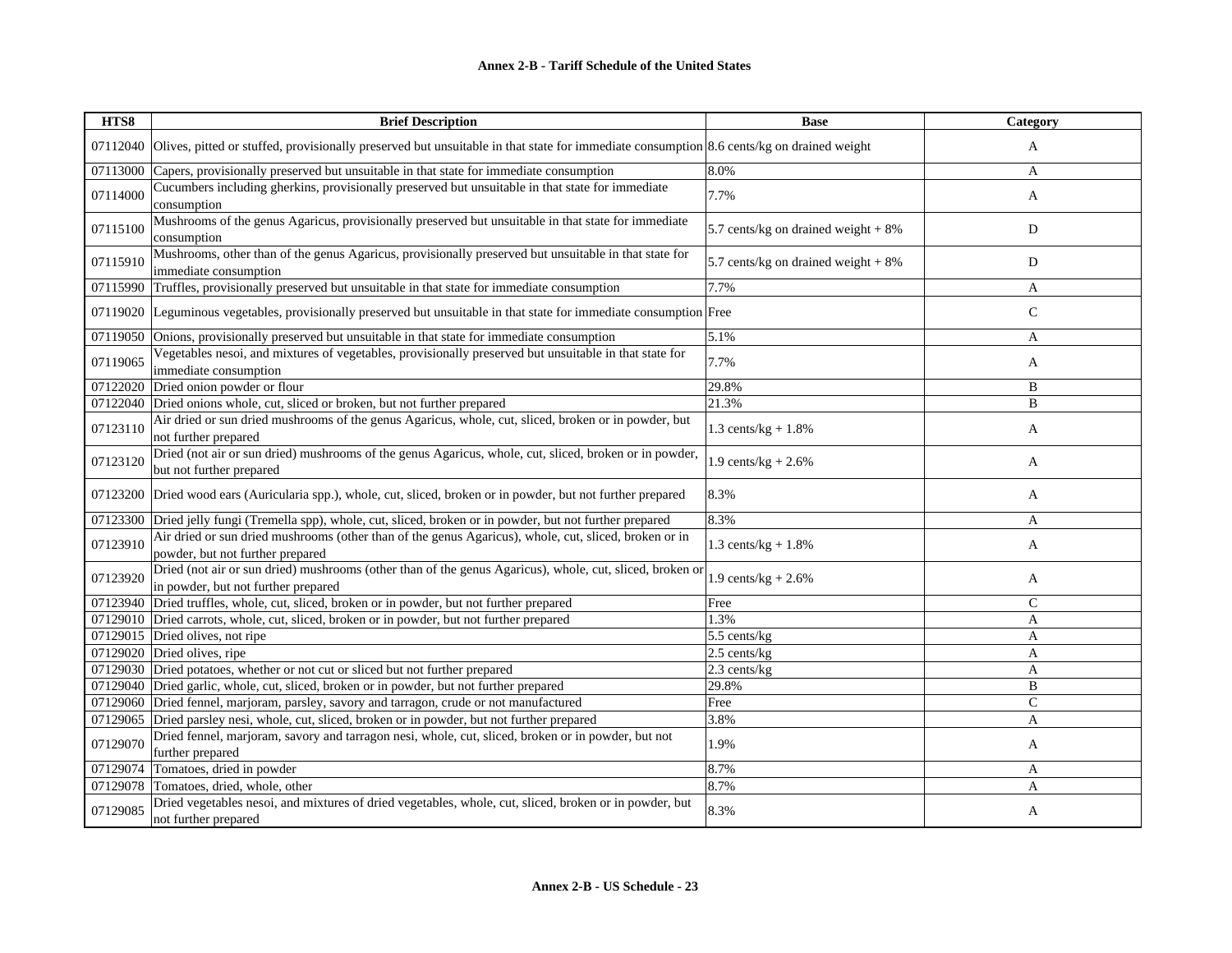| HTS8     | <b>Brief Description</b>                                                                                                                       | <b>Base</b>          | Category      |
|----------|------------------------------------------------------------------------------------------------------------------------------------------------|----------------------|---------------|
|          | 07131010 Seeds of peas of a kind used for sowing                                                                                               | 1.5 cents/kg         | A             |
|          | 07131020 Dried split peas, shelled                                                                                                             | Free                 | $\mathsf{C}$  |
|          | 07131040 Dried peas, nesi, shelled                                                                                                             | $0.4$ cents/kg       | A             |
|          | 07132010 Seeds of chickpeas (garbanzos) of a kind used for sowing                                                                              | 1.5 cents/kg         | A             |
|          | 07132020 Dried chickpeas (garbanzos), shelled                                                                                                  | 1.4 cents/kg         | A             |
|          | 07133110 Seeds of beans of a kind used for sowing                                                                                              | $0.8$ cents/kg       | A             |
|          | 07133120 Dried beans, shelled, if entered May 1 through August 31, inclusive, in any year                                                      | Free                 | $\mathsf{C}$  |
| 07133140 | Dried beans, shelled, if entered September 1 through the following April 30, or withdrawn for<br>consumption at any time                       | $0.3$ cents/kg       | A             |
|          | 07133210 Seeds of small red (adzuki) beans of a kind used for sowing                                                                           | 1.5 cents/kg         | A             |
|          | 07133220 Dried small red (adzuki) beans, shelled                                                                                               | $1.2$ cents/ $kg$    | $\mathbf{A}$  |
|          | 07133310 Seeds of kidney beans, including white pea beans of a kind used for sowing                                                            | 1.5 cents/kg         | A             |
|          | Dried kidney beans, including white pea beans, shelled, if entered May 1 through August 31, inclusive,                                         |                      |               |
| 07133320 | in any year                                                                                                                                    | l cents/kg           | A             |
| 07133340 | Dried kidney beans, including white pea beans, shelled, if entered Sept. 1 through April 30, or<br>withdrawn for consumption at any time       | 1.5 cents/kg         | A             |
|          | 07133910 Seeds of beans nesi, of a kind used for sowing                                                                                        |                      | $\mathbf{A}$  |
|          | 07133915 Dried cowpeas, shelled                                                                                                                | 1.5 cents/kg<br>Free | $\mathsf{C}$  |
|          |                                                                                                                                                |                      |               |
| 07133920 | Dried beans nesi, shelled, if entered for consumption from May 1 through August 31, inclusive, in any<br>year                                  | $0.8$ cents/ $kg$    | A             |
| 07133940 | Dried beans nesi, shelled, if entered for consumption September 1 through April 30, or withdrawn for<br>consumption at any time                | 0.8 cents/kg         | A             |
|          | 07134010 Lentil seeds of a kind used for sowing                                                                                                | 1.5 cents/kg         | A             |
|          | 07134020 Dried lentils, shelled                                                                                                                | $0.15$ cents/kg      | A             |
|          | $07135010$ Seeds of broad beans and horse beans of a kind used for sowing                                                                      | 1.5 cents/kg         | A             |
|          | 07135020 Dried broad beans and horse beans, shelled                                                                                            | 1.2 cents/kg         | A             |
|          | 07139010 Seeds of leguminous vegetables nesi, of a kind used for sowing                                                                        | 1.5 cents/kg         | A             |
|          | 07139050 Dried guar seeds, shelled                                                                                                             | Free                 | $\mathcal{C}$ |
|          | Dried leguminous vegetables nesi, shelled, if entered for consumption during the period from May 1                                             |                      |               |
| 07139060 | through August 31, inclusive, in any year                                                                                                      | $0.8$ cents/ $kg$    | A             |
| 07139080 | Dried leguminous vegetables nesi, shelled, if entered Sept. 1 through the following April 30, or<br>withdrawn for consumption at any time      | 1.5 cents/kg         | A             |
|          | 07141010 Cassava (manioc), frozen, whether or not sliced or in the form of pellets                                                             | 7.9%                 | A             |
|          | 07141020 Cassava (manioc), fresh, chilled or dried, whether or not sliced or in the form of pellets                                            | 11.3%                | $\mathbf{A}$  |
|          | 07142010 Sweet potatoes, frozen, whether or not sliced or in the form of pellets                                                               | 6.0%                 | A             |
|          | 07142020 Sweet potatoes, fresh, chilled or dried, whether or not sliced or in the form of pellets                                              | 4.5%                 | $\mathbf{A}$  |
|          | 07149005 Chinese water chestnuts, fresh or chilled                                                                                             | 20.0%                | B             |
|          | 07149010 Fresh or chilled dasheens, whether or not sliced or in the form of pellets                                                            | 2.3%                 | A             |
|          | 07149020 Fresh or chilled yams, whether or not sliced or in the form of pellets                                                                | 6.4%                 | A             |
| 07149040 | Fresh or chilled arrowroot, salep, Jerusalem artichokes and similar roots and tubers nesoi, whether or<br>not sliced or in the form of pellets | 16.0%                | B             |
| 07149041 | Mixtures of pea pods and Chineses water chestnuts, frozen                                                                                      | 7.9%                 | A             |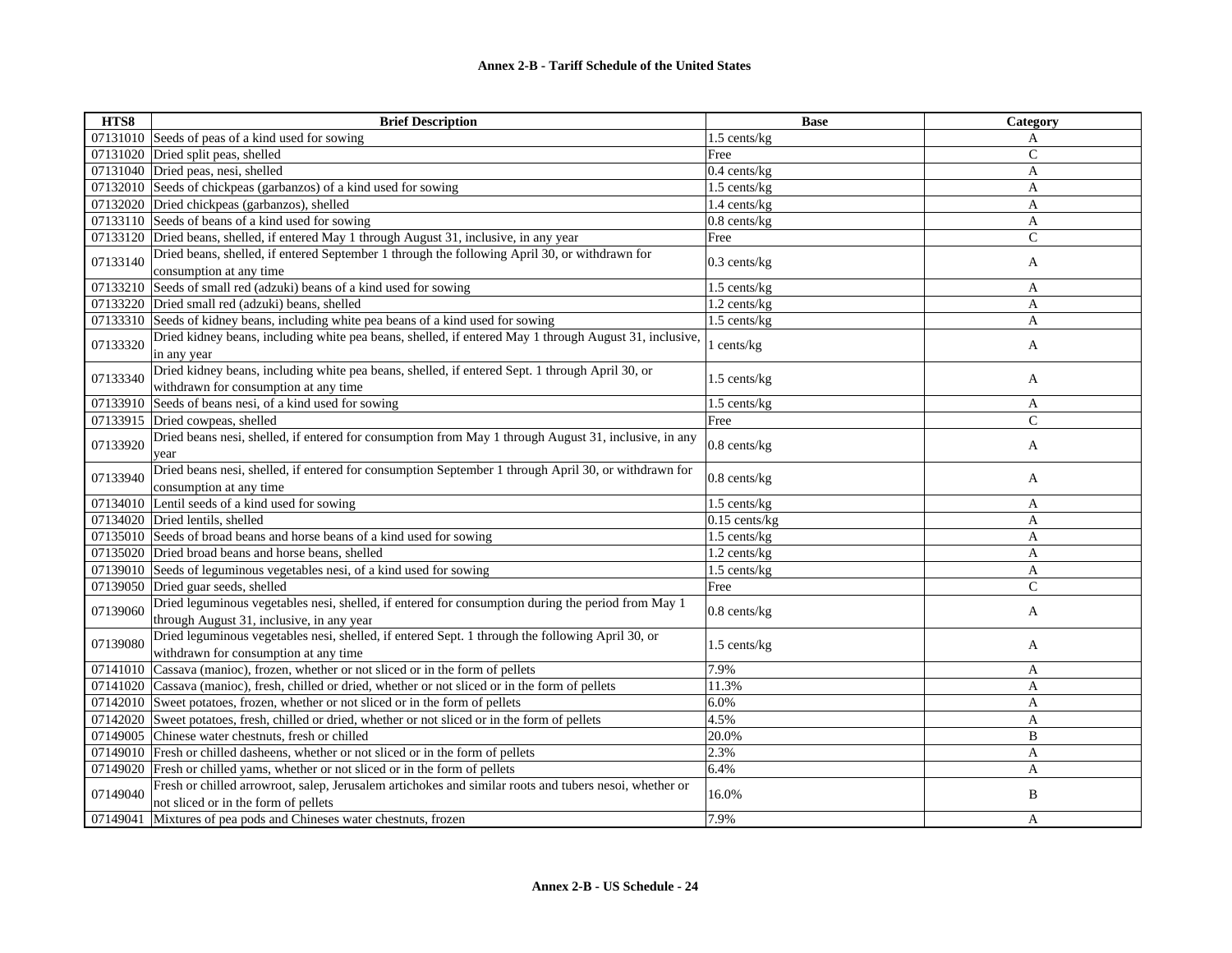| HTS8     | <b>Brief Description</b>                                                                                  | <b>Base</b>       | Category       |
|----------|-----------------------------------------------------------------------------------------------------------|-------------------|----------------|
| 07149042 | Other mixtures of Chinese water chestnuts, frozen                                                         | 14.0%             | D              |
| 07149044 | Chinese water chestnuts, not mixed, frozen                                                                | Free              | $\mathbf C$    |
| 07149045 | Frozen dasheens/yams/arrowroot/salep/Jerusalem artichokes/similar roots & tubers (but not cassava,        | 6.0%              |                |
|          | sweet potatoes & Chinese water chestnuts)                                                                 |                   | A              |
| 07149048 | Chinese water chestnuts, dried                                                                            | 8.3%              | $\mathbf{A}$   |
| 07149050 | Dried dasheens, yams, arrowroot, salep, Jerusalem artichokes and similar roots and tubers nesoi, in the   |                   |                |
|          | form of pellets                                                                                           | Free              | $\mathsf{C}$   |
| 07149060 | Dried dasheens, yams, arrowroot, salep, Jerusalem artichokes, and similar roots and tubers nesoi,         |                   |                |
|          | whether or not sliced but not in pellets                                                                  | 8.3%              | A              |
|          | 08011100 Coconuts, desiccated                                                                             | Free              | $\mathsf{C}$   |
|          | 08011900 Coconuts, fresh, in shell or shelled                                                             | Free              | $\mathsf{C}$   |
|          | 08012100 Brazil nuts, fresh or dried, in shell                                                            | Free              | $\mathsf{C}$   |
|          | 08012200 Brazil nuts, fresh or dried, shelled                                                             | Free              | $\mathsf{C}$   |
|          | 08013100 Cashew nuts, fresh or dried, in shell                                                            | Free              | $\mathsf{C}$   |
|          | 08013200 Cashew nuts, fresh or dried, shelled                                                             | Free              | $\mathsf{C}$   |
|          | 08021100 Almonds, fresh or dried, in shell                                                                | 7.7 cents/kg      | B              |
|          | 08021200 Almonds, fresh or dried, shelled                                                                 | 24 cents/kg       | A              |
|          | 08022100 Hazelnuts or filberts, fresh or dried, in shell                                                  | $7$ cents/ $kg$   | A              |
|          | 08022200 Hazelnuts or filberts, fresh or dried, shelled                                                   | 14.1 cents/kg     | $\mathbf{A}$   |
|          | 08023100 Walnuts, fresh or dried, in shell                                                                | 7 cents/kg        | A              |
|          | 08023200 Walnuts, fresh or dried, shelled                                                                 | 26.5 cents/kg     | $\mathbf{A}$   |
|          | 08024000 Chestnuts, fresh or dried, shelled or in shell                                                   | Free              | $\mathsf{C}$   |
|          | 08025020 Pistachios, fresh or dried, in shell                                                             | $0.9$ cents/kg    | A              |
|          | 08025040 Pistachios, fresh or dried, shelled                                                              | $1.9$ cents/kg    | A              |
|          | 08029010 Pecans, fresh or dried, in shell                                                                 | 8.8 cents/kg      | A              |
|          | 08029015 Pecans, fresh or dried, shelled                                                                  | 17.6 cents/kg     | A              |
|          | 08029020 Pignolias, fresh or dried, in shell                                                              | $0.7$ cents/ $kg$ | A              |
|          | 08029025 Pignolias, fresh or dried, shelled                                                               | $1$ cents/ $kg$   | $\mathbf{A}$   |
|          | 08029080 Nuts nesi, fresh or dried, in shell                                                              | 1.3 cents/kg      | A              |
|          | 08029094 Kola nuts, fresh or dried, shelled                                                               | 5 cents/kg        | A              |
|          | 08029098 Nuts nesi, fresh or dried, shelled                                                               | 5 cents/kg        | A              |
|          | 08030020 Bananas, fresh or dried                                                                          | Free              | $\mathsf{C}$   |
|          | 08030030 Plantains, fresh                                                                                 | Free              | $\mathsf{C}$   |
|          | 08030040 Plantains, dried                                                                                 | 1.4%              | $\overline{A}$ |
| 08041020 | Dates, fresh or dried, whole, with or without pits, packed in units weighing (with immediate container,   | 13.2 cents/kg     | A              |
|          | if any) not over 4.6 kg                                                                                   |                   |                |
|          | 08041040 Dates, fresh or dried, whole, with pits, packed in units weighing over 4.6 kg                    | l cents/kg        | A              |
|          | 08041060 Dates, fresh or dried, whole, without pits, packed in units weighing over 4.6 kg                 | 2.8 cents/kg      | A              |
|          | 08041080 Dates, fresh or dried, other than whole                                                          | 29.8%             | B              |
|          | 08042040 Figs, fresh or dried, whole, in units weighing more than 0.5 kg each                             | 7.9 cents/kg      | A              |
|          | 08042060 Figs, fresh or dried, whole, in immediate containers weighing with their contents 0.5 kg or less | 6.2 cents/kg      | A              |
|          | 08042080 Figs, fresh or dried, other than whole (including fig paste)                                     | 8.8 cents/kg      | D              |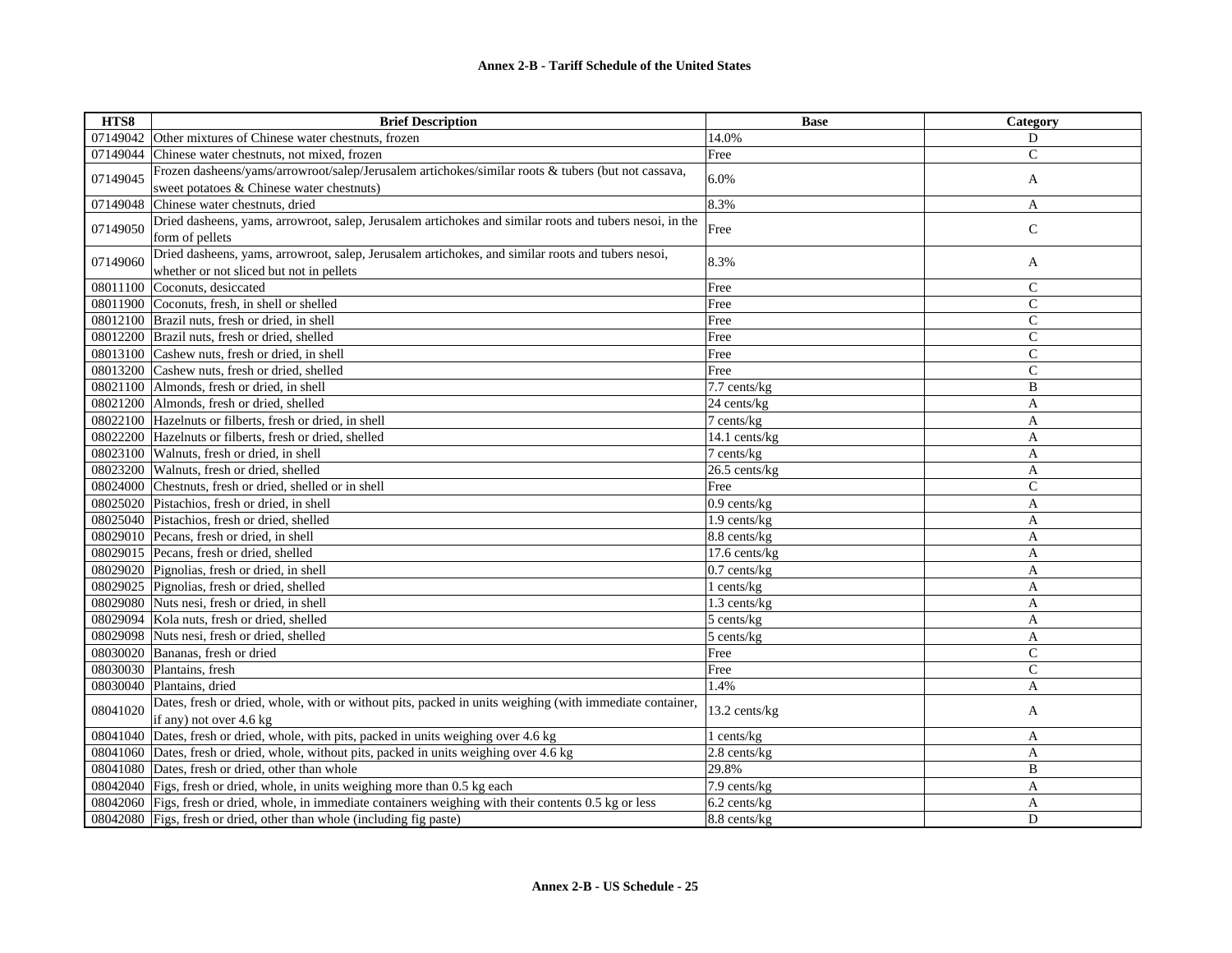| HTS8     | <b>Brief Description</b>                                                                                                       | <b>Base</b>       | Category     |
|----------|--------------------------------------------------------------------------------------------------------------------------------|-------------------|--------------|
|          | 08043020 Pineapples, fresh or dried, not reduced in size, in bulk                                                              | $0.51$ cents/kg   | A            |
|          | 08043040 Pineapples, fresh or dried, not reduced in size, in crates or other packages                                          | 1.1 cents/kg      | $\mathbf{A}$ |
|          | 08043060 Pineapples, fresh or dried, reduced in size                                                                           | $0.44$ cents/kg   | A            |
|          | 08044000 Avocados, fresh or dried                                                                                              | 11.2 cents/kg     | D            |
| 08045040 | Guavas, mangoes, and mangosteens, fresh, if entered during the period September 1 through May 31,<br>inclusive                 | 6.6 cents/kg      | A            |
| 08045060 | Guavas, mangoes, and mangosteens, fresh, if entered during the period June 1 through August 31,<br>inclusive                   | 6.6 cents/kg      | A            |
|          | 08045080 Guavas, mangoes, and mangosteens, dried                                                                               | 1.5 cents/kg      | A            |
|          | 08051000 Oranges, fresh or dried                                                                                               | 1.9 cents/kg      | $\mathbf{A}$ |
| 08052000 | Mandarins (including tangerines and satsumas); clementines, wilkings and similar citrus hybrids, fresh<br>or dried             | 1.9 cents/kg      | A            |
|          | 08054040 Grapefruit, fresh or dried, entered during the period August 1 through September 30, inclusive                        | 1.9 cents/kg      | A            |
|          | 08054060 Grapefruit, fresh or dried, if entered during the month of October                                                    | 1.5 cents/kg      | B            |
| 08054080 | Grapefruit, fresh or dried, if entered during the period November 1 through the following July 31,<br>inclusive                | 2.5 cents/kg      | B            |
|          | 08055020 Lemons, fresh or dried                                                                                                | 2.2 cents/kg      | $\mathbf{A}$ |
|          | 08055030 Tahitian lines, Persian limes and other limes of the Citrus latifolia variety, fresh or dried                         | 0.8%              | A            |
|          | 08055040 Limes of the Citrus aurantifolia variety, fresh or dried                                                              | 1.8 cents/kg      | $\mathbf{A}$ |
| 08059001 | Citrus fruit, not elsewhere specified or included, fresh or dried, including kumquats, citrons and<br>bergamots                | 0.8%              | A            |
|          | 08061020 Grapes, fresh, if entered during the period February 15 through March 31, inclusive                                   | \$1.13/m3         | A            |
|          | 08061040 Grapes, fresh, if entered during the period April 1 through June 30, inclusive                                        | Free              | $\mathsf{C}$ |
|          | 08061060 Grapes, fresh, if entered during the period July 1 through the following February 14, inclusive                       | \$1.80/m3         | $\mathbf{A}$ |
|          | 08062010 Raisins, made from dried seedless grapes                                                                              | $1.8$ cents/ $kg$ | A            |
|          | 08062020 Raisins, made from other than seedless grapes                                                                         | 2.8 cents/kg      | $\mathbf{A}$ |
|          | 08062090 Grapes, dried, other than raisins                                                                                     | 3.5 cents/kg      | A            |
| 08071130 | Watermelons, fresh, if entered during the period from December 1, in any year, to the following March<br>31, inclusive         | 9.0%              | A            |
| 08071140 | Watermelons, fresh, if entered during the period April 1 through November 30, inclusive                                        | 17.0%             | B            |
|          | 08071910 Cantaloupes, fresh, if entered during the period from August 1 through September 15, inclusive                        | 12.8%             | D            |
| 08071920 | Cantaloupes, fresh, if entered during the periods from January 1 through July 31 or September 16 to<br>December 31, inclusive  | 29.8%             | B            |
| 08071950 | Ogen and Galia melons, fresh, if entered during the period from December 1, in any year, to the<br>following May 31, inclusive | 1.6%              | A            |
|          | 08071960 Ogen and Galia melons, fresh, if entered during the period from June 1 through November 30, inclusive 6.3%            |                   | A            |
| 08071970 | Other melons nesoi, fresh, if entered during the period from December 1, in any year, to the following<br>May 31, inclusive    | 5.4%              | $\mathbf{A}$ |
|          | 08071980 Other melons nesoi, fresh, if entered during the period from June 1 through November 30, inclusive                    | 28.0%             | B            |
|          | 08072000 Papayas (papaws), fresh                                                                                               | 5.4%              | A            |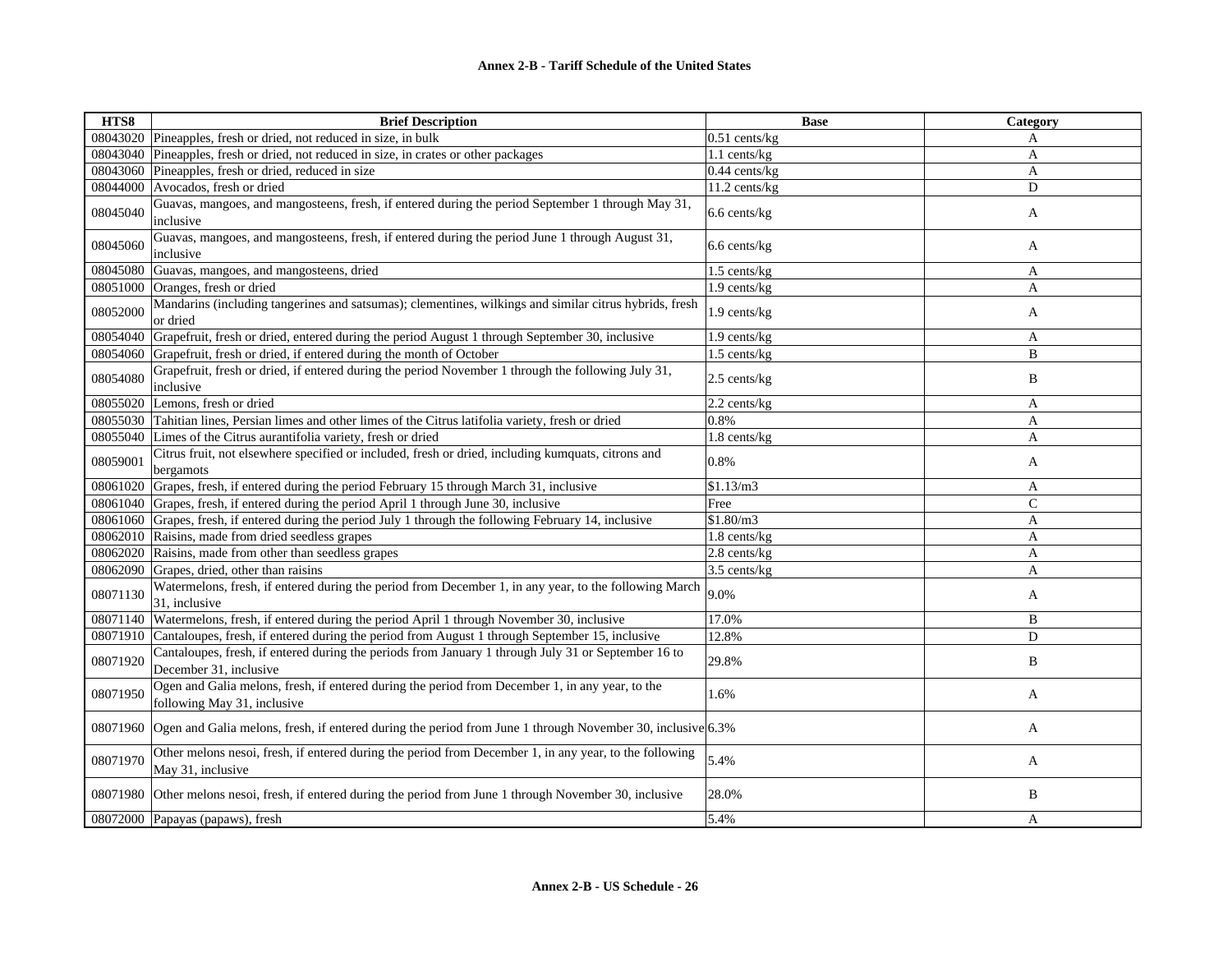| HTS8     | <b>Brief Description</b>                                                                                                             | <b>Base</b>     | Category      |
|----------|--------------------------------------------------------------------------------------------------------------------------------------|-----------------|---------------|
|          | 08081000 Apples, fresh                                                                                                               | Free            | $\mathsf{C}$  |
| 08082020 | Pears and quinces, fresh, if entered during the period from April 1 through June 30, inclusive                                       | Free            | $\mathbf C$   |
| 08082040 | Pears and quinces, fresh, if entered during the period from July 1 through the following March 31,<br>inclusive                      | 0.3 cents/kg    | A             |
| 08091000 | Apricots, fresh                                                                                                                      | 0.2 cents/kg    | A             |
| 08092000 | Cherries, fresh                                                                                                                      | Free            | $\mathcal{C}$ |
| 08093020 | Peaches, including nectarines, fresh, if entered during the period from June 1 through November 30,<br>inclusive                     | $0.2$ cents/kg  | A             |
| 08093040 | Peaches, including nectarines, fresh, if entered during the period from December 1 through the<br>following May 31, inclusive        | Free            | $\mathsf{C}$  |
| 08094020 | Plums, prunes and sloes, fresh, if entered during the period from January 1 through May 31, inclusive                                | Free            | $\mathsf{C}$  |
| 08094040 | Plums, prunes and sloes, fresh, if entered during the period from June 1 through December 31,<br>inclusive                           | $0.5$ cents/kg  | A             |
| 08101020 | Strawberries, fresh, if entered during the period from June 15 through September 15, inclusive                                       | $0.2$ cents/kg  | A             |
| 08101040 | Strawberries, fresh, if entered during the period from September 16 through the following June 14,<br>inclusive                      | 1.1 cents/kg    | A             |
| 08102010 | Raspberries and loganberries, fresh, if entered during the period from September 1 through the<br>following June 30, inclusive       | $0.18$ cents/kg | A             |
| 08102090 | Raspberries and loganberries, fresh, if entered July 1 - August 31, inclusive; blackberries & mulberries,<br>fresh, entered any time | Free            | $\mathsf{C}$  |
| 08103000 | Black, white or red currants and gooseberries, fresh                                                                                 | Free            | $\mathsf{C}$  |
| 08104000 | Cranberries, blueberries and other fruits of the genus Vaccinium, fresh                                                              | Free            | $\mathcal{C}$ |
|          | 08105000 Kiwi fruit, fresh                                                                                                           | Free            | $\mathsf{C}$  |
| 08106000 | Durians, fresh                                                                                                                       | 2.2%            | A             |
| 08109025 | Berries and tamarinds, fresh                                                                                                         | Free            | $\mathsf{C}$  |
|          | 08109045 Fruit, not elsewhere specified or included, fresh                                                                           | 2.2%            | $\mathbf{A}$  |
| 08111000 | Strawberries, frozen, in water or containing added sweetening                                                                        | 11.2%           | A             |
| 08112020 | Raspberries, loganberries, black currants and gooseberries, frozen, in water or containing added<br>sweetening                       | 4.5%            | A             |
|          | 08112040 Blackberries, mulberries and white or red currants, frozen, in water or containing added sweetening                         | 9.0%            | A             |
|          | 08119010 Bananas and plantains, frozen, in water or containing added sweetening                                                      | 3.4%            | A             |
|          | 08119020 Blueberries, frozen, in water or containing added sweetening                                                                | Free            | $\mathsf{C}$  |
|          | 08119022 Boysenberries, frozen, in water or containing added sweetening                                                              | 11.2%           | D             |
| 08119025 | Cashew apples, mameyes colorados, sapodillas, soursops and sweetsops, frozen, in water or containing<br>added sweetening             | 3.2%            | A             |
| 08119030 | Coconut meat, frozen, in water or containing added sweetening                                                                        | Free            | $\mathsf{C}$  |
|          | 08119035 Cranberries, frozen, in water or containing added sweetening                                                                | Free            | $\mathcal{C}$ |
|          | 08119040 Papayas, frozen, in water or containing added sweetening                                                                    | 11.2%           | D             |
|          | 08119050 Pineapples, frozen, in water or containing added sweetening                                                                 | $0.25$ cents/kg | A             |
|          | 08119052 Mangoes, frozen, whether or not previously steamed or boiled                                                                | 10.9%           | A             |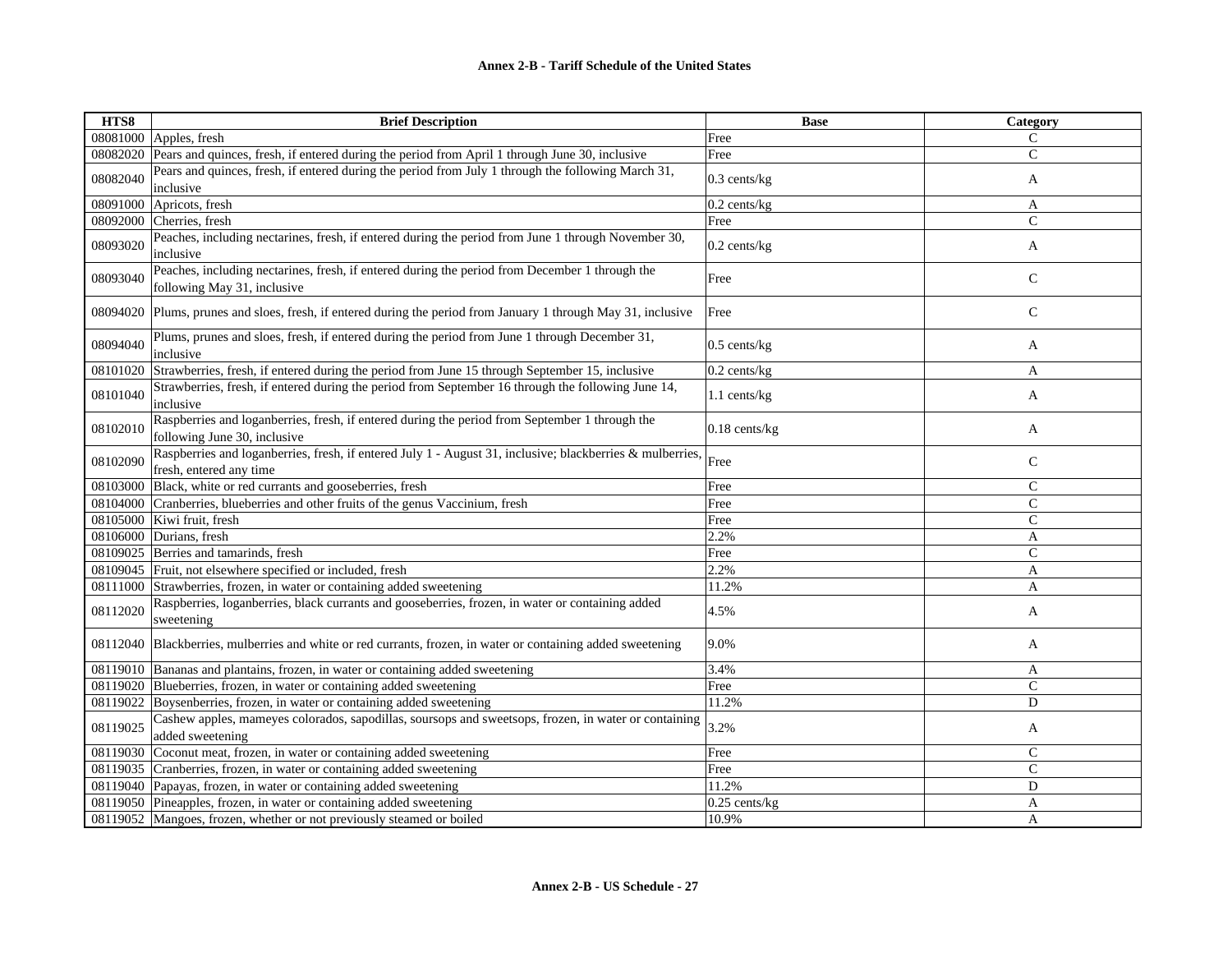| HTS8     | <b>Brief Description</b>                                                                                                               | <b>Base</b>       | Category       |
|----------|----------------------------------------------------------------------------------------------------------------------------------------|-------------------|----------------|
| 08119055 | Melons, frozen, in water or containing added sweetening                                                                                | 11.2%             | A              |
| 08119080 | Fruit, nesi, frozen, whether or not previously steamed or boiled                                                                       | 14.5%             | D              |
| 08121000 | Cherries, provisionally preserved, but unsuitable in that state for immediate consumption                                              | 13.4 cents/kg     | D              |
|          | 08129010 Mixtures of two or more fruits, provisionally preserved, but unsuitable in that state for consumption                         | 11.2%             | D              |
| 08129020 | Citrus fruit, provisionally preserved, but unsuitable in that state for immediate consumption                                          | 1.8 cents/kg      | A              |
|          | 08129030 Figs, provisionally preserved, but unsuitable in that state for immediate consumption                                         | $2.6$ cents/ $kg$ | A              |
|          | 08129040 Pineapples, provisionally preserved, but unsuitable in that state for immediate consumption                                   | $0.25$ cents/kg   | $\mathbf{A}$   |
|          | 08129050 Strawberries, provisionally preserved, but unsuitable in that state for immediate consumption                                 | $0.8$ cents/kg    | A              |
| 08129090 | Fruit and nuts nesi, including mixtures containing nuts, provisionally preserved, but not for immediate<br>consumption                 | $0.1$ cents/kg    | A              |
|          | 08131000 Apricots, dried                                                                                                               | 1.8 cents/kg      | A              |
|          | 08132010 Prunes and plums, soaked in brine and dried                                                                                   | 2 cents/kg        | A              |
|          | 08132020 Prunes and plums, dried, (except if presoaked in brine)                                                                       | 14.0%             | D              |
|          | 08133000 Apples, dried                                                                                                                 | $0.74$ cents/kg   | A              |
|          | 08134010 Papayas, dried                                                                                                                | 1.8%              | A              |
|          | 08134015 Barberries, dried                                                                                                             | 3.5 cents/kg      | A              |
| 08134020 | Berries except barberries, dried                                                                                                       | 1.4 cents/kg      | A              |
| 08134030 | Cherries, dried                                                                                                                        | 10.6 cents/kg     | $\mathbf{A}$   |
|          | 08134040 Peaches, dried                                                                                                                | 1.4 cents/kg      | A              |
|          | 08134080 Tamarinds, dried                                                                                                              | 6.8%              | A              |
| 08134090 | Fruit nesi, dried, other than that of headings 0801 to 0806, and excluding mixtures                                                    | 2.5%              | A              |
|          | 08135000 Mixtures of nuts or dried fruits of Chapter 8                                                                                 | 14.0%             | D              |
| 08140010 | Peel of orange or citron, fresh, frozen, dried or provisionally preserved in brine, in sulfur water or other<br>preservative solutions | Free              | $\mathsf{C}$   |
| 08140040 | Lime peel, fresh, frozen or in brine                                                                                                   | 1.6 cents/kg      | A              |
| 08140080 | Peel of citrus fruit, excl. orange or citron and peel, nesi, of melon, fresh, frozen, dried or provisionally<br>preserved              | 1.6 cents/kg      | A              |
| 09011100 | Coffee, not roasted, not decaffeinated                                                                                                 | Free              | $\mathsf{C}$   |
| 09011200 | Coffee, not roasted, decaffeinated                                                                                                     | Free              | $\mathsf{C}$   |
|          | 09012100 Coffee, roasted, not decaffeinated                                                                                            | Free              | $\overline{C}$ |
| 09012200 | Coffee, roasted, decaffeinated                                                                                                         | Free              | $\mathsf{C}$   |
| 09019010 | Coffee husks and skins                                                                                                                 | Free              | $\mathsf{C}$   |
| 09019020 | Coffee substitutes containing coffee                                                                                                   | $1.5$ cents/kg    | A              |
|          | 09021010 Green tea in packages not over 3 kg, flavored                                                                                 | 6.4%              | A              |
| 09021090 | Green tea in packages not over 3 kg, not flavored                                                                                      | Free              | $\mathsf{C}$   |
| 09022010 | Green tea in packages over 3 kg, flavored                                                                                              | 6.4%              | A              |
| 09022090 | Green tea in packages over 3 kg, not flavored                                                                                          | Free              | $\mathcal{C}$  |
|          | 09023000 Black tea (fermented) and partly fermented tea, in immediate packings of a content not exceeding 3 kg Free                    |                   | $\mathsf{C}$   |
| 09024000 | Black tea (fermented) and partly fermented tea, other than in immediate packings of a content not<br>exceeding 3 kg                    | Free              | $\mathsf{C}$   |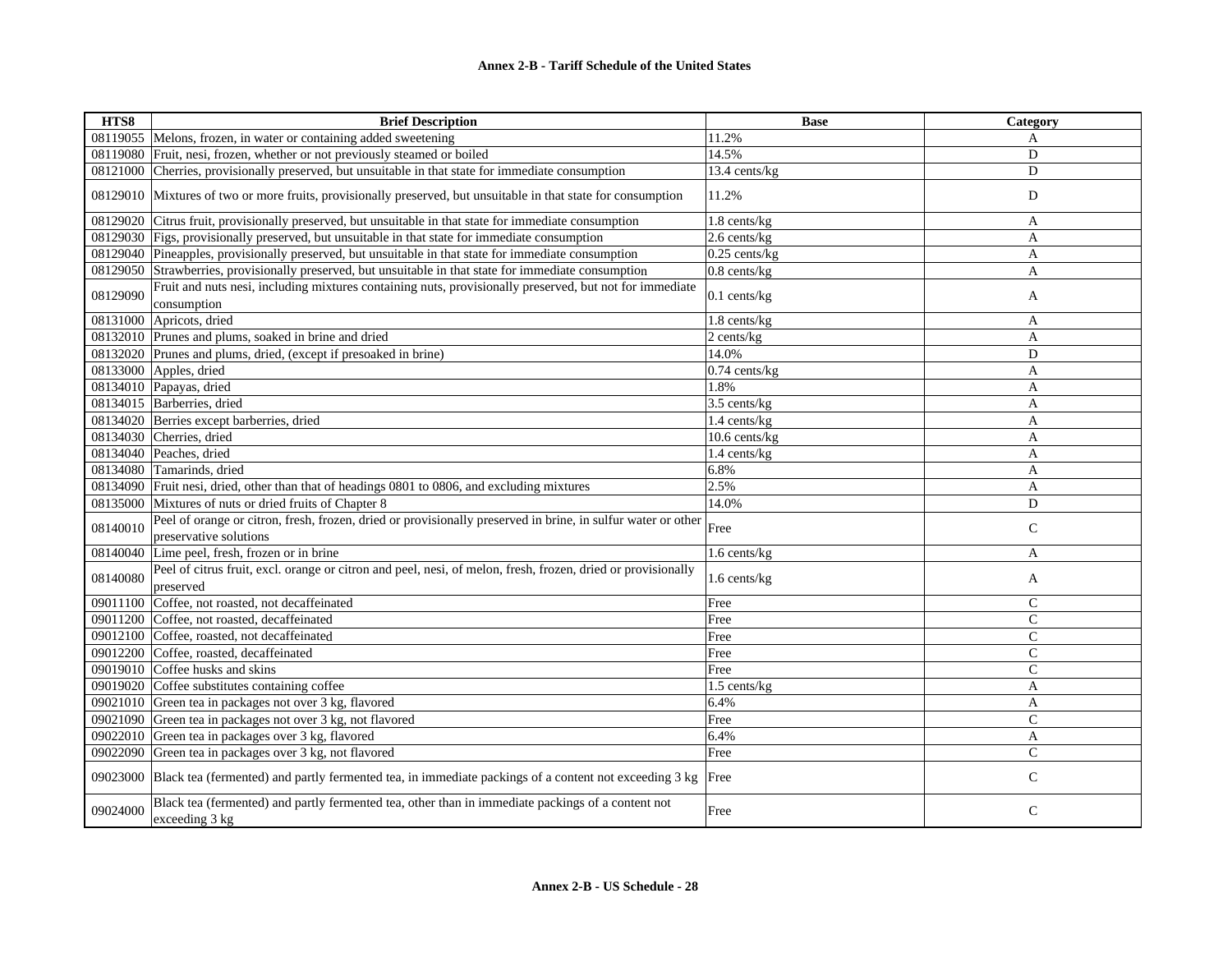| HTS8             | <b>Brief Description</b>                                                                          | <b>Base</b>     | Category       |
|------------------|---------------------------------------------------------------------------------------------------|-----------------|----------------|
| 09030000 Mate    |                                                                                                   | Free            | $\mathsf{C}$   |
|                  | 09041100 Pepper of the genus Piper, neither crushed nor ground                                    | Free            | $\mathbf C$    |
|                  | 09041200 Pepper of the genus Piper, crushed or ground                                             | Free            | $\mathsf{C}$   |
|                  | 09042020 Paprika, dried or crushed or ground                                                      | 3 cents/kg      | A              |
|                  | 09042040 Anaheim and ancho pepper, dried or crushed or ground                                     | 5 cents/kg      | A              |
|                  | 09042060 Fruits of the genus Capsicum, other than paprika or anaheim and ancho pepper, not ground | $2.5$ cents/kg  | A              |
|                  | 09042073 Mixtures of mashed or macerated hot red peppers and salt, nesoi                          | Free            | $\mathsf{C}$   |
|                  | 09042076 Fruits of the genus capsicum, ground, nesoi                                              | 5 cents/kg      | A              |
|                  | 09042080 Fruits of the genus Pimenta (including allspice), dried or crushed or ground             | Free            | $\mathcal{C}$  |
|                  | 09050000 Vanilla beans                                                                            | Free            | $\mathsf{C}$   |
|                  | 09061000 Cinnamon and cinnamon-tree flowers, neither crushed nor ground                           | Free            | $\mathsf{C}$   |
|                  | 09062000 Cinnamon and cinnamon-tree flowers, crushed or ground                                    | Free            | $\mathsf{C}$   |
|                  | 09070000 Cloves (whole fruit, cloves and stems)                                                   | Free            | $\mathsf{C}$   |
| 09081000 Nutmeg  |                                                                                                   | Free            | $\mathsf{C}$   |
|                  | 09082020 Mace, bombay or wild, ground                                                             | 7.4 cents/kg    | A              |
|                  | 09082040 Mace, other than ground Bombay or wild mace                                              | Free            | $\mathcal{C}$  |
| 09083000         | Cardamoms                                                                                         | Free            | $\mathbf C$    |
| 09091000         | Seeds of anise or badian                                                                          | Free            | $\mathcal{C}$  |
|                  | 09092000 Seeds of coriander                                                                       | Free            | $\mathsf{C}$   |
|                  | 09093000 Seeds of cumin                                                                           | Free            | $\mathsf{C}$   |
|                  | 09094000 Seeds of caraway                                                                         | Free            | $\mathsf{C}$   |
|                  | 09095000 Seeds of fennel or juniper berries                                                       | Free            | $\mathsf{C}$   |
|                  | 09101020 Ginger, not ground                                                                       | Free            | $\mathsf{C}$   |
|                  | 09101040 Ginger, ground                                                                           | 1 cents/kg      | $\overline{A}$ |
| 09102000 Saffron |                                                                                                   | Free            | $\mathsf{C}$   |
|                  | 09103000 Tumeric (curcuma)                                                                        | Free            | $\mathsf{C}$   |
|                  | 09104020 Thyme; bay leaves, crude or not manufactured                                             | Free            | $\overline{C}$ |
|                  | 09104030 Thyme, other than crude or not manufactured                                              | 4.8%            | $\overline{A}$ |
|                  | 09104040 Bay leaves, other than crude or not manufactured                                         | 3.2%            | A              |
| 09105000 Curry   |                                                                                                   | Free            | C              |
|                  | 09109100 Mixtures of spices                                                                       | 1.9%            | A              |
|                  | 09109920 Origanum, crude or not manufactured                                                      | Free            | $\mathsf{C}$   |
|                  | 09109940 Origanum, other than crude or not manufactured                                           | 3.4%            | A              |
| 09109950 Dill    |                                                                                                   | Free            | $\mathsf{C}$   |
|                  | 09109960 Spices, nesi                                                                             | 1.9%            | A              |
|                  | 10011000 Durum wheat                                                                              | $0.65$ cents/kg | A              |
|                  | 10019010 Seed of wheat and meslin                                                                 | 2.8%            | A              |
|                  | 10019020 Wheat & meslin other than durum or seed wheat                                            | $0.35$ cents/kg | A              |
| 10020000 Rye     |                                                                                                   | Free            | $\mathsf{C}$   |
|                  | 10030020 Barley, for malting purposes                                                             | $0.1$ cents/kg  | A              |
|                  | 10030040 Barley, other than for malting purposes                                                  | $0.15$ cents/kg | A              |
| 10040000 Oats    |                                                                                                   | Free            | $\mathsf{C}$   |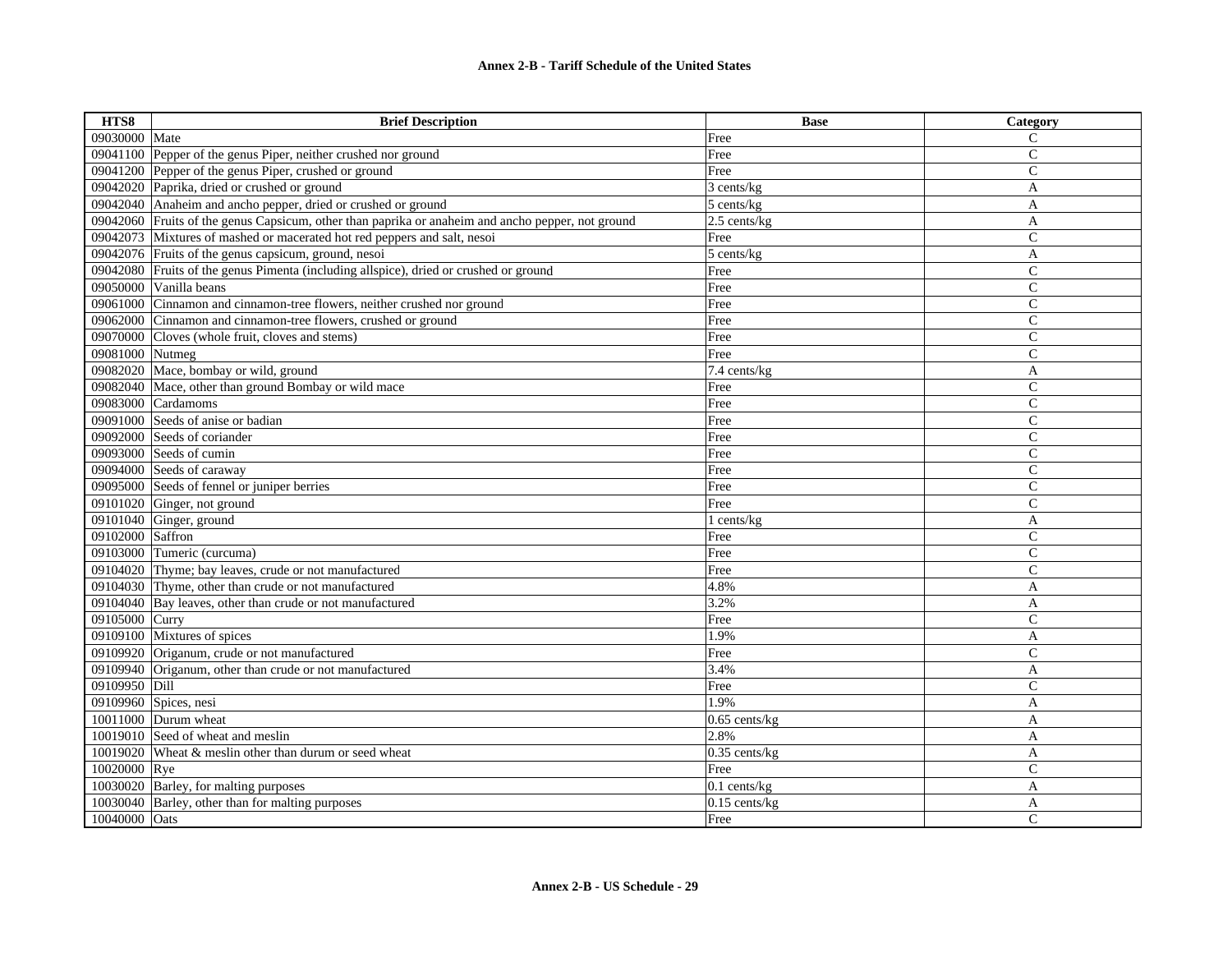| HTS8               | <b>Brief Description</b>                                                                                                                      | <b>Base</b>        | Category     |
|--------------------|-----------------------------------------------------------------------------------------------------------------------------------------------|--------------------|--------------|
|                    | 10051000 Seed corn (maize)                                                                                                                    | Free               | C            |
|                    | 10059020 Yellow dent corn                                                                                                                     | $0.05$ cents/kg    | A            |
| 10059040           | Corn (maize), other than seed and yellow dent corn                                                                                            | $0.25$ cents/ $kg$ | A            |
|                    | 10061000 Rice in the husk (paddy or rough)                                                                                                    | 1.8 cents/kg       | A            |
|                    | 10062020 Basmati rice, husked                                                                                                                 | 0.83 cents/kg      | A            |
|                    | 10062040 Husked (brown) rice, other than Basmati                                                                                              | 2.1 cents/kg       | $\mathbf{A}$ |
|                    | 10063010 Rice semi-milled or wholly milled, whether or not polished or glazed, parboiled                                                      | 11.2%              | A            |
|                    | 10063090 Rice semi-milled or wholly milled, whether or not polished or glazed, other than parboiled                                           | 1.4 cents/kg       | $\mathbf{A}$ |
|                    | 10064000 Broken rice                                                                                                                          | $0.44$ cents/kg    | $\mathbf{A}$ |
|                    | 10070000 Grain sorghum                                                                                                                        | $0.22$ cents/kg    | A            |
|                    | 10081000 Buckwheat                                                                                                                            | Free               | $\mathsf{C}$ |
| 10082000 Millet    |                                                                                                                                               | $0.32$ cents/kg    | A            |
| 10083000           | Canary seed                                                                                                                                   | $0.12$ cents/kg    | $\mathbf{A}$ |
|                    | 10089000 Cereals nesi (including wild rice)                                                                                                   | 1.1%               | A            |
| 11010000           | Wheat or meslin flour                                                                                                                         | $0.7$ cents/kg     | A            |
| 11021000 Rye flour |                                                                                                                                               | 0.23 cents/kg      | $\mathbf{A}$ |
| 11022000           | Corn (maize) flour                                                                                                                            | $0.3$ cents/kg     | A            |
|                    | 11023000 Rice flour                                                                                                                           | $0.09$ cents/kg    | A            |
|                    | 11029020 Buckwheat flour                                                                                                                      | Free               | $\mathsf{C}$ |
|                    | 11029030 Cereal flours nesi, mixed together                                                                                                   | 12.8%              | A            |
|                    | 11029060 Cereal flours, other than of wheat or meslin, rye, corn, rice or buckwheat                                                           | 9.0%               | A            |
|                    | 11031100 Groats and meal of wheat                                                                                                             | $0.5$ cents/kg     | A            |
|                    | 11031300 Groats and meal of corn (maize)                                                                                                      | $0.3$ cents/kg     | A            |
|                    | 11031912 Groats and meal of oats                                                                                                              | $0.8$ cents/kg     | $\mathbf{A}$ |
|                    | 11031914 Groats and meal of rice                                                                                                              | 0.09 cents/kg      | A            |
|                    | 11031990 Groats and meal of cereals other than wheat, oats, corn (maize) or rice                                                              | 9.0%               | A            |
|                    | 11032000 Pellets of cereals                                                                                                                   | Free               | $\mathsf{C}$ |
|                    | 11041200 Rolled or flaked grains of oats                                                                                                      | 1.2 cents/kg       | $\mathbf{A}$ |
|                    | 11041910 Rolled or flaked grains of barley                                                                                                    | 2 cents/kg         | A            |
|                    | 11041990 Rolled or flaked grains of cereals, other than of barley or oats                                                                     | $0.45$ cents/kg    | A            |
| 11042200           | Grains of oats, hulled, pearled, clipped, sliced, kibbled or otherwise worked, but not rolled or flaked                                       | 0.5%               | A            |
| 11042300           | Grains of corn (maize), hulled, pearled, clipped, sliced, kibbled or otherwise worked, but not rolled or<br>flaked                            | 0.45 cents/kg      | A            |
| 11042910           | Grains of barley, hulled, pearled, clipped, sliced, kibbled or otherwise worked, but not rolled or flaked                                     | 1.2%               | A            |
| 11042990           | Grains of cereals other than barley, oats or corn, hulled, pearled, clipped, sliced, kibbled or otherwise<br>worked, but not rolled or flaked | 2.7%               | A            |
| 11043000           | Germ of cereals, whole, rolled, flaked or ground                                                                                              | 4.5%               | A            |
| 11051000           | Flour, meal and powder of potatoes                                                                                                            | 1.7 cents/kg       | A            |
|                    | 11052000 Flakes, granules and pellets, of potatoes                                                                                            | 1.3 cents/kg       | A            |
|                    | 11061000 Flour, meal and powder of the dried leguminous vegetables of heading 0713                                                            | 8.3%               | A            |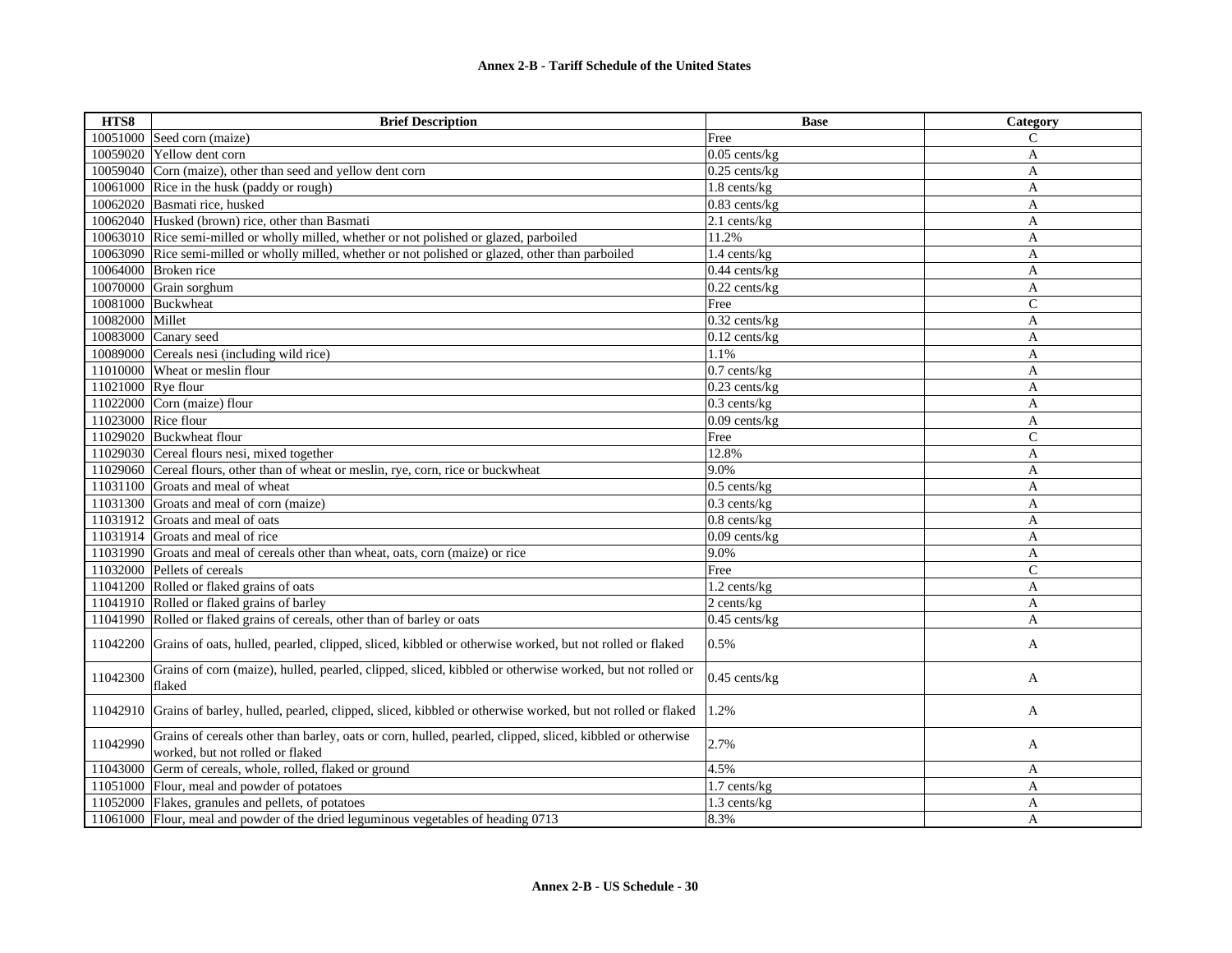| HTS8            | <b>Brief Description</b>                                                                                         | <b>Base</b>            | Category           |
|-----------------|------------------------------------------------------------------------------------------------------------------|------------------------|--------------------|
| 11062010        | Flour, meal and powder of Chinese water chestnuts                                                                | 8.3%                   | A                  |
| 11062090        | Flour, meal and powder of sago, or of roots or tubers of heading 0714 (excluding Chinese water<br>chestnuts)     | Free                   | $\mathsf{C}$       |
| 11063020        | Flour, meal and powder of banana and plantain                                                                    | 2.8%                   | A                  |
|                 | 11063040 Fruit and nut flour, meal and powder of the products of chapter 8, other than of banana and plantain    | 9.6%                   | A                  |
|                 | 11071000 Malt, not roasted                                                                                       | $0.3$ cents/ $kg$      | A                  |
|                 | 11072000 Malt, roasted                                                                                           | 0.42 cents/kg          | A                  |
|                 | 11081100 Wheat starch                                                                                            | $0.54$ cents/kg        | A                  |
|                 | 11081200 Corn (maize) starch                                                                                     | $0.54$ cents/kg        | A                  |
|                 | 11081300 Potato starch                                                                                           | $0.56$ cents/kg        | A                  |
|                 | 11081400 Cassava (manioc) starch                                                                                 | Free                   | $\mathsf{C}$       |
|                 | 11081900 Starches other than wheat, corn (maize), potato or cassava (manioc) starches                            | Free                   | $\mathbf C$        |
| 11082000 Inulin |                                                                                                                  | 2.6%                   | A                  |
|                 | 11090010 Wheat gluten, whether or not dried, to be used as animal feed                                           | 1.8%                   | A                  |
|                 | 11090090 Wheat gluten, whether or not dried, to be used for other than animal feed                               | 6.8%                   | A                  |
| 12010000        | Soybeans, whether or not broken                                                                                  | Free                   | $\mathbf C$        |
| 12021005        | Peanuts (ground-nuts), not roasted or cooked, in shell, subject to gen note 15 of the HTS                        | 9.35 cents/kg          | A                  |
|                 | 12021040 Peanuts (ground-nuts), not roasted or cooked, in shell, subject to add. US note 2 to Ch.12              | 9.35 cents/kg          | A                  |
| 12021080        | Peanuts (ground-nuts), not roasted or cooked, in shell, not subject to gen note 15 or add. US note 2 to<br>Ch.12 | 163.8%                 | See Annex 1 Note 8 |
| 12022005        | Peanuts (ground-nuts), not roasted or cooked, shelled, subject to gen note 15 of the HTS                         | 6.6 cents/kg           | A                  |
| 12022040        | Peanuts (ground-nuts), not roasted or cooked, shelled, subject to add. US note 2 to Ch.12                        | 6.6 cents/kg           | $\overline{A}$     |
| 12022080        | Peanuts (ground-nuts), not roasted or cooked, shelled, not subject to gen note 15 or add. US note 2 to<br>Ch.12  | 131.8%                 | See Annex 1 Note 8 |
| 12030000        | Copra                                                                                                            | Free                   | C                  |
|                 | 12040000 Flaxseed (linseed), whether or not broken                                                               | 0.39 cents/kg          | A                  |
|                 | 12051000 Low erucic acid rape or colza seeds, whether or not broken                                              | $0.58$ cents/kg        | A                  |
|                 | 12059000 Rape or colza seeds (other than of low erucic acid), whether or not broken                              | $0.58$ cents/kg        | A                  |
| 12060000        | Sunflower seeds, whether or not broken                                                                           | Free                   | C                  |
|                 | 12071000 Palm nuts and kernels, whether or not broken                                                            | Free                   | $\overline{C}$     |
|                 | 12072000 Cotton seeds, whether or not broken                                                                     | 0.47 cents/kg          | $\overline{A}$     |
|                 | 12073000 Castor beans, whether or not broken                                                                     | Free                   | $\mathsf{C}$       |
|                 | 12074000 Sesame seeds, whether or not broken                                                                     | Free                   | $\mathbf C$        |
|                 | 12075000 Mustard seeds, whether or not broken                                                                    | Free                   | $\mathsf{C}$       |
|                 | 12076000 Safflower seeds, whether or not broken                                                                  | Free                   | $\mathcal{C}$      |
|                 | 12079100 Poppy seeds, whether or not broken                                                                      | 0.06 cents/kg          | A                  |
| 12079901        | Oil seeds and oleaginous fruits not elsewhere specified or included, whether or not broken                       | Free                   | $\mathsf{C}$       |
|                 | 12081000 Flours and meals of soybeans                                                                            | 1.9%                   | A                  |
|                 | 12089000 Flours and meals of oil seeds or oleaginous fruits other than those of mustard or soybeans              | 1.4%                   | A                  |
|                 | 12091000 Sugar beet seed of a kind used for sowing                                                               | Free                   | C                  |
|                 | 12092100 Alfalfa (lucerne) seed of a kind used for sowing                                                        | $1.5$ cents/ $k\sigma$ | A                  |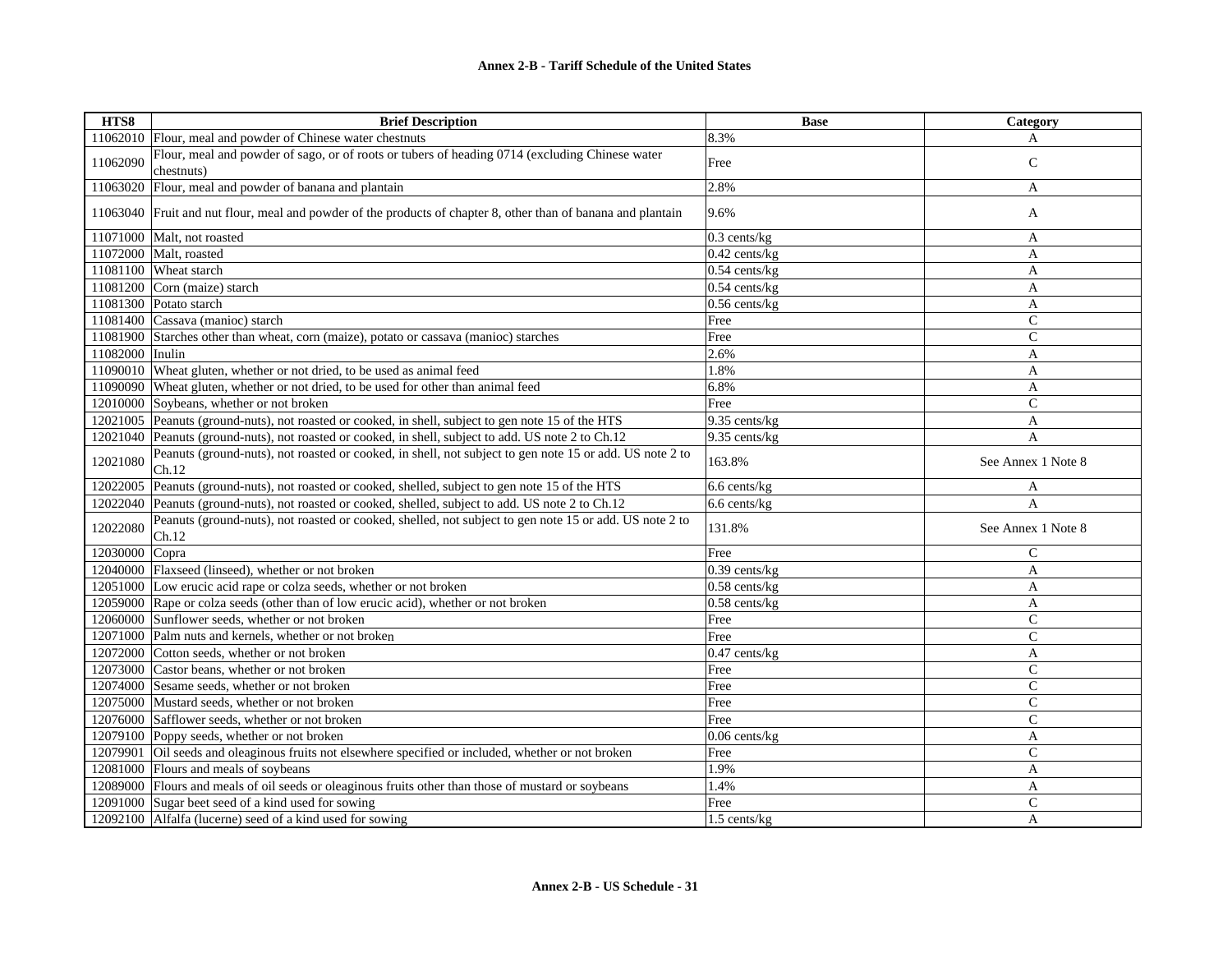| HTS8     | <b>Brief Description</b>                                                                                                                      | <b>Base</b>       | Category      |
|----------|-----------------------------------------------------------------------------------------------------------------------------------------------|-------------------|---------------|
| 12092220 | White and ladino clover seed of a kind used for sowing                                                                                        | 1.6 cents/kg      | A             |
| 12092240 | Clover seed, other than white and ladino, of a kind used for sowing                                                                           | Free              | $\mathsf{C}$  |
| 12092300 | Fescue seed of a kind used for sowing                                                                                                         | Free              | $\mathbf C$   |
| 12092400 | Kentucky blue grass seed of a kind used for sowing                                                                                            | 1.2 cents/kg      | A             |
|          | 12092500 Rye grass seed of a kind used for sowing                                                                                             | 1.4 cents/kg      | A             |
| 12092600 | Timothy grass seed of a kind used for sowing                                                                                                  | Free              | $\mathcal{C}$ |
| 12092910 | Beet seed, other than sugar beet seed, of a kind used for sowing                                                                              | Free              | $\mathcal{C}$ |
|          | 12092990 Seeds of forage plants of a kind used for sowing, not elsewhere specified or included                                                | Free              | $\mathsf{C}$  |
| 12093000 | Seeds of herbaceous plants cultivated principally for their flowers                                                                           | 1 cents/kg        | A             |
| 12099110 | Cauliflower seeds of a kind used for sowing                                                                                                   | $5.9$ cents/ $kg$ | $\mathbf{A}$  |
| 12099120 | Celery seeds of a kind used for sowing                                                                                                        | Free              | $\mathcal{C}$ |
|          | 12099140 Onion seeds of a kind used for sowing                                                                                                | Free              | $\mathsf{C}$  |
|          | 12099150 Parsley seeds of a kind used for sowing                                                                                              | $0.68$ cents/kg   | A             |
|          | 12099160 Pepper seeds of a kind used for sowing                                                                                               | Free              | $\mathcal{C}$ |
|          | 12099180 Vegetable seeds, nesi, of a kind used for sowing                                                                                     | 1.5 cents/kg      | A             |
|          | 12099920 Tree and shrub seeds of a kind used for sowing                                                                                       | Free              | $\mathbf C$   |
|          | 12099940 Seeds, fruits and spores, of a kind used for sowing, nesi                                                                            | $0.83$ cents/kg   | $\mathbf{A}$  |
|          | 12101000 Hop cones, fresh or dried, neither ground, powdered nor in the form of pellets                                                       | 13.2 cents/kg     | A             |
| 12102000 | Hop cones, fresh or dried, ground, powdered or in the form of pellets; lupulin                                                                | 13.2 cents/kg     | A             |
| 12111000 | Licorice roots, fresh or dried, of a kind used in perfumery, in pharmacy, or for insecticidal, fungicidal<br>or similar purposes              | Free              | ${\bf C}$     |
| 12112000 | Ginseng roots, fresh or dried, of a kind used in perfumery, in pharmacy, or for insecticidal, fungicidal<br>or similar purposes               | Free              | $\mathsf{C}$  |
| 12113000 | Coca leaf, of a kind used in perfumery, in pharmacy or for insecticidal, fungicidal or similar purposes                                       | Free              | $\mathsf{C}$  |
| 12114000 | Poppy straw, of a kind used in perfumery, in pharmacy or for insecticidal, fungicidal or similar<br>purposes                                  | Free              | $\mathsf{C}$  |
| 12119020 | Mint leaves, crude or not manufactured, of a kind used in perfumery, in pharmacy or for insecticidal,<br>fungicidal or similar purposes       | Free              | $\mathsf{C}$  |
| 12119040 | Mint leaves nesi, of a kind used in perfumery, in pharmacy or for insecticidal, fungicidal or similar<br>purposes                             | 4.8%              | A             |
| 12119060 | Tonka beans, of a kind used in perfumery, in pharmacy or for insecticidal, fungicidal or similar<br>purposes                                  | 6.6 cents/kg      | A             |
| 12119090 | Plants and parts of plants nesoi, of a kind used in perfumery, in pharmacy or for insecticidal, fungicidal<br>or similar purposes             | Free              | $\mathsf{C}$  |
| 12121000 | Locust beans, including locust bean seeds, fresh, chilled, frozen or dried, whether or not ground                                             | Free              | $\mathsf{C}$  |
| 12122000 | Seaweeds and other algae, fresh, chilled, frozen or dried, whether or not ground                                                              | Free              | $\mathsf{C}$  |
| 12123010 | Nectarine stones and kernels of a kind used primarily for human consumption, not elsewhere specified<br>or included                           | Free              | $\mathbf C$   |
| 12123090 | Apricot, peach (other than nectarine) or plum stones and kernels used primarily for human<br>consumption, not elsewhere specified or included | 1.5 cents/kg      | A             |
| 12129100 | Sugar beet, fresh, chilled, frozen or dried, whether or not ground                                                                            | 39.7 cents/t      | A             |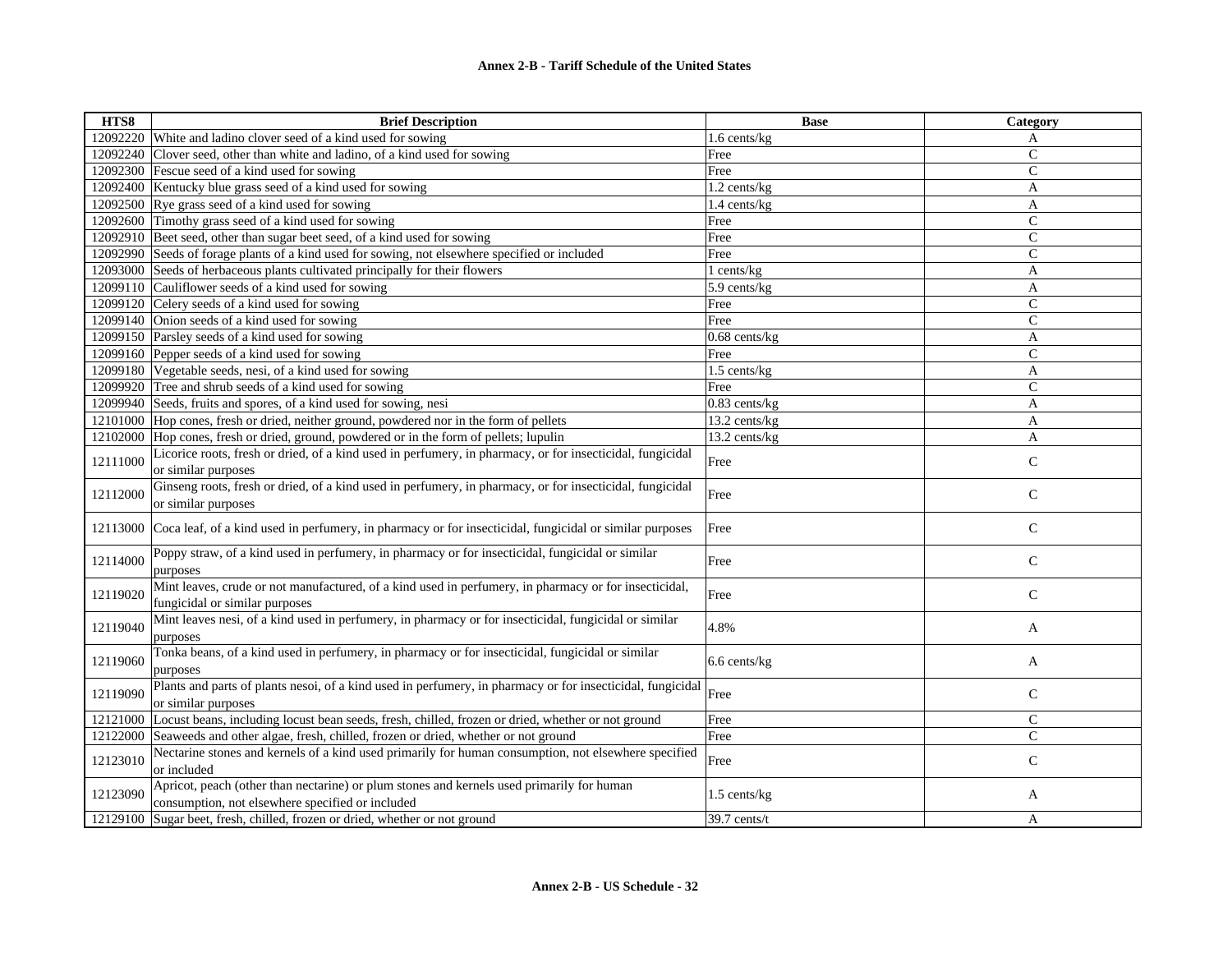| HTS8               | <b>Brief Description</b>                                                                                                                      | <b>Base</b>    | Category      |
|--------------------|-----------------------------------------------------------------------------------------------------------------------------------------------|----------------|---------------|
|                    | 12129910 Sugar cane, fresh, chilled, frozen or dried, whether or not ground                                                                   | \$1.24/t       | A             |
| 12129990           | Fruit stone & kernel (not apricot/peach/plum) & other vegetable products (eg, unroasted chicory roots)                                        | Free           | $\mathsf{C}$  |
|                    | used primary human consumption, nesoi                                                                                                         |                |               |
|                    | 12130000 Cereal straw and husks, unprepared, whether or not chopped, ground, pressed or in the form of pellets                                | Free           | $\mathsf{C}$  |
|                    | 12141000 Alfalfa (lucerne) meal and pellets                                                                                                   | 1.4%           | A             |
|                    | 12149000 Rutabagas, mangolds, fodder roots, hay, clover, sainfoin, kale, lupines, vetches & forage products nesi Free                         |                | $\mathsf{C}$  |
| 13011000 Lac       |                                                                                                                                               | Free           | $\mathcal{C}$ |
|                    | 13012000 Gum Arabic                                                                                                                           | Free           | $\mathsf{C}$  |
|                    | 13019040 Turpentine gum (oleoresinous exudate from living trees)                                                                              | 1.3%           | A             |
|                    | 13019090 Natural gums, resins, gum-resins and oleoresins (e.g., balsams), nesoi                                                               | Free           | $\mathbf C$   |
|                    | 13021100 Saps and extracts of opium                                                                                                           | Free           | $\mathsf{C}$  |
|                    | 13021200 Saps and extracts of licorice                                                                                                        | 3.8%           | A             |
|                    | 13021300 Saps and extracts of hops                                                                                                            | 89 cents/kg    | A             |
|                    | 13021400 Saps and extracts of pyrethrum or of the roots of plants containing rotenone                                                         | Free           | $\mathsf{C}$  |
| 13021921           | Poppy straw extract                                                                                                                           | Free           | $\mathsf{C}$  |
| 13021940           | Ginseng; substances having anesthetic, prophylactic or therapeutic properties, other than poppy straw<br>extract                              | 1.0%           | A             |
|                    | 13021990 Vegetable saps and extracts nesi                                                                                                     | Free           | $\mathsf{C}$  |
|                    | 13022000 Pectic substances, pectinates and pectates                                                                                           | Free           | $\mathcal{C}$ |
| 13023100 Agar-agar |                                                                                                                                               | Free           | $\mathsf{C}$  |
| 13023200           | Mucilages and thickeners, whether or not modified, derived from locust beans, locust bean seeds or<br>guar seeds                              | Free           | $\mathsf{C}$  |
| 13023900           | Mucilages and thickeners derived from vegetable products other than locust beans, locust bean seeds or<br>guar seeds, and excluding agar-agar | 3.2%           | A             |
| 14011000           | Bamboos, of a kind used primarily for plaiting                                                                                                | Free           | $\mathsf{C}$  |
| 14012020           | Rattans, in the rough or cut transversely into sections, of a kind used primarily for plaiting                                                | Free           | $\mathcal{C}$ |
| 14012040           | Rattans, other than those in the rough or cut transversely into sections, of a kind used primarily for<br>plaiting                            | 2.0%           | A             |
| 14019020           | Willow (osier), of a kind used primarily for plaiting                                                                                         | 4.4%           | A             |
| 14019040           | Lime bark, raffia, reeds, rushes, cleaned, bleached or dyed cereal straw, other vegetable materials nesi,<br>used primarily for plaiting      | 3.2%           | A             |
| 14020091           | Vegetable hair of a kind used primarily as stuffing or padding, whether or not supported                                                      | $0.5$ cents/kg | A             |
| 14020099           | Kapok, eel grass and other vegetable materials nesoi, of a kind used primarily as stuffing or padding,<br>whether or not supported            | Free           | $\mathsf{C}$  |
|                    | 14030010 Broomcorn (Sorghum vulgare var. technicum) of a kind used primarily in brooms or brushes                                             | \$4.95/t       | A             |
| 14030092           | Istle of a kind used primarily in brooms or brushes                                                                                           | Free           | $\mathsf{C}$  |
|                    | Piassava, couch-grass and other vegetable materials nesoi, of a kind used primarily in brooms or                                              |                |               |
| 14030094           | brushes                                                                                                                                       | 2.3%           | A             |
|                    | 14041000 Raw vegetable materials of a kind used primarily in dyeing or tanning                                                                | Free           | $\mathsf{C}$  |
|                    | 14042000 Cotton linters                                                                                                                       | Free           | $\mathsf{C}$  |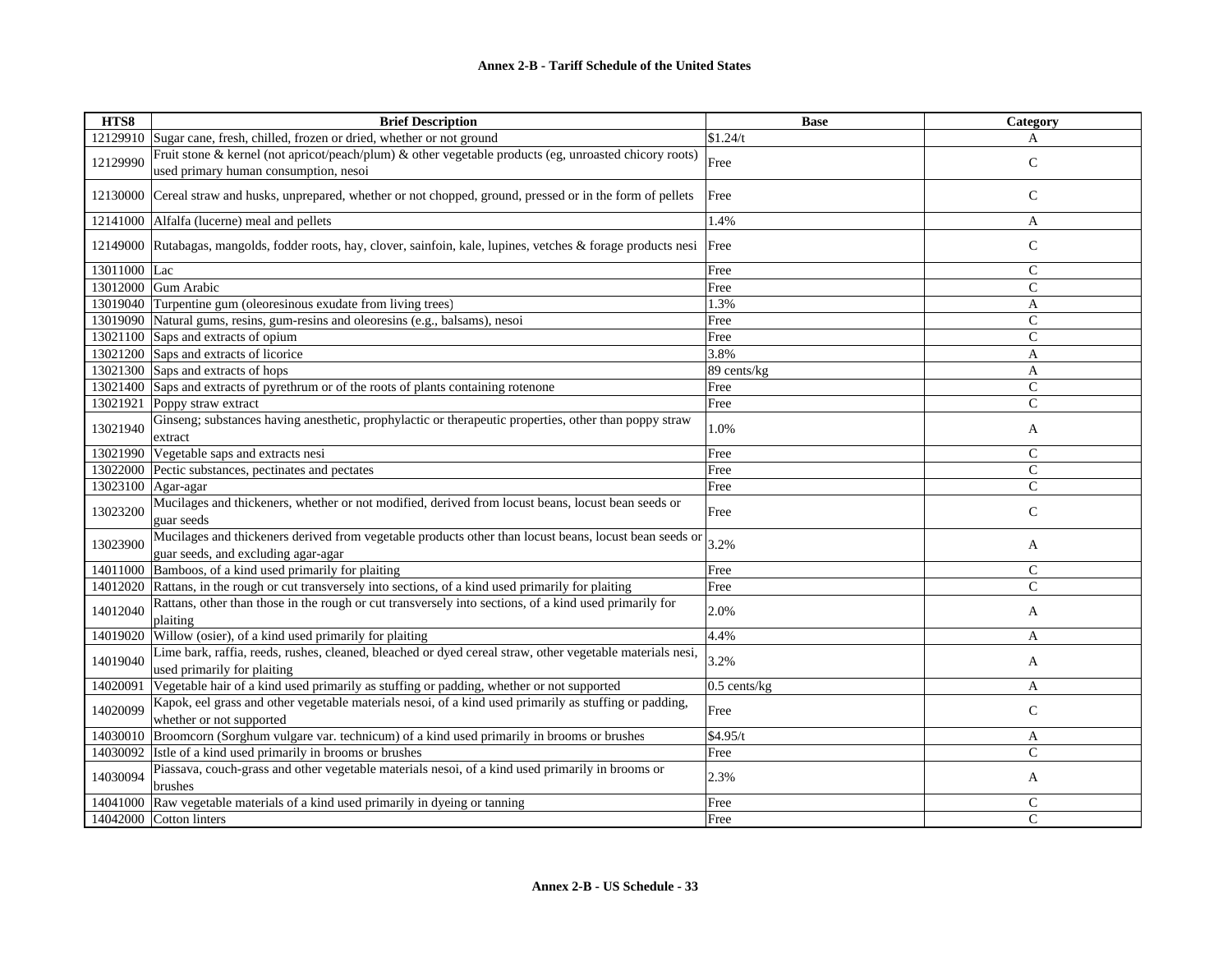| HTS8     | <b>Brief Description</b>                                                                                                                    | <b>Base</b>                          | Category       |
|----------|---------------------------------------------------------------------------------------------------------------------------------------------|--------------------------------------|----------------|
|          | 14049000 Vegetable products nesi                                                                                                            | Free                                 | $\mathsf{C}$   |
|          | 15010000 Pig fat (including lard) and poultry fat, other than that of head 0209 or 1503                                                     | 3 cents/kg                           | $\mathbf{A}$   |
|          | 15020000 Fats of bovine animals, sheep or goats, other than those of heading 1503                                                           | $0.43$ cents/kg                      | A              |
| 15030000 | Lard stearin, lard oil, oleostearin, oleo-oil, and tallow oil, not emulsified or mixed or otherwise<br>prepared                             | 2 cents/kg                           | A              |
|          | 15041020 Cod-liver oil and its fractions                                                                                                    | Free                                 | $\mathsf{C}$   |
|          | 15041040 Fish-liver oils and their fractions, other than cod-liver oil and its fractions                                                    | 2.5%                                 | A              |
|          | 15042020 Cod oil and its fractions, other than liver oil                                                                                    | Free                                 | $\mathsf{C}$   |
|          | 15042040 Herring oil and its fractions, other than liver oil                                                                                | l cents/kg                           | $\overline{A}$ |
|          | 15042060 Fats and oils and their fractions, of fish other than cod and herring, excluding liver oil                                         | 1.5 cents/ $kg + 5%$                 | $\mathbf{A}$   |
|          | 15043000 Fats and oils and their fractions, of marine mammals                                                                               | $1.7$ cents/kg + 5%                  | A              |
|          | 15050010 Wool grease, crude                                                                                                                 | 1.3 cents/kg                         | $\overline{A}$ |
|          | 15050090 Fatty substances derived from wool grease (including lanolin)                                                                      | 2.4%                                 | A              |
|          | 15060000 Animal fats and oils and their fractions nesi, whether or not refined, but not chemically modified                                 | 2.3%                                 | A              |
|          | 15071000 Crude soybean oil, whether or not degummed                                                                                         | 19.1%                                | B              |
| 15079020 | Pharmaceutical grade soybean oil meeting FDA requirements for use in intravenous fat emulsions,<br>valued over \$5 per kg                   | Free                                 | $\mathsf{C}$   |
| 15079040 | Soybean oil, other than crude, and its fractions, whether or not refined, but not chemically modified,<br>nesi                              | 19.1%                                | B              |
| 15081000 | Crude peanut (ground-nut) oil                                                                                                               | 7.5 cents/kg                         | D              |
| 15089000 | Peanut (ground-nut) oil, other than crude, and its fractions, whether or not refined, but not chemically<br>modified                        | 7.5 cents/kg                         | A              |
| 15091020 | Virgin olive oil and its fractions, whether or not refined, not chemically modified, weighing with the<br>immediate container under 18 kg   | 5 cents/kg on contents and container | A              |
| 15091040 | Virgin olive oil and its fractions, whether or not refined, not chemically modified, weighing with the<br>immediate container 18 kg or over | 3.4 cents/kg                         | A              |
| 15099020 | Olive oil, other than virgin olive oil, and its fractions, not chemically modified, weighing with the<br>immediate container under 18 kg    | 5 cents/kg on contents and container | A              |
| 15099040 | Olive oil, other than virgin olive oil, and its fractions, not chemically modified, weighing with the<br>immediate container 18 kg or over  | 3.4 cents/kg                         | A              |
| 15100020 | Olive oil, including blends, and their fractions, not chemically modified, rendered unfit for use as food Free                              |                                      | $\mathsf{C}$   |
|          | 15100040 Edible oil including blends, and their fractions, nesi, not chemically modified, weighing under 18 kg                              | 5 cents/kg on contents and container | A              |
|          | 15100060 Edible oil including blends, and their fractions, nesi, not chemically modified, weighing 18 kg or over                            | 3.4 cents/kg                         | A              |
|          | 15111000 Palm oil, crude, and its fractions, whether or not refined, not chemically modified                                                | Free                                 | $\mathsf{C}$   |
|          | 15119000 Palm oil, other than crude, and its fractions, whether or not refined, but not chemically modified                                 | Free                                 | $\mathsf{C}$   |
| 15121100 | Sunflower-seed or safflower oil, crude, and their fractions, whether or not refined, not chemically<br>modified                             | $1.7 \text{ cents/kg} + 3.4\%$       | A              |
| 15121900 | Sunflower seed or safflower oil, other than crude, and their fractions, whether or not refined, but not<br>chemically modified              | 1.7 cents/kg + $3.4%$                | A              |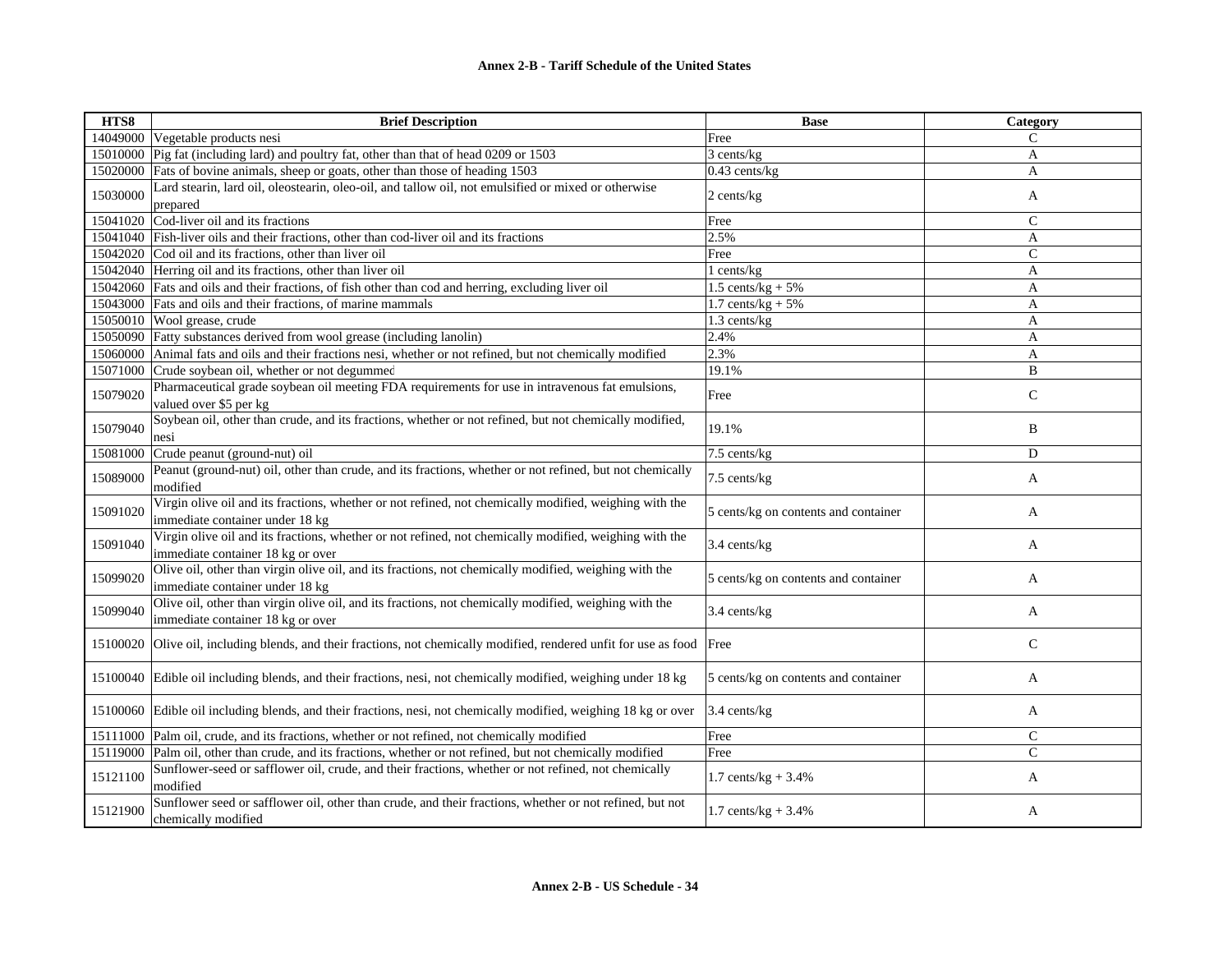| HTS8     | <b>Brief Description</b>                                                                                                                           | <b>Base</b>     | Category     |
|----------|----------------------------------------------------------------------------------------------------------------------------------------------------|-----------------|--------------|
|          | 15122100 Cottonseed oil, crude, and its fractions, whether or not gossypol has been removed                                                        | 5.6 cents/kg    | A            |
| 15122900 | Cottonseed oil, other than crude, and its fractions, whether or not refined, but not chemically modified                                           | 5.6 cents/kg    | A            |
|          | 15131100 Coconut (copra) oil, crude, and its fractions, not chemically modified                                                                    | Free            | $\mathsf{C}$ |
| 15131900 | Coconut (copra) oil, other than crude, and its fractions, whether or not refined, but not chemically<br>modified                                   | Free            | $\mathsf{C}$ |
|          | 15132100 Palm kernel or babassu oil, crude, and their fractions, not chemically modified                                                           | Free            | $\mathsf{C}$ |
| 15132900 | Palm kernel oil or babassu oil, other than crude, and their fractions, whether or not refined, but not<br>chemically modified                      | Free            | $\mathsf{C}$ |
| 15141100 | Low erucic acid rapeseed or colza oil, crude, but not chemically modified                                                                          | 6.4%            | A            |
| 15141900 | Low erucic acid rapeseed or colza oil, other than crude, and their fractions, whether or not refined, but<br>not chemically modified               | 6.4%            | A            |
| 15149110 | Rapeseed/colza (not low erucic) or mustard oil, for use in manufacture of rubber substitutes or<br>lubricating oil, crude, not chem modified       | Free            | $\mathsf{C}$ |
|          | 15149190 Rapeseed or colza (not low erucic acid) or mustard oil, crude, not chemically modified, nesoi                                             | 6.4%            | A            |
| 15149910 | Rapeseed/colza(not low erucic) or mustard oil, for use manufacture rubber substitute or lube oil, not<br>crude, & its fractions, not chem modified | Free            | $\mathsf{C}$ |
| 15149950 | Denatured rapeseed or colza (not low erucic acid) or mustard oil, other than crude, and their fractions,<br>whether or not refined, nesoi          | 1.3 cents/kg    | A            |
| 15149990 | Rapeseed/colza (not low erucic) or mustard oil, other than crude, & their fractions, whether or not<br>refined, not chemically modified, nesoi     | 6.4%            | A            |
|          | 15151100 Linseed oil, crude, and its fractions, not chemically modified                                                                            | 6.3 cents/kg    | A            |
|          | 15151900 Linseed oil, other than crude, and its fractions, whether or not refined, not chemically modified                                         | 6.3 cents/kg    | A            |
|          | 15152100 Corn (maize) oil, crude, and its fractions, not chemically modified                                                                       | 3.4%            | A            |
|          | 15152900 Corn (maize) oil, other than crude, and its fractions, whether or not refined, not chemically modified                                    | 3.4%            | A            |
|          | 15153000 Castor oil and its fractions, whether or not refined, but not chemically modified                                                         | Free            | $\mathsf{C}$ |
|          | 15154000 Tung oil and its fractions, whether or not refined, not chemically modified                                                               | Free            | $\mathsf{C}$ |
|          | 15155000 Sesame oil and its fractions, whether or not refined, not chemically modified                                                             | $0.68$ cents/kg | A            |
|          | 15159020 Nut oils, whether or not refined, not chemically modified                                                                                 | Free            | $\mathsf{C}$ |
|          | 15159060 Jojoba oil and its fractions, whether or not refined, not chemically modified                                                             | 2.3%            | A            |
|          | 15159080 Fixed vegetable fats and oils and their fractions nesoi, whether or not refined, not chemically modified                                  | 3.2%            | A            |
| 15161000 | Animal fats and oils, partly or wholly hydrogenated, interesterified, reesterified or elaidinized, not<br>further prepared                         | 7 cents/kg      | A            |
|          | 15162010 Rapeseed oil, hydrogenated or hardened                                                                                                    | 7.7%            | $\mathbf{A}$ |
| 15162090 | Vegetable fats and oils nesi, partly or wholly hydrogenated, interesterified, reesterified or elaidinized,<br>not further prepared                 | 8.8 cents/kg    | A            |
|          | 15171000 Margarine, excluding liquid margarine                                                                                                     | 12.3 cents/kg   | D            |
| 15179010 | Edible artificial mixtures of products provided for in headings 1501 to 1515, cont. 5% or more by<br>weight of soybean oil or fraction thereof     | 18.0%           | A            |
|          | 15179020 Edible artificial mixtures of products provided for in headings 1501 to 1515, nesi                                                        | 8.0%            | A            |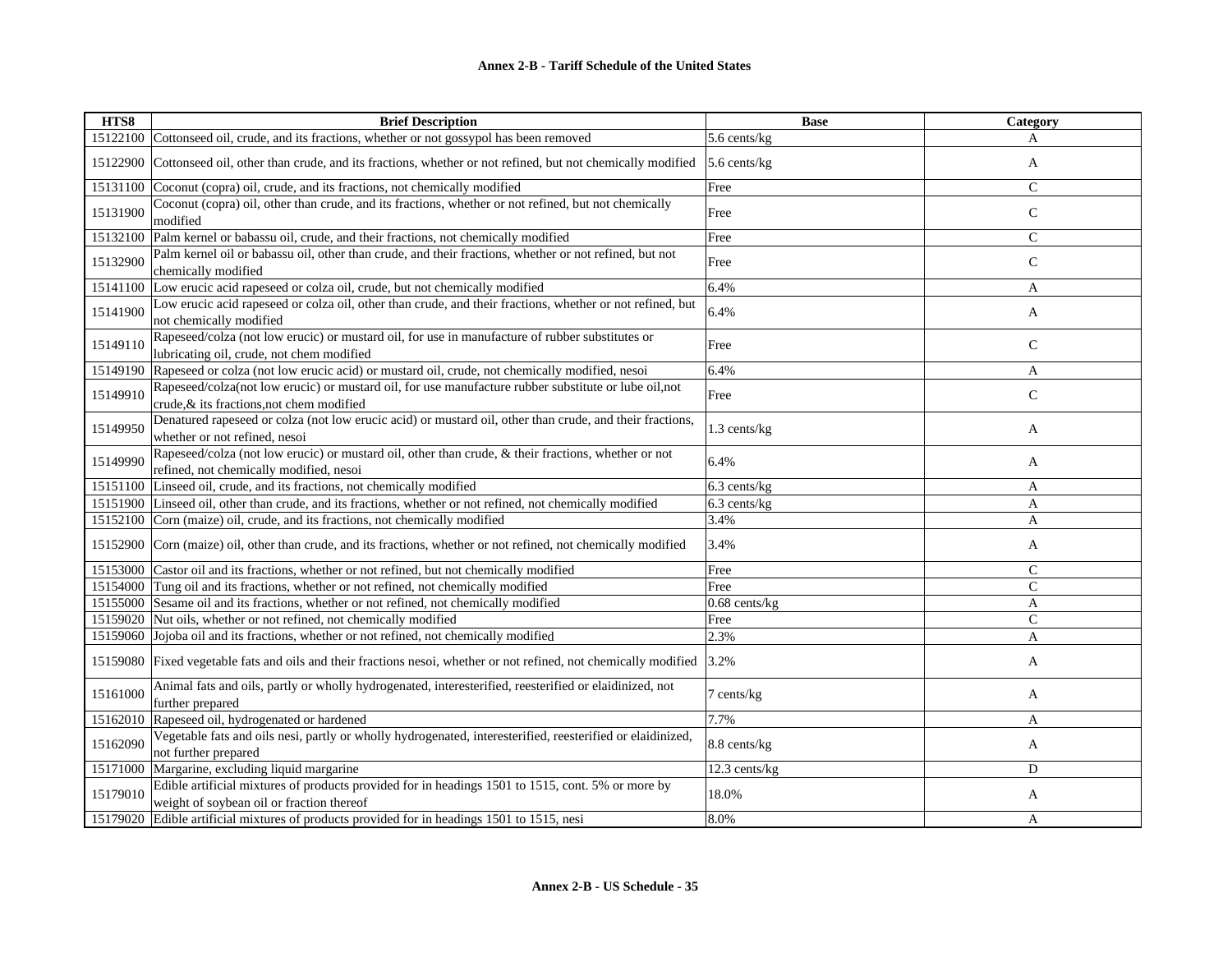| HTS8     | <b>Brief Description</b>                                                                                                                       | <b>Base</b>       | Category           |
|----------|------------------------------------------------------------------------------------------------------------------------------------------------|-------------------|--------------------|
| 15179045 | Edible mixt. & preps, dairy products described in add. US note 1 to Ch 4: subject to gen. note 15 of the<br><b>HTS</b>                         | 11 cents/kg       | A                  |
| 15179050 | Edible mixt. & preps, dairy products described in add. US note 1 to Ch 4: subject to add. US note 10 to<br>Ch. 4                               | 11 cents/kg       | A                  |
| 15179060 | Edible mixt. & preps, dairy products described in add. US note 1 to Ch 4: not subj. to gen. note 15 or<br>add. US note 10 to Ch. 4             | 34.2 cents/kg     | See Annex 1 Note 7 |
| 15179090 | Edible mixt. & preps (ex. dairy products descr. in add. US note 1 to Ch. 4), nesoi                                                             | 8.8 cents/kg      | A                  |
| 15180020 | Linseed or flaxseed oil, and their fractions, boiled, oxidized, dehydrated, sulfurized, blown or otherwise<br>chemically modified              | 6.3 cents/kg      | A                  |
| 15180040 | Animal or vegetable fats and oils, nesi, oxidized, dehydrated or otherwise chemically modified;<br>inedible mixtures of fats and oils nesi     | 8.0%              | A                  |
| 15200000 | Glycerol, crude; glycerol waters and glycerol lyes                                                                                             | Free              | $\mathsf{C}$       |
|          | 15211000 Vegetable waxes (other than triglycerides), whether or not refined or colored                                                         | Free              | $\mathsf{C}$       |
|          | 15219020 Bleached beeswax                                                                                                                      | 4.8%              | A                  |
| 15219040 | Insect waxes, other than bleached beeswax, and spermaceti, whether or not refined or colored                                                   | Free              | $\mathsf{C}$       |
|          | 15220000 Degras; residues resulting from the treatment of fatty substances or animal or vegetable waxes                                        | 3.8%              | A                  |
| 16010020 | Pork sausages and similar products of pork, pork offal or blood; food preparations based on these<br>products                                  | $0.8$ cents/ $kg$ | A                  |
| 16010040 | Sausages and similar products of beef, beef offal or blood; food preparations based on these products,<br>in airtight containers               | 3.4%              | A                  |
| 16010060 | Sausage and similar products of meats, meat offal or blood nesi; food preparations based on these<br>products                                  | 3.2%              | A                  |
| 16021000 | Homogenized preparations of meat, meat offal or blood, nesi                                                                                    | 1.9%              | A                  |
|          | 16022020 Prepared or preserved liver of goose                                                                                                  | 4.9 cents/kg      | B                  |
|          | 16022040 Prepared or preserved liver of any animal other than of goose                                                                         | 3.2%              | A                  |
| 16023100 | Prepared or preserved meat or meat offal of turkeys, nesi                                                                                      | 6.4%              | A                  |
|          | 16023200 Prepared or preserved meat or meat offal of chickens, nesoi                                                                           | 6.4%              | A                  |
|          | 16023900 Prepared or preserved meat or meat offal of ducks, geese or guineas, nesoi                                                            | 6.4%              | A                  |
|          | 16024110 Prepared or preserved pork ham and cuts thereof, containing cereals or vegetables                                                     | 6.4%              | A                  |
| 16024120 | Pork hams and cuts thereof, not containing cereals or vegetables, boned and cooked and packed in<br>airtight containers                        | 5.3 cents/kg      | A                  |
| 16024190 | Prepared or preserved pork hams and cuts thereof, not containing cereals or vegetables, nesi                                                   | 1.4 cents/kg      | A                  |
| 16024220 | Pork shoulders and cuts thereof, boned and cooked and packed in airtight containers                                                            | 4.2 cents/kg      | A                  |
| 16024240 | Prepared or preserved pork shoulders and cuts thereof, other than boned and cooked and packed in<br>airtight containers                        | 1.4 cents/kg      | A                  |
| 16024910 | Prepared or preserved pork offal, including mixtures                                                                                           | 3.2%              | A                  |
| 16024920 | Pork other than ham and shoulder and cuts thereof, not containing cereals or vegetables, boned and<br>cooked and packed in airtight containers | $4.2$ cents/ $kg$ | A                  |
|          | 16024940 Prepared or preserved pork, not containing cereals or vegetables, nesi                                                                | 1.4 cents/kg      | A                  |
|          | 16024960 Prepared or preserved pork mixed with beef                                                                                            | 3.2%              | A                  |
|          | 16024990 Prepared or preserved pork, nesi                                                                                                      | 6.4%              | A                  |
|          | 16025005 Prepared or preserved offal of bovine animals                                                                                         | 2.3%              | A                  |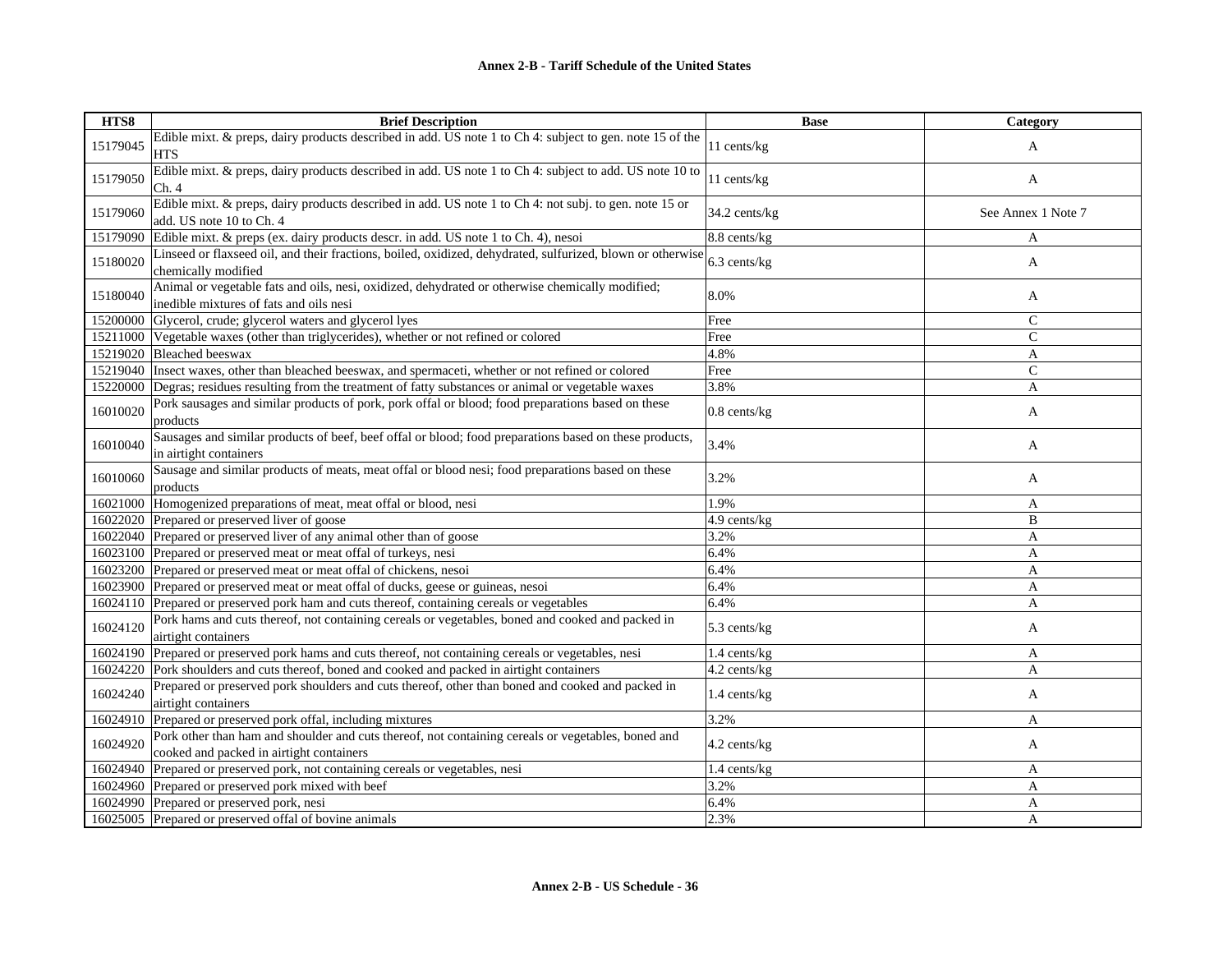| HTS8     | <b>Brief Description</b>                                                                                                                     | <b>Base</b>  | Category      |
|----------|----------------------------------------------------------------------------------------------------------------------------------------------|--------------|---------------|
| 16025009 | Prepared or preserved meat of bovine animals, cured or pickled, not containing cereals or vegetables                                         | 4.5%         | A             |
| 16025010 | Corned beef in airtight containers                                                                                                           | Free         | $\mathsf{C}$  |
| 16025020 | Prepared or preserved beef in airtight containers, other than corned beef, not containing cereals or<br>vegetables                           | 1.4%         | A             |
| 16025060 | Prepared or preserved meat of bovine animals, not containing cereals or vegetables, nesi                                                     | 1.8%         | A             |
| 16025090 | Prepared or preserved meat of bovine animals, containing cereals or vegetables                                                               | 2.5%         | A             |
| 16029010 | Prepared or preserved frog meat                                                                                                              | 2.7%         | A             |
| 16029090 | Prepared or preserved meat, meat offal or blood, nesi                                                                                        | 6.4%         | A             |
| 16030010 | Clam juice                                                                                                                                   | 8.5%         | A             |
| 16030090 | Extracts and juices of meat, fish, crustaceans, molluscs or other aquatic invertebrates, other than clam<br>juice                            | Free         | $\mathsf{C}$  |
| 16041120 | Prepared or preserved salmon, whole or in pieces, but not minced, in oil, in airtight containers                                             | 6.0%         | A             |
| 16041140 | Prepared or preserved salmon, whole or in pieces, but not minced, other than in oil and in airtight<br>containers                            | Free         | $\mathsf C$   |
| 16041220 | Prepared or preserved herrings, whole or in pieces, but not minced, in oil, in airtight containers                                           | 4.0%         | A             |
| 16041240 | Herrings, whole or in pieces, but not minced, in tomato sauce, smoked or kippered, in immediate<br>containers over 0.45 kg each              | Free         | $\mathsf{C}$  |
| 16041260 | Herrings prepared or preserved, whole or in pieces, but not minced, nesi                                                                     | Free         | $\mathcal{C}$ |
| 16041310 | Smoked sardines, in oil, not skinned nor boned, \$1/kg or more in tin-plate containers, or \$1.10/kg or<br>more in other airtight containers | Free         | $\mathsf{C}$  |
| 16041320 | Sardines, not smoked, sardinella, brisling or sprats, neither skinned nor boned, in oil, in airtight<br>containers                           | 15.0%        | B             |
| 16041330 | Sardines, sardinella, brisling or sprats, skinned or boned, in oil, in airtight containers                                                   | 20.0%        | A             |
| 16041340 | Sardines, sardinella, brisling, sprats in containers with their contents under 225 g each, except those in<br>oil and in airtight containers | Free         | $\mathsf{C}$  |
| 16041390 | Sardines, sardinella and brisling or sprats (not in oil and airtight cont.), prepared or preserved, not<br>minced, cont. 225 g or more       | 3.1%         | A             |
| 16041410 | Tunas and skipjack, whole or in pieces, but not minced, in oil, in airtight containers                                                       | 35.0%        | A             |
| 16041422 | Tunas and skipjack, not in oil, in airtight cont., n/o 7 kg, not of U.S. possessions, product within quota                                   | 6.0%         | A             |
| 16041430 | Tunas and skipjack, not in oil, in airtight containers, n/o 7 kg, not of U.S. possessions, over quota                                        | 12.5%        | A             |
| 16041440 | Tunas and skipjack, not in airtight containers, not in oil, in bulk or in immediate containers weighing<br>with contents over 6.8 kg each    | 1.1 cents/kg | A             |
| 16041450 | Tunas and skipjack, not in airtight containers, not in bulk or in immediate containers weighing with<br>contents over 6.8 kg each            | 6.0%         | A             |
| 16041470 | Bonito (Sarda spp.), in oil                                                                                                                  | 4.9%         | A             |
| 16041480 | Bonito (Sarda spp.), not in oil                                                                                                              | 6.0%         | A             |
| 16041500 | Prepared or preserved mackerel, whole or in pieces, but not minced                                                                           | 3.0%         | A             |
| 16041610 | Anchovies, whole or in pieces but not minced, in oil, in airtight containers, the first 3,000 metric tons<br>per year                        | Free         | $\mathsf{C}$  |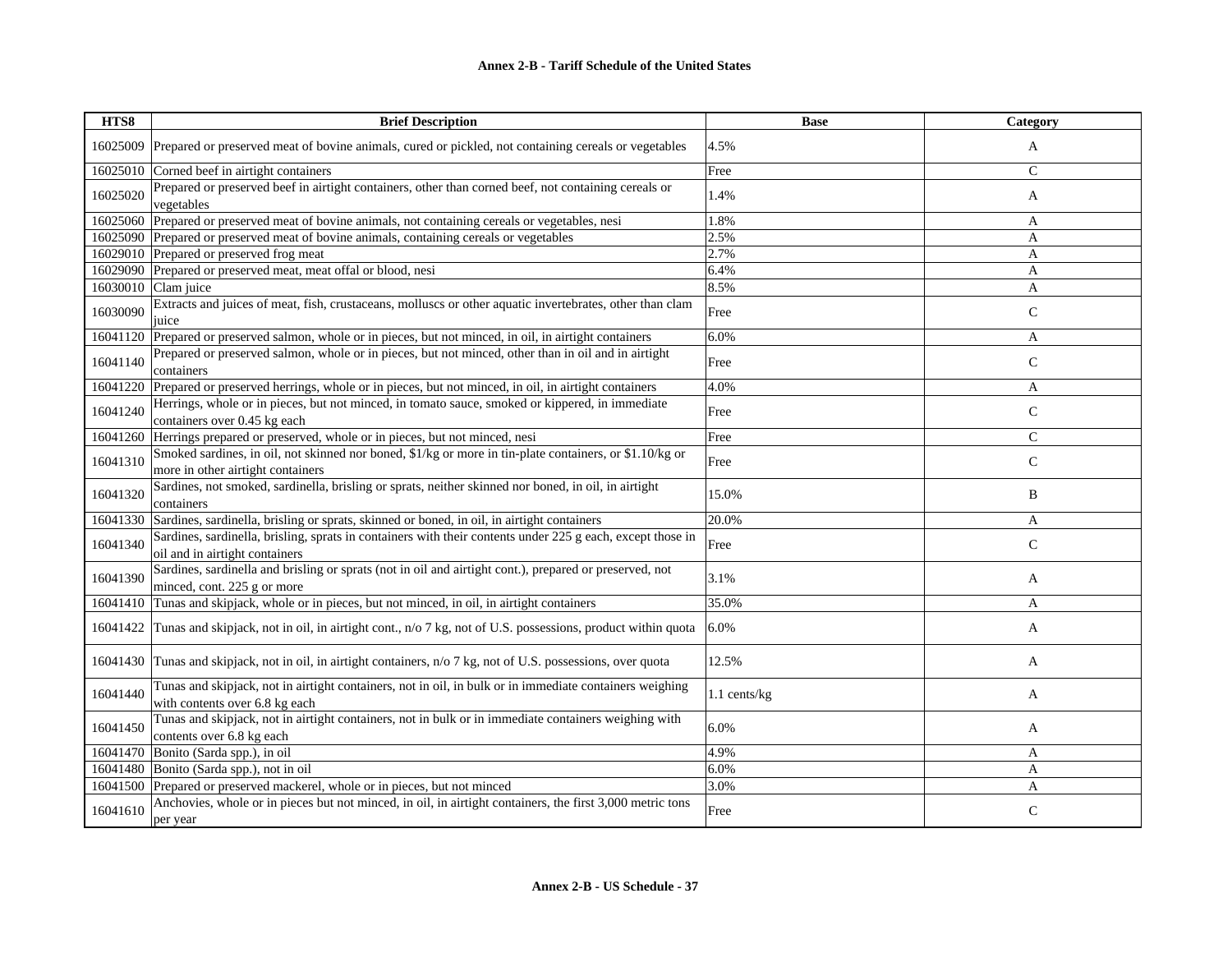| HTS8     | <b>Brief Description</b>                                                                                                                     | <b>Base</b> | Category      |
|----------|----------------------------------------------------------------------------------------------------------------------------------------------|-------------|---------------|
| 16041630 | Anchovies, whole or in pieces but not minced, in oil, in airtight containers, after the first 3,000 metric                                   | Free        | $\mathsf{C}$  |
|          | tons per year                                                                                                                                |             |               |
| 16041640 | Prepared or preserved anchovies, whole or in pieces, not minced, not in oil, in immediate containers                                         | 5.0%        | A             |
|          | with their contents 6.8 kg or less ea.                                                                                                       |             |               |
| 16041660 | Prepared or preserved anchovies, whole or in pieces, but not minced, not in oil, nesi                                                        | Free        | $\mathbf C$   |
| 16041910 | Bonito, yellowtail and pollock, whole or in pieces, but not minced, in airtight containers, not in oil                                       | 4.0%        | A             |
|          | 16041920 Prepared or preserved fish, nesi, whole or in pieces, but not minced, in airtight containers, not in oil                            | 4.0%        | A             |
| 16041925 | Bonito, yellowtail and pollock, whole or in pieces, but not minced, in airtight containers, in oil                                           | 5.0%        | A             |
| 16041930 | Prepared or preserved fish, nesi, whole or in pieces, but not minced, in airtight containers, in oil                                         | 4.0%        | A             |
| 16041940 | Fish sticks and like products of any size or shape, fillets or other portions of fish, breaded, coated with<br>batter, not cooked nor in oil | 10.0%       | A             |
| 16041950 | Fish sticks and like products of any size or shape, fillets or other portions of fish, if breaded, coated<br>with batter, cooked or in oil   | 8.2%        | A             |
|          | 16041960 Prepared or preserved fish nesi, in oil and in bulk or in immediate containers weighing over 7 kg each                              | Free        | $\mathsf{C}$  |
| 16041980 | Prepared or preserved fish, whole or in pieces, but not minced, nesi                                                                         | 6.0%        | A             |
| 16042005 | Products containing meat of crustaceans, molluscs or other aquatic invertebrates, prepared meals                                             | 10.0%       | A             |
| 16042010 | Fish pastes                                                                                                                                  | Free        | $\mathcal{C}$ |
| 16042015 | Fish balls, cakes and puddings, in oil                                                                                                       | Free        | $\mathsf{C}$  |
| 16042020 | Fish balls, cakes and puddings, not in oil, in immediate airtight containers, weighing with their contents<br>not over 6.8 kg each           | Free        | $\mathbf C$   |
| 16042025 | Fish balls, cakes and puddings, not in oil, and in immediate nonairtight containers weighing with their<br>contents not over 6.8 kg each     | Free        | $\mathsf{C}$  |
| 16042030 | Fish balls, cakes and puddings, not in oil, not in immediate containers, weighing with their contents not<br>over 6.8 kg each                | Free        | $\mathbf C$   |
| 16042040 | Fish sticks and similar products of any size or shape, if breaded, coated with batter or similarly<br>prepared, not cooked nor in oil        | 10.0%       | A             |
| 16042050 | Fish sticks and similar products of any size or shape, if breaded, coated with batter or similarly<br>prepared, cooked or in oil             | 7.5%        | A             |
| 16042060 | Prepared or preserved fish, other than whole or in pieces, nesi                                                                              | Free        | $\mathsf{C}$  |
| 16043020 | Caviar                                                                                                                                       | 15.0%       | A             |
| 16043030 | Caviar substitutes prepared from fish eggs, boiled and in airtight containers                                                                | Free        | $\mathsf{C}$  |
| 16043040 | Caviar substitutes prepared from fish eggs, nesi                                                                                             | Free        | $\mathcal{C}$ |
| 16051005 | Crab products containing fish meat; prepared meals of crab                                                                                   | 10.0%       | A             |
| 16051020 | Crabmeat, prepared or preserved, in airtight containers                                                                                      | Free        | $\mathsf{C}$  |
| 16051040 | Crabmeat, prepared or preserved, other than in airtight containers                                                                           | 5.0%        | A             |
| 16051060 | Crabs, other than crabmeat, prepared or preserved                                                                                            | Free        | $\mathsf{C}$  |
| 16052005 | Shrimp and prawn products containing fish meat; prepared meals of shrimps or prawns                                                          | 5.0%        | A             |
| 16052010 | Shrimps and prawns, prepared or preserved, not containing fish meat, nesi                                                                    | Free        | $\mathcal{C}$ |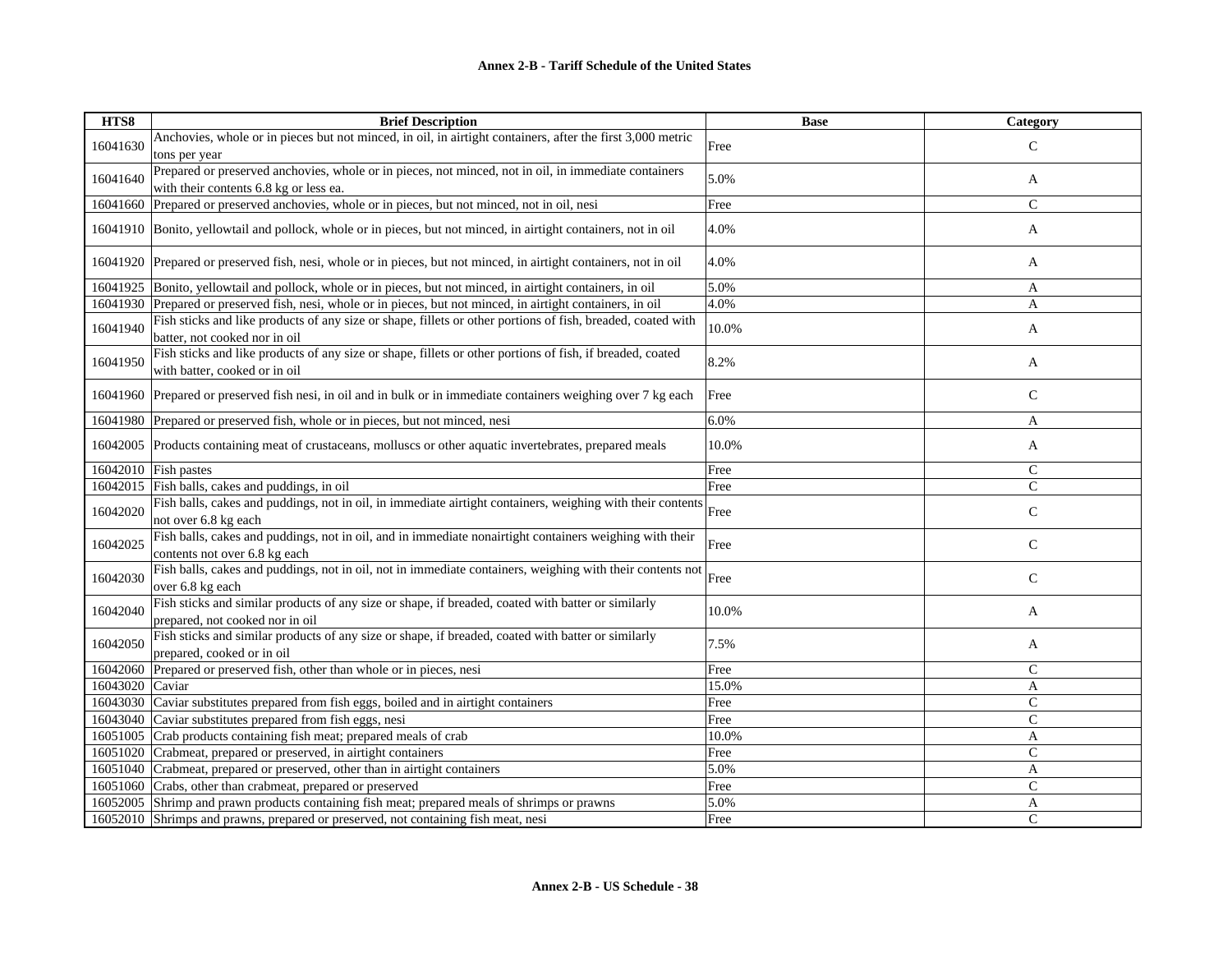| HTS8     | <b>Brief Description</b>                                                                                                                | <b>Base</b>                                                                                                                                                     | Category           |
|----------|-----------------------------------------------------------------------------------------------------------------------------------------|-----------------------------------------------------------------------------------------------------------------------------------------------------------------|--------------------|
|          | 16053005 Lobster products containing fish meat; prepared meals of lobster                                                               | 10.0%                                                                                                                                                           | A                  |
|          | 16053010 Lobster, prepared or preserved, not containing fish meat, nesi                                                                 | Free                                                                                                                                                            | $\mathbf{C}$       |
|          | 16054005 Crustacean products nesi, containing fish meat; prepared meals of crustaceans, nesi                                            | Free                                                                                                                                                            | $\mathsf{C}$       |
|          | 16054010 Crustaceans nesi, prepared or preserved, not containing fish meat, nesi                                                        | Free                                                                                                                                                            | $\mathbf C$        |
| 16059005 | Products of molluscs and other aquatic invertebrates containing fish meat; prepared meals of molluscs<br>or other aquatic invertebrates | Free                                                                                                                                                            | $\mathbf C$        |
|          | 16059006 Razor clams, in airtight containers, prepared or preserved, nesi                                                               | Free                                                                                                                                                            | $\mathbf{C}$       |
|          | 16059010 Boiled clams in immediate airtight containers, the contents of which do not exceed 680 g gross weight                          | 10.0%                                                                                                                                                           | A                  |
|          | 16059020 Clams, prepared or preserved, excluding boiled clams, in immediate airtight containers, nesi                                   | Free                                                                                                                                                            | $\mathsf{C}$       |
|          | 16059030 Clams, prepared or preserved, other than in airtight containers                                                                | Free                                                                                                                                                            | $\mathcal{C}$      |
|          | 16059040 Smoked oysters                                                                                                                 | Free                                                                                                                                                            | $\mathsf{C}$       |
|          | 16059050 Oysters, prepared or preserved, but not smoked                                                                                 | 4.7%                                                                                                                                                            | A                  |
| 16059055 | Prepared or preserved snails, other than sea snails                                                                                     | 5.0%                                                                                                                                                            | A                  |
|          | 16059060 Molluscs other than clams and oysters, and aquatic invertebrates nesi, prepared or preserved                                   | Free                                                                                                                                                            | $\mathsf{C}$       |
| 17011105 | Cane sugar, raw, in solid form, w/o added flavoring or coloring, subject to gen. note 15 of the HTS                                     | 1.4606 cents/kg less 0.020668 cents/kg<br>for each degree under 100 degrees and<br>fractions of a degree in proportion) But<br>not less Than 0.943854 cents/kg  | A                  |
|          | 17011110 Cane sugar, raw, in solid form, w/o added flavoring or coloring, subject to add. US 5 to Ch.17                                 | 1.4606 cents/kg less 0.020668 cents/kg<br>for each degree under 100 degrees and<br>fractions of a degree in proportion) not<br>less than 0.943854 cents/kg      | A                  |
|          | 17011120 Cane sugar, raw, in solid form, to be used for certain polyhydric alcohols                                                     | 1.4606 cents/kg less 0.020668 cents/kg<br>for each degree under 100 degrees and<br>fractions of a degree in proportion) But<br>not less Than 0.943854 cents/kg  | A                  |
| 17011150 | Cane sugar, raw solid form, w/o flavoring or coloring, nesoi, not subject to gen. note 15 or add. US 5 to<br>Ch.17                      | 33.87 cents/kg                                                                                                                                                  | See Annex 1 Note 9 |
|          | 17011205 Beet sugar, raw, in solid form, w/o added flavoring or coloring, subject to gen. note 15 of the HTS                            | 3.6606 cents/kg less 0.020668 cents/kg<br>for each degree under 100 degrees (and<br>fractions of a degree in proportion) but<br>not less than 3.143854 cents/kg | A                  |
|          | 17011210 Beet sugar, raw, in solid form, w/o added flavoring or coloring, subject to add. US 5 to Ch.17                                 | 3.6606 cents/kg less 0.020668 cents/kg<br>for each degree under 100 degrees (and<br>fractions of a degree in proportion) But<br>not less than 3.143854 cents/kg | A                  |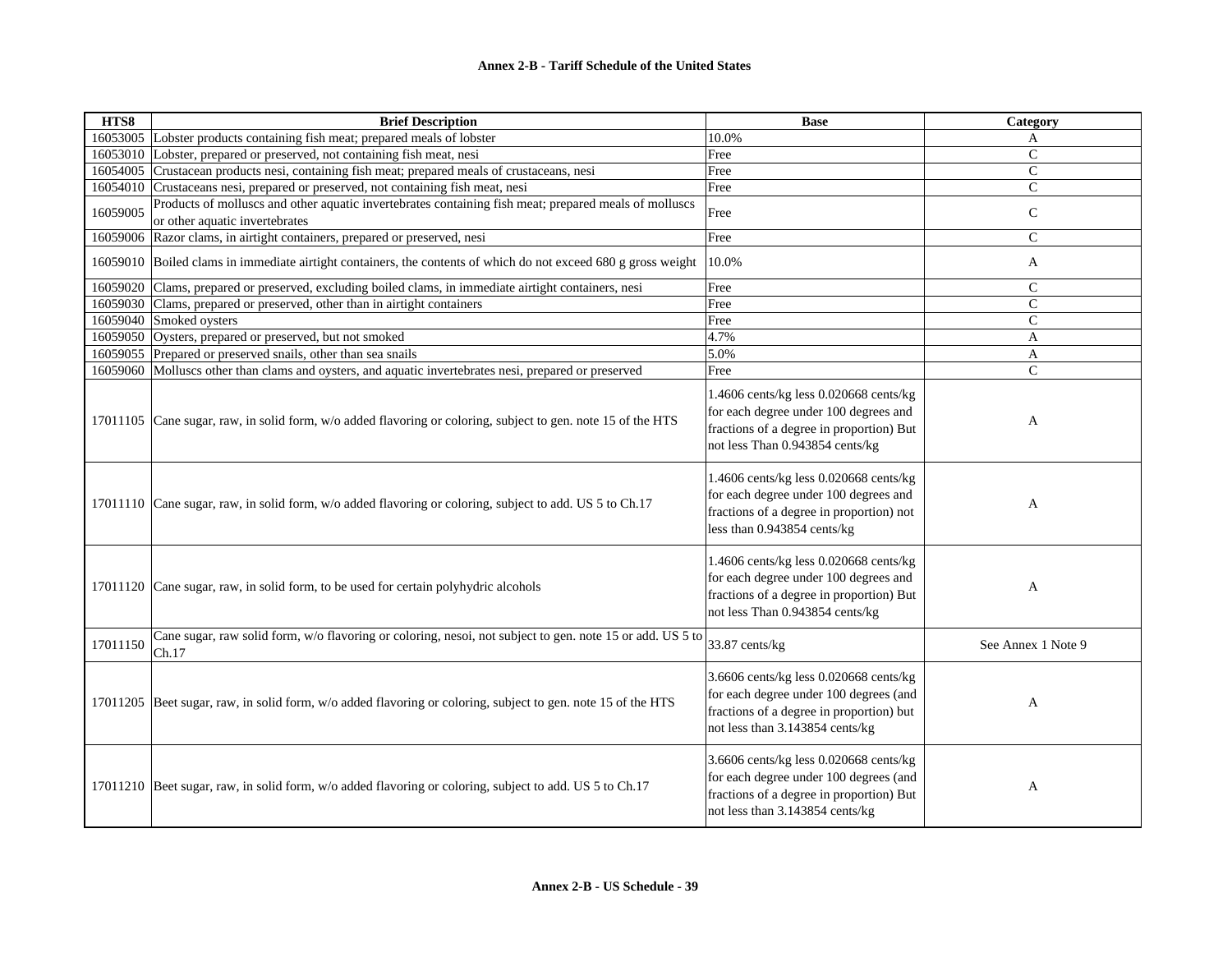| HTS8     | <b>Brief Description</b>                                                                                                                                 | <b>Base</b>                                                                                                                                                     | Category           |
|----------|----------------------------------------------------------------------------------------------------------------------------------------------------------|-----------------------------------------------------------------------------------------------------------------------------------------------------------------|--------------------|
| 17011250 | Beet sugar, raw, in solid form, w/o added flavoring or coloring, nesoi, not subject to gen. note 15 or<br>add. US 5 to Ch.17                             | 35.74 cents/kg                                                                                                                                                  | See Annex 1 Note 9 |
| 17019105 | Cane/beet sugar & pure sucrose, refined, solid, w/added coloring but not flav., subject to gen. note 15<br>of the HTS                                    | 3.6606 cents/kg less 0.020668 cents/kg<br>for each degree under 100 degrees (and<br>fractions of a degree in proportion) But<br>not less than 3.143854 cents/kg | A                  |
| 17019110 | Cane/beet sugar & pure sucrose, refined, solid, w/added coloring but not flav., subject to add. US 5 to<br>Ch.17                                         | 3.6606 cents/kg less 0.020668 cents/kg<br>for each degree under 100 degrees (and<br>fractions of a degree in proportion) But<br>not less than 3.143854 cents/kg | A                  |
| 17019130 | Cane/beet sugar & pure sucrose, refined, solid, w/added coloring but not flav., not subject to gen. note<br>15 or add. US 5 to Ch.17                     | 35.74 cents/kg                                                                                                                                                  | See Annex 1 Note 9 |
| 17019142 | Cane/beet sugar & pure sucrose, refined, solid, w/added flavoring, o/65% by wt. sugar, descr. in Ch17<br>US note 2, subj. to gen nte 15                  | 6.0%                                                                                                                                                            | A                  |
| 17019144 | Cane/beet sugar & pure sucrose, refined, solid, w/added flavoring, o/65% by wt. sugar, descr. in Ch17<br>US note 2, subj. to Ch17 US nte 7               | 6.0%                                                                                                                                                            | A                  |
| 17019148 | Cane/beet sugar & pure sucrose, refined, solid, w/added flavoring, o/65% by wt. sugar, descr. in Ch17<br>US note 2, not GN 15/Ch 17 US nte 7             | 33.9 cents/ $kg + 5.1%$                                                                                                                                         | See Annex 1 Note 9 |
| 17019152 | Cane/beet sugar & pure sucrose, refined, solid, w/added flavoring, o/10% by wt. sugar, descr. in Ch17<br>US note 3, subj. to gen nte 15                  | 6.0%                                                                                                                                                            | A                  |
| 17019154 | Cane/beet sugar & pure sucrose, refined, solid, w/added flavoring, o/10% by wt. sugar, descr. in Ch17<br>US note 3, subj. to Ch17 US nte 8               | 6.0%                                                                                                                                                            | A                  |
| 17019158 | Cane/beet sugar & pure sucrose, refined, solid, w/added flavoring, o/10% by wt. sugar, descr. in Ch17<br>US note 3, not GN15/Ch.17 US nte 8              | 33.9 cents/ $kg + 5.1\%$                                                                                                                                        | See Annex 1 Note 9 |
| 17019180 | Cane/beet sugar & pure sucrose, refined, solid, w/added flavoring, nesoi                                                                                 | 5.1%                                                                                                                                                            | A                  |
| 17019905 | Cane/beet sugar & pure sucrose, refined, solid, w/o added coloring or flavoring, subject to gen. note 15<br>of the HTS                                   | 3.6606 cents/kg less 0.020668 cents/kg<br>for each degree under 100 degrees (and<br>fractions of a degree in proportion) But<br>not less than 3.143854 cents/kg | A                  |
| 17019910 | Cane/beet sugar & pure sucrose, refined, solid, w/o added coloring or flavoring, subject to add. US 5 to for each degree under 100 degrees (and<br>Ch.17 | 3.6606 cents/kg less 0.020668 cents/kg<br>fractions of a degree in proportion) But<br>not less than 3.143854 cents/kg                                           | A                  |
| 17019950 | Cane/beet sugar & pure sucrose, refined, solid, w/o added coloring or flavoring, not subject to gen. note<br>15 or add. US 5 to Ch.17                    | 35.74 cents/kg                                                                                                                                                  | See Annex 1 Note 9 |
|          | 17021100 Lactose and lactose syrup containing by weight 99% or more lactose, calculated on the dry matter                                                | 6.4%                                                                                                                                                            | A                  |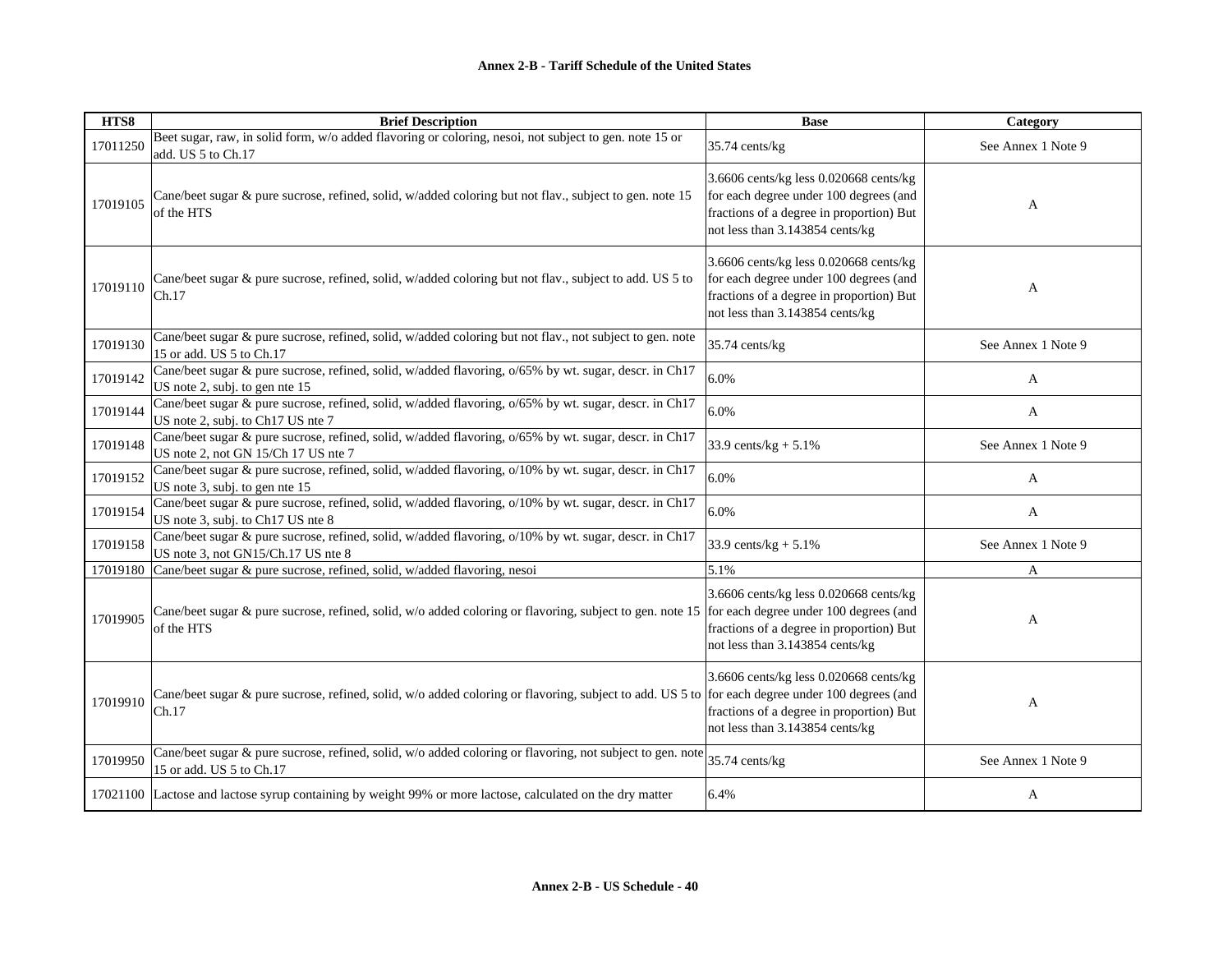| HTS8     | <b>Brief Description</b>                                                                                                                        | <b>Base</b>                             | Category           |
|----------|-------------------------------------------------------------------------------------------------------------------------------------------------|-----------------------------------------|--------------------|
|          | 17021900 Lactose and lactose syrup containing by weight less than 99% lactose, calculated on the dry matter                                     | 6.4%                                    | A                  |
| 17022022 | Maple syrup, blended, described in add. US note 4 to Ch.17: subject to gen. note 15 of the HTS                                                  | 6.0%                                    | A                  |
| 17022024 | Maple syrup, blended, described in add. US note 4 to Ch.17: subject to add. US note 9 to Ch.17                                                  | 6.0%                                    | A                  |
| 17022028 | Maple syrup, blended, described in add. US note 4 to Ch.17: not subject to gen note 15 or add. US note<br>9 to Ch.17                            | 16.9 cents/kg of total sugars $+5.1\%$  | See Annex 1 Note 9 |
| 17022040 | Maple sugar and maple syrup, nesi                                                                                                               | Free                                    | $\mathcal{C}$      |
| 17023022 | Glucose & glucose syrup nt containing or containing in dry state less than 20% fructose; blended, see<br>gen. note 15 of the schedule & prov.   | 6.0%                                    | A                  |
| 17023024 | Glucose & glucose syrup nt containing or containing in dry state less than 20% fructose; blended, see<br>add'l U.S. note 9 (chap. 17) & Prov.   | 6.0%                                    | A                  |
| 17023028 | Glucose & glucose syrup not containing or containing in dry state less than 20% fructose; blended<br>syrups (chap 17-note 4), nesoi             | 16.9 cents/kg of total sugars $+ 5.1\%$ | See Annex 1 Note 9 |
| 17023040 | Glucose and glucose syrup, not containing fructose or in the dry state less than 20 percent by weight of<br>fructose, nesi                      | 2.2 cents/kg                            | A                  |
| 17024022 | Blended syrup desc. in add'l U.S. note 4(chap.17) Contng in dry state 20%-50% by weight of fructose,<br>see gen. note 15 of the HTS & prov.     | 6.0%                                    | A                  |
| 17024024 | Blended syrup desc. in add'l U.S. note 4(chap.17) Contng in dry state 20%-50% by weight of fructose,<br>see add'l U.S. note 9 (chap.17) & Prov. | 6.0%                                    | A                  |
| 17024028 | Blended syrup desc. in add'l U.S. note 4(chap.17) Contng in dry state 20%-50% by weight of fructose,<br>nesoi                                   | 33.9 cents/kg of total sugars $+ 5.1\%$ | See Annex 1 Note 9 |
| 17024040 | Glucose in solid form & glucose syrup, containing in dry state at least 20% but less than 50% by<br>weight of fructose, nesoi                   | 5.1%                                    | A                  |
| 17025000 | Chemically pure fructose                                                                                                                        | 9.6%                                    | A                  |
| 17026022 | Oth fructose & fruc. syrup contng in dry state >50% by wt. of fructose, blended syrup(see add'l U.S.<br>note 4-chap 17) & see gen. note 15      | 6.0%                                    | A                  |
| 17026024 | Oth fructose & fruc. syrup contng in dry state >50% by wt. of fructose, blended syrup(see add'l U.S.<br>note 4-chap 17) & see add'l U.S. note 9 | 6.0%                                    | A                  |
| 17026028 | Oth fructose & fruc. syrup contng in dry state >50% by wt. of fructose, blended syrup(see add'l U.S.<br>note 4-chap 17), nesoi                  | 33.9 cents/kg of total sugars $+ 5.1\%$ | See Annex 1 Note 9 |
| 17026040 | Glucose and glucose syrup, w/50% or more fructose, other than blended syrups described in add. US<br>note 4 to Ch.17                            | 5.1%                                    | A                  |
| 17029005 | Cane/beet sugars & syrups (incl. invert sugar); nesoi, w/soluble non-sugar solids 6% or less soluble<br>solids, subj to GN 15                   | 3.6606 cents/kg of total sugars         | A                  |
| 17029010 | Cane/beet sugars & syrups (incl. invert sugar); nesoi, w/soluble non-sugar solids 6% or less soluble<br>solids, subj Ch17 US note 5             | 3.6606 cents/kg of total sugars         | A                  |
| 17029020 | Cane/beet sugars & syrups (incl. invert sugar); nesoi, w/soluble non-sugar solids 6% or less soluble<br>solids, not subj to GN15/Ch17 US nte 5  | 35.74 cents/kg                          | See Annex 1 Note 9 |
| 17029035 | Invert molasses                                                                                                                                 | 0.35 cents/liter                        | A                  |
| 17029040 | Other cane/beet syrups nesi                                                                                                                     | 0.35 cents/liter                        | A                  |
| 17029052 | Sugar syrups, artificial honey, caramel, nesoi, subject to gen. note 15 of the HTS                                                              | 6.0%                                    | A                  |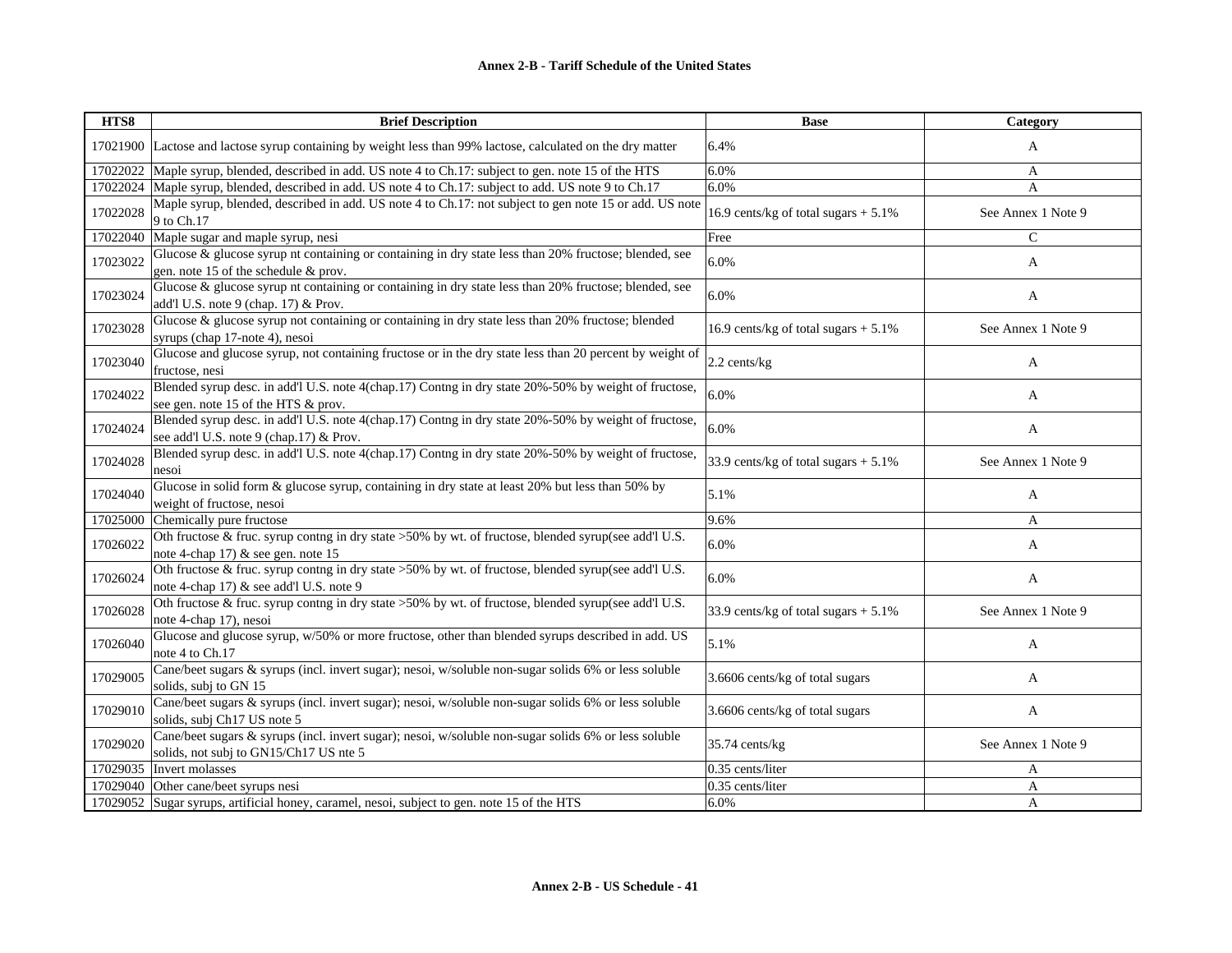| HTS8     | <b>Brief Description</b>                                                                                                                  | <b>Base</b>                             | Category           |
|----------|-------------------------------------------------------------------------------------------------------------------------------------------|-----------------------------------------|--------------------|
| 17029054 | Blended syrups described in add. US note 4 to chap. 17, nesoi, subject to add. US note 9 to Ch. 17                                        | 6.0%                                    | A                  |
|          | 17029058 Blended syrups described in add. US note 4 to chap. 17, nesoi, not subject to add. US note 9 to Ch. 17                           | 33.9 cents/kg of total sugars $+ 5.1\%$ | See Annex 1 Note 9 |
| 17029064 | Sugars nesoi w/o 65% by dry wt. sugar, described in add. U.S note 2 to Ch.17: and subj. to add. US<br>note 7 to Ch.17                     | 6.0%                                    | A                  |
| 17029068 | Sugars nesoi w/o 65% by dry wt. sugar, described in add. U.S note 2 to Ch.17: and not subj. to add. US<br>note 7 to Ch.17                 | 33.9 cents/ $kg + 5.1\%$                | See Annex 1 Note 9 |
|          | 17029090 Sugars and sugar syrups, and articles containing sugar, neosi                                                                    | 5.1%                                    | A                  |
|          | 17031030 Cane molasses imported for (a) the commercial extraction of sugar or (b) human consumption                                       | 0.35 cents/liter                        | A                  |
|          | 17031050 Cane molasses nesi                                                                                                               | 0.01 cents/kg of total sugars           | A                  |
| 17039030 | Molasses, other than cane, imported for (a) the commercial extraction of sugar or (b) human<br>consumption                                | 0.35 cents/liter                        | A                  |
|          | 17039050 Molasses nesi                                                                                                                    | 0.01 cents/kg of total sugars           | A                  |
|          | 17041000 Chewing gum, not containing cocoa, whether or not sugar-coated                                                                   | 4.0%                                    | A                  |
|          | 17049010 Candied nuts, not containing cocoa                                                                                               | 4.5%                                    | A                  |
| 17049025 | Sugar confectionary cough drops, not containing cocoa                                                                                     | Free                                    | $\mathsf{C}$       |
| 17049035 | Sugar confections or sweetmeats ready for consumption, not containing cocoa, other than candied nuts<br>or cough drops                    | 5.6%                                    | A                  |
| 17049052 | Sugar confectionery nesoi, not containing cocoa, subject to gen. note 15 of the HTS                                                       | 12.2%                                   | D                  |
| 17049054 | Sugar confectionery nesoi, w/o cocoa, dairy products subject to add. US note 1 to chap. 4: subject to<br>add US note 10 to chapter 4      | 12.2%                                   | A                  |
| 17049058 | Sugar confectionery nesoi, w/o cocoa, dairy products subject to add. US note 1 to chap. 4: not subject<br>to add US note 10 to chapter 4  | 40 cents/ $kg + 10.4%$                  | See Annex 1 Note 7 |
| 17049064 | Sugar confectionery nesoi o/65% by dry wt. of sugar described in add. US note 2 to Ch. 17, w/o cocoa,<br>subj. to add. US note 7 to Ch.17 | 12.2%                                   | A                  |
| 17049068 | Sugar confectionery nesoi o/65% by dry wt. of sugar described in add. US note 2 to Ch. 17, w/o cocoa,<br>not subj. to Ch17 US note 7      | 40 cents/ $kg + 10.4%$                  | See Annex 1 Note 9 |
| 17049074 | Sugar confectionery nesoi o/10% by dry wt. of sugar described in add. US note 3 to Ch. 17, w/o cocoa,<br>subj. to add. US note 8 to Ch.17 | 12.2%                                   | A                  |
| 17049078 | Sugar confectionery nesoi o/10% by dry wt. of sugar described in add. US note 3 to Ch. 17, w/o cocoa,<br>not subj. to Ch17 US note 8      | 40 cents/ $kg + 10.4%$                  | See Annex 1 Note 9 |
|          | 17049090 Sugar confectionery, w/o cocoa, nesoi                                                                                            | 10.4%                                   | D                  |
|          | 18010000 Cocoa beans, whole or broken, raw or roasted                                                                                     | Free                                    | $\mathcal{C}$      |
|          | 18020000 Cocoa shells, husks, skins and other cocoa waste                                                                                 | Free                                    | $\mathsf{C}$       |
|          | 18031000 Cocoa paste, not defatted                                                                                                        | Free                                    | $\mathcal{C}$      |
|          | 18032000 Cocoa paste, wholly or partly defatted                                                                                           | $0.2$ cents/kg                          | A                  |
|          | 18040000 Cocoa butter, fat and oil                                                                                                        | Free                                    | $\mathcal{C}$      |
|          | 18050000 Cocoa powder, not containing added sugar or other sweetening matter                                                              | $0.52$ cents/kg                         | A                  |
|          | 18061005 Cocoa powder, sweetened, w/less than 65% by dry wt. sugar, subject to gen. note 15 of the HTS                                    | Free                                    | C                  |
|          | 18061010 Cocoa powder, sweetened, w/less than 65% by dry wt. sugar, subject to add US note 1 to Ch. 18                                    | Free                                    | $\mathcal{C}$      |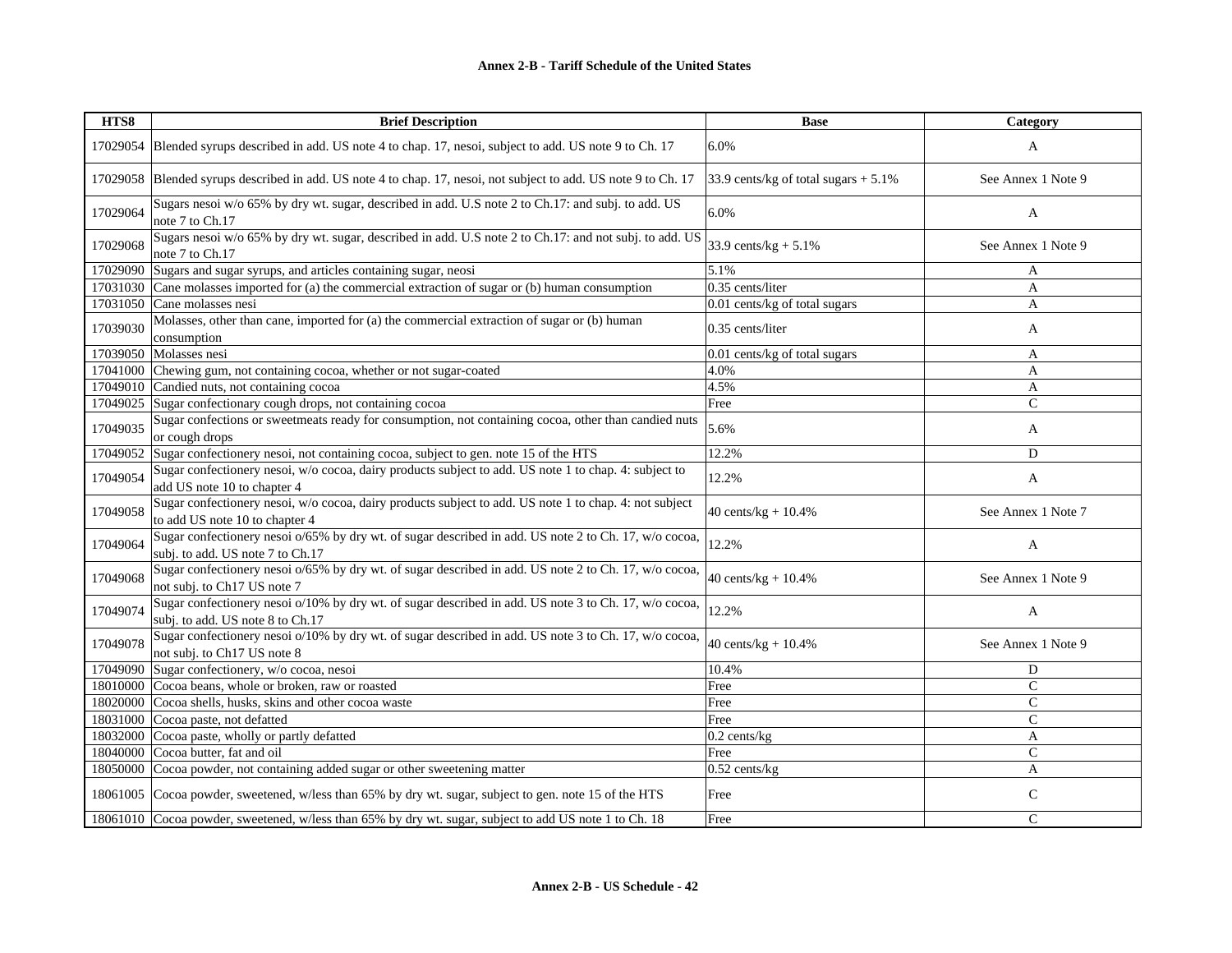| HTS8     | <b>Brief Description</b>                                                                                                                           | <b>Base</b>             | Category           |
|----------|----------------------------------------------------------------------------------------------------------------------------------------------------|-------------------------|--------------------|
| 18061015 | Cocoa powder, sweetened, w/less than 65% by dry wt. sugar, not subject to gen note 15 or add US note<br>1 to Ch. 18                                | 21.7 cents/kg           | See Annex 1 Note 9 |
| 18061022 | Cocoa powder, o/65% but less than 90% by dry wt of sugar, subject to gen. note 15 of the HTS                                                       | 10.0%                   | A                  |
| 18061024 | Cocoa powder, o/65% but less than 90% by dry wt of sugar, described in add US note 2 to Ch.17: subj.<br>to add US note 7 to Ch. 17                 | 10.0%                   | A                  |
| 18061028 | Cocoa powder, o/65% but less than 90% by dry wt of sugar, described in add US note 2 to Ch.17: not<br>subj. to add US note 7 to Ch. 17             | 33.6 cents/kg           | See Annex 1 Note 9 |
|          | 18061034 Cocoa powder, sweetened, neosi, subject to add US note 1 to Ch. 18                                                                        | 10.0%                   | A                  |
|          | 18061038 Cocoa powder, sweetened, neosi, not subject to add US note 1 to Ch. 18                                                                    | 33.6 cents/kg           | See Annex 1 Note 9 |
|          | 18061043 Cocoa powder, o/90% by dry wt of sugar, subject to gen. note 15 of the HTS                                                                | 10.0%                   | A                  |
| 18061045 | Cocoa powder, o/90% by dry wt of sugar, described in add US note 2 to Ch. 17: subject to add US note<br>7 to Ch. 17                                | 10.0%                   | A                  |
| 18061055 | Cocoa powder, o/90% by dry wt of sugar, described in add US note 2 to Ch. 17: not subject to add US<br>note 7 to Ch. 17                            | 33.6 cents/kg           | See Annex 1 Note 9 |
| 18061065 | Cocoa powder, o/90% by dry wt of sugar, neosi, subject to add. US note 1 to Ch. 18                                                                 | 10.0%                   | A                  |
| 18061075 | Cocoa powder, o/90% by dry wt of sugar, neosi                                                                                                      | 33.6 cents/kg           | See Annex 1 Note 9 |
| 18062020 | Preparation consist wholly of ground cocoa beans, cont. n/o 32% butterfat and 60% sugar, in blocks or<br>slabs 4.5 kg or more each                 | Free                    | ${\bf C}$          |
| 18062022 | Chocolate, ov 2kg, cont. milk solids, not in blocks 4.5 kg or more, subj. to gen. note 15 of the HTS                                               | 5.0%                    | A                  |
| 18062024 | Chocolate, ov 2kg, cont. milk solids, not in blocks 4.5 kg or more, subj. to add US note 2 to Ch. 18, not<br>GN15, ov 5.5 pc bf                    | 5.0%                    | A                  |
| 18062026 | Chocolate, ov 2kg, cont. milk solids, not in blocks 4.5 kg or more, not subj. Ch18 US note 2/GN15, ov<br>5.5 pc bf, less th 21% milk solids        | 37.2 cents/ $kg + 4.3%$ | See Annex 1 Note 7 |
| 18062028 | Chocolate, ov 2kg, cont. milk solids, not in blocks 4.5 kg or more, not GN15, ov 5.5 pc bf ov 21 pc<br>milk solids                                 | 52.8 cents/ $kg + 4.3%$ | See Annex 1 Note 7 |
| 18062034 | Chocolate, ov 2kg, cont. milk solids, not in blocks 4.5 kg or more, not ov 5.5 pc bf, subj. to add US<br>note 3 to Ch. 18, not GN15                | 5.0%                    | $\mathbf{A}$       |
| 18062036 | Chocolate, ov 2kg, cont. milk solids, not in blocks 4.5 kg or more, less than 21 pc milk solids, not subj.<br>to Ch18 US note 3/GN15               | 37.2 cents/ $kg + 4.3%$ | See Annex 1 Note 7 |
|          | 18062038 Chocolate, ov 2kg, cont. milk solids, not in blocks 4.5 kg or more, 21 pc or more milk solids, not GN15 52.8 cents/kg + 4.3%              |                         | See Annex 1 Note 7 |
|          | 18062050 Chocolate, ov 2kg, cont. milk solids, not in blocks 4.5 kg or more, no milk solids, not GN15                                              | 4.3%                    | $\mathbf{A}$       |
| 18062060 | Confectioners' coatings & other products, not less than 6.8% non-fat solids of the cocoa bean nib and<br>not less than 15% vegetable fats          | 2.0%                    | A                  |
| 18062067 | Chocolate/oth preps with cocoa, ov 2kg but n/o 4.5 kg, o/65% by wt of sugar, subject to gen. note 15 of<br>the HTS                                 | 10.0%                   | A                  |
| 18062071 | Chocolate/oth preps with cocoa, ov 2kg but $n/0$ 4.5 kg, $0/65\%$ by wt of sugar, desc in add US nte 2 to<br>Ch. 17: subj. to add note 7 to Ch. 17 | 10.0%                   | A                  |
| 18062073 | Chocolate/oth preps with cocoa, ov 2kg but n/o 4.5 kg, o/65% by wt of sugar, desc in Ch17 US nte 2,<br>not subj. to Ch17 US note 7                 | 30.5 cents/ $kg + 8.5%$ | See Annex 1 Note 9 |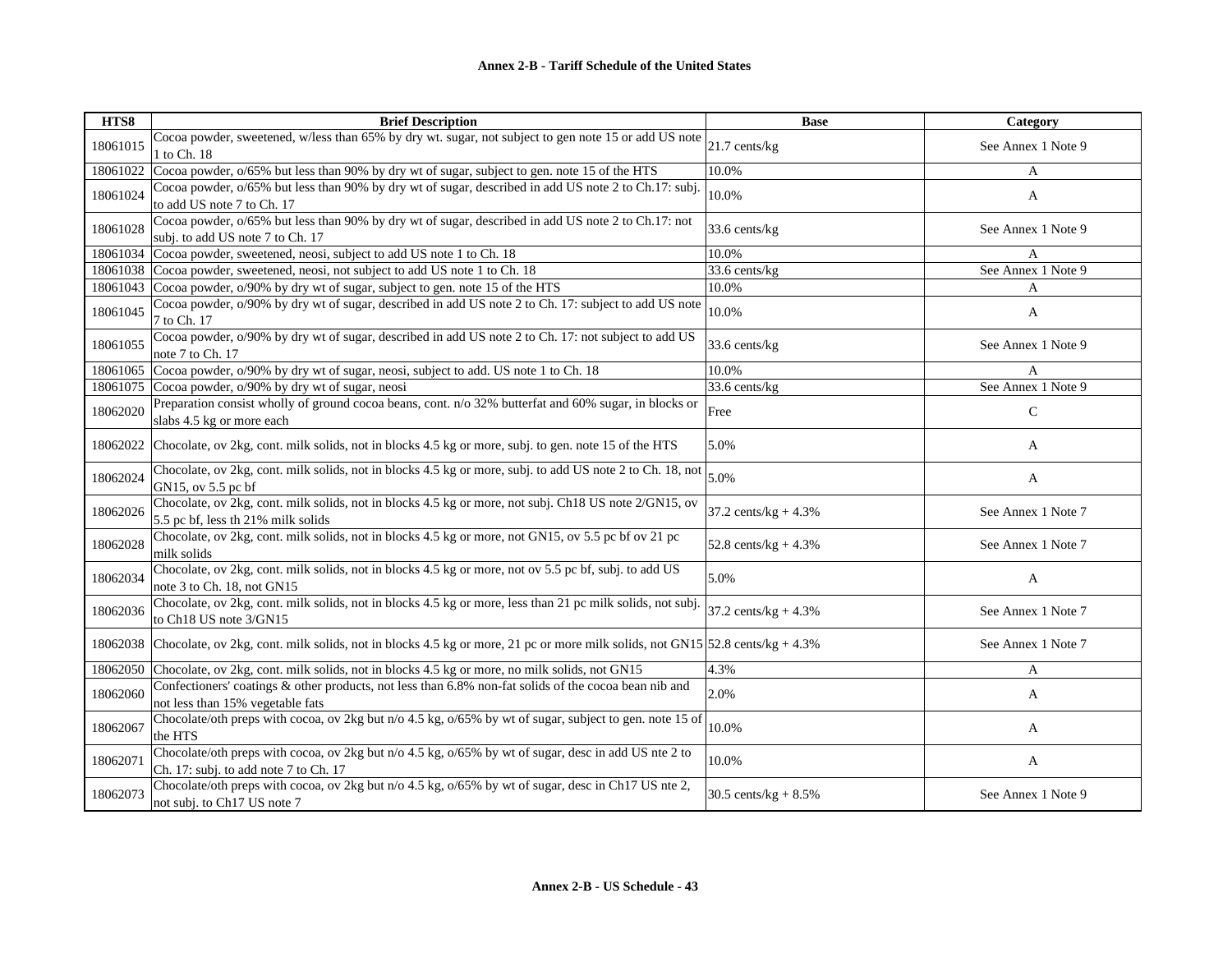| HTS8     | <b>Brief Description</b>                                                                                                                       | <b>Base</b>             | Category           |
|----------|------------------------------------------------------------------------------------------------------------------------------------------------|-------------------------|--------------------|
| 18062075 | Chocolate/oth preps with cocoa, ov 2kg but n/o 4.5 kg, o/65% by wt of sugar, desc in add US nte 3 to<br>Ch. 17: subj. to Ch17 US note 8        | 10.0%                   | A                  |
| 18062077 | Chocolate/oth preps with cocoa, ov 2kg but n/o 4.5 kg, o/65% by wt of sugar, desc in add US nte 3 to<br>Ch. 17: not subj. to Ch17 US note 8    | 30.5 cents/ $kg + 8.5%$ | See Annex 1 Note 9 |
| 18062078 | Chocolate/oth preps with cocoa, ov 2kg but n/o 4.5 kg, o/65% by wt of sugar, neosi                                                             | 8.5%                    | A                  |
| 18062079 | Chocolate/oth preps with cocoa, ov 2kg but n/o 4.5 kg, n/o 65% by wt of sugar, not in blocks 4.5 kg or<br>more, subj to GN 15                  | 10.0%                   | A                  |
| 18062081 | Chocolate/oth preps with cocoa, ov 2kg but n/o 4.5 kg, (dairy prod. descr. in Ch.4 US note 1), n/o 65%<br>sugar, subj to Ch.4 nte 10, not GN15 | 10.0%                   | A                  |
| 18062082 | Chocolate/oth preps w/cocoa, o/2kg but n/o4.5 kg (dairy prod. of Ch4 US note 1), n/o 65% sugar, less<br>th 21% milk solid, not GN15            | 37.2 cents/ $kg + 8.5%$ | See Annex 1 Note 7 |
| 18062083 | Chocolate/oth preps w/cocoa, o/2kg but n/o4.5 kg (dairy prod. of Ch4 US note 10), n/o 65% sugar,<br>21% or more milk solids, not GN15          | 52.8 cents/kg + $8.5\%$ | See Annex 1 Note 7 |
| 18062085 | Low-fat chocoate crumb, n/o 65% by wt of sugar, ov 2kg but n/o 4.5 kg, subject to add US note 3 to<br>Ch. 18, not GN15                         | 10.0%                   | A                  |
| 18062087 | Low-fat chocolate crumb, n/o 65% by wt of sugar, ov 2kg but n/o 4.5 kg, less than 21% milk solids,<br>not GN15, not subj to ch 18 US note 3    | $37.2$ cents/kg + 8.5%  | See Annex 1 Note 7 |
| 18062089 | Low-fat chocolate crumb, n/o 65% by wt of sugar, 21% or more milk solids, not ov 2kg, not GN15, not<br>subj to ch 18 US note 3                 | 52.8 cents/ $kg + 8.5%$ | See Annex 1 Note 7 |
| 18062091 | Blended syrups w/chocolate or cocoa, o/2kg but n/o 4.5 kg, n/o 65% sugar, descr in Ch17 US note 4,<br>subj. to Ch17 US note 9, not GN15        | 10.0%                   | A                  |
| 18062094 | Blended syrups w/chocolate or cocoa, o/2kg but n/o 4.5 kg, n/o 65% sugar, descr in Ch 17 US note 4,<br>not subj. to Cha7 US note 9, not GN15   | 37.2 cents/ $kg + 8.5%$ | See Annex 1 Note 9 |
| 18062095 | Chocolate and preps w/cocoa, nesoi, o/2kg but n/o 4.5 kg, n/o 65% sugar, desc in Ch17 US note 3,<br>subj. to Ch17 US note 8, not GN15          | 10.0%                   | A                  |
| 18062098 | Chocolate and preps w/cocoa, neosi, o/2kg but n/o 4.5 kg, n/o 65% sugar, desc in Ch17 US note 3, not<br>subj to Ch.17 US note 8, not GN15      | 37.2 cents/ $kg + 8.5%$ | See Annex 1 Note 9 |
| 18062099 | Chocolate and preps with cocoa, nesoi, ov 2kg but n/o 4.5 kg, n/o 65% sugar, nesoi                                                             | 8.5%                    | A                  |
| 18063100 | Chocolate and other cocoa preparations, in blocks, slabs or bars, filled, not in bulk                                                          | 5.6%                    | A                  |
| 18063201 | Chocolate, nt filled, in blocks/slabs/bars 2kg or less, subj. to GN15                                                                          | 5.0%                    | A                  |
| 18063204 | Chocolate, nt filled, in blocks/slabs/bars 2kg or less, subj. to add US note 2 to Ch. 18                                                       | 5.0%                    | A                  |
| 18063206 | Chocolate, not filled, less than 21% milk solids, in blocks/slabs/bars 2kg or less                                                             | 37.2 cents/ $kg + 4.3%$ | See Annex 1 Note 7 |
| 18063208 | Chocolate, not filled, 21% or more milk solids, in blocks/slabs/bars 2kg or less                                                               | 52.8 cents/ $kg + 4.3%$ | See Annex 1 Note 7 |
| 18063214 | Chocolate, not filled, in blocks/slabs/bars 2kg or less, subj. to add US note 3 to Ch. 18                                                      | 5.0%                    | A                  |
| 18063216 | Chocolate, not filled, less than 21% milk solids, in blocks/slabs/bars 2kg or less                                                             | 37.2 cents/kg + $4.3%$  | See Annex 1 Note 7 |
| 18063218 | Chocolate, not filled, 21% or more milk solids, in blocks/slabs/bars 2kg or less                                                               | 52.8 cents/kg + $4.3%$  | See Annex 1 Note 7 |
| 18063230 | Chocolate, not filled, w/o butterfat/milk solids, in blocks/slabs/bars 2kg or less                                                             | 4.3%                    | A                  |
| 18063255 | Cocoa preps, not filled, in blocks, slabs or bars weighing 2 kg or less, subject to gen. note 15 of the<br><b>HTS</b>                          | 7.0%                    | A                  |
| 18063260 | Cocoa preps, (dairy prod. of Ch4 US note 1), not filled, in blocks, slabs or bars, w/wt 2 kg or less, subj.<br>to add. US note 10 to Ch 4      | 7.0%                    | A                  |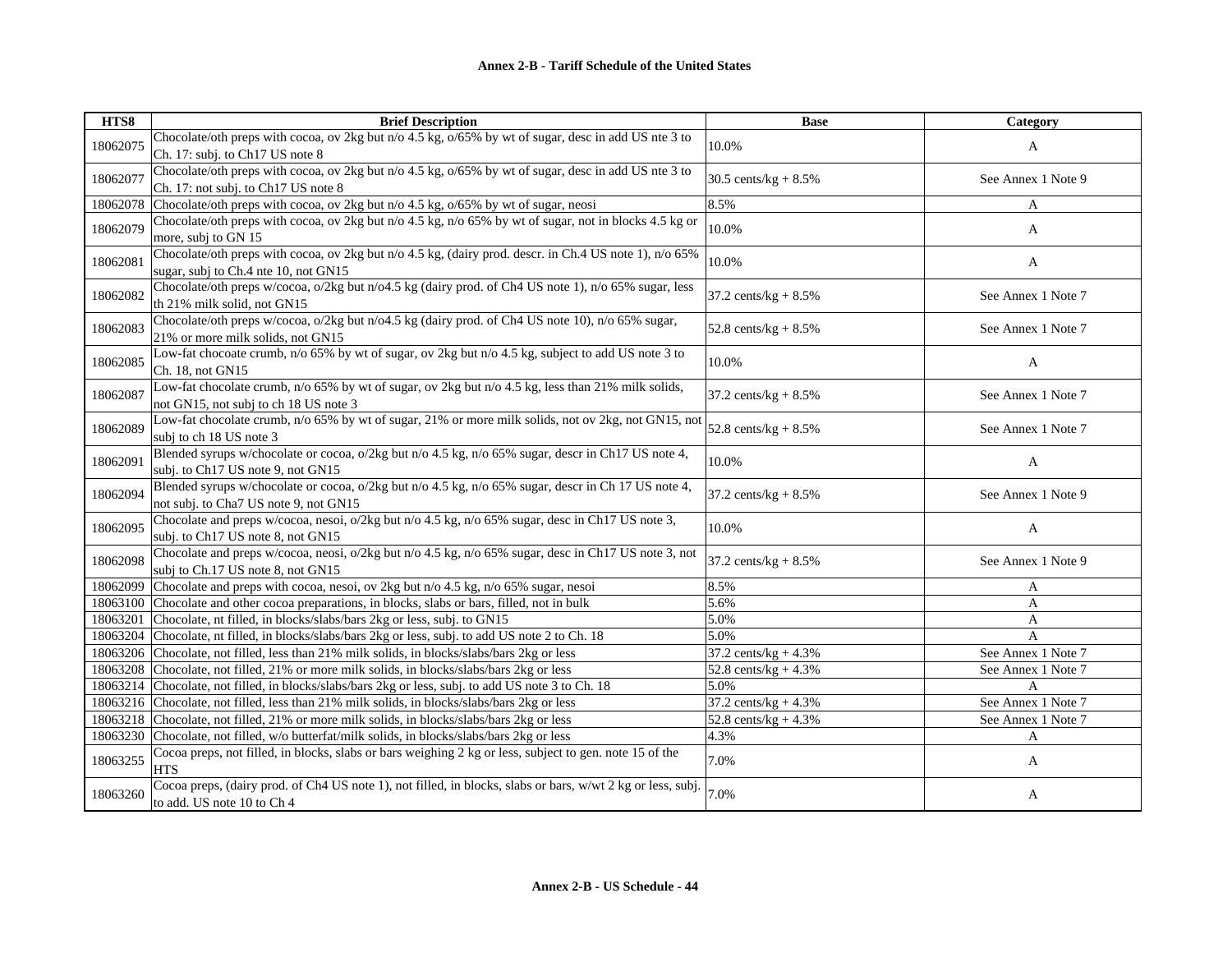| HTS8     | <b>Brief Description</b>                                                                                                                      | <b>Base</b>           | Category           |
|----------|-----------------------------------------------------------------------------------------------------------------------------------------------|-----------------------|--------------------|
| 18063270 | Cocoa preps, (dairy prod. of Ch4 US note 1), less than 21% milk solids, not filled, in blocks/slabs/bars,<br>2 kg or less, not Ch.4 US nte 10 | 37.2 cents/ $kg + 6%$ | See Annex 1 Note 7 |
| 18063280 | Cocoa preps, (dairy prod. of Ch4 US note 1), 21% or more milk solids, not filled, in blocks/slabs/bars,<br>2 kg or less, not Ch.4 US nte 10   | 52.8 cents/kg + $6\%$ | See Annex 1 Note 7 |
| 18063290 | Cocoa preps, not filled, in blocks, slabs or bars weighing 2kg or less,                                                                       | 6.0%                  | A                  |
| 18069001 | Cocoa preps, not in blocks/slabs/bars, subj. to gen. note 15 of the HTS                                                                       | 3.5%                  | A                  |
| 18069005 | Cocoa preps, (dairy prod. descr. in add US note 1 to Ch.4), not in blocks, slabs or bars, subj. to add. US<br>note 10 to Ch 4, not GN15       | 3.5%                  | A                  |
| 18069008 | Cocoa preps, (dairy prod. descr. in add US note 1 to Ch.4), less than 21% milk solids, not in blocks,<br>slabs or bars, not GN15              | $37.2$ cents/kg + 6%  | See Annex 1 Note 7 |
| 18069010 | Cocoa preps, (dairy prod. descr. in Ch4 US note 1), 21% or more milk solids, not in blocks, slabs or<br>bars, not Ch4 USNote 10, not GN15     | $52.8$ cents/kg + 6%  | See Annex 1 Note 7 |
| 18069015 | Cocoa preps, o/5.5% butterfat by wt, not in blocks/slabs/bars, subj. to add US note 2 to Ch. 18, not<br>GN15                                  | 3.5%                  | A                  |
| 18069018 | Cocoa preps, $o/5.5\%$ butterfat by wt, w/less than 21% milk solids, not in blocks/slabs/bars, not GN15                                       | 37.2 cents/ $kg + 6%$ | See Annex 1 Note 7 |
| 18069020 | Cocoa preps, o/5.5% butterfat by wt, 21% or more milk solids, not in blocks/slabs/bars, not GN15                                              | 52.8 cents/ $kg + 6%$ | See Annex 1 Note 7 |
| 18069025 | Cocoa preps, cont. milk solids, n/o 5.5% butterfat by wt, not in blocks/slabs/bars, subj. to add US note<br>3 to Ch. 18, not GN15             | 3.5%                  | $\mathbf{A}$       |
| 18069028 | Cocoa preps, cont. milk solids, n/o 5.5% butterfat by wt, w/less than 21% milk solids, not<br>blocks/slabs/bars, not Ch18 US note 3, not GN15 | 37.2 cents/ $kg + 6%$ | See Annex 1 Note 7 |
| 18069030 | Cocoa preps, cont. milk solids, n/o 5.5% butterfat by wt, 21% or more milk solids, not in<br>blocks/slabs/bars, not Ch18 US note 3, not GN15  | 52.8 cents/ $kg + 6%$ | See Annex 1 Note 7 |
| 18069035 | Blended syrups w/chocolate or cocoa, nesoi, described in add US note 4 to Ch.17: subj. to add US note<br>9 to Ch. 17, not GN15                | 3.5%                  | A                  |
| 18069039 | Blended syrups w/chocolate or cocoa, nesoi, described in add US note 4 to Ch.17: not subj. to add US<br>note 9 to Ch. 17, not GN15            | 37.2 cents/ $kg + 6%$ | See Annex 1 Note 9 |
| 18069045 | Chocolate and preps w/cocoa, nesoi, o/65% by dry wt of sugar, described in add US note 2 to Ch.17:<br>subj. to Ch17 US note 7, not GN15       | 3.5%                  | A                  |
| 18069049 | Chocolate and preps w/cocoa, nesoi, o/65% by dry wt of sugar, described in add US note 2 to Ch.17:<br>not subj to Ch17 US note 7, not GN15    | 37.2 cents/ $kg + 6%$ | See Annex 1 Note 9 |
| 18069055 | Chocolate and preps w/cocoa, nesoi, o/10% by dry wt of sugar, described in add US note 3 to Ch.17:<br>subj to Ch17 US note 8, not GN15        | 3.5%                  | A                  |
| 18069059 | Chocolate and preps w/cocoa, nesoi, o/10% by dry wt of sugar, described in add US note 3 to Ch.17:<br>not subj to Ch17 US note 8, not GN15    | 37.2 cents/ $kg + 6%$ | See Annex 1 Note 9 |
| 18069090 | Chocolate and preps w/cocoa, nesoi, not put up for retail sale                                                                                | 6.0%                  | A                  |
| 19011005 | Preps for infant use, for retail sale, o/10% milk solids, subject to gen. note 15                                                             | 17.5%                 | A                  |
| 19011015 | Preps for infant use, infant formula containing oligossaccharides and > 10% milk solids, described in<br>add'l U.S. note 2: provisional       | 17.5%                 | A                  |
| 19011030 | Infant formula w/oligossaccharides, for retail sale, o/10% milk solids, not subject to add US note 2 to<br>Ch. 19, not GN15                   | $$1.035/kg + 14.9\%$  | See Annex 1 Note 7 |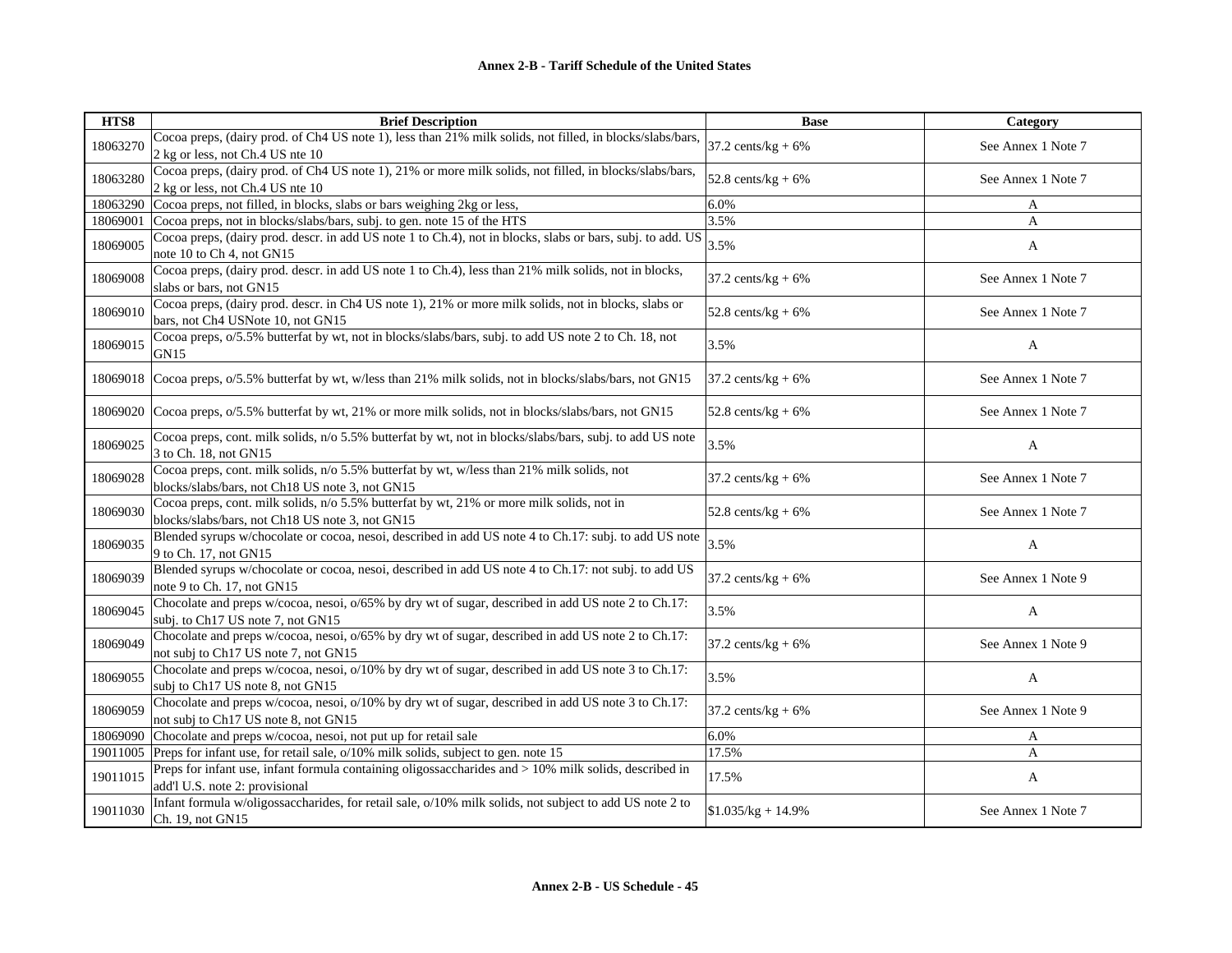| HTS8     | <b>Brief Description</b>                                                                                                                                          | <b>Base</b>             | Category           |
|----------|-------------------------------------------------------------------------------------------------------------------------------------------------------------------|-------------------------|--------------------|
| 19011035 | Preps for infant use (dairy prod. of add US note 1 to Ch.4), for retail sale, o/10% milk solids, subject to<br>Ch <sub>4</sub> US note 10, not GN15               | 17.5%                   | See Annex 1 Note 7 |
| 19011040 | Preps for infant use (dairy prod. of add US note 1 to Ch.4), for retail sale, o/10% milk solids, not<br>subject to add US note 10 to Ch. 4                        | $$1.035/kg + 14.9\%$    | See Annex 1 Note 7 |
| 19011045 | Preps for infant use (not dairy prod. of add US note 1 to Ch.4), for retail sale, o/10% milk solids, not<br>GN15, nesoi                                           | 14.9%                   | D                  |
| 19011055 | Preps for infant use, for retail sale, n/o 10% milk solids, subject to gen. note 15                                                                               | 17.5%                   | A                  |
| 19011060 | Infant formula w/oligossaccharides, for retail sale, n/o 10% milk solids, subject to add US note 2 to Ch<br>19. not GN15                                          | 17.5%                   | A                  |
| 19011075 | Infant formula w/oligossaccharides, for retail sale, n/o 10% milk solids, not subject to add US note 2 to<br>Ch. 19, not GN15                                     | $$1.035/kg + 14.9\%$    | See Annex 1 Note 7 |
| 19011080 | Preps for infant use (dairy prod. of Ch4 US note 1), retail sale, n/o 10% milk solids, subject to add US<br>note 10 to Ch. 4, not GN15                            | 17.5%                   | A                  |
| 19011085 | Preps for infant use (dairy prod. of Ch4 US note 1), retail sale, n/o 10% milk solids, not subject to add<br>US note 10 to Ch. 4, not GN15                        | $$1.035/kg + 14.9\%$    | See Annex 1 Note 7 |
| 19011095 | Preps for infant use (not dairy prod. of Ch4 US note 1), retail sale, n/o 10% milk solids, nesoi                                                                  | 14.9%                   | D                  |
| 19012002 | Mixes for bakers wares, $o/25\%$ butterfat, not retail, subject to gen. note 15 of the HTS                                                                        | 10.0%                   | A                  |
| 19012005 | Mixes for bakers wares (dairy prod. of Ch4 US note 1), o/25% by wt butterfat, not retail, subj. to add.<br>US nte 10 to Ch.4, not GN15                            | 10.0%                   | A                  |
| 19012015 | Mixes for bakers wares (dairy prod. of Ch4 US note 1), o/25% by wt butterfat, not retail, not subj. to<br>add. US nte 10 to Ch.4, not GN15                        | 42.3 cents/ $kg + 8.5%$ | See Annex 1 Note 7 |
| 19012020 | Mixes for bakers wares, o/65% sugar, o/25% bf, not retail, descr in add US note 2 to Ch. 17: subj. to<br>add. US nte 7 to Ch.17, not GN15                         | 10.0%                   | A                  |
| 19012025 | Mixes and doughs for the prep of bakers wares of heading 1905, containing over 25% by weight of<br>butterfat, not put up for retail sale, nesoi                   | 42.3 cents/ $kg + 8.5%$ | See Annex 1 Note 9 |
| 19012030 | Mixes for bakers wares, $o/25\%$ bf, not retail, descr in add US note 1 to Ch. 19: subj. to add. US nte 3 to<br>Ch.19, not GN15                                   | 10.0%                   | A                  |
| 19012035 | Mixes for bakers wares, $o/25\%$ bf, not retail, descr in add US note 1 to Ch. 19: not subj. to add. US nte<br>3 to Ch.19, not GN15                               | 42.3 cents/kg + $8.5\%$ | See Annex 1 Note 9 |
| 19012040 | Mixes for bakers wares, o/25% bf, not retail, nesoi                                                                                                               | 8.5%                    | A                  |
| 19012042 | Mixes for bakers wares, n/o 25% bf, not retail, subject to gen. note 15 of the HTS                                                                                | 10.0%                   | A                  |
| 19012045 | Mixes for bakers wares (dairy prod. of Ch4 US note 1), n/o 25% bf, not retail, subj. to add. US nte 10<br>to Ch.4, not GN15                                       | 10.0%                   | A                  |
| 19012050 | Mixes for bakers wares (dairy prod. of Ch4 US note 1), n/o 25% bf, not retail, not subj. to add. US nte<br>10 to Ch.4, not GN15                                   | 42.3 cents/kg + $8.5\%$ | See Annex 1 Note 7 |
| 19012055 | Mixes for bakers wares, $o/65\%$ sugar, $\frac{\overline{n}}{\sqrt{0}}$ 25% bf, not retail, descr in add US note 2 to Ch. 17: subj. to<br>Ch17 US nte 7, not GN15 | 10.0%                   | A                  |
| 19012060 | Mixes for bakers wares, $o/65\%$ sugar, n/o 25% bf, not retail, descr in add US note 2 to Ch. 17: not subj.<br>to Ch17 US nte 7, not GN15                         | 42.3 cents/kg + $8.5\%$ | See Annex 1 Note 9 |
| 19012065 | Mixes for bakers wares, n/o 25% bf, not retail, descr in add US note 1 to Ch. 19: subj. to add. US nte 3<br>to Ch.19, not GN15                                    | 10.0%                   | A                  |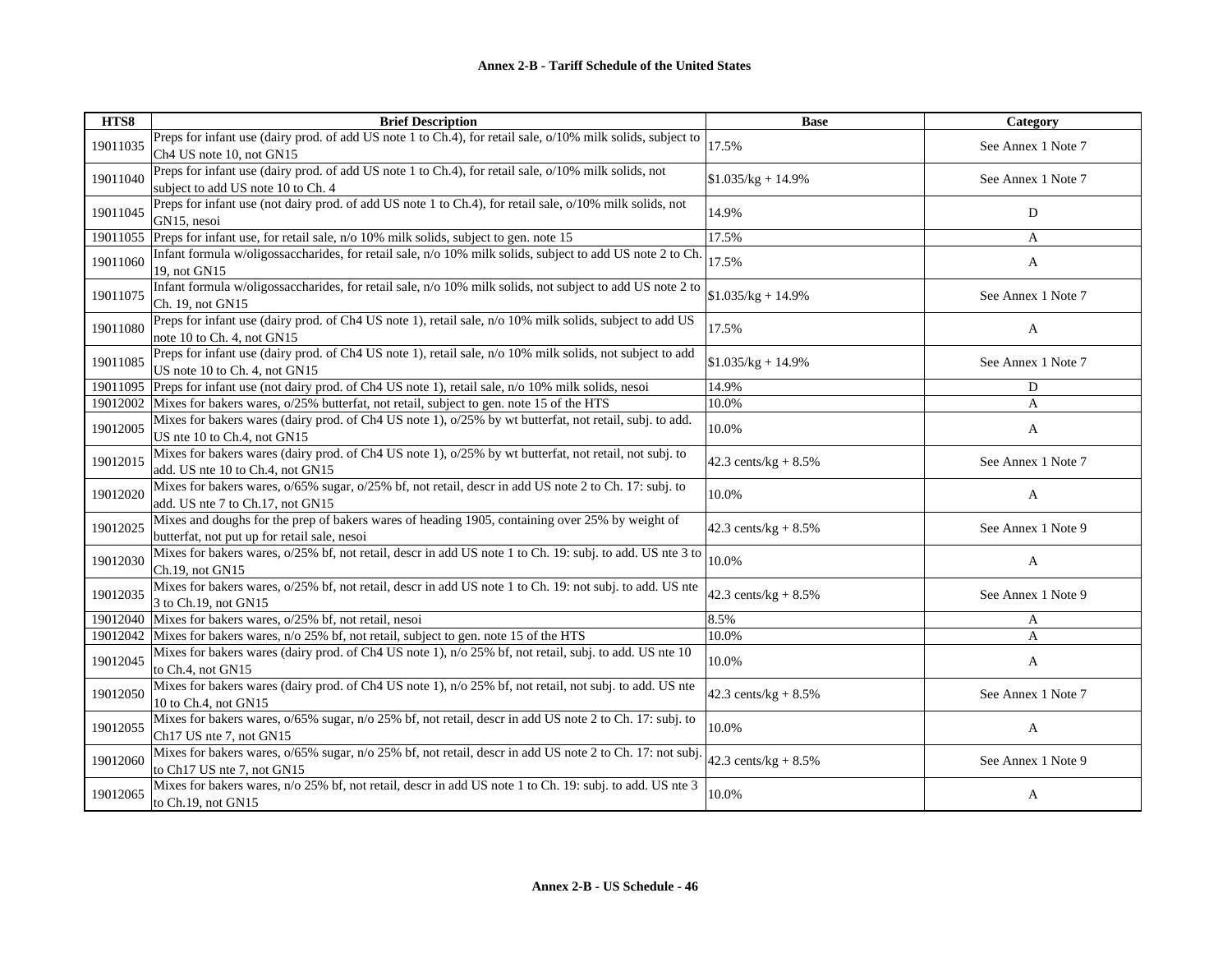| HTS8     | <b>Brief Description</b>                                                                                                                       | <b>Base</b>             | Category           |
|----------|------------------------------------------------------------------------------------------------------------------------------------------------|-------------------------|--------------------|
| 19012070 | Mixes for bakers wares, n/o 25% bf, not retail, descr in add US note 1 to Ch. 19: not subj. to add. US<br>nte 3 to Ch.19, not GN15             | 42.3 cents/kg + $8.5\%$ | See Annex 1 Note 9 |
| 19012080 | Mixes for bakers wares, n/o 25% bf, not retail, nesoi                                                                                          | 8.5%                    | A                  |
| 19019010 | Malt extract, fluid                                                                                                                            | 3.2 cents/liter         | A                  |
|          | 19019020 Malt extract, solid or condensed                                                                                                      | 9.6%                    | A                  |
| 19019025 | Puddings, ready for immediate consumption without further preparation                                                                          | Free                    | $\mathsf{C}$       |
| 19019028 | Dry mix. w/less than 31% bf & 17.5% or more sodium caseinate, bf, whey solids o/5.5% b'fat & dry<br>whole milk, n/cntng dry milk/whey/b'fat    | $0.37$ cents/kg         | A                  |
| 19019032 | Cajeta not made from cow's milk                                                                                                                | 11.2%                   | D                  |
| 19019033 | Margarine cheese subject to gen. note 15 of the HTS and entered pursuant to its provisions                                                     | 10.0%                   | A                  |
| 19019034 | Margarine cheese subject to add. US note 23 to Ch. 4 and entered pursuant to its provisions                                                    | 10.0%                   | A                  |
|          | 19019036 Margarine cheese not subject to gen. note 15 or add US note 23 to Ch. 4                                                               | \$1.128/kg              | See Annex 1 Note 4 |
| 19019038 | Dairy preps o/10% by wt of milk solids (descr. in add US note 1 to Ch. 4), neosi, subject to gen. note<br>15 of the HTS                        | 16.0%                   | A                  |
| 19019042 | Dairy preps o/10% by wt of milk solids (descr. in add US note 1 to Ch. 4), neosi, subject to add US<br>note 10 to Ch.4                         | 16.0%                   | A                  |
| 19019043 | Dairy preps o/10% by wt of milk solids (descr. in add US note 1 to Ch. 4), neosi, not subject to gen<br>note 15 or add US note 10 to Ch.4      | $$1.035/kg + 13.6%$     | See Annex 1 Note 7 |
| 19019044 | Dairy preps n/o 10% by wt of milk solids (descr. in add US note 1 to Ch. 4), neosi, subject to gen. note<br>15 of the HTS                      | 16.0%                   | A                  |
| 19019046 | Dairy preps n/o 10% by wt of milk solids (descr. in add US note 1 to Ch. 4), neosi, subject to add US<br>note 10 to Ch.4                       | 16.0%                   | A                  |
| 19019047 | Dairy preps n/o 10% by wt of milk solids (descr. in add US note 1 to Ch. 4), neosi, not subject to gen<br>note 15 or add US note 10 to Ch.4    | $$1.035/kg + 13.6\%$    | See Annex 1 Note 7 |
| 19019048 | Malt extract and other preps of flour, etc., nesoi, subject to gen. note 15 of the HTS                                                         | 10.0%                   | A                  |
| 19019052 | Food preps of flour, etc., nesoi, $o/65\%$ by dry wt of sugar, described in add. US note 2 to chap. 17:<br>subj. to add US note 7 to Ch.17     | 10.0%                   | A                  |
| 19019054 | Food preps of flour, etc., nesoi, $o/65\%$ by dry wt of sugar, described in add. US note 2 to chap. 17: not<br>subj. to add US note 7 to Ch.17 | 23.7 cents/ $kg + 8.5%$ | See Annex 1 Note 9 |
| 19019056 | Food preps of flour, etc., nesoi, o/10% by dry wt of sugar, described in add. US note 3 to chap. 17:<br>subj. to add US note 8 to Ch.17        | 10.0%                   | A                  |
| 19019058 | Food preps of flour, etc., nesoi, o/10% by dry wt of sugar, described in add. US note 3 to chap. 17: not<br>subj. to add US note 8 to Ch.17    | 23.7 cents/kg + $8.5\%$ | See Annex 1 Note 9 |
| 19019070 | Food preps of flour, etc., nesoi, o/5.5% by wt of butterfat, not pkgd for retail sale, nesoi                                                   | 10.2%                   | D                  |
| 19019090 | Flour-, meal-, starch-, malt extract- or dairy-based food preps not containing cocoa and not containing<br>specific amounts of dairy, nesoi    | 6.4%                    | A                  |
| 19021120 | Uncooked pasta, not stuffed or otherwise prepared, containing eggs, exclusively pasta                                                          | Free                    | $\mathsf{C}$       |
| 19021140 | Uncooked pasta, not stuffed or otherwise prepared, containing eggs, nesi, including pasta packaged<br>with sauce preparations                  | 6.4%                    | A                  |
| 19021920 | Uncooked pasta, not stuffed or otherwise prepared, not containing eggs, exclusively pasta                                                      | Free                    | $\mathcal{C}$      |
| 19021940 | Uncooked pasta, not stuffed or otherwise prepared, not containing eggs, nesi, including pasta packaged<br>with sauce preparations              | 6.4%                    | A                  |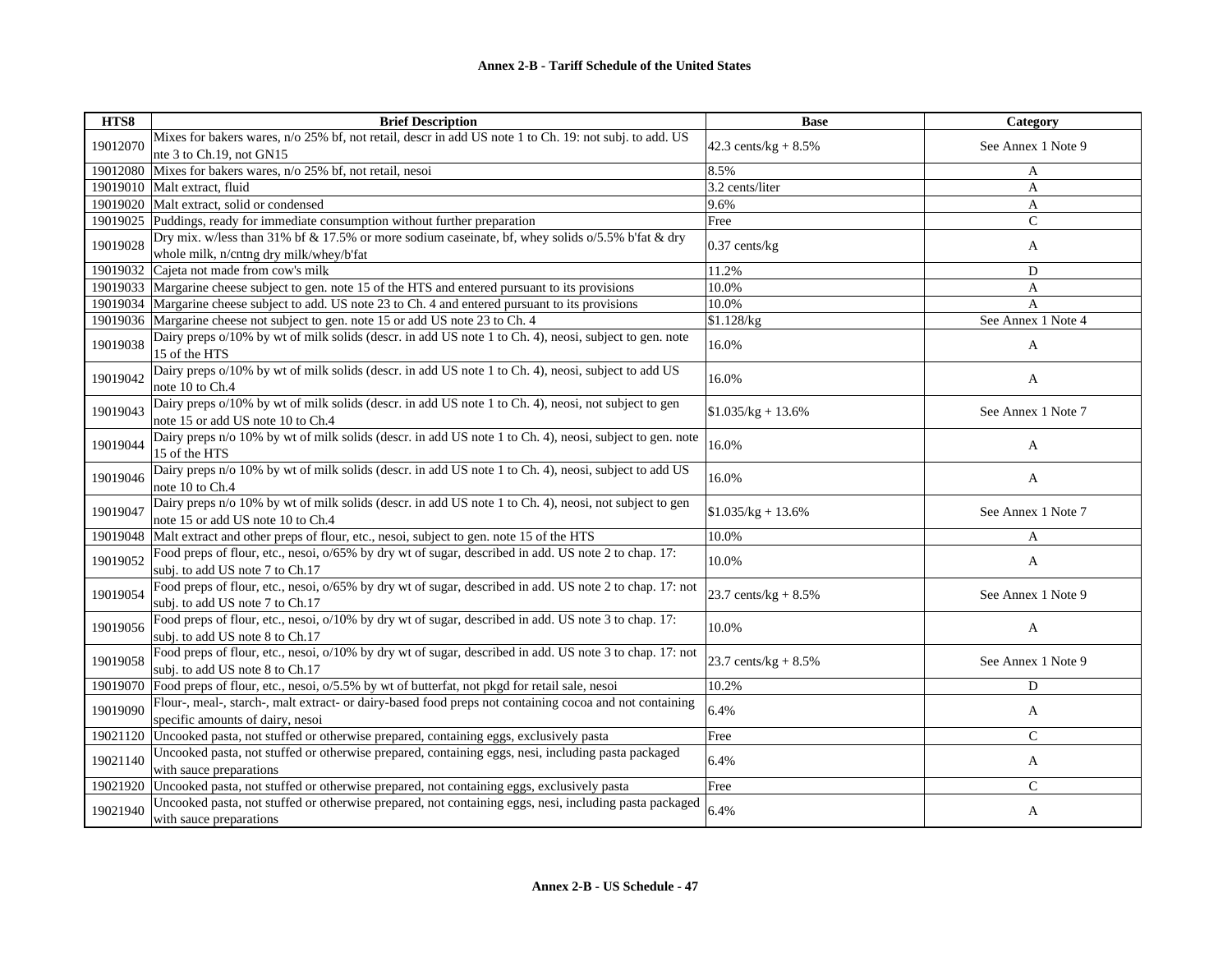| HTS8     | <b>Brief Description</b>                                                                                                                            | <b>Base</b>       | Category      |
|----------|-----------------------------------------------------------------------------------------------------------------------------------------------------|-------------------|---------------|
|          | 19022000 Stuffed pasta, whether or not cooked or otherwise prepared                                                                                 | 6.4%              | A             |
| 19023000 | Pasta nesi                                                                                                                                          | 6.4%              | A             |
| 19024000 | Couscous, whether or not prepared                                                                                                                   | 6.4%              | A             |
| 19030020 | Tapioca and substitutes prepared from arrowroot, cassava or sago, in the form of flakes, grains, pearls,<br>siftings or in similar forms            | Free              | $\mathbf C$   |
| 19030040 | Tapioca and substitutes, prepared from starch nesi, in the form of flakes, grains, pearls, siftings or in<br>similar forms                          | $0.8$ cents/ $kg$ | A             |
|          | 19041000 Prepared foods obtained by the swelling or roasting of cereals or cereal products                                                          | 1.1%              | A             |
| 19042010 | Prep food in airtght cont., of unroast cereal flake/mixture of unroasted/roasted cereal flake/swelled<br>cereal, no apricot/citrus/peach/pear       | 5.6%              | A             |
| 19042090 | Prepared foods obtained from unroasted cereal flakes or from mixtures of unroasted and roasted cereal<br>flakes or swelled cereals, nesoi           | 14.9%             | ${\bf D}$     |
| 19043000 | Bulgur wheat, in grain form or in form of flakes or other worked grain (except flour, groats & meal),<br>pre-cooked or otherwise prepared, nesoi    | 14.0%             | A             |
| 19049001 | Cereals, other than corn, in grain form or form flakes or other worked grain (not flour, groat & meal), pre-<br>cooked or otherwise prepared, nesoi | 14.0%             | A             |
| 19051000 | Crispbread                                                                                                                                          | Free              | $\mathsf{C}$  |
| 19052000 | Gingerbread and the like                                                                                                                            | Free              | $\mathsf{C}$  |
|          | 19053100 Sweet biscuits                                                                                                                             | Free              | $\mathcal{C}$ |
|          | 19053200 Waffles and wafers                                                                                                                         | Free              | $\mathsf{C}$  |
|          | 19054000 Rusks, toasted bread and similar toasted products                                                                                          | Free              | $\mathsf{C}$  |
| 19059010 | Bread, pastry, cake, biscuit and similar baked products nesi, and puddings whether or not containing<br>chocolate, fruit, nuts or confectionery     | Free              | $\mathbf C$   |
| 19059090 | Bakers' wares communion wafers, empty capsules suitable for pharmaceutical use, sealing wafers, rice<br>paper and similar products, nesi            | 4.5%              | A             |
|          | 20011000 Cucumbers including gherkins, prepared or preserved by vinegar or acetic acid                                                              | 9.6%              | A             |
| 20019010 | Capers, prepared or preserved by vinegar or acetic acid, in immediate containers holding more than 3.4<br>kg                                        | 8.0%              | A             |
|          | 20019020 Capers, prepared or preserved by vinegar or acetic acid, nesi                                                                              | 8.0%              | A             |
|          | 20019025 Artichokes, prepared or preserved by vinegar or acetic acid                                                                                | 10.2%             | A             |
|          | 20019030 Beans, prepared or preserved by vinegar or acetic acid                                                                                     | 5.8%              | $\mathbf{A}$  |
|          | 20019033 Nopalitos, preserved by vinegar                                                                                                            | 7.7%              | A             |
|          | 20019034 Onions, prepared or preserved by vinegar or acetic acid                                                                                    | 3.6%              | A             |
|          | 20019035 Pimientos, prepared or preserved by vinegar or acetic acid                                                                                 | 8.1%              | A             |
|          | 20019038 Vegetables (including olives) nesoi, prepared or preserved by vinegar or acetic acid                                                       | 9.6%              | $\mathbf{A}$  |
|          | 20019042 Chestnuts, prepared or preserved by vinegar or acetic acid                                                                                 | 4.9 cents/kg      | A             |
|          | 20019045 Mangoes, prepared or preserved by vinegar or acetic acid                                                                                   | 1.5 cents/kg      | A             |
|          | 20019048 Chinese water chestnuts, prepared or preserved by vinegar or acetic acid                                                                   | 9.6%              | $\mathbf{A}$  |
|          | 20019050 Walnuts, prepared or preserved by vinegar or acetic acid                                                                                   | 7 cents/kg        | A             |
|          | 20019060 Fruits, nuts, and other edible parts of plants, nesi, prepared or preserved by vinegar or acetic acid                                      | 14.0%             | D             |
|          | 20021000 Tomatoes, whole or in pieces, prepared or preserved otherwise than by vinegar or acetic acid                                               | 12.5%             | D             |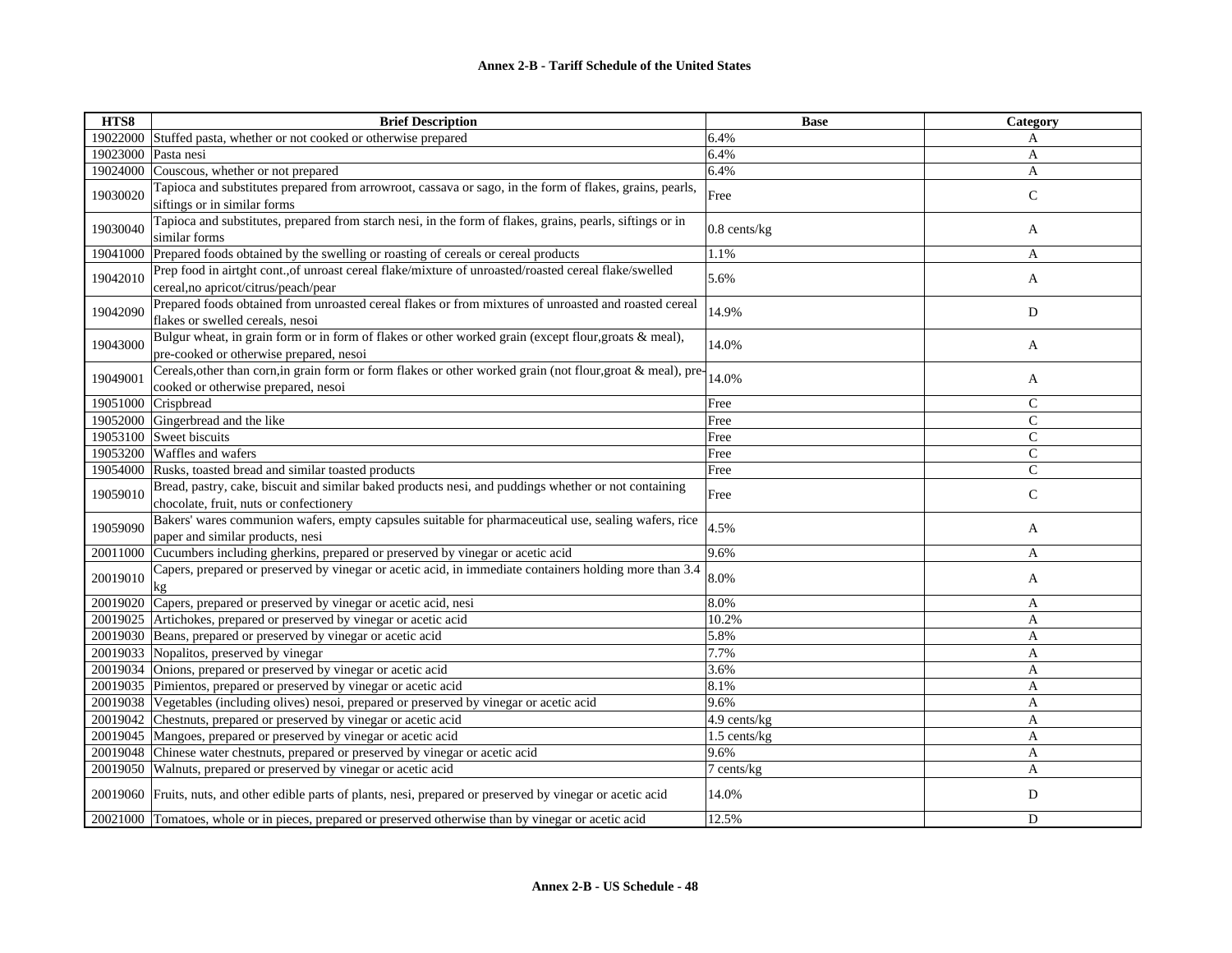| HTS8     | <b>Brief Description</b>                                                                                                                    | <b>Base</b>                                     | Category     |
|----------|---------------------------------------------------------------------------------------------------------------------------------------------|-------------------------------------------------|--------------|
|          | 20029040 Tomato prep/pres ex by vinegar/acetic acid, powder                                                                                 | 11.6%                                           | A            |
| 20029080 | Tomatoes prepared or preserved otherwise than by vinegar or acetic acid, nesoi                                                              | 11.6%                                           | D            |
| 20031001 | Mushrooms of the genus Agaricus, prepared or preserved otherwise than by vinegar or acetic acid                                             | 6 cents/kg drained weight $+8.5%$               | D            |
| 20032000 | Truffles, prepared or preserved otherwise than by vinegar or acetic acid                                                                    | Free                                            | $\mathbf C$  |
| 20039000 | Mushrooms other than of the genus Agaricus, prepared or preserved otherwise than by vinegar or acetic<br>acid                               | 6 cents/kg drained weight $+8.5\%$              | ${\bf D}$    |
|          | 20041040 Yellow (Solano) potatoes, prepared or preserved otherwise than by vinegar or acetic acid, frozen                                   | 6.4%                                            | A            |
| 20041080 | Potatoes (not Solano), prepared or preserved otherwise than by vinegar or acetic acid, frozen                                               | 8.0%                                            | A            |
|          | 20049010 Antipasto, prepared or preserved otherwise than by vinegar or acetic acid, frozen                                                  | 3.2%                                            | A            |
|          | 20049080 Beans, prepared or preserved otherwise than by vinegar or acetic acid, frozen                                                      | 2.1 cents/kg on entire contents of<br>container | A            |
| 20049085 | Vegetables and mixtures of vegetables, nesoi, prepared or preserved other than by vinegar or acetic<br>acid, frozen, not preserved by sugar | 11.2%                                           | D            |
| 20051000 | Homogenized vegetables, prepared or preserved otherwise than by vinegar or acetic acid, not frozen                                          | 11.2%                                           | A            |
| 20052000 | Potato preparations, prepared or preserved otherwise than by vinegar or acetic acid, not frozen                                             | 6.4%                                            | A            |
| 20054000 | Peas, prepared or preserved otherwise than by vinegar or acetic acid, not frozen                                                            | Free                                            | $\mathsf{C}$ |
| 20055120 | Black-eye cowpeas, shelled, prepared or preserved otherwise than by vinegar or acetic acid, not frozen                                      | 1.5 cents/kg on entire contents of<br>container | A            |
| 20055140 | Beans other than black-eye cowpeas, shelled, prepared or preserved otherwise than by vinegar or acetic<br>acid, not frozen                  | 2.1 cents/kg on entire contents of<br>container | A            |
|          | 20055900 Beans, not shelled, prepared or preserved otherwise than by vinegar or acetic acid, not frozen                                     | 1.5 cents/kg on entire contents of<br>container | A            |
| 20056000 | Asparagus, prepared or preserved otherwise than by vinegar or acetic acid, not frozen                                                       | 14.9%                                           | D            |
| 20057002 | Olives, green, not pitted, in saline, ripe, in containers holding 13 kg or less, aggregate quantity not to<br>exceed 730 m ton/yr           | 5.4 cents/kg on drained weight                  | A            |
| 20057004 | Olives, green, not pitted, in saline, ripe, in containers holding 13 kg or less, aggregate quantity<br>exceeding $730 \text{ m}$ ton/yr     | 3.7 cents/kg on drained weight                  | A            |
| 20057006 | Olives, green, not pitted, in saline, not ripe, in containers holding o/8 kg for repkg, subject to add. US<br>note 4 to Ch. 20              | 3.7 cents/kg on drained weight                  | A            |
| 20057008 | Olives, green, not pitted, in saline, not ripe, in containers holding o/8 kg for repkg, not subject to add.<br>US note 4 to Ch. 20          | 3.7 cents/kg on drained weight                  | A            |
| 20057012 | Olives, green, not pitted, in saline, not ripe                                                                                              | 3.7 cents/kg on drained weight                  | A            |
| 20057016 | Olives, green, in saline, place packed, stuffed, in containers holding n/o 1 kg, aggregate quantity n/o<br>2700 m ton/yr                    | 5.4 cents/kg on drained weight                  | A            |
| 20057018 | Olives, green, in saline, place packed, stuffed, in containers holding n/o 1 kg, aggregate quantity<br>$o/2700$ m ton/yr                    | 6.9 cents/kg on drained weight                  | A            |
| 20057023 | Olives, green, in saline, place packed, stuffed, not in containers holding 1 kg or less                                                     | 6.9 cents/kg on drained weight                  | A            |
| 20057025 | Olives, green, in a saline solution, pitted or stuffed, not place packed                                                                    | 8.6 cents/kg on drained weight                  | A            |
|          | 20057050 Olives (not green), in a saline solution, canned, not pitted                                                                       | 9.3 cents/kg on drained weight                  | A            |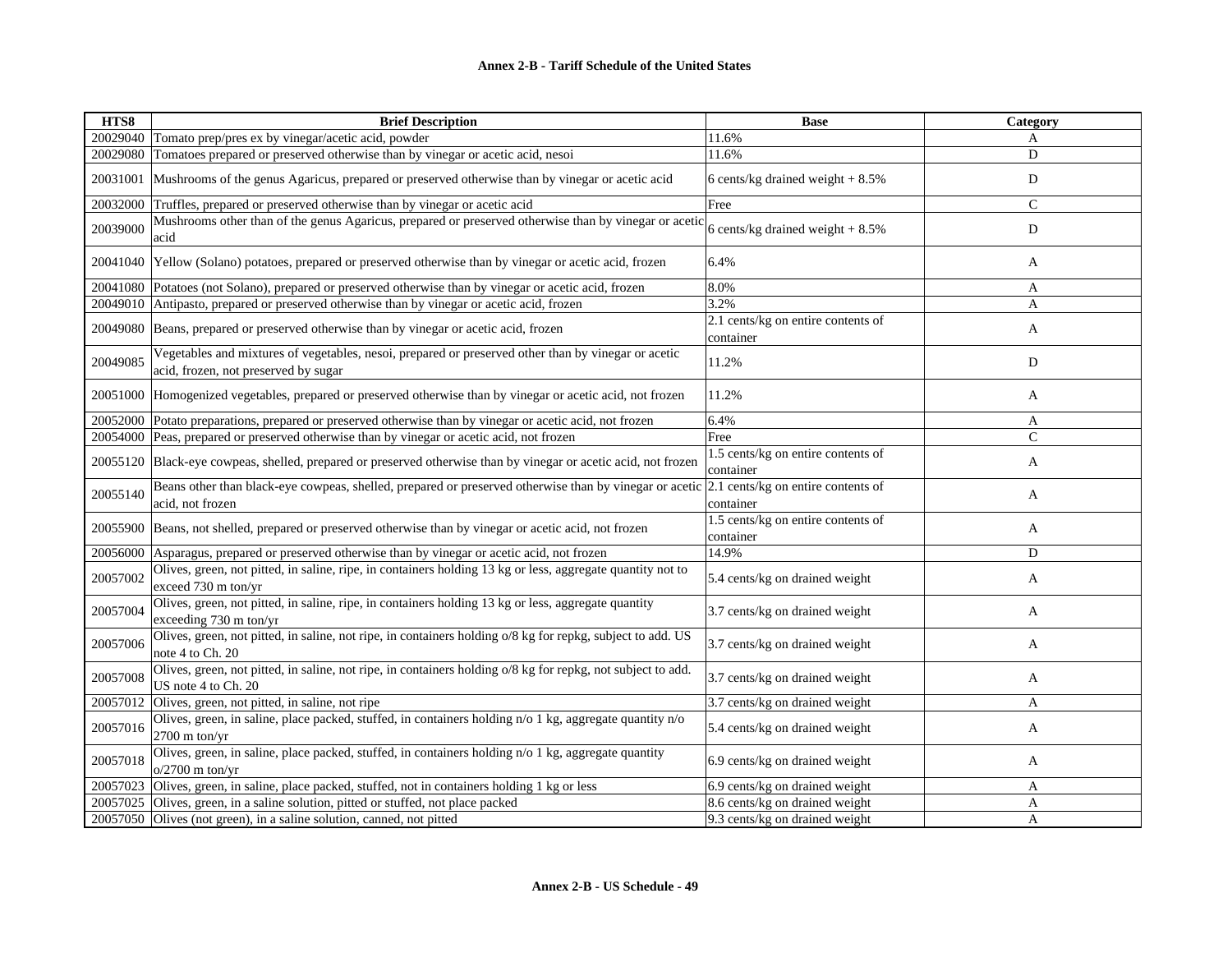| HTS8     | <b>Brief Description</b>                                                                                                                          | <b>Base</b>                                     | Category     |
|----------|---------------------------------------------------------------------------------------------------------------------------------------------------|-------------------------------------------------|--------------|
|          | 20057060 Olives (not green), in a saline solution, canned, pitted                                                                                 | 10.1 cents/kg on drained weight                 | A            |
| 20057070 | Olives (not green), in a saline solution, in airtight containers of glass or metal but not canned                                                 | 9.9 cents/kg on drained weight                  | $\mathbf{A}$ |
| 20057075 | Olives (not green), in a saline solution, not canned, nesi                                                                                        | 4.3 cents/kg on drained weight                  | A            |
| 20057091 | Olives, green, container less 13 kg, quota of 550 m tons/year, prepared or preserved otherwise than by<br>vinegar/acetic acid, not in saline      | 5.5 cents/kg on drained weight                  | A            |
| 20057093 | Olives, green, container less than 13 kg, exceed 550 m tons/year, prepared or preserved otherwise than<br>by vinegar/acetic acid, not in saline   | 8.8 cents/kg on drained weight                  | A            |
| 20057097 | Olives, prepared or preserved otherwise than by vinegar, acetic acid or saline soln, not frozen, nesoi                                            | 8.8 cents/kg on drained weight                  | A            |
| 20058000 | Sweet corn, prepared or preserved otherwise than by vinegar, acetic acid or sugar, not frozen                                                     | 5.6%                                            | A            |
| 20059010 | Carrots in airtight containers, prepared or preserved otherwise than by vinegar, acetic acid or sugar, not<br>frozen                              | 6.4%                                            | A            |
|          | 20059020 Onions, prepared or preserved otherwise than by vinegar or acetic acid, not frozen                                                       | 4.5%                                            | A            |
|          | 20059030 Sauerkraut, prepared or preserved otherwise than by vinegar or acetic acid, not frozen                                                   | 4.8%                                            | A            |
| 20059041 | Water chestnuts, other than Chinese water chestnuts, prepared or preserved otherwise than by vinegar<br>or acetic acid or sugar, not frozen       | Free                                            | $\mathbf C$  |
| 20059050 | Pimientos, prepared or preserved otherwise than by vinegar or acetic acid, not frozen                                                             | 8.1%                                            | $\mathbf{A}$ |
| 20059055 | Fruits of the genus Capsicum or Pimenta, not pimientos, prepared or preserved otherwise than by<br>vinegar or acetic acid, not frozen             | 14.9%                                           | A            |
| 20059060 | Bamboo shoots in airtight containers, prepared or preserved otherwise than by vinegar or acetic acid,<br>not frozen, not preserved by sugar       | Free                                            | $\mathsf{C}$ |
| 20059080 | Artichokes, prepared or preserved otherwise than by vinegar or acetic acid, not frozen                                                            | 14.9%                                           | D            |
| 20059085 | Chickpeas (garbanzos), prepared or preserved otherwise than by vinegar or acetic acid, not frozen                                                 | 0.8 cents/kg on entire contents of<br>container | A            |
| 20059097 | Vegetables nesoi, & mixtures of vegetables, prepared or preserved otherwise than by vinegar or acetic<br>acid, not frozen, not preserved by sugar | 11.2%                                           | A            |
| 20060020 | Cherries, preserved by sugar (drained, glace or crystallized)                                                                                     | 9.9 cents/ $kg + 6.4%$                          | D            |
|          | 20060030 Ginger root, preserved by sugar (drained, glace or crystallized)                                                                         | 2.4%                                            | A            |
| 20060040 | Pineapples, preserved by sugar (drained, glace or crystallized)                                                                                   | 2.1%                                            | $\mathbf{A}$ |
| 20060050 | Mixtures of vegetables, fruit, nuts, fruit-peel or other parts of plants, preserved by sugar (drained, glace<br>or crystallized)                  | 16.0%                                           | B            |
| 20060060 | Citrus fruit or peel of citrus or other fruit, except mixtures, preserved by sugar (drained, glace or<br>crystallized)                            | 6 cents/kg                                      | A            |
| 20060070 | Fruit nesi, and nuts, except mixtures, preserved by sugar (drained, glace or crystallized)                                                        | 8.0%                                            | $\mathbf{A}$ |
| 20060090 | Vegetables and parts of plants, nesoi, preserved by sugar (drained, glace or crystallized), except<br>mixtures.                                   | 16.0%                                           | A            |
| 20071000 | Homogenized cooked preparations of fruit put up for retail sale as infant food or for dietetic purposes,<br>in cont. not over 250 grams, net      | 12.0%                                           | D            |
|          | 20079110 Citrus fruit pastes and purees, being cooked preparations                                                                                | 11.2%                                           | D            |
|          | 20079140 Orange marmalade                                                                                                                         | 3.5%                                            | A            |
|          | 20079190 Citrus jams, fruit jellies, and marmalades (other than orange)                                                                           | 4.5%                                            | A            |
|          | 20079905 Lingonberry and raspberry jams                                                                                                           | 1.8%                                            | A            |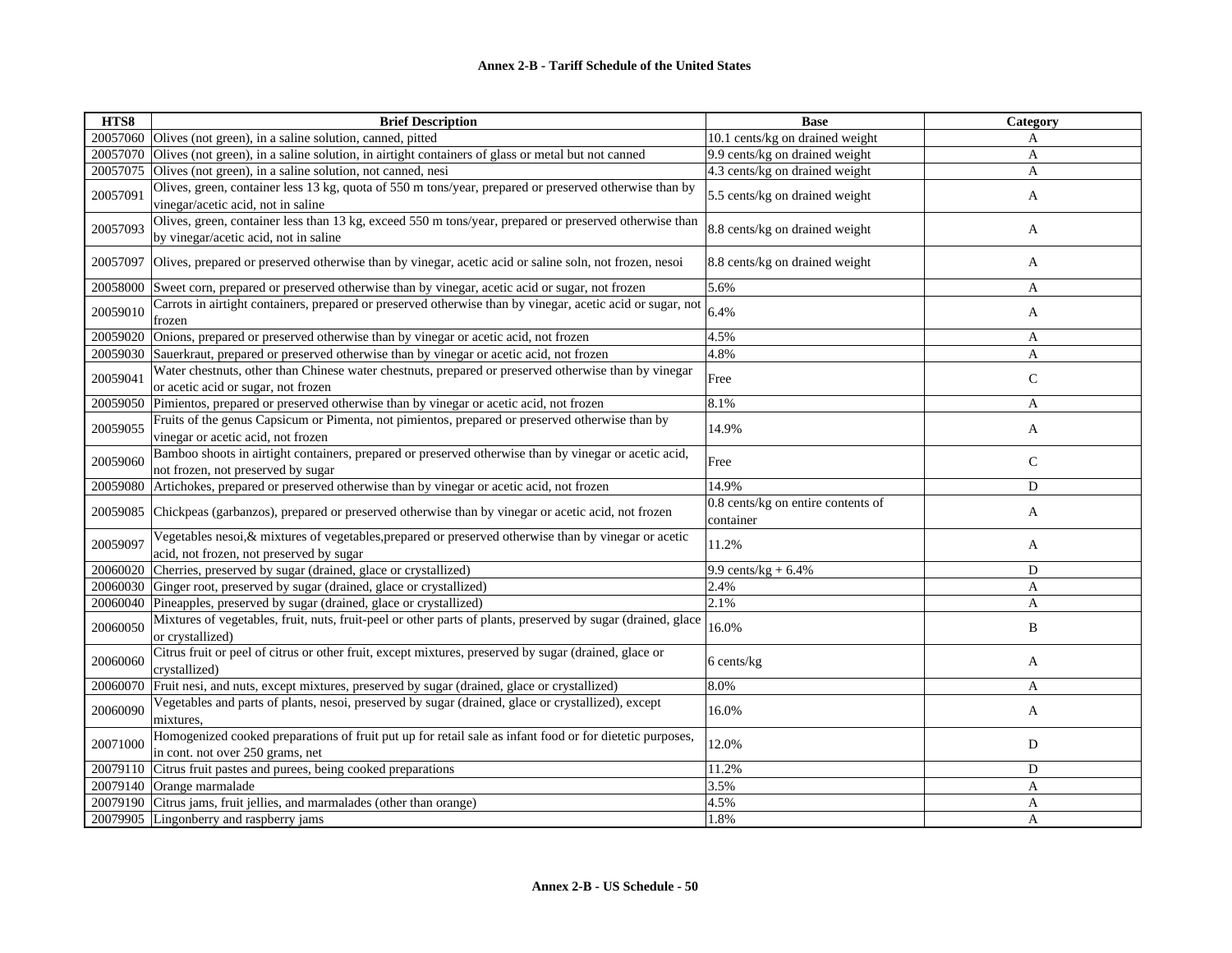| HTS8               | <b>Brief Description</b>                                                                                               | <b>Base</b>     | Category           |
|--------------------|------------------------------------------------------------------------------------------------------------------------|-----------------|--------------------|
|                    | 20079910 Strawberry jam                                                                                                | 2.2%            | A                  |
|                    | 20079915 Currant and other berry jams, nesi                                                                            | 1.4%            | A                  |
| 20079920           | Apricot jam                                                                                                            | 3.5%            | A                  |
|                    | 20079925 Cherry jam                                                                                                    | 4.5%            | A                  |
|                    | 20079930 Guava jam                                                                                                     | Free            | $\mathsf{C}$       |
| 20079935 Peach jam |                                                                                                                        | 7.0%            | A                  |
|                    | 20079940 Pineapple jam                                                                                                 | 4.0%            | A                  |
| 20079945           | Jams, nesi                                                                                                             | 5.6%            | $\mathbf{A}$       |
|                    | 20079948 Apple, quince and pear pastes and purees, being cooked preparations                                           | 12.0%           | $\mathbf{A}$       |
|                    | 20079950 Guava and mango pastes and purees, being cooked preparations                                                  | 1.3%            | A                  |
|                    | 20079955 Papaya pastes and purees, being cooked preparations                                                           | 14.0%           | D                  |
|                    | 20079960 Strawberry pastes and purees, being cooked preparations                                                       | 12.0%           | D                  |
|                    | 20079965 Fruit pastes and purees, nesi, and nut pastes and purees, being cooked preparations                           | 10.0%           | A                  |
|                    | 20079970 Currant and berry fruit jellies                                                                               | 1.4%            | A                  |
|                    | 20079975 Fruit jellies, other than currant and berry                                                                   | 3.2%            | A                  |
|                    | 20081102 Peanut butter and paste, subject to gen. note 15 of the HTS                                                   | Free            | $\mathsf{C}$       |
|                    | 20081105 Peanut butter and paste, subject to add. US note 5 to Ch. 20, not GN15                                        | Free            | $\mathcal{C}$      |
|                    | 20081115 Peanut butter and paste, nesoi, not subject to gen note 15 or add US note 5 to Ch. 20                         | 131.8%          | See Annex 1 Note 8 |
|                    | 20081122 Blanched peanuts, subject to gen. note 15 of the HTS                                                          | 6.6 cents/kg    | A                  |
|                    | 20081125 Blanched peanuts, subject to add. US note 2 to Ch. 12, not GN15                                               | 6.6 cents/kg    | $\overline{A}$     |
|                    | 20081135 Blanched peanuts, nesoi, not subject to gen note 15 or add US note 2 to Ch. 12                                | 131.8%          | See Annex 1 Note 8 |
|                    | 20081142 Peanuts, otherwise prepared or preserved, nesoi, subject to gen. note 15 of the HTS                           | 6.6 cents/kg    | A                  |
|                    | 20081145 Peanuts, otherwise prepared or preserved, nesoi, subject to add. US note 2 to chap. 12, not GN15              | 6.6 cents/kg    | A                  |
|                    | 20081160 Peanuts, otherwise prepared or preserved, nesoi, not subject to gen note 15 or add US note 2 to Ch. 12        | 131.8%          | See Annex 1 Note 8 |
|                    | 20081910 Brazil nuts and cashew nuts, otherwise prepared or preserved, nesi                                            | Free            | $\mathsf{C}$       |
|                    | 20081915 Coconuts, otherwise prepared or preserved, nesi                                                               | 1.0%            | A                  |
|                    | 20081920 Filberts, otherwise prepared or preserved, nesi                                                               | 11.3 cents/kg   | A                  |
|                    | 20081925 Pecans, otherwise prepared or preserved, nesi                                                                 | 9.9 cents/kg    | A                  |
|                    | 20081930 Pignolia and pistachio nuts, otherwise prepared or preserved, nesi                                            | 1 cents/kg      | A                  |
|                    | 20081940 Almonds, otherwise prepared or preserved, nesi                                                                | 32.6 cents/kg   | A                  |
|                    | 20081950 Watermelon seeds, otherwise prepared or preserved, nesi                                                       | 6.4%            | A                  |
|                    | 20081985 Mixtures of nuts or other seeds otherwise prepared or preserved, nesi                                         | 22.4%           | B                  |
|                    | 20081990 Other nuts and seeds nesi, excluding mixtures, otherwise prepared or preserved, nesi                          | 17.9%           | $\mathbf{A}$       |
| 20082000           | Pineapples, otherwise prepared or preserved, nesi                                                                      | $0.35$ cents/kg | A                  |
| 20083010           | Peel of oranges, mandarins, clementines, wilkings and similar citrus hybrids, otherwise prepared or<br>preserved, nesi | 2 cents/kg      | A                  |
| 20083020           | Peel of lemons, otherwise prepared or preserved, nesi                                                                  | 4.2 cents/kg    | A                  |
|                    | 20083030 Peel of citrus fruit, nesi, otherwise prepared or preserved, nesi                                             | 11.3 cents/kg   | A                  |
|                    | 20083035 Orange pulp, otherwise prepared or preserved, nesi                                                            | 11.2%           | D                  |
|                    | 20083037 Citrus fruit pulp other than orange, otherwise prepared or preserved, nesi                                    | 6.8%            | A                  |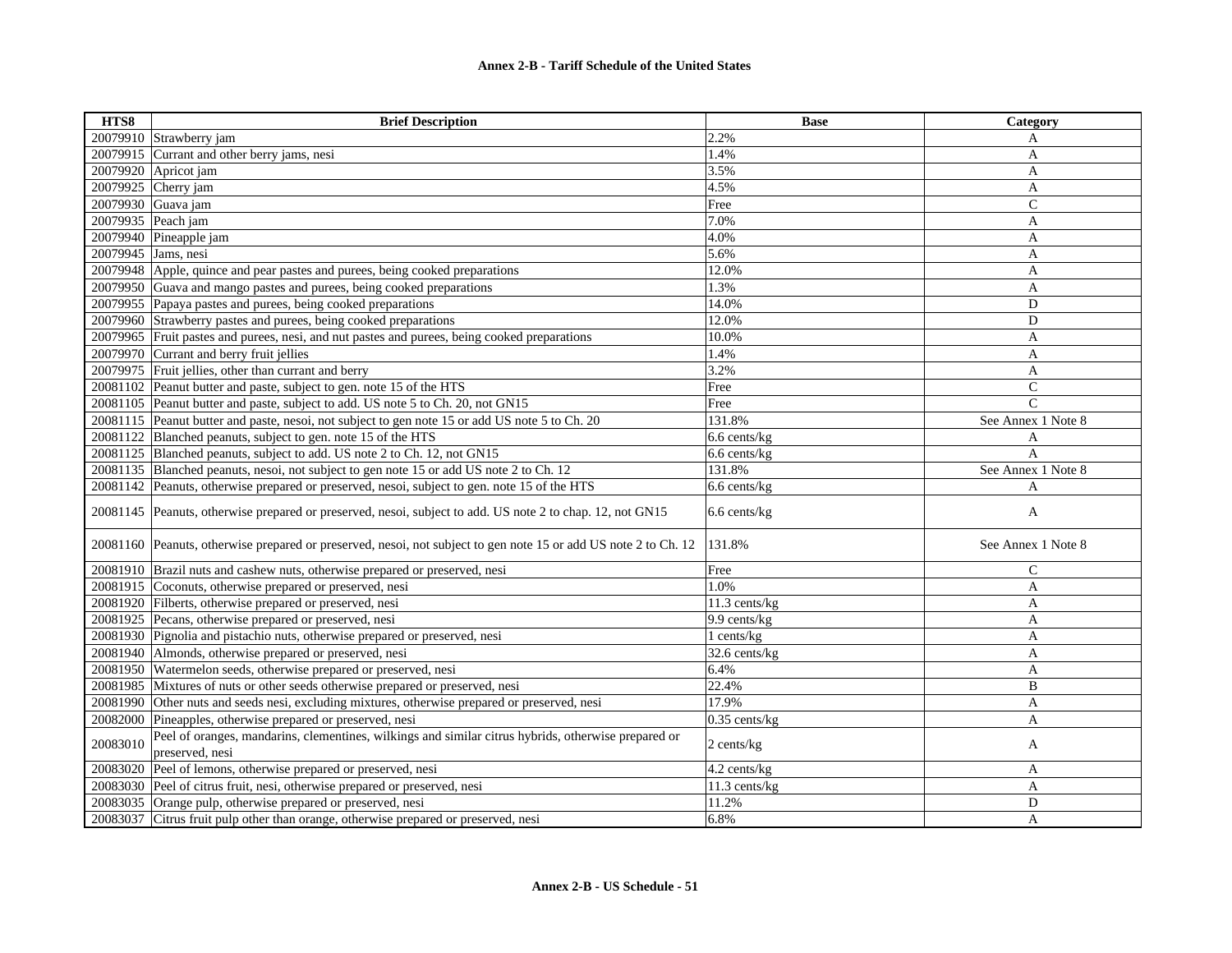| HTS8     | <b>Brief Description</b>                                                                                                                       | <b>Base</b>            | Category     |
|----------|------------------------------------------------------------------------------------------------------------------------------------------------|------------------------|--------------|
| 20083040 | Oranges (other than peel or pulp), otherwise prepared or preserved, nesi                                                                       | 1.4 cents/kg           | A            |
| 20083042 | Satsumas, prepared or preserved, in airtight containers, aggregate quantity n/o 40,000 metric<br>tons/calandar yr                              | Free                   | $\mathsf{C}$ |
| 20083046 | Satsumas, prepared or preserved, in airtight containers, aggregate quantity o/40,000 metric<br>tons/calandar yr                                | $0.28$ cents/kg        | A            |
| 20083048 | Mandarins (other than satsuma), prepared or preserved, nesoi                                                                                   | $0.28$ cents/kg        | A            |
| 20083055 | Clementines, wilkings and similar citrus hybrids (other than peel or pulp), otherwise prepared or<br>preserved, nesi                           | 1.4 cents/kg           | A            |
| 20083060 | Lemons (other than peel or pulp), otherwise prepared or preserved, nesi                                                                        | $0.8$ cents/ $kg$      | A            |
|          | 20083066 Limes (other than peel or pulp), otherwise prepared or preserved, not elsewhere specified or included                                 | 14.0%                  | D            |
| 20083070 | Grapefruit (other than peel or pulp), otherwise prepared or preserved, nesi                                                                    | 1.1 cents/kg           | A            |
| 20083080 | Kumquats (other than peel or pulp), otherwise prepared or preserved, nesi                                                                      | $0.55$ cents/kg        | A            |
| 20083085 | Citron (other than peel or pulp), otherwise prepared or preserved, nesi                                                                        | 14.0%                  | D            |
| 20083096 | Citrus fruit nesoi (including bergamots), other than peel or pulp, otherwise prepared or preserved, nesoi 14.0%                                |                        | A            |
| 20084000 | Pears, otherwise prepared or preserved, nesi                                                                                                   | 15.3%                  | B            |
| 20085020 | Apricot pulp, otherwise prepared or preserved, nesi                                                                                            | 10.0%                  | A            |
| 20085040 | Apricots, other than pulp, otherwise prepared or preserved, nesi                                                                               | 29.8%                  | B            |
| 20086000 | Cherries, otherwise prepared or preserved, nesi                                                                                                | 6.9 cents/ $kg + 4.5%$ | A            |
| 20087010 | Nectarines, otherwise prepared or preserved, not elsewhere specified or included                                                               | 16.0%                  | B            |
| 20087020 | Peaches (excluding nectarines), otherwise prepared or preserved, not elsewhere specified or included                                           | 17.0%                  | B            |
| 20088000 | Strawberries, otherwise prepared or preserved, nesi                                                                                            | 11.9%                  | D            |
| 20089100 | Palm hearts, otherwise prepared or preserved, nesi                                                                                             | 0.9%                   | A            |
| 20089210 | Mixtures of fruit or edible parts of plants, in airtight cont. excl. apricots, citrus, peaches or pears (incl.<br>canned tropical fruit salad) | 5.6%                   | A            |
| 20089290 | Mixtures of fruit or other edible parts of plants, otherwise prepared or preserved, nesi (excluding<br>tropical fruit salad)                   | 14.9%                  | D            |
| 20089905 | Apples, otherwise prepared or preserved, nesi                                                                                                  | $0.9$ cents/ $kg$      | A            |
|          | 20089910 Avocados, otherwise prepared or preserved, nesi                                                                                       | 10.6 cents/kg          | $\mathbf{A}$ |
| 20089913 | Banana pulp, otherwise prepared or preserved, nesi                                                                                             | 3.4%                   | $\mathbf{A}$ |
| 20089915 | Bananas, other than pulp, otherwise prepared or preserved, nesi                                                                                | 0.8%                   | A            |
| 20089918 | Blueberries, otherwise prepared or preserved, nesi.                                                                                            | 2.2%                   | A            |
| 20089920 | Berries, other than blueberries and strawberries, otherwise prepared or preserved, nesi                                                        | 4.5%                   | A            |
| 20089923 | Cashew apples, mameyes colorados, sapodillas, soursops and sweetsops, otherwise prepared or<br>preserved, nesi                                 | 1.3%                   | A            |
| 20089925 | Dates, otherwise prepared or preserved, nesi                                                                                                   | 22.4%                  | B            |
|          | 20089928 Figs, otherwise prepared or preserved, nesi                                                                                           | 9.6%                   | A            |
| 20089929 | Grapes, otherwise prepared or preserved, nesi                                                                                                  | 7.0%                   | A            |
| 20089930 | Guavas, otherwise prepared or preserved, nesi                                                                                                  | Free                   | $\mathsf{C}$ |
|          | 20089935 Lychees and longans, otherwise prepared or preserved, nesi                                                                            | 7.0%                   | A            |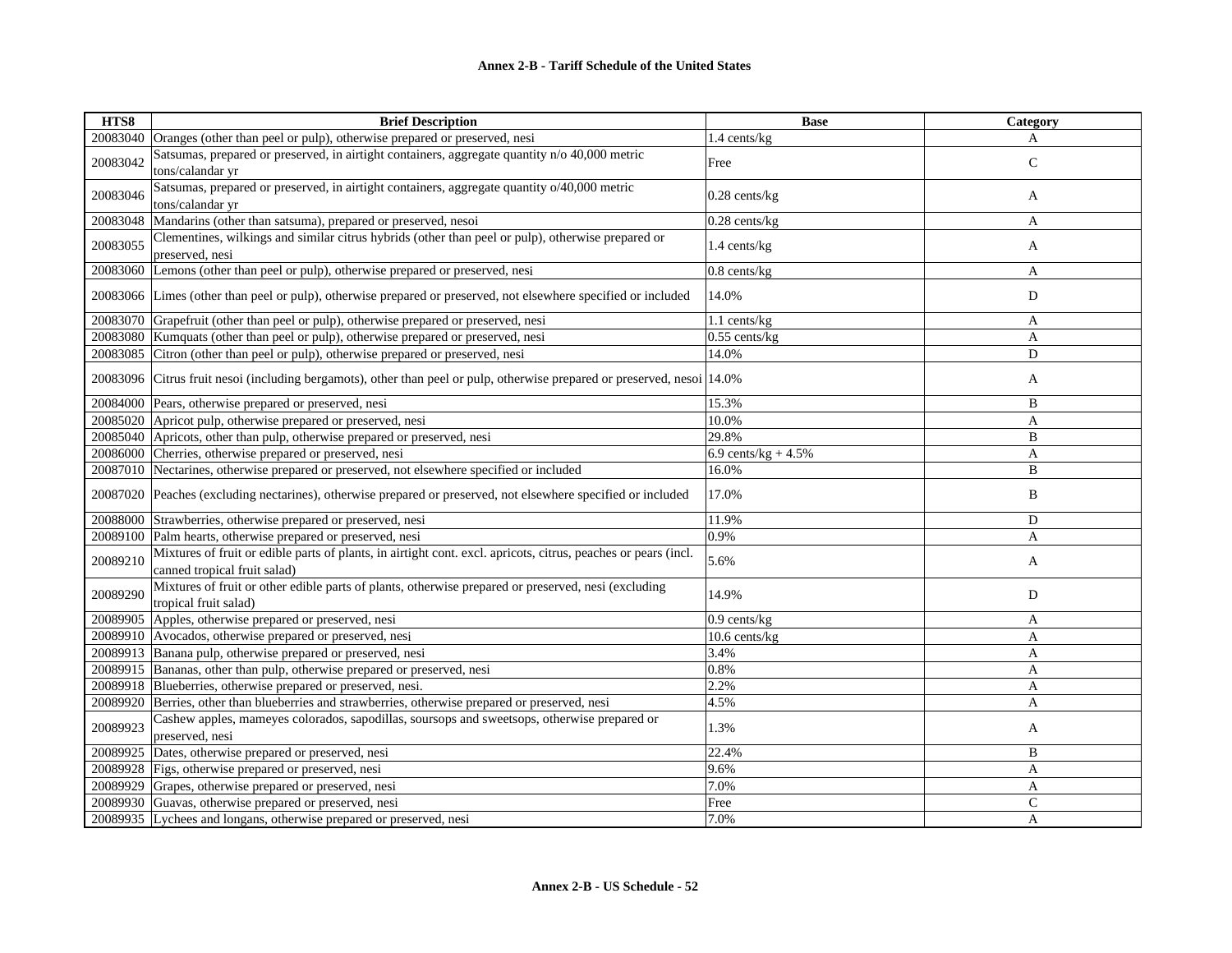| HTS8     | <b>Brief Description</b>                                                                                                                           | <b>Base</b>       | Category     |
|----------|----------------------------------------------------------------------------------------------------------------------------------------------------|-------------------|--------------|
| 20089940 | Mangoes, otherwise prepared or preserved, nesi                                                                                                     | 1.5 cents/kg      | A            |
| 20089945 | Papaya pulp, otherwise prepared or preserved, nesi                                                                                                 | 14.0%             | A            |
| 20089950 | Papayas, other than pulp, otherwise prepared or preserved, nesi                                                                                    | 1.8%              | A            |
| 20089960 | Plums (including prune plums and sloes), otherwise prepared or preserved, nesi                                                                     | 11.2%             | D            |
| 20089961 | Soybeans, otherwise prepared or preserved, nesi                                                                                                    | 3.8%              | A            |
| 20089963 | Sweet ginger, otherwise prepared or preserved, nesi                                                                                                | 4.4%              | A            |
| 20089965 | Yucca, otherwise prepared or preserved, nesi                                                                                                       | 7.9%              | A            |
| 20089970 | Chinese water chestnuts, otherwise prepared or preserved, frozen, not elsewhere specified or included                                              | 11.2%             | D            |
| 20089971 | Chinese water chestnuts, otherwise prepared or preserved, not frozen, not elsewhere specified or<br>included                                       | Free              | $\mathsf{C}$ |
| 20089980 | Pulp of fruit nesi, and other edible parts of plants nesi, excluding mixtures, otherwise prepared or<br>preserved, nesi                            | 9.6%              | A            |
| 20089990 | Fruit nesi, and other edible parts of plants nesi, other than pulp and excluding mixtures, otherwise<br>prepared or preserved, nesi                | 6.0%              | A            |
| 20091100 | Orange juice, frozen, unfermented and not containing added spirit                                                                                  | 7.85 cents/liter  | B            |
| 20091225 | Orange juice, not frozen, Brix value not exceed 20, not concentrate & not made from juice degree<br>concentration of $1.5$ or $>$ , unfermented    | 4.5 cents/liter   | D            |
| 20091245 | Orange juice, not frozen, of a Brix value not exceeding 20, concentrated, unfermented                                                              | 7.85 cents/liter  | D            |
| 20091900 | Orange juice, not frozen, of a Brix value exceeding 20, unfermented                                                                                | 7.85 cents/liter  | B            |
| 20092120 | Grapefruit juice, Brix value not exceeding 20, not concentrated and not made from a juice degree of<br>concentration of $1.5$ or $>$ , unfermented | 4.5 cents/liter   | A            |
| 20092140 | Grapefruit juice, of a Brix value not exceeding 20, concentrated, unfermented                                                                      | 7.9 cents/liter   | A            |
| 20092900 | Grapefruit juice, of a Brix value exceeding 20, unfermented                                                                                        | 7.9 cents/liter   | D            |
| 20093110 | Lime juice, of a Brix value not exceeding 20, unfit for beverage purposes, unfermented                                                             | $1.8$ cents/ $kg$ | A            |
| 20093120 | Lime juice, of a Brix value not exceeding 20, fit for beverage purposes, unfermented                                                               | 1.7 cents/liter   | A            |
| 20093140 | Citrus juice of any single citrus fruit (other than orange, grapefruit or lime), Brix value not exceeding<br>20, not concentrated, unfermented     | 3.4 cents/liter   | A            |
| 20093160 | Citrus juice of any single citrus fruit (other than orange, grapefruit or lime), of a Brix value not<br>exceeding 20, concentrated, unfermented    | 7.9 cents/liter   | B            |
| 20093910 | Lime juice, of a Brix value exceeding 20, unfit for beverage purposes, unfermented                                                                 | 1.8 cents/kg      | A            |
| 20093920 | Lime juice, of a Brix value exceeding 20, fit for beverage purposes, unfermented                                                                   | 1.7 cents/liter   | A            |
| 20093960 | Citrus juice of any single citrus fruit (other than orange, grapefruit or lime), of a Brix value exceeding<br>20, unfermented                      | 7.9 cents/liter   | B            |
| 20094120 | Pineapple juice, of a Brix value not exceeding 20, not concentrated, or not having a degree of<br>concentration of $> 3.5$ , unfermented           | 4.2 cents/liter   | D            |
| 20094140 | Pineapple juice, of a Brix value not exceeding 20, concentrated (in degree of concentration greater than<br>3.5), unfermented                      | cents/liter       | A            |
| 20094920 | Pineapple juice, of a Brix value exceeding 20, not concentrated, or not having a degree of concentration<br>of $> 3.5$ , unfermented               | 4.2 cents/liter   | A            |
| 20094940 | Pineapple juice, of a Brix value exceeding 20, concentrated (in degree of concentration greater than<br>3.5)                                       | 1 cents/liter     | A            |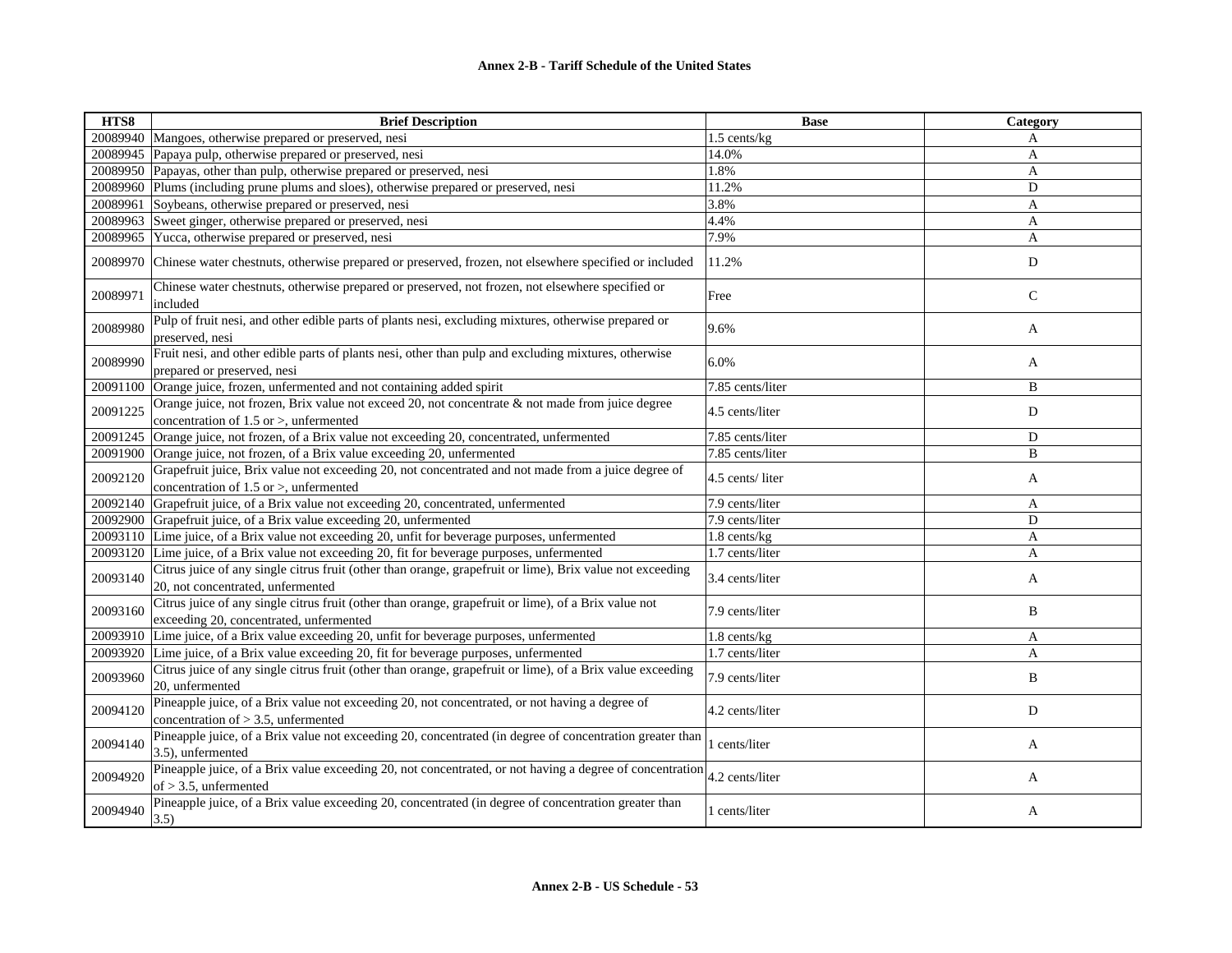| HTS8     | <b>Brief Description</b>                                                                                                                          | <b>Base</b>             | Category           |
|----------|---------------------------------------------------------------------------------------------------------------------------------------------------|-------------------------|--------------------|
| 20095000 | Tomato juice, concentrated or not concentrated                                                                                                    | 0.14 cents/liter        | A                  |
| 20096100 | Grape juice (including grape must), of a Brix value not exceeding 30, unfermented                                                                 | 4.4 cents/liter         | B                  |
| 20096900 | Grape juice (including grape must), of a Brix value exceeding 30, unfermented                                                                     | 4.4 cents/liter         | B                  |
| 20097100 | Apple juice, of a Brix value not exceeding 20, unfermented                                                                                        | Free                    | $\mathcal{C}$      |
| 20097900 | Apple juice, of a Brix value exceeding 20, unfermented                                                                                            | Free                    | $\mathcal{C}$      |
| 20098020 | Pear juice, concentrated or not concentrated                                                                                                      | Free                    | $\mathcal{C}$      |
| 20098040 | Prune juice, concentrated or not concentrated                                                                                                     | 0.64 cents/liter        | A                  |
| 20098060 | Juice of any other single fruit, nesi, (including cherries and berries), concentrated or not concentrated                                         | $0.5$ cents/liter       | A                  |
| 20098080 | Juice of any single vegetable, other than tomato, concentrated or not concentrated                                                                | 0.2 cents/liter         | A                  |
| 20099020 | Mixtures of vegetable juices, concentrated or not concentrated                                                                                    | 0.2 cents/liter         | A                  |
| 20099040 | Mixtures of fruit juices, or mixtures of vegetable and fruit juices, concentrated or not concentrated                                             | 7.4 cents/liter         | A                  |
| 21011121 | Instant coffee, not flavored                                                                                                                      | Free                    | $\mathcal{C}$      |
| 21011129 | Extracts, essences and concentrates of coffee other than unflavored instant coffee                                                                | Free                    | $\mathbf C$        |
| 21011232 | Preparations with a basis of extracts, essences or concentrates or with a basis of coffee, subject to<br>general note 15 (outside quota)          | 10.0%                   | A                  |
| 21011234 | Blend syrup (Ch17 add US note 4) preparation w/basis of extract, essence or concentrate or w/basis of<br>coffee, subj. quota of Ch17 add US nte 9 | 10.0%                   | A                  |
| 21011238 | Blend syrup (Ch17 add US note 4) preparation w/basis of extract, essence or concentrate or w/ basis of<br>coffee, over Ch17 add US note 9 quota   | 30.5 cents/kg + $8.5\%$ | See Annex 1 Note 9 |
| 21011244 | Preparation ov 65% sugar (Ch17 add US nte 2) w/basis of extract, essence or concentrate or w/basis of<br>coffee, subj. quota of Ch17 add US nte 7 | 10.0%                   | A                  |
| 21011248 | Preparation ov 65% sugar (Ch17 add US note 2) w/ basis of extract, essence or concentrate or w/ basis<br>of coffee, ov Ch17 add US note 9 quota   | 30.5 cents/kg + $8.5\%$ | See Annex 1 Note 9 |
| 21011254 | Preparation ov 10% sugar (Ch17 add US nte 3) w/basis of extract, essence or concentrate or w/basis of<br>coffee, subj. quota of Ch17 add US nte 8 | 10.0%                   | $\mathbf{A}$       |
| 21011258 | Preparation ov 10% sugar (Ch17 add US note 3) w/ basis of extract, essence or concentrate or w/ basis<br>of coffee, ov Ch17 add US note 8 quota   | 30.5 cents/ $kg + 8.5%$ | See Annex 1 Note 9 |
| 21011290 | Preparations nesoi, with a basis of extracts, essences or concentrates or with a basis of coffee                                                  | 8.5%                    | A                  |
| 21012020 | Extracts, essences or concentrates of tea or mate                                                                                                 | Free                    | $\mathcal{C}$      |
| 21012032 | Preparations with a basis of extracts, essences or concentrates or with a basis of tea or mate, subject to<br>general note 15 (outside quota)     | 10.0%                   | A                  |
| 21012034 | Blend syrup (Ch17 add US nte 4) preparation w/basis extract/essence/concentrate or w/basis of tea or<br>mate, subj. quota of Ch17 add US nte 9    | 10.0%                   | A                  |
| 21012038 | Blend syrup (Ch17 add US note 4) preparation w/basis of extract/essence/concentrate or w/basis of tea<br>or mate, over Ch17 add US note 9 quota   | 30.5 cents/ $kg + 8.5%$ | See Annex 1 Note 9 |
| 21012044 | Preparation ov 65% sugar (Ch17 add US nte 2) w/basis extract/essence/concentrate or w/basis of tea or<br>mate, subj. quota of Ch17 add US note 7  | 10.0%                   | A                  |
| 21012048 | Preparation ov 65% sugar (Ch17 add US note 2) w/basis of extract/essence/concentrate or w/basis of<br>tea or mate, ov Ch17 add US note 9 quota    | 30.5 cents/kg + $8.5\%$ | See Annex 1 Note 9 |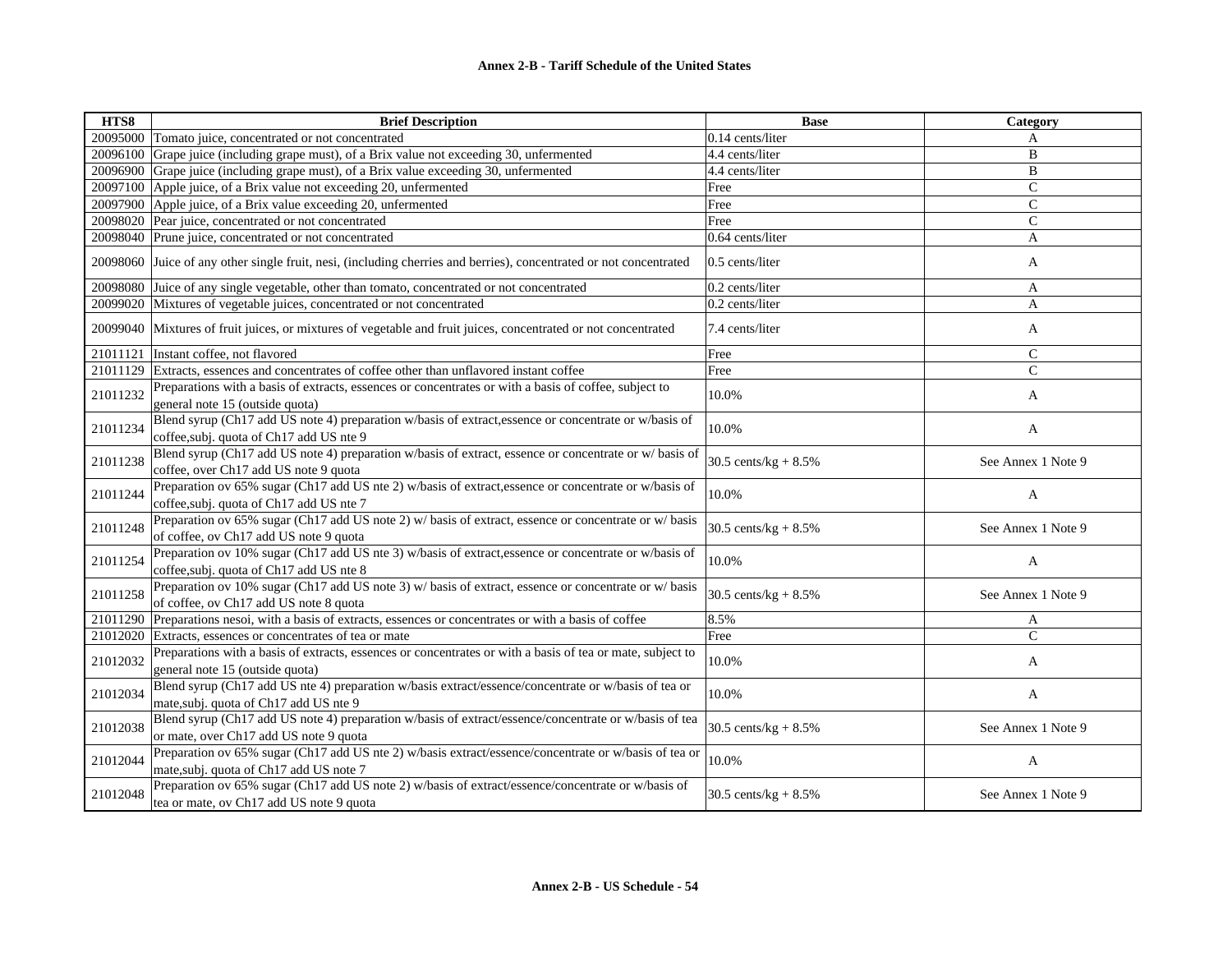| HTS8     | <b>Brief Description</b>                                                                                                                         | <b>Base</b>                    | Category           |
|----------|--------------------------------------------------------------------------------------------------------------------------------------------------|--------------------------------|--------------------|
| 21012054 | Preparation ov 10% sugar (Ch17 add US nte 3) w/basis extract/essence/concentrate or w/basis of tea or<br>mate, subj. quota of Ch17 add US note 8 | 10.0%                          | A                  |
| 21012058 | Preparation ov 10% sugar (Ch17 add US note 3) w/basis of extract/essence/concentrate or w/basis of<br>tea or mate, ov Ch17 add US note 8 quota   | 30.5 cents/kg + $8.5\%$        | See Annex 1 Note 9 |
|          | 21012090 Preparations nesol, with a basis of extracts, essences or concentrates or with a basis of tea or mate                                   | 8.5%                           | A                  |
|          | 21013000 Roasted chicory and other roasted coffee substitutes and extracts, essences and concentrates thereof                                    | $2.1$ cents/kg                 | B                  |
| 21021000 | Active yeasts                                                                                                                                    | 6.4%                           | A                  |
|          | 21022020 Inactive yeasts (except dried brewers' yeast)                                                                                           | 6.4%                           | A                  |
| 21022040 | Dried brewers' yeast, crude                                                                                                                      | Free                           | $\mathbf C$        |
| 21022060 | Single-cell micro-organisms, dead, excluding yeasts, (but not including vaccines of heading 3002)                                                | 3.2%                           | A                  |
|          | 21023000 Prepared baking powders                                                                                                                 | Free                           | C                  |
| 21031000 | Soy sauce                                                                                                                                        | 3.0%                           | A                  |
|          | 21032020 Tomato ketchup                                                                                                                          | 6.0%                           | A                  |
| 21032040 | Tomato sauces, nesi                                                                                                                              | 11.6%                          | D                  |
| 21033020 | Mustard flour and meal                                                                                                                           | Free                           | $\mathcal{C}$      |
|          | 21033040 Prepared mustard                                                                                                                        | 2.8 cents/kg                   | B                  |
| 21039020 | Sauces derived or prepared from fish                                                                                                             | Free                           | $\mathcal{C}$      |
| 21039040 | Nonalcoholic preparations of yeast extract (other than sauces)                                                                                   | 3.2%                           | A                  |
| 21039072 | Mixed condiments and mixed seasonings (described in add US note 3 to Ch. 21), subject to gen. note<br>15 of the HTS                              | 7.5%                           | A                  |
| 21039074 | Mixed condiments and mixed seasonings (described in add US note 3 to Ch. 21), subject to add. US<br>note 8(a) to Ch.17, not GN15                 | 7.5%                           | A                  |
| 21039078 | Mixed condiments and mixed seasonings (described in add US note 3 to Ch. 21), not subject to gen<br>note 15 or add. US note 8(a) to Ch.17        | 30.5 cents/kg + $6.4\%$        | See Annex 1 Note 9 |
| 21039080 | Mixed condiments and mixed seasonings, not described in add US note 3 to Ch. 21                                                                  | 6.4%                           | A                  |
| 21039090 | Sauces and preparations therefor, neosi                                                                                                          | 6.4%                           | A                  |
|          | 21041000 Soups and broths and preparations therefor                                                                                              | 3.2%                           | A                  |
|          | 21042000 Homogenized composite food preparations                                                                                                 | 2.5%                           | A                  |
|          | 21050005 Ice cream, whether or not w/cocoa, subject to gen. note 15 of the HTS                                                                   | 20.0%                          | A                  |
|          | 21050010 Ice cream, whether or not w/cocoa, subject to add. US note 5 to Ch. 21, not GN15                                                        | 20.0%                          | $\overline{A}$     |
|          | 21050020 Ice cream, whether or not containing cocoa, not subject to gen note 15 or add. US note 5 to Ch.21                                       | $50.2 \text{ cents/kg} + 17\%$ | See Annex 1 Note 3 |
| 21050025 | Edible ice (dairy prod. described in add US note 1 to Ch. 4), subject to gen note 15 of the HTS                                                  | 20.0%                          | A                  |
| 21050030 | Edible ice (dairy prod. described in add US note 1 to Ch. 4), subject to add US note 10 to Ch. 4, not<br>GN15                                    | 20.0%                          | A                  |
| 21050040 | Edible ice except ice cream, dairy products described in add'l U.S. note 1 to chap. 4, nesoi                                                     | $50.2$ cents/kg + 17%          | See Annex 1 Note 7 |
|          | 21050050 Edible ice, except ice cream, not described in add US note 1 to Ch. 4, nesoi                                                            | 17.0%                          | B                  |
|          | 21061000 Protein concentrates and textured protein substances                                                                                    | 6.4%                           | A                  |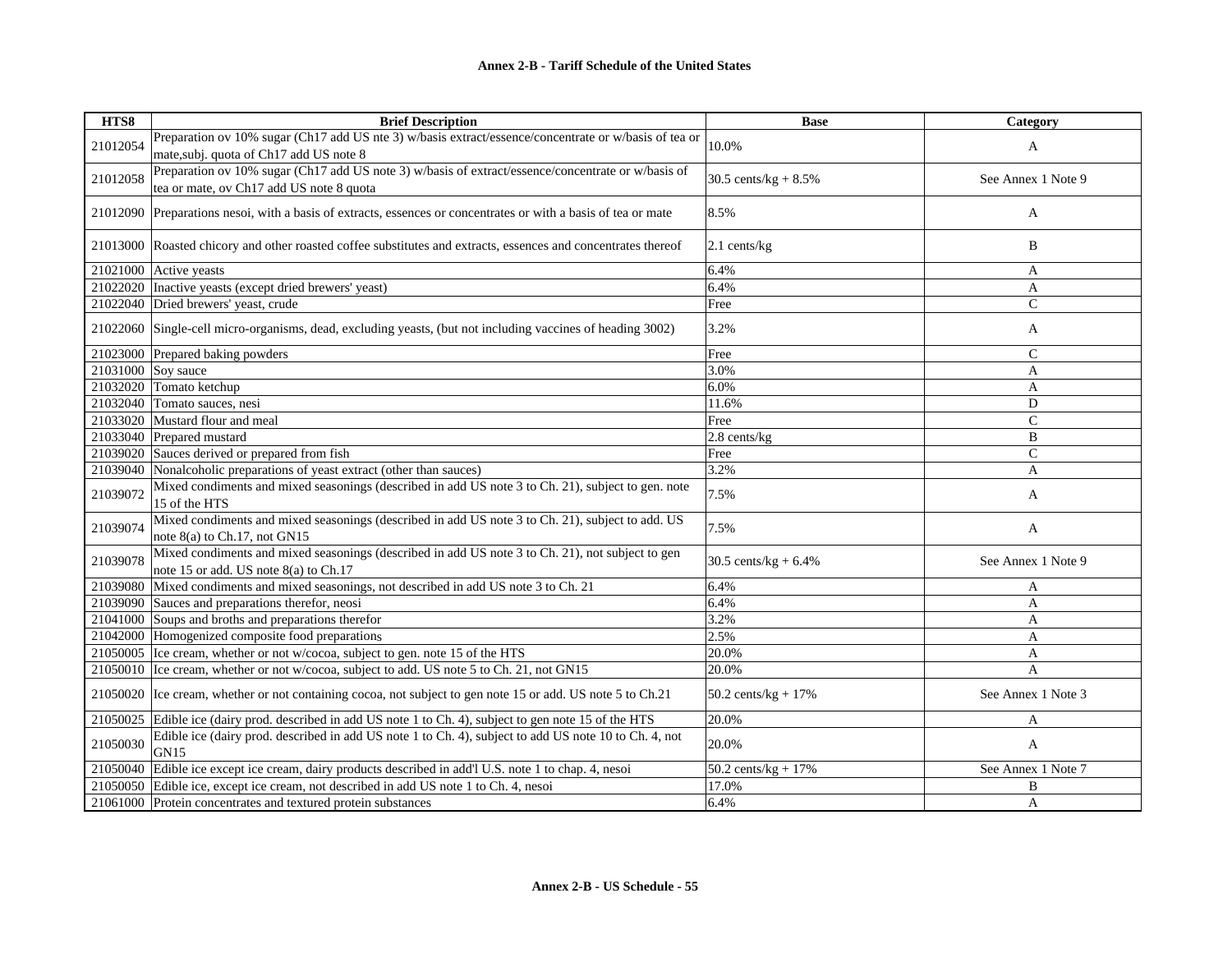| HTS8     | <b>Brief Description</b>                                                                                                                       | <b>Base</b>                                                 | Category           |
|----------|------------------------------------------------------------------------------------------------------------------------------------------------|-------------------------------------------------------------|--------------------|
| 21069003 | Food preps, nesoi, n/o 5.5% bf, mixed w/other ingred. if o/16% milk solids capable of being further<br>proc., subj. to GN15                    | 2.9 cents/kg                                                | A                  |
| 21069006 | Food preps, nesoi, n/o 5.5% bf, mixed w/other ingred. if o/16% milk solids capable of being further<br>proc., subj. to Ch4 US nte 10, not GN15 | 2.9 cents/kg                                                | A                  |
| 21069009 | Food preps, nesoi, n/o 5.5% b'fat, mixed w/other ingredi., if o/16% milk solids by wt, capable of being<br>further proc, bulk, nesoi, not GN15 | 86.2 cents/kg                                               | See Annex 1 Note 7 |
| 21069012 | Compound alcoholic preparations of a kind used for the manufacture of beverages, over 20% weight<br>alcohol but not over 0.5% vol alcohol      | 4.2 cents/ $kg + 1.9%$                                      | A                  |
| 21069015 | Compound alcoholic preparations used in the manufacture of beverages, cont. over 20% not over 50%<br>of alcohol by weight                      | $8.4 \text{ cents/kg} + 1.9\%$                              | A                  |
| 21069018 | Compound alcoholic preparations of a kind used for the manufacture of beverages, containing over<br>50% of alcohol by weight                   | 17 cents/ $kg + 1.9%$                                       | A                  |
| 21069022 | Butter substitutes o/10% by wt of milk solids, o/45% butterfat, subject to gen. note 15 to the HTS                                             | 15.4 cents/kg                                               | A                  |
| 21069024 | Butter substitutes o/10% by wt of milk solids, o/45% butterfat, subject to add US note 14 to Ch.4, not<br>GN15                                 | 15.4 cents/kg                                               | A                  |
| 21069026 | Butter substitutes o/10% by wt of milk solids, o/45% butterfat, not subject to gen note 15 or add US<br>note 14 to Ch.4                        | \$1.996/kg                                                  | See Annex 1 Note 6 |
| 21069028 | Butter substitutes o/10% by wt of milk solids, n/o 45% butterfat, neosi                                                                        | 13.1 cents/kg                                               | A                  |
| 21069032 | Butter substitutes n/o 10% by wt of milk solids, o/45% butterfat, subject to gen. note 15 to the HTS                                           | 15.4 cents/kg                                               | A                  |
| 21069034 | Butter substitutes n/o 10% by wt of milk solids, o/45% butterfat, subject to add US note 14 to Ch.4, not<br>GN <sub>15</sub>                   | 15.4 cents/kg                                               | A                  |
| 21069036 | Butter substitutes n/o 10% by wt of milk solids, o/45% butterfat, not subject to gen note 15 or add US<br>note 14 to Ch.4                      | \$1.996/kg                                                  | See Annex 1 Note 6 |
| 21069038 | Butter substitutes n/o 10% by wt of milk solids, n/o 45% butterfat, neosi                                                                      | 13.1 cents/kg                                               | A                  |
| 21069039 | Artificially sweetened cough drops                                                                                                             | Free                                                        | $\mathbf{C}$       |
| 21069042 | Syrups from cane/beet sugar, neosi, w/added coloring but not added flavoring, subject to gen. note 15<br>of the HTS                            | 3.6606 cents/kg of total sugars                             | A                  |
| 21069044 | Syrups from cane/beet sugar, neosi, w/added coloring but not added flavoring, subject to add US note 5<br>to Ch. 17, not GN15                  | 3.6606 cents/kg of total sugars                             | A                  |
| 21069046 | Syrups from cane/beet sugar, neosi, w/added coloring but not added flavoring, not subject to gen note<br>15 or add US note 5 to Ch. 17         | 35.74 cents/kg                                              | See Annex 1 Note 9 |
| 21069048 | Orange juice, fortified with vitamins or minerals                                                                                              | 7.85 cents/liter                                            | B                  |
| 21069052 | Juice of any single fruit or vegetables juices (o/t orange), concentrated, fortified with vitamins or<br>minerals                              | The rate applicable to the natural juice<br>in heading 2009 | A                  |
| 21069054 | Mixtures of fruit or vegetable juices, fortified with vitamins or minerals, nesoi, mixtures of juices in<br>concentrated form                  | The rate applicable to the natural juice<br>in heading 2009 | A                  |
| 21069058 | Food preparations of gelatin, neosi                                                                                                            | 4.8%                                                        | A                  |
| 21069062 | Food preps, nesoi, o/10% by wt of milk solids, subject to gen. note 15 of the HTS                                                              | 10.0%                                                       | A                  |
| 21069064 | Food preps, nesoi, o/10% by wt of milk solids, dairy prods, descr. in add US note 1 to Ch.4: subject to<br>add US note 10 to Ch.4, not GN15    | 10.0%                                                       | A                  |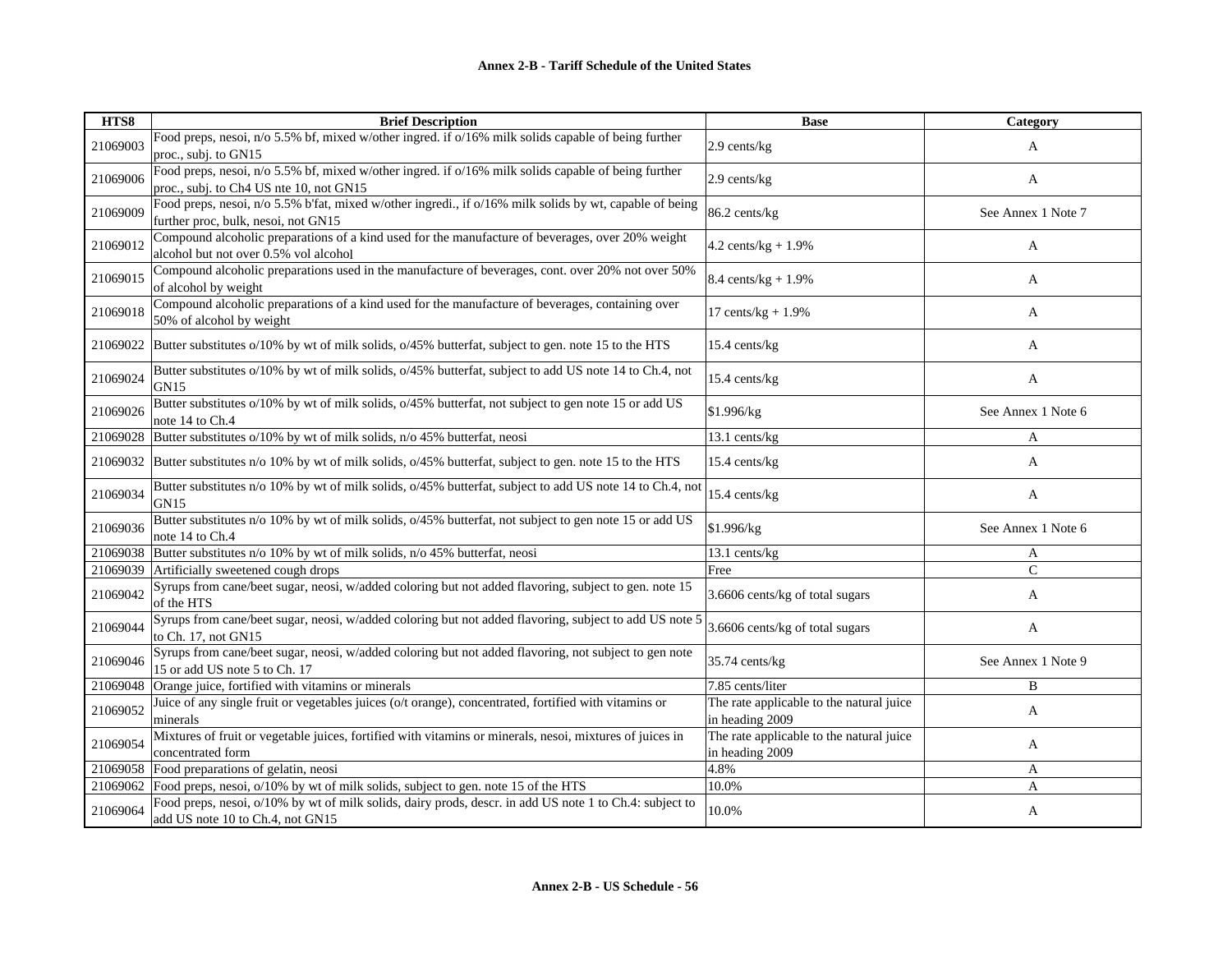| HTS8     | <b>Brief Description</b>                                                                                                                                                           | <b>Base</b>                     | Category           |
|----------|------------------------------------------------------------------------------------------------------------------------------------------------------------------------------------|---------------------------------|--------------------|
| 21069066 | Food preps, nesoi, $o/10\%$ by wt of milk solids, dairy prods, descr. in add US note 1 to Ch.4: not subject $\vert_{70.4 \text{ cents/kg} + 8.5\%}$<br>to Ch4 US note 10, not GN15 |                                 | See Annex 1 Note 7 |
| 21069068 | Blended syrups, neosi, o/10% milk solids, descr. in add US note 4 to Ch 17: subject to add US note 9 to<br>Ch. 17, not GN15                                                        | 10.0%                           | A                  |
| 21069072 | Blended syrups, neosi, o/10% milk solids, descr. in add US note 4 to Ch 17: not subject to add US note<br>9 to Ch. 17, not GN15                                                    | 70.4 cents/ $kg + 8.5%$         | See Annex 1 Note 9 |
| 21069074 | Food preps, nesoi, o/10% milk solids, o/65% sugar, descr. in add US note 2 to Ch.17, subject to add US<br>note 7 to Ch. 17, not GN15                                               | 10.0%                           | A                  |
| 21069076 | Food preps, nesoi, o/10% milk solids, o/65% sugar, descr. in add US note 2 to Ch.17, not subject to add<br>US note 7 to Ch. 17, not GN15                                           | 70.4 cents/ $kg + 8.5%$         | See Annex 1 Note 9 |
| 21069078 | Food preps, nesoi, o/10% milk solids, o/10% sugar, descr. in add US note 3 to Ch.17, subject to add US<br>note 8 to Ch. 17, not GN15                                               | 10.0%                           | A                  |
| 21069080 | Food preps, nesoi, o/10% milk solids, o/10% sugar, descr. in add US note 3 to Ch.17, not subject to add<br>US note 8 to Ch. 17, not GN15                                           | 70.4 cents/kg + $8.5\%$         | See Annex 1 Note 9 |
| 21069082 | Food preps, nesoi, o/10% milk solids, neosi                                                                                                                                        | 6.4%                            | A                  |
| 21069083 | Food preps, nesoi, n/o 10% by wt of milk solids, subject to gen. note 15 of the HTS                                                                                                | 10.0%                           | A                  |
| 21069085 | Food preps, nesoi, n/o 10% by wt of milk solids, dairy prods, descr. in add US note 1 to Ch.4: subject<br>to add US note 10 to Ch.4, not GN15                                      | 10.0%                           | A                  |
| 21069087 | Food preps, nesoi, n/o 10% by wt of milk solids, dairy prods, descr. in add US note 1 to Ch.4: n/subject<br>to add US note 10 to Ch. 4, n/GN15                                     | $28.8 \text{ cents/kg} + 8.5\%$ | See Annex 1 Note 7 |
| 21069089 | Blended syrups, neosi, n/o 10% milk solids, descr. in add US note 4 to Ch 17: subject to add US note 9<br>to Ch. 17, not GN15                                                      | 10.0%                           | A                  |
| 21069091 | Blended syrups, neosi, n/o/10% milk solids, descr. in add US note 4 to Ch 17: not subject to add US<br>note 9 to Ch. 17, not GN15                                                  | 28.8 cents/ $kg + 8.5%$         | See Annex 1 Note 9 |
| 21069092 | Food preps, nesoi, n/o 10% milk solids, o/65% sugar, descr. in add US note 2 to Ch.17, subject to add<br>US note 7 to Ch. 17, not GN15                                             | 10.0%                           | A                  |
| 21069094 | Food preps, nesoi, n/o 10% milk solids, o/65% sugar, descr. in add US note 2 to Ch.17, not subject to<br>add US note 7 to Ch. 17, not GN15                                         | 28.8 cents/kg + $8.5\%$         | See Annex 1 Note 9 |
| 21069095 | Food preps, nesoi, n/o 10% milk solids, o/10% sugar, descr. in add US note 3 to Ch.17, subject to add<br>US note 8 to Ch. 17, not GN15                                             | 10.0%                           | A                  |
| 21069097 | Food preps, nesoi, n/o 10% milk solids, o/10% sugar, descr. in add US note 3 to Ch.17, not subject to<br>add US note 8 to Ch. 17, not GN15                                         | 28.8 cents/ $kg + 8.5%$         | See Annex 1 Note 9 |
| 21069099 | Food preparations not elsewhere specified or included, not canned or frozen                                                                                                        | 6.4%                            | A                  |
| 22011000 | Mineral waters and aerated waters, not containing added sugar or other sweetening matter nor flavored 0.26 cents/liter                                                             |                                 | A                  |
| 22019000 | Waters (incl. ice, snow and steam), ot/than mineral waters or aerated waters, not cont. added sugar or<br>other sweetening matter nor flavored                                     | Free                            | $\mathsf{C}$       |
| 22021000 | Waters, including mineral waters and aerated waters, containing added sugar or other sweetening<br>matter or flavored                                                              | 0.2 cents/liter                 | A                  |
| 22029010 | Chocolate milk drink                                                                                                                                                               | 17.0%                           | B                  |
| 22029022 | Non-alcoholic milk-based drinks (except chocolate), subject to gen. note 15 of the HTS                                                                                             | 17.5%                           | A                  |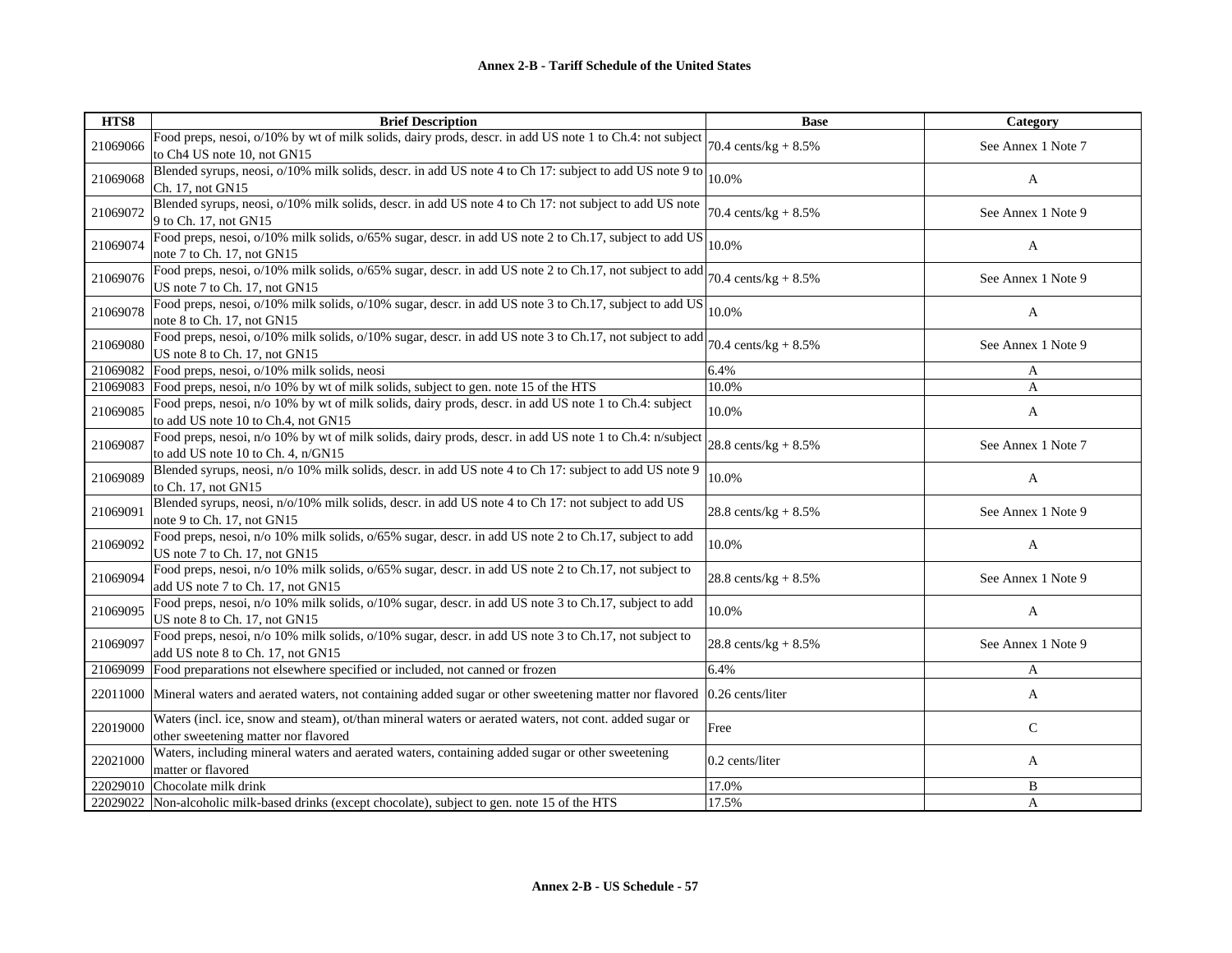| HTS8     | <b>Brief Description</b>                                                                                                          | <b>Base</b>                                                          | Category           |
|----------|-----------------------------------------------------------------------------------------------------------------------------------|----------------------------------------------------------------------|--------------------|
| 22029024 | Non-alcoholic milk-based drinks (except chocolate), subject to add US note 10 to Ch. 4, not GN15                                  | 17.5%                                                                | $\mathbf{A}$       |
| 22029028 | Non-alcoholic milk-based drinks (except chocolate), not subject to gen note 15 or add US note 10 to<br>Ch.4                       | 23.5 cents/liter + $14.9\%$                                          | See Annex 1 Note 7 |
| 22029030 | Orange juice, fortified with vitamins or minerals, not concentrated and not prepared from concentrate                             | 4.5 cents/liter                                                      | A                  |
| 22029035 | Orange juice, fortified with vitamins or minerals, prepared from concentrate                                                      | 7.85 cents/liter                                                     | B                  |
|          | 22029036 Single fruit or vegetable juice (other than orange), fortified with vitamins or minerals, not concentrated               | The rate applicable to the natural juice<br>in Heading 2009          | A                  |
| 22029037 | Mixed fruit or vegetable juice (other than orange), fortified with vitamins or minerals, not concentrated                         | The rate applicable to the natural juice<br>in Heading 2009          | A                  |
| 22029090 | Nonalcoholic beverages, nesi, not including fruit or vegetable juices of heading 2009                                             | 0.2 cents/liter                                                      | A                  |
|          | 22030000 Beer made from malt                                                                                                      | Free                                                                 | $\mathcal{C}$      |
| 22041000 | Sparkling wine, made from grapes                                                                                                  | 19.8 cents/liter                                                     | A                  |
| 22042120 | Effervescent grape wine, in containers holding 2 liters or less                                                                   | 19.8 cents/liter                                                     | A                  |
|          | 22042130 Tokay wine (not carbonated) not over 14% alcohol, in containers not over 2 liters                                        | 6.3 cents/liter                                                      | A                  |
| 22042150 | Wine other than Tokay (not carbonated), not over 14% alcohol, in containers not over 2 liters                                     | 6.3 cents/liter                                                      | A                  |
| 22042160 | Marsala wine, over 14% vol. alcohol, in containers holding 2 liters or less                                                       | 5.3 cents/liter                                                      | A                  |
| 22042180 | Grape wine, other than "Marsala", not sparkling or effervescent, over 14% vol. alcohol, in containers<br>holding 2 liters or less | 16.9 cents/liter                                                     | A                  |
| 22042920 | Grape wine, other than sparkling, not over 14% vol. alcohol, in containers holding over 2 but not over 4<br>liters                | 8.4 cents/liter                                                      | A                  |
| 22042940 | Grape wine, other than sparkling, over 14% vol. alcohol, in containers holding over 2 but not over 4<br>liters                    | 22.4 cents/liter                                                     | A                  |
| 22042960 | Grape wine, other than sparkling, not over 14% vol. alcohol, in containers holding over 4 liters                                  | 14 cents/liter                                                       | D                  |
| 22042980 | Grape wine, other than sparkling, over 14% vol. alcohol, in containers holding over 4 liters                                      | 22.4 cents/liter                                                     | A                  |
| 22043000 | Grape must, nesi, in fermentation or with fermentation arrested otherwise than by addition of alcohol                             | 4.4 cents/liter $+31.4$ cents/pf. Liter                              | A                  |
| 22051030 | Vermouth in containers holding 2 liters or less                                                                                   | 3.5 cents/liter                                                      | A                  |
| 22051060 | Wine of fresh grapes flavored with plants or aromatic substances, other than vermouth, in containers<br>holding 2 liters or less  | 4.2 cents/liter                                                      | A                  |
| 22059020 | Vermouth in containers each holding over 2 liters but not over 4 liters                                                           | 3.5 cents/liter                                                      | A                  |
| 22059040 | Vermouth in containers each holding over 4 liters                                                                                 | 3.8 cents/liter                                                      | A                  |
| 22059060 | Wine of fresh grapes flavored with plants or aromatic substances, other than vermouth, in containers<br>holding over 2 liters     | 4.2 cents/liter                                                      | A                  |
| 22060015 | Cider, fermented, whether still or sparkling                                                                                      | 0.4 cents/liter                                                      | A                  |
|          | 22060030 Prune wine                                                                                                               | $3.1$ cents/liter + 22.1 cents/pf. Liter on<br>ethyl alcohol content | A                  |
| 22060045 | Rice wine or sake                                                                                                                 | 3 cents/liter                                                        | A                  |
| 22060060 | Effervescent wine, nesi                                                                                                           | 13.9 cents/liter                                                     | D                  |
| 22060090 | Fermented beverages (other than grape wine, beer, cider, prune wine, sake, vermouth, or other<br>effervescent wines)              | 4.2 cents/liter                                                      | A                  |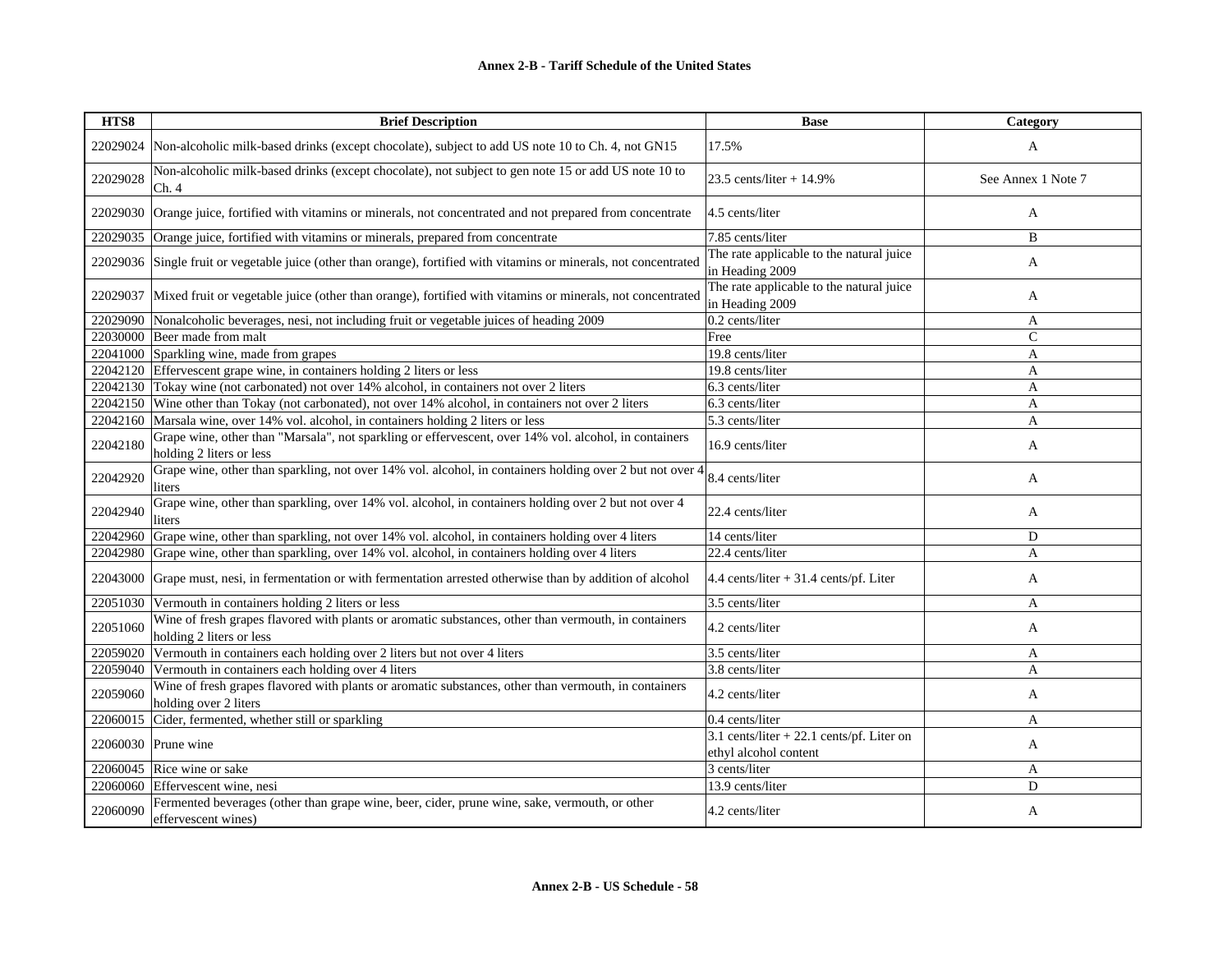| HTS8     | <b>Brief Description</b>                                                                                                                 | <b>Base</b>         | Category       |
|----------|------------------------------------------------------------------------------------------------------------------------------------------|---------------------|----------------|
| 22071030 | Undenatured ethyl alcohol of 80 percent vol. alcohol or higher, for beverage purposes                                                    | 18.9 cents/pf.liter | B              |
| 22071060 | Undenatured ethyl alcohol of 80 percent vol. alcohol or higher, for nonbeverage purposes                                                 | 2.5%                | A              |
| 22072000 | Ethyl alcohol and other spirits, denatured, of any strength                                                                              | 1.9%                | A              |
|          | 22082010 Pisco and singani                                                                                                               | Free                | ${\bf C}$      |
| 22082020 | Grape brandy, excluding pisco and singani, in containers not over 4 liters, not over \$2.38/liter                                        | Free                | $\mathbf{C}$   |
| 22082030 | Grape brandy, excluding pisco and singani, in containers not over 4 liters, valued over \$2.38 to<br>\$3.43/liter                        | Free                | $\mathsf{C}$   |
| 22082040 | Grape brandy, excluding pisco and singani, in containers not over 4 liters, valued over \$3.43/liter                                     | Free                | $\mathcal{C}$  |
|          | 22082050 Grape brandy, excluding pisco and singani, in containers over 4 liters, not over \$2.38/liter                                   | Free                | $\mathcal{C}$  |
|          | 22082060 Grape brandy, excluding pisco and singani, in containers over 4 liters, over \$2.38/liter                                       | Free                | $\mathsf{C}$   |
|          | 22083030 Irish and Scotch whiskies                                                                                                       | Free                | $\mathcal{C}$  |
| 22083060 | Whiskies, other than Irish and Scotch whiskies                                                                                           | Free                | $\overline{C}$ |
| 22084020 | Rum and tafia, in containers each holding not over 4 liters, valued not over \$3/proof liter                                             | 23.7 cents/pf.liter | D              |
| 22084040 | Rum and tafia, in containers each holding not over 4 liters, valued over \$3/proof liter                                                 | Free                | $\mathbf C$    |
| 22084060 | Rum and tafia, in containers each holding over 4 liters, valued not over \$0.69/proof liter                                              | 23.7 cents/pf.liter | B              |
|          | 22084080 Rum and tafia, in containers each holding over 4 liters, valued over \$0.69/proof liter                                         | Free                | $\mathbf C$    |
| 22085000 | Gin and Geneve                                                                                                                           | Free                | $\mathcal{C}$  |
| 22086010 | Vodka, in containers each holding not over 4 liters, valued not over \$2.05/liter                                                        | Free                | $\mathbf C$    |
| 22086020 | Vodka, in containers each holding not over 4 liters, valued over \$2.05/liter                                                            | Free                | $\mathcal{C}$  |
| 22086050 | Vodka, in containers each holding over 4 liters                                                                                          | Free                | $\mathsf{C}$   |
|          | 22087000 Liqueurs and cordials                                                                                                           | Free                | $\mathsf{C}$   |
| 22089001 | Aquavit                                                                                                                                  | Free                | $\mathcal{C}$  |
| 22089005 | Bitters, not fit for use as beverages                                                                                                    | Free                | $\mathcal{C}$  |
|          | 22089010 Bitters, fit for use as beverages                                                                                               | Free                | $\mathsf{C}$   |
| 22089012 | Slivovitz brandy, valued not over \$3.43/liter, in containers each holding not over 4 liters                                             | Free                | $\mathcal{C}$  |
| 22089014 | Slivovitz brandy, valued not over \$3.43/liter, in containers each holding over 4 liters                                                 | Free                | $\mathsf{C}$   |
|          | 22089015 Slivovitz brandy, valued over \$3.43/liter                                                                                      | Free                | $\mathsf{C}$   |
| 22089020 | Brandy, except slivovitz, in containers each holding not over 4 liters, valued not over \$2.38/liter                                     | Free                | $\mathsf{C}$   |
| 22089025 | Brandy, except grape brandy and slivovitz, in containers each holding not over 4 liters, valued over<br>\$2.38 but not over \$3.43/liter | Free                | $\mathsf{C}$   |
| 22089030 | Brandy, except grape brandy and slivovitz, in containers each holding not over 4 liters, valued over<br>\$3.43/liter                     | Free                | ${\bf C}$      |
| 22089035 | Brandy, except grape brandy and slivovitz, in containers each holding over 4 liters, valued not over<br>\$2.38/liter                     | Free                | $\mathsf C$    |
| 22089040 | Brandy, except grape brandy and slivovitz, in containers each holding over 4 liters, valued over<br>\$2.38/liter                         | Free                | $\mathsf{C}$   |
| 22089046 | Kirschwasser and ratafia                                                                                                                 | Free                | $\mathsf{C}$   |
| 22089050 | Tequila, in containers each holding not over 4 liters                                                                                    | Free                | ${\bf C}$      |
|          | 22089055 Tequila, in containers each holding over 4 liters                                                                               | Free                | $\mathsf{C}$   |
| 22089071 | Imitations of brandy and other spirituous beverages containing alcohol                                                                   | Free                | $\mathcal{C}$  |
| 22089072 | Mescal in containers each holding not over 4 liters                                                                                      | Free                | $\mathsf C$    |
| 22089075 | Spirits nesi, fit for use as beverages or for beverage purposes                                                                          | Free                | $\mathsf{C}$   |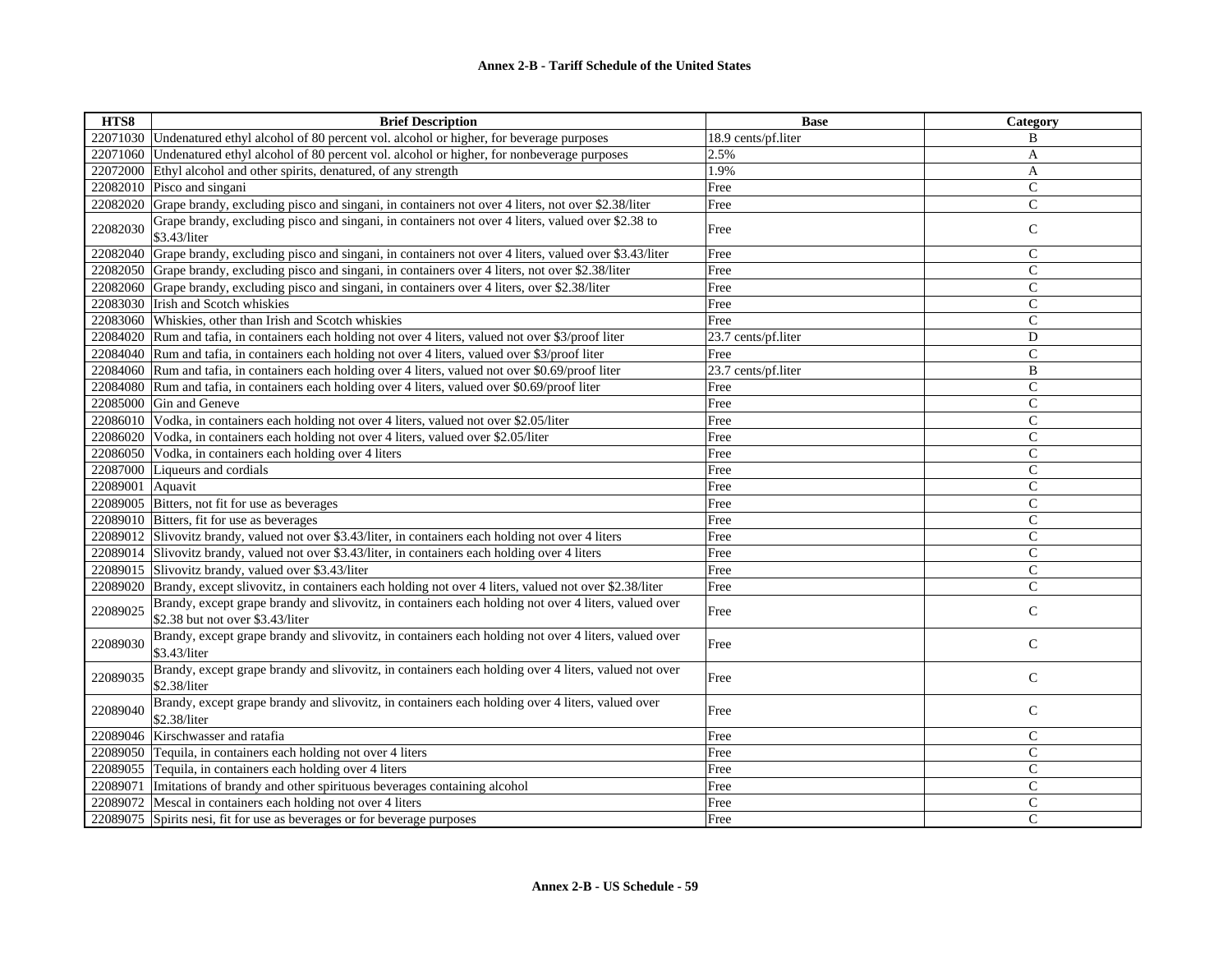| HTS8     | <b>Brief Description</b>                                                                                                                       | <b>Base</b>         | <b>Category</b> |
|----------|------------------------------------------------------------------------------------------------------------------------------------------------|---------------------|-----------------|
| 22089080 | Undenatured ethyl alcohol of an alcoholic strength by volume of less than 80 percent vol., nesi                                                | 21.1 cents/pf.liter | A               |
| 22090000 | Vinegar and substitutes for vinegar obtained from acetic acid                                                                                  | 0.5 cents/pf.liter  | A               |
| 23011000 | Flours, meals, and pellets, of meat or meat offal unfit for human consumption; greaves (cracklings)                                            | Free                | C               |
| 23012000 | Flours, meals, and pellets, of fish or of crustaceans, molluscs or other aquatic invertebrates, unfit for<br>human consumption                 | Free                | $\mathsf{C}$    |
| 23021000 | Bran, sharps (middlings) and other residues, derived from the sifting, milling or other working of corn<br>(maize)                             | Free                | $\mathsf{C}$    |
| 23022000 | Bran, sharps (middlings) and other residues, derived from the sifting, milling or other working of rice                                        | Free                | C               |
| 23023000 | Bran, sharps (middlings) and other residues, derived from the sifting, milling or other working of wheat Free                                  |                     | $\mathsf{C}$    |
| 23024000 | Bran, sharps (middlings) and other residues, derived from the sifting, milling or other working of<br>cereals, excluding corn, rice and wheat  | Free                | $\mathsf{C}$    |
| 23025000 | Bran, sharps (middlings) and other residues, derived from the sifting, milling or other working of<br>leguminous plants                        | 1.4%                | A               |
| 23031000 | Residues of starch manufacture and similar residues                                                                                            | 1.4%                | A               |
| 23032000 | Beet-pulp, bagasse and other waste of sugar manufacture                                                                                        | Free                | $\mathcal{C}$   |
| 23033000 | Brewing or distilling dregs and waste                                                                                                          | Free                | $\mathbf C$     |
| 23040000 | Oilcake and other solid residues, resulting from the extraction of soybean oil                                                                 | $0.45$ cents/kg     | A               |
| 23050000 | Oilcake and other solid residues, resulting from the extraction of peanut (ground-nut) oil                                                     | $0.32$ cents/kg     | A               |
| 23061000 | Oilcake and other solid residues, resulting from the extraction of vegetable fats or oils, of cotton seeds                                     | $0.56$ cents/kg     | A               |
| 23062000 | Oilcake and other solid residues, resulting from the extraction of vegetable fats or oils, of linseed                                          | $0.12$ cents/kg     | A               |
| 23063000 | Oilcake and other solid residues, resulting from the extraction of vegetable fats or oils, of sunflower<br>seeds                               | $0.45$ cents/kg     | A               |
| 23064100 | Oilcake and other solid residues, resulting from the extraction of vegetable fats or oils, of low erucic<br>acid rape or colza seeds           | $0.17$ cents/kg     | A               |
| 23064900 | Oilcake and other solid residues, resulting from the extraction of vegetable fats/oils, of rape or colza<br>seeds (other than low erucic acid) | $0.17$ cents/kg     | A               |
| 23065000 | Oilcake and other solid residues, resulting from the extraction of vegetable fats or oils, of coconut or<br>copra                              | $0.45$ cents/kg     | A               |
| 23066000 | Oilcake and other solid residues, resulting from the extraction of vegetable fats or oils, of palm nuts or<br>kernels                          | $0.32$ cents/kg     | A               |
| 23067000 | Oilcake and other solid residues, resulting from the extraction of vegetable fats or oils, of corn (maize)<br>germ                             | $0.32$ cents/kg     | A               |
| 23069000 | Oilcake and other solid residues, resulting from the extraction of vegetable fats or oils, nesi                                                | 0.32 cents/kg       | A               |
| 23070000 | Wine lees; argol                                                                                                                               | Free                | $\mathcal{C}$   |
|          | 23080010 Acorns and horse-chestnuts, of a kind used in animal feeding, not elsewhere specified or included                                     | 1.4%                | A               |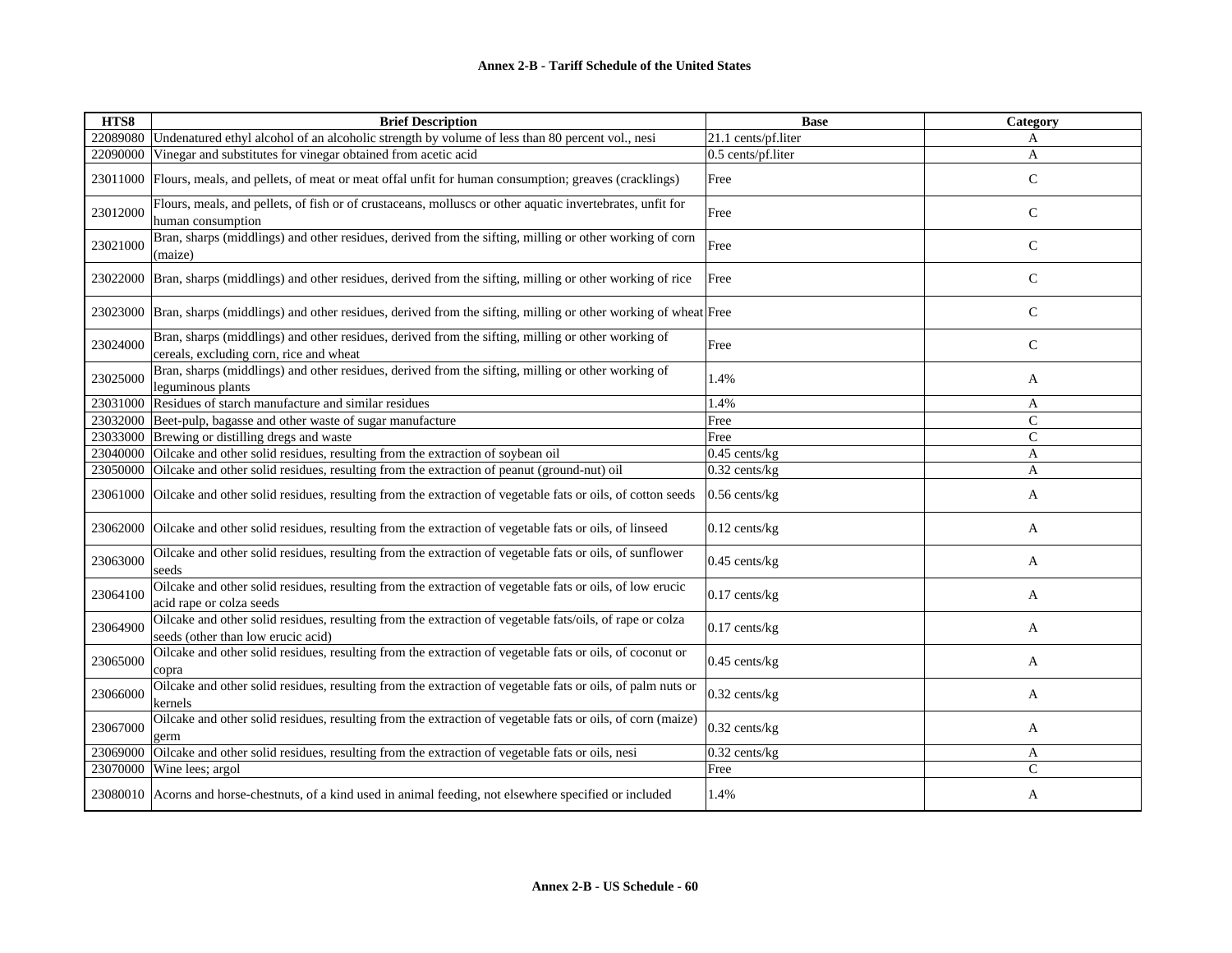| HTS8     | <b>Brief Description</b>                                                                                                                     | <b>Base</b>             | Category            |
|----------|----------------------------------------------------------------------------------------------------------------------------------------------|-------------------------|---------------------|
| 23080093 | Screenings, scalpings, chaff or scourings, ground or not ground of flaxseed (linseed), of a kind used in                                     | Free                    | $\mathcal{C}$       |
|          | animal feeding, nesoi                                                                                                                        |                         |                     |
| 23080095 | Dehydrated marigolds, of a kind used in animal feeding, not elsewhere specified or included                                                  | 1.9%                    | A                   |
| 23080098 | Vegetable materials and vegetable waste, vegetable residues and byproducts, of a kind used in animal                                         | 1.4%                    | A                   |
|          | feeding, nesoi                                                                                                                               |                         |                     |
| 23091000 | Dog or cat food, put up for retail sale                                                                                                      | Free                    | $\mathcal{C}$       |
| 23099010 | Mixed feed or mixed feed ingredients used in animal feeding                                                                                  | Free                    | C                   |
| 23099022 | Animal feeds w/milk or milk derivatives, o/10% by wt of milk solids, subject to gen. note 15 of the<br><b>HTS</b>                            | 7.5%                    | A                   |
| 23099024 | Animal feeds w/milk or milk derivatives, $o/10\%$ by wt of milk solids, subject to add note 2 to Ch. 23,<br>not GN15                         | 7.5%                    | A                   |
| 23099028 | Animal feeds w/milk or milk derivatives, o/10% by wt of milk solids, not subject to gen note 15 or add<br>note 2 to Ch. 23                   | 80.4 cents/kg + $6.4\%$ | See Annex 1 Note 5  |
| 23099042 | Animal feeds w/milk or milk derivatives, n/o 10% by wt of milk solids, subject to gen. note 15 of the<br>HTS                                 | 7.5%                    | A                   |
| 23099044 | Animal feeds w/milk or milk derivatives, n/o 10% by wt of milk solids, subject to add note 2 to Ch. 23,<br>not GN15                          | 7.5%                    | A                   |
| 23099048 | Animal feeds w/milk or milk derivatives, n/o 10% by wt of milk solids, not subject to gen note 15 or<br>add note 2 to Ch. 23                 | 80.4 cents/ $kg + 6.4%$ | See Annex 1 Note 5  |
| 23099060 | Animal feeds containing egg, other than mixed feeds or mixed feed ingredients, not containing milk or<br>milk derivatives                    | 1.9%                    | A                   |
| 23099070 | Other preps nes with a basis of vitamin B12, for supplementing animal in animal feeding, not cont milk<br>or egg prods                       | 1.4%                    | A                   |
| 23099095 | Other preps nes of a kind used in animal feeding, not cont milk or egg prods                                                                 | 1.4%                    | A                   |
| 24011021 | Wrapper tobacco, not stemmed/stripped                                                                                                        | Free                    | $\mathcal{C}$       |
| 24011029 | Tobacco (o/t wrapper tobacco), cont ov 35% wrapper tobacco, not stemmed/stripped                                                             | Free                    | $\mathcal{C}$       |
| 24011044 | Tobacco, not stemmed or stripped, not or not over 35% wrapper tobacco, oriental or turkish type,<br>cigarette leaf                           | Free                    | $\mathsf{C}$        |
| 24011048 | Tobacco, not stemmed or stripped, not or not over 35% wrapper tobacco, oriental or turkish type, other<br>than cigarette leaf                | Free                    | C                   |
| 24011053 | Tobacco, not stemmed or stripped, not or not over 35% wrapper tobacco, cigar binder and filler                                               | Free                    | $\mathcal{C}$       |
| 24011061 | Tobacco, not stemmed or stripped, not or not over 35% wrapper tobacco, flue-cured burley etc, not for<br>cigarettes                          | 23.9 cents/kg           | D                   |
| 24011063 | Tobacco, not stemmed or stripped, not or not over 35% wrapper tobacco, flue-cured burley, etc.,<br>described in addl US note 5 to chap 24    | 23.9 cents/kg           | A                   |
| 24011065 | Tobacco, not stemmed or stripped, not or not over 35% wrapper tobacco, flue-cured burley, etc., other<br>nesi                                | 350.0%                  | See Annex 1 Note 11 |
| 24011095 | Tobacco, not stemmed or stripped, not or not over 35% wrapper tobacco, not flue-cured burley, etc.,<br>other nesi                            | 32.7 cents/kg           | A                   |
| 24012005 | Leaf tobacco, the product of two or more countries or dependencies, when mixed or packed together,<br>partly or wholly stemmed, not threshed | \$5.48/kg               | B                   |
| 24012014 | Wrapper tobacco, partly or wholly stemmed (stripped), not threshed or similarly processed                                                    | Free                    | $\mathcal{C}$       |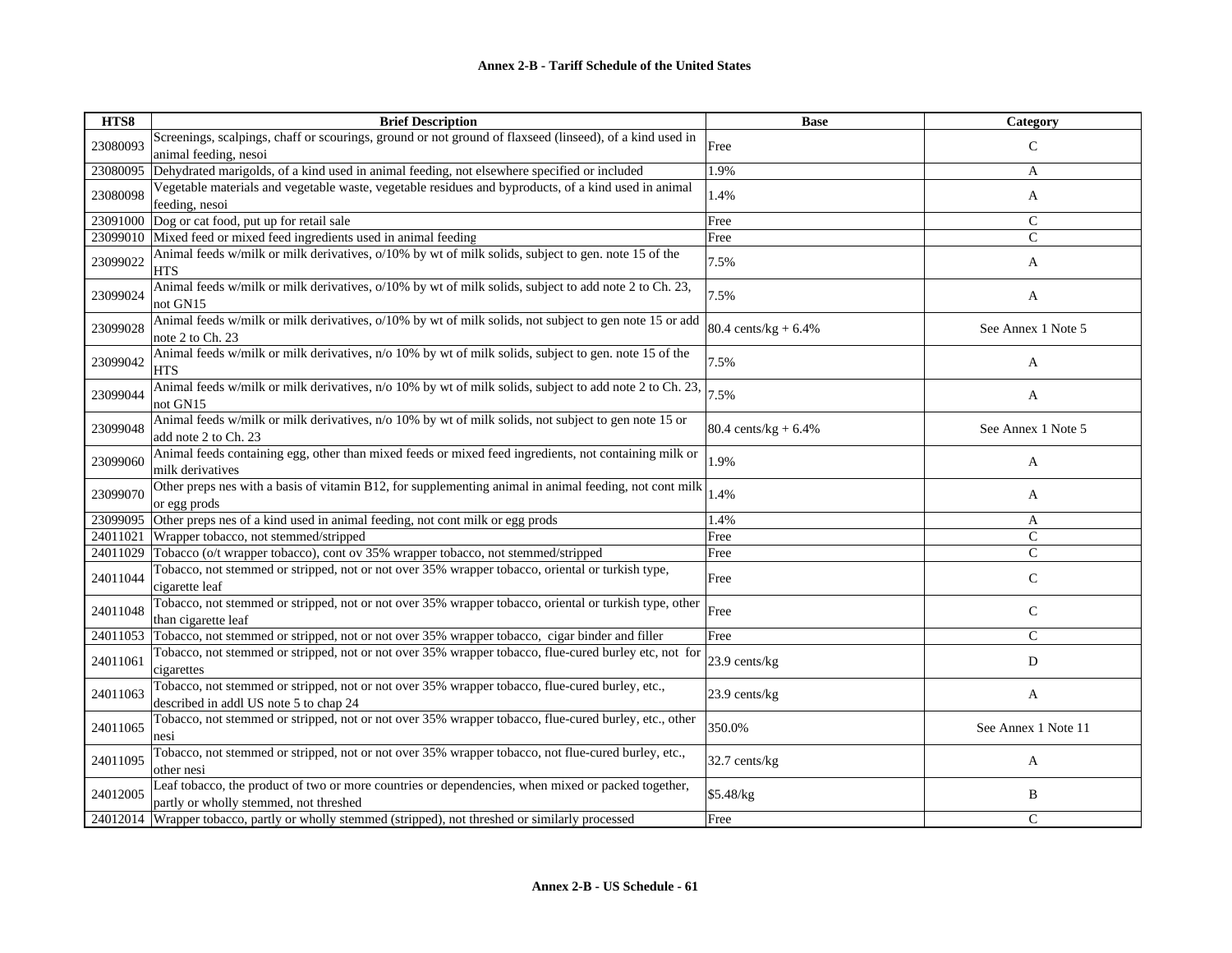| HTS8     | <b>Brief Description</b>                                                                                                                        | <b>Base</b>   | Category            |
|----------|-------------------------------------------------------------------------------------------------------------------------------------------------|---------------|---------------------|
| 24012018 | Tobacco containing over 35% wrapper tobacco, partly or wholly stemmed (stripped), not threshed or<br>similarly processed                        | Free          | $\mathcal{C}$       |
| 24012023 | Tobacco, partly or wholly stemmed/stripped, n/threshed or similarly processed, not or n/over 35%<br>wrapper, oriental or turkish, cigarette lea | Free          | $\mathsf{C}$        |
| 24012026 | Tobacco, partly or wholly stemmed/stripped, n/threshed or similarly processed, not or n/over 35%<br>wrapper, not cigarette leaf                 | Free          | $\mathsf{C}$        |
| 24012029 | Tobacco, partly or wholly stemmed/stripped, n/threshed or similarly processed, not or n/over 35%<br>wrapper, cigar binder and filler            | Free          | $\mathsf{C}$        |
| 24012031 | Tobacco, partly or wholly stemmed/stripped, n/threshed or similarly proc., not or n/over 35% wrapper,<br>flue-cured burley etc, not for cigaret | 40.9 cents/kg | B                   |
| 24012033 | Tobacco, partly or wholly stemmed/stripped, n/threshed or similarly proc., not or n/over 35% wrapper,<br>des. in addl US note 5 to ch. 24       | 40.9 cents/kg | A                   |
| 24012035 | Tobacco, partly or wholly stemmed/stripped, n/threshed or similarly proc., not or n/over 35% wrapper,<br>flue-cured burley etc, other nesi      | 350.0%        | See Annex 1 Note 11 |
| 24012057 | Tobacco, partly or wholly stemmed/stripped, n/threshed or similarly proc., not or n/over 35% wrapper,<br>not flue-cured burley etc., other nesi | 39.7 cents/kg | B                   |
| 24012060 | Tobacco, partly or wholly stemmed (stripped), threshed or similarly processed, from cigar leaf                                                  | Free          | $\mathsf{C}$        |
| 24012075 | Tobacco, partly or wholly stemmed/stripped, threshed or similarly processed, not from cigar leaf,<br>oriental or turkish                        | Free          | $\mathsf{C}$        |
| 24012083 | Tobacco, partly or wholly stemmed/stripped, threshed or similarly processed, not from cigar leaf, not<br>oriental or turkish, not for cigarett  | 37.5 cents/kg | D                   |
| 24012085 | Tobacco, partly or wholly stemmed/stripped, threshed or similarly processed, not from cigar leaf,<br>described in addl US note 5 to chap 24     | 37.5 cents/kg | A                   |
| 24012087 | Tobacco, partly or wholly stemmed/stripped, threshed or similarly processed, not from cigar leaf, not<br>oriental or turkish, other nesi        | 350.0%        | See Annex 1 Note 11 |
| 24013003 | Tobacco refuse, tobacco stems, not cut, ground or pulverized                                                                                    | Free          | $\mathbf C$         |
|          | 24013006 Tobacco refuse, from cigar leaf, tobacco stems, cut, ground or pulverized                                                              | Free          | $\mathcal{C}$       |
|          | 24013009 Tobacco refuse, from cigar leaf, other than tobacco stems                                                                              | Free          | $\mathsf{C}$        |
| 24013013 | Tobacco refuse, from oriental or turkish type, tobacco stems, not cut, ground or pulverized                                                     | Free          | $\mathsf{C}$        |
|          | 24013016 Tobacco refuse, from oriental or turkish type, tobacco stems, cut, ground or pulverized                                                | Free          | $\mathcal{C}$       |
| 24013019 | Tobacco refuse, from oriental or turkish type, other than tobacco stems                                                                         | Free          | $\mathcal{C}$       |
| 24013023 | Tobacco refuse, from other tobacco, other than for cigarettes, tobacco stems, not cut, ground or<br>pulverized                                  | Free          | $\mathsf{C}$        |
|          | 24013025 Tobacco refuse, from other tobacco, other than for cigarettes, tobacco stems, cut, ground or pulverized 97 cents/kg                    |               | A                   |
| 24013027 | Tobacco refuse, from other tobacco, other than for cigarettes, to the r than tobacco stems                                                      | 28.4 cents/kg | B                   |
| 24013033 | Tobacco refuse, from other tobacco, for cigarettes, described in addl US note 5 to chap 24, tobacco<br>stems, not cut, ground or pulverized     | Free          | $\mathcal{C}$       |
| 24013035 | Tobacco refuse, from other tobacco, for cigarettes, described in addl US note 5 to chap 24, tobacco<br>stems, cut, ground or pulverized         | 97 cents/kg   | A                   |
| 24013037 | Tobacco refuse, from other tobacco, for cigarettes, described in addl US note 5 to chap 24, not tobacco<br>stems                                | 28.4 cents/kg | A                   |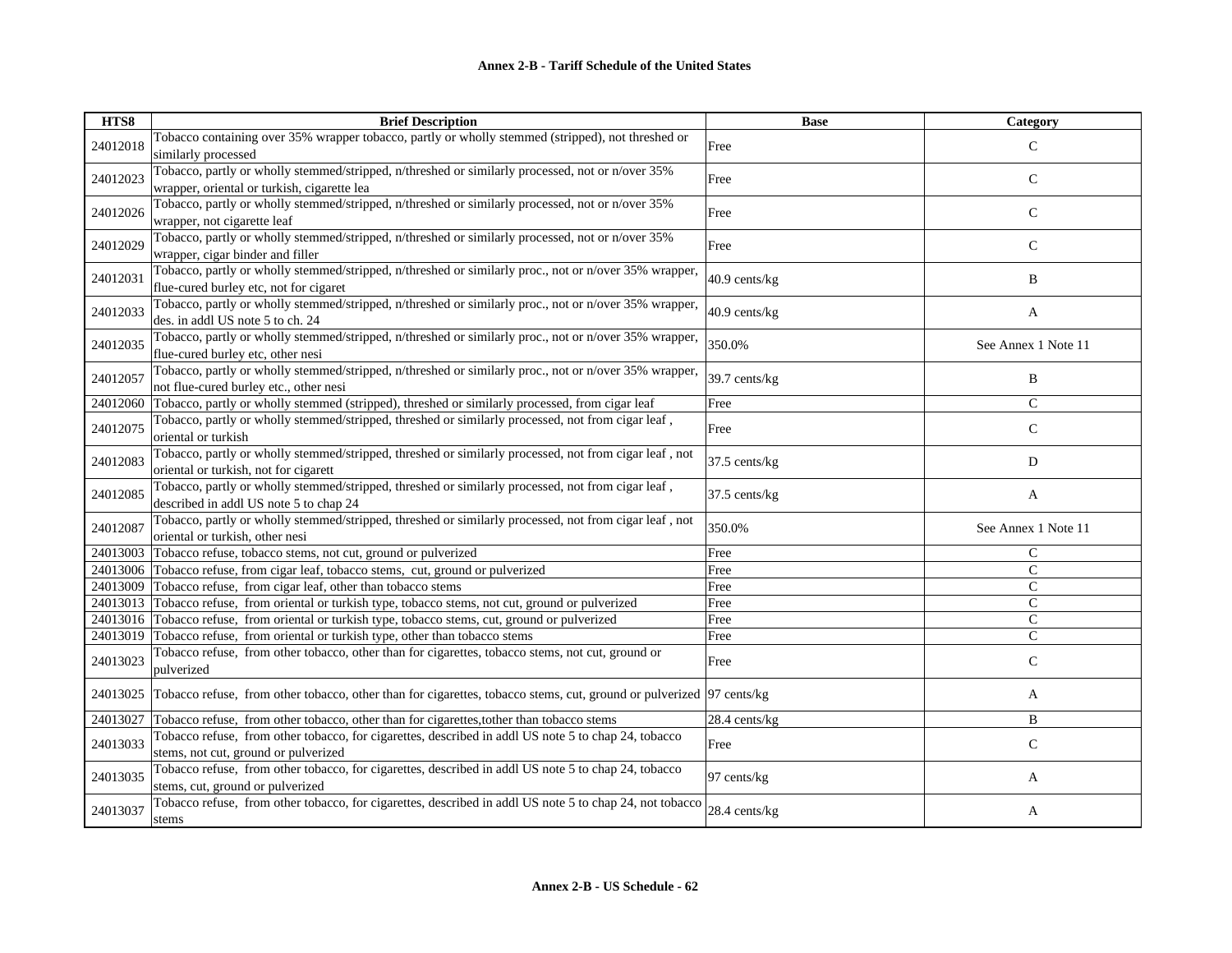| HTS8     | <b>Brief Description</b>                                                                                                                        | <b>Base</b>                   | Category            |
|----------|-------------------------------------------------------------------------------------------------------------------------------------------------|-------------------------------|---------------------|
| 24013070 | Tobacco refuse, from other tobacco, for cigarettes, other nesi                                                                                  | 350.0%                        | See Annex 1 Note 11 |
| 24021030 | Cigars, cheroots and cigarillos containing tobacco, each valued less than 15 cents                                                              | $$1.89/kg + 4.7\%$            | A                   |
| 24021060 | Cigars, cheroots and cigarillos containing tobacco, each valued 15 cents or over but less than 23 cents                                         | 57 cents/ $kg + 1.4%$         | A                   |
| 24021080 | Cigars, cheroots and cigarillos containing tobacco, each valued 23 cents or over                                                                | $57 \text{ cents/kg} + 1.4\%$ | A                   |
| 24022010 | Cigarettes containing tobacco and clove                                                                                                         | 41.7 cents/kg + $0.9\%$       | A                   |
| 24022080 | Cigarettes containing tobacco but not containing clove, paper-wrapped                                                                           | $$1.05/kg + 2.3\%$            | D                   |
| 24022090 | Cigarettes containing tobacco, nesi                                                                                                             | $$1.50/kg + 3.2\%$            | A                   |
| 24029000 | Cigars, cheroots and cigarillos and cigarettes of tobacco substitutes                                                                           | $$1.05/kg + 2.3\%$            | A                   |
| 24031020 | Smoking tobacco, whether or not containing tobacco substitutes, prepared for marketing directly to<br>consumer as packaged                      | 32.8 cents/kg                 | A                   |
| 24031030 | Smoking tobacco, whether or not containing tobacco substitutes, other, to be used in products other<br>than cigarettes                          | 32.8 cents/kg                 | A                   |
| 24031060 | Smoking tobacco, whether or not containing tobacco substitutes, other, to be used in cigarettes,<br>described in addl US note 5 to chap 24      | 32.8 cents/kg                 | A                   |
| 24031090 | Smoking tobacco, whether or not containing tobacco substitutes, other, to be used in cigarettes, other<br>nesi                                  | 350.0%                        | See Annex 1 Note 11 |
| 24039120 | Homogenized or "reconstituted" tobacco suitable for use as wrapper tobacco                                                                      | 62 cents/kg                   | A                   |
| 24039143 | Homogenized or "reconstituted" tobacco, not suitable for use as wrapper tobacco, to be used in<br>products other than cigarettes                | 19.9 cents/kg                 | A                   |
| 24039145 | Homogenized or "reconstituted" tobacco, not suitable for use as wrapper tobacco, to be used in<br>cigarettes, des. in addl US note 5 to chap    | 19.9 cents/kg                 | A                   |
| 24039147 | Homogenized or "reconstituted" tobacco, not suitable for use as wrapper tobacco, to be used in<br>cigarettes, other nesi                        | 350.0%                        | See Annex 1 Note 11 |
| 24039920 | Other manufactured tobacco, tobacco substitutes, tobacco extracts or essences, prepared for marketing<br>directly to consumer as packaged       | 24.7 cents/kg                 | A                   |
| 24039930 | Other manufactured tobacco, tobacco substitutes, tobacco extracts or essences, other, to be used in<br>products other than cigarettes           | 24.7 cents/kg                 | $\mathbf{A}$        |
| 24039960 | Other manufactured tobacco, tobacco substitutes, tobacco extracts or essences, to be used in cigarettes,<br>described in addl US note 5 to chap | 24.7 cents/kg                 | A                   |
| 24039990 | Other manufactured tobacco, tobacco substitutes, tobacco extracts or essences, other, to be used in<br>cigarettes, other nesi                   | 350.0%                        | See Annex 1 Note 11 |
| 25010000 | Salt & pure sodium chloride, whether or not in aqueous solution or cont. added anticaking or free-<br>flowing agents; sea water                 | Free                          | C                   |
| 25020000 | Iron pyrites, unroasted                                                                                                                         | Free                          | $\mathsf{C}$        |
| 25030000 | Sulfur of all kinds, other than sublimed, precipitated and colloidal sulfur                                                                     | Free                          | $\mathcal{C}$       |
| 25041010 | Natural graphite, crystalline flake (not including flake dust)                                                                                  | Free                          | C                   |
| 25041050 | Natural graphite in powder or flakes (other than crystalline flake)                                                                             | Free                          | $\mathsf{C}$        |
| 25049000 | Natural graphite, other than in powder or in flakes                                                                                             | Free                          | $\mathbf C$         |
| 25051010 | Natural silica and quartz sands, containing by weight 95% or more of silica and not more than 0.6% of<br>oxide of iron                          | Free                          | $\mathcal{C}$       |
| 25051050 | Natural silica and quartz sands, nesoi                                                                                                          | Free                          | $\mathsf{C}$        |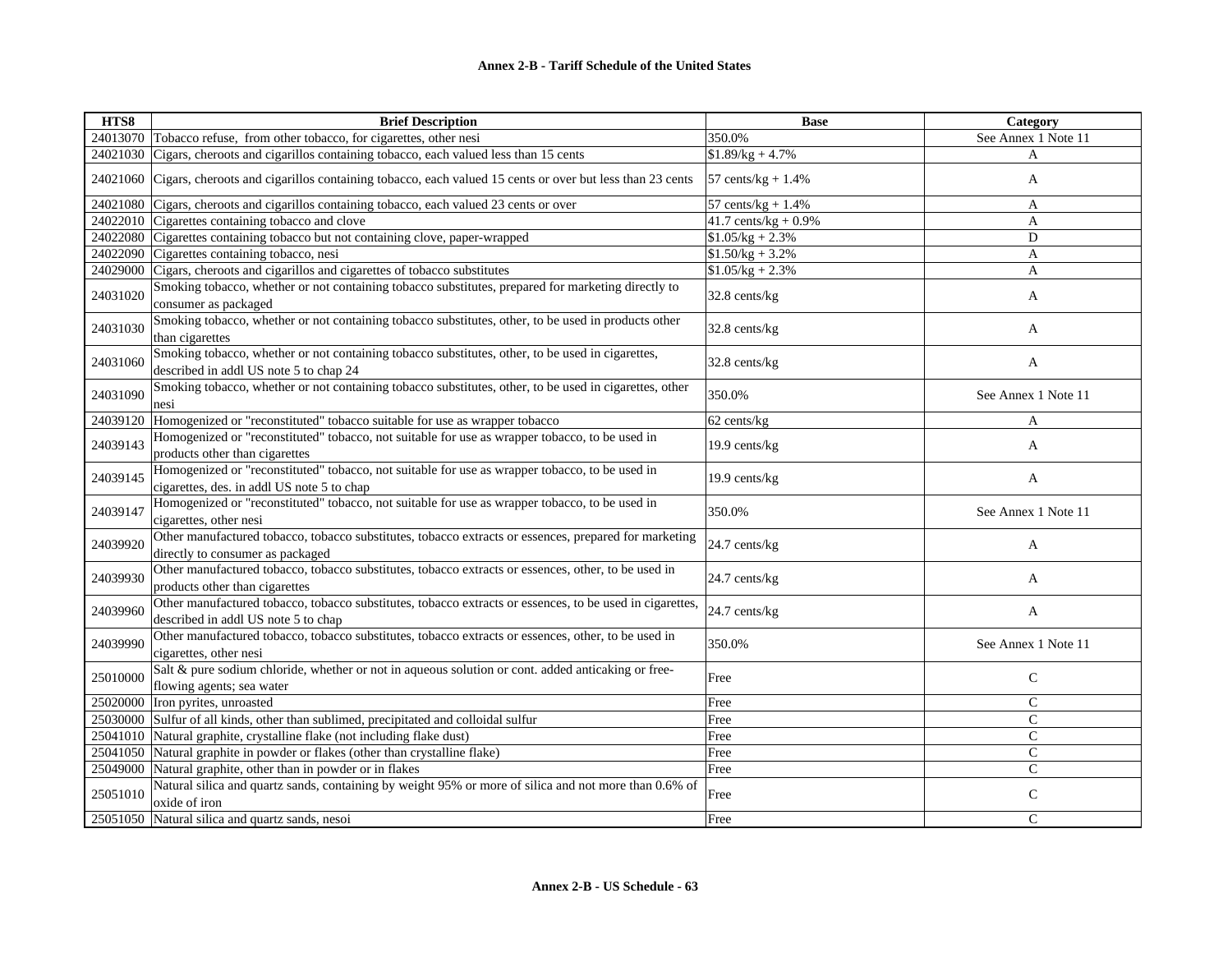| HTS8     | <b>Brief Description</b>                                                                                                                         | <b>Base</b> | Category       |
|----------|--------------------------------------------------------------------------------------------------------------------------------------------------|-------------|----------------|
| 25059000 | Natural sands, other than silica or quartz sands and other than metal-bearing sands of chapter 26                                                | Free        | $\mathcal{C}$  |
| 25061000 | Ouartz (other than natural sands)                                                                                                                | Free        | $\mathsf{C}$   |
| 25062100 | Quartzite, crude or roughly trimmed                                                                                                              | Free        | $\mathcal{C}$  |
| 25062900 | Quartzite, cut by sawing or otherwise, into blocks or slabs of a rectangular (including square) shape                                            | Free        | $\mathsf{C}$   |
| 25070000 | Kaolin and other kaolinic clays, whether or not calcined                                                                                         | Free        | $\mathcal{C}$  |
| 25081000 | Bentonite clay, whether or not calcined                                                                                                          | Free        | $\mathcal{C}$  |
| 25082000 | Decolorizing earths and fuller's earth, whether or not calcined                                                                                  | Free        | $\mathsf{C}$   |
|          | 25083000 Fire-clay, whether or not calcined                                                                                                      | Free        | $\mathsf{C}$   |
| 25084000 | Clays, (not including expanded clays of heading 6806), nesoi, whether or not calcined                                                            | Free        | $\mathcal{C}$  |
| 25085000 | Andalusite, kyanite and sillimanite, whether or not calcined                                                                                     | Free        | $\mathsf{C}$   |
| 25086000 | Mullite                                                                                                                                          | Free        | $\mathbf C$    |
| 25087000 | Chamotte or dinas earths                                                                                                                         | Free        | $\mathsf{C}$   |
| 25090010 | Chalk, crude                                                                                                                                     | Free        | $\mathcal{C}$  |
|          | 25090020 Chalk, other than crude                                                                                                                 | Free        | $\overline{C}$ |
| 25101000 | Natural calcium phosphates, natural aluminum calcium phosphates and phosphatic chalk, unground                                                   | Free        | $\mathsf{C}$   |
|          | 25102000 Natural calcium phosphates, natural aluminum calcium phosphates and phosphatic chalk, ground                                            | Free        | $\mathsf{C}$   |
| 25111010 | Natural barium sulfate (barytes), ground                                                                                                         | Free        | $\mathsf{C}$   |
| 25111050 | Natural barium sulfate (barytes), not ground                                                                                                     | \$1.25/t    | A              |
| 25112000 | Natural barium carbonate (witherite), whether or not calcined                                                                                    | Free        | $\mathsf{C}$   |
| 25120000 | Siliceous fossil meals and similar siliceous earths, whether or not calcined, of an apparent specific<br>gravity of 1 or less                    | Free        | $\mathcal{C}$  |
| 25131100 | Pumice, crude or in irregular pieces, including crushed                                                                                          | Free        | $\mathbf C$    |
| 25131900 | Pumice, other than crude, crushed or in irregular pieces                                                                                         | Free        | $\overline{C}$ |
| 25132010 | Emery; natural corundum, nat. garnet and other nat. abrasives, whether or not heat-treated, all the<br>foregoing crude or in irregular pieces    | Free        | $\mathcal{C}$  |
| 25132090 | Emery; natural corundum, nat. garnet and other nat. abrasives, whether or not heat-treated, all the<br>foregoin not crude or irregular pieces    | Free        | ${\bf C}$      |
| 25140000 | Slate, whether or not roughly trimmed or merely cut into blocks or slabs of a rectangular (including<br>square) shape                            | Free        | $\mathsf{C}$   |
| 25151100 | Marble and travertine, crude or roughly trimmed                                                                                                  | Free        | $\mathcal{C}$  |
| 25151210 | Marble, merely cut into blocks or slabs of a rectangular (including square) shape                                                                | Free        | $\mathcal{C}$  |
| 25151220 | Travertine, merely cut into blocks or slabs of a rectangular (including square) shape                                                            | 3.0%        | A              |
| 25152000 | Calcareous monument or build stone (o/than marble/traver.) of spec. gravity $>=2.5$ & alabaster, crude,<br>rough, trimmed or cut blocks or slabs | 3.0%        | A              |
| 25161100 | Granite, crude or roughly trimmed                                                                                                                | Free        | $\mathcal{C}$  |
| 25161200 | Granite, merely cut into blocks or slabs of a rectangular (including square) shape                                                               | 2.8%        | A              |
| 25162100 | Sandstone, crude or roughly trimmed                                                                                                              | Free        | $\mathsf{C}$   |
|          | 25162200 Sandstone, merely cut into blocks or slabs of a rectangular (including square) shape                                                    | 3.0%        | A              |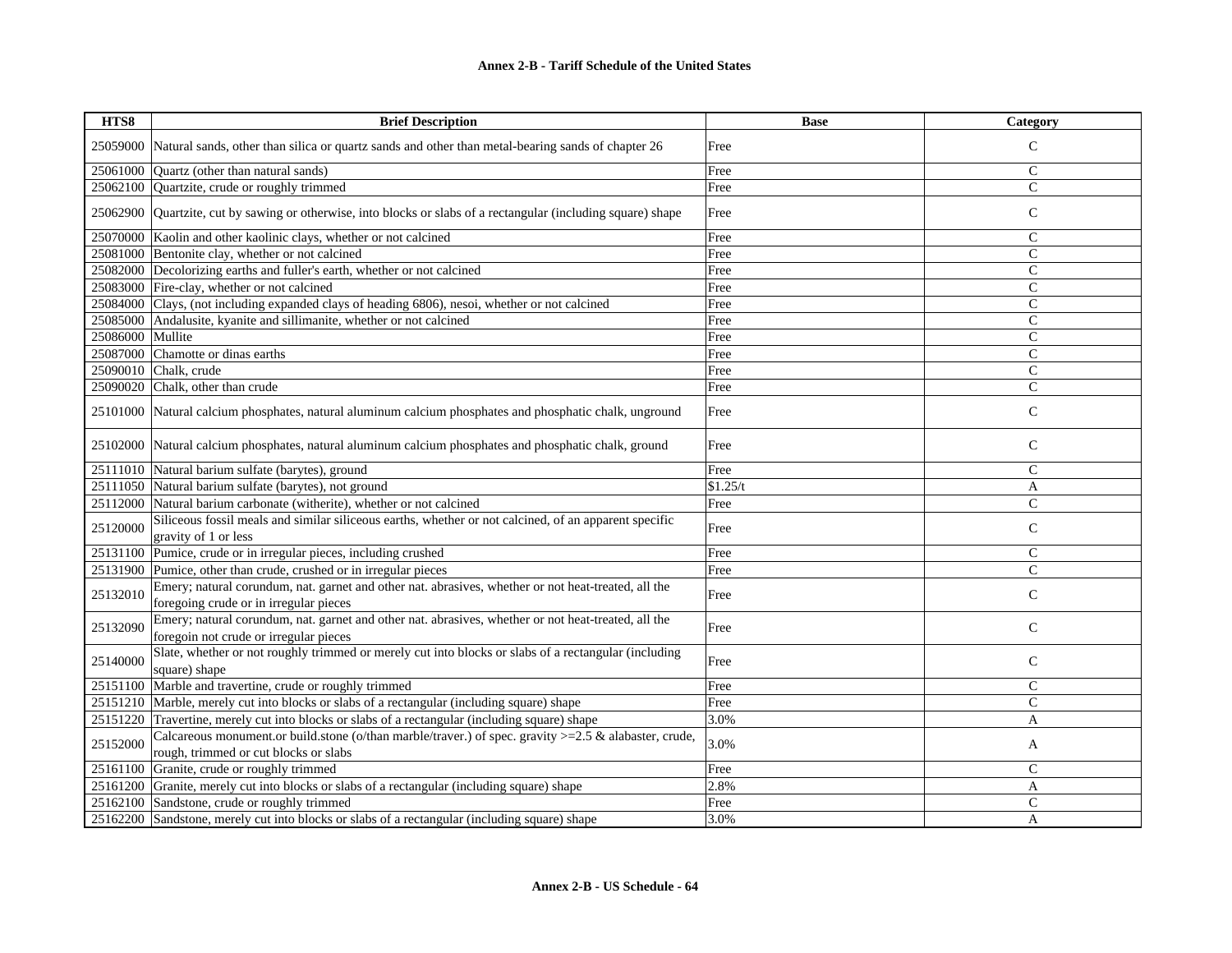| HTS8     | <b>Brief Description</b>                                                                                | <b>Base</b> | Category      |
|----------|---------------------------------------------------------------------------------------------------------|-------------|---------------|
| 25169000 | Porphyry, basalt and other monument. or build. stone (except granite/sandstone), crude or roughly       | 3.0%        | A             |
|          | trimmed or cut into rect. blocks/slabs                                                                  |             |               |
| 25171000 | Pebbles, gravel, broken or crushed stones, for concrete aggregates, road metalling, ballast, shingle or | Free        | $\mathsf{C}$  |
|          | flint, whether o/not heat-treated                                                                       |             |               |
| 25172000 | Macadam of slag, dross or similar industrial waste, whether or not incorporating pebbles, gravel, etc.  | Free        | $\mathsf{C}$  |
| 25173000 | Tarred macadam                                                                                          | Free        | $\mathcal{C}$ |
| 25174100 | Granules, chippings and powder of marble, whether or not heat-treated                                   | Free        | $\mathbf C$   |
|          | Granules, chippings and powder, of travertine/calcareous monument. or build.stone (except               |             |               |
| 25174900 | marble)/granite/porphyry/basalt/sandstone etc.                                                          | Free        | $\mathsf{C}$  |
|          | Dolomite, not calcined, whether or not or roughly trimmed or merely cut into blocks or slabs of a       |             |               |
| 25181000 | rectangular (including square) shape                                                                    | Free        | $\mathsf{C}$  |
| 25182000 | Dolomite, calcined, whether or not roughly trimmed or merely cut into blocks or slabs of a rectangular  | 3.0%        |               |
|          | (including square) shape                                                                                |             | A             |
| 25183000 | Agglomerated dolomite (including tarred dolomite)                                                       | Free        | $\mathcal{C}$ |
| 25191000 | Natural magnesium carbonate (magnesite)                                                                 | Free        | $\mathsf{C}$  |
| 25199010 | Fused magnesia; dead-burned (sintered) magnesia, whether or not cont. small quant. of other oxides      | Free        | $\mathsf{C}$  |
|          | added before sintering                                                                                  |             |               |
| 25199020 | Caustic calcined magnesite                                                                              | Free        | $\mathsf{C}$  |
| 25199050 | Magnesium oxide, nesi, whether or not pure                                                              | Free        | $\mathcal{C}$ |
| 25201000 | Gypsum; anhydrite                                                                                       | Free        | $\mathsf{C}$  |
| 25202000 | Plasters (of calcined gypsum or calcium sulfate), whether or not colored, with or without small         | Free        | $\mathsf{C}$  |
|          | quantities of accelerators or retarders                                                                 |             |               |
| 25210000 | Limestone flux; limestone and other calcareous stone, of a kind used for the manufacture of lime or     | Free        | $\mathsf{C}$  |
|          | cement                                                                                                  |             |               |
| 25221000 | Quicklime (other than calcium oxide and hydroxide of heading 2825)                                      | Free        | $\mathcal{C}$ |
| 25222000 | Slaked lime (other than calcium oxide and hydroxide of heading 2825)                                    | Free        | $\mathcal{C}$ |
| 25223000 | Hydraulic lime (other than calcium oxide and hydroxide of heading 2825)                                 | Free        | $\mathsf{C}$  |
| 25231000 | Clinkers of portland, aluminous, slag, supersulfate and similar hydraulic cements                       | Free        | C             |
| 25232100 | Portland cement (white cement), whether or not artificially colored                                     | Free        | $\mathcal{C}$ |
| 25232900 | Portland cement (other than white cement), whether or not colored                                       | Free        | $\mathcal{C}$ |
| 25233000 | Aluminous cement, whether or not colored                                                                | Free        | $\mathsf{C}$  |
| 25239000 | Slag cement, supersulfate cement and other hydraulic cements, nesoi, whether or not colored             | Free        | $\mathsf{C}$  |
| 25240000 | Asbestos                                                                                                | Free        | $\mathcal{C}$ |
| 25251000 | Mica, crude or rifted into sheets or splittings                                                         | Free        | $\mathcal{C}$ |
| 25252000 | Mica, powder                                                                                            | Free        | $\mathcal{C}$ |
| 25253000 | Mica, waste                                                                                             | Free        | $\mathsf{C}$  |
| 25261000 | Steatite, natural n/crushed or powdered, whether or not roughly trimmed or cut into rect. blocks or     |             | $\mathsf{C}$  |
|          | slabs; talc n/crushed or powdered                                                                       | Free        |               |
| 25262000 | Steatite, natural; talc; the foregoing crushed or powdered                                              | Free        | $\mathsf{C}$  |
| 25281000 | Sodium borates, natural, and concentrates thereof (whether or not calcined), but not incl. borates      | Free        | $\mathsf{C}$  |
|          | separated from nat. brine                                                                               |             |               |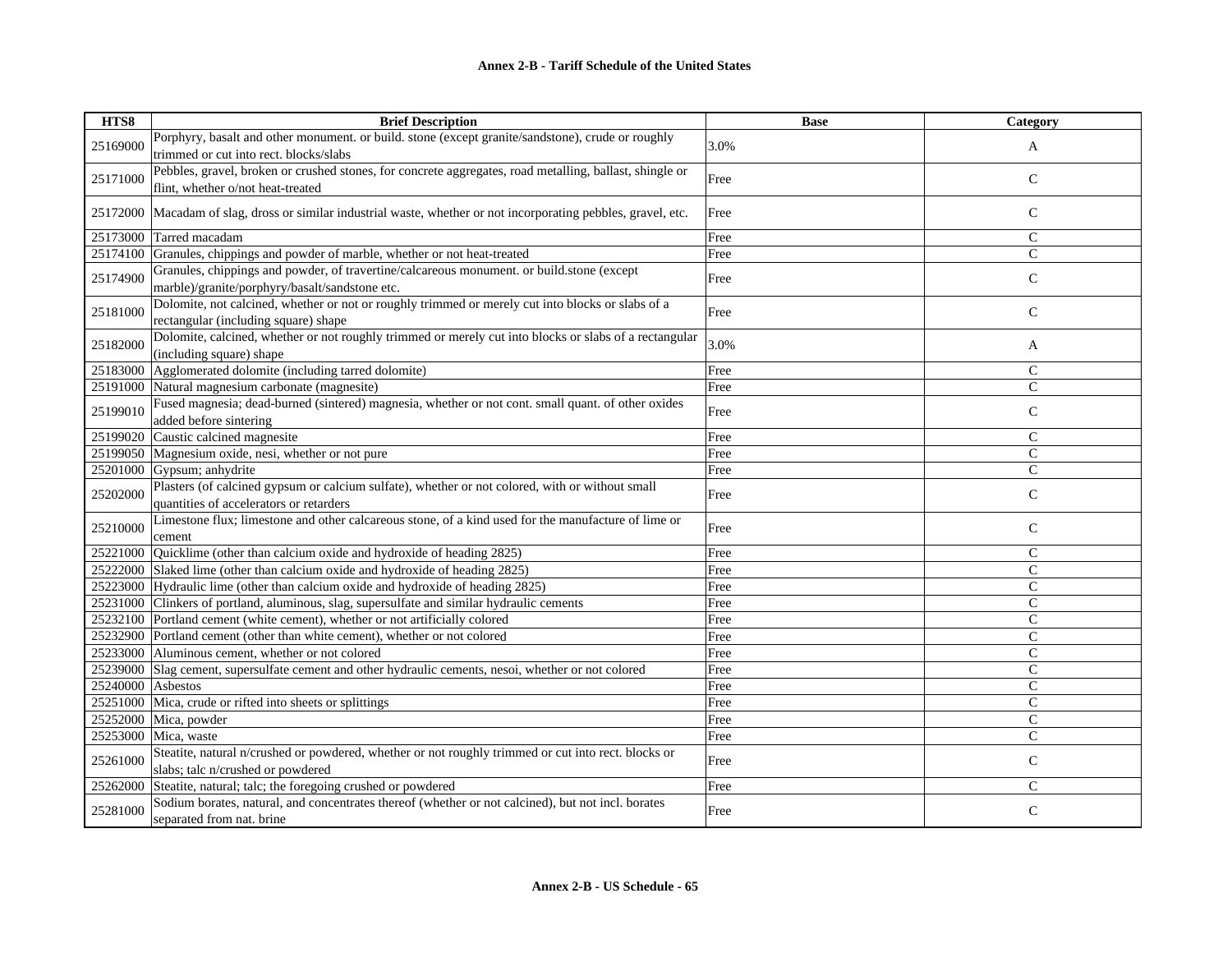| HTS8               | <b>Brief Description</b>                                                                                 | <b>Base</b>                           | <b>Category</b> |
|--------------------|----------------------------------------------------------------------------------------------------------|---------------------------------------|-----------------|
| 25289000           | Borates (except sodium borates), natural and conc., but n/incl. borates from nat. brine; nat. boric acid | Free                                  | $\mathsf{C}$    |
|                    | w/not over 85% H3B03 by dry weight                                                                       |                                       |                 |
| 25291000           | Feldspar                                                                                                 | Free                                  | C               |
| 25292100           | Fluorspar, containing by weight 97 percent or less of calcium fluoride                                   | Free                                  | $\overline{C}$  |
|                    | 25292200 Fluorspar, containing by weight more than 97 percent of calcium fluoride                        | Free                                  | $\mathsf{C}$    |
| 25293000           | Leucite; nepheline and nepheline syenite                                                                 | Free                                  | C               |
| 25301000           | Vermiculite, perlite and chlorites, unexpanded                                                           | Free                                  | $\mathsf{C}$    |
| 25302010 Kieserite |                                                                                                          | Free                                  | $\overline{C}$  |
|                    | 25302020 Epsom salts (natural magnesium sulfates)                                                        | Free                                  | C               |
| 25309010           | Natural cryolite; natural chiolite                                                                       | Free                                  | $\mathsf{C}$    |
| 25309020           | Natural micaceous iron oxides                                                                            | 2.9%                                  | A               |
| 25309080           | Other mineral substances, not elsewhere specified or included                                            | Free                                  | $\mathsf{C}$    |
|                    | 26011100 Tron ores and concentrates (other than roasted iron pyrites), not agglomerated                  | Free                                  | $\overline{C}$  |
| 26011200           | Iron ores and concentrates (other than roasted iron pyrites), agglomerated                               | Free                                  | $\overline{C}$  |
|                    | 26012000 Roasted iron pyrites                                                                            | Free                                  | $\mathsf{C}$    |
| 26020000           | Manganese ores and concentrates including ferruginous manganese ores & concentrates with                 |                                       | $\mathsf{C}$    |
|                    | manganese content over 20% calculated on dry weight                                                      | Free                                  |                 |
| 26030000           | Copper ores and concentrates                                                                             | 1.7 cents/kg on lead content          | A               |
| 26040000           | Nickel ores and concentrates                                                                             | Free                                  | C               |
| 26050000           | Cobalt ores and concentrates                                                                             | Free                                  | $\overline{C}$  |
| 26060000           | Aluminum ores and concentrates                                                                           | Free                                  | $\mathsf{C}$    |
| 26070000           | Lead ores and concentrates                                                                               | 1.1 cents/kg on lead content          | A               |
| 26080000           | Zinc ores and concentrates                                                                               | Free                                  | $\overline{C}$  |
| 26090000           | Tin ores and concentrates                                                                                | Free                                  | $\overline{C}$  |
| 26100000           | Chromium ores and concentrates                                                                           | Free                                  | $\overline{C}$  |
| 26110030           | Tungsten ores                                                                                            | Free                                  | C               |
| 26110060           | Tungsten concentrates                                                                                    | 37.5 cents/kg on tungsten content     | A               |
| 26121000           | Uranium ores and concentrates                                                                            | Free                                  | $\overline{C}$  |
| 26122000           | Thorium ores and concentrates                                                                            | Free                                  | C               |
| 26131000           |                                                                                                          | 12.8 cents/kg on molybdenum content + |                 |
|                    | Molybdenum ores and concentrates, roasted                                                                | 1.8%                                  | A               |
|                    | 26139000 Molybdenum ores and concentrates, not roasted                                                   | 17.8 cents/kg on molybdenum content   | A               |
|                    |                                                                                                          |                                       |                 |
|                    | 26140030 Synthetic rutile                                                                                | Free                                  | $\mathsf{C}$    |
|                    | 26140060 Titanium ores and concentrates, other than synthetic rutile                                     | Free                                  | $\mathsf{C}$    |
|                    | 26151000 Zirconium ores and concentrates                                                                 | Free                                  | C               |
|                    | 26159030 Synthetic tantalum-niobium concentrates                                                         | Free                                  | $\mathsf{C}$    |
|                    | 26159060 Niobium, tantalum or vanadium ores and concentrates, nesoi                                      | Free                                  | $\mathsf{C}$    |
|                    | 26161000 Silver ores and concentrates                                                                    | 0.8 cents/kg on lead content          | A               |
| 26169000           | Precious metal (other than silver) ores and concentrates                                                 | 1.7 cents/kg on lead content          | A               |
|                    | 26171000 Antimony ores and concentrates                                                                  | Free                                  | C               |
|                    | 26179000 Metal ores and concentrates, nesoi                                                              | Free                                  | $\mathsf{C}$    |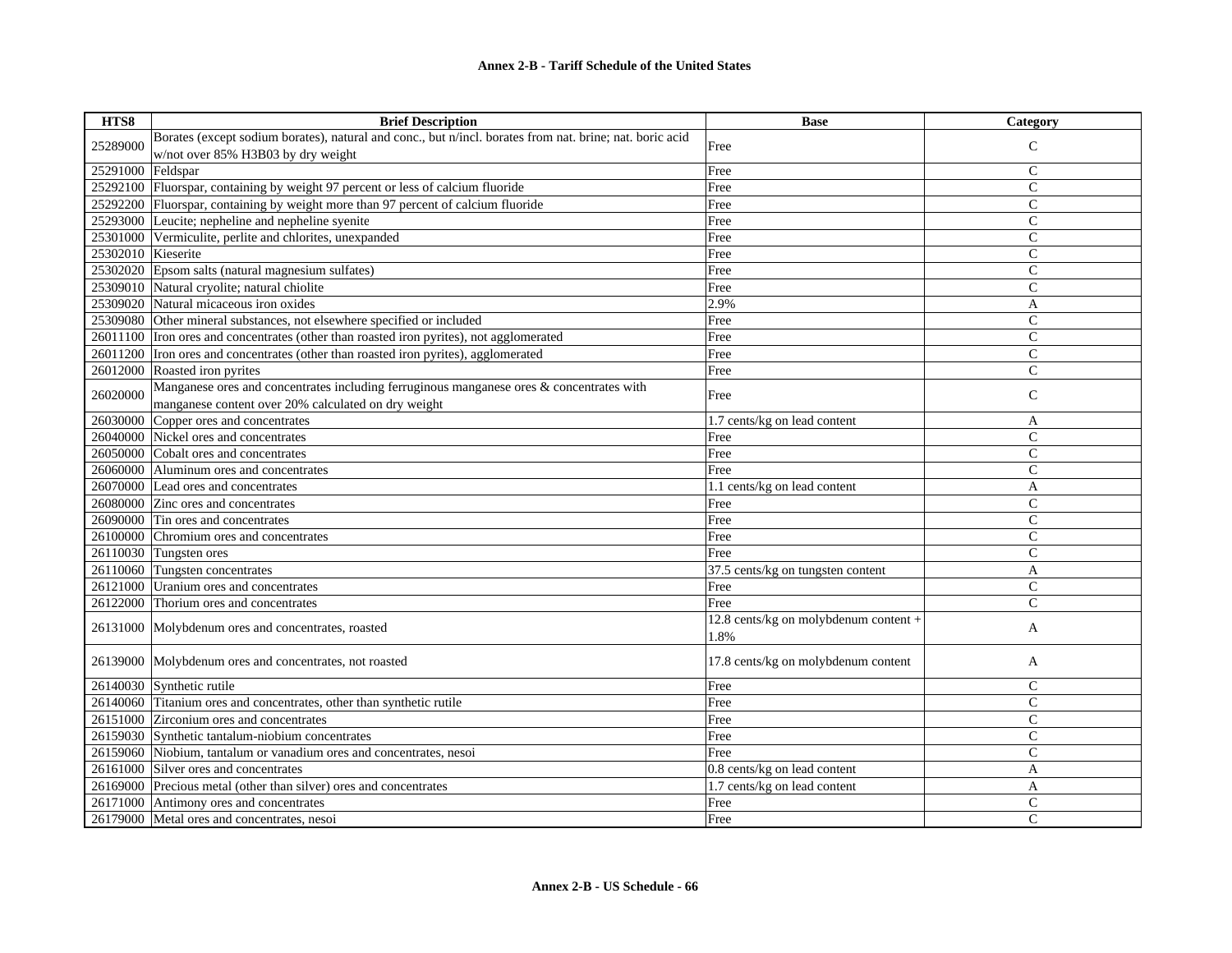| HTS8     | <b>Brief Description</b>                                                                                                                           | <b>Base</b>                                 | Category       |
|----------|----------------------------------------------------------------------------------------------------------------------------------------------------|---------------------------------------------|----------------|
| 26180000 | Granulated slag (slag sand) from the manufacture of iron or steel                                                                                  | Free                                        | $\mathsf{C}$   |
| 26190030 | Ferrous scale                                                                                                                                      | Free                                        | $\mathsf{C}$   |
| 26190090 | Slag, dross and other waste (except ferrous scale) from the manufacture of iron or steel                                                           | Free                                        | $\mathsf{C}$   |
|          | 26201100 Hard zinc spelter                                                                                                                         | Free                                        | $\mathsf{C}$   |
|          | 26201930 Zinc dross and skimmings (not from from the mfr. of iron or steel)                                                                        | Free                                        | $\mathsf{C}$   |
|          | Ash and residues (not from the mfr. of iron or steel), containing mainly zinc, other than hard zinc                                                | 0.7 cents/kg on copper content $+0.7$       |                |
| 26201960 | spelter/zinc dross & skimmings                                                                                                                     | cents/kg on lead content                    | A              |
| 26202100 | Leaded gasoline sludges and leaded anti-knock compound sludges, containing mainly lead                                                             | Free                                        | $\mathcal{C}$  |
|          | 26202900 Ash and residues (other than from the manufacture of iron or steel), containing mainly lead, nesoi                                        | Free                                        | $\mathsf{C}$   |
| 26203000 | Ash and residues (not from the mfr. of iron or steel), containing mainly copper                                                                    | Free                                        | $\mathsf{C}$   |
| 26204000 | Ash and residues (not from the mfr. of iron or steel), containing mainly aluminum                                                                  | Free                                        | $\overline{C}$ |
| 26206010 | Ash/residues contain arsenic, mercury, thallium or their mixtures, kind used only for extraction of<br>arsenic or manufacture of its compounds     | 5.0%                                        | A              |
| 26206090 | Ash/residue contain arsenic, mercury, thallium/their mixtures, kind used only for extraction of those<br>metals or manufacture of their compounds  | Free                                        | $\mathbf C$    |
| 26209100 | Ash and residues (other than from the manufacture of iron or steel), containing antimony, beryllium,<br>cadmium, chromium or their mixtures        | Free                                        | $\mathsf{C}$   |
| 26209910 | Ash and residues (other than from the manufacture of iron or steel), containing mainly vanadium                                                    | Free                                        | $\mathbf C$    |
| 26209920 | Ash and residues (other than from the manufacture of iron or steel), containing mainly tungsten                                                    | 17.6 cents/kg on tungsten content +<br>3.8% | A              |
| 26209930 | Materials (ash and residues) not provided for elsewhere in heading 2620 containing by weight over 10<br>percent nickel                             | Free                                        | $\mathsf{C}$   |
| 26209950 | Slag (other than from the manufacture of iron or steel) contains over 40% titanium & if has over 2%<br>Cu/Pb/Zn is not for recovery thereof        | Free                                        | $\mathsf{C}$   |
| 26209975 | Residues (not from mfr. of iron or steel) cont. metals/metal compounds nesoi, and n/adv. in value or<br>cond. & if $> 2\%$ Cu/Pb/Zn n/for recovery | Free                                        | $\mathsf{C}$   |
| 26209985 | Other ash and residues (other than from the manufacture of iron or steel), containing metals or metal<br>compounds, nesoi                          | Free                                        | $\mathsf C$    |
| 26211000 | Ash and residues from the incineraction of municipal waste                                                                                         | Free                                        | $\mathsf{C}$   |
| 26219000 | Other slag and ash, including seaweed ash (kelp), not elsewhere specified or included                                                              | Free                                        | $\mathsf{C}$   |
|          | 27011100 Coal, anthracite, whether or not pulverized, but not agglomerated                                                                         | Free                                        | $\mathsf{C}$   |
| 27011200 | Coal, bituminous, whether or not pulverized, but not agglomerated                                                                                  | Free                                        | $\mathsf{C}$   |
|          | 27011900 Coal, other than anthracite or bituminous, whether or not pulverized, but not agglomerated                                                | Free                                        | $\overline{C}$ |
| 27012000 | Coal, briquettes, ovoids and similar solid fuels manufactured from coal                                                                            | Free                                        | $\mathsf{C}$   |
|          | 27021000 Lignite (excluding jet), whether or not pulverized, but not agglomerated                                                                  | Free                                        | $\mathsf{C}$   |
|          | 27022000 Lignite (excluding jet), agglomerated                                                                                                     | Free                                        | $\mathsf{C}$   |
|          | 27030000 Peat (including peat litter), whether or not agglomerated                                                                                 | Free                                        | $\mathsf{C}$   |
| 27040000 | Coke and semicoke of coal, lignite or peat, whether or not agglomerated; retort carbon                                                             | Free                                        | $\mathsf{C}$   |
| 27050000 | Coal gas, water gas, producer gas and similar gases, other than petroleum gases or other gaseous<br>hydrocarbons                                   | Free                                        | $\mathsf{C}$   |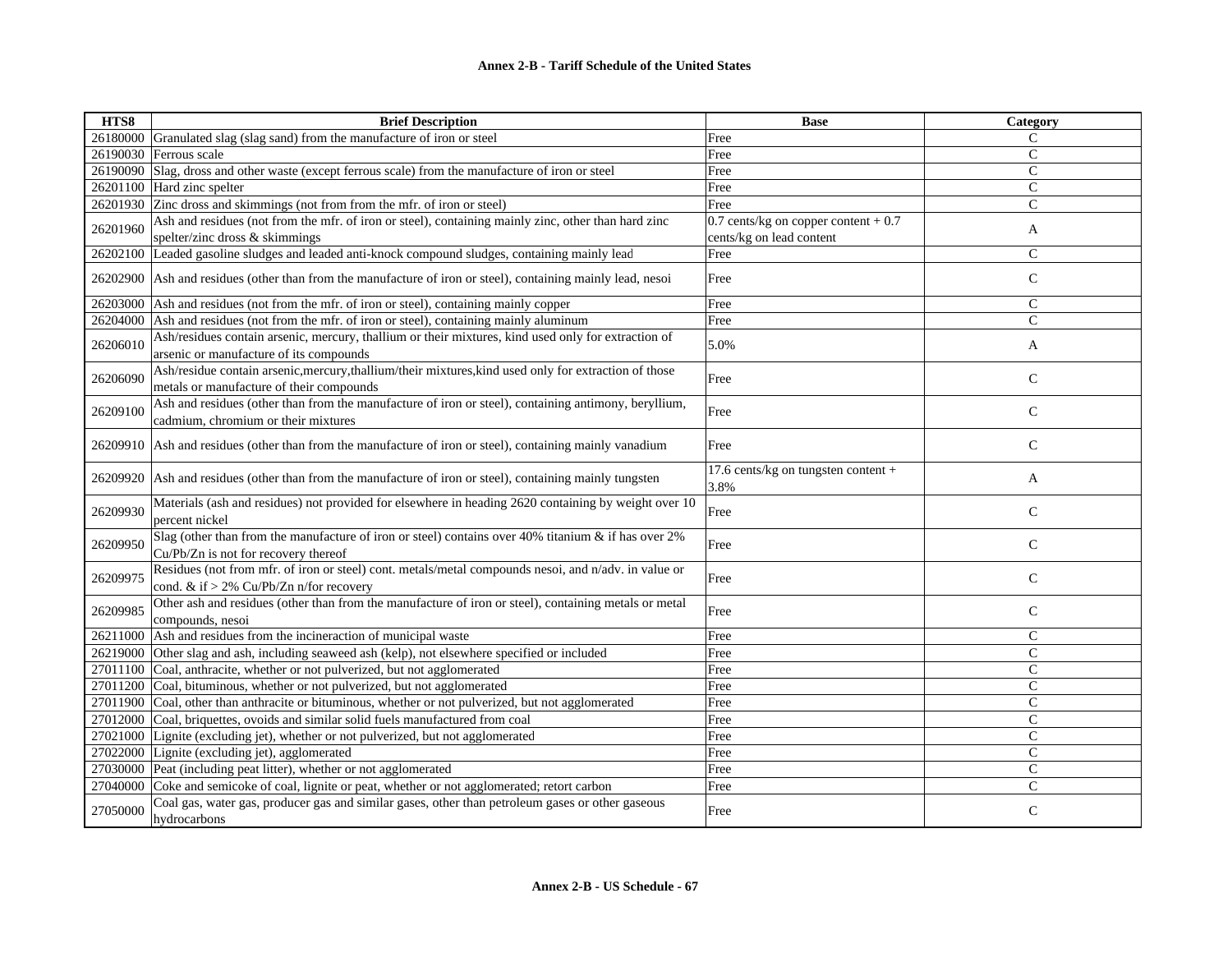| HTS8     | <b>Brief Description</b>                                                                                                                          | <b>Base</b>            | <b>Category</b> |
|----------|---------------------------------------------------------------------------------------------------------------------------------------------------|------------------------|-----------------|
| 27060000 | Tars (including reconstituted tars), distill. from coal, lignite or peat, and other mineral tars, whether<br>dehydrated or partially distilled    | Free                   | $\mathsf{C}$    |
| 27071000 | Benzene, from distillation of hi-temp coal tar or in which wt. of aromatic components o/wt. of<br>nonaromatic components                          | Free                   | $\mathsf{C}$    |
| 27072000 | Toluene, from distillation of hi-temp coal tar or in which wt. of aromatic components o/wt. of<br>nonaromatic components                          | Free                   | $\mathsf{C}$    |
| 27073000 | Xylenes, from distillation of hi-temp coal tar or in which wt. of aromatic components o/wt. of<br>nonaromatic components                          | Free                   | C               |
| 27074000 | Naphthalene, from distillation of hi-temp coal tar or in which wt. of aromatic components o/wt. of<br>nonaromatic components                      | Free                   | $\mathsf{C}$    |
| 27075000 | Aromatichydrocarbon mix.(from dist.ofhi-temp coaltar or wt.of aromatic > nonaromatic),65% + by<br>vol.(incl.losses) dist. at 250 C/ASTM D 86      | Free                   | C               |
| 27076005 | Phenols $> 50\%$ by wt hydroxybenzene                                                                                                             | 2.9 cents/kg + $12.5%$ | A               |
| 27076010 | Metacresol/orthocresol/paracresol/metaparacresol (from dist.of hi-temp coal tar or wt. of aromatic ><br>nonaromatic), w/purity of 75% + by wt.    | $0.9$ cents/kg + 3%    | A               |
| 27076090 | Phenols, nesoi                                                                                                                                    | Free                   | $\mathcal{C}$   |
| 27079100 | Creosote oils, from dist of hi-temp coal tar or wt. of aromatic exceeds nonaromatic                                                               | Free                   | $\mathsf{C}$    |
| 27079910 | Light oil, from dist of hi-temp coal tar or wt. of aromatic exceeds nonaromatic                                                                   | Free                   | $\mathsf{C}$    |
| 27079920 | Picolines, from dist.of hi-temp coal tar or wt. of aromatic exceeds nonaromatic                                                                   | Free                   | $\mathbf C$     |
| 27079940 | Carbazole, from dist of hi-temp coal tar or wt. of aromatic exceeds nonaromatic, w/purity of 65% or<br>more by wt.                                | $0.9$ cents/kg + 3%    | A               |
| 27079950 | Other products of hi-temp coal tar distillation and like products in which aromatic constituents exceed<br>nonaromatic constituents, nesi         | Free                   | C               |
| 27081000 | Pitch, obtained from coal tar or other mineral tars                                                                                               | Free                   | $\mathcal{C}$   |
| 27082000 | Pitch coke, obtained from coal tar or other mineral tars                                                                                          | Free                   | $\mathcal{C}$   |
| 27090010 | Petroleum oils and oils from bituminous minerals, crude, testing under 25 degrees A.P.I.                                                          | 5.25 cents/bbl         | A               |
| 27090020 | Petroleum oils and oils from bituminous minerals, crude, testing 25 degrees A.P.I. or more                                                        | 10.5 cents/bbl         | A               |
| 27101115 | Light oil motor fuel from petroleum oils and bituminous minerals (o/than crude) or preps. 70% + by wt.<br>from petroleum oils                     | 52.5 cents/bbl         | A               |
| 27101118 | Light oil motor fuel blending stock from petroleum oils & bituminous minerals (o/than crude) or prep<br>$70% + by wt.$ from petroleum oils        | 52.5 cents/bbl         | A               |
| 27101125 | Naphthas (exc. motor fuel/mtr fuel blend. stock) fr petroleum oils & bitumin minerals (o/than crude) or<br>preps 70% + by wt. fr petroleum oils   | 10.5 cents/bbl         | A               |
| 27101145 | Light oil mixt. of hydrocarbons fr petro oils & bitum min(o/than crude) or prep 70%+ wt. fr petro oils,<br>nesoi, n/o 50% any single hydrocarbon  | 10.5 cents/bbl         | A               |
| 27101190 | Light oils and preparations from petroleum oils $\&$ oils from bituminous min. or preps 70%+ by wt.<br>from petro. oils or bitum. min., nesoi     | 7.0%                   | A               |
| 27101905 | Distillate and residual fuel oil (including blends) derived from petroleum or oils from bituminous<br>minerals, testing under 25 degrees A.P.I.   | 5.25 cents/bbl         | A               |
| 27101910 | Distillate and residual fuel oil (including blends) derived from petroleum oils or oil of bituminous<br>minerals, testing 25 degree A.P.I. or $>$ | 10.5 cents/bbl         | A               |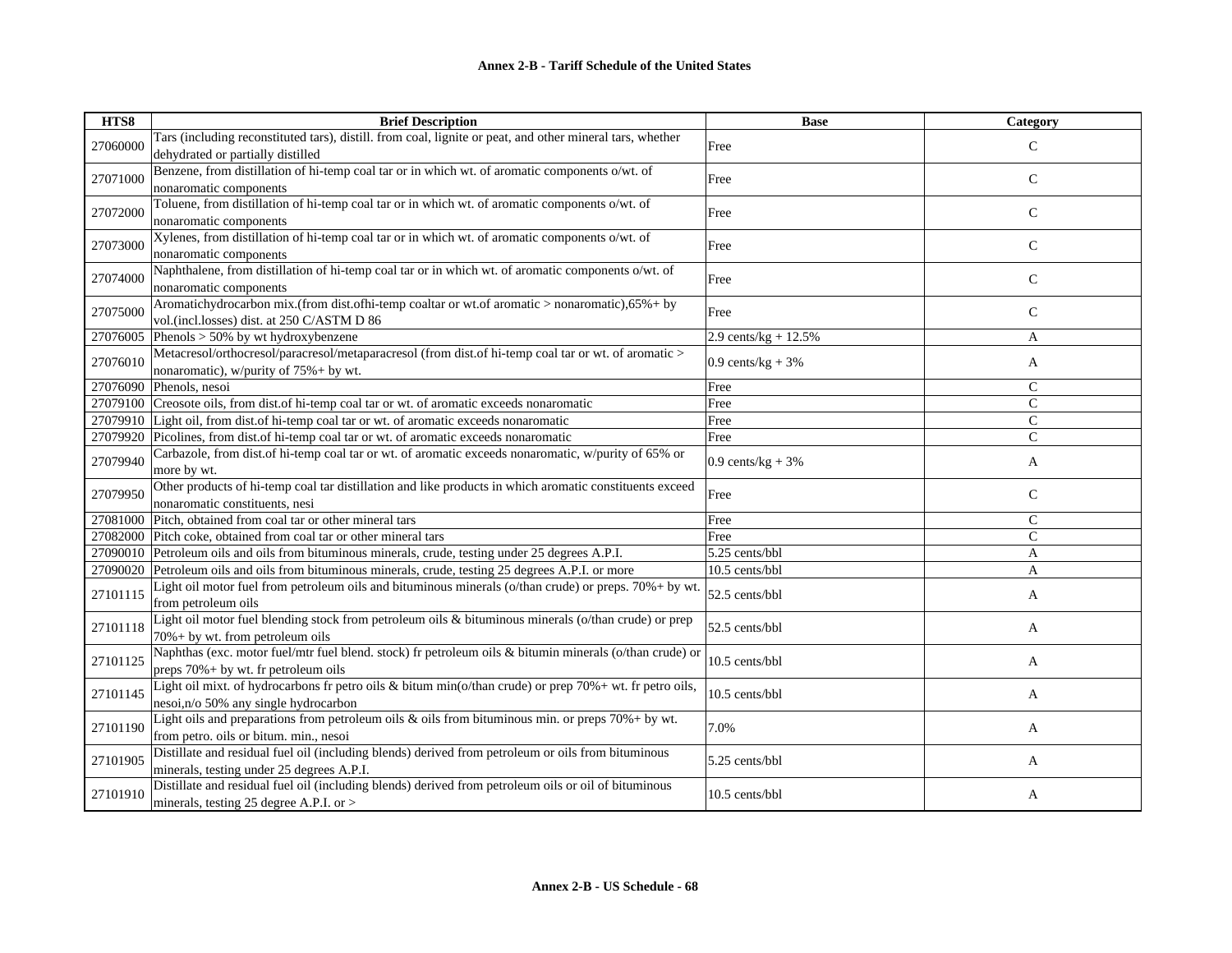| HTS8     | <b>Brief Description</b>                                                                                                                          | <b>Base</b>            | Category      |
|----------|---------------------------------------------------------------------------------------------------------------------------------------------------|------------------------|---------------|
| 27101915 | Kerosene-type jet fuel from petroleum oils and oils of bitumin minerals (o/than crude) or preps. 70%+<br>by wt. from petroleum oils               | 52.5 cents/bbl         | A             |
| 27101921 | Kerosene motor fuel (not jet) from petro oils and bitumin minerals (o/than crude) or preps. 70% + by<br>wt. from petroleum oils                   | 52.5 cents/bbl         | A             |
| 27101922 | Kerosene motor fuel blending stock (not jet), from petro oils and bitumin. minerals (o/than crude) or<br>preps. $70\% + by$ wt. from petro oils   | 52.5 cents/bbl         | A             |
| 27101923 | Kerosene (ex. motor fuel/mtr fuel blend stock/jet), fr petro oils and bitumin. minerals (o/than crude) or<br>preps. $70\% + by$ wt. fr petro oils | 10.5 cents/bbl         | A             |
| 27101930 | Lubricating oils, w/or w/o additives, fr. petro oils and bitumin minerals (o/than crude) or preps. 70%+<br>by wt. fr. petro oils                  | 84 cents/bbl           | A             |
| 27101935 | Lubricating greases from petro oil/bitum min/70% + by wt. fr. petro. oils but n/o 10% by wt. of fatty<br>acid salts animal/vegetable origin       | 5.8%                   | A             |
| 27101940 | Lubricating greases from petro oil/bitum min/70%+ by wt. fr. petro. oils but over 10% by wt. of fatty<br>acid salts animal/vegetable origin       | 1.3 cents/ $kg + 5.7%$ | A             |
| 27101945 | Mixture of hydrocarbons from petro oils & bitum. min. or preps.70% + by wt. fr. petro. oils, nesoi, n/o<br>50% any single hydrocarbon             | 10.5 cents/bbl         | A             |
| 27101990 | Petroleum oils & oils from bituminous minerals or preps nesoi $70% + by$ wt. from petroleum oils or<br>bitum. min., not waste, nesoi              | 7.0%                   | A             |
| 27109100 | Waste oils from petro oils/bitum minerals/preps 70% + by wt. fr. petro oils/bitum minerals containing<br>PCBs, PCTs or PBBs                       | 10.5 cents/bbl         | A             |
| 27109905 | Wastes of distillate and residual fuel oil (including blends) derived from petroleum oil/bituminous<br>minerals, testing under 25 degree A.P.I.   | 5.25 cents/bbl         | A             |
| 27109910 | Wastes of distillate and residual fuel oil (including blends) derived from petroleum oil/bituminous<br>minerals, testing 25 degrees A.P.I. or >   | 10.5 cents/bbl         | A             |
| 27109916 | Waste motor fuel or motor fuel blending stock from petro oils and bitumin. minerals (o/than crude) or<br>preps. $70\% + by$ wt. from petro oils   | 52.5 cents/bbl         | A             |
| 27109921 | Waste kerosene or naphthas from petro oils and bitumin minerals (o/than crude) or preps. 70% + by wt.<br>From petro oils/bitumin minerals         | 10.5 cents/bbl         | A             |
| 27109931 | Waste lubricating oils, w/or w/o additives, from petro oils and bitumin minerals (o/than crude) or<br>preps. $70\% + by$ wt. from petro oils      | 84 cents/bbl           | A             |
| 27109932 | Waste lubricating greases from petro oil/bitum min/70% + by wt. fr petro oils but n/o 10% by wt. of<br>fatty acid salts animal/vegetable origin   | 5.8%                   | A             |
| 27109939 | Waste lubricating greases from petro oil/bitum min/70%+ by wt. fr petro oils but over 10% by wt. of<br>fatty acid salts animal/vegetable origin   | 1.3 cents/kg + $5.7\%$ | A             |
| 27109945 | Waste mixtures of hydrocarbons from petro oils & bitum. min. or preps.70%+ by wt. fr. petro oils,<br>nesoi, n/o 50% any single hydrocarbon        | 10.5 cents/bbl         | A             |
| 27109990 | Waste petroleum oils & oils from bitum. min. or preps nesoi 70% + by wt. from petro. oils or bitum.<br>min., nesoi                                | 7.0%                   | A             |
| 27111100 | Natural gas, liquefied                                                                                                                            | Free                   | $\mathsf{C}$  |
| 27111200 | Propane, liquefied                                                                                                                                | Free                   | $\mathbf C$   |
|          | 27111300 Butanes, liquefied                                                                                                                       | Free                   | $\mathsf{C}$  |
|          | 27111400 Ethylene, propylene, butylene and butadiene, liquefied                                                                                   | Free                   | $\mathcal{C}$ |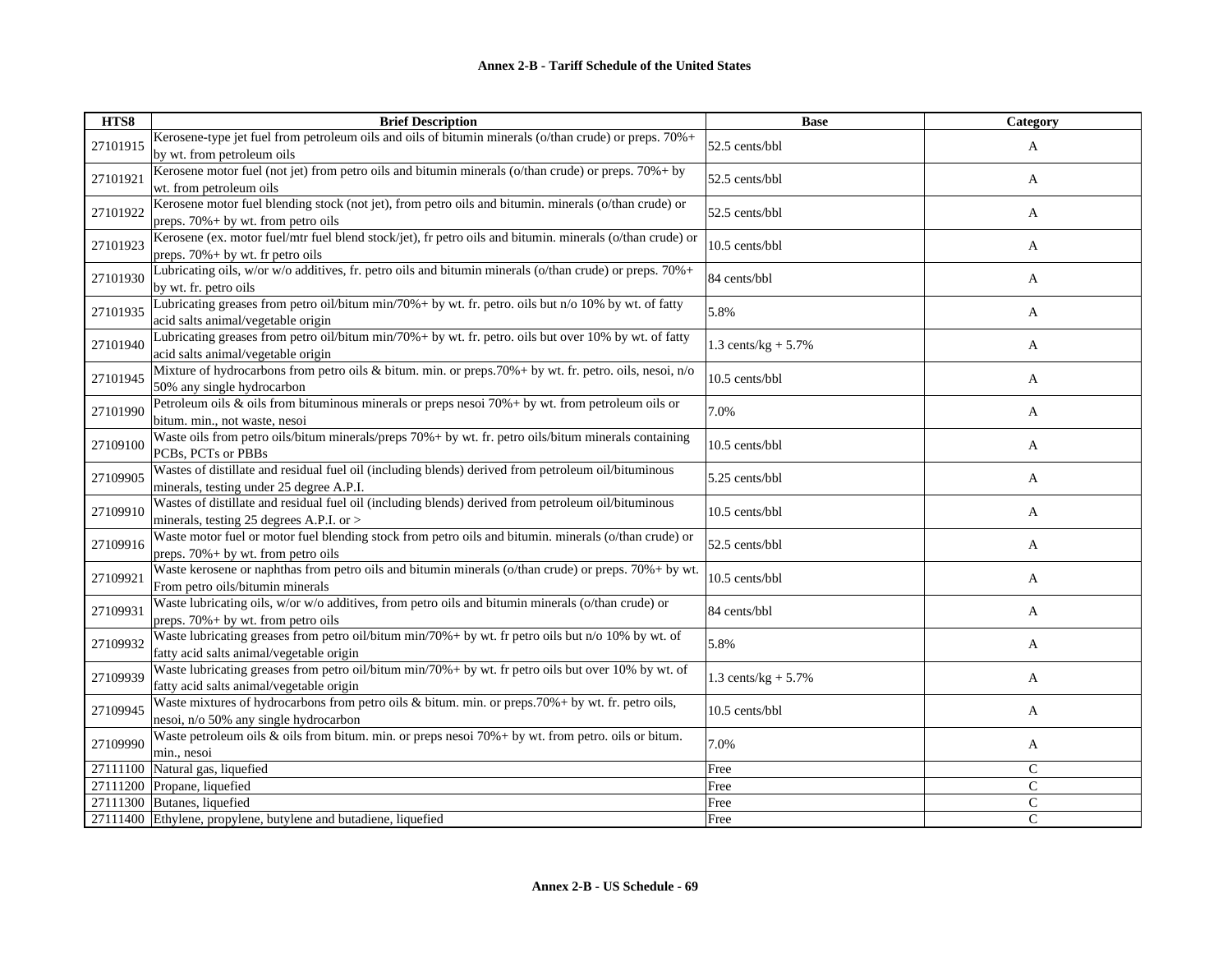| HTS8               | <b>Brief Description</b>                                                                                                          | <b>Base</b> | Category       |
|--------------------|-----------------------------------------------------------------------------------------------------------------------------------|-------------|----------------|
| 27111900           | Liquefied petroleum gases and other gaseous hydrocarbons, nesoi                                                                   | Free        | C              |
| 27112100           | Natural gas, in gaseous state                                                                                                     | Free        | $\mathsf{C}$   |
| 27112900           | Petroleum gases and other gaseous hydrocarbons, except natural gas                                                                | Free        | $\mathsf{C}$   |
|                    | 27121000 Petroleum jelly                                                                                                          | Free        | $\mathsf{C}$   |
| 27122000           | Paraffin wax (whether or not colored), obtained by synthesis or other process and less than 0.75% oil<br>by wt.                   | Free        | $\mathsf{C}$   |
| 27129010           | Montan wax (whether or not colored), obtained by synthesis or other process                                                       | Free        | $\mathsf{C}$   |
| 27129020           | Mineral waxes (i.e., paraffin w/0.75% + oil, microcrystall. wax, slack lignite & peat waxes, ozokerite),<br>obtained by synthesis | Free        | $\mathsf{C}$   |
| 27131100           | Coke, petroleum, not calcined                                                                                                     | Free        | $\mathsf{C}$   |
|                    | 27131200 Coke, petroleum coke, calcined                                                                                           | Free        | $\mathsf{C}$   |
|                    | 27132000 Petroleum bitumen                                                                                                        | Free        | $\mathsf{C}$   |
| 27139000           | Residues (except petroleum coke or petroleum bitumen) of petroleum oils or of oils obtained from<br>bituminous materials          | Free        | $\mathsf{C}$   |
| 27141000           | Bituminous or oil shale and tar sands                                                                                             | Free        | $\mathsf{C}$   |
| 27149000           | Bitumen and asphalt, natural; asphaltites and asphaltic rocks                                                                     | Free        | $\overline{C}$ |
| 27150000           | Bituminous mixtures based on natural asphalt, natural bitumen, petroleum bitumen, mineral tar or<br>mineral tar pitch             | Free        | $\mathcal{C}$  |
| 27160000           | Electrical energy                                                                                                                 | Free        | $\mathsf{C}$   |
| 28011000           | Chlorine                                                                                                                          | Free        | $\overline{C}$ |
| 28012000           | Iodine                                                                                                                            | Free        | $\mathsf{C}$   |
| 28013010           | Fluorine                                                                                                                          | 3.7%        | A              |
| 28013020           | Bromine                                                                                                                           | 5.5%        | A              |
| 28020000           | Sulfur, sublimed or precipitated; colloidal sulfur                                                                                | Free        | $\mathsf{C}$   |
| 28030000           | Carbon (carbon blacks and other forms of carbon not elsewhere specified or included)                                              | Free        | $\mathcal{C}$  |
| 28041000           | Hydrogen                                                                                                                          | 3.7%        | A              |
| 28042100           | Argon                                                                                                                             | 3.7%        | A              |
| 28042900           | Rare gases, other than argon                                                                                                      | 3.7%        | A              |
| 28043000           | Nitrogen                                                                                                                          | 3.7%        | A              |
| 28044000           | Oxygen                                                                                                                            | 3.7%        | A              |
|                    | 28045000 Boron; tellurium                                                                                                         | Free        | $\mathsf{C}$   |
|                    | 28046100 Silicon containing by weight not less than 99.99 percent of silicon                                                      | Free        | $\mathsf{C}$   |
|                    | 28046910 Silicon, containing by weight less than 99.99 percent but not less than 99 percent of silicon                            | 5.3%        | A              |
| 28046950           | Silicon, containing by weight less than 99 percent of silicon                                                                     | 5.5%        | A              |
|                    | 28047000 Phosphorus                                                                                                               | Free        | $\mathsf{C}$   |
| 28048000 Arsenic   |                                                                                                                                   | Free        | $\mathsf{C}$   |
| 28049000 Selenium  |                                                                                                                                   | Free        | $\overline{C}$ |
| 28051100           | Sodium                                                                                                                            | 5.3%        | A              |
| 28051200 Calcium   |                                                                                                                                   | 3.0%        | A              |
| 28051910 Strontium |                                                                                                                                   | 3.7%        | A              |
| 28051920 Barium    |                                                                                                                                   | Free        | $\mathsf{C}$   |
|                    | 28051990 Alkali metals, other than sodium                                                                                         | 5.5%        | A              |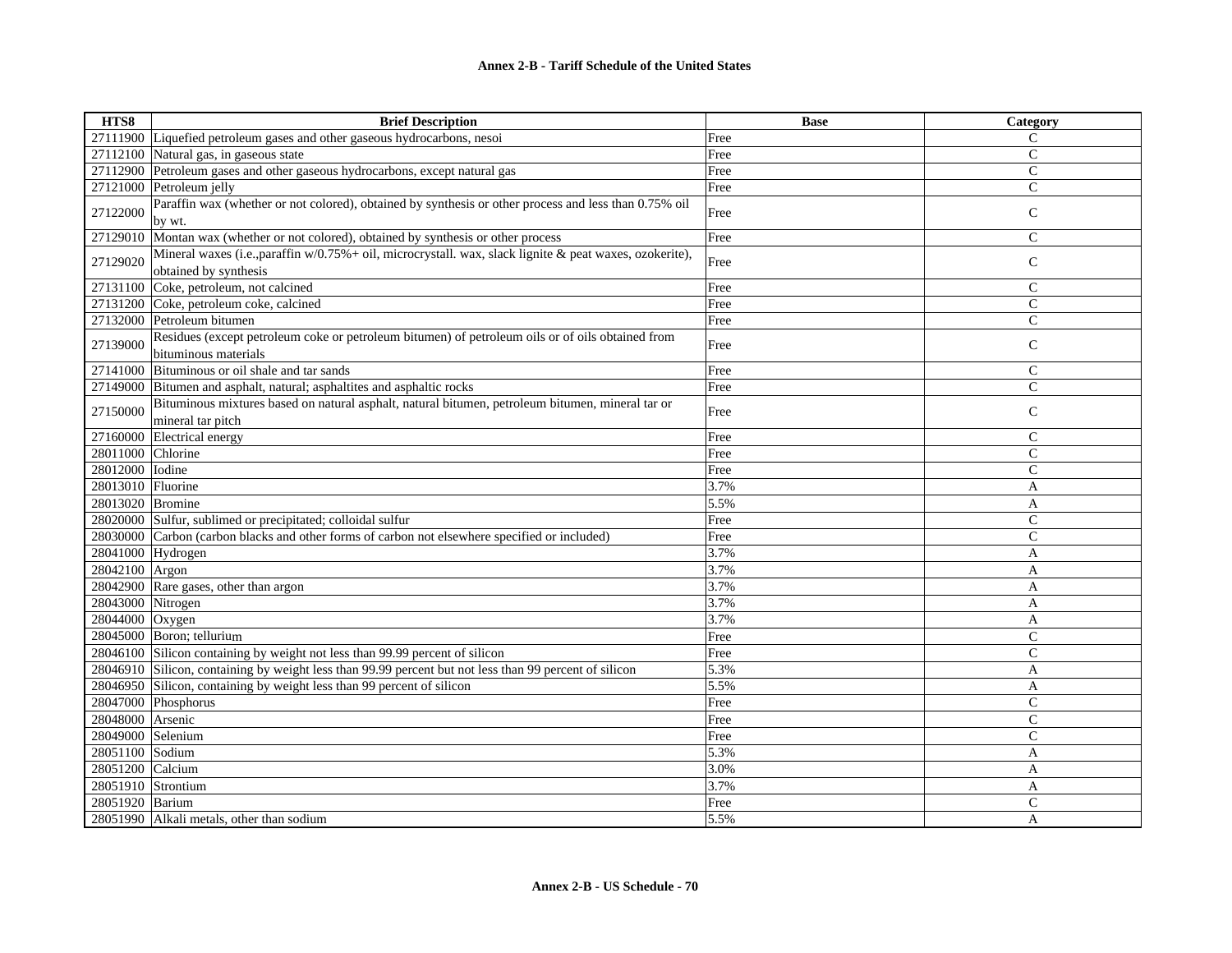| HTS8     | <b>Brief Description</b>                                                                         | <b>Base</b> | Category       |
|----------|--------------------------------------------------------------------------------------------------|-------------|----------------|
| 28053000 | Rare-earth metals, scandium and yttrium, whether or not intermixed or interalloyed               | 5.0%        | A              |
| 28054000 | Mercury                                                                                          | 1.7%        | A              |
| 28061000 | Hydrogen chloride (Hydrochloric acid)                                                            | Free        | C              |
| 28062000 | Chlorosulfuric acid                                                                              | 4.2%        | A              |
|          | 28070000 Sulfuric acid; oleum                                                                    | Free        | $\overline{C}$ |
| 28080000 | Nitric acid; sulfonitric acids                                                                   | Free        | $\mathsf{C}$   |
|          | 28091000 Diphosphorus pentoxide                                                                  | Free        | $\overline{C}$ |
|          | 28092000 Phosphoric acid and polyphosphoric acids                                                | Free        | $\overline{C}$ |
|          | 28100000 Oxides of boron; boric acids                                                            | 1.5%        | $\overline{A}$ |
|          | 28111100 Hydrogen fluoride (Hydrofluoric acid)                                                   | Free        | $\overline{C}$ |
|          | 28111910 Arsenic acid                                                                            | 2.3%        | A              |
|          | 28111930 Hydrobromic acid                                                                        | Free        | $\mathsf{C}$   |
|          | 28111960 Other inorganic acids                                                                   | 4.2%        | A              |
|          | 28112100 Carbon dioxide                                                                          | 3.7%        | A              |
|          | 28112210 Synthetic silica gel                                                                    | 3.7%        | A              |
|          | 28112250 Silicon dioxide, other than synthetic silica gel                                        | Free        | $\overline{C}$ |
|          | 28112300 Sulfur dioxide                                                                          | 4.2%        | A              |
| 28112910 | Arsenic trioxide                                                                                 | Free        | $\mathsf{C}$   |
|          | 28112920 Selenium dioxide                                                                        | Free        | C              |
|          | 28112950 Other inorganic oxygen compounds of nonmetals, nesoi                                    | 3.7%        | A              |
|          | 28121010 Phosphorus pentachloride                                                                | Free        | $\overline{C}$ |
|          | 28121050 Chlorides and chloride oxides other than phosphorus pentachloride                       | 3.7%        | A              |
| 28129000 | Halides and halide oxides of nonmetals, excluding chlorides and chloride oxides                  | 3.7%        | A              |
|          | 28131000 Carbon disulfide                                                                        | 3.7%        | A              |
| 28139010 | Arsenic sulfides                                                                                 | Free        | $\mathsf{C}$   |
|          | 28139020 Phosphorus sulfides                                                                     | Free        | $\overline{C}$ |
|          | 28139050 Sulfides of nonmetals, excluding carbon disulfide and sulfides of arsenic or phosphorus | 3.7%        | A              |
|          | 28141000 Anhydrous ammonia                                                                       | Free        | $\mathsf{C}$   |
|          | 28142000 Ammonia in aqueous solution                                                             | Free        | $\mathsf{C}$   |
|          | 28151100 Sodium hydroxide (Caustic soda), solid                                                  | Free        | $\mathsf{C}$   |
|          | 28151200 Sodium hydroxide (Caustic soda), in aqueous solution (Soda lye or liquid soda)          | Free        | $\overline{C}$ |
|          | 28152000 Potassium hydroxide (Caustic potash)                                                    | Free        | $\overline{C}$ |
|          | 28153000 Peroxides of sodium or potassium                                                        | 3.7%        | A              |
|          | 28161000 Hydroxide and peroxide of magnesium                                                     | 3.1%        | A              |
|          | 28164010 Oxides, hydroxides and peroxides of strontium                                           | 4.2%        | A              |
|          | 28164020 Oxides, hydroxides and peroxides of barium                                              | 2.0%        | A              |
|          | 28170000 Zinc oxide; zinc peroxide                                                               | Free        | $\mathsf{C}$   |
|          | 28181010 Artificial corundum, crude                                                              | Free        | $\overline{C}$ |
|          | 28181020 Artificial corundum, in grains, or ground, pulverized or refined                        | 1.3%        | A              |
| 28182000 | Aluminum oxide, other than artificial corundum                                                   | Free        | $\overline{C}$ |
| 28183000 | Aluminum hydroxide                                                                               | Free        | $\overline{C}$ |
|          | 28191000 Chromium trioxide                                                                       | 3.7%        | A              |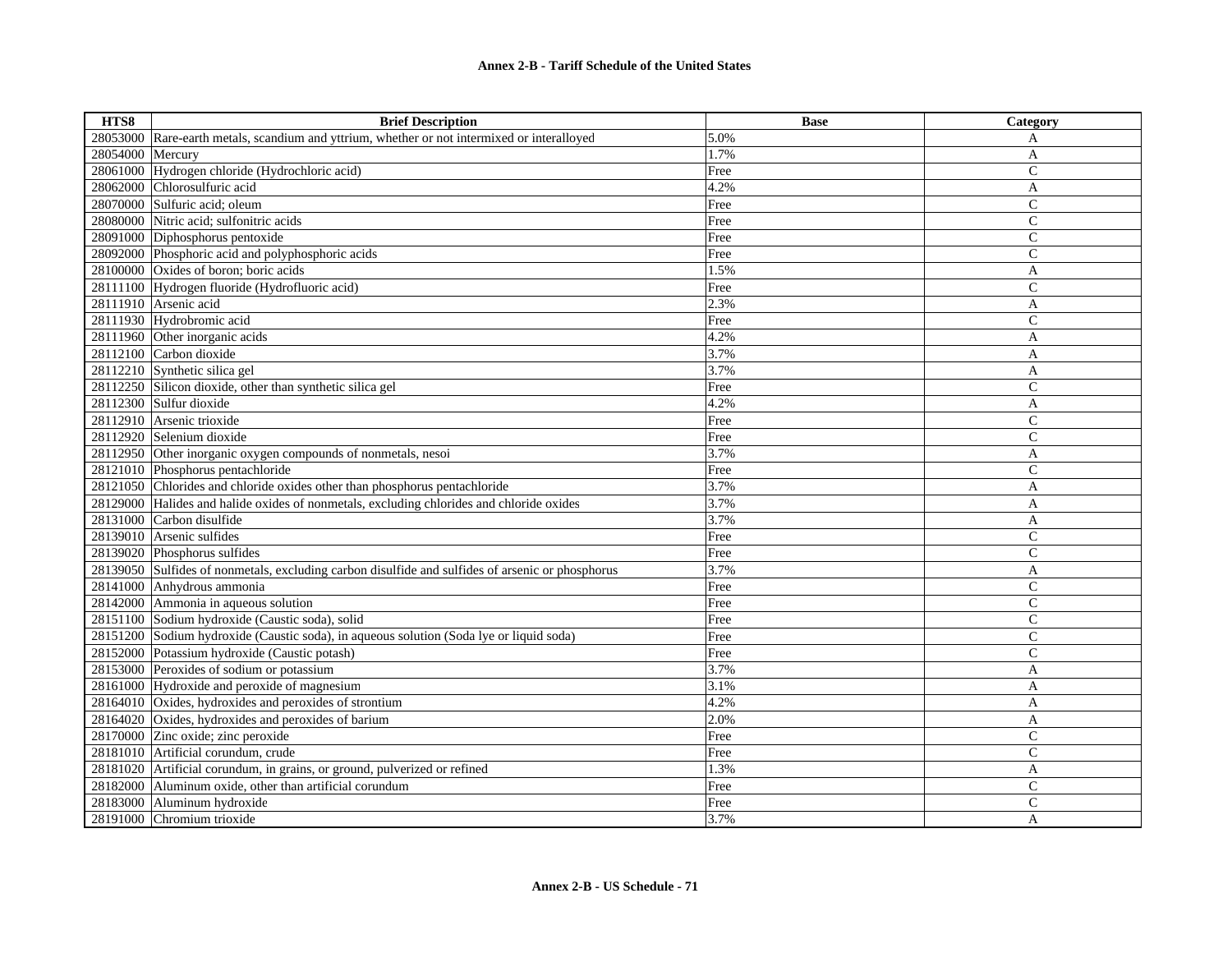| HTS8     | <b>Brief Description</b>                                                                          | <b>Base</b> | Category       |
|----------|---------------------------------------------------------------------------------------------------|-------------|----------------|
| 28199000 | Chromium oxides and hydroxides, other than chromium trioxide                                      | 3.7%        | A              |
| 28201000 | Manganese dioxide                                                                                 | 4.7%        | $\mathbf{A}$   |
| 28209000 | Manganese oxides, other than manganese dioxide                                                    | 4.7%        | A              |
|          | 28211000 Iron oxides and hydroxides                                                               | 3.7%        | $\mathbf{A}$   |
|          | 28212000 Earth colors containing 70 percent or more by weight of combined iron evaluated as Fe2O3 | 5.5%        | A              |
| 28220000 | Cobalt oxides and hydroxides; commercial cobalt oxides                                            | 0.1%        | A              |
| 28230000 | Titanium oxides                                                                                   | 5.5%        | A              |
|          | 28241000 Lead monoxide (Litharge, massicot)                                                       | 3.0%        | A              |
|          | 28242000 Red lead and orange lead                                                                 | 3.4%        | $\mathbf{A}$   |
|          | 28249010 Lead suboxide (Leady litharge)                                                           | 6.4%        | A              |
|          | 28249050 Lead oxides, nesoi                                                                       | 4.8%        | A              |
|          | 28251000 Hydrazine and hydroxylamine and their inorganic salts                                    | 3.7%        | A              |
|          | 28252000 Lithium oxide and hydroxide                                                              | 3.7%        | A              |
|          | 28253000 Vanadium oxides and hydroxides                                                           | 6.6%        | A              |
| 28254000 | Nickel oxides and hydroxides                                                                      | Free        | $\overline{C}$ |
|          | 28255010 Cupric oxide                                                                             | 4.3%        | A              |
| 28255020 | Cuprous oxide                                                                                     | 5.0%        | A              |
|          | 28255030 Copper hydroxides                                                                        | 3.9%        | A              |
| 28256000 | Germanium oxides and zirconium dioxide                                                            | 3.7%        | A              |
| 28257000 | Molybdenum oxides and hydroxides                                                                  | 3.2%        | A              |
| 28258000 | Antimony oxides                                                                                   | Free        | $\mathsf{C}$   |
| 28259010 | Beryllium oxide and hydroxide                                                                     | 3.7%        | A              |
| 28259015 | Niobium oxide                                                                                     | 3.7%        | A              |
| 28259020 | Tin oxides                                                                                        | 4.2%        | $\mathbf{A}$   |
| 28259030 | Tungsten oxides                                                                                   | 5.5%        | A              |
| 28259045 | Mercuric oxide                                                                                    | Free        | $\mathsf{C}$   |
| 28259075 | Cadmium oxide                                                                                     | Free        | $\overline{C}$ |
| 28259090 | Other inorganic bases; other metal oxides, hydroxides and peroxides, nesoi                        | 3.7%        | A              |
| 28261110 | Ammonium fluoride                                                                                 | 3.1%        | A              |
|          | 28261150 Sodium fluoride                                                                          | 3.7%        | A              |
|          | 28261200 Fluorides of aluminum                                                                    | Free        | $\overline{C}$ |
|          | 28261900 Fluorides, other than of ammonium, sodium or aluminum                                    | 3.9%        | A              |
|          | 28262000 Fluorosilicates of sodium or of potassium                                                | 4.1%        | A              |
| 28263000 | Sodium hexafluoroaluminate (Synthetic cryolite)                                                   | Free        | $\overline{C}$ |
| 28269000 | Other complex fluorine salts, nesoi                                                               | 3.1%        | A              |
| 28271000 | Ammonium chloride                                                                                 | 2.9%        | A              |
| 28272000 | Calcium chloride                                                                                  | Free        | C              |
| 28273100 | Magnesium chloride                                                                                | 1.5%        | A              |
| 28273200 | Aluminum chloride                                                                                 | Free        | C              |
| 28273300 | Iron chlorides                                                                                    | 3.7%        | A              |
| 28273400 | Cobalt chlorides                                                                                  | 4.2%        | A              |
|          | 28273500 Nickel chloride                                                                          | 3.7%        | A              |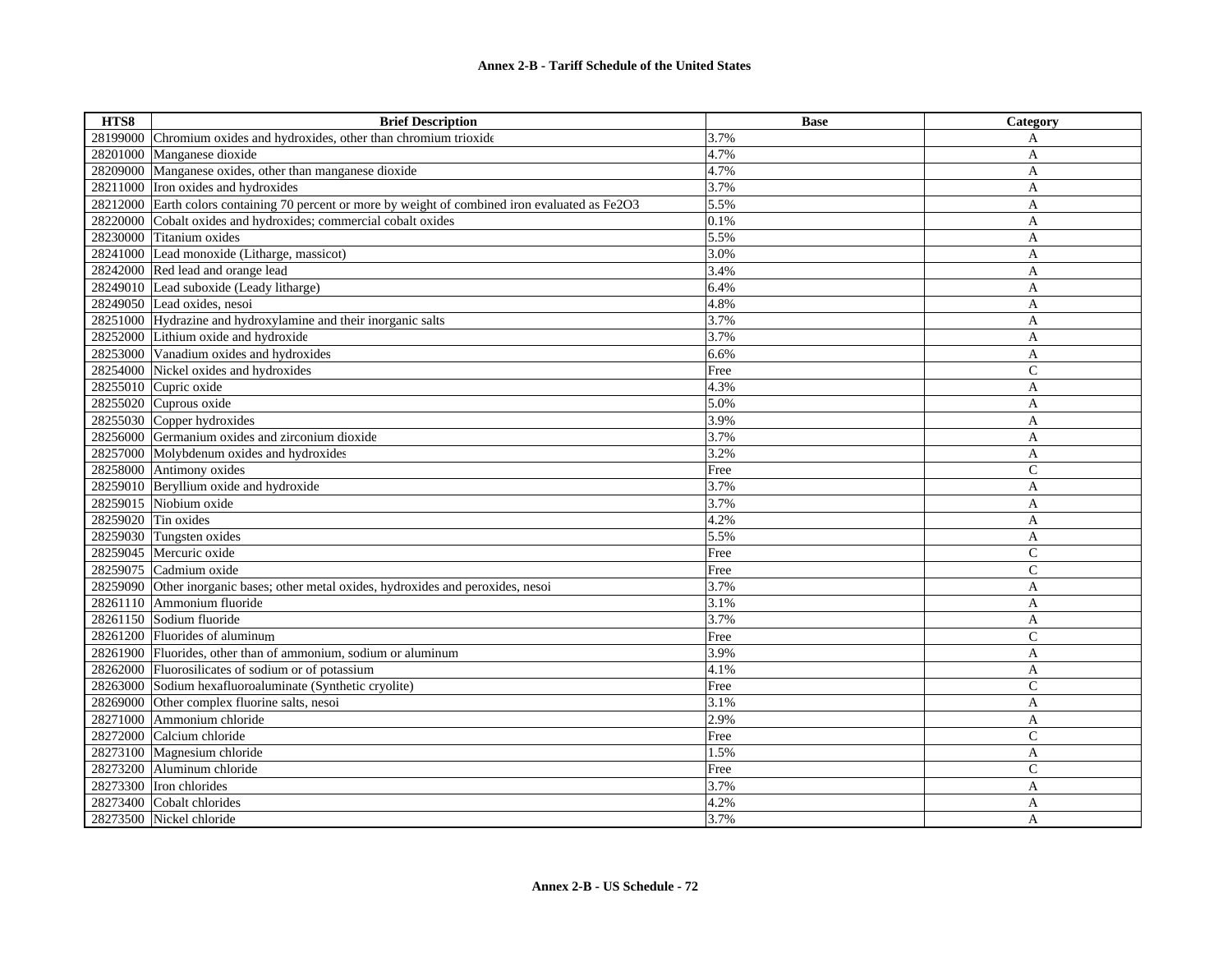| HTS8     | <b>Brief Description</b>                                                           | <b>Base</b> | Category       |
|----------|------------------------------------------------------------------------------------|-------------|----------------|
|          | 28273600 Zinc chloride                                                             | 1.6%        | A              |
| 28273910 | Vanadium chlorides                                                                 | 6.6%        | A              |
| 28273920 | Mercury chlorides                                                                  | 5.1%        | A              |
| 28273925 | Tin chlorides                                                                      | 4.2%        | A              |
| 28273930 | Titanium chlorides                                                                 | 4.9%        | A              |
|          | 28273940 Tungsten hexachloride                                                     | 5.5%        | A              |
| 28273945 | Barium chloride                                                                    | 4.2%        | A              |
|          | 28273950 Chlorides, nesoi                                                          | 3.7%        | A              |
| 28274100 | Chloride oxides and chloride hydroxides of copper                                  | 3.9%        | A              |
| 28274910 | Chloride oxides and chloride hydroxides of vanadium                                | 6.6%        | A              |
| 28274950 | Chloride oxides and chloride hydroxides other than of copper or of vanadium        | 5.5%        | A              |
|          | 28275100 Bromides of sodium or potassium                                           | Free        | $\mathbf C$    |
| 28275925 | Bromides or bromide oxides of ammonium, calcium, or zinc                           | Free        | $\mathsf{C}$   |
|          | 28275950 Bromides and bromide oxides, nesoi                                        | 3.6%        | A              |
|          | 28276010 Iodide and iodide oxide of calcium or copper                              | Free        | $\mathsf{C}$   |
|          | 28276020 Iodide and iodide oxide of potassium                                      | 2.8%        | A              |
|          | 28276050 Iodides and iodide oxides, other than of calcium, copper or potassium     | 4.2%        | A              |
| 28281000 | Commercial calcium hypochlorite and other calcium hypochlorites                    | 2.4%        | A              |
|          | 28289000 Hypochlorites, except of calcium; hypobromites; chlorites                 | 3.7%        | A              |
|          | 28291100 Sodium chlorate                                                           | Free        | $\mathbf C$    |
| 28291900 | Chlorates, other than of sodium                                                    | 3.3%        | A              |
| 28299005 | Potassium bromate                                                                  | Free        | $\mathbf C$    |
|          | 28299025 Sodium bromate                                                            | Free        | $\mathsf{C}$   |
|          | 28299040 Perchlorates, perbromates, iodates, periodates; of potassium              | 3.1%        | A              |
|          | 28299060 Perchlorates, perbromates, iodates, periodates, excluding potassium nesoi | 3.7%        | A              |
|          | 28301000 Sodium sulfides                                                           | 3.7%        | A              |
|          | 28302010 Zinc sulfide, luminescent grade, purity >= 99.99 % By wt.                 | Free        | $\mathsf{C}$   |
| 28302020 | Zinc sulfide excluding luminescent grade                                           | 2.8%        | A              |
| 28303000 | Cadmium sulfide                                                                    | 3.1%        | A              |
|          | 28309000 Polysulfides; sulfides, other than those of sodium, zinc and cadmium      | 3.0%        | A              |
|          | 28311010 Sodium formaldehyde sulfoxylate                                           | Free        | $\mathsf{C}$   |
|          | 28311050 Dithionites and sulfoxylates of sodium                                    | 6.7%        | A              |
| 28319000 | Dithionites and sulfoxylates, other than those of sodium                           | 6.7%        | A              |
| 28321000 | Sodium sulfites                                                                    | 1.5%        | A              |
|          | 28322000 Sulfites, except sodium sulfites                                          | 3.1%        | A              |
|          | 28323010 Sodium thiosulfate                                                        | 1.5%        | A              |
|          | 28323050 Thiosulfates, except sodium thiosulfate                                   | 3.1%        | A              |
|          | 28331110 Disodium sulfate, crude (Salt cake)                                       | Free        | $\mathsf{C}$   |
|          | 28331150 Disodium sulfate, other than crude                                        | 0.4%        | $\mathbf{A}$   |
|          | 28331900 Sodium sulfates, other than disodium sulfate                              | Free        | $\overline{C}$ |
|          | 28332100 Magnesium sulfate                                                         | 3.7%        | A              |
|          | 28332200 Aluminum sulfate                                                          | Free        | C              |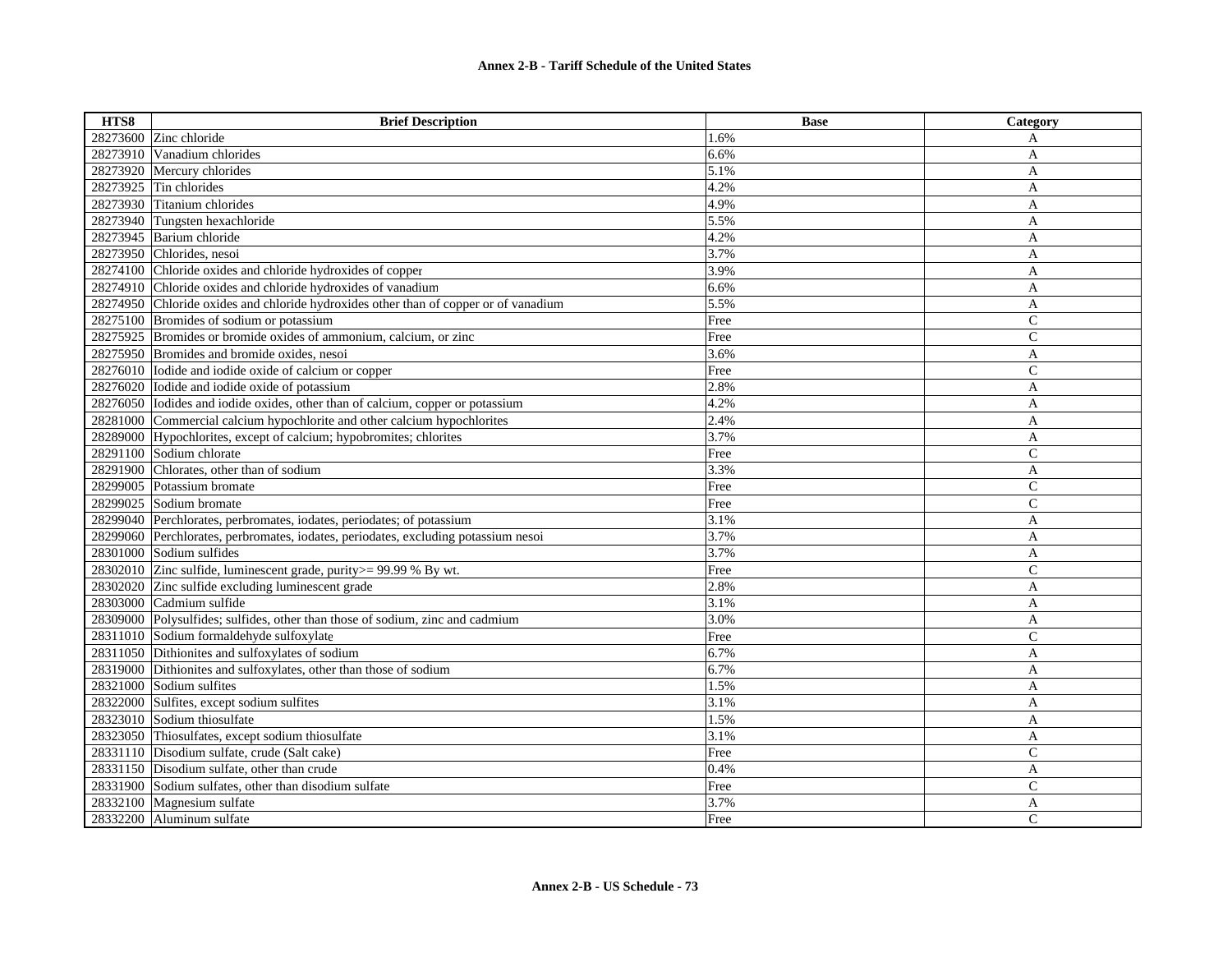| HTS8           | <b>Brief Description</b>                                                                    | <b>Base</b> | Category       |
|----------------|---------------------------------------------------------------------------------------------|-------------|----------------|
| 28332300       | Chromium sulfate                                                                            | 3.7%        | A              |
| 28332400       | Nickel sulfate                                                                              | 3.2%        | A              |
| 28332500       | Copper sulfate                                                                              | 1.4%        | A              |
| 28332600       | Zinc sulfate                                                                                | 1.6%        | A              |
| 28332700       | Barium sulfate                                                                              | 0.6%        | A              |
|                | 28332910 Cobalt sulfate                                                                     | 1.4%        | A              |
|                | 28332920 Tron sulfate                                                                       | Free        | $\mathsf{C}$   |
|                | 28332930 Vanadium sulfate                                                                   | 6.6%        | A              |
|                | 28332950 Other sulfates nesoi                                                               | 3.7%        | A              |
| 28333000 Alums |                                                                                             | 1.6%        | A              |
|                | 28334020 Sodium peroxosulfates (sodium persulfates)                                         | 3.7%        | A              |
|                | 28334060 Peroxosulfates (persulfates), nesoi                                                | 3.1%        | A              |
|                | 28341010 Sodium nitrite                                                                     | 5.5%        | A              |
| 28341050       | Nitrites, other than of sodium                                                              | 3.1%        | A              |
| 28342100       | Potassium nitrate                                                                           | Free        | $\overline{C}$ |
| 28342905       | <b>Bismuth</b> nitrate                                                                      | 5.5%        | A              |
| 28342910       | Calcium nitrate                                                                             | Free        | $\overline{C}$ |
| 28342920       | Strontium nitrate                                                                           | 4.2%        | A              |
| 28342950       | Nitrates, nesoi                                                                             | 3.5%        | A              |
| 28351000       | Phosphinates (hypophosphites) and phosphonates (phosphites)                                 | $3.1\%$     | A              |
| 28352200       | Mono- or disodium phosphates                                                                | 1.4%        | A              |
| 28352300       | Trisodium phosphate                                                                         | 2.2%        | A              |
| 28352400       | Potassium phosphate                                                                         | 3.1%        | A              |
| 28352500       | Calcium hydrogenorthophosphate ("Dicalcium phosphate")                                      | Free        | $\overline{C}$ |
| 28352600       | Other phosphates of calcium, nesoi                                                          | Free        | C              |
| 28352910       | Aluminum phosphate                                                                          | Free        | $\mathsf{C}$   |
| 28352920       | Triammonium phosphate                                                                       | 1.5%        | A              |
|                | 28352950 Phosphates, nesoi                                                                  | 4.1%        | A              |
|                | 28353100 Sodium triphosphate (Sodium tripolyphosphate)                                      | 1.4%        | A              |
|                | 28353910 Potassium polyphosphate                                                            | 3.1%        | A              |
|                | 28353950 Polyphosphates, other than sodium triphosphate and potassium polyphosphate         | 3.7%        | $\mathbf{A}$   |
| 28361000       | Commercial ammonium carbonate, containing ammonium carbamate, and other ammonium carbonates | 1.7%        | A              |
| 28362000       | Disodium carbonate                                                                          | 1.2%        | A              |
|                | 28363000 Sodium hydrogencarbonate (Sodium bicarbonate)                                      | Free        | $\mathsf{C}$   |
| 28364010       | Dipotassium carbonate                                                                       | 1.9%        | $\mathbf{A}$   |
|                | 28364020 Potassium hydrogencarbonate (Potassium bicarbonate)                                | 1.3%        | A              |
| 28365000       | Calcium carbonate                                                                           | Free        | $\mathsf{C}$   |
|                | 28366000 Barium carbonate                                                                   | 2.3%        | A              |
| 28367000       | Lead carbonate                                                                              | 0.5%        | A              |
|                | 28369100 Lithium carbonates                                                                 | 3.7%        | A              |
|                | 28369200 Strontium carbonate                                                                | 4.2%        | A              |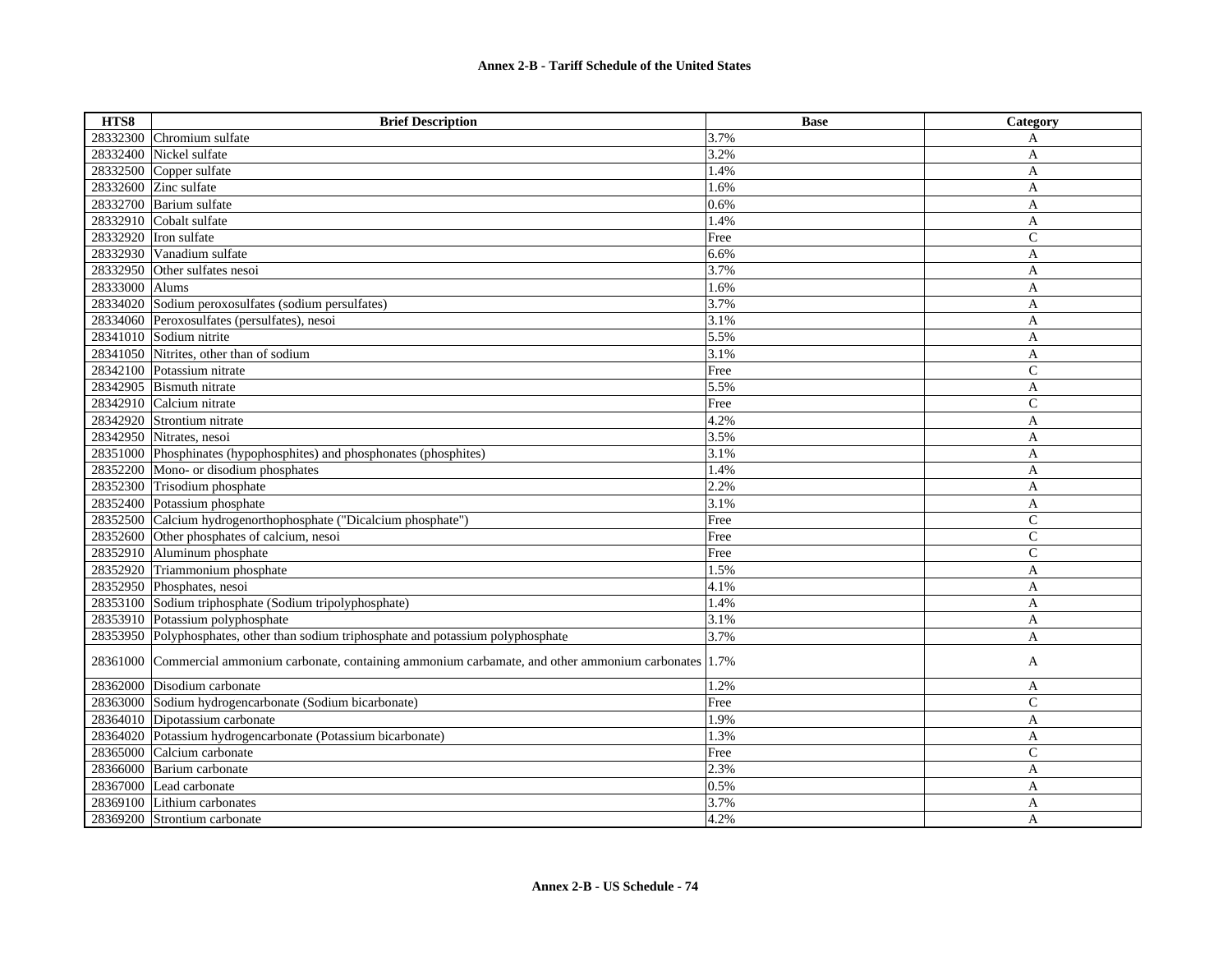| HTS8     | <b>Brief Description</b>                                                                                              | <b>Base</b> | Category       |
|----------|-----------------------------------------------------------------------------------------------------------------------|-------------|----------------|
|          | 28369910 Cobalt carbonates                                                                                            | 4.2%        | A              |
|          | 28369920 Bismuth carbonate                                                                                            | 5.5%        | A              |
| 28369950 | Carbonates nesoi, and peroxocarbonates (percarbonates)                                                                | 3.7%        | A              |
| 28371100 | Sodium cyanide                                                                                                        | Free        | $\mathcal{C}$  |
| 28371900 | Cyanides and cyanide oxides, except those of sodium                                                                   | Free        | $\overline{C}$ |
|          | 28372010 Potassium ferricyanide                                                                                       | 1.1%        | A              |
| 28372050 | Complex cyanides, excluding potassium ferricyanide                                                                    | 1.7%        | A              |
| 28380000 | Fulminates, cyanates and thiocyanates                                                                                 | 3.1%        | A              |
| 28391100 | Sodium metasilicates                                                                                                  | 1.1%        | A              |
|          | 28391900 Sodium silicates except sodium metasilicates                                                                 | 1.1%        | A              |
| 28392000 | Potassium silicate                                                                                                    | 3.1%        | A              |
|          | 28399000 Silicates and commercial alkali metal silicates, excluding those of sodium and potassium                     | 3.1%        | A              |
| 28401100 | Anhydrous disodium tetraborate (refined borax)                                                                        | 0.3%        | A              |
| 28401900 | Disodium tetraborate (refined borax) except anhydrous                                                                 | 0.1%        | A              |
| 28402000 | Borates, other than disodium tetraborate (refined borax)                                                              | 3.7%        | A              |
| 28403000 | Peroxoborates (perborates)                                                                                            | 3.7%        | A              |
| 28411000 | Aluminates                                                                                                            | 3.1%        | A              |
| 28412000 | Chromates of zinc or of lead                                                                                          | 3.7%        | A              |
|          | 28413000 Sodium dichromate                                                                                            | 2.4%        | A              |
|          | 28415010 Potassium dichromate                                                                                         | 1.5%        | A              |
|          | 28415090 Chromates except of zinc or lead and dichromates except of sodium or potassium; peroxochromates              | 3.1%        | A              |
|          | 28416100 Potassium permanganate                                                                                       | 5.0%        | A              |
| 28416900 | Manganites, manganates and permanganates (except potassium permanganate)                                              | 5.0%        | A              |
|          | 28417010 Ammonium molybdate                                                                                           | 4.3%        | A              |
|          | 28417050 Molybdates, other than of ammonium                                                                           | 3.7%        | A              |
|          | 28418000 Tungstates (wolframates)                                                                                     | 5.5%        | A              |
|          | 28419010 Vanadates                                                                                                    | 6.1%        | A              |
| 28419020 | Ammonium perrhenate                                                                                                   | 3.1%        | A              |
|          | 28419030 Potassium stannate                                                                                           | 3.1%        | A              |
|          | 28419050 Salts of oxometallic or peroxometallic acids nesoi                                                           | 3.7%        | $\mathbf{A}$   |
|          | 28421000 Double or complex silicates                                                                                  | 3.7%        | A              |
| 28429000 | Salts of inorganic acids or peroxoacids nesoi, excluding azides                                                       | 3.3%        | A              |
| 28431000 | Colloidal precious metals                                                                                             | 5.5%        | A              |
| 28432100 | Silver nitrate                                                                                                        | 3.7%        | A              |
|          | 28432900 Silver compounds, other than silver nitrate                                                                  | 3.7%        | A              |
| 28433000 | Gold compounds                                                                                                        | 5.0%        | A              |
| 28439000 | Inorganic or organic compounds of precious metals, excluding those of silver and gold; amalgams of<br>precious metals | 3.7%        | A              |
| 28441010 | Natural uranium metal                                                                                                 | 5.0%        | A              |
|          | 28441020 Natural uranium compounds                                                                                    | Free        | $\mathcal{C}$  |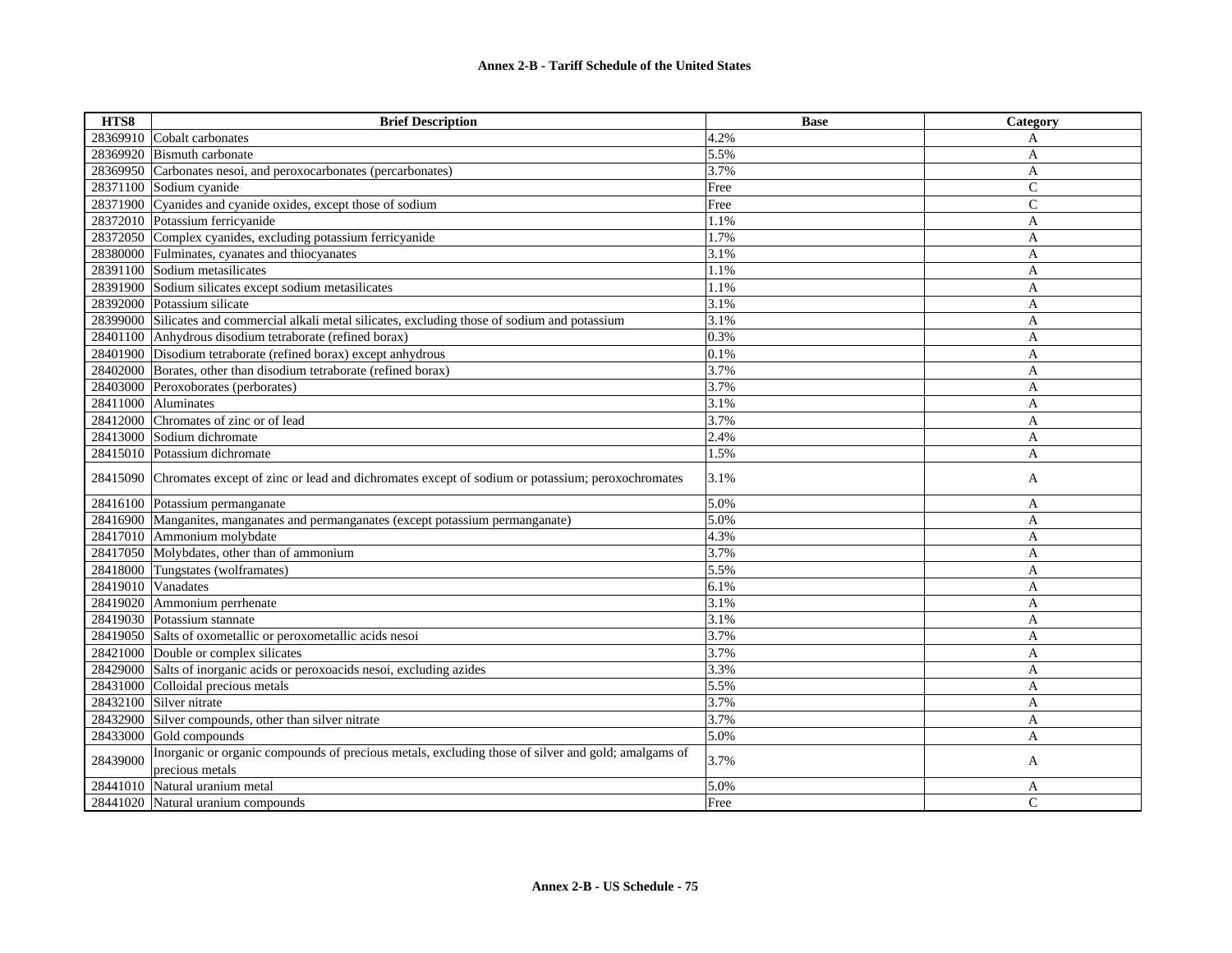| HTS8     | <b>Brief Description</b>                                                                                                                          | <b>Base</b> | Category       |
|----------|---------------------------------------------------------------------------------------------------------------------------------------------------|-------------|----------------|
| 28441050 | Alloys, dispersions (including cermets), ceramic products and mixtures containing natural uranium or                                              | 5.0%        |                |
|          | natural uranium compounds                                                                                                                         |             | A              |
|          | Uranium enriched in U235 and plutonium and their compounds; alloys, dispersions, ceramic products                                                 |             |                |
| 28442000 | and mixtures containing these products                                                                                                            | Free        | $\mathbf C$    |
| 28443010 | Thorium compounds                                                                                                                                 | 5.5%        | A              |
| 28443020 | Compounds of uranium depleted in U235                                                                                                             | Free        | $\mathcal{C}$  |
|          | Uranium depleted in U235, thorium; alloys, dispersions, ceramic products and mixtures of these                                                    |             |                |
| 28443050 | products and their compounds                                                                                                                      | 5.0%        | A              |
|          | Radioactive elements, isotopes, compounds nesoi; alloys, dispersions, ceramic products and mixtures                                               |             |                |
| 28444000 | of these products; radioactive residues                                                                                                           | Free        | $\mathsf{C}$   |
| 28445000 | Spent (irradiated) fuel elements (cartridges) of nuclear reactors                                                                                 | Free        | $\mathsf{C}$   |
| 28451000 | Heavy water (Deuterium oxide)                                                                                                                     | Free        | $\mathcal{C}$  |
| 28459000 | Isotopes not in heading 2844 and their compounds other than heavy water                                                                           | Free        | $\mathsf{C}$   |
| 28461000 | Cerium compounds                                                                                                                                  | 5.5%        | A              |
| 28469020 | Mixtures of rare-earth oxides or of rare-earth chlorides                                                                                          | Free        | $\mathsf{C}$   |
| 28469040 | Yttrium materials and compounds containing by wt. >19% But < 85% yttrium oxide equivalent                                                         | Free        | $\overline{C}$ |
| 28469080 | Compounds, inorganic or organic, of rare-earth metals, of yttrium or of scandium, or of mixtures of                                               |             |                |
|          | these metals, nesoi                                                                                                                               | 3.7%        | A              |
| 28470000 | Hydrogen peroxide, whether or not solidified with urea                                                                                            | 3.7%        | A              |
|          |                                                                                                                                                   |             |                |
| 28480010 | Phosphide of copper (phosphor copper), containing more than 15 percent by weight of phosphorus                                                    | 2.6%        | A              |
|          | Phosphides of metals or nonmetals, excluding ferrophosphorus and phosphor copper containing more                                                  | Free        | $\mathsf{C}$   |
| 28480090 | than 15 percent by weight of phosphorus                                                                                                           |             |                |
| 28491000 | Calcium carbide                                                                                                                                   | 1.8%        | A              |
| 28492010 | Silicon carbide, crude                                                                                                                            | Free        | $\mathcal{C}$  |
| 28492020 | Silicon carbide, in grains, or ground, pulverized or refined                                                                                      | 0.5%        | A              |
| 28499010 | Boron carbide                                                                                                                                     | 3.7%        | A              |
| 28499020 | Chromium carbide                                                                                                                                  | 4.2%        | A              |
| 28499030 | Tungsten carbide                                                                                                                                  | 6.0%        | A              |
| 28499050 | Carbides, nesoi                                                                                                                                   | 3.7%        | A              |
| 28500005 | Hydride, nitride, azide, silicide and boride of calcium                                                                                           | Free        | $\mathcal{C}$  |
| 28500007 | Hydride, nitride, azide, silicide and boride of titanium                                                                                          | 4.9%        | A              |
| 28500010 | Hydride, nitride, azide, silicide and boride of tungsten                                                                                          | 5.5%        | A              |
| 28500020 | Hydride, nitride, azide, silicide and boride of vanadium                                                                                          | 6.6%        | A              |
|          | 28500050 Hydrides, nitrides, azides, silicides and borides other than of calcium, titanium, tungsten or vanadium                                  | 3.7%        | A              |
| 28510000 | Inorganic compounds, nesoi; liquid air; compressed air; amalgams, other than of precious metals                                                   | 2.8%        | A              |
|          | 29011010 Ethane and butane                                                                                                                        | Free        | $\mathsf{C}$   |
|          | $29011030$ n-Pentane and isopentane                                                                                                               | Free        | $\mathcal{C}$  |
| 29011040 | Saturated acyclic hydrocarbon (not ethane, butane, n-pentane or isopentane), derived in whole or part<br>from petroleum, shale oil or natural gas | Free        | $\mathsf{C}$   |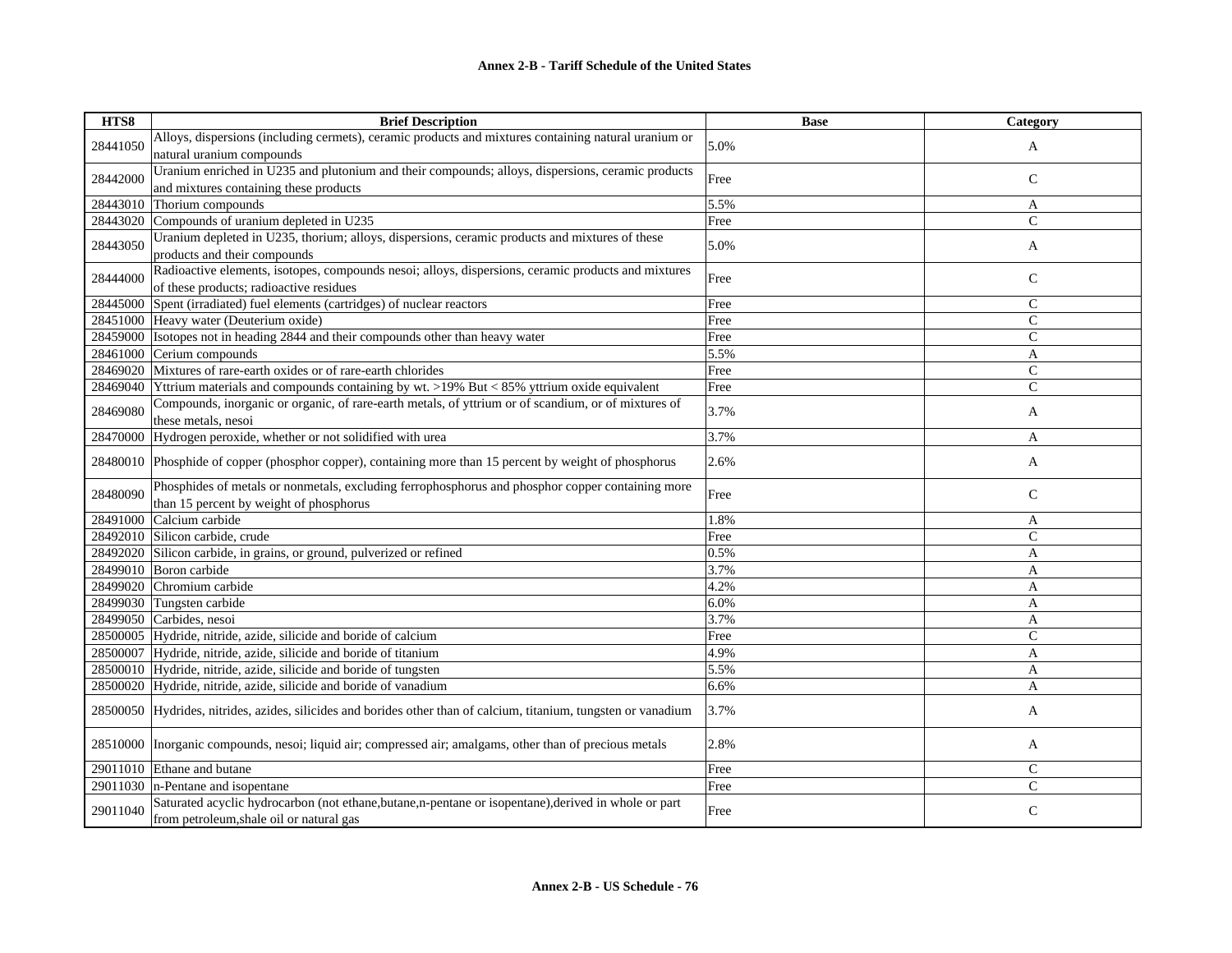## **Annex 2-B - Tariff Schedule of the United States**

| HTS8                 | <b>Brief Description</b>                                                                                  | <b>Base</b>             | Category       |
|----------------------|-----------------------------------------------------------------------------------------------------------|-------------------------|----------------|
| 29011050             | Saturated acyclic hydrocarbon (not ethane, butane, n-pentane or isopentane), not derived in whole or part | Free                    | $\mathsf{C}$   |
|                      | petroleum, shale oil or natural gas                                                                       |                         |                |
| 29012100             | Ethylene                                                                                                  | Free                    | $\mathsf{C}$   |
|                      | 29012200 Propene (Propylene)                                                                              | Free                    | $\mathsf{C}$   |
|                      | 29012300 Butene (Butylene) and isomers thereof                                                            | Free                    | $\mathsf{C}$   |
|                      | 29012410 Buta-1,3-diene                                                                                   | Free                    | $\mathsf{C}$   |
|                      | 29012420 Isoprene, having a purity of 95 percent or more by weight                                        | Free                    | $\mathsf{C}$   |
|                      | 29012450 Isoprene less than 95 percent pure                                                               | Free                    | $\mathsf{C}$   |
| 29012910             | Unsaturated acyclic hydrocarbons, nesoi, derived in whole or in part from petroleum, shale oil or         | Free                    | $\mathsf{C}$   |
|                      | natural gas                                                                                               |                         |                |
| 29012950             | Unsaturated acyclic hydrocarbons, nesoi, not derived in whole or in part from petroleum, shale oil or     | Free                    | $\mathcal{C}$  |
|                      | natural gas                                                                                               |                         |                |
| 29021100             | Cyclohexane                                                                                               | $0.2$ cents/kg + $1.2%$ | F              |
|                      | 29021900 Cyclanic hydrocarbons (except cyclohexane), cyclenic hydrocarbons and cycloterpenes              | Free                    | $\mathsf{C}$   |
| 29022000 Benzene     |                                                                                                           | Free                    | $\mathsf{C}$   |
| 29023000 Toluene     |                                                                                                           | Free                    | $\mathsf{C}$   |
| $29024100$ o-Xylene  |                                                                                                           | Free                    | $\mathsf{C}$   |
| $29024200$  m-Xylene |                                                                                                           | Free                    | $\mathsf{C}$   |
| 29024300 p-Xylene    |                                                                                                           | Free                    | $\mathsf{C}$   |
|                      | 29024400 Mixed xylene isomers                                                                             | Free                    | $\mathsf{C}$   |
| 29025000 Styrene     |                                                                                                           | Free                    | $\mathsf{C}$   |
|                      | 29026000 Ethylbenzene                                                                                     | $0.1$ cents/kg + 1.7%   | $_{\rm F}$     |
| 29027000 Cumene      |                                                                                                           | Free                    | $\overline{C}$ |
| 29029010             | Pseudocumene                                                                                              | Free                    | $\mathsf{C}$   |
| 29029020             | Acenaphthene, chrysene, cymene, dimethylnaphthalenes, fluoranthene, fluorene, indene, mesitylene,         | Free                    | $\mathsf{C}$   |
|                      | and other specified cyclic hydrocarbons                                                                   |                         |                |
|                      | 29029030 Alkylbenzenes and polyalkylbenzenes                                                              | $0.1$ cents/kg + 1.7%   | $_{\rm F}$     |
|                      | 29029040 Anthracene and 1,4-di-(2-methylstyryl)benzene                                                    | 1.0%                    | F              |
|                      | 29029060 Biphenyl (diphenyl), in flakes                                                                   | 1.0%                    | F              |
|                      | 29029090 Cyclic hydrocarbons, nesoi                                                                       | 1.0%                    | $\mathbf{F}$   |
|                      | 29031100 Chloromethane (Methyl chloride) & chloroethane (Ethyl chloride)                                  | 7.0%                    | A              |
|                      | 29031200 Dichloromethane (Methylene chloride)                                                             | 3.7%                    | A              |
|                      | 29031300 Chloroform (Trichloromethane)                                                                    | 6.5%                    | A              |
|                      | 29031400 Carbon tetrachloride                                                                             | 2.3%                    | $\overline{A}$ |
|                      | 29031500 1,2-Dichloroethane (Ethylene dichloride)                                                         | 5.5%                    | A              |
|                      | 29031905 1,2-Dichloropropane (Propylene dichloride) and dichlorobutanes                                   | 5.1%                    | A              |
|                      | 29031910 Hexachloroethane and tetrachloroethane                                                           | 3.7%                    | A              |
|                      | $29031930$ sec-Butyl chloride                                                                             | Free                    | $\overline{C}$ |
|                      | 29031960 Saturated chlorinated derivatives of acyclic hydrocarbons, nesoi                                 | 6.8%                    | A              |
|                      | 29032100 Vinyl chloride (Chloroethylene)                                                                  | 6.2%                    | A              |
|                      | 29032200 Trichloroethylene                                                                                | 4.2%                    | A              |
|                      | 29032300 Tetrachloroethylene (Perchloroethylene)                                                          | 3.4%                    | A              |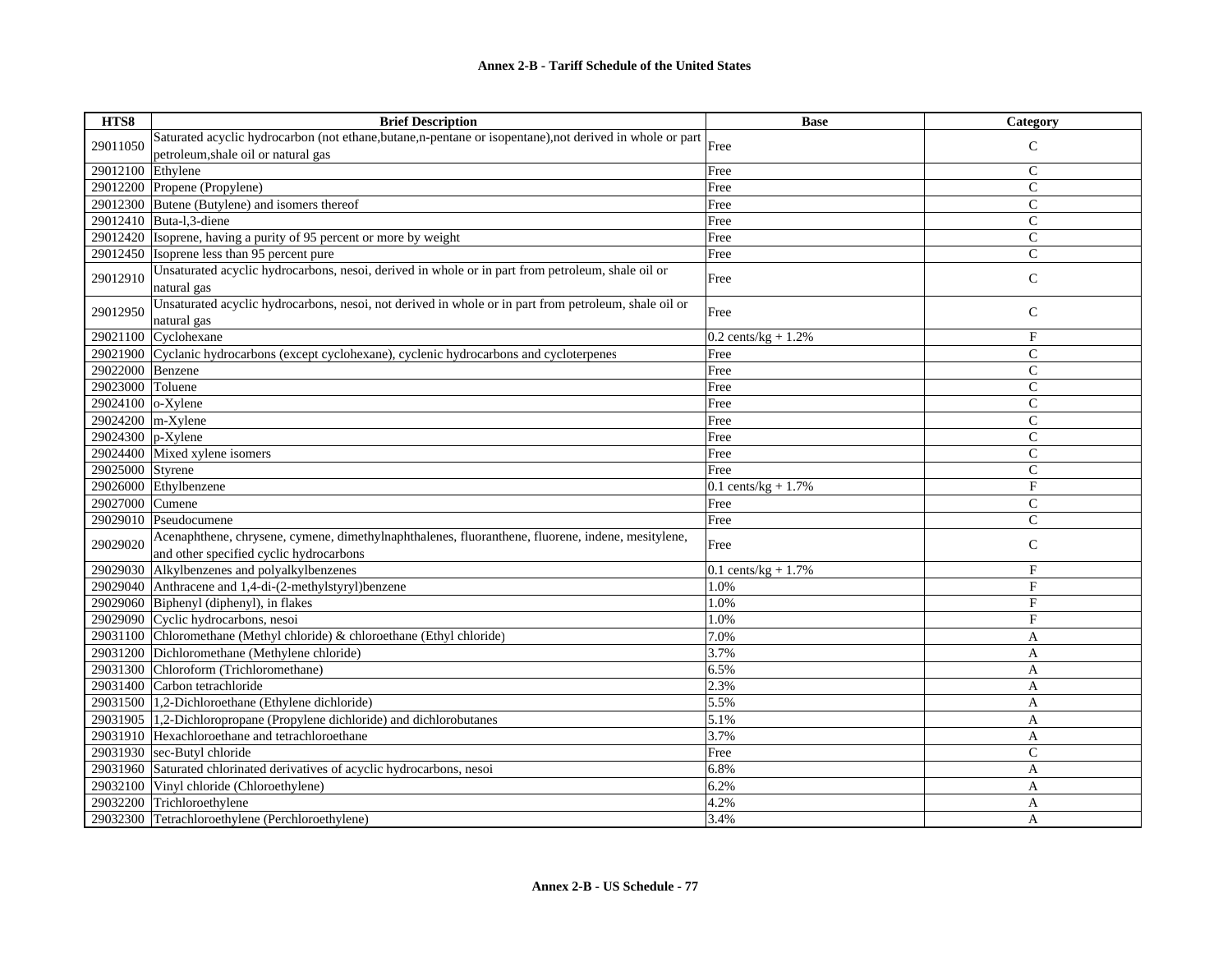| HTS8     | <b>Brief Description</b>                                                                                                                       | <b>Base</b> | Category      |
|----------|------------------------------------------------------------------------------------------------------------------------------------------------|-------------|---------------|
| 29032900 | Unsaturated chlorinated derivatives of acyclic hydrocarbons, nesoi                                                                             | 6.8%        | A             |
| 29033005 | Ethylene dibromide                                                                                                                             | 5.4%        | A             |
| 29033015 | Acetylene tetrabromide; alkyl bromides; methylene dibromide; and vinyl bromide                                                                 | Free        | $\mathsf{C}$  |
| 29033020 | Fluorinated, brominated or iodinated derivatives of acyclic hydrocarbons, nesoi                                                                | 3.7%        | A             |
| 29034100 | Trichlorofluoromethane                                                                                                                         | 3.7%        | A             |
| 29034200 | Dichlorodifluoromethane                                                                                                                        | 3.7%        | A             |
| 29034300 | Trichlorotrifluoroethanes                                                                                                                      | 3.7%        | A             |
| 29034400 | Dichlorotetrafluoroethanes and chloropentafluoroethane                                                                                         | 3.7%        | A             |
| 29034500 | Other halogenated acyclic hydrocarbon derivatives perhalogenated only with fluorine and chlorine                                               | 3.7%        | A             |
| 29034600 | Bromochlorodifluoromethane, bromotrifluoromethane and dibromotetrafluoroethanes                                                                | 3.7%        | A             |
| 29034700 | Other perhalogenated acyclic hydrocarbon derivatives, nesoi                                                                                    | 3.7%        | A             |
|          | 29034910 Bromochloromethane                                                                                                                    | Free        | $\mathsf{C}$  |
| 29034990 | Other halogenated derivatives of acyclic hydrocarbons containing two or more different halogens, nesoi 3.7%                                    |             | A             |
| 29035100 | 1,2,3,4,5,6-Hexachlorocyclohexane                                                                                                              | 6.2%        | A             |
|          | 29035905 Dibromoethyldibromocyclohexane                                                                                                        | 1.4%        | F             |
|          | 29035910 Halogenated pesticides derived in whole or in part from benzene or other aromatic hydrocarbon, nesoi                                  | 6.2%        | A             |
| 29035915 | Halogenated products derived in whole or in part from benzene or other aromatic hydrocarbon,<br>described in additional U.S. note 3 to sec. VI | 6.3%        | A             |
| 29035920 | Halogenated derivatives derived in whole or in part from benzene or other aromatic hydrocarbon, nesoi $0.4$ cents/kg + 6.6%                    |             | A             |
| 29035930 | Chlorinated, but not otherwise halogenated derivatives of cyclanic, cyclenic or cycloterpenic<br>hydrocarbons, nesoi                           | 6.8%        | A             |
| 29035940 | 1,3,5,7,9,11-Hexabromocyclododecane                                                                                                            | 3.7%        | A             |
| 29035960 | Tetrabromocyclooctane                                                                                                                          | Free        | $\mathcal{C}$ |
| 29035970 | Other halogenated derivatives of cyclanic etc hydrocarbons not deriv from benzene or other aromatic<br>hydrocarbons                            | 3.7%        | A             |
| 29036110 | Chlorobenzene                                                                                                                                  | 7.0%        | A             |
| 29036120 | o-Dichlorobenzene                                                                                                                              | 6.5%        | A             |
|          | 29036130 p-Dichlorobenzene                                                                                                                     | 5.5%        | $\mathbf{A}$  |
| 29036200 | Hexachlorobenzene and DDT (1,1,1-Trichloro-2,2-bis(p-chlorophenyl)ethane)                                                                      | 5.5%        | A             |
| 29036905 | 3-Bromo-alpha, alpha, alpha-trifluorotoluene; and other specified halogenated derivatives of aromatic<br>hydrocarbons                          | 5.5%        | A             |
| 29036910 | m-Dichlorobenzene; 1,1-dichloro-2,2-bis(p-ethylphenyl)ethane; and trichlorobenzenes                                                            | 5.5%        | A             |
| 29036915 | Triphenylmethyl chloride                                                                                                                       | Free        | $\mathsf{C}$  |
| 29036920 | Benzyl chloride (alpha-Chlorotoluene); benzotrichloride (alpha,alpha,alpha-trichlorotoluene)                                                   | 5.5%        | A             |
| 29036923 | Pentabromoethylbenzene                                                                                                                         | Free        | $\mathsf{C}$  |
| 29036927 | Tribromocumene                                                                                                                                 | 5.5%        | A             |
|          | 29036930 Pesticides derived from halogenated derivatives of aromatic hydrocarbons                                                              | 6.2%        | A             |
|          | 29036970 Other halogenated derivatives of aromatic hydrocarbons                                                                                | 5.5%        | A             |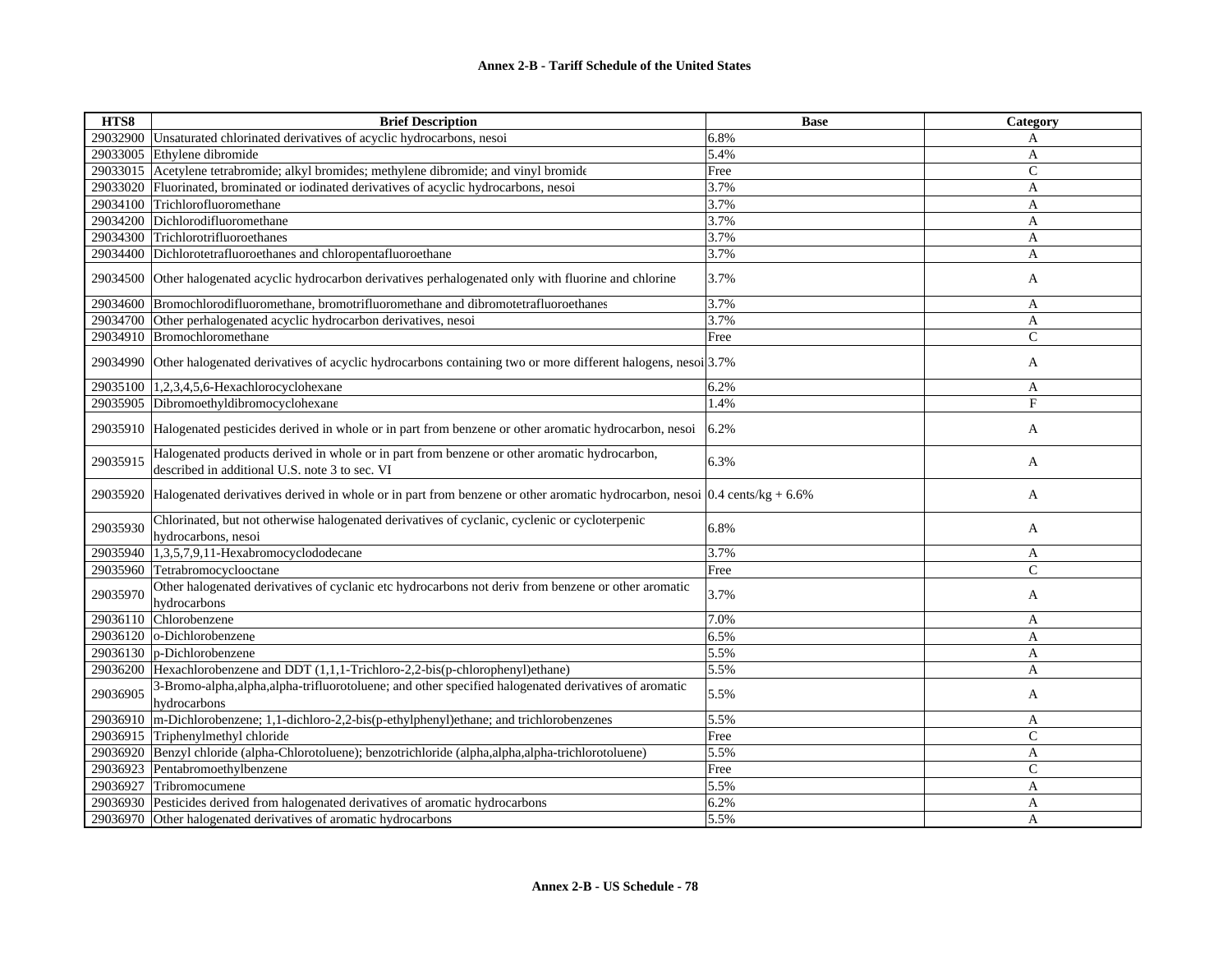| HTS8     | <b>Brief Description</b>                                                                                                                     | <b>Base</b>                    | <b>Category</b> |
|----------|----------------------------------------------------------------------------------------------------------------------------------------------|--------------------------------|-----------------|
|          | 29041004 2-Anthracenesulfonic acid                                                                                                           | 6.3%                           | A               |
|          | 29041008 Benzenesulfonyl chloride                                                                                                            | $0.4 \text{ cents/kg} + 6.5\%$ | $\mathbf{A}$    |
|          | 29041010  m-Benzenedisulfonic acid, sodium salt; 1,5-naphthalenedisulfonic acid; and p-toluenesulfonyl chloride   5.5%                       |                                | A               |
|          | 29041015 Mixtures of 1,3,6-naphthalenetrisulfonic acid and 1,3,7-naphthalenetrisulfonic acid                                                 | 0.4 cents/ $kg + 6.2%$         | A               |
| 29041032 | Aromatic derivatives of hydrocarbons containing only sulfo groups, their salts and ethyl esters,<br>described in add. U.S. note 3 to sec. VI | 6.3%                           | A               |
| 29041037 | Aromatic derivatives of hydrocarbons containing only sulfo groups, their salts and ethyl esters, nesoi                                       | 0.4 cents/kg + $6.5\%$         | A               |
| 29041050 | Nonaromatic derivatives of hydrocarbons containing only sulfo groups, their salts and ethyl esters,<br>nesoi                                 | 4.2%                           | A               |
|          | 29042010 $ p\text{-Nitrotoluene} $                                                                                                           | 5.5%                           | A               |
|          | $29042015$ p-Nitro-o-xylene                                                                                                                  | 5.5%                           | A               |
|          | 29042020 Trinitrotoluene                                                                                                                     | Free                           | $\mathbf C$     |
|          | 29042030 5-tert-Butyl-2,4,6-trinitro-m-xylene (Musk xylol) and other artificial musks                                                        | 5.5%                           | A               |
|          | 29042035 Nitrated benzene, nitrated toluene (except p-nitrotoluene) or nitrated naphthalene                                                  | $0.3$ cents/kg + $6.2\%$       | A               |
| 29042040 | Aromatic derivatives of hydrocarbons containing only nitro or only nitroso groups, described in<br>additional U.S. note 3 to section VI      | 6.3%                           | A               |
| 29042045 | Aromatic derivatives of hydrocarbons containing only nitro or only nitroso groups, nesoi                                                     | 0.4 cents/kg + $6.5\%$         | A               |
|          | 29042050 Nonaromatic derivatives of hydrocarbons containing only nitro or only nitroso groups, nesoi                                         | 5.5%                           | A               |
|          | 29049004 o- and p-Nitrochlorobenzenes                                                                                                        | 5.5%                           | A               |
|          | 29049008 m-Nitrochlorobenzene                                                                                                                | 5.5%                           | A               |
| 29049015 | 4-Chloro-3-nitro-alpha,alpha,alpha-trifluorotoluene; and other specified aromatic sulfonated, nitrated<br>or nitrosated deriv. of hydrocar.  | 0.4 cents/kg + $6.5\%$         | A               |
|          | 29049020 Nitrotoluenesulfonic acids                                                                                                          | 6.0%                           | A               |
| 29049030 | 1-Bromo-2-nitrobenzene; 1-chloro-3,4-dinitrobenzene; 1,2-dichloro-4-nitrobenzene; and o-<br>fluoronitrobenzene                               | 5.5%                           | A               |
|          | 29049035 4,4'-Dinitrostilbene-2,2'-disulfonic acid                                                                                           | 6.4%                           | A               |
| 29049040 | Aromatic sulfonated, nitrated or nitrosated derivatives of hydrocarbons nesoi, described in additional<br>U.S. note 3 to section VI          | 6.3%                           | A               |
| 29049047 | Aromatic sulfonated, nitrated or nitrosated derivatives of hydrocarbons, nesoi                                                               | $0.4 \text{ cents/kg} + 6.5\%$ | A               |
|          | 29049050 Nonaromatic sulfonated, nitrated or nitrosated derivatives of hydrocarbons nesoi                                                    | 3.7%                           | A               |
| 29051110 | Methanol (Methyl alcohol) imported only for use in producing synthetic natural gas (SNG) or for direct<br>use as a fuel                      | Free                           | $\mathsf{C}$    |
| 29051120 | Methanol (Methyl alcohol), other than imported only for use in producing synthetic natural gas (SNG)<br>or for direct use as fuel            | 6.8%                           | A               |
| 29051200 | Propan-1-ol (Propyl alcohol) and Propan-2-ol (isopropyl alcohol)                                                                             | 6.4%                           | A               |
|          | 29051300 Butan-1-ol (n-Butyl alcohol)                                                                                                        | 5.5%                           | A               |
|          | 29051410   tert-Butyl alcohol, having a purity of less than 99 percent by weight                                                             | Free                           | $\mathcal{C}$   |
|          | 29051450 Butanols other than butan-1-ol and tert-butyl alcohol having a purity of less than 99 percent by weight                             | 5.5%                           | A               |
|          | 29051500 Pentanol (Amyl alcohol) and isomers thereof                                                                                         | 5.5%                           | A               |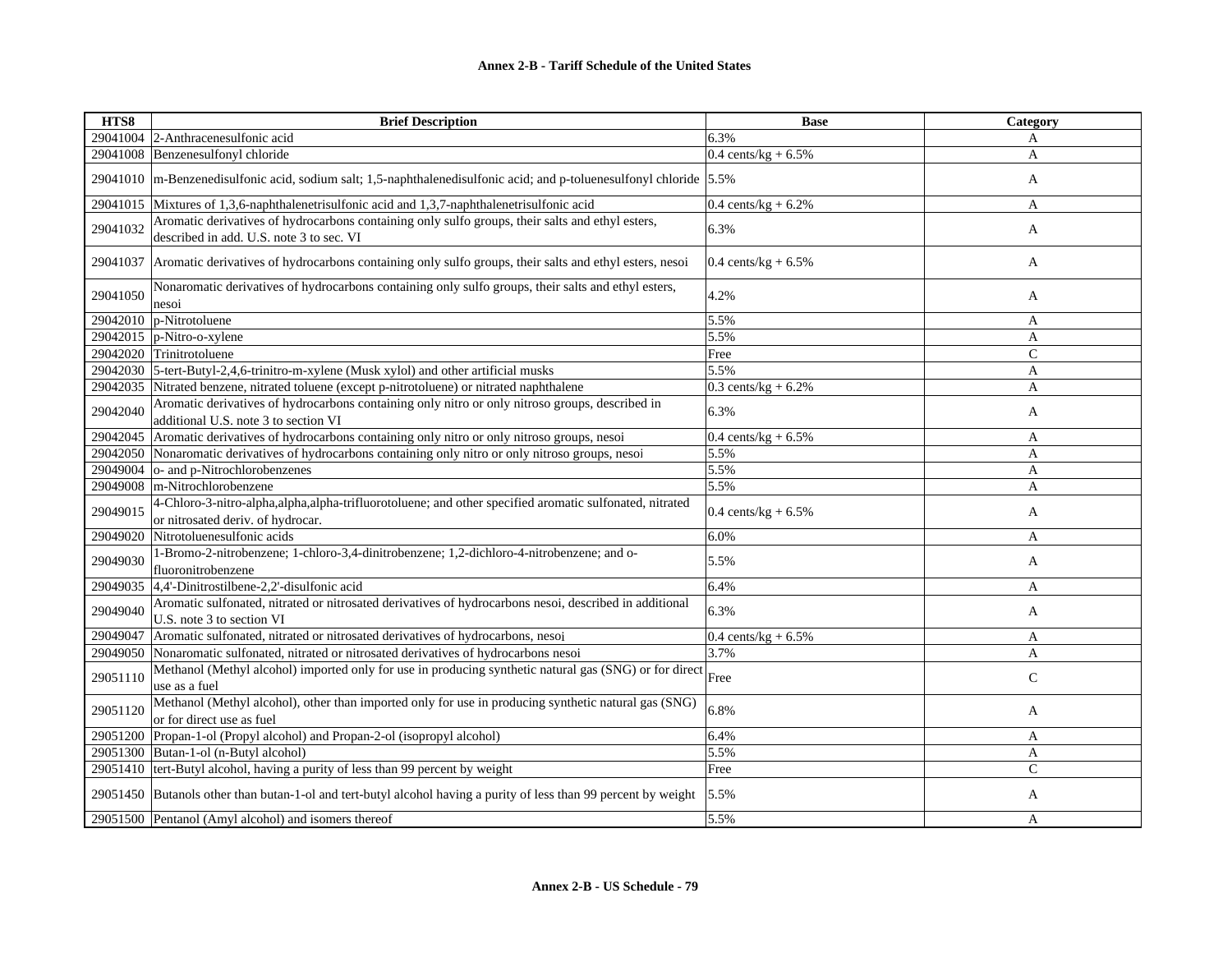| HTS8               | <b>Brief Description</b>                                                                                                                | <b>Base</b>                    | Category      |
|--------------------|-----------------------------------------------------------------------------------------------------------------------------------------|--------------------------------|---------------|
| 29051600           | Octanol (Octyl acohol) and isomers thereof                                                                                              | 3.7%                           | A             |
| 29051700           | Dodecan-1-ol (Lauryl alcohol); hexadecan-1-ol (Cetyl alcohol); octadecan-1-ol (Stearyl alcohol)                                         | 5.0%                           | A             |
| 29051900           | Saturated monohydric alcohols, nesoi                                                                                                    | 3.7%                           | A             |
| 29052210           | Geraniol                                                                                                                                | 3.0%                           | A             |
| 29052220 Isophytol |                                                                                                                                         | 3.7%                           | $\mathbf{A}$  |
|                    | 29052250 Acyclic terpene alcohols, other than geraniol and isophytol                                                                    | 4.8%                           | A             |
|                    | 29052910 Allyl alcohol                                                                                                                  | 5.5%                           | A             |
|                    | 29052990 Unsaturated monohydric alcohols, other than allyl alcohol or acyclic terpene alcohols                                          | 3.7%                           | A             |
| 29053100           | Ethylene glycol (Ethanediol)                                                                                                            | 6.2%                           | A             |
|                    | 29053200 Propylene glycol (Propane-1,2-diol)                                                                                            | 6.1%                           | A             |
|                    | 29053910 Butylene glycol                                                                                                                | 6.1%                           | A             |
|                    | 29053920 Neopentyl glycol                                                                                                               | 5.5%                           | A             |
|                    | 29053960 Hexylene glycol                                                                                                                | Free                           | $\mathsf{C}$  |
|                    | 29053990 Dihydric alcohols (diols), nesoi                                                                                               | 6.2%                           | A             |
|                    | 29054100 2-Ethyl-2-(hydroxymethyl)propane-1,3-diol (Trimethylolpropane)                                                                 | 3.7%                           | A             |
|                    | 29054200 Pentaerythritol                                                                                                                | 3.7%                           | A             |
| 29054300           | Mannitol                                                                                                                                | 4.6%                           | A             |
| 29054400           | D-glucitol (Sorbitol)                                                                                                                   | 4.9%                           | A             |
| 29054500 Glycerol  |                                                                                                                                         | $0.5$ cents/ $kg$              | A             |
|                    | 29054910 Triols and tetrols                                                                                                             | 3.7%                           | A             |
|                    | 29054920 Esters of glycerol formed with the acids of heading 2904                                                                       | 6.2%                           | A             |
| 29054930 Xylitol   |                                                                                                                                         | Free                           | $\mathcal{C}$ |
|                    | 29054940 Polyhydric alcohols derived from sugars, nesoi                                                                                 | 5.5%                           | A             |
|                    | 29054950 Polyhydric alcohols, nesoi                                                                                                     | 6.2%                           | A             |
|                    | 29055100 Ethchlorvynol (INN)                                                                                                            | Free                           | $\mathcal{C}$ |
|                    | 29055910 Halogenated, sulfonated, nitrated or nitrosated derivatives of monohydric alcohols                                             | 5.5%                           | A             |
|                    | 29055930 Dibromoneopentylglycol                                                                                                         | 1.2%                           | F             |
|                    | 29055990 Halogenated, sulfonated, nitrated or nitrosated derivatives of acyclic alcohols, nesoi                                         | 6.2%                           | $\mathbf{A}$  |
| 29061100           | Menthol                                                                                                                                 | 2.1%                           | A             |
| 29061200           | Cyclohexanol, methylcyclohexanols and dimethylcyclohexanols                                                                             | $0.4 \text{ cents/kg} + 6.6\%$ | A             |
| 29061310 Inositols |                                                                                                                                         | Free                           | $\mathsf{C}$  |
| 29061350 Sterols   |                                                                                                                                         | 3.7%                           | A             |
| 29061400           | Terpineols                                                                                                                              | 5.5%                           | A             |
| 29061910           | 4,4'-Isopropylidenedicyclohexanol;and mixt. w/not less 90% stereoisomers of 2-isopropyl-5-                                              | Free                           | $\mathbf C$   |
|                    | methylcyclohexanol but n/o 30% any 1 stereoisomer                                                                                       |                                |               |
| 29061950           | Other cyclanic, cyclenic or cycloterpenic alcohols and their halogenated, sulfonated, nitrated or                                       | 5.5%                           | A             |
|                    | nitrosated derivatives                                                                                                                  |                                |               |
| 29062100           | Benzyl alcohol                                                                                                                          | 5.5%                           | A             |
|                    | 29062910 Phenethyl alcohol                                                                                                              | 6.6%                           | A             |
| 29062920           | Odoriferous or flavoring compounds of aromatic alcohols and their halogenated, sulfonated, nitrated or<br>nitrosated derivatives, nesoi | 6.1%                           | A             |
| 29062930           | 1,1-Bis(4-chlorophenyl)-2,2,2-trichloroethanol (Dicofol); and p-nitrobenzyl alcohol                                                     | Free                           | $\mathsf{C}$  |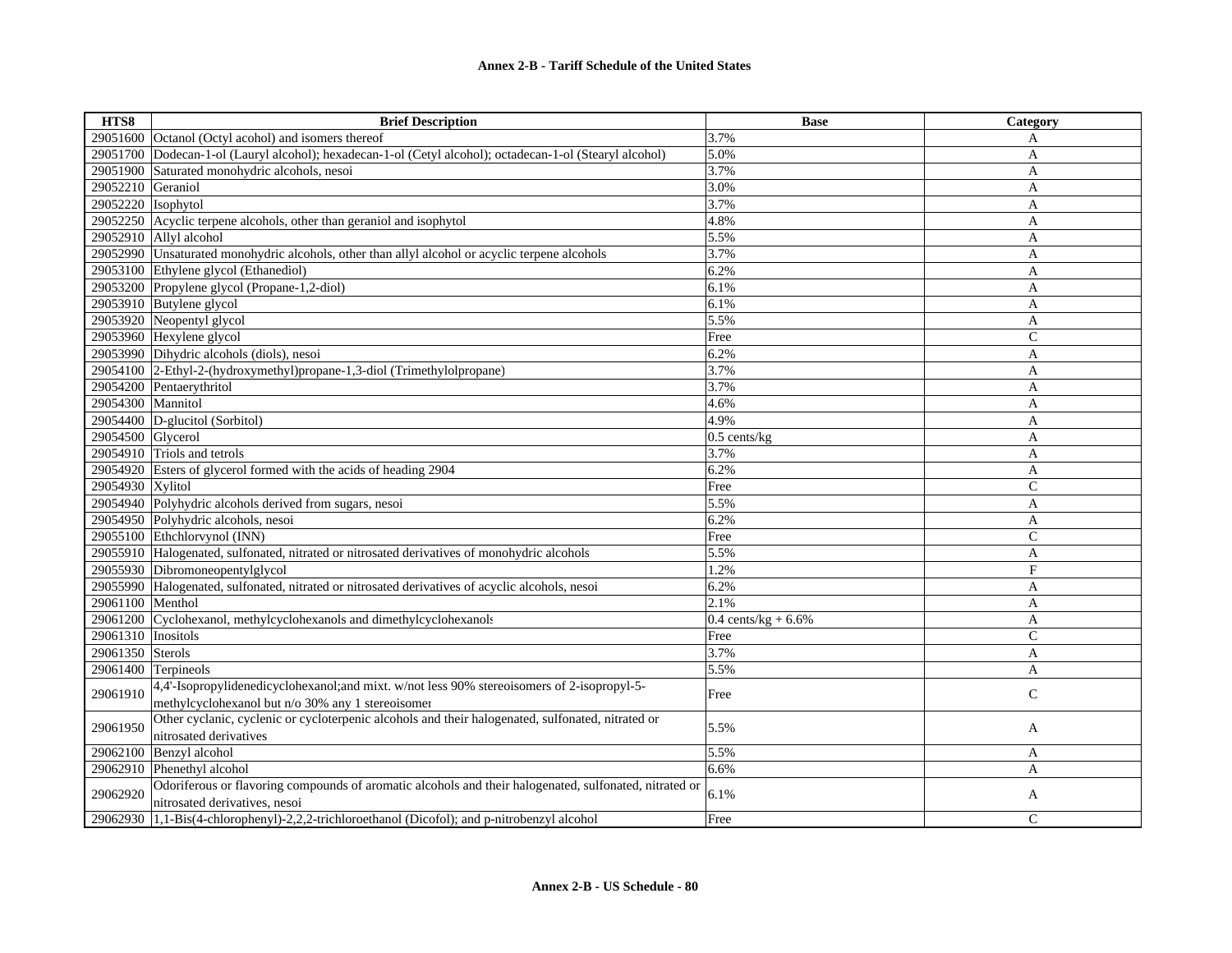| HTS8            | <b>Brief Description</b>                                                                                    | <b>Base</b>                    | Category       |
|-----------------|-------------------------------------------------------------------------------------------------------------|--------------------------------|----------------|
| 29062960        | Other aromatic alcohols and their halogenated, sulfonated, nitrated or nitrosated derivatives               | 5.5%                           | A              |
| 29071100        | Phenol (Hydroxybenzene) and its salts                                                                       | 5.5%                           | A              |
| 29071200        | Cresols and their salts                                                                                     | 4.2%                           | A              |
| 29071300        | Octylphenol, nonylphenol and their isomers; salts thereof                                                   | 6.0%                           | A              |
|                 | 29071400 Xylenols and their salts                                                                           | Free                           | $\mathbf C$    |
|                 | 29071510 alpha-Naphthol                                                                                     | 7.0%                           | A              |
|                 | 29071530 2-Naphthol                                                                                         | Free                           | $\mathcal{C}$  |
|                 | 29071560 Naphthols and their salts, other than alpha-Naphthol and 2-Naphthol                                | 7.0%                           | A              |
|                 | 29071910 Alkylcresols                                                                                       | 5.5%                           | A              |
|                 | 29071920 Alkylphenols                                                                                       | 6.0%                           | A              |
| 29071940 Thymol |                                                                                                             | 4.2%                           | A              |
|                 | 29071960 2-t-Butyl ethyl phenol; and 6-t-butyl-2,4-xylenol                                                  | Free                           | ${\bf C}$      |
|                 | 29071980 Other monophenols                                                                                  | 5.5%                           | A              |
|                 | 29072100 Resorcinol and its salts                                                                           | 5.5%                           | A              |
|                 | 29072210 Hydroquinone (Quinol) and its salts, photographic grade                                            | 5.5%                           | A              |
|                 | 29072250 Hydroquinone (Quinol) and its salts, other than photographic grade                                 | 5.5%                           | A              |
|                 | 29072300 4,4'-Isopropylidenediphenol (Bisphenol A, Diphenylolpropane) and its salts                         | $0.4$ cents/kg + 6.3%          | A              |
|                 | 29072905 Phenol-alcohols                                                                                    | 5.5%                           | A              |
|                 | 29072910 Pyrogallic acid                                                                                    | 1.3%                           | A              |
|                 | 29072915 4,4'-Biphenol                                                                                      | Free                           | $\overline{C}$ |
|                 | 29072925 tert-Butylhydroquinone                                                                             | 5.5%                           | A              |
|                 | 29072990 Other polyphenols, nesoi                                                                           | 5.5%                           | A              |
|                 | $29081005$ 2,2-Bis(4-hydroxyphenyl)-1,1,1,3,3,3-hexafluoropropane                                           | Free                           | $\mathcal{C}$  |
|                 | 29081010 6-Chloro-m-cresol [OH=1]; m-chlorophenol; and chlorothymol                                         | 5.5%                           | A              |
| 29081015        | 3-Hydroxy-alpha, alpha, alpha-trifluorotoluene                                                              | 6.3%                           | A              |
|                 | 29081020 Pentachlorophenol and its salts; and 2,4,5-trichlorophenol and its salts                           | 6.1%                           | A              |
| 29081025        | Tetrabromobisphenol A                                                                                       | $0.2$ cents/kg + 6.9%          | A              |
| 29081035        | Derivatives of phenols or phenol-alcohols containing only halogen substituents and their salts described    | 6.3%                           | A              |
|                 | in add. U.S. note 3 to sec. VI                                                                              |                                |                |
| 29081060        | Other halogenated, sulfonated, nitrated or nitrosated derivatives of phenol or phenol-alcohols              | $0.2$ cents/kg + 6.9%          | A              |
| 29082004        | Specified derivatives of phenols or phenol-alcohols containing only sulfo groups, their salts and esters    | 5.5%                           | A              |
| 29082008        | 4-Hydroxy-1-naphthalenesulfonic acid                                                                        | Free                           | C              |
| 29082015        | 1,8-Dihydroxynaphthalene-3,6-disulfonic acid and its sodium salt                                            | $0.2 \text{ cents/kg} + 6.9\%$ | A              |
| 29082020        | Derivatives nesoi, of phenols or phenol-alcohols cont. only sulfo groups, their salts and esters, described | 6.3%                           | A              |
|                 | in add. U.S. note 3 to section VI                                                                           |                                |                |
| 29082060        | Derivatives of phenol or phenol-alcohols containing only sulfo groups, their salts and esters, nesoi        | $0.2$ cents/kg + 6.9%          | A              |
| 29089004        | p-Nitrophenol                                                                                               | 5.5%                           | A              |
| 29089008        | Nitrophenols, except p-nitrophenol                                                                          | 5.5%                           | A              |
|                 | 29089024 4,6-Dinitro-o-cresol                                                                               | 5.5%                           | A              |
|                 | 29089028 4-Nitro-m-cresol                                                                                   | 5.5%                           | A              |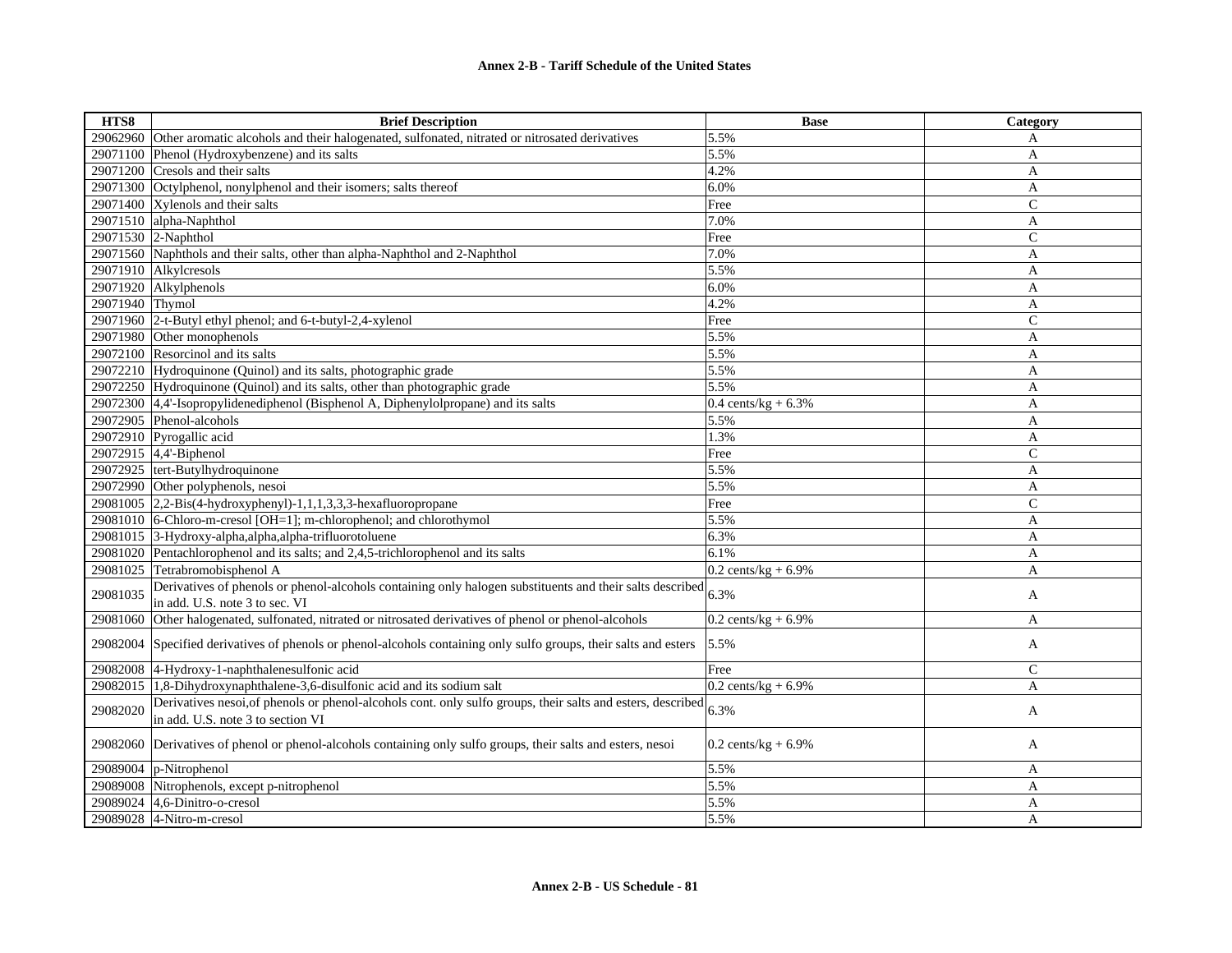| HTS8     | <b>Brief Description</b>                                                                                                                        | <b>Base</b>           | Category                  |
|----------|-------------------------------------------------------------------------------------------------------------------------------------------------|-----------------------|---------------------------|
| 29089030 | Dinitrobutylphenol and its salts                                                                                                                | 6.3%                  | A                         |
| 29089040 | Halogenated, sulfonated, nitrated or nitrosated derivatives of phenols or phenol-alcohols described in<br>additional U.S. note 3 to section VI  | 6.3%                  | A                         |
| 29089050 | Halogenated, sulfonated, nitrated or nitrosated derivatives of phenols or phenol-alcohols, nesoi                                                | $0.2$ cents/kg + 6.9% | A                         |
|          | 29091100 Diethyl ether                                                                                                                          | 1.0%                  | A                         |
|          | 29091914 Methyl tertiay-butyl ether. (MTBE)                                                                                                     | 5.5%                  | A                         |
| 29091918 | Ethers of acyc monohydric alcohols & deriv, nesoi                                                                                               | 5.5%                  | A                         |
| 29091930 | Triethylene glycol dichloride                                                                                                                   | Free                  | $\mathcal{C}$             |
| 29091960 | Ethers of polyhydric alcohols and their halogenated, sulfonated, nitrated or nitrosated derivatives, nesoi 6.2%                                 |                       | A                         |
| 29092000 | Cyclanic, cyclenic or cycloterpenic ethers and their halogenated, sulfonated, nitrated or nitrosated<br>derivatives                             | 3.7%                  | A                         |
| 29093005 | 5-Chloro-2-nitroanisole; 6-chloro-3-nitro-p-dimethoxybenzene; and dimethyl diphenyl ether                                                       | 5.5%                  | A                         |
| 29093007 | Decabromodiphenyl oxide; and octabromodiphenyl oxide                                                                                            | 7.0%                  | A                         |
| 29093009 | Bis-(tribromophenoxy)ethane; pentabromodiphenyl oxide; and tetradecabromodiphenoxy benzene                                                      | 2.0%                  | $\boldsymbol{\mathrm{F}}$ |
| 29093010 | 6-tert-Butyl-3-methyl-2,4-dinitroanisole (Musk ambrette) and other artificial musks                                                             | 5.5%                  | A                         |
| 29093020 | Odoriferous or flavoring compounds of aromatic ethers and their halogenated, sulfonated, nitrated or<br>nitrosated derivatives, nesoi           | 6.0%                  | A                         |
| 29093030 | Pesticides, of aromatic ethers and their halogenated, sulfonated, nitrated or nitrosated derivatives                                            | 6.3%                  | A                         |
| 29093040 | Aromatic ethers and their halogenated, sulfonated, nitrated or nitrosated derivatives, nesoi, described in<br>add. U.S. note 3 to section VI    | 6.3%                  | A                         |
| 29093060 | Other aromatic ethers and their halogenated, sulfonated, nitrated, or nitrosated derivatives, nesoi                                             | 7.0%                  | A                         |
| 29094100 | 2,2'-Oxydiethanol (Diethylene glycol, Digol)                                                                                                    | 6.2%                  | A                         |
| 29094200 | Monomethyl ethers of ethylene glycol or of diethylene glycol                                                                                    | 6.2%                  | A                         |
| 29094300 | Monobutyl ethers of ethylene glycol or of diethylene glycol                                                                                     | 6.2%                  | A                         |
| 29094400 | Monoalkyl (except monomethyl) ethers of ethylene glycol or of diethylene glycol                                                                 | 6.2%                  | A                         |
| 29094905 | Guaifenesin                                                                                                                                     | Free                  | $\mathsf{C}$              |
| 29094910 | Other aromatic ether-alcohols, their halogenated, sulfonated, nitrated or nitrosated derivatives described<br>in add. US note 3 to section VI   | 6.3%                  | A                         |
| 29094915 | Aromatic ether-alcohols and their halogenated, sulfonated, nitrated or nitrosated derivatives, nesoi                                            | 7.0%                  | A                         |
| 29094920 | Nonaromatic glycerol ethers                                                                                                                     | 3.7%                  | A                         |
|          | 29094930 Di-pentaerythritol having a purity of 94% or more by weight                                                                            | Free                  | $\mathsf{C}$              |
| 29094960 | Other non-aromatic ether-alcohols and their halogenated, sulfonated, nitrated or nitrosated derivatives                                         | 6.2%                  | A                         |
| 29095010 | 4-Ethylguaiacol                                                                                                                                 | 5.5%                  | A                         |
| 29095020 | Guaiacol and its derivatives                                                                                                                    | 5.5%                  | A                         |
| 29095040 | Odoriferous or flavoring compounds of ether-phenols, ether-alcohol-phenols & their halogenated,<br>sulfonated, nitrated, nitrosated derivatives | 4.8%                  | A                         |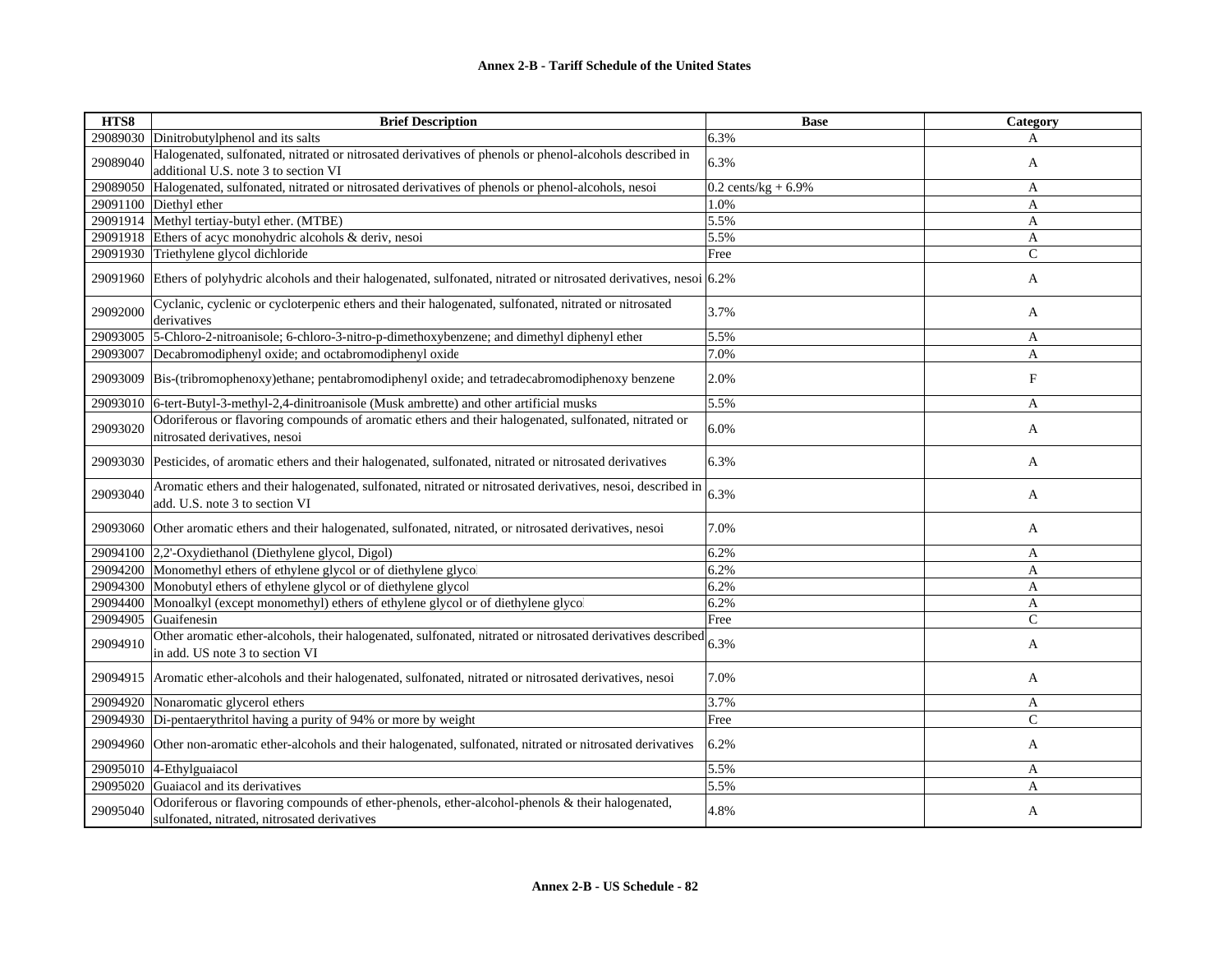| HTS8                | <b>Brief Description</b>                                                                               | <b>Base</b> | Category       |
|---------------------|--------------------------------------------------------------------------------------------------------|-------------|----------------|
| 29095045            | Ether-phenols, ether-alcohol-phenols & their halogenated, sulfonated, nitrated, nitrosated derivatives | 6.3%        |                |
|                     | nesoi, in add. U.S. note 3 to sec. VI                                                                  |             | A              |
|                     | Ether-phenols, ether-alcohol-phenols and their halogenated, sulfonated, nitrated or nitrosated         | 7.0%        |                |
| 29095050            | derivatives, nesoi                                                                                     |             | A              |
|                     | Aromatic alcohol, ether and ketone peroxides and their halogenated, sulfonated, nitrated, nitrosated   | 6.3%        |                |
| 29096010            | derivatives, in add. US note 3 sec. VI                                                                 |             | A              |
| 29096020            | Aromatic alcohol peroxides, ether peroxides, ketone peroxides and their halogenated, sulfonated,       | 7.0%        |                |
|                     | nitrated or nitrosated derivatives, nesoi                                                              |             | A              |
| 29096050            | Nonaromatic alcohol, ether and ketone peroxides and their halogenated, sulfonated, nitrated or         | 3.7%        | A              |
|                     | nitrosated derivatives                                                                                 |             |                |
| 29101000            | Oxirane (Ethylene oxide)                                                                               | 5.5%        | A              |
| 29102000            | Methyloxirane (Propylene oxide)                                                                        | 6.2%        | A              |
| 29103000            | 1-Chloro-2,3-epoxypropane (Epichlorohydrin)                                                            | 3.7%        | A              |
|                     | 29109010 Butylene oxide                                                                                | 4.6%        | $\mathbf{A}$   |
| 29109020            | Aromatic epoxides, epoxyalcohols, epoxyphenols and epoxyethers, with a three-membered ring, and        | 5.5%        | A              |
|                     | their derivatives, nesoi                                                                               |             |                |
| 29109050            | Nonaromatic epoxides, epoxyalcohols, epoxyphenols and epoxyethers, with a three-membered ring, and     | 4.8%        | A              |
|                     | their derivatives, nesoi                                                                               |             |                |
| 29110010            | 1,1-Bis-(1-methylethoxy)cyclohexane                                                                    | Free        | $\mathsf{C}$   |
| 29110050            | Acetals and hemiacetals, whether or not with other oxygen function, and their halogenated, sulfonated, | 5.3%        | A              |
|                     | nitrated or nitrosated derivatives                                                                     |             |                |
| 29121100            | Methanal (Formaldehyde)                                                                                | 2.8%        | A              |
|                     | 29121200 Ethanal (Acetaldehyde)                                                                        | 5.5%        | A              |
|                     | 29121300 Butanal (Butyraldehyde, normal isomer)                                                        | 7.0%        | A              |
| 29121910            | Citral                                                                                                 | 5.5%        | A              |
| 29121920            | Odoriferous or flavoring compounds of acyclic aldehydes without other oxygen function, nesoi           | 4.8%        | A              |
| 29121930 Glyoxal    |                                                                                                        | 3.7%        | A              |
| 29121940 Isobutanal |                                                                                                        | 7.0%        | A              |
|                     | 29121950 Acyclic aldehydes without other oxygen function, nesoi                                        | 5.5%        | A              |
|                     | 29122100 Benzaldehyde                                                                                  | 5.5%        | A              |
|                     | 29122910 Phenylacetaldehyde                                                                            | 5.5%        | A              |
|                     | 29122930 3,4-Dimethylbenzaldehyde and p-tolualdehyde                                                   | Free        | $\mathsf{C}$   |
|                     | 29122960 Other cyclic aldehydes without other oxygen function                                          | 6.1%        | $\mathbf{A}$   |
|                     | 29123010 Aromatic aldehyde-alcohols                                                                    | 6.0%        | A              |
|                     | 29123020 Hydroxycitronellal                                                                            | 4.8%        | A              |
|                     | 29123050 Nonaromatic aldehyde-alcohols, other than hydroxycitronellal                                  | 5.1%        | A              |
|                     | 29124100 Vanillin (4-Hydroxy-3-methoxybenzaldehyde)                                                    | 5.5%        | A              |
|                     | 29124200 Ethylvanillin (3-Ethoxy-4-hydroxy-benzaldehyde)                                               | 6.6%        | $\mathbf{A}$   |
|                     | 29124910 $ p$ -Anisaldehyde                                                                            | 5.5%        | A              |
|                     | 29124915 P-Hydroxybenzaldehyde                                                                         | Free        | $\mathsf{C}$   |
|                     | 29124925 Other aromatic aldehyde-ethers, aldehyde-phenols and aldehydes with other oxygen function     | 6.1%        | $\overline{A}$ |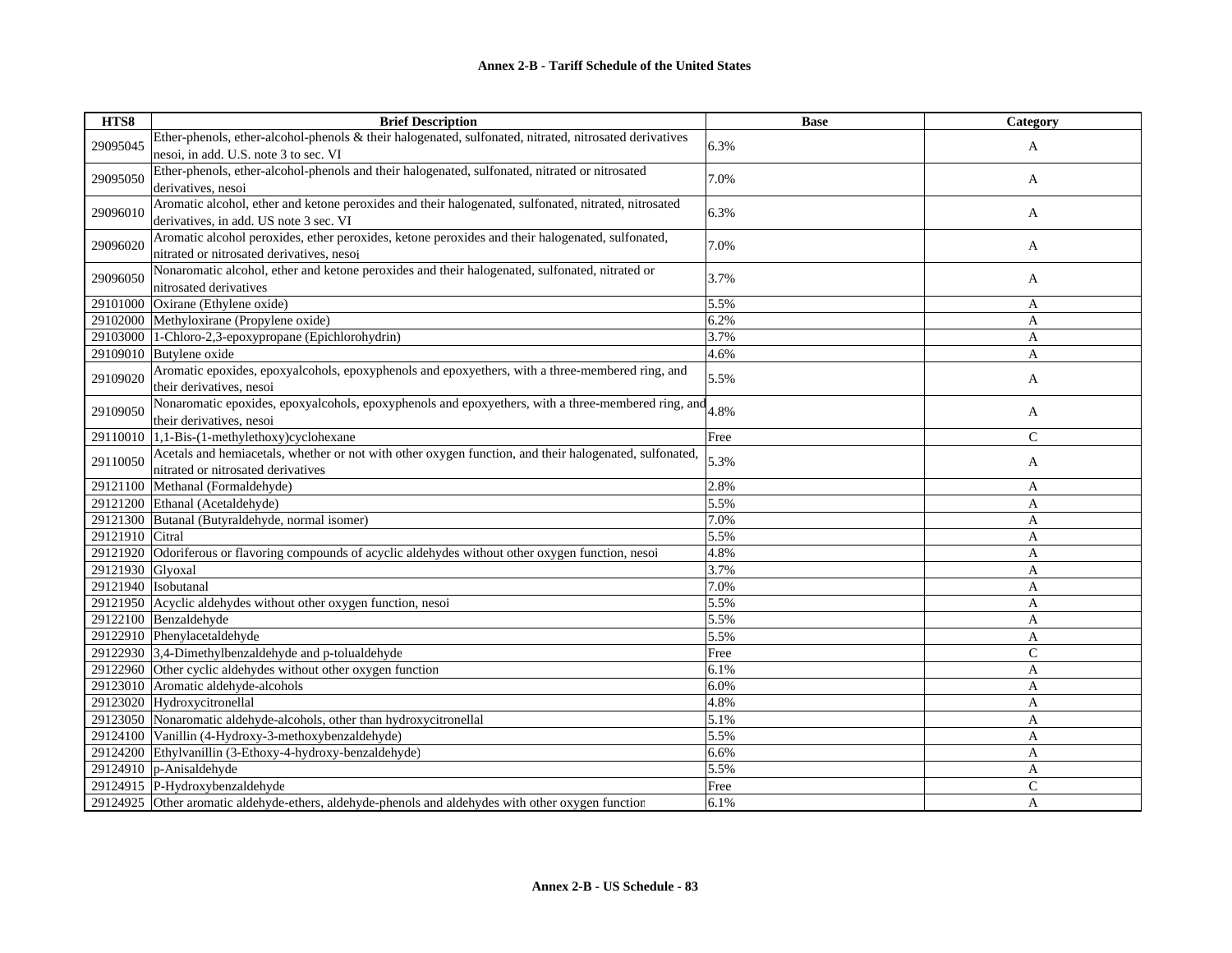| HTS8     | <b>Brief Description</b>                                                                                                          | <b>Base</b>             | Category     |
|----------|-----------------------------------------------------------------------------------------------------------------------------------|-------------------------|--------------|
|          | 29124950 Nonaromatic aldehyde-ethers, aldehyde-phenols and aldehydes with other oxygen function, nesoi                            | 4.8%                    | A            |
|          | 29125010 Metaldehyde from cyclic polymers of aldehydes                                                                            | Free                    | $\mathsf{C}$ |
|          | 29125050 Cyclic polymers of aldehydes, other than Metaldehyde.                                                                    | 5.5%                    | A            |
|          | 29126000 Paraformaldehyde                                                                                                         | 5.1%                    | $\mathbf{A}$ |
|          | 29130020 4-Fluoro-3-phenoxybenzaldehyde                                                                                           | Free                    | $\mathsf{C}$ |
|          | 29130040 Aromatic halogenated, sulfonated, nitrated or nitrosated derivatives of product of heading 2912                          | 7.0%                    | A            |
|          | 29130050 Nonaromatic halogenated, sulfonated, nitrated or nitrosated derivatives of products of heading 2912                      | 5.5%                    | A            |
|          | 29141110 Acetone, derived in whole or in part from cumene                                                                         | 6.8%                    | A            |
|          | 29141150 Acetone, not derived in whole or in part from cumene                                                                     | Free                    | $\mathsf{C}$ |
|          | 29141200 Butanone (Methyl ethyl ketone)                                                                                           | 3.1%                    | A            |
|          | 29141300 4-Methylpentan-2-one (Methyl isobutyl ketone)                                                                            | 4.0%                    | A            |
|          | 29141900 Acyclic ketones without other oxygen function, nesoi                                                                     | 4.0%                    | A            |
|          | 29142110 Natural camphor                                                                                                          | Free                    | $\mathsf{C}$ |
|          | 29142120 Synthetic camphor                                                                                                        | 2.6%                    | A            |
|          | 29142210 Cyclohexanone                                                                                                            | $0.2$ cents/kg + $6.2%$ | A            |
|          | 29142220 Methylcyclohexanone                                                                                                      | 5.5%                    | A            |
|          | 29142300 Ionones and methylionones                                                                                                | 5.5%                    | A            |
|          | 29142910 Isophorone                                                                                                               | 4.0%                    | A            |
|          | 29142950 Cyclanic, cyclenic or cycloterpenic ketones without other oxygen function, nesoi                                         | 4.8%                    | A            |
|          | 29143100 Phenylacetone (Phenylpropan-2-one)                                                                                       | 6.1%                    | A            |
| 29143910 | 7-Acetyl-1,1,3,4,4,6-hexamethyltetrahydronaphthalene; 1-(2-Naphthalenyl)ethanone; and 6-Acetyl-<br>$1,1,2,3,3,5$ -hexamethylindan | Free                    | $\mathsf{C}$ |
| 29143990 | Aromatic ketones without other oxygen function, nesoi                                                                             | 6.1%                    | A            |
|          | 29144010 4-Hydroxy-4-methylpentan-2-one (Diacetone alcohol)                                                                       | 4.0%                    | A            |
|          | $29144020$ 1,2,3-Indantrione monohydrate (Ninhydrin)                                                                              | 6.0%                    | A            |
|          | 29144040 Aromatic ketone-alcohols and ketone-aldehydes, nesoi                                                                     | 6.0%                    | A            |
|          | $29144060$ 1,3-Dihydroxyacetone                                                                                                   | Free                    | $\mathsf{C}$ |
|          | 29144090 Nonaromatic ketone-alcohols and ketone-aldehydes, nesoi                                                                  | 4.8%                    | A            |
|          | 29145010 5-Benzoyl-4-hydroxy-2-methoxy-benzenesulfonic acid                                                                       | Free                    | $\mathsf{C}$ |
|          | 29145030 Aromatic ketone-phenols and ketones with other oxygen function                                                           | 6.0%                    | A            |
| 29145050 | Nonaromatic ketone-phenols and ketones with other oxygen function                                                                 | 4.0%                    | A            |
| 29146100 | Anthraquinone                                                                                                                     | Free                    | $\mathsf{C}$ |
|          | 29146910 Photographic chemicals of quinones                                                                                       | 5.5%                    | A            |
|          | 29146920 Drugs of quinones                                                                                                        | 5.5%                    | A            |
|          | 29146960 1,4-Dihydroxyanthraquinone; and 2-ethylanthraquinone                                                                     | Free                    | $\mathsf{C}$ |
| 29146990 | Quinones, nesoi                                                                                                                   | 6.0%                    | A            |
|          | 29147010 Specified aromatic halogenated, sulfonated, nitrated or nitrosated derivatives of ketones and quinones                   | 5.5%                    | A            |
|          | 29147030 Anthraquinone disulfonic acid, sodium salt; and 4-(3,4-dichlorophenyl)-1-tetralone                                       | Free                    | C            |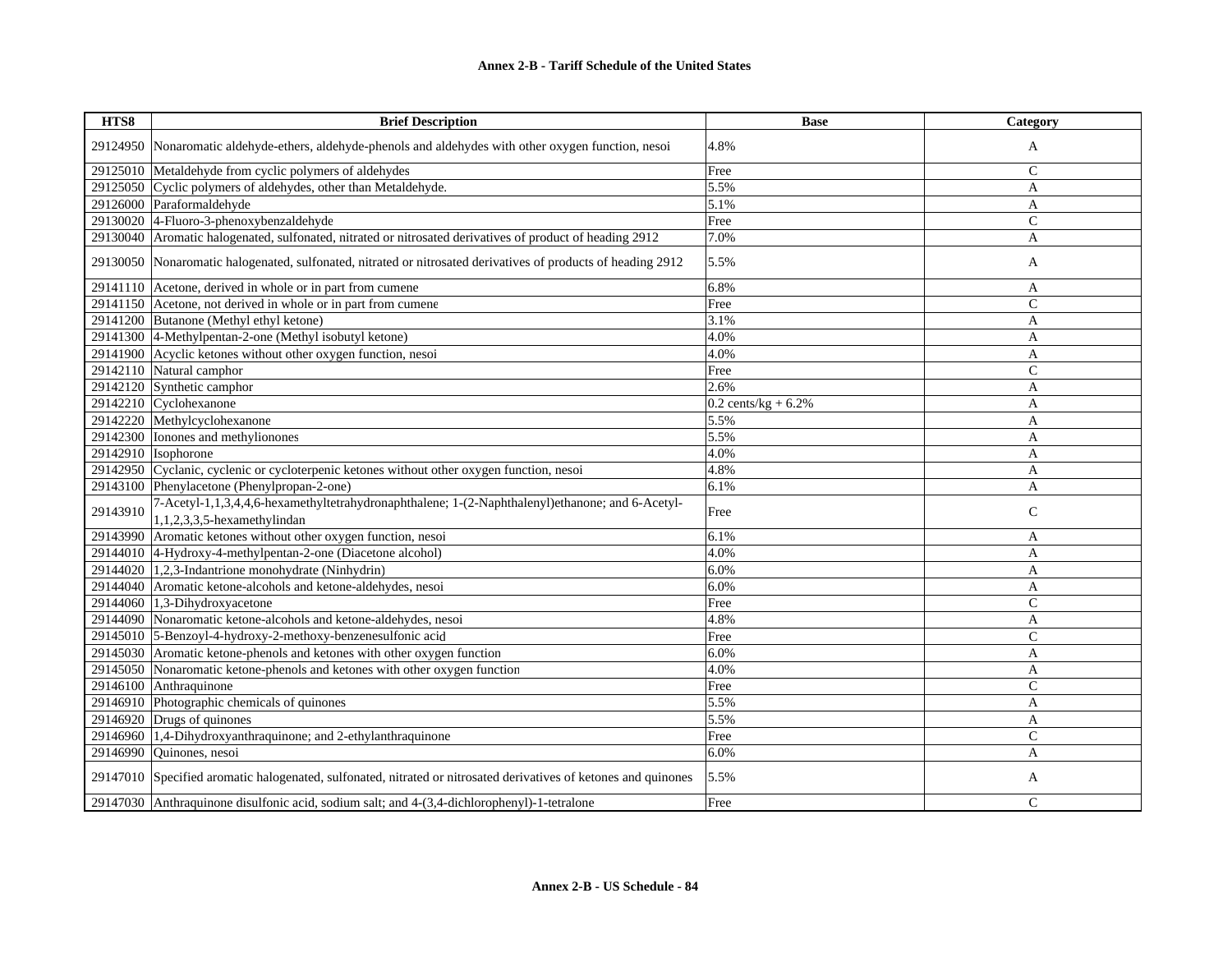| HTS8     | <b>Brief Description</b>                                                                                   | <b>Base</b>                    | Category     |
|----------|------------------------------------------------------------------------------------------------------------|--------------------------------|--------------|
| 29147040 | Other halogenated, sulfonated, nitrated, or nitrosated derivatives of aromatic ketones & quinones          | 6.0%                           | A            |
|          | whether or not with other oxygen function                                                                  |                                |              |
| 29147060 | 1-Chloro-5-hexanone                                                                                        | Free                           | $\mathsf{C}$ |
| 29147090 | Other halogenated, sulfonated, nitrated or nitrosated derivatives of non-aromatic ketones & quinones       | 4.0%                           | A            |
|          | whether or not w/other oxygen function                                                                     |                                |              |
|          | 29151100 Formic acid                                                                                       | 5.5%                           | A            |
|          | 29151200 Salts of formic acid                                                                              | 5.5%                           | A            |
|          | 29151310 Aromatic esters of formic acid                                                                    | 6.1%                           | A            |
|          | 29151350 Nonaromatic esters of formic acid                                                                 | 3.7%                           | A            |
|          | 29152100 Acetic acid                                                                                       | 1.8%                           | A            |
|          | 29152200 Sodium acetate                                                                                    | 3.7%                           | A            |
|          | 29152300 Cobalt acetates                                                                                   | 4.2%                           | A            |
|          | 29152400 Acetic anhydride                                                                                  | 3.5%                           | A            |
|          | 29152910 Cupric acetate monohydrate                                                                        | Free                           | $\mathbf C$  |
|          | 29152950 Other salts of acetic acid                                                                        | 2.8%                           | A            |
|          | 29153100 Ethyl acetate                                                                                     | 3.7%                           | A            |
|          | 29153200 Vinyl acetate                                                                                     | 3.8%                           | A            |
|          | 29153300 $n$ -Butyl acetate                                                                                | 6.5%                           | A            |
|          | 29153400 Isobutyl acetate                                                                                  | 6.5%                           | A            |
|          | 29153500 2-Ethoxyethyl acetate (Ethylene glycol, monoethyl ether acetate)                                  | 6.2%                           | A            |
|          | 29153910 Benzyl acetate                                                                                    | 7.3%                           | A            |
|          | 29153920 Odoriferous or flavoring compounds of aromatic esters of acetic acid, other than benzyl acetate   | 6.1%                           | A            |
|          | 29153930 Aromatic esters of acetic acid described in additional U.S. note 3 to section VI                  | 6.3%                           | A            |
|          | 29153935 Aromatic esters of acetic acid, nesoi                                                             | $0.4 \text{ cents/kg} + 6.7\%$ | A            |
|          | 29153940 Linalyl acetate                                                                                   | 6.8%                           | A            |
|          | 29153945 Odoriferous or flavoring compounds of nonaromatic esters of acetic acid, nesoi                    | 4.8%                           | A            |
|          | 29153947 Acetates of polyhydric alcohols or of polyhydric alcohol ethers                                   | 6.2%                           | A            |
|          | 29153960 Bis(bromoacetoxy)butene                                                                           | Free                           | $\mathbf C$  |
|          | 29153990 Other non-aromatic esters of acetic acid                                                          | 3.7%                           | A            |
|          | 29154010 Chloroacetic acids                                                                                | 1.8%                           | A            |
|          | 29154020 Aromatic salts and esters of chlorocetic acids, described in additional U.S. note 3 to section VI | 6.3%                           | A            |
|          | 29154030 Aromatic salts and esters of chlorocetic acids, nesoi                                             | 0.4 cents/kg + $6.7\%$         | A            |
|          | 29154050 Nonaromatic salts and esters of chlorocetic acids, nesoi                                          | 3.7%                           | A            |
|          | 29155010 Propionic acid                                                                                    | 4.2%                           | A            |
|          | 29155020 Aromatic salts and esters of propionic acid                                                       | 6.1%                           | A            |
|          | 29155050 Nonaromatic salts and esters of propionic acid                                                    | 3.7%                           | A            |
|          | 29156010 Aromatic salts and esters of butyric acids and valeric acids                                      | 6.1%                           | A            |
|          | 29156050 Butyric acids, valeric acids, their nonaromatic salts and esters                                  | 2.1%                           | A            |
|          | 29157000 Palmitic acid, stearic acid, their salts and esters                                               | 5.0%                           | A            |
|          | 29159010 Fatty acids of animal or vegetable origin, nesoi                                                  | 5.0%                           | A            |
|          | 29159014 Valproic acid                                                                                     | 4.2%                           | A            |
|          | 29159018 Saturated acyclic monocarboxylic acids, nesoi                                                     | 4.2%                           | A            |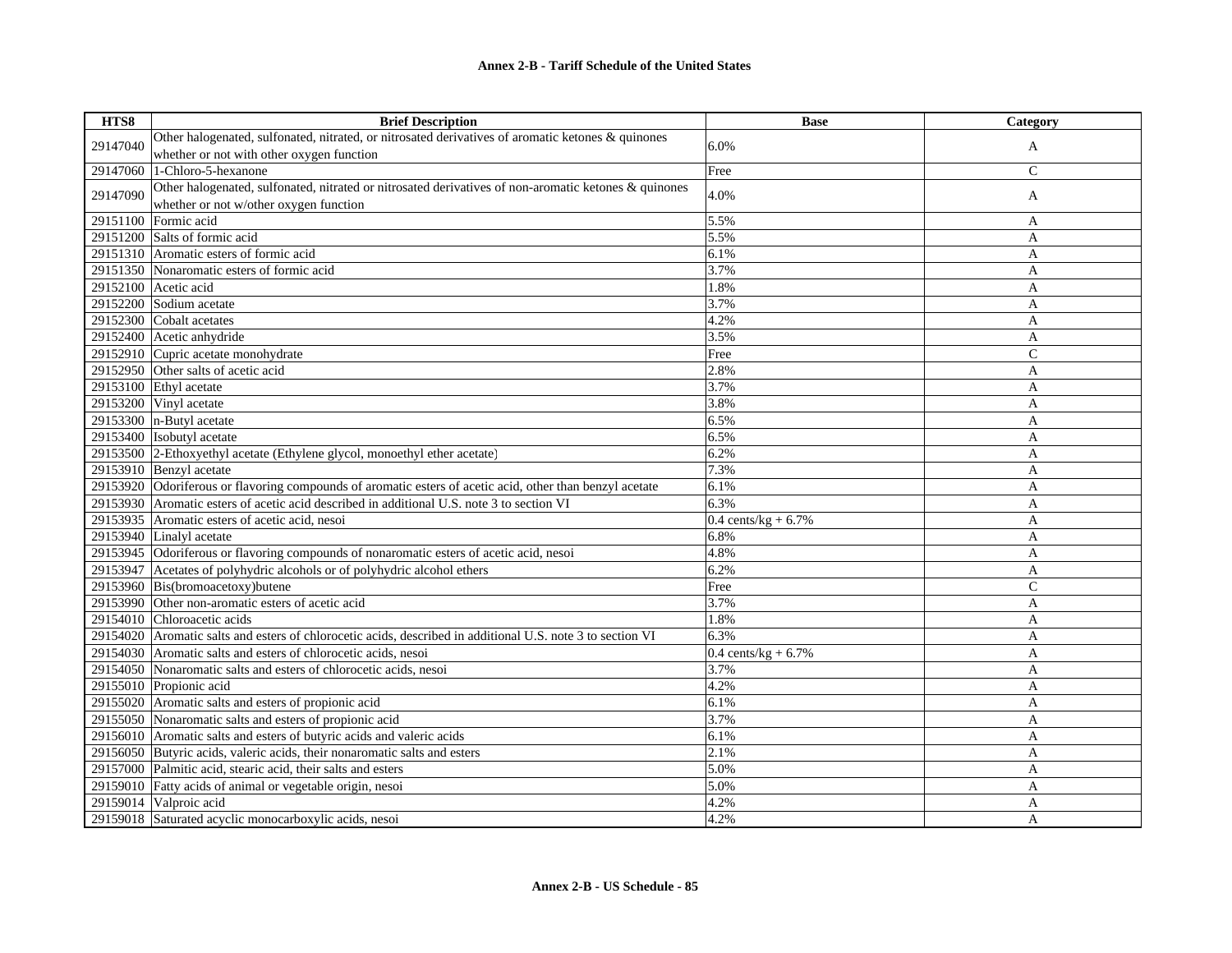| HTS8     | <b>Brief Description</b>                                                                               | <b>Base</b>                    | Category      |
|----------|--------------------------------------------------------------------------------------------------------|--------------------------------|---------------|
| 29159020 | Aromatic anhydrides, halides, peroxides and peroxyacids, of saturated acyclic monocarboxylic acids,    | 6.1%                           |               |
|          | and their derivatives, nesoi                                                                           |                                | A             |
|          | Nonaromatic anhydrides, halides, peroxides and peroxyacids, of saturated acyclic monocarboxylic        |                                |               |
| 29159050 | acids, and their derivatives, nesoi                                                                    | 3.8%                           | A             |
|          | 29161100 Acrylic acid and its salts                                                                    | 4.2%                           | A             |
|          | 29161210 Aromatic esters of acrylic acid                                                               | 7.0%                           | A             |
|          | 29161250 Nonaromatic esters of acrylic acid                                                            | 3.7%                           | A             |
|          | 29161300 Methacrylic acid and its salts                                                                | 4.2%                           | A             |
|          | 29161410 Dicyclopentenyloxyethyl methacrylate                                                          | Free                           | $\mathcal{C}$ |
|          | 29161420 Other esters of methacrylic acid                                                              | 3.7%                           | A             |
|          | 29161510 Oleic, linoleic or linolenic acids                                                            | 6.5%                           | A             |
|          | 29161550 Salts and esters of oleic, linoleic or linolenic acids                                        | 4.4%                           | $\mathbf{A}$  |
|          | 29161910 Potassium sorbate                                                                             | 3.1%                           | A             |
|          | 29161920 Sorbic acid                                                                                   | 4.2%                           | A             |
|          | 29161930 Unsaturated acyclic monocarboxylic acids, nesoi                                               | 6.1%                           | A             |
|          | Unsaturated acyclic monocarboxylic acid anhydrides, halides, peroxides, peroxyacids and their          |                                |               |
| 29161950 | derivatives, nesoi                                                                                     | 3.7%                           | A             |
| 29162010 | Tefluthrin                                                                                             | Free                           | $\mathcal{C}$ |
|          | Cyclanic, cyclenic or cycloterpenic monocarboxylic acids, their anhydrides, halides, peroxides,        |                                |               |
| 29162050 | peroxyacids and their derivatives                                                                      | 3.7%                           | A             |
| 29163105 | p-Sulfobenzoic acid, potassium salt                                                                    | Free                           | $\mathcal{C}$ |
| 29163115 | Benzoic acid and its salts and esters nesoi                                                            | 6.5%                           | A             |
|          | 29163120 Odoriferous or flavoring compounds of benzoic acid esters                                     | 7.3%                           | A             |
|          | Benzoic acid esters, except odoriferous or flavoring compounds, described in additional U.S. note 3 to |                                |               |
| 29163130 | section VI                                                                                             | 7.2%                           | A             |
| 29163150 | Benzoic acid esters, nesoi                                                                             | $0.4 \text{ cents/kg} + 7.6\%$ | A             |
|          | 29163210 Benzoyl peroxide                                                                              | $0.4 \text{ cents/kg} + 7.6\%$ | A             |
|          | 29163220 Benzoyl chloride                                                                              | 6.5%                           | A             |
|          | 29163410 Phenylacetic acid (alpha-Toluic acid)                                                         | 6.5%                           | A             |
|          | 29163415 Odoriferous or flavoring compounds of phenylacetic acid and its salts                         | 7.0%                           | A             |
|          | 29163425 Phenylacetic acid salts, nesoi, described in additional US note 3 to section VI               | 7.2%                           | A             |
|          | 29163455 Phenylacetic acid salts, nesoi                                                                | $0.4 \text{ cents/kg} + 1.8\%$ | $\mathbf F$   |
|          | 29163515 Odoriferous or flavoring compounds of phenylacetic acid esters                                | 7.0%                           | A             |
|          | 29163525 Phenylacetic acid esters, nesoi, described in additional US note 3 to section VI              | 7.2%                           | A             |
| 29163555 | Phenylacetic acid esters, nesoi                                                                        | $0.4 \text{ cents/kg} + 1.8\%$ | $\mathbf{F}$  |
|          | Benzoic anhydride; tert-butyl peroxybenzoate; p-nitrobenzoyl chloride; 2-nitro-m-toluic acid; and 3-   |                                |               |
| 29163903 | nitro-o-toluic acid                                                                                    | 6.5%                           | A             |
| 29163905 | m-Chloroperoxybenzoic acid                                                                             | Free                           | $\mathsf{C}$  |
|          | 29163906 Cinnamic acid                                                                                 | $0.4 \text{ cents/kg} + 7.6\%$ | $\mathbf{A}$  |
| 29163908 | 4-Chloro-3-nitrobenzoic acid                                                                           | 6.5%                           | A             |
|          | 29163912 $ 4$ -Chloro-3,5-dinitrobenzoic acid and its esters                                           | 7.2%                           | A             |
|          | 29163915   Ibuprofen                                                                                   | 6.5%                           | A             |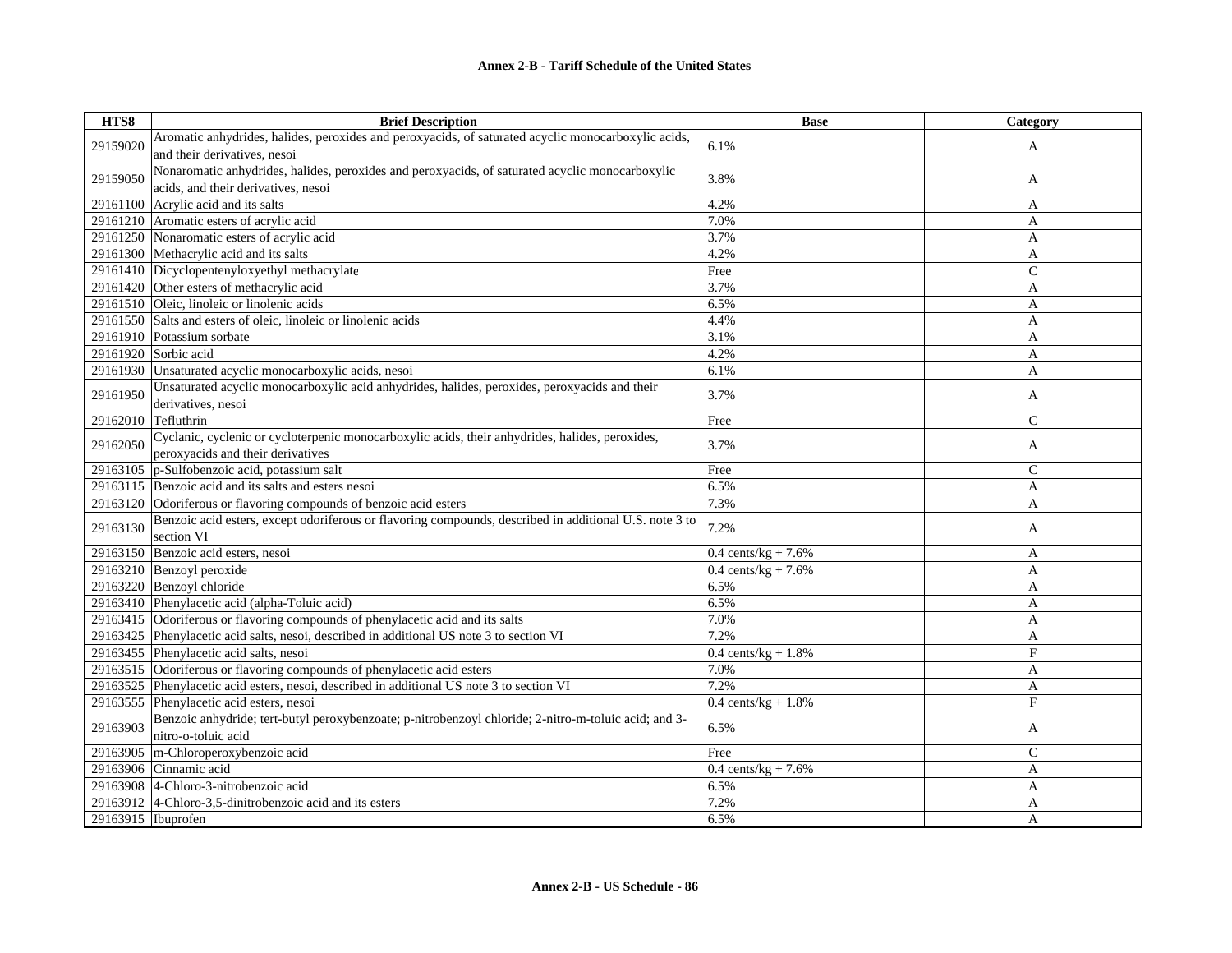| HTS8     | <b>Brief Description</b>                                                                                  | <b>Base</b>                    | Category     |
|----------|-----------------------------------------------------------------------------------------------------------|--------------------------------|--------------|
|          | 29163916 4-Chlorobenzoic acid                                                                             | $0.4 \text{ cents/kg} + 7.6\%$ | A            |
|          | 29163917 2,2-Dichlorophenylacetic acid ethyl ester and m-toluic acid                                      | Free                           | $\mathbf C$  |
|          | Odoriferous or flavoring compounds of aromatic monocarboxylic acids, their anhydrides, halides,           |                                |              |
| 29163920 | peroxides, peroxyacids and derivatives                                                                    | 7.0%                           | A            |
|          | Aromatic monocarboxylic acids, their anhydrides, halides, peroxides, peroxyacids and derivatives          |                                |              |
| 29163945 | described in add'l US note 3 to section VI                                                                | 7.2%                           | A            |
|          | Other aromatic monocarboxylic acids, their anhydrides, halides, peroxides, peroxyacids and their          |                                |              |
| 29163975 | derivatives                                                                                               | 0.4 cents/ $kg + 7.6%$         | A            |
|          | 29171100 Oxalic acid, its salts and esters                                                                | 3.1%                           | A            |
|          | 29171210 Adipic acid                                                                                      | 7.8%                           | A            |
|          | 29171220 Plasticizers of adipic acid salts and esters                                                     | 7.6%                           | A            |
|          | 29171250 Adipic acid salts and esters, nesoi                                                              | 7.2%                           | $\mathbf{A}$ |
|          | 29171300 Azelaic acid, sebacic acid, their salts and esters                                               | 4.8%                           | A            |
|          | 29171410 Maleic anhydride derived in whole or in part from benzene or other aromatic hydrocarbons         | $0.2 \text{ cents/kg} + 7.4\%$ | A            |
|          |                                                                                                           |                                |              |
|          | 29171450 Maleic anhydride, except derived in whole or in part from benzene or other aromatic hydrocarbons | 4.2%                           | A            |
|          | 29171910 Ferrous fumarate                                                                                 | 6.5%                           | A            |
|          | 29171915 Fumaric acid, derived in whole or in part from aromatic hydrocarbons                             | 7.8%                           | A            |
|          | 29171917 Fumaric acid except derived in whole or in part from aromatic hydrocarbons                       | 4.2%                           | $\mathbf{A}$ |
| 29171920 | Specified acyclic polycarboxylic acids and their derivatives, described in additional U.S. note 3 to      | 7.2%                           |              |
|          | section VI                                                                                                |                                | A            |
| 29171923 | Maleic acid                                                                                               | $0.4 \text{ cents/kg} + 7.5\%$ | A            |
| 29171927 | Succinic acid, glutaric acid, and their derivatives, and derivatives of adipic, fumeric and maleic acids, | $0.4 \text{ cents/kg} + 7.5\%$ |              |
|          | nesoi                                                                                                     |                                | A            |
|          | 29171930 Ethylene brassylate                                                                              | 4.8%                           | A            |
|          | 29171935 Malonic acid                                                                                     | Free                           | $\mathsf{C}$ |
|          | 29171940 Acyclic polycarboxylic acids, derived from aromatic hydrocarbons, and their derivatives, nesoi   | $0.4 \text{ cents/kg} + 7.1\%$ | A            |
|          | 29171970 Acyclic polycarboxylic acids and derivative (excluding plasticizers)                             | 4.0%                           | A            |
| 29172000 | Cyclanic, cyclenic or cycloterpenic polycarboxylic acids, their anhydrides, halides, peroxides,           | 4.2%                           | A            |
|          | peroxyacids and their derivatives                                                                         |                                |              |
|          | 29173100 Dibutyl orthophthalates                                                                          | 7.6%                           | A            |
|          | 29173200 Dioctyl orthophthalates                                                                          | 7.6%                           | A            |
|          | 29173300 Dinonyl or didecyl orthophthalates                                                               | 7.6%                           | A            |
|          | 29173400 Esters of orthophthalic acid, nesoi                                                              | 7.6%                           | A            |
|          | 29173500 Phthalic anhydride                                                                               | $0.3$ cents/kg + $6.7\%$       | A            |
|          | 29173600 Terephthalic acid and its salts                                                                  | 0.4 cents/kg + $7.6\%$         | A            |
|          | 29173700 Dimethyl terephthalate                                                                           | $0.3$ cents/kg + 7.2%          | A            |
| 29173904 | 1,2,4-Benzenetricarboxylic acid,1,2-dianhydride(trimellitic anhydride);naphthalic anhydride;phthalic      | 6.5%                           |              |
|          | acid; & 4-sulfo-1,8-naphthalic anhydride                                                                  |                                | A            |
|          | 29173908 Naphthalic anhydride                                                                             | Free                           | $\mathsf{C}$ |
|          | 29173912 4,4'-(Hexafluoroisopropyl-indene)bis(phthalic anhydride)                                         | Free                           | $\mathsf{C}$ |
|          | 29173915 Isophthalic acid                                                                                 | 6.5%                           | A            |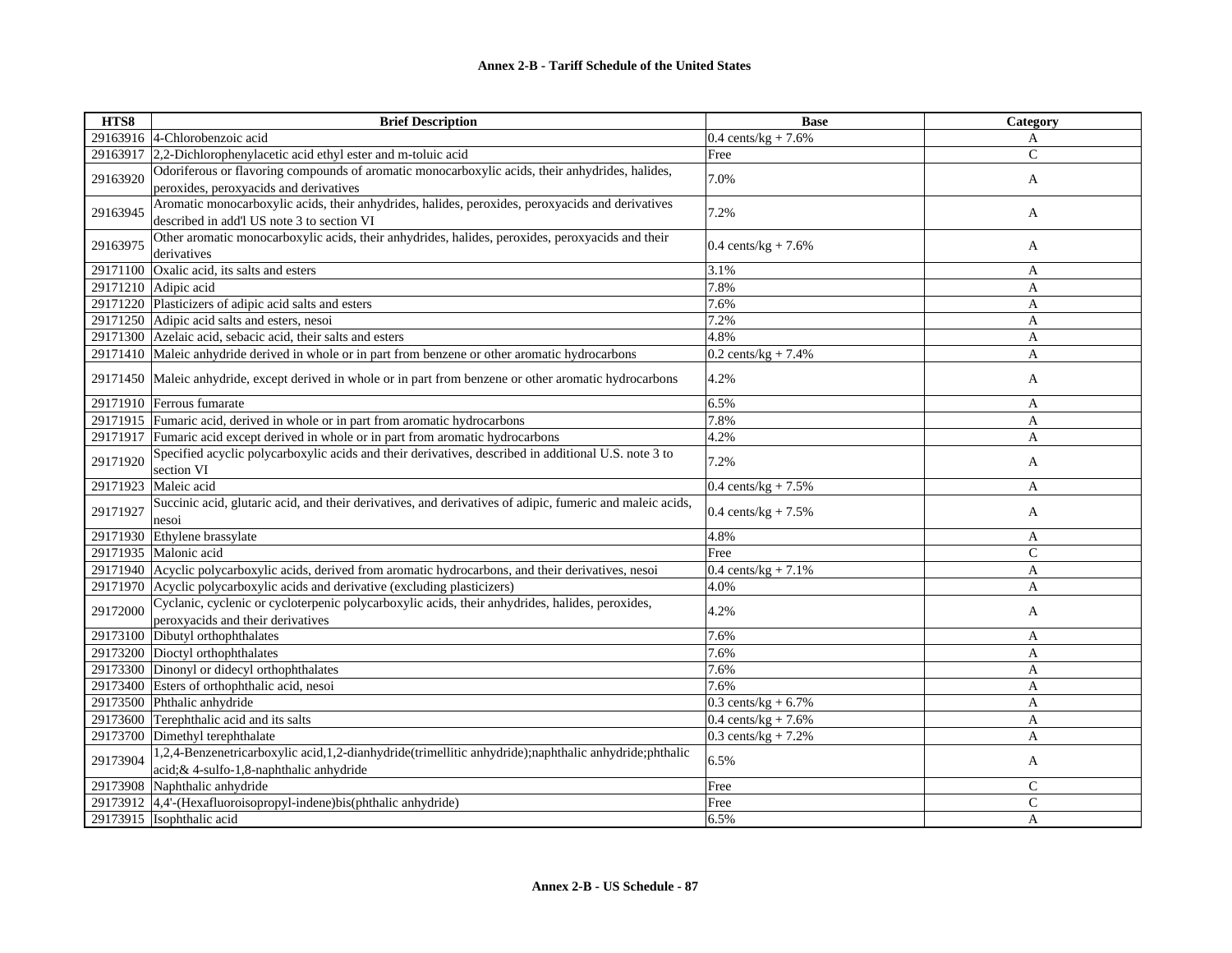| HTS8     | <b>Brief Description</b>                                                                                                                        | <b>Base</b>                    | Category       |
|----------|-------------------------------------------------------------------------------------------------------------------------------------------------|--------------------------------|----------------|
| 29173917 | Tetrabromophthalic anhydride                                                                                                                    | 7.8%                           | A              |
| 29173920 | Plasticizers of aromatic polycarboxylic acids, their anhydrides, halides, peroxides, peroxyacids and<br>their derivatives                       | 7.6%                           | A              |
| 29173930 | Aromatic polycarboxylic acids, their anhydrides, halides, peroxides, peroxyacids and their derivatives<br>nesoi, in add. U.S. note 3 to sec. VI | 7.2%                           | A              |
| 29173970 | Other aromatic polycarboxylic acids and their derivatives (excluding those described in additional US<br>note 3 to section VI                   | 7.8%                           | A              |
| 29181110 | Lactic acid                                                                                                                                     | 5.1%                           | A              |
|          | 29181150 Salts and esters of lactic acid                                                                                                        | 3.4%                           | A              |
|          | 29181200 Tartaric acid                                                                                                                          | Free                           | $\mathcal{C}$  |
|          | 29181310 Potassium antimony tartrate (Tartar emetic)                                                                                            | Free                           | $\mathcal{C}$  |
|          | 29181320 Potassium bitartrate (Cream of tartar)                                                                                                 | Free                           | $\overline{C}$ |
|          | 29181330 Potassium sodium tartrate (Rochelle salts)                                                                                             | Free                           | $\mathcal{C}$  |
|          | 29181350 Salts and esters of tartaric acid, nesoi                                                                                               | 4.4%                           | A              |
|          | 29181400 Citric acid                                                                                                                            | 6.0%                           | A              |
|          | 29181510 Sodium citrate                                                                                                                         | 6.5%                           | A              |
|          | 29181550 Salts and esters of citric acid, except sodium citrate                                                                                 | 3.7%                           | A              |
|          | 29181610 Gluconic acid                                                                                                                          | 6.0%                           | A              |
|          | 29181650 Salts and esters of gluconic acid                                                                                                      | 3.7%                           | A              |
|          | 29181910 Benzilic acid; and benzilic acid, methyl ester                                                                                         | 5.8%                           | A              |
|          | 29181912 Phenylglycolic acid (Mandelic acid)                                                                                                    | Free                           | $\mathcal{C}$  |
|          | 29181915 Phenylglycolic (Mandelic) acid salts and esters                                                                                        | 6.5%                           | A              |
| 29181920 | Aromatic carboxylic acids with alcohol function, w/o other oxygen functions, and their derivatives,<br>described in add. U.S. note 3 to sec. VI | 7.2%                           | A              |
| 29181930 | Aromatic carboxylic acids with alcohol function, without other oxygen functions, and their derivatives,<br>nesoi                                | $0.4 \text{ cents/kg} + 7.6\%$ | A              |
| 29181960 | Malic acid                                                                                                                                      | 4.0%                           | A              |
| 29181990 | Nonaromatic carboxylic acids with alcohol function, without other oxygen function, and their<br>derivatives, nesoi                              | 4.0%                           | A              |
| 29182110 | Salicylic acid and its salts, suitable for medicinal use                                                                                        | 6.5%                           | A              |
|          | 29182150 Salicylic acid and its salts, not suitable for medicinal use                                                                           | 0.4 cents/ $kg + 7.6%$         | $\mathbf{A}$   |
|          | 29182210 O-Acetylsalicylic acid (Aspirin)                                                                                                       | 6.9%                           | A              |
|          | 29182250 Salts and esters Of O-acetylsalicylic acid                                                                                             | 6.5%                           | A              |
|          | 29182310 Salol (Phenyl salicylate) suitable for medicinal use                                                                                   | 6.5%                           | A              |
|          | 29182320 Odoriferous or flavoring compounds of other esters of salicyclic acid and their salts, nesoi                                           | 7.0%                           | A              |
|          | 29182330 Esters of salicylic acid and their salts, described in additional U.S. note 3 to section VI                                            | 7.2%                           | A              |
|          | 29182350 Esters of salicylic acid and their salts, nesoi                                                                                        | $0.4 \text{ cents/kg} + 7.6\%$ | A              |
| 29182904 | 2,3-Cresotic acid; m-hydroxybenzoic acid;2-hydroxybenzoic acid, calcium salt; and other specified<br>carboxylic acids w/phenol function         | 5.8%                           | A              |
| 29182908 | m-Hydroxybenzoic acid                                                                                                                           | Free                           | $\mathcal{C}$  |
| 29182920 | Gentisic acid; and hydroxycinnamic acid and its salts                                                                                           | 6.5%                           | A              |
| 29182922 | p-Hydroxybenzoic acid                                                                                                                           | 6.5%                           | A              |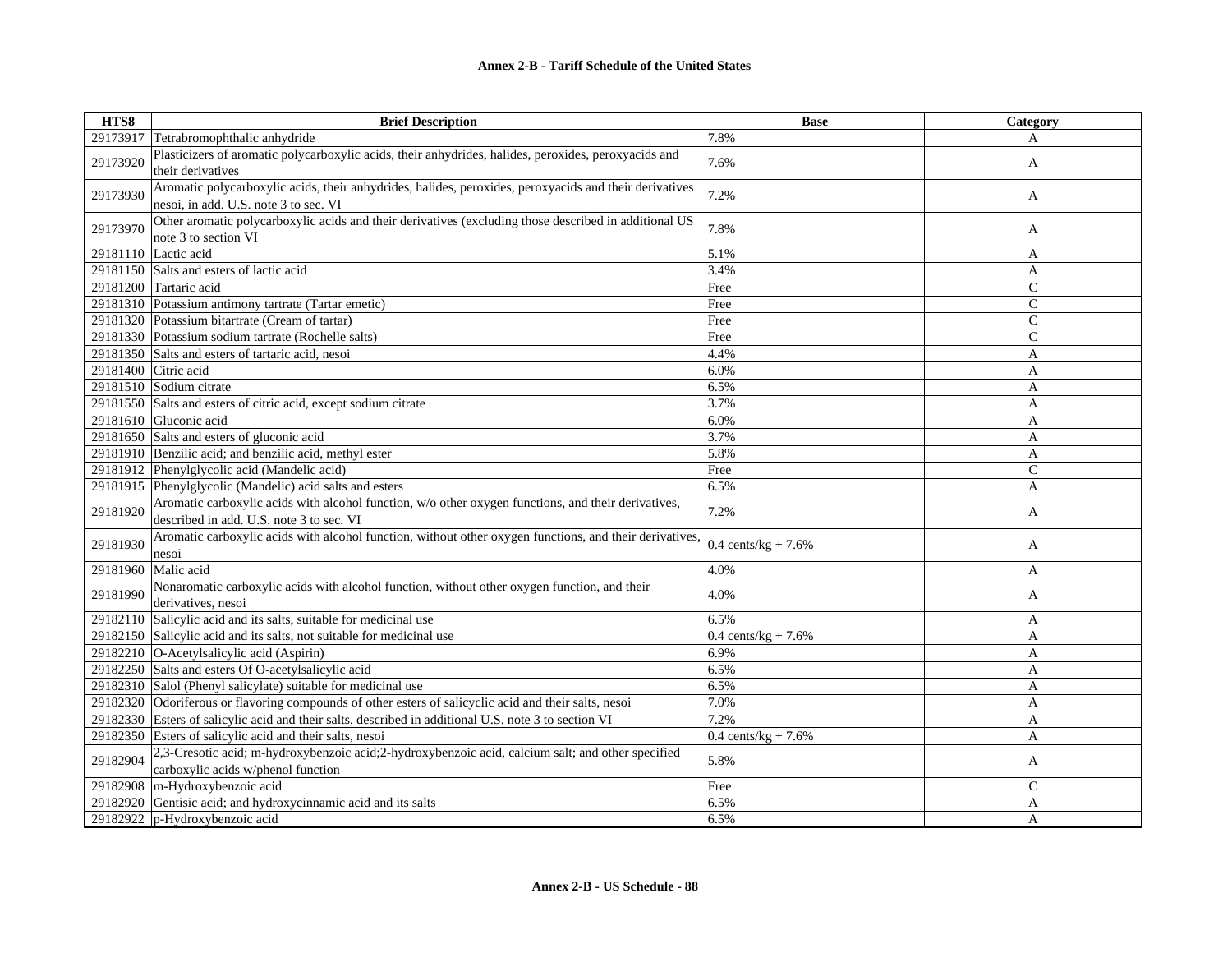| HTS8     | <b>Brief Description</b>                                                                                                                        | <b>Base</b>                    | Category     |
|----------|-------------------------------------------------------------------------------------------------------------------------------------------------|--------------------------------|--------------|
|          | 29182925 3-Hydroxy-2-naphthoic acid                                                                                                             | $0.4 \text{ cents/kg} + 7.6\%$ | A            |
|          | 29182930 Gallic acid                                                                                                                            | 1.0%                           | A            |
| 29182939 | 4,4-Bis(4-hydroxyphenyl)-pentanoic acid; and 3,5,6-triclorosalicylic acid                                                                       | Free                           | $\mathsf{C}$ |
| 29182965 | Carboxylic acids with phenol function but w/o other oxygen function, described in add'l. U.S. note 3 to<br>section VI                           | 7.2%                           | A            |
| 29182975 | Other carboxylic acids w/phenol function but w/o other oxygen function & their derivatives (excluding<br>goods of add. US note 3 to section VI) | 0.4 cents/kg + $7.6%$          | A            |
| 29183010 | 1-Formylphenylacetic acid, methyl ester                                                                                                         | 5.8%                           | A            |
|          | 29183015 2-Chloro-4,5-difluoro-beta-oxobenzenepropanoic acid, ethyl ester; and ethyl 2-keto-4-phenylbutanoate Free                              |                                | $\mathsf{C}$ |
| 29183025 | Aromatic carboxylic acids w/aldehyde or ketone function but w/o other oxygen function & their deriv<br>desc. in add US note 3 to sec VI, nesoi  | 7.2%                           | A            |
| 29183030 | Aromatic carboxylic acids with aldehyde or ketone function, but without other oxygen function, and<br>derivatives, nesoi                        | 0.4 cents/ $kg + 7.6%$         | A            |
| 29183070 | Dimethyl acetyl succinate; oxalacetic acid diethyl ester sodium salt; 4,4,4-trifluoro-3-oxobutanoic acid,<br>both ethyl & methyl ester versions | Free                           | $\mathbf C$  |
| 29183090 | Non-aromatic carboxylic acids w/aldehyde or ketone function but w/o other oxygen func. their<br>anhydrides, halides, peroxides, etc derivatives | 3.7%                           | A            |
| 29189005 | p-Anisic acid; clofibrate; 1,6-hexanediol-bis(3,5-dibutyl-4-hydroxyphenyl)propionate; and 3-<br>phenoxybenzoic acid                             | 5.8%                           | A            |
| 29189006 | 1-Hydroxy-6-octadecyloxy-2-naphthalenccarboxylic acid; and 1-hydroxy-6-docosyloxy-2-naphthalene<br>carboxylic acid                              | Free                           | $\mathsf{C}$ |
| 29189014 | $2-(4-Chloro-2-methyl-phenoxy)$ propionic acid and its salts                                                                                    | Free                           | $\mathsf{C}$ |
| 29189018 | 4-(4-Chloro-2-methyl-phenoxy)butyric acid; p-chlorophenoxyacetic acid; and 2-(2,4-<br>dichlorophenoxy) propionic acid                           | 6.5%                           | A            |
| 29189020 | Aromatic pesticides, derived from carboxylic acids with additional oxygen function, and their<br>derivatives, nesoi                             | 7.2%                           | A            |
| 29189030 | Aromatic drugs derived from carboxylic acids with additional oxygen function, and their derivatives,<br>nesoi                                   | 6.5%                           | A            |
| 29189035 | Odoriferous or flavoring compounds of carboxylic acids with additional oxygen function, and their<br>derivatives, nesoi                         | 7.0%                           | A            |
| 29189043 | Aromatic carboxylic acids with add'l oxygen function and their anhydrides, halide, etc deriv described<br>in add US note 3 to sect VI, nesoi    | 7.2%                           | A            |
| 29189047 | Other aromatic carboxylic acids with add'l oxygen function and their anhydrides, halide, etc deriv<br>(exclud goods in add US note 3 to sec VI) | $0.4 \text{ cents/kg} + 7.6\%$ | A            |
| 29189050 | Nonaromatic carboxylic acids with additional oxygen function, and their derivatives, nesoi                                                      | 4.0%                           | A            |
| 29190015 | Triphenyl phosphate plasticizers                                                                                                                | Free                           | $\mathsf{C}$ |
| 29190025 | Other aromatic plasticizers                                                                                                                     | 7.6%                           | A            |
| 29190030 | Aromatic phosphoric esters and their salts, including lactophosphates, and their derivatives, not used as<br>plasticizers                       | 6.5%                           | A            |
|          | 29190050 Nonaromatic phosphoric esters and their salts, including lactophosphates, and their derivatives                                        | 3.7%                           | A            |
|          | 29201010 O,O-Dimethyl-O-(4-nitro-m-tolyl)-phosphorothioate (Fenitrothion)                                                                       | 6.5%                           | A            |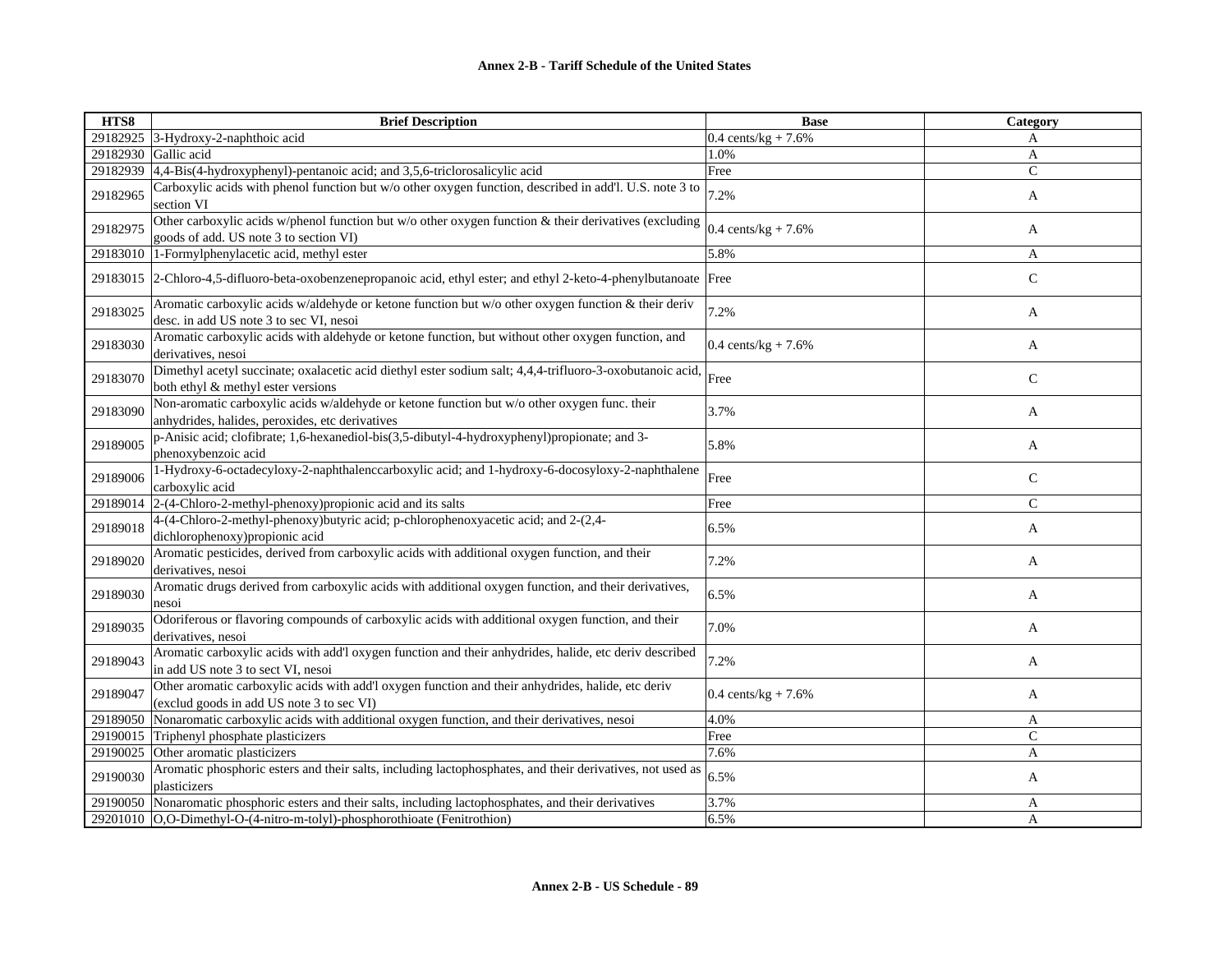| HTS8             | <b>Brief Description</b>                                                                                                                        | <b>Base</b>                    | Category      |
|------------------|-------------------------------------------------------------------------------------------------------------------------------------------------|--------------------------------|---------------|
| 29201030         | O,O-diethyl-O-(4-nitrophenyl) phosphorothioate; and O,O-dimethyl-O-(4-                                                                          | Free                           | $\mathcal{C}$ |
|                  | nitrophenyl)phosphorothioate                                                                                                                    |                                |               |
| 29201040         | Other aromatic thiophosphoric esters (phosphorothioates) and their salts; their halogenated, sulfonated,                                        | 7.1%                           | A             |
|                  | nitrated or nitrosated derivatives                                                                                                              |                                |               |
| 29201050         | Nonaromatic phosphorothioates, their salts and halogenated, sulfonated, nitrated or nitrosated                                                  | 3.7%                           | A             |
|                  | derivatives, nesoi                                                                                                                              |                                |               |
| 29209010         | Aromatic pesticides of esters of other inorganic acids (excluding hydrogen halides), their salts and their                                      | 7.1%                           | A             |
|                  | derivatives                                                                                                                                     |                                |               |
| 29209020         | Aromatic esters of other inorganic acids (excluding hydrogen halides) their salts and their derivatives,                                        | 6.5%                           | A             |
|                  | nesoi                                                                                                                                           |                                |               |
| 29209050         | Nonaromatic esters of other inorganic acids (excluding hydrogen halides), their salts and their                                                 | 3.7%                           | A             |
|                  | derivatives, nesoi                                                                                                                              |                                |               |
|                  | 29211100 Methylamine, di- or trimethylamine, and their salts                                                                                    | 3.7%                           | A             |
| 29211200         | Diethylamine and its salts                                                                                                                      | 3.7%                           | A             |
| 29211910         | Mono- and triethylamines; mono-, di-, and tri(propyl- and butyl-) monoamines; salts of any of the                                               | 3.7%                           | A             |
|                  | foregoing                                                                                                                                       |                                |               |
| 29211930         | 3-Amino-3-methyl-1-butyne; 2-chloro-N,N-dimethylethylamine hydrochloride; 2-(diethylamino)ethyl                                                 | Free                           | C             |
|                  | HCl; and dimethylaminoisopropyl Cl HCl<br>Other acyclic monoamines and their derivatives                                                        |                                |               |
| 29211960         |                                                                                                                                                 | 6.5%                           | A             |
| 29212205         | 29212100 Ethylenediamine and its salts<br>Hexamethylenediamine adipate (Nylon salt)                                                             | 5.8%<br>6.5%                   | A<br>A        |
|                  |                                                                                                                                                 |                                |               |
| 29212210         | Hexamethylenediamine and its salts (except Nylon salt), derived in whole or in part from adipic acid                                            | 7.8%                           | A             |
| 29212250         | Hexamethylenediamine and its salts (except Nylon salt), not derived in whole or in part from adipic                                             | 6.5%                           | A             |
|                  | acid                                                                                                                                            |                                |               |
| 29212900         | Acyclic polyamines, their derivatives and salts, other than ethylenediamine or hexamethylenediamine                                             | 6.5%                           | A             |
|                  | and their salts                                                                                                                                 |                                |               |
| 29213005         | 1,3-Bis(aminoethyl)cyclohexane                                                                                                                  | Free                           | $\mathcal{C}$ |
| 29213010         | Cyclanic, cyclenic, cycloterpenic mono- or polyamines, derivatives and salts, from any aromatic<br>compound desc in add US note 3, sec. VI      | 7.2%                           | A             |
|                  | Cyclanic, cyclenic, cycloterpenic mono- or polyamines and their derivative, deriv from any aromatic                                             |                                |               |
| 29213030         | empd (excl goods in add US note 3 sec VI                                                                                                        | 0.4 cents/kg + $7.5%$          | A             |
|                  | Cyclanic, cyclenic or cycloterpenic mono- or polyamines, and their derivatives and salts, from any                                              | 3.7%                           |               |
| 29213050         | nonaromatic compounds                                                                                                                           |                                | A             |
| 29214110 Aniline |                                                                                                                                                 | $0.4 \text{ cents/kg} + 7.2\%$ | A             |
|                  | 29214120 Aniline salts                                                                                                                          | $0.2$ cents/kg + 7.7%          | A             |
|                  | 29214210 N,N-Dimethylaniline                                                                                                                    | 7.1%                           | A             |
|                  | 29214215 N-Ethylaniline and N,N-diethylaniline                                                                                                  | $0.2 \text{ cents/kg} + 7.7\%$ | A             |
|                  | 29214216 $ 2,4,5$ -Trichloroaniline                                                                                                             | Free                           | $\mathbf C$   |
| 29214218         | o-Aminobenzenesulfonic acid; 6-chlorometanilic acid; 2-chloro-5-nitroaniline; 4-chloro-3-nitroaniline;<br>dichloroanilines; and other specified | 5.8%                           | A             |
| 29214221         | Metanilic acid                                                                                                                                  | $0.2$ cents/kg + 7.7%          | A             |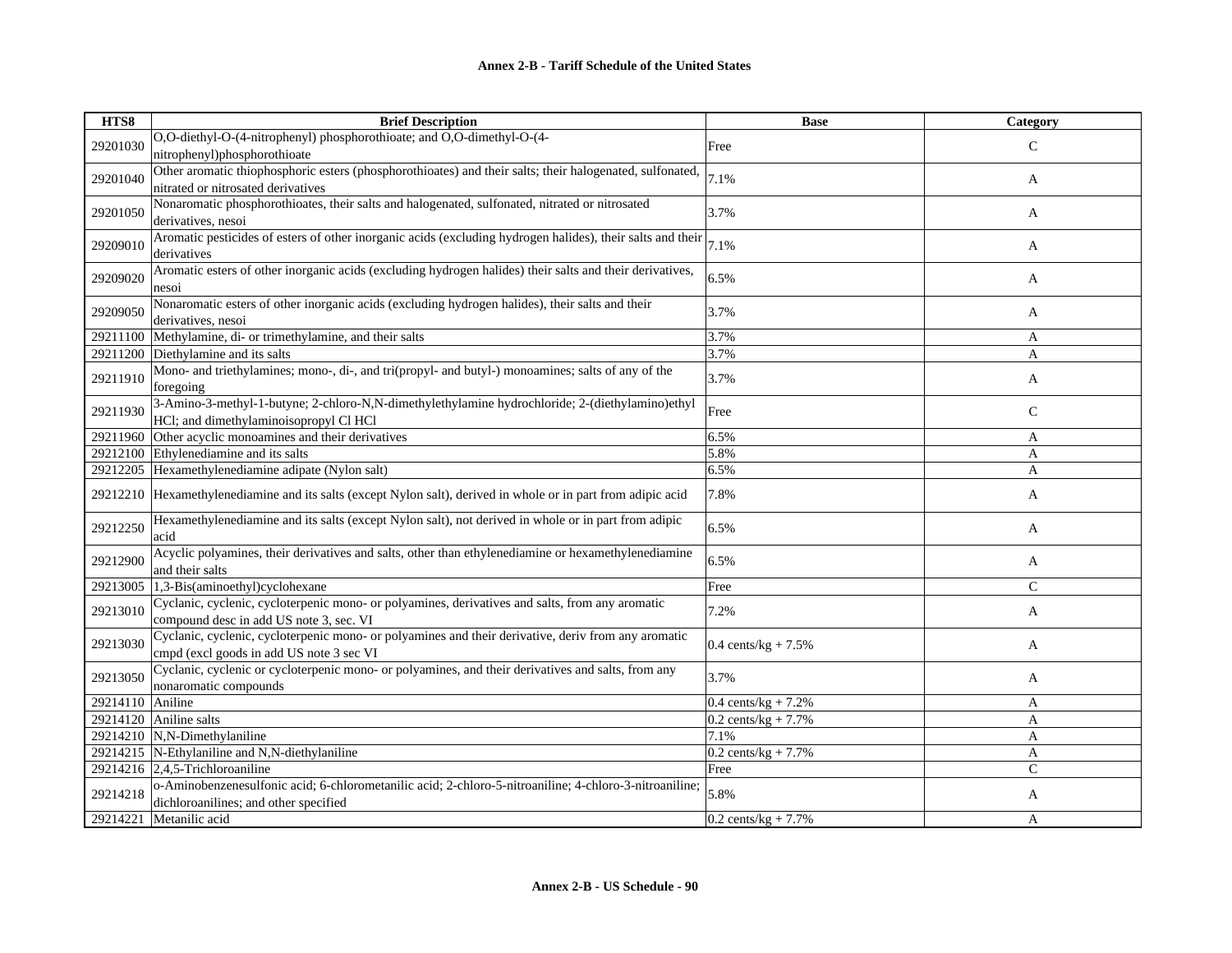| HTS8     | <b>Brief Description</b>                                                                                                                          | <b>Base</b>                    | Category       |
|----------|---------------------------------------------------------------------------------------------------------------------------------------------------|--------------------------------|----------------|
| 29214222 | Sulfanilic acid                                                                                                                                   | $0.2$ cents/kg + 7.7%          | A              |
| 29214223 | 3,4-Dichloroaniline                                                                                                                               | $0.2$ cents/kg + 7.7%          | A              |
| 29214236 | m-Chloroaniline;2-chloro-4-nitroaniline;2,5-dicholoraniline-4-sulfonic acid & its monosodium salt; &<br>other specified aniline derivatives       | Free                           | $\mathsf{C}$   |
| 29214255 | Fast color bases of aniline derivatives and their salts                                                                                           | 7.1%                           | A              |
| 29214265 | Aniline derivatives and their salts of products in additional U.S. note 3 to section VI                                                           | 7.2%                           | A              |
| 29214290 | Other aniline derivatives and their salts                                                                                                         | $0.2$ cents/kg + 7.7%          | A              |
| 29214304 | 3-Chloro-o-toluidine; and 6-chloro-o-toluidine                                                                                                    | Free                           | C              |
| 29214308 | 4-Chloro-o-toluidine hydrochloride; 5-chloro-o-o-toluidine; 6-chloro-2-toluidine-sulfonic acid; 4-<br>chloro-a,a,a-trifluoro-o-toluidine;& other  | 5.8%                           | A              |
| 29214315 | alpha, alpha, alpha-Trifluoro-2, 6-dinitro-N, N-dipropyl-p-toluidine (Trifluralin)                                                                | 7.2%                           | A              |
| 29214319 | alpha, alpha, alpha-Trifluoro-o-toluidine; alpha, alpha, alpha-trifluoro-6-chloro-m-toluidine                                                     | $0.2$ cents/kg + 7.7%          | A              |
| 29214324 | 2-Amino-5-chloro-4-ethyl-benzenesulfonic acid; 2-amino-5-chloro-p-toluenesulfonic acid; p-nitro-o-<br>toluidine; and 3-(trifluoromethyl)aniline   | Free                           | $\mathsf{C}$   |
| 29214340 | Toluidines and their derivatives; salts thereof; described in additional U.S. note 3 to section VI                                                | 7.2%                           | A              |
| 29214380 | Other toluidines and their derivatives; and salts thereof                                                                                         | $0.2$ cents/kg + 7.7%          | A              |
| 29214405 | 4,4'-Bis(alpha,alpha-dimethlbenzyl)diphenylamine; and N-nitrosodiphenylamine                                                                      | Free                           | $\mathsf{C}$   |
| 29214410 | Nitrosodiphenylamine                                                                                                                              | 6.5%                           | A              |
| 29214420 | Diphenylamine and its derivatives (except nitrodiphenylamine); salts thereof, described in additional<br>U.S. note 3 to section VI                | 7.2%                           | A              |
| 29214470 | Diphenylamine and its derivatives; salts thereof; excluding goods in additional U.S. note 3 to section VI $[0.2 \text{ cents/kg} + 7.7\%$         |                                | A              |
| 29214510 | 7-Amino-1,3-naphthalenedisulfonic acid, specified naphthalenesulfonic acids and their salts; N-phenyl-<br>2-napthylamine                          | 6.5%                           | A              |
| 29214520 | Specified aromatic monoamines and their derivatives; salts thereof                                                                                | 5.8%                           | A              |
| 29214525 | Mixture of 5- & 8-amino-2-naphthalenesulfonic acid; 2-naphthalamine-o-sulfonic acid; & o-naphthionic<br>acid (1-amino-2-naphthalenesulfonic acid) | Free                           | $\mathsf{C}$   |
| 29214560 | Aromatic monoamines and their derivatives and salts described in additional US note 3 to section VI,<br>nesoi                                     | 7.2%                           | A              |
| 29214590 | Aromatic monoamines and their derivatives and salts thereof nesoi                                                                                 | $0.2 \text{ cents/kg} + 7.7\%$ | A              |
| 29214600 | Amfetamine (INN), benzfetamine (INN), dexamfetamine (INN), etilamfetamine (INN), and other<br>specified INNs; salts thereof                       | Free                           | $\mathsf{C}$   |
| 29214910 | 4-Amino-2-stilbenesulfonic acid and its salts, p-ethylaniline; 2,4,6-trimethylaniline (Mesidine); and<br>specified xylidines                      | 5.8%                           | A              |
| 29214915 | m-Nitro-p-toluidine                                                                                                                               | Free                           | $\mathcal{C}$  |
| 29214932 | Fast color bases of aromatic monamines and their derivatives                                                                                      | 7.1%                           | $\overline{A}$ |
| 29214938 | Aromatic monoamine antidepressants, tranquilizers and other psychotherapeutic agents, nesoi                                                       | 7.5%                           | $\mathbf{A}$   |
| 29214943 | Aromatic monoamine drugs, nesoi                                                                                                                   | 6.5%                           | A              |
| 29214945 | Aromatic monoamines and their derivatives nesoi; salts thereof, described in additional U.S. note 3 to<br>section VI                              | 7.2%                           | A              |
| 29214950 | Aromatic monoamines and their derivatives and salts thereof, nesoi                                                                                | 0.2 cents/ $kg + 7.7\%$        | A              |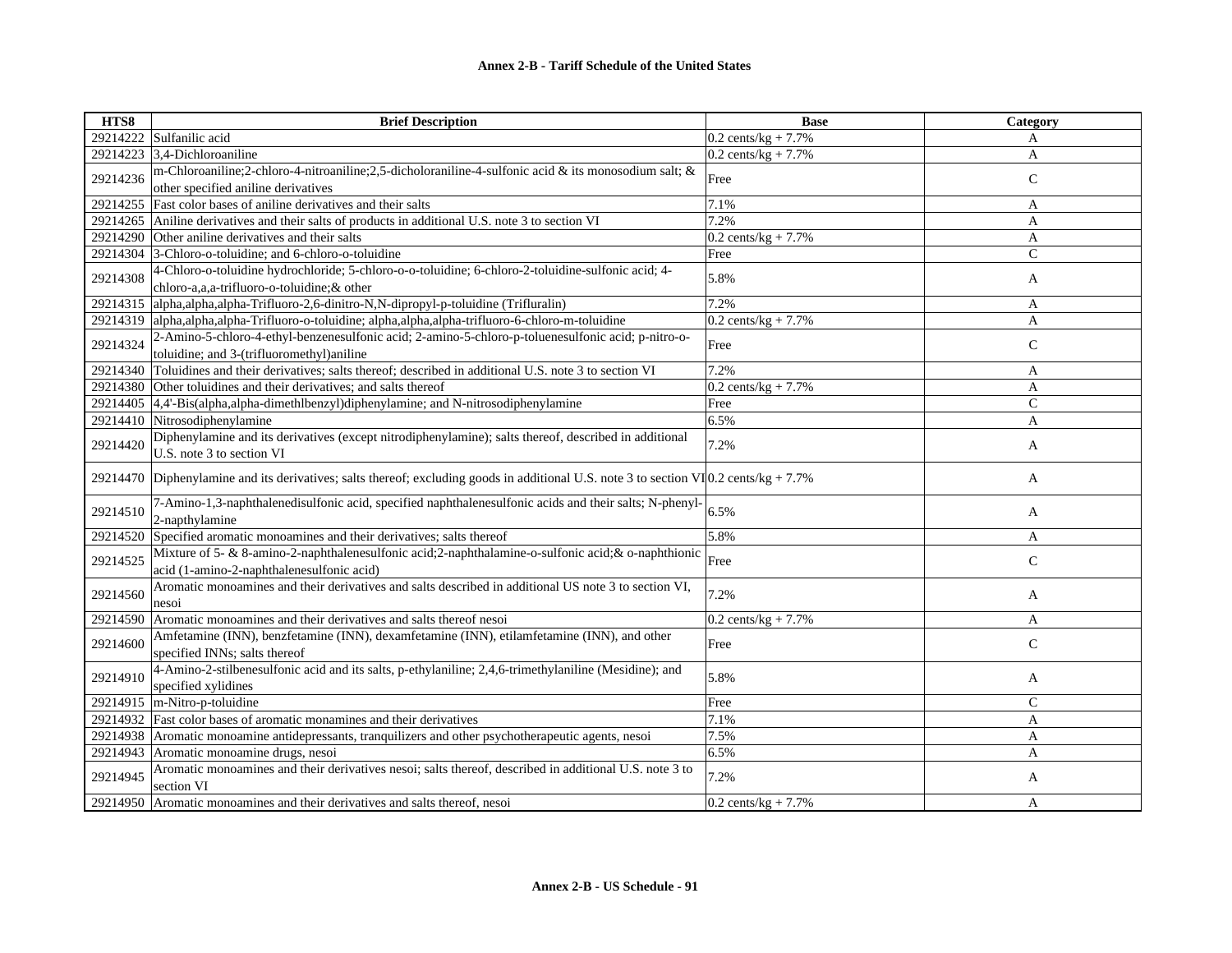| HTS8     | <b>Brief Description</b>                                                                                                 | <b>Base</b>                    | Category      |
|----------|--------------------------------------------------------------------------------------------------------------------------|--------------------------------|---------------|
| 29215110 | 4-Amino-2-(N,N-diethylamino)toluene hydrochloride; m- and o-phenylenediamine; toluene-2,4- and -                         | 6.5%                           | A             |
|          | 2,5-diamine; and toluene-2,5-diamine sulfate                                                                             |                                |               |
| 29215120 | Photographic chemicals of o-, m-, p-phenylenediamine, diaminotoluenes, and their derivatives, and                        | 6.5%                           | A             |
|          | salts thereof                                                                                                            |                                |               |
| 29215130 | o-, m-, p-Phenylenediamine, diaminotoluenes, and their derivatives, and salts thereof, described in                      | 7.2%                           | A             |
|          | additional U.S. note 3 to section VI                                                                                     |                                |               |
| 29215150 | o-, m-, p-Phenylenediamine, and diaminotoluenes and their derivatives, and salts thereof, nesoi                          | $0.2$ cents/kg + 7.7%          | A             |
| 29215904 | 1,8-diaminonaphthalene (1,8-naphthalenediamino)                                                                          | Free                           | C             |
| 29215908 | 5-Amino-2-(p-aminoanilino)benzenesulfonic acid; 4,4-diamino-3-biphenylsulfonic acid; 3,3-                                | 5.8%                           | A             |
|          | dimethylbenzidine (o-tolidine); & other specified                                                                        |                                |               |
| 29215917 | 4,4'-Benzidine-2,2'-disulfonic acid;1,4-diaminobenzene-2-sulfonic acid;4,4'-methylenebis-(2,6-                           | Free                           | $\mathsf{C}$  |
|          | diethylaniline);m-xylenediamine; and 1 other                                                                             |                                |               |
|          | 29215920 4,4'-Diamino-2,2'-stilbenedisulfonic acid                                                                       | 6.9%                           | A             |
| 29215930 | $4,4'$ -Methylenedianiline                                                                                               | 6.5%                           | A             |
| 29215940 | Aromatic polyamines and their derivatives and salts thereof, described in additional U.S. note 3 to                      | 7.2%                           | A             |
|          | section VI                                                                                                               |                                |               |
| 29215980 | Aromatic polyamines and their derivatives; salts thereof nesoi                                                           | $0.2$ cents/kg + 7.7%          | A             |
| 29221100 | Monoethanolamine and its salts                                                                                           | 7.0%                           | A             |
| 29221200 | Diethanolamine and its salts                                                                                             | 7.0%                           | A             |
| 29221300 | Triethanolamine and its salts                                                                                            | 7.0%                           | A             |
| 29221400 | Dextropropoxyphene (INN) and its salts                                                                                   | Free                           | $\mathcal{C}$ |
| 29221909 | Aromatic amino-alcohols drugs, their ethers and esters, other than those containing > one kind of                        | 6.5%                           | A             |
|          | oxygen function; salts thereof; nesoi                                                                                    |                                |               |
| 29221920 | 4,4'-Bis(dimethylamino)benzhydrol (Michler's hydrol) and other specified aromatic amino-alcohols,                        | 5.8%                           | A             |
|          | their ethers and esters; salts thereof                                                                                   |                                |               |
| 29221933 | N1-(2-Hydroxyethyl-2-nitro-1,4-phenylendiamine; N1,N4,N4-tris(2-hydroxyethyl)-2-nitro-1,4-                               | Free                           | $\mathsf{C}$  |
|          | phenylenediamine; and other specified chemicals                                                                          |                                |               |
| 29221960 | Aromatic amino-alcohols, their ethers and esters, other than those containing more than one oxy func                     | 7.2%                           | A             |
|          | described in add. US note 3 to sect VI                                                                                   |                                |               |
| 29221970 | Other aromatic amino-alcohols, their ethers & esters, other than those contain more than one oxy func                    | 0.4 cents/kg + $7.4%$          | A             |
|          | (exc goods of add. US note 3 sect VI)                                                                                    |                                |               |
| 29221995 | Other non-aromatic amino-alcohols, their ethers and esters other than those containing more than one                     | 6.5%                           | A             |
|          | oxygen function; salts thereof                                                                                           |                                |               |
| 29222110 | 1-Amino-8-hydroxy-3,6-naphthalenedisulfonic acid; and other specified                                                    | 5.8%                           | A             |
|          | aminohydroxynaphthalenesulfonic acids and their salts                                                                    |                                |               |
| 29222125 | 1-Amino-8-hydroxy-4,6-naphthalenedisulfonic acid, monosodium salts                                                       | Free                           | $\mathbf C$   |
| 29222140 | Aminohydroxynaphthalene sulfonic acids and their salts of products described in additional US note 3                     | 7.2%                           | A             |
|          | to section VI                                                                                                            |                                |               |
| 29222150 | Aminohydroxynaphthalene sulfonic acids and their salts, nesoi                                                            | $0.4 \text{ cents/kg} + 7.4\%$ | A             |
|          | 29222210 o-Anisidine; p-anisidine; and p-phenetidine                                                                     | 6.5%                           | A             |
|          | 29222220 Anisidines, dianisidines, phenetidines, and their salts, described in additional U.S. note 3 to section VI 7.2% |                                | A             |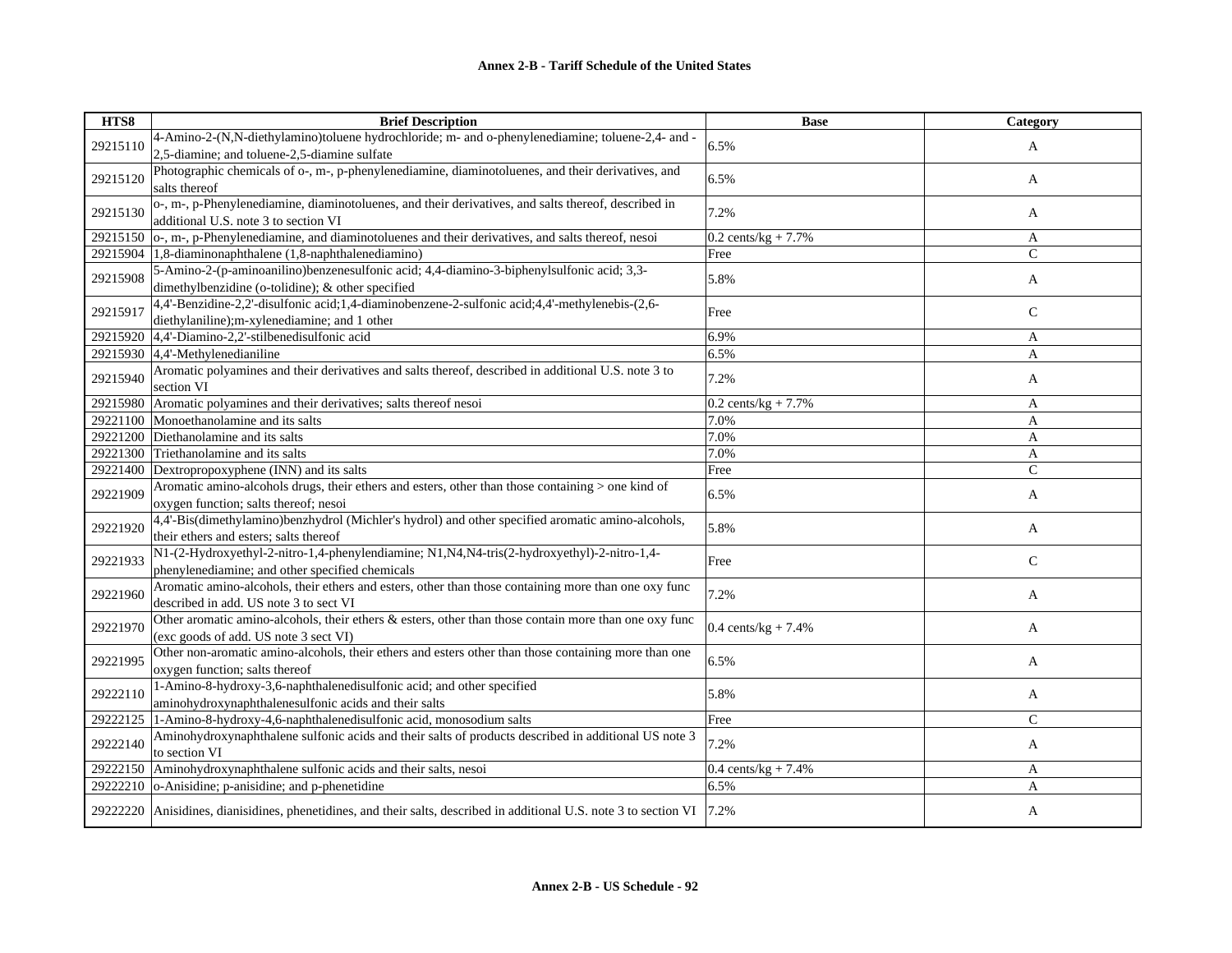| HTS8     | <b>Brief Description</b>                                                                                                                           | <b>Base</b>                    | Category       |
|----------|----------------------------------------------------------------------------------------------------------------------------------------------------|--------------------------------|----------------|
| 29222250 | Other anisidines, dianisidines, phenetidines, and their salts, nesoi                                                                               | $0.4 \text{ cents/kg} + 7.4\%$ | A              |
| 29222906 | m-Nitro-p-anisidine and m-nitro-o-anisidine as fast color bases                                                                                    | Free                           | $\mathsf{C}$   |
| 29222908 | m-Nitro-p-anisidine and m-nitro-o-anisidine, nesoi                                                                                                 | Free                           | $\mathsf{C}$   |
| 29222910 | 2-Amino-6-chloro-4-nitrophenol and other specified amino-naphthols and amino-phenols, their ethers<br>and esters; salts thereof                    | 5.8%                           | A              |
| 29222913 | o-Aminophenol; and 2,2-bis-[4-(4-aminophenoxy)phenyl]propane                                                                                       | Free                           | $\mathcal{C}$  |
| 29222915 | m-Diethylaminophenol; m-dimethylaminophenol; 3-ethylamino-p-cresol; and 5-methoxy-m-<br>phenylenediamine                                           | 6.5%                           | A              |
| 29222920 | 4-Chloro-2,5-dimethoxyaniline; and 2,4-dimethoxyaniline                                                                                            | Free                           | $\mathsf{C}$   |
| 29222926 | Amino-naphthols and other amino-phenols and their derivatives used as fast color bases                                                             | 7.1%                           | A              |
| 29222927 | Drugs of amino-naphthols and -phenols, their ethers and esters, except those cont. more than one<br>oxygen function; salts thereof, nesoi          | 6.5%                           | A              |
| 29222929 | Photographic chemicals of amino-naphthols and -phenols, their ethers/esters, except those cont. more<br>than one oxygen function; salts, nesoi     | 6.5%                           | A              |
| 29222960 | Amino-naphthols and other amino-phenols and their derivatives of products described in add'l U.S. note $7.2\%$<br>3 to section VI                  |                                | A              |
| 29222980 | Amino-naphthols and other amino-phenols; their ethers, esters & salts (not containing more than one<br>oxygen function) thereof nesoi              | 0.4 cents/kg + $7.4%$          | A              |
| 29223100 | Amfepramone (INN), methadone (INN) and normethadone (INN); salts thereof                                                                           | Free                           | $\mathsf{C}$   |
| 29223905 | 1-Amino-2,4-dibromoanthraquinone; and 2-Amino-5-chlorobenzophenone                                                                                 | Free                           | $\overline{C}$ |
| 29223910 | 2'-Aminoacetophenone $\&$ other specified aromatic amino-aldehydes, -ketones and -quinones, other than<br>those with more than one oxygen function | 5.8%                           | A              |
| 29223914 | 2-Aminoanthraquinone                                                                                                                               | 7.2%                           | A              |
| 29223917 | 1-Aminoanthraquinone                                                                                                                               | Free                           | $\overline{C}$ |
| 29223925 | Aromatic amino-aldehydes, -ketones and -quinones, other than those with more than one oxygen<br>function; salts; desc in add US note 3 sec VI      | 7.2%                           | A              |
| 29223945 | Aromatic amino-aldehydes, -ketones and -quinones, other than those with more than one oxygen<br>function; salts thereof; nesoi                     | 0.4 cents/kg + $7.4%$          | A              |
| 29223950 | Nonaromatic amino-aldehydes, -ketones and -quinones, other than those with more than one kind of<br>oxygen function, salts thereof; nesoi          | 6.5%                           | A              |
| 29224100 | Amino-naphthols and amino-phenol, their ethers, esters, except those with more than one kind of<br>oxygen function; and salts thereof, nesoi       | 3.7%                           | A              |
| 29224210 | Monosodium glutamate                                                                                                                               | 7.0%                           | A              |
| 29224250 | Glutamic acid and its salts, other than monosodium glutamate                                                                                       | 3.7%                           | A              |
| 29224310 | Anthranilic acid and its salts, described in additional US note 3 to section VI                                                                    | 7.2%                           | A              |
|          | 29224350 Anthranilic acid and its salts, nesoi                                                                                                     | 0.4 cents/ $kg + 7.4%$         | A              |
| 29224400 | Tildine (INN) and its salts                                                                                                                        | Free                           | $\mathcal{C}$  |
| 29224905 | $(R)$ -alpha-Aminobenzeneacetic acid; and 2-amino-3-chlorobenzoic acid, methyl ester                                                               | Free                           | $\mathcal{C}$  |
| 29224910 | m-Aminobenzoic acid, technical; and other specified aromatic amino-acids and their esters, except<br>those with more than one oxygen function      | 5.8%                           | A              |
| 29224926 | Aromatic amino-acids drugs and their esters, not containing more than one kind of oxygen function,<br>nesoi                                        | 6.5%                           | A              |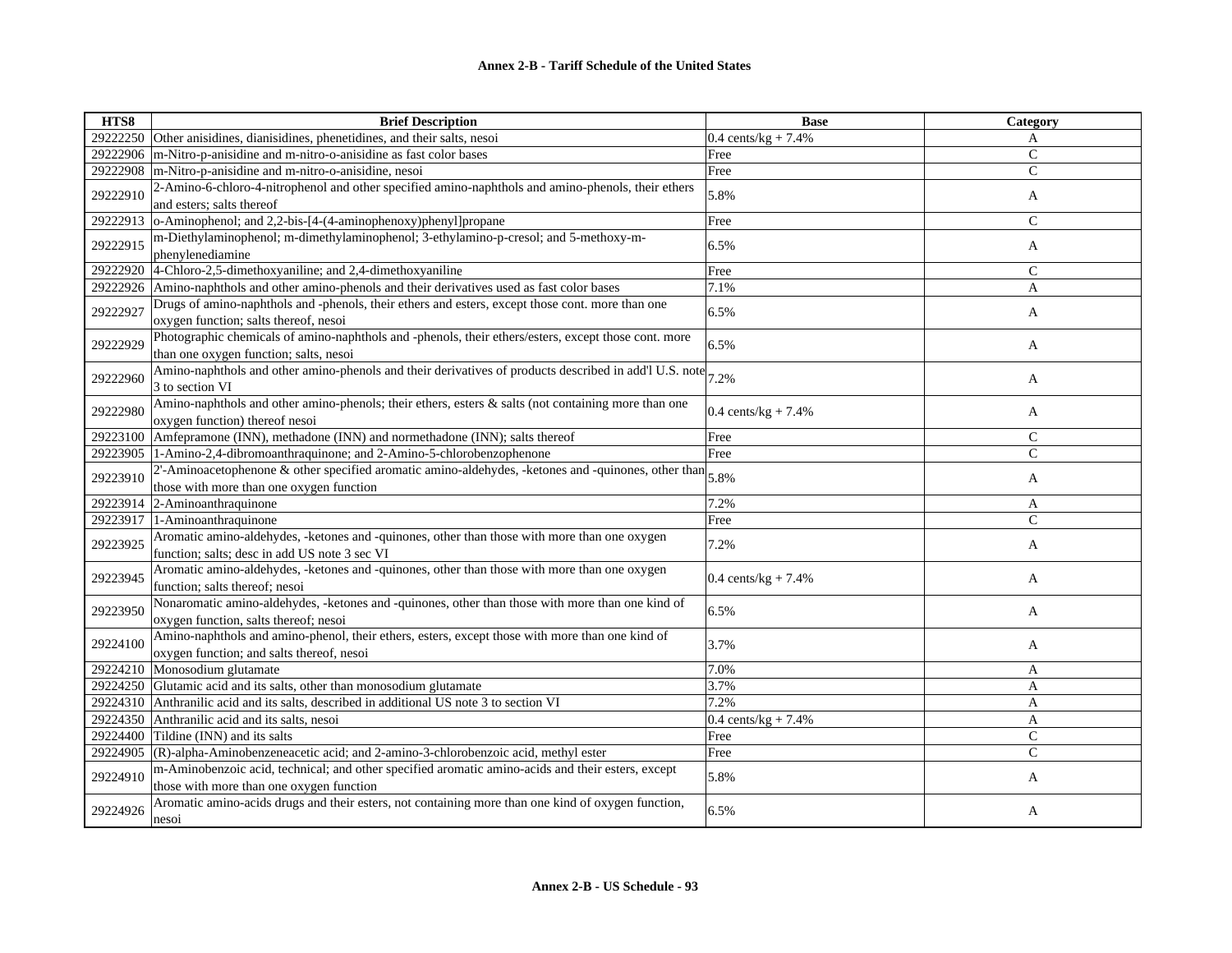| HTS8     | <b>Brief Description</b>                                                                                                                                  | <b>Base</b>                    | Category      |
|----------|-----------------------------------------------------------------------------------------------------------------------------------------------------------|--------------------------------|---------------|
| 29224930 | Aromatic amino-acids and their esters, excl. those with more than one oxygen function; salts; described $\vert_{7.2\%}$<br>in add. U.S. note 3 to sect VI |                                | A             |
| 29224937 | Aromatic amino-acids and their esters, not contng more than 1 kind of oxygen function (excluding<br>goods in add U.S. note 3 to sec VI), nesoi            | $0.4 \text{ cents/kg} + 7.4\%$ | A             |
| 29224940 | Nonaromatic amino-acids, other than those containing more than one kind of oxygen function, nesoi                                                         | 4.2%                           | A             |
| 29224960 | 3-Aminocrotonic acid, methyl ester; and (R)-alpha-amino-1,4-cyclohexadiene-1-acetic acid                                                                  | Free                           | $\mathsf{C}$  |
| 29224980 | Non-aromatic esters of amino-acids, other than those containing more than one kind of oxygen<br>function; salts thereof                                   | 3.7%                           | A             |
| 29225007 | 3,4-Diaminophenetole dihydrogen sulfate; 2-nitro-5-[(2,3-dihydroxy)propoxy]-N-methylaniline; and<br>other specified aromatic chemicals                    | Free                           | $\mathsf{C}$  |
| 29225010 | Specified aromatic amino-alcohol-phenols, amino-acid-phenols and other amino-compounds with<br>oxygen function                                            | 5.8%                           | A             |
| 29225011 | Salts of d(underscored)-(-)-p-Hydroxyphenylglycine                                                                                                        | $0.4 \text{ cents/kg} + 7.4\%$ | A             |
| 29225013 | Isoetharine hydrochloride and other specified aromatic drugs of amino-compounds with oxygen<br>function                                                   | Free                           | $\mathsf{C}$  |
| 29225014 | Other aromatic cardiovascular drugs of amino-compounds with oxygen function                                                                               | 6.5%                           | A             |
| 29225017 | Aromatic dermatological agents and local anesthetics of amino-compounds with oxygen function                                                              | 6.5%                           | A             |
| 29225019 | Aromatic guaiacol derivatives of amino-compounds with oxygen function                                                                                     | 6.5%                           | A             |
| 29225025 | Aromatic drugs of amino-compounds with oxygen function, nesoi                                                                                             | 6.5%                           | A             |
| 29225035 | Aromatic amino-alcohol-phenols, amino-acid-phenols and other amino-compounds with oxygen<br>function described in add. US note 3 to section VI            | 7.2%                           | A             |
| 29225040 | Aromatic amino-alcohol-phenols, amino-acid-phenols and other amino-compounds with oxygen<br>function, nesoi                                               | 0.4 cents/kg + $7.4%$          | A             |
| 29225050 | Nonaromatic amino-alcohol-phenols, amino-acid-phenols and other amino-compounds with oxygen<br>function                                                   | 6.5%                           | A             |
| 29231000 | Choline and its salts                                                                                                                                     | 3.7%                           | A             |
| 29232010 | Purified egg phospholipids, pharmaceutical grade meeting requirements of the U.S. FDA for use in<br>intravenous fat emulsion                              | Free                           | $\mathsf{C}$  |
| 29232020 | Lecithins and other phosphoaminolipids, nesoi                                                                                                             | 5.0%                           | A             |
| 29239000 | Quaternary ammonium salts and hydroxides, except choline and its salts                                                                                    | 6.2%                           | A             |
| 29241100 | Meprobamate (INN)                                                                                                                                         | Free                           | $\mathcal{C}$ |
| 29241910 | Acyclic amides (including acyclic carbamates)                                                                                                             | 3.7%                           | A             |
|          | 29241980 Acyclic amide derivatives; salts thereof; nesoi                                                                                                  | 6.5%                           | A             |
|          | 29242104 3-(p-Chlorophenyl)-1,1-dimethylurea (Monuron)                                                                                                    | 6.5%                           | A             |
|          | 29242108 1,1-Diethyl-3-(alpha,alpha,alpah-trifluoro-m-tolyl)urea (Fluometuron)                                                                            | Free                           | $\mathsf{C}$  |
|          | 29242112 1-(2-Methylcyclohexyl)-3-phenylurea                                                                                                              | Free                           | $\mathsf{C}$  |
|          | 29242116 Aromatic ureines and their derivatives pesticides, nesoi                                                                                         | 7.2%                           | A             |
|          | 29242118 sym-Diethyldiphenylurea                                                                                                                          | 0.4 cents/ $kg + 7.7%$         | A             |
|          | 29242120 Aromatic ureines and their derivatives; salts thereof; described in additional U.S. note 3 to section VI                                         | 7.2%                           | A             |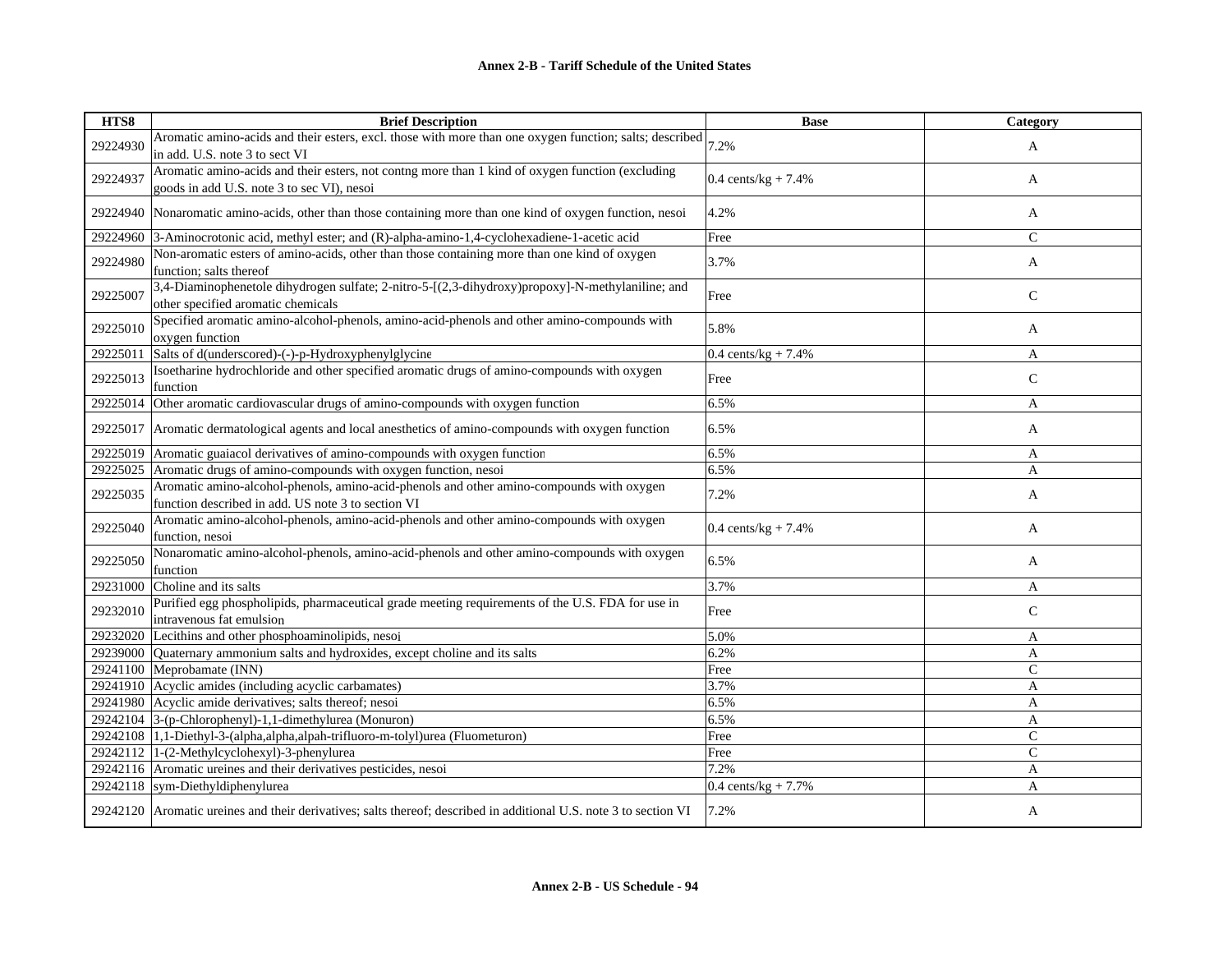| HTS8     | <b>Brief Description</b>                                                                                                                        | <b>Base</b>                    | Category      |
|----------|-------------------------------------------------------------------------------------------------------------------------------------------------|--------------------------------|---------------|
| 29242145 | Aromatic ureines and their derivatives; salts thereof, nesoi                                                                                    | $0.4 \text{ cents/kg} + 7.7\%$ | A             |
| 29242150 | Nonaromatic ureines and their derivatives; and salts thereof                                                                                    | 6.5%                           | A             |
| 29242310 | 2-Acetamidobenzoic acid                                                                                                                         | 0.4 cents/ $kg + 7.7%$         | A             |
|          | 29242370 2-Acetamidobenzoic acid salts described in additional U.S. note 3 to section VI                                                        | 7.2%                           | A             |
| 29242375 | 2-Acetamidobenzoic acid salts, nesoi                                                                                                            | $0.4 \text{ cents/kg} + 7.7\%$ | A             |
| 29242400 | Ethinamate (INN)                                                                                                                                | Free                           | $\mathsf{C}$  |
| 29242901 | p-Acetanisidide; p-acetoacetatoluidide; 4'-amino-N-methylacetanilide; 2,5-dimethoxyacetanilide; and<br>N-(7-hydroxy-1-naphthyl) acetamide       | Free                           | $\mathbf C$   |
| 29242903 | 3,5-Dinitro-o-toluamide                                                                                                                         | Free                           | $\mathsf{C}$  |
| 29242905 | Biligrafin acid; 3,5-diacetamido-2,4,6-triiodobenzoic acid; and metrizoic acid                                                                  | 5.3%                           | A             |
| 29242910 | Acetanilide; N-acetylsulfanilyl chloride; aspartame; and 2-methoxy-5-acetamino-N,N-bis(2-<br>acetoxyethyl)aniline                               | $0.4 \text{ cents/kg} + 7.7\%$ | A             |
| 29242920 | 2-Acetamido-3-chloroanthraquinone; o-acetoacetaidide; o-acetoacetotoluidide; 2,4-acetoacetoxylidide;<br>and 1-amino-5-benzamidoanthraquinone    | 6.5%                           | A             |
| 29242923 | 4-Aminoacetanilide; 2-2-oxamidobis[ethyl-3-(3,5-di-tert-butyl-4-hydroxyphenyl)propionate]; and other<br>specified cyclic amide chemicals        | Free                           | $\mathsf{C}$  |
| 29242926 | 3-Aminomethoxybenzanilide                                                                                                                       | Free                           | $\mathcal{C}$ |
| 29242928 | N-[[(4-Chlorophenyl)amino]carbonyl]difluorobenzamide; and 3,5-dichloro-N-(1,1-dimethyl-2-<br>propynyl)benzamide (pronamide)                     | Free                           | $\mathbf C$   |
| 29242931 | 4-Acetamido-2-aminophenol; p-acetaminobenzaldehyde; acetoacetbenzylamide; p-<br>acetoacetophenetidide; N-acetyl-2,6-xylidine; & other specified | 5.8%                           | A             |
| 29242933 | 3-Hydroxy-2-naphthanilide; 3-hydroxy-2-naphtho-o-toluidide; 3-hydroxy-2-naphtho-o-anisidine; 3-<br>hydroxy-2-naphtho-o-phenetidide; & other     | Free                           | $\mathsf{C}$  |
| 29242936 | Naphthol AS and derivatives, nesoi                                                                                                              | 7.2%                           | A             |
| 29242943 | 3-Ethoxycarbonylaminophenyl-N-phenylcarbamate (desmedipham); and Isopropyl-N-(3-<br>chlorophenyl)carbamate (CIPC)                               | 6.5%                           | A             |
| 29242947 | Other cyclic amides used as pesticides                                                                                                          | 7.1%                           | A             |
| 29242952 | Aromatic cyclic amides for use as fast color bases                                                                                              | 7.1%                           | A             |
| 29242957 | Diethylaminoacetoxylidide (Lidocaine)                                                                                                           | Free                           | $\mathsf{C}$  |
| 29242962 | Other aromatic cyclic amides and derivatives for use as drugs                                                                                   | 6.5%                           | A             |
| 29242965 | 5-Bromoacetyl-2-salicylamide                                                                                                                    | 7.2%                           | $\mathbf{A}$  |
| 29242971 | Aromatic cyclic amides and their derivatives of products described in additional U.S. note 3 to section<br>VI, nesoi                            | 7.2%                           | A             |
| 29242976 | Aromatic cyclic amides and their derivatives; salts thereof; nesoi                                                                              | 0.4 cents/ $kg + 7.7%$         | A             |
| 29242980 | 2,2-Dimethylcyclopropylcarboxamide                                                                                                              | Free                           | $\mathsf{C}$  |
| 29242995 | Other nonaromatic cyclic amides and their derivatives; salts thereof; nesoi                                                                     | 6.5%                           | A             |
| 29251100 | Saccharin and its salts                                                                                                                         | 6.5%                           | A             |
| 29251200 | Glutethimide (INN)                                                                                                                              | Free                           | $\mathsf{C}$  |
|          | 29251910 Ethylenebistetrabromophthalimide                                                                                                       | 7.4%                           | A             |
|          | 29251930 Bis(o-tolyl)carbodiimide; and 2,2,6,6-tetraisopropyldiphenylcarbodiimide                                                               | Free                           | $\mathsf{C}$  |
|          | 29251942 Other aromatic imides and their derivatives; salts thereof; nesoi                                                                      | 7.4%                           | A             |
|          | 29251970 N-Chlorosuccinimide; and N,N-ethylenebis(5,6-dibromo-2,3-norbornanedicarbooximide                                                      | Free                           | $\mathcal{C}$ |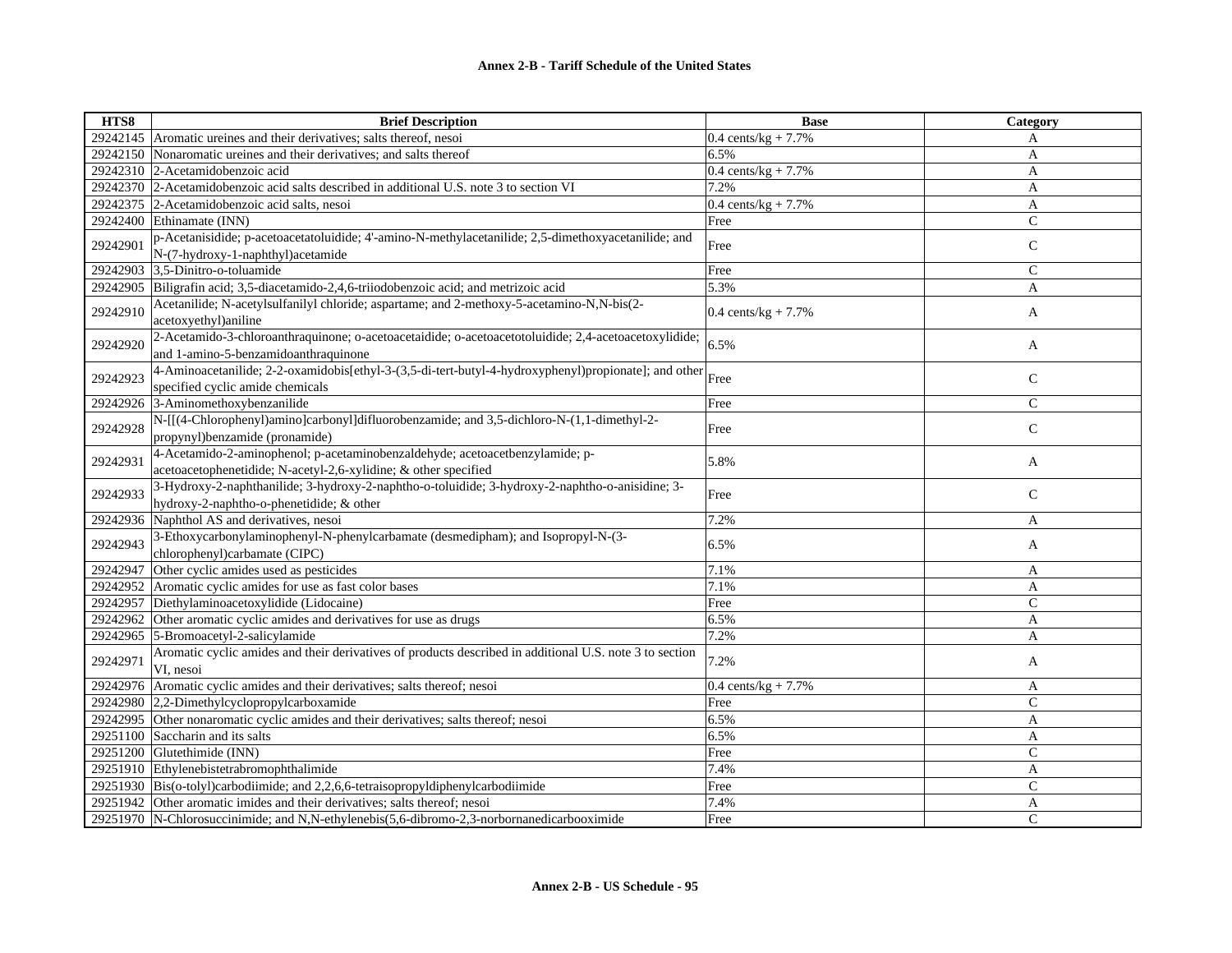| HTS8     | <b>Brief Description</b>                                                                               | <b>Base</b> | Category       |
|----------|--------------------------------------------------------------------------------------------------------|-------------|----------------|
|          | 29251990 Other non-aromatic imides and their derivatives                                               | 3.7%        | A              |
| 29252010 | N'-(4-Chloro-o-tolyl)-N,N-dimethylformamidine; bunamidine hydrochloride; and pentamidine               | 6.5%        | A              |
|          | N,N'-diphenylguanidine; 3-dimethylaminomethyleneiminophenol hydrochloride; 1,3-di-o-                   |             |                |
| 29252018 | tolyguandidine; and one other specified chemical                                                       | Free        | ${\bf C}$      |
| 29252020 | Aromatic drugs of imines and their derivatives, nesoi                                                  | 6.5%        | A              |
| 29252060 | Aromatic imines and their derivatives; salts thereof (excluding drugs); nesoi                          | 7.4%        | A              |
| 29252070 | Tetramethylguanidine                                                                                   | Free        | $\mathsf{C}$   |
| 29252090 | Non-aromatic imines and their derivatives; salts thereof                                               | 3.7%        | A              |
|          | 29261000 Acrylonitrile                                                                                 | 7.0%        | $\mathbf{A}$   |
| 29262000 | 1-Cyanoguanidine (Dicyandiamide)                                                                       | Free        | $\mathsf{C}$   |
|          | 29263010 Fenproporex (INN) and its salts                                                               | Free        | $\mathsf{C}$   |
|          | 29263020 4-Cyano-2-dimethylamino-4,4-diphenylbutane                                                    | 7.2%        | $\mathbf{A}$   |
|          | 29269001 2-Cyano-4-nitroaniline                                                                        | Free        | $\mathsf{C}$   |
| 29269005 | 2-Amino-4-chlorobenzonitrile (5-chloro-2-cyanoaniline); 2-amino-5-chlorobenzonitrile; 4-amino-2-       |             |                |
|          | chlorobenzonitrile; and others specified                                                               | 6.5%        | A              |
|          | 29269008 Benzonitrile                                                                                  | 6.5%        | A              |
|          | 29269011 2,6-Diclorobenzonitrile                                                                       | Free        | $\mathsf{C}$   |
|          | 29269012 Other dichlorobenzonitriles                                                                   | 6.5%        | A              |
|          | 29269014 p-Chlorobenzonitrile and verapamil hydrochloride                                              | 7.2%        | A              |
|          | 29269016 Specifically named derivative of dimethylcyclopropanecarboxylic acid                          | Free        | $\overline{C}$ |
| 29269017 | o-Chlorobenzonitrile                                                                                   | 7.8%        | A              |
| 29269019 | N,N-Bis(2-cyanoethyl)aniline; and 2,6-diflourobenzonitrile                                             | Free        | $\mathsf{C}$   |
| 29269021 | Aromatic fungicides of nitrile-function compounds                                                      | 7.0%        | A              |
| 29269023 | 3,5-Dibromo-4-hydroxybenzonitrile (Bromoxynil)                                                         | 6.5%        | A              |
| 29269025 | Aromatic herbicides of nitrile-function compounds, nesoi                                               | 7.2%        | A              |
|          | 29269030 Other aromatic nitrile-function pesticides                                                    | 7.1%        | A              |
| 29269043 | Aromatic nitrile-function compounds, nesoi, described in additional U.S. note 3 to section VI          | 7.2%        | A              |
| 29269048 | Aromatic nitrile-function compounds other than those products in additional U.S. note 3 to section VI, | 7.8%        | A              |
|          | nesoi                                                                                                  |             |                |
| 29269050 | Nonaromatic nitrile-function compounds, nesoi                                                          | Free        | $\mathsf{C}$   |
| 29270003 | 4-Aminoazobenzenedisulfonic acid, monosodium salt                                                      | Free        | $\mathcal{C}$  |
|          | 29270006  p-Aminoazobenzenedisulfonic acid; and diazoaminobenzene (1,3-diphenyltriazine)               | 5.8%        | A              |
| 29270015 | $1,1'$ -Azobisformamide                                                                                | 3.7%        | A              |
| 29270018 | 1-Naphthalenesulfonic acid, 6-diazo-5,6-dihydro-5-oxo, ester with phenyl compound; and three other     | Free        | $\mathsf{C}$   |
|          | specified chemicals                                                                                    |             |                |
| 29270025 | Diazo-, azo- or azoxy-compounds used as photographic chemicals                                         | 6.5%        | A              |
|          | 29270030 Fast color bases and fast color salts, of diazo-, azo- or azoxy-compounds                     | 7.1%        | A              |
|          | 29270040 Diazo-, azo- or azoxy-compounds, nesoi, described in additional U.S. note 3 to section VI     | 7.2%        | A              |
|          | 29270050 Other diazo-, azo- or azoxy-compounds, nesoi                                                  | 7.8%        | A              |
| 29280010 | Methyl ethyl ketoxime                                                                                  | 3.7%        | A              |
|          | 29280015 Phenylhydrazine                                                                               | Free        | $\mathsf{C}$   |
|          | 29280025 Aromatic organic derivatives of hydrazine or of hydroxylamine                                 | 6.5%        | A              |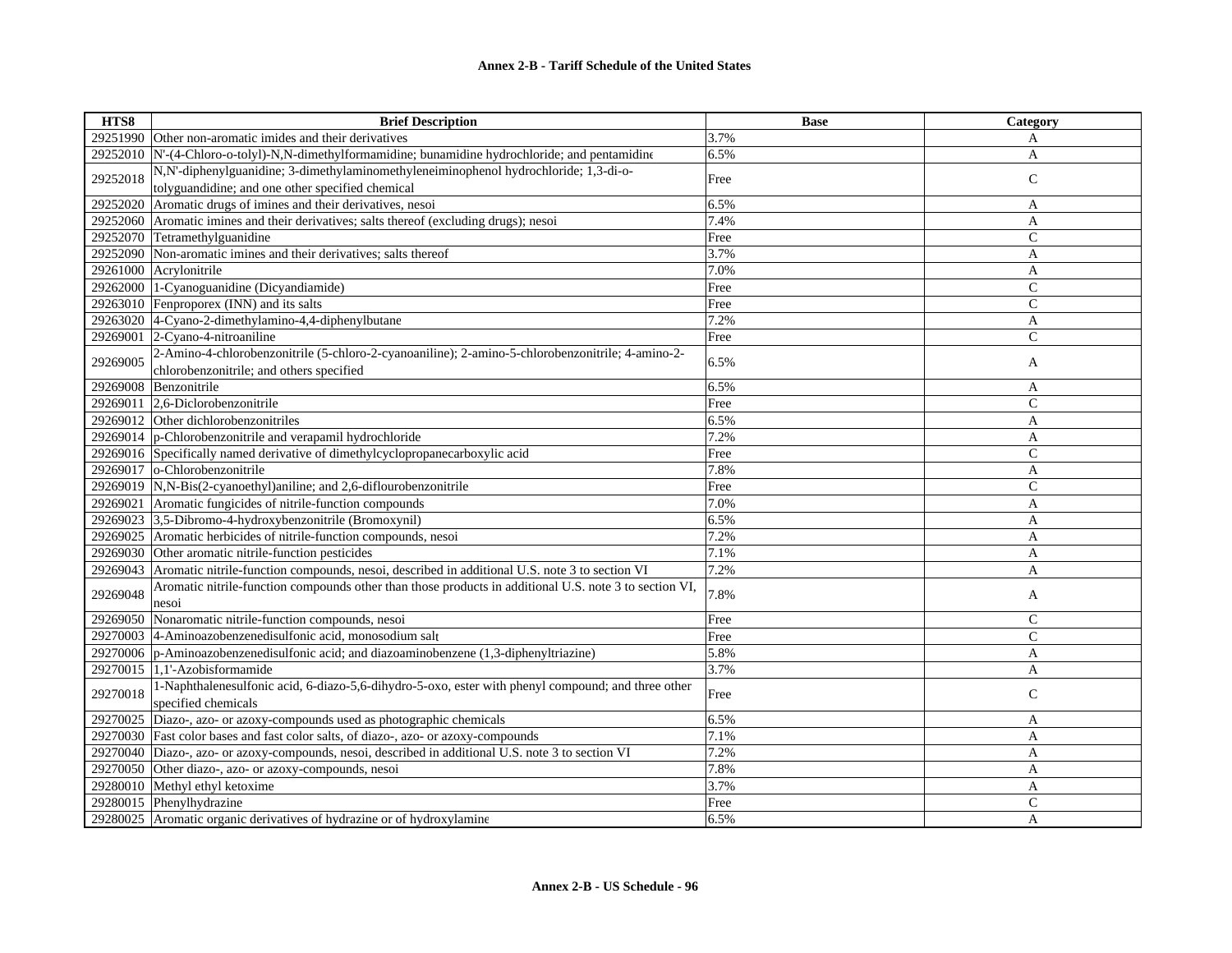| HTS8     | <b>Brief Description</b>                                                                                                                        | <b>Base</b>                    | Category      |
|----------|-------------------------------------------------------------------------------------------------------------------------------------------------|--------------------------------|---------------|
| 29280030 | Nonaromatic drugs of organic derivatives of hydrazine or of hydroxylamine, other than Methyl ethyl                                              | 3.7%                           | A             |
|          | ketoxime                                                                                                                                        |                                |               |
| 29280050 | Nonaromatic organic derivatives of hydrazine or of hydroxylamine, nesoi                                                                         | 6.5%                           | A             |
| 29291010 | Toluenediisocyanates (unmixed)                                                                                                                  | 6.5%                           | A             |
|          | 29291015 Mixtures of 2,4- and 2,6-toluenediisocyanates                                                                                          | $0.4 \text{ cents/kg} + 7.2\%$ | A             |
| 29291020 | Bitolylene diisocyanate (TODI); o-Isocyanic acid, o-tolyl ester; and Xylene diisocyanate                                                        | 5.8%                           | A             |
| 29291027 | N-Butylisocyanate; cyclohexyl isocyanate; 1-isocyanato-3-(trifluoromethyl)benzene; 1,5-naphthalene<br>diisocyanate; and octadecyl isocyanate    | Free                           | $\mathsf{C}$  |
|          | 29291030 3,4-Dichlorophenylisocyanate                                                                                                           | $0.3$ cents/kg + 7.5%          | A             |
|          | 29291035 1,6-Hexamethylene diisocyanate                                                                                                         | 6.7%                           | A             |
| 29291055 | Isocyanates of products described in additioonal U.S. note 3 to sect VI                                                                         | 7.2%                           | A             |
| 29291080 | Other isocyanates, nesoi                                                                                                                        | $0.3$ cents/kg + 7.5%          | A             |
| 29299005 | 2,2-Bis(4-cyanatophenyl)-1,1,1,3,3,3,-hexafluoropropane; 2,2-bis(4-cyanatophenyl)propane; 1,1-<br>ethylidenebis(phenyl-4-cyanate); and 2 others | Free                           | ${\bf C}$     |
| 29299015 | Other aromatic compounds with other nitrogen function of products described in additional U.S. note 3<br>to section VI                          | 7.2%                           | A             |
| 29299020 | Aromatic compounds with other nitrogen function, nesoi                                                                                          | 0.3 cents/kg + $7.5\%$         | A             |
|          | 29299050 Nonaromatic compounds with other nitrogen functions, except isocyanates                                                                | 6.5%                           | A             |
| 29301000 | Dithiocarbonates (xanthates)                                                                                                                    | 3.7%                           | A             |
|          | 29302010 Aromatic pesticides of thiocarbamates and dithiocarbamates                                                                             | 7.2%                           | A             |
| 29302020 | Aromatic compounds of thiocarbamates and dithiocarbamates, excluding pesticides                                                                 | 6.5%                           | A             |
| 29302070 | $S-(2,3,3-trichloroally1)$ diisopropylthiocarbamate                                                                                             | Free                           | $\mathcal{C}$ |
| 29302090 | Other non-aromatic thiocarbamates and dithiocarbamates                                                                                          | 3.7%                           | A             |
| 29303030 | Tetramethylthiuram monosulfide                                                                                                                  | Free                           | $\mathbf C$   |
| 29303060 | Thiuram mono-, di- or tetrasulfides, other than tetramethylthiuram monosulfide                                                                  | 3.7%                           | A             |
| 29304000 | Methionine                                                                                                                                      | Free                           | $\mathsf{C}$  |
| 29309010 | Aromatic pesticides of organo-sulfur compounds, nesoi                                                                                           | 7.1%                           | A             |
| 29309024 | N-Cyclohexylthiophthalimide                                                                                                                     | 6.5%                           | A             |
| 29309026 | 3-(4-Aminobenzamido)phenyl-beta-hydroxyethylsulfone; 2-[(4-aminophenyl)sulfonyl]ethanol,<br>hydrogen sulfate ester; diphenylthiourea; & others  | Free                           | $\mathcal{C}$ |
| 29309029 | Other aromatic organo-sulfur compounds (excluding pesticides)                                                                                   | 6.5%                           | A             |
| 29309030 | Thiocyanates, thiurams and isothiocyanates                                                                                                      | 3.7%                           | A             |
| 29309042 | O,O-Dimethyl-S-methylcarbamoylmethyl phosphorodithioate; and malathion                                                                          | Free                           | $\mathsf{C}$  |
| 29309044 | Other non-aromatic organo-sulfur compounds used as pesticides                                                                                   | 6.5%                           | A             |
|          | 29309046 dl(underscored)-Hydroxy analog of dl(underscored)-methionine                                                                           | Free                           | $\mathcal{C}$ |
|          | 29309049 Nonaromatic organo-sulfur acids, nesoi                                                                                                 | 4.2%                           | A             |
| 29309071 | Dibutylthiourea                                                                                                                                 | Free                           | $\mathsf{C}$  |
| 29309090 | Other non-aromatic organo-sulfur compounds                                                                                                      | 3.7%                           | A             |
|          | 29310005 Diphenyldichlorosilane; and phenyltrichlorosilane                                                                                      | Free                           | $\mathcal{C}$ |
|          | 29310010 $ 4,4$ -Diphenyl-bis-phosphonous acid, di $(2^2,2^2,4^2,4^2)$ -di-tert-butyl)phenyl ester                                              | 0.4 cents/kg + $7.1\%$         | A             |
|          | 29310015 Sodium tetraphenylboron                                                                                                                | 5.8%                           | A             |
|          | 29310022 Drugs of aromatic organo-inorganic (except organo-sulfur) compounds                                                                    | 6.5%                           | A             |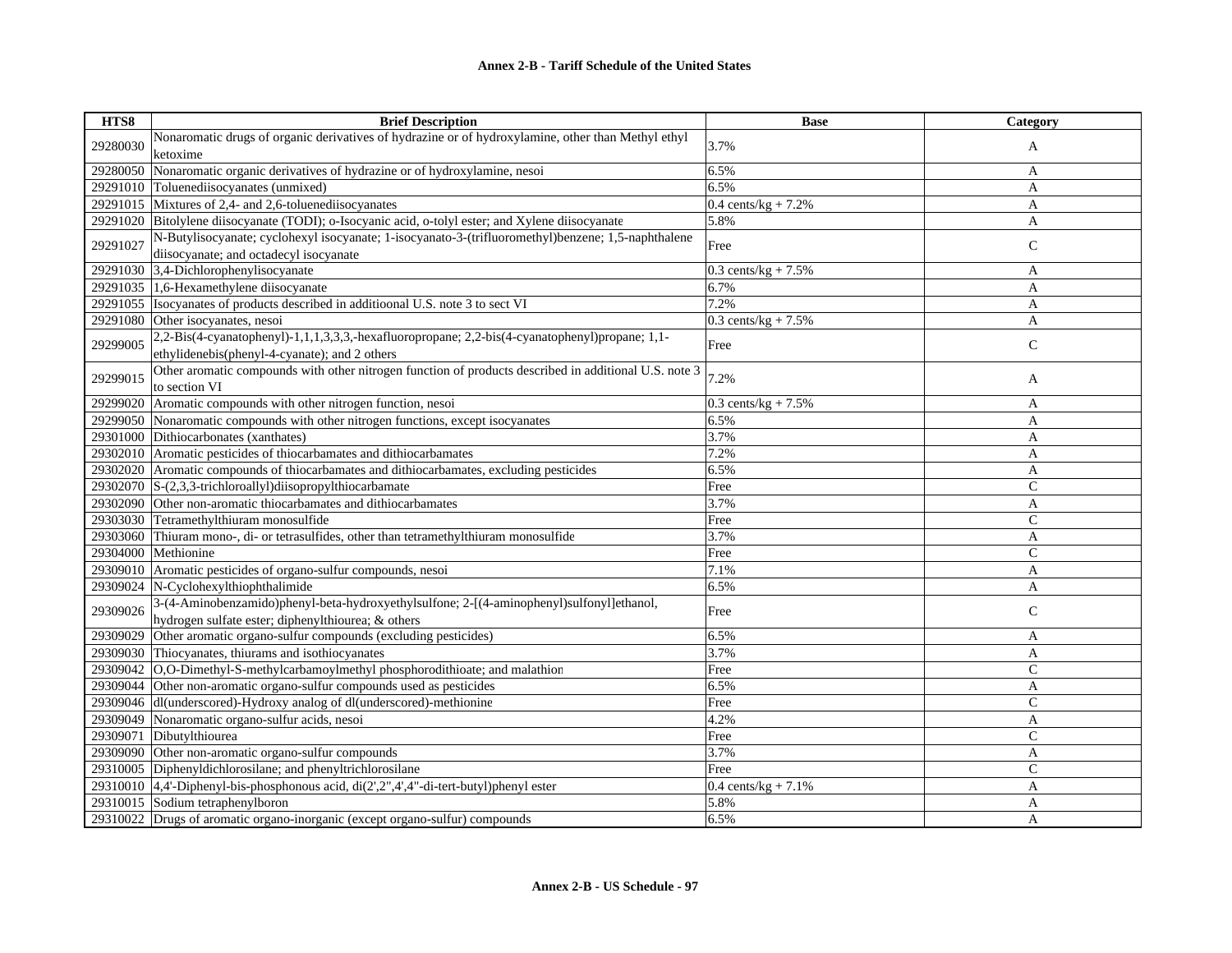| HTS8                | <b>Brief Description</b>                                                                             | <b>Base</b>                    | Category       |
|---------------------|------------------------------------------------------------------------------------------------------|--------------------------------|----------------|
| 29310025            | Pesticides of aromatic organo-inorganic (except organo-sulfur) compounds                             | 7.0%                           | A              |
| 29310027            | Aromatic organo-mercury compounds                                                                    | 6.5%                           | A              |
| 29310030            | Aromatic organo-inorganic compounds, nesoi, described in additional U.S. note 3 to section VI        | 7.2%                           | A              |
|                     | Other aromatic organo-inorganic compounds (excluding products described in additional U.S. note 3 to |                                |                |
| 29310060            | section VI                                                                                           | 7.6%                           | A              |
|                     | N,N'-Bis(trimethylsilyl)urea;2-Phosphonobutane-1,2,4-tricarboxylic acid and its salts; and one other |                                |                |
| 29310070            | specified chemical                                                                                   | Free                           | $\mathsf{C}$   |
| 29310090            | Other non-aromatic organo-inorganic compounds                                                        | 3.7%                           | A              |
| 29321100            | Tetrahydrofuran                                                                                      | 3.7%                           | A              |
|                     | 29321200 2-Furaldehyde (Furfuraldehyde)                                                              | Free                           | $\mathcal{C}$  |
| 29321300            | Furfuryl alcohol and tetrahydrofurfuryl alcohol                                                      | 3.7%                           | A              |
|                     | Aromatic heterocyclic compounds with oxygen hetero-atom(s) only, containing an unfused furan ring    |                                |                |
| 29321910            | nesoi                                                                                                | 6.5%                           | A              |
|                     | Nonaromatic heterocyclic compounds with oxygen hetero-atom(s) only, containing an unfused furan      |                                |                |
| 29321950            | ring, nesoi                                                                                          | 3.7%                           | A              |
| 29322100            | Coumarin, methylcoumarins and ethylcoumarins                                                         | 7.8%                           | A              |
| 29322910            | Aromatic pesticides of lactones                                                                      | 7.1%                           | A              |
|                     | 29322920 Aromatic drugs of lactones                                                                  | 6.5%                           | A              |
|                     | 29322925 4-Hydroxycoumarin                                                                           | $0.4 \text{ cents/kg} + 7.5\%$ | A              |
| 29322930            | Aromatic lactones, nesoi, described in additional U.S. note 3 to section VI                          | 7.2%                           | A              |
| 29322945            | Aromatic lactones, nesoi                                                                             | 0.4 cents/kg + $7.5%$          | A              |
| 29322950            | Nonaromatic lactones                                                                                 | 3.7%                           | A              |
| 29329100 Isosafrole |                                                                                                      | 7.2%                           | A              |
|                     | $29329200$  1-(1,3-Benzodioxol-5-yl)propan-2-one                                                     | 7.2%                           | A              |
|                     | 29329300 Piperonal (heliotropin)                                                                     | 4.8%                           | A              |
| 29329400            | Safrole                                                                                              | 6.5%                           | A              |
| 29329500            | Tetrahydrocannabinols (all isomers)                                                                  | Free                           | $\mathcal{C}$  |
| 29329904            | 2,2-Dimethyl-1,3-benzodioxol-4-yl methylcarbamate (Bendiocarb)                                       | Free                           | $\mathsf{C}$   |
|                     | 29329908 2-Ethoxy-2,3-dihydro-3,3-dimethyl-5-benzofuranylmethanesulfonate                            | 6.5%                           | A              |
| 29329920            | Aromatic pesticides of heterocyclic compounds with oxygen hetero-atom(s) only, nesoi                 | 7.0%                           | A              |
| 29329932            | Benzofuran (Coumarone); and Dibenzofuran (Diphenylene oxide)                                         | Free                           | $\mathsf{C}$   |
|                     | 29329935 2-Hydroxy-3-dibenzofurancarboxylic acid                                                     | 6.5%                           | A              |
| 29329939            | Benzointetrahydropyranyl ester; and Xanthen-9-one                                                    | 5.8%                           | A              |
|                     | Bis-O-[(4-methylphenyl)methylene]-D-glucitol (Dimethylbenzylidene sorbitol); and Rhodamine 2C        |                                |                |
| 29329955            | base                                                                                                 | Free                           | $\mathsf{C}$   |
|                     | Aromatic heterocyclic compounds with oxygen hetero-atom(s) only described in additional U.S. note 3  |                                |                |
| 29329961            | to section VI, nesoi                                                                                 | 7.2%                           | A              |
| 29329970            | Aromatic heterocyclic compounds with oxygen hetero-atom(s) only, nesoi                               | 0.4 cents/kg + $7.5%$          | A              |
| 29329980            | Paraldehyde, USP grade                                                                               | Free                           | $\overline{C}$ |
| 29329990            | Nonaromatic heterocyclic compounds with oxygen hetero-atom(s) only, nesoi                            | 3.7%                           | A              |
|                     | 29331100 Phenazone (Antipyrine) and its derivatives                                                  | 6.5%                           | A              |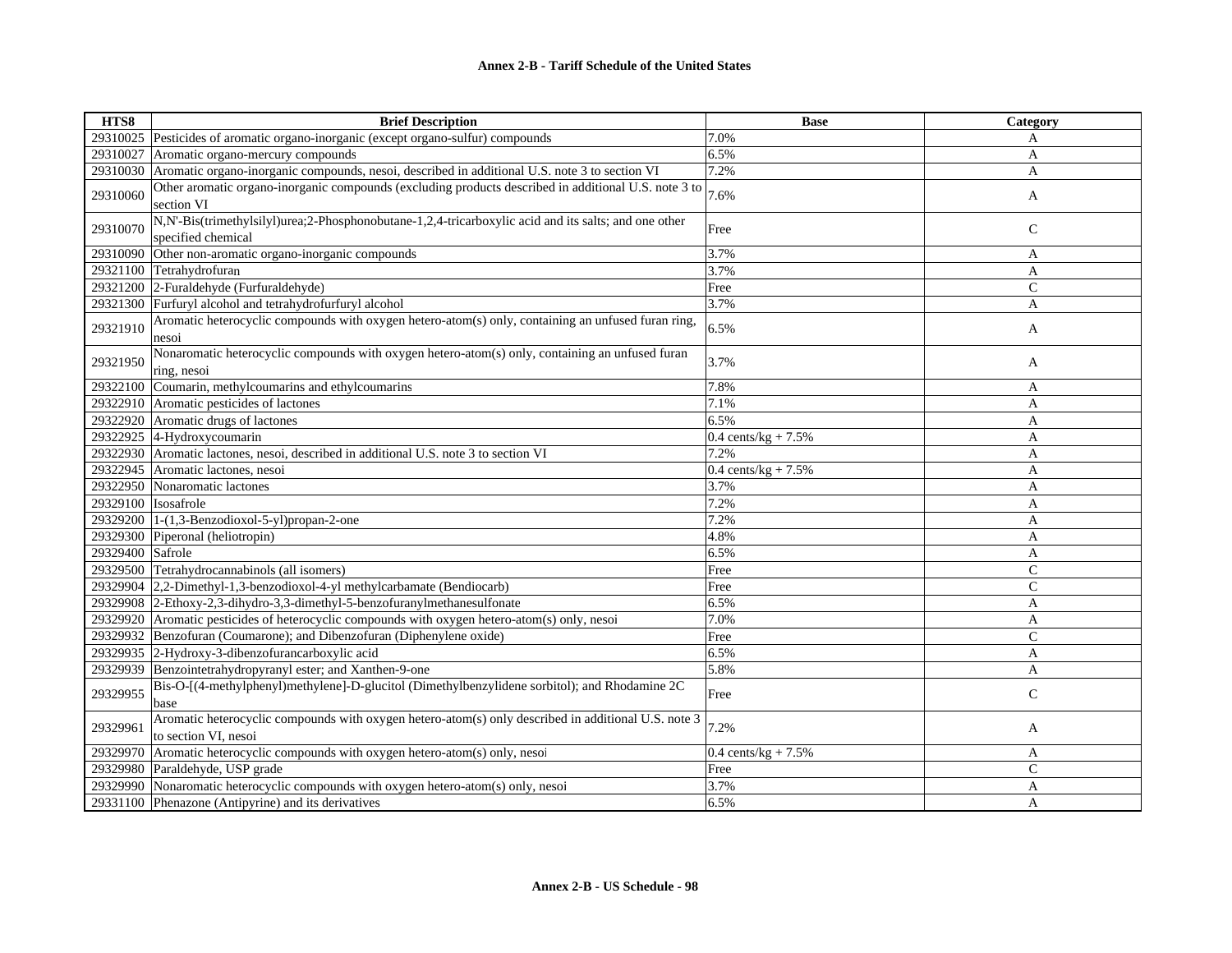| HTS8     | <b>Brief Description</b>                                                                                            | <b>Base</b>                    | <b>Category</b> |
|----------|---------------------------------------------------------------------------------------------------------------------|--------------------------------|-----------------|
| 29331904 | Aminoethylphenylpyrazole (phenylmethylaminopyrazole); 3-methyl-1-(p-tolyl)-2-pyrazolin-5-one (p-                    | Free                           | $\mathcal{C}$   |
|          | tolylmethylpyrazolone)                                                                                              |                                |                 |
| 29331908 | 3-(5-Amino-3-methyl-1H-pyrazol-1-yl)benzenesulfonic acid; amino-J-pyrazolone; and another 12<br>specified chemicals | 5.8%                           | A               |
| 29331915 | 1,2-Dimethyl-3,5-diphenyl-1H-pyrazolium methyl sulfate (difenzoquat methyl sulfate)                                 | Free                           | $\mathsf{C}$    |
|          | 2-Chloro-5-sulfophenylmethylpyrazolone; phenylcarbethyoxypyrazolone; and 3 other specified                          |                                |                 |
| 29331918 | chemicals                                                                                                           | Free                           | $\mathsf{C}$    |
|          | Aromatic or modified aromatic pesticides containing an unfused pyrazole ring (whether or not                        |                                |                 |
| 29331923 | hydrogenated) in the structure                                                                                      | 7.2%                           | A               |
|          | Aromatic or modified aromatic photographic chemicals containing an unfused pyrazole ring (whether                   |                                |                 |
| 29331930 | or n/hydrogenated) in the structure, nesoi                                                                          | 6.5%                           | A               |
|          | Aromatic or modified aromatic drugs of heterocyclic compounds with nitrogen hetero-atom(s) only                     |                                |                 |
| 29331935 | containing an unfused pyrazole ring                                                                                 | 6.5%                           | A               |
|          | Aromatic or mod. aromatic compound desc in add US note 3 to section VI contain an unfused pyrazole                  |                                |                 |
| 29331937 | ring (w/wo hydrogenated) in the structure                                                                           | 7.2%                           | A               |
|          | Aromatic or modified aromatic compounds (excluding products in add US note 3 to sec VI) containing                  |                                |                 |
| 29331943 | an unfused pyrazole ring in the structure                                                                           | $0.4 \text{ cents/kg} + 7.5\%$ | A               |
|          | Nonaromatic drugs of heterocyclic compounds with nitrogen hetero-atom(s) only containing an unfused                 |                                |                 |
| 29331945 | pyrazole ring                                                                                                       | 3.7%                           | A               |
| 29331970 | 3-Methyl-5-pyrazolone                                                                                               | Free                           | $\mathsf{C}$    |
|          | Other compound (excluding aromatic, modified aromatic & drugs) containing unfused pyrazole ring                     |                                |                 |
| 29331990 | (whether or n/hydrogenated) in the structure                                                                        | 6.5%                           | A               |
| 29332100 | Hydantoin and its derivatives                                                                                       | 6.5%                           | A               |
|          | 1-[1-((4-Chloro-2-(trifluoromethyl)phenyl)imino)-2-propoxyethyl]-1H-imidazole (triflumizole); and                   |                                |                 |
| 29332905 | ethylene thiourea                                                                                                   | Free                           | $\mathsf{C}$    |
| 29332910 | 2-Phenylimidazole                                                                                                   | 5.8%                           | A               |
|          | Aromatic or modified aromatic drugs of heterocyclic compounds with nitrogen hetero-atom(s) only                     |                                |                 |
| 29332920 | cont. an unfused imidazole ring                                                                                     | 6.0%                           | A               |
|          | Aromatic or mod. aromatic goods in add US note 3 to sect VI containing an unfused imidazole ring                    |                                |                 |
| 29332935 | (whether or n/hydrogenated) in structure                                                                            | 7.2%                           | A               |
|          | Aromatic or mod aromatic goods contng unfused imidazole ring (whether or n/hydrogenated) in the                     |                                |                 |
| 29332943 | structure (exc prod in add US note 3 sec VI)                                                                        | $0.4 \text{ cents/kg} + 7.5\%$ | A               |
|          | Nonaromatic drugs of heterocyclic compounds with nitrogen hetero-atom(s) only, containing an                        |                                |                 |
| 29332945 | unfused imidazole ring, nesoi                                                                                       | 3.7%                           | A               |
| 29332960 | Imidazole                                                                                                           | Free                           | $\mathsf{C}$    |
|          | Other compounds (excluding drugs, aromatic and modified aromatic compounds) containing an                           |                                |                 |
| 29332990 | unfused imidazole ring (whether or n/hydrogenated)                                                                  | 6.5%                           | A               |
| 29333100 | Pyridine and its salts                                                                                              | Free                           | $\mathsf{C}$    |
| 29333210 | Piperidine                                                                                                          | 0.4 cents/ $kg + 7.5%$         | A               |
| 29333250 | Piperidine salts                                                                                                    | 7.2%                           | A               |
|          | Alfentanil (INN), anileridine (INN), bezitramide (INN), bromazepam (INN), difenoxin (INN), and                      |                                |                 |
| 29333300 | other specified INNs; salts thereof                                                                                 | Free                           | $\mathsf{C}$    |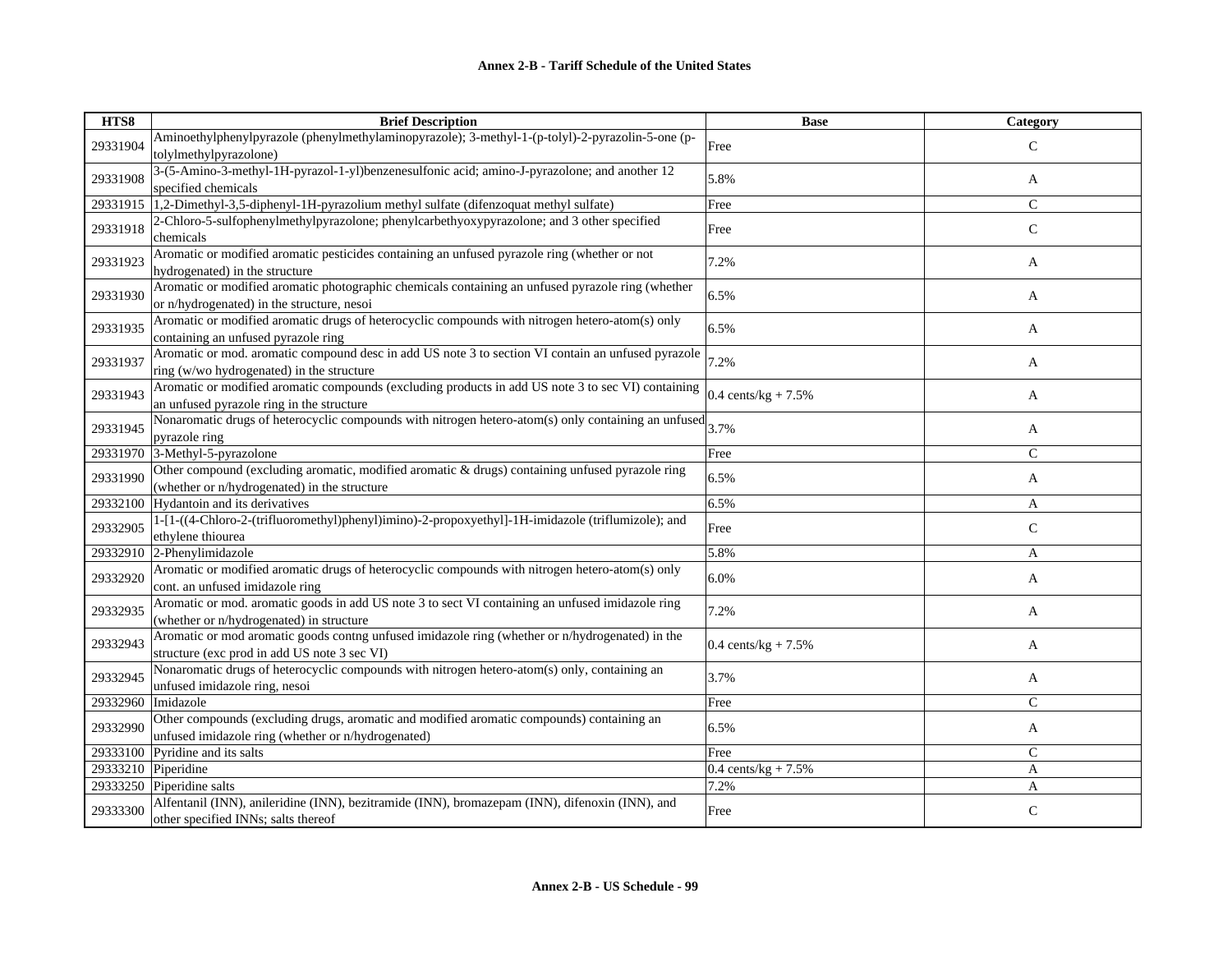| HTS8     | <b>Brief Description</b>                                                                             | <b>Base</b>            | Category      |
|----------|------------------------------------------------------------------------------------------------------|------------------------|---------------|
| 29333908 | 1-(3-Sulfapropyl)pryidinium hydroxide; N,N-bis(2,2,6,6-tetramethyl-4-piperidinyl)-1,6-               | Free                   | $\mathsf{C}$  |
|          | hexanediamine; and 5 other specified chemicals                                                       |                        |               |
| 29333910 | Collidines, lutidines and picolines                                                                  | Free                   | $\mathsf{C}$  |
| 29333920 | p-Chloro-2-benzylpyridine & other specified heterocyclic compounds, w nitrogen hetero-atom(s) only   | 5.8%                   | A             |
|          | cont. an unfused pyridine ring                                                                       |                        |               |
| 29333921 | Fungicides of heterocyclic compounds with nitrogen hetero-atom(s) only, containing an unfused        | 7.0%                   | A             |
|          | pyridine ring                                                                                        |                        |               |
| 29333923 | o-Paraquat dichloride                                                                                | 6.5%                   | A             |
| 29333925 | Herbicides nesoi, of heterocyclic compounds with nitrogen hetero-atom(s) only, containing an unfused | 7.2%                   | A             |
|          | pyridine ring                                                                                        |                        |               |
| 29333927 | Pesticides nesoi, of heterocyclic compounds with nitrogen hetero-atom(s) only, containing an unfused | 7.1%                   | A             |
|          | pyridine ring                                                                                        |                        |               |
| 29333931 | Psychotherapeutic agents of heterocyclic compounds with nitrogen hetero-atom(s) only, containing an  | 7.5%                   | A             |
|          | unfused pyridine ring, nesoi                                                                         |                        |               |
| 29333941 | Drugs containing an unfused pyridine ring (whether or not hydrogenated) in the structure, nesoi      | 6.5%                   | A             |
|          |                                                                                                      |                        |               |
| 29333961 | Heterocyclic compounds with nitrogen hetero-atom(s) only containing an unfused pyridine ring,        | 7.2%                   | A             |
|          | described in add. US note 3 to sec. VI                                                               |                        |               |
| 29333991 | Heterocyclic compounds with nitrogen hetero-atom(s) only containing an unfused pyridine ring, nesoi  | 0.4 cents/kg + $7.5%$  | A             |
|          |                                                                                                      |                        |               |
| 29334100 | Levorphenol (INN) and its salts                                                                      | Free                   | C             |
| 29334908 | 4,7-Dichloroquinoline                                                                                | 0.4 cents/kg + $7.5%$  | A             |
|          | 29334910 Ethoxyquin (1,2-Dihydro-6-ethoxy-2,2,4-trimethylquinoline)                                  | 6.5%                   | A             |
| 29334915 | 8-Methylquinoline and Isoquinoline                                                                   | 5.8%                   | $\mathbf{A}$  |
| 29334917 | Ethyl ethyl-6,7,8-trifluoro-1,4-dihydro-4-oxo-3-quinoline carboxylate                                | Free                   | $\mathcal{C}$ |
| 29334920 | 5-Chloro-7-iodo-8-quinolinol (Iodochlorhydroxyquin); Decoquinate; Diiodohydroxyquin; and             | 6.5%                   | A             |
|          | Oxyquinoline sulfate                                                                                 |                        |               |
| 29334926 | Drugs containing a quinoline or isoquinoline ring-system (whether or not hydrogenated) not further   | 6.5%                   | A             |
|          | fused, nesoi                                                                                         |                        |               |
| 29334930 | Pesticides of heterocyclic compounds with nitrogen hetero-atom(s) only, cont. a quinoline or         | 7.0%                   | A             |
|          | isoquinoline ring-system, not further fused                                                          |                        |               |
| 29334960 | Products described in add. US note 3 to sec VI containing quinoline or isoquinoline ring-system      | 7.2%                   | A             |
|          | (whether or n/hydrogenated), n/further fused                                                         |                        |               |
| 29334970 | Heterocyclic compounds with nitrogen hetero-atom(s) only, containing a quinoline ring-system, not    | 0.4 cents/ $kg + 7.5%$ | A             |
|          | further fused, nesoi                                                                                 |                        |               |
| 29335210 | Malonylurea (barbituric acid)                                                                        | Free                   | $\mathcal{C}$ |
| 29335290 | Salts of barbituric acid                                                                             | Free                   | $\mathcal{C}$ |
| 29335300 | Allobarbital (INN), amobarbital (INN), barbital (INN), butalbital (INN), butobarbital, and other     | Free                   | $\mathcal{C}$ |
|          | specified INNs; salts thereof                                                                        |                        |               |
| 29335400 | Other derivatives of malonylurea (barbituric acid); salts thereof                                    | 3.7%                   | A             |
| 29335500 | Loprazolam (INN), mecloqualone (INN), methaqualone (INN) and zipeprol (INN); salts thereof           | Free                   | $\mathcal{C}$ |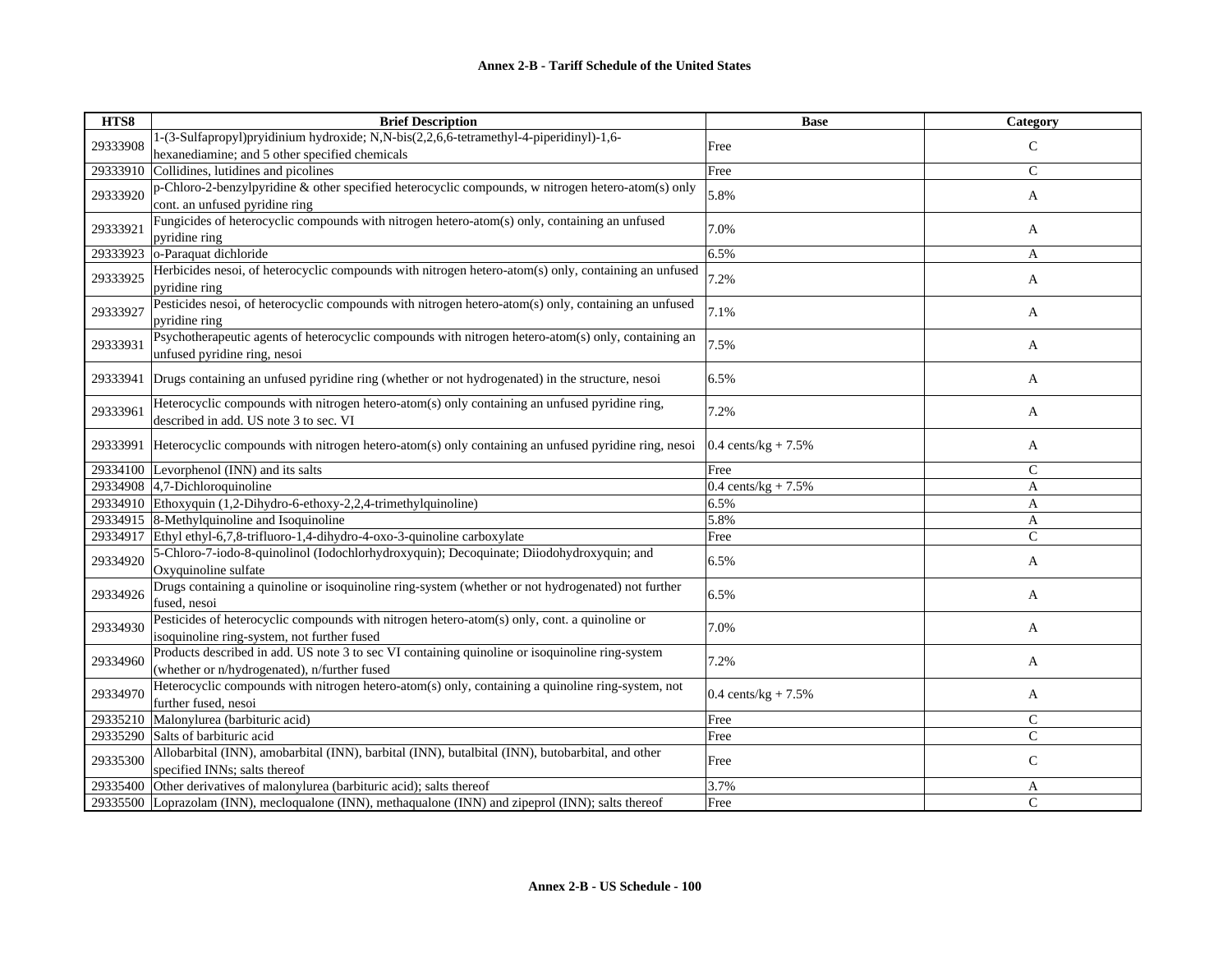| HTS8     | <b>Brief Description</b>                                                                               | <b>Base</b>                    | Category     |
|----------|--------------------------------------------------------------------------------------------------------|--------------------------------|--------------|
| 29335910 | Aromatic or modified aromatic herbicides of heterocyclic compounds with nitrogen hetero-atom(s)        | 7.2%                           | A            |
|          | only, cont. a pyrimidine or piperazine ring                                                            |                                |              |
| 29335915 | Aromatic or mod. aromatic pesticides nesoi, of heterocyclic compounds with nitrogen hetero-atom(s)     | 7.1%                           |              |
|          | only cont. pyrimidine or piperazine ring                                                               |                                | A            |
| 29335918 | Nonaromatic pesticides of heterocyclic compounds with nitrogen hetero-atom(s) only, cont. pyrimidine   | 6.5%                           |              |
|          | or piperazine ring, nesoi                                                                              |                                | A            |
| 29335921 | Antihistamines, including those principally used as antinauseants                                      | 6.5%                           | A            |
| 29335922 | Nicarbazin and trimethoprim                                                                            | 6.5%                           | A            |
| 29335936 | Anti-infective agents nesoi, of heterocyclic compounds with nitrogen hetero-atom(s) only, cont.        | 6.5%                           | A            |
|          | pyrimidine, piperazine ring                                                                            |                                |              |
| 29335946 | Psychotherapeutic agents of heterocyclic compounds with nitrogen hetero-atom(s) only, cont.            | 7.5%                           | A            |
|          | pyrimidine or piperazine ring, nesoi                                                                   |                                |              |
| 29335953 | Other aromatic or modified aromatic drugs containing a pyrimidine ring (whether or not hydrogenated)   | 6.5%                           | A            |
|          | or piperazine ring in the structure                                                                    |                                |              |
| 29335959 | Nonaromatic drugs of heterocyclic compounds nesoi, with nitrogen hetero-atom(s) only, cont. a          | 3.7%                           | A            |
|          | pyrimidine or piperazine ring                                                                          |                                |              |
| 29335970 | Aromatic heterocyclic compounds nesoi, with nitrogen hetero-atom(s) only, cont. pyrimidine or          | 7.2%                           |              |
|          | piperazine ring, in add. U.S. note 3, sec. VI                                                          |                                | A            |
| 29335980 | Aromatic or modified aromatic heterocyclic compounds nesoi, with nitrogen hetero-atom(s) only, cont.   |                                |              |
|          | pyrimidine or piperazine ring                                                                          | $0.4 \text{ cents/kg} + 7.5\%$ | A            |
| 29335985 | 2-Amino-4-chloro-6-methoxypyrimidine; 2-amino-4,6-dimethoxypyrimidine; and 6-methyluracil              | Free                           | $\mathsf{C}$ |
| 29335995 | Other (excluding aromatic or mod aromatic) compds containing pyrimidine ring (whether or               | 6.5%                           | A            |
|          | n/hydrogenated) or piperazine ring in the structure                                                    |                                |              |
| 29336100 | Melamine                                                                                               | 3.5%                           | A            |
| 29336920 | 2,4-Diamino-6-phenyl-1,3,5-triazine                                                                    | Free                           | $\mathsf{C}$ |
| 29336960 | Other compounds containing an unfused triazine ring (whether or not hydrogenated) in the structure     | 3.5%                           | A            |
| 29337100 | 6-Hexanelactam (epsilon-Caprolactam)                                                                   | 0.3 cents/ $kg + 6.8%$         | A            |
| 29337200 | Clobazam (INN) and methyprylon (INN)                                                                   | Free                           | $\mathsf{C}$ |
|          | 29337904 2,4-Dihydro-3,6-diphenylpyrrolo-(3,4-C)pyrrole-1,4-dione                                      | Free                           | $\mathsf{C}$ |
| 29337908 | Aromatic or modified aromatic lactams with nitrogen hetero-atoms only described in additional U.S.     | 7.2%                           |              |
|          | note 3 to section VI                                                                                   |                                | A            |
| 29337915 | Aromatic or modified aromatic lactams, nesoi                                                           | 0.4 cents/kg + $7.5%$          | A            |
| 29337920 | N-Methyl-2-pyrrolidone; and 2-pyrrolidone                                                              | 4.2%                           | A            |
| 29337930 | N-Vinyl-2-pyrrolidone, monomer                                                                         | 5.5%                           | A            |
| 29337940 | 12-Aminododecanoic acid lactam                                                                         | Free                           | $\mathsf{C}$ |
| 29337985 | Aromatic or modified aromatic lactams with nitrogen hetero-atoms only, nesoi                           | 6.5%                           | A            |
|          | Alprazolam (INN), camazepam (INN), chlordiazepoxide (INN), clonazepam (INN), clorazepate, and          |                                |              |
| 29339100 | other specified INNs; salts thereof                                                                    | Free                           | $\mathsf{C}$ |
| 29339901 | Butyl (R)-2-[4-(5-triflouromethyl-2-pyridinyloxy)phenoxy]propanoate                                    | Free                           | $\mathsf{C}$ |
| 29339902 | 2-[4-[(6-Chloro-2-quinoxalinyl)oxy]phenoxy]propionic acid, ethyl ester; and 1 other specified aromatic | Free                           | $\mathsf{C}$ |
|          | chemical                                                                                               |                                |              |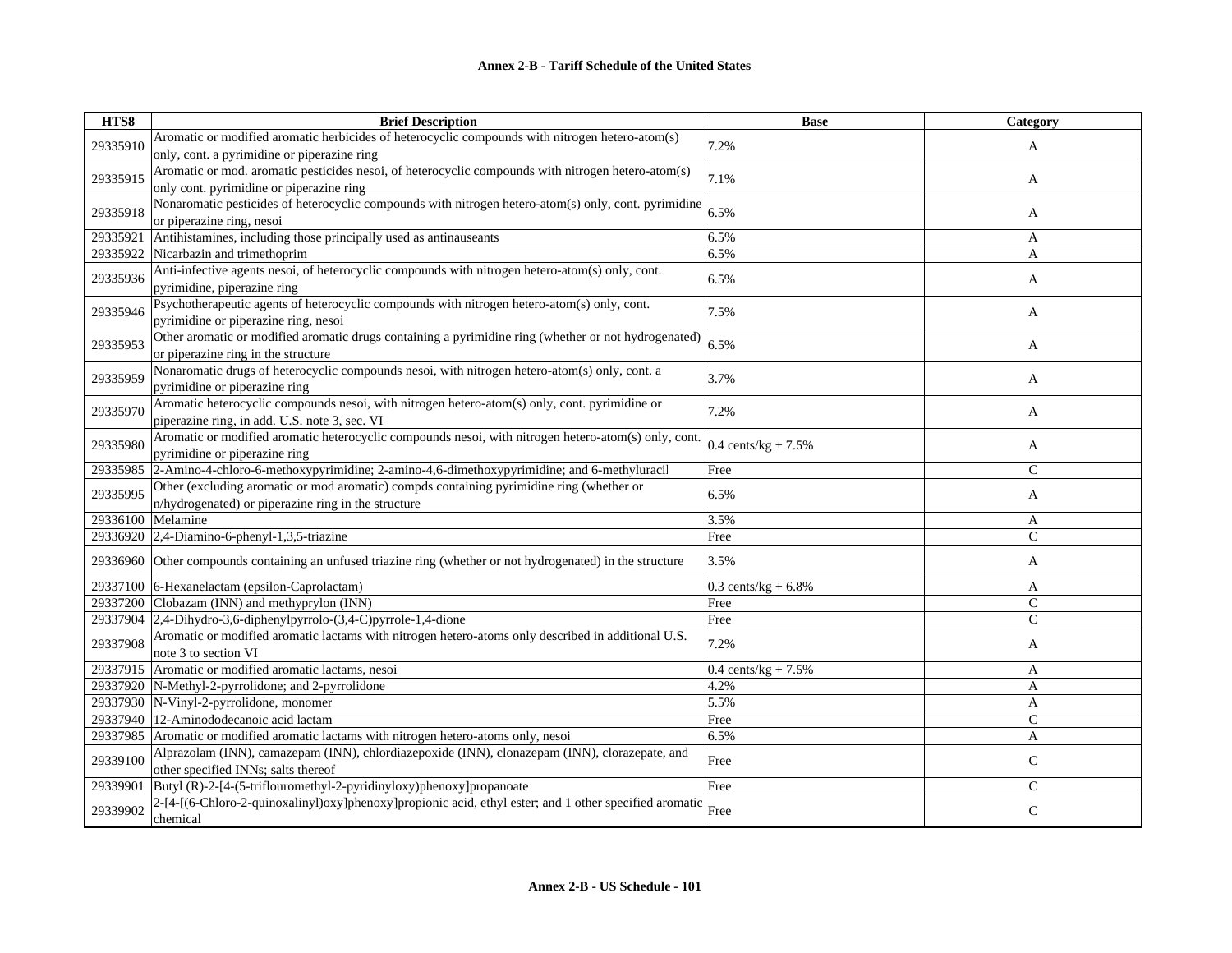| HTS8     | <b>Brief Description</b>                                                                                                                        | <b>Base</b>            | Category      |
|----------|-------------------------------------------------------------------------------------------------------------------------------------------------|------------------------|---------------|
| 29339905 | Acridine and indole                                                                                                                             | Free                   | C             |
| 29339906 | alpha-Butyl-alpha-(4-chlorophenyl)-1H-1,2,4-triazole-1-propanenitrile (Mycolbutanil); and one other<br>specified aromatic chemical              | 7.0%                   | A             |
| 29339908 | Acetoacetyl-5-aminobenzimidazolone; 1,3,3-Trimethyl-2-methyleneindoline; and two other specified<br>aromatic chemicals                          | Free                   | $\mathsf{C}$  |
| 29339911 | Carbazole                                                                                                                                       | Free                   | $\mathsf{C}$  |
| 29339913 | 6-Bromo-5-methyl-1H-imidazo-(4,5-b)pyridine; 2-sec-butyl-4-tert-butyl-6-(benzotriazol-2-yl)phenol; 2-<br>methylindoline; and other specific     | 5.8%                   | A             |
| 29339914 | 5-Amino-4-chloro-alpha-phenyl-3-pyridazinone                                                                                                    | 6.5%                   | A             |
| 29339916 | o-Diquat dibromide (1,1-Ethylene-2,2-dipyridylium dibromide)                                                                                    | Free                   | $\mathsf{C}$  |
| 29339917 | Aromatic or modified aromatic insecticides with nitrogen hetero-atom(s) only, nesoi                                                             | 7.1%                   | A             |
| 29339922 | Other heterocyclic aromatic or modified aromatic pesticides with nitrogen hereo-atom(s) only, nesoi                                             | 7.2%                   | A             |
| 29339924 | Aromatic or modified aromatic photographic chemicals with nitrogen hetero-atom(s) only                                                          | 6.5%                   | A             |
| 29339926 | Aromatic or modified aromatic antihistamines of heterocyclic compounds with nitrogen hetero-atom(s)<br>only                                     | 6.5%                   | A             |
| 29339942 | Acriflavin; Acriflavin hydrochloride; Carbadox; Pyrazinamide                                                                                    | Free                   | $\mathcal{C}$ |
| 29339946 | Aromatic or modified aromatic anti-infective agents of heterocyclic compounds with nitrogen hetero-<br>atom(s) only, nesoi                      | 6.5%                   | A             |
| 29339951 | Hydralazine hydrochloride                                                                                                                       | Free                   | $\mathsf{C}$  |
| 29339953 | Aromatic or modified aromatic cardiovascular drugs of heterocyclic compounds with nitrogen hetero-<br>$atom(s)$ only, nesoi                     | 6.5%                   | A             |
| 29339955 | Aromatic or modified aromatic analgesics and certain like affecting chemicals, of heterocyclic<br>compounds with nitrogen hetero-atom(s) only   | 6.5%                   | A             |
| 29339958 | Droperidol; and Imipramine hydrochloride                                                                                                        | Free                   | $\mathsf{C}$  |
| 29339961 | Aromatic/modified aromatic psychotherapeutic agents, affecting the CNS, of heterocyclic compounds<br>with nitrogen hetero-atom(s) only, nesoi   | 7.5%                   | A             |
| 29339965 | Aromatic or modified aromatic anticonvulsants, hypnotics and sedatives, of heterocyclic compounds<br>with nitrogen hetero-atom(s) only, nesoi   | 6.5%                   | A             |
| 29339970 | Aromatic or modified aromatic drugs affecting the central nervous system, of heterocyclic compounds<br>with nitrogen atom(s) only, nesoi        | 6.5%                   | A             |
| 29339975 | Aromatic or modified aromatic drugs of heterocyclic compounds with nitrogen hetero-atom(s) only,<br>nesoi                                       | 6.5%                   | A             |
| 29339979 | Aromatic or modified aromatic compounds with nitrogen hetero-atom(s) only described in additional<br>U.S. note 3 to section VI                  | 7.2%                   | A             |
| 29339982 | Aromatic or mod. aromatic compounds with nitrogen hetero-atom(s) only other than products described<br>in add. U.S. note 3 to section VI, nesoi | 0.4 cents/ $kg + 7.5%$ | A             |
| 29339985 | 3-Amino-1,2,4-triazole                                                                                                                          | 3.7%                   | A             |
| 29339987 | Hexamethylenetetramine                                                                                                                          | 6.3%                   | A             |
| 29339989 | Hexamethyleneimine                                                                                                                              | Free                   | $\mathsf{C}$  |
| 29339990 | Nonaromatic drugs of heterocyclic compounds with nitrogen hetero-atom(s) only, nesoi                                                            | 3.7%                   | A             |
| 29339997 | Nonaromatic heterocyclic compounds with nitrogen hetero-atom(s) only, nesoi                                                                     | 6.5%                   | A             |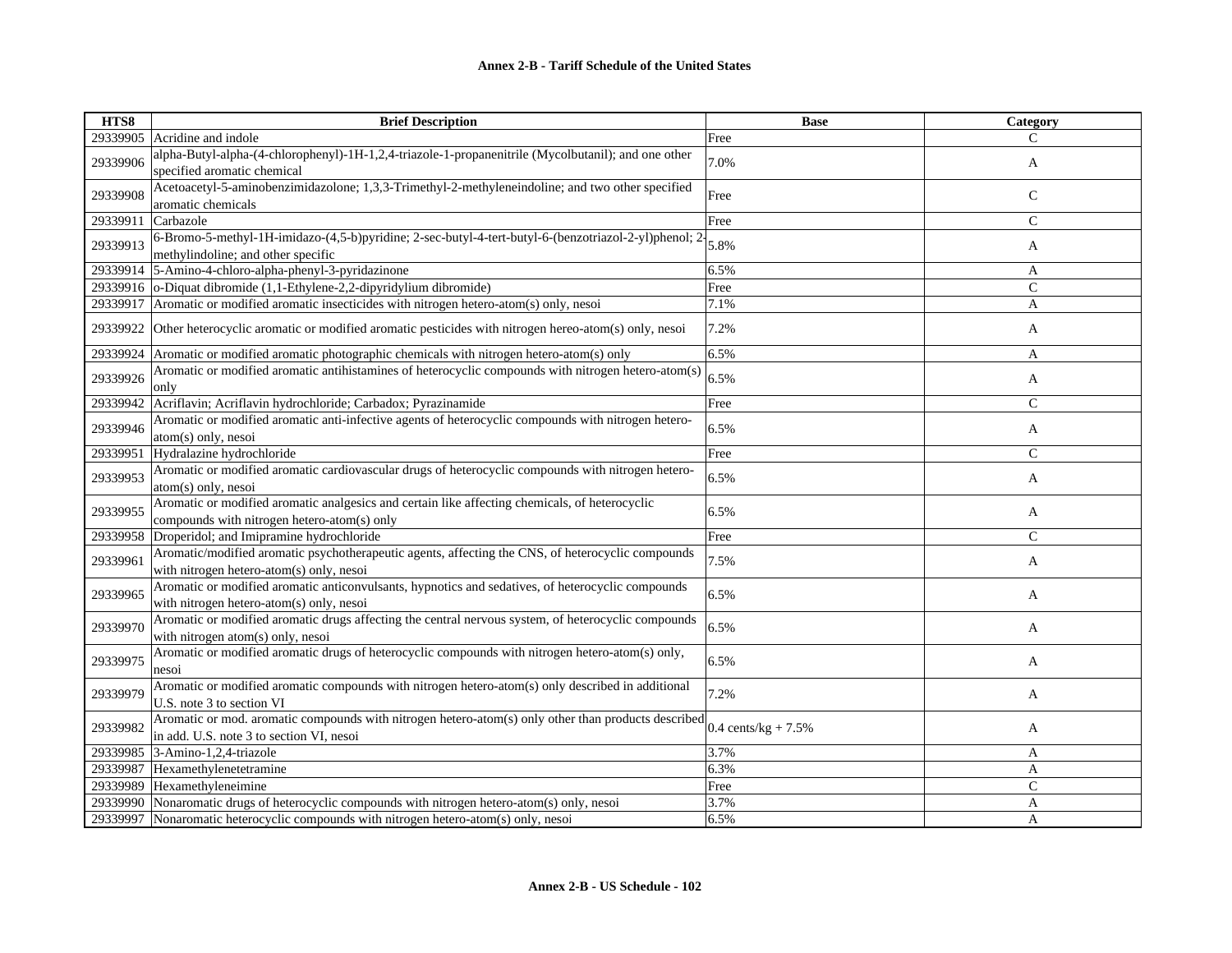| HTS8     | <b>Brief Description</b>                                                                                                                        | <b>Base</b>                    | Category      |
|----------|-------------------------------------------------------------------------------------------------------------------------------------------------|--------------------------------|---------------|
| 29341010 | Aromatic or modified aromatic heterocyclic compounds cont. an unfused thiazole ring, described in<br>add. U.S. note 3 to section VI             | 7.2%                           | A             |
| 29341020 | Aromatic or modified aromatic heterocyclic compounds, nesoi, containing an unfused thiazole ring                                                | 0.4 cents/ $kg + 7.5%$         | A             |
| 29341070 | 4,5-Dichloro-2-n-octyl-4-isothiazolin-3-one; thiothiamine hydrochloride; and 4 other specified<br>chemicals                                     | Free                           | $\mathsf{C}$  |
| 29341090 | Other compounds (excluding aromatic or modified aromatic) containing an unfused thiazole ring<br>(whether or not hydrogenated) in the structure | 6.5%                           | A             |
| 29342005 | N-tert-Butyl-2-benzothiazolesulfenamide                                                                                                         | $0.4 \text{ cents/kg} + 7.5\%$ | A             |
|          | 29342010 2,2'-Dithiobisbenzothiazole                                                                                                            | 7.4%                           | A             |
|          | 29342015 2-Mercaptobenzothiazole; and N-(Oxydiethylene)benzothiazole-2-sulfenamide                                                              | $0.4 \text{ cents/kg} + 7.5\%$ | A             |
| 29342020 | 2-Mercaptobenzothiazole, sodium salt (2-Benzothiazolethiol, sodium salt)                                                                        | $0.1$ cents/kg + 7.1%          | A             |
| 29342025 | 2-Amino-5,6-dichlorobenzothiazole; 2-amino-6-nitrobenzothiazole; and 2 other specified chemicals                                                | Free                           | $\mathsf{C}$  |
| 29342030 | 2-Amino-6-methoxybenzothiazole and other specified heterocyclic compounds, cont. a benzothiazole<br>ring-system, not further fused              | 5.8%                           | A             |
| 29342035 | Pesticides containing a benzothiazole ring-system, not further fused                                                                            | 7.0%                           | A             |
| 29342040 | Heterocyclic compounds containing a benzothiazole ring-system, not further fused, described in add.<br>U.S. note 3 to section VI                | 7.2%                           | A             |
| 29342080 | Other compounds containing a benzothiazole ring system (whether or not hydrogenated), not further<br>fused                                      | $0.4 \text{ cents/kg} + 7.5\%$ | A             |
| 29343012 | 2-(Trifluoromethyl)phenothiazine                                                                                                                | 6.5%                           | A             |
| 29343018 | Ethyl (1H-phenothiazin-2,4,1)carbamate                                                                                                          | Free                           | $\mathcal{C}$ |
| 29343023 | Antidepressants, tranquilizers and other pschotherapeutic agents containing a phenothiazine ring-<br>system, not further fused                  | 7.5%                           | A             |
| 29343027 | Other drugs containing a phenothiazine ring system (whether or not hydrogenated), not further fused,<br>nesoi                                   | 6.5%                           | A             |
| 29343043 | Products described in add. US note 3 to section VI containing a phenothiazine ring system (whether or<br>not hydrogenated), not further fused   | 7.2%                           | A             |
| 29343050 | Heterocyclic compounds containing a phenothiazine ring-system (whether or not hydrogenated), not<br>further fused, nesoi                        | $0.4 \text{ cents/kg} + 7.5\%$ | A             |
| 29349100 | Aminorex (INN), brotizolam (INN), clotiazepam (INN), cloxazolam (INN), dextromoramide (INN),<br>and other specified INNs; salts thereof         | Free                           | $\mathsf{C}$  |
| 29349901 | Mycophenolate mofetil                                                                                                                           | Free                           | $\mathcal{C}$ |
| 29349903 | 2-Acetylbenzo(b)thiophene; and 2 other specified aromatic or modified aromatic compounds                                                        | Free                           | $\mathcal{C}$ |
| 29349905 | 5-Amino-3-phenyl-1,2,4-thiadiazole(3-Phenyl-5-amino-1,2,4-thiadiazole); and 3 other specified<br>aromatic/mod. aromatic heterocyclic compounds  | 5.8%                           | A             |
| 29349906 | 7-Nitronaphth[1,2]oxadiazole-5-sulfonic acid and its salts                                                                                      | 6.5%                           | A             |
| 29349907 | Ethyl 2-[4-[(6-chloro-2-benzoxazoyl)oxy]phenoxy]propanoate (Fenoxaprop-ethyl)                                                                   | Free                           | $\mathcal{C}$ |
| 29349908 | $2,5$ -Diphenyloxazole                                                                                                                          | 0.4 cents/ $kg + 7.5%$         | A             |
| 29349909 | 1,2-Benzisothiazolin-3-one                                                                                                                      | Free                           | $\mathcal{C}$ |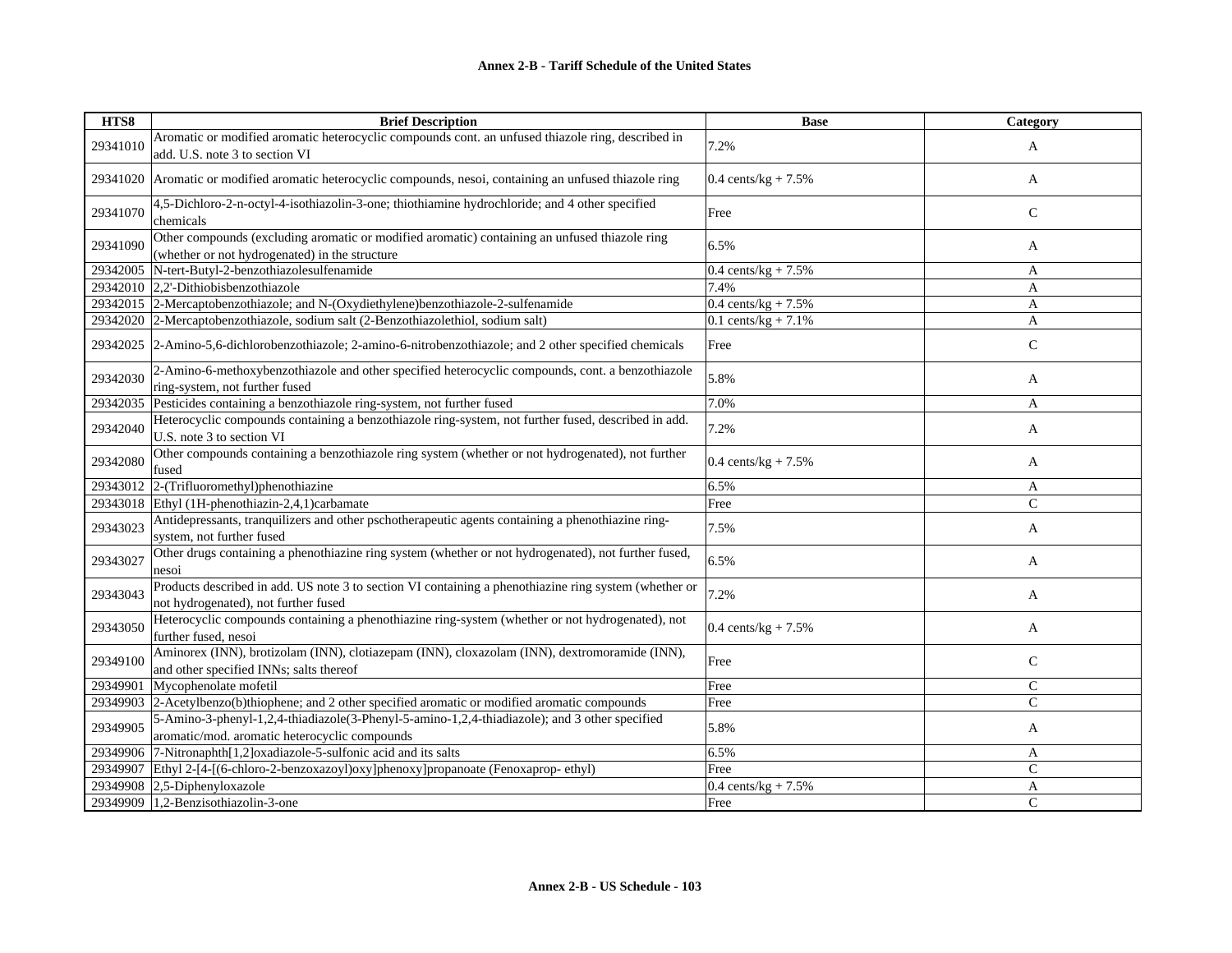| HTS8     | <b>Brief Description</b>                                                                                                             | <b>Base</b>                    | <b>Category</b> |
|----------|--------------------------------------------------------------------------------------------------------------------------------------|--------------------------------|-----------------|
| 29349911 | 2-tert-Butyl-4-(2,4-dichloro-5-isopropoxyphenyl)-delta(squared)-1,3,4-oxadiazolin-5-one; Bentazon;<br>Phosalone                      | 6.5%                           | A               |
| 29349912 | Aromatic or modified aromatic fungicides of other heterocyclic compounds, nesoi                                                      | 7.0%                           | A               |
| 29349915 | Aromatic or modified aromatic herbicides of other heterocyclic compounds, nesoi                                                      | 7.2%                           | A               |
| 29349916 | Aromatic or modified aromatic insecticides of other heterocyclic compounds, nesoi                                                    | 7.1%                           | A               |
| 29349918 | Aromatic or modified aromatic pesticides nesoi, of other heterocyclic compounds, nesoi                                               | 6.9%                           | A               |
| 29349920 | Aromatic or modified aromatic photographic chemicals of other heterocyclic compounds, nesoi                                          | 6.5%                           | A               |
| 29349930 | Aromatic or modified aromatic drugs of other heterocyclic compounds, nesoi                                                           | 6.5%                           | A               |
| 29349939 | Aromatic or modified aromatic other heterocyclic compounds described in additional U.S. note 3 to<br>section VI                      | 7.2%                           | A               |
| 29349944 | Aromatic or modified aromatic other heterocyclic compounds, nesoi                                                                    | $0.4 \text{ cents/kg} + 7.5\%$ | A               |
| 29349947 | Nonaromatic drugs of other heterocyclic compounds, nesoi                                                                             | 3.7%                           | A               |
| 29349970 | Morpholinethyl chloride hydrochloride; 2-methyl-2,5-dioxo-1-oxa-2-phospholan; and 1 other specified<br>nonaromatic chemical          | Free                           | $\mathsf{C}$    |
| 29349990 | Nonaromatic other heterocyclic compounds, nesoi                                                                                      | 6.5%                           | A               |
|          | 29350006 4-Amino-6-chloro-m-benzenedisulfonamide; and Methyl-4-aminobenzenesulfonylcarbamate (Asulam) 6.5%                           |                                | A               |
| 29350010 | 2-Amino-N-ethylbenzenesulfonamide; and six other specified sulfonamides                                                              | 6.5%                           | A               |
| 29350013 | (5-[2-Chloro-4-(trifluoromeythyl)phenoxy]-N-(methylsulfonyl)-2-nitrobenzamide) (fomesafen); and<br>seven other specified chemicals   | Free                           | $\mathsf{C}$    |
| 29350015 | o-Toluenesulfonamide                                                                                                                 | 6.5%                           | A               |
| 29350020 | Fast color bases and fast color salts, of sulfonamides                                                                               | 7.1%                           | A               |
| 29350029 | Acetylsulfaguanidine                                                                                                                 | Free                           | $\mathsf{C}$    |
|          | 29350030 Sulfamethazine                                                                                                              | Free                           | $\mathbf C$     |
| 29350032 | Acetylsulfisoxazole; sulfacetamide, sodium; and sulfamethazine, sodium                                                               | 6.9%                           | A               |
| 29350033 | Sulfathiazole; and sulfathiazole, sodium                                                                                             | Free                           | C               |
| 29350042 | Salicylazosulfapyridine; sulfadiazine; sulfamerazine; sulfaguanidine; and sulfapyridine                                              | Free                           | $\mathsf{C}$    |
| 29350048 | Other sulfonamides used as anti-infective agents                                                                                     | 6.9%                           | A               |
| 29350060 | Other sulfonamide drugs (excluding anti-infective agents)                                                                            | 6.5%                           | A               |
| 29350075 | Other sulfonamides (excluding drugs and certain specified chemicals) described in additional U.S. note<br>3 to section VI            | 7.2%                           | A               |
| 29350095 | Other sulfonamides (excluding drugs and certain specified chemicals) not described in additional U.S.<br>note 3 to section VI        | 0.4 cents/ $kg + 7.6%$         | A               |
| 29361000 | Provitamins, unmixed                                                                                                                 | Free                           | $\mathsf{C}$    |
| 29362100 | Vitamins A and their derivatives, unmixed, natural or synthesized                                                                    | Free                           | $\mathsf{C}$    |
| 29362200 | Vitamin B1 (Thiamine) and its derivatives, unmixed, natural or synthesized                                                           | Free                           | $\mathsf{C}$    |
| 29362300 | Vitamin B2 (Riboflavin) and its derivatives, unmixed, natural or synthesized                                                         | Free                           | $\mathsf{C}$    |
| 29362400 | Vitamin B3 or B5 (d- or dl-Pantothenic acid) and its derivatives, unmixed, natural or synthesized                                    | Free                           | $\mathsf{C}$    |
| 29362500 | Vitamin B6 (Pyridoxine and related compounds with Vitamin B6 activity) and its derivatives, unmixed,<br>natural or synthesized       | Free                           | $\mathsf{C}$    |
| 29362600 | Vitamin B12 (Cyanocobalamin and related compounds with Vitamin B12 activity) and its derivatives,<br>unmixed, natural or synthesized | Free                           | $\mathsf{C}$    |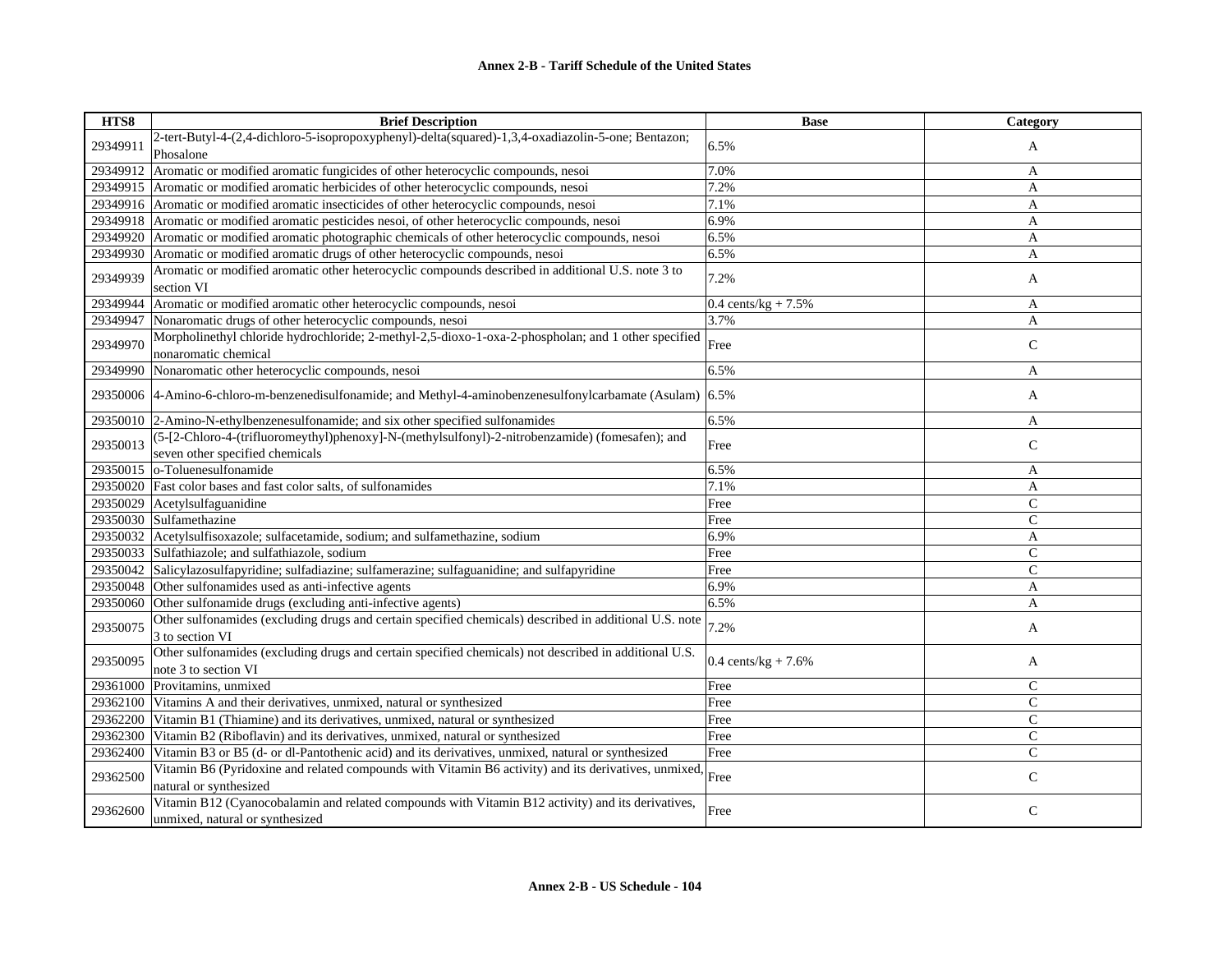| HTS8     | <b>Brief Description</b>                                                                               | <b>Base</b> | Category      |
|----------|--------------------------------------------------------------------------------------------------------|-------------|---------------|
| 29362700 | Vitamin C (Ascorbic acid) and its derivatives, unmixed, natural or synthesized                         | Free        | $\mathcal{C}$ |
| 29362800 | Vitamin E (Tocopherols and related compounds with Vitamin E activity) and its derivatives, unmixed,    | Free        | $\mathsf{C}$  |
|          | natural or synthesized                                                                                 |             |               |
| 29362910 | Folic acid and its derivatives, unmixed                                                                | Free        | $\mathcal{C}$ |
| 29362915 | Niacin an niacinamide                                                                                  | Free        | $\mathsf{C}$  |
| 29362920 | Aromatic or modified aromatic vitamins and their derivatives, nesoi                                    | Free        | $\mathcal{C}$ |
| 29362950 | Other vitamins and their derivatives, nesoi                                                            | Free        | $\mathsf{C}$  |
| 29369000 | Vitamins or provitamins nesoi (including natural concentrates) and intermixtures of the foregoing,     |             | $\mathsf{C}$  |
|          | whether or not in any solvent                                                                          | Free        |               |
| 29371100 | Somatotropin, its derivatives and structural analogues                                                 | Free        | $\mathsf{C}$  |
| 29371200 | Insulin and its salts                                                                                  | Free        | $\mathsf{C}$  |
| 29371900 | Polypeptide hormones, protein hormones and glycoprotein hormones, their derivatives and structural     | Free        | $\mathbf C$   |
|          | analogues, nesoi                                                                                       |             |               |
| 29372100 | Cortisone, hydrocortisone, prednisone (Dehydrocortisone) and prednisolone (Dehydrohydrocortisone)      | Free        | $\mathsf{C}$  |
|          |                                                                                                        |             |               |
|          | 29372200 Halogenated derivatives of corticosteroidal hormones                                          | Free        | $\mathcal{C}$ |
|          | 29372310 Estrogens and progestins obtained directly or indirectly from animal or vegetable materials   | Free        | $\mathcal{C}$ |
| 29372325 | Estradiol benzoate; and Estradiol cyclopentylpropionate (estradiol cypionate)                          | Free        | $\mathsf{C}$  |
|          | 29372350 Other estrogens and progestins not derived from animal or vegetable materials, nesoi          | Free        | $\mathcal{C}$ |
|          | 29372910 Desonide; and Nandrolone phenpropionate                                                       | Free        | $\mathsf{C}$  |
| 29372990 | Steroidal hormones, their derivatives and structural analogues, nesoi                                  | Free        | $\mathcal{C}$ |
| 29373100 | Epinephrine                                                                                            | Free        | $\mathsf{C}$  |
|          | 29373910 Epinephrine hydrochloride                                                                     | Free        | $\mathcal{C}$ |
|          | 29373990 Catecholamine hormones, their derivatives and structural analogues, nesoi                     | Free        | $\mathsf{C}$  |
| 29374010 | l(underscored)-Thyroxine, sodium                                                                       | Free        | $\mathsf{C}$  |
| 29374090 | Amino-acid derivatives of hormones and their derivatives, nesoi                                        | Free        | $\mathcal{C}$ |
| 29375000 | Prostaglandins, thromboxanes and leukotrienes, their derivatives and structural analogues              | Free        | $\mathsf{C}$  |
| 29379000 | Other hormones, their derivatives and structural analogues, other steroid derivatives and structural   | Free        | $\mathsf{C}$  |
|          | analogue used primarily as hormones, nesoi                                                             |             |               |
| 29381000 | Rutoside (Rutin) and its derivatives                                                                   | 1.5%        | A             |
| 29389000 | Glycosides, natural or synthesized, and their salts, ethers, esters, and other derivatives other than  | 3.7%        | A             |
|          | rutoside and its derivatives                                                                           |             |               |
| 29391100 | Concentrates of poppy straw; buprenorphine (INN), codeine, dihydrocodeine (INN), ethylmorphine,        | Free        | $\mathsf{C}$  |
|          | and other specified INNs; salts thereof                                                                |             |               |
|          | 29391910 Papaverine and its salts                                                                      | Free        | $\mathsf{C}$  |
|          | 29391920 Synthetic alkaloids of opium and their derivatives; salts thereof; nesoi                      | Free        | $\mathcal{C}$ |
|          | 29391950 Nonsynthetic alkaloids of opium and their derivatives; salts thereof; nesoi                   | Free        | $\mathsf{C}$  |
|          | 29392100 Quinine and its salts                                                                         | Free        | $\mathsf{C}$  |
|          | 29392900 Alkaloids of cinchona, and their derivatives; salts thereof, other than quinine and its salts | Free        | $\mathcal{C}$ |
| 29393000 | Caffeine and its salts                                                                                 | Free        | $\mathsf{C}$  |
|          | 29394100 Ephedrine and its salts                                                                       | Free        | $\mathsf{C}$  |
|          | 29394200 Pseudoephedrine and its salts                                                                 | Free        | $\mathcal{C}$ |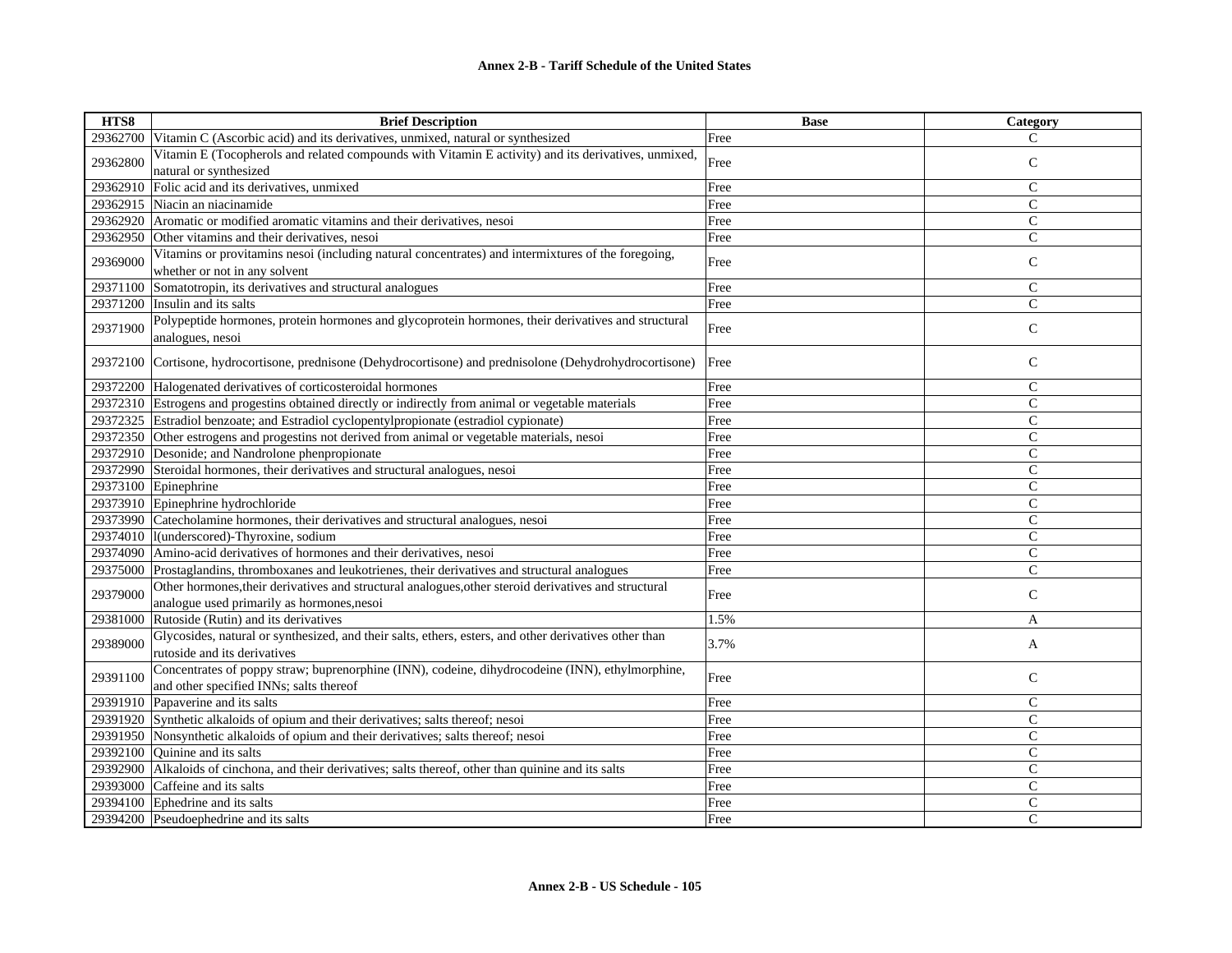| HTS8     | <b>Brief Description</b>                                                                                                          | <b>Base</b> | Category       |
|----------|-----------------------------------------------------------------------------------------------------------------------------------|-------------|----------------|
| 29394300 | Cathine (INN) and its salts                                                                                                       | Free        | C              |
| 29394901 | Ephedrines and their salts, other than cathine and pseudoephedrine and their salts                                                | Free        | $\mathcal{C}$  |
| 29395100 | Fenetylline (INN) its salts                                                                                                       | Free        | $\mathbf C$    |
| 29395900 | Theophylline aminophylline (Theophylline-ethylenediamine) and their derivatives; salts thereof; nesoi                             | Free        | $\mathsf{C}$   |
|          | 29396100 Ergometrine and its salts                                                                                                | Free        | $\mathsf{C}$   |
|          | 29396200 Ergotamine and its salts                                                                                                 | Free        | $\mathcal{C}$  |
|          | 29396300 Lysergic acid and its salts                                                                                              | Free        | $\overline{C}$ |
|          | 29396900 Alkaloids of rye ergot and their derivatives, nesoi; salts thereof                                                       | Free        | $\mathsf{C}$   |
| 29399100 | Cocaine, ecgonine, levometamfetamine, metamfetamine (INN), metamfetamine racemate; salts, esters<br>and other derivatives thereof | Free        | $\mathsf{C}$   |
| 29399900 | Vegetable alkaloids, natural or reproduced by synthesis, and their salts, ethers, esters and other<br>derivatives, nesoi          | Free        | $\mathsf{C}$   |
| 29400020 | D-Arabinose                                                                                                                       | Free        | $\mathsf{C}$   |
| 29400060 | Other sugars, nesoi excluding d-arabinose                                                                                         | 5.8%        | A              |
|          | 29411010 Ampicillin and its salts                                                                                                 | Free        | $\mathsf{C}$   |
| 29411020 | Penicillin G salts                                                                                                                | Free        | $\mathcal{C}$  |
| 29411030 | Carfecillin, sodium; cloxacillin, sodium; dicloxacillin, sodium; flucloxacillin (Floxacillin); and<br>oxacillin, sodium           | Free        | $\mathcal{C}$  |
|          | 29411050 Penicillins and their derivatives nesoi, with a penicillanic acid structure; salts thereof                               | Free        | $\mathcal{C}$  |
|          | 29412010 Dihydrostreptomycins and its derivatives; salts thereof                                                                  | 3.5%        | A              |
|          | 29412050 Streptomycins and their derivatives; salts thereof, nesoi                                                                | Free        | $\mathsf{C}$   |
|          | 29413000 Tetracyclines and their derivatives; salts thereof                                                                       | Free        | $\mathsf{C}$   |
|          | 29414000 Chloramphenicol and their derivatives; salts thereof                                                                     | Free        | $\mathsf{C}$   |
| 29415000 | Erythromycin and their derivatives; salts thereof                                                                                 | Free        | C              |
| 29419010 | Natural antibiotics, nesoi                                                                                                        | Free        | $\mathsf{C}$   |
|          | 29419030 Antibiotics, nesoi, aromatic or modified aromatic, other than natural                                                    | Free        | $\mathsf{C}$   |
|          | 29419050 Antibiotics nesoi, other than aromatic or modified aromatic antibiotics                                                  | Free        | $\mathbf C$    |
| 29420003 | $[2,2]$ -Thiobis(4-(1,1,3,3-tetramethyl-n-butyl)phenolato)(2,1)]-O,O',S-s(1-butanamine), nickel II                                | Free        | C              |
| 29420005 | Aromatic or modified aromatic drugs of other organic compounds, nesoi                                                             | 6.5%        | A              |
| 29420010 | Aromatic or modified aromatic organic compounds, nesoi, described in additional U.S. note 3 to<br>section VI                      | 7.2%        | A              |
| 29420035 | Other aromatic or modified aromatic organic compounds (excluding products described in additional<br>U.S. note 3 to section VI)   | 7.5%        | A              |
| 29420050 | Nonaromatic organic compounds, nesoi                                                                                              | 3.7%        | A              |
| 30011000 | Glands and other organs for organotherapeutic uses, dried, whether or not powdered                                                | Free        | $\mathcal{C}$  |
| 30012000 | Extracts of glands or other organs or of their secretions for organotherapeutic uses                                              | Free        | $\mathcal{C}$  |
| 30019000 | Heparin and its salts; other human or animal substances prepared for therapeutic or prophylactic uses,<br>nesoi                   | Free        | $\mathbf C$    |
| 30021001 | Antisera and other blood fractions and modified immunological products                                                            | Free        | $\mathcal{C}$  |
| 30022000 | Vaccines for human medicine                                                                                                       | Free        | $\mathbf C$    |
| 30023000 | Vaccines for veterinary medicine                                                                                                  | Free        | C              |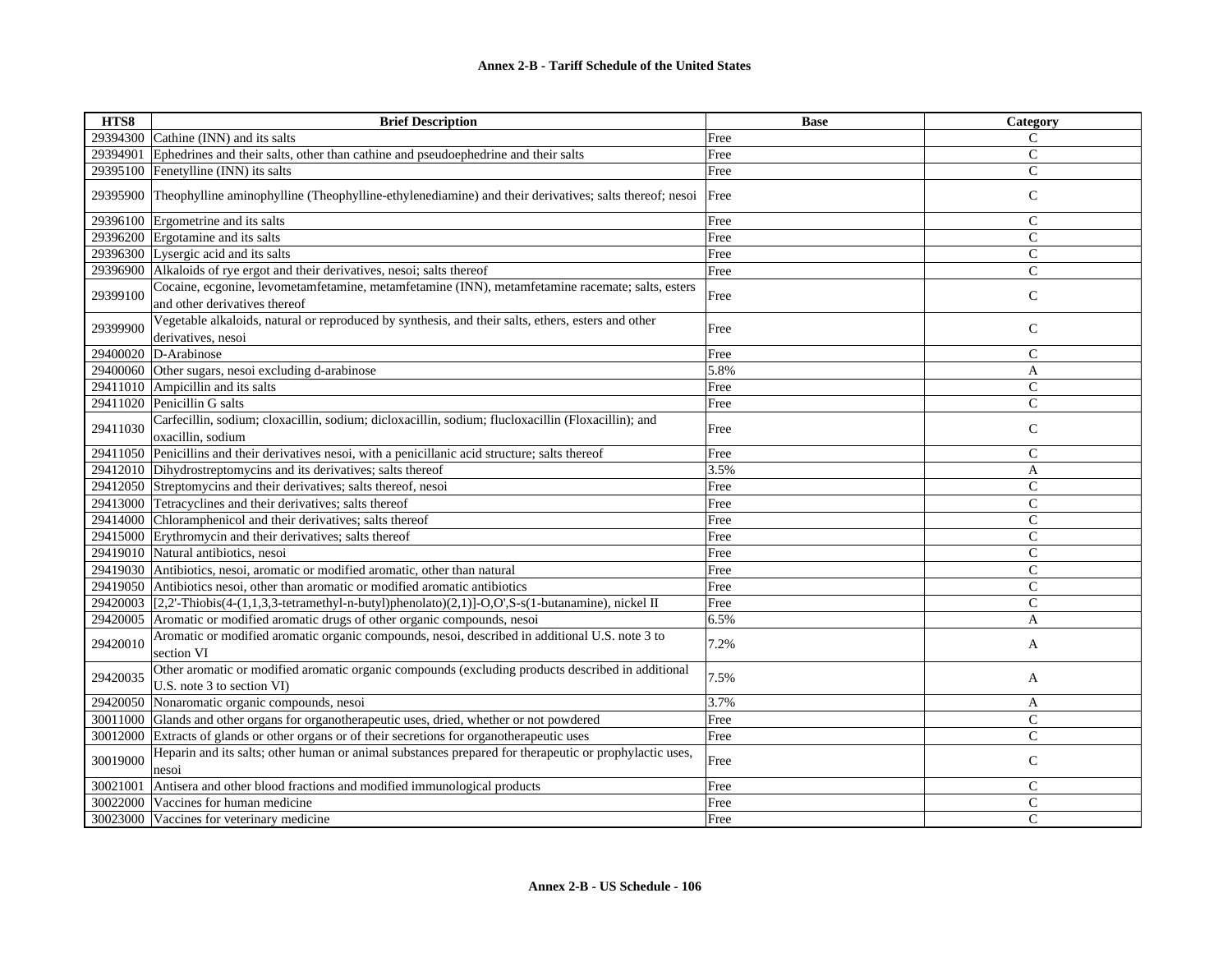| HTS8     | <b>Brief Description</b>                                                                                                                        | <b>Base</b> | Category      |
|----------|-------------------------------------------------------------------------------------------------------------------------------------------------|-------------|---------------|
| 30029010 | Ferments, excluding yeasts                                                                                                                      | Free        | C             |
| 30029051 | Human blood; animal blood prepared for therapeutic, prophylactic, diagnostic uses; toxins, cultures of<br>micro-organisms nesoi & like products | Free        | $\mathsf{C}$  |
| 30031000 | Medicaments, cont. penicillins or streptomycins, not dosage form and not packed for retail                                                      | Free        | $\mathsf{C}$  |
| 30032000 | Medicaments containing antibiotics, nesoi, not dosage form and not packaged for retail                                                          | Free        | $\mathcal{C}$ |
| 30033100 | Medicaments containing insulin, not dosage form and not packed for retail                                                                       | Free        | $\mathbf C$   |
| 30033910 | Medicaments containing artificial mixtures of natural hormones, but not antibiotics, not dosage form<br>and not packed for retail               | Free        | $\mathsf{C}$  |
| 30033950 | Medicaments containing products of heading 2937, nesoi, but not antibiotics, not dosage form and not<br>packed for retail                       | Free        | $\mathsf{C}$  |
| 30034000 | Medicaments containing alkaloids but not products of heading 2937 or antibiotics, not dosage form and<br>not packed for retail                  | Free        | $\mathsf{C}$  |
| 30039000 | Medicaments nesoi, not dosage form and not packed for retail                                                                                    | Free        | $\mathcal{C}$ |
| 30041010 | Medicaments containing penicillin G salts, in dosage form and packed for retail                                                                 | Free        | $\mathsf{C}$  |
| 30041050 | Medicaments cont. penicillins or streptomycins, nesoi, in dosage form or packed for retail                                                      | Free        | $\mathsf{C}$  |
| 30042000 | Medicaments containing antibiotics, nesoi, in dosage form or packed for retail                                                                  | Free        | $\mathcal{C}$ |
| 30043100 | Medicaments containing insulin, in dosage form or packed for retail                                                                             | Free        | $\mathsf{C}$  |
| 30043200 | Medicaments, containing adrenal cortical hormones, in dosage form or packed for retail                                                          | Free        | $\mathsf{C}$  |
| 30043900 | Medicaments, containing products of heading 2937 nesoi, in dosage form or packed for retail                                                     | Free        | $\mathbf C$   |
| 30044000 | Medicaments cont. alkaloids, but not products of heading 2937 or antibiotics, in dosage form or packed<br>for retail                            | Free        | $\mathcal{C}$ |
| 30045010 | Medicaments containing vitamin B2 synthesized from aromatic or mod. aromatic compounds, in<br>dosage form or packed for retail                  | Free        | $\mathsf{C}$  |
| 30045020 | Medicaments containing vitamim B12 synthesized from aromatic or mod. aromatic compounds, in<br>dosage form or packed for retail                 | Free        | $\mathcal{C}$ |
| 30045030 | Medicaments containing vitamin E synthesized from aromatic or mod. aromatic compounds, in dosage<br>form or packed for retail                   | Free        | $\mathsf{C}$  |
| 30045040 | Medicaments containing vitamins nesoi, synthesized from aromatic or mod. aromatic compounds, in<br>dosage form or packed for retail             | Free        | $\mathsf{C}$  |
| 30045050 | Medicaments containing vitamins or other products of heading 2936, nesoi, in dosage form or packed<br>for retail                                | Free        | $\mathsf{C}$  |
| 30049010 | Medicaments containing antigens or hyaluronic acid or its sodium salt, nesoi, in dosage form or packed<br>for retail                            | Free        | $\mathsf{C}$  |
| 30049091 | Medicaments consisting of mixed or unmixed products for therapeutic or prophylactic uses, in<br>measured doses or put up for retail, nesoi      | Free        | $\mathsf{C}$  |
| 30051010 | Adhesive dressings and other articles having an adhesive layer, coated or impregnated with<br>pharmaceutical substances, packed for retail      | Free        | $\mathsf{C}$  |
| 30051050 | Adhesive dressings and other articles having an adhesive layer, packed for retail for medical, surgical,<br>dental, veterinary purposes         | Free        | $\mathsf{C}$  |
| 30059010 | Wadding, gauze, bandages, & similar articles, not having an adhesive layer, coated, impregnated with<br>pharmaceutical substances, for retail   | Free        | $\mathcal{C}$ |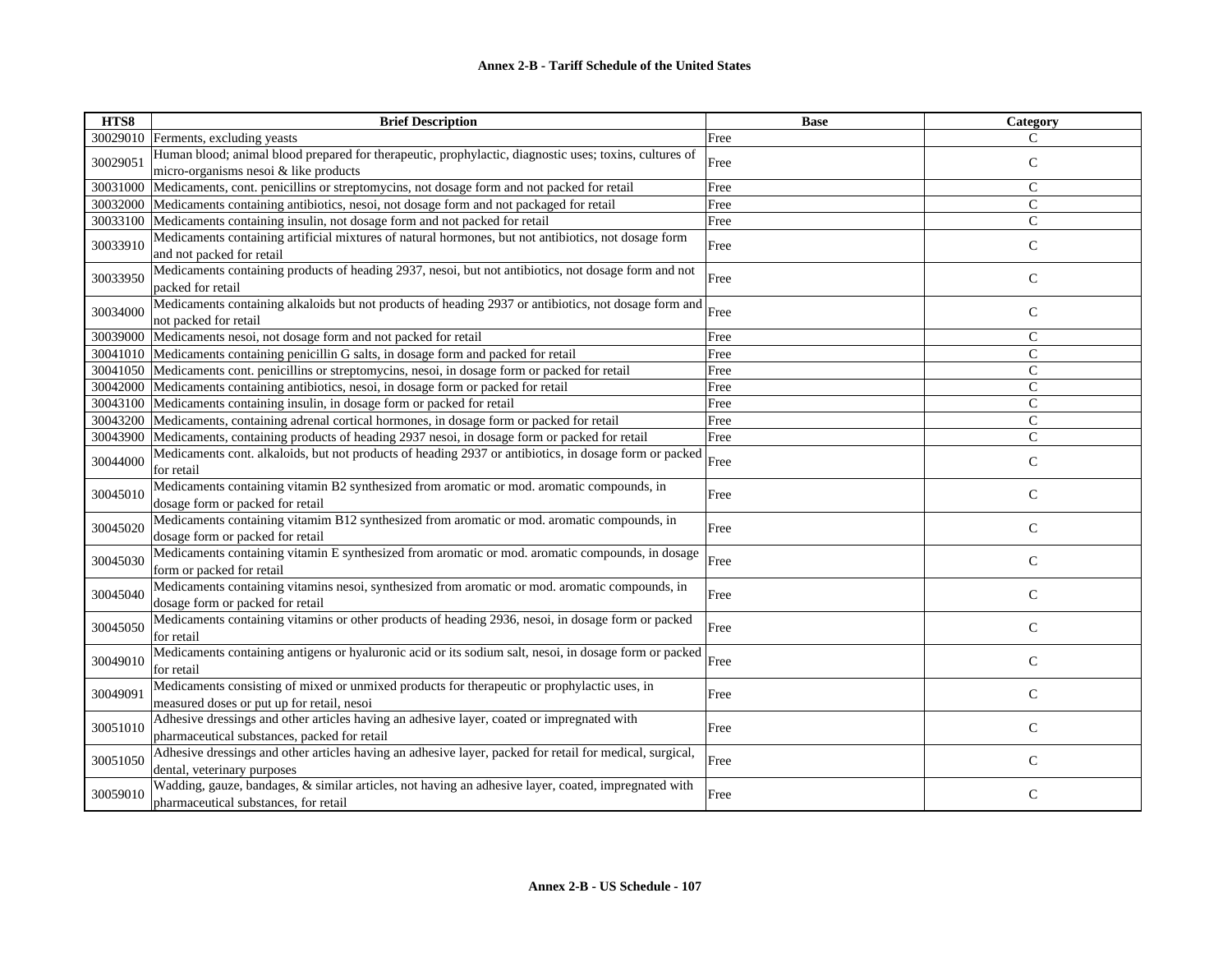| HTS8     | <b>Brief Description</b>                                                                                               | <b>Base</b> | Category       |
|----------|------------------------------------------------------------------------------------------------------------------------|-------------|----------------|
| 30059050 | Wadding, gauze, bandages, and similar articles, not having an adhesive layer, packed for retail for                    | Free        | $\mathsf{C}$   |
|          | medical, surgical, like purposes                                                                                       |             |                |
| 30061000 | Sterile surgical catgut, suture materials, tissue adhesives for wound closure, laminaria, laminaria tents,             | Free        |                |
|          | and absorbable hemostatics                                                                                             |             | $\mathsf{C}$   |
| 30062000 | Blood-grouping reagents                                                                                                | Free        | $\mathcal{C}$  |
| 30063010 | Opacifying preparation for X-ray examination; diagnostic reagent designed to be administered to the                    | Free        | $\mathsf{C}$   |
|          | patient; all cont. antigens or antisera                                                                                |             |                |
| 30063050 | Opacifying preparations for X-ray examinations; diagnostic reagents designed to be administered to the                 | Free        | $\mathsf{C}$   |
|          | patient, nesoi                                                                                                         |             |                |
| 30064000 | Dental cements and other dental fillings; bone reconstruction cements                                                  | Free        | $\mathsf{C}$   |
| 30065000 | First-aid boxes and kits                                                                                               | Free        | $\mathsf{C}$   |
| 30066000 | Chemical contraceptive preparations based on hormones or spermicides                                                   | Free        | $\overline{C}$ |
|          | Gel preparation use human/veterinary medicine lubricant in surgical operation, physical exam or                        |             |                |
| 30067000 | coupling agent tween body & med instrument                                                                             | 5.0%        | A              |
| 30068000 | Waste pharmaceuticals                                                                                                  | Free        | $\mathcal{C}$  |
|          | Animal or vegetable fertilizers; fertilizers produced by the mixing or chemical treatment of animal or                 |             |                |
| 31010000 | vegetable products                                                                                                     | Free        | $\mathsf{C}$   |
| 31021000 | Urea, whether or not in aqueous solution                                                                               | Free        | $\mathsf{C}$   |
|          | 31022100 Ammonium sulfate                                                                                              | Free        | $\overline{C}$ |
| 31022900 | Double salts and mixtures of ammonium sulfate and ammonium nitrate                                                     | Free        | $\mathsf{C}$   |
| 31023000 | Ammonium nitrate, whether or not in aqueous solution                                                                   | Free        | $\mathsf{C}$   |
| 31024000 | Mixtures of ammonium nitrate with calcium carbonate or other inorganic nonfertilizing substances                       | Free        | $\mathsf{C}$   |
| 31025000 | Sodium nitrate                                                                                                         | Free        | $\mathcal{C}$  |
| 31026000 | Double salts and mixtures of calcium nitrate and ammonium nitrate                                                      | Free        | $\mathsf{C}$   |
| 31027000 | Calcium cyanamide                                                                                                      | Free        | $\mathsf{C}$   |
|          | 31028000 Mixtures of urea and ammonium nitrate in aqueous or ammoniacal solution                                       | Free        | $\mathcal{C}$  |
|          | Mineral or chemical fertilizers, nitrogenous, nesoi, including mixtures not specified elsewhere in                     |             |                |
| 31029000 | heading 3102                                                                                                           | Free        | $\mathsf{C}$   |
| 31031000 | Superphosphates                                                                                                        | Free        | $\mathsf{C}$   |
|          | 31032000 Basic slag phosphatic fertilizers                                                                             | Free        | $\mathsf{C}$   |
|          | 31039000 Mineral or chemical fertilizers, phosphatic, other than superphosphates or basic slag                         | Free        | $\overline{C}$ |
| 31041000 | Carnallite, sylvite and other crude natural potassium salts                                                            | Free        | $\mathsf{C}$   |
| 31042000 | Potassium chloride                                                                                                     | Free        | $\mathsf{C}$   |
| 31043000 | Potassium sulfate                                                                                                      | Free        | $\mathsf{C}$   |
| 31049000 | Mineral or chemical fertilizers, potassic, nesoi                                                                       | Free        | $\overline{C}$ |
| 31051000 | Fertilizers of chapter 31 in tablets or similar forms or in packages of a gross weight not exceeding 10<br>kg          | Free        | $\mathsf{C}$   |
| 31052000 | Mineral or chemical fertilizers nesoi, containing the three fertilizing elements nitrogen, phosphorus and<br>potassium | Free        | $\mathsf{C}$   |
|          | 31053000 Diammonium hydrogenorthophosphate (Diammonium phosphate)                                                      | Free        | C              |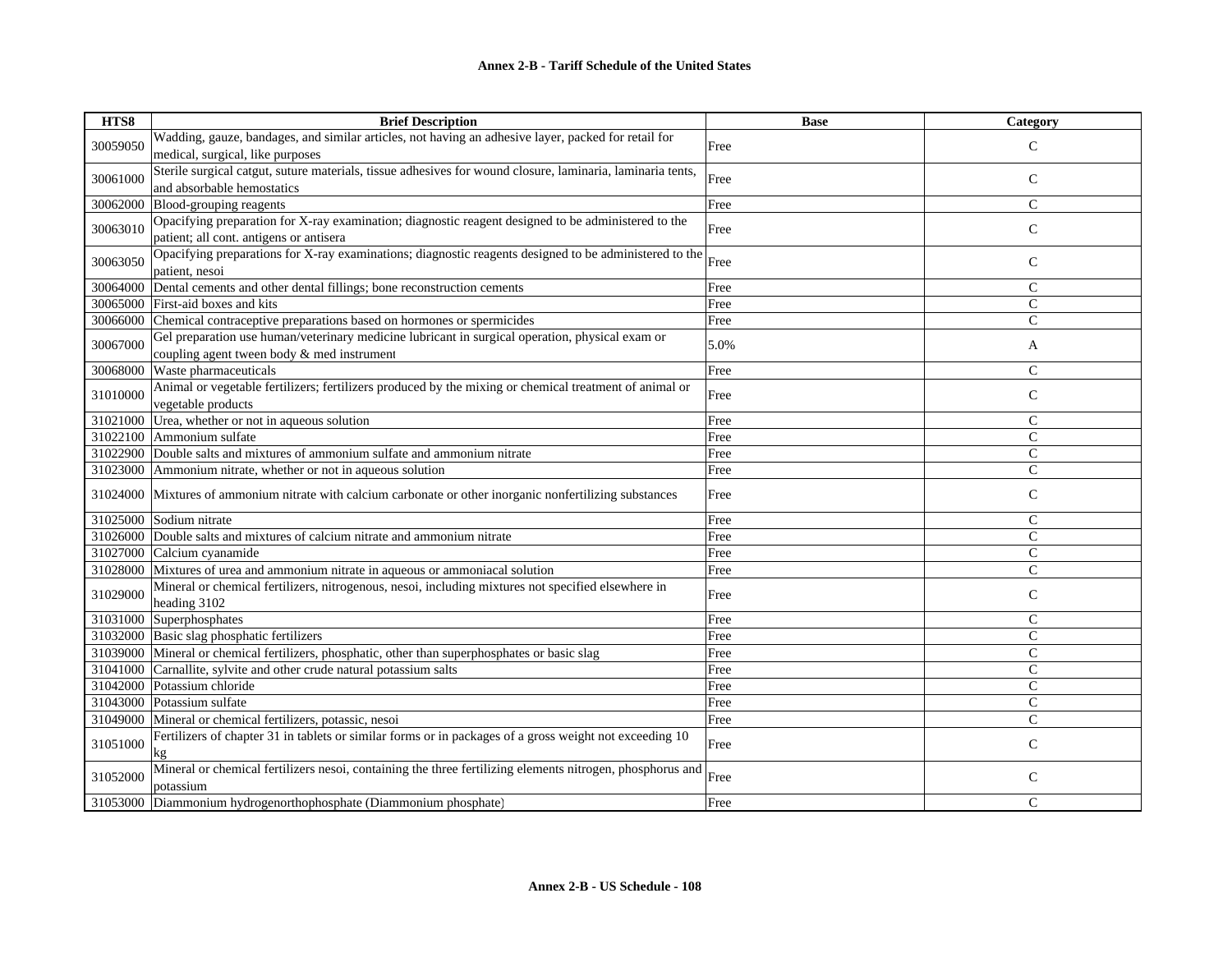| HTS8     | <b>Brief Description</b>                                                                                  | <b>Base</b> | Category      |
|----------|-----------------------------------------------------------------------------------------------------------|-------------|---------------|
| 31054000 | Ammonium dihydrogenorthophosphate (Monoammonium phosphate), mixtures thereof with                         |             | $\mathsf{C}$  |
|          | diammonium hydrogenorthophosphate (Diammonium phosphate)                                                  | Free        |               |
| 31055100 | Mineral or chemical fertilizers nesoi, containing nitrates and phosphates                                 | Free        | $\mathsf{C}$  |
| 31055900 | Mineral or chemical fertilizers nesoi, containing the two fertilizing elements nitrogen and phosphorus    | Free        | $\mathbf C$   |
|          |                                                                                                           |             |               |
| 31056000 | Mineral or chemical fertilizers nesoi, containing the two fertilizing elements phosphorous and            | Free        | $\mathsf{C}$  |
|          | potassium                                                                                                 |             |               |
| 31059000 | Mineral or chemical fertilizers cont. two or three of the fertilizing elements nitrogen, phosphorus and   | Free        | $\mathsf C$   |
|          | potassium fertilizers, nesoi                                                                              |             |               |
| 32011000 | Quebracho tanning extract                                                                                 | Free        | $\mathsf{C}$  |
| 32012000 | Wattle tanning extract                                                                                    | Free        | $\mathcal{C}$ |
| 32019010 | Tannic acid, containing by weight 50 percent or more of tannic acid                                       | 1.5%        | $\mathbf{A}$  |
| 32019025 | Tanning extracts of canaigre, chestnut curupay, divi-                                                     | Free        | $\mathsf{C}$  |
|          | divi,eucalyptus,gambier,hemlock,larch,mangrove,myrobalan,oak,sumac,tara,urunday,valonia                   |             |               |
| 32019050 | Tanning extracts of vegetable origin nesoi; tannins and their salts, ethers, esters and other derivatives | 3.1%        | A             |
| 32021010 | Aromatic or modified aromatic synthetic organic tanning substances                                        | 7.3%        | A             |
| 32021050 | Synthetic organic tanning substances, nonaromatic                                                         | 6.5%        | A             |
| 32029010 | Tanning substances, tanning preparations and enzymatic preparations for pre-tanning consisting wholly     |             | $\mathsf{C}$  |
|          | of inorganic substances                                                                                   | Free        |               |
| 32029050 | Tanning substances, tanning preparations and enzymatic preparations for pre-tanning, nesoi                | 5.0%        | A             |
| 32030010 | Coloring matter of annato, archil, cochineal, cudbear, litmus and marigold meal                           | Free        | $\mathsf{C}$  |
| 32030030 | Mixtures of 3,4-dihydroxyphenyl-2,4,6,-trihydroxypphenylmethanone and 2-(2,4-dihydroxyphenyl)-            | Free        | $\mathbf C$   |
|          | 3,5,7-trihydroxy-4H-1-benzopyran-4-one                                                                    |             |               |
| 32030080 | Coloring matter of vegetable or animal origin, nesoi                                                      | 3.1%        | A             |
| 32041110 | Disperse blue 19 and other specified dispersed dyes and preparations based thereon                        | 6.5%        | A             |
|          | 32041115 Disperse blue 30 and preparations based thereon                                                  | 7.3%        | A             |
| 32041118 | N-[2-[2,6-Dicyano-4-methylphenylazo]-5-(diethylamino)phenyl]methanesulfonamide; and 1 other               |             |               |
|          | specified disperse dye                                                                                    | Free        | $\mathsf{C}$  |
| 32041135 | Disperse dyes described in add'l U.S. note 3 to section VI                                                | 7.4%        | A             |
|          | 32041150 Disperse dyes and preparations based thereon, nesoi                                              | 7.8%        | A             |
| 32041205 | Acid black 210 powder and presscake                                                                       | Free        | $\mathsf{C}$  |
| 32041213 | Acid violet 19                                                                                            | Free        | $\mathsf{C}$  |
|          | Acid dyes, whether or not premetallized, and preparations based thereon, acid black 31, and other         |             |               |
| 32041217 | specified acid or mordant dyes                                                                            | 7.3%        | A             |
| 32041220 | Acid black 61 and other specified acid and mordant dyes and preparations based thereon                    | 6.5%        | A             |
|          | 32041230 Mordant black 75, blue 1, brown 79, red 81, 84 and preparations based thereon                    | 6.5%        | A             |
|          | Acid dyes, whether or not premetallized, and preparations based thereon, described in add'l U.S. note 3   |             |               |
| 32041245 | to section VI                                                                                             | 7.4%        | A             |
|          | 32041250 Synthetic acid and mordant dyes and preparations based thereon, nesoi                            | 7.8%        | A             |
|          | 32041310 Basic black 7 and other specified basic dyes and preparations based thereon                      | 6.5%        | A             |
|          | 32041320 Basic orange 22, basic red 13 dyes, and preparations based thereon                               | 7.3%        | A             |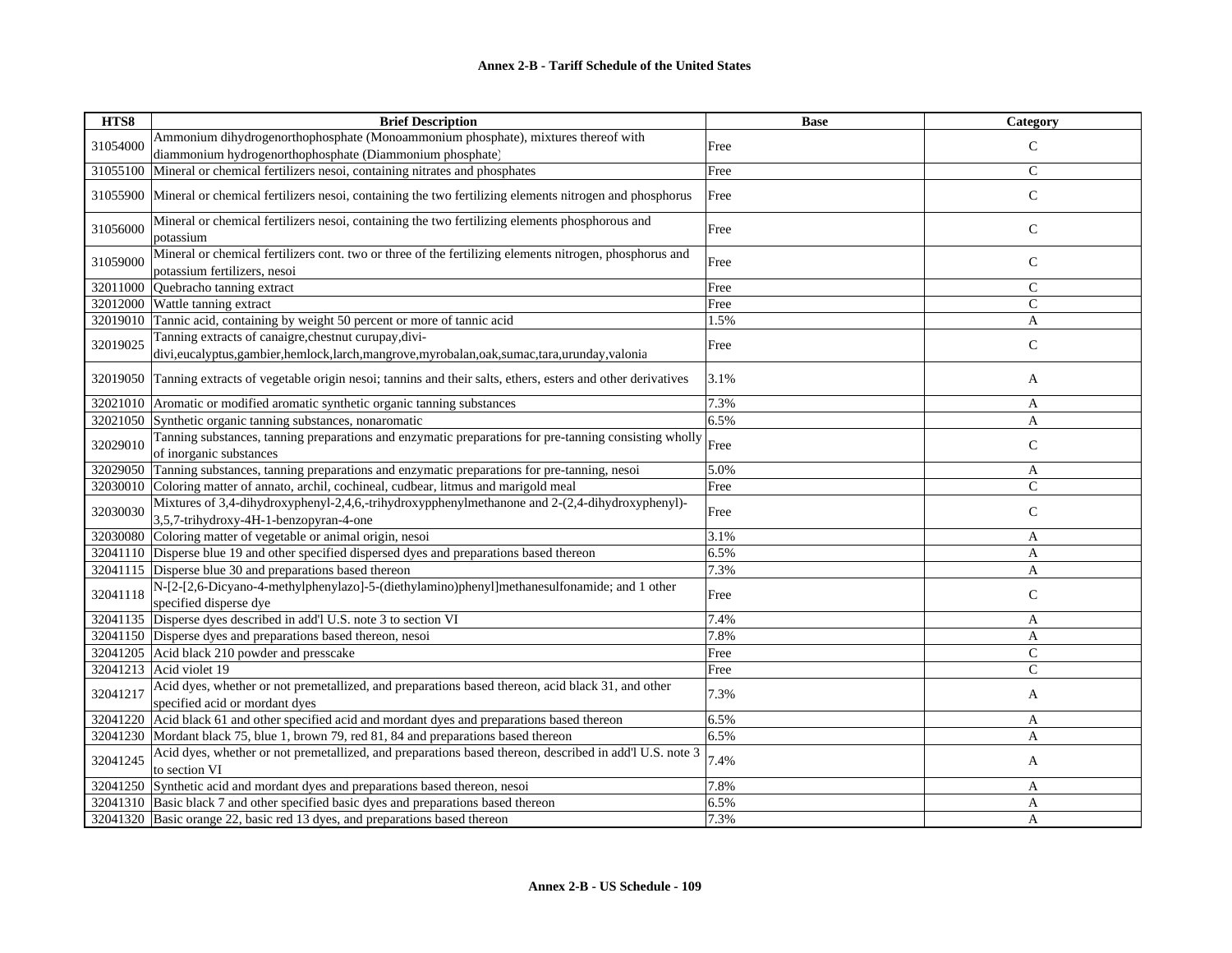| HTS8     | <b>Brief Description</b>                                                                                                  | <b>Base</b>           | Category     |
|----------|---------------------------------------------------------------------------------------------------------------------------|-----------------------|--------------|
|          | 32041325 Basic blue 3; basic red 14; and basic yellow 1, 11, 13; and preparations based thereon                           | 7.8%                  | A            |
|          | 32041345 3,7-Bis(dimethylamino)phenazathionium chloride (methylene blue); and basic blue 147                              | Free                  | $\mathsf{C}$ |
|          | 32041360 Basic dyes and preparations based thereon, described in add'l U.S note 3 to section VIvi                         | 7.4%                  | A            |
|          | 32041380 Basic dyes and preparations based thereon, nesoi                                                                 | 7.8%                  | A            |
|          | 32041410 Direct black 62 and other specified basic dyes and preparations based thereon                                    | 7.3%                  | A            |
|          | 32041420 Direct black 51 and other specified basic dyes and preparations based thereon                                    | 6.5%                  | A            |
| 32041425 | Direct blue 86; direct red 83; direct yellow 28 dyes; and preparations based thereon                                      | 7.8%                  | A            |
|          | 32041430 Direct dyes nesoi, and preparations based thereon, described in additional U.S. note 3 to section VI             | 7.4%                  | A            |
|          | 32041450 Direct dyes and preparations based thereon, nesoi                                                                | 7.8%                  | A            |
|          | 32041510 Vat blue 1 (synthetic indigo) dye, "Colour Index No. 73000" and preparations based thereon                       | $0.3$ cents/kg + 7.3% | $\mathbf{A}$ |
| 32041520 | Vat brown 3; vat orange 2, 7; and vat violet 9, 13 dyes and preparations based thereon                                    | 7.8%                  | A            |
| 32041525 | Vat red 1                                                                                                                 | Free                  | $\mathsf{C}$ |
| 32041530 | Solubilized vat blue 5 and specified solubilized vat dyes and preparations based thereon                                  | 6.5%                  | $\mathbf{A}$ |
|          | 32041535 Solubilized vat orange 3, vat blue 2, vat red 44; and vat yellow 4, 20 and preparations based thereon            | 7.3%                  | A            |
| 32041540 | Vat dyes (incl. those usable as pigments) and preparations based thereon, described in add. U.S. note 3<br>to sec. VI     | 7.4%                  | A            |
|          | 32041580 Vat dyes (including those usable in that state as pigments) and preparations based thereon, nesoi                | 7.8%                  | A            |
|          | 32041610 Reactive black 1; blue 1, 2, 4; orange 1; red 1, 2, 3, 5, 6; and yellow 1; and preparations based thereon        | 7.3%                  | A            |
| 32041620 | Specified reactive dye mixtures and preparations based thereon                                                            | 6.5%                  | A            |
|          | 32041630 Reactive dyes and preparations based thereon nesoi, described in additional U.S. note 3 to section VI            | 7.4%                  | A            |
|          | 32041650 Synthetic reactive dyes and preparations based thereon, nesoi                                                    | 7.8%                  | A            |
|          | 32041704 Pigments and preparations based thereon, pigment black 1, and other specified pigments, nesoi                    | 6.5%                  | A            |
|          | 32041708 Pigment red 178; pigment yellow 101, 138                                                                         | Free                  | $\mathsf{C}$ |
|          | 32041720 Copper phthalocyanine ([Phthalocyanato(2-)]copper) not ready for use as a pigment                                | 7.6%                  | A            |
| 32041740 | Pigments and preparations based thereon, isoindoline red pigment; pigment red 242, 245; pigment<br>yellow 155, 183, nesoi | Free                  | $\mathsf{C}$ |
|          | 32041760 Pigments and preparations based thereon, products described in add'l U.S. note 3 to section VI, nesoi            | 7.4%                  | A            |
| 32041790 | Other pigments and preparations based thereon, nesoi                                                                      | 7.8%                  | A            |
|          | 32041906 Solvent yellow 43, 44, 85, 172                                                                                   | Free                  | $\mathsf{C}$ |
| 32041911 | Solvent black 2 and other specified solvent dyes and preparations based thereon                                           | 6.5%                  | A            |
|          | 32041920 Solvent dyes and preparations based thereon, products described in add'l U.S. note 3 to section VI               | 7.4%                  | A            |
|          | 32041925 Solvent dyes and preparations based thereon nesoi                                                                | 7.8%                  | A            |
|          | 32041930 Sulfur black, "Colour Index Nos. 53185, 53190 and 53195" and preparations based thereon                          | $0.3$ cents/kg + 7.2% | A            |
|          | 32041935 Beta-carotene and other carotenoid coloring matter                                                               | 3.1%                  | $\mathbf{A}$ |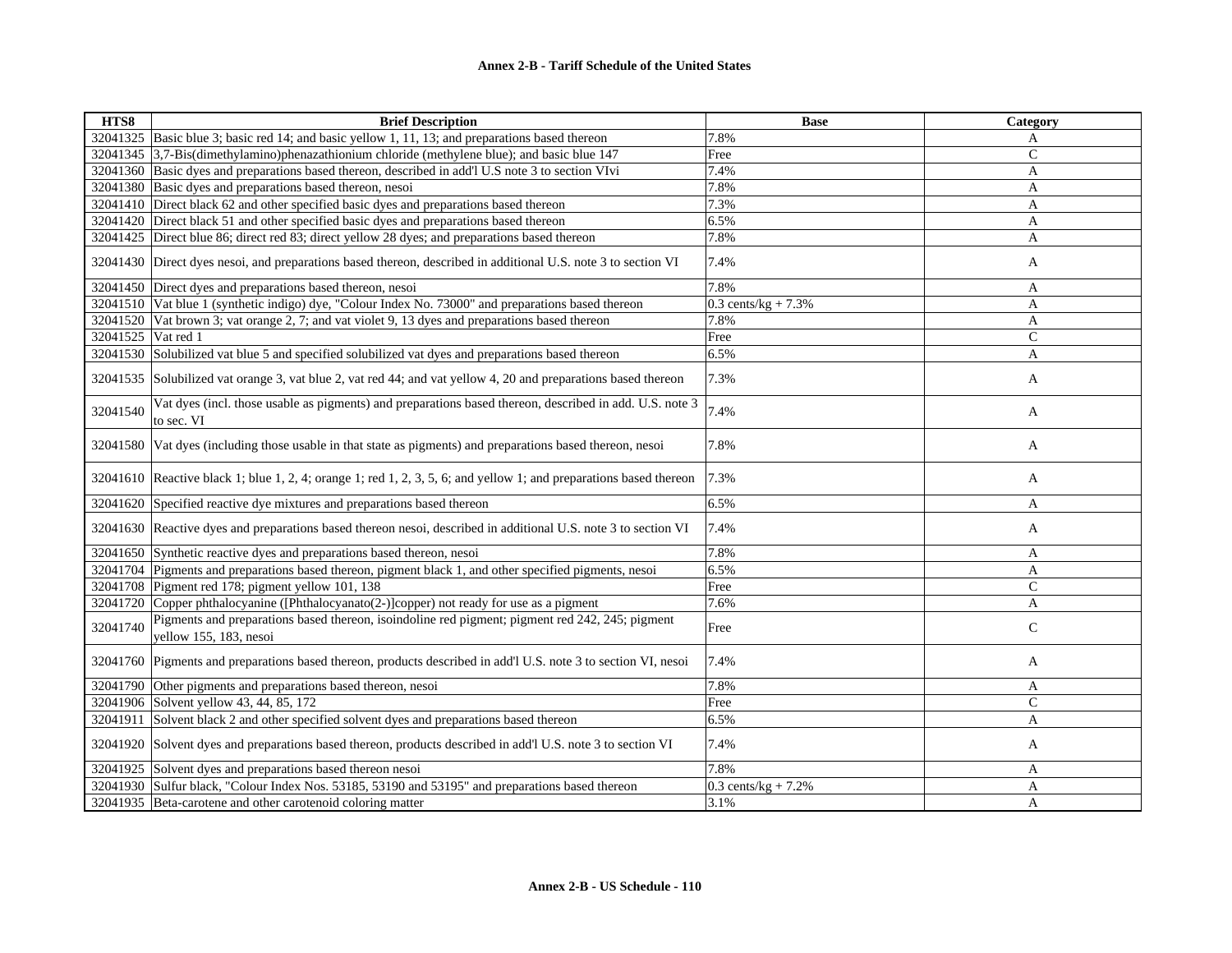| HTS8     | <b>Brief Description</b>                                                                                  | <b>Base</b> | Category     |
|----------|-----------------------------------------------------------------------------------------------------------|-------------|--------------|
| 32041940 | Synthetic organic coloring matter and preparations based thereon, nesoi, described in additional U.S.     | 7.4%        | A            |
|          | note 3 to section VI                                                                                      |             |              |
|          | Synthetic organic coloring matter and preparations based thereon nesoi, including mixtures of items       |             |              |
| 32041950 | from subheading 320411 to 320419                                                                          | 7.8%        | A            |
| 32042010 | Fluorescent brightening agent 32                                                                          | 7.8%        | A            |
| 32042040 | Benzoxazol                                                                                                | Free        | $\mathsf{C}$ |
| 32042080 | Synthetic organic products of a kind used as fluorescent brightening agents, nesoi                        | 6.5%        | A            |
| 32049000 | Synthetic organic coloring matter or preparations based thereon, nesoi; synthetic organic products used   | 5.9%        |              |
|          | as luminophores                                                                                           |             | A            |
|          | Carmine food coloring solutions, cont cochineal carmine lake and paprika oleoresins, not including any    |             |              |
| 32050005 | synthetic organic coloring matter                                                                         | Free        | $\mathsf{C}$ |
| 32050015 | Carmine color lakes and preparations as specified in note 3 to this chapter, nesoi                        | 7.4%        | A            |
| 32050040 | Color lakes and preparations based thereon, described in additional U.S. note 3 to section VI             | 7.4%        | A            |
| 32050050 | Color lakes and preparations based thereon, nesoi                                                         | 7.8%        | A            |
|          | Pigments & preparations based on titanium dioxide containing 80 percent or more by weight off             |             |              |
| 32061100 | titanium dioxide calculated on the dry weight                                                             | 6.0%        | A            |
| 32061900 | Pigments and preparations based on titanium dioxide, nesoi                                                | 6.0%        | A            |
| 32062000 | Pigments and preparations based on chromium compounds                                                     | 3.7%        | A            |
| 32063000 | Pigments and preparations based on cadmium compounds                                                      | 3.1%        | A            |
| 32064100 | Ultramarine and preparations based thereon                                                                | 1.5%        | A            |
| 32064200 | Lithopone and other pigments and preparations based on zinc sulfide                                       | 2.2%        | A            |
| 32064300 | Pigments and preparations based on hexacyanoferrates (ferrocyanides and ferricyanides)                    | 3.7%        | A            |
| 32064910 | Concentrated dispersions of pigments in plastics materials                                                | 5.9%        | A            |
| 32064920 | Coloring preparations based on iron oxides, as specified in note 3 to this chapter 32                     | 6.5%        | A            |
| 32064930 | Coloring preparations based on zinc oxides, as specified in note 3 to this chapter 32                     | 1.3%        | A            |
| 32064940 | Coloring preparations based on carbon black, as specified in note 3 to this chapter 32                    | Free        | $\mathsf{C}$ |
| 32064950 | Coloring matter and preparations, nesoi, as specified in note 3 to this chapter 32                        | 3.1%        | A            |
| 32065000 | Inorganic products of a kind used as luminophores                                                         | 6.5%        | A            |
| 32071000 | Prepared pigments, opacifiers, colors, and similar preparations, of a kind used in the ceramic,           | 3.1%        |              |
|          | enamelling or glass industry                                                                              |             | A            |
|          | Vitrifiable enamels and glazes, engobes (slips), and similar preparations, of a kind used in the ceramic, | 4.9%        |              |
| 32072000 | enamelling or glass industry                                                                              |             | A            |
|          |                                                                                                           |             |              |
| 32073000 | Liquid lustres and similar preparations, of a kind used in the ceramic, enamelling or glass industry      | 3.1%        | A            |
| 32074010 | Glass frit and other glass, ground or pulverized                                                          | 6.0%        | A            |
| 32074050 | Glass frit and other glass, in the form of granules or flakes                                             | 7.2%        | A            |
|          |                                                                                                           |             |              |
| 32081000 | Paints and varnishes (including enamels and lacquers) based on polyesters in a nonaqueous medium          | 3.7%        | A            |
| 32082000 | Paints and varnishes (including enamels and lacquers) based on acrylic or vinyl polymers in a             |             |              |
|          | nonaqueous medium                                                                                         | 3.6%        | A            |
|          | Paints and varnishes based on synthetic polymers or chemically modified natural polymers nesoi, in a      |             |              |
| 32089000 | nonaqueous medium                                                                                         | 3.2%        | A            |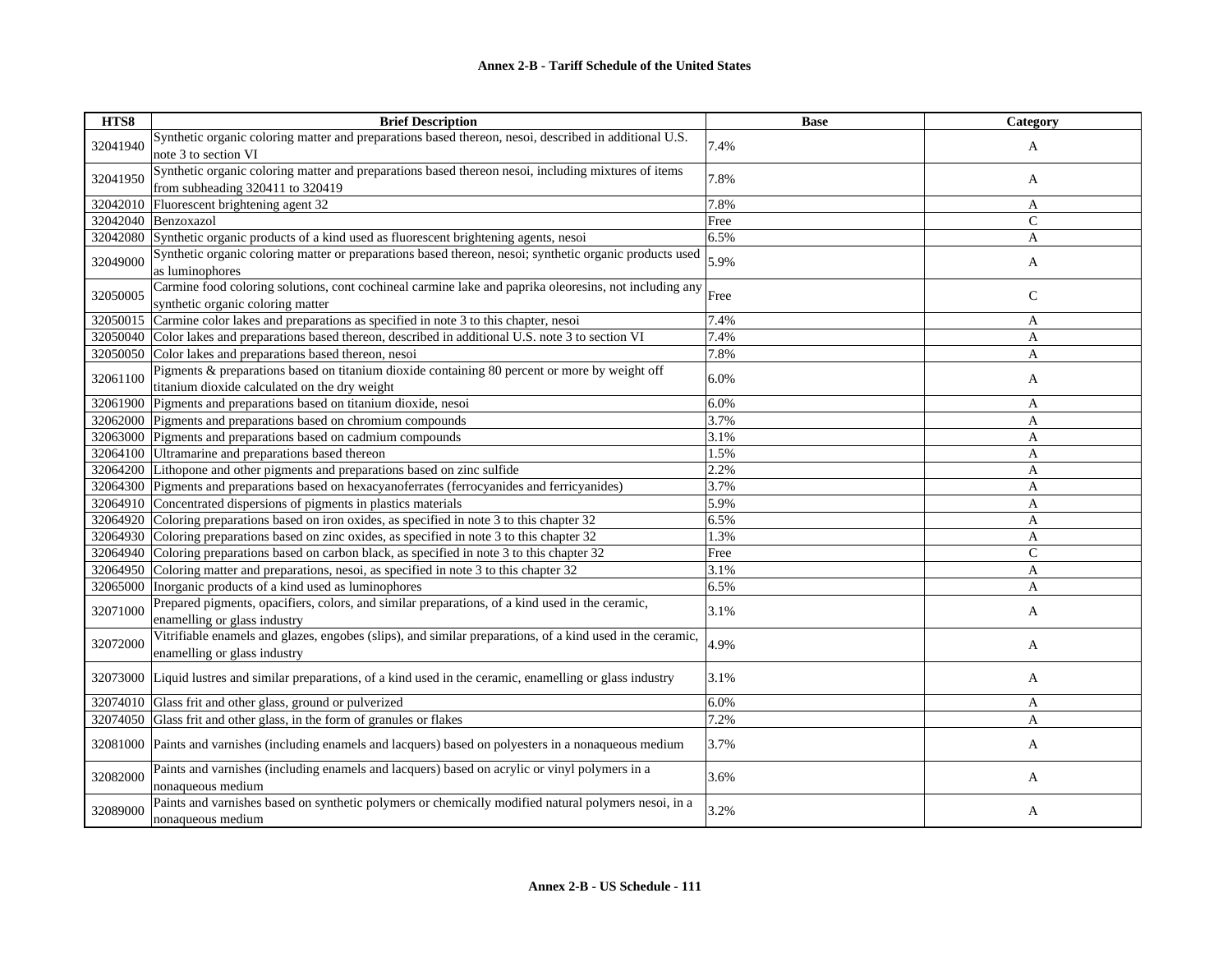| HTS8               | <b>Brief Description</b>                                                                                           | <b>Base</b>            | Category     |
|--------------------|--------------------------------------------------------------------------------------------------------------------|------------------------|--------------|
| 32091000           | Paints and varnishes (including enamels and lacquers) based on acrylic or vinyl polymers in an aqueous $ _{5.1\%}$ |                        |              |
|                    | medium                                                                                                             |                        | A            |
| 32099000           | Paints and varnishes based on synthetic polymers or chemically modified natural polymers nesoi, in an              | 5.9%                   |              |
|                    | aqueous medium                                                                                                     |                        | A            |
| 32100000           | Other paints and varnishes (including enamels, lacquers and distempers) nesoi; prepared water                      | 1.8%                   |              |
|                    | pigments of a kind used for finishing leather                                                                      |                        | A            |
| 32110000           | Prepared driers for paints and varnishes                                                                           | 3.7%                   | A            |
| 32121000           | Stamping foils                                                                                                     | 4.7%                   | A            |
| 32129000           | Pigments dispersed in nonaqueous media, in liquid or paste form, used in making paints; dyes &                     | 3.1%                   | A            |
|                    | coloring matter packaged for retail sale                                                                           |                        |              |
| 32131000           | Artists', students' or signboard painters' colors, in tablets, tubes, jars, bottles, pans or in similar            | 6.5% on the entire set | A            |
|                    | packings, in sets                                                                                                  |                        |              |
| 32139000           | Artists', students' or signboard painters' colors, in tablets, tubes, jars, bottles, pans or in similar            |                        |              |
|                    | packings, not in sets                                                                                              | 3.4%                   | A            |
|                    |                                                                                                                    | 3.7%                   |              |
| 32141000           | Glaziers' putty, grafting putty, resin cements, caulking compounds and other mastics; painters' fillings           |                        | A            |
|                    | Nonrefractory surfacing preparations for facades, indoor walls, floors, ceilings or the like, based on             |                        |              |
| 32149010           | rubber                                                                                                             | Free                   | $\mathbf C$  |
|                    | Nonrefractory surfacing preparations for facades, indoor walls, floors, ceilings or the like, not based on         |                        |              |
| 32149050           | rubber                                                                                                             | 7.0%                   | A            |
| 32151100           | Printing ink, black                                                                                                | 1.8%                   | A            |
| 32151900           | Printing ink, other than black                                                                                     | 1.8%                   | A            |
|                    | 32159010 $Drawingink$                                                                                              | 3.1%                   | A            |
|                    | 32159050 Inks, other than printing or drawing inks                                                                 | 1.8%                   | $\mathbf{A}$ |
|                    | 33011100 Essential oils of bergamot                                                                                | Free                   | $\mathsf{C}$ |
| 33011200           | Essential oils of orange                                                                                           | 2.7%                   | A            |
|                    | 33011300 Essential oils of lemon                                                                                   | 3.8%                   | A            |
|                    | 33011400 Essential oils of lime                                                                                    | Free                   | $\mathsf{C}$ |
|                    | 33011910 Essential oils of grapefruit                                                                              | 2.7%                   | A            |
|                    | 33011950 Essential oils of citrus fruit, nesoi                                                                     | Free                   | $\mathsf{C}$ |
|                    | 33012100 Essential oils of geranium                                                                                | Free                   | $\mathsf{C}$ |
|                    | 33012200 Essential oils of jasmine                                                                                 | Free                   | $\mathsf{C}$ |
|                    | 33012300 Essential oils of lavender or of lavandin                                                                 | Free                   | $\mathsf{C}$ |
|                    | 33012400 Essential oils of peppermint (Mentha piperita)                                                            | 4.2%                   | A            |
|                    | 33012500 Essential oils of mints, other than peppermint                                                            | Free                   | $\mathsf{C}$ |
|                    | 33012600 Essential oils of vetiver                                                                                 | Free                   | $\mathsf{C}$ |
|                    | 33012910 Essential oils of eucalyptus                                                                              | 1.8%                   | A            |
| 33012920           | Essential oils of orris                                                                                            | 1.1%                   | A            |
|                    | 33012950 Essential oils other than those of citrus fruits, nesoi                                                   | Free                   | $\mathsf{C}$ |
| 33013000 Resinoids |                                                                                                                    | Free                   | $\mathsf{C}$ |
|                    | 33019010 Extracted oleoresins consisting essentially of nonvolatile components of the natural raw plant            | 3.8%                   | A            |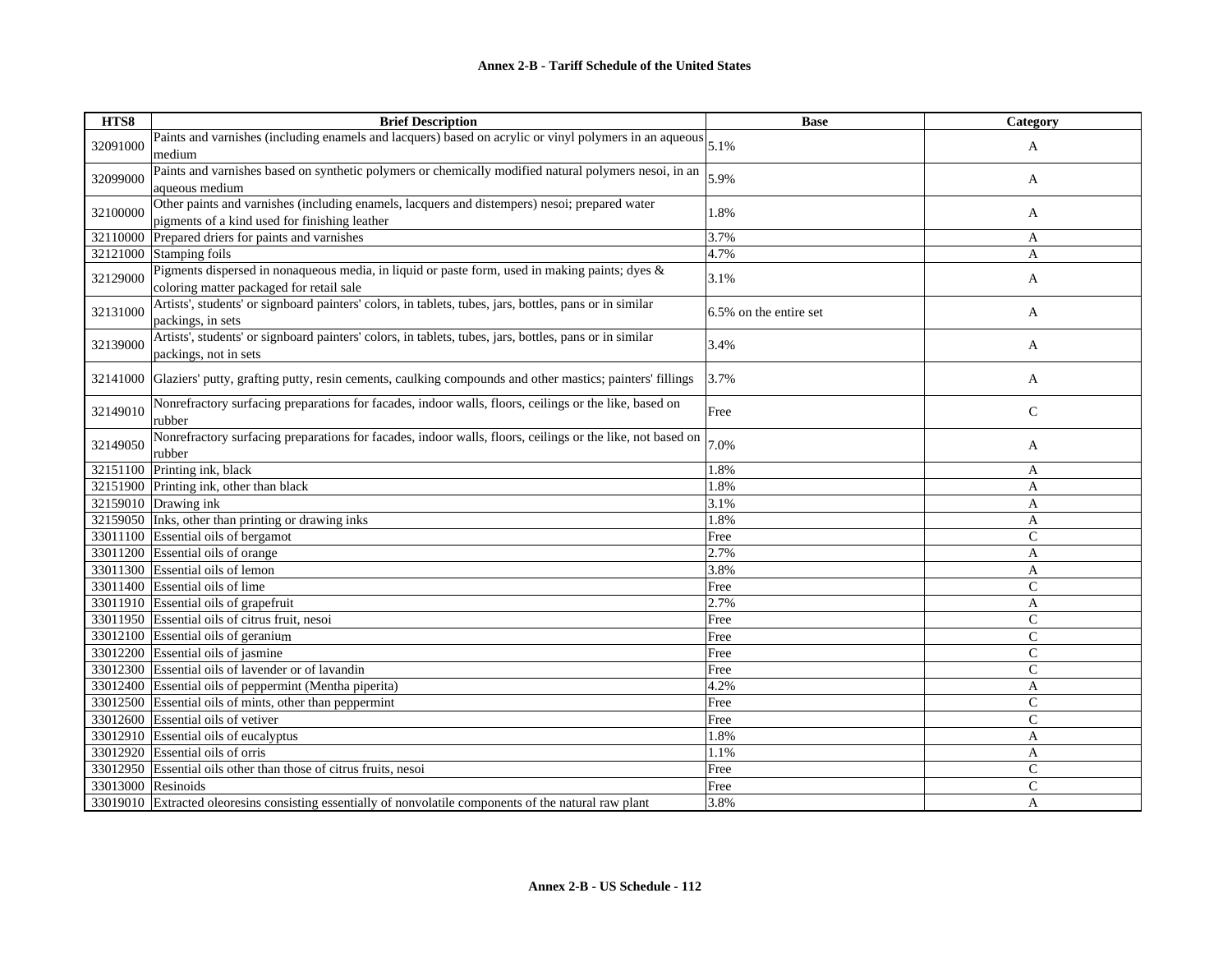| HTS8     | <b>Brief Description</b>                                                                                 | <b>Base</b>            | Category      |
|----------|----------------------------------------------------------------------------------------------------------|------------------------|---------------|
| 33019050 | Concentrates of essential oils; terpenic by-product of the deterpenation of essential oils; aqueous      | Free                   | $\mathsf{C}$  |
|          | distillates & solutions of essential oils                                                                |                        |               |
| 33021010 | Mixtures of odoriferous substances, mixtures with a basis of these substances, used in the food or drink | Free                   | $\mathsf{C}$  |
|          | industries, not containing alcohol                                                                       |                        |               |
| 33021020 | Mixtures of or with a basis of odoriferous substances, used in the food or drink industries, not over 20 | Free                   | $\mathsf{C}$  |
|          | percent alcohol by weight                                                                                |                        |               |
| 33021040 | Mixtures of/with basis of odoriferous substances, with 20% to 50% alcohol by weight, needs only addn     | 8.4 cents/ $kg + 1.9%$ | A             |
|          | of ethyl alcohol or water to be beverage                                                                 |                        |               |
| 33021050 | Mixtures of/with basis of odoriferous substances, over 50% of alcohol by weight, requiring only addn of  | 17 cents/ $kg + 1.9%$  | A             |
|          | ethyl alcohol or water to be beverage                                                                    |                        |               |
| 33021090 | Mixtures of or with a basis of odoriferous substances, used in the food or drink industries, over 20     | Free                   | $\mathsf{C}$  |
|          | percent of alcohol by weight, nesoi                                                                      |                        |               |
| 33029010 | Mixtures of or with a basis of odoriferous substances, used in other than the food or drink industries,  |                        |               |
|          | zero to 10% alcohol by weight                                                                            | Free                   | $\mathbf C$   |
|          | Mixtures of or with a basis of odoriferous substances, used in other than the food or drink industries,  |                        |               |
| 33029020 | over 10 percent alcohol by weight                                                                        | Free                   | $\mathsf{C}$  |
| 33030010 | Floral or flower waters, not containing alcohol                                                          | Free                   | $\mathsf{C}$  |
| 33030020 | Perfumes and toilet waters, other than floral or flower waters, not containing alcohol                   | Free                   | $\mathsf{C}$  |
|          | 33030030 Perfumes and toilet waters, containing alcohol                                                  | Free                   | $\mathsf{C}$  |
| 33041000 | Lip make-up preparations                                                                                 | Free                   | $\mathcal{C}$ |
|          | 33042000 Eye make-up preparations                                                                        | Free                   | $\mathsf{C}$  |
| 33043000 | Manicure or pedicure preparations                                                                        | Free                   | $\mathsf{C}$  |
| 33049100 | Beauty or make-up powders, whether or not compressed                                                     | Free                   | $\mathsf{C}$  |
| 33049910 | Petroleum jelly put up for retail sale                                                                   | Free                   | $\mathcal{C}$ |
| 33049950 | Beauty or make-up preparations & preparations for the care of the skin, excl. medicaments but incl.      | Free                   | $\mathsf{C}$  |
|          | sunscreen or sun tan preparations, nesoi                                                                 |                        |               |
| 33051000 | <b>Shampoos</b>                                                                                          | Free                   | $\mathcal{C}$ |
| 33052000 | Preparations for permanent waving or straightening the hair                                              | Free                   | $\mathsf{C}$  |
| 33053000 | Hair lacquers                                                                                            | Free                   | $\mathsf{C}$  |
| 33059000 | Preparations for use on the hair, nesoi                                                                  | Free                   | $\mathcal{C}$ |
|          | 33061000 Dentifrices                                                                                     | Free                   | $\mathcal{C}$ |
|          | 33062000 Yarn used to clean between the teeth (dental floss)                                             | Free                   | $\mathsf{C}$  |
| 33069000 | Preparations for oral or dental hygiene, including denture fixative pastes and powders, excluding        | Free                   | $\mathsf{C}$  |
|          | dentifrices                                                                                              |                        |               |
| 33071010 | Pre-shave, shaving or after-shave preparations, not containing alcohol                                   | 4.9%                   | A             |
|          | 33071020 Pre-shave, shaving or after-shave preparations, containing alcohol                              | 4.9%                   | A             |
| 33072000 | Personal deodorants and antiperspirants                                                                  | 4.9%                   | A             |
| 33073010 | Bath salts, whether or not perfumed                                                                      | 5.8%                   | A             |
| 33073050 | Bath preparations, other than bath salts                                                                 | 4.9%                   | A             |
|          | Agarbatti and other odoriferous preparations which operate by burning, to perfume or deodorize rooms     |                        |               |
| 33074100 | or used during religious rites                                                                           | 2.4%                   | A             |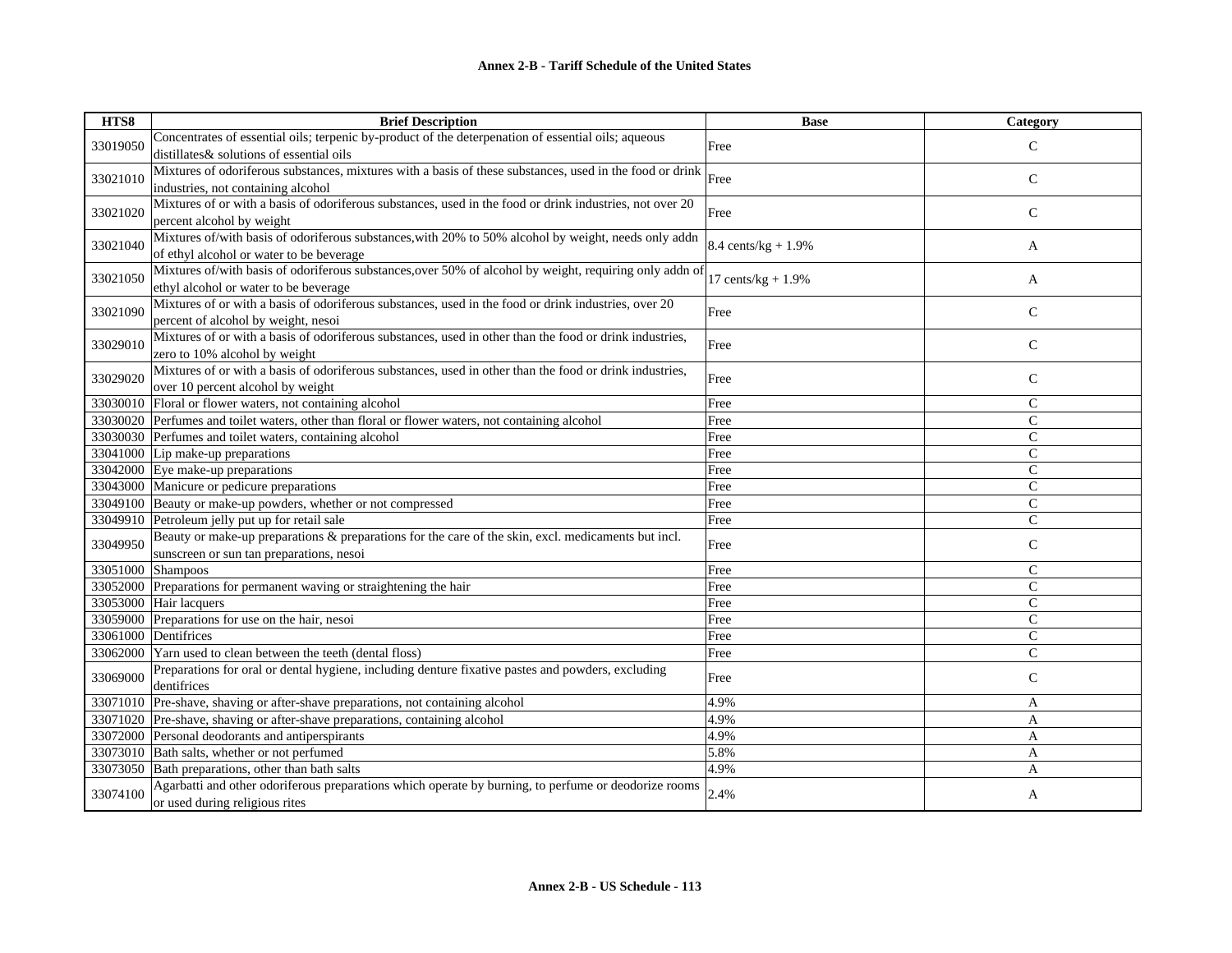| HTS8     | <b>Brief Description</b>                                                                                                                        | <b>Base</b> | <b>Category</b> |
|----------|-------------------------------------------------------------------------------------------------------------------------------------------------|-------------|-----------------|
| 33074900 | Preparations for perfuming or deodorizing rooms, including odoriferous preparations used during<br>religious rites, nesoi                       | 6.0%        | A               |
| 33079000 | Depilatories and other perfumery, cosmetic or toilet preparations. nesoi                                                                        | 5.4%        | A               |
| 34011110 | Castile soap in the form of bars, cakes or molded pieces or shapes                                                                              | Free        | $\mathsf{C}$    |
| 34011150 | Soap, nesoi; organic surface-active products used as soap, in bars, cakes, pieces, soap-impregnated<br>paper, wadding, felt, for toilet use     | Free        | $\mathbf C$     |
| 34011900 | Soap; organic surface-active products used as soap, in bars, cakes, pieces; soap-impregnated paper,<br>wadding, felt, not for toilet use        | Free        | $\mathsf{C}$    |
| 34012000 | Soap, not in the form of bars, cakes, molded pieces or shapes                                                                                   | Free        | $\mathsf{C}$    |
| 34013010 | Organic surface-active products for wash skin, in liquid or cream, contain any aromatic/mod aromatic<br>surface-active agent, put up for retail | 4.0%        | A               |
| 34013050 | Organic surface-active products and preparations for washing the skin, in liquid or cream form, put up<br>for retail sale, nesoi                | Free        | $\mathsf{C}$    |
| 34021120 | Linear alkylbenzene sulfonates                                                                                                                  | 6.5%        | A               |
| 34021140 | Anionic, aromatic or modified aromatic organic surface-active agents, whether or not put up for retail<br>sale, nesoi                           | 4.0%        | A               |
| 34021150 | Nonaromatic anionic organic surface-active agents (other than soap)                                                                             | 3.7%        | A               |
| 34021210 | Aromatic or modified aromatic cationic organic surface-active agents (other than soap)                                                          | 4.0%        | A               |
|          | 34021250 Nonaromatic cationic organic surface-active agents (other than soap)                                                                   | 4.0%        | $\mathbf{A}$    |
| 34021310 | Aromatic or modified aromatic nonionic organic surface-active agents (other than soap)                                                          | 4.0%        | A               |
| 34021320 | Nonaromatic nonionic organic surface-active agents (other than soap) of fatty substances of animal or<br>vegetable origin                       | 4.0%        | A               |
| 34021350 | Nonaromatic nonionic organic surface-active agents (other than soap), other than of fatty substances of<br>animal or vegetable origin           | 3.7%        | A               |
| 34021910 | Aromatic or modified aromatic organic surface-active agents (other than soap) other than anionic,<br>cationic or nonionic                       | 4.0%        | A               |
| 34021950 | Nonaromatic organic surface-active agents (other than soap) nesoi                                                                               | 3.7%        | A               |
| 34022011 | Surface-active/washing/cleaning preparations containing any aromatic or mod aromatic surface-active<br>agent, put up for retail, not head 3401  | 4.0%        | A               |
| 34022051 | Surface-active, washing, and cleaning preparations nesoi, put up for retail sale, not of heading 3401                                           | Free        | $\mathsf{C}$    |
| 34029010 | Synthetic detergents put up for retail sale                                                                                                     | 3.8%        | A               |
| 34029030 | Surface-active, washing, and cleaning preparations cont. any aromatic or modified aromatic surface-<br>active agent, put up for retail sale     | 4.0%        | A               |
| 34029050 | Surface-active, washing, and cleaning preparations nesoi, put up for retail sale                                                                | 3.7%        | A               |
| 34031120 | Preparations for the treatment of textile materials, containing 50 but not over 70 percent or more by<br>weight of petroleum oils               | 0.2%        | A               |
| 34031140 | Preparations for the treatment of textile materials, containing less than 50 percent by weight of<br>petroleum oils                             | 6.1%        | A               |
| 34031150 | Preparations for the treatment of leather, furskins, other materials nesoi, containing less than 70%<br>petroleum or bituminous mineral oils    | 1.4%        | A               |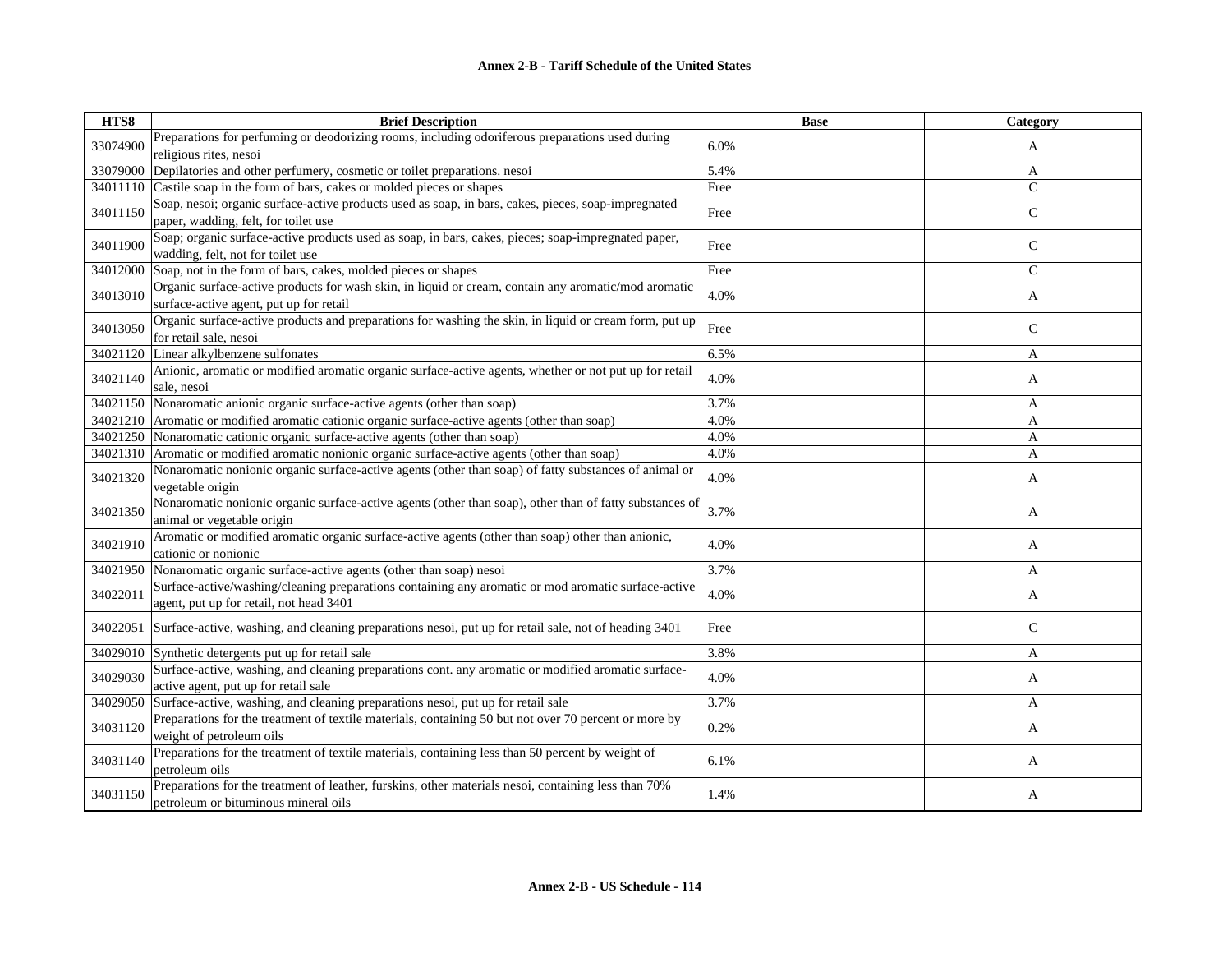| HTS8               | <b>Brief Description</b>                                                                                    | <b>Base</b>            | Category       |
|--------------------|-------------------------------------------------------------------------------------------------------------|------------------------|----------------|
|                    | Lubricating preparations containing 50% but less than 70% by weight of petroleum oils or of oils            |                        |                |
| 34031910           | obtained from bituminous minerals                                                                           | 0.2%                   | A              |
|                    | Lubricating preparations containing less than 50% by weight of petroleum oils or of oils from               |                        |                |
| 34031950           | bituminous minerals                                                                                         | 5.8%                   | A              |
| 34039110           | Preparations for the treatment of textile materials, nesoi                                                  | 6.0%                   | A              |
|                    | 34039150 Preparations nesoi, for the treatment of leather, furskins or other materials nesoi                | 6.5%                   | A              |
| 34039900           | Lubricating preparations (incl. lubricant-based preparations), nesoi                                        | 6.5%                   | A              |
| 34041000           | Artificial waxes and prepared waxes of chemically modified lignite                                          | Free                   | $\mathsf{C}$   |
| 34042000           | Artificial waxes and prepared waxes of polyethylene glycol                                                  | 4.9%                   | A              |
|                    | 34049010 Artificial waxes and prepared waxes containing bleached beeswax                                    | Free                   | $\mathcal{C}$  |
| 34049050           | Artificial waxes and prepared waxes, excluding those of chemically modified lignite, polyethylene           |                        |                |
|                    | glycol or containing bleached beeswax                                                                       | Free                   | $\mathcal{C}$  |
| 34051000           | Polishes, creams and similar preparations for footwear or leather                                           | Free                   | $\mathsf{C}$   |
| 34052000           | Polishes, creams and similar preparations for the maintenance of wooden furniture, floors or other          |                        |                |
|                    | woodwork                                                                                                    | Free                   | $\mathbf C$    |
| 34053000           | Polishes and similar preparations for coachwork, other than metal polishes                                  | Free                   | $\mathsf{C}$   |
|                    | 34054000 Scouring pastes and powders and other scouring preparations                                        | Free                   | $\mathsf{C}$   |
|                    | 34059000 Polishes, creams and similar preparations for glass or metal                                       | Free                   | $\mathsf{C}$   |
|                    | 34060000 Candles, tapers and the like                                                                       | Free                   | $\mathsf{C}$   |
| 34070020           | Modeling pastes, including those put up for children's amusement                                            | Free                   | $\mathsf{C}$   |
|                    | 34070040 Modeling pastes, nesoi                                                                             | Free                   | $\mathsf{C}$   |
|                    | 35011010 Casein, milk protein concentrate                                                                   | $0.37$ cents/ $kg$     | A              |
|                    | 35011050 Casein, other than milk protein concentrate                                                        | Free                   | $\overline{C}$ |
|                    | 35019020 $\vert$ Casein glues                                                                               | 6.0%                   | A              |
|                    | 35019060 Caseinates and other casein derivatives, nesoi                                                     | $0.37$ cents/kg        | A              |
|                    | 35021100 Egg albumin, dried                                                                                 | 47.6 cents/kg          | A              |
|                    | $35021900$ Egg albumin, other than dried                                                                    | 9.7 cents/kg           | A              |
|                    | 35022000 Milk albumin, including concentrates of two or more whey proteins                                  | Free                   | $\mathsf{C}$   |
|                    | 35029000 Albumins, albuminates and other albumin derivatives, nesoi                                         | Free                   | $\mathsf{C}$   |
| 35030010 Fish glue |                                                                                                             | 1.2 cents/ $kg + 1.5%$ | A              |
|                    | 35030020 Inedible gelatin and animal glue valued under 88 cents per kg                                      | 1.2 cents/kg + $3.2%$  | A              |
|                    | 35030040 Inedible gelatin and animal glue valued 88 cents or more per kg                                    | 2.8 cents/kg + $3.8\%$ | A              |
|                    | 35030055 Gelatin sheets and derivatives, nesoi; isinglass; other glues of animal origin, nesoi              | 2.8 cents/ $kg + 3.8%$ | A              |
|                    | 35040010 Protein isolates                                                                                   | 5.0%                   | A              |
|                    | 35040050 Peptones and their derivatives; protein substances and their derivatives, nesoi; hide powder       | 4.0%                   | A              |
|                    | 35051000 Dextrins and other modified starches                                                               | $0.7$ cents/kg         | A              |
| 35052000           | Glues based on starches or on dextrins or other modified starches                                           | 2.1 cents/ $kg + 2.9%$ | A              |
| 35061010           | Animal glue, including casein glue but not including fish glue, not exceeding a net weight of 1 kg, put     | 6.5%                   |                |
|                    | up for retail sale                                                                                          |                        | A              |
|                    | 35061050 Products suitable for use as glues or adhesives, nesoi, not exceeding 1 kg, put up for retail sale | 2.1%                   | A              |
|                    | 35069100 Adhesive preparations based on rubber or plastics (including artificial resins)                    | 2.1%                   | A              |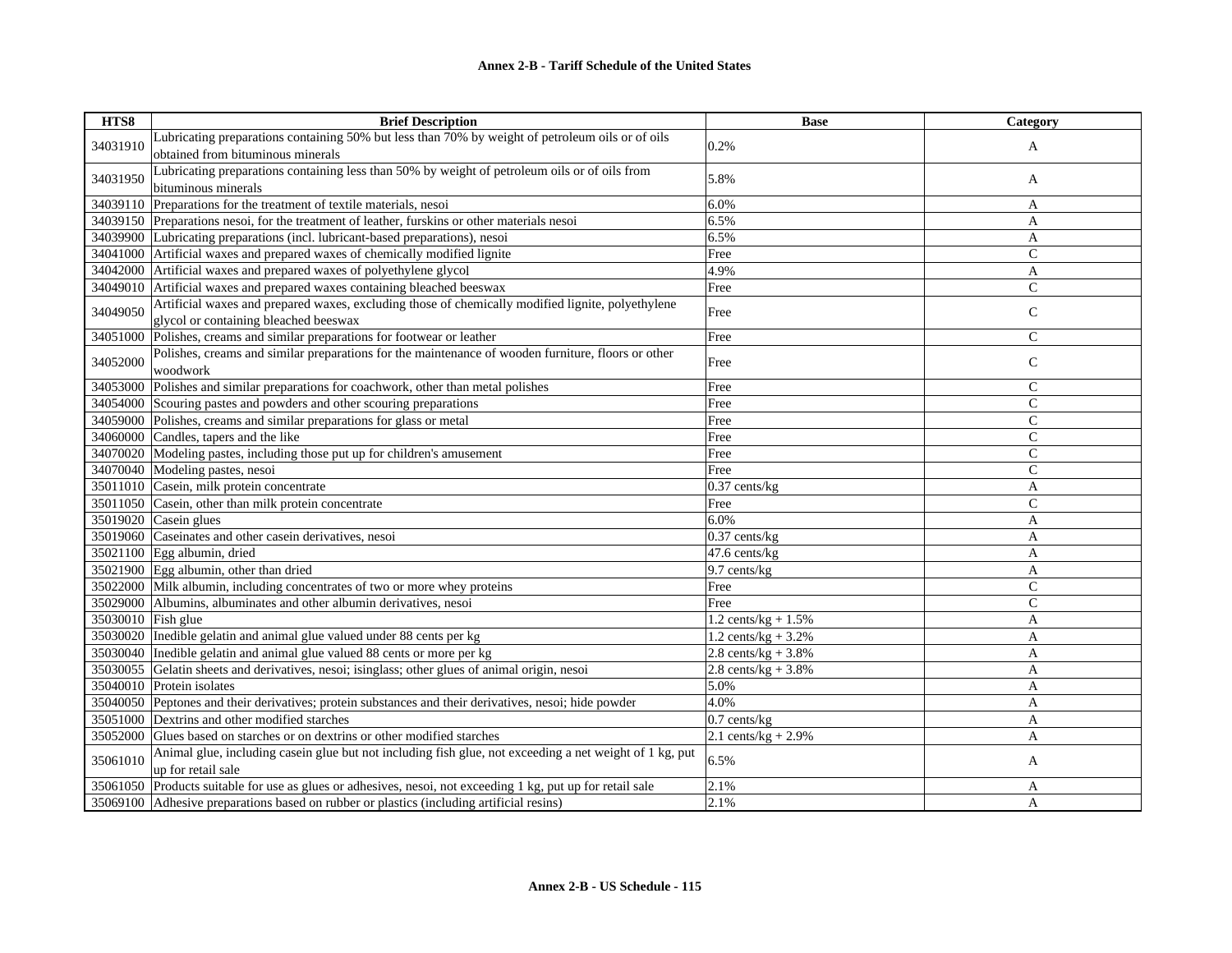## **Annex 2-B - Tariff Schedule of the United States**

| HTS8     | <b>Brief Description</b>                                                                                                                    | <b>Base</b> | Category      |
|----------|---------------------------------------------------------------------------------------------------------------------------------------------|-------------|---------------|
|          | 35069900 Prepared glues and other prepared adhesives, excluding adhesives based on rubber or plastics, nesoi                                | 2.1%        | A             |
| 35071000 | Rennet and concentrates thereof                                                                                                             | Free        | $\mathcal{C}$ |
|          | 35079020 Penicillin G amidase                                                                                                               | Free        | $\mathcal{C}$ |
|          | 35079070 Enzymes and prepared enzymes, nesoi                                                                                                | Free        | ${\bf C}$     |
|          | 36010000 Propellant powders                                                                                                                 | 6.5%        | A             |
| 36020000 | Prepared explosives, other than propellant powders                                                                                          | Free        | $\mathsf{C}$  |
|          | 36030030 Safety fuses or detonating fuses                                                                                                   | 3.0%        | A             |
| 36030060 | Percussion caps                                                                                                                             | 4.2%        | A             |
|          | 36030090 Detonating caps, igniters or electric detonators                                                                                   | 0.2%        | A             |
|          | 36041010 Display or special fireworks (Class 1.3G)                                                                                          | 2.4%        | $\mathbf{A}$  |
|          | 36041090 Fireworks, nesoi                                                                                                                   | 5.3%        | A             |
| 36049000 | Signaling flares, rain rockets, fog signals and other pyrotechnic articles, excluding fireworks                                             | 6.5%        | A             |
| 36050000 | Matches, other than pyrotechnic articles of heading 3604                                                                                    | Free        | $\mathcal{C}$ |
| 36061000 | Liquid or liquefied-gas fuels in containers used for filling cigarette or similar lighters of a capacity not<br>exceeding 300 cubic cm      | Free        | $\mathsf{C}$  |
| 36069030 | Ferrocerium and other pyrophoric alloys in all forms                                                                                        | 5.9%        | A             |
| 36069040 | Metaldehyde                                                                                                                                 | Free        | $\mathsf{C}$  |
| 36069080 | Articles of combustible materials as specified in note 2 of chap. 36, nesoi                                                                 | 5.0%        | A             |
| 37011000 | Photographic plates and film in the flat, sensitized, unexposed, of any material other than paper,<br>paperboard or textiles, for X-ray use | 3.7%        | A             |
| 37012000 | Instant print film in the flat, sensitized, unexposed, whether or not in packs                                                              | 3.7%        | A             |
| 37013000 | Photographic plates and film nesoi, with any side 255 mm, in the flat, sensitized, unexposed, not of                                        | 3.7%        | A             |
|          | paper, paperboard, or textiles                                                                                                              |             |               |
| 37019100 | Photographic plates, film, for color photography, nesoi, in the flat, sensitized, unexposed, not of paper,<br>paperboard, textiles          | 3.7%        | A             |
| 37019930 | Photographic dry plates, nesoi, sensitized, unexposed, of any material other than paper, paperboard or<br>textiles                          | 4.9%        | A             |
| 37019960 | Photographic plates and film, nesoi, in the flat, sensitized, unexposed, of any material other than paper,<br>paperboard or textiles        | 3.7%        | A             |
| 37021000 | Photographic film in rolls, sensitized, unexposed, for X-ray use; of any material other than paper,<br>paperboard or textiles               | 3.7%        | A             |
| 37022000 | Instant print film in rolls, sensitized, unexposed                                                                                          | 3.7%        | A             |
| 37023100 | Film in rolls, for color photography, without sprocket holes, of a width not exceeding 105 mm,<br>sensitized, unexposed                     | 3.7%        | A             |
| 37023200 | Film in rolls, with silver halide emulsion, without sprocket holes, of a width not exceeding 105 mm,<br>sensitized, unexposed               | 3.7%        | A             |
| 37023900 | Film in rolls without sprocket holes, width not exceeding 105 mm, other than color photography or<br>silver halide emulsion film            | 3.7%        | A             |
| 37024100 | Film in rolls, without sprocket holes, of a width exceeding 610 mm and of a length exceeding 200 m,<br>for color photography                | 3.7%        | A             |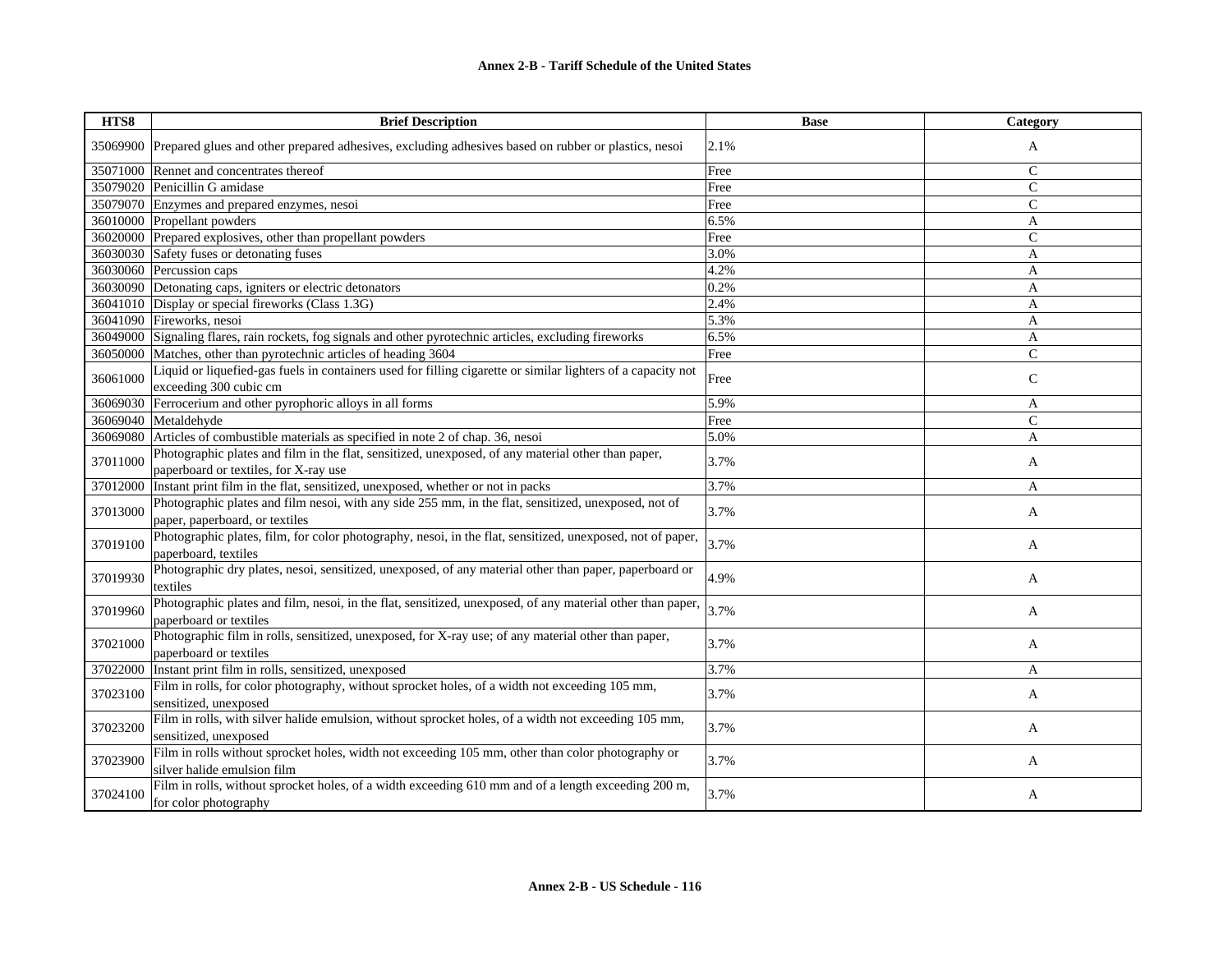| HTS8     | <b>Brief Description</b>                                                                                                                             | <b>Base</b> | Category       |
|----------|------------------------------------------------------------------------------------------------------------------------------------------------------|-------------|----------------|
| 37024200 | Film in rolls, without sprocket holes, of a width exceeding 610 mm and of a length exceeding 200 m,<br>other than for color photography              | 3.7%        | A              |
| 37024300 | Film in rolls, without sprocket holes, of a width exceeding 610 mm and of a length not exceeding 200                                                 | 3.7%        | A              |
| 37024400 | Film in rolls, without sprocket holes, of a width exceeding 105 mm but not exceeding 610 mm                                                          | 3.7%        | A              |
| 37025100 | Film for color photography, in rolls, of a width not exceeding 16 mm and of a length not exceeding 14<br>m                                           | 3.7%        | A              |
| 37025200 | Film for color photography, in rolls, of a width not exceeding 16 mm and of a length exceeding 14 m                                                  | 3.7%        | A              |
| 37025300 | Film for color photography, in rolls, exceeding 16 but not 35 mm in width and of a length not<br>exceeding 30 m, for slides                          | 3.7%        | A              |
| 37025400 | Film for color photography, in rolls, exceeding 16 but not 35 mm in width, of a length not exceeding $30\frac{1}{3.7\%}$<br>m, other than for slides |             | A              |
| 37025500 | Film for color photography, in rolls, exceeding 16 but not 35 mm in width and of a length exceeding 30                                               | Free        | $\mathsf{C}$   |
| 37025600 | Film for color photography, in rolls, of a width exceeding 35 mm                                                                                     | Free        | $\overline{C}$ |
| 37029101 | Photographic film nesoi in rolls, sensitivized, unexposed, of materials nesoi, of a width not exceeding<br>$16 \text{ mm}$                           | 3.7%        | A              |
| 37029300 | Photographic film nesoi, in rolls, of a width exceeding 16 but not 35 mm and of a length not exceeding<br>30 <sub>m</sub>                            | 3.7%        | A              |
| 37029400 | Photographic film nesoi, in rolls, of a width exceeding 16 but not 35 mm and of a length exceeding 30                                                | Free        | $\mathsf{C}$   |
| 37029500 | Photographic film nesoi, in rolls, of a width exceeding 35 mm                                                                                        | 3.7%        | A              |
| 37031030 | Silver halide photographic papers, sensitized, unexposed, in rolls of a width exceeding 610 mm                                                       | 3.7%        | A              |
| 37031060 | Photographic paper (other than silver halide), paperboard and textiles, sensitized, unexposed, in rolls of<br>a width exceeding 610 mm               | 3.1%        | A              |
| 37032030 | Silver halide papers, other than in rolls of a width exceeding 610 mm, for color photography,<br>sensitized, unexposed                               | 3.7%        | A              |
| 37032060 | Photographic paper (not silver halide), paperbd & textiles for color photos, other than in rolls of a<br>width $> 610$ mm, sensitized, unexposed     | 3.1%        | A              |
| 37039030 | Silver halide photographic papers, sensitized, unexposed, not for color photography, other than in rolls<br>of a width exceeding 610 mm              | 3.7%        | A              |
| 37039060 | Photographic paper (not silver halide), paperbd, tex., not for color photo, other than in rolls of a width<br>> 610 mm, sensitized, unexposed        | 2.8%        | A              |
| 37040000 | Photographic plates, film, paper, paperboard and textiles, exposed but not developed                                                                 | Free        | $\mathsf{C}$   |
| 37051000 | Photographic plates and films, exposed and developed, other than motion picture film, for offset<br>reproduction                                     | Free        | $\mathsf{C}$   |
| 37052010 | Microfilms covered by Nairobi Protocal                                                                                                               | Free        | $\mathsf{C}$   |
| 37052050 | Microfilms not covered by Nairobi Protocal                                                                                                           | Free        | $\mathsf{C}$   |
| 37059000 | Photographic plates and films, exposed and developed, other than motion picture film, nesoi                                                          | Free        | $\mathsf{C}$   |
| 37061030 | Sound recordings on motion-picture film of a width of 35 mm or more, suitable for use with motion-<br>picture exhibits                               | 1.4%        | A              |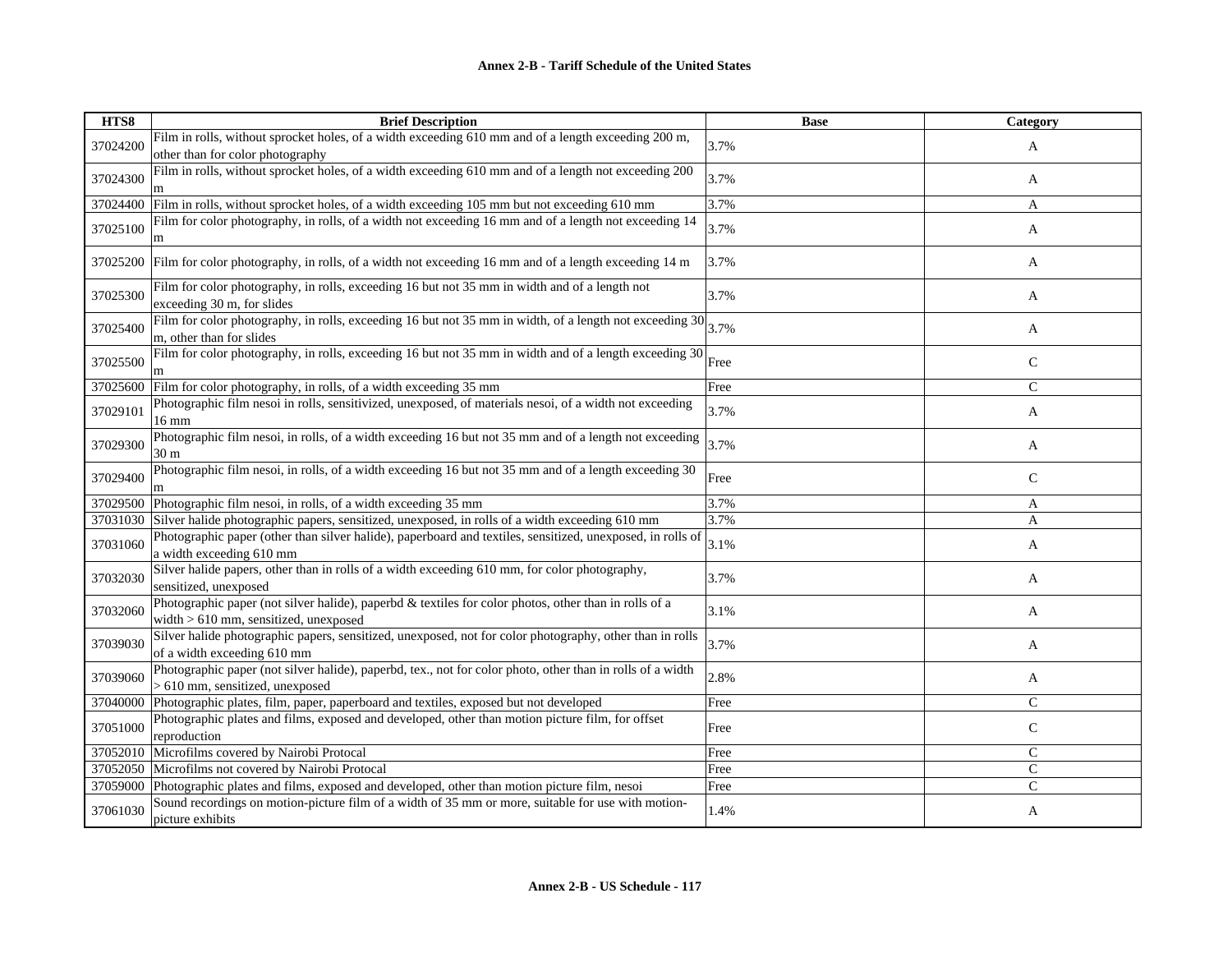| HTS8     | <b>Brief Description</b>                                                                                                                | <b>Base</b> | Category     |
|----------|-----------------------------------------------------------------------------------------------------------------------------------------|-------------|--------------|
|          | Motion-picture film of a width of 35 mm or more, exposed and developed, whether or not incorporating $\vert$ Free                       |             |              |
| 37061060 | sound track, nesoi                                                                                                                      |             | $\mathsf{C}$ |
| 37069000 | Motion-picture film, exposed and developed, less than 35 mm wide                                                                        | Free        | $\mathsf{C}$ |
| 37071000 | Sensitizing emulsions, for photographic uses, nesoi                                                                                     | 3.0%        | A            |
| 37079031 | Acid violet 19 for photographic uses                                                                                                    | Free        | $\mathsf{C}$ |
| 37079032 | Chemical preparations for photographic uses, nesoi                                                                                      | 6.5%        | A            |
| 37079060 | Unmixed products for photographic uses, put up in measured portions or put up for retail sale in a form<br>ready for use                | 1.5%        | A            |
| 38011010 | Artificial graphite plates, rods, powder and other forms, for manufacture into brushes for electric<br>generators, motors or appliances | 3.7%        | A            |
| 38011050 | Artificial graphite, nesoi                                                                                                              | Free        | $\mathsf{C}$ |
|          | 38012000 Colloidal or semi-colloidal graphite                                                                                           | Free        | $\mathsf{C}$ |
| 38013000 | Carbonaceous pastes for electrodes and similar pastes for furnace linings                                                               | 4.9%        | A            |
| 38019000 | Preparations based on graphite or other carbon in the form of pastes, blocks, plates or other<br>semimanufactures, nesoi                | 4.9%        | A            |
| 38021000 | Activated carbon                                                                                                                        | 4.8%        | A            |
| 38029010 | Bone black                                                                                                                              | 5.8%        | A            |
| 38029020 | Activated clays and activated earths                                                                                                    | 2.5%        | A            |
| 38029050 | Activated natural mineral products, nesoi; animal black, including spent animal black                                                   | 4.8%        | A            |
|          | 38030000 Tall oil, whether or not refined                                                                                               | Free        | $\mathsf{C}$ |
|          | 38040010 Lignin sulfonic acid and its salts                                                                                             | Free        | $\mathsf{C}$ |
|          | 38040050 Residual lyes from the manufacture of wood pulp, nesoi, excluding tall oil                                                     | 3.7%        | A            |
| 38051000 | Gum, wood or sulfate turpentine oils                                                                                                    | 5.0%        | A            |
| 38052000 | Pine oil containing alpha-terpineol as the main constituent                                                                             | Free        | $\mathsf{C}$ |
| 38059000 | Terpenic oils, nesoi, produced by treatment of coniferous woods; crude dipentene; sulfite turpentine<br>and other crude para-cymene     | 3.7%        | A            |
| 38061000 | Rosin and resin acids                                                                                                                   | 5.0%        | A            |
| 38062000 | Salts of rosin or of resin acids                                                                                                        | 3.7%        | A            |
|          | 38063000 Ester gums                                                                                                                     | 6.5%        | A            |
| 38069000 | Resin acids, derivatives of resin acids and rosin, rosin spirit and rosin oils, run gums, nesoin                                        | 4.2%        | A            |
| 38070000 | Wood tar and its oils; wood creosote; wood naphtha; vegetable pitch; preparations based on rosin, resin<br>acids or vegetable pitch     | 0.1%        | A            |
|          | 38081010 Fly ribbons (ribbon fly catchers), put up in packings for retail sale                                                          | 2.8%        | A            |
| 38081015 | Mixtures of N-[[(chlorophenyl)amino]carbonyl]-2,6-difluorobenzamide and inert substances                                                | Free        | $\mathsf{C}$ |
| 38081025 | Insecticides containing any aromatic or modified aromatic insecticide, nesoi                                                            | 6.5%        | A            |
| 38081030 | Insecticides, nesoi, containing an inorganic substance, put up for retail sale                                                          | 5.0%        | A            |
| 38081050 | Insecticides, nesoi, for retail sale or as preparations or articles                                                                     | 5.0%        | A            |
| 38082005 | Mixtures of dinocap and application adjuvants                                                                                           | Free        | $\mathsf{C}$ |
| 38082015 | Fungicides containing any aromatic or modified aromatic fungicide, nesoi                                                                | 6.5%        | A            |
| 38082024 | Maneb; zinab; mancozeb; and metiram                                                                                                     | Free        | $\mathsf{C}$ |
| 38082028 | Fungicides containing any fungicide which is a thioamide, thiocarbamate, dithio carbamate, thiuram or<br>isothiocyanate, nesoi          | 3.7%        | A            |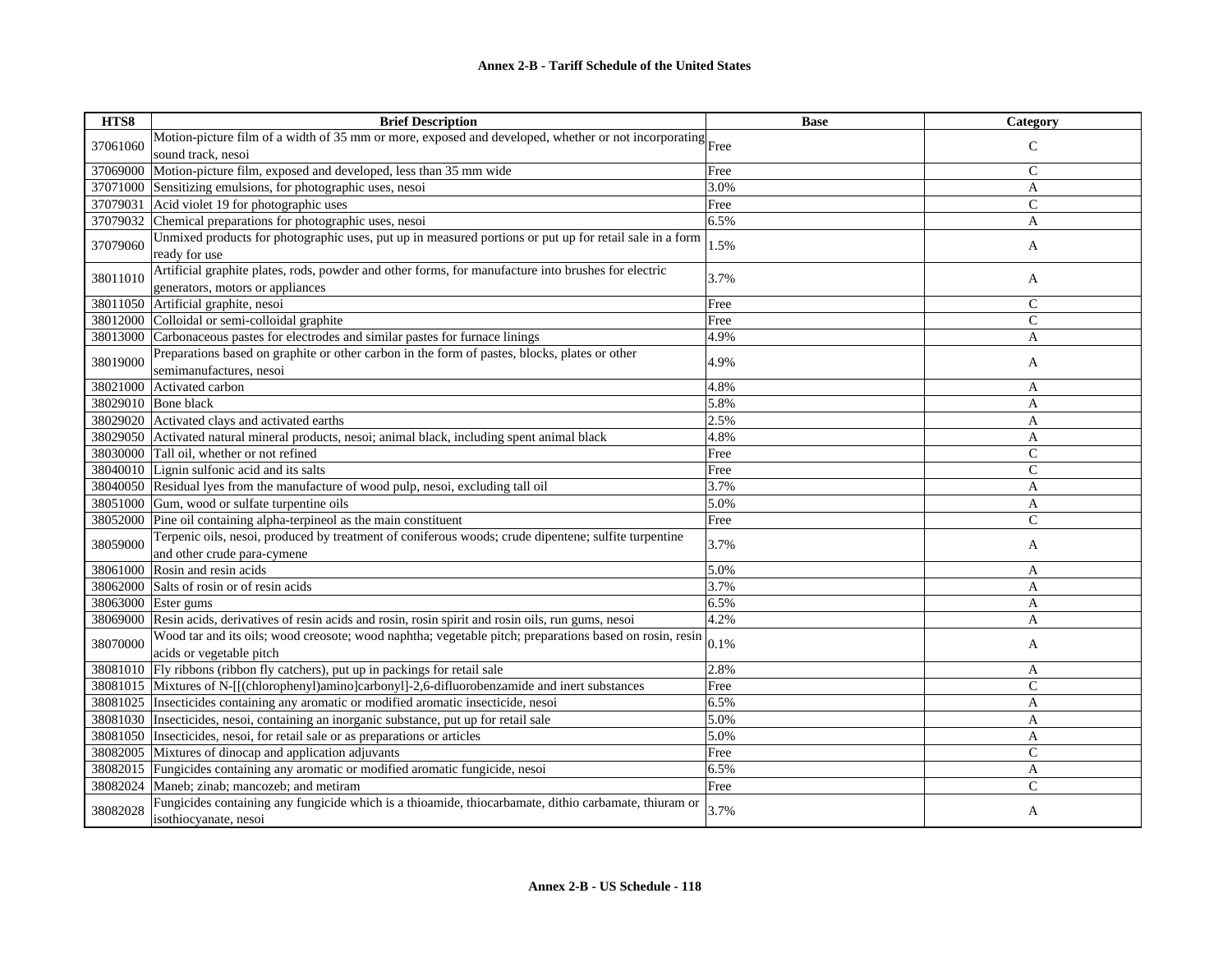| HTS8     | <b>Brief Description</b>                                                                                                                                  | <b>Base</b>                    | Category      |
|----------|-----------------------------------------------------------------------------------------------------------------------------------------------------------|--------------------------------|---------------|
| 38082030 | Fungicides, nesoi, containing an inorganic substance, put up for retail sale                                                                              | 5.0%                           | A             |
| 38082050 | Fungicides nesoi, put up in forms or packing for retail sale or as preparations or articles                                                               | 5.0%                           | A             |
| 38083005 | Herbicides, antisprouting products and plant-growth regulators, aromatic or modified aromatic, for<br>retail sale                                         | Free                           | $\mathsf{C}$  |
| 38083015 | Herbicides containing any aromatic or modified aromatic herbicide, antisprouting agent or plant-<br>growth regulator, nesoi                               | 6.5%                           | A             |
| 38083020 | Herbicides, antisprouting products and plant-growth regulators, nesoi, containing an inorganic<br>substance, for retail sale                              | 5.0%                           | A             |
| 38083050 | Herbicides, antisprouting products and plant-growth regulators nesoi, put up for retail sale                                                              | 5.0%                           | A             |
| 38084010 | Disinfectants, containing any aromatic or modified aromatic disinfectant                                                                                  | 6.5%                           | A             |
| 38084050 | Disinfectants nesoi                                                                                                                                       | 5.0%                           | A             |
| 38089004 | Mixtures of 1,1-bis(4-chlorophenyl)-2,2,2-trichloroethanol (Dicofol) and application adjuvants                                                            | Free                           | $\mathsf{C}$  |
| 38089008 | Rodenticides containing any aromatic or modified aromatic pesticide, nesoi                                                                                | 6.5%                           | A             |
| 38089030 | Formulated biocides based on 2-methyl-4-isothiazolin-3-one, or 2-n-octyl-4-isothiazolin-3-one, or on<br>certain other chemicals; metaldehyde              | Free                           | $\mathsf{C}$  |
| 38089070 | Rodenticides containing an inorganic substance                                                                                                            | 5.0%                           | A             |
| 38089095 | Rodenticides, nesoi                                                                                                                                       | 5.0%                           | A             |
| 38091000 | Finishing agents, dye carriers and like products, nesoi, with a basis of amylaceous substances                                                            | 2.2 cents/kg + $3%$            | A             |
| 38099100 | Finishing agents, dye carriers and like products, nesoi, used in the textile or like industries                                                           | 6.0%                           | A             |
| 38099210 | Finishing agents, dye carriers and other preparations used in paper or like industries, 5% or more by wt. $\vert_{7.0\%}$<br>aromatic (mod.) substance(s) |                                | A             |
| 38099250 | Finishing agents, dye carriers and other preparations used in paper or like industries, $<$ 5% by weight of<br>aromatic (mod.) substance(s)               | 6.0%                           | A             |
| 38099310 | Finishing agents, dye carriers and other preparations used in leather and like industries, $> 5\%$ by weight $ 7.0\%$<br>aromatic (mod.) substance(s)     |                                | A             |
| 38099350 | Finishing agents, dye carriers and other preparations used in leather and like industries, $<$ 5% by weight<br>aromatic (mod.) substance(s)               | 6.0%                           | A             |
| 38101000 | Pickling preparations for metal surfaces; soldering, brazing or welding powders and pastes consisting<br>of metal and other materials                     | 5.0%                           | A             |
| 38109010 | Preparations used for soldering or cores or coatings for welding electrodes or rods, 5% or more by<br>weight aromatic (or mod.) substance(s)              | $0.4 \text{ cents/kg} + 7.2\%$ | A             |
| 38109020 | Preparations used for soldering or as cores or coatings for welding electrodes or rods, consisting wholly Free<br>of inorganic substances                 |                                | $\mathsf{C}$  |
| 38109050 | Preparations used for soldering or as cores or coatings for welding electrodes or rods, nesoi                                                             | 5.0%                           | A             |
| 38111110 | Antiknock preparations based on tetraethyl lead or on a mixture of tetraethyl lead and tetramethyl lead                                                   | Free                           | $\mathsf{C}$  |
| 38111150 | Antiknock preparations based on lead compounds, nesoi                                                                                                     | Free                           | $\mathcal{C}$ |
| 38111900 | Antiknock preparations based on other than lead compounds                                                                                                 | 0.4 cents/ $kg + 7.2%$         | A             |
| 38112100 | Additives for lubricating oils containing petroleum oils or oils obtained from bituminous minerals                                                        | 7.0%                           | A             |
|          | 38112900 Additives for lubricating oils, nesoi                                                                                                            | 6.5%                           | A             |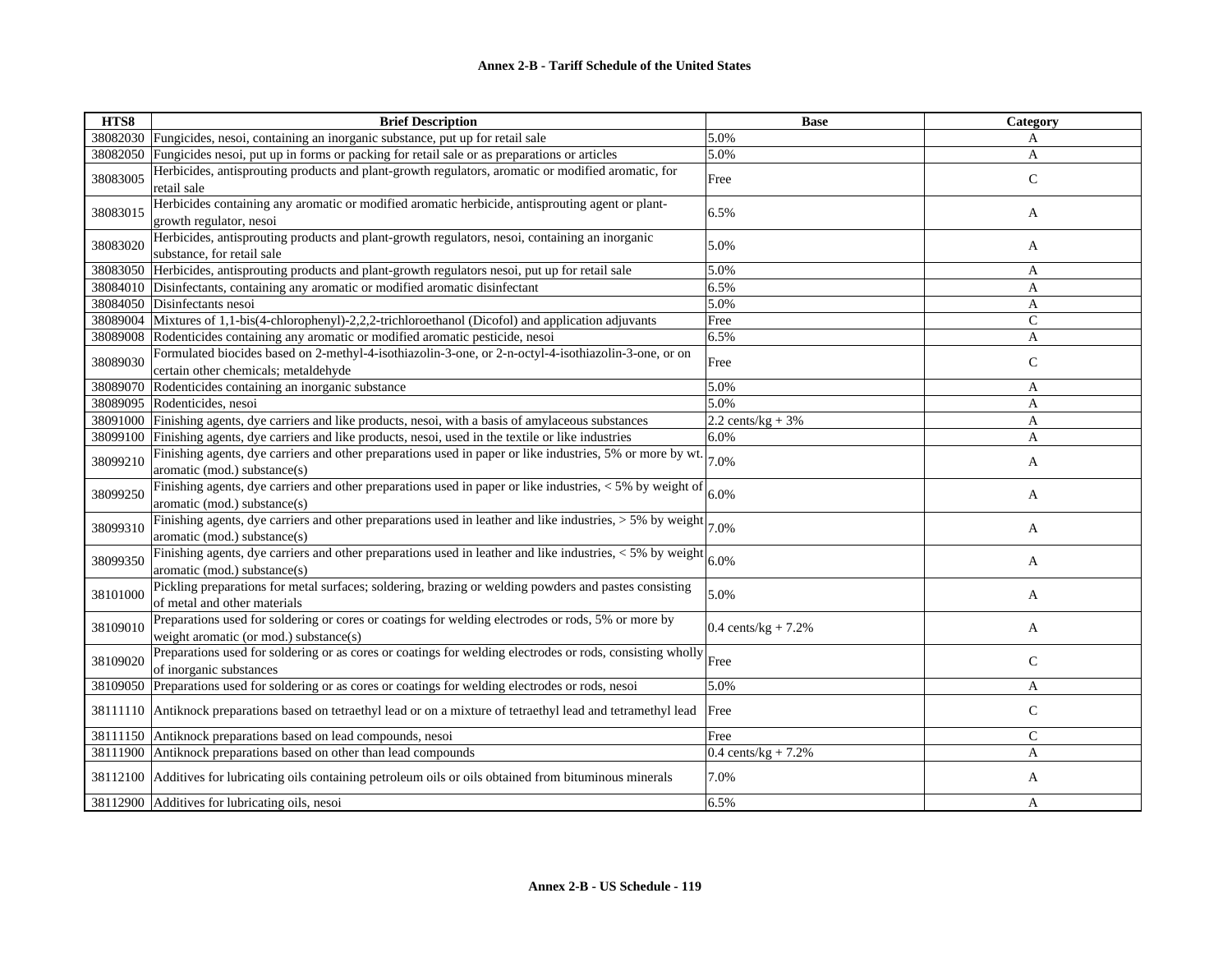| HTS8     | <b>Brief Description</b>                                                                                                                       | <b>Base</b>                    | Category      |
|----------|------------------------------------------------------------------------------------------------------------------------------------------------|--------------------------------|---------------|
| 38119000 | Prepared additives for mineral oils (incl. gasoline) or other liquids used for the same purposes as<br>mineral oils, nesoi                     | $0.4 \text{ cents/kg} + 7.2\%$ | A             |
| 38121010 | Prepared rubber accelerators containing any aromatic or modified aromatic rubber accelerator nesoi                                             | 0.4 cents/kg + $7.2%$          | A             |
|          | 38121050 Prepared rubber accelerators not containing any aromatic or modified aromatic rubber accelerator nesoi 5.0%                           |                                | A             |
| 38122010 | Compound plasticizers for rubber or plastics containing any aromatic or modified aromatic plasticizer<br>nesoi                                 | 7.6%                           | A             |
| 38122050 | Compound plasticizers for rubber or plastics not containing any aromatic or modified aromatic<br>plasticizer nesoi                             | 5.0%                           | A             |
| 38123020 | Mixtures of N,N'-diaryl-p-phenylenediamines                                                                                                    | 0.4 cents/ $kg + 7.2%$         | A             |
| 38123030 | Specific master batches of aromatic or mod aromatic antioxidizing preparations and other compound<br>stabilizers for rubber or plastics        | Free                           | C             |
| 38123060 | Antioxidizing prep & oth compound stabilizers for rubber/plastics cont any aromatic or modified<br>aromatic antioxidant or o/stabilizer, nesoi | 0.4 cents/ $kg + 7.2%$         | A             |
| 38123070 | Bis $(1,2,2,6,6$ -pentamethyl-4-piperidinyl)sebacate                                                                                           | Free                           | C             |
| 38123090 | Antioxidizing preparations and other compound stabilizers for rubber or plastics, nesoi                                                        | 5.0%                           | A             |
| 38130010 | Preparations and charges for fire extinguishers; charged fire-extinguishing grenades; consisting wholly<br>of inorganic substances             | Free                           | $\mathsf{C}$  |
| 38130050 | Preparations and charges for fire extinguishers; charged fire-extinguishing grenades; nesoi                                                    | 3.7%                           | A             |
| 38140010 | Organic composite solvents and thinners containing 5 to 25 percent, by weight of one or more aromatic<br>substances                            | 0.4 cents/kg + $7.2%$          | A             |
| 38140020 | Organic composite solvents and thinners containing more than 25 percent by weight of one or more<br>aromatic substances                        | 6.5%                           | A             |
| 38140050 | Organic composite solvents and thinners, nesoi; prepared paint or varnish removers; nesoi                                                      | 6.0%                           | A             |
| 38151100 | Supported catalysts with nickel or nickel compounds as the active substance                                                                    | Free                           | $\mathsf{C}$  |
| 38151200 | Supported catalysts with precious metal or precious metal compounds as the active substance                                                    | Free                           | $\mathcal{C}$ |
| 38151900 | Supported catalysts other than with nickel or precious metal or their compounds as the active substance Free                                   |                                | $\mathsf{C}$  |
| 38159010 | Reaction initiators, reaction accelerators and catalytic preparations, nesoi, consisting wholly of<br>bismuth, of tungsten or of vanadium      | 6.5%                           | A             |
| 38159020 | Reaction initiators, reaction accelerators and catalytic preparations, nesoi, consisting wholly of mercury<br>or of molybdenum                 | 2.8%                           | A             |
| 38159030 | Reaction initiators, reaction accelerators and catalytic preparations, nesoi, consisting wholly of<br>inorganic substances nesoi               | Free                           | $\mathcal{C}$ |
| 38159050 | Reaction initiators, reaction accelerators and catalytic preparations, nesoi                                                                   | 5.0%                           | A             |
| 38160000 | Refractory cements, mortars, concretes and similar compositions, other than products of heading 3801                                           | 3.0%                           | A             |
| 38170010 | Mixed linear alkylbenzenes, other than those of heading 2707 or 2902                                                                           | 0.1 cents/kg + 7.6%            | A             |
|          | 38170015 Mixed alkylbenzenes, other than linear or those of heading 2707 or 2902                                                               | 0.1 cents/kg + $7.6\%$         | A             |
|          | 38170020 Mixed alkylnaphthalenes, other than those of heading 2707 or 2902                                                                     | $0.4$ cents/kg + 7.2%          | A             |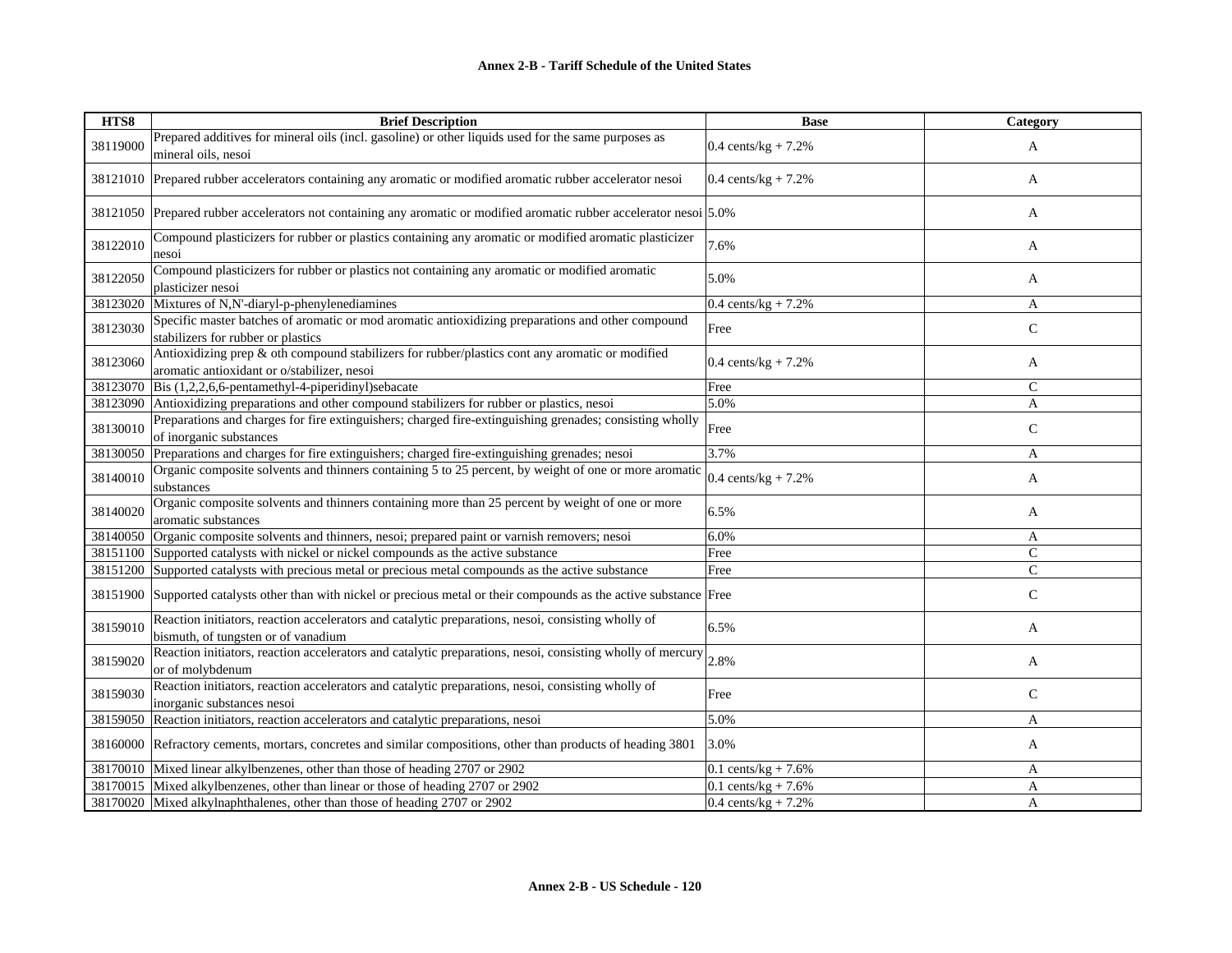| HTS8     | <b>Brief Description</b>                                                                                                 | <b>Base</b>                    | Category      |
|----------|--------------------------------------------------------------------------------------------------------------------------|--------------------------------|---------------|
| 38180000 | Chemical elements doped for use in electronics, in the form of discs, wafers etc., chemical compounds                    | Free                           | $\mathcal{C}$ |
|          | doped for electronic use                                                                                                 |                                |               |
|          | Hydraulic brake fluids and transmission fluids cont. less than 70% by weight of petroleum oils, or                       |                                |               |
| 38190000 | bituminous mineral oils                                                                                                  | $0.4 \text{ cents/kg} + 7.2\%$ | A             |
| 38200000 | Antifreezing preparations and prepared de-icing fluids                                                                   | 7.0%                           | A             |
| 38210000 | Prepared culture media for development of microorganisms                                                                 | 5.0%                           | A             |
|          | Composite diagnostic or laboratory reagents, other than those of heading 3002 or 3006, containing                        |                                |               |
| 38220010 | antigens or antisera                                                                                                     | Free                           | $\mathbf C$   |
| 38220050 | Composite diagnostic or laboratory reagents, nesoi                                                                       | Free                           | $\mathsf{C}$  |
| 38220060 | Certified reference materials as defined in note 2 to chapter 38                                                         | Free                           | $\mathcal{C}$ |
| 38231100 | Stearic acid                                                                                                             | 2.1 cents/kg + $3.8\%$         | A             |
| 38231200 | Oleic acid                                                                                                               | 2.1 cents/ $kg + 3.2%$         | A             |
| 38231300 | Tall oil fatty acids                                                                                                     | 3.2%                           | A             |
| 38231920 | Industrial monocarboxylic fatty acids or acid oils from refining derived from coconut, palm-kernel, or                   | 2.3%                           |               |
|          | palm oil                                                                                                                 |                                | A             |
| 38231940 | Industrial monocarboxylic fatty acids or acid oils from refining, nesoi                                                  | 3.2%                           | A             |
| 38237020 | Oleyl alcohol derived from fatty substances of animal or vegetable origin                                                | 5.1%                           | A             |
| 38237040 | Industrial fatty alcohols, other than oleyl, derived from fatty substances of animal or vegetable origin                 | 2.0%                           | A             |
| 38237060 | Industrial fatty alcohols other than derived from fatty substances of animal or vegetable origin                         | 2.4%                           | A             |
| 38241000 | Prepared binders for foundry molds or cores                                                                              | 6.0%                           | A             |
| 38242000 | Naphthenic acids, their water-insoluble salts, and their esters                                                          | 3.7%                           | A             |
| 38243000 | Nonagglomerated metal carbides mixed together or with metallic binders                                                   | 3.6%                           | A             |
|          | Prepared additives for cements, mortars or concretes containing 5% or more by weight of aromatic or                      |                                |               |
| 38244010 | modified aromatic substances                                                                                             | $0.4 \text{ cents/kg} + 7.2\%$ | A             |
| 38244020 | Prepared additives for cements, mortars or concretes consisting wholly of inorganic substances                           | Free                           | $\mathbf C$   |
| 38244050 | Prepared additives for cements, mortars or concretes, nesoi                                                              | 5.0%                           | A             |
| 38245000 | Non-refractory mortars and concretes                                                                                     | Free                           | $\mathcal{C}$ |
| 38246000 | Sorbitol other than that of subheading 2905.44                                                                           | 4.9%                           | A             |
| 38247100 | Mixtures containing acyclic hydrocarbons perhalogenated only with fluorine and chlorine                                  | 3.7%                           | A             |
|          | Mixtures containing perhalogenated derivatives of acyclic hydrocarbons containing two or more                            |                                |               |
| 38247900 | different halogens, nesoi                                                                                                | 3.7%                           | A             |
|          | Cultured crystals (other than optical elements of Chapter 90), in the form of ingots, weighing not less                  |                                |               |
| 38249011 | than 2.5 g each                                                                                                          | Free                           | $\mathsf{C}$  |
|          | Cultured crystals (other than optical elements of Chapter 90) weighing not less than 2.5 g each, not in                  |                                |               |
| 38249019 | the form of ingots                                                                                                       | 6.5%                           | A             |
|          | Mixtures containing 5% or more by weight of aromatic/modified aromatic substance(s), wholly of                           |                                |               |
| 38249021 | substances found naturally in coal tar, nesoi                                                                            | Free                           | $\mathsf{C}$  |
|          |                                                                                                                          |                                |               |
| 38249022 | Mixtures containing polymers of 1,2-dihydro-2,2,4-trimethylquinoline average under 5 monomer units $0.4$ cents/kg + 7.5% |                                | A             |
|          | Aqueous mixtures: triphenyl sulfonium Cl;diphenyl (4-phenylthio)phenyl sulfonium Cl;(thiodi-4,1-                         |                                |               |
| 38249025 | phenylene)bis(diphenyl sulfonium) dichloride                                                                             | $0.4 \text{ cents/kg} + 7.2\%$ | A             |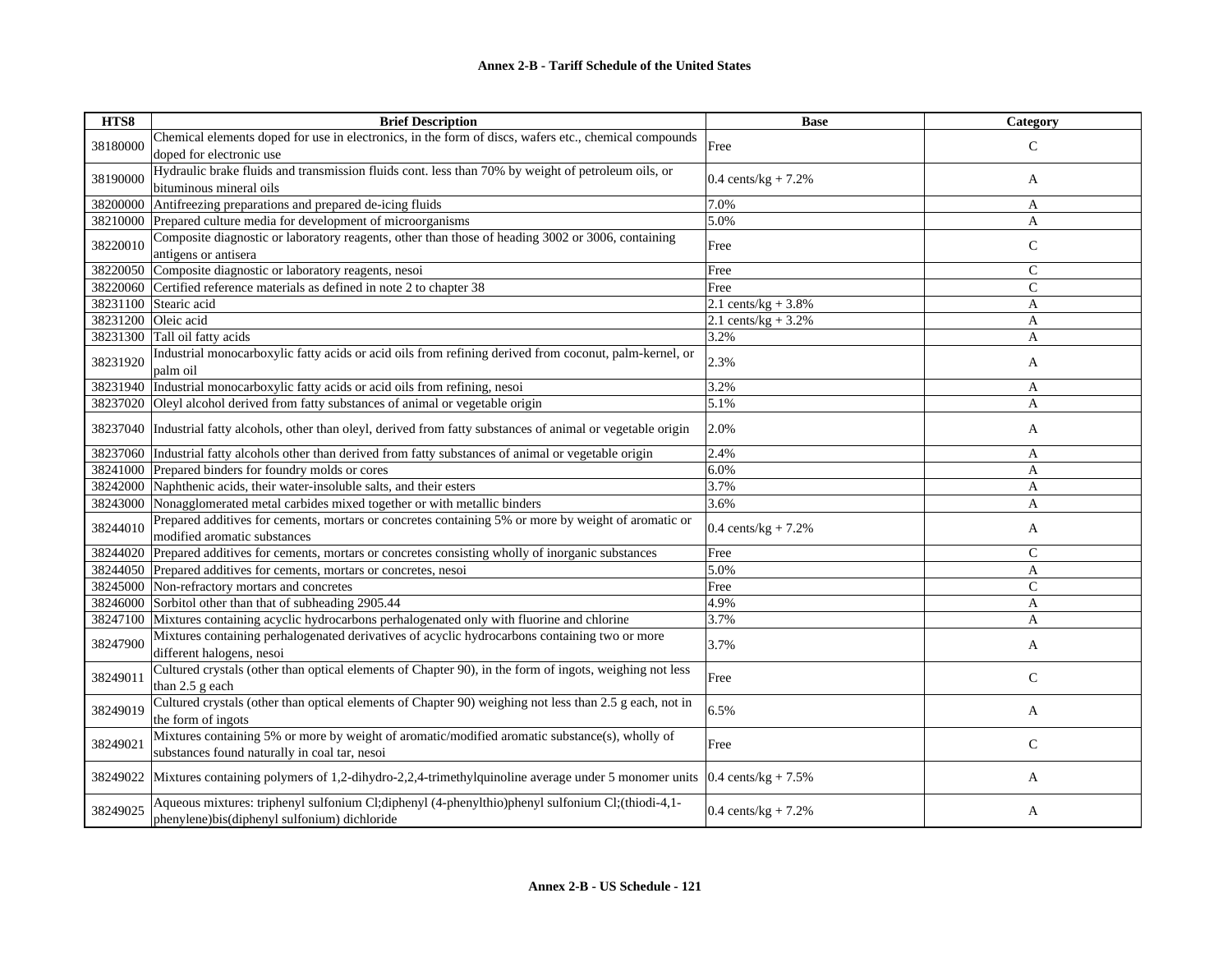| HTS8     | <b>Brief Description</b>                                                                                   | <b>Base</b>                    | Category      |
|----------|------------------------------------------------------------------------------------------------------------|--------------------------------|---------------|
| 38249026 | Benzene, 2,4-diisocyanate-1,3,5-tris-(1-methylethyl) homopolymer; a specified chemical; and two            | Free                           | $\mathcal{C}$ |
|          | specified mixtures                                                                                         |                                |               |
|          | Chemical mixtures nesoi, containing 5% or more by weight of aromatic or modified aromatic                  |                                |               |
| 38249028 | substance(s), nesoi                                                                                        | $0.4 \text{ cents/kg} + 7.2\%$ | A             |
| 38249031 | Chemical mixtures nesoi, of two or more inorganic compounds, of bismuth                                    | 6.5%                           | A             |
|          | Chemical mixtures nesoi, of two or more inorganic compounds, of hydrosulfite or sulfoxylate                |                                |               |
| 38249032 | compounds or of both                                                                                       | 7.6%                           | A             |
| 38249033 | Chemical mixtures nesoi, of two or more inorganic compounds, of mercury                                    | 4.2%                           | A             |
| 38249034 | Chemical mixtures nesoi, of two or more inorganic compounds, of molybdenum                                 | 2.8%                           | A             |
| 38249035 | Chemical mixtures nesoi, of two or more inorganic compounds, of tungsten                                   | 6.5%                           | A             |
| 38249036 | Chemical mixtures nesoi, of two or more inorganic compounds, of vanadium                                   | 6.5%                           | A             |
| 38249039 | Chemical mixtures of two or more inorganic compounds, nesoi                                                | Free                           | $\mathsf{C}$  |
| 38249040 | Fatty substances of animal or vegetable origin and mixtures thereof, nesoi                                 | 4.6%                           | A             |
| 38249045 | Mixtures nesoi, that are in whole or in part of hydrocarbons derived in whole or in part from petroleum,   | 6.5%                           |               |
|          | shale oil or natural gas                                                                                   |                                | A             |
| 38249046 | Mixtures of halogenated hydrocarbons, chlorinated but not otherwise halogenated, nesoi                     | 7.6%                           | A             |
| 38249047 | Mixtures of halogenated hydrocarbons other than chlorinated only, nesoi                                    | 3.7%                           | A             |
| 38249070 | Various chemicals and mixtures for electroplating and other plating solutions, printed circuit boards,     | Free                           | $\mathsf{C}$  |
|          | plastics, and metal finishings                                                                             |                                |               |
| 38249091 | Chemical products, preparations, and residual products of the chemical or allied products industries,      | 5.0%                           |               |
|          | nesoi                                                                                                      |                                | A             |
| 38251000 | Municipal waste                                                                                            | Free                           | $\mathsf{C}$  |
| 38252000 | Sewage sludge                                                                                              | Free                           | $\mathcal{C}$ |
| 38253000 | Clinical waste                                                                                             | Free                           | $\mathbf C$   |
| 38254100 | Halogenated waste organic solvents                                                                         | Free                           | $\mathsf{C}$  |
| 38254900 | Waste organic solvents, other than halogenated                                                             | Free                           | $\mathsf{C}$  |
| 38255000 | Wastes of metal-pickling liquors, hydraulic fluids, brake fluids and anti-freeze fluids                    | Free                           | $\mathsf{C}$  |
| 38256100 | Other wastes from the chemical or allied industries mainly containing organic constituents                 | Free                           | $\mathsf{C}$  |
| 38256900 | Other wastes from the chemical or allied industries, other than those mainly containing organic            | Free                           | $\mathsf C$   |
|          | constituents                                                                                               |                                |               |
| 38259000 | Residual products of the chemical or allied industries, nesoi; other wastes, nesoi, specified in note 6 to | Free                           | $\mathsf{C}$  |
|          | chapter 38                                                                                                 |                                |               |
| 39011000 | Polyethylene having a specific gravity of less than 0.94, in primary forms                                 | 7.1%                           | A             |
| 39012000 | Polyethylene having a specific gravity of 0.94 or more, in primary forms                                   | 7.1%                           | A             |
| 39013020 | Ethylene copolymer: Vinyl acetate-vinyl chloride-ethylene terpoly w/ < 50% deriv of vinyl acetate, exc     | Free                           | $\mathbf C$   |
|          | polymer aromatic/mod arom monomers                                                                         |                                |               |
|          | 39013060 Ethylene-vinyl acetate copolymers, nesoi                                                          | 5.3%                           | A             |
|          | 39019010 Polymers of ethylene, nesoi, in primary forms, elastomeric                                        | Free                           | $\mathsf{C}$  |
|          | 39019055 Ethylene copolymers, in primary forms, other than elastomeric                                     | 7.1%                           | $\mathbf{A}$  |
|          | 39019090 Polymers of ethylene, nesoi, in primary forms, other than elastomeric                             | 6.5%                           | A             |
|          | 39021000 Polypropylene, in primary forms                                                                   | 7.1%                           | A             |
|          | 39022010 Polyisobutylene, elastomeric, in primary forms                                                    | Free                           | $\mathsf{C}$  |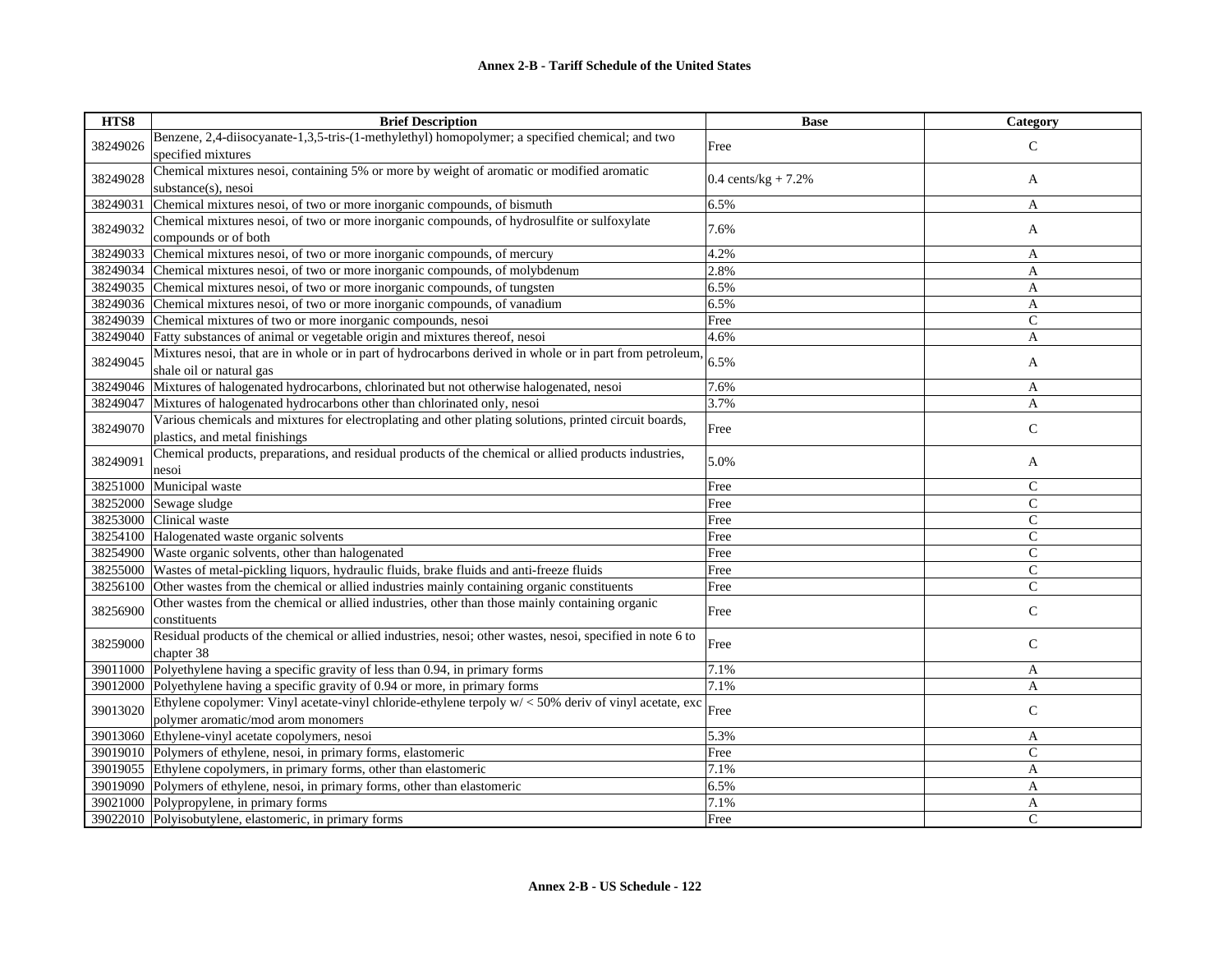| HTS8     | <b>Brief Description</b>                                                                             | <b>Base</b> | Category      |
|----------|------------------------------------------------------------------------------------------------------|-------------|---------------|
|          | 39022050 Polyisobutylene, other than elastomeric, in primary forms                                   | 6.5%        | A             |
| 39023000 | Propylene copolymers, in primary forms                                                               | 6.5%        | A             |
| 39029000 | Polymers of propylene or of other olefins, nesoi, in primary forms                                   | 6.5%        | A             |
| 39031100 | Polystyrene, expandable, in primary forms                                                            | 6.5%        | A             |
| 39031900 | Polystyrene, other than expandable, in primary forms                                                 | 6.5%        | A             |
| 39032000 | Styrene-acrylonitrile (SAN) copolymers, in primary forms                                             | 6.5%        | A             |
| 39033000 | Acrylonitrile-butadiene-styrene (ABS) copolymers, in primary forms                                   | 6.5%        | A             |
| 39039010 | Methyl methacrylate-butadiene-styrene (MBS) copolymers, in primary forms                             | 6.5%        | $\mathbf{A}$  |
|          | 39039050 Polymers of styrene, nesoi, in primary forms                                                | 6.5%        | $\mathbf{A}$  |
| 39041000 | Polyvinyl chloride, not mixed with any other substances, in primary forms                            | 6.9%        | A             |
| 39042100 | Polyvinyl chloride, mixed with other substances, nonplasticized, in primary forms                    | 6.9%        | A             |
| 39042200 | Polyvinyl chloride, mixed with other substances, plasticized, in primary forms                       | 6.9%        | A             |
|          | Vinyl chloride copolymer: Vinyl acetate-vinyl chloride-ethylene terpoly w/< 50% deriv vinyl acetate, |             |               |
| 39043020 | exc polymer aromatic/mod arom monomers                                                               | Free        | ${\bf C}$     |
| 39043060 | Vinyl chloride-vinyl acetate copolymers, nesoi                                                       | 5.3%        | A             |
| 39044000 | Vinyl chloride copolymers nesoi, in primary forms                                                    | 5.3%        | A             |
| 39045000 | Vinylidene chloride polymers, in primary forms                                                       | 6.5%        | A             |
| 39046100 | Polytetrafluoroethylene (PTFE), in primary forms                                                     | 5.8%        | A             |
| 39046910 | Fluoropolymers, elastomeric, other than polytetrafluoroethylene, in primary forms                    | Free        | $\mathcal{C}$ |
| 39046950 | Fluoropolymers, other than elastomeric and other than polytetrafluoroethylene, in primary forms      | 6.5%        | A             |
|          | Polymers of vinyl chloride or of other halogenated olefins, nesoi, in primary forms, elastomeric, in |             |               |
| 39049010 | primary forms                                                                                        | Free        | $\mathsf{C}$  |
| 39049050 | Polymers of vinyl chloride or of other halogenated olefins, nesoi, in primary forms, other than      | 6.5%        |               |
|          | elastomeric, in primary forms                                                                        |             | A             |
| 39051200 | Polyvinyl acetate, in aqueous dispersion                                                             | 4.0%        | A             |
| 39051900 | Polyvinyl acetate, other than in aqueous dispersion, in primary forms                                | 4.0%        | A             |
| 39052100 | Vinyl acetate copolymers, in aqueous dispersion                                                      | 4.0%        | $\mathbf{A}$  |
| 39052900 | Vinyl acetate copolymers, other than in aqueous dispersion, in primary forms                         | 4.0%        | A             |
| 39053000 | Polyvinyl alcohols, whether or not containing unhydrolyzed acetate groups, in primary forms          | 3.2%        | A             |
| 39059110 | Copolymers of vinyl esters or other vinyls, in primary forms, containing by weight 50% or more of    | 4.0%        |               |
|          | derivatives of vinyl acetate                                                                         |             | A             |
|          | 39059150 Copolymers of vinyl esters or other vinyls, in primary forms, nesoi                         | 5.3%        | A             |
| 39059930 | Polyvinyl carbazole (including adjuvants)                                                            | Free        | $\mathsf{C}$  |
| 39059980 | Polymers of vinyl esters or other vinyl polymers, in primary forms, nesoi                            | 5.3%        | A             |
|          | 39061000 Polymethyl methacrylate, in primary forms                                                   | 6.3%        | A             |
| 39069010 | Acrylic polymers (except PMMA) in primary forms, elastomeric                                         | Free        | $\mathcal{C}$ |
|          | 39069020 Acrylic plastics polymers (except PMMA), in primary forms, nonelastomeric                   | 6.3%        | A             |
|          | 39069050 Acrylic polymers (except plastics or elastomers), in primary forms, nesoi                   | 4.2%        | A             |
|          | 39071000 Polyacetals in primary forms                                                                | 6.5%        | A             |
| 39072000 | Polyethers, other than polyacetals, in primary forms                                                 | 6.5%        | A             |
|          | 39073000 Epoxide resins in primary forms                                                             | 6.1%        | A             |
|          | 39074000 Polycarbonates in primary forms                                                             | 5.8%        | A             |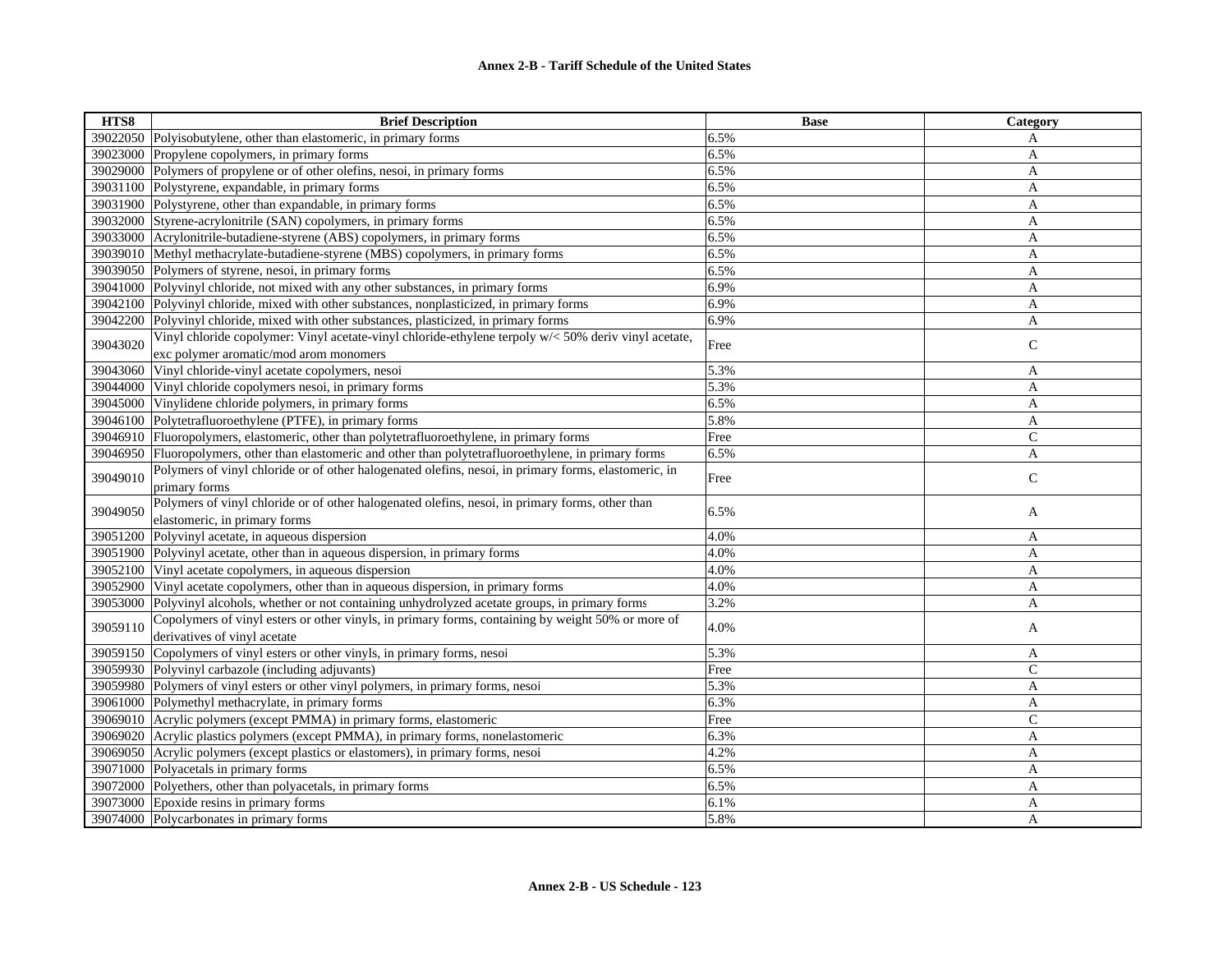| HTS8     | <b>Brief Description</b>                                                                                                                 | <b>Base</b>           | Category      |
|----------|------------------------------------------------------------------------------------------------------------------------------------------|-----------------------|---------------|
|          | 39075000 Alkyd resins in primary forms                                                                                                   | $0.3$ cents/kg + 6.8% | A             |
| 39076000 | Polyethylene terephthalate in primary forms                                                                                              | $0.3$ cents/kg + 6.8% | A             |
| 39079120 | Unsaturated allyl resins, uncompounded                                                                                                   | Free                  | $\mathsf{C}$  |
| 39079140 | Unsaturated allyl resins, nesoi                                                                                                          | 5.8%                  | A             |
|          | 39079150 Unsaturated polyesters, other than allyl resins in primary forms                                                                | 6.5%                  | A             |
|          | 39079900 Polyesters nesoi, saturated, in primary forms                                                                                   | $0.3$ cents/kg + 6.8% | A             |
| 39081000 | Polyamide-6, -11, -12, -6,6, -6,9, -6,10 or -6,12 in primary form                                                                        | 6.3%                  | A             |
|          | 39089020 Bis(4-amino-3-methylcyclohexyl)methaneisophthalic acid-laurolactam copolymer                                                    | Free                  | ${\bf C}$     |
|          | 39089070 Other polyamides in primary forms                                                                                               | 6.5%                  | A             |
| 39091000 | Urea resins; thiourea resins                                                                                                             | 6.5%                  | A             |
| 39092000 | Melamine resins                                                                                                                          | 6.5%                  | A             |
|          | 39093000 Amino-resins, nesoi                                                                                                             | 6.5%                  | A             |
| 39094000 | Phenolic resins                                                                                                                          | 6.5%                  | A             |
| 39095010 | Polyurethanes, elastomeric, in primary forms                                                                                             | Free                  | $\mathcal{C}$ |
| 39095020 | Polyurethanes: cements, in primary forms                                                                                                 | 2.1%                  | A             |
|          | 39095050 Polyurethanes, other than elastomeric or cements, in primary forms                                                              | 6.3%                  | A             |
| 39100000 | Silicones in primary forms                                                                                                               | 3.0%                  | A             |
| 39111000 | Petroleum resins, coumarone, indene, or coumarone-indene resins and polyterpenes, in primary forms                                       | 6.1%                  | A             |
| 39119010 | Elastomeric polysulfides, polysulfones and other products specified in note 3 to chapter 39, nesoi, in<br>primary forms                  | Free                  | $\mathsf{C}$  |
| 39119015 | Specified carbodiimide or homopolymer with polyethylene thermoplastic goods                                                              | Free                  | $\mathcal{C}$ |
| 39119025 | Thermoplastic polysulfides, polysulfones $\&$ oth products spec in note 3, chapt 39, cont aromatic<br>monomer units or derived therefrom | 6.1%                  | A             |
| 39119035 | Benzenamine; and hydrocarbon novolac cyanate ester                                                                                       | Free                  | $\mathcal{C}$ |
| 39119045 | Thermosetting polysulfides, polysulfones & oth products spec in note 3, chapt 39, cont aromatic<br>monomer units or derived therefrom    | 5.8%                  | A             |
| 39119070 | Chlorinated synthetic rubber                                                                                                             | Free                  | $\mathsf{C}$  |
| 39119090 | Polysulfides, polysulfones & other products specified in note 3 to chapter 39, nesoi                                                     | 6.5%                  | A             |
| 39121100 | Cellulose acetates, nesoi, in primary forms, nonplasticized                                                                              | 5.6%                  | A             |
|          | 39121200 Cellulose acetates, nesoi, in primary forms, plasticized                                                                        | 5.6%                  | A             |
| 39122000 | Cellulose nitrates (including collodions), in primary forms                                                                              | 5.2%                  | A             |
| 39123100 | Carboxymethylcellulose and its salts                                                                                                     | 6.4%                  | A             |
|          | 39123900 Cellulose ethers, other than carboxymethylcellulose and its salts, in primary forms                                             | 4.2%                  | A             |
| 39129000 | Cellulose and its chemical derivatives nesoi, in primary forms                                                                           | 5.2%                  | A             |
|          | 39131000 Alginic acid, and its salts and esters, in primary forms                                                                        | 4.2%                  | A             |
| 39139010 | Chemical derivatives of natural rubber, nesoi, in primary forms                                                                          | Free                  | $\mathsf{C}$  |
|          | 39139020 Polysaccharides and their derivatives, nesoi, in primary forms                                                                  | 5.8%                  | A             |
| 39139050 | Natural polymers and modified natural polymers, nesoi, in primary forms                                                                  | 6.5%                  | A             |
| 39140020 | Cross-linked polyvinylbenzyltrimethylammonium chloride (Cholestyramine resin USP)                                                        | Free                  | $\mathcal{C}$ |
| 39140060 | Ion-exchangers based on polymers of headings 3901 to 3913, in primary forms, nesoi                                                       | 3.9%                  | A             |
|          | 39151000 Waste, parings and scraps, of polymers of ethylene                                                                              | Free                  | $\mathcal{C}$ |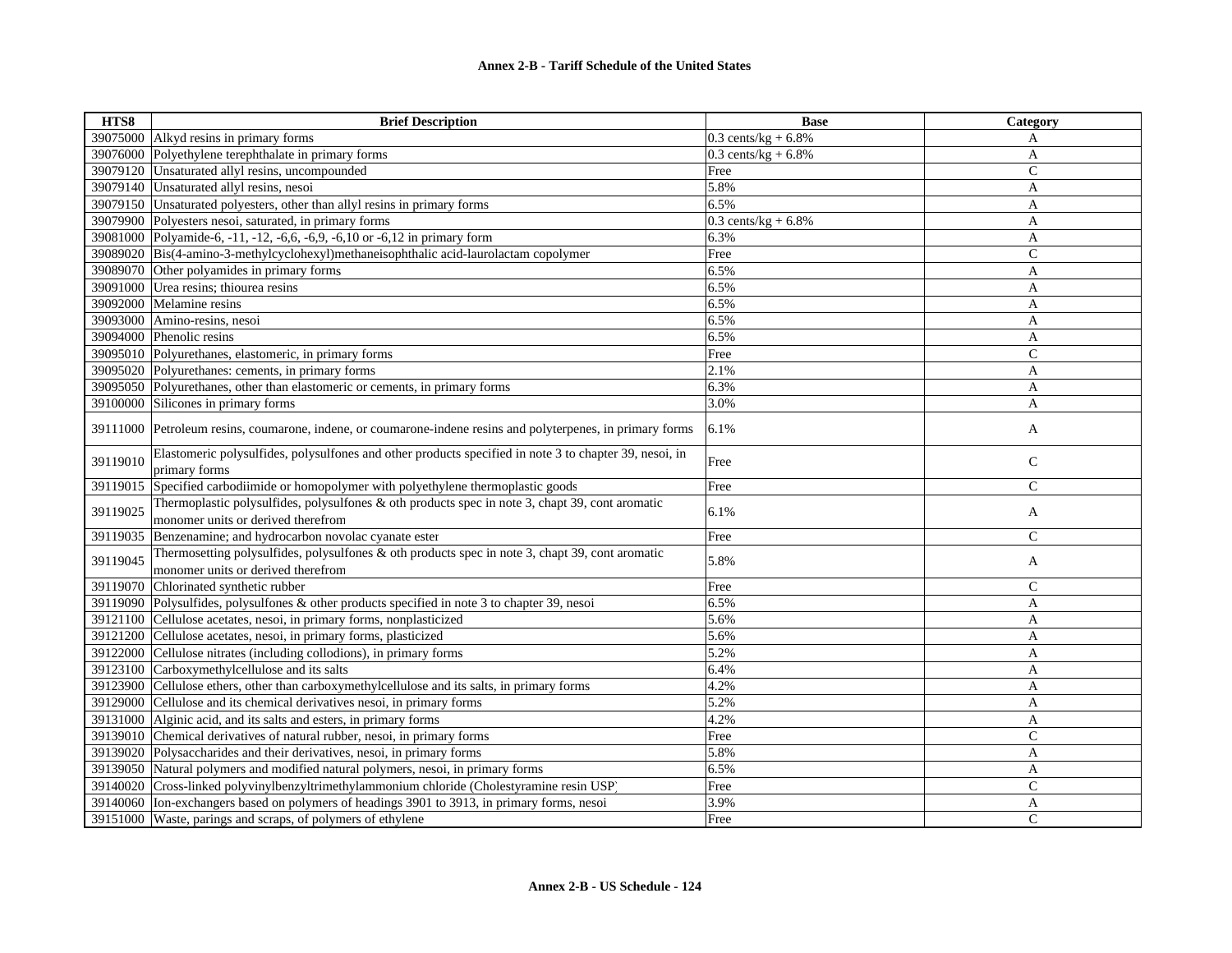| HTS8     | <b>Brief Description</b>                                                                                 | <b>Base</b> | Category     |
|----------|----------------------------------------------------------------------------------------------------------|-------------|--------------|
| 39152000 | Waste, parings and scrap, of polymers of styrene                                                         | Free        | $\mathsf{C}$ |
| 39153000 | Waste, parings and scrap, of polymers of vinyl chloride                                                  | Free        | $\mathbf C$  |
| 39159000 | Waste, parings and scrap, of plastics, nesoi                                                             | Free        | $\mathsf{C}$ |
|          | Monofilament with cross-section dimension over 1 mm, rods, sticks, profile shapes, at most surface-      |             |              |
| 39161000 | worked, of polymers of ethylene                                                                          | 5.8%        | A            |
|          | Monofilament with cross-section dimension over 1 mm, rods, sticks, profile shapes, at most surface-      |             |              |
| 39162000 | worked, of polymers of vinyl chloride                                                                    | 5.8%        | A            |
|          | Monofilament with cross-section dimension over 1 mm, rods, sticks, profile shapes, at most surface-      |             |              |
| 39169010 | worked, of acrylic polymers                                                                              | 6.5%        | A            |
| 39169020 | Monofilament racket strings of plastics of which any cross-sectional dimension exceeds 1 mm              | 3.1%        | A            |
| 39169030 | Monafilament nesoi, of plastics, excluding ethylene, vinyl chloride and acrylic polymers                 | 6.5%        | A            |
|          | 39169050 Rods, sticks and profile shapes, at most surface-worked, of plastics, nesoi                     | 5.8%        | A            |
|          | 39171010 Artificial guts (sausage casings) of cellulosic plastics materials                              | 6.5%        | A            |
|          | 39171060 Artificial guts (sausage casings) of collagen                                                   | Free        | $\mathsf{C}$ |
|          | 39171090 Artificial guts (sausage casings) of hardened protein, nesoi                                    | 4.2%        | A            |
|          | 39172100 Tubes, pipes and hoses, rigid, of polymers of ethylene                                          | 3.1%        | A            |
| 39172200 | Tubes, pipes and hoses, rigid, of polymers of propylene                                                  | 3.1%        | A            |
|          | 39172300 Tubes, pipes and hoses, rigid, of polymers of vinyl chloride                                    | 3.1%        | A            |
|          | 39172900 Tubes, pipes and hoses, rigid, of other plastics nesoi                                          | 3.1%        | A            |
| 39173100 | Flexible plastic tubes, pipes and hoses, having a minimum burst pressure of 27.6 MPa                     | 3.1%        | A            |
|          | Tubes, pipes and hoses, of plastics, other than rigid, not reinforced or otherwise combined with other   |             |              |
| 39173200 | materials, without fittings                                                                              | 3.1%        | A            |
|          | Flexible plastic tubes, pipes and hoses, nesoi, with fittings, not reinforced or otherwise combined with |             |              |
| 39173300 | other materials                                                                                          | 3.1%        | A            |
| 39173900 | Flexible plastic tubes, pipes and hoses, nesoi                                                           | 3.1%        | A            |
| 39174000 | Fittings of plastics, for plastic tubes, pipes and hoses, nesoi                                          | 5.3%        | A            |
| 39181010 | Vinyl tile floor coverings                                                                               | 5.3%        | $\mathbf{A}$ |
| 39181020 | Vinyl flooring, excluding vinyl tile                                                                     | 5.3%        | A            |
| 39181031 | Wall or ceiling coverings, with a backing of manmade fibers, greater than 70% by weight of PVC           | 4.2%        | A            |
|          | Wall or ceiling coverings, with a backing of manmade fibers, less than or equal to 70% by weight of      |             |              |
| 39181032 | <b>PVC</b>                                                                                               | 6.5%        | A            |
|          | Wall or ceiling coverings of polymers of vinyl chloride with a backing of textile fibers other than of   |             |              |
| 39181040 | manmade fibers                                                                                           | 5.3%        | A            |
| 39181050 | Wall or ceiling coverings of polymers of vinyl chloride, without a backing of textile fibers             | 4.2%        | A            |
| 39189010 | Floor coverings of plastics, other than of polymers of vinyl chloride, nesoi                             | 5.3%        | A            |
|          | Wall or ceiling coverings, with a backing of manmade fibers, of plastics other than polymers of vinyl    |             |              |
| 39189020 | chloride                                                                                                 | 6.5%        | A            |
|          | Wall or ceiling coverings of plastics other than of polymers of vinyl chloride with a backing of textile |             |              |
| 39189030 | fibers other than of manmade fiber                                                                       | 5.3%        | A            |
| 39189050 | Wall or ceiling coverings of plastics other than vinyl chloride, without a backing of textile fibers     | 4.2%        | A            |
|          | Self-adhesive plates, sheets, other flat shapes, of plastics, in rolls n/o 20 cm wide, light-reflecting  |             |              |
| 39191010 | surface produced by glass grains                                                                         | 6.5%        | A            |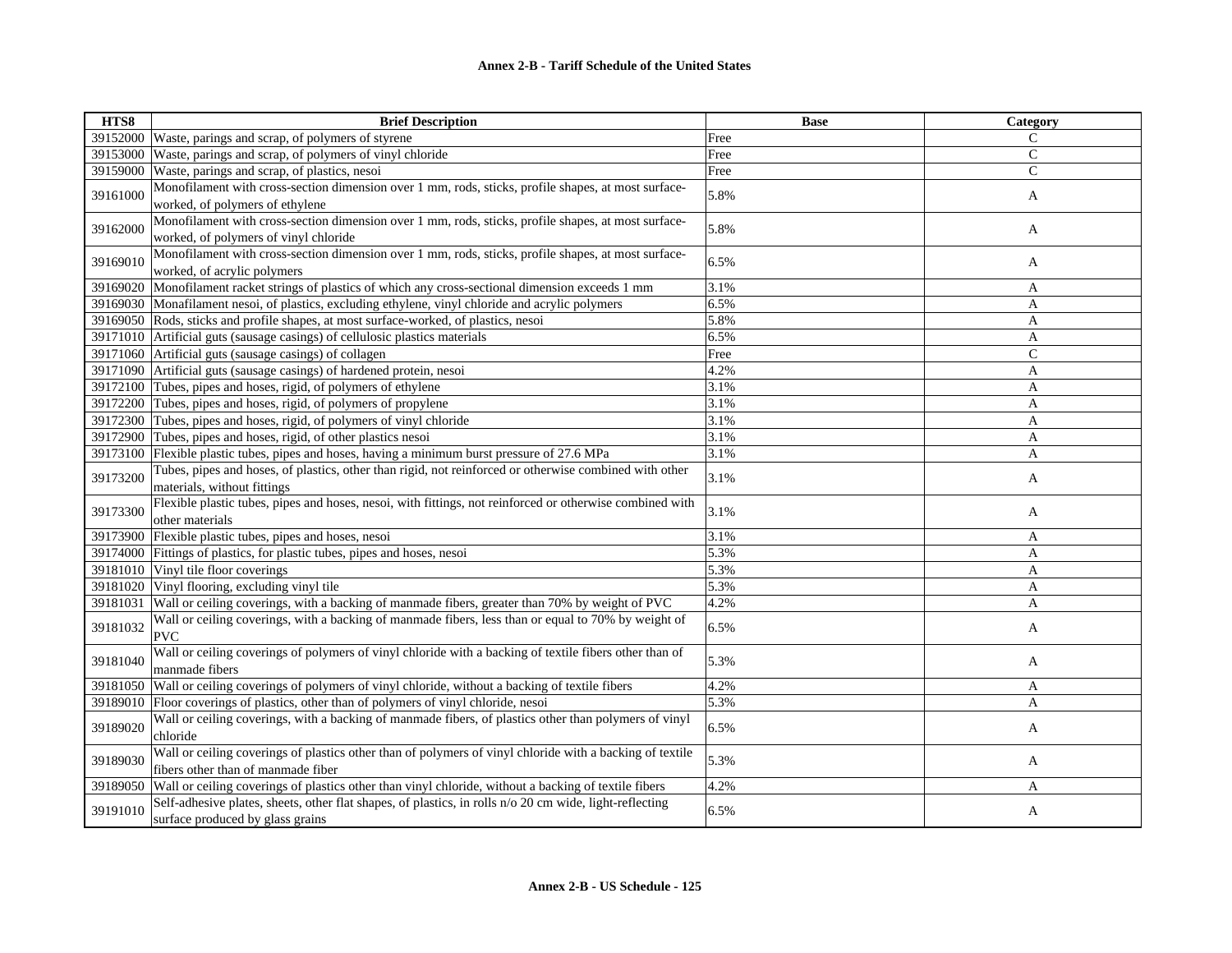| HTS8     | <b>Brief Description</b>                                                                                                                           | <b>Base</b> | <b>Category</b> |
|----------|----------------------------------------------------------------------------------------------------------------------------------------------------|-------------|-----------------|
| 39191020 | Self-adhesive plates, sheets, other flat shapes, of plastics, in rolls n/o 20 cm wide, not having a light-<br>reflecting glass grain surface       | 5.8%        | A               |
| 39199010 | Self-adhesive plates, sheets, other flat shapes, of plastics, light-reflecting surface produced by glass<br>grains, nesoi                          | 6.5%        | A               |
| 39199050 | Self-adhesive plates, sheets, other flat shapes, of plastics, not having a light-reflecting surface produced<br>by glass grains, nesoi             | 5.8%        | A               |
| 39201000 | Nonadhesive plates, sheets, film, foil and strip, noncellular, not reinforced or combined with other<br>materials, of polymers of ethylene         | 4.2%        | A               |
| 39202000 | Nonadhesive plates, sheets, film, foil and strip, noncellular, not reinforced or combined with other<br>materials, of polymers of propylene        | 4.2%        | A               |
| 39203000 | Nonadhesive plates, sheets, film, foil and strip, noncellular, not reinforced or combined with other<br>materials, of polymers of styrene          | 5.8%        | A               |
| 39204310 | Nonadhesive plates/sheets/film/foil/strip made imitation of patent leather, of vinyl chloride polymers,<br>not less 6% plasticizers                | 3.1%        | A               |
| 39204350 | Nonadhesive plate/sheet/film/foil/strip, noncellular, not comb w/other materials, of vinyl chloride<br>polymers, not less 6% plasticizer, nesoi    | 4.2%        | A               |
| 39204900 | Nonadhesive plates, sheets, film, foil, strip, noncellular, not combined w/other materials, of polymers<br>of vinyl chloride, $< 6\%$ plasticizers | 5.8%        | A               |
| 39205110 | Nonadhesive plates, sheets, film, foil and strip, noncellular, not combined with other materials, of<br>polymethyl methacrylate, flexible          | 6.0%        | A               |
| 39205150 | Nonadhesive plates, sheets, film, foil and strip, noncellular, not combined with other materials, of<br>polymethyl methacrylate, not flexible      | 6.5%        | A               |
| 39205910 | Nonadhesive plates, sheets, film, foil and strip, noncellular, not combined with other materials, of<br>acrylic polymers, flexible, nesoi          | 6.0%        | A               |
| 39205940 | Transparent sheeting containing 30% or more by weight of lead                                                                                      | Free        | $\mathcal{C}$   |
| 39205980 | Plates, sheets, film, etc, noncellular, not reinforced, laminated, combined, of other acrylic polymers,<br>nesoi                                   | 6.5%        | A               |
| 39206100 | Nonadhesive plates, sheets, film, foil and strip, noncellular, not combined with other materials, of<br>polycarbonates                             | 5.8%        | A               |
| 39206200 | Nonadhesive plates, sheets, film, foil and strip, noncellular, not combined with other materials, of<br>polyethylene terephthalate                 | 4.2%        | A               |
| 39206310 | Nonadhesive plates, sheets, film, foil and strip, noncellular, not combined with other materials, of<br>unsaturated polyesters, flexible           | 4.2%        | A               |
| 39206320 | Nonadhesive plates, sheets, film, foil and strip, noncellular, not combined with other materials, of<br>unsaturated polyesters, not flexible       | 5.8%        | A               |
| 39206900 | Nonadhesive plates, sheets, film, foil and strip, noncellular, not combined with other materials, of<br>polyesters, nesoi                          | 4.2%        | A               |
| 39207100 | Nonadhesive plates, sheets, film, foil and strip, noncellular, not combined with other materials, of<br>regenerated cellulose                      | 6.2%        | A               |
| 39207200 | Nonadhesive plates, sheets, film, foil and strip, noncellular, not combined with other materials, of<br>vulcanized fiber                           | 3.1%        | A               |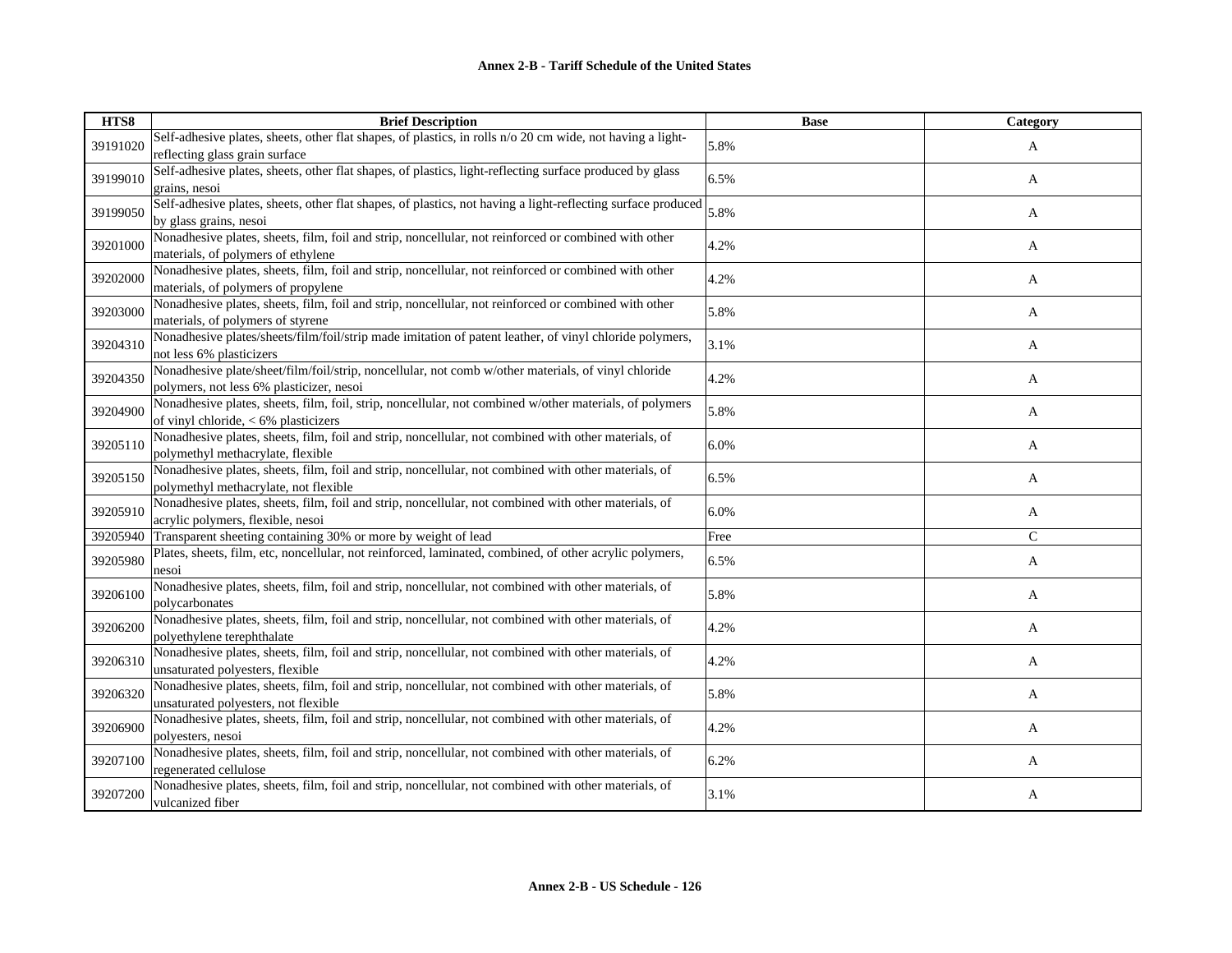| HTS8     | <b>Brief Description</b>                                                                                                                                  | <b>Base</b> | <b>Category</b> |
|----------|-----------------------------------------------------------------------------------------------------------------------------------------------------------|-------------|-----------------|
| 39207300 | Nonadhesive plates, sheets, film, foil and strip, noncellular, not combined with other materials, of<br>cellulose acetate                                 | 2.9%        | A               |
| 39207910 | Nonadhesive films, strips, sheets, noncellular, not combined with other materials, of other cellulose<br>derivatives nesoi, n/o 0.076 mm thick            | 6.2%        | A               |
| 39207950 | Nonadhesive plates, sheets, film, foil and strip, noncellular, not combined with other materials, of<br>cellulose derivatives, nesoi                      | 3.7%        | A               |
| 39209100 | Nonadhesive plates, sheets, film, foil and strip, noncellular, not combined with other materials, of<br>polyvinyl butyral                                 | 4.2%        | A               |
| 39209200 | Nonadhesive plates, sheets, film, foil and strip, noncellular, not combined with other materials, of<br>polyamides                                        | 4.2%        | A               |
| 39209300 | Nonadhesive plates, sheets, film, foil and strip, noncellular, not combined with other materials, of<br>amino-resins                                      | 5.8%        | A               |
| 39209400 | Nonadhesive plates, sheets, film, foil and strip, noncellular, not combined with other materials, of<br>phenolic resins                                   | 5.8%        | A               |
| 39209910 | Nonadhesive film, noncellular, not combined with other materials, of plastics nesoi, flexible, over<br>0.152mm thick, not in rolls                        | 6.0%        | A               |
| 39209920 | Nonadhesive film, strips and sheets, noncellular, not combined with other materials, of plastics nesoi,<br>flexible                                       | 4.2%        | A               |
| 39209950 | Nonadhesive plates, sheets, film, foil and strip, noncellular, not combined with other materials, of<br>plastics, nesoi                                   | 5.8%        | A               |
| 39211100 | Nonadhesive plates, sheets, film, foil and strip, cellular, of polymers of styrene                                                                        | 5.3%        | A               |
| 39211211 | Nonadhesive plates, sheets, film, foil, strip, cellular, of polymers of vinyl chloride, with man-made<br>textile fibers, over 70% plastics                | 4.2%        | A               |
| 39211215 | Nonadhesive plates, sheets, film, foil, strip, cellular, of polymers of vinyl chloride, with man-made<br>textile fibers, n/o 70% plastics                 | 6.5%        | A               |
| 39211219 | Nonadhesive plates, sheets, film, foil and strip, cellular, of polymers of vinyl chloride, combined with<br>textile materials, nesoi                      | 5.3%        | A               |
| 39211250 | Nonadhesive plates, sheets, film, foil and strip, cellular, of polymers of vinyl chloride, not combined<br>with textile materials                         | 6.5%        | A               |
| 39211311 | Nonadhesive plates, sheets, film, foil and strip, cellular, of polyurethanes, with man-made textile fibers,<br>over 70% plastics                          | 4.2%        | A               |
| 39211315 | Nonadhesive plates, sheets, film, foil and strip, cellular, of polyurethanes, with man-made textile fibers, $\Big  6.5\%$<br>not over 70 percent plastics |             | A               |
| 39211319 | Nonadhesive plates, sheets, film, foil and strip, cellular, of polyurethanes, combined with textile<br>materials nesoi                                    | 5.3%        | A               |
| 39211350 | Nonadhesive plates, sheets, film, foil and strip, cellular, of polyurethanes, not combined with textile<br>materials, nesoi                               | 4.2%        | A               |
| 39211400 | Nonadhesive plates, sheets, film, foil and strip, cellular, of regenerated cellulose                                                                      | 6.5%        | A               |
| 39211900 | Nonadhesive plates, sheets, film, foil and strip, cellular, of plastics nesoi                                                                             | 6.5%        | A               |
| 39219011 | Nonadhesive plates, sheets, film, foil, strip, of noncellular plastics combined with man-made fibers, n/o<br>1.492 kg/sq m, over 70% plastics             | 4.2%        | A               |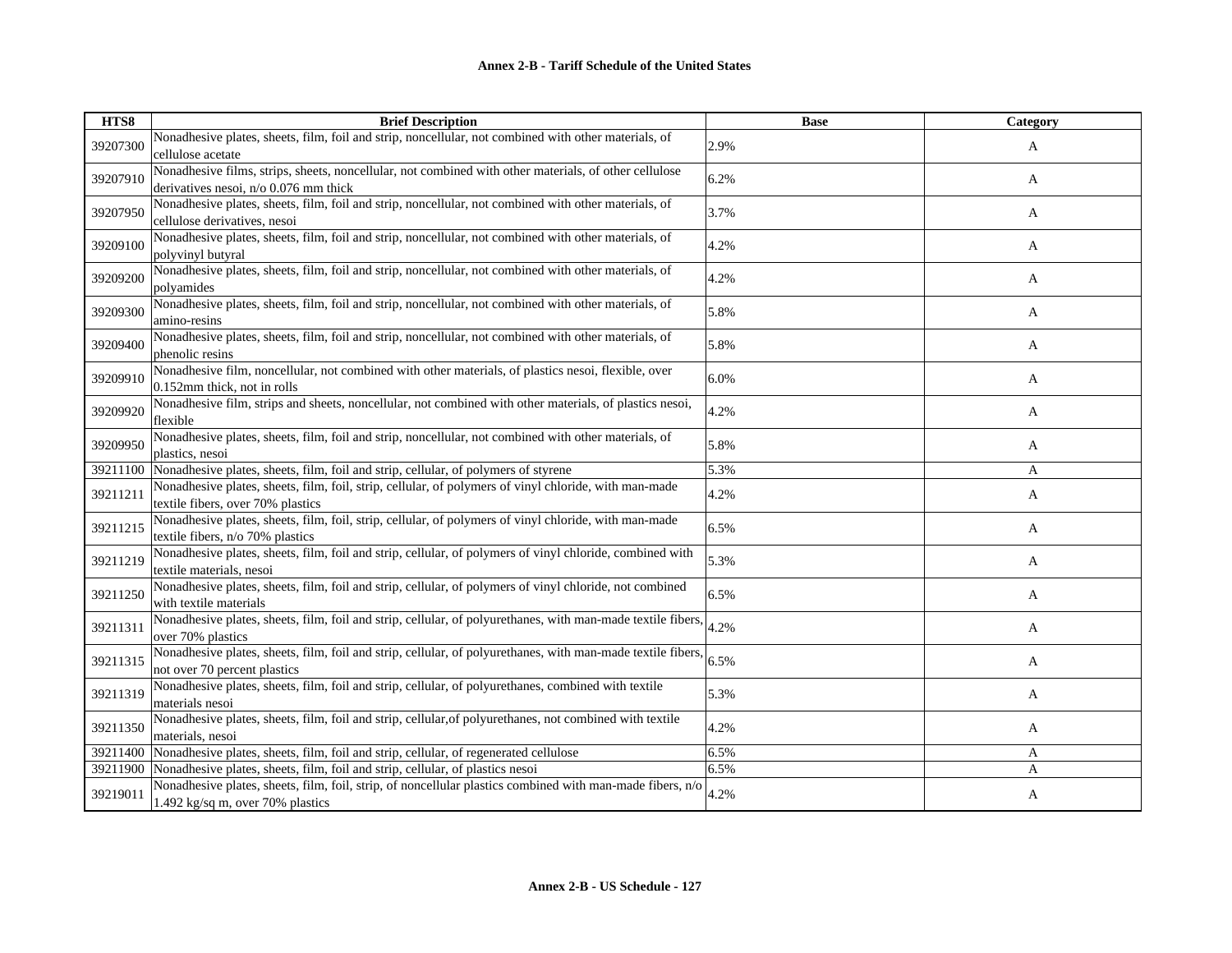| HTS8     | <b>Brief Description</b>                                                                                   | <b>Base</b> | Category     |
|----------|------------------------------------------------------------------------------------------------------------|-------------|--------------|
| 39219015 | Nonadhesive plates, sheets, film, foil, strip, of noncellular plastics combined with man-made fibers, n/o  | 6.5%        |              |
|          | 1.492 kg/sq m, $n/o$ 70% plastics                                                                          |             | A            |
|          | Nonadhesive plates, sheets, film, foil and strip, of noncellular plastics combined with textile materials, |             |              |
| 39219019 | nesoi, not over 1.492 kg/sq m                                                                              | 5.3%        | A            |
|          | Nonadhesive plates, sheets, film, foil and strip, of noncellular plastics combined with cotton, over       |             |              |
| 39219021 | $1.492$ kg/sq m                                                                                            | 6.5%        | A            |
|          | Nonadhesive plates, sheets, film, foil and strip, of noncellular plastics combined with man-made fibers,   | 7.4%        |              |
| 39219025 | over 1.492 kg/sq m                                                                                         |             | A            |
|          | Nonadhesive plates, sheets, film, foil and strip, of noncellular plastics combined with textile materials, |             |              |
| 39219029 | nesoi, over 1.492 kg/sq m                                                                                  | 4.4%        | A            |
| 39219040 | Nonadhesive plates, sheets, film, foil and strip, flexible, nesoi, of noncellular plastics                 | 4.2%        | A            |
| 39219050 | Nonadhesive plates, sheets, film, foil and strip, nonflexible, nesoi, of noncellular plastics              | 4.8%        | A            |
| 39221000 | Baths, shower baths and washbasins, of plastics                                                            | 6.3%        | A            |
| 39222000 | Lavatory seats and covers, of plastics                                                                     | 6.3%        | A            |
| 39229000 | Bidets, lavatory pans, flushing cisterns and similar sanitary ware nesoi, of plastics                      | 6.3%        | A            |
| 39231000 | Boxes, cases, crates and similar articles for the conveyance or packing of goods, of plastics              | 3.0%        | A            |
| 39232100 | Sacks and bags (including cones) for the conveyance or packing of goods, of polymers of ethylene           | 3.0%        | A            |
|          |                                                                                                            |             |              |
| 39232900 | Sacks and bags (including cones) for the conveyance or packing of goods, of plastics other than            | 3.0%        | A            |
|          | polymers of ethylene                                                                                       |             |              |
| 39233000 | Carboys, bottles, flasks and similar articles for the conveyance or packing of goods, of plastics          | 3.0%        | A            |
| 39234000 | Spools, cops, bobbins and similar supports, of plastics                                                    | 5.3%        | A            |
|          | 39235000 Stoppers, lids, caps and other closures, of plastics                                              | 5.3%        | A            |
| 39239000 | Articles nesoi, for the conveyance or packing of goods, of plastics                                        | 3.0%        | A            |
| 39241010 | Salt, pepper, mustard and ketchup dispensers and similar dispensers, of plastics                           | 3.4%        | A            |
| 39241020 | Plates, cups, saucers, soup bowls, cereal bowls, sugar bowls, creamers, gravy boats, serving dishes and    | 6.5%        | A            |
|          | platters, of plastics                                                                                      |             |              |
| 39241030 | Trays, of plastics                                                                                         | 5.3%        | A            |
| 39241040 | Tableware and kitchenware articles, nesoi, of plastics                                                     | 3.4%        | A            |
| 39249010 | Curtains and drapes, incl. panels and valances, napkins, table covers, mats, scarves, runners, doilies,    | 3.3%        | A            |
|          | and like furnishings, of plastics                                                                          |             |              |
| 39249020 | Picture frames of plastics                                                                                 | 3.4%        | A            |
| 39249055 | Household articles and toilet articles, nesoi, of plastics                                                 | 3.4%        | A            |
| 39251000 | Reservoirs, tanks, vats and similar containers, of a capacity exceeding 300 liters, of plastics            | 6.3%        | A            |
| 39252000 | Doors, windows, and their frames and thresholds for doors, of plastics                                     | 5.3%        | A            |
| 39253010 | Blinds (including venetian blinds), of plastics                                                            | 3.3%        | A            |
| 39253050 | Shutters and similar articles and parts thereof, nesoi, of plastics                                        | 5.3%        | A            |
| 39259000 | Builders' ware of plastics, nesoi                                                                          | 5.3%        | A            |
| 39261000 | Office or school supplies, of plastics                                                                     | 5.3%        | A            |
| 39262010 | Gloves, seamless, of plastics                                                                              | Free        | $\mathsf{C}$ |
| 39262020 | Baseball and softball gloves and mitts, of plastics                                                        | Free        | $\mathsf{C}$ |
| 39262030 | Gloves specially designed for use in sports, nesoi, of plastics                                            | 3.0%        | A            |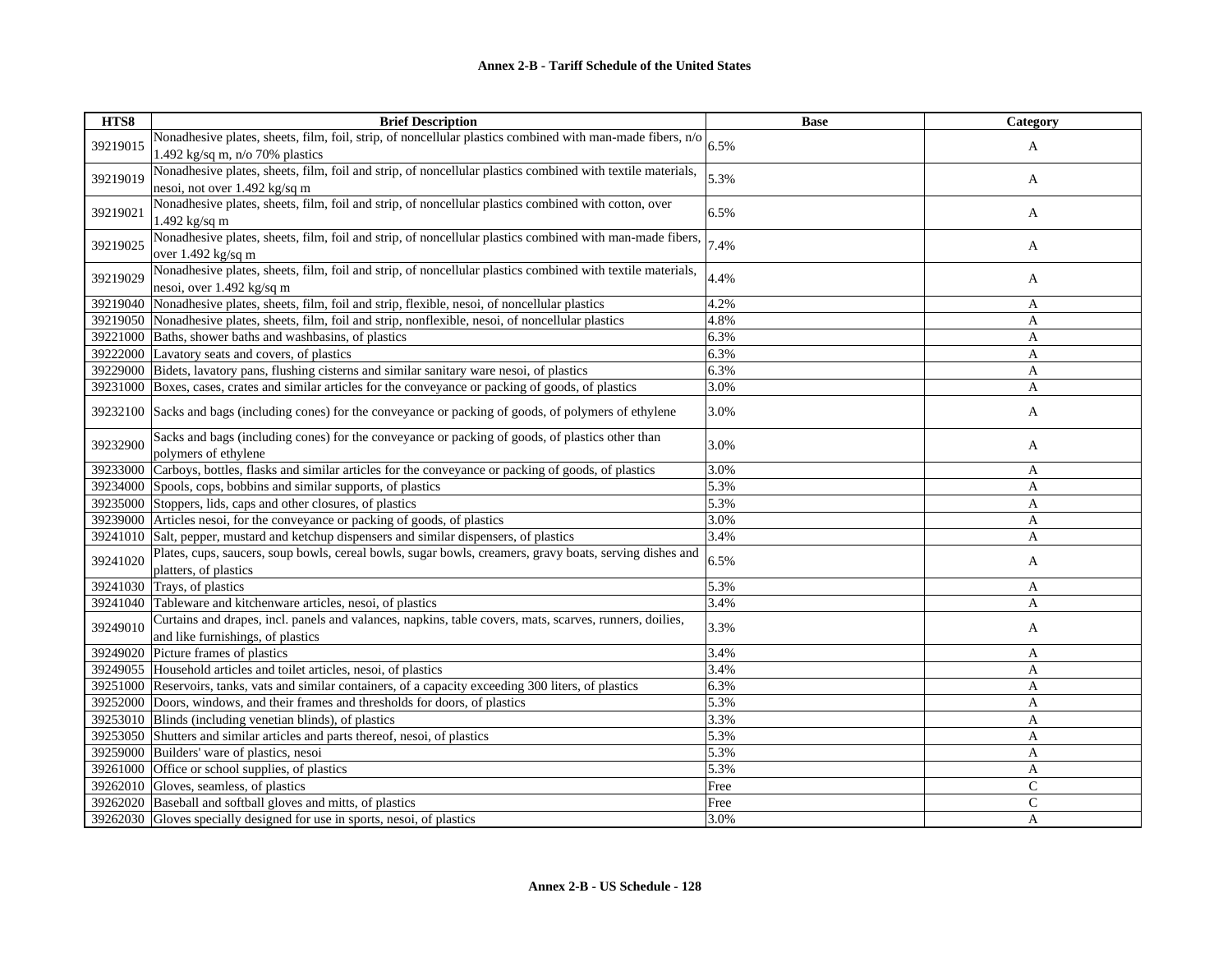| HTS8     | <b>Brief Description</b>                                                                                                                          | <b>Base</b> | Category     |
|----------|---------------------------------------------------------------------------------------------------------------------------------------------------|-------------|--------------|
| 39262040 | Gloves, nesoi, of plastics                                                                                                                        | 7.2%        | A            |
| 39262060 | Plastic rainwear, incl jackets, coats, ponchos, parkas & slickers, w/ outer shell PVC and w/wo attached<br>hoods, val not over \$10 per unit      | Free        | $\mathsf{C}$ |
| 39262090 | Articles of apparel & clothing accessories, of plastic, nesoi                                                                                     | 5.0%        | A            |
| 39263010 | Handles and knobs for furniture, coachwork or the like, of plastics                                                                               | 6.5%        | A            |
| 39263050 | Fittings for furniture, coachwork or the like, other than handles and knobs, of plastics                                                          | 5.3%        | A            |
| 39264000 | Statuettes and other ornamental articles, of plastics                                                                                             | 5.3%        | A            |
| 39269010 | Buckets and pails, of plastics, nesoi                                                                                                             | 3.4%        | A            |
| 39269015 | Nursing nipples and pacifiers, of plastics                                                                                                        | 3.1%        | A            |
| 39269020 | Specified sanitary, invalid and nursing products, and fittings therefor, of plastics                                                              | 4.2%        | $\mathbf{A}$ |
| 39269025 | Handles and knobs, not used as fittings for furniture, coachwork or the like, of plastics                                                         | 6.5%        | A            |
| 39269030 | Parts for yachts or pleasure boats of heading 8903 and watercraft not used with motors or sails, of<br>plastics                                   | 4.2%        | A            |
| 39269033 | Handbags made of beads, bugles and spangles, of plastics                                                                                          | 6.5%        | A            |
| 39269035 | Beads, bugles and spangles, not strung or set; articles thereof, nesoi, of plastics                                                               | 6.5%        | A            |
| 39269040 | Imitation gemstones, of plastics                                                                                                                  | 2.8%        | A            |
| 39269045 | Gaskets, washers and other seals, of plastics                                                                                                     | 3.5%        | A            |
| 39269050 | Frames or mounts for photographic slides, of plastics                                                                                             | 3.8%        | A            |
| 39269055 | V-belts of plastics, containing textile fibers                                                                                                    | 5.1%        | $\mathbf{A}$ |
|          | 39269056 Belting and belts (except V-belts) for machinery, of plastics, containing predominately vegetable fibers [5.1%]                          |             | A            |
| 39269057 | Belting and belts (except V-belts) for machinery, of plastics, containing predominately man-made<br>fibers                                        | 6.5%        | A            |
| 39269059 | Belting and belts (except V-belts) for machinery, of plastics, containing textile fibers nesoi                                                    | 2.4%        | A            |
| 39269060 | Belting and belts (except V-belts) for machinery, of plastics, not containing textile fibers                                                      | 4.2%        | A            |
| 39269065 | Clothespins, spring type, of plastics                                                                                                             | 4.2%        | A            |
| 39269070 | Clothespins, other than spring type, of plastics                                                                                                  | 5.3%        | A            |
| 39269075 | Pneumatic mattresses and other inflatable articles, nesoi, of plastics                                                                            | 4.2%        | $\mathbf{A}$ |
| 39269077 | Waterbed mattresses and liners and parts of the foregoing, of plastics                                                                            | 2.4%        | A            |
| 39269083 | Empty cartridges and cassettes for typewriter and machine ribbons, of plastics                                                                    | 5.3%        | A            |
| 39269085 | Fasteners, in clips suitable for use in a mechanical attaching device, of plastics                                                                | 7.0%        | $\mathbf{A}$ |
| 39269087 | Flexible document binders with tabs, rolled or flat, of plastics                                                                                  | 5.3%        | A            |
| 39269094 | Cards, not punched, suit. for jacquard cards; jacquard cards & jacquard heads for power-driven<br>weaving mach, etc; & trans sheet plast 30% lead | Free        | $\mathsf{C}$ |
| 39269096 | Casing for bicycle derailleur cable; and casing for cable or inner wire for caliper and cantilever<br>bake, whether or not cut length; of plastic | Free        | $\mathsf{C}$ |
| 39269098 | Other articles of plastic, nesoi                                                                                                                  | 5.3%        | A            |
| 40011000 | Natural rubber latex, whether or not prevulcanized                                                                                                | Free        | $\mathsf{C}$ |
| 40012100 | Natural rubber smoked sheets                                                                                                                      | Free        | $\mathsf{C}$ |
| 40012200 | Technically specified natural rubber (TSNR), in primary forms                                                                                     | Free        | $\mathsf{C}$ |
| 40012900 | Natural rubber in primary forms other than latex, smoked sheets or technically specified natural rubber<br>(TSNR)                                 | Free        | $\mathsf{C}$ |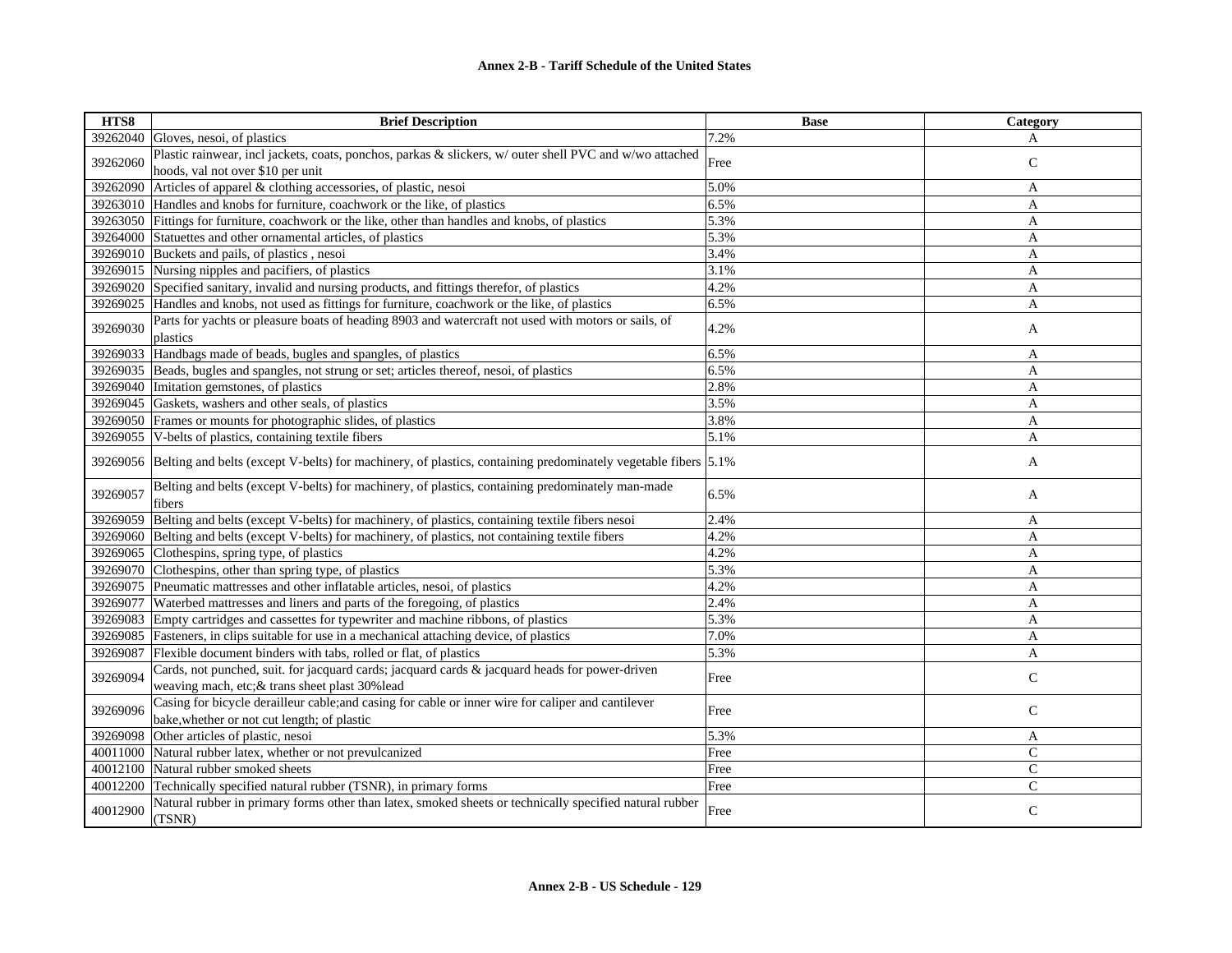| HTS8     | <b>Brief Description</b>                                                                                                                            | <b>Base</b>  | Category       |
|----------|-----------------------------------------------------------------------------------------------------------------------------------------------------|--------------|----------------|
| 40013000 | Balata, gutta-percha, guayule, chicle and similar natural rubber gums, in primary forms                                                             | Free         | C              |
| 40021100 | Styrene-butadiene rubber (SBR) or carboxylated styrene-butadiene rubber (XSBR), latex, in primary                                                   | Free         | $\mathsf{C}$   |
|          | forms or in plates, sheets or strip                                                                                                                 |              |                |
| 40021900 | Styrene-butadiene rubber (SBR), carboxylated styrene-butadiene rubber (XSBR), except latex, in                                                      | Free         | $\mathsf{C}$   |
|          | primary forms or in plates, sheets or strip                                                                                                         |              |                |
| 40022000 | Butadiene rubber (BR), in primary forms or in plates, sheets or strip                                                                               | Free         | $\mathsf{C}$   |
| 40023100 | Isobutene-isoprene (butyl) rubber (IIR), in primary forms or in plates, sheets or strip                                                             | Free         | $\mathsf{C}$   |
| 40023900 | Halo-isobutene-isoprene rubber (CIIR or BIIR), in primary forms or in plates, sheets or strip                                                       | Free         | $\mathsf{C}$   |
| 40024100 | Chloroprene (chlorobutadiene) rubber (CR), latex, in primary forms or in plates, sheets or strip                                                    | Free         | $\mathsf{C}$   |
| 40024900 | Chloroprene (chlorobutadiene) rubber (CR), other than latex, in primary forms or in plates, sheets or                                               | Free         | $\mathsf C$    |
|          | strip                                                                                                                                               |              |                |
| 40025100 | Acrylonitrile-butadiene rubber (NBR), latex, in primary forms or in plates, sheets or strip                                                         | Free         | $\mathbf C$    |
| 40025900 | Acrylonitrile-butadiene rubber (NBR), other than latex, in primary forms or in plates, sheets or strip                                              | Free         | $\mathsf{C}$   |
|          |                                                                                                                                                     |              |                |
| 40026000 | Isoprene rubber (IR), in primary forms or in plates, sheets or strip                                                                                | Free         | $\mathsf{C}$   |
| 40027000 | Ethylene-propylene-nonconjugated diene rubber (EPDM), in primary forms or in plates, sheets or strip Free                                           |              | $\mathsf{C}$   |
|          |                                                                                                                                                     |              |                |
| 40028000 | Mixtures of natural rubber gums with synthetic rubber, in primary forms or in plates, sheets or strip                                               | Free         | $\mathbf C$    |
|          |                                                                                                                                                     |              |                |
| 40029100 | Synthetic rubber and factice derived from oils, in latex form, in primary forms or in plates, sheets or                                             | Free         | $\mathbf C$    |
|          | strip, nesoi                                                                                                                                        |              |                |
| 40029900 | Synthetic rubber and factice derived from oils, in primary forms or in plates, sheets or strip, nesoi                                               | Free         | $\mathsf{C}$   |
|          |                                                                                                                                                     |              |                |
| 40030000 | Reclaimed rubber in primary forms or in plates, sheets or strip                                                                                     | Free         | $\mathsf{C}$   |
| 40040000 | Waste, parings and scrap of rubber (other than hard rubber) and powders and granules obtained                                                       | Free         | $\mathsf C$    |
|          | therefrom                                                                                                                                           |              |                |
| 40051000 | Rubber, unvulcanized, compounded with carbon black or silica, in primary forms or in plates, sheets or                                              | Free         | $\mathbf C$    |
|          | strip                                                                                                                                               |              |                |
| 40052000 | Solutions and dispersions of rubber, unvulcanized, compounded with other than carbon black or silical                                               | Free         | $\mathsf{C}$   |
|          |                                                                                                                                                     |              | $\mathsf{C}$   |
| 40059100 | Compounded rubber, unvulcanized, in plates, sheets and strip                                                                                        | Free         | $\mathsf{C}$   |
|          | 40059900 Compounded rubber, unvulcanized, in primary forms, nesoi<br>40061000 Camel-back strips of unvulcanized rubber, for retreading rubber tires | Free<br>2.9% |                |
|          |                                                                                                                                                     |              | A              |
| 40069010 | Rods, tubes, profile shapes, discs, rings, and similar articles, of natural, unvulcanized rubber                                                    | Free<br>2.7% | $\mathsf{C}$   |
|          | 40069050 Rods, tubes, profile shapes, discs, rings, and similar articles, of synthetic unvulcanized rubber                                          |              | A              |
| 40070000 | Vulcanized rubber thread and cord                                                                                                                   | Free         | $\mathsf{C}$   |
|          | 40081110 Plates, sheets and strip of vulcanized natural cellular rubber, other than hard rubber                                                     | Free         | $\mathsf{C}$   |
|          | 40081150 Plates, sheets and strip of vulcanized synthetic cellular rubber, other than hard rubber                                                   | 3.3%         | A              |
|          | 40081920 Rods and profile shapes of vulcanized natural cellular rubber, other than hard rubber                                                      | Free         | $\overline{C}$ |
|          | 40081940 Vulcanized natural cellular rubber, other than hard rubber, other than rods and profile shapes, nesi                                       | Free         | $\mathsf{C}$   |
|          | 40081960 Rods and profile shapes of vulcanized, synthetic cellular rubber, other than hard rubber                                                   | 3.3%         | A              |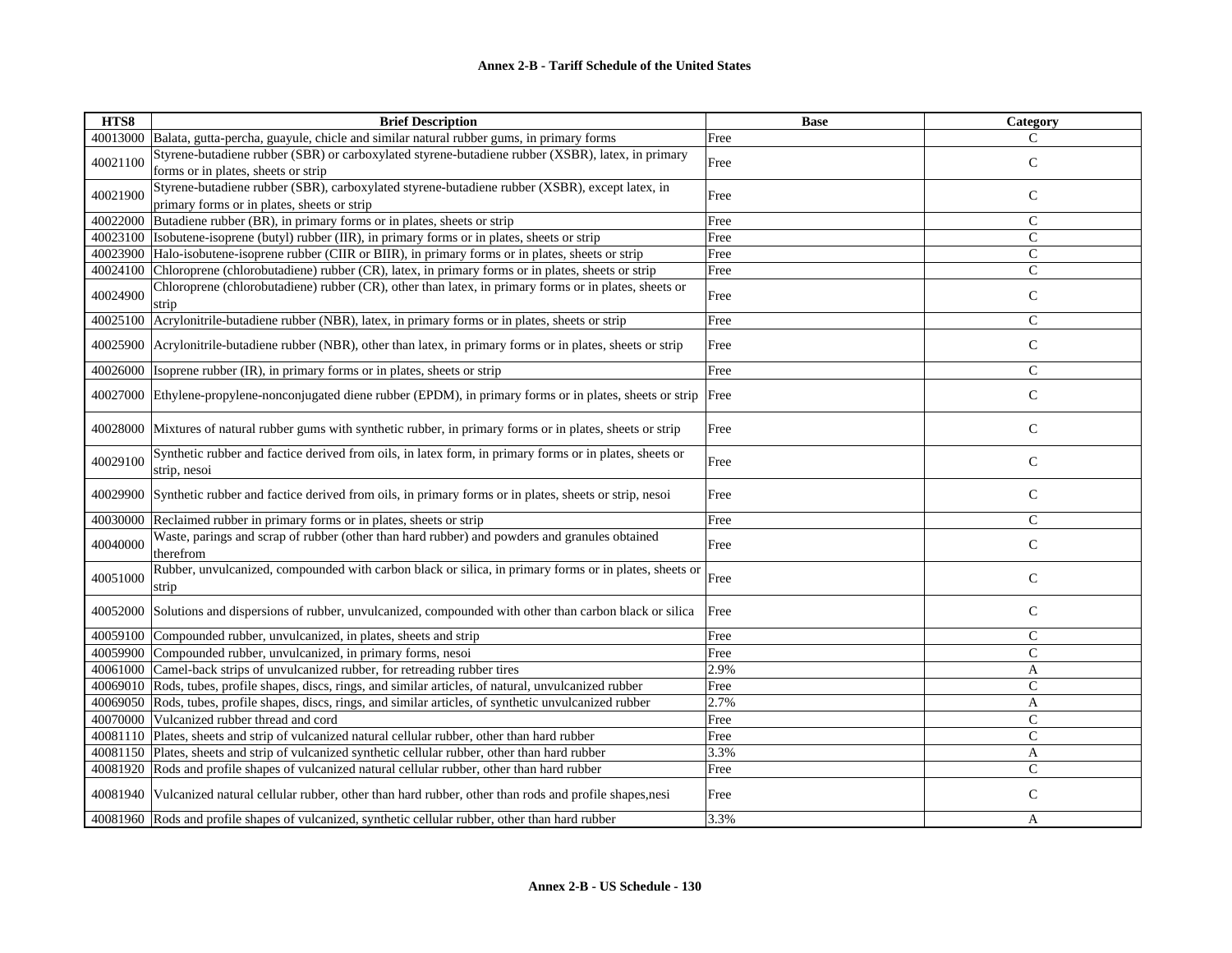| HTS8     | <b>Brief Description</b>                                                                                                                        | <b>Base</b> | Category      |
|----------|-------------------------------------------------------------------------------------------------------------------------------------------------|-------------|---------------|
|          | 40081980 Vulcanized, synthetic cellular rubber, other than hard rubber, other than rods and profile shapes                                      | 3.3%        | A             |
|          | 40082100 Plates, sheets and strip of vulcanized, noncellular rubber, other than hard rubber                                                     | Free        | $\mathcal{C}$ |
|          | 40082920 Rods and profile shapes of vulcanized, noncellular rubber, other than hard rubber                                                      | 2.9%        | $\mathbf{A}$  |
| 40082940 | Vulcanized, noncellular rubber, other than hard rubber, other than rods and profile shapes, nesoi                                               | 2.9%        | A             |
| 40091100 | Tubes, pipes and hoses of vulcanized rubber other than hard rubber, not reinforced or combined<br>w/other materials, without fittings           | 2.5%        | A             |
| 40091200 | Tubes, pipes and hoses of vulcanized rubber other than hard rubber, not reinforced or combined<br>w/other materials, with fittings              | 2.5%        | A             |
| 40092100 | Tubes, pipes and hoses of vulcanized rubber other than hard rubber, reinforced or combined only with<br>metal, without fittings                 | 2.5%        | A             |
| 40092200 | Tubes, pipes and hoses of vulcanized rubber other than hard rubber, reinforced or combined only with<br>metal, with fittings                    | 2.5%        | A             |
| 40093100 | Tubes, pipes and hoses of vulcanized rubber other than hard rubber, reinforced or combined only with<br>textile materials, without fittings     | 2.5%        | A             |
| 40093200 | Tubes, pipes and hoses of vulcanized rubber other than hard rubber, reinforced or combined only with<br>textile materials, with fittings        | 2.5%        | A             |
| 40094100 | Tubes, pipes and hoses of vulcanized rubber other than hard rubber, reinforced or combined with other<br>materials nesoi, without fittings      | 2.5%        | A             |
| 40094200 | Tubes, pipes and hoses of vulcanized rubber other than hard rubber, reinforced or combined with other<br>materials nesoi, with fittings         | 2.5%        | A             |
| 40101100 | Conveyor belts or belting of vulcanized rubber reinforced only with metal                                                                       | 3.3%        | A             |
| 40101210 | Conveyor belts or belting of vulcanized rubber reinforced only with textile materials, in which<br>vegetable fibers predominate ov other fibers | 4.1%        | A             |
| 40101250 | Conveyor belts/belting of vulcanized rubber reinforced w/textile material, mostly man-made fiber,<br>width exceeds 20 cm                        | 8.0%        | A             |
| 40101255 | Conveyor belts/belting of vulcanized rubber reinforced only w/textile material, mostly man-made fiber,<br>width not over 20 cm                  | 6.4%        | A             |
| 40101290 | Conveyor belts or belting of vulcanized rubber reinforced only with textile materials, nesoi                                                    | 1.9%        | A             |
|          | 40101300 Conveyor belts or belting of vulcanized rubber reinforced only with plastics                                                           | 3.3%        | A             |
| 40101910 | Conveyor belts or belting of vulcanized rubber, nesoi, combined with textile materials in which<br>vegetable fibers predominate ov other fibers | 4.1%        | A             |
| 40101950 | Conveyor belts/belting of vulcanized rubber, nesoi, combined w/textile components in which man-<br>made fibers predominate, width exceed 20 cm  | 8.0%        | A             |
| 40101955 | Conveyor belts/belting of vulcanized rubber, nesoi, combined w/textile components in which man-<br>made fibers predominate, width under 20 cm   | 6.4%        | A             |
| 40101980 | Conveyor belts/belting of vulcanized rubber, nesoi, combined with textile materials nesoi                                                       | 1.9%        | A             |
|          | 40101990 Conveyor belts/belting of vulcanized rubber, nesoi, other than combined with textile materials                                         | 3.3%        | $\mathbf{A}$  |
| 40103130 | Transmission V-belts of vulcanized rubber, V-ribbed, circumference exceed 60 cm but not exceed 180<br>cm, combined with textile materials       | 3.4%        | A             |
| 40103160 | Transmission V-belt of vulcanized rubber, V-ribbed, circumference exceed 60 cm but not exceed 180<br>cm, other than combined w/textile material | 2.8%        | A             |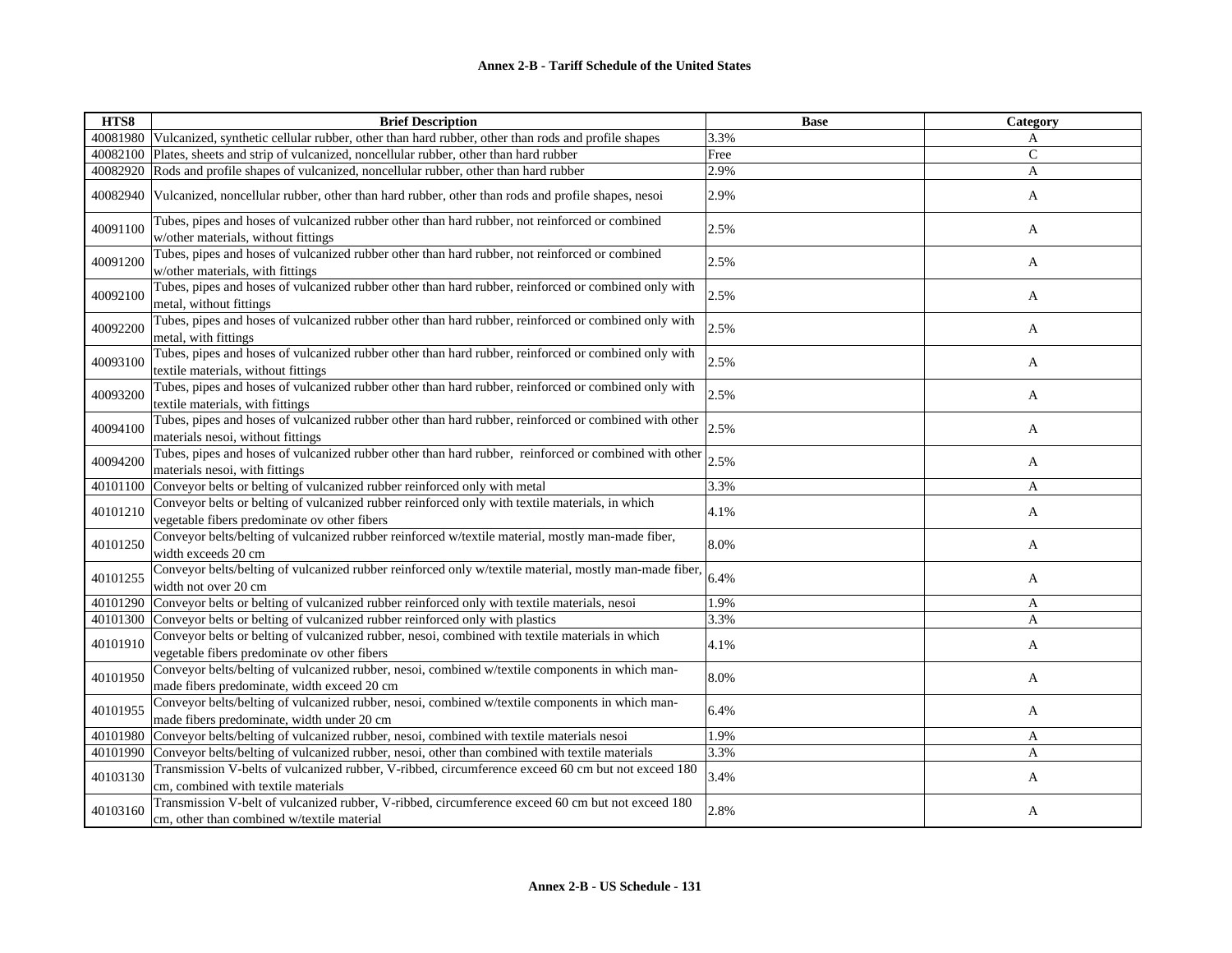| HTS8     | <b>Brief Description</b>                                                                                                                       | <b>Base</b> | Category |
|----------|------------------------------------------------------------------------------------------------------------------------------------------------|-------------|----------|
| 40103230 | Transmission V-belts of vulcanized rubber, not V-ribbed, circumference exceed 60 cm but not exceed                                             | 3.4%        | A        |
|          | 180 cm, combined with textile materials                                                                                                        |             |          |
| 40103260 | Transmission V-belt of vulcanized rubber, not V-ribbed, circumference exceed 60 cm not exceed 180                                              | 2.8%        | A        |
|          | cm, other than combined w/textile material                                                                                                     |             |          |
| 40103330 | Transmission V-belts of vulcanized rubber, V-ribbed, circumference exceed 180 cm but not exceed 240                                            | 3.4%        | A        |
|          | cm, combined with textile materials                                                                                                            |             |          |
| 40103360 | Transmission V-belt of vulcanized rubber, V-ribbed, circumference exceed 180 cm not exceed 240 cm,                                             | 2.8%        | A        |
|          | other than combined w/textile material                                                                                                         |             |          |
| 40103430 | Transmission V-belts of vulcanized rubber, not V-ribbed, circumference exceed 180 cm but not exceed                                            | 3.4%        | A        |
|          | 240 cm, combined with textile materials                                                                                                        |             |          |
| 40103460 | Transmission V-belt of vulcanized rubber, not V-ribbed, circumference exceed 180 cm not exceed 240                                             | 2.8%        | A        |
|          | cm, other than combined w/textile material                                                                                                     |             |          |
| 40103530 | Endless synchronous transmission belt of vulcan. rubber, circum. 60-150 cm, combined w/textile mat.                                            | 4.1%        | A        |
|          | w/vegetable fiber more than other fibers                                                                                                       |             |          |
| 40103541 | Endless synchronous transmission belt of vulcan. rubber, circum. 60-150 cm, combine w/textile                                                  | 8.0%        | A        |
|          | mat.; manmade fiber predominant; width ov 20 cm                                                                                                |             |          |
| 40103545 | Endless synchronous transmission belt of vulcan. rubber, circum. 60-150 cm, combine w/text.                                                    | 6.4%        | A        |
|          | mat.; manmade fiber predominant; width n/o 20 cm                                                                                               |             |          |
| 40103550 | Endless synchronous transmission belt of vulcanized rubber, circumference 60 to 150 cm, combined                                               | 1.9%        | A        |
|          | with textile materials nesoi                                                                                                                   |             |          |
| 40103590 | Endless synchronous transmission belt of vulcanized rubber, circumference 60 to 150 cm, other than                                             | 3.3%        | A        |
|          | combined with textile materials                                                                                                                |             |          |
| 40103630 | Endless synchronous transmission belt of vulcan. rubber, circum. 150-198 cm, combined w/textile with                                           | 4.1%        | A        |
|          | vegetable fiber predom over other fiber                                                                                                        |             |          |
| 40103641 | Endless synchronous transmission belt of vulcan. rubber, circum. 150-198cm, combined w/manmade                                                 | 8.0%        | A        |
|          | fiber exceeding other fibers, width ov 20 cm<br>Endless synchronous transmission belt of vulcan. rubber, circum. 150-198cm, combined w/manmade |             |          |
| 40103645 | fiber exceeding other fiber, width n/o 20 cm                                                                                                   | 6.4%        | A        |
|          | Endless synchronous transmission belts of vulcanized rubber, circumference 150 to 198 cm, combined                                             |             |          |
| 40103650 | with textile materials nesoi                                                                                                                   | 1.9%        | A        |
|          | Endless synchronous transmission belts of vulcanized rubber, circumference 150 to 198 cm, other than                                           |             |          |
| 40103690 | combined with textile materials                                                                                                                | 3.3%        | A        |
| 40103910 | Transmission V-belts and V-belting of vulcanized rubber, nesoi, combined with textile materials                                                | 3.4%        | A        |
|          | Transmission V-belts and V-belting of vulcanized rubber, nesoi, other than combined with textile                                               |             |          |
| 40103920 | materials                                                                                                                                      | 2.8%        | A        |
|          | Transmission belts or belting of vulcanized rubber, nesoi, combined with textile materials in which                                            |             |          |
| 40103930 | vegetable fiber predominate other fibers                                                                                                       | 4.1%        | A        |
|          | Transmission belts or belting of vulcanized rubber, nesoi, combined w. textile materials with man-made                                         |             |          |
| 40103941 | fibers predominant, width over 20 cm                                                                                                           | 8.0%        | A        |
|          | Transmission belts or belting of vulcanized rubber, nesoi, combined w. textile materials with man-made                                         |             |          |
| 40103945 | fibers predominant, width n/o 20 cm                                                                                                            | 6.4%        | A        |
|          | 40103950 Transmission belts or belting of vulcanized rubber, nesoi, combined with textile materials nesoi                                      | 1.9%        | A        |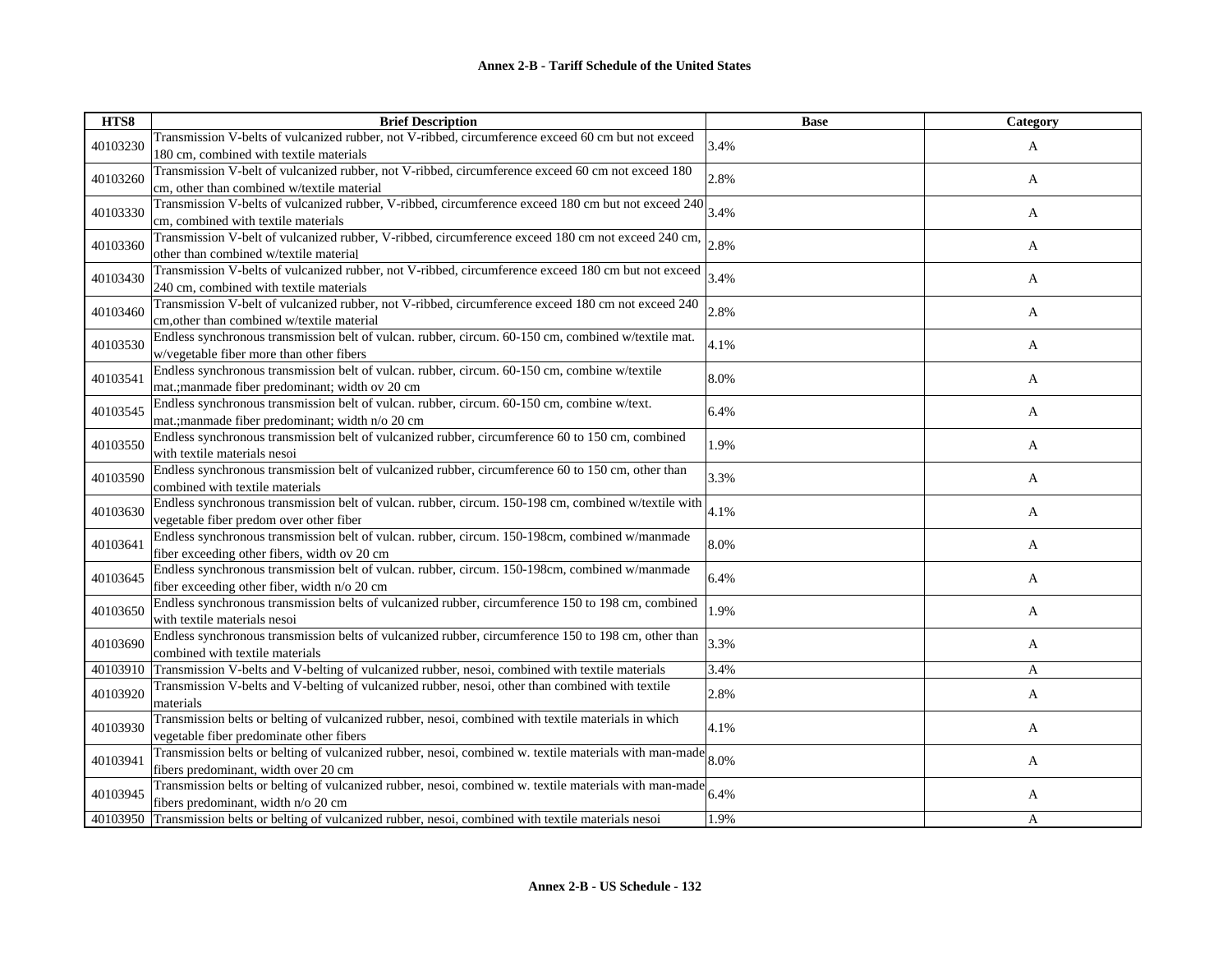| HTS8     | <b>Brief Description</b>                                                                                                                      | <b>Base</b> | Category      |
|----------|-----------------------------------------------------------------------------------------------------------------------------------------------|-------------|---------------|
|          | 40103990 Transmission belts or belting of vulcanized rubber, nesoi, other than combined with textile materials                                | 3.3%        | A             |
| 40111010 | New pneumatic radial tires, of rubber, of a kind used on motor cars (including station wagons and<br>racing cars)                             | 4.0%        | A             |
| 40111050 | New pneumatic tires excluding radials, of rubber, of a kind used on motor cars (including station<br>wagons and racing cars)                  | 3.4%        | A             |
|          | 40112010 New pneumatic radial tires, of rubber, of a kind used on buses or trucks                                                             | 4.0%        | A             |
|          | 40112050 New pneumatic tires excluding radials, of rubber, of a kind used on buses or trucks                                                  | 3.4%        | $\mathbf{A}$  |
|          | 40113000 New pneumatic tires, of rubber, of a kind used on aircraft                                                                           | Free        | $\mathcal{C}$ |
|          | 40114000 New pneumatic tires, of rubber, of a kind used on motorcycles                                                                        | Free        | $\mathsf{C}$  |
|          | 40115000 New pneumatic tires, of rubber, of a kind used on bicycles                                                                           | Free        | $\mathbf C$   |
| 40116100 | New pneumatic tires, of rubber, with a "herring-bone" or like tread, of a kind used on agricultural or<br>forestry vehicles and machines      | Free        | ${\bf C}$     |
| 40116200 | New pneumatic tires, of rubber, with a "herring-bone" or like tread, for construction or industrial<br>handling vehicles, rim size n/o 61 cm  | Free        | $\mathsf{C}$  |
| 40116300 | New pneumatic tires, of rubber, with a "herring-bone" or like tread, for construction or industrial<br>handling vehicles, rim size over 61 cm | Free        | $\mathbf C$   |
| 40116900 | New pneumatic tires, of rubber, having a "herring-bone" or similar tread, for equipment or vehicles<br>nesoi                                  | Free        | $\mathsf{C}$  |
| 40119200 | New pneumatic tires, of rubber, nesoi, of a kind used on agricultural or forestry vehicles and machines                                       | Free        | $\mathsf{C}$  |
| 40119340 | Other new pneumatic radial tires, of rubber, for construction or industrial handling vehicles and<br>machines, rim size not over 61 cm, nesoi | 4.0%        | A             |
| 40119380 | New pneumatic tires (nonradial), of rubber, for construction or industrial handling vehicles and<br>machines, rim size not over 61 cm, nesoi  | 3.4%        | A             |
| 40119440 | Other new pneumatic radial tires, of rubber, for construction or industrial handling vehicles and<br>machines, rim size over 61 cm, nesoi     | 4.0%        | A             |
| 40119480 | New pneumatic tires (nonradial), of rubber, for construction or industrial handling vehicles and<br>machines, rim size over 61 cm, nesoi      | 3.4%        | A             |
| 40119945 | Other new pnuematic radial tires, of rubber, nesoi                                                                                            | 4.0%        | A             |
| 40119985 | New pneumatic tire, of rubber, nesoi                                                                                                          | 3.4%        | A             |
| 40121140 | Retreaded radial pnuematic tires, of rubber, of a kind used on motor cars (including station wagons and<br>racing cars)                       | 4.0%        | A             |
| 40121180 | Retreaded pnuematic tires (nonradials), of rubber, of a kind used on motor cars (including station<br>wagons and racing cars)                 | 3.4%        | A             |
|          | 40121240 Retreaded pnuematic radial tires, of rubber, of a kind used on buses or trucks                                                       | 4.0%        | A             |
|          | 40121280 Retreaded pnuematic tires (nonradials), of rubber, of a kind used on buses or trucks                                                 | 3.4%        | A             |
|          | 40121300 Retreaded pneumatic tires, of rubber, of a kind used on aircraft                                                                     | Free        | $\mathsf{C}$  |
|          | 40121920 Retreaded pneumatic tires, of rubber, designed for certain agricultural or horticultural machinery                                   | Free        | $\mathsf{C}$  |
|          | 40121940 Retreaded pnuematic radial tires, of rubber, not elsewhere specified or included                                                     | 4.0%        | A             |
|          | 40121980 Retreaded pnuematic tires (nonradials), of rubber, not elsewhere specified or included                                               | 3.4%        | A             |
|          | 40122010 Used pneumatic tires of rubber, for aircraft                                                                                         | Free        | $\mathcal{C}$ |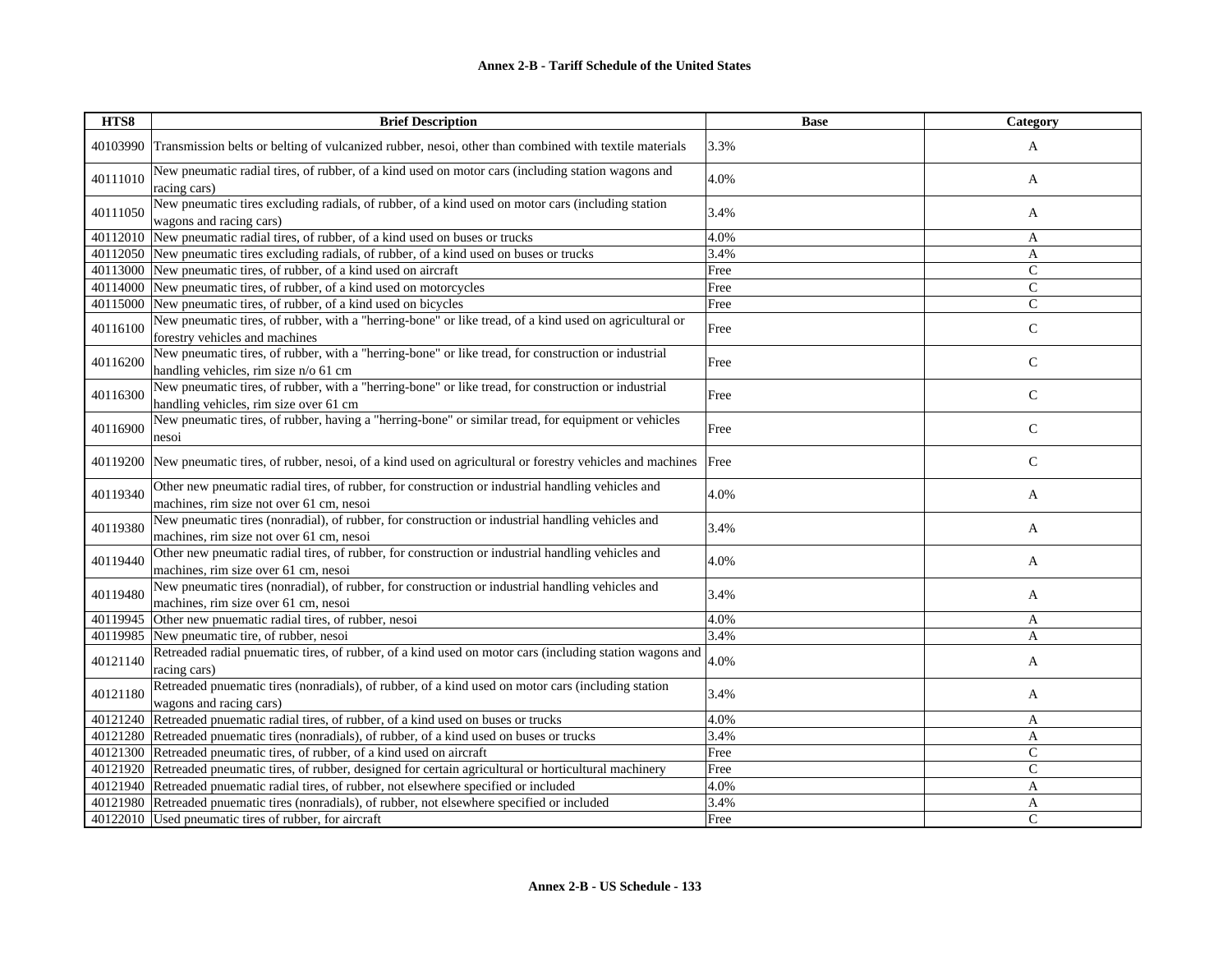| HTS8     | <b>Brief Description</b>                                                                                                             | <b>Base</b> | Category       |
|----------|--------------------------------------------------------------------------------------------------------------------------------------|-------------|----------------|
|          | Used pneumatic tires of rubber, designed for certain agricultural or horticultural machinery, for on-                                |             | $\mathcal{C}$  |
| 40122015 | highway trasnport of passengers or goods                                                                                             | Free        |                |
| 40122045 | Used pneumatic tires of rubber, designed for certain agricultural or horticultural machinery, nesoi                                  | Free        | $\mathbf C$    |
| 40122060 | Used pneumatic tires, of rubber, for vehicles for on-highway transport of passengers or goods nesoi, or<br>vehicles of heading 8705  | Free        | $\mathsf{C}$   |
| 40122080 | Used pneumatic tires, of rubber for machinery, nesoi                                                                                 | Free        | $\mathsf{C}$   |
| 40129010 | Solid or cushion tires of rubber                                                                                                     | Free        | $\mathsf{C}$   |
|          | 40129030 Bicycle rim strips of natural rubber                                                                                        | Free        | $\mathsf{C}$   |
| 40129045 | Interchangeable tire treads and tire flaps, of natural rubber, nesoi                                                                 | 4.2%        | A              |
| 40129070 | Bicycle rim strips of rubber other than of natural rubber                                                                            | Free        | $\mathsf{C}$   |
| 40129090 | Interchangeable tire treads and tire flaps, of rubber other than natural rubber, except bicycle rim strips,<br>nesoi                 | 2.7%        | A              |
| 40131000 | Inner tubes of rubber, of a kind used on motor cars (including station wagons and racing cars), buses or<br>trucks                   | 3.7%        | A              |
| 40132000 | Inner tubes of rubber, of a kind used on bicycles                                                                                    | Free        | $\mathsf{C}$   |
| 40139010 | Inner tubes of rubber designed for tires used on certain agricultural or horticultural machinery                                     | Free        | $\mathsf{C}$   |
| 40139050 | Inner tubes of rubber for vehicles nesoi                                                                                             | 3.7%        | A              |
| 40141000 | Sheath contraceptives of vulcanized rubber                                                                                           | Free        | $\mathsf{C}$   |
| 40149010 | Nursing nipples of vulcanized rubber                                                                                                 | Free        | $\overline{C}$ |
| 40149050 | Hygienic or pharmaceutical articles nesoi, of vulcanized rubber other than hard rubber, with or without<br>fittings of hard rubber   | 4.2%        | A              |
| 40151101 | Surgical gloves of vulcanized rubber other than hard rubber                                                                          | Free        | $\mathsf{C}$   |
| 40151905 | Medical gloves of vulcanized rubber other than hard rubber                                                                           | Free        | $\mathcal{C}$  |
| 40151910 | Seamless gloves of vulcanized rubber other than hard rubber, other than surgical or medical gloves                                   | 3.0%        | A              |
|          | 40151950 Nonseamless gloves of vulcanized rubber other than hard rubber, other than surgical or medical gloves                       | 14.0%       | A              |
| 40159000 | Articles of apparel and clothing accessories, excluding gloves, of vulcanized rubber other than hard<br>rubber                       | 4.0%        | A              |
| 40161000 | Articles of vulcanized cellular rubber other than hard rubber                                                                        | Free        | $\mathsf{C}$   |
|          | 40169100 Floor covering and mats, of noncellular vulcanized rubber other than hard rubber                                            | 2.7%        | $\mathbf{A}$   |
| 40169200 | Erasers, of noncellular vulcanized rubber other than hard rubber                                                                     | 4.2%        | A              |
| 40169310 | Gaskets, washers and other seals, of noncellular vulcanized rubber other than hard rubber                                            | 2.5%        | A              |
| 40169350 | Gaskets, washers and other seals, of noncellular vulcanized rubber other than hard rubber                                            | 2.5%        | A              |
|          | 40169400 Boat or dock fenders, whether or not inflatable, of noncellular vulcanized rubber other than hard rubber 4.2%               |             | A              |
| 40169500 | Inflatable articles nesoi, of noncellular vulcanized rubber other than hard rubber                                                   | 4.2%        | A              |
| 40169903 | Containers of noncellular vulcanized rubber, other than hard rubber, of a kind for packing, transport or<br>marketing of merchandise | 3.0%        | A              |
| 40169905 | Household articles nesoi, of noncellular vulcanized rubber other than hard rubber                                                    | 3.4%        | A              |
|          | 40169910 Handles and knobs, of noncellular vulcanized rubber other than hard rubber                                                  | 3.3%        | A              |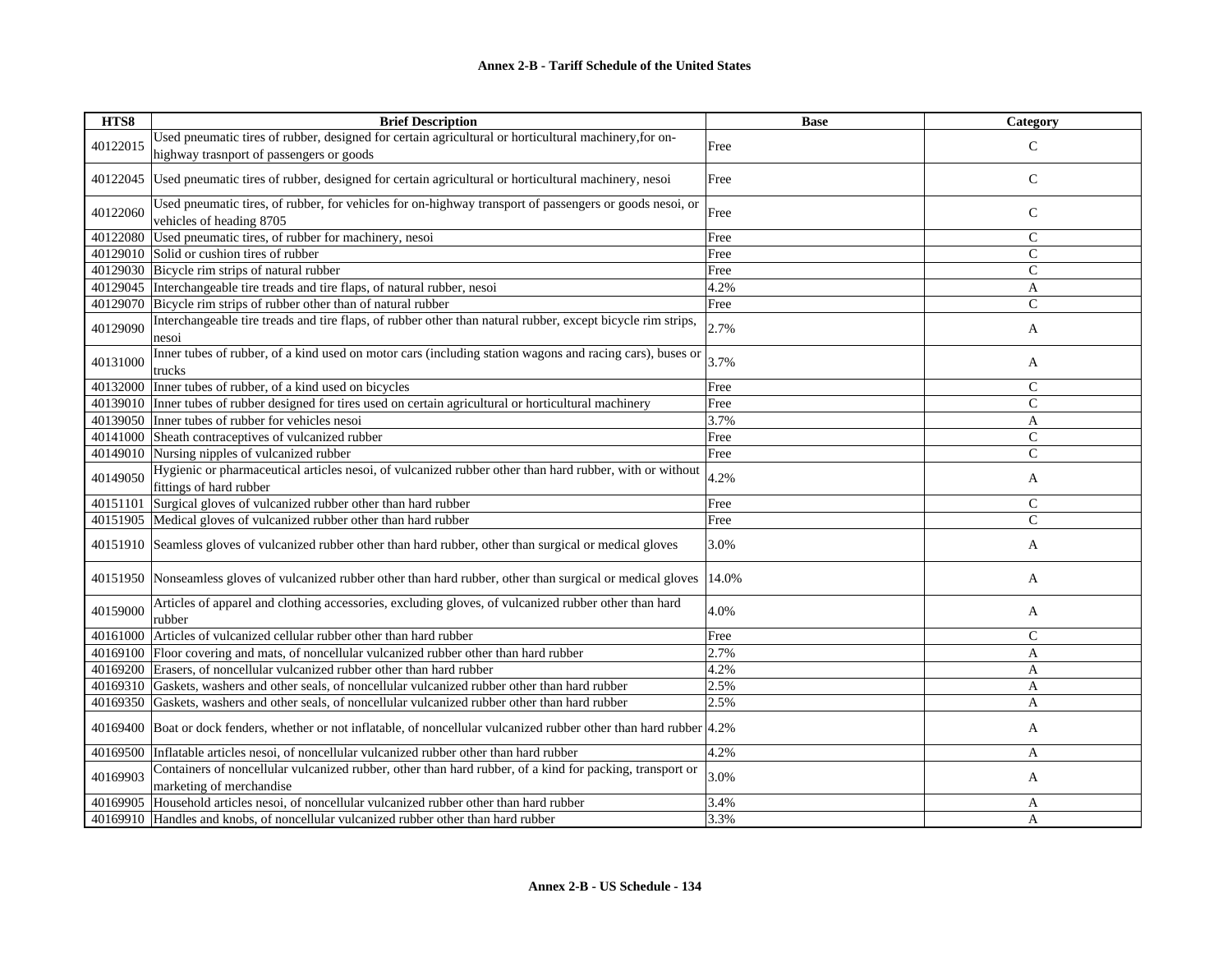| HTS8     | <b>Brief Description</b>                                                                                                                         | <b>Base</b> | Category     |
|----------|--------------------------------------------------------------------------------------------------------------------------------------------------|-------------|--------------|
|          | 40169915 Caps, lids, seals, stoppers and other closures, of noncellular vulcanized rubber other than hard rubber                                 | 2.7%        | A            |
| 40169920 | Toys for pets made of noncellular vulcanized rubber other than hard rubber                                                                       | 4.3%        | A            |
| 40169930 | Articles made of noncellular vulcanized natural rubber, used as vibration control goods in vehicles of<br>8701 through 8705                      | Free        | $\mathbf C$  |
| 40169935 | Articles made of noncellular vulcanized natural rubber, not used as vibration control goods in vehicles<br>of 8701 through 8705 nesoi            | Free        | $\mathsf{C}$ |
| 40169955 | Articles nesoi, of noncellular vulcanized synthetic rubber other than hard rubber, used as vibration<br>control goods in veh 8701/8705           | 2.5%        | A            |
| 40169960 | Articles of noncellular vulcanized synthetic rubber other than hard rubber                                                                       | 2.5%        | A            |
|          | 40170000 Hard rubber (for example, ebonite) in all forms, including waste and scrap; articles of hard rubber                                     | 2.7%        | A            |
| 41012010 | Whole raw hide/skin of bovine/equines (n/o 8 kg when dried, 10 kg when dry salted or 16 kg when<br>fresh/otherwise preserved), not pretanned     | Free        | $\mathsf{C}$ |
| 41012020 | Whole bovine hides/skin upper/lining (n/o 8 kg when dried, 10 kg when dry salted or 16 kg when<br>fresh/otherwise preserved), n/o 2.6 m2, nesoi  | Free        | $\mathbf C$  |
| 41012030 | Whole bovine hides/skin nesoi (n/o 8 kg when dried, 10 kg when dry salted or 16 kg when<br>fresh/otherwise preserved), n/o 2.6 m2, nesoi         | 2.4%        | A            |
| 41012035 | Whole raw buffalo hides/skins (n/o 8 kg when dried, 10 kg when dry salted or 16 kg when<br>fresh/otherwise preserved), over 2.6 m2, nesoi        | 2.4%        | A            |
| 41012040 | Whole bovine hides/skins (not buffalo) (n/o 8 kg dried, 10 kg dry salted or 16 kg fresh/otherwise<br>preserved), ov 2.6 m2, vegetable pretanned  | 5.0%        | A            |
| 41012050 | Whole bovine hide/skin (not buffalo) (n/o 8 kg dried, 10 kg dry salted or 16 kg fresh/otherwise<br>preserved), ov 2.6 m2, not vegetable pretann  | 3.3%        | A            |
| 41012070 | Whole equine hides and skins $(n/O 8 kg$ when dried, 10 kg when dry salted or 16 kg when<br>fresh/otherwise preserved), other than not pretanned | 3.3%        | A            |
|          | 41015010 Whole raw hides and skins of bovine or equine animals, of a weight exceeding 16 kg, not pretanned                                       | Free        | $\mathbf C$  |
| 41015020 | Whole raw bovine hides and skins upper/lining, of a weight over 16 kg, unit surface area $n/0$ 2.6 m2,<br>pretanned but not further prepared     | Free        | $\mathsf{C}$ |
| 41015030 | Whole raw bovine hides and skins, of a weight over 16 kg, unit surface area $n/0$ 2.6 sq m, pretanned but $2.4\%$<br>not further prepared        |             | A            |
| 41015035 | Whole raw buffalo hidess and skins, of a weight over 16 kg, surface area over 2.6 sq m, pretanned but<br>not further prepared,                   | 2.4%        | A            |
| 41015040 | Whole raw bovine hides and skins (not buffalo), weight over 16 kg, surface area over 2.6 m2, vegetable<br>pretanned but not further prepared     | 5.0%        | A            |
| 41015050 | Whole raw bovine hides/skins (not buffalo), weight over 16 kg, surface area over 2.6 m2, pretanned<br>(not vegetable) but not further prepared   | 3.3%        | A            |
|          | 41015070 Whole raw equine hides and skins, of a weight exceeding 16 kg, pretanned but not further prepared                                       | 3.3%        | A            |
|          | 41019010 Raw hides and skins (other than whole) of bovine or equine animals, not pretanned                                                       | Free        | $\mathsf{C}$ |
|          | 41019035 Raw buffalo hides and skins (other than whole), pretanned but not further prepared                                                      | 2.4%        | A            |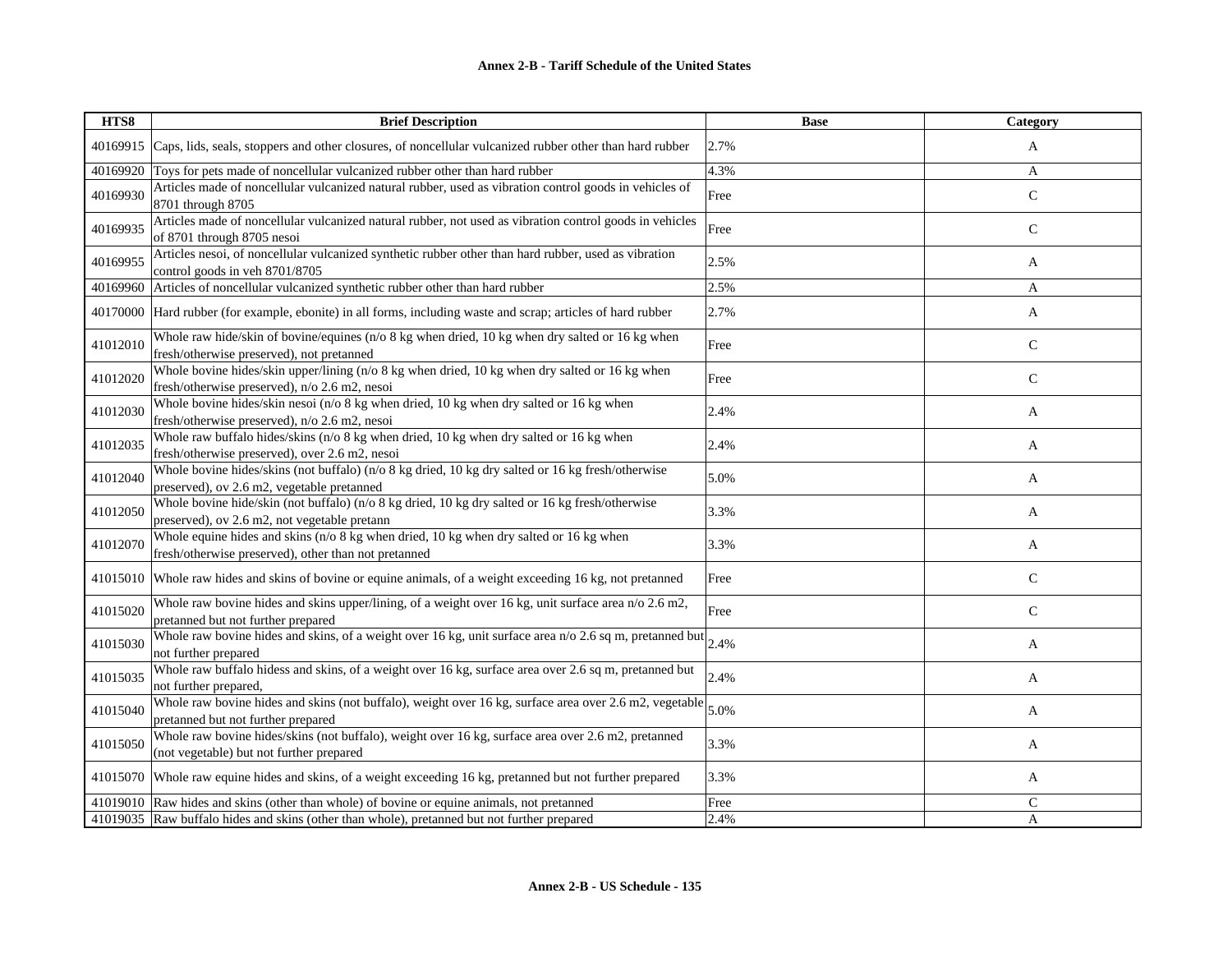| HTS8     | <b>Brief Description</b>                                                                                                                        | <b>Base</b> | Category      |
|----------|-------------------------------------------------------------------------------------------------------------------------------------------------|-------------|---------------|
|          | 41019040 Raw bovine hides and skins (other than whole), vegetable pretanned but not further prepared                                            | 5.0%        | A             |
| 41019050 | Raw bovine hides and skins (other than whole), pretanned (other than vegetable pretanned) but not<br>further prepared                           | 3.3%        | A             |
| 41019070 | Raw equine hides and skins (other than whole), pretanned but further prepared                                                                   | 3.3%        | A             |
|          | 41021010 Raw skins of sheep or lambs (not excluded by note 1(c) to chapter 41), with wool on, not pretanned                                     | Free        | $\mathsf{C}$  |
| 41021020 | Raw skins of sheep or lamb (not excluded by note 1(c) to chapter 41), with wool on, vegetable<br>pretanned but not further prepared             | Free        | $\mathsf{C}$  |
| 41021030 | Raw skins of sheep or lamb (not excluded by note 1(c) to chapter 41), with wool on, pretanned other<br>than vegetable but not further prepared  | 2.0%        | A             |
| 41022100 | Raw skins of sheep or lambs, without wool on, pickled, other than those excluded by note 1(c) to<br>chapter 41                                  | Free        | $\mathsf{C}$  |
|          | 41022910 Raw skins of sheep or lamb (not excluded by note 1(c) to chapter 41), without wool on, not pretanned                                   | Free        | $\mathbf C$   |
| 41022920 | Raw sheep or lamb skins (not excluded by note 1(c) to chapter 41), without wool on, vegetable<br>pretanned but not further prepared             | Free        | $\mathsf{C}$  |
| 41022930 | Raw sheep or lamb skins (not excluded by note 1(c) to chapter 41), without wool on, pretanned other<br>than vegetable but not further prepared  | 2.0%        | A             |
| 41031010 | Raw hides and skins of goats or kids (not excluded by note 1(c) to chapter 41), not pretanned                                                   | Free        | $\mathsf{C}$  |
| 41031020 | Raw hides and skins of goats or kids (not excluded by note 1(c) to chapter 41), vegetable pretanned but<br>not further prepared                 | Free        | $\mathsf{C}$  |
| 41031030 | Raw hides and skins of goat or kid (not excluded by note 1(c) to chapter 41), pretanned (other than<br>vegetable) but not prepared              | 3.7%        | A             |
| 41032010 | Raw hides and skins of reptiles, not pretanned                                                                                                  | Free        | $\mathcal{C}$ |
|          | 41032020 Raw hides and skins of reptiles, vegetable pretanned but not further prepared                                                          | 5.0%        | $\mathbf{A}$  |
| 41032030 | Raw hides and skins of reptiles, pretanned other than vegetable pretanned but not further prepared                                              | Free        | $\mathsf{C}$  |
|          | 41033010 Raw hides and skins of swine, not pretanned                                                                                            | Free        | $\mathsf{C}$  |
| 41033020 | Raw hides and skins of swine, pretanned but not further prepared                                                                                | 4.2%        | A             |
| 41039010 | Raw hides and skins of animals nesoi (other than those excluded by note $1(b)$ or $1(c)$ to chapter 41), not<br>pretanned                       | Free        | $\mathsf C$   |
| 41039020 | Raw hides and skins of animals nesoi (other than those excluded by note 1(b) or 1(c) to chapter 41),<br>pretanned but not further prepared      | 3.3%        | A             |
| 41041110 | Tanned whole bovine skin and hide upper/lining leather, w/o hair on, unit surface area n/o 2.6 sq m, in<br>the wet state                        | Free        | $\mathsf{C}$  |
| 41041120 | Tanned whole bovine skin and hide leather (not upper/lining), w/o hair on, unit surface area n/o 2.6 sq<br>m, in the wet state                  | 2.4%        | A             |
| 41041130 | Full grain unsplit or grain split buffalo hide or skin, w/o hair on, tanned but not further prepared,<br>surface ov 2.6 m2, in the wet state    | 2.4%        | A             |
| 41041140 | Full grain unsplit/grain split bovine nesoi and equine upper & sole hides/skins, w/o hair, tanned but not<br>further prepared, in the wet state | 5.0%        | A             |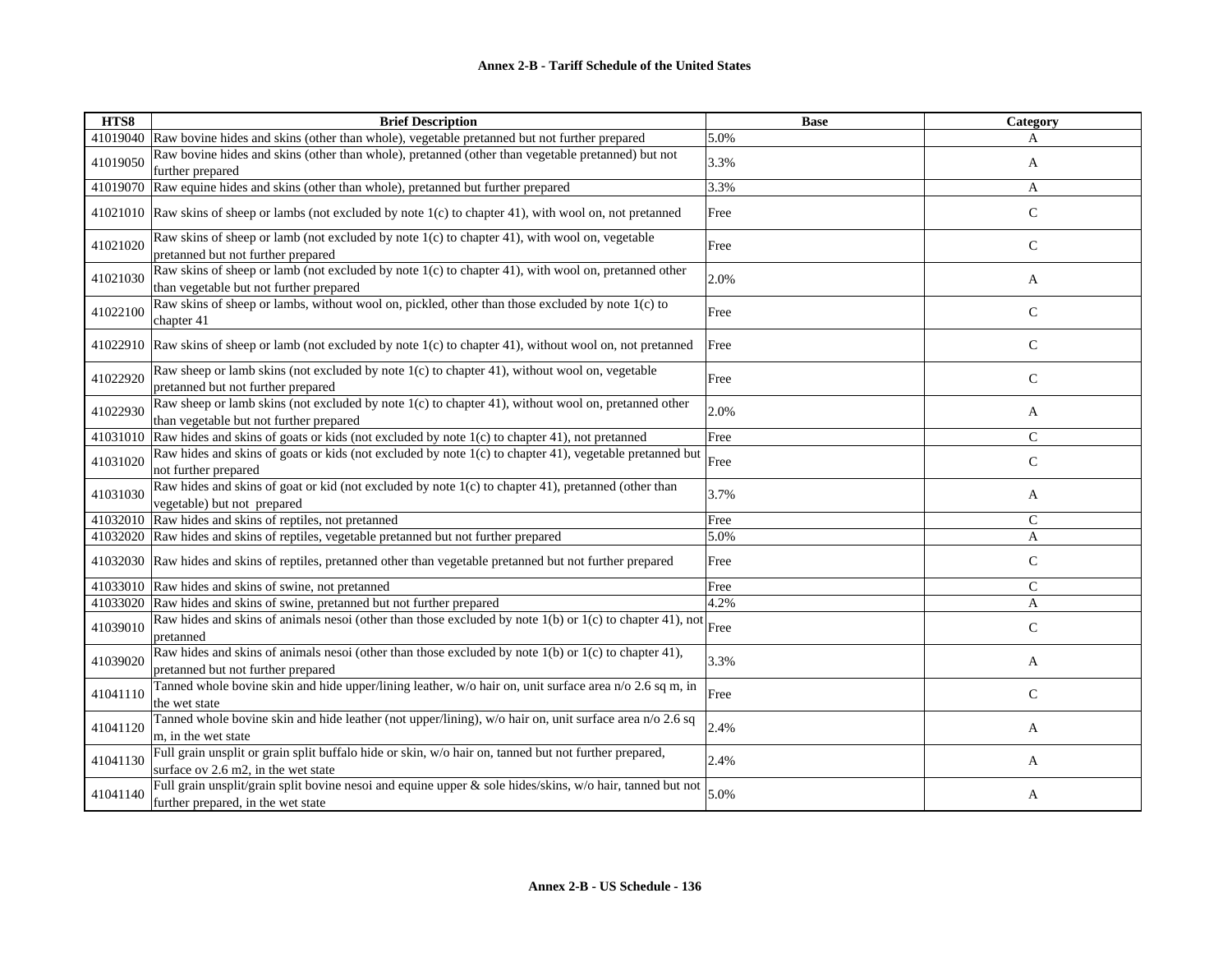| HTS8     | <b>Brief Description</b>                                                                                                           | <b>Base</b> | Category     |
|----------|------------------------------------------------------------------------------------------------------------------------------------|-------------|--------------|
| 41041150 | Full grain unsplit/grain split bovine (except buffalo) nesoi and equine hides/skins, w/o hair, tanned not                          | 3.3%        | A            |
|          | further prepared, in the wet state                                                                                                 |             |              |
| 41041910 | Whole bovine skin upper or lining leather, $w/o$ hair on, unit surface $n/o$ 2.6 sq m, tanned but not further                      | Free        | $\mathsf{C}$ |
|          | prepared, in the wet state                                                                                                         |             |              |
| 41041920 | Whole bovine skin leather (not upper or lining), w/o hair on, surface n/o 2.6 sq m, tanned but not                                 | 2.4%        | A            |
|          | further prepared, in the wet state                                                                                                 |             |              |
| 41041930 | Buffalo hides and skins nesoi, w/o hair on, unit surface area ov 2.6 m2, tanned but not further prepared,<br>in the wet state      | 2.4%        | A            |
|          | Upper and sole bovine (except buffalo) and equine hides and skins, nesoi, w/o hair, tanned but not                                 |             |              |
| 41041940 | further prepared, in the wet state                                                                                                 | 5.0%        | A            |
|          | Bovine (except buffalo) and equine hides and skins (not upper/sole) nesoi, w/o hair, tanned but not                                |             |              |
| 41041950 | further prepared, in the wet state                                                                                                 | 3.3%        | A            |
|          | Crust whole bovine hide and skin upper or lining leather, w/o hair on, unit surface n/o 2.6 sq m, tanned                           |             |              |
| 41044110 | but not further prepared                                                                                                           | Free        | $\mathsf{C}$ |
|          | Crust whole bovine hide and skin leather (not upper or lining), w/o hair on, surface n/o 2.6 sq m, tanned                          |             |              |
| 41044120 | but not further prepared                                                                                                           | 2.4%        | A            |
| 41044130 | Crust full grain unsplit or grain split buffalo hides and skins, surface area over 2.6 m2, without hair on,                        | 2.4%        | A            |
|          | tanned but not further prepared                                                                                                    |             |              |
| 41044140 | Crust full grain unsplit/grain split bovine (ex. buffalo) nesoi/equine hides/skins upper/sole leather, w/o                         | 5.0%        | A            |
|          | hair, tanned not further prepared                                                                                                  |             |              |
| 41044150 | Crust full grain unsplit/grain split bovine (except buffalo) nesoi and equine hides and skins, nesoi, w/o                          | 3.3%        | A            |
|          | hair, tanned not further prepared                                                                                                  |             |              |
| 41044910 | Crust whole bovine hide and skin upper or lining leather, w/o hair on, unit surface n/o 2.6 sq m, tanned                           | Free        | $\mathsf{C}$ |
|          | but not further prepared, nesoi                                                                                                    |             |              |
| 41044920 | Crust whole bovine hide and skin (not upper or lining leather), w/o hair on, surface n/o 2.6 sq m, tanned $2.4\%$                  |             | A            |
|          | but not further prepared, nesoi                                                                                                    |             |              |
| 41044930 | Crust buffalo hides and skins nesoi, without hair on, surface area over 2.6 m2, tanned but not further                             | 2.4%        | A            |
|          | prepared                                                                                                                           |             |              |
| 41044940 | Crust upper and sole equine and bovine (except buffalo) nesoi hides and skins, nesoi, w/o hair, tanned<br>but not further prepared | 5.0%        | A            |
|          | Crust bovine (except buffalo) nesoi and equine hides and skins, nesoi, w/o hair, tanned but not further                            |             |              |
| 41044950 | prepared                                                                                                                           | 3.3%        | A            |
|          | 41051010 Sheep or lamb skins, without wool on, tanned but not further prepared, wet blue                                           | 2.0%        | A            |
|          | Sheep or lamb skins, without wool on, tanned but not further prepared, in the wet state other than wet                             |             |              |
| 41051090 | blue                                                                                                                               | 2.0%        | A            |
| 41053000 | Sheep or lamb skins, without wool on, tanned but not further prepared, in the dry state (crust)                                    | 2.0%        | A            |
|          | 41062110 Hides and skins of goats or kids, without hair on, tanned but not further prepared, wet blue                              | 2.4%        | A            |
| 41062190 | Hides and skins of goats or kids, without hair on, tanned but not further prepared, in the wet state other                         | 2.4%        | A            |
|          | than wet blue                                                                                                                      |             |              |
| 41062200 | Hides and skins of goats or kids, without hair on, tanned but not further prepared, in the dry state                               | 2.4%        | A            |
|          | (crust)                                                                                                                            |             |              |
|          | 41063110 Hides and skins of swine, without hair on, tanned but not further prepared, wet blue                                      | 4.2%        | A            |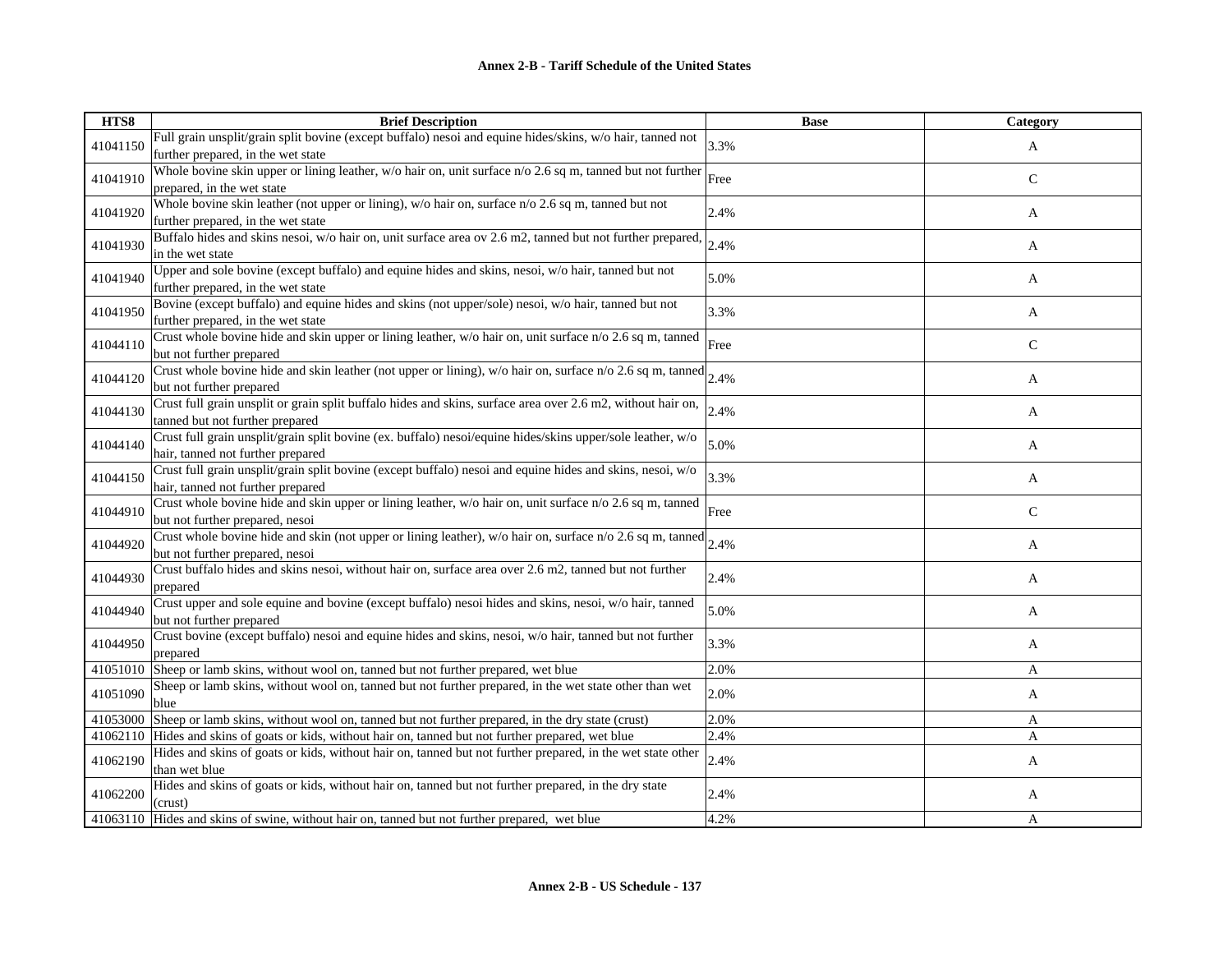| HTS8     | <b>Brief Description</b>                                                                                                                                 | <b>Base</b> | <b>Category</b> |
|----------|----------------------------------------------------------------------------------------------------------------------------------------------------------|-------------|-----------------|
| 41063190 | Hides and skins of swine, without hair on, tanned but not further prepared, in the wet state other than<br>wet blue                                      | 4.2%        | A               |
| 41063200 | Hides and skins of swine, without hair on, tanned but not further prepared, in the dry state (crust)                                                     | 4.2%        | A               |
| 41064000 | Tanned or cust hides and skins of reptiles, whether or not split, but not further prepared                                                               | Free        | $\mathbf C$     |
| 41069100 | Hides and skins of animals nesoi, without hair on, tanned but not further prepared, in the wet state<br>(including wet-blue)                             | 3.3%        | A               |
| 41069200 | Hides and skins of animals nesoi, without hair on, tanned but not further prepared, in the dry state<br>(crust)                                          | 3.3%        | A               |
| 41071110 | Full grain unsplit whole bovine upper or lining leather, w/o hair on, surface n/o 2.6 m2, prepared after<br>tanning or crusting, not head 4114           | Free        | $\mathsf{C}$    |
| 41071120 | Full grain unsplit whole bovine leather (not upper/lining), w/o hair on, not fancy, n/o 2.6 m2, prepared<br>after tanning or crust, not head 4114        | 2.4%        | A               |
| 41071130 | Full grain unsplit whole bovine leather (not upper/lining), w/o hair on, fancy, n/o 2.6 m2, prepared after $3.6\%$<br>tanning or crusting, not head 4114 |             | A               |
| 41071140 | Full grain unsplit whole buffalo leather, without hair on, surface over 2.6 sq m, prepared after tanning<br>or crusting, not heading 4114                | 2.5%        | A               |
| 41071150 | Full grain unsplit upholstery leather of bovines (not buffalo) nesoi and equines, w/o hair on, prepared<br>after tanning or crusting, not 4114           | 2.8%        | A               |
| 41071160 | Full grain unsplit upper & sole leather of bovines (not buffalo) nesoi or equine, w/o hair on, prepared<br>after tanning or crusting, not 4114           | 3.3%        | A               |
| 41071170 | Full grain unsplit whole bovine (not buffalo) nesoi and equine leather nesoi, w/o hair, prepared after<br>tanning/crusting, not fancy, not 4114          | 5.0%        | A               |
| 41071180 | Full grain unsplit whole bovine (not buffalo) nesoi and equine leather nesoi, w/o hair, prepared after<br>tanning or crusting, fancy, not 4114           | 2.4%        | A               |
| 41071210 | Grain split whole bovine skin upper or lining leather, w/o hair on, unit surface n/o 2.6 sq m, prepared<br>after tanning or crusting, not 4114           | Free        | $\mathsf{C}$    |
| 41071220 | Grain split whole bovine skin leather (not upper or lining), w/o hair, not fancy, n/o 2.6 sq m, prepared<br>after tanning or crusting, not 4114          | 2.4%        | A               |
| 41071230 | Grain split whole bovine skin leather (not upper or lining), w/o hair on, fancy, n/o 2.6 sq m, prepared<br>after tanning or crusting, not 4114           | 3.6%        | A               |
| 41071240 | Grain split whole buffalo leather, without hair on, unit surface area over 2.6 sq m, prepared after<br>tanning or crusting, not of heading 4114          | 2.5%        | A               |
| 41071250 | Grain split whole upholstery leather of bovines (not buffalo) nesoi and equines, w/o hair on, prepared<br>after tanning or crusting, not 4114            | 2.8%        | A               |
| 41071260 | Grain split whole upper & sole leather of bovines (not buffalo) nesoi or equines, w/o hair on, prepared<br>after tanning or crusting, not 4114           | 3.3%        | A               |
| 41071270 | Grain split whole bovine (not buffalo) nesoi and equine nesoi leathers, w/o hair on, prepared after<br>tanning or crusting, not fancy, not 4114          | 5.0%        | A               |
| 41071280 | Grain split whole bovine (not buffalo) nesoi and equine nesoi leathers, without hair on, prepared after<br>tanning or crusting, fancy, not 4114          | 2.4%        | A               |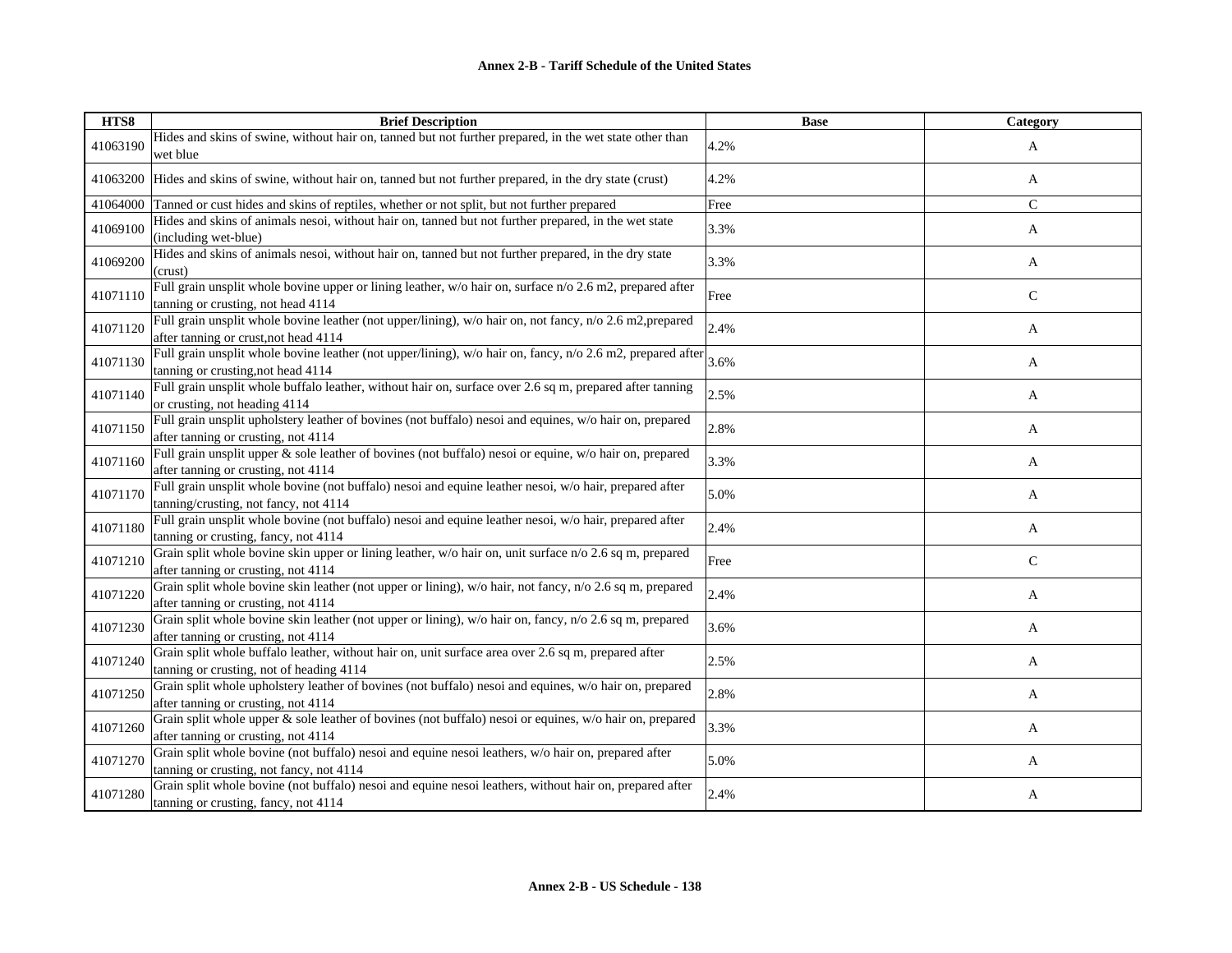| HTS8     | <b>Brief Description</b>                                                                                                                        | <b>Base</b> | Category      |
|----------|-------------------------------------------------------------------------------------------------------------------------------------------------|-------------|---------------|
| 41071910 | Whole bovine skin upper or lining leather nesoi, $w/o$ hair on, unit surface $n/o$ 2.6 m2, prepared after                                       | Free        | $\mathcal{C}$ |
|          | tanning or crusting, not of head 4114                                                                                                           |             |               |
| 41071920 | Whole bovine skin leather (not upper or lining) nesoi, w/o hair on, not fancy, n/or 2.6 sq m, prepared                                          | 2.4%        | A             |
|          | after tanning or crusting, not 4114                                                                                                             |             |               |
| 41071930 | Whole bovine skin leather (not upper or lining) nesoi, w/o hair on, fancy, surface n/o 2.6 m2, prepared<br>after tanning or crusting, not 4114  | 3.6%        | A             |
|          | Whole buffalo skin leather (not full grain unsplits/grain splits), w/o hair on, over 2.6 sq m, prepared                                         |             |               |
| 41071940 | after tanning or crusting, not 4114                                                                                                             | 2.5%        | A             |
|          | Whole upholstery leather of bovines (not buffalo) nesoi and equines nesoi, without hair on, prepared                                            |             |               |
| 41071950 | after tanning or crusting, not 4114                                                                                                             | 2.8%        | A             |
| 41071960 | Whole upper & sole leather of bovines (not buffalo) nesoi or equines nesoi, without hair on, prepared                                           |             |               |
|          | after tanning or crusting, not 4114                                                                                                             | 5.0%        | A             |
| 41071970 | Whole bovine (not buffalo) and equine leather, nesoi, without hair on, not fancy, prepared after tanning                                        | 5.0%        | A             |
|          | or crusting, not of heading 4114                                                                                                                |             |               |
| 41071980 | Whole bovine (not buffalo) and equine leather, nesoi, without hair on, fancy, prepared after tanning or                                         | 2.4%        | A             |
|          | crusting, not of heading 4114                                                                                                                   |             |               |
| 41079140 | Full grain unsplit buffalo leather (not whole), w/o hair on, prepared after tanning or crusting (including                                      | 2.5%        | A             |
|          | parchment-dressed), not head 4114<br>Full grain unsplit upholstery leather of bovines (not buffalo) & equines, not whole, w/o hair, prepared    |             |               |
| 41079150 | after tanning or crusting, not 4114                                                                                                             | 2.8%        | A             |
|          | Full grain unsplit upper & sole leather of bovines (not buffalo) or equines, not whole, w/o hair, prep.                                         |             |               |
| 41079160 | after tanning or crusting, not 4114                                                                                                             | 3.3%        | A             |
|          | Full grain unsplit bovine (not buffalo) & equine leather, not whole, w/o hair on, nesoi, not fancy, prep.                                       |             |               |
| 41079170 | after tanning/crusting, not 4114                                                                                                                | 5.0%        | A             |
| 41079180 | Full grain unsplit bovine (not buffalo) & equine leather, not whole, w/o hair on, nesoi, fancy, prepared                                        | 2.4%        |               |
|          | after tanning or crusting, not 4114                                                                                                             |             | A             |
| 41079240 | Grain splits buffalo leather (not whole), without hair on, prepared after tanning or crusting, other than                                       | 2.5%        | A             |
|          | of heading 4114                                                                                                                                 |             |               |
| 41079250 | Grain splits upholstery leather of bovines (not buffalo) and equines, not whole, w/o hair on, prepared                                          | 2.8%        | A             |
|          | after tanning or crusting, not 4114                                                                                                             |             |               |
| 41079260 | Grain splits upper & sole leather of bovines (not buffalo) or equines, not whole, w/o hair on, prepared                                         | 3.3%        | A             |
|          | after tanning or crusting, not 4114<br>Grain splits bovine (not buffalo) and equine leather, not whole, w/o hair on, nesoi, not fancy, prepared |             |               |
| 41079270 | after tanning or crusting, not 4114                                                                                                             | 5.0%        | A             |
|          | Grain splits bovine (not buffalo) and equine leather, not whole, without hair on, nesoi, fancy, prepared                                        |             |               |
| 41079280 | after tanning or crusting, not 4114                                                                                                             | 2.4%        | A             |
|          | Buffalo leather other than full grains unsplit & grain splits, not whole, w/o hair on, prepared after                                           |             |               |
| 41079940 | tanning or crusting, not heading 4114                                                                                                           | 2.5%        | A             |
| 41079950 | Upholstery leather of bovines (not buffalo) or equines, not whole, nesoi, without hair on, prepared after                                       | 2.8%        |               |
|          | tanning or crusting, not 4114                                                                                                                   |             | A             |
| 41079960 | Upper & sole leather of bovines (not buffalo) or equines, not whole, nesoi, w/o hair on, prepare after                                          | 5.0%        | A             |
|          | tanning or crusting, not 4114                                                                                                                   |             |               |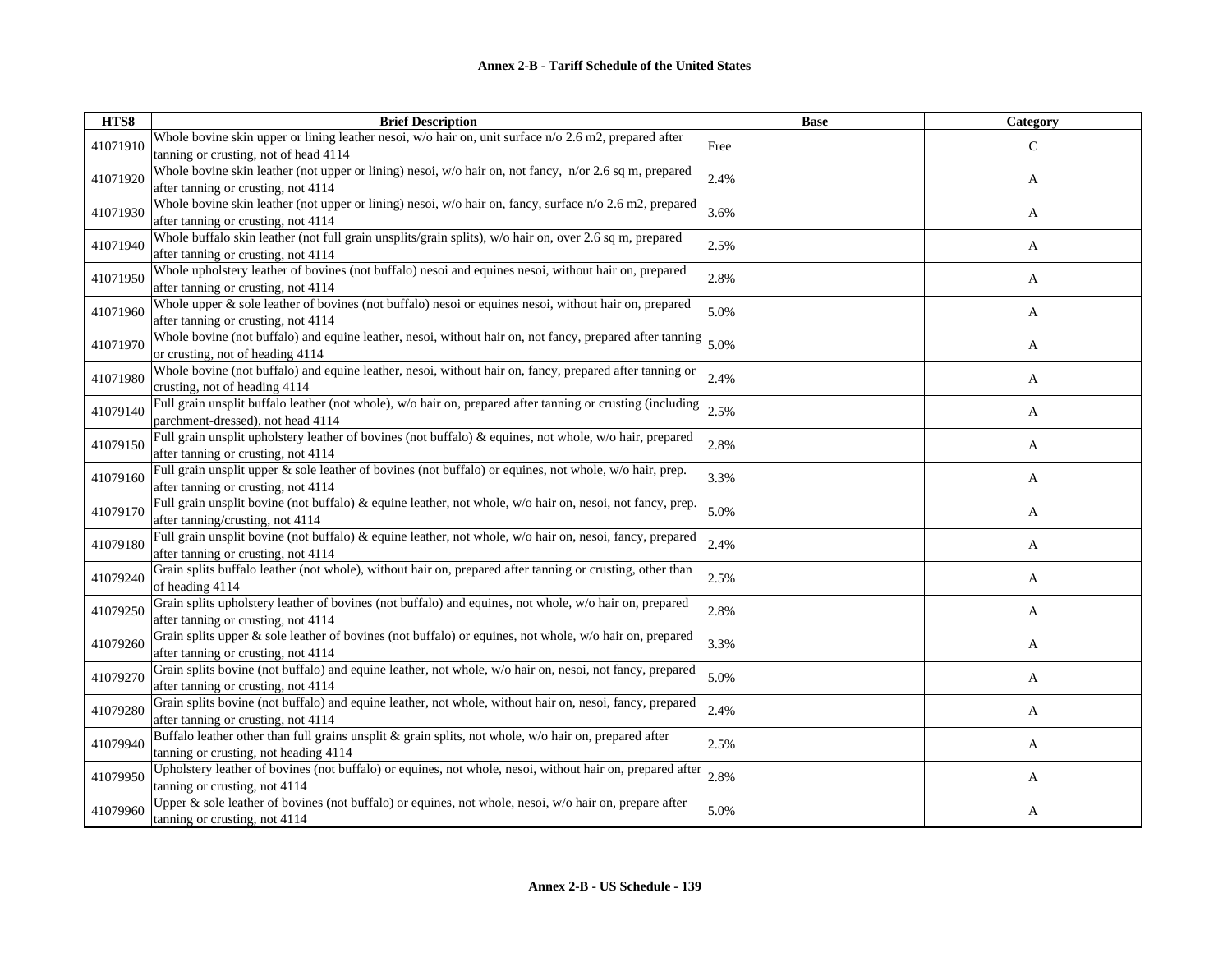| HTS8     | <b>Brief Description</b>                                                                                                                       | <b>Base</b> | Category     |
|----------|------------------------------------------------------------------------------------------------------------------------------------------------|-------------|--------------|
| 41079970 | Bovine (not buffalo) and equine leather, not whole, nesoi, without hair on, not fancy, prepared after<br>tanning or crusting, not heading 4114 | 5.0%        | A            |
| 41079980 | Bovine (not buffalo) and equine leather, not whole, nesoi, without hair on, fancy, prepared after tanning<br>or crusting, not of heading 4114  | 2.4%        | A            |
| 41120030 | Sheep or lamb skin leather, without wool on, not fancy, prepared after tanning or crusting, other than of<br>heading 4114                      | 2.0%        | A            |
| 41120060 | Sheep or lamb skin leather, without wool on, fancy, further prepared after tanning or crusting, other<br>than of heading 4114                  | 2.0%        | A            |
| 41131030 | Goat or kidskin leather, without hair on, not fancy, further prepared after tanning or crusting, other than<br>of heading 4114                 | 2.4%        | A            |
| 41131060 | Goat or kidskin leather, without hair on, fancy, further prepared after tanning or crusting, other than of<br>heading 4114                     | 2.8%        | A            |
| 41132000 | Leather of swine, without hair on, further prepared after tanning or crusting, other than leather of<br>heading 4114                           | 4.2%        | A            |
|          | 41133030 Reptile leather, not fancy, further prepared after tanning or crusting, other than leather of heading 4114 Free                       |             | $\mathsf{C}$ |
|          | 41133060 Reptile leather, fancy, further prepared after tanning or crusting, other than leather of heading 4114                                | Free        | $\mathsf{C}$ |
| 41139030 | Leather of animals nesoi, without hair on, not fancy, further prepared after tanning or crusting, other<br>than leather of heading 4114        | 3.3%        | A            |
| 41139060 | Leather of animals nesoi, without hair on, fancy, further prepared after tanning or crusting, other than<br>leather of heading 4114            | 1.6%        | A            |
| 41141000 | Chamois (including combination chamois) leather                                                                                                | 3.2%        | A            |
|          | 41142030 Patent leather                                                                                                                        | 2.3%        | A            |
|          | 41142040 Patent laminated leather or metallized leather, of calf or kip                                                                        | 3.6%        | A            |
|          | 41142070 Patent laminated leather or metallized leather, other than calf or kip                                                                | 1.6%        | A            |
| 41151000 | Composition leather with a basis of leather or leather fiber, in slabs, sheets or strip, whether or not in<br>rolls                            | Free        | $\mathbf C$  |
| 41152000 | Parings & other waste of leather or composition leather, not suitable for the manufacture of leather<br>articles; leather dust, powder & flour | Free        | $\mathsf{C}$ |
| 42010030 | Dog leashes, collars, muzzles, harnesses and similar dog equipment, of any material                                                            | 2.4%        | A            |
| 42010060 | Saddlery and harnesses for animals nesi, (incl. traces, leads, knee pads, muzzles, saddle cloths and bags<br>and the like), of any material    | 2.8%        | A            |
| 42021100 | Trunks, suitcases, vanity & all other cases, occupational luggage & like containers, surface of leather,<br>composition or patent leather      | 8.0%        | A            |
| 42021220 | Trunks, suitcases, vanity and attache cases, occupational luggage and similar containers, with outer<br>surface of plastics                    | 20.0%       | A            |
| 42021240 | Trunks, suitcases, vanity & attache cases, occupational luggage & like containers, surfaces of cotton,<br>not of pile or tufted construction   | 6.4%        | A            |
| 42021260 | Trunks, suitcases, vanity $\&$ attache cases, occupational luggage $\&$ like containers, w outer surface of<br>veg. fibers, excl. cotton       | 5.8%        | A            |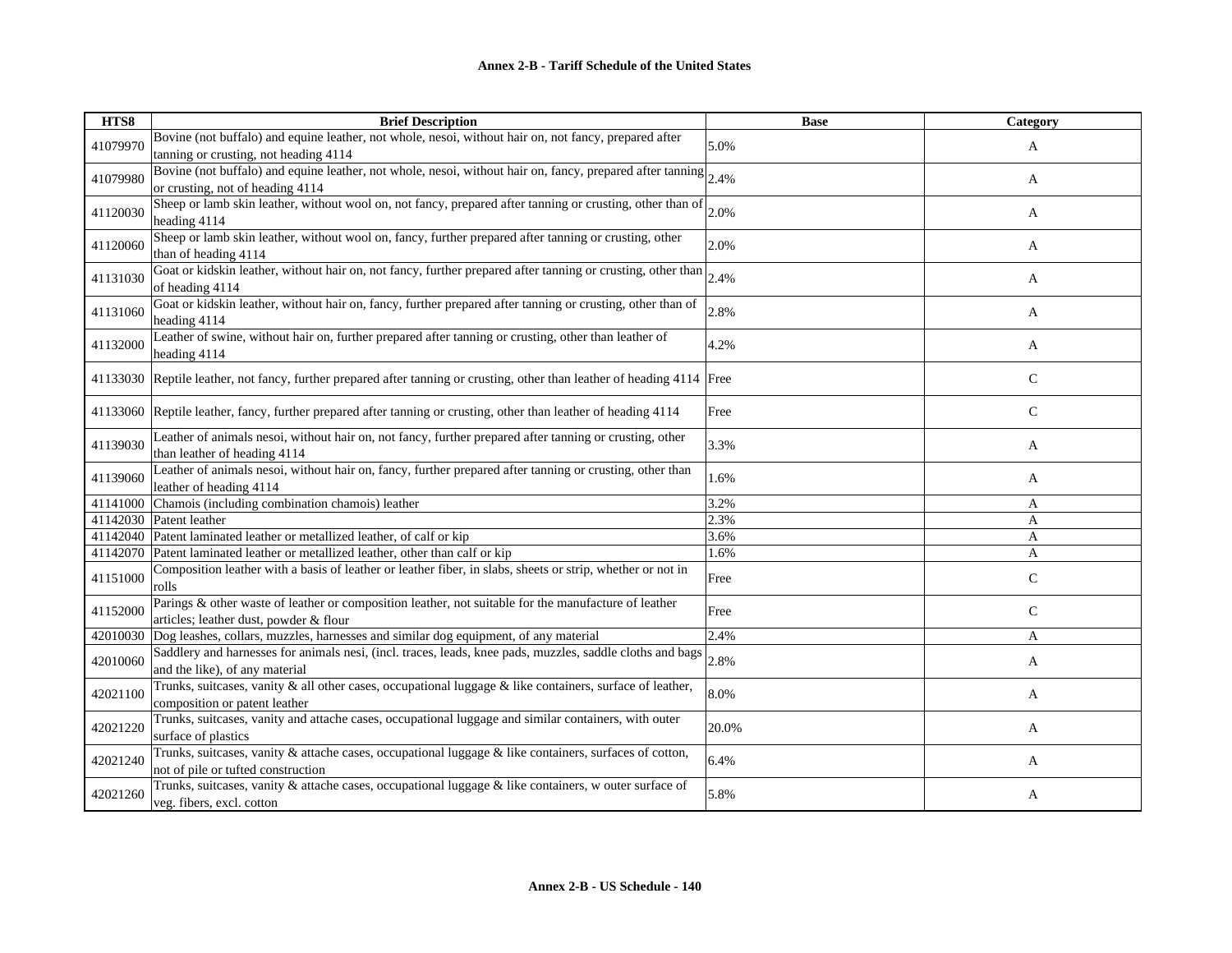| HTS8     | <b>Brief Description</b>                                                                                                                          | <b>Base</b>             | <b>Category</b> |
|----------|---------------------------------------------------------------------------------------------------------------------------------------------------|-------------------------|-----------------|
| 42021280 | Trunks, suitcases, vanity & attache cases, occupational luggage and similar containers, with outer<br>surface of textile materials nesi           | 17.8%                   | A               |
| 42021900 | Trunks, suitcases, vanity cases, attache cases, occupational luggage & like containers surface of<br>vulcanized fiber or paperboard nesi          | 20.0%                   | A               |
| 42022130 | Handbags, with or without shoulder strap or without handle, with outer surface of reptile leather                                                 | 5.3%                    | A               |
| 42022160 | Handbags, with or without shoulder strap or without handle, with outer surface of leather, composition<br>or patent leather, nesi, n/o \$20 ea.   | 10.0%                   | A               |
| 42022190 | Handbags, with or without shoulder strap or without handle, with outer surface of leather, composition<br>or patent leather, nesi, over \$20 ea.  | 9.0%                    | A               |
| 42022215 | Handbags, with or without shoulder straps or without handle, with outer surface of sheeting of plastics                                           | 16.4%                   | A               |
| 42022235 | Handbags with or without shoulder strap or without handle, with outer surface of textile materials,<br>wholly or in part of braid, of abaca       | 8.4%                    | A               |
| 42022240 | Handbags with or without shoulder strap or without handle, with outer surface of textile materials,<br>wholly or in part of braid, nesi           | 7.5%                    | A               |
| 42022245 | Handbags with or without shoulder strap or without handle, with outer surface of cotton, not of pile or<br>tufted construction or braid           | 6.4%                    | A               |
| 42022260 | Handbags with or w/o shoulder strap or w/o handle, outer surface of veg. fibers, exc. cotton, not of pile<br>or tufted construction or braid      | 5.8%                    | A               |
| 42022270 | Handbags with or w/o shoulder strap or w/o handle, with outer surface containing 85% or more of silk,<br>not braided                              | 7.0%                    | A               |
| 42022280 | Handbags with or without shoulder strap or without handle, with outer surface of textile materials, nesi 17.8%                                    |                         | A               |
| 42022910 | Handbags w. or w/o shld. strap or w/o handle of mat. (o/t leather, shtng. of plas., tex. mat., vul. fib. or<br>paperbd.), paper cov., of plas.    | 5.3%                    | A               |
| 42022920 | Handbags w. or w/o shld. strap or w/o handle of mat. (o/t leather, shtng. of plas., tex. mat., vul. fib. or<br>paperbd.), paper cov., of wood     | 3.3%                    | A               |
| 42022950 | Handbags w. or w/o shld. strap or w/o handle of mat. (o/t leather, shtng. of plas., tex. mat., vul. fib. or<br>paperbd.), pap.cov., of mat. nesi  | 7.8%                    | A               |
| 42022990 | Handbags with or without shoulder straps or without handle, with outer surface of vulcanized fiber or<br>of paperboard, not covered with paper    | 20.0%                   | A               |
| 42023130 | Articles of a kind normally carried in the pocket or handbag, with outer surface of reptile leather                                               | 3.7%                    | A               |
| 42023160 | Articles of a kind normally carried in the pocket or handbag, with outer surface of leather, composition<br>or patent leather, nesi               | 8.0%                    | A               |
| 42023210 | Articles of a kind normally carried in the pocket or handbag, with outer surface of reinforced or<br>laminated plastics                           | 12.1 cents/kg + $4.6\%$ | A               |
| 42023220 | Articles of a kind normally carried in the pocket or handbag, with outer surface of plastic sheeting, nesi 20.0%                                  |                         | A               |
| 42023240 | Articles of a kind normally carried in the pocket or handbag, with outer surface of cotton, not of pile or<br>tufted construction                 | 6.4%                    | A               |
| 42023280 | Articles of a kind normally carried in the pocket or handbag, with outer surface of vegetable fibers, not<br>of pile or tufted construction, nesi | 5.8%                    | A               |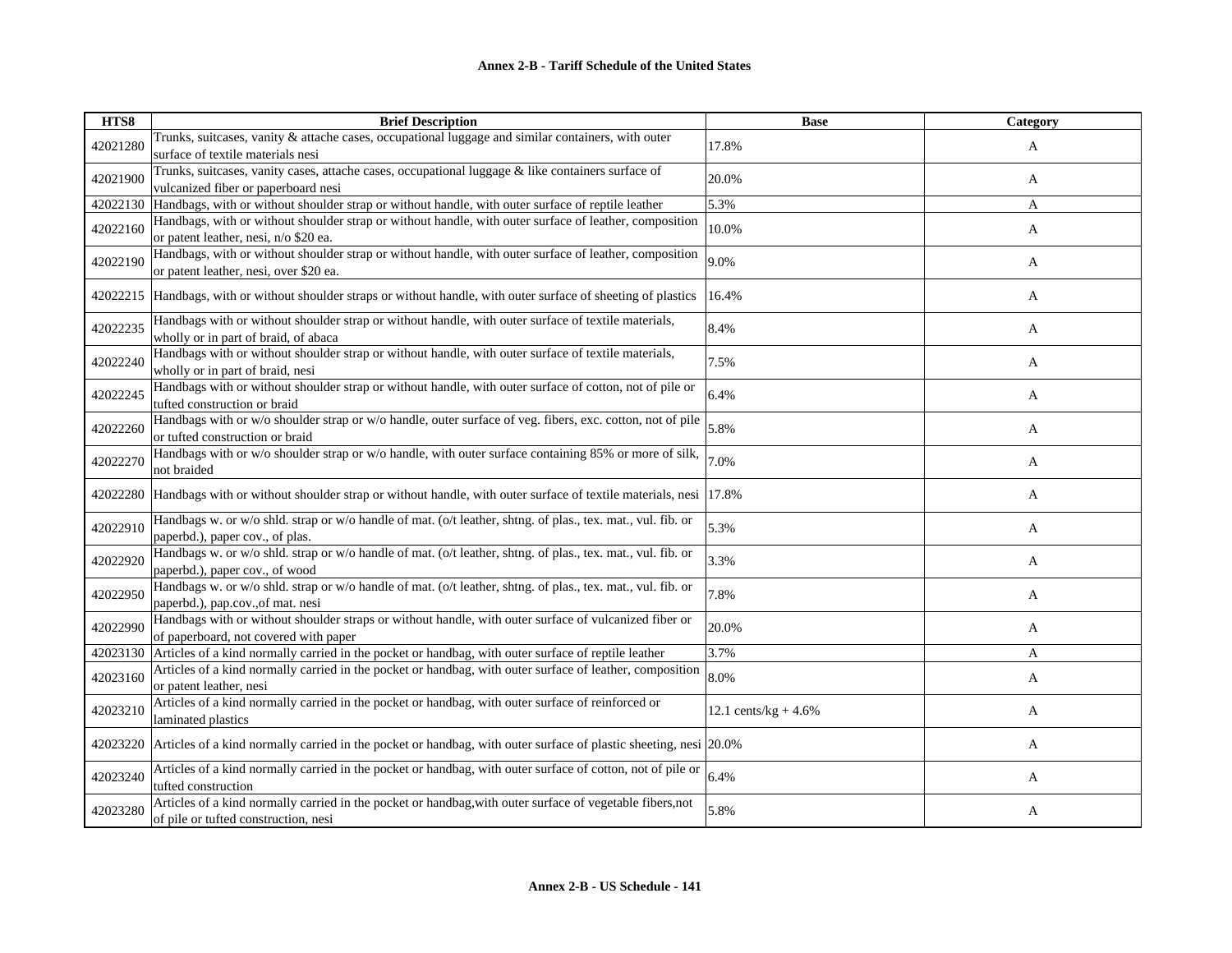| HTS8     | <b>Brief Description</b>                                                                                                                        | <b>Base</b> | <b>Category</b> |
|----------|-------------------------------------------------------------------------------------------------------------------------------------------------|-------------|-----------------|
| 42023285 | Articles of a kind normally carried in the pocket or handbag, with outer surface 85% or more silk or<br>silk waste                              | 2.0%        | $_{\rm F}$      |
| 42023295 | Articles of a kind normally carried in the pocket or handbag, with outer surface of textile materials,<br>nesi                                  | 17.8%       | A               |
| 42023910 | Articles of kind usually carried in pocket or handbag (o/t leather, shtng. of plas., tex. mat., vul. fib. or<br>paperbd.), pap. cov., of plas.  | 5.3%        | A               |
| 42023920 | Articles of kind usually carried in pocket or handbag (o/t leather, shtng. of plas., tex. mat., vul. fib. or<br>paperbd.), pap. cov., of wood   | 3.3%        | A               |
| 42023950 | Articles of kind usu. carried in pocket or handbag (o/t lea., shtng. of plas., tex. mat., vul. fib. or<br>paperbd.), pap. cov., of mat. nesi    | 7.8%        | A               |
| 42023990 | Articles of a kind normally carried in the pocket or handbag, with outer surface of vulcanized fiber or<br>of paperboard                        | 20.0%       | A               |
|          | 42029100 Cases, bags and containers nesi, with outer surface of leather, of composition leather or patent leather                               | 4.5%        | A               |
| 42029204 | Insulated beverage bag w/outer surface textiles, interior only flexible plastic container<br>storing/dispensing beverage thru flexible tubing   | 7.0%        | A               |
| 42029205 | Insulated food or beverage bags with outer surface of textile materials                                                                         | 7.0%        | A               |
|          | 42029208 Insulated food or beverage bags with outer surface of textile materials, nesoi                                                         | 7.0%        | A               |
|          | 42029210 Insulated food or beverage bags with outer surface of sheeting of plastic                                                              | 3.4%        | A               |
| 42029215 | Travel, sports and similar bags with outer surface of cotton, not of pile or tufted construction                                                | 6.4%        | A               |
| 42029220 | Travel, sports and similar bags with outer surface of vegetable fibers, excl. cotton, not of pile<br>construction                               | 5.8%        | A               |
|          | 42029230 Travel, sports and similar bags with outer surface of textile materials other than of vegetable fibers                                 | 17.8%       | A               |
|          | 42029245 Travel, sports and similar bags with outer surface of plastic sheeting                                                                 | 20.0%       | A               |
|          | 42029250 Musical instrument cases, with outer surface of plastic sheeting or of textile materials                                               | 4.2%        | A               |
|          | 42029260 Bags, cases and similar containers, nesi, with outer surface of cotton                                                                 | 6.4%        | A               |
| 42029290 | Bags, cases and similar containers nesi, with outer surface of plastic sheeting or of textile materials,<br>excl. cotton                        | 17.8%       | A               |
| 42029910 | Cases, bags and sim. containers, nesi, of mat. (o/t leather, shtng. of plas., tex. mat., vul. fib., or<br>paperbd.), pap. cov., of plastic      | 3.4%        | A               |
| 42029920 | Cases & sim. cont., nesi, of mat. (o/t lea., shtng. of plas., tex. mat., vul. fib. or paperbd.), pap. cov., of<br>wood, not lined with tex.fab. | 4.3%        | A               |
| 42029930 | Cases, bags & sim. cont., nesi, of mat. (o/t lea., plas. shtng., tex. mat., vul. fib. or paperbd.), pap. cov.,<br>of wood, lined with tex. fab. | Free        | $\mathsf{C}$    |
| 42029950 | Cases, bags & sim. cont., nesi, of mat. (o/t lea., plas. shtng., tex. mat., vul. fib. or paperbd.), pap. cov.,<br>except of wood or plastic     | 7.8%        | A               |
|          | 42029990 Cases, bags and similar containers, nesi, with outer surface of vulcanized fiber or of paperboard                                      | 20.0%       | A               |
|          | 42031020 Articles of apparel, of reptile leather                                                                                                | 4.7%        | A               |
|          | 42031040 Articles of apparel, of leather or of composition leather, nesi                                                                        | 6.0%        | A               |
|          | 42032120 Batting gloves, of leather or of composition leather                                                                                   | 3.0%        | A               |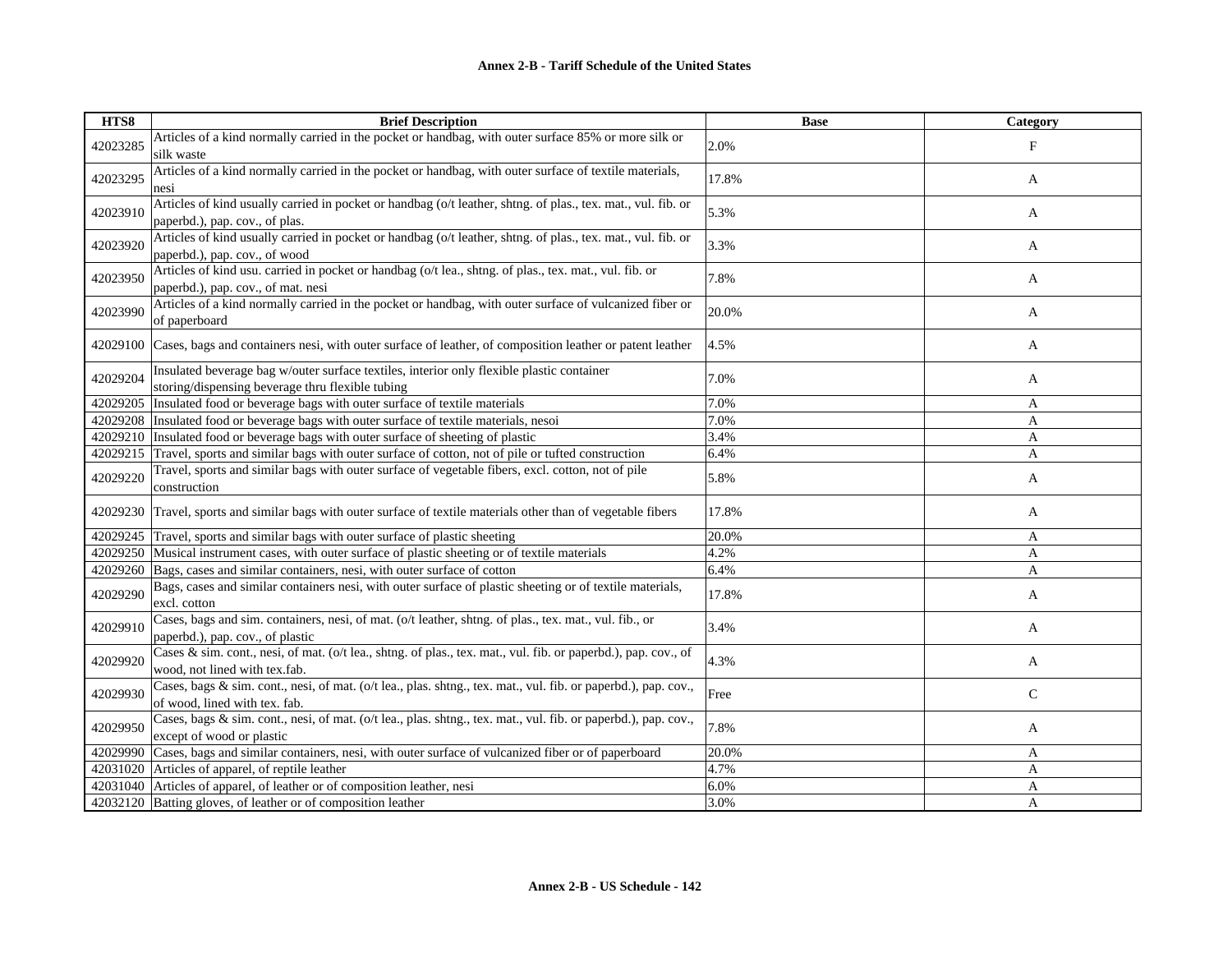## **Annex 2-B - Tariff Schedule of the United States**

| HTS8     | <b>Brief Description</b>                                                                                                                      | <b>Base</b> | Category       |
|----------|-----------------------------------------------------------------------------------------------------------------------------------------------|-------------|----------------|
| 42032140 | Baseball and softball gloves and mitts, excluding batting gloves, of leather or of composition leather                                        | Free        | $\mathsf{C}$   |
| 42032155 | Cross-country ski gloves, mittens and mitts, of leather or of composition leather                                                             | 3.5%        | A              |
|          | 42032160 Ski or snowmobile gloves, mittens and mitts, nesi, of leather or of composition leather                                              | 5.5%        | A              |
|          | 42032170 Ice hockey gloves, of leather or of composition leather                                                                              | Free        | $\overline{C}$ |
| 42032180 | Gloves, mittens and mitts specially designed for use in sports, nesi, of leather or of composition leather 4.9%                               |             | A              |
| 42032905 | Gloves, wholly of horsehide or cowhide leather not specially designed for use in sports, with<br>fourchettes or sidewalls                     | 12.6%       | A              |
| 42032908 | Gloves, wholly of horsehide or cowhide (except calfskin) leather, not specially designed for use in<br>sports, nesi                           | 14.0%       | A              |
| 42032915 | Gloves not wholly of horsehide or cowhide leather not specially designed for use in sports, with<br>fourchettes or sidewalls                  | 14.0%       | A              |
| 42032918 | Gloves not wholly of horsehide or cowhide leather not specially designed for use in sports, nesi                                              | 14.0%       | A              |
| 42032920 | Gloves, mittens and mitts of leather or composition leather, nesi, not seamed                                                                 | 12.6%       | A              |
| 42032930 | Men's gloves, mittens and mitts of leather or composition leather, nesi, seamed                                                               | 14.0%       | $\overline{A}$ |
| 42032940 | Gloves, mittens and mitts of leather or composition leather, nesi, not lined, for persons other than men                                      | 12.6%       | A              |
| 42032950 | Gloves, mittens and mitts of leather or composition leather, nesi, lined, for persons other than men                                          | 12.6%       | A              |
| 42033000 | Belts and bandoliers with or without buckles, of leather or of composition leather                                                            | 2.7%        | A              |
| 42034030 | Clothing accessories nesi, of reptile leather                                                                                                 | 4.9%        | A              |
| 42034060 | Clothing accessories of leather or of composition leather, nesi                                                                               | Free        | $\mathcal{C}$  |
| 42040030 | Belting leather cut or wholly or partly manufactured into forms or shapes suit. for conversion into<br>belting for machinery or appliances    | 2.9%        | A              |
| 42040060 | Articles of leather or composition leather used in machinery or mechanical appliances or for other<br>technical uses, except belting leathers | Free        | $\mathsf{C}$   |
| 42050020 | Shoelaces of leather or of composition leather                                                                                                | Free        | $\mathcal{C}$  |
| 42050040 | Straps and strops of leather or of composition leather                                                                                        | 1.8%        | A              |
| 42050060 | Articles of reptile leather, nesi                                                                                                             | 4.9%        | A              |
| 42050080 | Articles of leather or of composition leather, nesi, excluding reptile leather                                                                | Free        | $\mathsf{C}$   |
| 42061030 | Articles of catgut if imported for use in the manufacture of sterile surgical sutures                                                         | 3.5%        | $\mathbf{A}$   |
| 42061090 | Articles of catgut, nesi                                                                                                                      | 3.9%        | A              |
| 42069000 | Articles of gut (other than silkworm gut or catgut), of goldbeater's skin, of bladders or of tendons                                          | Free        | $\mathcal{C}$  |
| 43011000 | Raw furskins of mink, whole, with or without head, tail or paws                                                                               | Free        | $\mathsf{C}$   |
| 43013000 | Raw lamb furskins of Astrakhan, Broadtail, Caracul, Persian, Indian, Chinese, Mongolian, Tibetan,<br>whole                                    | Free        | $\mathsf{C}$   |
| 43016030 | Raw furskins of silver, black or platinum fox (including mutations of these), whole, with or without<br>head, tail or paws                    | 5.1%        | A              |
| 43016060 | Raw furskins of fox, other than of silver, black or platinum fox, whole, with or without head, tail or<br>paws                                | Free        | $\mathsf{C}$   |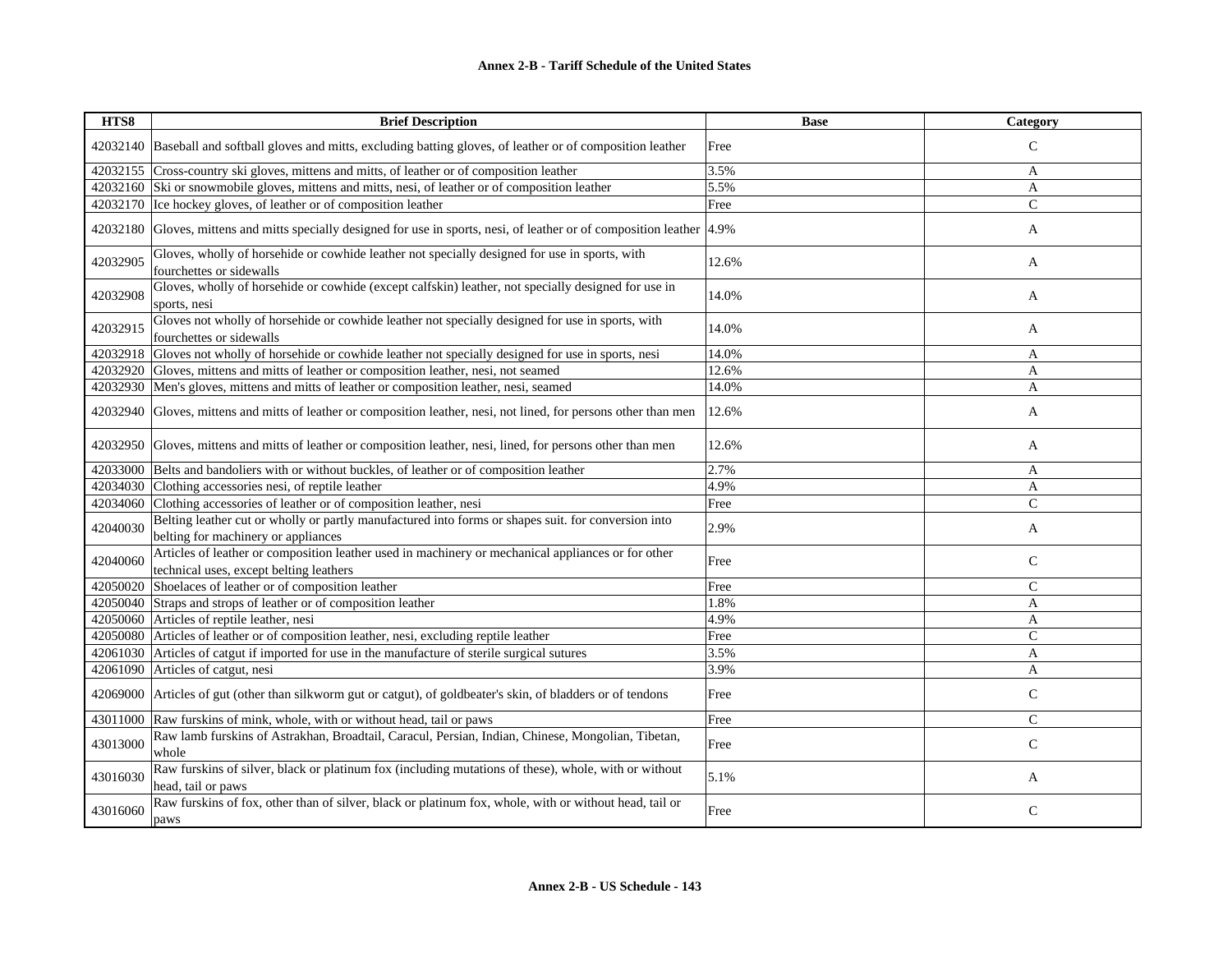| HTS8     | <b>Brief Description</b>                                                                                                                           | <b>Base</b> | Category      |
|----------|----------------------------------------------------------------------------------------------------------------------------------------------------|-------------|---------------|
|          | 43017000 Raw furskins of seal, whole, with or without head, tail or paws                                                                           | Free        | C             |
| 43018001 | Raw furskins, whole, with or without head, tail or paws, not elsewhere specified or included                                                       | Free        | $\mathsf{C}$  |
|          | 43019000 Heads, tails, paws and other pieces or cuttings of raw furskins, suitable for furriers' use                                               | Free        | $\mathsf{C}$  |
| 43021100 | Tanned or dressed whole furskins of mink, with or without head, tail or paws, not assembled                                                        | 2.1%        | A             |
| 43021300 | Tanned/dressed whole skins of Astrakhan, Broadtail, Caracul, Persian, Indian, Mongolian, Chinese &<br>Tibetan lamb, not assembled                  | 2.2%        | A             |
| 43021915 | Tanned or dressed whole furskins of silver, black or platinum fox (including mutations), with or<br>without head, tail or paws, not assembled      | 5.6%        | A             |
| 43021930 | Tanned or dressed whole furskins of beaver, chinchilla, ermine, lynx, raccoon, sable, other specified<br>animals, not dyed, not assembled          | 1.5%        | A             |
| 43021945 | Tanned or dressed whole furskins of beaver, chinchilla, ermine, lynx, raccoon, sable, wolf, other<br>specified animals, dyed, not assembled        | 2.2%        | A             |
| 43021955 | Tanned or dressed whole furskins of rabbit or hare, with or without head, tail or paws, not assembled                                              | 2.7%        | A             |
|          | 43021960 Tanned or dressed whole furskins, nesi, with or without head, tail or paws, not assembled, not dyed                                       | 3.5%        | A             |
| 43021975 | Tanned or dressed whole furskins, nesi, with or without head, tail or paws, not assembled, dyed                                                    | 1.7%        | A             |
| 43022030 | Heads, tails, paws, other pieces or cuttings of dressed or tanned furskins, of beaver, ermine, wolf, other<br>specified animals, nt assembled      | 2.1%        | A             |
| 43022060 | Heads, tails, paws and other pieces or cuttings of dressed or tanned furskins, nesi, not assembled, not<br>dyed                                    | 3.5%        | A             |
|          | 43022090 Heads, tails, paws and other pieces or cuttings of dressed or tanned furskins, nesi, not assembled, dyed                                  | 1.7%        | A             |
|          | 43023000 Whole furskins and pieces or cuttings thereof, tanned and dressed, assembled                                                              | 5.3%        | A             |
|          | 43031000 Articles of apparel and clothing accessories, of furskins                                                                                 | 4.0%        | A             |
|          | 43039000 Articles of furskin, nesi                                                                                                                 | Free        | $\mathsf{C}$  |
|          | 43040000 Artificial fur and articles thereof                                                                                                       | 6.5%        | A             |
|          | 44011000 Fuel wood, in logs, in billets, in twigs, in faggots or similar forms                                                                     | Free        | $\mathbf C$   |
|          | 44012100 Coniferous wood in chips or particles                                                                                                     | Free        | $\mathcal{C}$ |
|          | 44012200 Nonconiferous wood in chips or particles                                                                                                  | Free        | $\mathsf{C}$  |
|          | 44013020 Artificial fire logs, composed of wax and sawdust, with or without added materials                                                        | 0.2%        | $\mathbf F$   |
| 44013040 | Sawdust and wood waste and scrap, whether or not agglomerated in logs, briquettes, pellets or similar<br>forms, nesi                               | Free        | $\mathsf{C}$  |
| 44020000 | Wood charcoal (including shell or nut charcoal), whether or not agglomerated                                                                       | Free        | $\mathsf{C}$  |
| 44031000 | Wood in the rough whether or not stripped of bark or sapwood, or roughly squared, treated with paint,<br>stain, creosote or other preservatives    | Free        | $\mathbf C$   |
| 44032000 | Coniferous wood in the rough, whether or not stripped of bark or sapwood or roughly squared, not<br>treated with preservatives                     | Free        | $\mathsf{C}$  |
| 44034100 | Wood in the rough/roughly squared, of Dark Red Meranti, Light Red Meranti and Meranti Bakau, not<br>treated with paint/stain/cresote/other preserv | Free        | $\mathsf C$   |
| 44034900 | Wood in rough/roughly squared, of tropical wood specified in ch. 44 subhead note 1 nesoi, not treated<br>with paint/stain/cresote/other preserv    | Free        | $\mathsf{C}$  |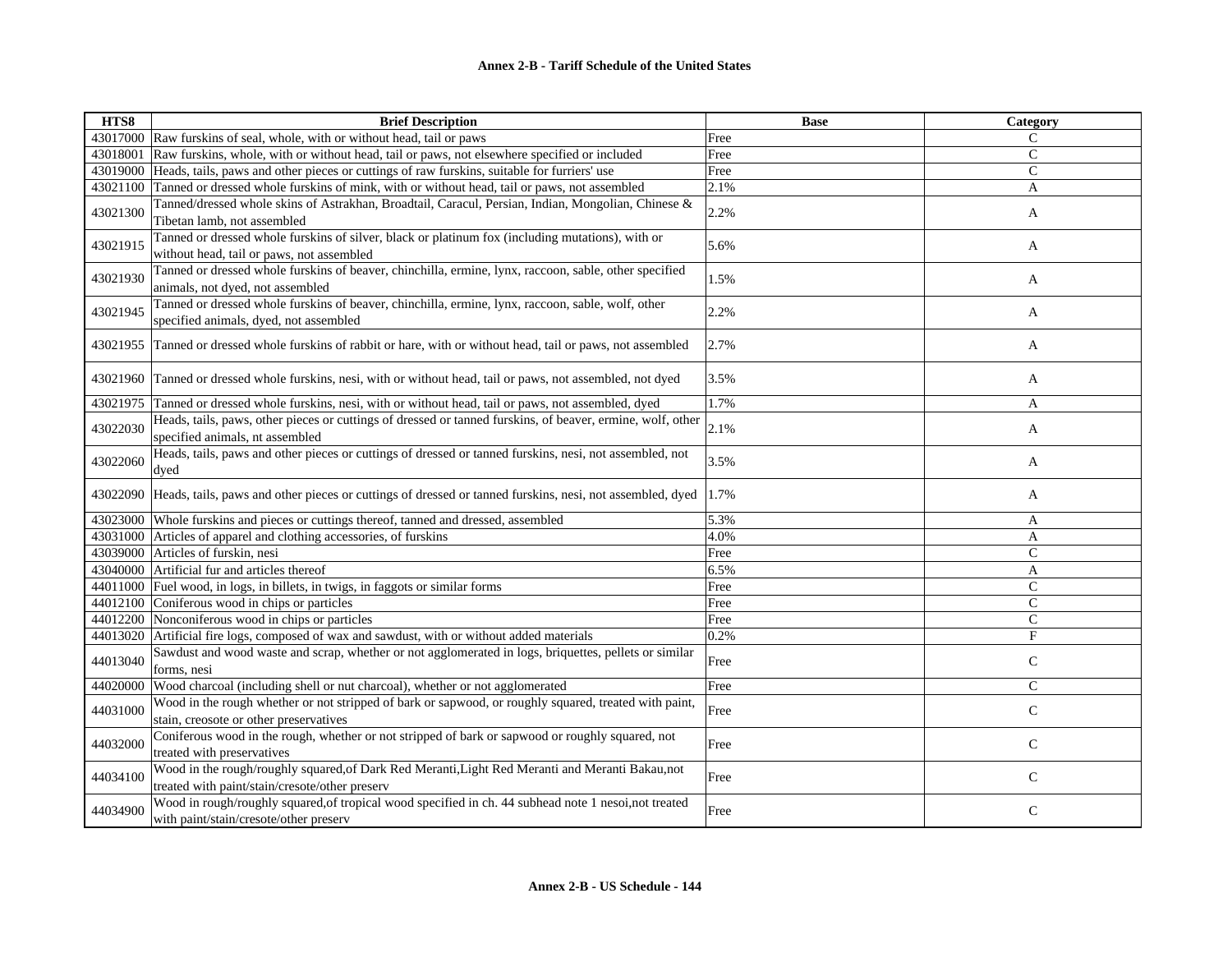| HTS8     | <b>Brief Description</b>                                                                                                                        | <b>Base</b> | Category      |
|----------|-------------------------------------------------------------------------------------------------------------------------------------------------|-------------|---------------|
| 44039100 | Oak wood in the rough, whether or not stripped of bark or sapwood, or roughly squared, not treated                                              | Free        | $\mathsf{C}$  |
|          | with preservatives                                                                                                                              |             |               |
| 44039200 | Beech wood in the rough, not treated with preservatives                                                                                         | Free        | $\mathcal{C}$ |
| 44039900 | Wood in the rough, nesi                                                                                                                         | Free        | $\mathsf{C}$  |
| 44041000 | Coniferous wood, roughly shaped into poles, pickets, stakes, sticks and other forms, to be finished into<br>specific articles or products       | Free        | $\mathbf C$   |
| 44042000 | Nonconiferous wood, roughly shaped into poles, pickets, stakes, sticks and other forms, to be finished<br>into specific articles or products    | Free        | $\mathsf{C}$  |
| 44050000 | Wood wool (excelsior); wood flour                                                                                                               | 3.2%        | A             |
| 44061000 | Railway or tramway sleepers (cross-ties) of wood, not impregnated                                                                               | Free        | $\mathcal{C}$ |
| 44069000 | Railway or tramway sleepers (cross-ties) of wood, impregnated                                                                                   | Free        | $\mathcal{C}$ |
| 44071000 | Coniferous wood sawn or chipped lengthwise, sliced or peeled, of a thickness exceeding 6 mm                                                     | Free        | $\mathcal{C}$ |
| 44072400 | Virola, Mahogany, Imbuia and Balsa wood sawn or chipped lengthwise, sliced or peeled, over 6 mm<br>thick                                        | Free        | $\mathbf C$   |
| 44072500 | Dark Red Meranti, Light Red Meranti and Meranti Bakau wood sawn or chipped lengthwise, sliced or<br>peeled, over 6 mm thick                     | Free        | $\mathsf{C}$  |
| 44072600 | White Lauan, White Meranti, White Seraya, Yellow Meranta and Alan wood sawn or chipped<br>lengthwise, sliced or peeled, over 6 mm thick         | Free        | $\mathsf{C}$  |
| 44072900 | Tropical wood specified in chapter 44 subheading note 1, nesoi, sawn or chipped lengthwise, sliced or<br>peeled, over 6 mm thick                | Free        | $\mathsf{C}$  |
| 44079100 | Oak wood, sawn or chipped lengthwise, sliced or peeled, over 6 mm thick                                                                         | Free        | C             |
| 44079200 | Beech wood, sawn or chipped lengthwise, sliced or peeled, over 6 mm thick                                                                       | Free        | $\mathsf{C}$  |
| 44079900 | Nonconiferous woods, nesi, sawn or chipped lengthwise, sliced or peeled, over 6 mm thick                                                        | Free        | $\mathsf{C}$  |
| 44081001 | Conferous veneer sheets and sheets for plywood & conferous wood sawn/sliced/peeled not over 6 mm $\left $ Free<br>thick                         |             | $\mathcal{C}$ |
| 44083101 | Dark Red Meranti, Light Red Meranti and Meranti Bakau veneer sheets and sheets for plywood and<br>other wood sawn/sliced/peeled, n/o 6 mm thick | Free        | $\mathsf{C}$  |
| 44083901 | Tropical wood specified in ch. 44 subhead note 1,nesoi,veneer sheets and sheets for plywood and other<br>wood sawn/sliced/peeled,n/o 6 mm thick | Free        | $\mathsf{C}$  |
| 44089001 | Nontropical nonconiferous veneer sheets and sheets for plywood and other wood sawn/sliced/peeled,<br>not over 6 mm thick                        | Free        | $\mathsf{C}$  |
| 44091005 | Coniferous wood continuously shaped along any of its ends, wether or not also continuously shaped<br>along any its edges or faces               | 3.2%        | A             |
| 44091010 | Coniferous wood siding continuously shaped along any of its edges or faces but not on its ends                                                  | Free        | $\mathsf{C}$  |
| 44091020 | Coniferous wood flooring continuously shaped along any of its edges or faces but not on its ends                                                | Free        | $\mathbf C$   |
| 44091040 | Standard wood moldings of pine (Pinus spp.) continuously shaped along any of its edges or faces but<br>not on its ends                          | Free        | C             |
| 44091045 | Standard coniferous wood moldings, other than of pine, continuously shaped along any of its edges or<br>faces but not on its ends               | Free        | $\mathsf{C}$  |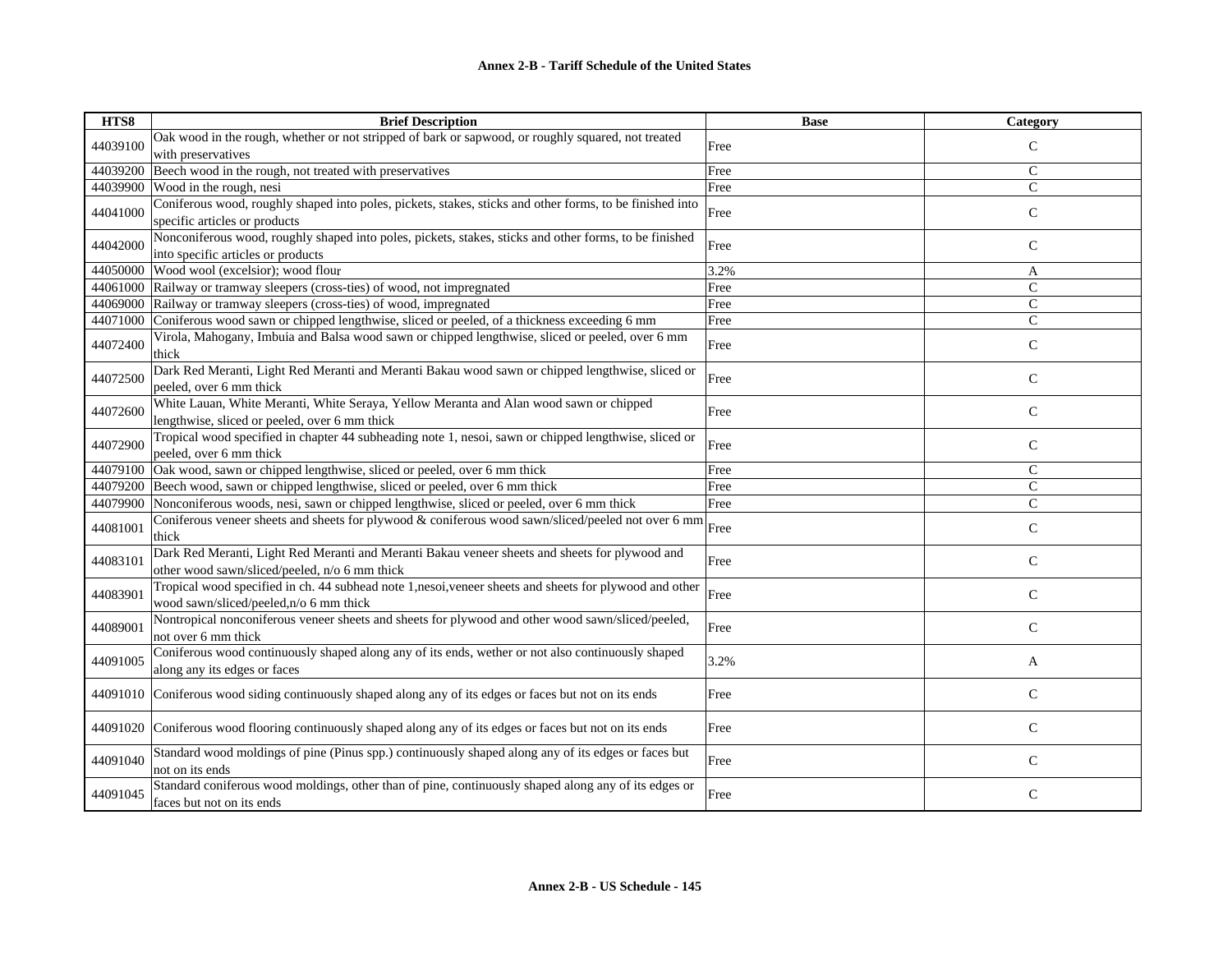| HTS8     | <b>Brief Description</b>                                                                                                                              | <b>Base</b>  | Category      |
|----------|-------------------------------------------------------------------------------------------------------------------------------------------------------|--------------|---------------|
| 44091050 | Coniferous wood moldings, other than standard type, continuously shaped along any of its edges or                                                     | Free         | $\mathcal{C}$ |
|          | faces but not on its ends                                                                                                                             |              |               |
| 44091060 | Coniferous wood dowel rods, plain, continuously shaped along any of its edges or faces but not on its                                                 | Free         | $\mathsf{C}$  |
|          | ends                                                                                                                                                  |              |               |
| 44091065 | Coniferous wood dowel rod, sanded/grooved/otherwise advanced in condition, continuously shaped                                                        | 4.9%         | A             |
|          | along any of edges or faces but not its ends<br>Coniferous wood, other than siding, flooring, moldings or dowel rod, continuously shaped along any of |              |               |
| 44091090 | its edges or faces but not on its ends                                                                                                                | Free         | $\mathsf{C}$  |
|          | Nonconiferous wood continuously shaped along any of its ends, wether or not also continuously shaped                                                  |              |               |
| 44092005 | along any its edges or faces                                                                                                                          | 3.2%         | A             |
|          |                                                                                                                                                       |              |               |
|          | 44092010 Nonconiferous wood siding continuously shaped along any of its edges or faces but not on its ends                                            | Free         | $\mathsf{C}$  |
| 44092025 | Nonconiferous wood flooring continuously shaped along any of its edges or faces but not on its ends                                                   | Free         | $\mathsf{C}$  |
|          |                                                                                                                                                       |              |               |
| 44092040 | Standard nonconiferous wood moldings continuously shaped along any of its edges or faces but not on                                                   | Free         | $\mathsf{C}$  |
|          | its ends                                                                                                                                              |              |               |
| 44092050 | Nonconiferous wood moldings, other than standard type, continuously shaped along any of its edges or                                                  | Free         | $\mathsf{C}$  |
|          | faces but not on its ends                                                                                                                             |              |               |
| 44092060 | Nonconiferous wood dowel rods, plain, continuously shaped along any of its edges or faces but not on<br>its ends                                      | Free         | $\mathsf{C}$  |
|          | Nonconiferous wood dowel rods, sanded/grooved/otherwise advanced in condition, continuously                                                           |              |               |
| 44092065 | shaped along any of edges or faces but not ends                                                                                                       | 4.9%         | A             |
|          | Nonconiferous wood, other than siding, flooring, molding or dowel rods, continuously shaped along                                                     |              |               |
| 44092090 | any of edges or faces but not on its ends                                                                                                             | Free         | $\mathcal{C}$ |
| 44102100 | Oriented strand board and waferboard, of wood, unworked or not further worked than sanded                                                             | Free         | $\mathcal{C}$ |
| 44102900 | Oriented strand board and waferboard, of wood, further worked than sanded                                                                             | Free         | $\mathsf{C}$  |
| 44103100 | Particle board and similar board of wood, other than oriented strand board or waferboard, unworked or                                                 | Free         | $\mathsf{C}$  |
|          | not further worked than sanded                                                                                                                        |              |               |
| 44103200 | Particle board and similar board of wood, other than oriented strand board or waferboard, surface-                                                    | Free         | $\mathsf{C}$  |
|          | covered with melamine-impregnated paper                                                                                                               |              |               |
| 44103300 | Particle board and similar board of wood, other than oriented strand board/waferboard, surface-covered                                                | Free         | $\mathbf C$   |
|          | with decorative laminates of plastic                                                                                                                  |              |               |
| 44103900 | Particle board and similar board of wood, other than oriented strand board or waferboard, further                                                     | Free         | $\mathsf{C}$  |
|          | worked than sanded, nesoi<br>Particle board and similar board of ligneous materials other than wood                                                   |              | $\mathcal{C}$ |
| 44109000 | 44111100 Fiberboard of a density exceeding 0.8 g/cm3, not mechanically worked or surface covered                                                      | Free<br>Free | $\mathsf{C}$  |
|          | Fiberboard, of a density exceeding 0.8 g/cm3, mechanically worked, not surface covered (except for oil                                                |              |               |
| 44111920 | treatment)                                                                                                                                            | Free         | $\mathbf C$   |
| 44111930 | Fiberboard, of a density exceeding 0.8 g/cm3, mechanically edged-worked, for construction uses                                                        | Free         | $\mathsf{C}$  |
|          | 44111940 Fiberboard nesi, density exceeding 0.8 g/cm3                                                                                                 | 6.0%         | A             |
|          |                                                                                                                                                       |              |               |
|          | 44112100 Fiberboard of a density over 0.5 but not over 0.8 g/cm3, not mechanically worked or surface covered                                          | Free         | $\mathsf{C}$  |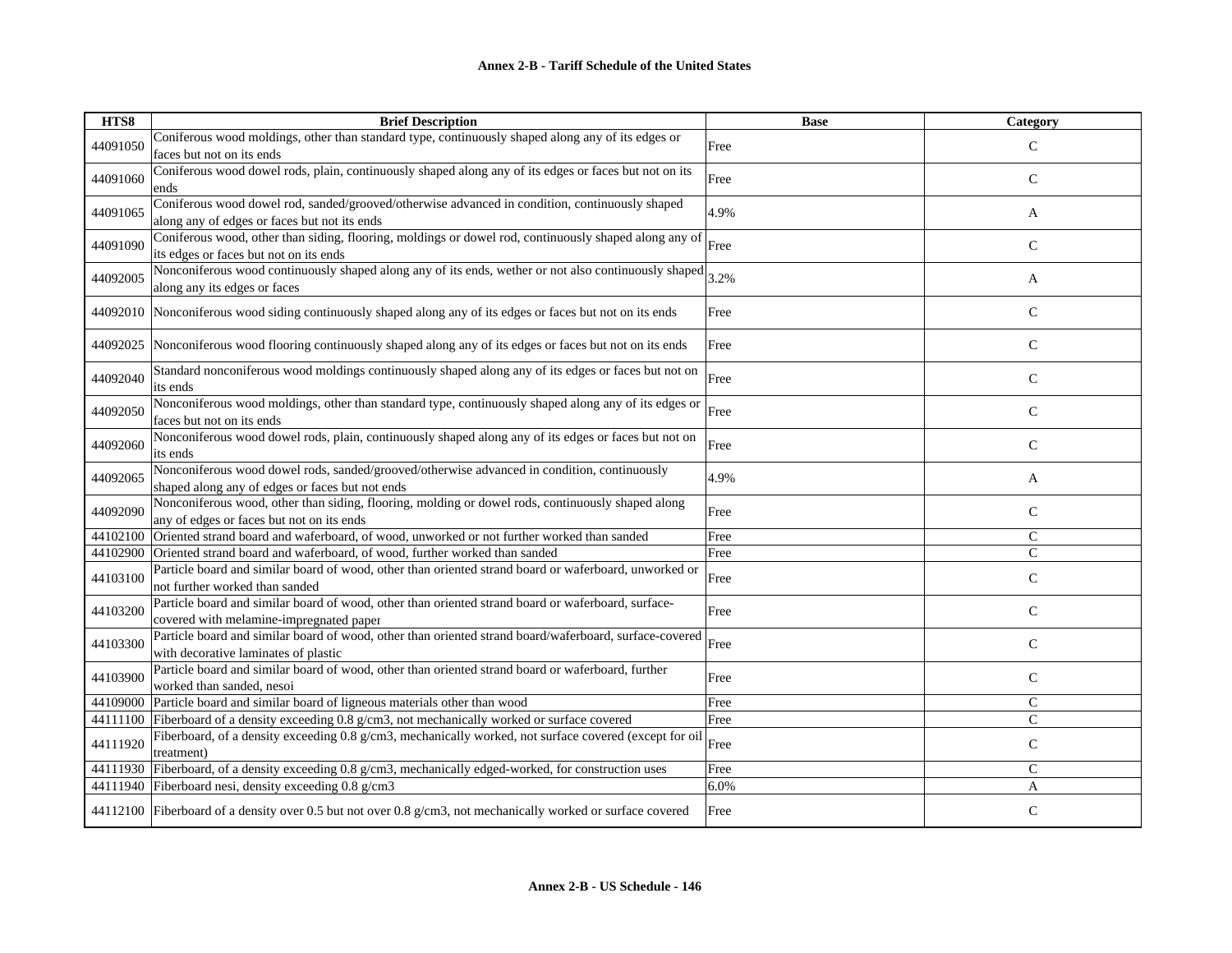| HTS8     | <b>Brief Description</b>                                                                                                                           | <b>Base</b>           | <b>Category</b> |
|----------|----------------------------------------------------------------------------------------------------------------------------------------------------|-----------------------|-----------------|
| 44112920 | Fiberboard of a density over 0.5 but not over 0.8 g/cm3, edgeworked continuously, laminated, for<br>construction uses                              | 1.9 cents/kg + $1.5%$ | A               |
| 44112930 | Fiberboard of a density over 0.5 but not over 0.8 $g/cm$ 3, tongued, grooved or rabbetted continuously,<br>for construction uses, nesi             | Free                  | C               |
| 44112960 | Fiberboard of a density over 0.5 g/cm3 but not over 0.8 g/cm3, not mechanically worked surface<br>covered                                          | Free                  | $\mathsf{C}$    |
| 44112990 | Fiberboard nesi, density between 0.5 g/cm3 and 0.8 g/cm3                                                                                           | 3.9%                  | A               |
| 44113100 | Fiberboard of a density exceeding 0.35 g/cm3 but not exceeding 0.5 g/cm3, not mechanically worked<br>or surface covered                            | Free                  | $\mathsf{C}$    |
| 44113900 | Fiberboard of a density exceeding 0.35 g/cm3 but not exceeding 0.5 g/cm3, mechanically worked or<br>surface covered                                | Free                  | $\mathsf{C}$    |
| 44119100 | Fiberboard of a density 0.35 g/cm3 or less, not mechanically worked or surface covered                                                             | Free                  | $\mathsf{C}$    |
| 44119900 | Fiberboard of a density 0.35 g/cm3 or less, mechanically worked or surface covered                                                                 | Free                  | $\mathsf{C}$    |
| 44121305 | Plywood sheets n/o 6 mm thick, tropical hardwood outer ply, birch face ply, not surface-covered<br>beyond clear/transparent                        | Free                  | $\mathsf{C}$    |
| 44121325 | Plywood sheet n/o 6 mm thick, tropical hard wood outer ply, face ply of Spanish cedar or walnut, not<br>surface-covered beyond clear/transparent   | 8.0%                  | A               |
| 44121340 | Plywood sheets n/o 6 mm thick, with specified tropical wood outer ply, with face ply nesoi, not surface-<br>covered beyond clear/transparent       | 8.0%                  | A               |
| 44121351 | Plywood sheets n/o 6 mm thick, tropical wood nesoi at least one outer ply, with face ply nesoi, not<br>surface-covered beyond clear/transparent    | 8.0%                  | A               |
| 44121360 | Plywood sheets n/o 6 mm thick, with certain specified tropical wood outer ply, surface covered beyond<br>clear or transparent                      | 8.0%                  | A               |
| 44121391 | Plywood sheets n/o 6 mm thick, tropical wood nesoi at least one outer ply, surface covered beyond<br>clear or transparent                          | 8.0%                  | A               |
| 44121405 | Plywood sheets n/o 6 mm thick, outer ply of nontropical hardwood, birch face ply, not surface-covered<br>beyond clear/transparent                  | Free                  | $\mathsf{C}$    |
| 44121425 | Plywood sheet n/o 6 mm thick, outer ply of nontropical hardwood, face ply Spanish Cedar or walnut, not<br>surface-covered beyond clear/transparent | 5.1%                  | A               |
| 44121431 | Plywood sheet n/o 6 mm thick, at least one outer ply of nonconiferous wood, with face ply nesoi, not<br>surfacecovered beyond clear/transparent    | 8.0%                  | A               |
| 44121456 | Plywood sheets n/o 6 mm thick, at least one outer ply of nonconiferous wood, surface covered other<br>than clear or transparent                    | 8.0%                  | A               |
| 44121910 | Plywood of wood sheets, n/o 6 mm thick each, with outer plies of coniferous wood, face ply of Parana<br>pine, not or clear surface covered         | Free                  | C               |
| 44121930 | Plywood of wood sheets, n/o 6 mm thick each, with outer plies of coniferous wood, European red pine<br>face ply, not or clear surface covered      | 3.4%                  | A               |
| 44121940 | Plywood of wood sheets, n/o 6 mm thick each, with outer plies of coniferous wood, with face play nesi,<br>not or clear surface covered             | 8.0%                  | A               |
| 44121950 | Plywood of wood sheets, n/o 6 mm thick each, with outer plies of coniferous wood, nesi, surface<br>covered, nesi                                   | 5.1%                  | A               |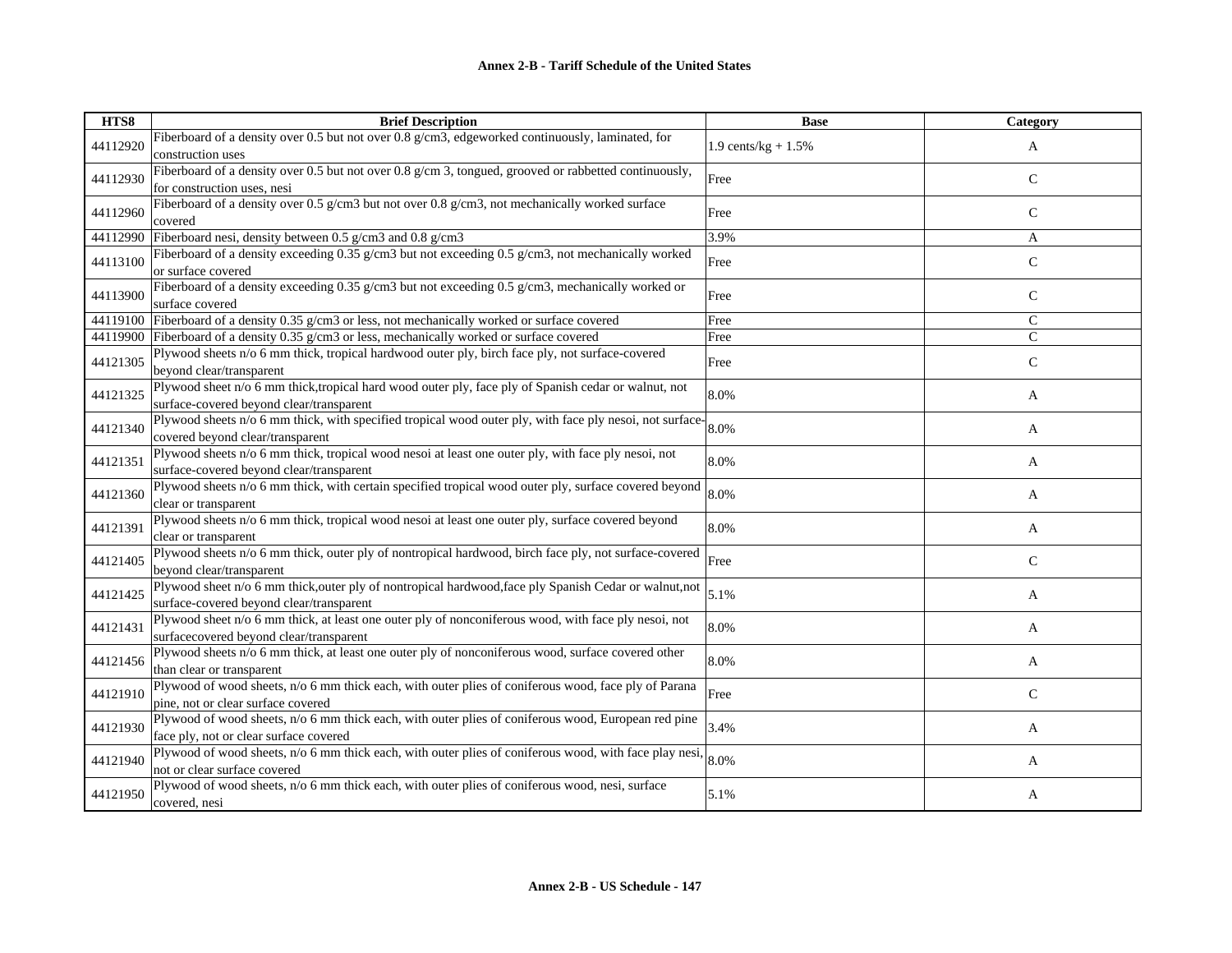| HTS8     | <b>Brief Description</b>                                                                                                                      | <b>Base</b> | <b>Category</b> |
|----------|-----------------------------------------------------------------------------------------------------------------------------------------------|-------------|-----------------|
| 44122206 | Plywood nesoi, veneered panel & similar laminated wood w/hardwood outer ply, least on ply of tropical $\vert$ Free                            |             | $\mathsf{C}$    |
|          | wood, least one layer of particle board                                                                                                       |             |                 |
| 44122210 | Plywood nesoi, at least one hardwood outer ply, not surface-covered beyond clear/transparent, face ply<br>of birch                            | Free        | C               |
| 44122231 | Plywood nesoi, least one hardwood outer ply, w/tropical wood ply, not surface-covered beyond                                                  | 8.0%        | A               |
|          | clear/transparent, not w/face ply of birch                                                                                                    |             |                 |
| 44122241 | Plywood nesoi, at least one hardwood outer ply, at least one tropical hardwood ply, surface covered<br>other than clear or transparent        | 8.0%        | A               |
|          | Veneered panels and similar laminated wood w/ at least one hardwood outer ply, at least one ply of                                            |             |                 |
| 44122251 | tropical wood, nesoi                                                                                                                          | Free        | $\mathbf C$     |
| 44122301 | Plywood nesoi, veneered panel and similar laminated wood w/least one hardwood outer ply nesoi, at                                             | Free        | $\mathsf{C}$    |
|          | least one layer of particle board                                                                                                             |             |                 |
| 44122915 | Plywood nesoi, at least one hardwood outer ply nesoi, no particle board, not surface-covered beyond                                           | Free        | $\mathsf{C}$    |
|          | clear/transparent, birch face ply                                                                                                             |             |                 |
| 44122936 | Plywood nesoi, at least one hardwood outer ply nesoi, no particle board, not surface-covered beyond                                           | 8.0%        | A               |
|          | clear/transparent, face ply nesoi                                                                                                             |             |                 |
| 44122946 | Plywood nesoi, at least one hardwood outer ply nesoi, no particle board, surface covered other than                                           | 8.0%        | A               |
|          | clear/transparent                                                                                                                             |             | $\mathcal{C}$   |
|          | 44122956 Veneer panels and similar laminated wood, nesoi, at least one hardwood outer ply nesoi                                               | Free        |                 |
| 44129206 | Plywood/veneered panel/sim. laminated wood nesoi, softwood outer plies, least one ply tropical<br>hardwood, least one layer of particle board | Free        | $\mathcal{C}$   |
|          | Plywood nesoi,softwood outer plies, least 1 ply tropical hardwood, no particle board, not surf.-cov.                                          |             |                 |
| 44129210 | beyond clear/transp., face ply Parana pine                                                                                                    | Free        | $\mathsf{C}$    |
|          | Plywood nesoi,softwood outer plies, least 1 ply trop. hardwood, no particle board, not surf.-cov. beyond                                      |             |                 |
| 44129230 | clear/transp., face ply Europe red pine                                                                                                       | 3.4%        | A               |
|          | Plywood nesoi,softwood outer plies, least 1 ply trop. hardwood, no particle board, not surface-covered                                        |             |                 |
| 44129241 | beyond clear/transparent, face ply nesoi                                                                                                      | 8.0%        | A               |
|          | Plywood nesoi, softwood outer plies, at least 1 ply tropical hardwood, no particle board, surface                                             |             |                 |
| 44129251 | covered other than clear or transparent                                                                                                       | 5.1%        | A               |
|          | Veneered panels and similar laminated wood nesoi, softwood outer plies, at least one ply tropical hard                                        | Free        |                 |
| 44129291 | wood, no particle board                                                                                                                       |             | $\mathcal{C}$   |
| 44129301 | Veneered panels and similar laminated wood nesoi,softwood outer plies,no tropical hardwood ply,                                               | Free        | $\mathsf{C}$    |
|          | containing least one layer of particle board                                                                                                  |             |                 |
| 44129915 | Plywood nesoi,softwood outer plies,no tropical hardwood ply,no particle board, not surface-covered                                            | Free        | C               |
|          | beyond clear/transp., face ply Parana pine                                                                                                    |             |                 |
| 44129935 | Plywood nesoi,softwood outer plies,no trop. hardwood ply,no particle board,not surface-cov. beyond                                            | 3.4%        | A               |
|          | clear/transp., face ply European red pine                                                                                                     |             |                 |
| 44129946 | Plywood nesoi, softwood outer plies, no trop. hardwood ply, no particle board, not surface-covered                                            | 8.0%        | A               |
|          | beyond clear/transparent, face ply nesoi                                                                                                      |             |                 |
| 44129956 | Plywood nesoi, softwood outer plies, no tropical hardwood ply, no particle board, surface covered other                                       | 5.1%        | A               |
|          | than clear or transparent                                                                                                                     |             |                 |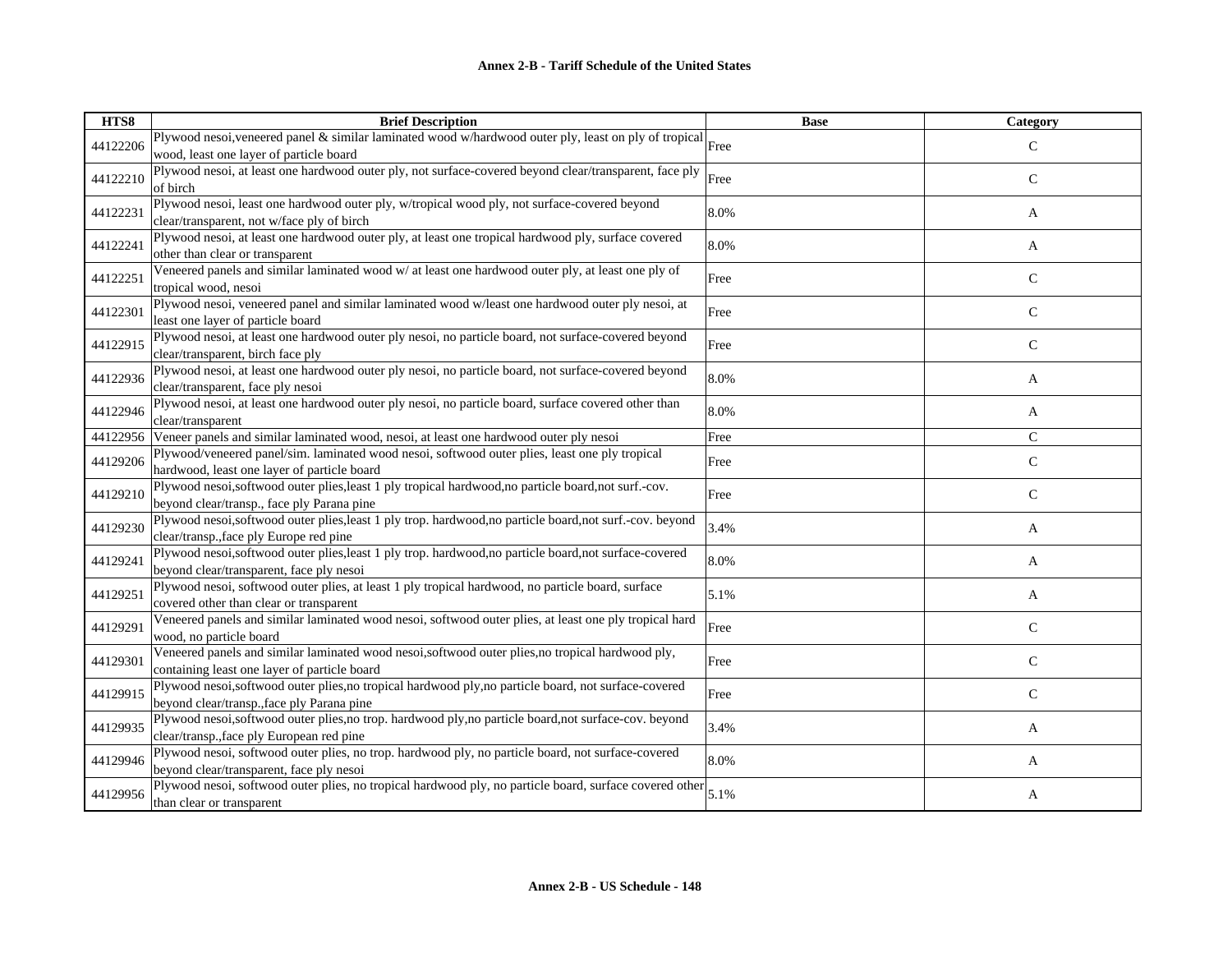| HTS8     | <b>Brief Description</b>                                                                                                                       | <b>Base</b> | Category      |
|----------|------------------------------------------------------------------------------------------------------------------------------------------------|-------------|---------------|
| 44129996 | Veneered panels and similar laminated wood nesoi, softwood outer plies, no tropical hardwood ply, no                                           | Free        | $\mathsf{C}$  |
|          | particle board, nesoi                                                                                                                          |             |               |
| 44130000 | Densified wood, in blocks, plates, strips or profile shapes                                                                                    | 3.7%        | A             |
|          | 44140000 Wooden frames for paintings, photographs, mirrors or similar objects                                                                  | 3.9%        | A             |
|          | 44151030 Packing boxes and cases of wood with solid sides, lids and bottoms                                                                    | Free        | $\mathsf{C}$  |
| 44151060 | Wooden containers designed for use in the harvesting of fruits and vegetables                                                                  | Free        | $\mathsf{C}$  |
| 44151090 | Wood cases, boxes, crates, drums and similar packings nesi; cable-drums of wood                                                                | 10.7%       | A             |
| 44152040 | Wooden pallets, box-pallets and other load boards designed for use in the harvesting of fruits and                                             | Free        | $\mathsf{C}$  |
|          | vegetables                                                                                                                                     |             |               |
| 44152080 | Wooden pallets, box-pallets and other load boards, other than designed for use in the harvesting of                                            | 10.7%       |               |
|          | fruits and vegetables                                                                                                                          |             | A             |
| 44160030 | Wooden casks, barrels and hogsheads                                                                                                            | Free        | $\mathsf{C}$  |
|          | 44160060 Wooden staves and hoops; tight barrelheads of softwood                                                                                | Free        | $\mathsf{C}$  |
|          | 44160090 Wooden vats, tubs and other coopers' products and parts thereof                                                                       | 3.2%        | A             |
| 44170020 | Wooden broom and mop handles, 1.9 cm or more in diameter and 97 cm or more in length                                                           | Free        | $\mathsf{C}$  |
|          | 44170040 Wooden paint brush and paint roller handles                                                                                           | Free        | $\mathsf{C}$  |
| 44170060 | Wooden brush backs                                                                                                                             | Free        | $\mathsf{C}$  |
| 44170080 | Wooden tools, tool bodies, tool handles, broom or brush bodies and handles nesi; wooden boot or shoe                                           | 5.1%        | A             |
|          | lasts and trees                                                                                                                                |             |               |
| 44181000 | Wooden windows, French-windows and their frames                                                                                                | 3.2%        | A             |
| 44182040 | French doors of wood                                                                                                                           | 4.8%        | A             |
| 44182080 | Doors of wood, other than French doors                                                                                                         | 4.8%        | A             |
| 44183000 | Wooden parquet panels                                                                                                                          | Free        | $\mathsf{C}$  |
| 44184000 | Wooden formwork (shuttering) for concrete constructional work                                                                                  | 3.2%        | A             |
| 44185000 | Wooden shingles and shakes                                                                                                                     | Free        | $\mathcal{C}$ |
| 44189020 | Edge-glued lumber                                                                                                                              | Free        | $\mathsf{C}$  |
|          | 44189045 Builders' joinery and carpentry of wood, including cellular wood panels, nesoi                                                        | 3.2%        | A             |
|          | 44190040 Wooden forks and spoons for tableware and kitchenware                                                                                 | 5.3%        | A             |
|          | 44190080 Wooden tableware and kitchenware, other than forks and spoons                                                                         | 3.2%        | A             |
| 44201000 | Wooden statuettes and other wood ornaments                                                                                                     | 3.2%        | A             |
| 44209020 | Wooden cigar and cigarette boxes                                                                                                               | Free        | Ċ             |
| 44209045 | Wooden jewelry boxes, silverware chests, microscope, tool or utensil cases, similar boxes, cases and<br>chests, not lined with textile fabrics | 4.3%        | A             |
|          | Wooden jewelry boxes, silverware chests, microscope, tool or utensil cases, similar boxes, cases and                                           |             |               |
| 44209065 | chests, lined with textile fabrics                                                                                                             | Free        | $\mathsf{C}$  |
| 44209080 | Wood marquetry and inlaid wood; wooden articles of furniture, nesi                                                                             | 3.2%        | A             |
| 44211000 | Wooden clothes hangers                                                                                                                         | 3.2%        | A             |
|          | 44219010 Plain coniferous wood dowel pins                                                                                                      | Free        | $\mathsf{C}$  |
|          | 44219015 Plain nonconiferous wood dowel pins                                                                                                   | Free        | $\mathsf{C}$  |
| 44219020 | Wood dowel pins, sanded, grooved or otherwise advanced in condition                                                                            | 4.9%        | A             |
| 44219030 | Wood blinds, shutters, screens and shades consisting of wooden frames in the center of which are fixed<br>louver boards or slats               | 10.7%       | A             |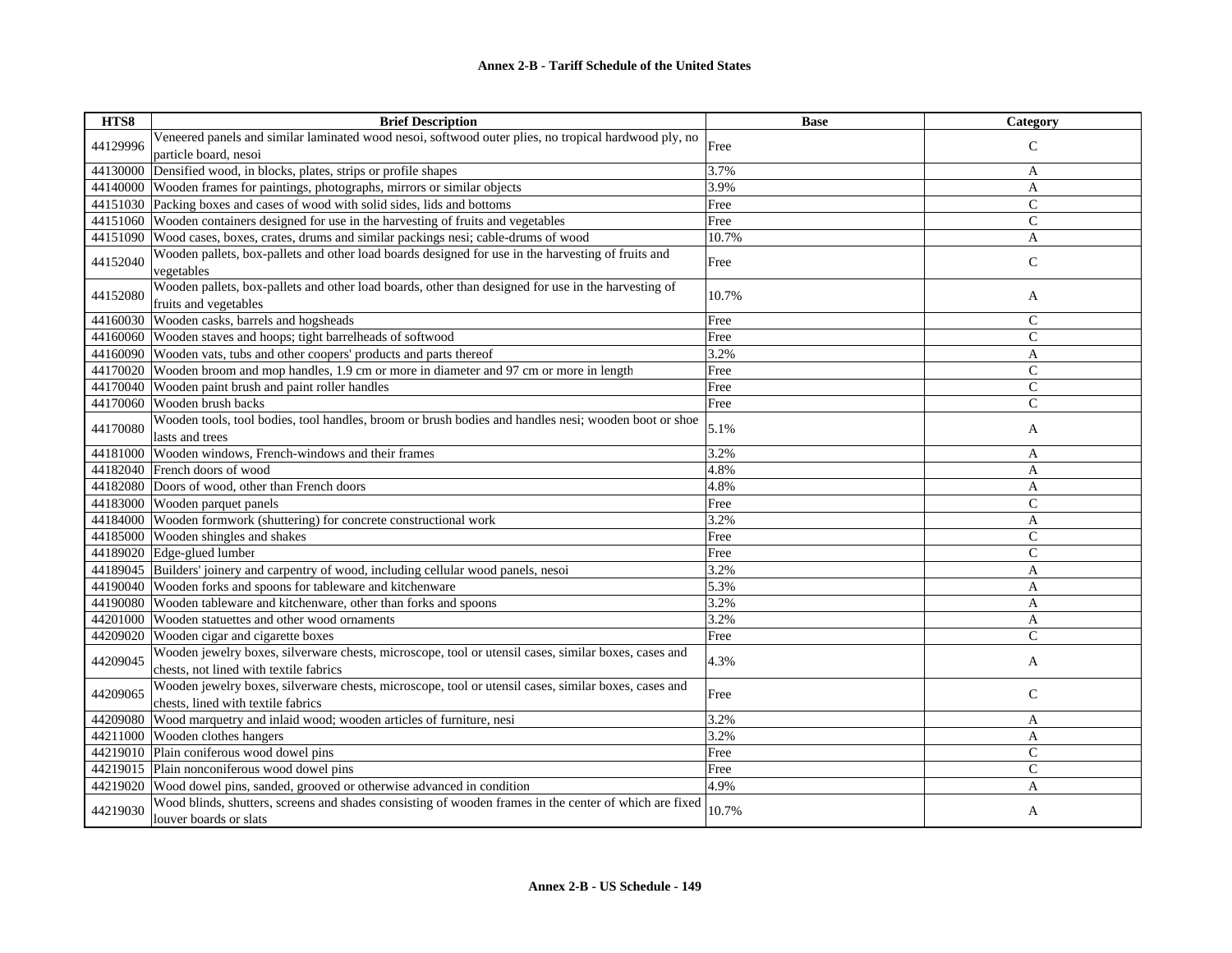| HTS8     | <b>Brief Description</b>                                                                                  | <b>Base</b>     | Category       |
|----------|-----------------------------------------------------------------------------------------------------------|-----------------|----------------|
|          | Wood blinds, shutters, screens and shades, not consisting of wooden frames in the center of which are     | 5.1%            |                |
| 44219040 | fixed louver boards or slats                                                                              |                 | A              |
| 44219050 | Wooden toothpicks                                                                                         | Free            | $\mathsf{C}$   |
|          | Wooden skewers, candy sticks, ice cream sticks, tongue depressors, drink mixers and similar small         |                 |                |
| 44219060 | wares, other than toothpicks                                                                              | 5.1%            | A              |
| 44219070 | Wooden pickets, palings, posts and rails, which are sawn; assembled wooden fence sections                 | Free            | $\mathsf{C}$   |
| 44219080 | Spring-type clothespins made of wood                                                                      | 6.5 cents/gross | A              |
| 44219085 | Clothespins made of wood, other than the spring-type                                                      | 4.8%            | A              |
|          | 44219088 Canoe paddles of wood                                                                            | Free            | $\mathsf{C}$   |
| 44219093 | Theatrical, ballet, and operatic scenery and properties, including sets, of wood                          | Free            | $\mathsf{C}$   |
| 44219097 | Articles of wood, not elsewhere specified or included                                                     | 3.3%            | A              |
| 45011000 | Natural cork, raw or simply prepared                                                                      | Free            | $\mathsf{C}$   |
| 45019020 | Waste cork                                                                                                | Free            | $\mathsf{C}$   |
| 45019040 | Crushed, granulated or ground cork                                                                        | Free            | $\mathsf{C}$   |
|          | Natural cork, debacked or roughly squared or in rectangular blocks, plates, sheets or strip (incl. sharp- |                 |                |
| 45020000 | edged blanks for corks or stoppers)                                                                       | Free            | $\mathsf{C}$   |
|          | Corks and stoppers of natural cork, tapered and of a thickness (or length) greater than the maximum       |                 |                |
| 45031020 | diameter, n/o 19 mm maximum diameter                                                                      | Free            | $\mathcal{C}$  |
|          | Corks and stoppers wholly of natural cork, tapered $\&$ of a thickness (or length) greater than the       |                 |                |
| 45031030 | maximum diam., over 19 mm maximum diam.                                                                   | Free            | $\mathbf C$    |
|          | Corks and stoppers of natural cork, tapered $\&$ of a thickness (or length) greater than the maximum      |                 |                |
| 45031040 | diam., over 19 mm maximum diam., nesi                                                                     | Free            | $\mathsf{C}$   |
|          |                                                                                                           |                 |                |
| 45031060 | Corks and stoppers of natural cork, of a thickness (or length) not greater than the maximum diameter      | Free            | $\mathsf{C}$   |
| 45039020 | Disks, wafers and washers of natural cork                                                                 | Free            | $\mathsf{C}$   |
| 45039040 | Natural cork wallcoverings, backed with paper or otherwise reinforced                                     | Free            | $\mathsf{C}$   |
| 45039060 | Articles of natural cork, other than corks and stoppers                                                   | 14.0%           | A              |
| 45041010 | Vulcanized sheets and slabs wholly of agglomerated ground or pulverized cork and rubber                   | Free            | $\mathsf{C}$   |
| 45041020 | Insulation of compressed agglomerated cork, coated or not coated                                          | Free            | $\overline{C}$ |
| 45041030 | Floor coverings of agglomerated cork                                                                      | Free            | $\mathsf{C}$   |
|          | 45041040 Agglomerated cork wallcoverings, backed with paper or otherwise reinforced                       | Free            | $\overline{C}$ |
| 45041045 | Agglomerated cork stoppers, not tapered, wholly of cork, of a thickness (or length) greater than the      |                 |                |
|          | maximum diameter                                                                                          | Free            | $\mathsf{C}$   |
| 45041047 | Corks, stoppers, disks, wafers and washers of agglomerated cork, nesi                                     | Free            | $\mathsf{C}$   |
| 45041050 | Blocks, plates, sheets and strip; tiles of any shape; solid cylinder; all the foregoing of cork; all the  |                 |                |
|          | foregoing, nesi                                                                                           | Free            | $\mathsf{C}$   |
| 45049000 | Agglomerated cork and articles of cork, nesoi                                                             | Free            | $\mathsf C$    |
| 46012020 | Rattan webbing for mats, matting and screens                                                              | Free            | $\mathsf{C}$   |
|          | Woven or partly assembled materials of one or more of the materials bamboo, rattan or willow for          |                 |                |
| 46012040 | mats, matting and screens                                                                                 | 3.3%            | A              |
|          | Woven or partly assembled vegetable materials other than bamboo, rattan or willow, for mats, matting      |                 |                |
| 46012060 | and screens                                                                                               | 4.8%            | A              |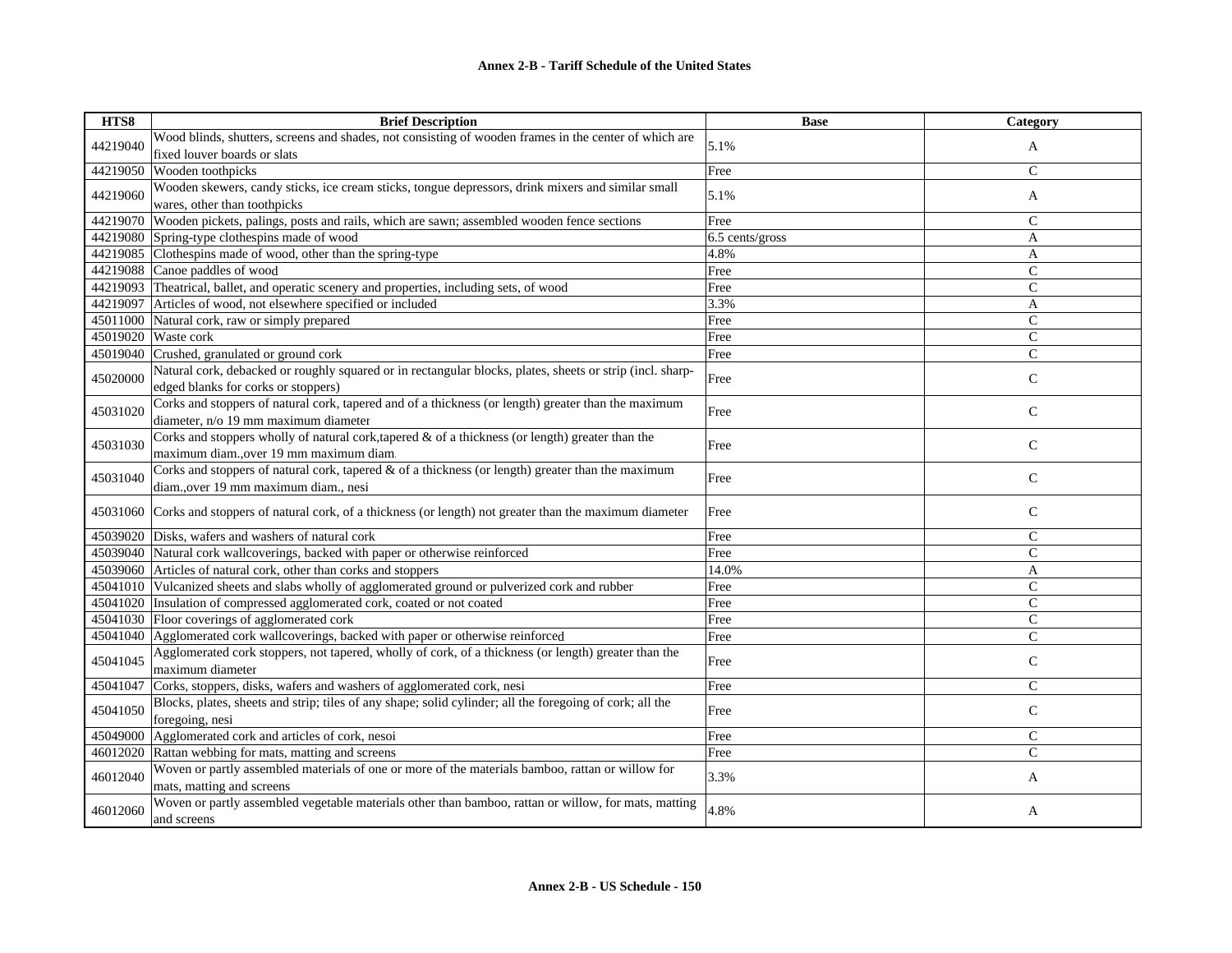| HTS8     | <b>Brief Description</b>                                                                                                                   | <b>Base</b> | Category      |
|----------|--------------------------------------------------------------------------------------------------------------------------------------------|-------------|---------------|
|          | 46012080 Floor coverings nesi, of vegetable materials                                                                                      | Free        | C             |
| 46012090 | Mats, matting and screens of vegetable materials, nesi                                                                                     | 8.0%        | A             |
| 46019105 | Plaits of vegetable materials and similar products of such plaiting materials, whether or not assembled<br>into strips                     | 2.7%        | A             |
| 46019120 | Products nesoi, of plaiting materials, bound together in parallel strands or woven, in sheet form, of<br>bamboo, rattan, willow or wood    | 6.6%        | A             |
| 46019140 | Products nesoi, of plaiting vegetable materials nesoi, bound together in parallel strands or woven, in<br>sheet form                       | Free        | $\mathsf{C}$  |
| 46019905 | Plaits and similar products of plaiting materials (not vegetable), whether or not assembled into strips                                    | 2.7%        | A             |
| 46019990 | Products nesoi of plaiting materials (not vegetable), bound together in parallel strands or woven, in<br>sheet form, nesoi                 | 3.3%        | A             |
| 46021005 | Fishing baskets or creels made from vegetable materials                                                                                    | 5.0%        | A             |
| 46021007 | Baskets and bags of bamboo wickerwork                                                                                                      | Free        | $\mathsf{C}$  |
| 46021009 | Baskets and bags of bamboo other than wickerwork                                                                                           | 10.0%       | A             |
|          | 46021012 Baskets and bags, nesi, whether or not lined, of willow                                                                           | 5.8%        | A             |
|          | 46021014 Baskets and bags of rattan or palm leaf wickerwork                                                                                | Free        | $\mathsf{C}$  |
|          | 46021016 Baskets and bags of rattan or palm leaf other than wickerwork                                                                     | 5.0%        | A             |
| 46021017 | Baskets and bags of vegetable material wickerwork, neosi                                                                                   | Free        | $\mathcal{C}$ |
|          | 46021018 Baskets and bags of vegetable material, neosi                                                                                     | 4.5%        | A             |
| 46021021 | Luggage, handbags and flat goods, whether or not lined, of bamboo                                                                          | 6.2%        | A             |
|          | 46021022 Luggage, handbags and flat goods, whether or not lined, of willow                                                                 | 5.8%        | A             |
|          | 46021023 Articles of a kind normally carried in the pocket or in the handbag, of rattan or of palm leaf                                    | 9.0%        | A             |
|          | 46021025 Luggage, handbags and flat goods, whether or not lined, of rattan or of palm leaf, nesi                                           | 18.0%       | A             |
|          | 46021029 Luggage, handbags and flat goods, whether or not lined, made from plaiting materials nesi                                         | 5.3%        | A             |
|          | 46021035 Articles of wickerwork, neosi, of one or more of the following: bamboo, rattan, willow or wood                                    | Free        | $\mathsf{C}$  |
|          | 46021045 Basketwork and other articles, neosi, of one or more of bamboo, rattan, willow or wood                                            | 6.6%        | A             |
|          | 46021060 Articles of wickerwork, neosi, of vegetable materials, nesoi                                                                      | Free        | $\mathcal{C}$ |
|          | 46021080 Basketwork and other articles, neosi, of vegetables materials, nesoi                                                              | 2.3%        | A             |
| 46029000 | Basketwork, wickerwork and other articles made directly from plaiting materials or from articles of<br>heading 4601, nesi; loofah articles | 3.5%        | A             |
| 47010000 | Mechanical woodpulp                                                                                                                        | Free        | $\mathcal{C}$ |
| 47020000 | Chemical woodpulp, dissolving grades                                                                                                       | Free        | $\mathcal{C}$ |
|          | 47031100 Chemical woodpulp, soda or sulfate, other than dissolving grades, of unbleached coniferous wood                                   | Free        | $\mathsf{C}$  |
|          | 47031900 Chemical woodpulp, soda or sulfate, other than dissolving grades, of unbleached nonconiferous wood                                | Free        | $\mathsf{C}$  |
| 47032100 | Chemical woodpulp, soda or sulfate, other than dissolving grades, of semibleached or bleached<br>coniferous wood                           | Free        | $\mathbf C$   |
| 47032900 | Chemical woodpulp, soda or sulfate, other than dissolving grades, of semibleached or bleached<br>nonconiferous wood                        | Free        | $\mathsf{C}$  |
|          | 47041100 Chemical woodpulp, sulfite, other than dissolving grades, of unbleached coniferous wood                                           | Free        | $\mathcal{C}$ |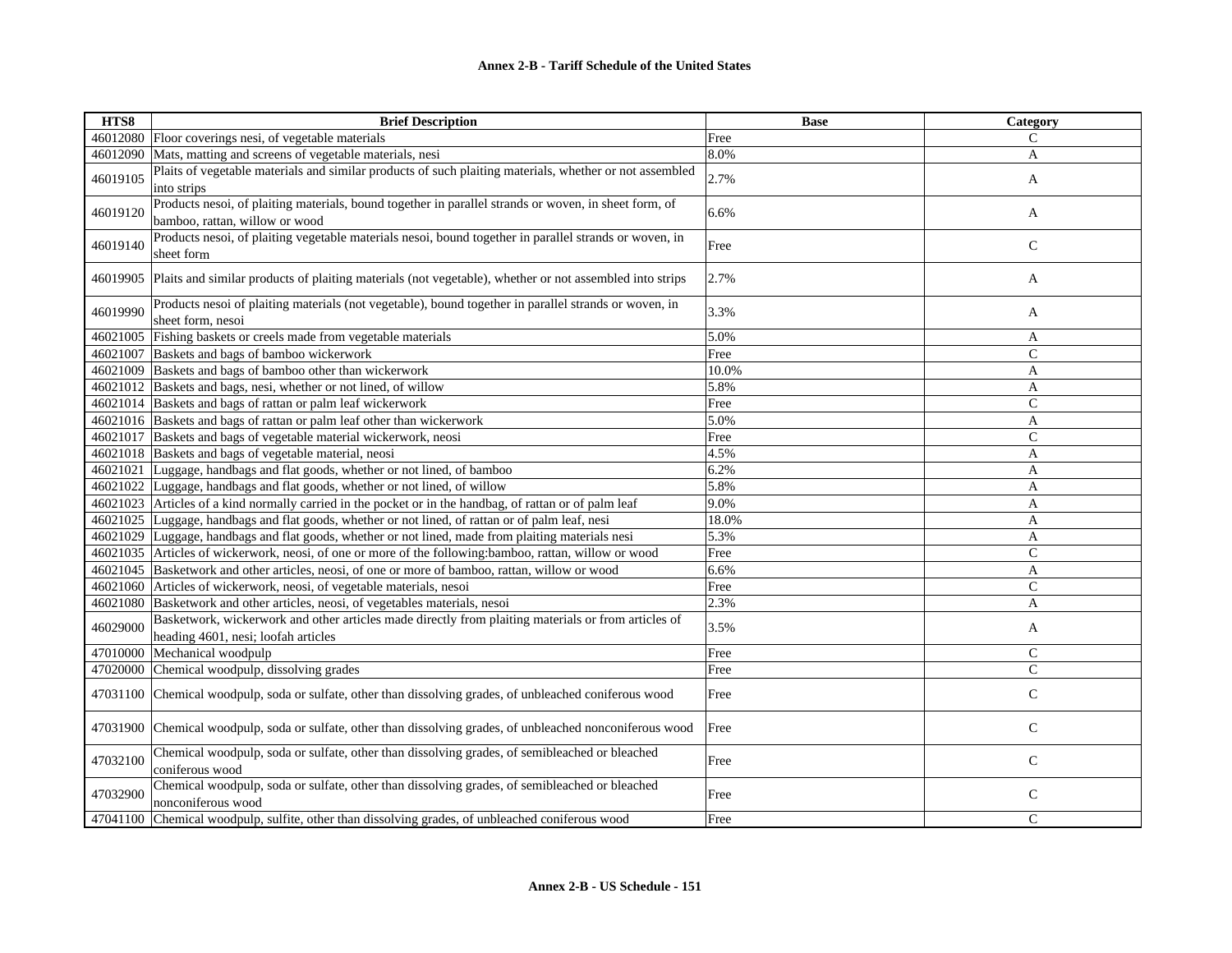| HTS8     | <b>Brief Description</b>                                                                                                                          | <b>Base</b> | Category                  |
|----------|---------------------------------------------------------------------------------------------------------------------------------------------------|-------------|---------------------------|
| 47041900 | Chemical woodpulp, sulfite, other than dissolving grades, of unbleached nonconiferous wood                                                        | Free        | $\mathcal{C}$             |
| 47042100 | Chemical woodpulp, sulfite, other than dissolving grades, of semibleached or bleached coniferous<br>wood                                          | Free        | $\mathsf{C}$              |
| 47042900 | Chemical woodpulp, sulfite, other than dissolving grades, of semibleached or bleached nonconiferous<br>wood                                       | Free        | $\mathsf{C}$              |
|          | 47050000 Semichemical woodpulp                                                                                                                    | Free        | $\mathsf{C}$              |
|          | 47061000 Cotton linters pulp                                                                                                                      | Free        | $\mathsf{C}$              |
|          | 47062000 Pulps of fibers derived from recovered (waste and scrap) paper or paperboard                                                             | Free        | $\mathsf{C}$              |
|          | 47069100 Pulps of fibrous cellulosic material, other than cotton linters pulp, mechanical                                                         | Free        | $\mathcal{C}$             |
|          | 47069200 Pulps of fibrous cellulosic material, other than cotton linters pulp, chemical                                                           | Free        | $\mathsf{C}$              |
|          | 47069300 Pulps of fibrous cellulosic material, other than cotton linters pulp, semichemical                                                       | Free        | $\mathsf{C}$              |
|          | 47071000 Waste and scrap of unbleached kraft paper or paperboard or of corrugated paper or paperboard                                             | Free        | $\overline{C}$            |
| 47072000 | Waste and scrap of other paper or paperboard, made mainly of bleached chemical pulp, not colored in<br>the mass                                   | Free        | $\mathsf{C}$              |
| 47073000 | Waste and scrap of paper or paperboard made mainly of mechanical pulp (for example, newspapers,<br>journals, and similar printed matter)          | Free        | $\mathsf{C}$              |
| 47079000 | Waste and scrap of paper or paperboard nesi, including unsorted waste and scrap                                                                   | Free        | $\mathcal{C}$             |
|          | 48010000 Newsprint, in rolls or sheets                                                                                                            | Free        | $\mathsf{C}$              |
|          | 48021000 Handmade paper and paperboard                                                                                                            | 0.2%        | F                         |
| 48022010 | Paper & paperboard use for photo-sensitive/heat-sensitive/electro-sensitive paper/paperboard, in<br>strip/rolls ov 15 cm wide or certain sheets   | Free        | $\mathsf{C}$              |
| 48022020 | Uncoated basic paper for photo-sensitive/heat-sensitve/eletro-sensitive paper/paperboard to be<br>sensitized for photography, roll/sheets nesoi   | 0.1%        | F                         |
| 48022040 | Uncoated paper and paperboard of a kind used for photo-sensitive/heat-sensitive/eletro-sensitive<br>paper/paperboard, in rolls or sheets nesoi    | 0.3%        | $\boldsymbol{\mathrm{F}}$ |
| 48023050 | Carbonizing base paper weighing n/ov 15 g/m2, in strip/roll over 15 cm wide or rectangular sheets<br>w/side ov 36 cm and other ov 15 cm unfold    | 0.3%        | F                         |
| 48023060 | Carbonizing base paper weighing over 15 g/m2, in strip/roll over 15 cm wide or rectangular sheets<br>w/side ov 36 cm and other ov 15 cm unfold    | 0.2%        | F                         |
| 48023070 | Carbonizing base paper of a kind used for writing, printing or other graphic purposes, in rolls or sheets<br>nesoi                                | 0.3%        | $\boldsymbol{\mathrm{F}}$ |
| 48024000 | Wallpaper base (hanging paper), in rolls or sheets                                                                                                | Free        | $\mathsf{C}$              |
| 48025410 | Writing paper, weigh < 40 g/m2, cont. $n/0$ 10% total fiber content by a mechanical/chemi- process, in<br>strip/roll ov 15 cm wide/certain sheets | 0.2%        | $\boldsymbol{\mathrm{F}}$ |
| 48025420 | India & bible paper, weigh < 40 g/m2, n/o 10% total fiber content by a mechanical/chemi-process, in<br>strip/roll ov 15 cm wide/certain sheets    | 0.2%        | F                         |
| 48025430 | Paper/paperboard nesoi, weigh < 40 g/m2, n/o 10% total fiber by mechanical/chemi- process, in<br>strip/roll ov 15 cm wide or certain sheets       | Free        | $\mathsf{C}$              |
| 48025450 | Other basic paper to be sensitized use in photography, $wt < 40g/m2$ , n/o 10% total fiber by<br>mechanical/chem- process, in rolls/sheets nesoi  | 0.1%        | $\boldsymbol{\mathrm{F}}$ |
| 48025460 | Other paper/paperboard kind use writing/printing/other graphic purposes, wt < 40g/m2, n/o fiber by<br>mechanical/chemi process, roll/sheet nesoi  | 0.3%        | F                         |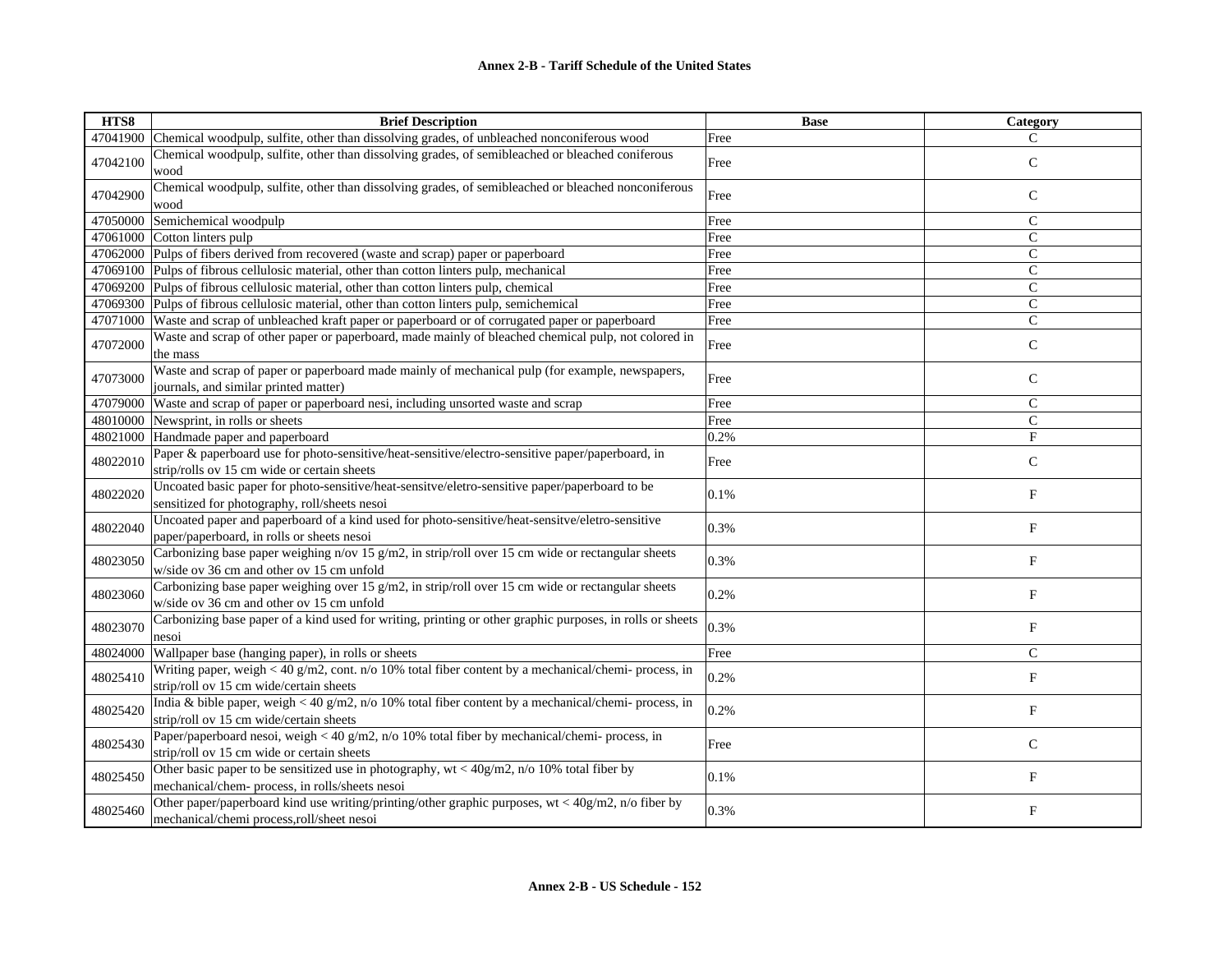| HTS8     | <b>Brief Description</b>                                                                                                                     | <b>Base</b> | Category                  |
|----------|----------------------------------------------------------------------------------------------------------------------------------------------|-------------|---------------------------|
| 48025510 | Writing/cover paper, wt 40 g/m2-150 g/m2, n/o 10% total fiber by mechanical/chemi- process, in rolls                                         | 0.2%        | $_{\rm F}$                |
|          | exceeding 15 cm in width                                                                                                                     |             |                           |
| 48025520 | Drawing paper, wt 40 g/m2 -150 g/m2, n/o 10% total fiber content by mechanical/chemi- process, in                                            | 0.2%        | $\boldsymbol{\mathrm{F}}$ |
|          | rolls exceeding 15 cm in width                                                                                                               |             |                           |
| 48025530 | India/bible paper, wt 40 g/m2-150 g/m2, n/o 10% total fiber content by mechanical/chemi- process, in                                         | 0.2%        | F                         |
|          | rolls exceeding 15 cm in width                                                                                                               |             |                           |
| 48025540 | Paper & paperboard, nesoi, 40 g/m2-150 g/m2, n/o 10% total fiber by mechanical/chemi- process, in                                            | Free        | $\mathsf{C}$              |
|          | rolls exceeding 15 cm in width<br>Other basic paper be sensitized for use photography, 40g/m2-150g/m2, n/o 10% total fiber by                |             |                           |
| 48025560 | mechanical/chemi-process, rolls n/o 15 cm wide                                                                                               | 0.1%        | $\boldsymbol{\mathrm{F}}$ |
|          | Other paper/paperboard for writing/printing/other graphic purpose, 40g/m2-150g/m2,n/o 10% fiber                                              |             |                           |
| 48025570 | mechanical/chemi-process, roll n/o 15 cm wide                                                                                                | 0.3%        | F                         |
|          | Writing & cover paper, wt 40 g/m2-150 g/m2, n/o 10% by weight total fiber content by                                                         |             |                           |
| 48025610 | mechanical/chemi- process, in certain size sheets                                                                                            | 0.2%        | $\boldsymbol{\mathrm{F}}$ |
|          | Drawing paper, wt 40 g/m2-150 g/m2, contain n/o 10% weight total fiber content obtained by                                                   |             |                           |
| 48025620 | mechanical/chemi-process, in certain size sheets                                                                                             | 0.2%        | $\boldsymbol{\mathrm{F}}$ |
|          | India & bible paper, wt 40 g/m2-150 g/m2, n/o 10% by wt. total fiber content obtained by                                                     |             |                           |
| 48025630 | mechanical/chemi- process, in certain size sheets                                                                                            | 0.2%        | F                         |
| 48025640 | Paper & paperboard nesoi, 40 g/m2-150 g/m2, n/o 10% by wt. total fiber content obtained by                                                   | Free        | $\mathbf C$               |
|          | mechanical/chemi-process, in certain size sheets                                                                                             |             |                           |
| 48025660 | Other basic paper be sensitized use in photography, wt. 40g/m2-150g/m2, n/o 10% total fiber by                                               | 0.1%        | F                         |
|          | mechanical/chemi- process, other sized sheets                                                                                                |             |                           |
| 48025670 | Paper/paperboard for writing/printing/other graphic purpose, wt 40g/m2-150g/m2, n/o 10% fiber by                                             | 0.3%        | ${\bf F}$                 |
|          | mechanical/chemi-process, other sized sheets                                                                                                 |             |                           |
| 48025710 | Writing/cover paper, wt 40 g/m2-150 g/m2, cont. n/o 10% by weight total fiber content obtained by                                            | 0.2%        | F                         |
|          | mechanical/chemi- process, in sheets nesoi                                                                                                   |             |                           |
| 48025720 | Drawing paper, wt 40 g/m2 to 150 g/m2, cont. n/o 10% by weight total fiber content obtained by<br>mechanical/chemi- process, in sheets nesoi | 0.2%        | $_{\rm F}$                |
|          | India & bible paper, wt 40 g/m2 to 150 g/m2, cont. n/o 10% by wt. total fiber content obtained by                                            |             |                           |
| 48025730 | mechanical/chemi- process, in sheets nesoi                                                                                                   | 0.2%        | $\boldsymbol{\mathrm{F}}$ |
|          | Paper & paperboard nesoi, 40 g/m2-150 g/m2, cont. n/o 10% by wt. total fiber content obtained by                                             |             |                           |
| 48025740 | mechanical/chemi- process, in sheets nesoi                                                                                                   | Free        | $\mathbf C$               |
|          | Writing/cover paper, >150 g/m2, n/o 10% by wt total fiber content by mechanical process/chemi-, in                                           |             |                           |
| 48025810 | strip/roll ov 15 cm wide or certain sheet                                                                                                    | 0.2%        | F                         |
| 48025820 | Paper & paperboard nesoi, >150 g/m2, n/o 10% total fiber content by mechanical/chemi- process, in                                            | 0.2%        | $\mathbf F$               |
|          | strip/roll ov 15 cm wide or certain sheets                                                                                                   |             |                           |
| 48025850 | Basic paper be sensitized for photography, wt >150 g/m2, n/o 10% total fiber content by mechanical                                           | 0.1%        | $_{\rm F}$                |
|          | process/chemi-, in rolls/sheets nesoi                                                                                                        |             |                           |
| 48025860 | Paper/paperboard for writing/printing/other graphic purpose,>150 g/m2, n/o 10% fiber content by                                              | 0.3%        | ${\rm F}$                 |
|          | mechanical process/chemi-,rolls/sheets nesoi                                                                                                 |             |                           |
| 48026110 | Writing & cover paper, over 10% by wt total fiber content consists of fiber obtained by                                                      | 0.2%        | F                         |
|          | mechanical/chemi- process, in rolls over 15 cm wide                                                                                          |             |                           |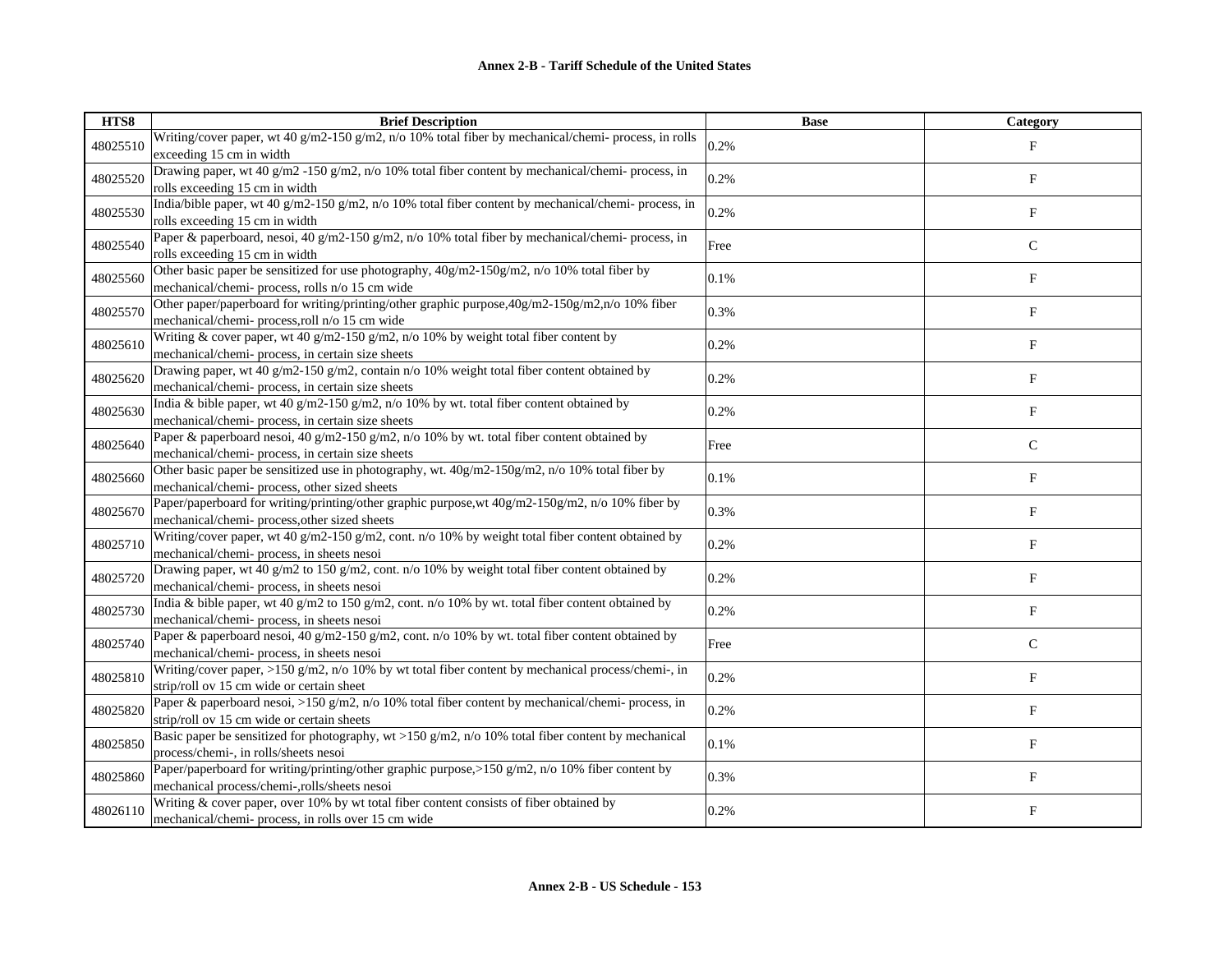| HTS8     | <b>Brief Description</b>                                                                                     | <b>Base</b> | Category     |
|----------|--------------------------------------------------------------------------------------------------------------|-------------|--------------|
| 48026120 | Drawing paper, over 10% by weight total fiber content consists of fiber obtained by mechanical/chemi-        | 0.2%        | $_{\rm F}$   |
|          | process, in rolls over 15 cm wide                                                                            |             |              |
| 48026130 | Paper and paperboard for graphic purpose nesoi, ov 10% total fiber content obtained by                       | Free        | $\mathsf{C}$ |
|          | mechanical/chemi- process, in rolls over 15 cm wide                                                          |             |              |
| 48026150 | Basic paper to be sensitized for photography, ov 10% total fiber content obtained by mechanical/chemi-       | 0.1%        | $_{\rm F}$   |
|          | process, in rolls n/o 15 cm wide                                                                             |             |              |
| 48026160 | Paper/paperboard for writing/printing/other graphic purposes nesoi, ov 10% total fiber by                    | 0.3%        | $_{\rm F}$   |
|          | mechanical/chemi- process, in rolls n/o 15 cm wide                                                           |             |              |
| 48026210 | Writing & cover paper, over 10% by wt total fiber content consists of fiber obtained by                      | 0.2%        | $_{\rm F}$   |
|          | mechanical/chemi- process, in certain size sheets                                                            |             |              |
| 48026220 | Drawing paper, which ov 10% by weight total fiber content consists of fiber obtained by                      | 0.2%        | F            |
|          | mechanical/chemi- process, in certain size sheets                                                            |             |              |
| 48026230 | Paper and paperboard for graphic purposes nesoi, ov 10% by wt total fiber obtained by                        | Free        | $\mathsf{C}$ |
|          | mechanical/chemi- process, in certain size sheets                                                            |             |              |
| 48026250 | Basic paper to be sensitized for use in photography, ov 10% by wt total fiber obtained by                    | 0.1%        | $_{\rm F}$   |
|          | mechanical/chemi- process, other sized sheets                                                                |             |              |
| 48026260 | Paper/paperboard used for graphic purposes nesoi, ov 10% by wt total fiber obtained by                       | 0.3%        | $_{\rm F}$   |
|          | mechanical/chemi- process, other sized sheets                                                                |             |              |
| 48026910 | Writing & cover paper, of which over 10% by weight total fiber content consists of fiber obtained by         | 0.2%        | $\rm F$      |
|          | mechanical process, sheets nesoi                                                                             |             |              |
| 48026920 | Drawing paper, of which over 10% by weight total fiber content consists of fiber obtained by                 | 0.2%        | $_{\rm F}$   |
|          | mechanical process, in sheets nesoi                                                                          |             |              |
| 48026930 | Paper and paperboard for graphic purposes nesoi, ov 10% by wt total fiber obtained by                        | Free        | $\mathsf{C}$ |
|          | mechanical/chemi- process, in sheets nesoi                                                                   |             |              |
| 48030020 | Cellulose wadding in rolls over 36 cm wide or sheets with at least one side over 36 cm                       | 0.4%        | $_{\rm F}$   |
| 48030040 | Toilet, facial tissue, towel or napkin stock and paper for household/sanitary purposes, in rolls or sheets   | Free        | $\mathsf{C}$ |
|          | of specific measure                                                                                          |             |              |
| 48041100 | Uncoated, unbleached kraftliner, in rolls or sheets                                                          | Free        | $\mathsf{C}$ |
| 48041900 | Uncoated kraftliner, other than unbleached, in rolls or sheets                                               | Free        | $\mathsf{C}$ |
| 48042100 | Uncoated, unbleached sack kraft paper, in rolls or sheets                                                    | Free        | $\mathsf{C}$ |
| 48042900 | Uncoated sack kraft paper, other than unbleached, in rolls or sheets                                         | Free        | $\mathsf{C}$ |
| 48043110 | Uncoated, unbleached kraft condenser paper, in rolls or sheets, weighing more than 15 g/m 2 but not          | 0.2%        | $_{\rm F}$   |
|          | over $30 \frac{\text{g}}{\text{m}}$ 2                                                                        |             |              |
| 48043120 | Uncoated, unbleached kraft condenser paper, in rolls or sheets, weighing less than 15 $g/m$ 2 or more        | 0.4%        | F            |
|          | than 30 g/m 2 to 150 g/m 2                                                                                   |             |              |
| 48043140 | Uncoated, unbleached kraft wrapping paper in rolls or sheets, weighing 150 g/m2 or less                      | Free        | $\mathsf{C}$ |
| 48043160 | Uncoated, unbleached kraft paper nesi, in rolls or sheets, weighing $150$ g/m2 or less                       | 0.4%        | $\mathbf{F}$ |
| 48043920 | Uncoated kraft condenser paper, other than unbleached, in rolls or sheets, weighing 150 g/m2 or less         | 0.4%        | F            |
|          | 48043940 Uncoated kraft wrapping paper, other than unbleached, in rolls or sheets, weighing 150 g/m2 or less | Free        | $\mathbf C$  |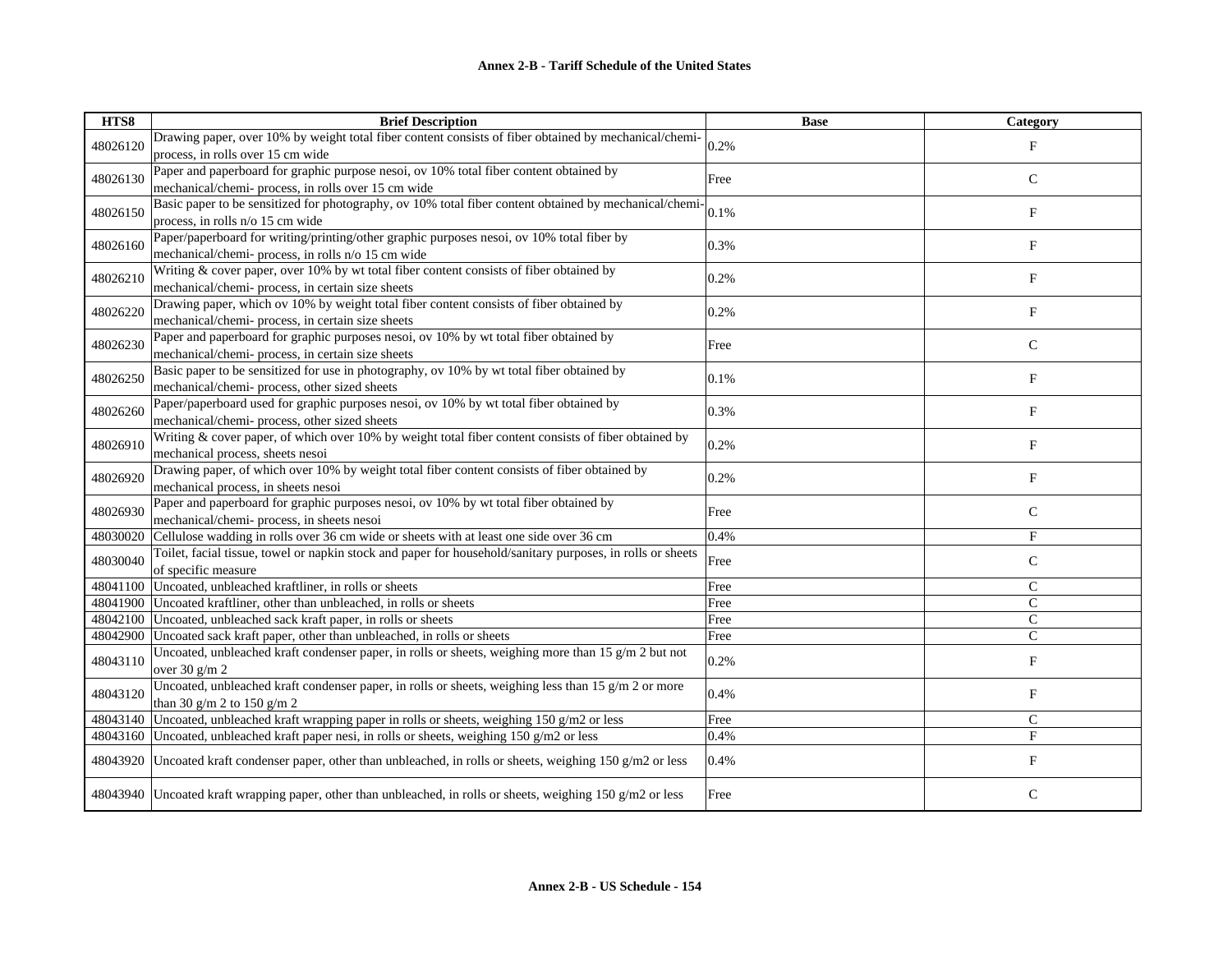| HTS8     | <b>Brief Description</b>                                                                                                                             | <b>Base</b> | Category      |
|----------|------------------------------------------------------------------------------------------------------------------------------------------------------|-------------|---------------|
| 48043960 | Uncoated kraft paper and paperboard, other than unbleached, in rolls or sheets, weighing 150 g/m2 or<br>less, nesi                                   | 0.4%        | $_{\rm F}$    |
| 48044120 | Uncoated, unbleached kraft wrapping paper in rolls or sheets, weighing more than 150 but less than<br>225 g/m2                                       | Free        | $\mathsf{C}$  |
| 48044140 | Uncoated, unbleached kraft paper and paperboard, nesi, in rolls or sheets, weighing more than 150 but<br>less than $225$ g/m2                        | 0.4%        | $_{\rm F}$    |
| 48044200 | Uncoated, bleached kraft paper and paperboard, over 150 but n/o 225 g/m2, over 95% content of wood<br>fibers by chemical process, rolls or sheets    | Free        | $\mathsf{C}$  |
| 48044900 | Uncoated kraft paper and paperboard, nesi, in rolls or sheets, weighing more than 150 but less than 225<br>$g/m2$ , nesi                             | 0.4%        | $_{\rm F}$    |
| 48045100 | Uncoated, unbleached kraft paper and paperboard, in rolls or sheets, weighing 225 g/m2 or more                                                       | Free        | $\mathcal{C}$ |
| 48045200 | Uncoated, bleached kraft paper & paperboard, over 225 $g/m2$ , over 95% content of wood fibers<br>obtained by chemical process, rolls or sheets      | Free        | $\mathsf{C}$  |
| 48045900 | Uncoated kraft paper and paperboard in rolls or sheets, weighing 225 g/m2 or more, nesi                                                              | 0.4%        | F             |
| 48051100 | Uncoated semichemical fluting paper, in rolls or sheets, not further worked than as specified in note 3<br>to chapter 48                             | 0.4%        | F             |
| 48051210 | Uncoated straw fluting paper, weighing 150 g/m2 or less, in rolls or sheets, not further worked than as<br>specified in note 3 to chapter 48         | 0.4%        | F             |
| 48051220 | Uncoated straw fluting pape, weighing over 150 g/m2, in rolls or sheets, not further worked than as<br>specified in note 3 to chapter 48             | Free        | ${\bf C}$     |
| 48051910 | Uncoated fluting paper nesoi, weighing $150 g/m2$ or less, in rolls or sheets, not further worked than as<br>specified in note 3 to chapter 48       | 0.4%        | $\mathbf F$   |
| 48051920 | Uncoated fluting paper nesoi, weighing over 150 $g/m2$ , in rolls or sheets, not further worked than as<br>specified in note 3 to chapter 48         | Free        | ${\bf C}$     |
| 48052450 | Uncoated testliner (recycled liner board), weighing $n/0$ 15 g/m2, in rolls or sheets, not further worked<br>than in note 3 to chapter 48            | 0.2%        | $_{\rm F}$    |
| 48052470 | Uncoated testliner, weighing over 15 g/m2 but not over 30 g/m2, in rolls or sheets, not further worked<br>than in note 3 to chapter 48               | Free        | $\mathsf C$   |
| 48052490 | Uncoated testliner, weighing over 30 g/m2 but not over 150 g/m2, in rolls or sheets, not further worked<br>than in note 3 to chapter 48              | 0.4%        | F             |
| 48052500 | Uncoated testliner, weighing more than 150 g/m2, in rolls or sheets, not further worked than as<br>specified in note 3 to chapter 48                 | Free        | $\mathbf C$   |
| 48053000 | Uncoated sulfite wrapping paper in rolls or sheets                                                                                                   | 0.2%        | $_{\rm F}$    |
| 48054000 | Uncoated filter paper and paperboard in rolls or sheets                                                                                              | 0.4%        | $_{\rm F}$    |
| 48055000 | Uncoated felt paper and paperboard in rolls or sheets                                                                                                | Free        | $\mathsf{C}$  |
| 48059110 | Uncoated multi-ply paper & paperboard, bibulous & wrapping paper, weigh 150 g/m2 or less, in<br>rolls/sheets, not further worked than in note 3      | Free        | $\mathbf C$   |
| 48059120 | Uncoated condenser paper, weighing $150 g/m2$ or less, in rolls or sheets, not further worked than as<br>specified in note 3 to chapter 48           | 0.4%        | $_{\rm F}$    |
| 48059150 | Uncoated paper and paperboard nesoi, weighing not over $15 \text{ g/m2}$ , in rolls or sheets, not further worked<br>than as in note 3 to chapter 48 | 0.2%        | $\mathbf F$   |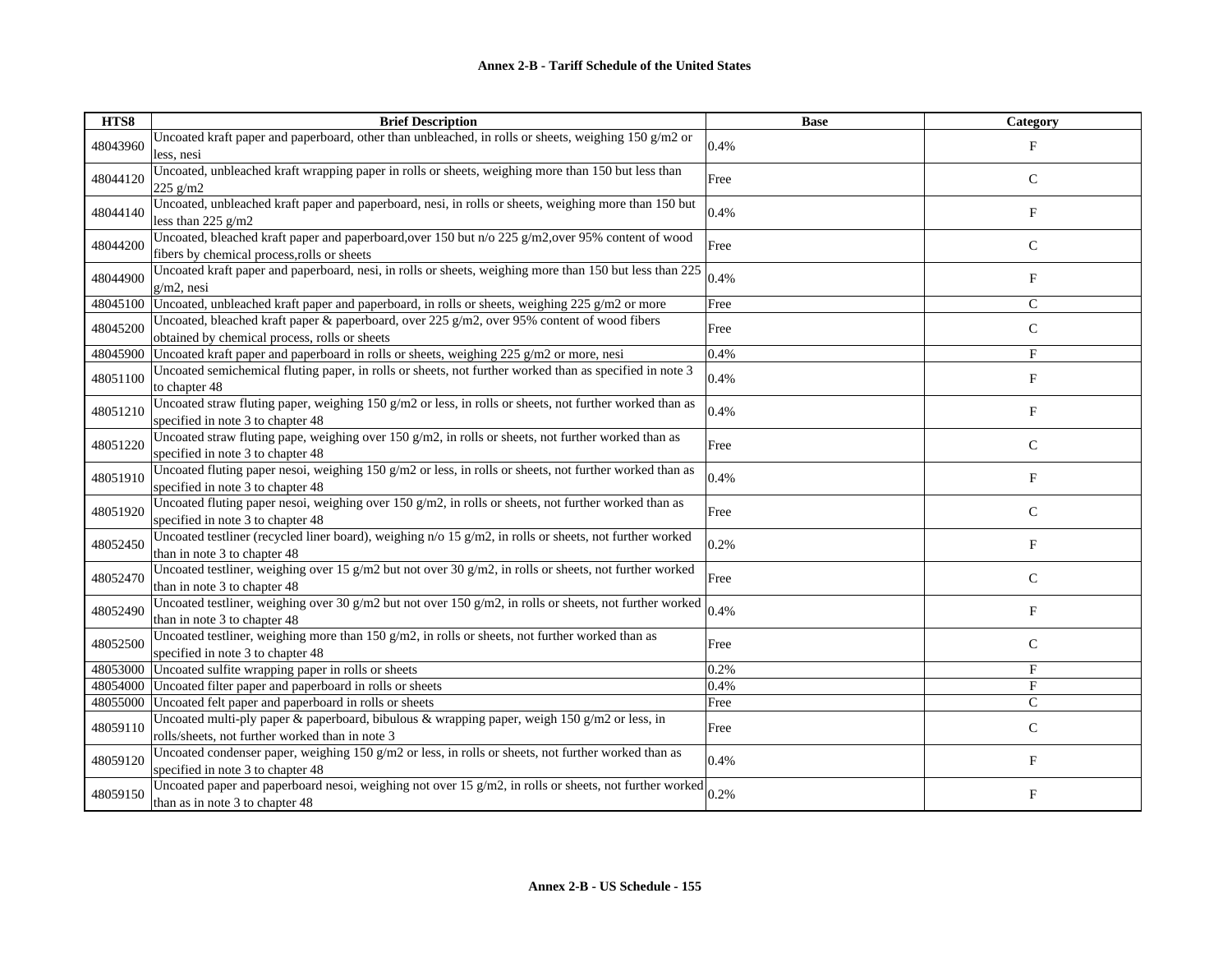| HTS8     | <b>Brief Description</b>                                                                                 | <b>Base</b> | Category      |
|----------|----------------------------------------------------------------------------------------------------------|-------------|---------------|
| 48059170 | Uncoated paper and paperboard nesoi, weigh over 15 $g/m2$ but n/o 30 $g/m2$ , in rolls or sheets, not    | Free        | $\mathcal{C}$ |
|          | further worked than in note 3 to chapter 48                                                              |             |               |
| 48059190 | Uncoated paper and paperboard nesoi, weigh ov 30 g/m2 but n/o 150 g/m2, in rolls or sheets, not          | 0.4%        | ${\bf F}$     |
|          | further worked than in note 3 to chapter 48                                                              |             |               |
| 48059220 | Uncoated pressboard, weighing more than 150 g/m2 but less than 225 g/m2, in rolls or sheets, not         | 0.5%        | $\mathbf F$   |
|          | further worked than in note 3 to chapter 48                                                              |             |               |
| 48059240 | Uncoated paper & paperboard nesoi, weighing > 150 g/m2 but < 225 g/m2, in rolls or sheets, not           | Free        | $\mathbf C$   |
|          | further worked than in note 3 to chapter 48                                                              |             |               |
| 48059320 | Uncoated pressboard weighing 225 g/m2 or more, in rolls or sheets, not further worked than as            | 0.5%        | F             |
|          | specified in note 3 to chapter 48                                                                        |             |               |
| 48059340 | Uncoated paper and paperboard nesoi, weighing 225 g/m2 or more, in rolls or sheets, not further          | Free        | $\mathbf C$   |
|          | worked than as in note 3 to chapter 48                                                                   |             |               |
| 48061000 | Vegetable parchment in rolls or sheets                                                                   | Free        | $\mathsf{C}$  |
| 48062000 | Greaseproof papers in rolls or sheets                                                                    | Free        | $\mathsf{C}$  |
| 48063000 | Tracing papers in rolls or sheets                                                                        | Free        | $\mathsf{C}$  |
| 48064000 | Glassine and other glazed transparent or translucent papers, in rolls or sheets                          | Free        | $\mathsf{C}$  |
| 48070010 | Composite paper and paperboard, laminated internally with bitumen, tar or asphalt, not surface-coated    | Free        | $\mathsf{C}$  |
|          | or impregnated, in rolls or sheets                                                                       |             |               |
| 48070091 | Composite straw paper and paperboard, not surface-coated or impregnated, in rolls or sheets              | 0.3%        | $_{\rm F}$    |
| 48070092 | Composite cloth-lined or reinforced paper, not surface-coated or impregnated, in rolls or sheets         | 0.2%        | $\mathbf F$   |
| 48070094 | Composite paper and paperboard nesoi, not surface-coated or impregnated, in rolls or sheets              | Free        | $\mathsf{C}$  |
| 48081000 | Corrugated paper and paperboard, whether or not perforated, in rolls or sheets                           | 0.4%        | $_{\rm F}$    |
| 48082000 | Sack kraft paper, creped or crinkled, whether or not embossed or perforated, in rolls or sheets          | Free        | $\mathbf C$   |
| 48083000 | Kraft paper, nesi, creped or crinkled, whether or not embossed or perforated, in rolls or sheets         | Free        | $\mathsf{C}$  |
| 48089020 | Paper and paperboard, creped or crinkled, in rolls or sheets, nesi                                       | 0.3%        | F             |
| 48089040 | Paper and paperboard, embossed, in rolls or sheets, nesi                                                 | 0.2%        | $\mathbf{F}$  |
| 48089060 | Paper and paperboard, in rolls or sheets, nesi                                                           | 0.5%        | F             |
| 48091020 | Carbon or similar copying paper, in rolls over 36 cm wide or rectangular sheets over 36cm on side(s),    | 0.3%        | ${\bf F}$     |
|          | weighing $n/o$ 15 g/m2                                                                                   |             |               |
| 48091040 | Carbon or similar copying paper, in rolls over 36 cm wide or rectangular sheets over 36 cm on side(s),   | Free        | $\mathsf{C}$  |
|          | weighing over $15$ g/m2                                                                                  |             |               |
| 48092020 | Self-copy writing paper in rolls over 36 cm wide or rectangular sheets over 36 cm on side(s)             | 0.4%        | $_{\rm F}$    |
| 48092040 | Self-copy paper in rolls over 36 cm wide or rectangular sheets over 36 cm on side(s), other than writing | Free        | $\mathsf{C}$  |
|          | paper                                                                                                    |             |               |
| 48099020 | Stereotype-matrix board and mat in rolls over 36 cm wide or in rectangular sheets over 36 cm on          | 0.6%        | ${\bf F}$     |
|          | side(s)                                                                                                  |             |               |
| 48099040 | Simplex decalcomania paper in rolls over 36 cm wide or in rectangular sheets over 36 cm on side(s)       | 0.3%        | $_{\rm F}$    |
|          |                                                                                                          |             |               |
| 48099060 | Duplex decalcomania paper in rolls over 36 cm wide or in rectangular sheets over 36 cm on side(s)        | Free        | $\mathbf C$   |
|          |                                                                                                          |             |               |
| 48099070 | Copying or transfer paper impregnated and/or coated, in rolls over 36 cm wide or rectangular sheets      | Free        | $\mathsf{C}$  |
|          | over $36 \text{ cm}$ on side(s)                                                                          |             |               |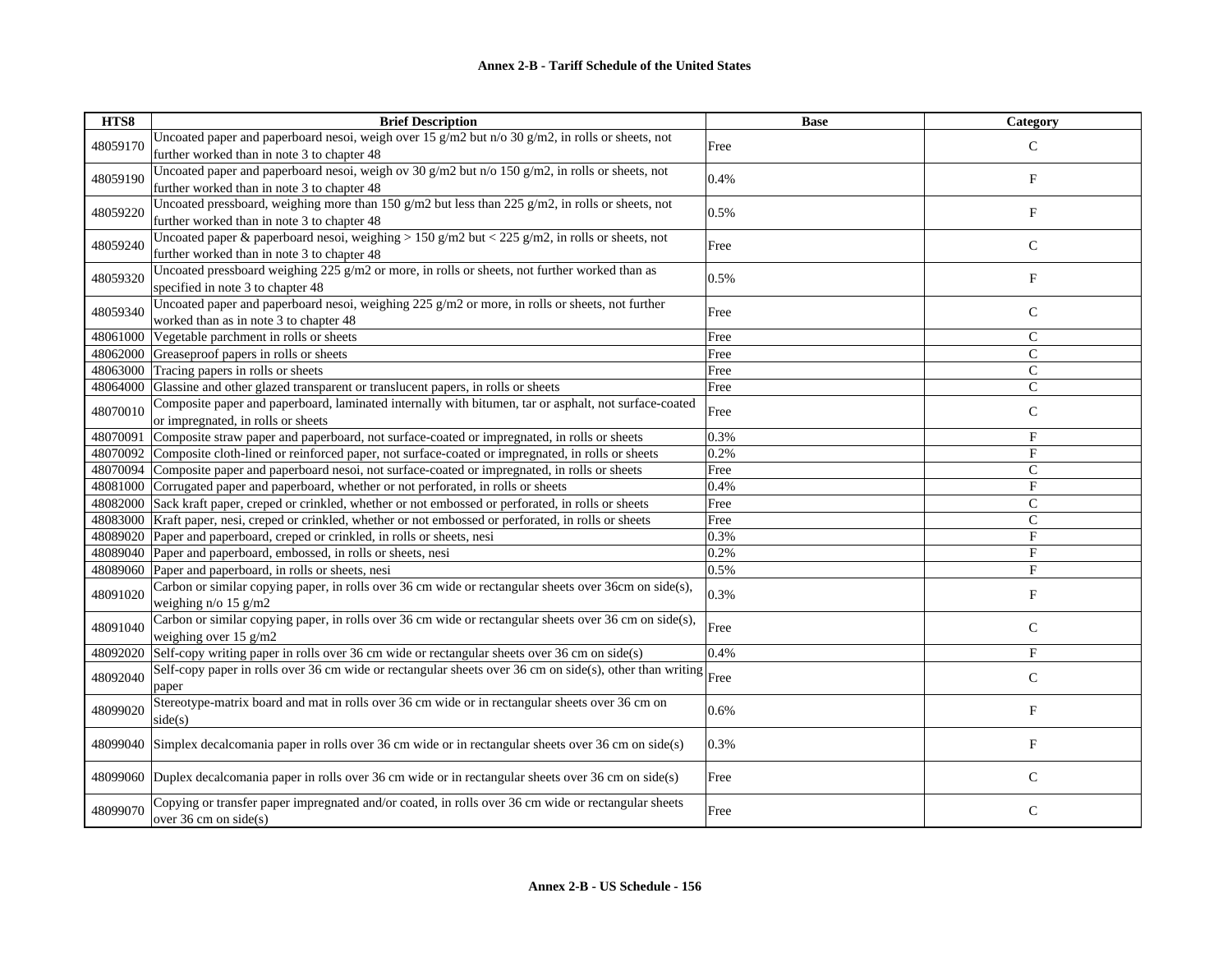| HTS8     | <b>Brief Description</b>                                                                                                                        | <b>Base</b> | Category                  |
|----------|-------------------------------------------------------------------------------------------------------------------------------------------------|-------------|---------------------------|
| 48099080 | Copying or transfer papers, nesi, in rolls over 36 cm wide or rectangular sheets over 36 cm on side(s)                                          | 0.2%        | $\mathbf{F}$              |
| 48101311 | Basic paper be sensitized for photography, coated w/inorganic, n/o 150 g/m2, n/o 10% fiber by<br>mechanical/chemi- process, rolls ov 15 cm wide | 0.1%        | $\boldsymbol{\mathrm{F}}$ |
| 48101313 | India or bible paper, coated w/inorganic, n/o 150 g/m2, n/o 10% fiber content obtained by a<br>mechanical/chemi- process, rolls ov 15 cm wide   | 0.2%        | $\boldsymbol{\mathrm{F}}$ |
| 48101319 | Paper/paperboard for graphic use nesoi, coated w/inorganic, n/o 150g/m2, n/o 10% fiber by<br>mechanical/chemi- process, rolls ov 15 cm wide     | 0.2%        | $\boldsymbol{\mathrm{F}}$ |
| 48101320 | Paper and paperboard for graphic use, coated w/inorganic, ov 150g/m2, n/o 10% fiber by<br>mechanical/chemi- process, in rolls over 15 cm wide   | 0.3%        | $\boldsymbol{\mathrm{F}}$ |
| 48101350 | Printed/embossed/perforated paper & paperboard graphic use, coated w/inorganic, n/o 10% fiber by<br>mech/chemi- process, rolls n/o 15 cm wide   | 0.3%        | F                         |
| 48101360 | Basic paper be sensitized for photography, coated w/kaolin/inorganic, n/o 10% fiber by<br>mechanical/chemi- process, rolls n/o 15 cm wide       | 0.1%        | $\boldsymbol{\mathrm{F}}$ |
| 48101370 | Paper & paperboard for graphic purposes nesoi, coated w/kaolin/inorganic, n/o 10% fiber by<br>mechanical/chemi- process, rolls n/o 15 cm wide   | 0.3%        | $_{\rm F}$                |
| 48101411 | Basic paper be sensitized for photography, coated w/inorganic, n/o 150g/m2, n/o 10% fiber by<br>mechanical/chemi- process, certain size sheets  | 0.1%        | $\boldsymbol{\mathrm{F}}$ |
| 48101413 | India or bible paper, coated w/inorganic, n/o 150 g/m2, of n/o 10% fiber content obtained by<br>mechanical/chemi- process, certain size sheets  | 0.2%        | F                         |
| 48101419 | Paper and paperboard for graphic use nesoi, coated w/inorganic, n/o 150g/m2, n/o 10% fiber by<br>mechanical/chemi- process, certain size sheets | 0.2%        | $\boldsymbol{\mathrm{F}}$ |
| 48101420 | Paper and paperboard for graphic use, coated w/inorganic, ov 150g/m2, n/o 10% fiber obtained<br>mechanical/chemi- process, certain size sheets  | 0.3%        | $_{\rm F}$                |
| 48101450 | Printed/embossed/perforated paper & paperboard, coated w/inorganic, n/o 10% fiber obtained<br>mechanical/chemi-process, other sized sheets      | 0.3%        | $\boldsymbol{\mathrm{F}}$ |
| 48101460 | Basic paper be sensitized use in photography, coated w/inorganic, n/o 10% fiber obtained<br>mechanical/chemi- process, other sized sheets       | 0.1%        | F                         |
| 48101470 | Paper & paperboard for graphic purposes nesoi, coated w/inorganic, n/o 10% fiber obtained<br>mechanical/chemi-process, other sized sheets       | 0.3%        | F                         |
| 48101911 | Basic paper be sensitized use in photography, coated w/inorganic, n/o 150g/m2, n/o 10% fiber by<br>mechanical/chemi- process, sheets nesoi      | 0.1%        | ${\bf F}$                 |
| 48101913 | India or bible paper, coated w/inorganic, n/o 150 g/m2, of n/o 10% fiber content obtained by a<br>mechanical/chemi- process, sheets nesoi       | 0.2%        | F                         |
| 48101919 | Paper & paperboard for graphic use nesoi, coated w/inorganic, n/o 150g/m2, n/o 10% fiber obtained by<br>mechanical/chemi- process, sheets nesoi | 0.2%        | $\boldsymbol{\mathrm{F}}$ |
| 48101920 | Paper and paperboard for graphic use, coated w/inorganic, ov 150g/m2, n/o 10% fiber obtained by a<br>mechanical/chemi- process, sheets nesoi    | 0.3%        | F                         |
| 48102210 | Light-weight coated paper for graphic use, > 10% fiber content obtained by mechanical/chemi-<br>process, strip/roll ov 15 cm wide/sized sheets  | 0.2%        | $\boldsymbol{\mathrm{F}}$ |
| 48102250 | Light-wt coated printed/embossed/perforated paper/paperboard for graphic, > 10% fiber obtained<br>mechanical/chemi-process, roll/sheet nesoi    | 0.3%        | F                         |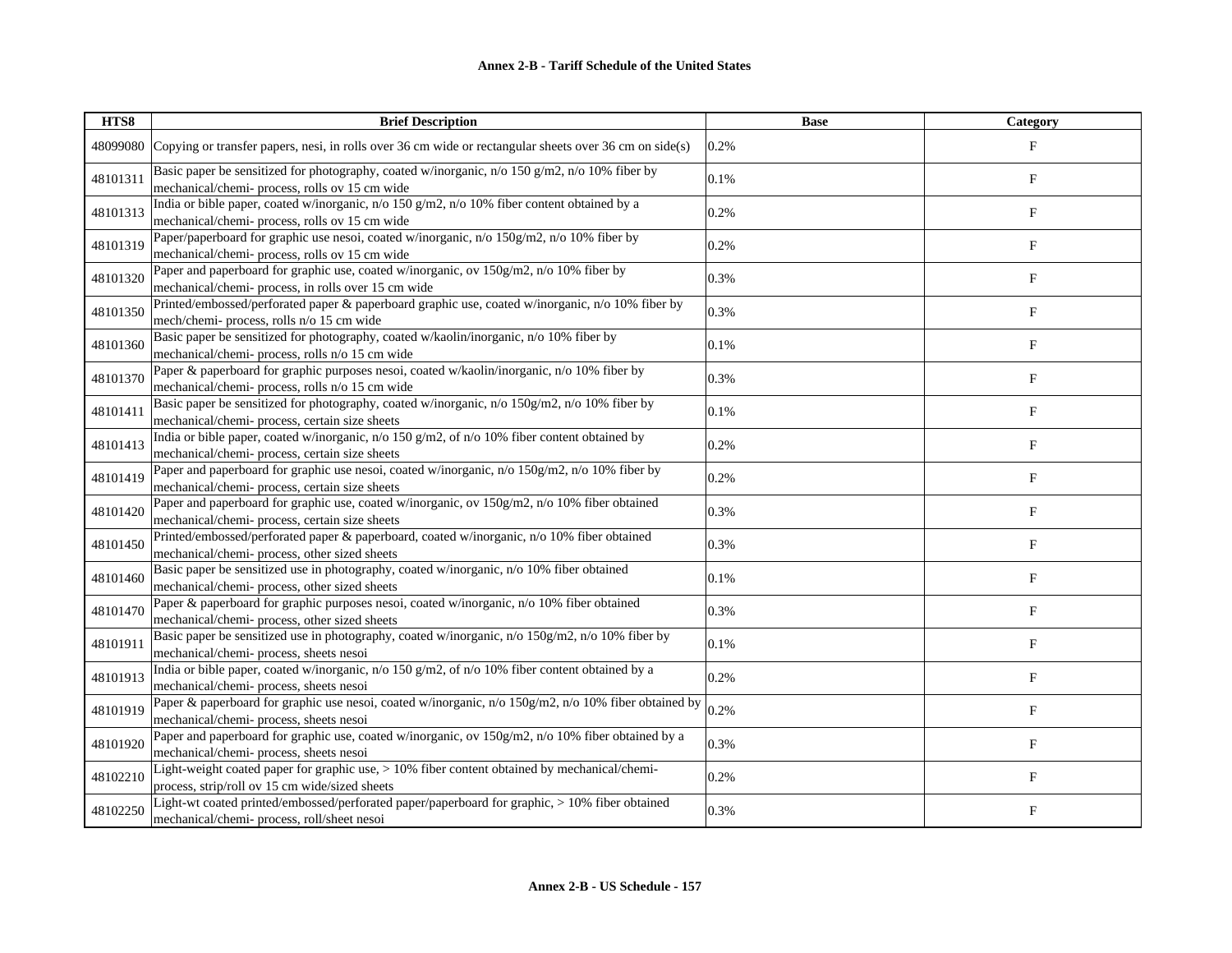| HTS8     | <b>Brief Description</b>                                                                                                                           | <b>Base</b> | Category                  |
|----------|----------------------------------------------------------------------------------------------------------------------------------------------------|-------------|---------------------------|
| 48102260 | Light-weight coated basic paper be sensitized use in photography, > 10% fiber obtained<br>mechanical/chemi-process, rolls/sheets nesoi             | 0.1%        | $_{\rm F}$                |
| 48102270 | Light-wt coated paper & paperboard used for graphic purposes, > 10% fiber obtained by a<br>mechanical/chemi-process, roll/sheet nesoi              | 0.3%        | $\boldsymbol{\mathrm{F}}$ |
| 48102910 | Paper/paperboard for graphic, coated w/inorganic, > 10% fiber obtained by mechanical/chemi-process,<br>strip/roll ov 15 cm wide & sized sheets     | 0.2%        | $\boldsymbol{\mathrm{F}}$ |
| 48102950 | Printed/embossed/perforated paper/paperboard for graphic, coated w/inorganic, > 10% fiber by<br>mechanical/chemi- process, rolls/sheets nesoi      | 0.3%        | $\boldsymbol{\mathrm{F}}$ |
| 48102960 | Basic paper to be sensitized for use in photography, coated w/inorganic, $> 10\%$ fiber by<br>mechanical/chemi-process, rolls/sheets nesoi         | 0.1%        | F                         |
| 48102970 | Paper/paperboard used for graphic purposes, coated w/inorganic, > 10% fiber by mechanical/chemi-<br>process, rolls/sheets nesoi                    | 0.3%        | $\boldsymbol{\mathrm{F}}$ |
| 48103110 | Nongraphic bleached coated kraft paper/paperboard, >95% wood fiber by chemical process, 150g/m2<br>or <, strip/roll ov 15 cm wide/certain sheet    | Free        | $\mathsf{C}$              |
| 48103130 | Bleached coated kraft paper cards, not punched, for punchcard machine, >95% wood fiber by chemical<br>process, 150g/m2 or <, rolls/sheets nesoi    | 0.4%        | $\boldsymbol{\mathrm{F}}$ |
| 48103165 | Nongraphic bleached coated kraft paper/paperboard nesoi, of > 95% wood fiber by chemical process,<br>150 g/m2 or less, in rolls or sheets nesoi    | 0.6%        | F                         |
| 48103210 | Nongraphic bleached coated kraft paper/paperboard, > 95% wood fiber by chemical process,<br>>150g/m2, strip/roll ov 15 cm wide/certain sheets      | Free        | $\mathsf{C}$              |
| 48103230 | Bleached coated kraft paper card, not punched, for punchcard machine, >95% wood fiber by chemical<br>process, $> 150$ g/m2, in strips/sheets nesoi | 0.4%        | F                         |
| 48103265 | Nongraphic bleached coated kraft paper/paperboard nesoi, of > 95% wood fiber obtained chemical<br>process, $> 150$ g/m2, in rolls or sheets nesoi  | 0.6%        | $\mathbf F$               |
| 48103912 | Nongraphic nonbleach uniformly kraft paper/paperboard, coated w/inorganic, wheth impreg but not<br>treated, strip/roll ov 15cm wide/certain sheet  | Free        | $\mathsf{C}$              |
| 48103914 | Nongraphic nonbleached uniformly kraft paper and paperboard nesoi, coated w/kaolin/inorganic<br>substances, strip/roll ov 15 cm/certain sheets     | 0.2%        | $_{\rm F}$                |
| 48103930 | Nonbleached uniformly kraft paper cards, not punched, for punchcard machines, coated w/inorganic<br>substances, strips/sheets nesoi                | 0.4%        | F                         |
| 48103965 | Nongraphic nonbleached uniformly kraft paper or paperboard nesoi, coated with kaolin or other<br>inorganic substances, in rolls or sheets nesoi    | 0.6%        | $\mathbf F$               |
| 48109212 | Multi-ply paper & paperboard nesoi, coat w/kaolin/other inorganic substances, $wt > 150g/m2$ ,<br>strips/rolls ov 15 cm wide or certain sheets     | Free        | $\mathbf C$               |
| 48109214 | Multi-ply paper/paperboard nesoi, coat w/kaolin/other inorganic substances, wt 150g/m2 or less,<br>strips/rolls ov 15 cm wide or certain sheets    | 0.2%        | $_{\rm F}$                |
| 48109230 | Mult-ply paper/paperboard cards, not punched, for punchcard machines, coated w/kaolin/other<br>inorganic substances, in strips/sheets nesoi        | 0.4%        | $_{\rm F}$                |
| 48109265 | Multi-ply paper or paperboard nesoi, coated with kaolin or other inorganic substances, in rolls n/o 15<br>cm wide and rectangular sheets nesoi     | 0.6%        | ${\rm F}$                 |
| 48109910 | Paper & paperboard nesoi, coated with kaolin or other inorganic substances, in strips/rolls ov 15 cm<br>wide or certain size rectangular sheets    | 0.2%        | F                         |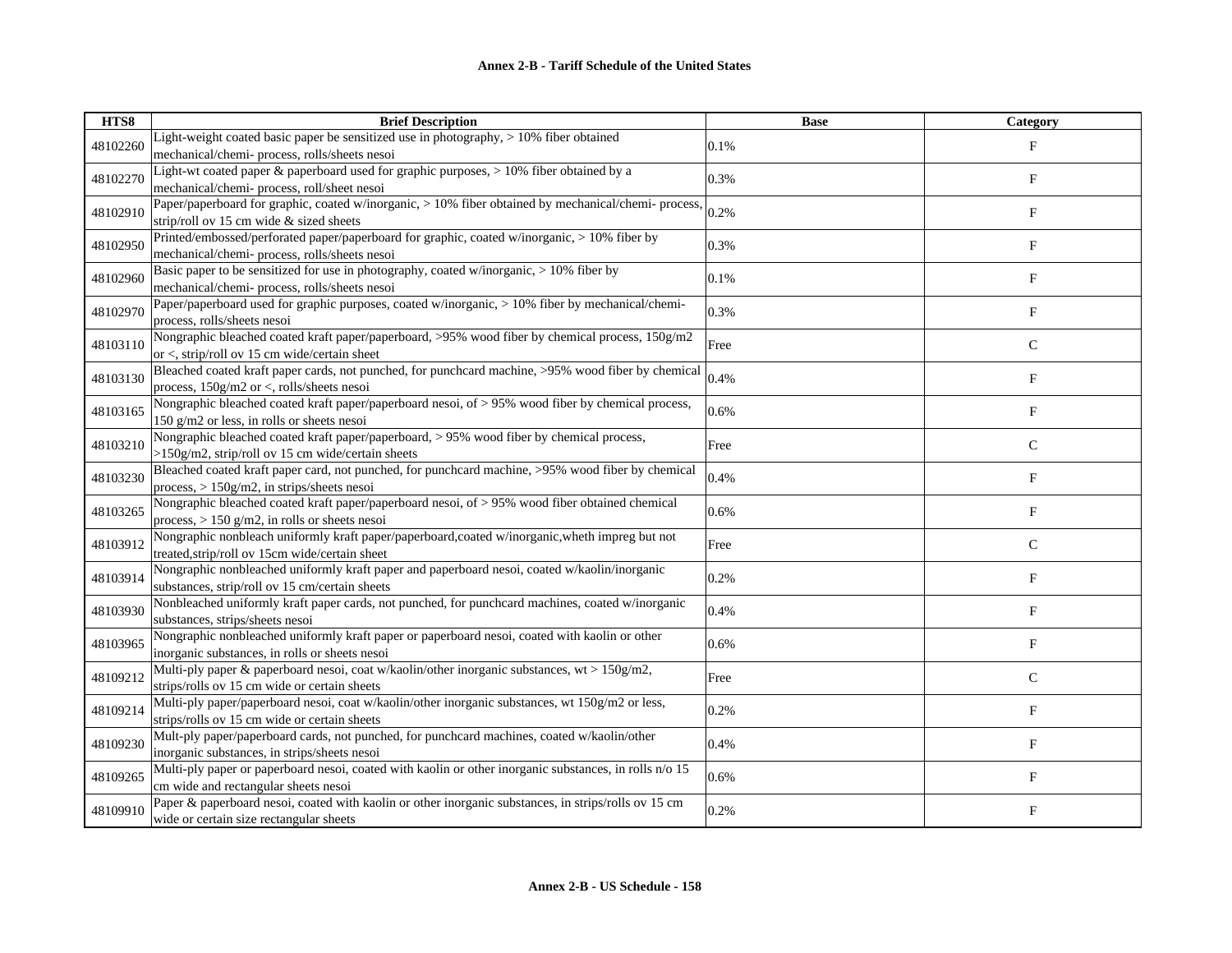| HTS8     | <b>Brief Description</b>                                                                                                                        | <b>Base</b> | Category                  |
|----------|-------------------------------------------------------------------------------------------------------------------------------------------------|-------------|---------------------------|
| 48109930 | Paper & paperboard cards nesoi, not punched, for punchcard machines, coated w/kaolin/inorganic<br>substances, in strips or sheets nesoi         | 0.4%        | $_{\rm F}$                |
| 48109965 | Paper and paperboard nesoi, coated with kaolin or other inorganic substances, in rolls n/o 15 cm wide<br>and rectangular sheets nesoi           | 0.6%        | $\boldsymbol{\mathrm{F}}$ |
| 48111010 | Tarred, bituminized or asphalted paper & paperboard, in strip/roll ov 15cm wide or rectangular sheet<br>w/side ov 36cm & other ov 15cm unfolded | Free        | $\mathsf{C}$              |
| 48111020 | Tarred, bituminized or asphalted paper and paperboard, in strips or rolls not over 15 cm wide or in<br>rectangular sheets nesoi                 | 0.6%        | $\boldsymbol{\mathrm{F}}$ |
| 48114110 | Self-adhesive paper & paperboard, in strips/rolls ov 15cm wide or rectangular sheets w/1 side ov 36cm<br>& other side ov 15cm in unfolded       | 0.6%        | F                         |
| 48114120 | Self-adhesive paper and paperboard, in strips or rolls not over 15 cm wide                                                                      | 0.6%        | F                         |
| 48114130 | Self-adhesive paper and paperboard, in rectangular sheets nesoi                                                                                 | 0.5%        | F                         |
| 48114910 | Gummed or adhesive paper and paperboard (other than self-adhesive), in strips or rolls over 15 cm<br>wide or certain sized rectangular sheets   | Free        | $\mathsf{C}$              |
| 48114920 | Gummed or adhesive paper and paperboard (other than self-adhesive), in strips or rolls not over 15 cm<br>wide                                   | 0.3%        | $\boldsymbol{\mathrm{F}}$ |
| 48114930 | Gummed or adhesive paper and paperboard (other than self-adhesive), in rectangular sheets nesoi                                                 | 0.5%        | F                         |
| 48115120 | Bleached paper and paperboard, coated/impregnated/covered w/plastics, wt >150g/m2, 0.3mm or more<br>thick, in certain size strips/rolls/sheets  | Free        | $\mathsf{C}$              |
| 48115140 | Bleached paper and paperboard, coated/impregnated/covered w/plastics, $wt > 150$ g/m2, < 0.3 mm<br>thick, in certain size strips/rolls/sheets   | 0.3%        | F                         |
| 48115160 | Bleached paper and paperboard, coated/impregnated/covered w/plastics, wt > 150 g/m2, in rolls n/o 15<br>cm wide or rectangular sheets nesoi     | 0.5%        | $\mathbf F$               |
| 48115920 | Bleached nesoi/nonbleached printing paper, coated, impregnated or covered with plastics, in strips/rolls<br>ov 15cm wide or certain size sheets | 0.2%        | F                         |
| 48115940 | Bleached nesoi/nonbleached paper and paperboard nesoi, coated/impregnated/covered with plastics, in<br>certain size strip/rolls/sheets          | Free        | $\mathsf C$               |
| 48115960 | Bleached nesoi/nonbleached paper & paperboard, coated/impregnated/covered with plastics, in rolls<br>n/o 15 cm wide or rectangular sheets nesoi | 0.5%        | F                         |
| 48116040 | Paper and paperboard, coated/impregnated/covered with wax/paraffin/stearin/oil/glycerol, in<br>strips/rolls ov 15cm wide or certain size sheets | 0.3%        | $_{\rm F}$                |
| 48116060 | Paper and paperboard, coated/impregnated/covered with wax/paraffin/stearin/oil/glycerol, in rolls n/o<br>15cm wide or rectangular sheets nesoi  | 0.5%        | F                         |
| 48119010 | Handmade paper of cellulose fibers, in strip or roll ov 15 cm wide or rectangular sheets w/1 side ov 36<br>cm and other ov 15 cm in unfolded    | 0.4%        | F                         |
| 48119020 | Paper/paperboard/cell wadding/webs of cell fibers, all/partly covered w/flock/gelatin/metal/metal<br>solutions, in certain strip/rolls/sheets   | 0.3%        | F                         |
| 48119030 | Paper, paperboard, cellulose wadding and webs of cellulose fibers, impregnated with latex, in certain<br>size strips/rolls/sheets               | Free        | $\mathsf C$               |
| 48119040 | Paper, paperboard, cellulose wadding and webs of cellulose fibers, nesoi, weighing not over 15 g/m2,<br>in certain size strips, rolls or sheets | 0.3%        | F                         |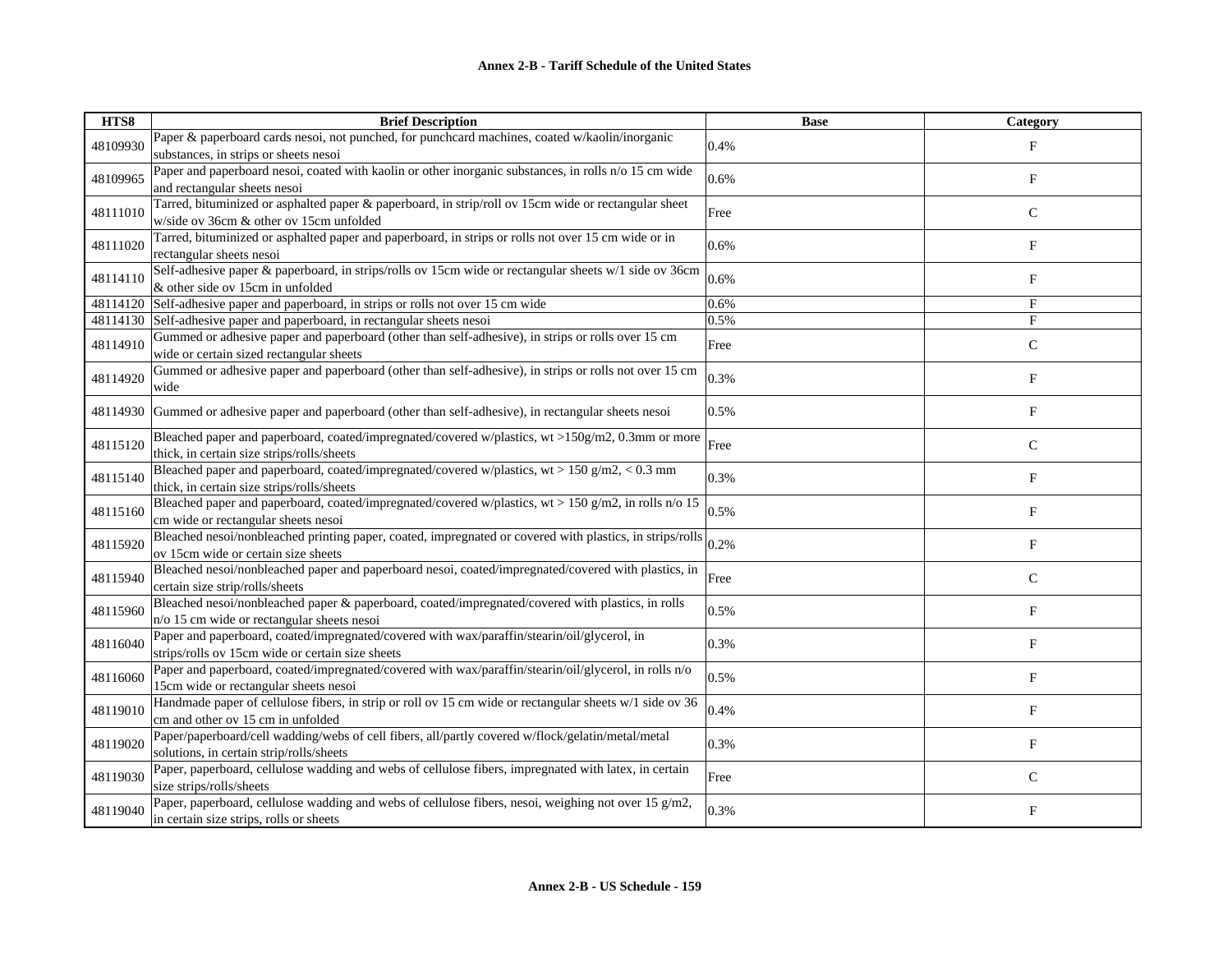| HTS8     | <b>Brief Description</b>                                                                              | <b>Base</b> | Category                  |
|----------|-------------------------------------------------------------------------------------------------------|-------------|---------------------------|
| 48119060 | Paper, paperboard, cellulose wadding and web of cellulose fibers, nesoi, wt ov 15g/m2 n/o 30g/m2, in  | Free        | $\mathcal{C}$             |
|          | certain size strips, rolls or sheets                                                                  |             |                           |
|          | Paper, paperboard, cellulose wadding and webs of cellulose fibers, nesoi, weighing over 30 g/m2, in   |             |                           |
| 48119080 | certain size strips, rolls or sheets                                                                  | 0.2%        | $\boldsymbol{\mathrm{F}}$ |
| 48119090 | Paper, paperboard, cellulose wadding and webs of cellulose fibers, nesoi, in rolls n/o 15 cm wide or  |             |                           |
|          | rectangular sheets nesoi                                                                              | 0.5%        | F                         |
| 48120000 | Filter blocks, slabs and plates of paper pulp                                                         | 0.4%        | F                         |
|          | 48131000 Cigarette paper in the form of booklets or tubes                                             | 0.5%        | $_{\rm F}$                |
|          | 48132000 Cigarette paper in rolls of a width not exceeding 5 cm                                       | 0.5%        | $\mathbf F$               |
| 48139000 | Cigarette paper, whether or not cut to size, nesi                                                     | 0.5%        | F                         |
| 48141000 | Ingrain paper                                                                                         | Free        | $\mathcal{C}$             |
| 48142000 | Wallpaper and similar wallcoverings of paper, coated or covered on the face side with a layer of      |             |                           |
|          | plastics                                                                                              | Free        | $\mathbf C$               |
| 48143000 | Wallpaper and similar wallcoverings of paper, covered on the face side with plaiting material         | Free        | $\mathsf{C}$              |
| 48149000 | Other wallpaper and similar wallcoverings, nesi; window transparencies of paper, nesi                 | Free        | $\mathsf{C}$              |
|          | 48150000 Floor coverings on a base of paper or of paperboard, whether or not cut to size              | 0.4%        | $_{\rm F}$                |
| 48161000 | Carbon or similar copying papers, nesi                                                                | 0.3%        | F                         |
| 48162000 | Self-copy paper, nesi                                                                                 | 0.3%        | F                         |
| 48163000 | Duplicator stencils                                                                                   | 0.3%        | $_{\rm F}$                |
| 48169000 | Copying or transfer papers, nesi                                                                      | 0.3%        | F                         |
| 48171000 | Envelopes of paper or paperboard                                                                      | 0.4%        | F                         |
|          | Sheets of writing paper with border gummed or perforated, prepared for use as combination sheets and  |             |                           |
| 48172020 | envelopes                                                                                             | 0.5%        | $\boldsymbol{\mathrm{F}}$ |
| 48172040 | Other letter cards, plain postcards and correspondence cards, nesi                                    | 0.3%        | $_{\rm F}$                |
| 48173000 | Boxes, pouches, wallets and writing compendiums, of paper or paperboard, containing an assortment of  | 0.4%        | F                         |
|          | paper stationery                                                                                      |             |                           |
| 48181000 | Toilet paper                                                                                          | 0.5%        | F                         |
| 48182000 | Handkerchiefs, cleansing or facial tissues and towels of paper pulp, paper, cellulose wadding or webs | 0.5%        | F                         |
|          | of cellulose fiber                                                                                    |             |                           |
| 48183000 | Tablecloths and table napkins of paper pulp, paper, cellulose wadding or webs of cellulose fiber      | 0.5%        | $_{\rm F}$                |
| 48184020 | Sanitary napkins and tampons, diapers and diaper liners and similar sanitary articles, of paper pulp  |             | $\mathsf{C}$              |
|          |                                                                                                       | Free        |                           |
| 48184040 | Sanitary napkins and tampons, diapers and diaper liners and similar sanitary articles, other than of  | 0.5%        | F                         |
|          | paper pulp                                                                                            |             |                           |
|          | Articles of apparel and clothing accessories of paper pulp, paper, cellulose wadding or webs of       |             |                           |
| 48185000 | cellulose fibers                                                                                      | 0.6%        | F                         |
|          | Bedsheets and similar household, sanitary or hospital articles of paper, cellulose wadding or webs of |             |                           |
| 48189000 | cellulose fibers, nesi                                                                                | 0.3%        | F                         |
| 48191000 | Cartons, boxes and cases of corrugated paper or paperboard                                            | 0.3%        | $_{\rm F}$                |
| 48192000 | Folding cartons, boxes and cases of noncorrugated paper or paperboard                                 | 0.3%        | $\overline{F}$            |
|          | Sacks and bags, having a base of a width of 40 cm or more, of paper, paperboard, cellulose wadding or |             | $_{\rm F}$                |
| 48193000 | webs of cellulose fibers                                                                              | 0.5%        |                           |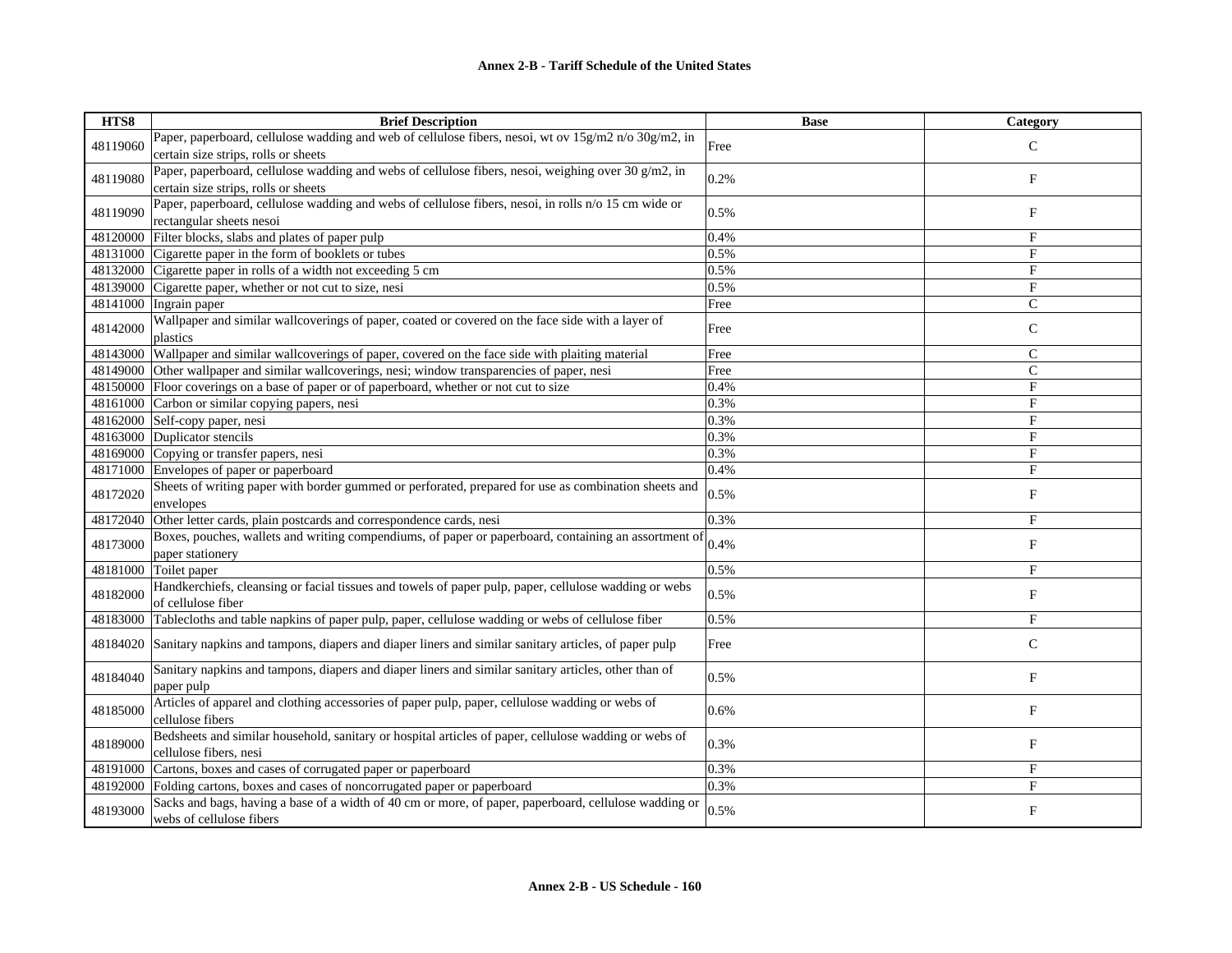| HTS8     | <b>Brief Description</b>                                                                                                                       | <b>Base</b>  | Category       |
|----------|------------------------------------------------------------------------------------------------------------------------------------------------|--------------|----------------|
| 48194000 | Sacks and bags, nesi, including cones, of paper, paperboard, cellulose wadding or webs of cellulose<br>fibers                                  | 0.5%         | F              |
| 48195020 | Sanitary food and beverage containers of paper, paperboard, cellulose wadding or webs of cellulose<br>fibers, nesi                             | 0.4%         | F              |
|          | 48195030 Record sleeves of paper, paperboard, cellulose wadding or webs of cellulose fibers                                                    | 0.4 cents/kg | F              |
|          | 48195040 Packing containers, nesi, of paper, paperboard, cellulose wadding or webs of cellulose fibers                                         | 0.5%         | $\mathbf{F}$   |
| 48196000 | Box files, letter trays, storage & like articles, used in offices & shops, of paper, paperboard, cellulose<br>wadding/webs of cellulose fibers | 0.5%         | F              |
| 48201020 | Diaries, notebooks and address books, bound; letter and memorandum pads and similar articles, of<br>paper or paperboard                        | 0.4%         | $_{\rm F}$     |
|          | 48201040 Registers, account, order and receipt books, and similar articles, of paper or paperboard, nesi                                       | Free         | $\mathsf{C}$   |
|          | 48202000 Exercise books of paper or paperboard                                                                                                 | Free         | C              |
|          | 48203000 Binders (other than book covers), folders and file covers of paper or paperboard                                                      | 0.5%         | F              |
|          | 48204000 Manifold business forms and interleaved carbon sets of paper or paperboard                                                            | 0.5%         | F              |
|          | 48205000 Albums for samples or for collections, of paper or paperboard                                                                         | 0.4%         | $\overline{F}$ |
|          | 48209000 Blotting pads and other articles of stationery nesi, and book covers, of paper or paperboard                                          | 0.5%         | F              |
|          | 48211020 Paper and paperboard labels, printed in whole or part by a lithographic process                                                       | 0.9 cents/kg | F              |
|          | 48211040 Paper and paperboard labels, printed by other than a lithographic process                                                             | 0.4%         | F              |
|          | 48219020 Pressure-sensitive paper and paperboard labels, not printed                                                                           | 0.6%         | $\mathbf{F}$   |
|          | 48219040 Paper and paperboard labels, not printed, nesi                                                                                        | 0.3%         | F              |
| 48221000 | Bobbins, spools, cops and similar supports of paper pulp, paper or paperboard of a kind used for<br>winding textile yarn                       | 0.4%         | F              |
|          | 48229000 Bobbins, spools, cops and similar supports of paper pulp, paper or paperboard, nesi                                                   | 0.4%         | F              |
|          | 48231200 Self-adhesive gummed or adhesive paper, in strips or rolls, nesoi                                                                     | 0.6%         | $\mathbf F$    |
| 48231901 | Gummed or adhesive paper (other than self-adhesive), in strips or rolls, nesoi                                                                 | 0.3%         | F              |
|          | 48232010 Paint filters and strainers of paper or paperboard                                                                                    | 0.5%         | F              |
|          | 48232090 Filter paper and paperboard, nesi                                                                                                     | 0.4%         | F              |
|          | 48234000 Rolls, sheets and dials of paper or paperboard printed for self-recording apparatus                                                   | 0.5%         | $\mathbf F$    |
|          | 48236000 Trays, dishes, plates, cups and the like, of paper or paperboard                                                                      | 0.4%         | F              |
|          | 48237000 Molded or pressed articles of paper pulp                                                                                              | Free         | $\overline{C}$ |
|          | 48239010 Articles of paper pulp, nesi                                                                                                          | Free         | $\mathsf{C}$   |
|          | 48239020 Articles of papier-mache, nesi                                                                                                        | 0.3%         | F              |
| 48239031 | Cards of paper or paperboard, nesoi, not punched, for puncheard machines, whether or not in strips                                             | 0.4%         | F              |
|          | 48239040 Frames or mounts for photographic slides of paper or paperboard                                                                       | 0.4%         | F              |
|          | 48239050 Hand fans of paper or paperboard                                                                                                      | 1.7%         | $\overline{F}$ |
|          | 48239060 Gaskets, washers and other seals of coated paper or paperboard                                                                        | 0.6%         | $\mathbf{F}$   |
|          | 48239066 Articles of coated paper or paperboard, nesoi                                                                                         | 0.6%         | $\mathbf F$    |
|          | 48239070 Articles of cellulose wadding, nesi                                                                                                   | 0.4%         | F              |
|          | 48239080 Gaskets, washers and other seals of paper, paperboard and webs of cellulose fibers, nesi                                              | 0.5%         | F              |
|          | 48239086 Articles of paper pulp, paper, paperboard, cellulose wadding or webs of cellulose fibers, nesoi                                       | 0.5%         | $\mathbf{F}$   |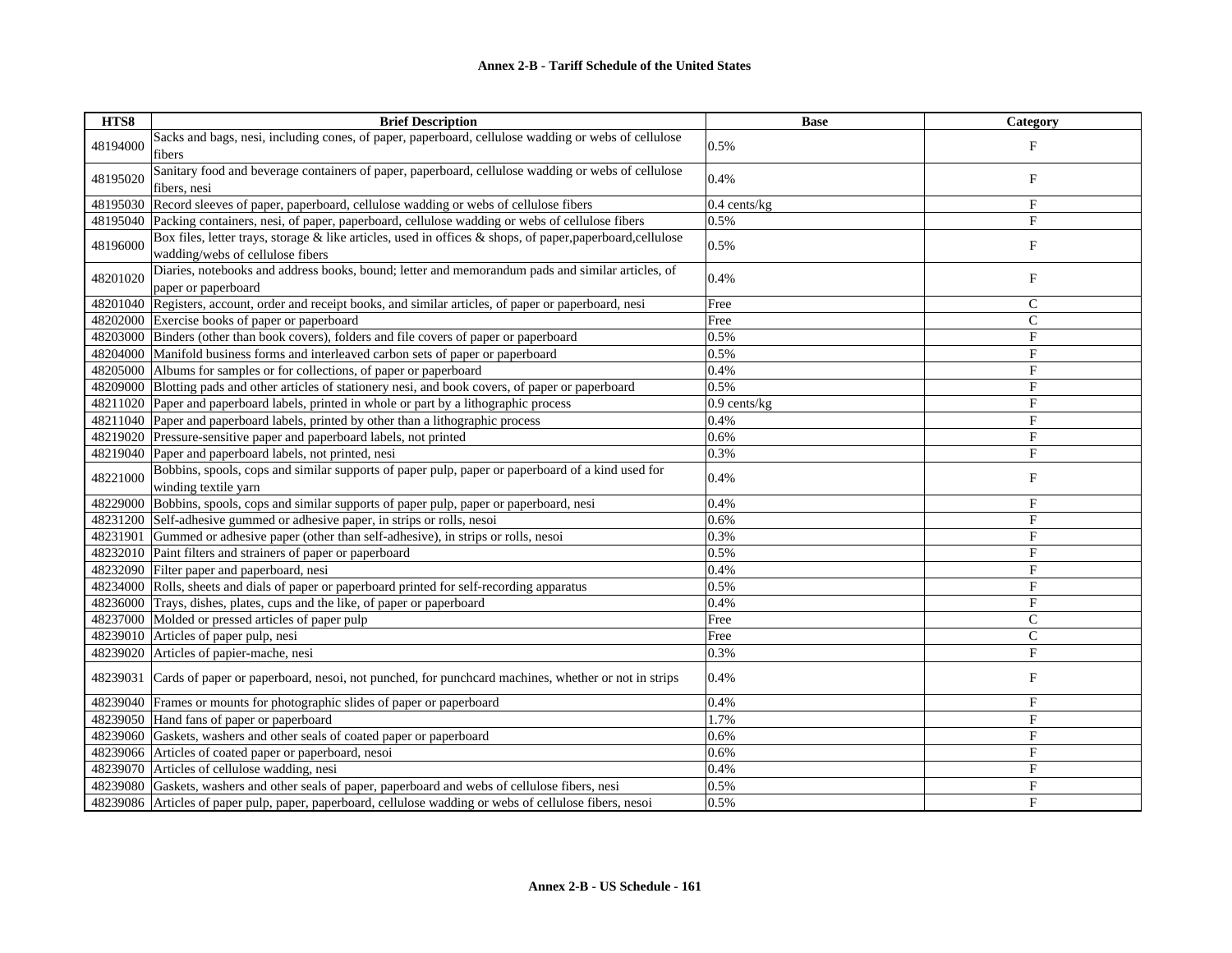## **Annex 2-B - Tariff Schedule of the United States**

| HTS8     | <b>Brief Description</b>                                                                                                                        | <b>Base</b>           | Category                  |
|----------|-------------------------------------------------------------------------------------------------------------------------------------------------|-----------------------|---------------------------|
|          | 49011000 Printed books, brochures, leaflets and similar printed matter in single sheets, whether or not folded                                  | Free                  | $\mathsf C$               |
| 49019100 | Printed dictionaries and encyclopedias and serial installments thereof                                                                          | Free                  | $\mathsf{C}$              |
|          | 49019900 Printed books, brochures, leaflets and similar printed matter, other than in single sheets                                             | Free                  | $\mathcal{C}$             |
| 49021000 | Newspapers, journals and periodicals, appearing at least four times a week                                                                      | Free                  | $\mathcal{C}$             |
| 49029010 | Newspaper supplements printed by a gravure process                                                                                              | 0.2%                  | F                         |
| 49029020 | Newspaper, journals and periodicals, except those appearing at least four times a week                                                          | Free                  | $\mathsf{C}$              |
| 49030000 | Children's picture, drawing or coloring books                                                                                                   | Free                  | $\mathsf{C}$              |
| 49040000 | Music, printed or in manuscript, whether or not bound or illustrated                                                                            | Free                  | $\mathsf{C}$              |
| 49051000 | Globes, printed                                                                                                                                 | 0.5%                  | $_{\rm F}$                |
| 49059100 | Maps and hydrographic or similar charts of all kinds, including atlases and topographical plans, printed<br>in book form                        | Free                  | $\mathsf{C}$              |
| 49059900 | Maps and hydrographic or similar charts of all kinds, including atlases, wall maps and topographical<br>plans, printed, in other than book form | Free                  | $\mathsf{C}$              |
| 49060000 | Hand-drawn original plans and drawings; hand-written texts; photo reproductions on sensitized paper<br>and carbon copies of the foregoing       | Free                  | $\mathbf C$               |
| 49070000 | Unused stamps of current or new issue in country to which destined; stamp-impressed paper; check<br>forms; documents of title, etc              | Free                  | $\mathsf{C}$              |
| 49081000 | Transfers (decalcomanias), vitrifiable                                                                                                          | $0.3$ cents/kg + 0.4% | F                         |
| 49089000 | Transfers (decalcomanias), not vitrifiable                                                                                                      | 1.5 cents/kg          | $_{\rm F}$                |
| 49090020 | Postcards, printed or illustrated                                                                                                               | 0.4%                  | $_{\rm F}$                |
| 49090040 | Printed cards (except postcards) bearing personal greetings, messages or announcements, with or<br>without envelopes or trimmings               | 0.5%                  | F                         |
| 49100020 | Calendars printed on paper or paperboard in whole or in part by a lithographic process, not over 0.51<br>mm in thickness                        | Free                  | $\mathsf C$               |
| 49100040 | Calendars printed on paper or paperboard in whole or in part by a lithographic process, over 0.51 mm<br>in thickness                            | $0.4$ cents/kg        | F                         |
| 49100060 | Printed calendars, including calendar blocks, printed on paper or paperboard by other than a<br>lithographic process                            | 0.3%                  | F                         |
| 49111000 | Printed trade advertising material, commercial catalogs and the like                                                                            | Free                  | $\mathsf{C}$              |
| 49119110 | Pictures, designs and photographs, printed over 20 years at time of importation                                                                 | Free                  | $\overline{C}$            |
| 49119115 | Pictures, designs and photographs printed not over 20 years at time of importation, used in production<br>of articles of heading 4901           | Free                  | $\mathsf{C}$              |
| 49119120 | Lithographs on paper or paperboard, not over 0.51 mm in thickness, printed not over 20 years at time<br>of importation                          | 1.3 cents/kg          | $_{\rm F}$                |
| 49119130 | Lithographs on paper or paperboard, over 0.51 mm in thickness, printed not over 20 years at time of<br>importation                              | Free                  | $\mathsf{C}$              |
| 49119140 | Pictures, designs and photographs, excluding lithographs on paper or paperboard, printed not over 20<br>years at time of importation            | 0.3%                  | $\boldsymbol{\mathrm{F}}$ |
| 49119920 | Printed international customs forms (carnets), and parts thereof, in English or French, (whether or not<br>in additional languages)             | Free                  | $\mathbf C$               |
|          | 49119960 Printed matter, nesi, printed on paper in whole or in part by a lithographic process                                                   | Free                  | $\mathsf{C}$              |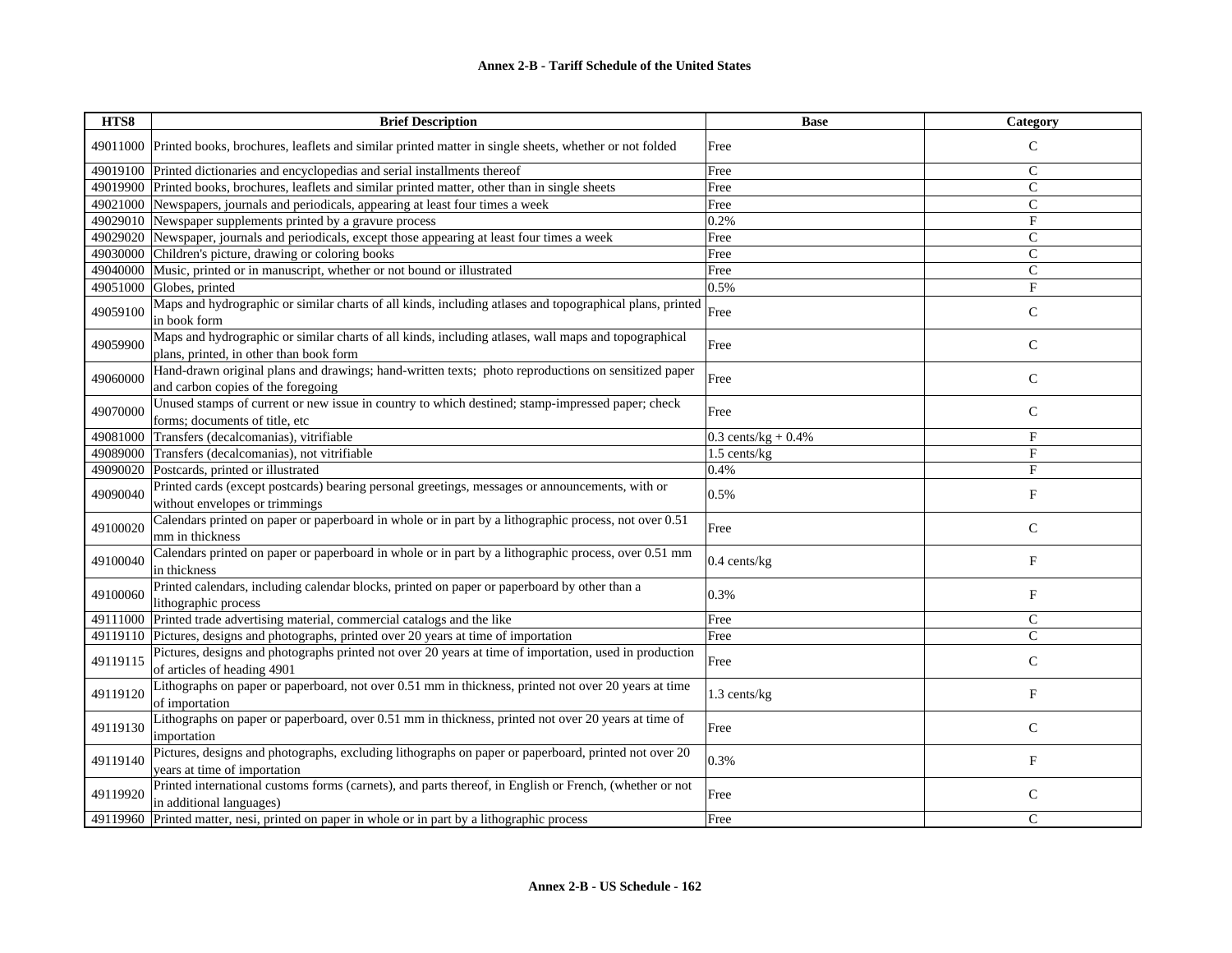| HTS8     | <b>Brief Description</b>                                                                                                                   | <b>Base</b>         | Category      |
|----------|--------------------------------------------------------------------------------------------------------------------------------------------|---------------------|---------------|
|          | 49119980 Printed matter, nesi                                                                                                              | 0.5%                | $_{\rm F}$    |
| 50010000 | Silkworm cocoons suitable for reeling                                                                                                      | Free                | $\mathbf C$   |
| 50020000 | Raw silk (not thrown)                                                                                                                      | Free                | $\mathsf{C}$  |
| 50031000 | Silk waste (including cocoons unsuitable for reeling, yarn waste and garnetted stock) not carded or<br>combed                              | Free                | $\mathsf{C}$  |
| 50039000 | Silk waste (including cocoons unsuitable for reeling, yarn waste and garnetted stock) carded or combed 2.5%                                |                     | A             |
| 50040000 | Silk yarns (other than yarn spun from silk waste) not put up for retail sale                                                               | 0.5%                | F             |
|          | 50050000 Yarn spun from silk waste, not put up for retail sale                                                                             | 0.5%                | F             |
| 50060010 | Spun yarn, containing 85% or more by weight of silk, put up for retail sale; silkworm gut                                                  | 0.5%                | F             |
| 50060090 | Spun silk yarn, containing less than 85% by weight of silk, put up for retail sale                                                         | 0.5%                | F             |
| 50071030 | Woven fabrics of noil silk, containing 85 percent or more by weight of silk or silk waste                                                  | 1.2%                | A             |
| 50071060 | Woven fabrics of noil silk, containing less than 85 percent by weight of silk or silk waste                                                | 4.3%                | A             |
| 50072000 | Woven fabrics containing 85 percent or more by weight of silk or of silk waste, other than noil silk                                       | Free                | $\mathbf C$   |
| 50079030 | Woven silk fabrics, containing 85 percent or more by weight of silk or silk waste, nesoi                                                   | 1.2%                | A             |
| 50079060 | Other silk woven fabrics, containing less than 85 percent by weight of silk or silk waste, nesoi                                           | 4.3%                | A             |
| 51011110 | Unimproved wool and other wool not finer than 46s, greasy, shorn, not carded or combed, for special<br>uses                                | Free                | $\mathsf{C}$  |
| 51011120 | Unimproved wool and other wool not finer than 40s, greasy, shorn, not carded or combed, not for<br>special uses                            | Free                | $\mathbf C$   |
| 51011140 | Wool, excluding unimproved, finer than 40s but not 44s, greasy, shorn, not carded or combed, not for<br>special uses                       | Free                | $\mathsf{C}$  |
| 51011150 | Wool, excluding unimproved, finer than 44s but not 46s, greasy, shorn, not carded or combed, not for<br>special uses                       | Free                | $\mathsf{C}$  |
| 51011160 | Wool, excluding unimproved, finer than 46s, greasy, shorn, not carded or combed                                                            | 18.7 cents/clean kg | A             |
| 51011910 | Unimproved wool and other wool not finer than 46s, greasy, not shorn, not carded or combed, for<br>special uses                            | Free                | $\mathbf C$   |
| 51011920 | Unimproved wool and other wool not finer than 40s, greasy, not shorn, not carded or combed, not for<br>special uses                        | Free                | $\mathsf{C}$  |
| 51011940 | Wool, excl. unimproved, finer than 40s, but not 44s, greasy, not shorn, not carded or combed, not for<br>special uses                      | Free                | $\mathsf{C}$  |
| 51011950 | Wool, excluding unimproved, finer than 44s but not 46s, greasy, not shorn, not carded or combed, not<br>for special uses                   | Free                | $\mathbf C$   |
| 51011960 | Wool, excluding unimproved, finer than 46s, greasy, incl. fleece-washed, not shorn, not carded or<br>combed                                | 18.7 cents/clean kg | D             |
| 51012110 | Unimproved wool and other wool not finer than 46s, degreased, not further processed, shorn, not<br>carded or combed, for special uses      | Free                | $\mathcal{C}$ |
| 51012115 | Unimproved wool and other wool not finer than 40s, degreased, not further processed, shorn, not<br>carded or combed, not for special uses  | Free                | $\mathsf C$   |
| 51012130 | Wool, excl. unimproved, finer than 40s but not 44s, degreased, not further processed, shorn, not carded<br>or combed, not for special uses | Free                | $\mathsf{C}$  |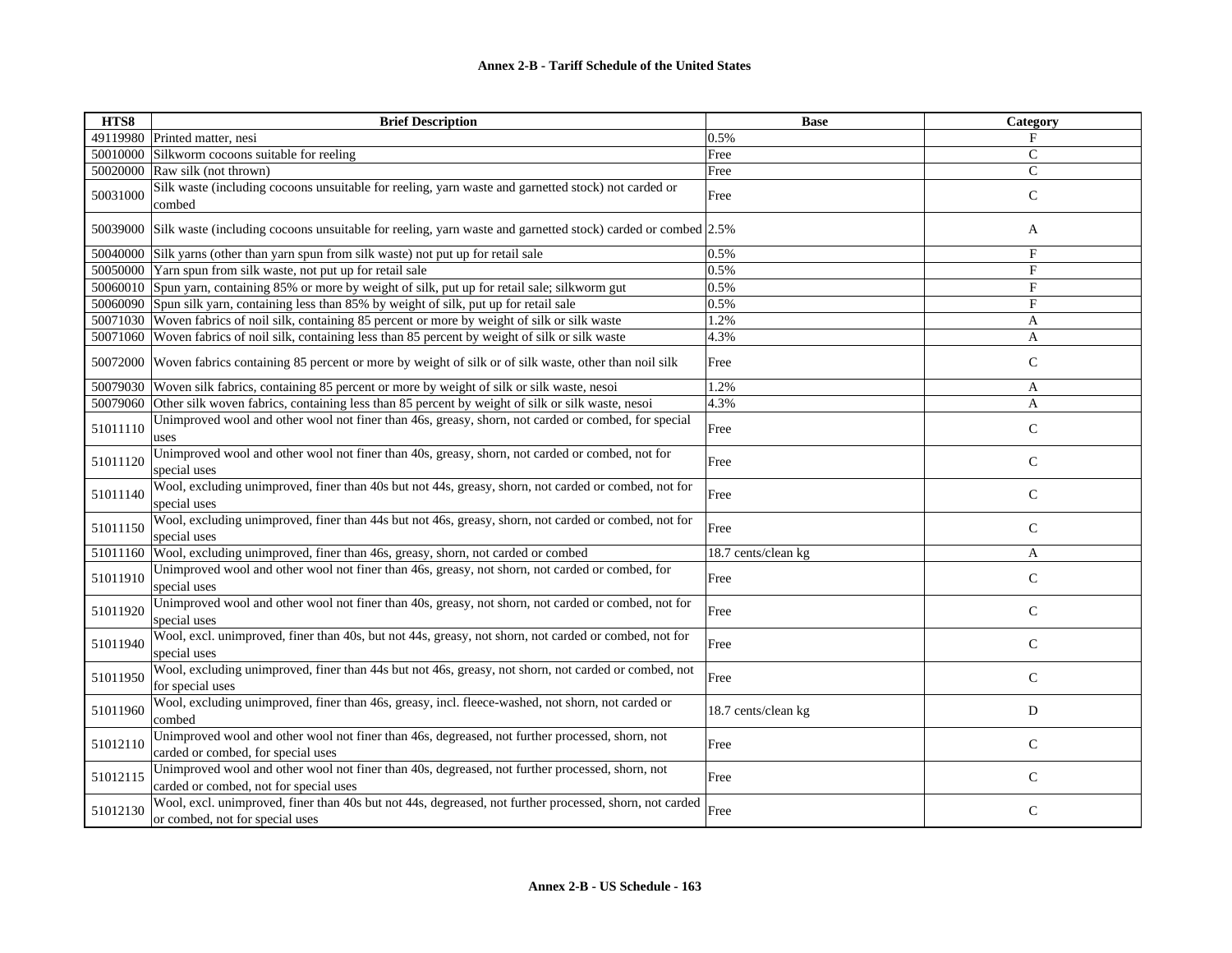| HTS8     | <b>Brief Description</b>                                                                                                                        | <b>Base</b>              | <b>Category</b> |
|----------|-------------------------------------------------------------------------------------------------------------------------------------------------|--------------------------|-----------------|
| 51012135 | Wool, excl. unimproved, finer than 44s but not 46s, degreased, not further processed, shorn, not carded Free<br>or combed, not for special uses |                          | $\mathcal{C}$   |
| 51012140 | Wool, excl. unimproved, finer than 46s, degreased, not further processed, shorn, not carded or combed,<br>not for special uses                  | 20.6 cents/clean kg      | A               |
| 51012165 | Unimproved wool and other wool, not finer than 46s, degreased, shorn, not carbonized, not carded or<br>combed                                   | Free                     | $\mathsf{C}$    |
| 51012170 | Unimproved wool and other wool, finer than 46s, degreased, shorn, not carbonized, not carded or<br>combed                                       | 6.5 cents/ $kg + 5.3%$   | A               |
| 51012910 | Unimproved wool and other wool not finer than 46s, degreased, not further processed, not shorn, not<br>carded or combed, for special uses       | Free                     | $\mathsf{C}$    |
| 51012915 | Unimproved wool and other wool not finer than 40s, degreased, not further processed, not shorn, not<br>carded or combed, not for special uses   | Free                     | $\mathsf{C}$    |
| 51012930 | Wool, excl. unimproved, finer than 40s but not 44s, degreased, not further processed, not shorn, not<br>carded or combed, not for special uses  | Free                     | $\mathsf{C}$    |
| 51012935 | Wool, excl. unimproved, finer than 44s but not 46s, degreased, not further processed, not shorn, not<br>carded or combed, not for special uses  | Free                     | $\mathsf{C}$    |
| 51012940 | Wool, excl. unimproved, finer than 46s, degreased, not further processed, not shorn, not carded or<br>combed, not for special uses              | 20.6 cents/clean kg      | A               |
| 51012965 | Unimproved wool and other wool, not finer than 46s, not shorn, not carbonized, degreased and further<br>processed, not carded or combed         | Free                     | $\mathsf{C}$    |
| 51012970 | Wool, finer than 46s, not carded or combed, not carbonized, not shorn, degreased and processed to<br>remove grease                              | 6.5 cents/kg + $5.3\%$   | A               |
| 51013010 | Unimproved wool and other wool, not finer than 40s, carbonized, not further processed, not carded or<br>combed                                  | Free                     | $\mathcal{C}$   |
| 51013015 | Wool, excluding unimproved, finer than 40s but not finer than 44s, carbonized, not further processed,<br>not carded or combed                   | Free                     | $\mathsf{C}$    |
| 51013030 | Wool, excluding unimproved, finer than 44s but not finer than 46s, carbonized, not further processed,<br>not carded or combed                   | Free                     | $\mathsf{C}$    |
| 51013040 | Wool, excluding unimproved, finer than 46s, carbonized, not further processed, not carded or combed                                             | $24.4$ cents/ $kg$       | A               |
| 51013065 | Unimproved wool and other wool, not finer than 46s, carbonized and further processed, not carded or<br>combed                                   | Free                     | $\mathsf{C}$    |
| 51013070 | Unimproved wool and other wool, finer than 46s, carbonized and further processed, not carded or<br>combed                                       | $6.5$ cents/kg + $5.3\%$ | A               |
| 51021110 | Fine hair of Kashmir (cashmere) goats, not processed in any manner beyond the degreased or<br>carbonized condition, not carded or combed        | 5.1 cents/clean kg       | A               |
| 51021190 | Fine hair of Kashmir (cashmere) goats, processed beyond the degreased or carbonized condition, not<br>carded or combed                          | 4.9 cents/kg+ 4%         | A               |
| 51021920 | Fine hair of the camel, not processed in any manner beyond the degreased or carbonized condition, not<br>carded or combed                       | 5 cents/clean kg         | A               |
| 51021960 | Fine animal hair (other than Kashmir or camel), not processed beyond the degreased or carbonized<br>condition, not carded or combed             | 0.4%                     | A               |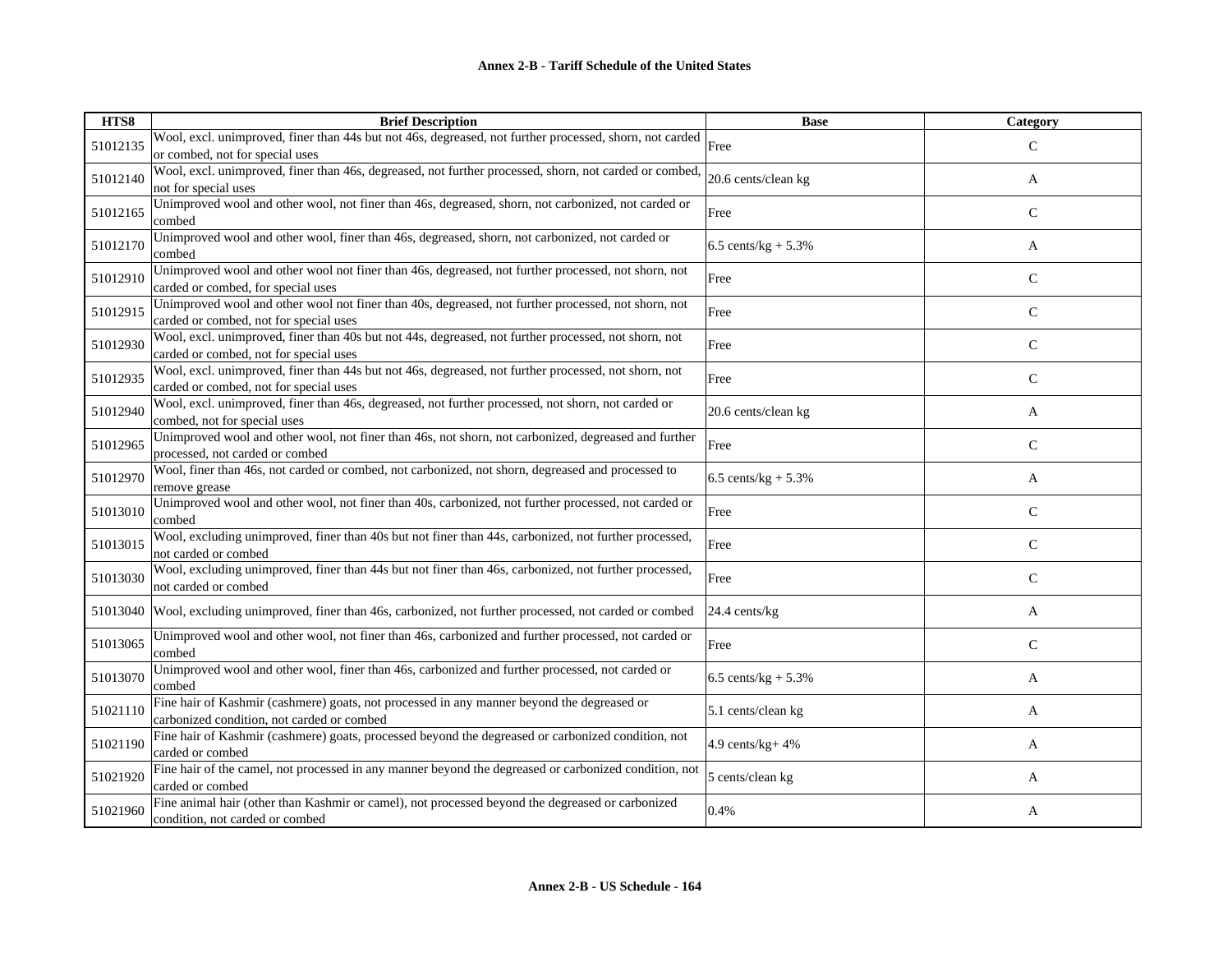| HTS8     | <b>Brief Description</b>                                                                                                                         | <b>Base</b>            | Category       |
|----------|--------------------------------------------------------------------------------------------------------------------------------------------------|------------------------|----------------|
|          | 51021980 Fur, prepared for hatters' use, not carded or combed                                                                                    | Free                   | C              |
| 51021990 | Fine animal hair (other than Kashmir), processed beyond the degreased or carbonized condition, not<br>carded or combed                           | 4.9 cents/ $kg + 4%$   | A              |
|          | 51022000 Coarse animal hair, not carded or combed                                                                                                | Free                   | $\mathsf{C}$   |
|          | 51031000 Noils of wool or of fine animal hair                                                                                                    | 2.6 cents/kg           | $\overline{A}$ |
| 51032000 | Waste, other than noils, of wool or of fine animal hair, including yarn waste but excluding garnetted<br>stock                                   | 2.6 cents/kg           | A              |
| 51033000 | Waste of coarse animal hair, including yarn waste but excluding garnetted stock                                                                  | 7.0%                   | A              |
|          | 51040000 Garnetted stock of wool or of fine or coarse animal hair                                                                                | $0.6$ cents/kg         | $\overline{F}$ |
|          | 51051000 Carded wool                                                                                                                             | 6.6 cents/ $kg + 5.4%$ | A              |
|          | 51052100 Combed wool in fragments                                                                                                                | 4.1 cents/ $kg + 3.3%$ | A              |
|          | 51052900 Wool tops and other combed wool, except in fragments                                                                                    | 4.3 cents/ $kg + 3.4%$ | $\mathbf{A}$   |
|          | 51053100 Fine hair of Kashmir (cashmere) goats, carded or combed                                                                                 | 6.9 cents/ $kg + 5.6%$ | A              |
|          | 51053900 Fine animal hair (other than Kashmir), carded or combed                                                                                 | 6.9 cents/ $kg + 5.6%$ | $\mathbf{A}$   |
|          | 51054000 Coarse animal hair, carded or combed                                                                                                    | 0.4%                   | $_{\rm F}$     |
|          | 51061000 Yarn of carded wool, containing 85 percent or more by weight of wool, not put up for retail sale                                        | 6.3%                   | $\overline{A}$ |
|          | 51062000 Yarn of carded wool, containing less than 85 percent by weight of wool, not put up for retail sale                                      | 6.3%                   | A              |
| 51071030 | Yarn of combed wool, containing 85% or more by weight of wool, not put up for retail sale, of wool<br>fiber avg diameter 18.5 micron or <        | 6.3%                   | A              |
|          | 51071060 Yarn of combed wool, containing 85% or more by weight of wool, not put up for retail sale, nesoi                                        | 6.3%                   | A              |
| 51072030 | Yarn of combed wool, containing less than 85 percent by weight of wool, not put up retail sale, of wool<br>fiber avg diameter 18.5 micron or $<$ | 6.3%                   | A              |
|          | 51072060 Yarn of combed wool, containing less than 85 percent by weight of wool, not put up retail sale, nesoi                                   | 6.3%                   | A              |
|          | 51081030 Yarn of Angora rabbit hair, carded, not put up for retail sale                                                                          | 4.1%                   | A              |
|          | 51081060 Yarn of fine animal hair other than Angora rabbit hair, carded, not put up for retail sale                                              | 4.5%                   | $\mathbf{A}$   |
|          | 51082030 Yarn of Angora rabbit hair, combed, not put up for retail sale                                                                          | 4.1%                   | A              |
|          | 51082060 Yarn of fine animal hair other than Angora rabbit hair, combed, not put up for retail sale                                              | 4.5%                   | A              |
| 51091020 | Yarn of wool, containing 85 percent or more by weight of wool, colored, cut into uniform lengths of<br>not over 8 cm, put up for retail sale     | Free                   | $\mathsf{C}$   |
| 51091040 | Yarn of Angora rabbit hair, containing 85 percent or more by weight of the Angora hair, put up for<br>retail sale                                | 4.1%                   | A              |
| 51091080 | Yarn of wool nesoi, or fine animal hair nesoi, over 85% or > of that wool/hair, for retail sale, of wool<br>fiber avg diamter 18.5 micron or $<$ | 6.3%                   | A              |
| 51091090 | Yarn of wool nesoi, or fine animal hair nesoi, over 85% or > of that wool/hair, put up for retail sale,<br>nesoi                                 | 6.3%                   | A              |
| 51099020 | Yarn of wool, colored, and cut into uniform lengths of not over 8 cm, containing less than 85% by<br>weight of wool, put up for retail sale      | Free                   | $\mathsf C$    |
| 51099040 | Yarn of Angora rabbit hair containing less than 85 percent by weight of the Angora hair, put up for<br>retail sale                               | 4.1%                   | A              |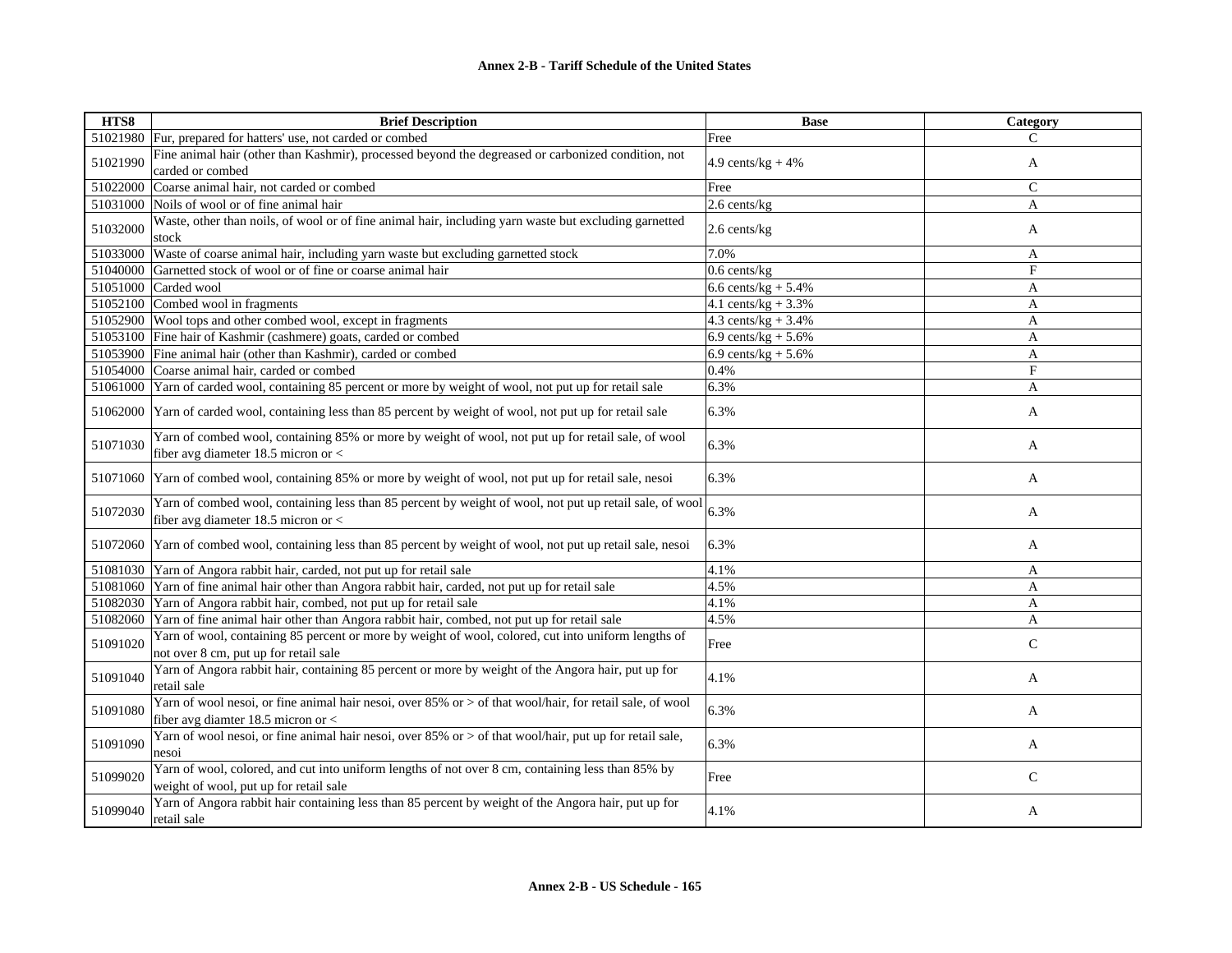| HTS8     | <b>Brief Description</b>                                                                                                                      | <b>Base</b>                     | Category |
|----------|-----------------------------------------------------------------------------------------------------------------------------------------------|---------------------------------|----------|
| 51099080 | Yarn of wool nesoi, or fine animal hair nesoi, < 85% of that wool/hair, for retail sale, of wool fiber avg<br>diameter 18.5 micron or $<$     | 6.3%                            | A        |
| 51099090 | Yarn of wool nesoi, or fine animal hair nesoi, < 85% of that wool/hair, put up for retail sale, nesoi                                         | 6.3%                            | A        |
| 51100000 | Yarn of coarse animal hair or horsehair (including gimped horsehair yarn) whether or not put up for<br>retail sale                            | 0.4%                            | F        |
| 51111120 | Tapestry and upholstery fabrics of carded wool/fine animal hair, over 85% wool or hair, weighing not<br>over $140 \text{ g/m2}$               | 7.0%                            | A        |
| 51111130 | Hand-woven fabrics of carded wool/fine animal hair, 85% or more wool or hair, loom width less than<br>76 cm, weight not over 300 g/m2         | 1.8 cents/kg + $10.2%$          | A        |
| 51111170 | Woven fabrics, 85% or more by weight of carded wool/fine animal hair, weight not over 300 $g/m2$ ,<br>nesoi                                   | 26.1%                           | A        |
| 51111910 | Tapestry and upholstery fabrics, woven, 85% or more by weight of carded wool/fine animal hair,<br>weight over 300 g/m2                        | 7.0%                            | A        |
| 51111920 | Hand-woven fabrics, with 85 percent or more by weight of carded wool/fine animal hair, loom width of<br>less than 76 cm, weight ov 300 $g/m2$ | $1.8 \text{ cents/kg} + 10.2\%$ | A        |
| 51111960 | Woven fabrics, with 85 percent or more by weight of carded wool/fine animal hair nesoi, weight over<br>$300$ g/m2                             | 26.1%                           | A        |
| 51112005 | Tapestry & upholstery fabrics of carded wool/fine animal hair, mixed mainly or solely with man-made<br>filaments, weight exceeding 300 g/m2   | 7.0%                            | A        |
| 51112010 | Tapestry & upholstery fabrics of carded wool/fine animal hair, mixed mainly or solely with man-made<br>filaments, weight not over 140 g/m2    | 7.0%                            | A        |
| 51112090 | Woven fabrics of carded wool/fine animal hair, mixed mainly or solely with man-made filaments, nesoi $ 4.8 \text{ cents/kg} + 26.3\%$         |                                 | A        |
| 51113005 | Tapestry & upholstery fabrics of carded wool/fine animal hair, mixed mainly/solely with man-made<br>staple fibers, weight exceeding 300 g/m2  | 7.0%                            | A        |
| 51113010 | Tapestry & upholstery fabrics of carded wool/fine animal hair, mixed mainly/solely with man-made<br>staple fibers, weight not over 140 g/m2   | 7.0%                            | A        |
| 51113090 | Woven fabrics of carded wool/fine animal hair, mixed mainly or solely with man-made staple fibers,<br>nesoi                                   | 4.8 cents/kg + $26.3%$          | A        |
| 51119030 | Woven fabrics of carded wool/fine animal hair, containing 30 percent or more by weight of silk or silk<br>waste, valued over \$33/kg          | 7.0%                            | A        |
| 51119040 | Tapestry and upholstery fabrics of carded wool/fine animal hair, weight over 300 g/m2, containing less<br>than 85% wool or hair, nesoi        | 7.0%                            | A        |
| 51119050 | Tapestry and upholstery fabrics of carded wool/fine animal hair, weight not over 140 g/m2, containing<br>less than 85% wool or hair, nesoi    | 7.0%                            | A        |
| 51119090 | Woven fabrics of carded wool/fine animal hair, containing less than 85% wool or hair, nesoi                                                   | 25.8%                           | A        |
| 51121110 | Tapestry and upholstery fabrics of combed wool/fine animal hair, containing 85% or more wool or hair,<br>weight not over 140 g/m2             | 7.0%                            | A        |
| 51121130 | Woven fabrics of combed wool/fine animal hair, over 85% wool or hair, weight not over 200 g/m2, avg<br>wool fiber diameter 18.5 micron or $<$ | 26.1%                           | A        |
| 51121160 | Woven fabrics of combed wool/fine animal hair, over 85% wool or hair, weight not over 200 $g/m2$ ,<br>nesoi                                   | 26.1%                           | A        |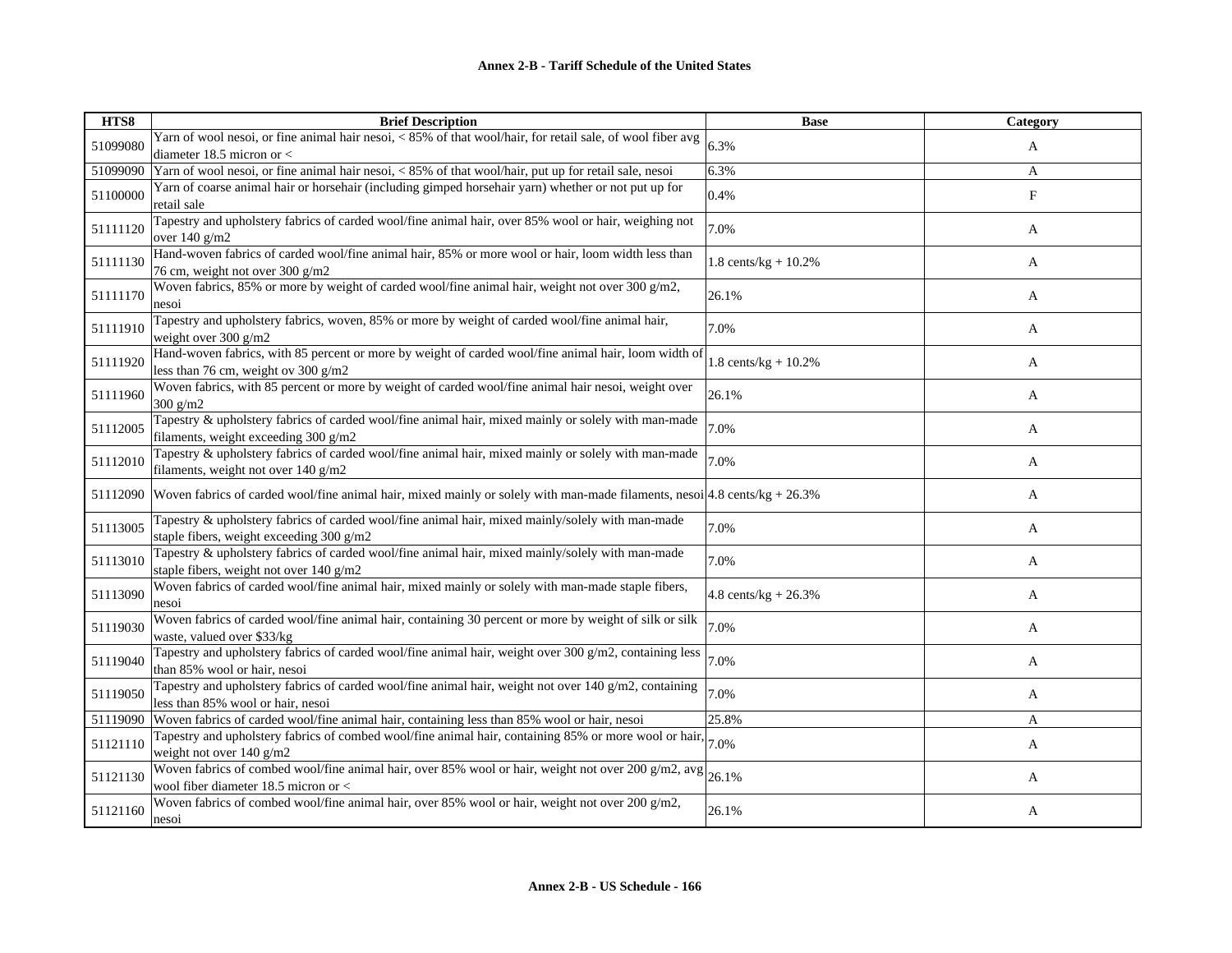| HTS8     | <b>Brief Description</b>                                                                                                                          | <b>Base</b>            | Category            |
|----------|---------------------------------------------------------------------------------------------------------------------------------------------------|------------------------|---------------------|
| 51121920 | Tapestry and upholstery fabrics of combed wool/fine animal hair, over 85% wool or hair, weight over<br>$300$ g/m2                                 | 7.0%                   | A                   |
| 51121960 | Woven fabrics of combed wool/fine animal hair, over 85% wool or fine animal hair, ov 200 g/m2, avg<br>wool fiber diameter 18.5 micron or <        | 26.1%                  | A                   |
| 51121995 | Woven fabrics of combed wool/fine animal hair, over 85% wool or fine animal hair, weight over 200<br>g/m2, nesoi                                  | 26.1%                  | A                   |
| 51122010 | Tapestry and upholstery fabrics of combed wool/fine animal hair, mixed mainly/solely with man-made<br>filaments, weight over 300 g/m2             | 7.0%                   | A                   |
| 51122020 | Tapestry and upholstery fabrics of combed wool/fine animal hair, mixed mainly/solely with man-made<br>filaments, weight not over 140 g/m2         | 7.0%                   | A                   |
| 51122030 | Woven fabrics of combed wool/fine animal hair, mixed mainly or solely with man-made filaments,<br>nesoi                                           | $4.8$ cents/kg + 26.3% | A                   |
| 51123010 | Tapestry and upholstery fabrics of combed wool/fine animal hair, mixed mainly/solely with man-made<br>staple fibers, weight over 300 g/m2         | 7.0%                   | A                   |
| 51123020 | Tapestry & upholstery fabrics of combed wool/fine animal hair, mixed mainly/solely with man-made<br>staple fibers, weight not over 140 g/m2       | 7.0%                   | A                   |
| 51123030 | Woven fabrics of combed wool/fine animal hair, mixed mainly or solely with man-made staple fibers,<br>nesoi                                       | 4.8 cents/kg + $26.3%$ | A                   |
| 51129030 | Woven fabrics of combed wool/fine animal hair, nesoi, containing 30 percent or more by weight of silk<br>or silk waste, valued over \$33/kg       | 7.0%                   | A                   |
| 51129040 | Woven tapestry/upholstery fabrics of combed wool/fine animal hair, con. by wt. under 85% wool/hair<br>& under 30% silk, over 300 g/m2, nesoi      | 7.0%                   | A                   |
| 51129050 | Woven tapestry/upholstery fabrics of combed wool/fine animal hair, con. by wt. under 85% wool/hair<br>& under 30% silk, n/o 140 g/m2, nesoi       | 7.0%                   | A                   |
|          | 51129090 Woven fabrics of combed wool or combed fine animal hair, nesoi                                                                           | 25.8%                  | A                   |
| 51130000 | Woven fabrics of coarse animal hair or of horsehair                                                                                               | 3.0%                   | A                   |
| 52010005 | Cotton, not carded or combed, having a staple length under 19.05 mm (3/4 inch), harsh or rough                                                    | Free                   | $\mathsf{C}$        |
| 52010012 | Cotton, n/carded or combed, having a staple length < 28.575 mm (1-1/8 inches), n/harsh or rough,<br>described in gen. note 15                     | Free                   | $\mathsf{C}$        |
| 52010014 | Cotton, n/carded or combed, having a staple length < 28.575 mm (1-1/8 inches), n/harsh or rough,<br>quota described in ch 52 add'l US note 5      | Free                   | $\mathbf C$         |
| 52010018 | Cotton, not carded or combed, having a staple length under 28.575 mm (1-1/8 inches), n/harsh or<br>rough, nesoi                                   | 31.4 cents/kg          | See Annex 1 Note 10 |
| 52010022 | Cotton, not carded or combed, staple length of 28.575 mm or more but under 34.925 mm, described in<br>gen. note 15                                | 4.4 cents/kg           | A                   |
| 52010024 | Cotton,n/carded or combed,harsh or rough,staple length 29.36875 mm or more but n/o 34.925<br>mm, white in color, quota descrd ch 52 add US note 6 | 4.4 cents/kg           | A                   |
| 52010028 | Cotton, not carded or combed, harsh or rough, staple length of 29.36875 mm or more but under 34.925<br>mm & white in color, nesoi                 | 31.4 cents/kg          | See Annex 1 Note 10 |
| 52010034 | Cotton, not carded or combed, staple length of 28.575 mm or more but under 34.925 mm, other, quota<br>described in chapter 52 add'l US note 7     | 4.4 cents/kg           | A                   |
|          | 52010038 Cotton, not carded or combed, staple length of 28.575 mm or more but under 34.925 mm, nesoi                                              | 31.4 cents/kg          | See Annex 1 Note 10 |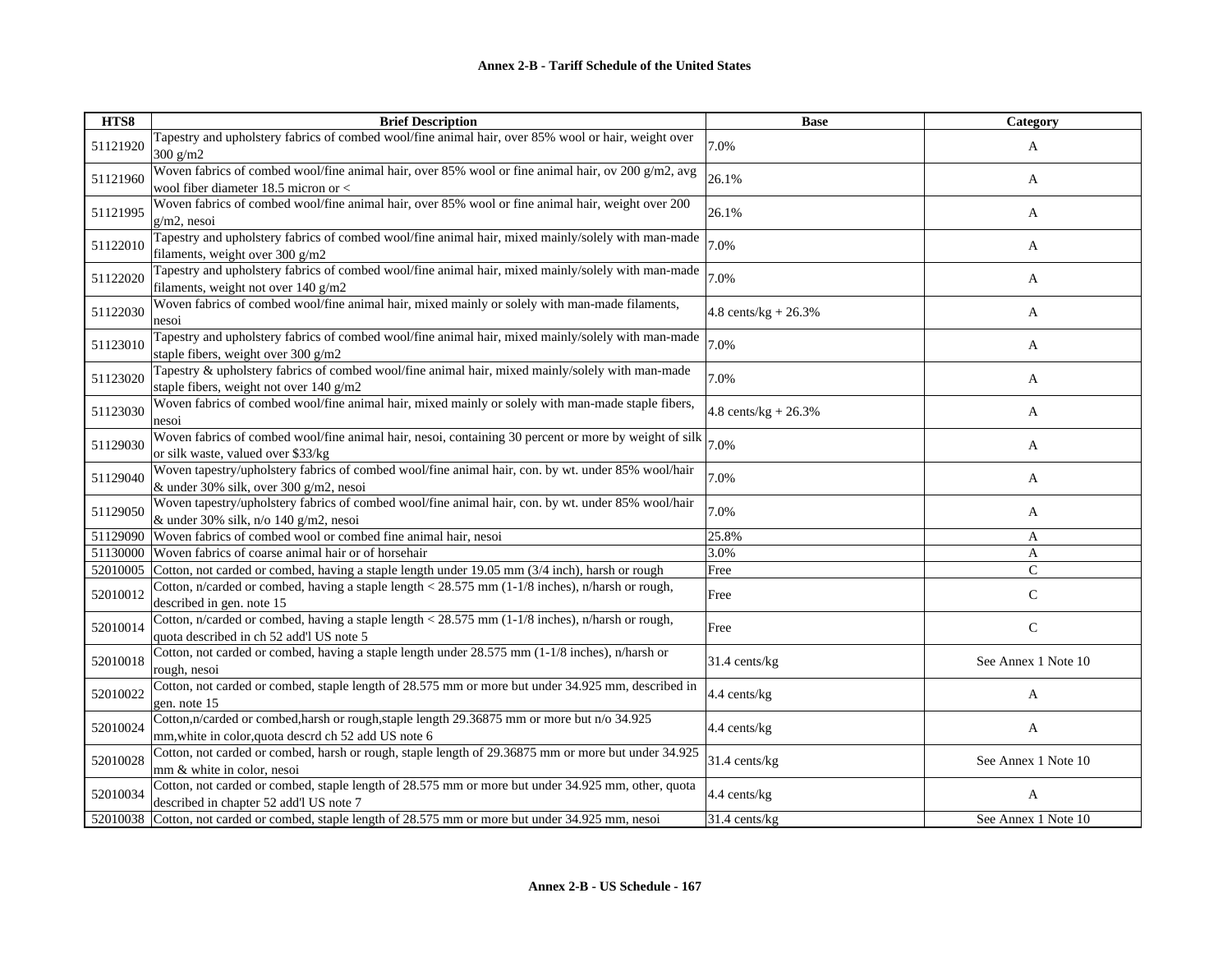| HTS8     | <b>Brief Description</b>                                                                                                                        | <b>Base</b>    | Category            |
|----------|-------------------------------------------------------------------------------------------------------------------------------------------------|----------------|---------------------|
| 52010055 | Cotton, not carded or combed, having a staple length of 34.925 mm or more, described in the gen. note<br>15                                     | 1.5 cents/kg   | A                   |
| 52010060 | Cotton, not carded or combed, having a staple length of 34.925 mm or more, quota described in chapter<br>52 add'l US note 8                     | 1.5 cents/kg   | A                   |
| 52010080 | Cotton, not carded or combed, having a staple length of 34.925 mm or more, nesoi                                                                | 31.4 cents/kg  | See Annex 1 Note 10 |
| 52021000 | Cotton yarn waste (including thread waste)                                                                                                      | Free           | $\mathcal{C}$       |
| 52029100 | Cotton garnetted stock                                                                                                                          | 4.3%           | A                   |
| 52029905 | Cotton card strips made from cotton waste having staple length under 30.1625 mm & lap, sliver &<br>roving waste described in gen. nte 15        | Free           | $\mathsf{C}$        |
| 52029910 | Cotton card strips made from cotton waste w/staple length under 30.1625 mm & lap, sliver & roving<br>waste, quota dscrbd in ch 52 add US note 9 | Free           | $\mathbf C$         |
| 52029930 | Cotton card strips made from cotton waste having staple length under 30.1625 mm $\&$ lap, sliver $\&$<br>roving waste, nesoi                    | 7.8 cents/kg   | See Annex 1 Note 10 |
| 52029950 | Cotton waste, other than yarn waste and garnetted stock, nesoi                                                                                  | Free           | $\mathsf{C}$        |
| 52030005 | Cotton fibers, carded or combed, of cotton fiber processed but not spun, described in gen. note 15                                              | 5.0%           | A                   |
| 52030010 | Cotton fibers, carded or combed, of cotton fiber processed but not spun, quota described in chapter 52<br>add'l US note 10                      | 5.0%           | A                   |
| 52030030 | Cotton fibers, carded or combed, of cotton fiber processed, but not spun, nesoi                                                                 | 31.4 cents/kg  | See Annex 1 Note 10 |
| 52030050 | Cotton carded or combed, excluding fibers of cotton processed but not spun                                                                      | 4.3%           | A                   |
| 52041100 | Cotton sewing thread, containing 85 percent or more by weight of cotton, not put up for retail sale                                             | 4.5%           | A                   |
| 52041900 | Cotton sewing thread, containing less than 85 percent by weight of cotton, not put up for retail sale                                           | 4.5%           | A                   |
| 52042000 | Cotton sewing thread, put up for retail sale                                                                                                    | $\sqrt{4.5\%}$ | A                   |
| 52051110 | Single cotton yarn, 85% or more cotton by weight, of uncombed fibers, not over 14 nm, unbleached,<br>not mercerized, not put up for retail sale | 3.7%           | A                   |
| 52051120 | Single cotton yarn, 85% or more cotton by weight, of uncombed fibers, n/o 14 nm, bleached or<br>mercerized                                      | 5.1%           | A                   |
| 52051210 | Single cotton yarn, 85% or more cotton, of uncombed fibers, over 14 but n/o 43 nm, unbleached, not<br>mercerized, not put up for retail sale    | 5.2%           | A                   |
| 52051220 | Single cotton yarn, 85% or more cotton by weight, of uncombed fibers, over 14 nm but n/o 43 nm,<br>bleached or mercerized                       | 6.6%           | A                   |
| 52051310 | Single cotton yarn, 85% or more cotton, of uncombed fibers, over 43 but n/o 52 nm, unbleached, not<br>mercerized, not put up for retail sale    | 6.5%           | A                   |
| 52051320 | Single cotton yarn, 85% or more cotton, of uncombed fibers, over 43 nm but n/o 52 mm, bleached or<br>mercerized                                 | 7.4%           | A                   |
| 52051410 | Single cotton yarn, 85% or more cotton, of uncombed fibers, over 52 but n/o 80 nm, unbleached, not<br>mercerized, not put up for retail sale    | 7.8%           | A                   |
| 52051420 | Single cotton yarn, 85% or more cotton by weight, of uncombed fibers, over 52 but n/o 80 nm,<br>bleached or mercerized                          | 8.8%           | A                   |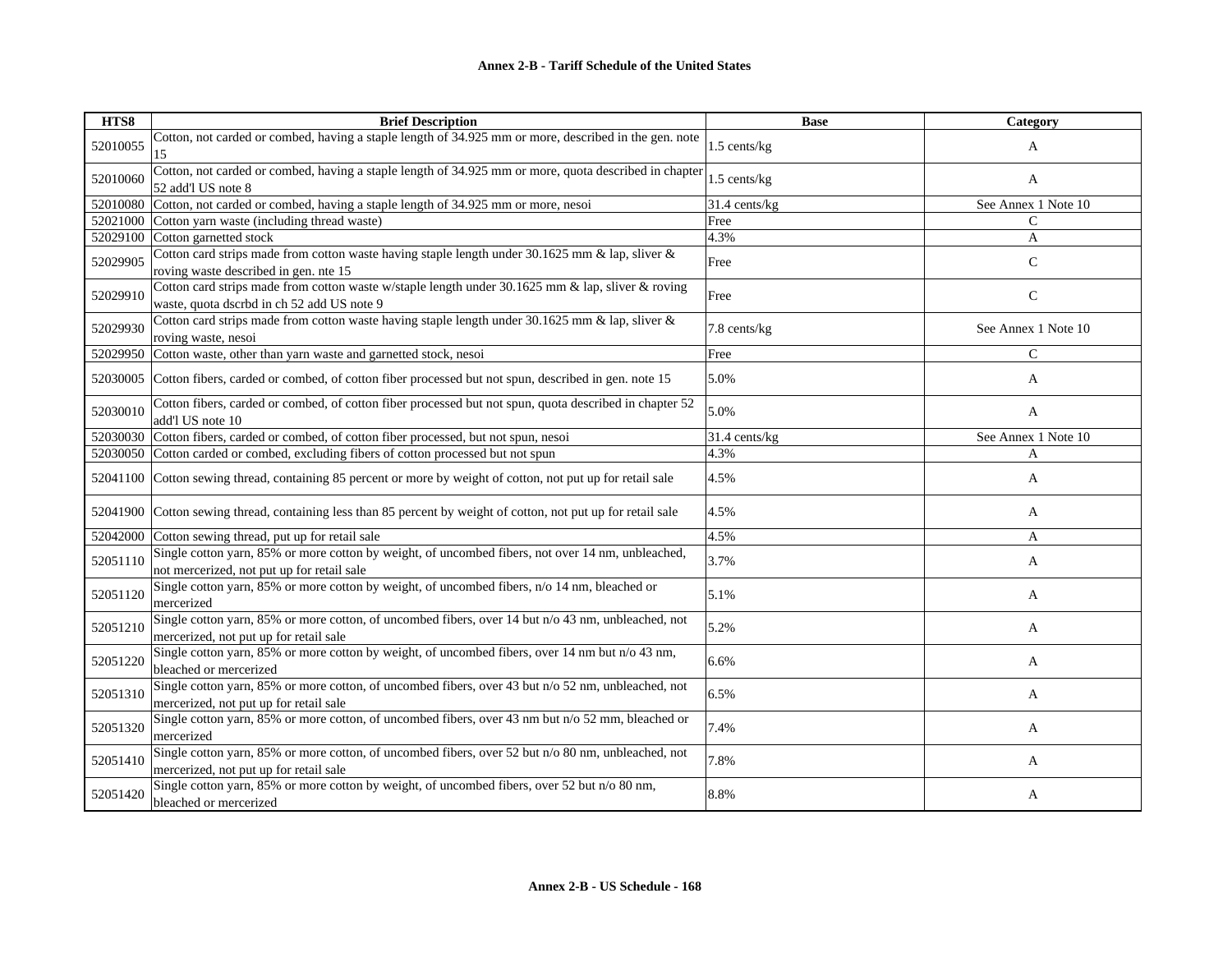| HTS8     | <b>Brief Description</b>                                                                                                                              | <b>Base</b> | Category |
|----------|-------------------------------------------------------------------------------------------------------------------------------------------------------|-------------|----------|
| 52051510 | Single cotton yarn, 85% or more cotton, of uncombed fibers, over 80 nm, unbleached, not mercerized,<br>not put up for retail sale                     | 9.9%        | A        |
| 52051520 | Single cotton yarn, 85% or more cotton, of uncombed fibers, over 80 nm, bleached or mercerized, not<br>put up for retail sale, nesoi                  | 12.0%       | A        |
| 52052100 | Single cotton yarn, 85% or more cotton by weight, of combed fibers, not over 14 nm, not put up for<br>retail sale                                     | 5.8%        | A        |
| 52052200 | Single cotton yarn, 85% or more cotton by weight, of combed fibers, over 14 but n/o 43 nm, not put up<br>for retail sale                              | 7.3%        | A        |
| 52052300 | Single cotton yarn, 85% or more cotton by weight, of combed fibers, over 43 but n/o 52 nm, not put up<br>for retail sale                              | 8.6%        | A        |
| 52052400 | Single cotton yarn, 85% or more cotton by weight, of combed fibers, over 52 but n/o 80 nm, not put up<br>for retail sale                              | 9.9%        | A        |
| 52052600 | Single cotton yarn, 85% or > cotton by wt, of combed fiber, meas. <125 but not <106.38 decitex, >80nm<br>but not >94nm, not put up for retail sale    | 12.0%       | A        |
| 52052700 | Single cotton yarn, 85% or > cotton by wt, of combed fiber, meas. <106.38 but not <83.33 decitex, >94nm<br>but not >120nm, not put up for retail sale | 12.0%       | A        |
| 52052800 | Single cotton yarn, 85% or > cotton by wt, of combed fibers, meas.<83.33 decitex, >120 nm, not put up<br>for retail sale                              | 12.0%       | A        |
| 52053100 | Multiple or cabled cotton yarn, 85% or more cotton by weight, of uncombed fibers, n/o 14 nm per<br>single yarn, not put up for retail sale            | 5.8%        | A        |
| 52053200 | Multiple or cabled cotton yarn, 85% or more cotton by weight, of uncombed fibers, yarn over 14 but<br>$n/\sigma$ 43 nm, not put up for retail sale    | 7.3%        | A        |
| 52053300 | Multiple or cabled cotton yarn, 85% or more cotton by weight, of uncombed fibers, yarn over 43 but<br>$n$ /o 52 nm, not put up for retail sale        | 8.6%        | A        |
| 52053400 | Multiple or cabled cotton yarn, 85% or more cotton by weight, of uncombed fibers, yarn over 52 but<br>n/o 80 nm, not put up for retail sale           | 9.9%        | A        |
| 52053500 | Multiple or cabled cotton yarn, 85% or more cotton by weight, of uncombed fibers, over 80 nm per<br>single yarn, not put up for retail sale           | 12.0%       | A        |
| 52054100 | Multiple or cabled cotton yarn, 85% or more cotton by weight, of combed fibers, not over 14 nm per<br>single yarn, not put up for retail sale         | 5.1%        | A        |
| 52054200 | Multiple or cabled cotton yarn, 85% or more cotton by weight, of combed fibers, yarn over 14 but n/o<br>43 nm, not put up for retail sale             | 6.6%        | A        |
| 52054300 | Multiple or cabled cotton yarn, 85% or more cotton by weight, of combed fibers, yarn over 43 but n/o<br>52 nm, not put up for retail sale             | 8.6%        | A        |
| 52054400 | Multiple or cabled cotton yarn, 85% or more cotton by weight, of combed fibers, yarn over 52 but n/o<br>80 nm, not put up for retail sale             | 9.9%        | A        |
| 52054600 | Multiple or cabled cotton yarn, 85% or > cotton by wt, of combed fibers, >80nm but not >94nm/single<br>yarn, not put up for retail sale               | 12.0%       | A        |
| 52054700 | Multiple or cabled cotton yarn, 85% or > cotton by wt, of combed fibers, >94nm but not<br>>120nm/single yarn, not put up for retail sale              | 12.0%       | A        |
| 52054800 | Multiple or cabled cotton yarn, 85% or > cotton by wt, of combed fibers, >120nm per single yarn, not<br>put up for retail sale                        | 12.0%       | A        |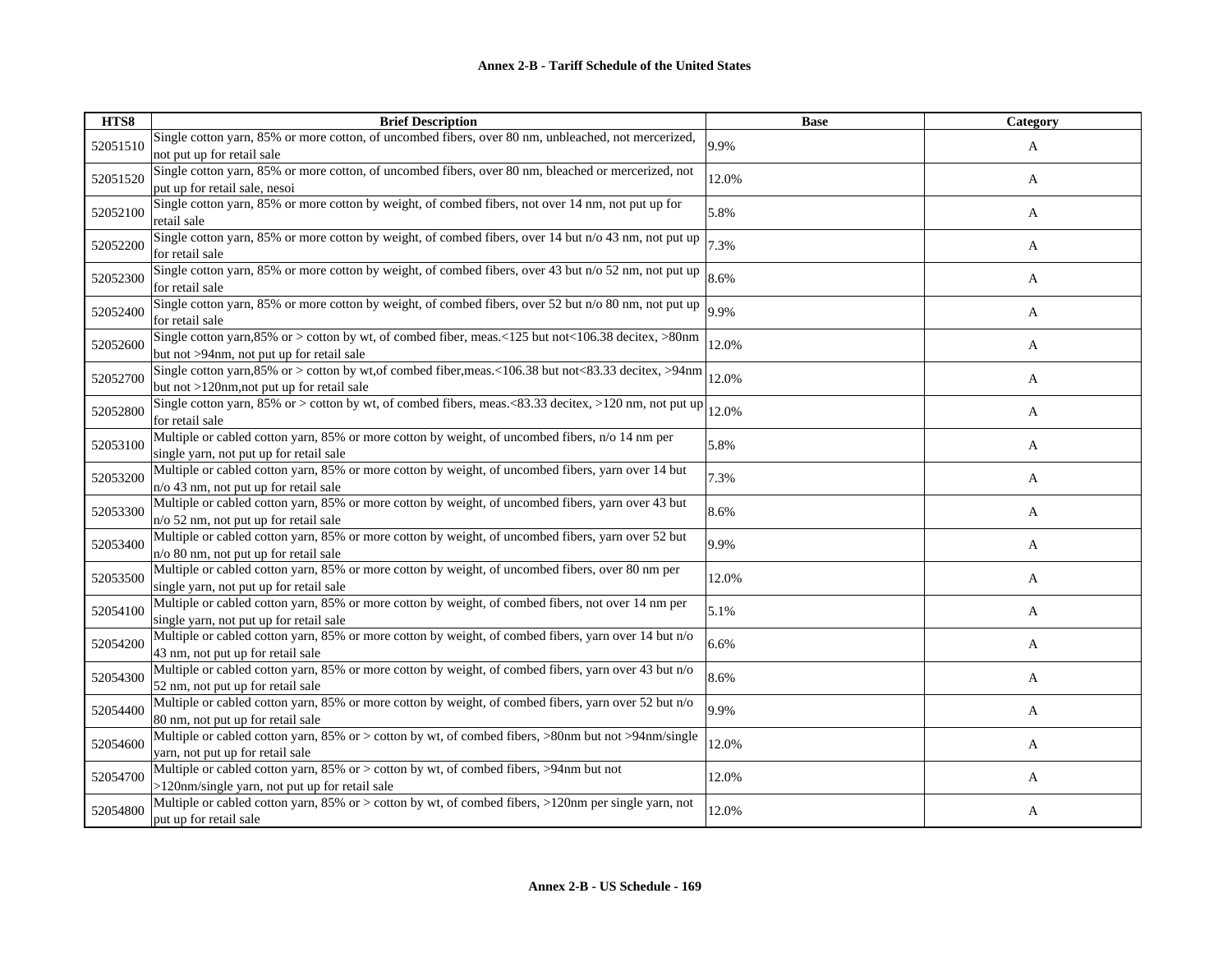| HTS8     | <b>Brief Description</b>                                                                                                                       | <b>Base</b> | Category |
|----------|------------------------------------------------------------------------------------------------------------------------------------------------|-------------|----------|
| 52061100 | Single cotton yarn, less than 85 percent cotton by weight, of uncombed fibers, not over 14 nm, not put<br>up for retail sale                   | 9.4%        | A        |
| 52061200 | Single cotton yarn, less than 85 percent cotton by weight, of uncombed fibers, over 14 but n/o 43 nm,<br>not put up for retail sale            | 9.4%        | A        |
| 52061300 | Single cotton yarn, less than 85 percent cotton by weight, of uncombed fibers, over 43 but n/o 52 nm,<br>not put up for retail sale            | 9.4%        | A        |
| 52061400 | Single cotton yarn, less than 85 percent cotton by weight, of uncombed fibers, over 52 but n/o 80 nm,<br>not put up for retail sale            | 9.4%        | A        |
| 52061500 | Single cotton yarn, less than 85 percent cotton by weight, of uncombed fibers, over 80 nm, not put up<br>for retail sale                       | 9.4%        | A        |
| 52062100 | Single cotton yarn, less than 85 percent cotton by weight, of combed fibers, not over 14 nm, not put up<br>for retail sale                     | 9.4%        | A        |
| 52062200 | Single cotton yarn, less than 85 percent cotton by weight, of combed fibers, over 14 but n/o 43 nm, not<br>put up for retail sale              | 9.4%        | A        |
| 52062300 | Single cotton yarn, less than 85 percent cotton by weight, of combed fibers, over 43 but n/o 52 nm, not<br>put up for retail sale              | 9.4%        | A        |
| 52062400 | Single cotton yarn, less than 85 percent cotton by weight, of combed fibers, over 52 but n/o 80 nm, not<br>put up for retail sale              | 9.4%        | A        |
| 52062500 | Single cotton yarn, less than 85 percent cotton by weight, of combed fibers, over 80 nm, not put up for<br>retail sale                         | 9.4%        | A        |
| 52063100 | Multiple or cabled cotton yarn, < 85% cotton by weight, of uncombed fibers, not over 14 nm per single<br>yarn, not put up for retail sale      | 9.4%        | A        |
| 52063200 | Multiple or cabled cotton yarn, < 85% cotton by weight, of uncombed fibers, over 14 but n/o 43<br>nm/single yarn, not put up for retail sale   | 9.4%        | A        |
| 52063300 | Multiple or cabled cotton yarn, < 85% cotton by weight, of uncombed fibers, over 43 but n/o 52<br>nm/single yarn, not put up for retail sale   | 9.4%        | A        |
| 52063400 | Multiple or cabled cotton yarn, < 85% cotton by weight, of uncombed fibers, over 52 but n/o 80<br>nm/single yarn, not put up for retail sale   | 9.4%        | A        |
| 52063500 | Multiple or cabled cotton yarn, < 85% cotton by weight, of uncombed fibers, over 80 nm per single<br>varn, not put up for retail sale          | 9.4%        | A        |
| 52064100 | Multiple or cabled cotton yarn, < 85% cotton by weight, of combed fibers, n/o 14 nm per single yarn,<br>not put up for retail sale             | 9.4%        | A        |
| 52064200 | Multiple or cabled cotton yarn, < 85% cotton by weight, of combed fibers, over 14 but n/o 43 nm per<br>single yarn, not put up for retail sale | 9.4%        | A        |
| 52064300 | Multiple or cabled cotton yarn, < 85% cotton by weight, of combed fibers, over 43 but n/o 52 nm per<br>single yarn, not put up for retail sale | 9.4%        | A        |
| 52064400 | Multiple or cabled cotton yarn, < 85% cotton by weight, of combed fibers, over 52 but n/o 80 nm per<br>single yarn, not put up for retail sale | 9.4%        | A        |
| 52064500 | Multiple or cabled cotton yarn, < 85% cotton by weight, of combed fibers, over 80 nm per single yarn,<br>not put up for retail sale            | 9.4%        | A        |
| 52071000 | Cotton yarn, other than sewing thread, containing 85 percent or more cotton by weight, put up for retail<br>sale                               | 0.5%        | F        |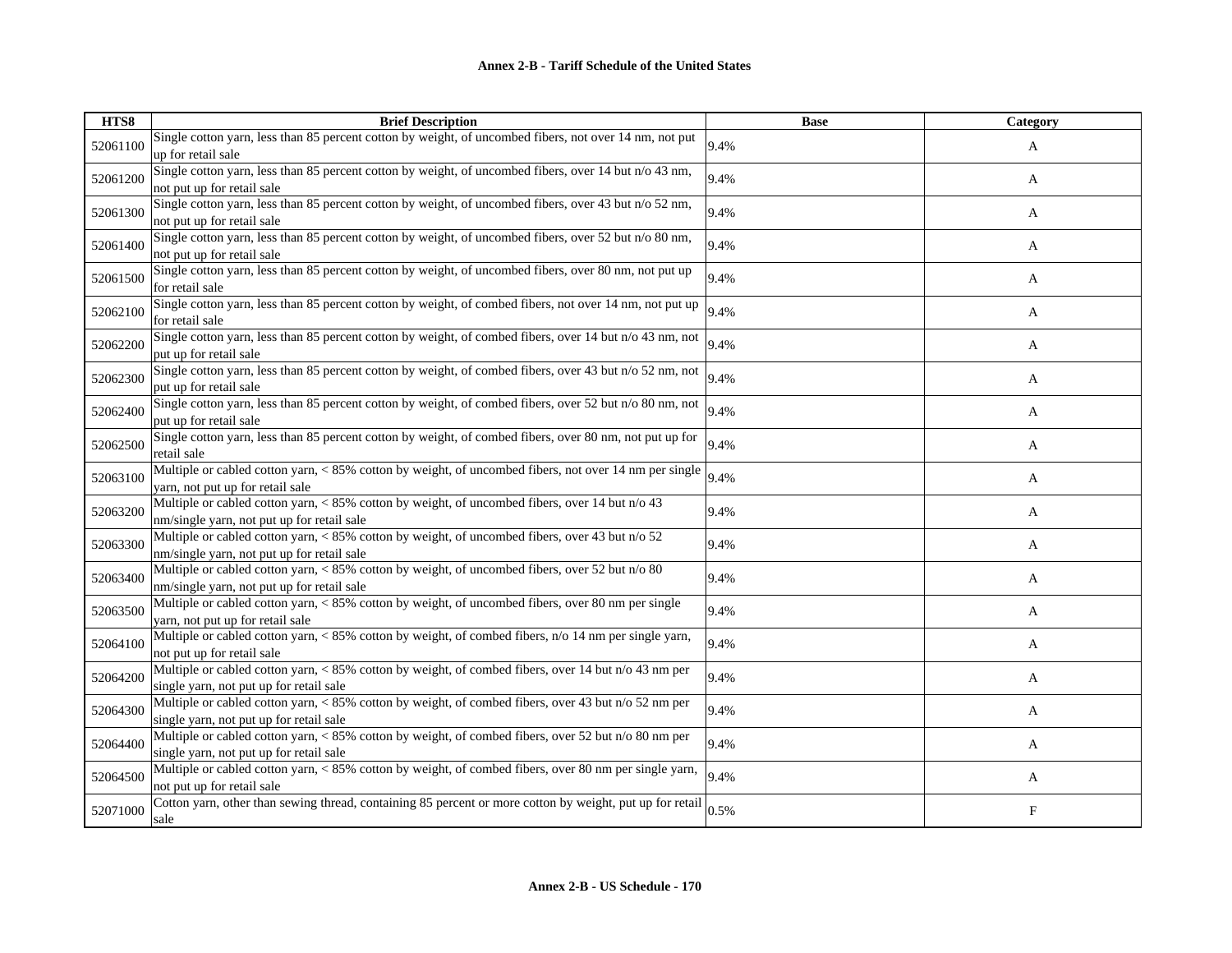| HTS8     | <b>Brief Description</b>                                                                                                                        | <b>Base</b>           | Category   |
|----------|-------------------------------------------------------------------------------------------------------------------------------------------------|-----------------------|------------|
| 52079000 | Cotton yarn, other than sewing thread, containing less than 85 percent cotton by weight, put up for<br>retail sale                              | 5.0%                  | A          |
| 52081120 | Woven cotton fabric, 85% or more cotton by weight, plain weave, weight not over 100 g/m2,<br>unbleached, of number 42 or lower                  | 7.0%                  | A          |
| 52081140 | Woven cotton fabric, 85% or more cotton by weight, plain weave, weight not over 100 g/m2,<br>unbleached, of numbers 43-68                       | 9.0%                  | A          |
| 52081160 | Woven cotton fabric, 85% or more cotton by weight, plain weave, wt n/o 100 $g/m2$ , unbleached, of<br>number 69 or over, for typewriter ribbon  | $0.8$ cents/kg + 1.9% | $_{\rm F}$ |
| 52081180 | Woven cotton fabric, 85% or more cotton by weight, plain weave, weight not over 100 g/m2,<br>unbleached, of number 69 or over, nesoi            | 10.5%                 | A          |
| 52081240 | Woven cotton fabric, 85% or more cotton by weight, plain weave, weight over 100 but n/o 200 g/m2,<br>unbleached, of numbers 42 or lower         | 7.0%                  | A          |
| 52081260 | Woven cotton fabric, 85% or more cotton by weight, plain weave, weight over 100 but n/o 200 g/m2,<br>unbleached, of numbers 43-68               | 9.0%                  | A          |
| 52081280 | Woven cotton fabric, 85% or more cotton by weight, plain weave, weight over 100 but n/o 200 g/m2,<br>unbleached, of number 69 or over           | 10.7%                 | A          |
| 52081300 | Unbleached 3- or 4-thread twill fabrics of cotton, incl. cross twill, containing 85% or more of cotton by<br>weight, weighing not over 200 g/m2 | 7.9%                  | A          |
| 52081920 | Unbleached satin or twill weave fabrics of cotton, containing 85% or more cotton by weight, weighing<br>not more than 200 g/m2, nesoi           | 7.9%                  | A          |
| 52081940 | Unbleached woven fabrics of cotton, nesoi, 85% or more of cotton by weight, weighing not more than<br>200 g/m2, of number 42 or lower           | 7.0%                  | A          |
| 52081960 | Unbleached woven fabrics of cotton, nesoi, 85% or more of cotton by weight, weighing not more than<br>200 g/m2, of numbers $43-68$              | 9.0%                  | A          |
| 52081980 | Unbleached woven fabrics of cotton, nesoi, 85% or more of cotton by weight, weighing not more than<br>200 $g/m2$ , of number 69 or higher       | 10.7%                 | A          |
| 52082120 | Woven cotton fabric, 85 percent or more cotton by weight, plain weave, not over 100 g/m2, bleached,<br>of number 42 or lower                    | 8.4%                  | A          |
| 52082140 | Woven cotton fabric, 85% or more cotton by weight, plain weave, not over 100 $g/m2$ , bleached, of<br>numbers 43-68                             | 10.2%                 | A          |
| 52082160 | Woven cotton fabric, 85% or more cotton by weight, plain weave, not over 100 g/m2, bleached, of<br>number 69 or higher                          | 11.7%                 | A          |
| 52082240 | Woven cotton fabric, 85% or more cotton by weight, plain weave, over 100 but n/o 200 g/m2,<br>bleached, of number 42 or lower                   | 8.4%                  | A          |
| 52082260 | Woven cotton fabric, 85% or more cotton by weight, plain weave, over 100 but n/o 200 g/m2,<br>bleached, of numbers 43-68                        | 8.8%                  | A          |
| 52082280 | Woven cotton fabric, 85% or more cotton by weight, plain weave, over 100 but n/o 200 g/m2,<br>bleached, of number 69 or higher                  | 11.7%                 | A          |
| 52082300 | Bleached 3- or 4-thread twill fabrics, including cross twill, 85% or more of cotton by weight, weighing<br>not more than 200 g/m2               | 9.1%                  | A          |
| 52082920 | Bleached satin or twill weave fabrics, containing 85% or more cotton by weight, weighing not more<br>than 200 g/m2, nesoi                       | 7.8%                  | A          |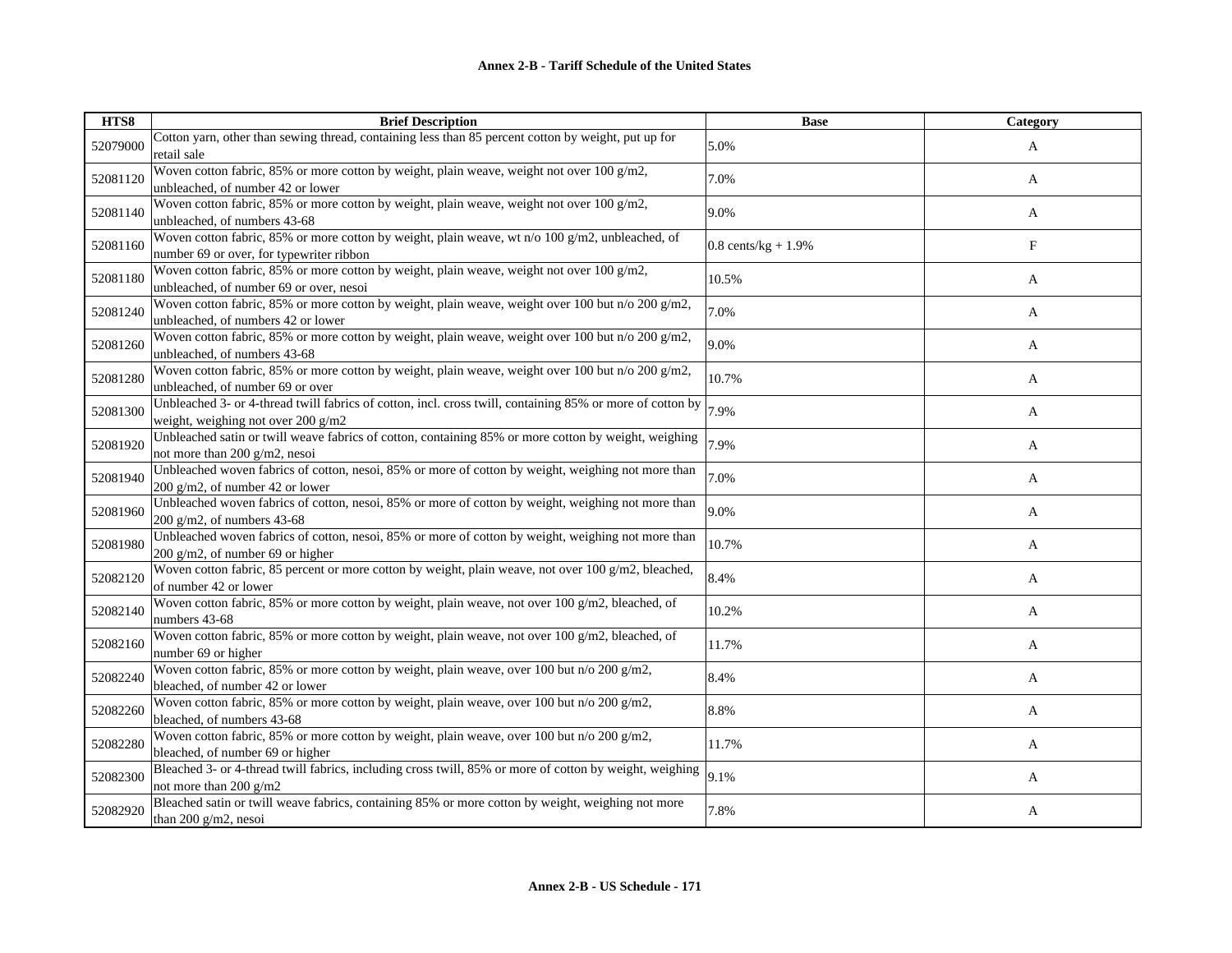| HTS8     | <b>Brief Description</b>                                                                                                                         | <b>Base</b> | Category |
|----------|--------------------------------------------------------------------------------------------------------------------------------------------------|-------------|----------|
| 52082940 | Bleached woven fabrics of cotton, nesoi, 85% or more cotton by weight, weighing not more than 200<br>$g/m2$ , of number 42 or lower              | 8.4%        | A        |
| 52082960 | Bleached woven fabrics of cotton, nesoi, containing 85% or more cotton by weight, weighing not more<br>than 200 $g/m2$ , of numbers 43-68        | 10.2%       | A        |
| 52082980 | Bleached woven fabrics of cotton, nesoi, containing 85% or more cotton by weight, weighing not more<br>than 200 g/m2, of number 69 or higher     | 13.5%       | A        |
| 52083120 | Dyed plain weave certified hand-loomed fabrics of cotton, containing 85% or more cotton by weight,<br>weighing not more than $100$ g/m2          | 3.3%        | A        |
| 52083140 | Dyed plain weave fabrics of cotton, containing 85% or more cotton by weight, weighing not more than<br>100 g/m2, of number 42 or lower, nesoi    | 8.2%        | A        |
| 52083160 | Dyed plain weave fabrics of cotton, containing 85% or more cotton by weight, weighing not more than<br>100 g/m2, of numbers 43-68, nesoi         | 9.9%        | A        |
| 52083180 | Dyed plain weave fabrics of cotton, containing 85% or more cotton by weight, weighing not more than<br>$100$ g/m2, of number 69 or higher, nesoi | 12.7%       | A        |
| 52083210 | Dyed plain weave certified hand-loomed fabrics of cotton, cont. 85% or more cotton by weight,<br>weighing over 100 g/m2 but not over 200 g/m2    | 3.3%        | A        |
| 52083230 | Dyed plain weave fabrics of cotton, nesoi, 85% or more cotton by weight, over 100 $g/m2$ but not more<br>than 200 g/m2, of number 42 or lower    | 7.3%        | A        |
| 52083240 | Dyed plain weave fabrics of cotton, nesoi, 85% or more cotton by weight, over 100 g/m2 but not more<br>than 200 g/m2, of numbers $43-68$         | 9.9%        | A        |
| 52083250 | Dyed plain weave fabrics of cotton, nesoi, 85% or more cotton by weight, over 100 $g/m2$ but not more<br>than 200 g/m2, of number 69 or higher   | 12.7%       | A        |
| 52083300 | Dyed 3- or 4-thread twill fabrics of cotton, including cross twill, 85% or more cotton by weight,<br>weighing not more than 200 g/m2             | 10.3%       | A        |
| 52083920 | Dyed satin or twill weave fabrics of cotton, containing 85% or more cotton by weight, weighing not<br>more than 200 g/m2, nesoi                  | 9.0%        | A        |
| 52083940 | Dyed woven fabrics of cotton, nesoi, containing 85% or more cotton by weight, weighing not more than $7.3\%$<br>200 g/m2, of number 42 or lower  |             | A        |
| 52083960 | Dyed woven fabrics of cotton, nesoi, containing 85% or more cotton by weight, weighing not more than $9.9\%$<br>$200$ g/m2, of numbers 43-68     |             | A        |
| 52083980 | Dyed woven fabrics of cotton, nesoi, containing 85% or more cotton by weight, weighing not more than<br>200 g/m2, of number 69 or higher         | 12.7%       | A        |
| 52084120 | Plain weave certified hand-loomed fabrics of cotton, 85% or more cotton by weight, weighing not over<br>100 g/m2, of yarns of different colors   | 3.3%        | A        |
| 52084140 | Plain weave fabrics of cotton, 85% or more cotton by weight, weighing not over 100 g/m2, number 42<br>or lower, of yarns of different colors     | 8.2%        | A        |
| 52084160 | Plain weave fabrics of cotton, 85% or more cotton by weight, weighing not over 100 g/m2, of numbers<br>43-68, of yarns of different colors       | 11.4%       | A        |
| 52084180 | Plain weave fabrics of cotton, 85% or more cotton by weight, weighing not over 100 g/m2, of number<br>69 or higher, of yarn of different colors  | 14.7%       | A        |
| 52084210 | Plain weave certified hand-loomed fabrics of cotton, 85% or more cotton by weight, over 100 but n/o<br>200 $g/m2$ , of varns of different colors | 3.3%        | A        |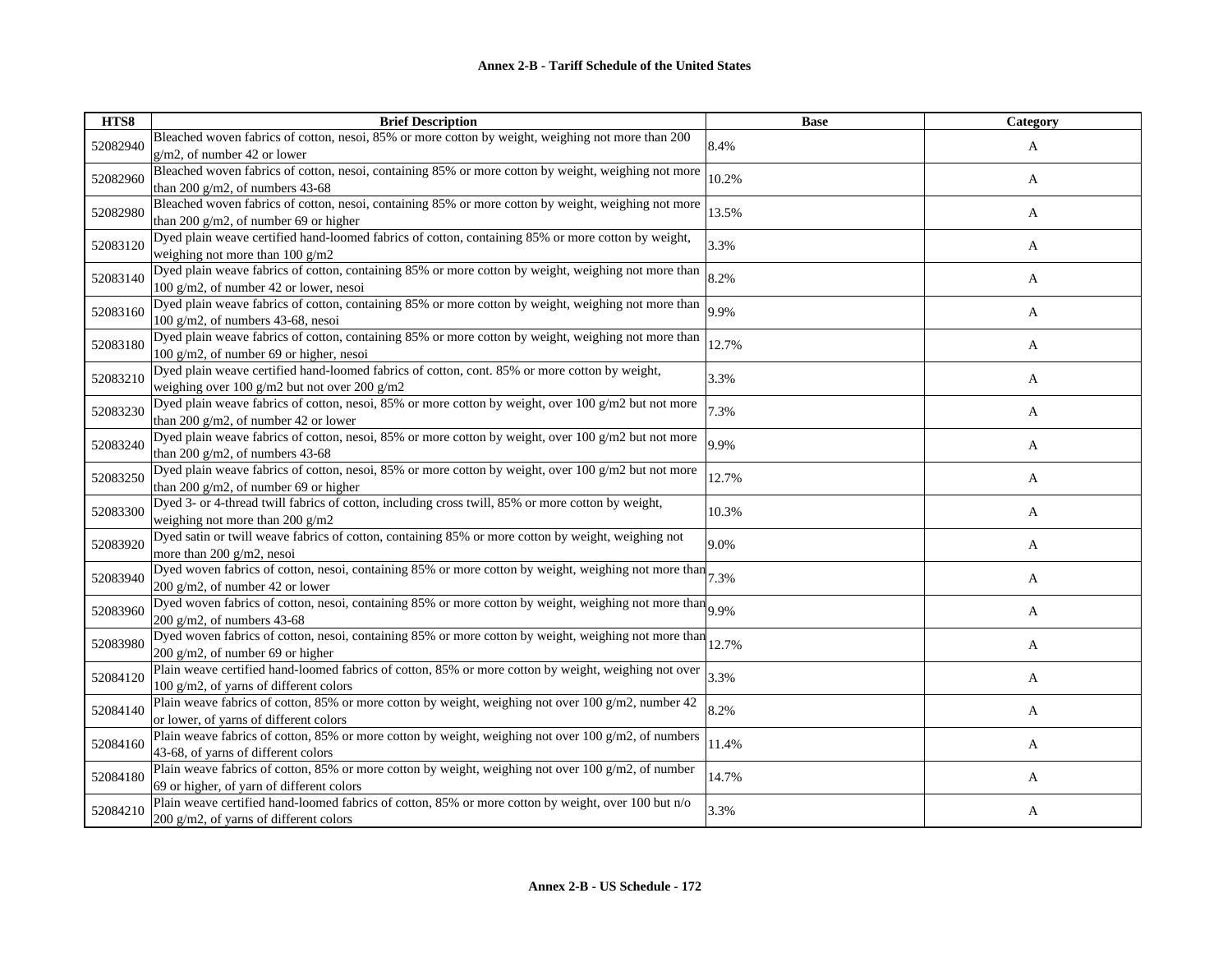| HTS8     | <b>Brief Description</b>                                                                                                                           | <b>Base</b> | Category |
|----------|----------------------------------------------------------------------------------------------------------------------------------------------------|-------------|----------|
| 52084230 | Plain weave fabrics of cotton, 85% or more cotton by weight, over 100 but n/o 200 g/m2, of numbers<br>42 or lower, of yarns of different colors    | 8.2%        | A        |
| 52084240 | Plain weave fabrics of cotton, 85% or more cotton by weight, over 100 but n/o 200 g/m2, of numbers<br>43-68, of yarns of different colors          | 11.4%       | A        |
| 52084250 | Plain weave fabrics of cotton, 85% or more cotton by weight, over 100 but n/o 200 g/m2, number 69 or<br>higher, of yarns of different colors       | 14.7%       | A        |
| 52084300 | 3- or 4-thread twill fabrics of cotton, including cross twill, 85% or more cotton by weight, not over 200<br>g/m2, of yarns of different colors    | 1.0%        | F        |
| 52084920 | Satin or twill weave fabrics of cotton, cont. 85% or more cotton by weight, weighing not over 200<br>g/m2, of yarns of different colors, nesoi     | 1.0%        | F        |
| 52084940 | Woven fabrics of cotton, nesoi, 85% or more cotton by weight, wt not more than 200 $g/m2$ , of number<br>42 or lower, of yarns of different colors | 8.2%        | A        |
| 52084960 | Woven fabrics of cotton, nesoi, 85% or more cotton by weight, wt not over 200 g/m2, of numbers 43-<br>68, of yarns of different colors             | 9.9%        | A        |
| 52084980 | Woven fabrics of cotton, nesoi, 85% or more cotton by weight, wt not over 200 g/m2, of number 69 or<br>higher, of yarns of different colors        | 14.7%       | A        |
| 52085120 | Printed certified hand-loomed plain weave fabrics of cotton, 85% or more cotton by weight, weighing<br>not over 100 g/m2                           | 3.3%        | A        |
| 52085140 | Printed plain weave fabrics of cotton, containg 85% or more cotton by weight, weighing not over 100<br>$g/m2$ , of number 42 or lower              | 8.2%        | A        |
| 52085160 | Printed plain weave fabrics of cotton, containing 85% or more cotton by weight, weighing not over 100<br>$g/m2$ , of numbers 43-68                 | 11.4%       | A        |
| 52085180 | Printed plain weave fabrics of cotton, containg 85% or more cotton by weight, weighing not over 100<br>$g/m2$ , of number 69 or higher             | 12.7%       | A        |
| 52085210 | Printed certified hand-loomed plain weave fabrics of cotton, 85% or more cotton by weight, wt more<br>than 100 g/m2 but not more than 200 g/m2     | 3.3%        | A        |
| 52085230 | Printed plain weave fabrics of cotton, 85% or more cotton by weight, weighing over 100g/m2 but not<br>more than 200 g/m2, of number 42 or lower    | 6.4%        | A        |
| 52085240 | Printed plain weave fabrics of cotton, 85% or more cotton by weight, weighing over 100 g/m2 but not<br>more than 200 g/m2, of numbers 43-68        | 11.4%       | A        |
| 52085250 | Printed plain weave fabrics of cotton, 85% or more cotton by weight, weighing over 100g/m2 but not<br>more than $200g/m2$ , of number 69 or higher | 12.7%       | A        |
| 52085300 | Printed 3- or 4-thread twill fabrics of cotton, including cross twill, 85% or more cotton by weight,<br>weighing not more than 200 $g/m2$          | 9.0%        | A        |
| 52085920 | Printed satin or twill weave fabrics of cotton, containing 85% or more cotton by weight, weighing not<br>more than 200 $g/m2$ , nesoi              | 10.3%       | A        |
| 52085940 | Printed woven fabrics of cotton, nesoi, containing 85% or more cotton by weight, weighing not more<br>than 200 g/m2, of number 42 or lower         | 6.4%        | A        |
| 52085960 | Printed woven fabrics of cotton, nesoi, containing 85% or more cotton by weight, weighing not more<br>than 200 g/m2, of numbers 43-68              | 9.9%        | A        |
| 52085980 | Printed woven fabrics of cotton, nesoi, containing 85% or more cotton by weight, weighing not more<br>than 200 $g/m2$ , of number 69 or higher     | 11.7%       | A        |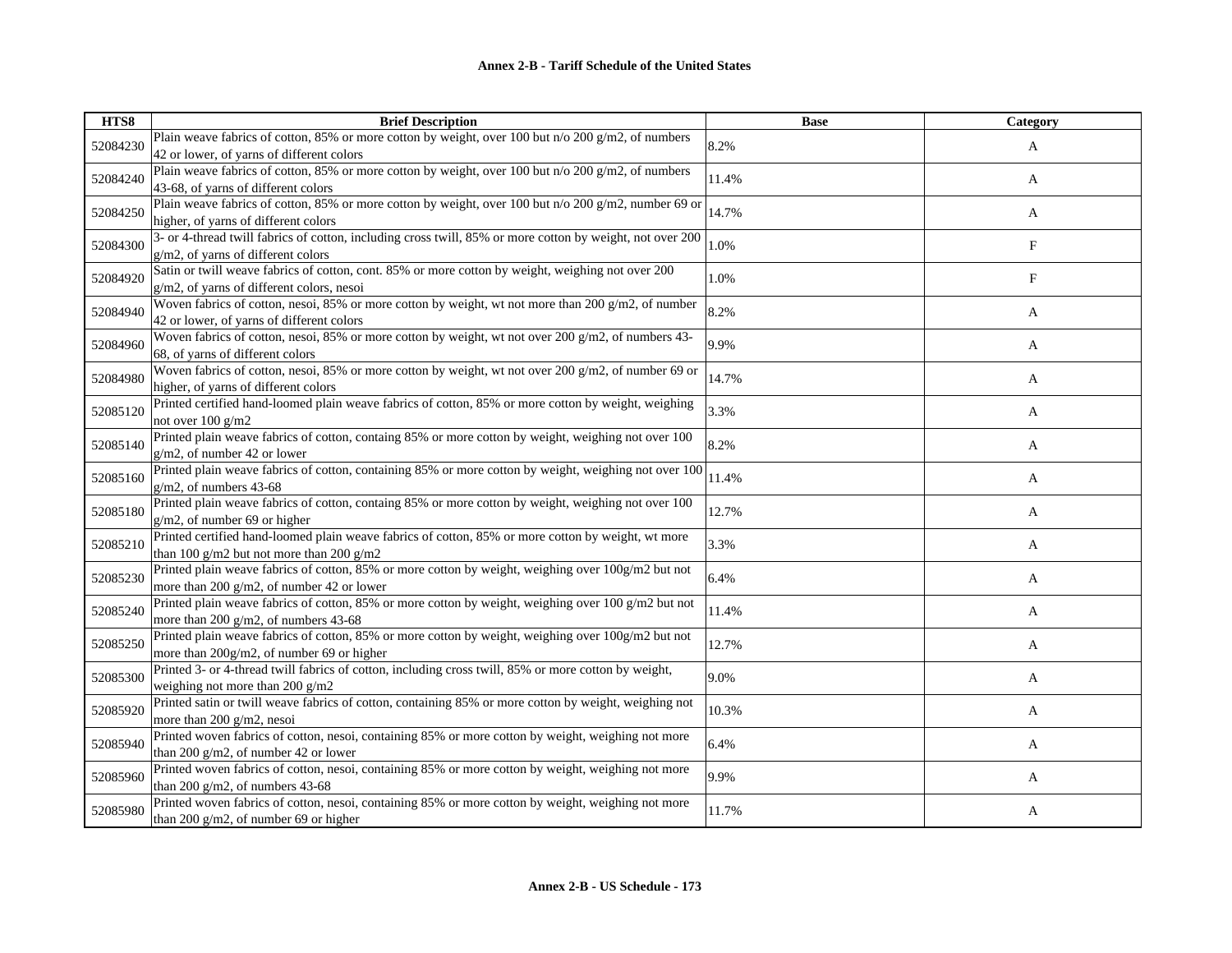| HTS8     | <b>Brief Description</b>                                                                                                                         | <b>Base</b> | Category |
|----------|--------------------------------------------------------------------------------------------------------------------------------------------------|-------------|----------|
| 52091100 | Unbleached plain weave fabrics of cotton, 85 percent or more cotton by weight, weight more than 200<br>g/m2                                      | 6.5%        | A        |
| 52091200 | Unbleached 3- or 4-thread twill fabrics of cotton, including cross twill, 85 percent or more cotton by<br>weight, weighing more than 200 g/m2    | 6.5%        | A        |
| 52091900 | Unbleached woven fabrics of cotton, nesoi, containing 85% or more cotton by weight, weighing more<br>than $200g/m2$                              | 6.5%        | A        |
| 52092100 | Bleached plain weave fabrics of cotton, 85% or more cotton by weight, weighing more than 200 g/m2                                                | 7.7%        | A        |
| 52092200 | Bleached 3- or 4-thread twill fabrics of cotton, including cross twill, 85 percent or more cotton by<br>weight, weighing more than 200 g/m2      | 7.7%        | A        |
| 52092900 | Bleached woven fabrics of cotton, nesoi, containing 85% or more cotton by weight, weighing more<br>than 200g/m2                                  | 7.7%        | A        |
| 52093130 | Dyed, plain weave certified hand-loomed fabrics of cotton, containing 85% or more cotton by weight,<br>weighing more than 200 g/m2               | 3.3%        | A        |
| 52093160 | Dyed, plain weave fabrics of cotton, containing 85% or more cotton by weight, weighing more than<br>$200$ g/m2, nesoi                            | 8.4%        | A        |
| 52093200 | Dyed 3- or 4-thread twill fabrics of cotton, including cross twill, containing 85% or more cotton by<br>weight, weighing more than 200 g/m2      | 8.4%        | A        |
| 52093900 | Dyed woven fabrics of cotton, nesoi, containing 85% or more cotton by weight, weighing more than<br>$200$ g/m2                                   | 8.4%        | A        |
| 52094130 | Plain weave certified hand-loomed fabrics of cotton, cont. 85% or more cotton by weight, weighing<br>over 200 g/m2, of yarns of different colors | 3.3%        | A        |
| 52094160 | Plain weave fabrics of cotton, nesoi, containing 85% or more cotton by weight, weighing more than<br>200 g/m2, of yarns of different colors      | 7.6%        | A        |
| 52094200 | Denim containing 85% or more cotton by weight, weighing more than 200 g/m2, of yarns of different<br>colors                                      | 8.4%        | A        |
| 52094300 | 3- or 4-thread twill fabrics of cotton, incl. cross twill, nesoi, 85% or more cotton by wt, weighing ov<br>200g/m2, of yarns of different colors | 8.4%        | A        |
| 52094900 | Woven fabrics of cotton, nesoi, containing 85% or more cotton by weight, weighing more than 200<br>g/m2, of varns of different colors            | 8.4%        | A        |
| 52095130 | Printed plain weave certified hand-loomed fabrics of cotton, containing 85% or more cotton by weight,<br>weighing more than 200 $g/m2$           | 3.3%        | A        |
| 52095160 | Printed plain weave fabrics of cotton, nesoi, containing 85% or more cotton by weight, weighing more<br>than 200 $g/m2$                          | 8.4%        | A        |
| 52095200 | Printed 3- or 4-thread twill fabrics of cotton, including cross twill, containing 85% or more cotton by<br>weight, weighing more than 200 $g/m2$ | 8.4%        | A        |
| 52095900 | Printed woven fabrics of cotton, nesoi, containing 85% or more cotton by weight, weighing more than<br>$200$ g/m2                                | 8.4%        | A        |
| 52101140 | Unbleached plain weave fabrics of cotton, < 85% cotton, mixed mainly/solely with man-made fibers,<br>wt < 200 g/m2, of number 42 or lower        | 8.4%        | A        |
| 52101160 | Unbleached plain weave fabrics of cotton, < 85% cotton, mixed mainly/solely with man-made fibers,<br>wt < 200 g/m2, of numbers 43-68             | 10.2%       | A        |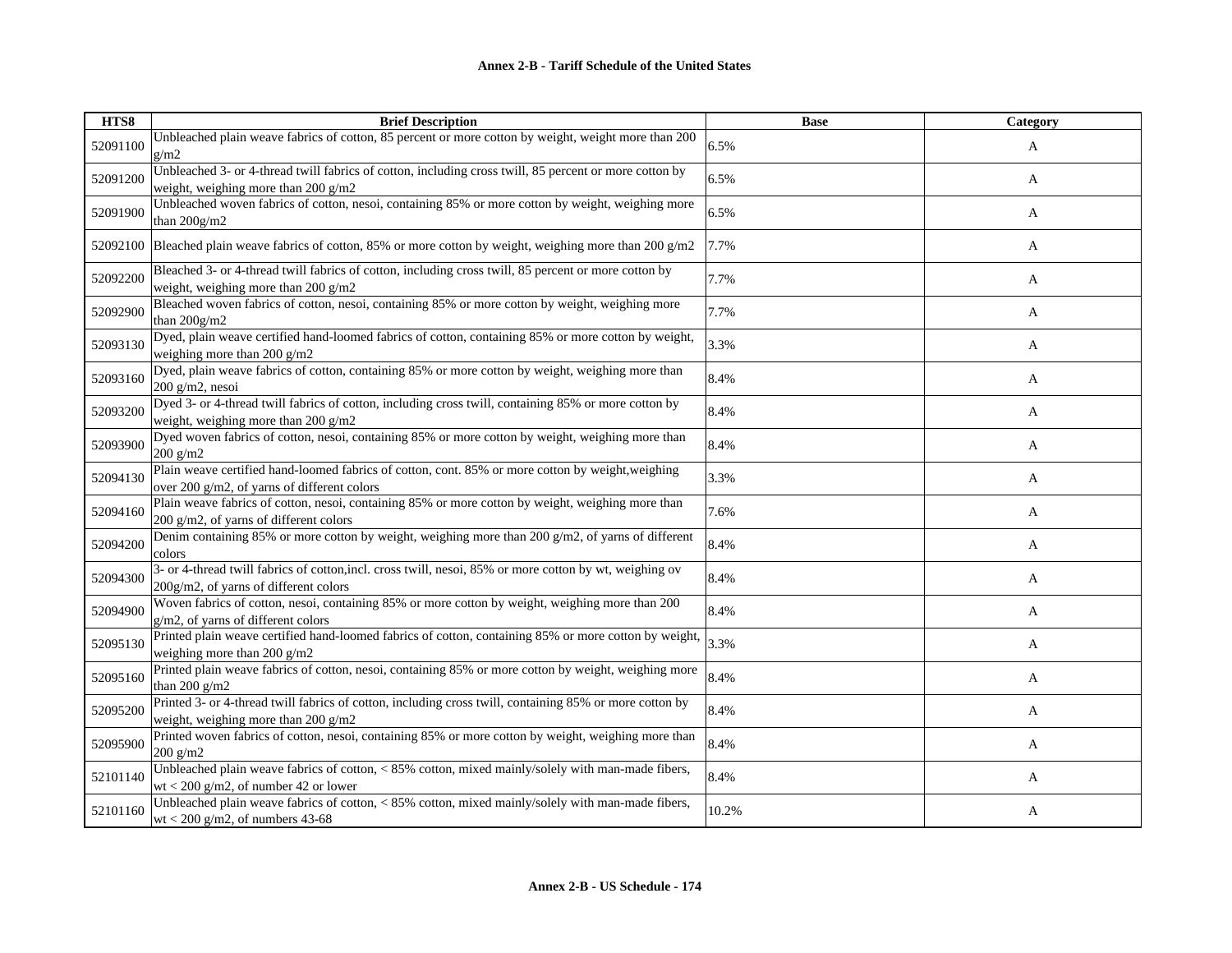| HTS8     | <b>Brief Description</b>                                                                                                                                     | <b>Base</b> | Category |
|----------|--------------------------------------------------------------------------------------------------------------------------------------------------------------|-------------|----------|
| 52101180 | Unbleached plain weave fabrics of cotton, < 85% cotton, mixed mainly/solely with man-made fibers,<br>$wt < 200$ g/m2, of number 69 or higher                 | 13.5%       | A        |
| 52101200 | Unbleached 3- or 4-thread twill fabrics of cotton, incl. cross twill, < 85% cotton by wt, mixed<br>mainly/solely with mm fibers, $n/o 200 g/m2$              | 9.1%        | A        |
| 52101920 | Unbleached satin or twill weave fabrics of cotton, < 85% cotton by wt, mixed mainly/solely with man-<br>made fibers, not more than 200 $g/m2$                | 9.1%        | A        |
| 52101940 | Unbleached woven fabrics of cotton, nesoi, < 85% cotton by wt, mixed mainly/solely with man-made<br>fibers, $n/\sigma$ 200 g/m2, of number 42 or lower       | 8.4%        | A        |
| 52101960 | Unbleached woven fabrics of cotton, nesoi, < 85% cotton by wt, mixed mainly/solely with man-made<br>fibers, $n/o 200 g/m2$ , of numbers 43-68                | 8.8%        | A        |
| 52101980 | Unbleached woven fabrics of cotton, nesoi, < 85% cotton by wt, mixed mainly/solely w/man-made<br>fibers, $n/\sigma$ 200 g/m2, of number 69 or higher         | 10.5%       | A        |
| 52102140 | Bleached plain weave fabrics of cotton, < 85% cotton by wt, mixed mainly/solely with man-made<br>fibers, $n/\sigma$ 200 g/m2, of number 42 or lower          | 8.2%        | A        |
| 52102160 | Bleached plain weave fabrics of cotton, < 85% cotton by wt, mixed mainly/solely with man-made<br>fibers, not over 200 g/m2, of numbers 43-68                 | 11.4%       | A        |
| 52102180 | Bleached plain weave fabrics of cotton, < 85% cotton by wt, mixed mainly/solely with man-made<br>fibers, $n$ /o 200 g/m2, of number 69 or higher             | 12.7%       | A        |
| 52102200 | Bleached 3- or 4-thread twill fabrics of cotton, incl. cross twill, < 85% cotton by wt, mixed<br>mainly/solely w/man-made fibers, n/o 200 g/m2               | 10.3%       | A        |
| 52102920 | Bleached satin or twill weave fabrics of cotton, < 85% cotton by weight, mixed mainly/solely with man-<br>made fibers, not more than 200 g/m2                | 10.3%       | A        |
| 52102940 | Bleached woven fabrics of cotton, nesoi, < 85% cotton by weight, mixed mainly/solely w/man-made<br>fibers, $n/\sigma$ 200 g/m2, of number 42 or lower        | 8.2%        | A        |
| 52102960 | Bleached woven fabrics of cotton, nesoi, < 85% cotton by weight, mixed mainly/solely with man-made<br>fibers, n/o 200 g/m2, of numbers 43-68                 | 11.4%       | A        |
| 52102980 | Bleached woven fabrics of cotton, nesoi, < 85% cotton by wt, mixed mainly/solely with man-made<br>fibers, $n/\sigma$ 200 g/m2, of number 69 or higher        | 14.7%       | A        |
| 52103140 | Dyed plain weave fabrics of cotton, < 85% cotton by wt, mixed mainly/solely with man-made fibers,<br>not over 200 $g/m2$ , of number 42 or lower             | 10.0%       | A        |
| 52103160 | Dyed plain weave fabrics of cotton, < 85% cotton by wt, mixed mainly/solely with man-made fibers,<br>not over 200 $g/m2$ , of numbers 43-68                  | 12.2%       | A        |
| 52103180 | Dyed plain weave cotton fabrics, < 85% cotton by wt, mixed mainly/solely with man-made fibers, not<br>over 200 $g/m2$ , of number 69 or higher               | 15.5%       | A        |
| 52103200 | Dyed 3 or 4-thread twill fabrics of cotton, incl. cross twill, <85% cotton by wt, mixed mainly/solely<br>with man-made fibers, wt n/o 200 g/m2               | 10.1%       | A        |
| 52103920 | Dyed satin or twill weave fabrics of cotton, < 85% cotton by wt, mixed mainly/solely with man-made<br>fibers, weighing not more than 200 $g/m2$              | 10.1%       | A        |
| 52103940 | Dyed woven fabrics of cotton, nesoi, $\lt 85\%$ cotton by weight, mixed mainly/solely w/man-made fibers, $9.0\%$<br>not over 200 g/m2, of number 42 or lower |             | A        |
| 52103960 | Dyed woven fabrics of cotton, nesoi, < 85% cotton by weight, mixed mainly/solely w/man-made fibers, 12.2%<br>not over 200 $g/m2$ , of numbers 43-68          |             | A        |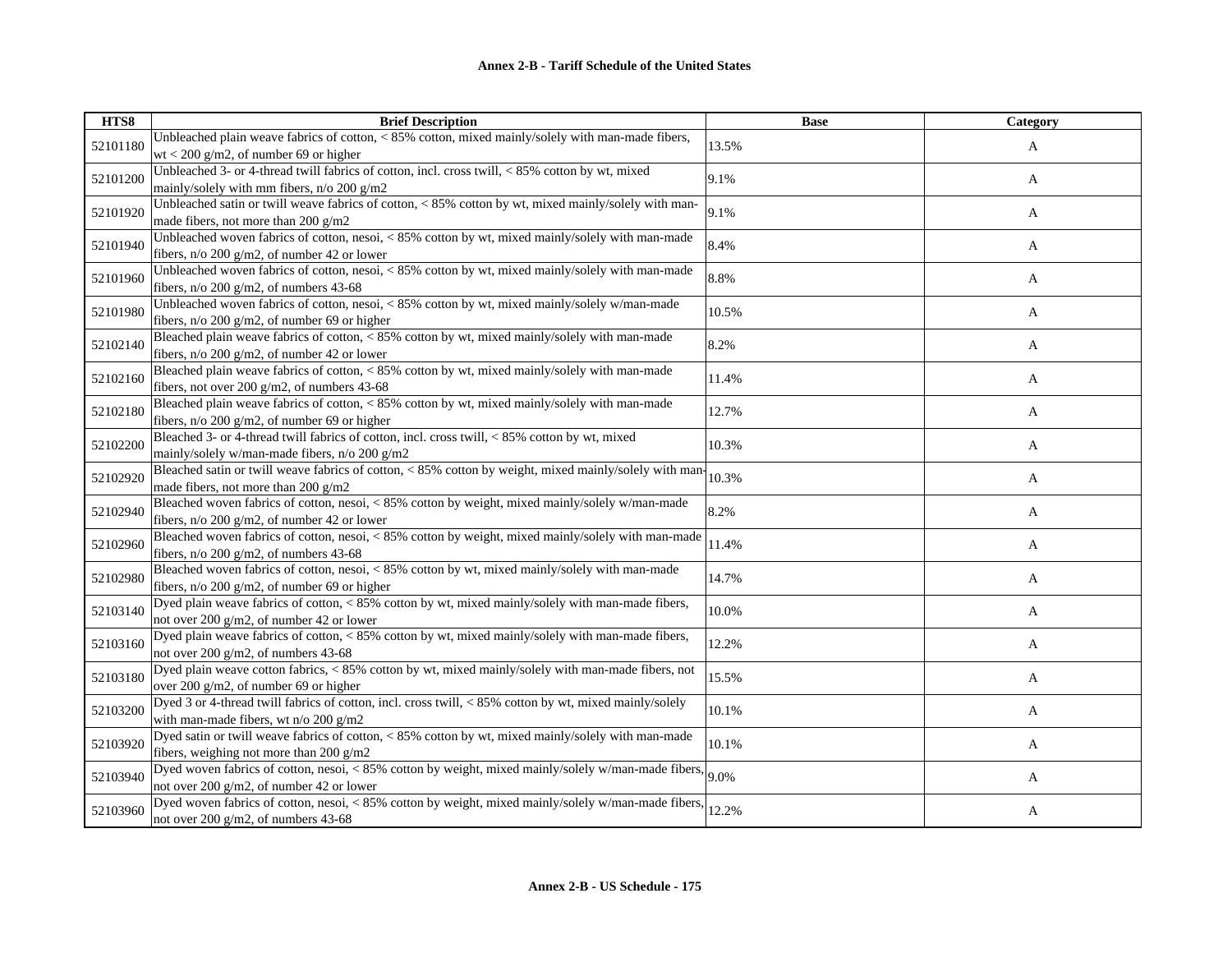| HTS8     | <b>Brief Description</b>                                                                                                                   | <b>Base</b> | Category |
|----------|--------------------------------------------------------------------------------------------------------------------------------------------|-------------|----------|
| 52103980 | Dyed woven fabrics of cotton, nesoi, < 85% cotton by wt, mixed mainly/solely w/man-made fibers, not                                        | 12.7%       | A        |
|          | over 200 $g/m2$ , of number 69 or higher                                                                                                   |             |          |
| 52104140 | Plain weave cotton fabrics, $< 85\%$ cotton by wt, mixed mainly/solely w/mm fibers, n/o 200 g/m2, of                                       | 10.0%       | A        |
|          | number 42 or lower, of yarn of diff colors                                                                                                 |             |          |
| 52104160 | Plain weave cotton fabrics, < 85% cotton by wt, mixed mainly/solely w/mm fibers, n/o 200 g/m2, of                                          | 12.2%       | A        |
|          | numbers 43-68, of yarn of different colors                                                                                                 |             |          |
| 52104180 | Plain weave cotton fabrics, < 85% cotton by wt, mixed mainly/solely w/mm fibers, n/o 200 g/m2,                                             | 15.5%       | A        |
|          | number 69 or higher, of yarn of diff colors                                                                                                |             |          |
| 52104200 | 3- or 4-thread twill fabrics of cotton, incl. cross twill, < 85% cotton by wt, mixed mainly/solely w/mm                                    | 10.1%       | A        |
|          | fibers, n/o 200 g/m2, of yarn diff colors                                                                                                  |             |          |
| 52104920 | Satin or twill weave fabrics of cotton,< 85% cotton by wt, mixed mainly/solely w/mm fibers, wt n/o                                         | 10.1%       | A        |
|          | 200g/m2, of yarn of different colors, nesoi                                                                                                |             |          |
| 52104940 | Woven fabrics of cotton, nesoi, < 85% cotton by wt, mixed mainly/solely w/mm fibers, n/o 200g/m2, of                                       | 10.0%       | A        |
|          | number 42 or lower, of yarn of diff colors                                                                                                 |             |          |
| 52104960 | Woven fabrics of cotton,nesoi, < 85% cotton by wt, mixed mainly/solely w/man-made fibers, n/o 200                                          | 10.6%       | A        |
|          | $g/m2$ , numbers 43-68, of yarn of diff colors                                                                                             |             |          |
| 52104980 | Woven fabrics of cotton, nesoi, < 85% cotton by wt, mixed mainly with m-m fibers, $n/0.200 g/m2$ ,                                         | 15.5%       | A        |
|          | number 69 or higher, of yarn of diff colors                                                                                                |             |          |
| 52105140 | Printed plain weave cotton fabrics, < 85% cotton by wt, mixed mainly/solely with man-made fibers, n/o                                      | 10.0%       | A        |
|          | $200$ g/m2, of number 42 or lower<br>Printed plain weave cotton fabrics, < 85% cotton by wt, mixed mainly/solely with man-made fibers, n/o |             |          |
| 52105160 | $200$ g/m2, of numbers 43-68                                                                                                               | 12.2%       | A        |
|          | Printed plain weave cotton fabrics, < 85% cotton by weight, mixed mainly/solely with man-made                                              |             |          |
| 52105180 | fibers, $n/o$ 200 g/m2, of number 69 or higher                                                                                             | 15.5%       | A        |
|          | Printed 3- or 4-thread twill fabrics of cotton, incl. cross twill, < 85% cotton by wt, mixed mainly/solely                                 |             |          |
| 52105200 | w/man-made fibers, n/o 200 g/m2                                                                                                            | 10.1%       | A        |
|          | Printed satin or twill weave cotton fabrics, nesoi, < 85% cotton by wt, mixed mainly/solely with man-                                      |             |          |
| 52105920 | made fibers, weighing n/o 200 g/m2                                                                                                         | 10.1%       | A        |
|          | Printed woven fabrics of cotton, nesoi, < 85% cotton by wt, mixed mainly/solely with man-made fibers,                                      |             |          |
| 52105940 | wt n/o 200g/m2, of number 42 or lower                                                                                                      | 9.0%        | A        |
|          | Printed woven fabrics of cotton, nesoi, < 85% cotton by wt, mixed mainly/solely with man-made fibers,                                      |             |          |
| 52105960 | weighing $n/o 200g/m2$ , of numbers 43-68                                                                                                  | 10.6%       | A        |
|          | Printed woven fabrics of cotton, nesoi, < 85% cotton by wt, mixed mainly/solely w/man-made fibers,                                         |             |          |
| 52105980 | weighing n/o 200g/m2, number 69 or higher                                                                                                  | 8.6%        | A        |
|          | Unbleached plain weave fabrics of cotton, < 85% cotton by wt, mixed mainly/solely with man-made                                            |             |          |
| 52111100 | fibers, over $200 \frac{g}{m^2}$                                                                                                           | 7.7%        | A        |
|          | Unbleached 3- or 4-thread twill fabrics of cotton, incl. cross twill, < 85% cotton by wt, mixed                                            |             |          |
| 52111200 | mainly/solely w/man-made fiber, ov 200 g/m2                                                                                                | 7.7%        | A        |
|          | Unbleached woven fabrics of cotton, nesoi, containing $<$ 85% cotton by weight, mixed mainly/solely                                        | 7.7%        |          |
| 52111900 | with man-made fibers, more than 200 g/m2                                                                                                   |             | A        |
|          | Bleached plain weave fabrics of cotton, < 85% cotton by weight, mixed mainly/solely with man-made                                          | 8.4%        |          |
| 52112100 | fibers, over 200 g/m2                                                                                                                      |             | A        |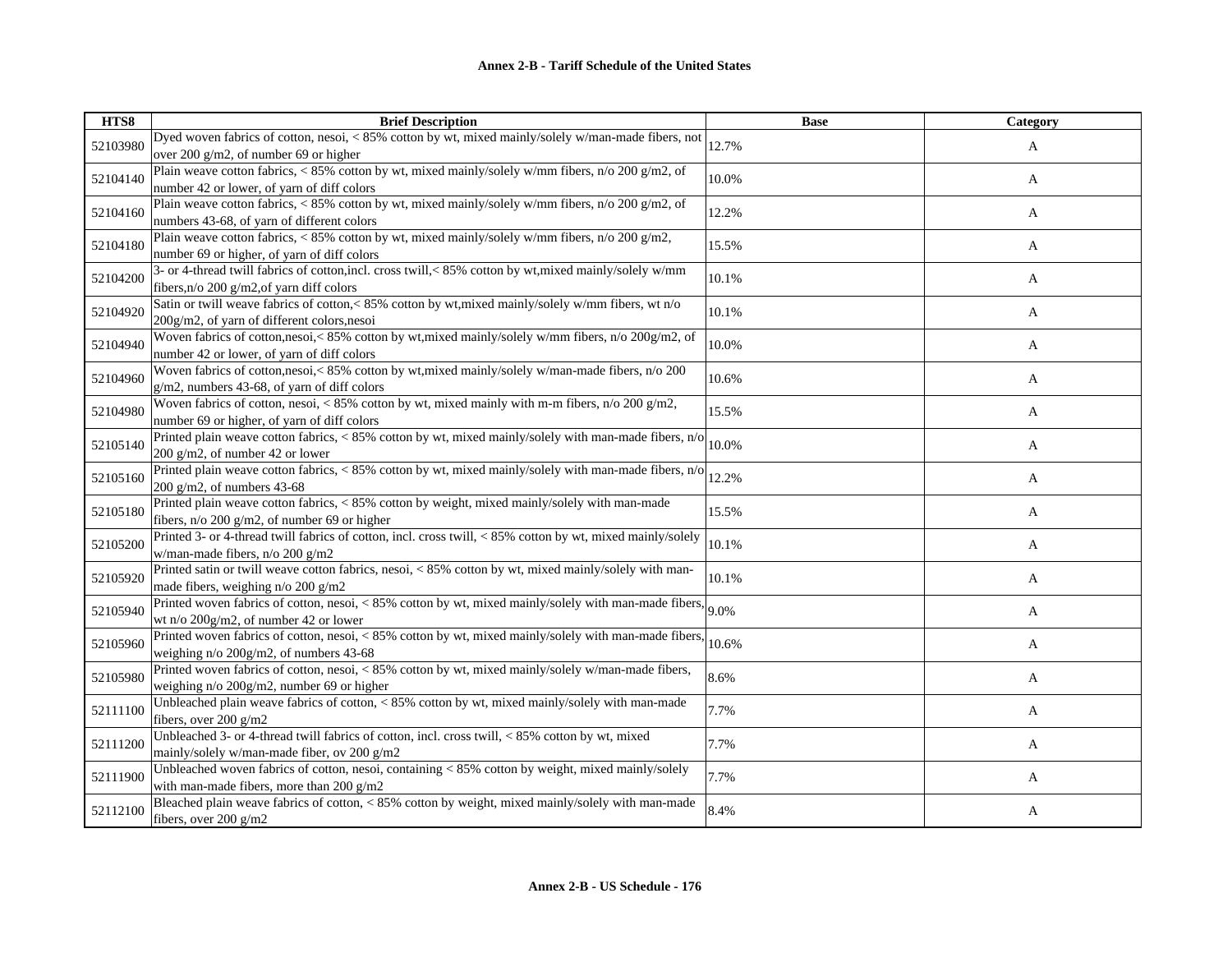| HTS8     | <b>Brief Description</b>                                                                                                                 | <b>Base</b> | Category    |
|----------|------------------------------------------------------------------------------------------------------------------------------------------|-------------|-------------|
| 52112200 | Bleached 3- or 4-thread twill fabrics of cotton, incl. cross twill, < 85% cotton by wt, mixed                                            | 8.4%        | A           |
|          | mainly/solely w/man-made fibers, over 200 g/m2                                                                                           |             |             |
| 52112900 | Bleached woven fabrics of cotton, nesoi, containing < 85% cotton by weight, mixed mainly/solely with                                     | 8.4%        | A           |
|          | man-made fibers, more than 200g/m2                                                                                                       |             |             |
| 52113100 | Dyed plain weave fabrics of cotton, containing < 85% cotton by weight, mixed mainly/solely with man-                                     | 8.3%        | A           |
|          | made fibers, more than 200 g/m2                                                                                                          |             |             |
| 52113200 | Dyed 3- or 4-thread twill fabrics of cotton, incl. cross twill, < 85% cotton by wt, mixed mainly/solely                                  | 8.3%        | A           |
|          | w/man-made fibers, more than 200g/m2                                                                                                     |             |             |
| 52113900 | Dyed woven fabrics of cotton, nesoi, < 85% cotton by weight, mixed mainly/solely with man-made                                           | 8.3%        | A           |
|          | fibers, weighing more than 200g/m2                                                                                                       |             |             |
| 52114100 | Plain weave fabrics of cotton, < 85% cotton by weight, mixed mainly/solely with man-made fibers,                                         | 8.3%        | A           |
|          | over 200g/m2, of yarns of different colors                                                                                               |             |             |
| 52114200 | Denim containing < 85% cotton by wt, mixed mainly/solely w/man-made fibers, weighing > 200 g/m2,                                         | 8.3%        | A           |
|          | of yarns of different colors                                                                                                             |             |             |
| 52114300 | 3-or 4-thread twill fab of cotton, incl cross twill, nesoi, < 85% cotton wt, mixed mainly/solely w/mm                                    | 8.3%        | A           |
|          | fibers, ov 200 g/m2, of yarn of diff colors                                                                                              |             |             |
| 52114900 | Woven fabrics of cotton, nesoi, < 85% cotton by weight, mixed mainly/solely w/manmade fibers, over                                       | 8.3%        | A           |
|          | 200g/m2, of yarns of different colors                                                                                                    |             |             |
| 52115100 | Printed plain weave fabrics of cotton, < 85% cotton by wt, mixed mainly/solely with man-made fibers,                                     | 1.0%        | F           |
|          | weighing more than 200g/m2                                                                                                               |             |             |
| 52115200 | Printed 3- or 4-thread twill fabrics of cotton, incl cross twill, < 85% cotton by wt, mixed mainly/solely                                | 8.3%        | A           |
|          | with man-made fibers, over 200g/m2<br>Printed woven fabrics of cotton, nesoi, < 85% cotton by weight, mixed mainly/solely with man-made  |             |             |
| 52115900 |                                                                                                                                          | 8.3%        | A           |
|          | fibers, weighing more than 200g/m2<br>Other woven fabrics of cotton, containing 36% or more by weight of wool or fine hair, weighing not |             |             |
| 52121110 | more than 200 g/m2, unbleached                                                                                                           | 18.2%       | A           |
| 52121160 | Other woven fabrics of cotton, nesoi, weighing not more than 200 g/m2, unbleached                                                        | 7.8%        | A           |
|          | Other woven fabrics of cotton, containing 36% or more by weight of wool or fine hair, weighing not                                       |             |             |
| 52121210 | more than 200 g/m2, bleached                                                                                                             | 18.2%       | A           |
|          | 52121260 Other woven fabrics of cotton, nesoi, weighing not more than 200 g/m2, bleached                                                 | 7.8%        | A           |
|          | Other woven fabrics of cotton, containing 36% or more by weight of wool or fine hair, weighing not                                       |             |             |
| 52121310 | more than 200 g/m2, dyed                                                                                                                 | 18.2%       | A           |
| 52121360 | Other woven fabrics of cotton, nesoi, weighing not more than 200 g/m2, dyed                                                              | 7.8%        | A           |
|          | Other woven fabrics of cotton, containing 36% or more of wool or fine hair, weighing not more than                                       |             |             |
| 52121410 | 200 g/m2, of yarns of different colors                                                                                                   | 18.2%       | A           |
|          |                                                                                                                                          |             |             |
|          | 52121460 Other woven fabrics of cotton, nesoi, weighing not more than 200 $g/m2$ , of yarns of different colors                          | 7.8%        | A           |
|          | Other woven fabrics of cotton, containing 36% or more by weight of wool or fine hair, weighing not                                       |             |             |
| 52121510 | more than 200 g/m2, printed                                                                                                              | 3.3%        | $\mathbf F$ |
| 52121560 | Other woven fabrics of cotton, nesoi, weighing not more than 200 g/m2, printed                                                           | 7.8%        | A           |
|          | Other woven fabrics of cotton, containing 36% or more by weight of wool or fine hair, weighing more                                      |             |             |
| 52122110 | than 200 g/m2, unbleached                                                                                                                | 18.2%       | A           |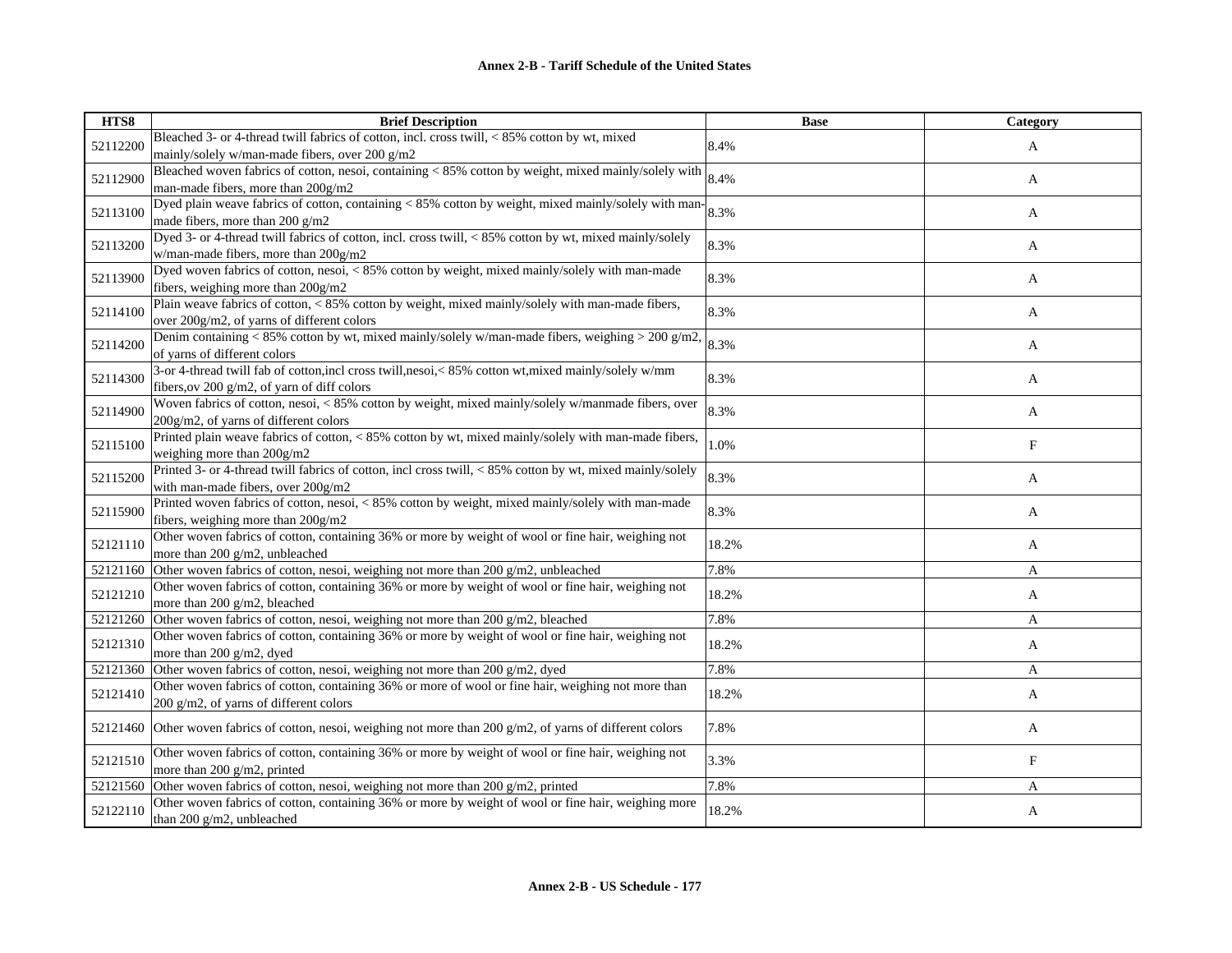| HTS8     | <b>Brief Description</b>                                                                                                                           | <b>Base</b>    | Category     |
|----------|----------------------------------------------------------------------------------------------------------------------------------------------------|----------------|--------------|
| 52122160 | Other woven fabrics of cotton, nesoi, weighing more than 200 g/m2, unbleached                                                                      | 7.8%           | A            |
| 52122210 | Other woven fabrics of cotton, containing 36% or more by weight of wool or fine hair, weighing more<br>than 200 g/m2, bleached                     | 18.2%          | A            |
| 52122260 | Other woven fabrics of cotton, nesoi, weighing more than 200 g/m2, bleached                                                                        | 7.8%           | A            |
| 52122310 | Other woven fabrics of cotton, containing 36% or more by weight of wool or fine hair, weighing more<br>than 200 g/m2, dyed                         | 18.2%          | A            |
| 52122360 | Other woven fabrics of cotton, nesoi, weighing more than 200 g/m2, dyed                                                                            | 7.8%           | A            |
| 52122410 | Other woven fabrics of cotton, containing 36% or more by weight of wool or fine hair, weighing more<br>than 200 g/m2, of yarns of different colors | 18.2%          | A            |
| 52122460 | Other woven fabrics of cotton, nesoi, weighing more than 200 g/m2, of yarns of different colors                                                    | 7.8%           | A            |
| 52122510 | Other woven fabrics of cotton, containing 36% or more by weight of wool or fine hair, weighing more<br>than 200 g/m2, printed                      | 3.3%           | $_{\rm F}$   |
| 52122560 | Other woven fabrics of cotton, nesoi, weighing more than 200 g/m2, printed                                                                         | 0.8%           | F            |
|          | 53011000 Flax, raw or retted                                                                                                                       | Free           | $\mathsf{C}$ |
|          | 53012100 Flax, broken or scutched                                                                                                                  | $0.2$ cents/kg | A            |
|          | 53012900 Flax, hackled or otherwise processed, except broken or scutched but not spun                                                              | 3.8%           | A            |
| 53013000 | Flax tow and waste (including yarn waste and garnetted stock)                                                                                      | Free           | $\mathsf{C}$ |
| 53021000 | True hemp, raw or retted                                                                                                                           | Free           | $\mathsf{C}$ |
| 53029000 | True hemp, processed but not spun; tow and waste of true hemp (including yarn waste and garnetted<br>stock)                                        | Free           | $\mathsf{C}$ |
| 53031000 | Jute and other textile bast fibers (excluding flax, true hemp and ramie), raw or retted                                                            | Free           | $\mathsf{C}$ |
| 53039000 | Jute and other textile bast fibers (excluding flax, true hemp and ramie), processed but not spun; tow and<br>waste of these fibers                 | Free           | $\mathbf C$  |
| 53041000 | Sisal and other textile fibers of genus Agave, raw                                                                                                 | Free           | $\mathsf{C}$ |
| 53049000 | Sisal and other textile fibers of genus Agave, processed but not spun; tow and waste of these fibers<br>(incl. yarn waste and garnetted stock)     | Free           | $\mathsf{C}$ |
| 53051100 | Coconut (coir) fibers, raw                                                                                                                         | Free           | $\mathsf{C}$ |
| 53051900 | Coconut (coir) fibers, processed but not spun; coconut tow, noils and waste (including yarn waste and<br>garnetted stock)                          | Free           | $\mathsf{C}$ |
| 53052100 | Abaca (Manila hemp or Musa textilis Nee) fibers, raw                                                                                               | Free           | $\mathsf{C}$ |
| 53052900 | Abaca (Manila hemp or Musa textilis Nee) fibers, processed but not spun; abaca tow, noils and waste<br>(incl. yarn waste and garnetted stock)      | Free           | $\mathbf C$  |
| 53059000 | Vegetable textile fibers nesoi, raw or processed but not spun; tow, noils & waste of these fibers<br>(including yarn waste and garnetted stock)    | Free           | $\mathsf C$  |
| 53061000 | Flax yarn, single                                                                                                                                  | 0.7%           | F            |
| 53062000 | Flax yarn, multiple (folded) or cabled                                                                                                             | 0.6%           | $_{\rm F}$   |
| 53071000 | Yarn of jute or other textile bast fibers (excluding flax, true hemp, and ramie), single                                                           | 0.2%           | F            |
| 53072000 | Yarn of jute or other textile bast fibers (excluding flax, true hemp, and ramie), multiple (folded) or<br>cabled                                   | 0.3%           | F            |
| 53081000 | Coir yarn                                                                                                                                          | Free           | $\mathsf{C}$ |
| 53082000 | True hemp yarn                                                                                                                                     | 0.7%           | F            |
| 53089010 | Paper yarn                                                                                                                                         | 3.0%           | A            |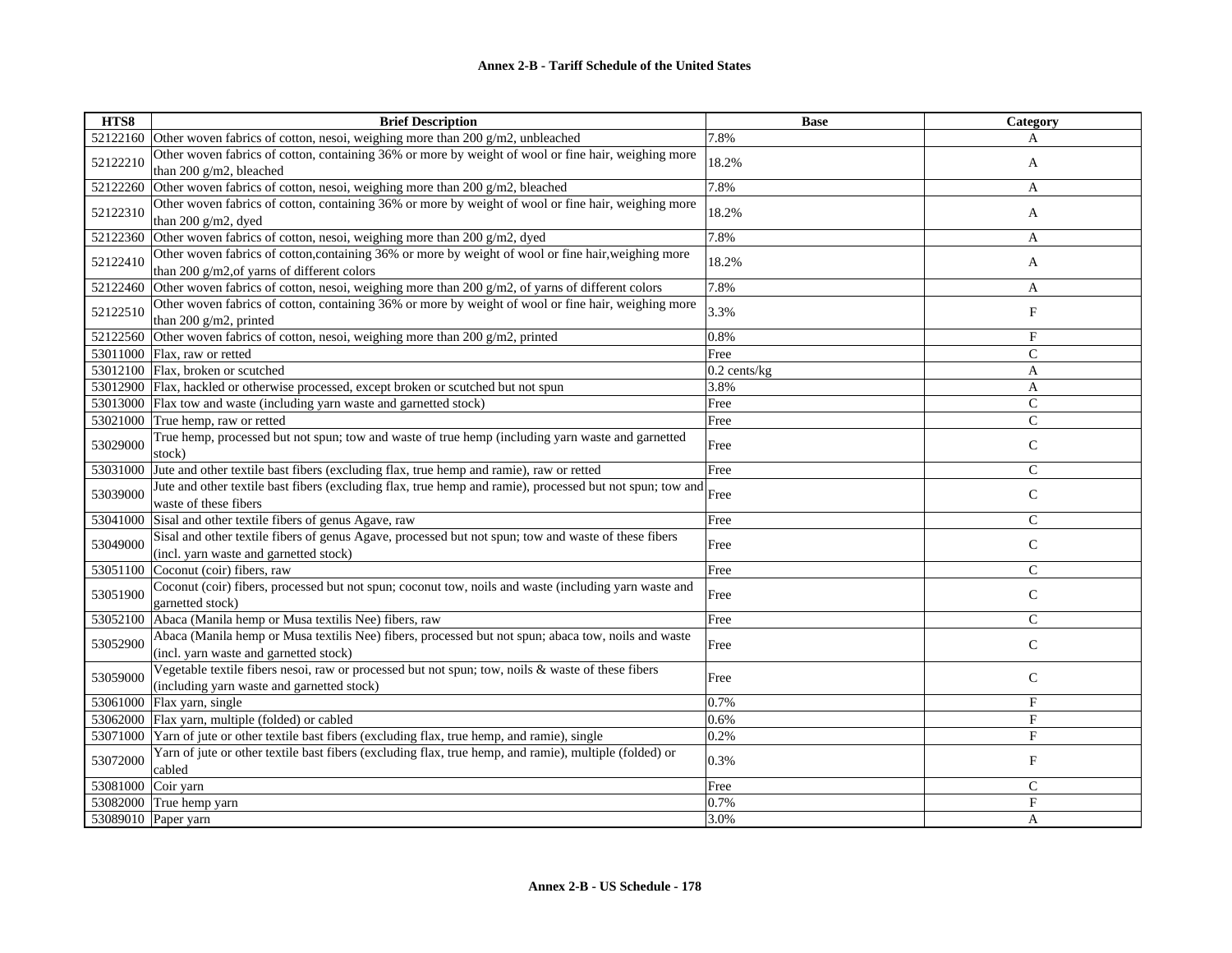| HTS8     | <b>Brief Description</b>                                                                                                                                         | <b>Base</b> | Category                  |
|----------|------------------------------------------------------------------------------------------------------------------------------------------------------------------|-------------|---------------------------|
|          | 53089090 Yarn of other vegetable textile fibers, nesoi                                                                                                           | 0.4%        | $_{\rm F}$                |
| 53091100 | Woven fabrics of flax, containing 85 percent or more by weight of flax, unbleached or bleached                                                                   | 0.3%        | $\mathbf F$               |
| 53091900 | Woven fabrics of flax, containing 85 percent or more by weight of flax, other than unbleached or<br>bleached                                                     | 0.3%        | $\boldsymbol{\mathrm{F}}$ |
| 53092120 | Woven fabrics of flax, containing less than 85% by weight of flax, containing over 17% of wool or fine<br>animal hair, unbleached or bleached                    | 15.6%       | A                         |
| 53092130 | Woven fabrics of flax, $\langle 85\%$ by wt of flax, unbleached or bleached, containing $\langle 17\%$ by wt of wool<br>and containing cotton and manmade fibers | 7.0%        | A                         |
|          | 53092140 Woven fabrics of flax, containing less than 85 percent by weight of flax, unbleached or bleached, nesoi 0.3%                                            |             | F                         |
| 53092920 | Woven fabrics of flax, containing $< 85\%$ by wt of flax, contain over 17% by wt of wool or fine animal<br>hair, other than unbleached or bleached               | 15.6%       | A                         |
| 53092930 | Woven fabrics of flax, less than 85% by wt of flax, containing less than 17% by wt of wool and<br>containing cotton and manmade fibers, nesoi                    | 0.8%        | $\boldsymbol{\mathrm{F}}$ |
| 53092940 | Woven fabrics of flax, containing less than 85 percent by weight of flax, other than unbleached or<br>bleached, nesoi                                            | 0.3%        | $_{\rm F}$                |
| 53101000 | Unbleached woven fabrics of jute or of other textile bast fibers of heading 5303                                                                                 | Free        | $\mathsf{C}$              |
| 53109000 | Woven fabrics of jute or of other textile bast fibers of heading 5303, other than unbleached                                                                     | 0.1%        | F                         |
| 53110020 | Woven fabrics of other vegetable textile fibers, containing more than 17% by weight of wool or fine<br>animal hair                                               | 15.6%       | A                         |
|          | 53110030 Woven fabrics of other vegetable textile fibers, containing cotton and manmade fibers, nesoi                                                            | 0.8%        | F                         |
|          | 53110040 Woven fabrics of other vegetable textile fibers, nesoi                                                                                                  | 0.3%        | F                         |
|          | 53110060 Woven fabrics of paper yarn                                                                                                                             | 3.0%        | A                         |
|          | 54011000 Sewing thread of synthetic filaments, whether or not put up for retail sale                                                                             | 11.6%       | $\mathbf{A}$              |
|          | 54012000 Sewing thread of artificial filaments, whether or not put up for retail sale                                                                            | 11.6%       | A                         |
| 54021030 | Single high tenacity yarn of nylon or polyamides, not put up for retail sale                                                                                     | 8.9%        | A                         |
| 54021060 | Multiple (folded) or cabled high tenacity yarn (except sewing thread) of nylon or other polyamides, not<br>put up for retail sale                                | 8.1%        | A                         |
|          | 54022030 Single high tenacity yarn of polyesters, not put up for retail sale                                                                                     | 8.9%        | A                         |
| 54022060 | Multiple (folded) or cabled high tenacity yarn (except sewing thread) of polyesters, not put up for retail<br>sale                                               | 7.7%        | A                         |
| 54023130 | Single textured yarn, of nylon or other polyamides, measuring not more than 500 decitex, not put up for<br>retail sale                                           | 8.9%        | A                         |
| 54023160 | Multiple or cabled textured yarn (except sewing thread), of polyamides, single yarn not more than 500<br>decitex, not put up for retail sale                     | 8.1%        | A                         |
| 54023230 | Single textured yarn, of nylon or other polyamides, measuring more than 500 decitex, not put up for<br>retail sale                                               | 8.2%        | A                         |
| 54023260 | Multiple or cabled textured yarn (except sewing thread), of polyamides, single yarn more than 500<br>decitex, not put up for retail sale                         | 8.1%        | A                         |
|          | 54023330 Single textured yarn of polyesters, not put up for retail sale                                                                                          | 8.9%        | A                         |
|          | 54023360 Multiple or cabled textured yarn (except sewing thread), of polyesters, not put up for retail sale                                                      | 8.1%        | A                         |
|          | 54023930 Single textured yarn, nesoi, not put up for retail sale                                                                                                 | 8.9%        | A                         |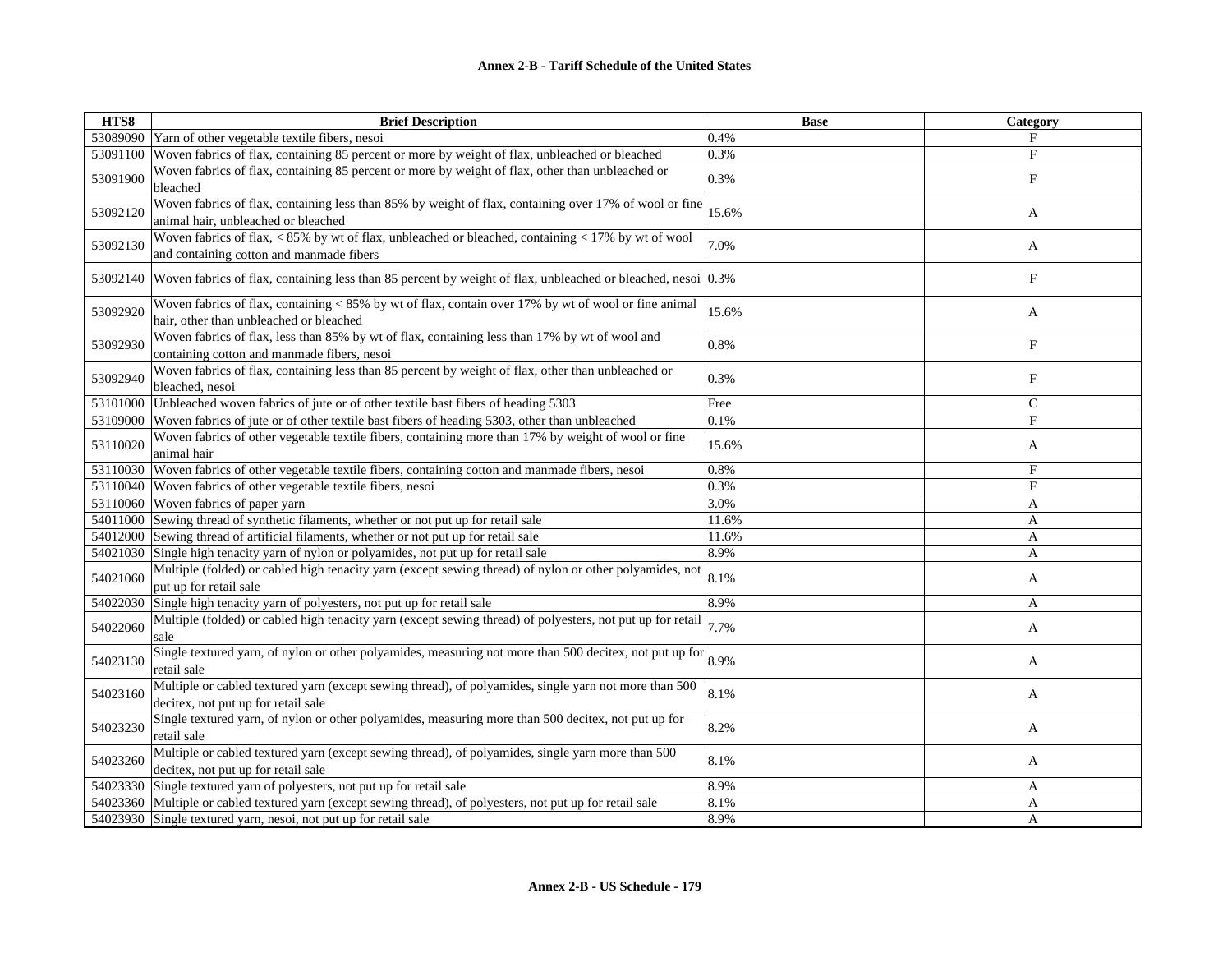| HTS8     | <b>Brief Description</b>                                                                                                                         | <b>Base</b> | Category     |
|----------|--------------------------------------------------------------------------------------------------------------------------------------------------|-------------|--------------|
|          | 54023960 Multiple or cabled textured yarn (except sewing thread), nesoi, not put up for retail sale                                              | 8.1%        | A            |
| 54024110 | Synth filament yarn, for doll wigs, of colored multifil, untwisted/with twist $<$ 5 turns/meter, of nylon or<br>other polyamide, not retail sale | Free        | $\mathsf{C}$ |
| 54024190 | Syn filament yarn (not for doll wigs), of colored multifil, untwisted/with twist < 5 turns/meter, of nylon<br>or o/polyamides, not retail sale   | 8.2%        | A            |
| 54024200 | Yarn of polyesters, partially oriented, single, untwisted or with a twist not exceeding 50 turns/m, not<br>put up for retail sale                | 8.9%        | A            |
| 54024310 | Single yarn, twist of 0-50 turns/m, wholly polyester, 75-80 decitex, 24 filaments, nesoi, not put up for<br>retail sale                          | 8.2%        | A            |
|          | 54024390 Single yarn, twist of 0-50 turns/m, other than wholly of polyester, nesoi, not put up for retail sale                                   | 8.2%        | A            |
| 54024910 | Colored multifilament yarn to be used to make wigs for dolls, of modacrylic, untwisted or twisted, $< 5$<br>turns per meter, not for retail sale | Free        | $\mathsf{C}$ |
| 54024990 | Other yarns, monofil; multifil, untwisted or twisted $>$ or = to 5, not exceeding 50 turns per meter of<br>other synthetic, not for retail sale  | 8.2%        | A            |
|          | 54025100 Nylon or other polyamide yarns, single, with a twist exceeding 50 turns/m, not put up for retail sale                                   | 8.9%        | A            |
| 54025210 | Single yarn, twist exceeding 50 turns/m, wholly polyester, 75-80 decitex, 24 filaments, nesoi, not put<br>up for retail sale                     | 8.9%        | A            |
|          | 54025290 Single yarn, twist exceeding 50 turns/m, other than wholly of polyester, nesoi, not put up for retail sale 8.9%                         |             | A            |
| 54025900 | Yarn of synthetic filaments nesoi, single, twist exceeding 50 turns/m, not put up for retail sale                                                | 8.2%        | A            |
| 54026100 | Nylon or other polyamide yarn, multiple (folded) or cabled, (except sewing thread), not put up for retail<br>sale                                | 7.7%        | A            |
| 54026200 | Polyester yarn, multiple (folded) or cabled, (except sewing thread), not put up for retail sale                                                  | 7.7%        | A            |
| 54026900 | Yarn of synthetic filaments nesoi, multiple (folded) or cabled, (except sewing thread), not put up for<br>retail sale                            | 7.7%        | A            |
|          | 54031030 Single high tenacity yarn of viscose rayon, not put up for retail sale                                                                  | 10.0%       | A            |
| 54031060 | Multiple (folded) or cabled high tenacity yarn of viscose rayon (except sewing thread), not put up for<br>retail sale                            | 9.1%        | A            |
| 54032030 | Single textured artificial filament yarn (other than sewing thread), not put up for retail sale                                                  | 10.0%       | A            |
| 54032060 | Multiple (folded) or cabled textured artificial filament yarn (other than sewing thread), not put up for<br>retail sale                          | 9.1%        | A            |
| 54033100 | Single yarn of viscose rayon (not high ten. or sewing thread), untwisted or with a twist not over 120<br>turns/m, not put up for retail sale     | 10.0%       | A            |
| 54033200 | Single yarn of viscose rayon (not high ten. or sewing thread), with twist exceeding 120 turns/m, not put<br>up for retail sale                   | 10.0%       | A            |
|          | 54033300 Single yarn of cellulose acetate (not high ten. or sewing thread), not put up for retail sale                                           | 8.9%        | $\mathbf{A}$ |
|          | 54033900 Artificial filament yarn nesoi, single, not put up for retail sale                                                                      | 8.2%        | A            |
|          | 54034100 Viscose rayon yarn (except sewing thread), multiple (folded) or cabled, not put up for retail sale                                      | 9.1%        | A            |
|          | 54034200 Yarn of cellulose acetate (except sewing thread) multiple (folded) or cabled, not put up for retail sale                                | 8.1%        | A            |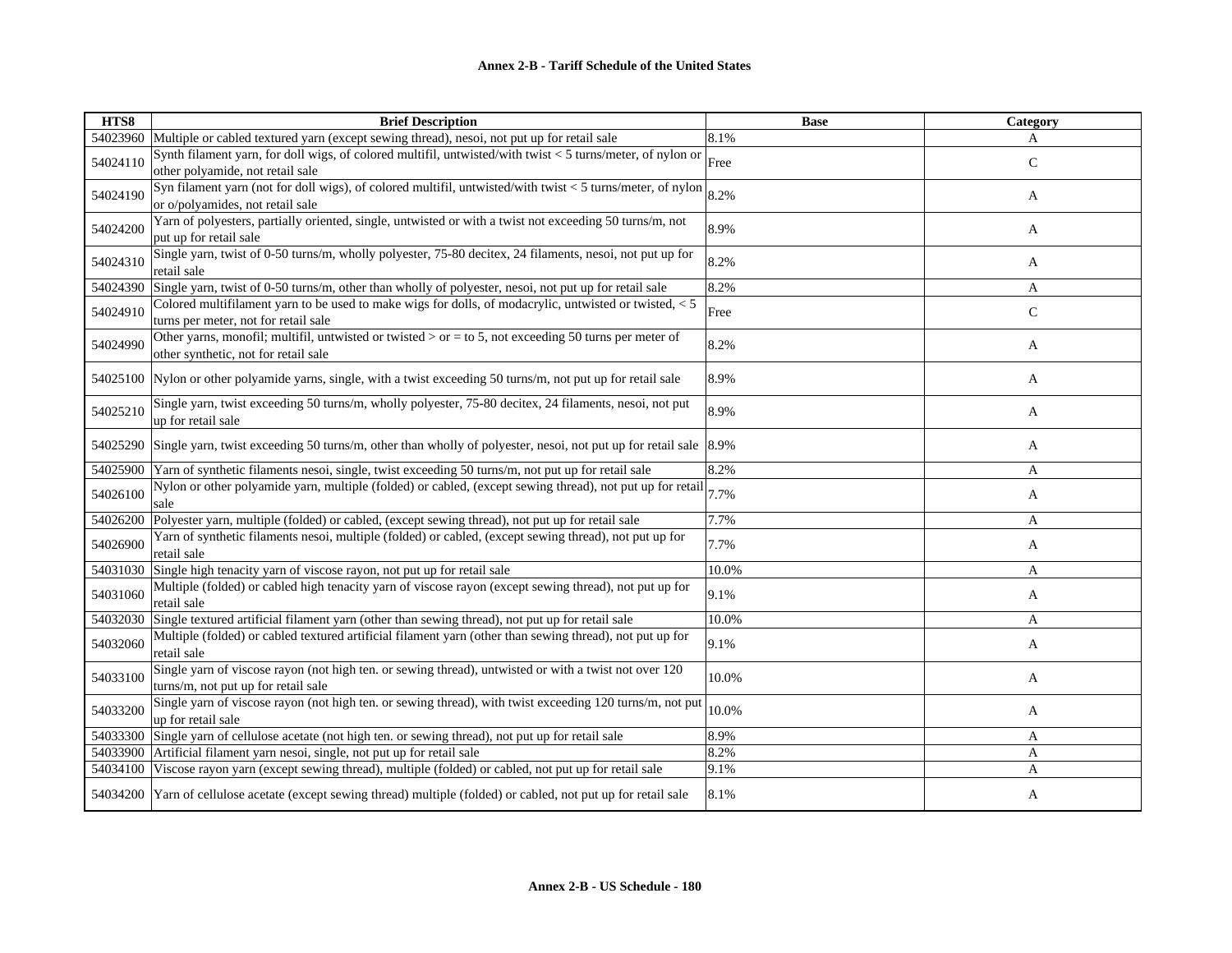| HTS8     | <b>Brief Description</b>                                                                                                                        | <b>Base</b>              | Category   |
|----------|-------------------------------------------------------------------------------------------------------------------------------------------------|--------------------------|------------|
| 54034900 | Artificial filament yarn (except sewing thread) nesoi, multiple (folded) or cabled, not put up for retail<br>sale                               | 7.7%                     | A          |
| 54041010 | Racket strings of synthetic monofilament of 67 decitex or more and of which no cross-sectional<br>dimension exceeds 1 mm                        | 2.7%                     | A          |
| 54041040 | Polypropylene monofilament of 67 decitex or more (not racket strings), and with no cross-sectional<br>$\dim$ > 1 mm, not over 254 mm in length  | 7.0%                     | A          |
| 54041080 | Synthetic monofilament (exc. polypropylene), of 67 decitex or more and with no cross-sectional<br>$dimension > 1$ mm, nesoi                     | 7.0%                     | A          |
| 54049000 | Strip and the like of synthetic textile materials of an apparent width not exceeding 5 mm                                                       | 0.5%                     | F          |
| 54050030 | Artificial monofilament of 67 decitex or more and of which no cross-sectional dimension exceeds 1<br>mm                                         | 7.0%                     | A          |
| 54050060 | Strip and the like of artificial textile materials of an apparent width not exceeding 5 mm                                                      | 5.9%                     | A          |
| 54061000 | Synthetic filament yarn (except sewing thread), put up for retail sale                                                                          | 8.0%                     | A          |
| 54062000 | Artificial filament yarn (except sewing thread), put up for retail sale                                                                         | 8.0%                     | A          |
| 54071000 | Woven fabrics obtained from high tenacity yarn of nylon or other polyamides or of polyesters                                                    | 13.9%                    | A          |
| 54072000 | Woven fabrics obtained from strip or the like of synthetic textile materials                                                                    | 1.7%                     | $_{\rm F}$ |
| 54073010 | Woven fabrics specified in note 9 to section XI, of synthetic filament yarn, over 60 percent by weight<br>of plastics                           | 0.3%                     | F          |
| 54073090 | Woven fabrics specified in note 9 to section XI, of synthetic filament yarn, nesoi                                                              | 8.8%                     | A          |
| 54074100 | Woven fabrics, containing 85 percent or more by weight of filaments of nylon or other polyamides,<br>unbleached or bleached                     | 13.9%                    | A          |
| 54074200 | Woven fabrics, containing 85 percent or more by weight of filaments of nylon or other polyamides,<br>dyed                                       | 15.1%                    | A          |
| 54074310 | Woven fabrics, over 85% by wt fil. of nylon/other polyamides, of diff colored yarns, thread count over<br>69-142/cm warp, over 31-71/cm filling | 13.4 cents/kg + $12.4%$  | A          |
| 54074320 | Woven fabrics, containing 85 percent or more by weight of filaments of nylon or other polyamides, of<br>varns of different colors, nesoi        | 9.4%                     | A          |
| 54074400 | Woven fabrics, containing 85 percent or more by weight of filaments of nylon or other polyamides,<br>printed                                    | 12.5%                    | A          |
| 54075100 | Woven fabrics, containing 85 percent or more by weight of textured polyester filaments, unbleached or<br>bleached                               | 15.1%                    | A          |
| 54075205 | Woven fabrics, over 85 percent textured polyester filaments, dyed, less than 77 cm in width, thread<br>count 69-142/cm warp, 31-71/cm filling   | 19.4 cents/kg + 18.1%    | A          |
| 54075220 | Woven fabrics, over 85 percent textured polyester filaments, dyed, nesoi                                                                        | 15.1%                    | A          |
| 54075310 | Woven fabrics, over 85% textured polyester filaments, of different colored yarns, thread count 69-<br>142/cm warp and 31-71/cm filling          | 19.4 cents/ $kg + 17.9%$ | A          |
| 54075320 | Woven fabrics, containing 85 percent or more by weight of textured polyester filaments, of yarns of<br>different colors, nesoi                  | 12.5%                    | A          |
| 54075400 | Woven fabrics, containing 85 percent or more by weight of textured polyester filaments, printed                                                 | 15.1%                    | A          |
| 54076111 | Woven fab, dyed, 100% polyester, <77cm wide, >69-142 warp > 31-71 filling, of non-tex singles yarn,<br>75-80dtx, 24 fil/yn, twist 900+ turns/m  | 19.9 cents/kg + $18.4%$  | A          |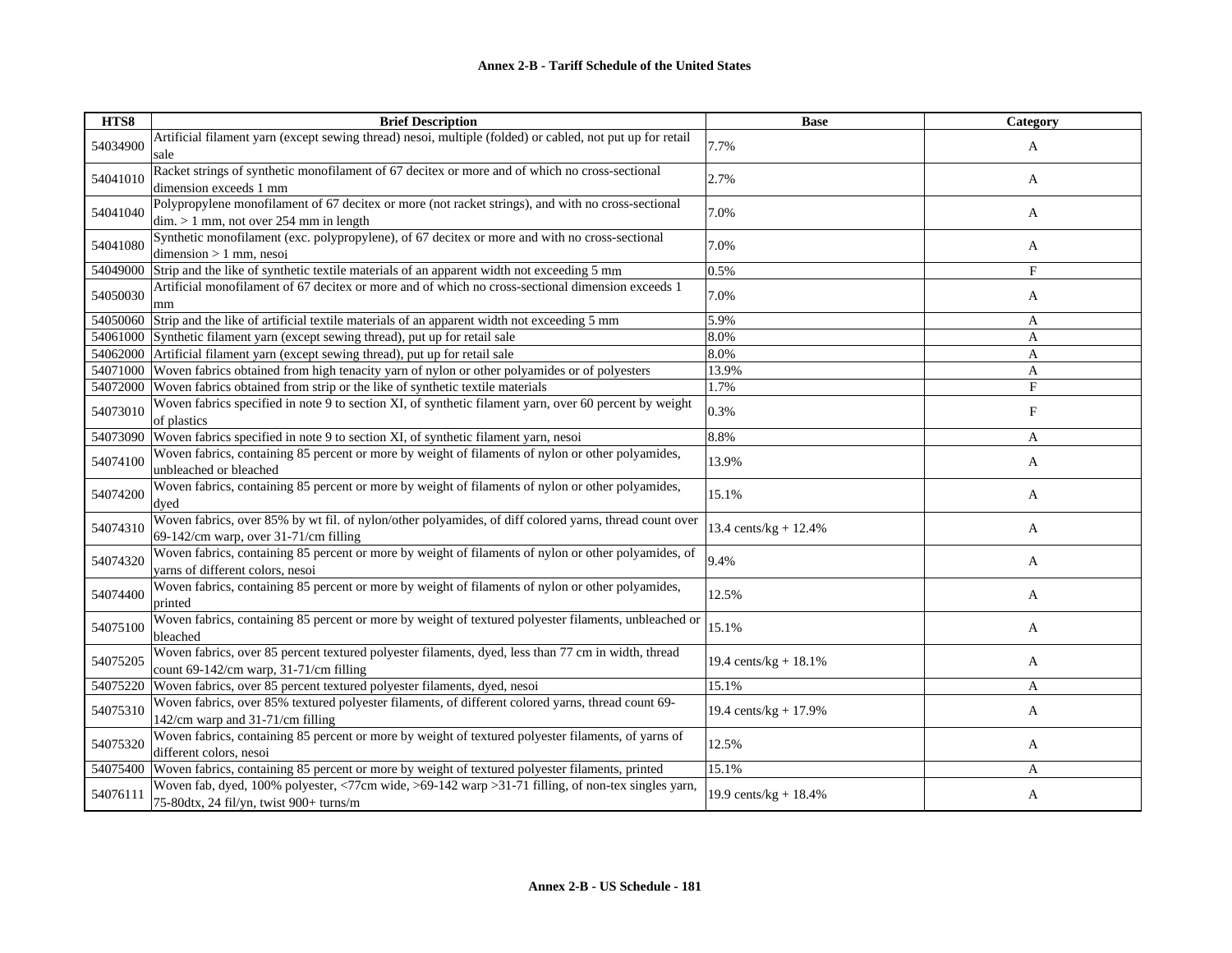| HTS8     | <b>Brief Description</b>                                                                                                                                | <b>Base</b>             | Category   |
|----------|---------------------------------------------------------------------------------------------------------------------------------------------------------|-------------------------|------------|
| 54076119 | Woven fab, dyed, 85% + non-tex poly. fil., <77cm wide, >69-142 warp > 31-71 filling (not 100% poly.<br>sin.yarn, 75-80dtx, 24 fil/yn & 900+ turns/m)    | 19.9 cents/kg + $18.4%$ | A          |
| 54076121 | Woven fab,yn diff colors,<77cm wide, >69-142 warp, >31-71 filling, 100% poly.non-tex sin. yarn of<br>75-80 dtx., 24 fil/yn & twist 900+ turns/m         | 13.4 cents/kg + 12.4%   | A          |
| 54076129 | Woven fab, 85% + non-tex poly, yn diff colors, <77cm wide, >69-142 warp, >31-71 filling (not 100% poly<br>sin yarn, 75-80dtx, 24 fil/yn & 900+ turns/m) | 13.4 cents/kg + $12.4%$ | A          |
| 54076191 | Woven fab, 85% + non-tex poly fil, wholly of polyester, of single yarns 75-80 decitex, 24 fil/yarn & a<br>twist of 900 or more turns/m                  | 15.1%                   | A          |
| 54076199 | Woven fab, of 85%+ non-text. polyester filaments, nesoi (not wholly polyester single yarns, 75-80 dtx,<br>24 fil/yarn & twist 900+ turns/m)             | 15.1%                   | A          |
| 54076910 | Woven fab, containing 85%+ by wt of polyester filaments nesoi, unbleached or bleached                                                                   | 15.1%                   | A          |
| 54076920 | Woven fab, containing $85\% + by$ wt of polyester filaments nesoi, dyed                                                                                 | 15.1%                   | A          |
| 54076930 | Woven fab, cont. 85% + by wt polyester filaments nesoi, thread count >69-142/cm in warp $\&$ >31-<br>71/cm filling, of yarns of diff. colors            | 2.4 cents/kg + $2.2\%$  | $_{\rm F}$ |
| 54076940 | Woven fab, containing 85% + by wt polyester filaments nesoi, of yarns of different colors, nesoi                                                        | 9.4%                    | A          |
| 54076990 | Woven fab, containing $85\% + by$ wt polyester filaments nesoi, printed                                                                                 | 15.1%                   | A          |
| 54077100 | Woven fabrics, containing 85 percent or more by weight of synthetic filaments, unbleached or bleached 15.1%                                             |                         | A          |
| 54077200 | Woven fabrics, containing 85 percent or more by weight of synthetic filaments, dyed                                                                     | 15.1%                   | A          |
| 54077310 | Woven fabrics, cont. 85% or more syn. filaments by weight, thread count > 69-142/cm warp and > 31-<br>71/cm filling, of different colored yarns         | 2.4 cents/ $kg + 2.2%$  | $_{\rm F}$ |
| 54077320 | Woven fabrics, containing 85% or more by weight of synthetic filaments, of yarns of different colors,<br>nesoi                                          | 9.4%                    | A          |
| 54077400 | Woven fabrics, containing 85 percent or more by weight of synthetic filaments, printed                                                                  | 15.1%                   | A          |
| 54078100 | Woven fabrics, containing less than 85% by weight of synthetic filaments, mixed mainly or solely with<br>cotton, unbleached or bleached                 | 15.1%                   | A          |
| 54078200 | Woven fabrics, containing less than 85 percent by weight of synthetic filaments, mixed mainly or solely<br>with cotton, dyed                            | 15.1%                   | A          |
| 54078300 | Woven fabrics, less than 85 percent by weight of synthetic filaments, mixed mainly or solely with<br>cotton, of yarns of different colors               | 9.4%                    | A          |
| 54078400 | Woven fabrics, containing less than 85 percent by weight of synthetic filaments, mixed mainly or solely<br>with cotton, printed                         | 15.1%                   | A          |
| 54079105 | Woven fabrics of synthetic filament yarn nesoi, containing 36 percent or more by weight of wool or<br>fine animal hair, unbleached or bleached          | 4.8 cents/kg + $26.3%$  | A          |
| 54079110 | Woven fabrics of synthetic filament yarn nesoi, mixed mainly or solely with wool or fine animal hair,<br>unbleached or bleached, nesoi                  | 12.2%                   | A          |
| 54079120 | Woven fabrics of synthetic filament yarn nesoi, unbleached or bleached, nesoi                                                                           | 15.1%                   | A          |
| 54079205 | Woven fabrics of synthetic filament yarn nesoi, containing 36 percent or more by weight of wool or<br>fine animal hair, dyed                            | $4.8$ cents/kg + 26.3%  | A          |
| 54079210 | Woven fabrics of synthetic filament yarn nesoi, mixed mainly or solely with wool or fine animal hair,<br>cont. < 36% wool/fine animal hair, dyed        | 12.2%                   | A          |
| 54079220 | Woven fabrics of synthetic filament varn nesoi, dyed, nesoi                                                                                             | 15.1%                   | A          |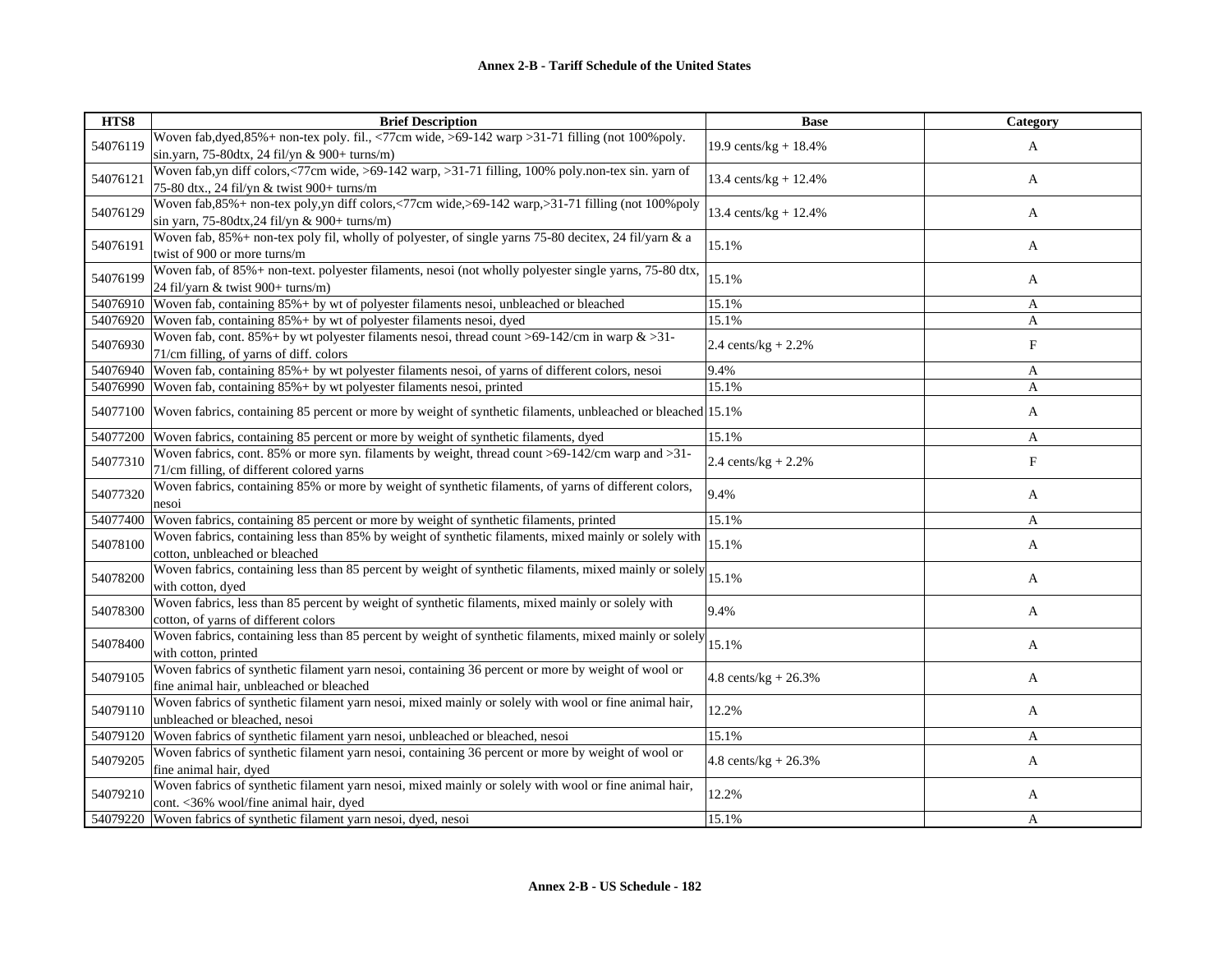| HTS8     | <b>Brief Description</b>                                                                                                                            | <b>Base</b>                     | Category   |
|----------|-----------------------------------------------------------------------------------------------------------------------------------------------------|---------------------------------|------------|
| 54079305 | Woven fabrics of synthetic filament yarn nesoi, containing 36% or more by weight of wool or fine<br>animal hair, of yarns of different colors       | $4.8 \text{ cents/kg} + 26.3\%$ | A          |
| 54079310 | Woven fabrics of synthetic filament yarn nesoi, mixed mainly or solely with wool or fine animal hair,<br>of yarns of different colors, nesoi        | 12.2%                           | A          |
| 54079315 | Woven fabrics, cont. 85% or more of man-made filaments, thread count >69-142/cm warp and >31-<br>71/cm filling, of different colored yarns          | 2.4 cents/ $kg + 2.2%$          | F          |
| 54079320 | Woven fabrics of synthetic filament yarn nesoi, of yarns of different colors, nesoi                                                                 | 12.5%                           | A          |
| 54079405 | Woven fabrics of synthetic filament yarn nesoi, containing 36 percent or more by weight of wool or<br>fine animal hair, printed                     | $4.8 \text{ cents/kg} + 3.8\%$  | $_{\rm F}$ |
| 54079410 | Woven fabrics of synthetic filament yarn nesoi, mixed mainly/solely with wool/fine animal hair,<br>contain < 36% wool/fine animal hair, printed     | 12.2%                           | A          |
| 54079420 | Woven fabrics of synthetic filament yarn nesoi, printed, nesoi                                                                                      | 15.1%                           | A          |
| 54081000 | Woven fabrics obtained from high tenacity yarn, of viscose rayon                                                                                    | 15.1%                           | A          |
| 54082100 | Woven fabrics, containing 85 percent or more by weight of artificial filament or strip or the like,<br>unbleached or bleached                       | 15.1%                           | A          |
| 54082210 | Woven fabric, 85% + artificial filament or strip or the like, dyed, of cuprammonium rayon                                                           | 15.1%                           | A          |
| 54082290 | Woven fabric, 85% + artificial filament or strip or the like, dyed, not of cuprammonium rayon, nesoi                                                | 15.1%                           | A          |
| 54082311 | Woven fabric, $85\%$ + artificial filament/strip, of yarns of different colors, > 69-142 warp $\&$ > 31-71<br>filling yarns, of cupra/rayon, nesoi  | 2.4 cents/ $kg + 2.2%$          | $_{\rm F}$ |
| 54082319 | Woven fabric, $85\%$ + artificial filament/strip, of yarns of different colors, > 69-142 warp & > 31-71<br>filling yarns, not of cupra/rayon, nesoi | 2.4 cents/kg + $2.2\%$          | F          |
| 54082321 | Woven fabric, 85%+ artificial filament/strip, of yarns of different colors, not 69-142 warp & 31-71<br>filling yarns, of cupra/rayon, nesoi         | 12.5%                           | A          |
| 54082329 | Woven fabric, 85%+ artificial filament/strip, of yarns of different colors, not 69-142 warp & 31-71<br>filling yarns, not of cupra/rayon, nesoi     | 12.5%                           | A          |
| 54082410 | Woven fabric, 85%+ artificial filament/strip, printed, of cuprammonium rayon, nesoi                                                                 | 12.5%                           | A          |
| 54082490 | Woven fabric, 85%+ artificial filament/strip, printed, not of cuprammonium rayon, nesoi                                                             | 12.5%                           | A          |
| 54083105 | Woven fabrics of artificial filament yarn nesoi, containing 36 percent or more by wt of wool or fine<br>animal hair, unbleached or bleached         | $4.8$ cents/kg + 26.3%          | A          |
| 54083110 | Woven fabrics of artificial filament yarn nesoi, mixed mainly or solely with wool or fine animal hair,<br>unbleached or bleached, nesoi             | 12.2%                           | A          |
| 54083120 | Woven fabrics of artificial filament yarn nesoi, unbleached or bleached, nesoi                                                                      | 15.1%                           | A          |
| 54083205 | Woven fabrics of artificial filament yarn nesoi, containing 36 percent or more by wt of wool or fine<br>animal hair, dyed                           | 4.8 cents/kg + $21.5%$          | A          |
| 54083210 | Woven fabrics of artificial filament yarn nesoi, mixed mainly or solely with wool or fine animal hair,<br>dyed, nesoi                               | 12.2%                           | A          |
| 54083230 | Woven fabrics of artificial filament yarn nesoi, dyed, 30 percent or more by wt of silk or silk waste,<br>valued over \$33/kg                       | 7.0%                            | A          |
| 54083290 | Woven fabrics of artificial filament yarn nesoi, dyed, nesoi                                                                                        | 15.2%                           | A          |
| 54083305 | Woven fabrics of artificial filament yarn nesoi, containing 36% or more by wt of wool or fine animal<br>hair, of yarns of different colors          | 4.8 cents/ $kg + 21.4%$         | A          |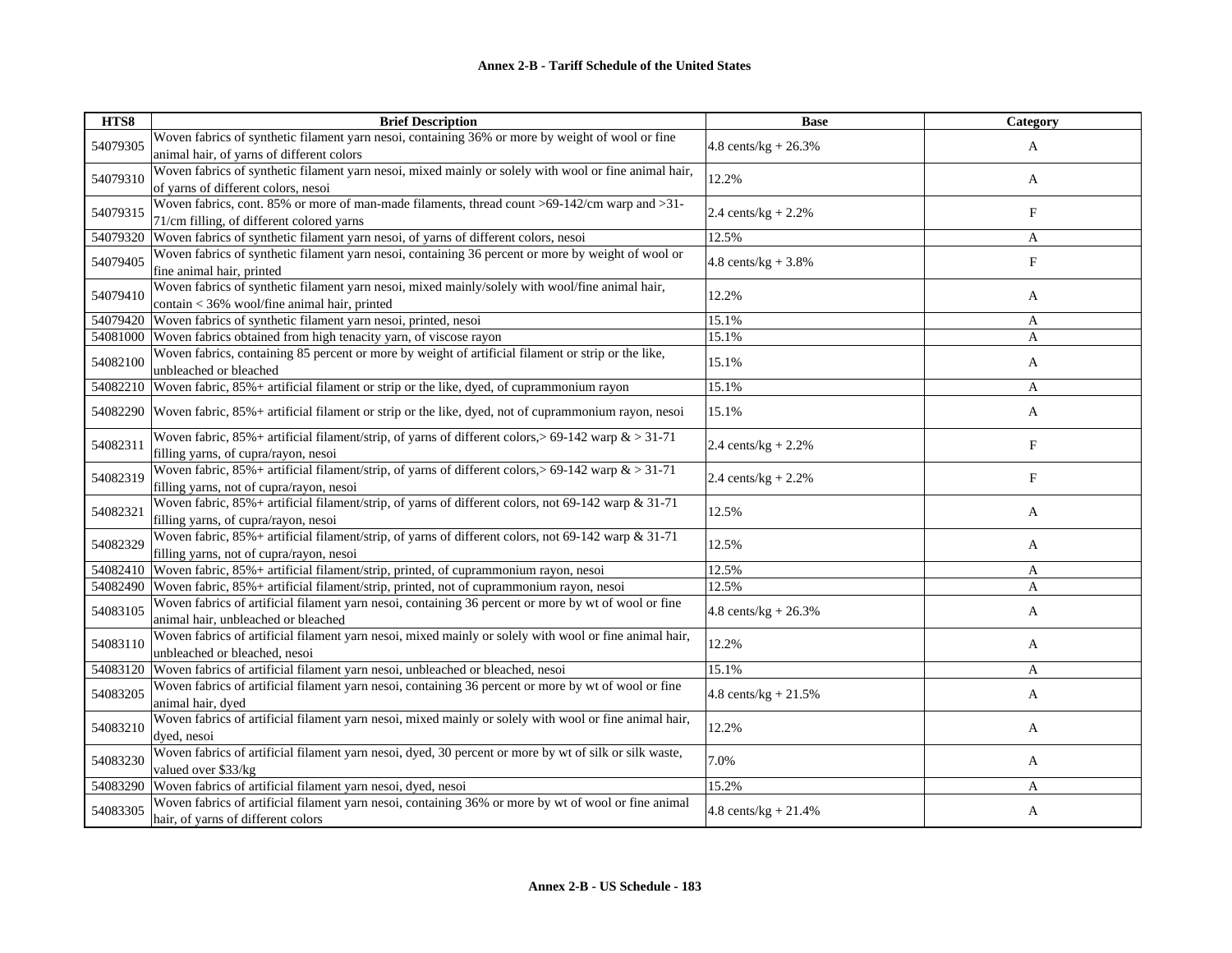| HTS8     | <b>Brief Description</b>                                                                                                                        | <b>Base</b>             | Category     |
|----------|-------------------------------------------------------------------------------------------------------------------------------------------------|-------------------------|--------------|
| 54083310 | Woven fabrics of artificial filament yarn nesoi, mixed mainly or solely with wool or fine animal hair, of<br>yarns of different colors, nesoi   | 12.2%                   | A            |
| 54083315 | Woven fabrics cont. 85% or more mm filaments nesoi, thread count > 69-142/cm warp and > 31-71/cm<br>filling, of different colored yarns         | 13.5 cents/kg + $12.5%$ | A            |
| 54083330 | Woven fabrics of artificial filament yarn nesoi, of yarns of different colors, 30 percent or more of silk<br>or silk waste, valued over \$33/kg | 7.0%                    | A            |
| 54083390 | Woven fabrics of artificial filament yarn nesoi, of yarns of different colors, nesoi                                                            | 12.5%                   | A            |
| 54083405 | Woven fabrics of artificial filament yarn nesoi, containing 36 percent or more by weight of wool or fine<br>animal hair, printed                | 4.8 cents/kg + $3.8\%$  | $_{\rm F}$   |
| 54083410 | Woven fabrics of artificial filament yarn nesoi, mixed mainly or solely with wool or fine animal hair,<br>printed, nesoi                        | 12.2%                   | A            |
| 54083430 | Woven fabrics of artificial filament yarn nesoi, printed, 30 percent or more by weight of silk or silk<br>waste, valued over \$33/kg            | 0.8%                    | F            |
|          | 54083490 Woven fabrics of artificial filament yarn nesoi, printed, nesoi                                                                        | 12.5%                   | A            |
|          | 55011000 Synthetic filament tow of nylon or other polyamides                                                                                    | 7.8%                    | A            |
|          | 55012000 Synthetic filament tow of polyesters                                                                                                   | 7.8%                    | A            |
|          | 55013000 Synthetic filament tow of acrylic or modacrylic                                                                                        | 7.8%                    | A            |
|          | 55019000 Synthetic filament tow, nesoi                                                                                                          | 7.8%                    | $\mathbf{A}$ |
|          | 55020000 Artificial filament tow                                                                                                                | 7.8%                    | $\mathbf{A}$ |
| 55031010 | Synthetic staple fibers, n/carded, combed or otherwise processed for spinning, of nylon/other<br>polyamides, cont 10% or more by wt of nylon 12 | Free                    | $\mathsf{C}$ |
| 55031090 | Synthetic staple fibers, n/carded, combed or otherwise processed for spinning, of nylon or other<br>polyamides, nesoi                           | 4.4%                    | A            |
|          | 55032000 Synthetic staple fibers, not carded, combed or otherwise processed for spinning, of polyesters                                         | 4.4%                    | A            |
|          | 55033000 Synthetic (acrylic or modacrylic) staple fibers, not carded, combed or otherwise processed for spinning 4.4%                           |                         | A            |
|          | 55034000 Synthetic staple fibers, not carded, combed or otherwise processed for spinning, of polypropylene                                      | 4.4%                    | A            |
|          | 55039010 Synthetic staple fibers, not carded, combed or otherwise processed for spinning, of vinyon                                             | Free                    | $\mathsf{C}$ |
|          | 55039090 Synthetic staple fibers, not carded, combed or otherwise processed for spinning, nesoi                                                 | 4.4%                    | A            |
|          | 55041000 Artificial staple fibers, not carded, combed or otherwise processed for spinning, of viscose rayon                                     | 4.4%                    | A            |
| 55049000 | Artificial staple fibers, not carded, combed or otherwise processed for spinning, other than of viscose<br>rayon                                | 4.4%                    | A            |
|          | 55051000 Waste (including noils, yarn waste and garnetted stock) of synthetic fibers                                                            | 0.2%                    | $_{\rm F}$   |
| 55052000 | Waste (including noils, yarn waste and garnetted stock) of artificial fibers                                                                    | 0.2%                    | F            |
| 55061000 | Synthetic staple fibers, carded, combed or otherwise processed for spinning, of nylon or other<br>polyamides                                    | 5.2%                    | A            |
|          | 55062000 Synthetic staple fibers, carded, combed or otherwise processed for spinning, of polyesters                                             | 5.8%                    | A            |
|          | 55063000 Synthetic (acrylic or modacrylic) staple fibers, carded, combed or otherwise processed for spinning                                    | 5.2%                    | A            |
|          | 55069000 Synthetic staple fibers, carded, combed or otherwise processed for spinning, nesoi                                                     | 5.2%                    | A            |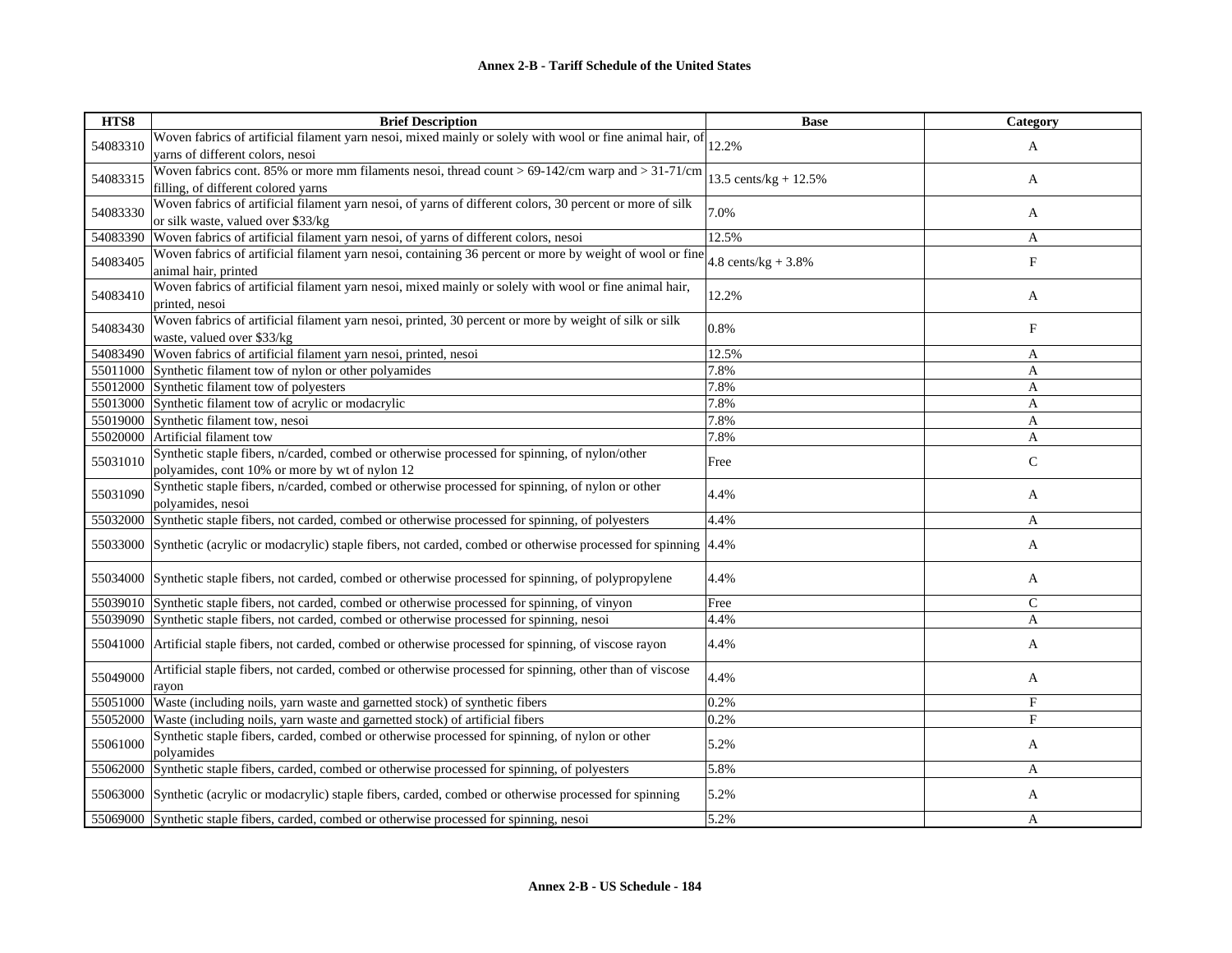| HTS8     | <b>Brief Description</b>                                                                                                                          | <b>Base</b> | Category     |
|----------|---------------------------------------------------------------------------------------------------------------------------------------------------|-------------|--------------|
|          | 55070000 Artificial staple fibers, carded, combed or otherwise processed for spinning                                                             | 5.2%        | A            |
| 55081000 | Sewing thread of synthetic staple fibers, whether or not put up for retail sale                                                                   | 11.6%       | $\mathbf{A}$ |
| 55082000 | Sewing thread of artificial staple fibers, whether or not put up for retail sale                                                                  | 11.2%       | A            |
| 55091100 | Yarn (other than sewing thread) containing 85% or more by weight of nylon/polyamide staple fibers,<br>singles, not put up for retail sale         | 9.6%        | A            |
| 55091200 | Yarn (other than sewing thread) cont. 85% or more by weight of nylon/polyamide staple fibers,<br>multiple or cabled, not put up for retail sale   | 10.7%       | A            |
| 55092100 | Yarn (other than sewing thread) containing 85% or more by weight of polyester staple fibers, singles,<br>not put up for retail sale               | 9.8%        | A            |
| 55092200 | Yarn (other than sewing thread) cont. 85% or more by weight of polyester staple fibers, multiple or<br>cabled, not put up for retail sale         | 10.7%       | A            |
| 55093100 | Yarn (not sewing thread) cont. 85% or more by weight of acrylic or modacrylic staple fibers, singles,<br>not put up for retail sale               | 9.2%        | A            |
| 55093200 | Yarn (not sewing thread) cont. 85% or more by wt. of acrylic or modacrylic staple fibers, multiple or<br>cabled, not put up for retail sale       | 10.2%       | A            |
| 55094100 | Yarn (other than sewing thread) containing 85% or more by weight of synthetic staple fibers nesoi,<br>singles, not put up for retail sale         | 9.2%        | A            |
| 55094200 | Yarn (other than sewing thread) cont. 85% or more by weight of synthetic staple fibers nesoi, multiple<br>or cabled, not put up for retail sale   | 7.5%        | A            |
| 55095130 | Yarn (not sewing thread) of polyester staple fibers mixed mainly/solely with artificial staple fibers,<br>single, not put up for retail sale      | 9.8%        | A            |
| 55095160 | Yarn (not sewing thread) of polyester staple fibers mixed mainly/solely with artificial staple fibers,<br>multiple, not put up for retail sale    | 10.7%       | A            |
| 55095200 | Yarn (other than sewing thread) of polyester staple fibers mixed mainly/solely with wool or fine animal<br>hair, not put up for retail sale       | 12.3%       | A            |
| 55095300 | Yarn (other than sewing thread) of polyester staple fibers mixed mainly or solely with cotton, not put<br>up for retail sale                      | 13.4%       | A            |
| 55095900 | Yarn (other than sewing thread) of polyester staple fibers nesoi, not put up for retail sale                                                      | 13.4%       | A            |
| 55096100 | Yarn (other than sewing thread) of acrylic or modacrylic staple fibers mixed with wool or fine animal<br>hair, not put up for retail sale         | 13.4%       | A            |
| 55096200 | Yarn (other than sewing thread) of acrylic or modacrylic staple fibers mixed mainly or solely with<br>cotton, not put up for retail sale          | 12.3%       | A            |
| 55096920 | Yarn (not sew thread) of acrylic/modacrylic staple fibers mixed mainly/solely w/artificial staple fibers,<br>singles, not for retail sale         | 9.2%        | A            |
| 55096940 | Yarn (not sewing thread) of acrylic/modacrylic staple fiber mixed mainly/solely w/artificial staple<br>fiber, multiple or cabled, not retail sale | 10.2%       | A            |
| 55096960 | Yarn (other than sewing thread) of acrylic or modacrylic staple fibers nesoi, not put up for retail sale                                          | 13.4%       | A            |
| 55099100 | Yarn (other than sewing thread) of synthetic staple fibers mixed mainly or solely with wool or fine<br>animal hair, not put up for retail sale    | 12.3%       | A            |
| 55099200 | Yarn (other than sewing thread) of synthetic staple fibers mixed mainly or solely with cotton, not put<br>up for retail sale                      | 8.2%        | A            |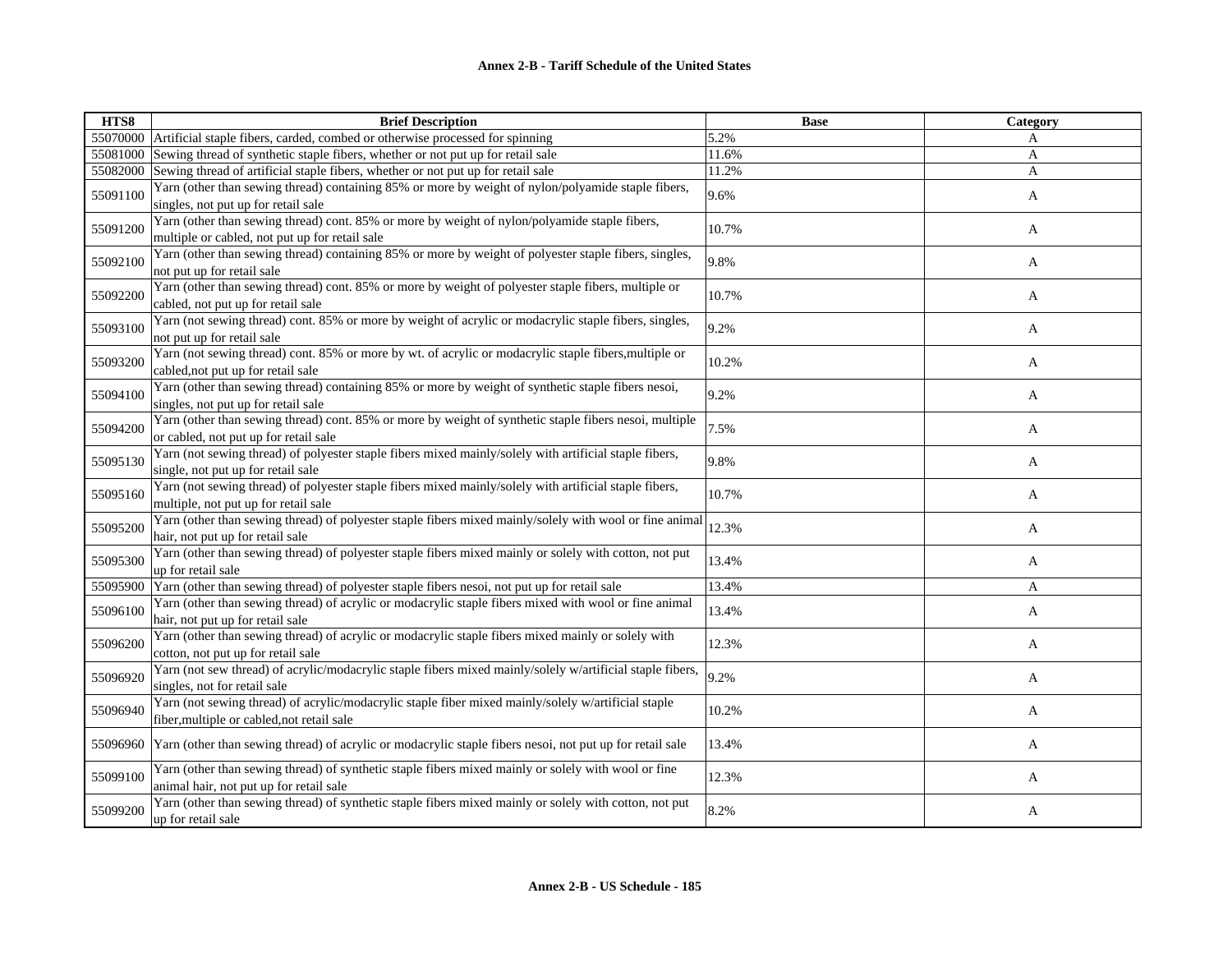| HTS8     | <b>Brief Description</b>                                                                                                                            | <b>Base</b> | <b>Category</b> |
|----------|-----------------------------------------------------------------------------------------------------------------------------------------------------|-------------|-----------------|
| 55099920 | Yarn (not sewing thread) of synthetic staple fibers nesoi, mixed mainly/solely w/artificial staple fibers,<br>singles, not for retail sale          | 9.2%        | A               |
| 55099940 | Yarn (not sewing thread) of synthetic staple fibers nesoi, mixed mainly/solely w/artificial staple fibers,<br>multiple, not for retail sale         | 10.7%       | A               |
| 55099960 | Yarn (other than sewing thread) of synthetic staple fibers nesoi, not put up for retail sale                                                        | 13.4%       | A               |
| 55101100 | Yarn (other than sewing thread) containing 85% or more by weight of artificial staple fibers, singles,<br>not put up for retail sale                | 9.2%        | A               |
| 55101200 | Yarn (other than sewing thread) cont. 85% or more by weight of artificial staple fibers, multiple or<br>cabled, not put up for retail sale          | 10.7%       | A               |
| 55102000 | Yarn (other than sewing thread) of artificial staple fibers mixed mainly or solely with wool or fine<br>animal hair, not put up for retail sale     | 10.7%       | A               |
| 55103000 | Yarn (other than sewing thread) of artificial staple fibers mixed mainly or solely with cotton, not put up<br>for retail sale                       | 8.2%        | A               |
| 55109020 | Yarn (other than sewing thread) of artificial staple fibers mixed mainly/solely with synthetic staple<br>fibers, singles, not for retail sale       | 9.2%        | A               |
| 55109040 | Yarn (other than sewing thread) of artificial staple fibers mixed mainly/solely with synthetic staple<br>fibers, multiple, not for retail sale      | 10.7%       | A               |
| 55109060 | Yarn (other than sewing thread) of artificial staple fibers nesoi, not put up for retail sale                                                       | 13.4%       | A               |
| 55111000 | Yarn (other than sewing thread) of synthetic staple fibers, containing 85% or more by weight of such<br>fibers, put up for retail sale              | 8.0%        | A               |
| 55112000 | Yarn (other than sewing thread) of synthetic staple fibers, containing less than 85% by weight of such<br>fibers, put up for retail sale            | 8.0%        | A               |
| 55113000 | Yarn (other than sewing thread) of artificial staple fibers, put up for retail sale                                                                 | 8.0%        | A               |
| 55121100 | Woven fabrics containing 85% or more by weight of polyester staple fibers, unbleached or bleached                                                   | 12.5%       | A               |
| 55121900 | Woven fabrics containing 85% or more by weight of polyester staple fibers, other than unbleached or<br>bleached                                     | 13.9%       | A               |
| 55122100 | Woven fabrics containing 85% or more by weight of acrylic or modacrylic staple fibers, unbleached or<br>bleached                                    | 12.5%       | A               |
| 55122900 | Woven fabrics containing 85% or more by weight of acrylic or modacrylic staple fibers, other than<br>unbleached or bleached                         | 12.5%       | A               |
| 55129100 | Woven fabrics, containing 85% or more by weight of synthetic fibers nesoi, unbleached or bleached                                                   | 15.1%       | A               |
| 55129900 | Woven fabrics, containing 85% or more by weight of synthetic fibers nesoi, other than unbleached or<br>bleached                                     | 12.5%       | A               |
| 55131100 | Woven fabric of poly staple fiber, < 85% wt poly staple fibers, mixed mainly/solely w/cotton, wt n/o 170<br>g/m2,plain weave,unbleached/bleached    | 15.1%       | A               |
| 55131200 | Woven 3-or 4-thread twill fabric of poly staple fib, < 85% poly staple fiber, mixed mainly/solely<br>w/cotton, wt n/o 170 g/m2, unbleached/bleached | 15.1%       | A               |
| 55131300 | Woven fabrics of polyester staple fibers,<85% polyester staple fibers, mixed mainly/solely<br>w/cotton,n/o 170 g/m2,unbleached/bleached, nesoi      | 15.1%       | A               |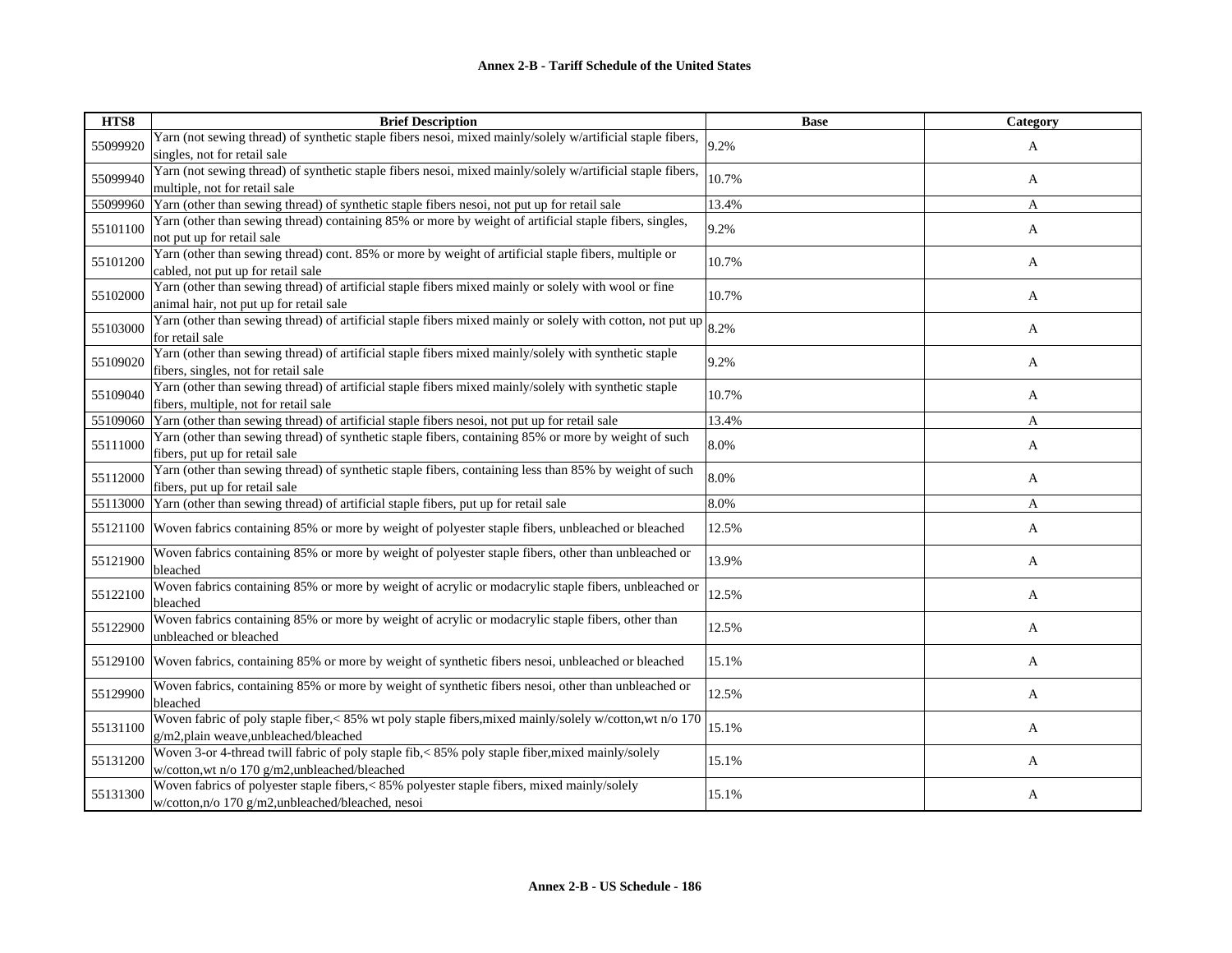| HTS8     | <b>Brief Description</b>                                                                                                                             | <b>Base</b> | Category |
|----------|------------------------------------------------------------------------------------------------------------------------------------------------------|-------------|----------|
| 55131900 | Woven fabrics of synthetic staple fibers nesoi, < 85% by weight of such fibers, mixed with cotton, n/o<br>170g/m2, unbleached or bleached            | 15.1%       | A        |
| 55132100 | Woven fabrics of polyester staple fibers, < 85% polyester staple fibers, mixed mainly/solely w/cotton,<br>not over 170 g/m2, plain weave, dyed       | 15.1%       | A        |
| 55132200 | Woven 3- or 4-thread twill fabric of poly staple fib, < 85% polyester staple fibers, mixed mainly/solely<br>w/cotton, n/o 170 g/m2, dyed             | 15.1%       | A        |
| 55132300 | Woven fabrics of polyester staple fibers, < 85% by wt polyester staple fibers, mixed mainly/solely<br>w/cotton, not over 170 g/m2, dyed, nesoi       | 15.1%       | A        |
| 55132900 | Woven fabrics of synthetic staple fibers nesoi, < 85% by wt of such fibers, mixed mainly/solely<br>w/cotton, weighing n/o 170g/m2, dyed, nesoi       | 15.1%       | A        |
| 55133100 | Woven fabrics of poly staple fib,< 85% polyester staple fibers, mixed mainly/solely w/cotton, n/o 170<br>g/m2,plain weave, of yarns of dif. colors   | 15.1%       | A        |
| 55133200 | Woven 3-or 4-thread twill fabric of poly stple fib,< 85% poly stple fibers, mixed mainly/solely<br>w/cotton, $n/0$ 170 g/m2, of varns of dif. colors | 15.1%       | A        |
| 55133300 | Woven fabrics of poly staple fib, < 85% by wt polyester staple fibers, mixed mainly/solely w/cotton, wt<br>n/o 170 g/m2, of yarns of dif. colors     | 15.1%       | A        |
| 55133900 | Woven fabrics of synthetic staple fibers nesoi,<85% by wt of such fibers, mixed mainly/solely<br>w/cotton, n/o 170g/m2, of dif. colored yarns        | 15.1%       | A        |
| 55134100 | Printed plain weave fabrics of poly staple fib,< 85% by weight polyester staple fibers, mixed<br>mainly/solely with cotton, n/o 170g/m2              | 15.1%       | A        |
| 55134200 | Printed 3-or 4-thread twill fabric of poly staple fib, incl cross twill, < 85% wt poly staple fibers, mixed<br>mainly/solely w/cotton,n/o 170g/m2    | 13.9%       | A        |
| 55134300 | Printed woven fabrics of polyester staple fibers, < 85% by wt polyester staple fibers, mixed<br>mainly/solely with cotton, weighing n/o 170g/m2      | 15.1%       | A        |
| 55134900 | Printed woven fabrics of synthetic staple fibers nesoi, < 85% by weight of such fibers, mixed mainly or<br>solely with cotton, n/o 170g/m2           | 9.4%        | A        |
| 55141100 | Plain weave fabrics of poly staple fiber, < 85% wt polyester staple fibers, mixed mainly/solely w/cotton,<br>wt ov 170 g/m2, unbleached/bleached     | 15.1%       | A        |
| 55141200 | Wov 3-or 4-thread twill fabric of poly staple fib,<85% polyester staple fiber, mixed mainly/solely<br>w/cotton,ov 170 g/m2,unbleached/bleached       | 15.1%       | A        |
| 55141300 | Woven fabric of poly staple fiber, < 85% wt polyester staple fibers, mixed mainly/solely w/cotton, over<br>170 g/m2, unbleached/bleached, nesoi      | 15.1%       | A        |
| 55141900 | Unbleached or bleached woven fabric of synthetic staple fibers nesoi, <85% by wt of such fibers,<br>mixed mainly/solely w/cotton, over 170g/m2       | 9.4%        | A        |
| 55142100 | Plain weave fabrics of polyester staple fiber, < 85% by wt polyester staple fibers, mixed mainly/solely<br>with cotton, over 170 g/m2, dyed          | 15.1%       | A        |
| 55142200 | Wov 3-or 4-thread twill fabric of poly staple fib, incl cross twill, < 85% poly staple fibers, mixed<br>mainly/solely w/cotton,ov 170 g/m2, dyed     | 15.1%       | A        |
| 55142300 | Woven fabrics of polyester staple fib, < 85% by wt polyester staple fibers, mixed mainly/solely<br>w/cotton, over 170 g/m2, dyed, nesoi              | 15.1%       | A        |
| 55142900 | Dyed woven fabrics of synthetic staple fibers nesoi, < 85% by weight of such fibers, mixed mainly or<br>solely with cotton, over 170g/m2             | 12.5%       | A        |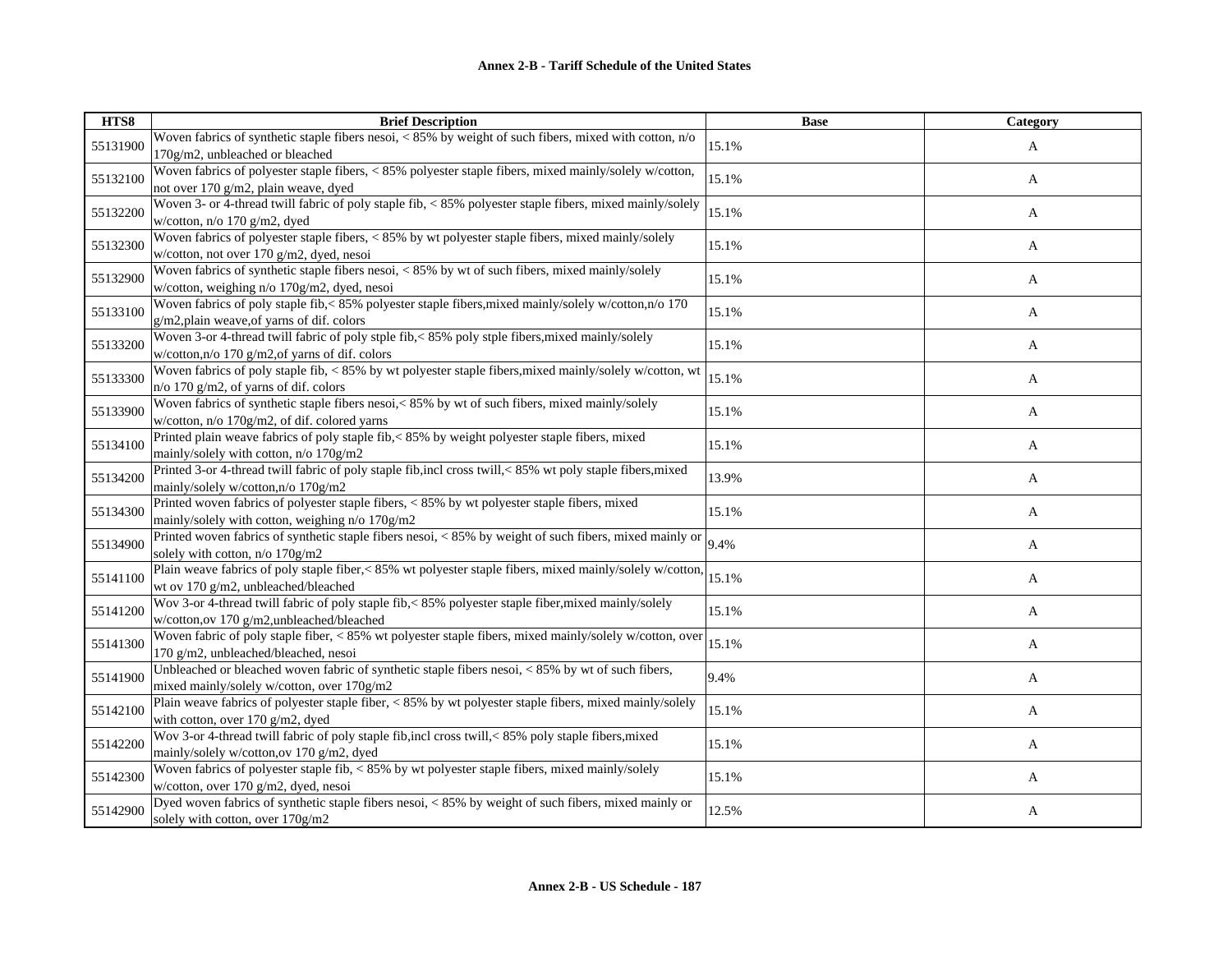| HTS8     | <b>Brief Description</b>                                                                                                                              | <b>Base</b>             | Category |
|----------|-------------------------------------------------------------------------------------------------------------------------------------------------------|-------------------------|----------|
| 55143100 | Plain weave fabrics of poly staple fiber, < 85% polyester staple fibers, mixed mainly/solely with<br>cotton, ov 170 g/m2, of yarns of dif. colors     | 15.1%                   | A        |
| 55143200 | Woven 3-or 4-thread twill fabric of poly staple fib,< 85% poly staple fibers, mixed mainly/solely<br>w/cotton, ov 170 $g/m2$ , of yarn of dif. colors | 15.1%                   | A        |
| 55143300 | Woven fabrics of poly staple fiber,< 85% polyester staple fibers, mixed mainly/solely w/cotton, ov 170<br>g/m2, of yarns of different colors, nesoi   | 12.5%                   | A        |
| 55143900 | Woven fabrics of synthetic staple fibers nesoi, < 85% by wt of such fibers, mixed mainly/solely<br>w/cotton, ov 170g/m2, of dif. colored yarns        | 1.7%                    | F        |
| 55144100 | Printed plain weave fabrics of polyester staple fiber, < 85% by wt polyester staple fibers, mixed mainly<br>or solely with cotton, over 170g/m2       | 15.1%                   | A        |
| 55144200 | Printed 3-or 4-thread twill fab of poly staple fib, incl cross twill, < 85% by wt poly staple fibers, mixed<br>mainly/solely w/cotton,ov 170g/m       | 15.1%                   | A        |
| 55144300 | Printed woven fabrics of polyester staple fiber, < 85% by wt polyester staple fibers, mixed<br>mainly/solely with cotton, over 170g/m2, nesoi         | 1.7%                    | F        |
| 55144900 | Printed woven fabrics of synthetic staple fibers nesoi, < 85% by weight of such fibers, mixed mainly or<br>solely with cotton, over 170g/m2           | 9.4%                    | A        |
| 55151100 | Woven fabrics of polyester staple fibers, mixed mainly or solely with viscose rayon staple fibers, nesoi 15.1%                                        |                         | A        |
| 55151200 | Woven fabrics of polyester staple fibers, mixed mainly or solely with man-made filaments, nesoi                                                       | 12.5%                   | A        |
| 55151305 | Woven fabrics of polyester staple fibers, containing 36 percent or more by weight of wool or fine<br>animal hair, nesoi                               | 4.8 cents/kg + $26.3%$  | A        |
| 55151310 | Woven fabrics of polyester staple fibers, mixed mainly or solely with wool or fine animal hair, nesoi                                                 | 12.2%                   | A        |
| 55151900 | Woven fabrics of polyester staple fibers, nesoi                                                                                                       | 12.5%                   | A        |
| 55152100 | Woven fabrics of acrylic or modacrylic staple fibers, mixed mainly or solely with man-made filaments,<br>nesoi                                        | 1.7%                    | F        |
| 55152205 | Woven fabrics of acrylic or modacrylic staple fibers, containing 36% or more by weight of wool or fine<br>animal hair, nesoi                          | 4.8 cents/ $kg + 21.9%$ | A        |
| 55152210 | Woven fabrics of acrylic or modacrylic staple fibers, mixed mainly or solely with wool or fine animal<br>hair, nesoi                                  | 12.2%                   | A        |
| 55152900 | Woven fabrics of acrylic or modacrylic staple fibers, nesoi                                                                                           | 1.7%                    | F        |
| 55159100 | Woven fabrics of synthetic staple fibers (not polyester/acrylic or modacrylic staple fiber) mixed<br>mainly/solely w/man-made filaments, nesoi        | 12.5%                   | A        |
| 55159205 | Woven fabrics of synthetic staple fibers (not polyester/acrylic or modacrylic staple fiber) contain 36%<br>or more wool/fine animal hair, nesoi       | 4.8 cents/kg + $26.3%$  | A        |
| 55159210 | Woven fabrics of synthetic staple fibers (not polyester/acrylic/modacrylic staple fiber) mixed<br>mainly/solely w/wool/fine animal hair,nesoi         | 12.2%                   | A        |
| 55159900 | Woven fabrics of synthetic staple fibers (not of polyester, acrylic or modacrylic staple fibers), nesoi                                               | 9.4%                    | A        |
| 55161100 | Woven fabrics of artificial staple fibers, containing 85% or more by weight of such fibers, unbleached<br>or bleached                                 | 15.1%                   | A        |
| 55161200 | Woven fabrics of artificial staple fibers, containing 85% or more by weight of such fibers, dyed                                                      | 15.1%                   | A        |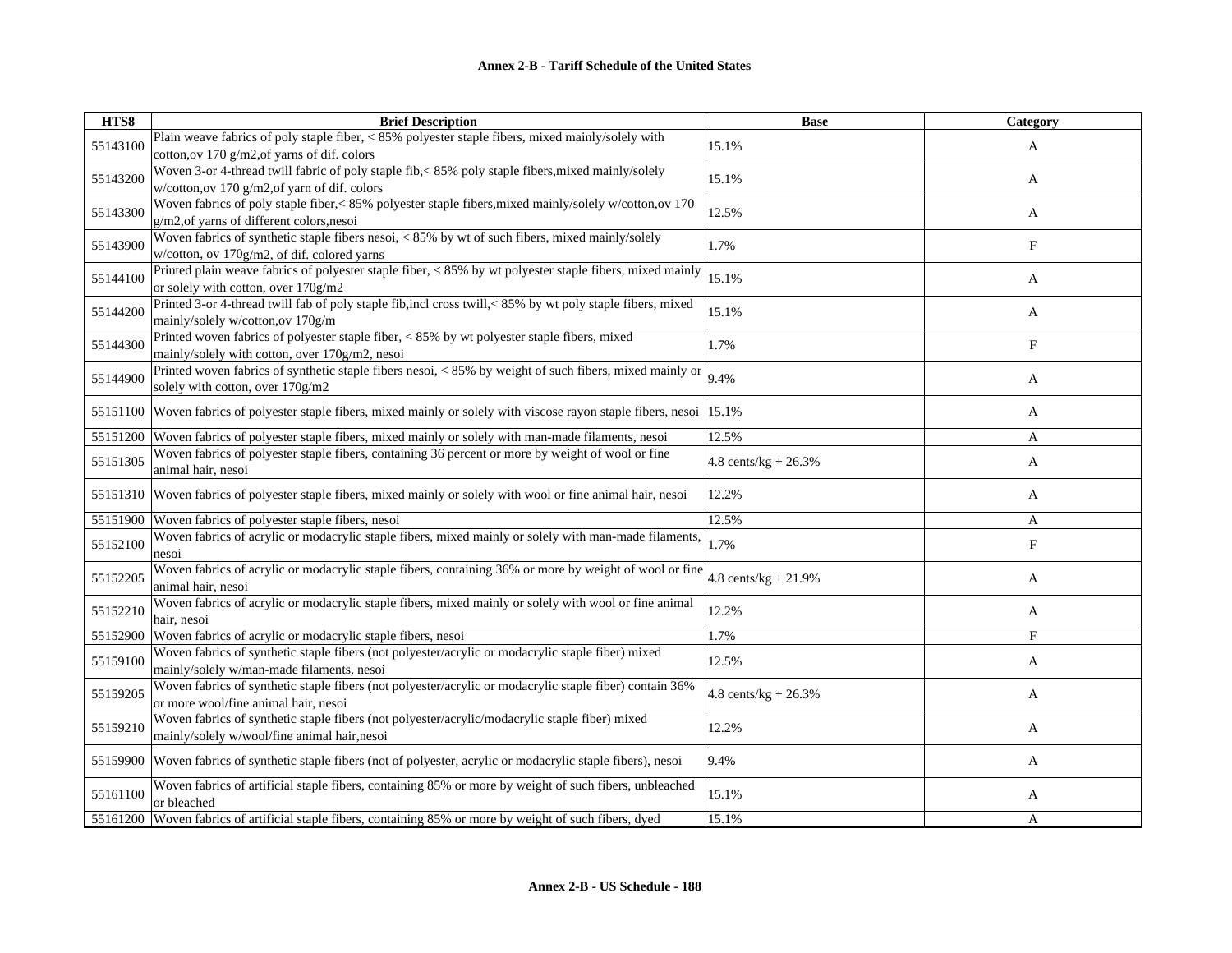| HTS8     | <b>Brief Description</b>                                                                                                                         | <b>Base</b>                     | Category   |
|----------|--------------------------------------------------------------------------------------------------------------------------------------------------|---------------------------------|------------|
| 55161300 | Woven fabrics of artificial staple fibers, containing 85% or more by weight of such fibers, of yarns of<br>different colors                      | 15.1%                           | A          |
| 55161400 | Woven fabrics of artificial staple fibers, containing 85% or more by weight of such fibers, printed                                              | 10.7%                           | A          |
| 55162100 | Woven fabrics of artificial staple fibers, < 85% by weight of such fibers, mixed mainly/solely with man-<br>made filaments, unbleached/bleached  | 15.1%                           | A          |
| 55162200 | Woven fabrics of artificial staple fibers, < 85% by weight of such fibers, mixed mainly/solely with man-<br>made filaments, dyed                 | 15.1%                           | A          |
| 55162300 | Woven fabrics of artificial staple fibers, < 85% by wt of such fibers, mixed mainly/solely w/man-made<br>filaments, of different colored yarns   | 9.4%                            | A          |
| 55162400 | Woven fabrics of artificial staple fibers, < 85% by weight of such fibers, mixed mainly or solely with<br>man-made filaments, printed            | 15.1%                           | A          |
| 55163105 | Woven fabrics of artificial staple fibers, < 85% of such fibers, containing 36% or more of wool or fine<br>animal hair, unbleached or bleached   | $4.8$ cents/kg + $21.6%$        | A          |
| 55163110 | Woven fabrics of artificial staple fibers, < 85% of such fibers, mixed mainly/solely w/wool or fine<br>animal hair, unbleached/bleached, nesoi   | 12.2%                           | A          |
| 55163205 | Woven fabrics of artificial staple fibers, < 85% of such fibers, containing 36% or more of wool or fine<br>animal hair, dyed                     | $4.8$ cents/kg + 26.3%          | A          |
| 55163210 | Woven fabrics of artificial staple fibers, < 85% by weight of such fibers, mixed mainly/solely with<br>wool or fine animal hair, dyed, nesoi     | 12.2%                           | A          |
| 55163305 | Woven fabrics of artificial staple fibers, < 85% such fibers, containing 36% or more of wool or fine<br>animal hair, of different colored yarns  | $4.8 \text{ cents/kg} + 26.3\%$ | A          |
| 55163310 | Woven fabrics of artificial staple fibers, < 85% of such fiber, mixed mainly/solely w/wool or fine<br>animal hair, of dif. colored yarns, nesoi  | 12.2%                           | A          |
| 55163405 | Woven fabrics of artificial staple fibers, $\langle 85\% \rangle$ of such fibers, containing 36% or more of wool or fine<br>animal hair, printed | 4.8 cents/kg + $21.5%$          | A          |
| 55163410 | Woven fabrics of artificial staple fibers, < 85% of such fibers, mixed mainly or solely with wool or fine<br>animal hair, printed, nesoi         | 12.2%                           | A          |
| 55164100 | Woven fabrics of artificial staple fibers, < 85% by weight of such fibers, mixed mainly or solely with<br>cotton, unbleached or bleached         | 15.1%                           | A          |
| 55164200 | Woven fabrics of artificial staple fibers, less than 85% by weight of such fibers, mixed mainly or solely<br>with cotton, dyed                   | 12.5%                           | A          |
| 55164300 | Woven fabrics of artificial staple fibers, < 85% by wt. of such fibers, mixed mainly or solely with<br>cotton, of yarns of different colors      | 1.7%                            | $_{\rm F}$ |
| 55164400 | Woven fabrics of artificial staple fibers, less than 85% by weight of such fibers, mixed mainly or solely<br>with cotton, printed                | 9.4%                            | A          |
|          | 55169100 Woven fabrics of artificial staple fibers nesoi, unbleached or bleached, nesoi                                                          | 12.5%                           | A          |
|          | 55169200 Woven fabrics of artificial staple fibers nesoi, dyed, nesoi                                                                            | 12.5%                           | A          |
|          | 55169300 Woven fabrics of artificial staple fibers nesoi, of yarns of different colors, nesoi                                                    | 9.4%                            | A          |
| 55169400 | Woven fabrics of artificial staple fibers nesoi, printed, nesoi                                                                                  | 12.5%                           | A          |
| 56011010 | Sanitary towels and tampons, diapers and diaper liners for babies and similar sanitary articles, of<br>wadding of cotton                         | 4.0%                            | A          |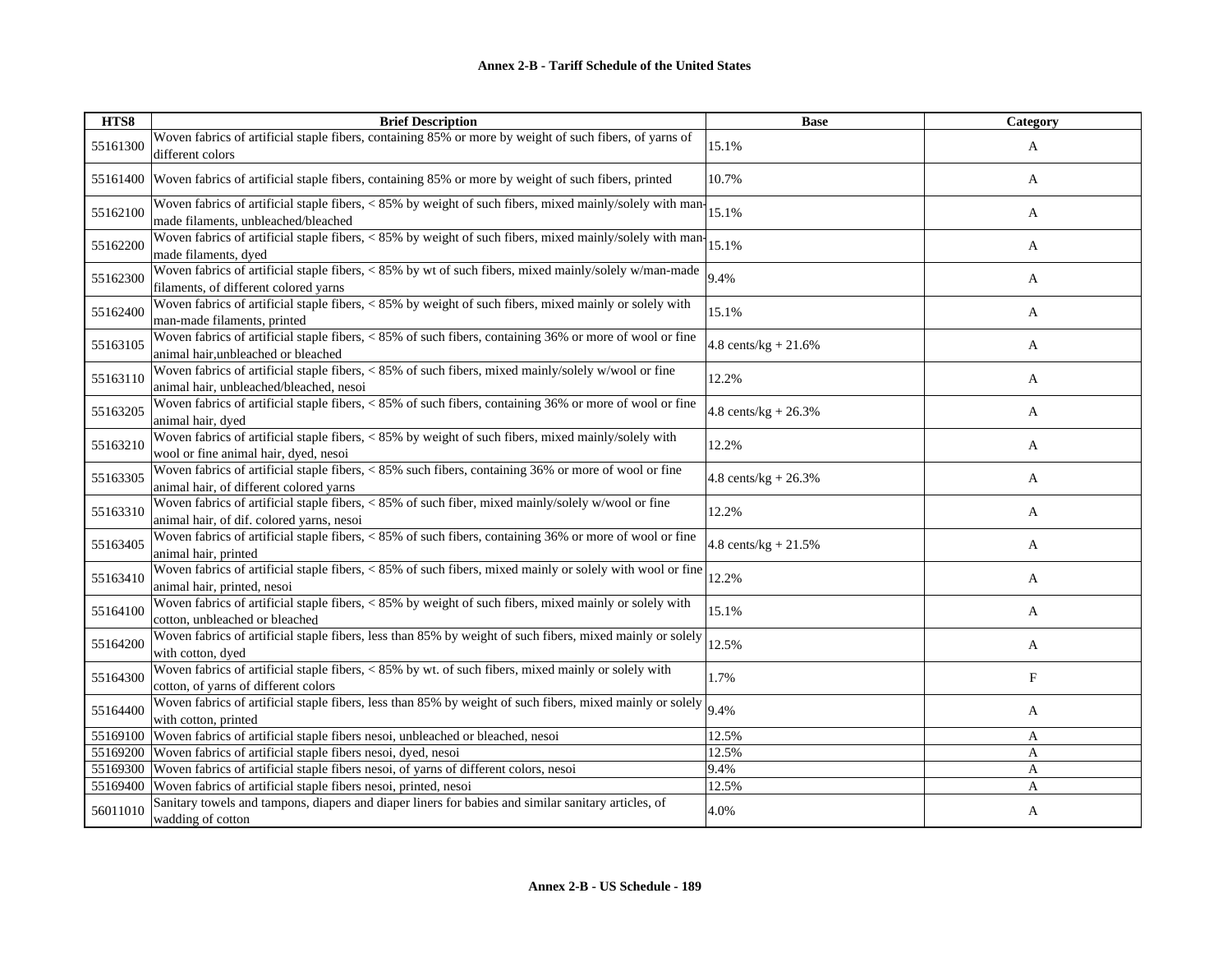| HTS8     | <b>Brief Description</b>                                                                                                                       | <b>Base</b>                     | Category      |
|----------|------------------------------------------------------------------------------------------------------------------------------------------------|---------------------------------|---------------|
| 56011020 | Sanitary towels and tampons, diapers and diaper liners for babies & similar sanitary articles, of                                              | 6.9%                            | A             |
|          | wadding of other textile materials, nesoi                                                                                                      |                                 |               |
| 56012100 | Wadding of cotton and other articles of cotton wadding nesoi                                                                                   | 4.0%                            | A             |
| 56012200 | Wadding of man-made fibers and other articles of such wadding nesoi                                                                            | 6.9%                            | A             |
| 56012900 | Wadding of textile materials (excluding cotton and man-made fibers) and articles thereof, nesoi                                                | 4.4%                            | A             |
| 56013000 | Textile flock, not exceeding 5 mm in length, and textile dust and mill neps                                                                    | 0.5%                            | F             |
| 56021010 | Laminated fabrics of needleloom felt or stitch-bonded fiber fabrics                                                                            | 12.4%                           | A             |
| 56021090 | Needleloom felt and stitch-bonded fabrics, whether or not impregnated, coated or covered, nesoi                                                | 10.8%                           | A             |
| 56022100 | Felt, excluding needleloom felt and stitch-bonded fiber fabrics, not impregnated, coated, covered or<br>laminated, of wool or fine animal hair | $51.2 \text{ cents/kg} + 7.8\%$ | A             |
| 56022900 | Felt, excluding needleloom felt and stitch-bonded fiber fabrics, not impregnated, coated, covered or<br>laminated, of textile materials nesoi  | 6.9%                            | A             |
| 56029030 | Laminated fabrics of felt, nesoi                                                                                                               | 1.6%                            | F             |
| 56029060 | Felt, impregnated, coated or covered, of man-made fibers, nesoi                                                                                | 6.9%                            | A             |
| 56029090 | Felt, impregnated, coated or covered, nesoi                                                                                                    | 54.2 cents/ $kg + 8.2%$         | A             |
| 56031100 | Nonwovens, of man-made filaments, weighing not >25 g/square m, whether or not impregnated,<br>coated, covered or laminated                     | Free                            | $\mathbf C$   |
| 56031200 | Nonwovens, of man-made filaments, weighing >25 but not >70 g/square m, whether or not<br>impregnated, coated, covered or laminated             | Free                            | $\mathsf{C}$  |
| 56031300 | Nonwovens, of man-made filaments, weighing >70 but not >150 g/square m, whether or not<br>impregnated, coated, covered or laminated            | Free                            | $\mathsf{C}$  |
| 56031430 | Laminated nonwoven fabs, of man-made filaments, weighing >150 g/square m                                                                       | Free                            | $\mathcal{C}$ |
| 56031490 | Nonwovens (except laminated), of man-made filaments, weighing >150 g/square m, whether or not<br>impregnated, coated, or covered               | Free                            | ${\bf C}$     |
| 56039100 | Nonwovens (not of man-made filaments), weighing not >25 g/square m, whether or not impregnated,<br>coated, covered or laminated                | Free                            | $\mathsf{C}$  |
| 56039200 | Nonwovens (not of man-made filaments), weighing >25 but not >70 g/square m, whether or not<br>impregnated, coated, covered or laminated        | Free                            | $\mathbf C$   |
| 56039300 | Nonwovens (not of man-made filaments), weighing >70 but not >150 g/square m, whether or not<br>impregnated, coated, covered or laminated       | Free                            | $\mathsf{C}$  |
| 56039410 | Nonwoven floor covering underlays (not of man-made filaments), weighing >150 g/square m, whether<br>or not impreg, coated, cov or laminated    | 0.3%                            | $_{\rm F}$    |
| 56039430 | Laminated nonwovens nesoi (not of man-made filaments), weighing >150 g/square m                                                                | Free                            | $\mathcal{C}$ |
| 56039490 | Nonwovens nesoi (not of man-made filaments), weighing >150 g/square m, whether or not<br>impregnated, coated, covered but not laminated        | Free                            | $\mathsf{C}$  |
| 56041000 | Rubber thread and cord, textile covered                                                                                                        | 6.4%                            | A             |
| 56042000 | High tenacity yarn of polyesters, of nylon or other polyamides or of viscose rayon, impregnated or<br>coated                                   | 8.9%                            | A             |
| 56049000 | Textile yarn and strip and the like of heading 5404 or 5405, impregnated, coated, covered or sheathed<br>with rubber or plastics, nesoi        | 5.5%                            | A             |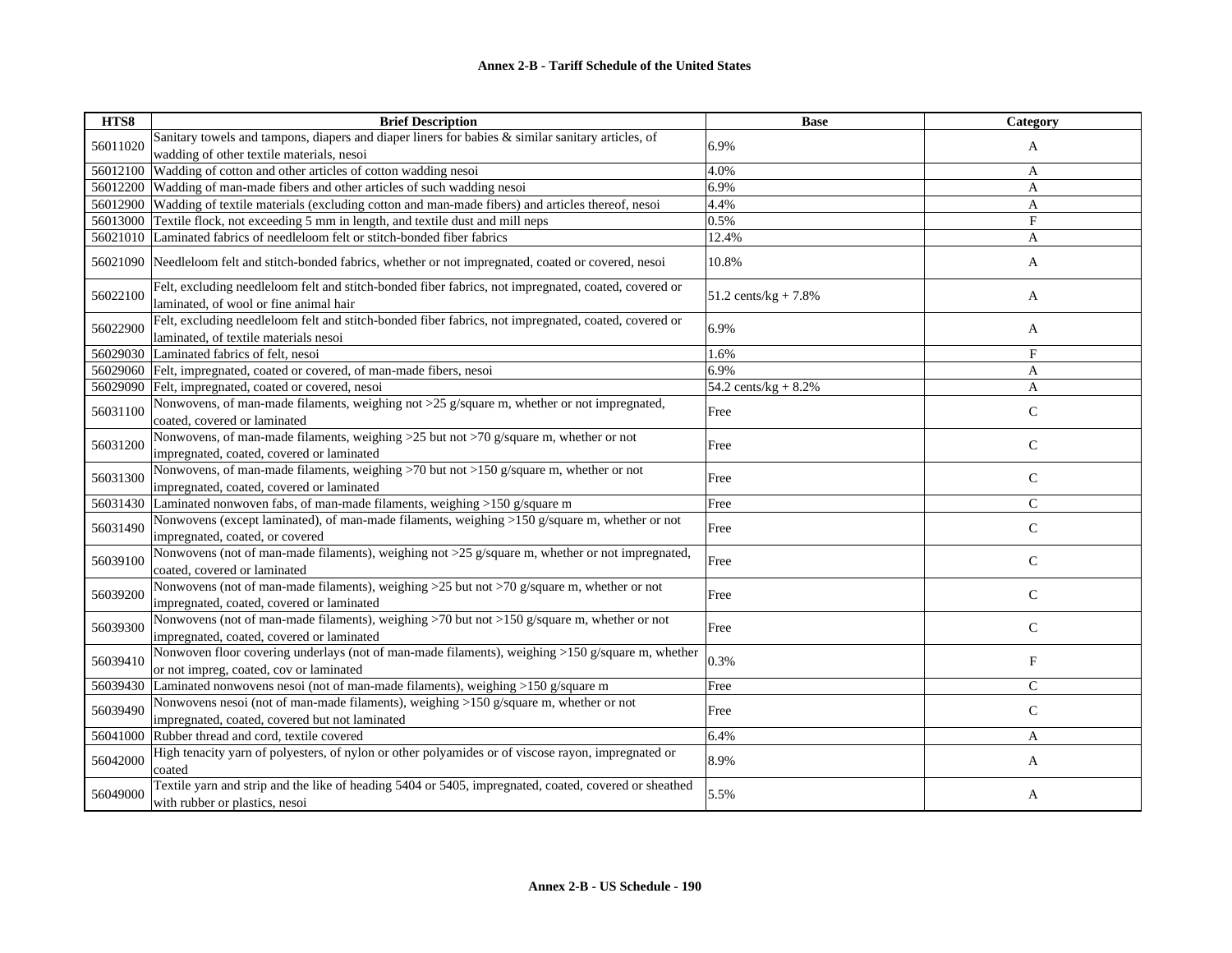| HTS8     | <b>Brief Description</b>                                                                                                                       | <b>Base</b>              | Category     |
|----------|------------------------------------------------------------------------------------------------------------------------------------------------|--------------------------|--------------|
| 56050010 | Metal coated or metal laminated man-made monofilament or strip or the like, ungimped & untwisted or                                            | 8.2%                     | A            |
|          | w/twist of less than 5 turns per meter                                                                                                         |                          |              |
| 56050090 | Metalized textile yarn nesoi, of man-made monofilament or strip or the like, other than ungimped or                                            | 13.4%                    | A            |
|          | w/twist of $<$ 5 turns per meter                                                                                                               |                          |              |
| 56060000 | Gimped yarn, and strip and the like of man-made monofilament; chenille yarn; loop wale-yarn                                                    | 8.4%                     | A            |
| 56071000 | Twine, cordage, rope and cables, of jute or other textile bast fibers (excluding flax, true hemp and<br>ramie)                                 | 0.4%                     | F            |
| 56072100 | Binder or baler twine, of sisal or other textile fibers of genus Agave                                                                         | Free                     | $\mathbf C$  |
| 56072900 | Twine (except binder or baler twine), cordage, rope and cables of sisal or other textile fibers of genus<br>Agave                              | 4.0%                     | A            |
| 56074110 | Binder or baler twine of wide nonfibrillated strip, of polyethylene or polypropylene                                                           | 3.0%                     | A            |
|          | 56074130 Binder or baler twine, of polyethylene or polypropylene, nesoi                                                                        | 4.4%                     | A            |
| 56074910 | Twine (other than binder or baler twine), cordage, rope and cables of wide nonfibrillated strip, of<br>polyethylene or polypropylene           | 3.0%                     | A            |
| 56074915 | Twine (ex binder/baler twine), cordage, rope and cables, of polyethylene or polypropylene, not braided<br>or plaited, less than 4.8 mm in diam | 7.1%                     | A            |
| 56074925 | Twine (except binder or baler twine), cordage, rope and cables, of polyethylene or polypropylene, not<br>braided or plaited, nesoi             | 11.6 cents/kg + $6.3\%$  | A            |
|          | 56074930 Twine (except binder or baler twine), cordage, rope and cables, of polyethylene or polypropylene, nesoi $ 4.0\% $                     |                          | A            |
| 56075025 | $3$ - or 4-ply multicolor twine of synthetic fibers nesoi at least 10% cotton, having "S" twist, < 3.5 mm<br>diameter, not braided or plaited  | 7.1%                     | A            |
| 56075035 | Twine nesoi, cordage, rope and cables of synthetic fibers, other than of polyethylene or polypropylene,<br>not braided or plaited              | 20.7 cents/ $kg + 11.2%$ | A            |
| 56075040 | Twine, cordage, rope and cables of synthetic fibers, other than of polyethylene or polypropylene, nesoi                                        | 4.0%                     | A            |
|          | 56079010 Twine, cordage, rope and cables, of coir                                                                                              | Free                     | $\mathsf{C}$ |
| 56079025 | Twine, cordage, rope and cables of abaca or other hard (leaf) fibers, of stranded construction measuring<br>1.88 cm or over in diameter        | Free                     | $\mathsf{C}$ |
| 56079035 | Twine, cordage, rope & cables of abaca or other hard (leaf) fibers, other than stranded construction or<br>stranded n/o 1.88 cm in diameter    | 3.7%                     | A            |
|          | 56079090 Twine, cordage, rope and cables, of materials nesoi                                                                                   | 6.4%                     | A            |
|          | 56081100 Made-up fishing nets, of man-made textile materials                                                                                   | 8.9%                     | $\mathbf{A}$ |
|          | 56081910 Fish netting (other than made-up fishing nets) of man-made textile materials                                                          | 9.4%                     | A            |
| 56081920 | Knotted netting of twine, cordage or rope (excluding fish netting or made-up fishing nets) of man-made<br>textile materials                    | 5.5%                     | A            |
| 56089010 | Fish netting and fishing nets, of textile materials other than man-made materials                                                              | 8.9%                     | A            |
| 56089023 | Hammocks, of cotton                                                                                                                            | 14.3%                    | A            |
| 56089027 | Netting or nets, of cotton, other than hammocks or netting or nets for fishing                                                                 | 14.3%                    | A            |
| 56089030 | Knotted netting of twine, cordage or rope or other made-up nets (not fish netting and nets) of textile<br>materials (not cotton/manmade mat.)  | 5.5%                     | A            |
|          | 56090010 Articles of yarn, strip, twine, cordage, rope or cables nesoi, of cotton                                                              | 3.2%                     | A            |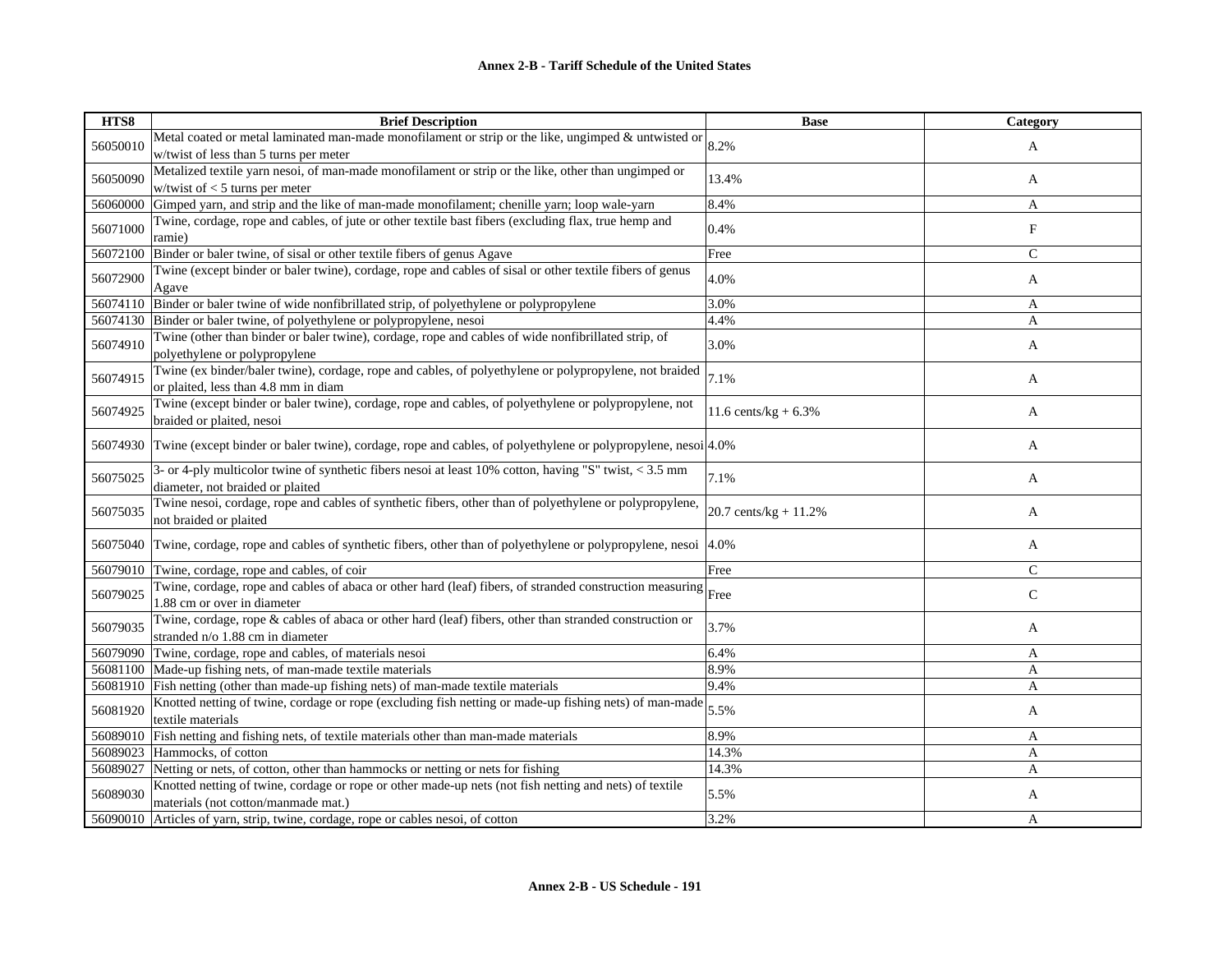| HTS8     | <b>Brief Description</b>                                                                                                                           | <b>Base</b>  | Category                  |
|----------|----------------------------------------------------------------------------------------------------------------------------------------------------|--------------|---------------------------|
|          | 56090020 Articles of yarn, strip, twine, cordage, rope or cables nesoi, of vegetable fibers except cotton                                          | 0.4%         | F                         |
|          | 56090030 Articles of yarn, strip, twine, cordage, rope or cables nesoi, of man-made fibers                                                         | 5.0%         | A                         |
| 56090040 | Articles of yarn, strip or the like of man-made monofilaments, twine, cordage, rope or cables, nesoi                                               | 4.3%         | A                         |
| 57011013 | Carpet & other textile floor covering, hand-knotted/hand-inserted, w/ov 50% wt pile of fine animal<br>hair, foregoing cert. hand-loomed & folklore | 0.4%         | F                         |
| 57011016 | Carpets & other textile floor coverings, hand-knotted or hand-inserted, w/ov 50% by weight of the pile<br>of fine animal hair, nesoi               | 0.4%         | $_{\rm F}$                |
| 57011040 | Carpets and other textile floor coverings, of wool or fine animal hair, hand-hooked (tufts were inserted<br>and knotted by hand or hand tool)      | 0.5%         | $_{\rm F}$                |
| 57011090 | Carpets and other textile floor coverings, of wool or fine animal hair, not hand-hooked, not hand<br>knotted during weaving                        | 4.6%         | A                         |
| 57019010 | Carpet and oth textile floor covering, knotted, of text. materials (not wool/hair) nesoi, pile inserted &<br>knotted during weaving or knitting    | 0.5%         | F                         |
| 57019020 | Carpet & oth textile floor covering, knotted, of text materials (not wool/hair) nesoi,not w/pile inserted<br>& knotted during weaving/knitting     | 0.7%         | $\boldsymbol{\mathrm{F}}$ |
| 57021010 | Certified hand-loomed and folklore products being "Kelem", "Schumacks", "Karamanie" and similar<br>hand-woven rugs                                 | 0.5%         | F                         |
| 57021090 | Kelem, "Schumacks", "Karamanie" and similar hand-woven rugs, other than certified hand-loomed and<br>folklore products                             | 0.5%         | $_{\rm F}$                |
| 57022010 | Floor coverings of coconut fibers (coir), woven, not tufted or flocked, with pile                                                                  | 2.2 cents/m2 | $_{\rm F}$                |
| 57022020 | Floor coverings of coconut fibers (coir), woven, not tufted or flocked, other than with pile                                                       | Free         | $\mathsf{C}$              |
| 57023110 | Wilton, velvet and like floor coverings of pile construction, woven, not tufted or flocked, not made up,<br>of wool or fine animal hair            | 8.2%         | A                         |
| 57023120 | Carpets and other textile floor coverings of pile construction, woven, not tufted or flocked, not made<br>up, of wool/fine animal hair, nesoi      | 4.4%         | A                         |
| 57023210 | Wilton, velvet and like floor coverings of pile construction, woven, not tufted or flocked, not made up,<br>of man-made textile materials          | 8.2%         | A                         |
| 57023220 | Carpets & other textile floor coverings of pile construction, woven, not tufted or flocked, not made up,<br>of man-made textile materials, nesoi   | 7.1%         | A                         |
| 57023910 | Carpets and other textile floor coverings of pile construction, woven, not tufted or flocked, not made<br>up, of jute                              | 0.4%         | $_{\rm F}$                |
| 57023920 | Carpets and other textile floor coverings of pile construction, woven, not tufted or flocked, not made<br>up, of other textile materials nesoi     | 4.0%         | A                         |
| 57024110 | Wilton, velvet and like floor coverings of pile construction, woven, not tufted or flocked, made up, of<br>wool or fine animal hair                | 1.0%         | $_{\rm F}$                |
| 57024120 | Carpets and other textile floor coverings of pile construction, woven, not tufted or flocked, made up, of<br>wool or fine animal hair, nesoi       | 0.8%         | F                         |
| 57024210 | Wilton, velvet and like floor coverings of pile construction, woven, not tufted or flocked, made up, of<br>man-made textile materials              | 1.0%         | $\boldsymbol{\mathrm{F}}$ |
| 57024220 | Carpets and other textile floor coverings, of pile construction, woven, not tufted or flocked, made up, of<br>man-made textile materials, nesoi    | 0.8%         | F                         |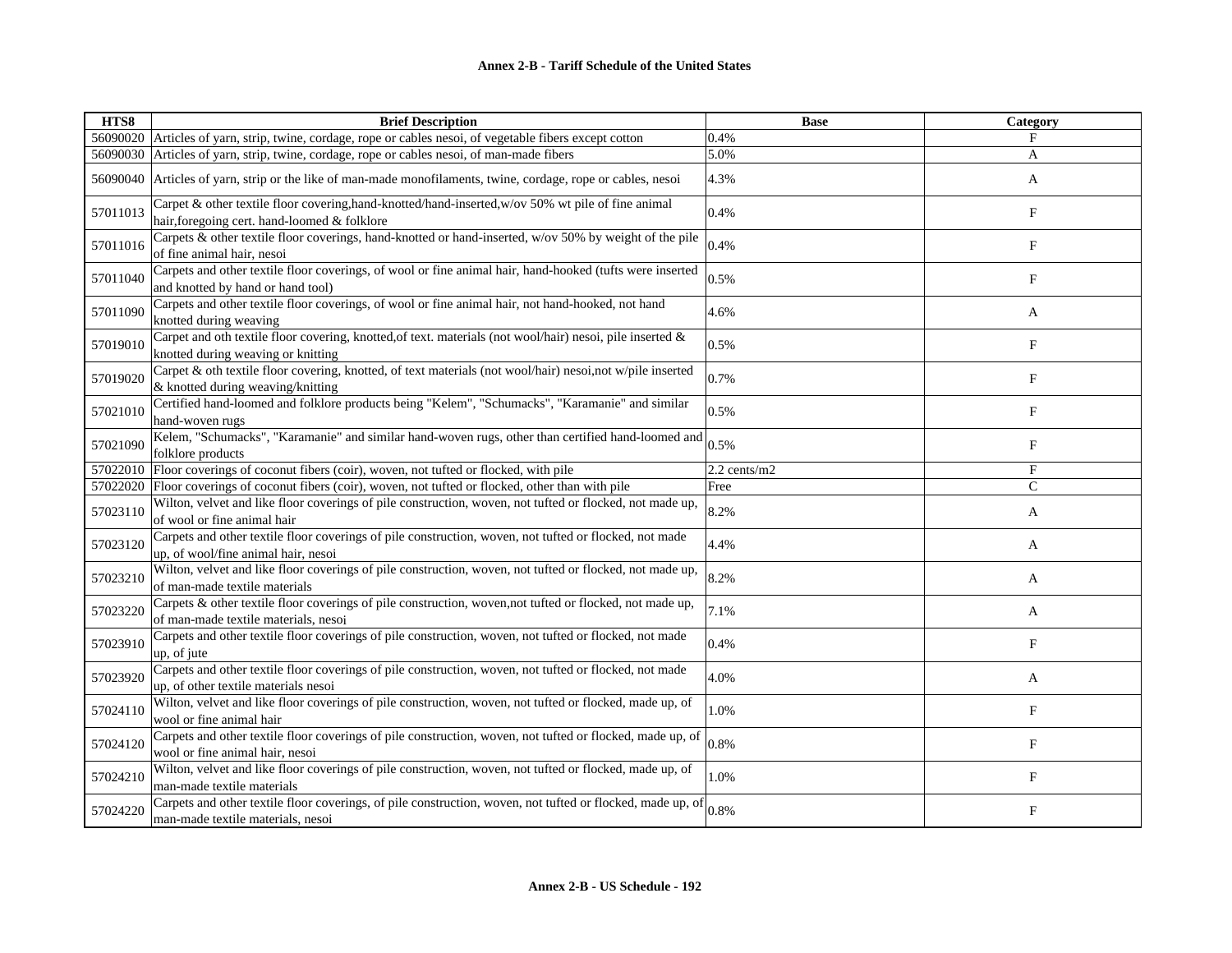| HTS8     | <b>Brief Description</b>                                                                                                                          | <b>Base</b> | Category                  |
|----------|---------------------------------------------------------------------------------------------------------------------------------------------------|-------------|---------------------------|
| 57024910 | Carpets not other textile floor coverings of pile construction, woven, not tufted or flocked, made up, of<br>cotton                               | 0.4%        | F                         |
| 57024915 | Carpets and other textile floor coverings of pile construction, woven, not tufted or flocked, made up, of<br>jute                                 | 0.4%        | $\boldsymbol{\mathrm{F}}$ |
| 57024920 | Carpets & other textile floor coverings of pile construction, woven, not tufted or flocked, made up, of<br>other textile materials nesoi          | 4.4%        | A                         |
| 57025120 | Carpets & other textile floor coverings, not of pile construction, woven but not on a power-driven<br>loom, not made up, of wool/fine animal hair | 4.4%        | A                         |
| 57025140 | Carpets & other textile floor coverings, not of pile construction, woven, not made up, of wool or fine<br>animal hair, nesoi                      | 6.4%        | A                         |
| 57025200 | Carpets & other textile floor coverings, not of pile construction, woven, not made up, of man-made<br>textile materials                           | 4.8%        | A                         |
| 57025910 | Carpets & other textile floor coverings, not of pile construction, woven, not made up, of cotton                                                  | 6.9%        | A                         |
| 57025920 | Carpets & other textile floor coverings, not of pile construction, woven, not made up, of other textile<br>materials nesoi                        | 3.0%        | A                         |
| 57029120 | Certified hand-loomed & folklore floor covering, woven not on power-driven loom,not of pile<br>construction, made up, of wool or fine animal hair | 0.5%        | $_{\rm F}$                |
| 57029130 | Floor coverings, not of pile construction, woven not on power-driven loom, made up, of wool or fine<br>animal hair, nesi                          | 4.4%        | A                         |
| 57029140 | Carpets & other textile floor coverings, not of pile construction, woven nesoi, made up, of wool or fine<br>animal hair, nesoi                    | 4.0%        | A                         |
| 57029200 | Carpet & other textile floor coverings, not of pile construction, woven, made up, of man-made textile<br>materials, nesi                          | 3.0%        | A                         |
| 57029910 | Carpets and other textile floor coverings, not of pile construction, woven, made up, of cotton                                                    | 6.9%        | A                         |
| 57029920 | Carpets & other textile floor coverings, not of pile construction, woven, made up, of other textile<br>materials nesoi                            | 3.0%        | A                         |
| 57031000 | Carpets and other textile floor coverings, tufted, whether or not made up, of wool or fine animal hair                                            | 6.1%        | A                         |
| 57032010 | Carpets and other textile floor coverings, tufted, whether or not made up, of nylon or other polyamides,<br>hand-hooked                           | 5.9%        | A                         |
| 57032020 | Carpets and other textile floor coverings, tufted, whether or not made up, of nylon or other polyamides,<br>nesoi                                 | 6.8%        | A                         |
| 57033000 | Carpets and other textile floor coverings, tufted, whether or not made up, of man-made textile materials<br>(not nylon or other polyamides)       | 6.2%        | A                         |
| 57039000 | Carpets and other textile floor coverings, tufted, whether or not made up, of other textile materials nesoi $ 4.2\%$                              |             | A                         |
| 57041000 | Carpet tiles of felt, not tufted or flocked, whether or not made up, having a maximum surface area of<br>$0.3 \text{ m2}$                         | 4.8%        | A                         |
| 57049000 | Carpets and other textile floor coverings (excluding certain felt carpet tiles) of felt, not tufted or<br>flocked, whether or not made up         | 0.5%        | $\boldsymbol{\mathrm{F}}$ |
|          | 57050010 Carpets and other textile floor coverings, whether or not made up, of coir, nesoi                                                        | Free        | $\mathsf{C}$              |
|          | 57050020 Carpets and other textile floor coverings, whether or not made up, nesoi                                                                 | 3.6%        | A                         |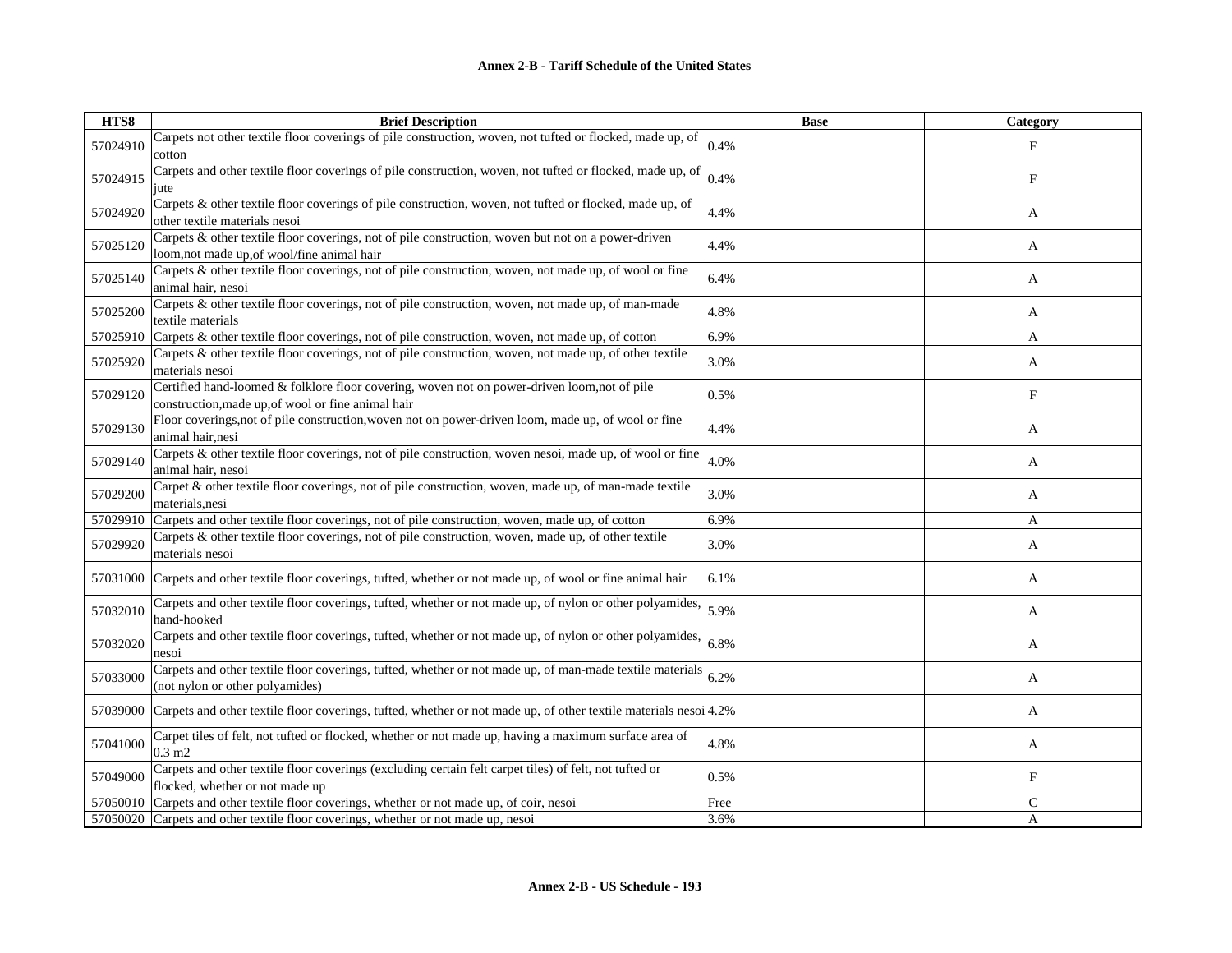| HTS8     | <b>Brief Description</b>                                                                                                                      | <b>Base</b> | Category     |
|----------|-----------------------------------------------------------------------------------------------------------------------------------------------|-------------|--------------|
| 58011000 | Woven pile fabrics and chenille fabrics, other than fabrics of heading 5802 or 5806, of wool or fine<br>animal hair                           | 0.5%        | F            |
| 58012100 | Uncut weft pile fabrics of cotton, other than fabrics of heading 5802 or 5806                                                                 | 20.5%       | A            |
| 58012210 | Cut corduroy woven pile fabrics of cotton, greater than 7.5 wales per cm, other than fabrics of heading<br>5802 or 5806                       | 11.3%       | A            |
| 58012290 | Cut corduroy woven pile fabrics of cotton, less than 7.5 wales per cm, other than fabrics of heading<br>5802 or 5806                          | 20.5%       | A            |
| 58012300 | Weft pile fabrics, cut, of cotton, other than fabrics of heading 5802 or 5806, nesoi                                                          | 11.0%       | A            |
| 58012400 | Warp pile fabrics, epingle (uncut), of cotton, other than fabrics of heading 5802 or 5806                                                     | 11.6%       | A            |
| 58012500 | Warp pile fabrics, cut, of cotton, other than fabrics of heading 5802 or 5806                                                                 | 18.8%       | A            |
| 58012600 | Chenille fabrics of cotton, other than fabrics of heading 5802 or 5806                                                                        | 1.3%        | $_{\rm F}$   |
| 58013100 | Uncut weft pile fabrics of man-made fibers, other than fabrics of heading 5802 or 5806                                                        | 17.4%       | A            |
| 58013200 | Cut corduroy of man-made fibers, other than fabrics of heading 5802 or 5806                                                                   | 14.6%       | A            |
| 58013300 | Weft pile fabrics of man-made fibers, cut, other than fabrics of heading 5802 or 5806, nesoi                                                  | 10.8%       | A            |
| 58013400 | Warp pile fabrics, epingle (uncut), of man-made fibers, other than fabrics of heading 5802 or 5806                                            | 14.6%       | A            |
| 58013500 | Warp pile fabrics, cut, of man-made fibers, other than fabrics of heading 5802 or 5806                                                        | 17.4%       | A            |
| 58013600 | Chenille fabrics of man-made fibers, other than fabrics of heading 5802 or 5806                                                               | 10.8%       | A            |
| 58019010 | Woven pile fabrics and chenille fabrics of vegetable fibers except cotton, other than fabrics of heading<br>5802 or 5806                      | 3.8%        | A            |
| 58019020 | Woven pile fabrics and chenille fabrics of textile materials nesoi, other than fabrics of heading 5802 or<br>5806                             | 3.0%        | A            |
| 58021100 | Terry toweling and similar woven terry fabrics (other than narrow fabrics of heading 5806) of cotton,<br>unbleached                           | 9.9%        | A            |
| 58021900 | Terry toweling and similar woven terry fabrics (other than narrow fabrics of heading 5806) of cotton,<br>other than unbleached                | 9.6%        | A            |
| 58022000 | Terry toweling and similar woven terry fabrics (other than narrow fabrics of heading 5806) of textile<br>materials other than cotton          | 14.6%       | A            |
| 58023000 | Tufted textile fabrics, other than products of heading 5703                                                                                   | 6.3%        | A            |
| 58031000 | Gauze (other than narrow fabrics of heading 5806) of cotton                                                                                   | 1.1%        | F            |
| 58039011 | Gauze (other than narrow fabrics of heading 5806) tapestry and upholstery fabrics, of wool or fine<br>animal hair, weighing not over 140 g/m2 | 7.0%        | A            |
| 58039012 | Gauze (not narrow fabrics of heading 5806), except tapestry and upholstery fabrics, of wool or fine<br>animal hair, weighing n/o 140 g/m2     | 18.2%       | A            |
| 58039020 | Gauze (other than narrow fabrics of heading 5806) of vegetable fibers except cotton                                                           | 0.3%        | F            |
| 58039030 | Gauze (other than narrow fabrics of heading 5806) of man-made fibers                                                                          | 1.7%        | $_{\rm F}$   |
| 58039040 | Gauze (other than narrow fabrics of heading 5806) of other textile materials nesoi                                                            | 0.5%        | F            |
| 58041010 | Tulles and other net fabrics (not including woven, knitted or crocheted fabrics) of cotton or man-made<br>fibers                              | 6.6%        | A            |
| 58041090 | Tulles and other net fabrics (not including woven, knitted or crocheted fabrics) of textile fibers except<br>cotton or man-made               | 1.2%        | $\mathbf{F}$ |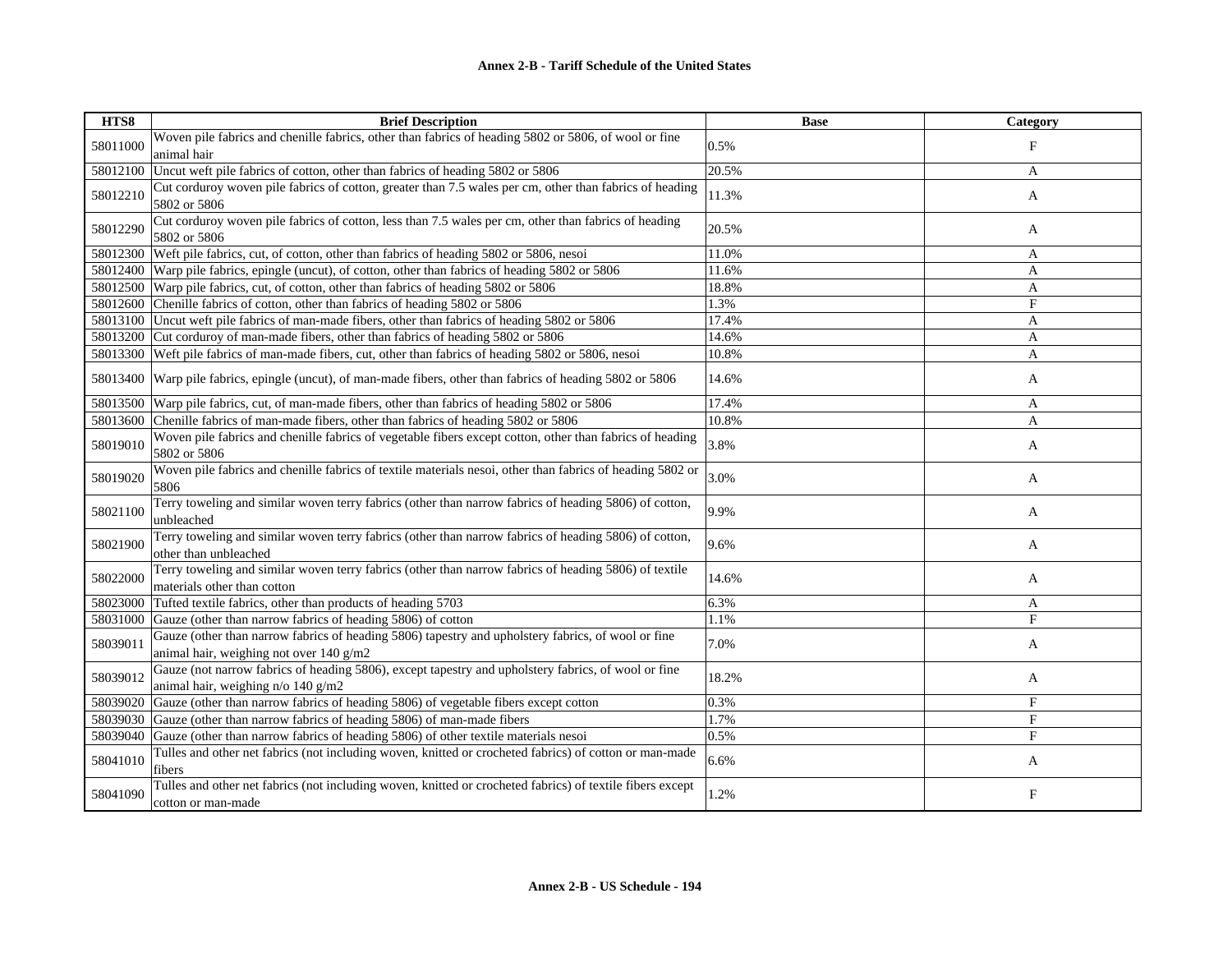| HTS8     | <b>Brief Description</b>                                                                                                                        | <b>Base</b> | Category                  |
|----------|-------------------------------------------------------------------------------------------------------------------------------------------------|-------------|---------------------------|
| 58042100 | Mechanically made lace, in the piece, in strips or in motifs (not fabric of heading 6002), of man-made<br>fibers                                | 12.4%       | A                         |
| 58042910 | Mechanically made lace, in the piece, in strips or in motifs (not fabric of heading 6002), of cotton                                            | 8.2%        | A                         |
| 58042990 | Mechanically made lace, in the piece, in strips or in motifs (not fabric of heading 6002), of textile<br>materials (not cotton or mm fibers)    | 5.5%        | A                         |
| 58043000 | Hand-made lace, in the piece, in strips or in motifs (other than fabrics of heading 6002)                                                       | 13.4%       | A                         |
| 58050010 | Hand-woven tapestries of the type Gobelins, Flanders, Aubusson, Beauvais and the like, used only as<br>wall hangings, valued over \$215/m2      | Free        | $\mathbf C$               |
| 58050020 | Certified hand-loomed and folklore hand-woven tapestries nesoi and needle-worked tapestries, of wool<br>or fine animal hair                     | 0.4%        | F                         |
| 58050025 | Hand-woven tapestries nesoi and needle-worked tapestries, of wool or fine animal hair                                                           | 0.4%        | F                         |
| 58050030 | Hand-woven tapestries nesoi and needle-worked tapestries, of cotton                                                                             | 0.7%        | $\mathbf{F}$              |
| 58050040 | Hand-woven tapestries nesoi and needle-worked tapestries, other than of cotton, wool or fine animal<br>hair                                     | 0.8%        | $\boldsymbol{\mathrm{F}}$ |
| 58061010 | Narrow woven pile fabrics (including terry toweling and the like) and chenille fabrics (other than goods)<br>of heading 5807) of cotton         | 7.9%        | A                         |
| 58061024 | Narrow woven pile fastener fabric tapes (other than goods of heading 5807) of man-made fibers                                                   | 7.0%        | A                         |
| 58061028 | Narrow woven pile fabrics, incl terry toweling/chenille fabric (excl fastener fabric tape)) (other than<br>goods of heading 5807) of m-m fibers | 8.5%        | A                         |
| 58061030 | Narrow woven pile fabrics (including terry toweling/the like) & chenille fabrics, except of cotton or of<br>m-m fibers (not goods of head 5807) | 4.2%        | A                         |
| 58062000 | Narrow woven fabrics (not goods of heading 5807), not pile, containing by weight 5 percent or more of<br>elastomeric yarn or rubber thread      | 7.1%        | A                         |
| 58063100 | Narrow woven fabrics (other than goods of heading 5807), not pile, not cont by wt 5% or more of<br>elastomeric yarn or rubber, of cotton, nesoi | 8.9%        | A                         |
| 58063210 | Woven ribbons of man-made fibers, not pile, not cont by wt 5% or more of elastomeric yarn or rubber                                             | 6.3%        | A                         |
| 58063220 | Narrow woven fabrics (other than ribbons), not pile, of man-made fibers, not cont by wt 5% or more of<br>elastomeric varn or rubber             | 6.3%        | A                         |
| 58063910 | Narrow woven fabrics (not goods of heading 5807), not pile, of wool/fine animal hair, not cont by wt<br>5% or more elastomeric yarn or rubber   | 6.7%        | A                         |
| 58063920 | Narrow woven fabric (not good of heading 5807), not pile, of vegetable fibers except cotton, not cont<br>by wt 5% or more elastomer yarn/rubber | 5.0%        | A                         |
| 58063930 | Narrow woven fabrics (not goods of heading 5807), not pile, of textile materials nesoi, not cont by wt<br>5% or more elastomeric yarn or rubber | 0.3%        | F                         |
| 58064000 | Narrow fabrics consisting of warp without weft assembled by means of an adhesive (bolducs)                                                      | 8.8%        | A                         |
| 58071005 | Labels, in the piece, in strips or cut to shape or size, woven, not embroidered, of cotton or man-made<br>fibers                                | 8.0%        | A                         |
| 58071015 | Labels, in the piece, in strips or cut to shape or size, woven, not embroidered, of textile materials other<br>than cotton or man-made fibers   | 5.0%        | A                         |
| 58071020 | Woven badges and similar articles of textile materials (except labels), in the piece, in strips or cut to<br>shape or size, not embroidered     | 3.6%        | A                         |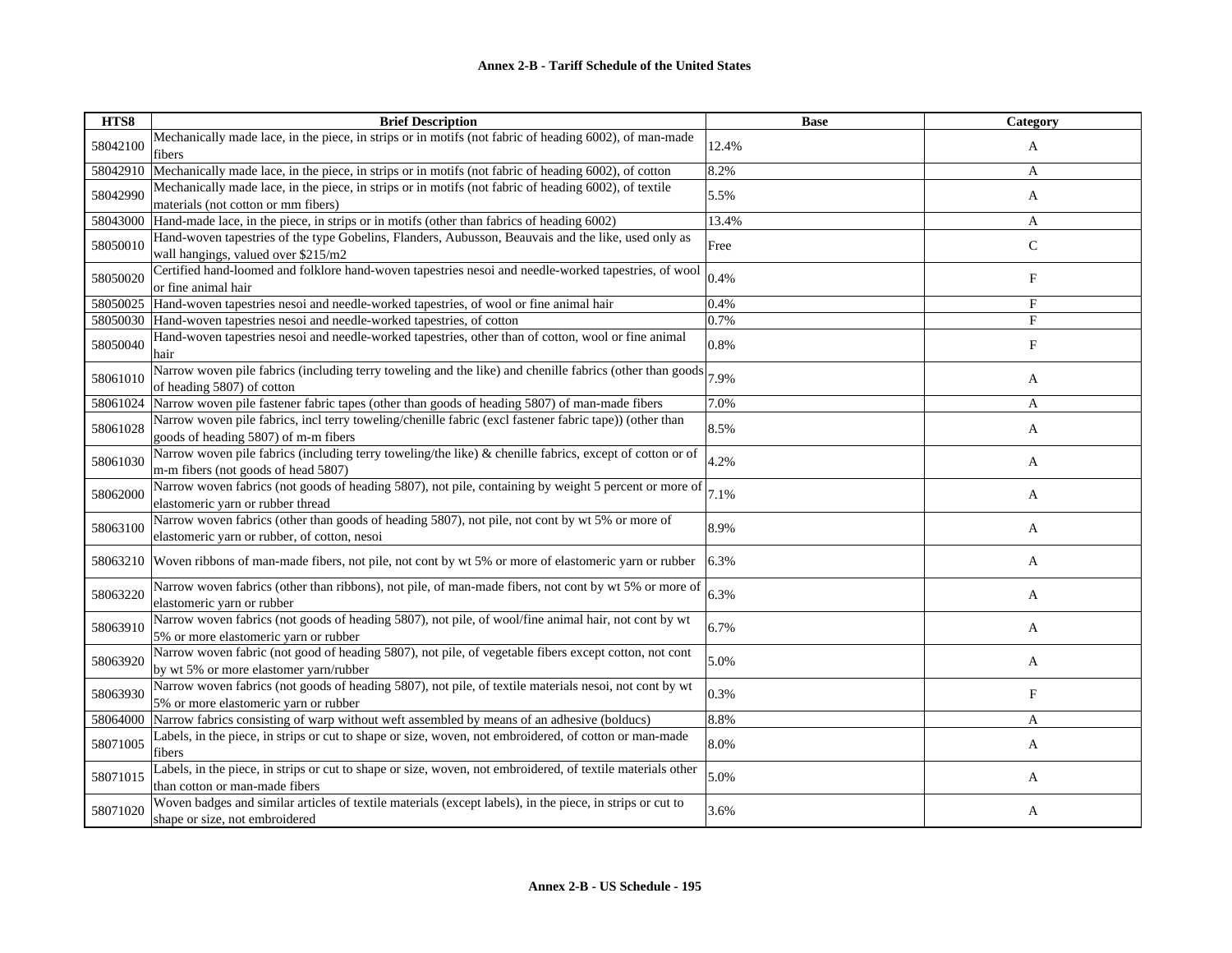| HTS8     | <b>Brief Description</b>                                                                                                                         | <b>Base</b>                | Category     |
|----------|--------------------------------------------------------------------------------------------------------------------------------------------------|----------------------------|--------------|
| 58079005 | Labels, in the piece, in strips or cut to shape or size, nonwoven, not embroidered, of cotton or man-<br>made fibers                             | 8.0%                       | A            |
| 58079015 | Labels, in the piece, in strips or cut to shape or size, nonwoven, not embroidered, of textile materials<br>other than cotton or man-made fiber  | 5.0%                       | A            |
| 58079020 | Badges & similar articles (except labels) of textile materials, not woven, not embroidered, in the piece,<br>in strips or cut to shape or size   | 3.6%                       | A            |
| 58081010 | Braids, in the piece, of abaca or ramie, suitable for making or ornamenting headwear                                                             | Free                       | $\mathsf{C}$ |
| 58081040 | Braids in the piece, suitable for making or ornamenting headwear, of cotton or man-made fibers                                                   | 3.2%                       | A            |
| 58081050 | Braids in the piece, suitable for making or ornamenting headwear, of textile materials other than cotton<br>or man-made fibers                   | 0.4%                       | F            |
| 58081070 | Braids in the piece, not suitable for making or ornamenting headwear, of cotton or man-made fibers                                               | 7.5%                       | A            |
| 58081090 | Braids in the piece, not suitable for making or ornamenting headwear, of textile materials other than<br>cotton or man-made fibers               | 4.6%                       | A            |
| 58089000 | Ornamental trimmings in the piece, without embroidery, other than knitted or crocheted; tassels,<br>pompons and similar articles                 | 4.3%                       | A            |
| 58090000 | Woven fabrics of metal thread & woven fabrics of metallized yarn of heading 5605, used in apparel, as<br>furnishing fabrics or the like, nesoi   | 15.1%                      | A            |
| 58101000 | Embroidery in the piece, in strips or in motifs, without visible ground                                                                          | 14.3%                      | A            |
| 58109100 | Embroidery of cotton, in the piece, in strips or in motifs, other than without visible ground                                                    | See additional U.S. note 1 | A            |
| 58109210 | Badges, emblems, and motifs of man-made fibers, embroidered, in the piece or in strips, other than<br>without visible ground                     | See additional U.S. note 2 | A            |
| 58109290 | Embroidery in the piece or in strips (excluding badges, emblems and motifs), of man-made fibers, other<br>than without visible ground            | See additional U.S. note 3 | A            |
| 58109910 | Embroidery in the piece, in strips or in motifs, of wool or fine animal hair, other than without visible<br>ground                               | See additional U.S. note 4 | A            |
| 58109990 | Embroidery in piece/strips/motifs, of textile material except cotton, man-made fiber, wool or fine<br>animal hair, other than w/o visible ground | See additional U.S. note 5 | A            |
| 58110010 | Quilted textile products in the piece (excluding embroidery), of one or more layers assembled with<br>padding, of wool or fine animal hair       | 13.4%                      | A            |
| 58110020 | Quilted textile products in the piece (excluding embroidery), of one or more layers assembled with<br>padding, of cotton                         | 6.4%                       | A            |
| 58110030 | Quilted textile products in the piece (excluding embroidery), of one or more layers assembled with<br>padding, of man-made fibers                | 8.8%                       | A            |
| 58110040 | Quilted textile products in the piece (excluding embroidery), of one or more layers assembled with<br>padding, of textile materials nesoi        | 0.4%                       | F            |
| 59011010 | Textile fabrics coated with gum or amylaceous substances, of a kind used for outer covers of books or<br>the like, of man-made fibers            | 7.1%                       | A            |
| 59011020 | Textile fabrics coated with gum or amylaceous substances, of a kind used for outer covers of books or<br>the like, other than man-made fibers    | 4.2%                       | A            |
| 59019020 | Tracing cloth, prepared painting canvas, buckram and similar stiffened textile fabrics used in hat<br>foundations, of man-made fibers            | 7.1%                       | A            |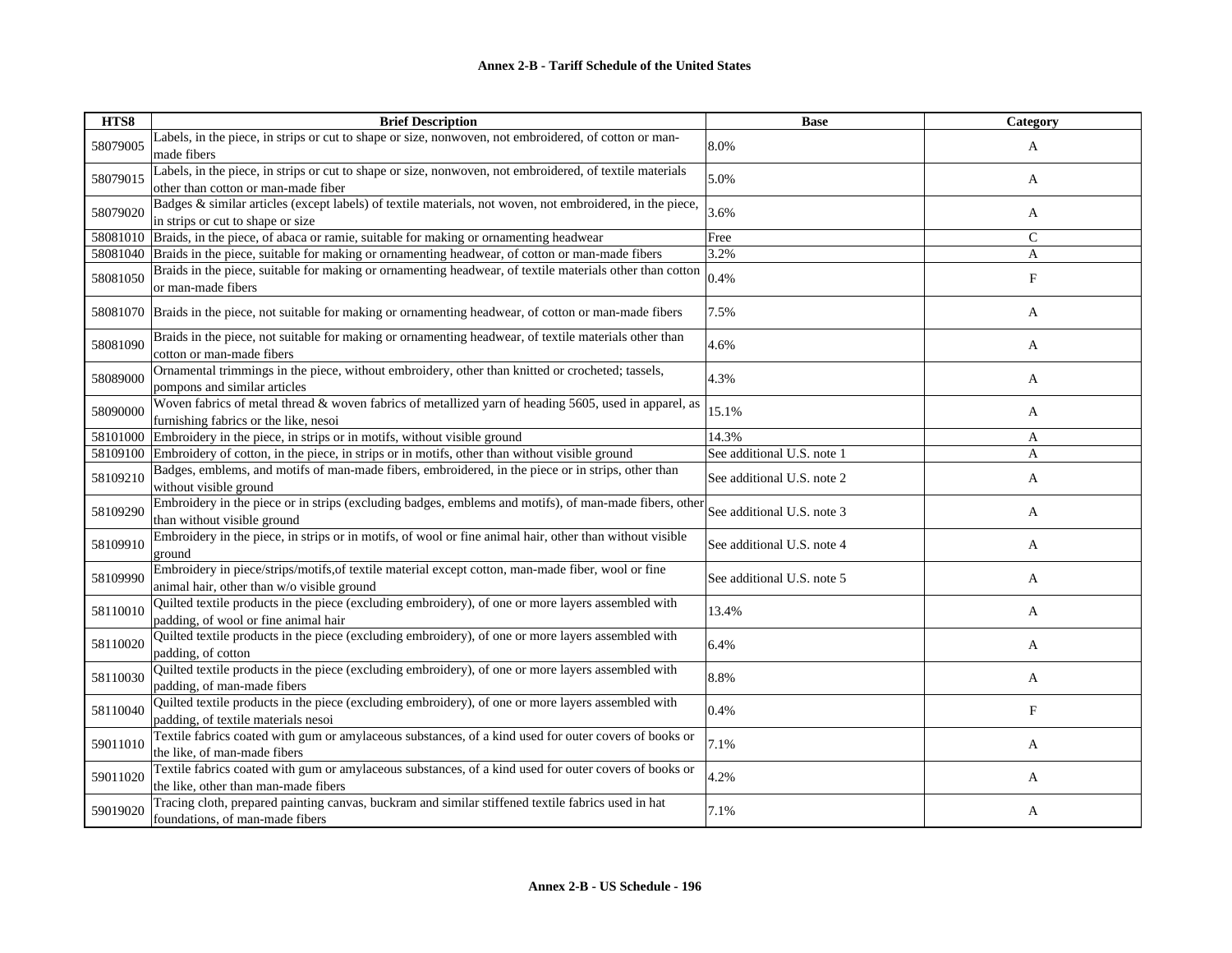| HTS8     | <b>Brief Description</b>                                                                                                                      | <b>Base</b> | Category                  |
|----------|-----------------------------------------------------------------------------------------------------------------------------------------------|-------------|---------------------------|
| 59019040 | Tracing cloth, prepared painting canvas, buckram and similar stiffened textile fabrics used in hat                                            | 4.2%        | A                         |
|          | foundations, except of man-made fibers                                                                                                        |             |                           |
| 59021000 | Tire cord fabric of high tenacity yarn of nylon or other polyamides                                                                           | 5.9%        | A                         |
| 59022000 | Tire cord fabric of high tenacity yarn of polyesters                                                                                          | 5.9%        | A                         |
| 59029000 | Tire cord fabric of high tenacity yarns of viscose rayon                                                                                      | 0.7%        | $\mathbf{F}$              |
| 59031010 | Textile fabrics of cotton, impregnated, coated, covered or laminated with polyvinyl chloride                                                  | 3.0%        | A                         |
| 59031015 | Textile fabric spec in note 9 to sect XI, of man-made fibers, impreg, coated, covered or laminated<br>w/polyvinyl chloride, over 60% plastics | 0.3%        | $\boldsymbol{\mathrm{F}}$ |
|          | Textile fabrics spec in note 9 to section XI, of man-made fibers, impregnated, coated, covered or                                             |             |                           |
| 59031018 | laminated with polyvinyl chloride, nesoi                                                                                                      | 14.3%       | A                         |
|          | Textile fabrics nesoi, of man-made fibers, impregnated, coated, covered or laminated with polyvinyl                                           |             |                           |
| 59031020 | chloride, over 70% wt. rubber or plastics                                                                                                     | 0.4%        | F                         |
|          | Textile fabrics nesoi, of man-made fibers, impregnated, coated, covered or laminated with polyvinyl                                           |             |                           |
| 59031025 | chloride, n/o 70% by wt. rubber or plastics                                                                                                   | 7.6%        | A                         |
|          | Textile fabrics nesoi, impregnated, coated, covered or laminated with polyvinyl chloride, other than                                          |             |                           |
| 59031030 | those of heading 5902                                                                                                                         | 3.0%        | A                         |
| 59032010 | Textile fabrics of cotton, impregnated, coated, covered or laminated with polyurethane                                                        | 3.0%        | A                         |
|          | Textile fabrics spec in note 9 to section XI, of man-made fibers, impreg, coated, covered or laminated                                        |             |                           |
| 59032015 | with polyurethane, over 60% plastics                                                                                                          | 0.3%        | ${\rm F}$                 |
|          | Textile fabrics specified in note 9 to section XI, of man-made fibers, impregnated, coated, covered or                                        | 8.8%        |                           |
| 59032018 | laminated with polyurethane, nesoi                                                                                                            |             | A                         |
|          | Textile fabrics of man-made fibers, impregnated, coated, covered or laminated with polyurethane, over                                         |             |                           |
| 59032020 | 70% weight rubber or plastics                                                                                                                 | 0.4%        | F                         |
| 59032025 | Textile fabrics of man-made fibers, impregnated, coated, covered or laminated with polyurethane, n/o                                          | 7.6%        |                           |
|          | 70% by weight rubber or plastics                                                                                                              |             | A                         |
| 59032030 | Textile fabrics nesoi, impregnated, coated, covered or laminated with polyurethane                                                            | 3.0%        | A                         |
| 59039010 | Textile fabrics of cotton, impregnated, coated, covered or laminated with plastics nesoi, other than                                          | 3.0%        |                           |
|          | those of heading 5902                                                                                                                         |             | A                         |
| 59039015 | Textile fabrics spec in note 9 to section XI, of man-made fibers, impreg, coated, covered or laminated                                        | 0.3%        | F                         |
|          | w/plastics, nesoi, over 60% plastics                                                                                                          |             |                           |
| 59039018 | Textile fabrics specified in note 9 to section XI, of man-made fabrics, impregnated, coated, covered or                                       | 8.8%        | A                         |
|          | laminated with plastics, nesoi                                                                                                                |             |                           |
| 59039020 | Textile fabrics of man-made fibers, impregnated, coated, covered or laminated with plastics, nesoi,                                           | 0.4%        | F                         |
|          | over 70% weight rubber or plastics                                                                                                            |             |                           |
|          | Textile fabrics of man-made fibers, impregnated, coated, covered or laminated with plastics, nesoi, n/o                                       | 7.6%        |                           |
| 59039025 | 70% by weight rubber or plastics                                                                                                              |             | A                         |
| 59039030 | Textile fabrics nesoi, impreg, coated, covered or laminated w/plastics other than vinyl chloride or                                           | 3.0%        |                           |
|          | polyurethane, other than those head 5902                                                                                                      |             | A                         |
| 59041000 | Linoleum, whether or not cut to shape                                                                                                         | 0.4%        | F                         |
| 59049010 | Floor coverings consisting of a coating or covering applied on a textile backing, with a base consisting<br>of needleloom felt or nonwovens   | 0.5%        | F                         |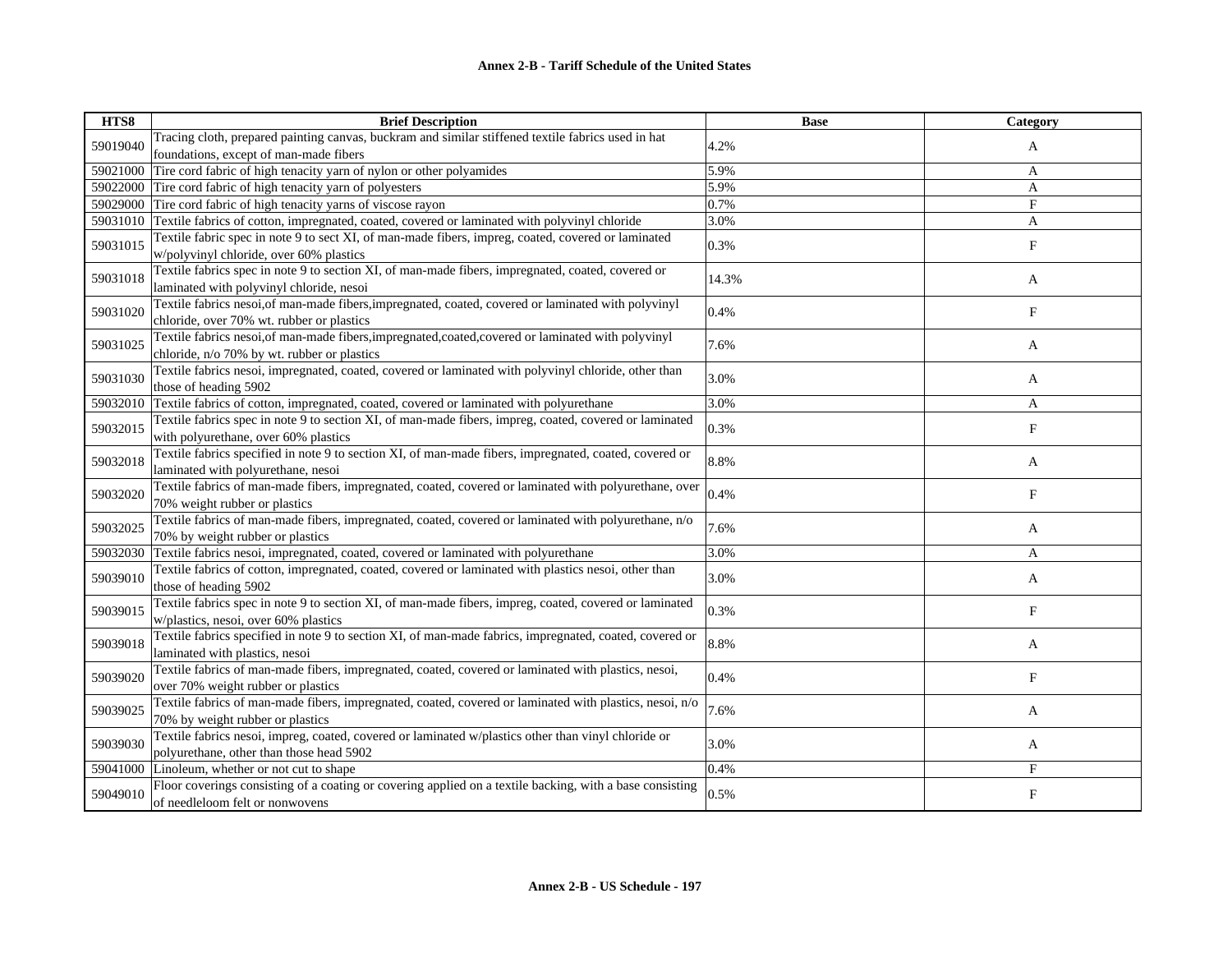| HTS8     | <b>Brief Description</b>                                                                                                                        | <b>Base</b> | Category                  |
|----------|-------------------------------------------------------------------------------------------------------------------------------------------------|-------------|---------------------------|
| 59049090 | Floor coverings consisting of a coating or covering applied on textile backing, with textile base other                                         | 0.5%        | $_{\rm F}$                |
|          | than of needleloom felt or nonwovens                                                                                                            |             |                           |
| 59050010 | Textile wall coverings backed with permanently affixed paper                                                                                    | Free        | $\mathsf{C}$              |
| 59050090 | Textile wall coverings, nesoi                                                                                                                   | 1.2%        | $\overline{F}$            |
| 59061000 | Rubberized textile fabric adhesive tape of a width not exceeding 20 cm (other than fabric of heading<br>5902)                                   | 3.2%        | A                         |
| 59069110 | Rubberized textile fabrics of cotton, knitted or crocheted (other than fabric of heading 5902                                                   | 3.0%        | A                         |
| 59069120 | Rubberized textile fabrics (other than of heading 5902) nesoi, knitted or crocheted, of man-made fibers,<br>ov 70% by wt of rubber or plastics  | 0.4%        | $_{\rm F}$                |
| 59069125 | Rubberized textile fabrics (other than of head 5902), nesoi, knitted or crocheted, of man-made fibers,<br>n/o 70% by wt of rubber or plastics   | 7.6%        | A                         |
| 59069130 | Rubberized textile fabrics (other than of heading 5902) nesoi, knitted or crocheted, other than of cotton<br>or man-made fibers                 | 3.0%        | A                         |
| 59069910 | Rubberized textile fabrics not knitted or crocheted, of cotton, other than fabrics of heading 5902                                              | 3.0%        | A                         |
| 59069920 | Rubberized textile fabrics (other than of head 5902), nesoi, not knitted or crocheted, of man-made<br>fibers, ov 70% by wt of rubber/plastics   | 0.4%        | $\boldsymbol{\mathrm{F}}$ |
| 59069925 | Rubberized textile fabrics (other than of head 5902), nesoi, not knitted or crocheted, of man-made<br>fibers, n/o 70% by wt of rubber/plastics  | 0.8%        | F                         |
| 59069930 | Rubberized textile fabrics, not knitted or crocheted, other than those of heading 5902, nesoi                                                   | 3.6%        | A                         |
| 59070005 | Laminated fabrics specified in note 9 to sect. XI of HTS, of m-m fiber, for theatrical, ballet, & operatic<br>scenery & properties, incl sets   | Free        | $\mathsf{C}$              |
| 59070015 | Laminated fabrics spec in note 9 to sect XI of HTS, of m-m fiber, other than theatrical, ballet, &<br>operatic scenery & properties, incl sets  | 8.8%        | A                         |
| 59070025 | Lam fabs specified in nte 9 to sect. XI of HTS, of tx mats except m-m fiber, for theatrical, ballet, &<br>opera scenery & properties, incl sets | Free        | $\mathsf{C}$              |
| 59070035 | Lam fabs specified in nte 9 to sect. XI of HTS, of tx mats except m-m fiber, other than theatrical,<br>ballet, & oper scenery & prop, incl sets | 8.8%        | A                         |
| 59070060 | Other fabric, impregnated, coated or covered, and painted canvas being theatrical scenery, back-cloths<br>or the like, of man-made fibers       | 0.6%        | F                         |
| 59070080 | Other fabric, impregnated, coated or covered, & painted canvas being theatrical scenery, back-cloths or<br>the like, other than man-made fibers | 0.6%        | $_{\rm F}$                |
| 59080000 | Textile wicks, woven, plaited or knitted, for lamps, stoves, candles and the like; gas mantles and<br>tubular knitted gas mantle fabric         | 3.7%        | A                         |
| 59090010 | Textile hosepiping and similar textile tubing of vegetable fibers, with or without lining, armor or<br>accessories of other materials           | 0.4%        | F                         |
| 59090020 | Textile hosepiping and similar textile tubing nesoi, with or without lining, armor or accessories of other<br>materials                         | 3.6%        | A                         |
| 59100010 | Transmission or conveyor belts or belting of man-made fibers                                                                                    | 4.4%        | A                         |
| 59100090 | Transmission or conveyor belts or belting of textile materials, other than man-made fibers                                                      | 2.8%        | A                         |
| 59111010 | Printers' rubberized blankets of textile fabrics                                                                                                | 3.2%        | A                         |
| 59111020 | Textile fabrics, felt and felt-lined woven fabrics, combined with layer(s) of rubber, leather or other<br>material, for technical uses, nesoi   | 4.2%        | A                         |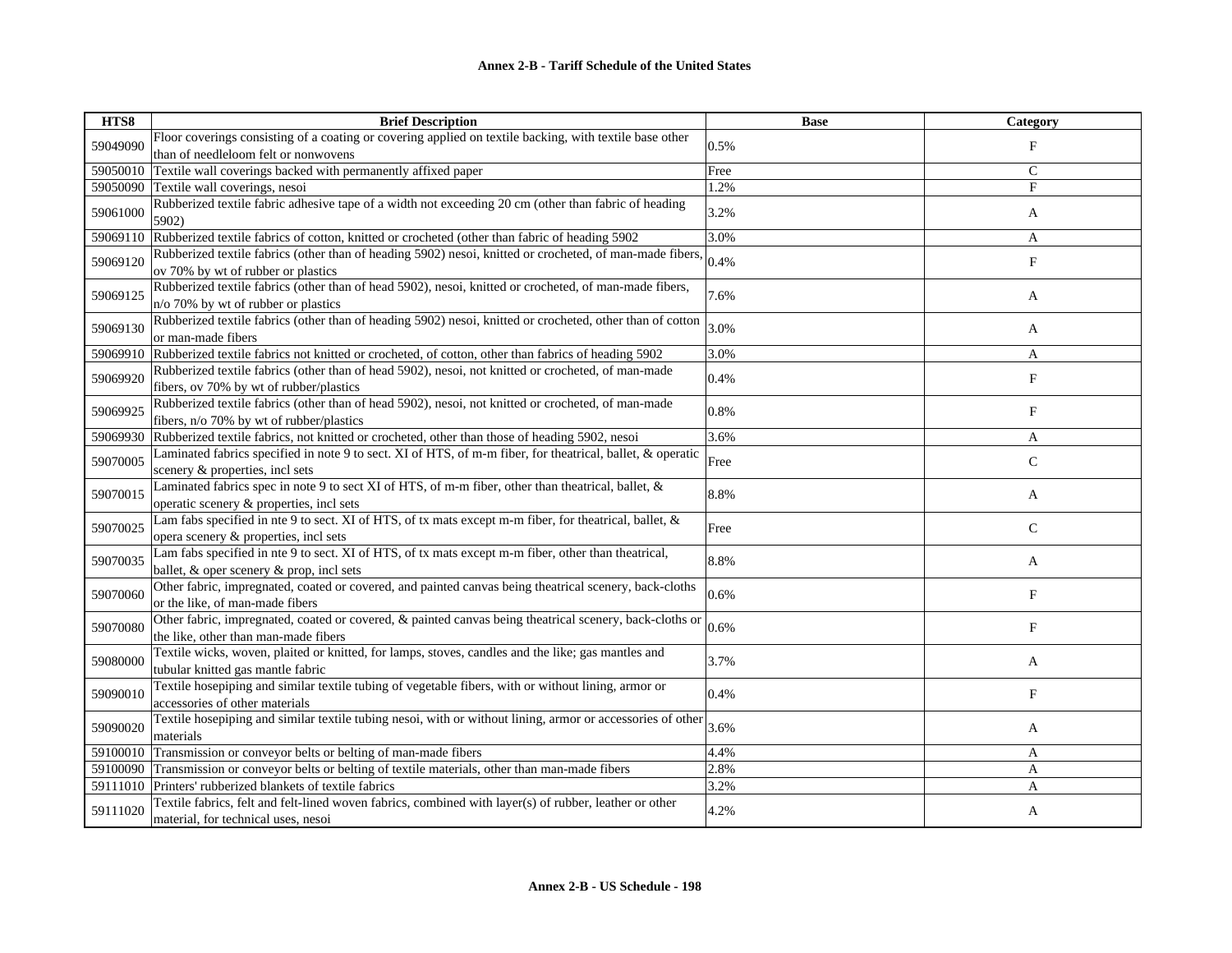| HTS8     | <b>Brief Description</b>                                                                                   | <b>Base</b> | <b>Category</b> |
|----------|------------------------------------------------------------------------------------------------------------|-------------|-----------------|
| 59112010 | Bolting cloth fabrics principally used for stenciling purposes in screen-process printing, whether or not  | 3.6%        | A               |
|          | made up                                                                                                    |             |                 |
| 59112020 | Bolting cloth nesoi, of silk, whether or not made up                                                       | Free        | $\mathsf{C}$    |
| 59112030 | Bolting cloth, whether or not made up, nesoi                                                               | 0.6%        | $\mathbf{F}$    |
| 59113100 | Textile fabrics and felts, endless or fitted with linking devices, used for papermaking or similar         | 4.2%        | A               |
|          | machines, weighing less than $650$ g/m2                                                                    |             |                 |
| 59113200 | Textile fabrics and felts, endless or fitted with linking devices, used for papermaking or similar         | 4.2%        | A               |
|          | machines, weighing 650 g/m2 or more                                                                        |             |                 |
| 59114000 | Straining cloth of a kind used in oil presses or the like, of textile material or of human hair            | 8.5%        | A               |
| 59119000 | Textile products and articles, of a kind used in machinery or plants for technical uses, specified in note | 4.2%        | A               |
|          | 7 to chapter 59, nesoi                                                                                     |             |                 |
| 60011020 | Knitted or crocheted "long pile" fabrics of man-made fibers                                                | 17.4%       | A               |
| 60011060 | Knitted or crocheted "long pile" fabrics, other than of man-made fibers                                    | 9.2%        | A               |
| 60012100 | Knitted or crocheted looped pile fabrics of cotton                                                         | 9.9%        | $\mathbf{A}$    |
|          | 60012200 Knitted or crocheted looped pile fabrics of man-made fibers                                       | 17.4%       | A               |
| 60012900 | Knitted or crocheted looped pile fabrics of textile materials, other than of cotton or man-made fibers     | 7.1%        | A               |
| 60019100 | Knitted or crocheted pile fabrics (other than "long pile" or looped pile) of cotton                        | 18.8%       | A               |
| 60019200 | Knitted or crocheted pile fabrics (other than "long pile" or looped pile) of man-made fibers               | 17.4%       | A               |
|          | Knitted or crocheted pile fabrics (except long or looped pile), of tex mats other than cotton or mmf,      |             |                 |
| 60019910 | containing 85% or more by wt of silk                                                                       | 4.4%        | A               |
|          | Knitted or crocheted pile fabrics (except long or looped pile), of tex mats other than cotton or mmf,      |             |                 |
| 60019990 | cont less than 85% by wt of silk,                                                                          | 7.1%        | A               |
|          | Knitted or crocheted fabrics nesoi, width not exceeding 30 cm, containing 5% or more elastomeric yarn      |             |                 |
| 60024040 | but no rubber thread, of cotton                                                                            | 8.9%        | A               |
|          | Knitted or crocheted fabrics nesoi, width n/o 30 cm, containing 5% or more elastomeric yarn but no         |             |                 |
| 60024080 | rubber thread, other than of cotton                                                                        | 8.1%        | A               |
|          | Knitted or crocheted fabrics nesoi, width not exceeding 30 cm, containing 5% or more elastomeric yarn      |             |                 |
| 60029040 | or rubber thread nesoi, of cotton                                                                          | 8.9%        | A               |
|          | Knitted or crocheted fabrics nesoi, width n/o 30 cm, containing 5% or more elastomeric yarn or rubber      |             |                 |
| 60029080 | thread nesoi, other than of cotton                                                                         | 8.1%        | A               |
|          | Warp knit open-worked fabrics of wool or fine animal hair, width not exceeding 30 cm, other than           |             |                 |
| 60031010 | those of heading 6001 or 6002                                                                              | 14.3%       | A               |
|          | Knitted or crocheted fabrics of wool or fine animal hair nesoi, width not exceeding 30 cm, other than      |             |                 |
| 60031090 | those of heading 6001 or 6002                                                                              | 6.7%        | A               |
|          | Warp knit open-worked fabrics of cotton, width not exceeding 30 cm, other than those of heading 600        |             |                 |
| 60032010 | or 6002                                                                                                    | 14.3%       | A               |
|          | Knitted or crocheted fabrics of cotton (other than warp knit open-worked), width not exceed 30 cm,         |             |                 |
| 60032030 | other than those of heading 6001 or 6002                                                                   | 8.2%        | A               |
|          | Warp knit open-worked fabrics of synthetic fibers, width not exceeding 30 cm, other than those of          |             |                 |
| 60033010 | heading $6001$ or $6002$                                                                                   | 14.3%       | A               |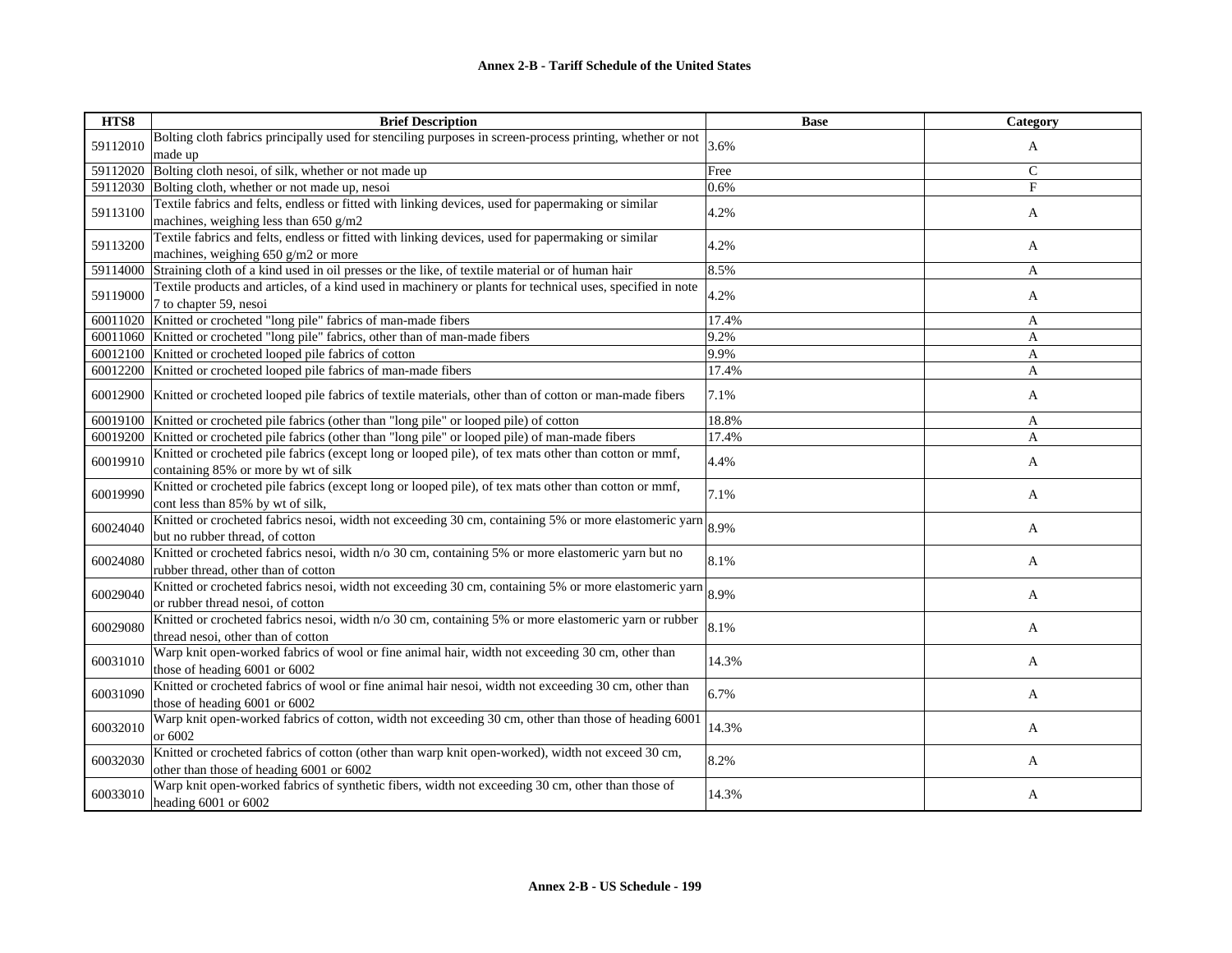| HTS8     | <b>Brief Description</b>                                                                                                                        | <b>Base</b> | Category |
|----------|-------------------------------------------------------------------------------------------------------------------------------------------------|-------------|----------|
| 60033060 | Knitted or crocheted fabrics of synthetic fibers nesoi, width not over 30 cm, other than those of heading $ 7.7\%$<br>6001 or 6002              |             | A        |
| 60034010 | Warp knit open-worked fabrics of artificial fibers, width not exceeding 30 cm, other than those of<br>heading 6001 or 6002                      | 14.3%       | A        |
| 60034060 | Knitted or crocheted fabrics of artifical fibers nesoi, width not over 30 cm, other than those of heading<br>6001 or 6002                       | 7.7%        | A        |
| 60039010 | Warp knit open-worked fabrics nesoi, width not exceeding 30 cm, other than those of heading 6001 or<br>6002                                     | 14.3%       | A        |
| 60039090 | Knitted or crocheted fabrics nesoi, width not exceeding 30 cm, other than those of heading 6001 or<br>6002                                      | 6.7%        | A        |
| 60041000 | Knitted or crocheted fabrics, width exceeding 30 cm, containing 5% or more of elastomeric yarn but no<br>rubber thread, not of heading 6001     | 12.5%       | A        |
| 60049020 | Knitted or crocheted fabrics, width exceeding 30 cm, containing 5% or more of elastomeric yarn and<br>rubber thread, other than of heading 6001 | 12.5%       | A        |
| 60049090 | Knitted or crocheted fabrics, width exceeding 30 cm, containing 5% or more of rubber thread, other<br>than those of heading 6001                | 7.1%        | A        |
| 60051000 | Warp knit fabrics (including those made on galloon knitting machines) of wool or fine animal hair,<br>other than those of headings 6001 to 6004 | 10.9%       | A        |
| 60052100 | Unbleached or bleached warp knit fabrics (including those made on galloon knitting machines) of<br>cotton, other than of headings 6001 to 6004  | 10.4%       | A        |
| 60052200 | Dyed warp knit fabrics (including those made on galloon knitting machines) of cotton, other than those<br>of headings 6001 to 6004              | 10.4%       | A        |
| 60052300 | Warp knit fabrics of yarns of different colors (including made on galloon knitting machines) of cotton,<br>other than headings 6001 to 6004     | 10.4%       | A        |
| 60052400 | Printed warp knit fabrics (including those made on galloon knitting machines) of cotton, other than<br>those of headings 6001 to 6004           | 10.4%       | A        |
| 60053100 | Unbleached or bleached warp knit fabrics (including made on galloon knitting machines) of synthetic<br>fibers, other than headings 6001 to 6004 | 10.4%       | A        |
| 60053200 | Dyed warp knit fabrics (including those made on galloon knitting machines) of synthetic fibers, other<br>than those of headings 6001 to 6004    | 10.4%       | A        |
| 60053300 | Warp knit fabrics of yarn of different color (including made on galloon knitting machine) of synthetic<br>fiber, other than headings 6001-6004  | 10.4%       | A        |
| 60053400 | Printed warp knit fabrics (including those made on galloon knitting machines) of synthetic fibers, other<br>than those of headings 6001 to 6004 | 10.4%       | A        |
| 60054100 | Unbleached or bleached warp knit fabrics (including made on galloon knitting machines) of artificial<br>fiber, other than headings 6001 to 6004 | 10.4%       | A        |
| 60054200 | Dyed warp knit fabrics (including those made on galloon knitting machines) of artificial fibers, other<br>than those of headings 6001 to 6004   | 10.4%       | A        |
| 60054300 | Warp knit fabrics of yarn of different color (including made on galloon knitting machine) of artificial<br>fiber, other than headings 6001-6004 | 10.4%       | A        |
| 60054400 | Printed warp knit fabrics (including those made on galloon knitting machine) of artificial fibers, other<br>than those of headings 6001 to 6004 | 10.4%       | A        |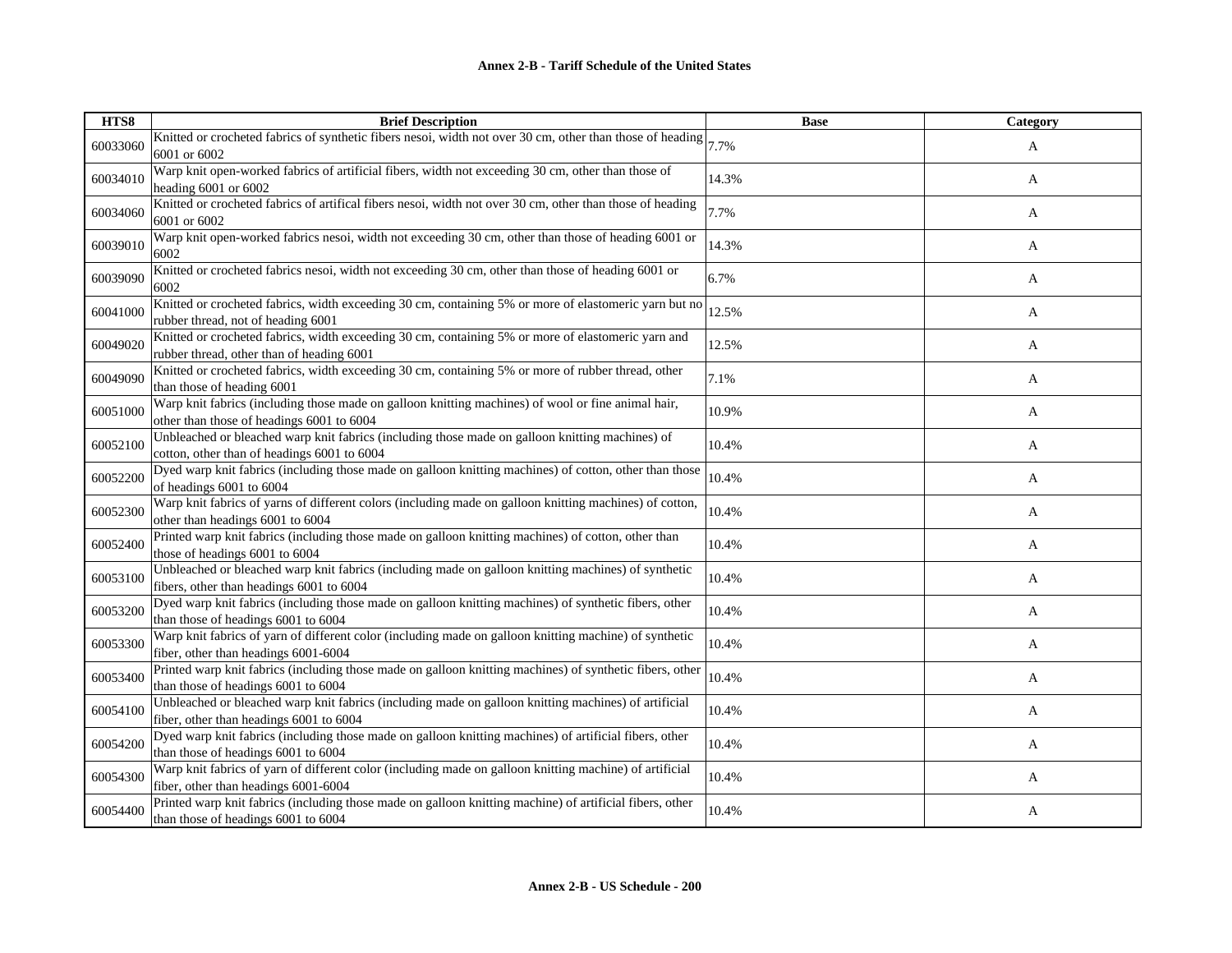| HTS8     | <b>Brief Description</b>                                                                                                                     | <b>Base</b>              | Category   |
|----------|----------------------------------------------------------------------------------------------------------------------------------------------|--------------------------|------------|
| 60059000 | Warp knit fabric (including made on galloon knit machine), not of wool/fine animal hair, cotton or                                           | 10.4%                    | A          |
|          | manmade fiber, not of headings 6001-6004                                                                                                     |                          |            |
| 60061000 | Knitted or crocheted fabrics of wool or fine animal hair, nesoi                                                                              | 10.9%                    | A          |
| 60062110 | Unbleached or bleached circular knit fabric, wholly of cotton yarns over 100 metric number per single                                        | 10.4%                    | A          |
|          | yarn, nesoi                                                                                                                                  |                          |            |
| 60062190 | Unbleached or bleached knitted or crocheted fabrics of cotton, nesoi                                                                         | 10.4%                    | A          |
| 60062210 | Dyed circular knit fabric, wholly of cotton yarns over 100 metric number per single yarn, nesoi                                              | 10.4%                    | A          |
| 60062290 | Dyed knitted or crocheted fabrics of cotton, nesoi                                                                                           | 10.4%                    | A          |
| 60062310 | Circular knit fabric, of yarns of different colors, wholly of cotton yarns over 100 metric number per<br>single yarn, nesoi                  | 10.4%                    | A          |
|          | 60062390 Knitted or crocheted fabrics of cotton, of yarns of different colors, nesoi                                                         | 10.4%                    | A          |
| 60062410 | Printed circular knit fabric, wholly of cotton yarns over 100 metric number per single yarn, nesoi                                           | 10.4%                    | A          |
| 60062490 | Printed knitted or crocheted fabrics of cotton, nesoi                                                                                        | 10.4%                    | A          |
|          | 60063100 Unbleached or bleached knitted or crocheted fabrics of synthetic fibers, nesoi                                                      | 10.4%                    | A          |
|          | 60063200 Dyed knitted or crocheted fabrics of synthetic fibers, nesoi                                                                        | 10.4%                    | A          |
| 60063300 | Knitted or crocheted fabrics of synthetic fibers, of yarns of different colors, nesoi                                                        | 10.4%                    | A          |
| 60063400 | Printed knitted or crocheted fabrics of synthetic fibers, nesoi                                                                              | 10.4%                    | A          |
| 60064100 | Unbleached or bleached knitted or crocheted fabrics of artificial fibers, nesoi                                                              | 10.4%                    | A          |
|          | 60064200 Dyed knitted or crocheted fabrics of artificial fibers, nesoi                                                                       | 10.4%                    | A          |
| 60064300 | Knitted or crocheted fabrics of artificial fibers, of yarns of different colors, nesoi                                                       | 10.4%                    | A          |
| 60064400 | Printed knitted or crocheted fabrics of artificial fibers, nesoi                                                                             | 10.4%                    | A          |
| 60069010 | Other knitted or crocheted fabrics nesoi, containing 85 percent or more by weight of silk or silk waste                                      | 7.7%                     | A          |
| 60069090 | Other knitted or crocheted fabrics nesoi, other than of wool, cotton or manmade fibers $\&$ containing $\&$<br>85% by wt of silk/silk waste  | 1.4%                     | $_{\rm F}$ |
| 61011000 | Men's or boys' overcoats, carcoats, capes, cloaks, windbreakers and similar articles, knitted or<br>crocheted, of wool or fine animal hair   | 63.2 cents/kg + $16.4%$  | A          |
| 61012000 | Men's or boys' overcoats, carcoats, capes, cloaks, anoraks, windbreakers and similar articles, knitted or<br>crocheted, of cotton            | 16.0%                    | A          |
| 61013010 | Men's or boys' overcoats, carcoats, capes and like articles knitted or crocheted, of man-made fibers,<br>25% or more by weight of leather    | 5.6%                     | A          |
| 61013015 | Men's or boy's overcoat, etc., knitted or crocheted, of manmade fibers, containing 23% or more wool or<br>fine animal hair, nesoi            | 42.5 cents/ $kg + 11\%$  | A          |
| 61013020 | Men's or boy's overcoats, carcoats, capes, cloaks, windbreakers and similar articles, knitted or<br>crocheted, of man-made fibers, nesoi     | 28.4%                    | A          |
| 61019010 | Men's or boys' overcoats, carcoats, etc., of tex mats (other than wool, cotton or mmf), cont 70% or<br>more wt of silk, knitted or crocheted | 1.4%                     | A          |
| 61019090 | Men's or boys' overcoats, carcoats, etc., of tex mats (other than wool, cotton or mmf), cont less than<br>70% wt silk, knitted or crocheted  | 5.7%                     | A          |
| 61021000 | Women's or girls' overcoats, carcoats, capes, windbreakers and similar articles, knitted or crocheted, of<br>wool or fine animal hair        | 57.1 cents/kg + $16.8\%$ | A          |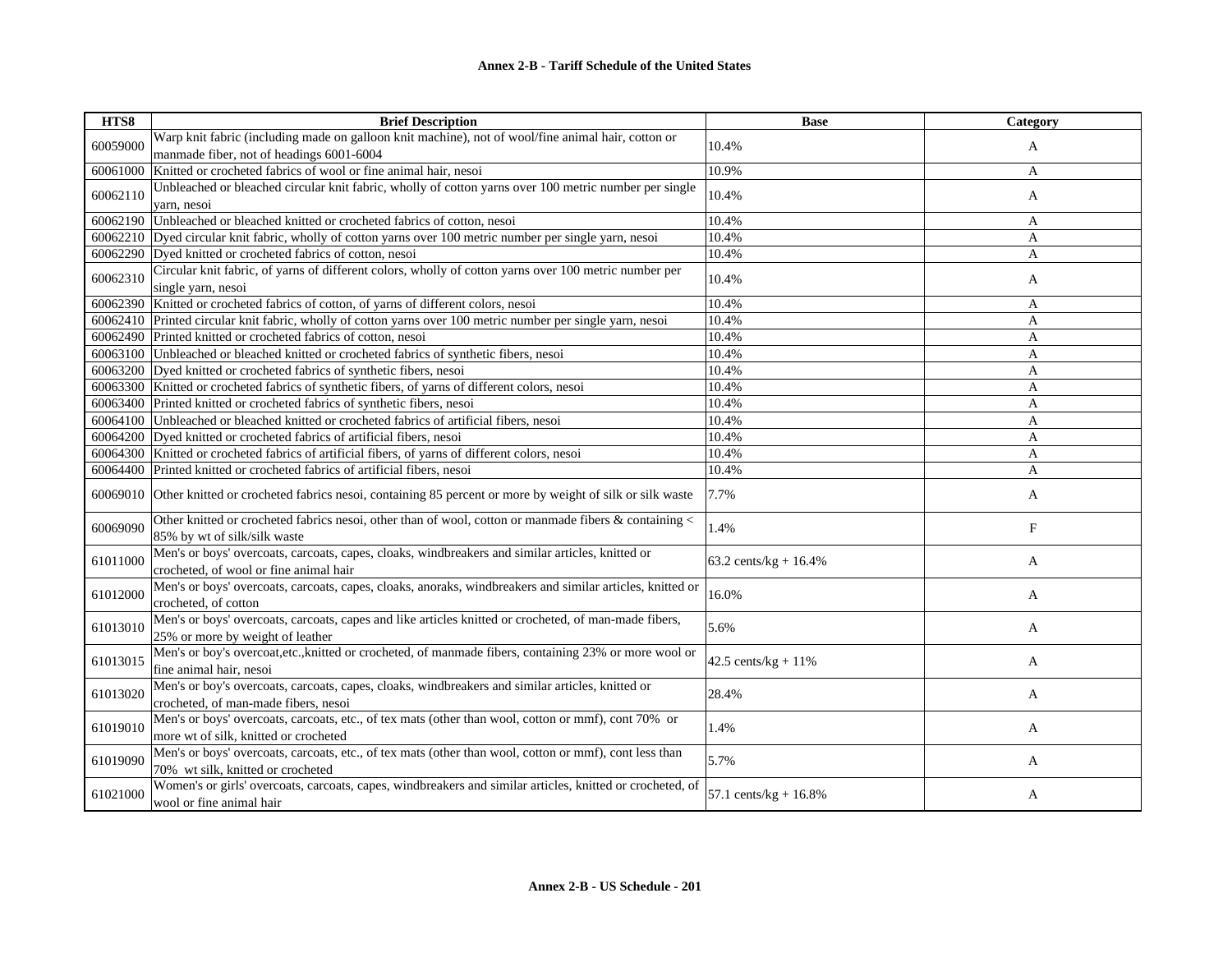| HTS8     | <b>Brief Description</b>                                                                                                                       | <b>Base</b>                                                                   | Category |
|----------|------------------------------------------------------------------------------------------------------------------------------------------------|-------------------------------------------------------------------------------|----------|
| 61022000 | Women's or girls' overcoats, carcoats, capes, cloaks, anoraks, windbreakers and similar articles, knitted<br>or crocheted, of cotton           | 16.0%                                                                         | A        |
| 61023005 | Women's or girls' overcoats, carcoats, etc., knitted or crocheted, of manmade fibers, cont. 25% or more<br>by weight of leather                | 5.4%                                                                          | A        |
| 61023010 | Women's or girls' overcoats, carcoats, etc., knitted or crocheted, of manmade fibers, containing 23% or<br>more of wool or fine animal hair    | 64.8 cents/ $kg + 18.9%$                                                      | A        |
| 61023020 | Women's or girls' overcoats, carcoats, capes, windbreakers and similar articles, knitted or crocheted, of<br>manmade fibers, nesoi             | 28.4%                                                                         | A        |
| 61029010 | Women's or girls' overcoats, carcoats, etc., of tex mats (other than wool, cotton or mmf), cont 70% or<br>more wt of silk, knitted or crochet  | 1.4%                                                                          | A        |
| 61029090 | Women's or girls' overcoats, carcoats, etc., of tex mats (other than wool, cotton or mmf), cont less than<br>70% wt of silk, knitted/crocheted | 5.7%                                                                          | A        |
|          | 61031100 Men's or boys' suits, knitted or crocheted, of wool or fine animal hair                                                               | 42.6 cents/ $kg + 11%$                                                        | A        |
| 61031210 | Men's or boys' suits, knitted or crocheted, of synthetic fibers, containing 23 percent or more of wool or<br>fine animal hair                  | $62 \text{ cents/kg} + 16\%$                                                  | A        |
|          | 61031220 Men's or boys' suits, knitted or crocheted, of synthetic fibers, nesoi                                                                | 28.4%                                                                         | A        |
| 61031910 | Men's or boys' suits, knitted or crocheted, of artificial fibers, containing 23 percent or more of wool or<br>fine animal hair                 | 7.7 cents/ $kg + 2%$                                                          | F        |
| 61031915 | Men's or boys' suits, knitted or crocheted, of artificial fibers, nesoi                                                                        | 3.0%                                                                          | F        |
|          | 61031920 Men's or boys' suits, knitted or crocheted, of cotton                                                                                 | 10.3%                                                                         | A        |
| 61031960 | Men's or boys' suits, of tex mats(ex wool, cotton or mmf), containing 70% or more by weight of silk or<br>silk waste, knitted or crocheted     | 1.4%                                                                          | A        |
| 61031990 | Men's or boys' suits, of tex mats (ex wool, cotton or mmf), containing under 70% by weight of silk or<br>silk waste, knitted or crocheted      | 5.6%                                                                          | A        |
| 61032100 | Men's or boys' ensembles, knitted or crocheted, of wool or fine animal hair                                                                    | The rate applicable to each garment in<br>the en semble if separately entered | A        |
|          | 61032200 Men's or boys' ensembles, knitted or crocheted, of cotton                                                                             | The rate applicable to each garment in<br>the en semble if separately entered | A        |
|          | 61032300 Men's or boys' ensembles, knitted or crocheted, of synthetic fibers                                                                   | The rate applicable to each garment in<br>the en semble if separately entered | A        |
|          | 61032910 Men's or boys' ensembles, knitted or crocheted, of artificial fibers                                                                  | The rate applicable to each garment in<br>the en semble if separately entered | A        |
|          | 61032920 Men's or boys' ensembles, knitted or crocheted, of textile materials nesoi                                                            | The rate applicable to each garment in<br>the en semble if separately entered | A        |
|          | 61033100 Men's or boys' suit-type jackets and blazers, knitted or crocheted, of wool or fine animal hair                                       | 42.5 cents/ $kg + 11\%$                                                       | A        |
|          | 61033200 Men's or boys' suit-type jackets and blazers, knitted or crocheted, of cotton                                                         | 13.8%                                                                         | A        |
| 61033310 | Men's or boys' suit-type jackets and blazers, knitted or crocheted, of synthetic fibers, containing 23% or<br>more of wool or fine animal hair | 42.5 cents/kg + $11\%$                                                        | A        |
|          | 61033320 Men's or boys' suit-type jackets and blazers, knitted or crocheted, of synthetic fibers, nesoi                                        | 28.4%                                                                         | A        |
|          | 61033910 Men's or boys' suit-type jackets and blazers, knitted or crocheted, of artificial fibers                                              | 16.4%                                                                         | A        |
| 61033940 | Men's or boys' suit-type jackets and blazers, of textile mats, (except wool, cotton, or mmf), cont 70% or<br>more by wt of silk, knitted/croc  | 1.4%                                                                          | A        |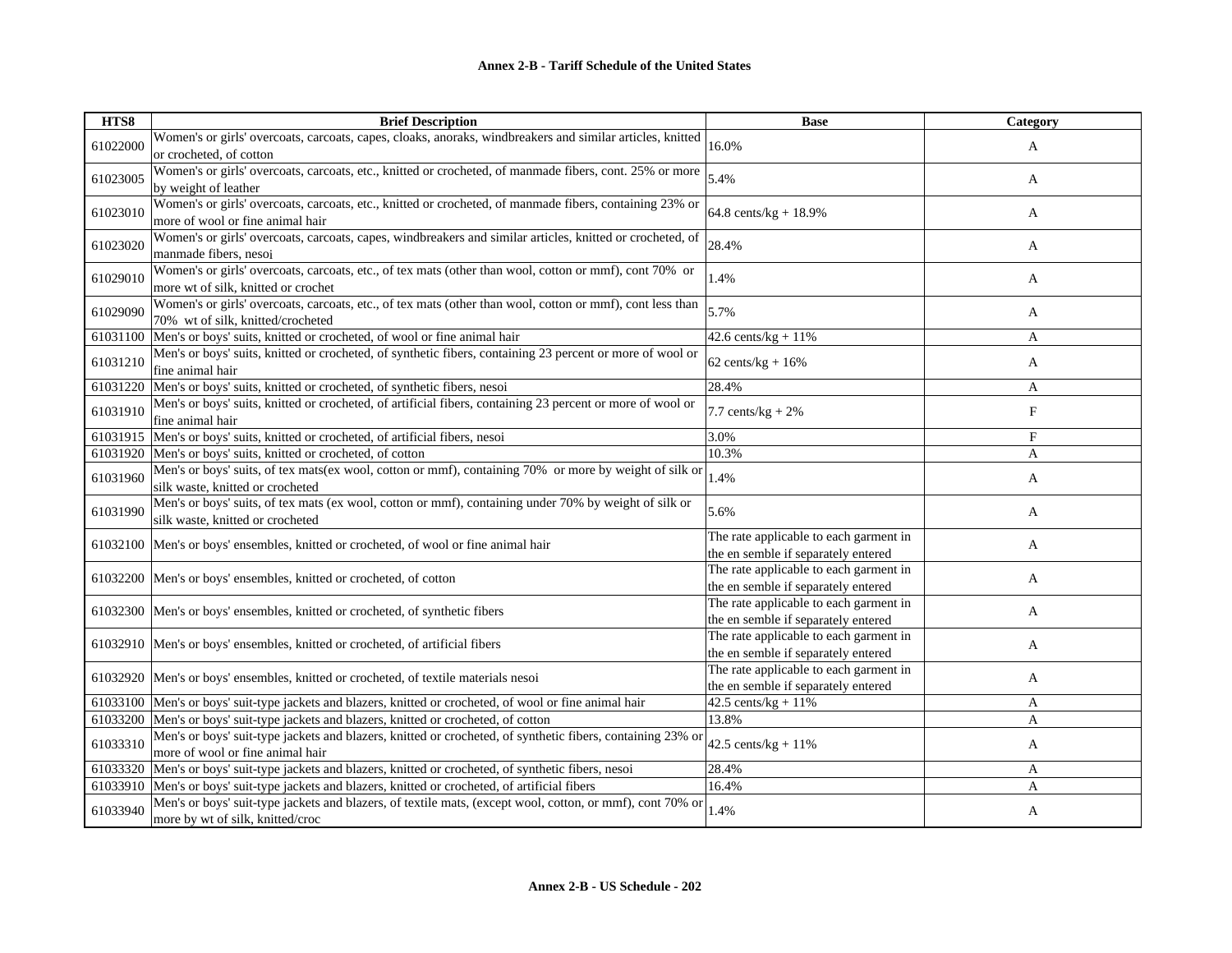| HTS8     | <b>Brief Description</b>                                                                                                                        | <b>Base</b>                                                                   | Category     |
|----------|-------------------------------------------------------------------------------------------------------------------------------------------------|-------------------------------------------------------------------------------|--------------|
| 61033980 | Men's or boys' suit-type jackets and blazers, of textile mats, (except wool, cotton, or mmf), cont less<br>than 70% by wt of silk, knitted/croc | 5.6%                                                                          | A            |
| 61034110 | Men's or boys' trousers, breeches and shorts, knitted or crocheted, of wool or fine animal hair                                                 | 62.7 cents/kg + $16.2%$                                                       | A            |
| 61034120 | Men's or boys' bib and brace overalls, knitted or crocheted, of wool or fine animal hair                                                        | 13.9%                                                                         | A            |
|          | 61034210 Men's or boys' trousers, breeches and shorts, knitted or crocheted, of cotton                                                          | 16.2%                                                                         | A            |
| 61034220 | Men's or boys' bib and brace overalls, knitted or crocheted, of cotton                                                                          | 10.4%                                                                         | A            |
| 61034310 | Men's or boys' trousers, breeches and shorts, knitted or crocheted, of syn. fibers, cont. 23 percent or<br>more of wool or fine animal hair     | 60.4 cents/kg + $15.7%$                                                       | A            |
| 61034315 | Men's or boys' trousers, breeches and shorts, knitted or crocheted, of synthetic fibers, nesoi                                                  | 28.4%                                                                         | A            |
| 61034320 | Men's and boys' bib and brace overalls of synthetic fibers, knitted or crocheted                                                                | 15.1%                                                                         | A            |
| 61034910 | Men's or boys' trousers, breeches and shorts, knitted or crocheted, of artificial fibers                                                        | 28.4%                                                                         | A            |
| 61034920 | Men's or boys' bib and brace overalls, knitted or crocheted, of artificial fibers                                                               | 13.9%                                                                         | A            |
| 61034940 | Men's or boys' trousers, bib and brace overalls, breeches and shorts, of tex mat (except wool, cot or<br>mmf), con 70% or more wt of silk, k/c  | 1.4%                                                                          | A            |
| 61034980 | Men's or boys' trousers, bib and brace overalls, breeches and shorts, of tex mat (except wool, cot or<br>mmf), con under 70% by wt of silk, k/c | 5.6%                                                                          | A            |
| 61041100 | Women's or girls' suits, knitted or crocheted, of wool or fine animal hair                                                                      | 13.9%                                                                         | A            |
| 61041200 | Women's or girls' suits, knitted or crocheted, of cotton                                                                                        | 10.3%                                                                         | A            |
| 61041310 | Women's or girls' suits, knitted or crocheted, of synthetic fibers, containing 23 percent or more of wool<br>or fine animal hair                | 1.7%                                                                          | F            |
| 61041320 | Women's or girls' suits, knitted or crocheted, of synthetic fibers, nesoi                                                                       | 16.4%                                                                         | A            |
| 61041910 | Women's or girls' suits, knitted or crocheted, of artificial fibers, containing 23 percent or more of wool<br>or fine animal hair               | 9.4%                                                                          | A            |
| 61041915 | Women's or girls' suits, knitted or crocheted, of artificial fibers, nesoi                                                                      | 3.0%                                                                          | $\mathbf{F}$ |
| 61041940 | Women's or girls' suits, of tex mats (ex wool, cotton or mmf), containing 70% or more by weight of<br>silk or silk waste, knitted or crocheted  | 1.4%                                                                          | A            |
| 61041980 | Women's or girls' suits, of tex mats (ex wool, cotton or mmf), containing under 70% by weight of silk<br>or silk waste, knitted or crocheted    | 5.6%                                                                          | A            |
| 61042100 | Women's or girls' ensembles, knitted or crocheted, of wool or fine animal hair                                                                  | The rate applicable to each garment in<br>the en semble if separately entered | A            |
| 61042200 | Women's or girls' ensembles, knitted or crocheted, of cotton                                                                                    | The rate applicable to each garment in<br>the en semble if separately entered | A            |
| 61042300 | Women's or girls' ensembles, knitted or crocheted, of synthetic fibers                                                                          | The rate applicable to each garment in<br>the en semble if separately entered | A            |
| 61042910 | Women's or girls' ensembles, knitted or crocheted, of artificial fibers                                                                         | The rate applicable to each garment in<br>the en semble if separately entered | A            |
| 61042920 | Women's or girls' ensembles, knitted or crocheted, of textile materials nesoi                                                                   | The rate applicable to each garment in<br>the en semble if separately entered | A            |
| 61043100 | Women's or girls' suit-type jackets and blazers, knitted or crocheted, of wool or fine animal hair                                              | 56.2 cents/kg + 16.4%                                                         | A            |
| 61043200 | Women's or girls' suit-type jackets and blazers, knitted or crocheted, of cotton                                                                | 15.1%                                                                         | A            |
| 61043310 | Women's or girls' suit-type jackets & blazers, knit or crocheted, of synthetic fibers, cont. 23% or more<br>of wool or fine animal hair         | 57.6 cents/ $kg + 16.8%$                                                      | A            |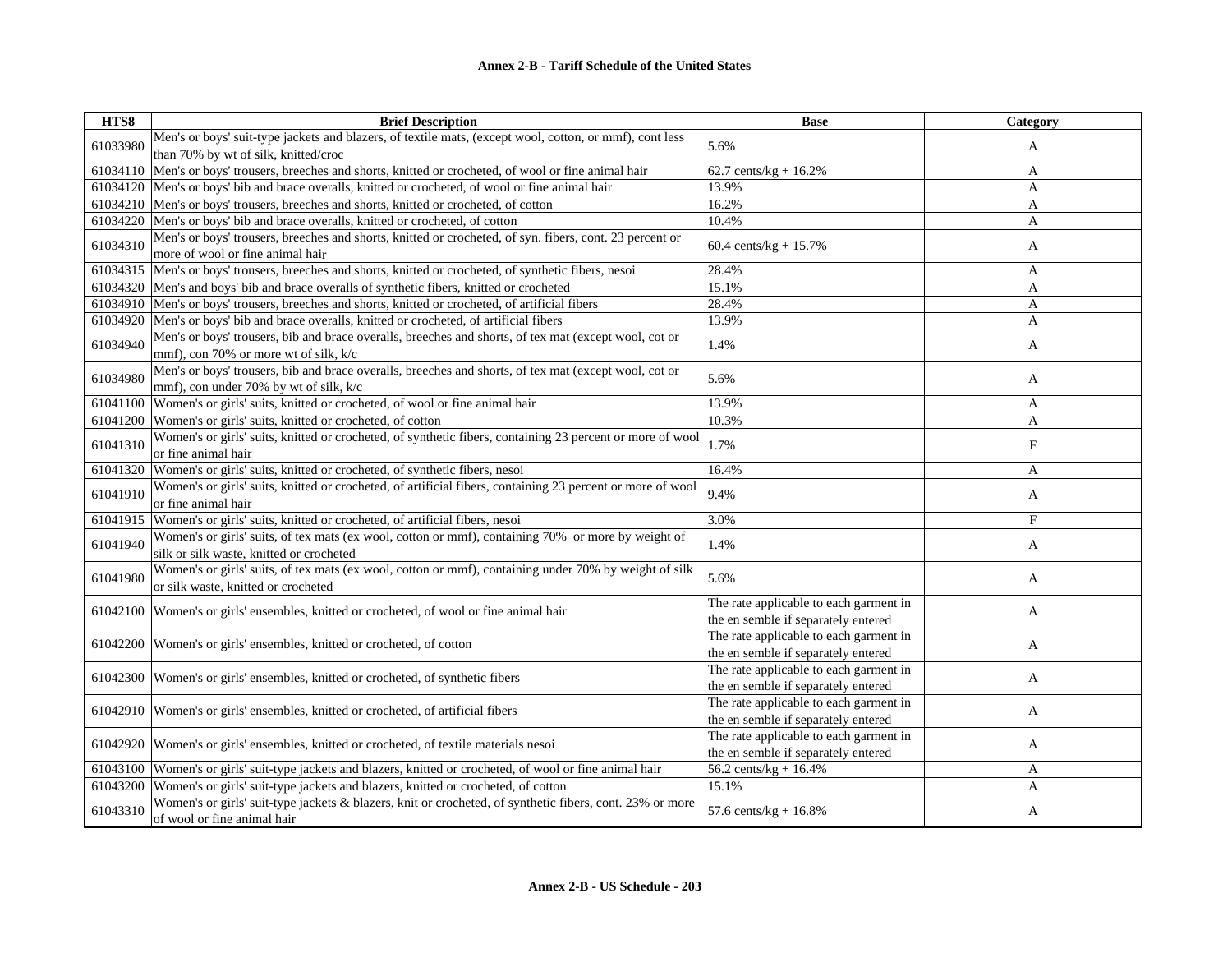| HTS8     | <b>Brief Description</b>                                                                                                                          | <b>Base</b> | Category |
|----------|---------------------------------------------------------------------------------------------------------------------------------------------------|-------------|----------|
|          | 61043320 Women's or girls' suit-type jackets and blazers, knitted or crocheted, of synthetic fibers, nesoi                                        | 28.4%       | A        |
|          | 61043910 Women's or girls' suit-type jackets, knitted or crocheted, of artificial fibers                                                          | 24.6%       | A        |
|          | 61043920 Women's or girls' suit-type jackets, knitted or crocheted, of textile materials nesoi                                                    | 0.6%        | F        |
| 61044100 | Women's or girls' dresses, knitted or crocheted, of wool or fine animal hair                                                                      | 13.9%       | A        |
|          | 61044200 Women's or girls' dresses, knitted or crocheted, of cotton                                                                               | 11.6%       | A        |
| 61044310 | Women's or girls' dresses, knitted or crocheted, of synthetic fibers, containing 23 percent or more of<br>wool or fine animal hair                | 15.1%       | A        |
|          | 61044320 Women's or girls' dresses, knitted or crocheted, of synthetic fibers, nesoi                                                              | 16.1%       | A        |
| 61044410 | Women's or girls' dresses, knitted or crocheted, of artificial fibers, containing 23 percent or more of<br>wool or fine animal hair               | 15.1%       | A        |
| 61044420 | Women's or girls' dresses, knitted or crocheted, of artificial fibers, nesoi                                                                      | 15.1%       | A        |
| 61044910 | Women's or girls' dresses, of textile mats (ex wool, cotton or mmf), containing 70% or more by weight<br>of silk or silk waste, knitted or croc   | 1.4%        | A        |
| 61044990 | Women's or girls' dresses, of textile mats (ex wool, cotton or mmf), containing under 70% by weight of<br>silk or silk waste, knitted or croc     | 5.6%        | A        |
|          | 61045100 Women's or girls' skirts and divided skirts, knitted or crocheted, of wool or fine animal hair                                           | 15.1%       | A        |
|          | 61045200 Women's or girls' skirts and divided skirts, knitted or crocheted, of cotton                                                             | 8.4%        | A        |
| 61045310 | Women's or girls' skirts & divided skirts, knitted or crocheted, of synthetic fibers, cont. 23% or more of<br>wool or fine animal hair            | 15.1%       | A        |
|          | 61045320 Women's or girls' skirts and divided skirts, knitted or crocheted, of synthetic fibers, nesoi                                            | 16.1%       | A        |
| 61045910 | Women's or girls' skirts and divided skirts, knitted or crocheted, of artificial fibers                                                           | 8.9%        | A        |
| 61045940 | Women's or girls' skirts & divided skirts, of textile mats (ex wool, cotton or mmf), containing 70% or<br>more by wt of silk, knitted or croc     | 1.4%        | A        |
| 61045980 | Women's or girls' skirts and divided skirts, of textile mats (ex wool, cotton or mmf), containing under<br>70% by wt of silk, knitted or croc     | 5.6%        | A        |
| 61046100 | Women's or girls' trousers, bib and brace overalls, breeches and shorts, knitted or crocheted, of wool or<br>fine animal hair                     | 15.1%       | A        |
|          | 61046210 Women's or girls' bib and brace overalls, knitted or crocheted, of cotton                                                                | 10.4%       | A        |
|          | 61046220 Women's or girls' trousers, breeches and shorts, knitted or crocheted, of cotton                                                         | 15.1%       | A        |
|          | 61046310 Women's or girls' bib and brace overalls, knitted or crocheted, of synthetic fibers                                                      | 15.1%       | A        |
| 61046315 | Women's or girls' trousers, etc., knitted or crocheted, of synthetic fibers, containing 23 percent or more<br>of wool or fine animal hair         | 15.1%       | A        |
|          | 61046320 Women's or girls' trousers, breeches and shorts, knitted or crocheted, of synthetic fibers, nesoi                                        | 28.4%       | A        |
|          | 61046910 Women's or girls' bib and brace overalls, knitted or crocheted, of artificial fibers                                                     | 13.9%       | A        |
|          | 61046920 Women's or girls' trousers, breeches and shorts, knitted or crocheted, of artificial fibers                                              | 28.4%       | A        |
| 61046940 | Women's or girls' trousers, bib & brace overalls, breeches & shorts, of tex mats (ex wool, cotton or<br>mmf), cont 70% or more wt of silk, k/c    | 1.4%        | A        |
| 61046980 | Women's or girls' trousers, bib & brace overalls, breeches & shorts, of tex mats (ex wool, cotton or<br>mmf), cont under 70% by wt of silk, $k/c$ | 5.6%        | A        |
|          | 61051000 Men's or boys' shirts, knitted or crocheted, of cotton                                                                                   | 19.8%       | A        |
| 61052010 | Men's or boys' shirts, knitted or crocheted, of manmade fibers, containing 23 percent or more of wool<br>or fine animal hair                      | 13.9%       | A        |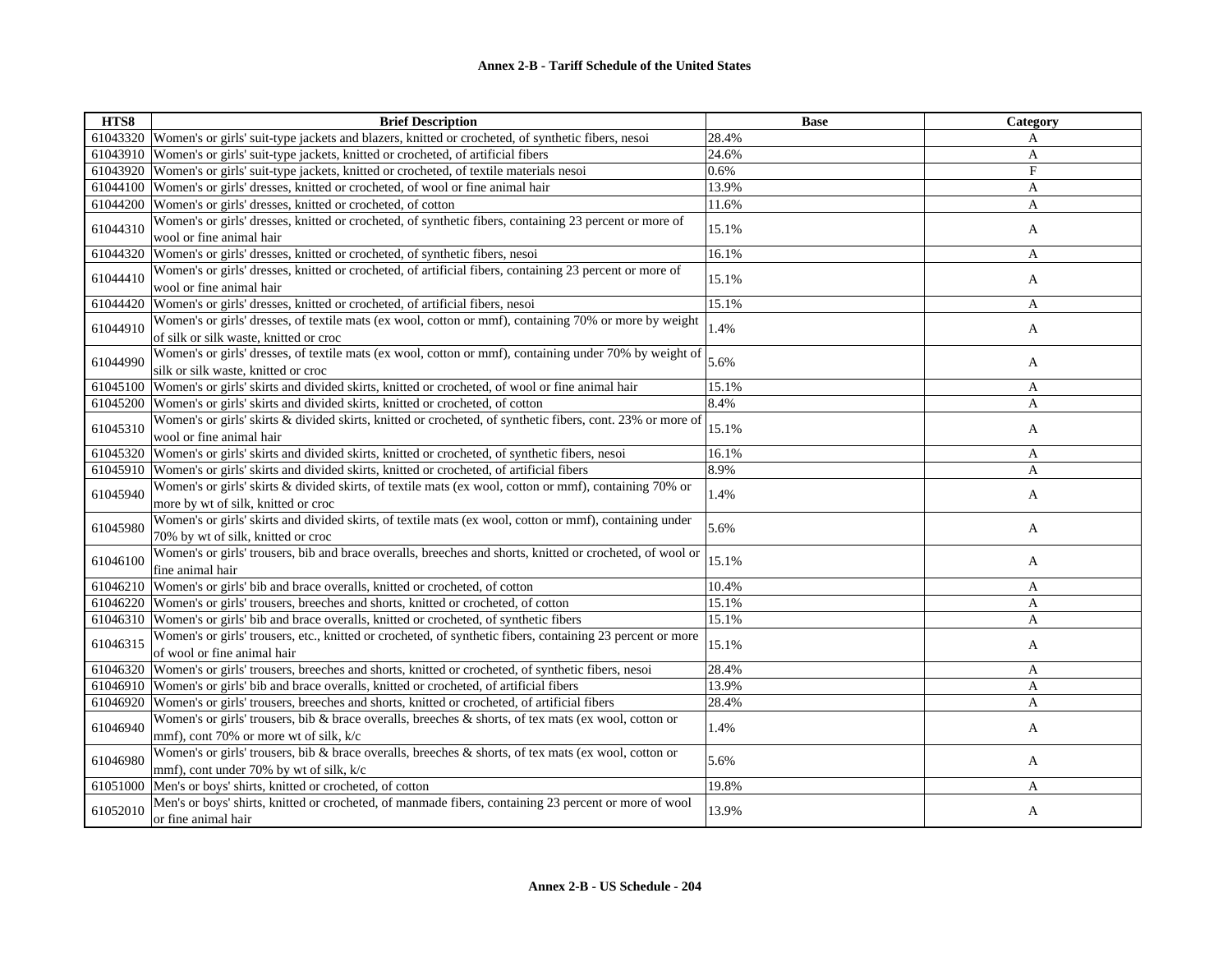| HTS8     | <b>Brief Description</b>                                                                                      | <b>Base</b> | Category     |
|----------|---------------------------------------------------------------------------------------------------------------|-------------|--------------|
|          | 61052020 Men's or boys' shirts, knitted or crocheted, of manmade fibers, nesoi                                | 32.3%       | A            |
| 61059010 | Men's or boys' shirts, knitted or crocheted, of wool or fine animal hair                                      | 15.1%       | A            |
| 61059040 | Men's or boys' shirts, of textile materials (ex wool, cotton or mmf), containing 70% or more by weight        | 1.4%        |              |
|          | of silk or silk waste, knitted/croch                                                                          |             | A            |
| 61059080 | Men's or boys' shirts, of textile materials (ex wool, cotton or mmf), containing under 70% by weight of       | 5.6%        | A            |
|          | silk or silk waste, knitted/crochete                                                                          |             |              |
| 61061000 | Women's or girls' blouses and shirts, knitted or crocheted, of cotton                                         | 19.8%       | A            |
| 61062010 | Women's or girls' blouses and shirts, knitted or crocheted, of manmade fibers, containing 23 percent or       | 15.1%       | A            |
|          | more of wool or fine animal hair                                                                              |             |              |
| 61062020 | Women's or girls' blouses and shirts, knitted or crocheted, of man-made fibers, nesoi                         | 32.3%       | A            |
| 61069010 | Women's or girls' blouses and shirts, knitted or crocheted, of wool or fine animal hair                       | 13.9%       | A            |
| 61069015 | Women's or girls' blouses and shirts, of textile materials (ex wool, cotton or mmf), containing 70% or        | 1.4%        | A            |
|          | more weight of silk, knitted or croc                                                                          |             |              |
| 61069025 | Women's or girls' blouses and shirts, of textile materials (ex wool, cotton or mmf), containing under         | 5.6%        | A            |
|          | 70% by weight of silk, knitted or croc                                                                        |             |              |
| 61069030 | Women's or girls' blouses and shirts, knitted or crocheted, of textile materials nesoi                        | 4.7%        | A            |
| 61071100 | Men's or boys' underpants and briefs, knitted or crocheted, of cotton                                         | 7.4%        | A            |
| 61071200 | Men's or boys' underpants and briefs, knitted or crocheted, of man-made fibers                                | 15.0%       | A            |
| 61071910 | Men's or boys' underpants & briefs, of textile materials (ex cotton or mmf), containing 70% or more by        | 1.4%        | $\mathbf{A}$ |
|          | weight of silk or silk waste, k/croc                                                                          |             |              |
| 61071990 | Men's or boys' underpants and briefs, of textile materials (except cotton or mmf), containing under 70%       | 5.6%        | A            |
|          | by weight of silk, knitted or croc                                                                            |             |              |
| 61072100 | Men's or boys' nightshirts and pajamas, knitted or crocheted, of cotton                                       | 9.0%        | A            |
|          | 61072200 Men's or boys' nightshirts and pajamas, knitted or crocheted, of man-made fibers                     | 16.1%       | A            |
| 61072920 | Men's or boys' nightshirts and pajamas, knitted or crocheted, of wool or fine animal hair                     | 9.4%        | A            |
| 61072950 | Men's or boys' nightshirts and pajamas, of textile materials (ex cotton, mmf or wool), containing 70%         | 1.4%        | A            |
|          | or more by wt of silk, knitted or croc                                                                        |             |              |
| 61072990 | Men's or boys' nightshirts and pajamas, of textile materials (ex cotton, mmf or wool), containing under       | 5.6%        | A            |
|          | 70% by wt of silk, knitted or croc                                                                            |             |              |
| 61079100 | Men's or boys' bathrobes, dressing gowns and similar articles, knitted or crocheted, of cotton                | 8.8%        | A            |
| 61079200 | Men's or boys' bathrobes, dressing gowns and similar articles, knitted or crocheted, of man-made fibers 15.1% |             | A            |
| 61079920 | Men's or boys' bathrobes, dressing gowns and similar articles, knitted or crocheted, of wool or fine          | 13.9%       | A            |
|          | animal hair                                                                                                   |             |              |
| 61079950 | Men's or boys' bathrobes, dressing gowns, & similar articles, of textile materials (except wool),             | 1.2%        | A            |
|          | containing 70% or more by wt of silk, k/c                                                                     |             |              |
| 61079990 | Men's or boys' bathrobes, dressing gowns, and similar articles, of textile materials (except wool),           | 4.8%        | A            |
|          | containing under 70% by wt of silk, k/c                                                                       |             |              |
| 61081100 | Women's or girls' slips and petticoats, knitted or crocheted, of man-made fibers                              | 15.0%       | A            |
| 61081910 | Women's or girls' slips and petticoats, of textile materials (except mmf), containing 70% or more by          | 1.7%        | A            |
|          | weight of silk, knitted or crocheted                                                                          |             |              |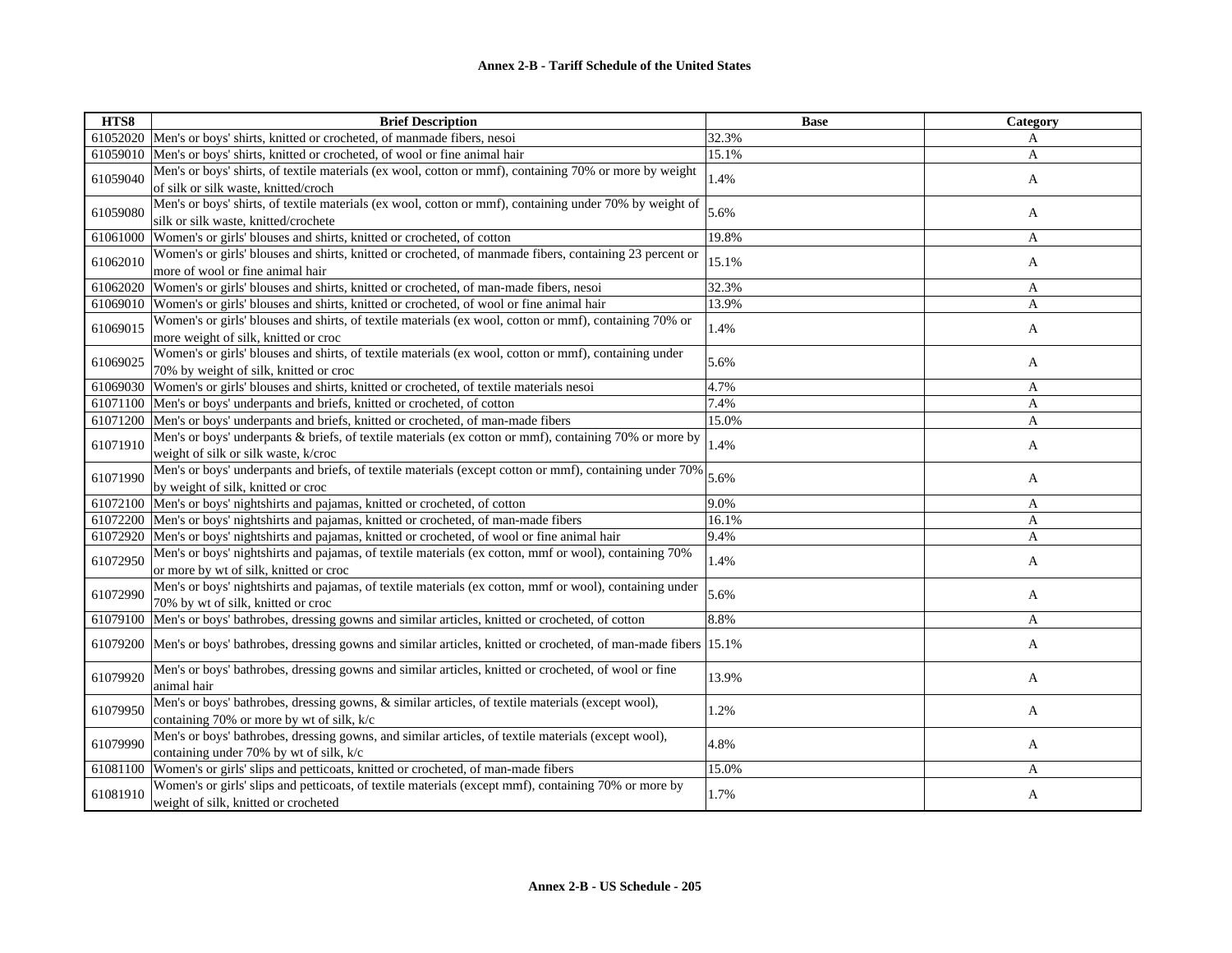| HTS8     | <b>Brief Description</b>                                                                                                                       | <b>Base</b> | Category     |
|----------|------------------------------------------------------------------------------------------------------------------------------------------------|-------------|--------------|
| 61081990 | Women's or girls' slips and petticoats, of textile materials (except mmf), containing under 70% by                                             | 6.6%        | A            |
|          | weight of silk, knitted or crocheted                                                                                                           |             |              |
| 61082100 | Women's or girls' briefs and panties, knitted or crocheted, of cotton                                                                          | 7.6%        | $\mathbf{A}$ |
| 61082210 | Women's or girls' disposable briefs and panties designed for one-time use, of man-made fibers, knitted<br>or crocheted                         | 9.1%        | A            |
| 61082290 | Women's or girls' briefs and panties (other than disposable), of man-made fibers, knitted or crocheted                                         | 15.7%       | A            |
| 61082910 | Women's or girls' briefs and panties (other than disposable), of text materials (other than cotton or<br>mmf) cont 70% or more wt of silk, k/c | 3.3%        | $\mathbf{A}$ |
| 61082990 | Women's or girls' briefs and panties (other than disposable), of text mats (other than cotton or mmf)<br>cont under 70% by wt of silk, k/c     | 13.4%       | A            |
| 61083100 | Women's or girls' nightdresses and pajamas, knitted or crocheted, of cotton                                                                    | 8.6%        | A            |
| 61083200 | Women's or girls' nightdresses and pajamas, knitted or crocheted, of man-made fibers                                                           | 16.1%       | A            |
|          | 61083910 Women's or girls' nightdresses and pajamas, knitted or crocheted, of wool or fine animal hair                                         | 9.4%        | A            |
| 61083940 | Women's or girls' nightdresses & pajamas, con. 70% or more by wt of silk or silk waste, knitted or<br>crocheted                                | 0.9%        | A            |
| 61083980 | Women's or girls' nightdresses & pajamas, of textiles (except of cotton/mmf/wool), con. under 70% by<br>wt of silk, knitted or crocheted       | 3.8%        | $\mathbf{A}$ |
| 61089100 | Women's or girls' negligees, bathrobes, dressing gowns and similar articles, knitted or crocheted, of<br>cotton                                | 8.6%        | A            |
| 61089200 | Women's or girls' negligees, bathrobes, dressing gowns and similar articles, knitted or crocheted, of<br>man-made fibers                       | 16.1%       | A            |
| 61089920 | Women's or girls' negligees, bathrobes, dressing gowns and similar articles, knitted or crocheted, of<br>wool or fine animal hair              | 9.4%        | A            |
| 61089950 | Women's or girls' bathrobes, negligees, & sim. articles, con. 70% or more by wt of silk or silk waste,<br>knitted or crocheted                 | 0.9%        | A            |
| 61089990 | Women's or girls' bathrobes, negligees, & sim. articles, of textiles (except of cotton/mmf/wool), con<br>under 70% by wt of silk, k/c          | 3.8%        | A            |
|          | 61091000 T-shirts, singlets, tank tops and similar garments, knitted or crocheted, of cotton                                                   | 17.0%       | A            |
|          | 61099010 T-shirts, singlets, tank tops and similar garments, knitted or crocheted, of man-made fibers                                          | 32.2%       | $\mathbf{A}$ |
|          | 61099015 T-shirts and similar garments, knitted or crocheted, of wool, with long sleeves                                                       | 5.6%        | A            |
| 61099040 | T-shirts, singlets tanktops & sim garments, of text mat (except cotton, mmf or long sleeve wool<br>garments), cont 70% or more wt of silk, k/c | 4.0%        | A            |
| 61099080 | T-shirts, singlets tanktops and sim garments, of text mat (except cotton, mmf or long sleeve wool<br>garments), cont under 70% wt of silk, k/c | 16.1%       | A            |
|          | 61101100 Sweaters, pullovers, sweatshirts, waistcoats (vests) and similar articles, knitted or crocheted, of wool                              | 16.1%       | A            |
| 61101210 | Sweaters, pullovers, sweatshirts, waistcoats (vests) and similar articles, knitted or crocheted, of<br>Kashmir goats, wholly of cashmere       | 4.4%        | A            |
| 61101220 | Sweaters, pullovers, sweatshirts, waistcoats (vests) and similar articles, knitted or crocheted, of<br>Kashmir goats, not wholly of cashmere   | 16.1%       | A            |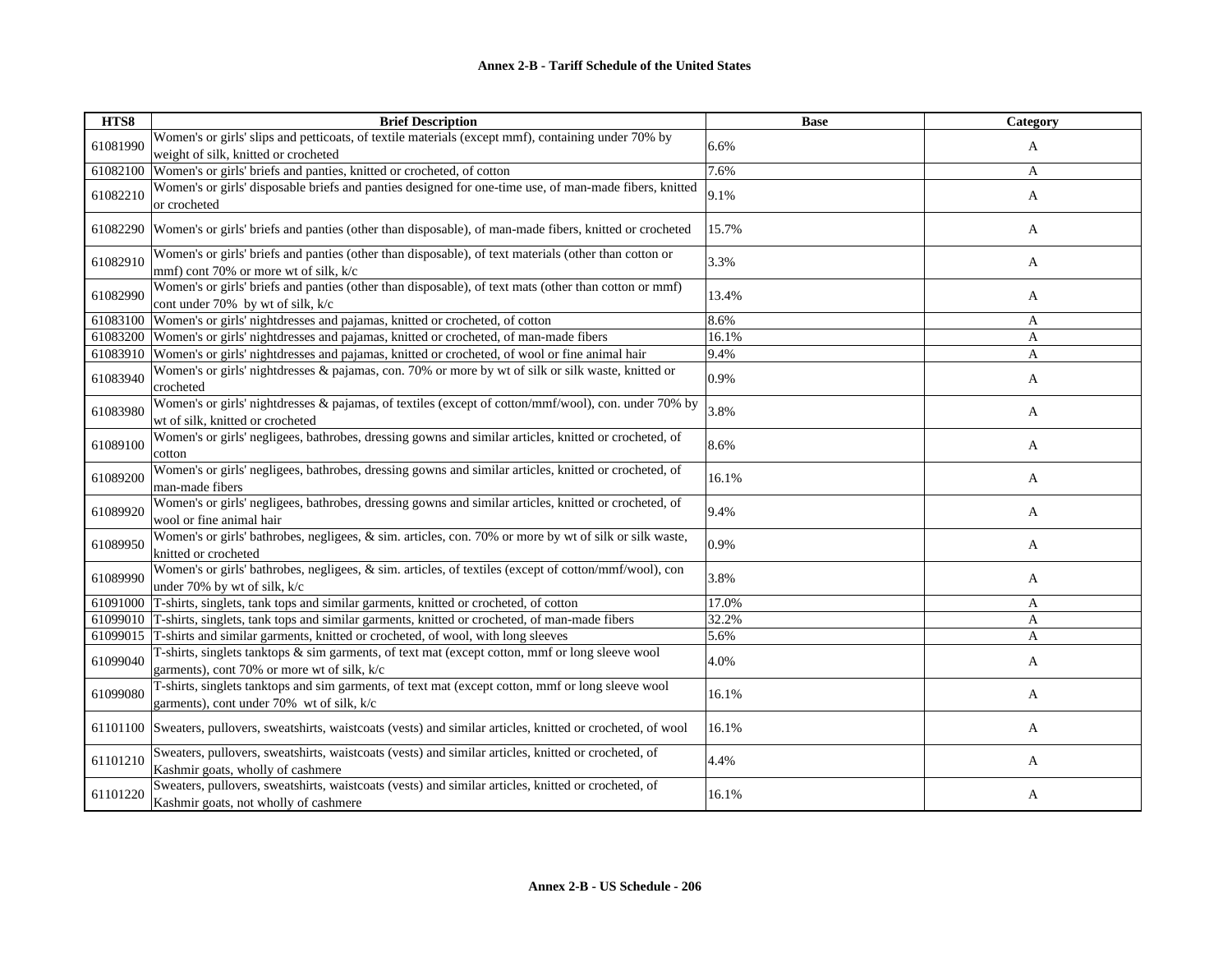| HTS8     | <b>Brief Description</b>                                                                                                                       | <b>Base</b> | Category     |
|----------|------------------------------------------------------------------------------------------------------------------------------------------------|-------------|--------------|
| 61101900 | Sweaters, pullovers, sweatshirts, waistcoats (vests) and similar articles, knitted or crocheted, of fine<br>animal hair                        | 16.1%       | A            |
| 61102010 | Sweaters, pullovers and similar articles, knitted or crocheted, of cotton, containing 36 percent or more<br>of flax fibers                     | 5.0%        | A            |
| 61102020 | Sweaters, pullovers and similar articles, knitted or crocheted, of cotton, nesoi                                                               | 16.9%       | A            |
| 61103010 | Sweaters, pullovers, sweatshirts and similar articles, knitted or crocheted, of man-made fibers, cont.<br>25% or more by weight of leather     | 6.0%        | A            |
| 61103015 | Sweaters, etc., knitted or crocheted, of manmade fibers, containing 23% or more of wool or fine animal<br>hair                                 | 17.0%       | A            |
| 61103020 | Sweaters, pullovers & similar articles, knitted or crocheted, of manmade fibers, containing 30 percent<br>or more of silk or silk waste        | 6.3%        | A            |
| 61103030 | Sweaters, pullovers and similar articles, knitted or crocheted, of manmade fibers, nesoi                                                       | 32.2%       | A            |
| 61109010 | Sweaters, pullovers, sweatshirts, vests and similar articles, of text mat (except wool, cotton or mmf),<br>cont 70% or more by wt of silk, k/c | 1.4%        | A            |
| 61109090 | Sweaters, pullovers, sweatshirts, vests and sim articles, of text mat (except wool, cotton or mmf),<br>containing under 70% by wt of silk, k/c | 6.0%        | A            |
|          | 61111000 Babies' garments and clothing accessories, knitted or crocheted, of wool or fine animal hair                                          | 13.9%       | A            |
|          | 61112010 Babies' blouses and shirts, except those imported as parts of sets, knitted or crocheted, of cotton                                   | 19.8%       | A            |
|          | 61112020 Babies' T-shirts, singlets and similar garments, except those imported as parts of sets, of cotton                                    | 15.5%       | $\mathbf{A}$ |
| 61112030 | Babies' sweaters, pullovers, sweatshirts and similar articles, except those imported as parts of sets,<br>knitted or crocheted, of cotton      | 15.5%       | A            |
| 61112040 | Babies' dresses, knitted or crocheted, of cotton                                                                                               | 11.6%       | A            |
| 61112050 | Babies' trousers, breeches and shorts, except those imported as parts of sets, knitted or crocheted, of<br>cotton                              | 15.1%       | A            |
| 61112060 | Babies' garments and clothing accessories, knitted or crocheted, of cotton, nesoi                                                              | 8.2%        | A            |
| 61113010 | Babies' trousers, breeches and shorts, except those imported as parts of sets, knitted or crocheted, of<br>synthetic fibers                    | 28.4%       | A            |
| 61113020 | Babies' blouses and shirts, except those imported as parts of sets, knitted or crocheted, of synthetic<br>fibers                               | 32.3%       | A            |
| 61113030 | Babies' T-shirts, singlets and similar garments, except those imported as parts of sets, knitted or<br>crocheted, of synthetic fibers          | 32.3%       | A            |
| 61113040 | Babies' sweaters, pullovers and similar articles, except those imported as parts of sets, knitted or<br>crocheted, of synthetic fibers         | 30.5%       | A            |
| 61113050 | Babies' garments and clothing accessories, knitted or crocheted, of synthetic fibers, nesoi                                                    | 16.1%       | A            |
| 61119010 | Babies' trousers, breeches and shorts, except those imported as parts of sets, knitted or crocheted, of<br>artificial fibers                   | 16.4%       | A            |
| 61119020 | Babies' blouses and shirts, except those imported as parts of sets, knitted or crocheted, of artificial<br>fibers                              | 19.0%       | A            |
| 61119030 | Babies' T-shirts, singlets and similar garments, except those imported as parts of sets, knitted or<br>crocheted, of artificial fibers         | 3.5%        | F            |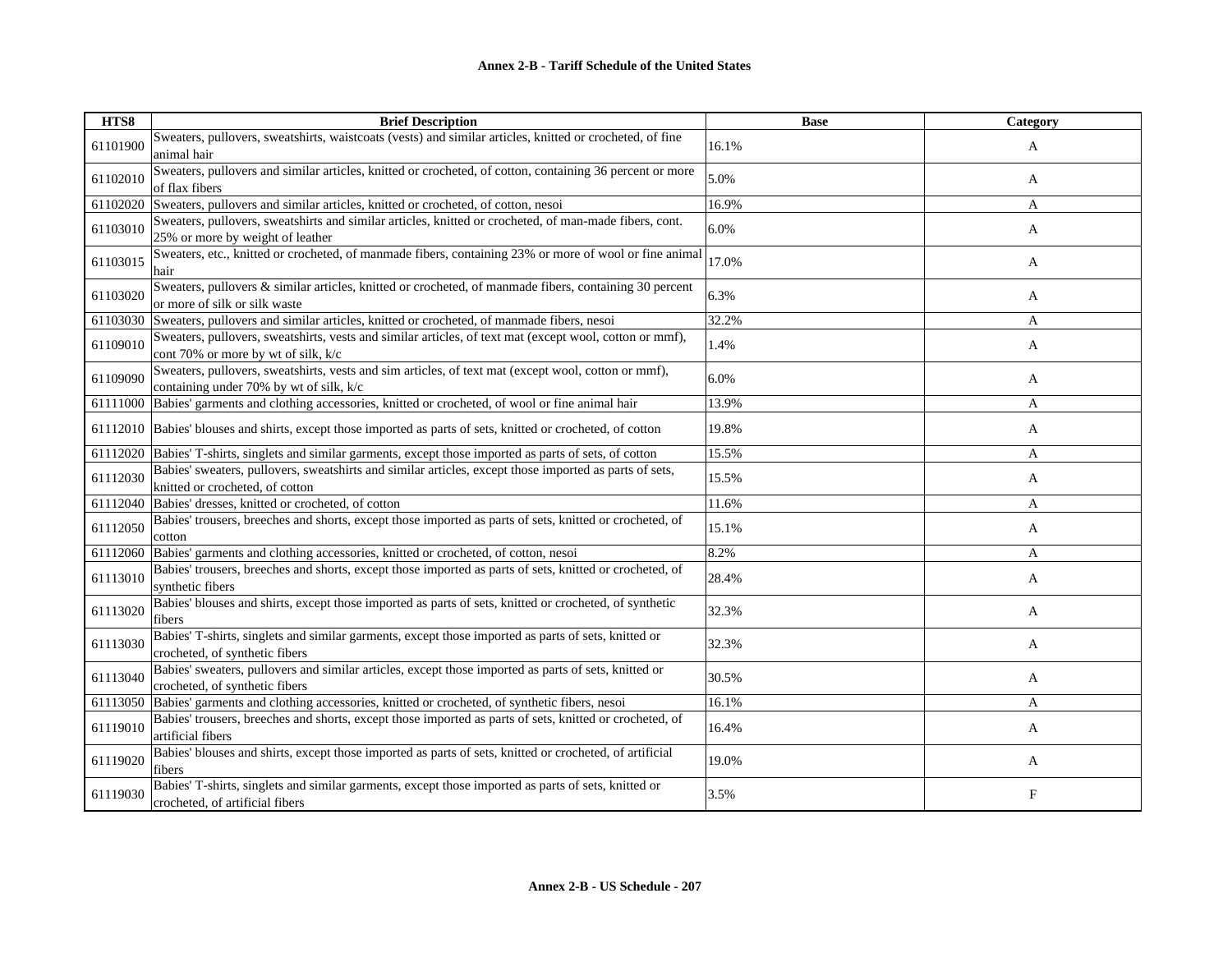| HTS8     | <b>Brief Description</b>                                                                                         | <b>Base</b> | Category     |
|----------|------------------------------------------------------------------------------------------------------------------|-------------|--------------|
| 61119040 | Babies' sweaters, sweatshirts, and similar articles, except those imported as parts of sets, knitted or          | 26.9%       | A            |
|          | crocheted, of artificial fibers                                                                                  |             |              |
| 61119050 | Babies' garments and clothing accessories, knitted or crocheted, of artificial fibers, nesoi                     | 15.1%       | A            |
| 61119070 | Babies garments and clothing accessories, of textile materials (except wool, cotton or mmf), containing          | 1.4%        | A            |
|          | 70% or more by weight of silk, k/c                                                                               |             |              |
| 61119090 | Babies garments and clothing accessories, of textile materials (except wool, cotton or mmf), containing          | 5.6%        | A            |
|          | under 70% by weight of silk, k/c                                                                                 |             |              |
| 61121100 | Track suits, knitted or crocheted, of cotton                                                                     | 15.1%       | A            |
| 61121200 | Track suits, knitted or crocheted, of synthetic fibers                                                           | 28.4%       | A            |
|          | 61121910 Track suits, knitted or crocheted, of artificial fibers                                                 | 28.4%       | A            |
| 61121940 | Track suits, of textile materials (except cotton or mmf), containing 70% or more by weight of silk or            |             |              |
|          | silk waste, knitted or crocheted                                                                                 | 5.4%        | A            |
|          | Track suits, of textile materials (except cotton or mmf), containing less than 70% by weight of silk or          |             |              |
| 61121980 | silk waste, knitted or crocheted                                                                                 | 21.7%       | A            |
| 61122010 | Ski-suits, knitted or crocheted, of man-made fibers                                                              | 28.4%       | A            |
| 61122020 | Ski-suits, knitted or crocheted, of textile materials other than man-made fibers                                 | 9.1%        | A            |
|          | 61123100 Men's or boys' swimwear, knitted or crocheted, of synthetic fibers                                      | 26.1%       | A            |
| 61123900 | Men's or boys' swimwear, knitted or crocheted, of textile materials other than synthetic fibers                  | 13.3%       | A            |
| 61124100 | Women's or girls' knitted or crocheted swimwear of synthetic fibers                                              | 25.1%       | A            |
| 61124900 | Women's or girls' swimwear, knitted or crocheted, of textile materials other than synthetic fibers               | 13.3%       | A            |
|          | Garments nesoi, made up of k/c fabrics of 5903, 5906 or 5907, w an outer surf impreg, coated, cov, or            |             |              |
| 61130010 | lam w rub/p mat which obscures the fab                                                                           | 4.2%        | A            |
|          | Garments nesoi, made up of k/c fabrics of 5903, 5906 or 5907, not impreg, coated, covered, or                    | 7.2%        |              |
| 61130090 | laminated w rubber or plastics materials                                                                         |             | A            |
| 61141000 | Garments nesoi, knitted or crocheted, of wool or fine animal hair                                                | 12.5%       | A            |
| 61142000 | Garments nesoi, knitted or crocheted, of cotton                                                                  | 10.9%       | A            |
| 61143010 | Tops, knitted or crocheted, of man-made fibers                                                                   | 28.4%       | A            |
| 61143020 | Bodysuits and bodyshirts, knitted or crocheted, of man-made fibers                                               | 32.2%       | A            |
| 61143030 | Garments nesoi, knitted or crocheted, of man-made fibers                                                         | 15.0%       | A            |
| 61149010 | Other garments nesoi, of textile materials (except wool, cotton or mmf), contain 70% or more by                  | 1.4%        |              |
|          | weight of silk or silk waste, knitted/croch                                                                      |             | A            |
| 61149090 | Other garment, nesoi, of textile materials (except wool, cotton or mmf), containing under 70% by wt of           | 5.6%        | A            |
|          | silk or silk waste, knitted/crocheted                                                                            |             |              |
|          | Panty hose and tights, knitted or crocheted, of synthetic fibers, measuring per single yarn less than 67         | 16.1%       |              |
| 61151100 | decitex                                                                                                          |             | A            |
|          | Surgical panty hose w/graduated compression for orthopedic treatment, knitted/crocheted, of syn fibers,          |             |              |
| 61151210 | meas per single yarn 67+ dtx                                                                                     | Free        | $\mathbf C$  |
|          |                                                                                                                  | 15.1%       |              |
|          | 61151220 Panty hose (not surgical) & tights, knitted/crocheted, of syn fibers, measuring per single yarn 67+ dtx |             | A            |
|          | Surgical panty hose w/graduated compression for orthopedic treatment, knitted/crocheted, of textile              | Free        | $\mathsf{C}$ |
| 61151920 | materials exc syn fibers                                                                                         |             |              |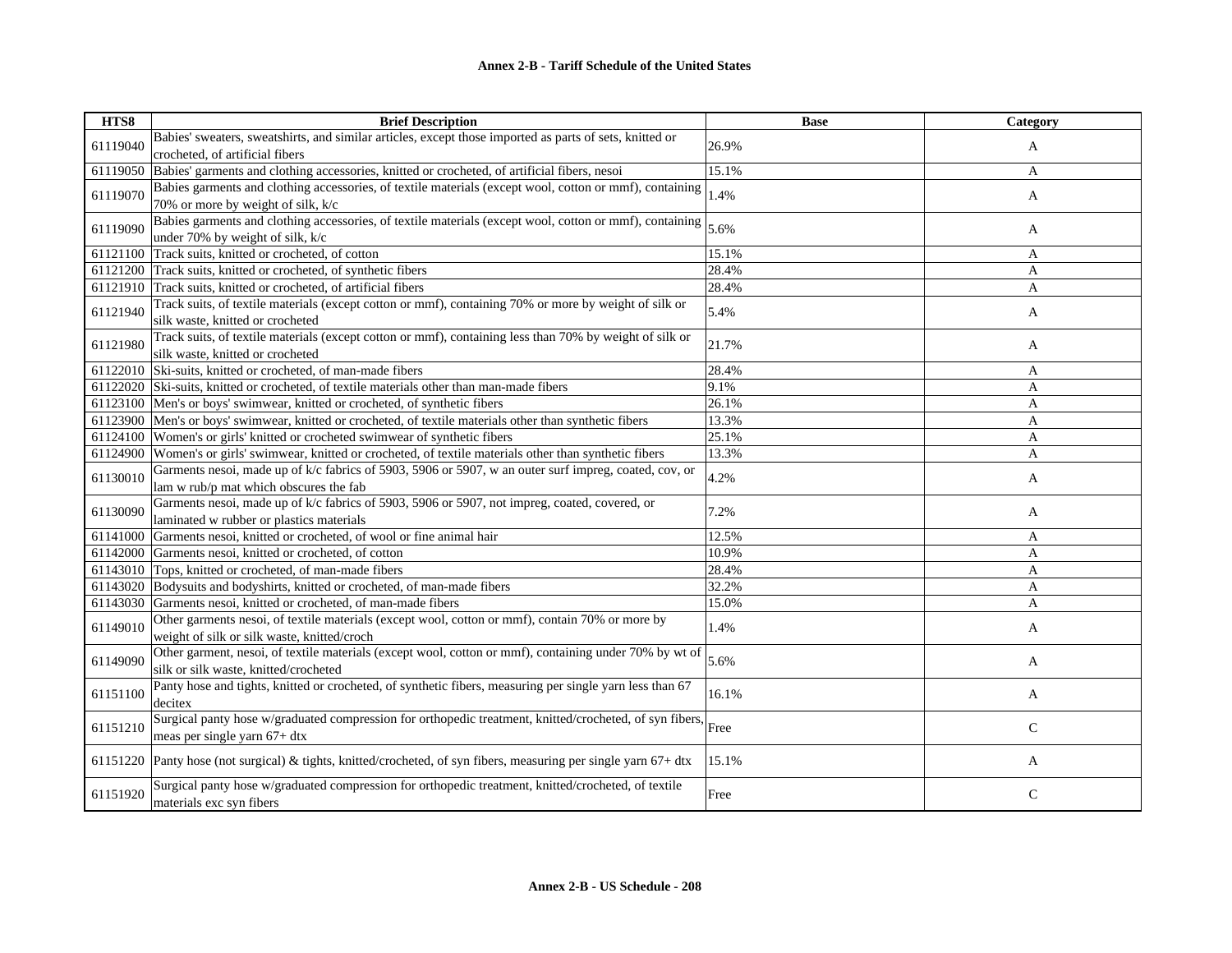| HTS8     | <b>Brief Description</b>                                                                                                                          | <b>Base</b> | Category     |
|----------|---------------------------------------------------------------------------------------------------------------------------------------------------|-------------|--------------|
| 61151940 | Panty hose (not surgical) and tights, containing 70% or more by weight of silk or silk waste, knitted or<br>crocheted                             | 4.0%        | A            |
| 61151980 | Panty hose (not surgical) and tights, of textile materials nesoi, knitted or crocheted                                                            | 16.1%       | A            |
| 61152010 | Women's full-length or knee-length hosiery, measuring per single yarn less than 67 decitex containing<br>70% or more by wt of silk, knit/croc     | 4.3%        | A            |
| 61152090 | Women's full-length or knee-length hosiery, measuring per single yarn less than 67 decitex containing<br>under 70% by wt of silk, knitted/croc    | 15.0%       | A            |
| 61159100 | Hosiery nesoi, knitted or crocheted, of wool or fine animal hair                                                                                  | 11.4%       | A            |
| 61159230 | Surgical stockings w/graduated compression for orthopedic treatment, knitted or crocheted, of cotton                                              | Free        | $\mathbf C$  |
| 61159260 | Stockings, socks, etc. (not surgical), knitted or crocheted, of cotton, containing lace or net                                                    | 11.0%       | A            |
| 61159290 | Stockings, socks, etc. nesoi (not surgical and not containing lace or net), knitted or crocheted, of cotton 13.6%                                 |             | A            |
| 61159330 | Surgical stockings w/graduated compression for orthopedic treatment, knitted or crocheted, of synthetic Free<br>fibers                            |             | $\mathbf C$  |
| 61159360 | Stockings, socks, etc. nesoi, knitted or crocheted, of synthetic fibers, containing lace or net                                                   | 18.9%       | A            |
| 61159390 | Stockings, socks, etc. nesoi, knitted or crocheted, of synthetic fibers (not containing lace or net)                                              | 14.7%       | A            |
| 61159914 | Hosiery nesoi, of artificial fibers, containing lace or net                                                                                       | 18.9%       | A            |
|          | 61159918 Hosiery nesoi, knitted or crocheted, of artificial fibers, other than those containing lace or net                                       | 14.7%       | A            |
| 61159940 | Stockings and other hosiery, including footwear without applied soles, of textile materials (except<br>mmf), cont 70% or more by wt of silk, k/c  | 2.5%        | A            |
| 61159980 | Stockings and other hosiery, including footwear without applied soles, of textile materials(except<br>mmf), cont under 70% by wt of silk, k/c     | 10.0%       | A            |
| 61161005 | Ice hockey and field hockey gloves, knitted or crocheted, impregnated, coated or covered with plastics<br>or rubber                               | Free        | $\mathsf{C}$ |
| 61161008 | Other gloves, mittens and mitts, the foregoing specially designed for sports use, incl. ski and<br>snowmobile gloves, mittens and mitts           | 3.1%        | A            |
| 61161013 | Gloves, mittens & mitts, w/o four., k/c, coated w. plastics/rubber nesoi, cut & sewn, of veg. fibers,<br>cont. $> 50\%$ by wt. of plastics/rubber | 13.8%       | A            |
| 61161017 | Gloves, mittens & mitts, w/o four., k/c, coated w. plastics/rubber, nesoi, cut & sewn, of veg. fibers,<br>cont. 50 % or less wt. of plas./rub.    | 23.6%       | A            |
| 61161044 | Gloves, mittens & mitts(excl sports), impreg etc, cut & sewn from pre-exist non-veg fib impreg fab,<br>w/o fourch, con ov 50% wt plast/rub k/c    | 10.9%       | A            |
| 61161048 | Gloves, mittens & mitts(excl sports), impreg etc, cut & sewn from pre-exist non-veg fib impreg fab,<br>w/o fourch, con < 50% wt pla/rub k/c       | 18.7%       | A            |
| 61161055 | Gloves, mittens & mitts(excl ports), impreg etc, not cut & sewn from pre-existing fabric, w/o fourch,<br>con 50% or more wt of tex fibers, k/c    | 13.3%       | A            |
| 61161065 | Gloves, mittens & mitts(excl sports), impreg etc, not cut & sewn from pre-existing fabric, w/o fourch,<br>cont < 50% by wt of text fib, $k/c$     | 7.7%        | A            |
| 61161075 | Gloves, mittens & mitts(excl sports), impreg etc, not cut & sewn from pre-existing fabric, with fourch,<br>con 50% or more wt of text fib, k/c    | 13.3%       | A            |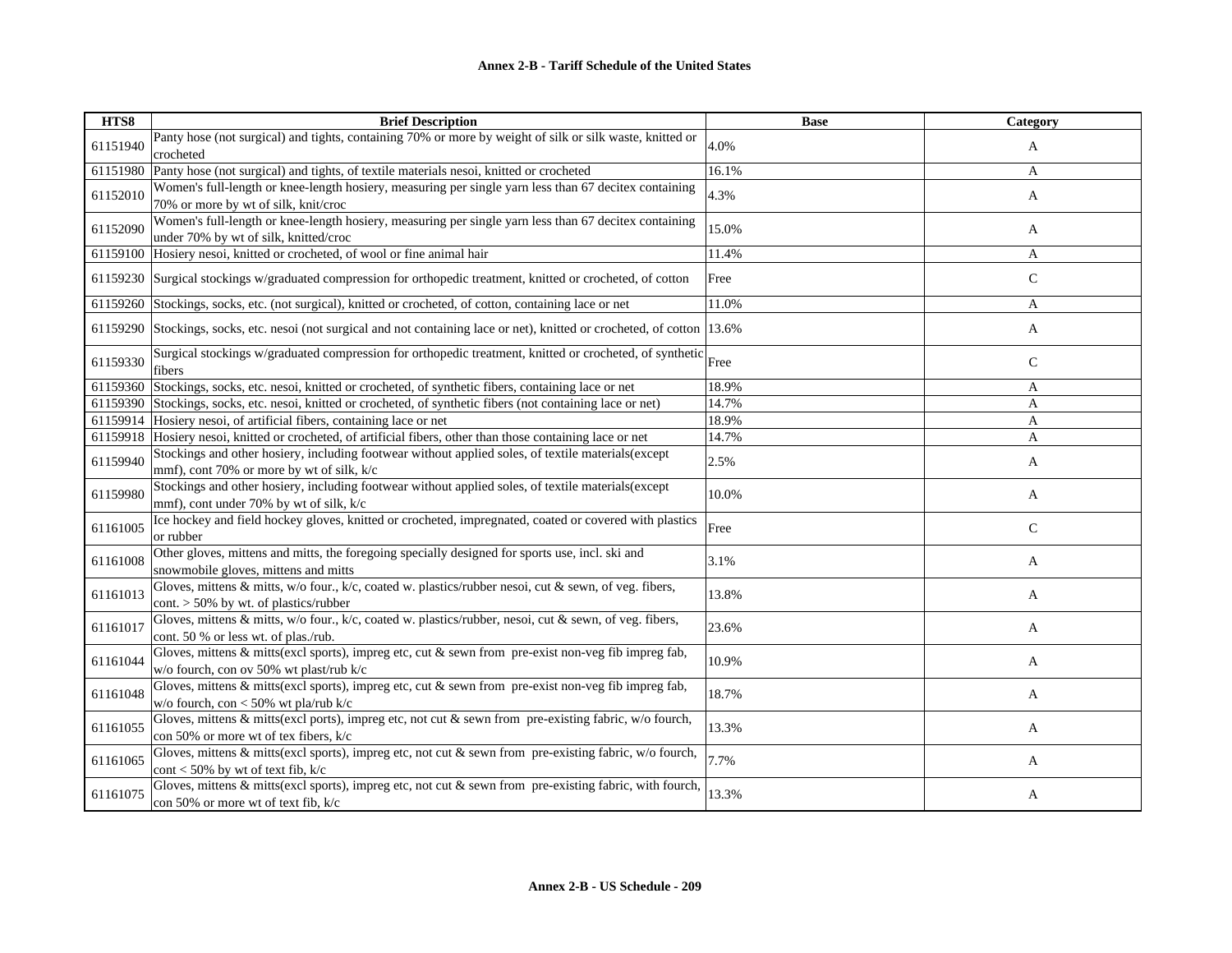| HTS8     | <b>Brief Description</b>                                                                                                                                        | <b>Base</b>                   | Category      |
|----------|-----------------------------------------------------------------------------------------------------------------------------------------------------------------|-------------------------------|---------------|
| 61161095 | Gloves, mittens & mitts(excl sports), impreg etc, not cut & sewn from pre-existing fab, w fourch, cont $\vert_{7.7\%}$<br>$<$ 50% by wt of textile fiber, $k/c$ |                               | A             |
| 61169100 | Gloves, mittens and mitts, knitted or crocheted, of wool or fine animal hair                                                                                    | $31.4 \text{ cents/kg} + 7\%$ | A             |
| 61169205 | Ice hockey and field hockey gloves, knitted or crocheted, of cotton, not impregnated, coated or covered<br>with plastics or rubber                              | Free                          | $\mathbf C$   |
| 61169208 | Gloves, etc., specially designed for sports, including ski and snowmobile gloves, mittens and mitts,<br>knitted or crocheted, of cotton                         | 3.1%                          | A             |
| 61169264 | Gloves, mittens & mitts, (excl. ski or snowmobile), knitted or crocheted, of cotton, made from a pre-<br>existing machine knit fabric, w/o four.                | 23.6%                         | A             |
| 61169274 | Gloves, mittens & mitts (excl. ski or snowmobile), k/c, of cotton, from a pre-existing machine knit<br>fabric, with fourchettes                                 | 23.6%                         | A             |
| 61169288 | Gloves, mittens & mitts, (excl. ski or snowmobile), $k/c$ , of cotton, not made from a pre-existing<br>machine knit fabric, w/o fourchettes                     | 9.5%                          | A             |
| 61169294 | Gloves, mittens & mitts, of cotton, k/c, not impreg. etc. with plas./rub., not from pre-ex. mach. knit<br>fabric, not for sports, with four.                    | 9.5%                          | A             |
| 61169305 | Ice hockey and field hockey gloves, knitted or crocehted, of synthetic fibers, not impregnated, coated or Free<br>covered with plastics or rubber               |                               | $\mathbf C$   |
| 61169308 | Gloves, mittens & mitts, for sports use, (incl. ski and snowmobile gloves, etc.), of synthetic fibers                                                           | 3.1%                          | A             |
| 61169364 | Gloves, mittens & mitts (excl. those designed for sports etc.), $k/c$ , of synthetic fiber, cont. 23% or more<br>wt. of wool etc., w/o four.                    | $31.2 \text{ cents/kg} + 7\%$ | A             |
| 61169374 | Gloves, mittens & mitts (excl. those designed for sports etc.), $k/c$ , of synthetic fibers, cont. 23% or<br>more wt. of wool etc., with four.                  | $31.2 \text{ cents/kg} + 7\%$ | A             |
| 61169388 | Gloves, mittens & mitts (excl. those designed for sports etc.), k/c, of synthetic fibers, under 23% by wt.<br>of wool etc., w/o fourchettes                     | 18.7%                         | A             |
| 61169394 | Gloves, mittens & mitts (excl. those designed for sports etc.), k/c, of synthetic fibers, under 23% by wt.<br>of wool etc., with fourchettes                    | 18.7%                         | A             |
| 61169920 | Ice hockey and field hockey gloves, knitted or crocheted, of artificial fibers, not impregnated, coated or<br>covered with plastics or rubber                   | Free                          | $\mathcal{C}$ |
| 61169935 | Gloves, mittens & mitts specially designed for sports, including ski and snowmobile gloves, mittens<br>and mitts, of artificial fibers                          | 3.1%                          | A             |
| 61169948 | Gloves, mittens & mitts (excl. those designed for sports etc.), knitted/crocheted, of artificial fibers,<br>without fourchettes                                 | 18.9%                         | A             |
| 61169954 | Gloves, mittens & mitts (excl. those designed for sports etc.), knitted or crocheted, of artificial fibers,<br>with fourchettes                                 | 18.9%                         | A             |
| 61169975 | Gloves, mittens and mitts, of textile materials (except wool, cotton or mmf), containing 70% or more by<br>wt of silk or silk waste, knit/croc                  | 0.4%                          | F             |
| 61169995 | Gloves, mittens and mitts, of textile materials (except wool, cotton or mmf), containing under 70% by<br>weight of silk or silk waste, knit/croc                | 3.8%                          | A             |
|          | 61171010 Shawls, scarves, mufflers, mantillas, veils and the like, knitted or crocheted, of wool or fine animal hair 9.7%                                       |                               | A             |
|          | 61171020 Shawls, scarves, mufflers, mantillas, veils and the like, knitted or crocheted, of man-made fibers                                                     | 11.4%                         | A             |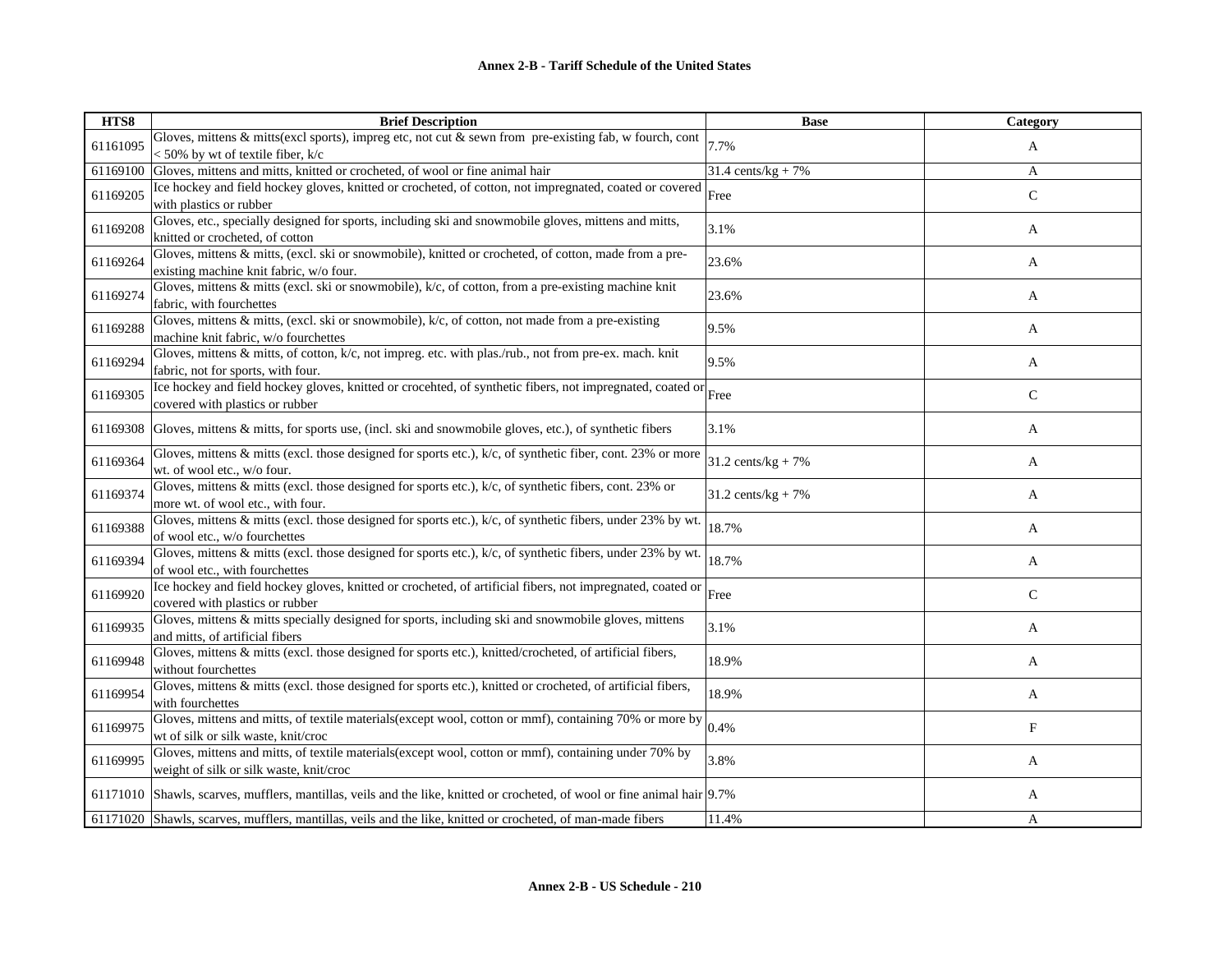| HTS8     | <b>Brief Description</b>                                                                                                                           | <b>Base</b>             | Category     |
|----------|----------------------------------------------------------------------------------------------------------------------------------------------------|-------------------------|--------------|
|          | 61171040 Shawls, scarves, etc., knitted or crocheted, containing 70% or more by weight of silk or silk waste                                       | 2.4%                    | A            |
|          | 61171060 Shawls, scarves, mufflers, mantillas, veils and the like, nesoi                                                                           | 9.6%                    | A            |
|          | 61172010 Ties, bow ties and cravats, containing 70% or more by weight of silk or silk waste, knitted or crocheted 1.9%                             |                         | $\mathbf{A}$ |
| 61172090 | Ties, bow ties and cravats, containing under 70% by weight of silk or silk waste, knitted or crocheted                                             | 5.3%                    | A            |
| 61178010 | Made up clothing accessories (excl shawls, scarves, mufflers, mantillas, veils and the like; ties and<br>cravat), con > or = 70% wt of silk, $k/c$ | 3.6%                    | A            |
| 61178085 | Headbands, ponytail holders & similar articles, of textile materials other than containing 70% or more<br>by weight of silk, knitted/crocheted     | 14.7%                   | A            |
| 61178095 | Made up clothing accessories (excl shawl, scarve, and like, tie, cravat, headband, ponytail holder and<br>like), cont < 70% wt of silk, $k/c$      | 14.7%                   | A            |
| 61179010 | Parts of garments or of clothing accessories, containing 70% or more by weight of silk or silk waste,<br>knitted or crocheted                      | 3.6%                    | A            |
| 61179090 | Parts of garments or of clothing accessories, containing under 70% by weight of silk or silk waste,<br>knitted or crocheted                        | 14.7%                   | A            |
| 62011100 | Men's or boys' overcoats, carcoats, capes, cloaks and similar coats of wool or fine animal hair, not<br>knitted or crocheted                       | 42.2 cents/kg + 16.8%   | A            |
| 62011210 | Men's or boys' overcoats, carcoats, capes, & similar coats of cotton, not knit or crocheted, containing<br>15% or more by wt of down, etc          | 4.4%                    | A            |
| 62011220 | Men's or boys' overcoats, carcoats, capes, & similar coats of cotton, not knit or crocheted, not<br>containing 15% or more by wt of down, etc      | 9.5%                    | A            |
| 62011310 | Men's or boys' overcoats, carcoats, capes, & like coats of man-made fibers, not knit or crocheted, cont.<br>15% or more by wt of down, etc         | 4.4%                    | A            |
| 62011330 | Men's or boys' overcoats, carcoats, capes, & like coats of manmade fibers, not knit or crocheted, cont.<br>36 percent or more of wool, nesoi       | 50 cents/ $kg + 19.8\%$ | A            |
| 62011340 | Men's or boys' overcoats, carcoats, capes, cloaks and similar coats, not knitted or crocheted, of<br>manmade fibers, nesoi                         | 27.9%                   | A            |
| 62011910 | Men's or boys' overcoats, carcoats, capes, cloaks, & sim coats, of tex mats(except wool, cotton or<br>mmf), cont > or = 70% by wt silk, not k/c    | 0.3%                    | F            |
| 62011990 | Men's or boys' overcoats, carcoats, capes, cloaks, & sim coats, of tex mats(except wool, cotton or<br>mmf), cont under 70% by wt silk, not k/c     | 2.8%                    | A            |
| 62019110 | Men's or boys' padded, sleeveless jackets, not knitted or crocheted, of wool or fine animal hair                                                   | 9.4%                    | A            |
| 62019120 | Men's or boys' anoraks, windbreakers and similar articles nesoi, not knitted or crocheted, of wool or<br>fine animal hair                          | 50 cents/kg + 19.8%     | A            |
| 62019210 | Men's or boys' anoraks, windbreakers & similar articles, not knitted or crocheted, of cotton, containing<br>15% or more by weight of down, etc     | 4.4%                    | A            |
| 62019215 | Men's or boys' anoraks, windbreakers and similar articles, nesoi, not knitted or crocheted, of cotton,<br>water resistant                          | 6.2%                    | A            |
| 62019220 | Men's or boys' anoraks, windbreakers & similar articles nesoi, not knitted or crocheted, of cotton, not<br>cont. 15% or more by wt of down, etc    | 9.5%                    | A            |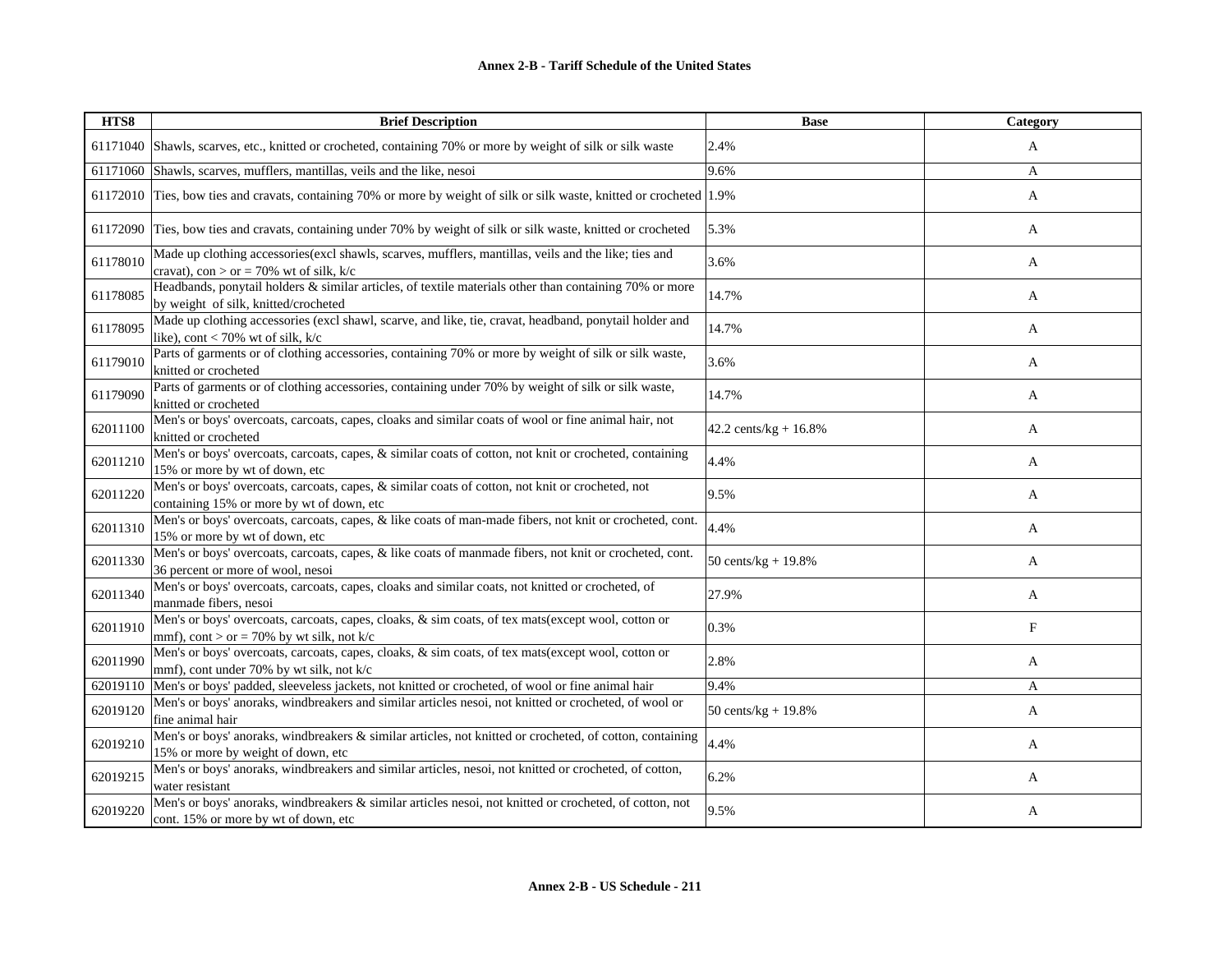| HTS8     | <b>Brief Description</b>                                                                                                                         | <b>Base</b>                | Category     |
|----------|--------------------------------------------------------------------------------------------------------------------------------------------------|----------------------------|--------------|
| 62019310 | Men's or boys' anoraks, windbreakers & similar articles, not knitted or crocheted, of man-made fibers,<br>cont. 15% or more by wt of down, etc   | 4.4%                       | A            |
| 62019320 | Men's or boys' padded, sleeveless jackets, not knitted or crocheted, of man-made fibers, not containing<br>15% or more by weight of down, etc    | 15.1%                      | A            |
| 62019325 | Men's or boys' anoraks, etc, nesoi, not knitted or crocheted, of manmade fibers, containing 36 percent<br>or more of wool or fine animal hair    | 49.8 cents/kg + 19.7%      | A            |
| 62019330 | Men's or boys' anoraks, windbreakers and similar articles, not knitted or crocheted, of manmade fibers,<br>nesoi, water resistant                | 7.2%                       | A            |
| 62019335 | Men's or boys' anoraks, windbreakers and similar articles, not knitted or crocheted, of manmade fibers,<br>nesoi                                 | 27.9%                      | A            |
| 62019910 | Men's or boys' anoraks, wind-breakers and similar articles, of tex mats(except wool, cotton or mmf),<br>cont 70% or more by wt silk, not k/c     | 0.4%                       | $\mathbf{F}$ |
| 62019990 | Men's or boys' anoraks, wind-breakers and similar articles, of text mats(except wool, cotton or mmf),<br>cont under 70% by wt of silk, not k/c   | 4.2%                       | A            |
| 62021100 | Women's or girls' overcoats, carcoats, capes, cloaks and similar coats, not knitted or crocheted, of wool<br>or fine animal hair                 | $41.5$ cents/kg + $16.8\%$ | A            |
| 62021210 | Women's or girls' overcoats, carcoats, etc, not knitted or crocheted, of cotton, containing 15% or more<br>by weight of down, etc                | 4.4%                       | A            |
| 62021220 | Women's or girls' overcoats, carcoats, etc, not knitted or crocheted, of cotton, not containing 15% or<br>more by weight of down, etc            | 9.0%                       | A            |
| 62021310 | Women's or girls' overcoats, carcoats, etc, not knitted or crocheted, of man-made fibers, containing<br>15% or more by weight of down, etc       | 4.4%                       | A            |
| 62021330 | Women's or girls' overcoats, carcoats, etc, not knitted or crocheted, of m-m fibers, cont. 36% or more<br>of wool or fine animal hair, nesoi     | 43.8 cents/kg + $19.8%$    | A            |
| 62021340 | Women's or girls' overcoats, carcoats, capes, cloaks and similar articles, not knitted or crocheted, of<br>man-made fibers, nesoi                | 27.9%                      | A            |
| 62021910 | Women's or girls' overcoats, carcoats, capes, cloaks & sim coats, of tex mats(except wool, cotton or<br>mmf), con 70% or more wt silk, not $k/c$ | 0.3%                       | $_{\rm F}$   |
| 62021990 | Women's or girls' overcoats, carcoats, capes, cloaks & sim coats, of tex mats(except wool, cotton or<br>mmf), con under 70% wt silk, not k/c     | 2.8%                       | A            |
| 62029110 | Women's or girls' padded, sleeveless jackets, not knitted or crocheted, of wool or fine animal hair                                              | 14.3%                      | A            |
| 62029120 | Women's or girls' anoraks, windbreakers and similar articles nesoi, not knitted or crocheted, of wool or<br>fine animal hair                     | 37 cents/ $kg + 16.8%$     | A            |
| 62029210 | Women's or girls' anoraks, windbreakers and similar articles, not knitted or crocheted, of cotton, cont.<br>15% or more by weight of down        | 4.4%                       | A            |
| 62029215 | Women's or girls' anoraks, windbreakers and similar articles, not knitted or crocheted, of cotton, nesoi,<br>water resistant                     | 6.2%                       | A            |
| 62029220 | Women's or girls' anoraks, windbreakers & similar articles, nt knitted or crocheted, of cotton, nt cont.<br>15% or more by wt of down, etc       | 9.0%                       | A            |
| 62029310 | Women's or girls' anoraks, windbreakers & like articles, not knitted or crocheted, of man-made fibers,<br>cont. 15% or more by wt of down, etc   | 4.4%                       | A            |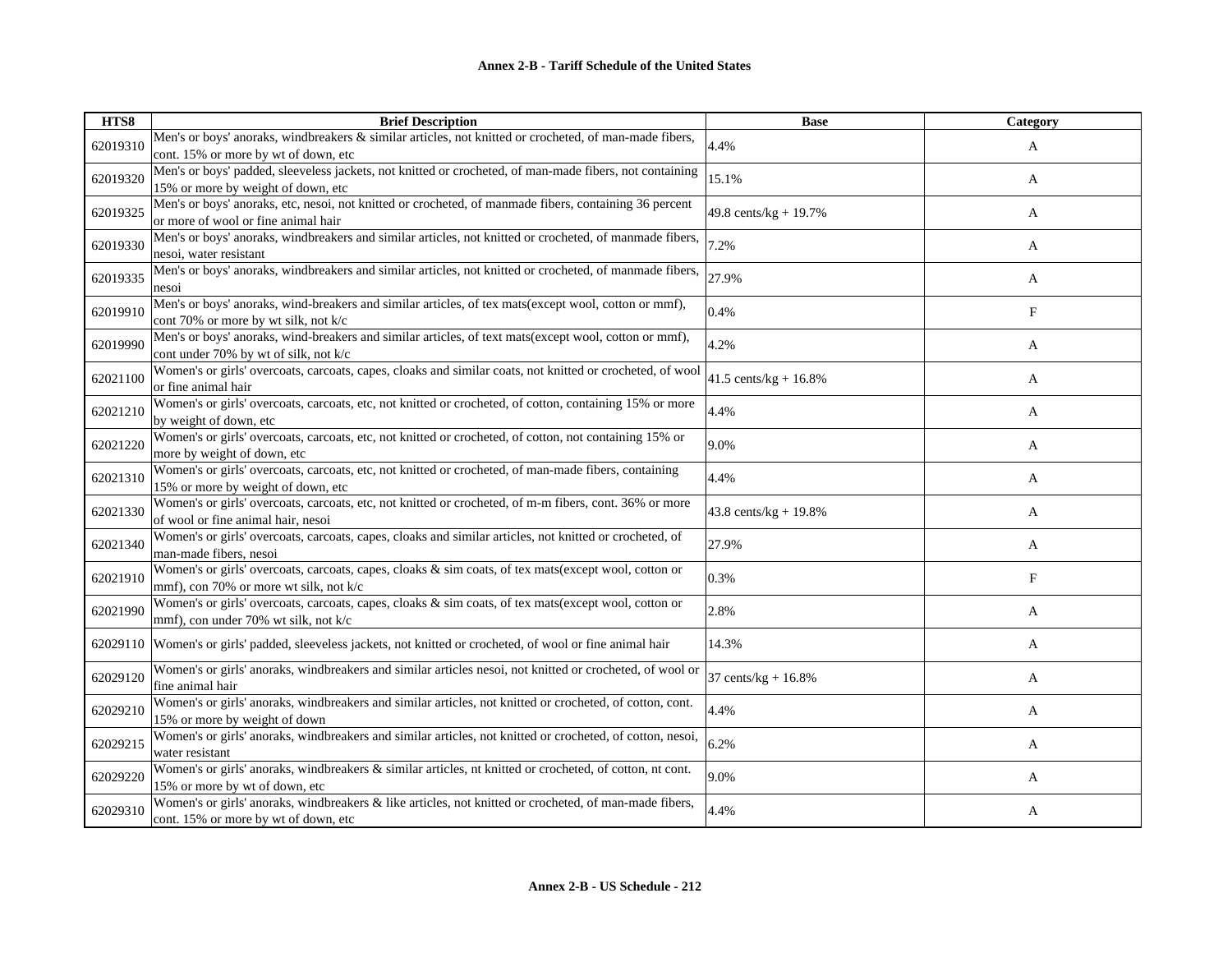| HTS8     | <b>Brief Description</b>                                                                                                                              | <b>Base</b>                                                                  | Category   |
|----------|-------------------------------------------------------------------------------------------------------------------------------------------------------|------------------------------------------------------------------------------|------------|
| 62029320 | Women's or girls' padded, sleeveless jackets, not knitted or crocheted, of man-made fibers, not cont.<br>15% or more by weight of down, etc           | 15.1%                                                                        | A          |
| 62029340 | Women's or girls' anoraks, windbreakers, etc, nt knit or crocheted, of manmade fibers, cont. 36% or<br>more of wool or fine animal hair, nesoi        | 43.7 cents/kg + 19.8%                                                        | A          |
| 62029345 | Women's or girls' anoraks, windbreakers and similar articles, not knitted or crocheted, of manmade<br>fibers, nesoi, water resistant                  | 7.2%                                                                         | A          |
| 62029350 | Women's or girls' anoraks, windbreakers and similar articles, not knitted or crocheted, of man-made<br>fibers, nesoi                                  | 27.9%                                                                        | A          |
| 62029910 | Women's or girls' anoraks, wind-breakers and similar articles, of tex mats(except wool, cotton or mmf),<br>cont 70% or more by wt silk, not k/c       | 0.3%                                                                         | $_{\rm F}$ |
| 62029990 | Women's or girls' anoraks, wind-breakers and similar articles, of tex mats(except wool, cotton or mmf).<br>$\text{cont}$ < 70% by wt of silk, not k/c | 2.8%                                                                         | A          |
| 62031115 | Men's/boys' suits of wool, not knitted or crocheted, 30% or more of silk or silk waste, of wool yarn<br>w/avg fiber diameter 18.5 micron or $<$       | 7.5%                                                                         | A          |
| 62031130 | Men's or boys' suits of wool or fine animal hair, not knitted or crocheted, containing 30 percent or more<br>of silk or silk waste, nesoi             | 7.5%                                                                         | A          |
| 62031160 | Men's or boys' suits of wool, not knitted or crocheted, nesoi, of wool yarn with average fiber diameter<br>of 18.5 micron or less                     | 5.3 cents/ $kg + 17.8%$                                                      | A          |
| 62031190 | Men's or boys' suits of wool or fine animal hair, not knitted or crocheted, nesoi                                                                     | 5.3 cents/kg + $17.8%$                                                       | A          |
| 62031210 | Men's or boys' suits, of synthetic fibers, not knitted or crocheted, containing 36 percent or more by<br>weight of wool or fine animal hair           | 5.3 cents/ $kg + 17.8%$                                                      | A          |
| 62031220 | Men's or boys' suits, of synthetic fibers, under 36% by weight of wool, not knitted or crocheted                                                      | 27.5%                                                                        | A          |
| 62031910 | Men's or boys' suits, not knitted or crocheted, of cotton                                                                                             | 13.5%                                                                        | A          |
| 62031920 | Men's or boys' suits, of artificial fibers, not knitted or crocheted, containing 36 percent or more of wool<br>or fine animal hair                    | 52.9 cents/ $kg + 21%$                                                       | A          |
| 62031930 | Men's or boys' suits, of artificial fibers, nesoi, not knitted or crocheted                                                                           | 16.3%                                                                        | A          |
| 62031950 | Men's or boys' suits, of textile mats(except wool, cotton or mmf), containing 70% or more by weight of<br>silk or silk waste, not knit or croch       | 4.2%                                                                         | A          |
| 62031990 | Men's or boys' suits, of textile mats(except wool, cotton or mmf), containing under 70% by weight of<br>silk or silk waste, not knit or croch         | 7.1%                                                                         | A          |
| 62032130 | Men's or boys' ensembles, not knitted or crocheted, of worsted wool fabric with wool yarn having<br>average fiber diameter of 18.5 micron or <        | The rate applicable to each garment in<br>the ensemble if separately entered | A          |
| 62032190 | Men's or boys' ensembles, not knitted or crocheted, of wool or fine animal hair                                                                       | The rate applicable to each garment in<br>the ensemble if separately entered | A          |
| 62032210 | Men's or boys' judo, karate and other oriental martial arts uniforms, not knitted or crocheted, of cotton                                             | 7.6%                                                                         | A          |
| 62032230 | Men's or boys' ensembles, not knitted or crocheted, of cotton, other than judo, karate and other oriental<br>martial arts uniforms                    | The rate applicable to each garment in<br>the ensemble if separately entered | A          |
| 62032300 | Men's or boys' ensembles, not knitted or crocheted, of synthetic fibers                                                                               | The rate applicable to each garment in<br>the ensemble if separately entered | A          |
|          | 62032920 Men's or boys' ensembles, not knitted or crocheted, of artificial fibers                                                                     | The rate applicable to each garment in<br>the ensemble if separately entered | A          |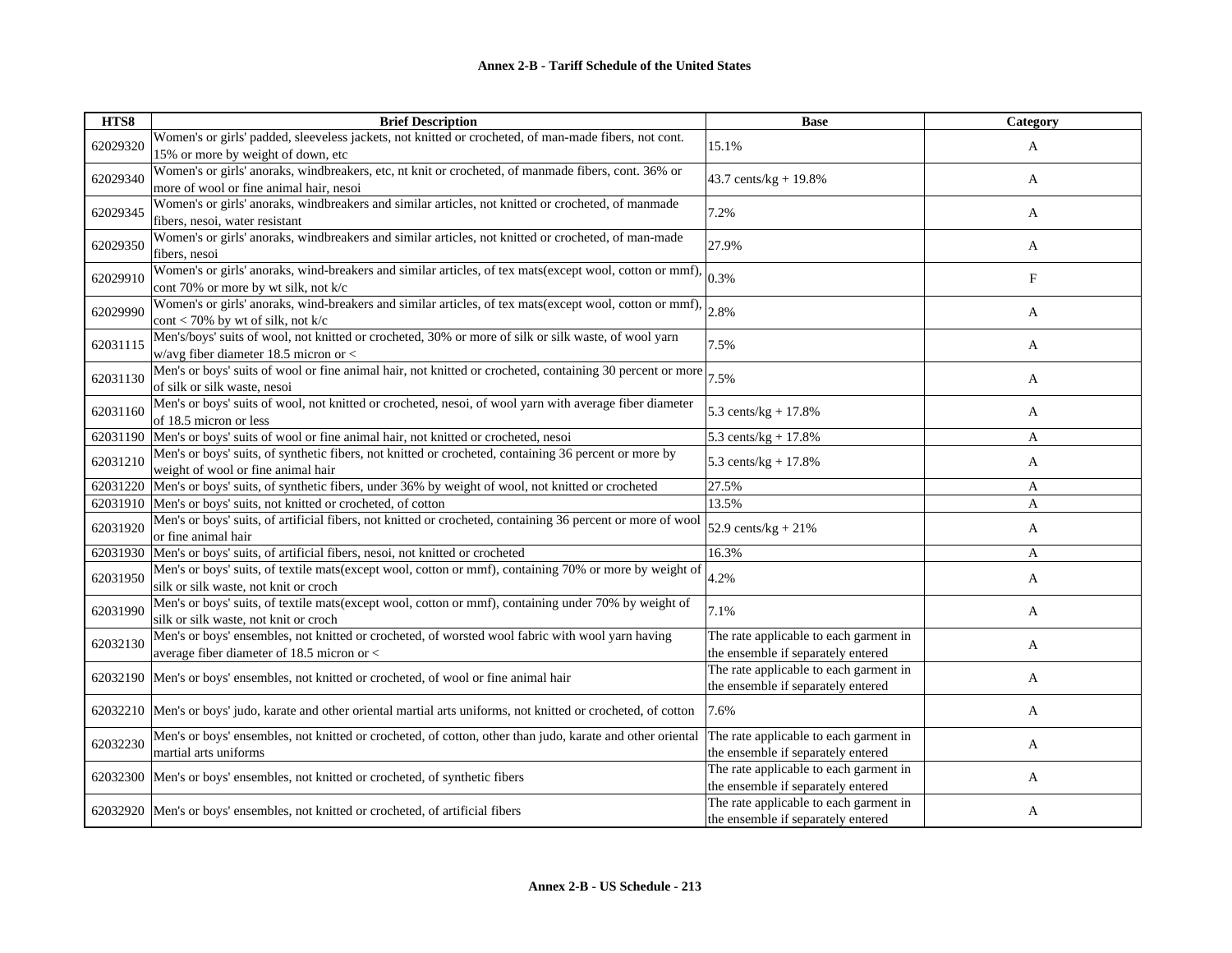| HTS8     | <b>Brief Description</b>                                                                                                                        | <b>Base</b>                                                                  | Category                  |
|----------|-------------------------------------------------------------------------------------------------------------------------------------------------|------------------------------------------------------------------------------|---------------------------|
|          | 62032930 Men's or boys' ensembles, not knitted or crocheted, of textile materials nesoi                                                         | The rate applicable to each garment in<br>the ensemble if separately entered | A                         |
| 62033150 | Men's or boys' suit-type jackets and blazers, of worsted wool fabric of wool yarn fiber avg diameter<br>18.5 micron or <, not knitt/crocheted   | 18.0%                                                                        | A                         |
| 62033190 | Men's or boys' suit-type jackets and blazers, of wool or fine animal hair, not knitted or crocheted                                             | 18.0%                                                                        | A                         |
| 62033210 | Men's or boys' suit-type jackets and blazers, not knitted or crocheted, of cotton, containing 36 percent<br>or more of flax fibers              | 2.8%                                                                         | A                         |
| 62033220 | Men's or boys' suit-type jackets and blazers, not knitted or crocheted, of cotton, under 36% by weight<br>of flax                               | 9.5%                                                                         | A                         |
| 62033310 | Men's or boys' suit-type jackets and blazers, not knitted or crocheted, of synthetic fibers, cont. 36% or<br>more of wool or fine animal hair   | 22.0%                                                                        | A                         |
| 62033320 | Men's or boys' suit-type jackets and blazers, not knitted or crocheted, of synthetic fibers, under 36% by<br>weight of wool                     | 27.5%                                                                        | A                         |
| 62033910 | Men's or boys' suit-type jackets and blazers, of artificial fibers, containing 36% or more by weight of<br>wool or fine animal hair, not k/c    | 22.0%                                                                        | A                         |
| 62033920 | Men's or boys' suit-type jackets and blazers, not knitted or crocheted, of artificial fibers, under 36% by<br>weight of wool                    | 27.5%                                                                        | A                         |
| 62033950 | Men's or boys' suit-type jackets and blazers, of textile materials(except wool, cotton or mmf), cont 70%<br>or more by weight of silk, not k/c  | 1.6%                                                                         | A                         |
| 62033990 | Men's or boys' suit-type jackets and blazers, of text materials(except wool, cotton or mmf), containing<br>under 70% by weight of silk, not k/c | 6.5%                                                                         | A                         |
| 62034105 | Men's or boys' trousers & breeches, of wool or fine an. hair, cont elastomeric fib, water resist, w/o belt<br>loops, weighing >9 kg/doz         | 7.6%                                                                         | A                         |
| 62034112 | Men's or boys' trousers and breeches, other than of HTSA 6203.41.05, of wool yarn having average<br>fiber diameter of 18.5 micron or less       | 43 cents/ $kg + 16.8%$                                                       | A                         |
| 62034118 | Men's or boys' trousers and breeches, other than of HTSA 6203.41.05, nesoi                                                                      | 43 cents/ $kg + 16.8%$                                                       | A                         |
| 62034120 | Men's or boys' bib and brace overalls, not knitted or crocheted, of wool or fine animal hair                                                    | 9.4%                                                                         | A                         |
| 62034210 | Men's or boys' trousers, overalls & shorts, not knitted or crocheted, of cotton, cont. 10 to 15% or more<br>by weight of down                   | 0.5%                                                                         | $\boldsymbol{\mathrm{F}}$ |
| 62034220 | Men's or boys' bib and brace overalls, not knitted or crocheted, of cotton, not containing 10 to 15% or<br>more by weight of down, etc          | 10.4%                                                                        | A                         |
| 62034240 | Men's or boys' trousers and shorts, not bibs, not knitted or crocheted, of cotton, not containing 15% or<br>more by weight of down, etc         | 16.7%                                                                        | A                         |
| 62034310 | Men's or boys' trousers, bib & brace overalls, breeches & shorts, not knitted or crocheted, of syn.<br>fibers, cont. 15% or more of down, etc   | 0.5%                                                                         | F                         |
| 62034315 | Men's or boys' bib and brace overalls, not knitted or crocheted, of synthetic fibers, water resistant, not<br>down                              | 7.2%                                                                         | A                         |
| 62034320 | Men's or boys' bib and brace overalls, not knitted or crocheted, of synthetic fibers, not down, not water<br>resistant                          | 15.1%                                                                        | A                         |
| 62034325 | Men's or boys' trousers, breeches and shorts, not knitted or crocheted, of synthetic fibers, certified hand-<br>loomed and folklore products    | 12.3%                                                                        | A                         |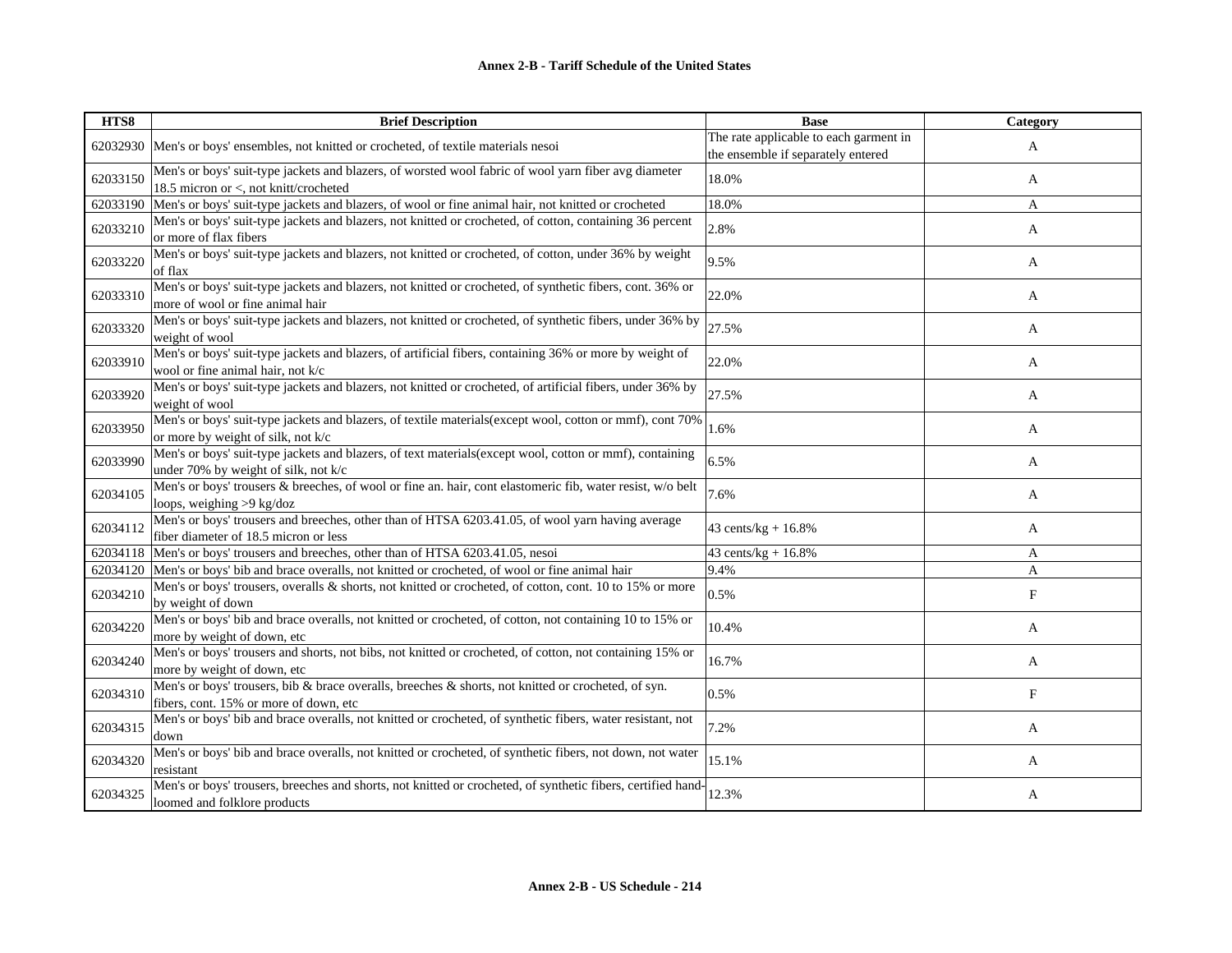| HTS8     | <b>Brief Description</b>                                                                                                                         | <b>Base</b>                                                                  | Category                  |
|----------|--------------------------------------------------------------------------------------------------------------------------------------------------|------------------------------------------------------------------------------|---------------------------|
| 62034330 | Men's or boys' trousers, etc, not knitted or crocheted, of synthetic fibers, containing 36 percent or more<br>of wool or fine animal hair        | 49.9 cents/kg + 19.8%                                                        | A                         |
| 62034335 | Men's or boys' trousers and breeches, not knitted or crocheted, of synthetic fibers, nesoi, water resistant  7.2%                                |                                                                              | A                         |
| 62034340 | Men's or boys' trousers, breeches & shorts, of synthetic fibers, con under 15% wt down etc, cont under<br>36% wt wool, n/water resist, not k/c   | 28.1%                                                                        | A                         |
| 62034910 | Men's or boys' bib and brace overalls, not knitted or crocheted, of artificial fibers                                                            | 9.4%                                                                         | A                         |
| 62034915 | Men's or boys' trousers, breeches and shorts, not knitted or crocheted, of artificial fibers, certified hand-<br>loomed and folklore products    | 12.3%                                                                        | A                         |
| 62034920 | Men's or boys' trousers, breeches and shorts, not knitted or crocheted, of artificial fibers, nesoi                                              | 28.1%                                                                        | A                         |
| 62034940 | Men's or boys' trousers, bib & brace overalls, breeches & shorts, of text mats(except wool, cotton or<br>mmf), cont > or = 70% wt silk, not k/c  | 0.3%                                                                         | $\boldsymbol{\mathrm{F}}$ |
| 62034980 | Men's or boys' trousers, bib & brace overalls, breeches & shorts, of text mats(except wool, cotton or<br>mmf), con < 70% by wt silk, not $k/c$   | 2.8%                                                                         | A                         |
| 62041100 | Women's or girls' suits, not knitted or crocheted, of wool or fine animal hair                                                                   | 14.3%                                                                        | A                         |
| 62041200 | Women's or girls' suits, not knitted or crocheted, of cotton                                                                                     | 15.1%                                                                        | A                         |
| 62041310 | Women's or girls' suits, not knitted or crocheted, of synthetic fibers, containing 36 percent or more of<br>wool or fine animal hair             | 17.0%                                                                        | A                         |
| 62041320 | Women's or girls' suits, not knitted or crocheted, of synthetic fibers, nesoi                                                                    | 35.5 cents/kg + $26.1\%$                                                     | A                         |
| 62041910 | Women's or girls' suits, not knitted or crocheted, of artificial fibers, containing 36 percent or more of<br>wool or fine animal hair            | 17.0%                                                                        | A                         |
| 62041920 | Women's or girls' suits, not knitted or crocheted, of artificial fibers, nesoi                                                                   | 35.5 cents/kg + $26.1\%$                                                     | A                         |
| 62041940 | Women's or girls' suits, of textile materials(except wool, cotton or mmf), containing 70% or more by<br>weight of silk or silk waste, not k/c    | 1.6%                                                                         | A                         |
| 62041980 | Women's or girls' suits, of textile material(except wool, cotton or mmf), containing under 70% by<br>weight of silk or silk waste, not knit/croc | 6.5%                                                                         | A                         |
| 62042100 | Women's or girls' ensembles, not knitted or crocheted, of wool or fine animal hair                                                               | The rate applicable to each garment in<br>the ensemble if separately entered | A                         |
| 62042210 | Women's or girls' judo, karate and other oriental martial arts uniforms, not knitted or crocheted, of<br>cotton                                  | 7.6%                                                                         | A                         |
| 62042230 | Women's or girls' ensembles, not knitted or crocheted, of cotton, other than judo, karate and other<br>oriental martial arts uniforms            | The rate applicable to each garment in<br>the ensemble if separately entered | A                         |
| 62042300 | Women's or girls' ensembles, not knitted or crocheted, of synthetic fibers                                                                       | The rate applicable to each garment in<br>the ensemble if separately entered | A                         |
| 62042920 | Women's or girls' ensembles, not knitted or crocheted, of artificial fibers                                                                      | The rate applicable to each garment in<br>the ensemble if separately entered | A                         |
| 62042940 | Women's or girls' ensembles, not knitted or crocheted, of textile materials nesoi                                                                | The rate applicable to each garment in<br>the ensemble if separately entered | A                         |
| 62043110 | Women's or girls' suit-type jackets & blazers, of wool or fine animal hair, not knitted or crocheted,<br>cont. 30% or more of silk/silk waste    | 7.5%                                                                         | A                         |
| 62043120 | Women's or girls' suit-type jackets and blazers, of wool or fine animal hair, not knitted or crocheted,<br>under 30% by weight of silk           | $4.6$ cents/kg + 17.8%                                                       | A                         |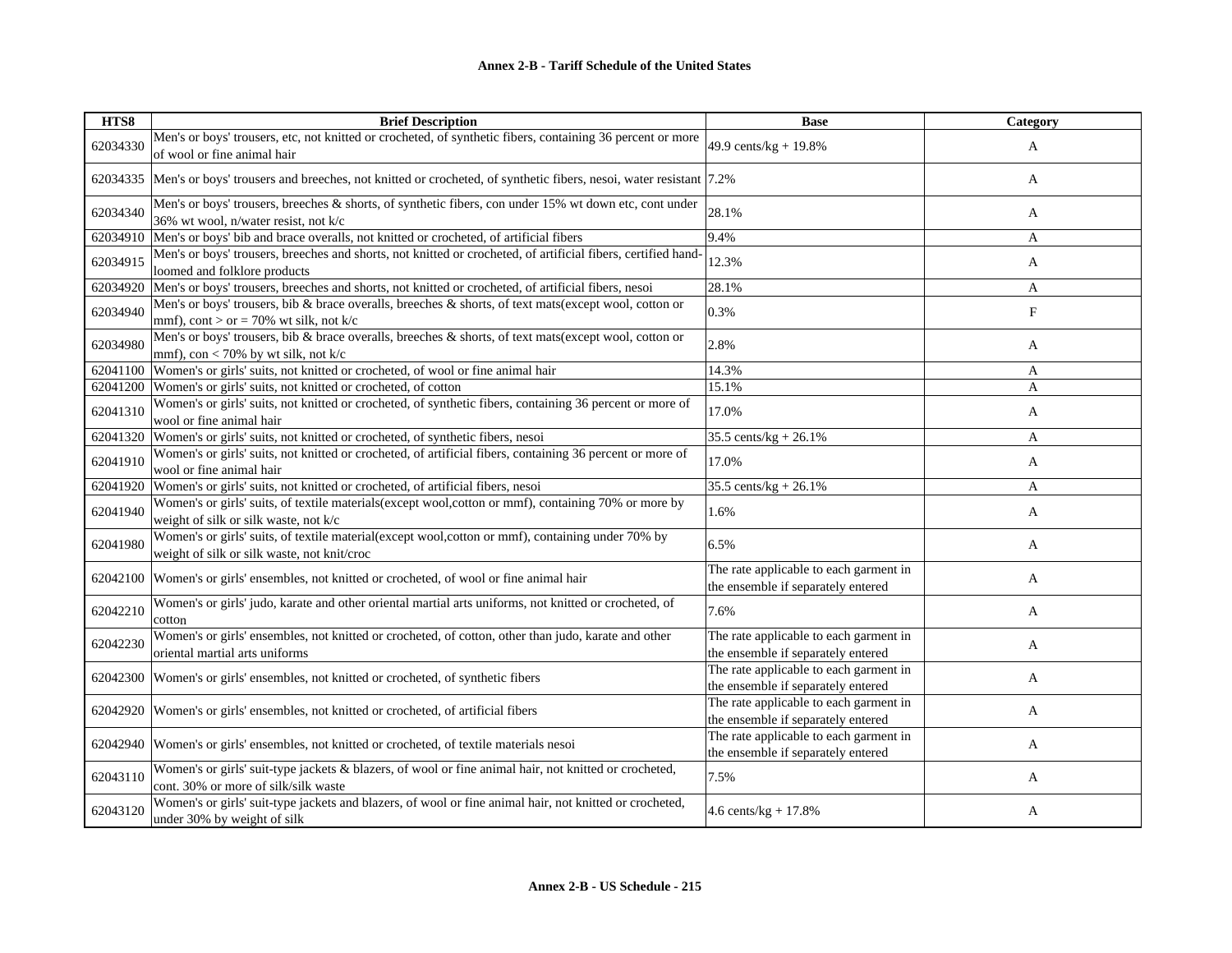| HTS8     | <b>Brief Description</b>                                                                                                                        | <b>Base</b>           | Category |
|----------|-------------------------------------------------------------------------------------------------------------------------------------------------|-----------------------|----------|
| 62043210 | Women's or girls' suit-type jackets and blazers, of cotton, not knitted or crocheted, containing 36<br>percent or more of flax fibers           | 2.8%                  | A        |
| 62043220 | Women's or girls' suit-type jackets and blazers, of cotton, not knitted or crocheted, under 36% flax                                            | 9.5%                  | A        |
| 62043310 | Women's or girls' suit-type jackets and blazers, not knitted or crocheted, of synthetic fibers, cont. 30%<br>or more of silk/silk waste         | 7.1%                  | A        |
| 62043320 | Women's or girls' suit-type jackets and blazers, not knitted or crocheted, of synthetic fibers, containing<br>36 percent or more of flax fibers | 2.8%                  | A        |
| 62043340 | Women's or girls' suit-type jackets & blazers, not knitted or crocheted, of synthetic fibers, cont. 36% or<br>more of wool or fine animal hair  | 46.3 cents/kg + $21%$ | A        |
| 62043350 | Women's or girls' suit-type jackets and blazers, not knitted or crocheted, of synthetic fibers, nesoi                                           | 27.5%                 | A        |
| 62043920 | Women's or girls' suit-type jackets & blazers, not knitted or crocheted, of artificial fibers, cont. 36% or<br>more of wool or fine animal hair | 38 cents/kg + 17.2%   | A        |
| 62043930 | Women's or girls' suit-type jackets and blazers, not knitted or crocheted, of artificial fibers, under 36%<br>by weight of wool                 | 27.5%                 | A        |
| 62043960 | Women's or girls' suit-type jackets and blazers, not knitted/crocheted, of textile materials nesoi, cont.<br>$70\%$ + of silk or silk waste     | 1.6%                  | A        |
| 62043980 | Women's or girls' suit-type jackets and blazers, not knitted or crocheted, of textile materials nesoi                                           | 6.3%                  | A        |
| 62044110 | Women's or girls' dresses, not knitted or crocheted, of wool or fine animal hair, containing 30 percent<br>of silk or silk waste                | 7.2%                  | A        |
| 62044120 | Women's or girls' dresses, not knitted or crocheted, of wool or fine animal hair, under 30% by weight of<br>silk                                | 13.9%                 | A        |
| 62044210 | Women's or girls' dresses, not knitted or crocheted, of cotton, certified hand-loomed and folklore<br>products                                  | 11.9%                 | A        |
| 62044220 | Women's or girls' dresses, not knitted or crocheted, of cotton, containing 36 percent or more of flax<br>fibers, other than certified           | 5.5%                  | A        |
| 62044230 | Women's or girls' dresses, not knitted or crocheted, of cotton, nesoi                                                                           | 8.8%                  | A        |
| 62044310 | Women's or girls' dresses, not knitted or crocheted, of synthetic fibers, certified hand-loomed and<br>folklore products                        | 11.4%                 | A        |
| 62044320 | Women's or girls' dresses, not knit or crocheted, of synthetic fibers, containing 30% or more of silk or<br>silk waste, other than certified    | 7.1%                  | A        |
| 62044330 | Women's or girls' dresses, of synthetic fibers, not knitted or crocheted, containing 36 percent or more of<br>wool or fine animal hair, nesoi   | 15.1%                 | A        |
| 62044340 | Women's or girls' dresses, not knitted or crocheted, of synthetic fibers, nesoi                                                                 | 16.1%                 | A        |
| 62044420 | Women's or girls' dresses, not knitted or crocheted, of artificial fibers, nesoi, certified hand-loomed and<br>folklore products                | 11.4%                 | A        |
| 62044430 | Women's or girls' dresses, not knitted or crocheted, of artificial fibers, containing 36 percent or more of<br>wool or fine animal hair         | 9.4%                  | A        |
| 62044440 | Women's or girls' dresses, not knitted or crocheted, of artificial fibers, nesoi                                                                | 16.1%                 | A        |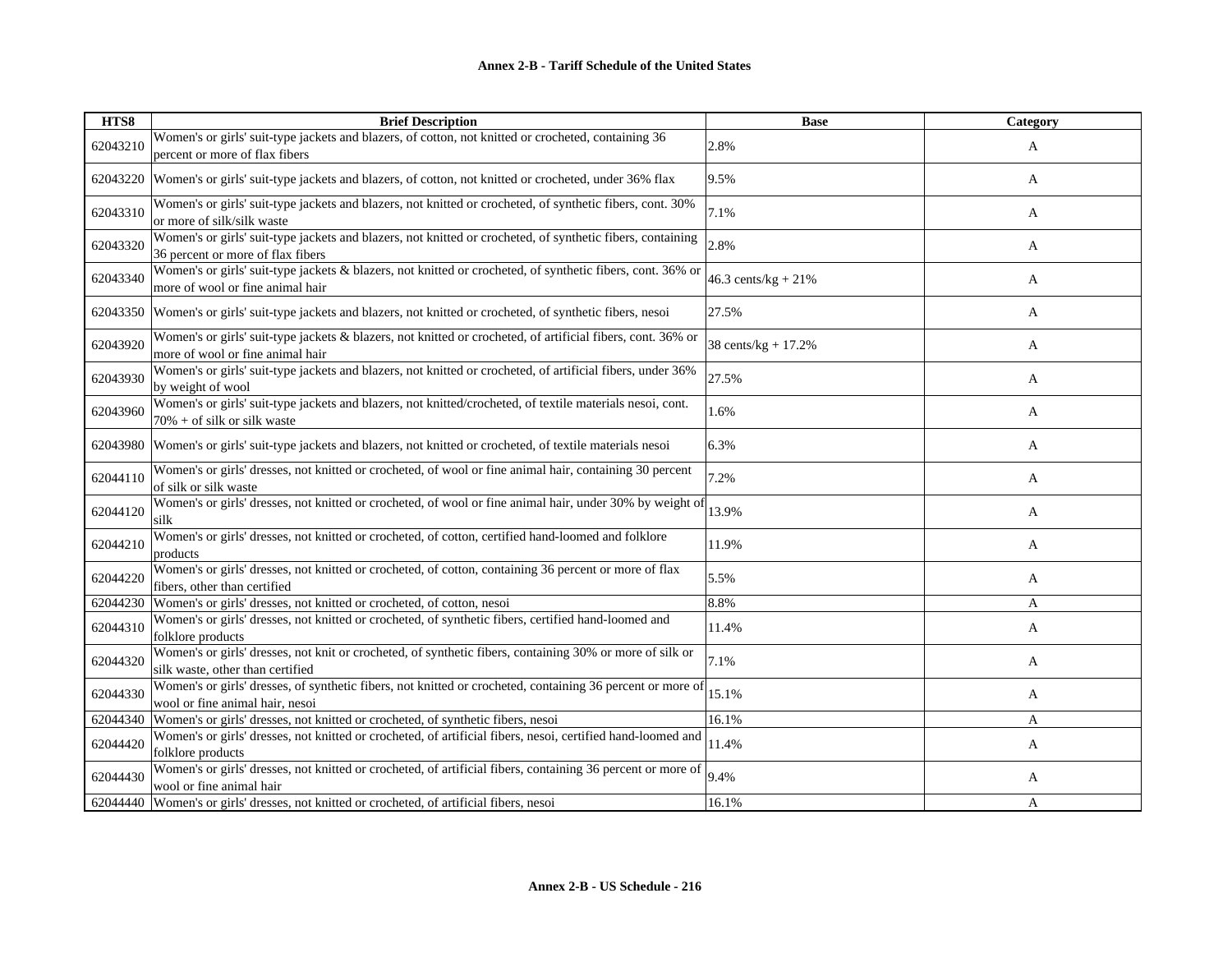| HTS8     | <b>Brief Description</b>                                                                                                                            | <b>Base</b> | Category     |
|----------|-----------------------------------------------------------------------------------------------------------------------------------------------------|-------------|--------------|
| 62044910 | Women's or girls' dresses, not knitted or crocheted, containing 70% or more by weight of silk or silk<br>waste                                      | 7.0%        | A            |
| 62044950 | Women's or girls' dresses, not knitted or crocheted, of textile materials nesoi                                                                     | 7.0%        | A            |
| 62045100 | Women's or girls' skirts and divided skirts, not knitted or crocheted, of wool or fine animal hair                                                  | 14.3%       | $\mathbf{A}$ |
| 62045210 | Women's or girls' skirts and divided skirts, not knitted or crocheted, of cotton, certified hand-loomed<br>and folklore products                    | 8.0%        | A            |
| 62045220 | Women's or girls' skirts and divided skirts, not knitted or crocheted, of cotton, nesoi                                                             | 8.2%        | $\mathbf{A}$ |
| 62045310 | Women's or girls' skirts and divided skirts, not knitted or crocheted, of synthetic fibers, certified hand-<br>loomed and folklore products         | 11.4%       | A            |
| 62045320 | Women's or girls' skirts & divided skirts, nt knit or crocheted, of synthetic fibers, cont. 36% or more of<br>wool or fine animal hair, nesoi       | 15.1%       | A            |
| 62045330 | Women's or girls' skirts and divided skirts, not knitted or crocheted, of synthetic fibers, nesoi                                                   | 16.1%       | $\mathbf{A}$ |
| 62045910 | Women's or girls' skirts and divided skirts, not knitted or crocheted, of artificial fibers, certified hand-<br>loomed and folklore products        | 11.4%       | A            |
| 62045920 | Women's or girls' skirts & divided skirts, nt knit or crocheted, of artificial fibers, cont. 36% or more of<br>wool or fine animal hair, nesoi      | 15.1%       | A            |
|          | 62045930 Women's or girls' skirts and divided skirts, not knitted or crocheted, of artificial fibers, nesoi                                         | 16.1%       | A            |
|          | 62045940 Women's or girls' skirts and divided skirts, not knitted or crocheted, of textile materials nesoi                                          | 6.7%        | A            |
| 62046110 | Women's or girls' trousers & breeches, of wool or f.a.h., cont elastomeric fib, water resist, w/o belt<br>loops, weighing $> 6$ kg/doz, not k/c     | 7.6%        | A            |
| 62046190 | Women's or girls' trousers & breeches, of wool, not cont elastomeric fib, not water resist, w belt loops,<br>weighing under 6 kg/doz, not k/c       | 13.9%       | A            |
| 62046210 | Women's or girls' trousers, bib & brace overalls, breeches & shorts, not knit or crocheted, of cotton,<br>cont. 15% or more by wt of down, etc      | 0.5%        | $_{\rm F}$   |
| 62046220 | Women's or girls' bib and brace overalls, not knitted or crocheted, of cotton, not containing 15% or<br>more by weight of down, etc                 | 9.0%        | A            |
| 62046230 | Women's or girls' trousers, breeches and shorts, not knitted or crocheted, of cotton, nesoi, certified hand $7.1\%$<br>loomed and folklore products |             | A            |
| 62046240 | Women's or girls' trousers, breeches and shorts, not knitted or crocheted, of cotton, nesoi                                                         | 16.7%       | $\mathbf{A}$ |
| 62046310 | Women's or girls' trousers, bib & brace overalls, breeches & shorts, nt knit or crocheted, of syn. fibers,<br>cont. 15% or more of down, etc.       | 0.5%        | F            |
| 62046312 | Women's or girls' bib & brace overalls, not knit or crocheted, of syn. fibers, water resistant, not cont.<br>15% or more by wt. of down, etc        | 7.2%        | A            |
| 62046315 | Women's or girls' bib & brace overalls of synthetic fibers, not knitted or crocheted, not cont. 15% or<br>more by weight of down, etc, nesoi        | 15.1%       | A            |
| 62046320 | Women's or girls' trousers, breeches & shorts, not knit or crocheted, of synthetic fibers, nesoi, certified<br>hand-loomed & folklore products      | 11.4%       | A            |
| 62046325 | Women's or girls' trousers, breeches & shorts, not knit or crocheted, of syn. fibers, cont. 36% or more<br>of wool or fine animal hair, nesoi       | 13.9%       | A            |
| 62046330 | Women's or girls' trousers, breeches and shorts, not knitted or crocheted, of synthetic fibers, nesoi,<br>water resistant                           | 7.2%        | A            |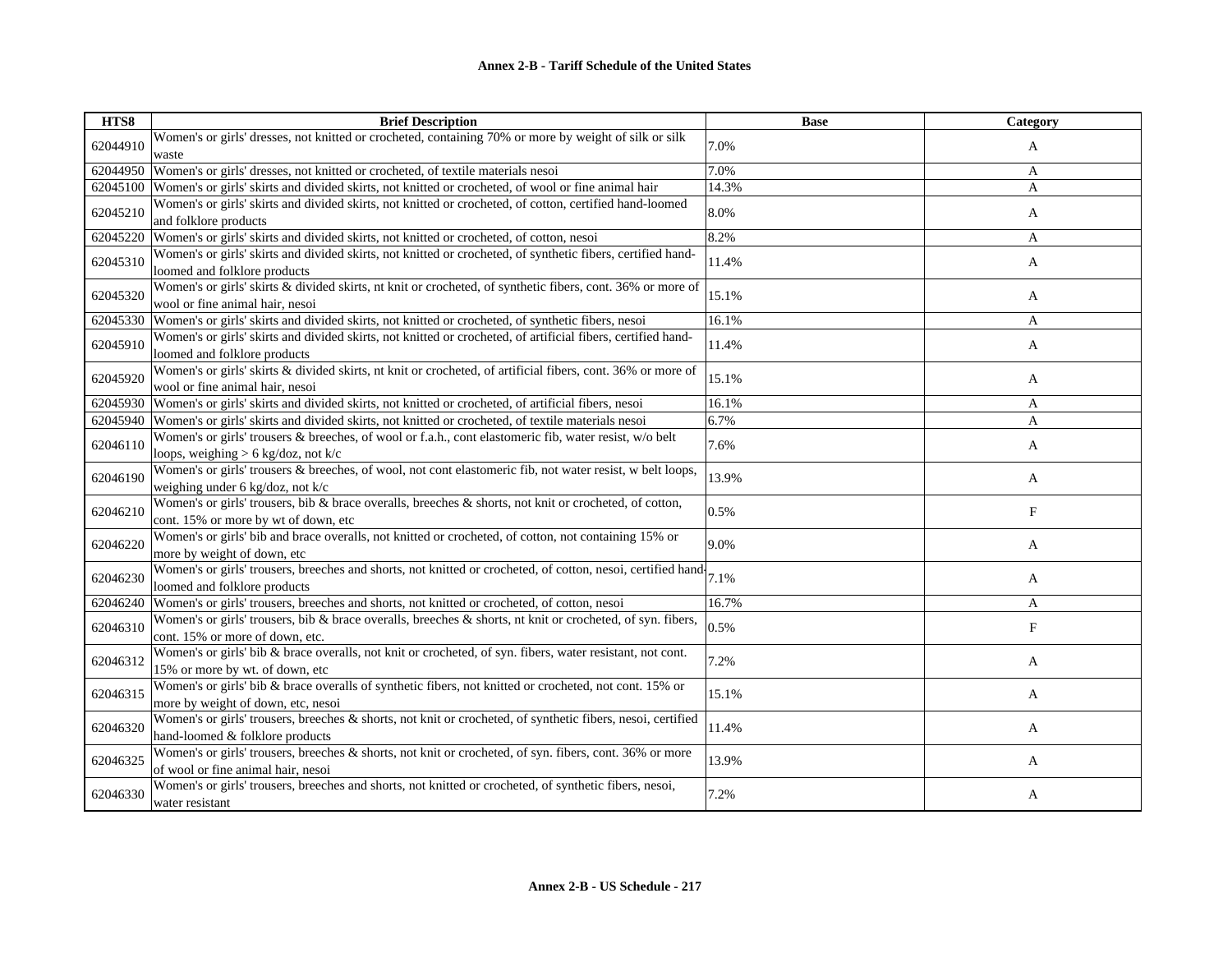| HTS8     | <b>Brief Description</b>                                                                                                                        | <b>Base</b>              | Category |
|----------|-------------------------------------------------------------------------------------------------------------------------------------------------|--------------------------|----------|
| 62046335 | Women's or girls' trousers, breeches and shorts, not knitted or crocheted, of synthetic fibers, nesoi                                           | 28.8%                    | A        |
| 62046910 | Women's or girls' bib and brace overalls, not knitted or crocheted, of artificial fibers                                                        | 13.9%                    | A        |
| 62046920 | Women's or girls' trousers, breeches & shorts, not knit or crocheted, of artificial fibers, cont. 36% or<br>more of wool or fine animal hair    | 13.9%                    | A        |
| 62046925 | Women's or girls' trousers, breeches and shorts, not knitted or crocheted, of artificial fibers, nesoi                                          | 28.8%                    | A        |
| 62046940 | Women's or girls' trousers, bib and brace overalls, breeches & shorts, of silk or silk waste, cont > or =<br>70% wt silk or silk waste, not k/c | 1.7%                     | A        |
| 62046960 | Women's or girls' trousers, bib & brace overalls, breeches & shorts, of silk or silk waste, cont under<br>70% by wt silk or silk waste, not k/c | 7.1%                     | A        |
| 62046990 | Women's or girls' trousers, bib and brace overalls, breeches and shorts, not knitted or crocheted, of<br>textile materials nesoi                | 2.8%                     | A        |
| 62051010 | Men's or boys' shirts, not knitted or crocheted, of wool or fine animal hair, certified hand-loomed and<br>folklore products                    | 9.3%                     | A        |
| 62051020 | Men's or boys' shirts, not knitted or crocheted, of wool or fine animal hair, nesoi                                                             | 5.3 cents/ $kg + 17.8%$  | A        |
| 62052010 | Men's or boys' shirts, not knitted or crocheted, of cotton, certified hand-loomed and folklore products                                         | 8.8%                     | A        |
| 62052020 | Men's or boys' shirts, not knitted or crocheted, of cotton, nesoi                                                                               | 19.8%                    | A        |
| 62053010 | Men's or boys' shirts, not knitted or crocheted, of manmade fibers, certified hand-loomed and folklore<br>products                              | 12.3%                    | A        |
| 62053015 | Men's or boys' shirts, not knitted or crocheted, of manmade fibers, containing 36 percent or more of<br>wool or fine animal hair, nesoi         | 49.9 cents/ $kg + 19.8%$ | A        |
| 62053020 | Men's or boys' shirts, not knitted or crocheted, of manmade fibers, nesoi                                                                       | 29.3 cents/kg + 26.1%    | A        |
| 62059010 | Men's or boys' shirts, of silk or silk waste, containing 70% or more by wt of silk or silk waste, not<br>knitted or crocheted                   | 1.7%                     | A        |
| 62059030 | Men's or boys' shirts, of silk or silk waste, containing under 70% by wt of silk or silk waste, not knitted<br>or crocheted                     | 7.1%                     | A        |
| 62059040 | Men's or boys' shirts, not knitted or crocheted, of textile materials, nesoi                                                                    | 2.8%                     | A        |
| 62061000 | Women's or girls' blouses, shirts and shirt-blouses, not knitted or crocheted, of silk or silk waste                                            | 7.0%                     | A        |
| 62062010 | Women's or girls' blouses and shirts, not knitted or crocheted, of wool or fine animal hair, certified<br>hand-loomed and folklore products     | 9.4%                     | A        |
| 62062020 | Women's or girls' blouses & shirts, not knitted or crocheted, of wool or fine animal hair, containing<br>30% or more of silk/silk waste, nesoi  | 7.2%                     | A        |
| 62062030 | Women's or girls' blouses and shirts, not knitted or crocheted, of wool or fine animal hair, nesoi                                              | 8.3 cents/kg + 17.4%     | A        |
| 62063010 | Women's or girls' blouses and shirts, not knitted or crocheted, of cotton, certified hand-loomed and<br>folklore products                       | 9.1%                     | A        |
| 62063020 | Women's or girls' blouses and shirts, not knitted or crocheted, of cotton, containing 36 percent or more<br>of flax fibers, nesoi               | 3.5%                     | A        |
| 62063030 | Women's or girls' blouses and shirts, not knitted or crocheted, of cotton, nesoi                                                                | 15.5%                    | A        |
| 62064010 | Women's or girls' blouses and shirts, not knitted or crocheted, of manmade fibers, certified hand-<br>loomed and folklore products              | 11.4%                    | A        |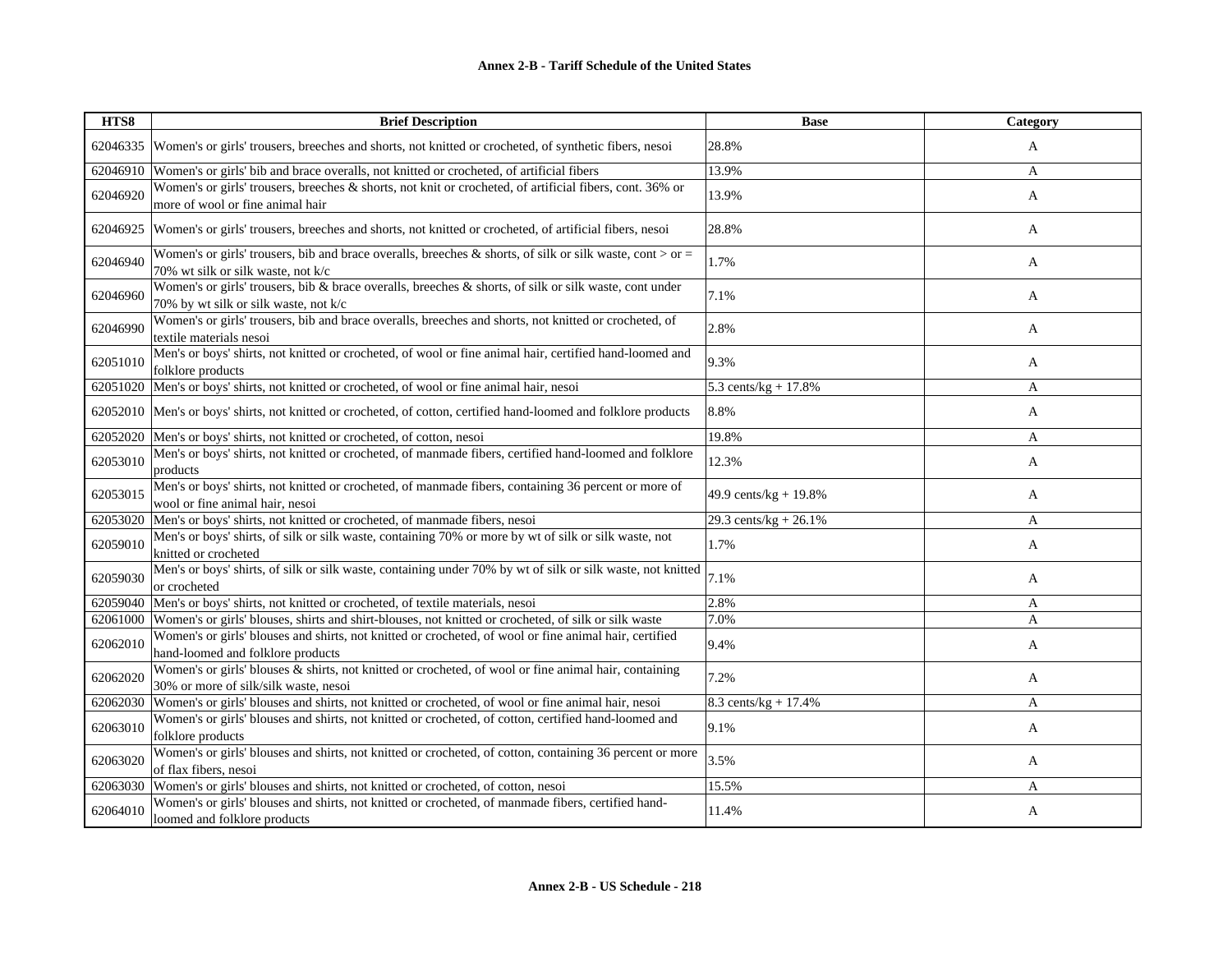| HTS8     | <b>Brief Description</b>                                                                                                                        | <b>Base</b>         | Category |
|----------|-------------------------------------------------------------------------------------------------------------------------------------------------|---------------------|----------|
| 62064020 | Women's or girls' blouses and shirts, not knitted or crocheted, of manmade fibers, containing 30<br>percent or more of silk/silk waste, nesoi   | 4.4%                | A        |
| 62064025 | Women's or girls' blouses, shirts and shirt-blouses, not knitted or crocheted, of manmade fibers,<br>containing 36% or more of wool, nesoi      | 58.9 cents/kg + 15% | A        |
| 62064030 | Women's or girls' blouses and shirts, not knitted or crocheted, of manmade fibers, nesoi                                                        | 27.1%               | A        |
| 62069000 | Women's or girls' blouses, shirts and shirt-blouses, not knitted or crocheted, of textile materials nesoi                                       | 6.7%                | A        |
| 62071100 | Men's or boys' underpants and briefs, not knitted or crocheted, of cotton                                                                       | 6.1%                | A        |
| 62071910 | Men's or boys' underpants and briefs, of textile mats(except cotton), cont 70% or more wt of silk or silk<br>waste, not knitted/crocheted       | 2.6%                | A        |
| 62071990 | Men's or boys' underpants and briefs, of textile mats(except cotton), cont under 70% by wt of silk or<br>silk waste, not knitted/crocheted      | 10.6%               | A        |
| 62072100 | Men's or boys' nightshirts and pajamas, not knitted or crocheted, of cotton                                                                     | 9.0%                | A        |
| 62072200 | Men's or boys' nightshirts and pajamas, not knitted or crocheted, of man-made fibers                                                            | 16.1%               | A        |
| 62072910 | Men's or boys' nightshirts and pajamas, of textile materials(except cotton or mmf), cont 70% or more<br>by wt of silk or silk waste, not k/c    | 1.7%                | A        |
| 62072990 | Men's or boys' nightshirts and pajamas, of textile materials(except cotton or mmf), cont under 70% by<br>weight of silk or silk waste, not k/c  | 7.1%                | A        |
|          | 62079110 Men's or boys' bathrobes, dressing gowns and similar articles, not knitted or crocheted, of cotton                                     | 8.5%                | A        |
| 62079130 | Men's or boys' singlets and other undershirts, not knitted or crocheted, of cotton                                                              | 6.1%                | A        |
| 62079220 | Men's or boys' bathrobes, dressing gowns and similar articles, not knitted or crocheted, of man-made<br>fibers                                  | 15.1%               | A        |
| 62079240 | Men's or boys' singlets and other undershirts, not knitted or crocheted, of man-made fibers, nesoi                                              | 10.6%               | A        |
| 62079920 | Men's or boys' bathrobes, dressing gowns and similar articles, not knitted or crocheted, of wool or fine<br>animal hair                         | 9.4%                | A        |
| 62079940 | Men's or boys' singlets and other undershirts, not knitted or crocheted, of wool or fine animal hair                                            | 6.1%                | A        |
| 62079970 | Men's or boys' undershirts, bathrobes, & sim art, cont 70% or more by wt of silk or silk waste, not<br>knitted or crocheted                     | 1.7%                | A        |
| 62079990 | Men's or boys' undershirts, bathrobes, & sim art, of text mats (except of cotton, mmf, wool, silk), not<br>knitted or crocheted                 | 7.1%                | A        |
| 62081100 | Women's or girls' slips and petticoats, not knitted or crocheted, of man-made fibers                                                            | 15.1%               | A        |
| 62081920 | Women's or girls' slips and petticoats, not knitted or crocheted, of cotton                                                                     | 11.3%               | A        |
| 62081950 | Women's or girls' slips and petticoats, of textile materials (except mmf or cotton), cont 70% or more by<br>wt of silk or silk waste, not k/c   | 2.2%                | A        |
| 62081990 | Women's or girls' slips and petticoats, of textile materials (except mmf or cotton), cont under 70% by<br>weight of silk or silk waste, not k/c | 8.8%                | A        |
| 62082100 | Women's or girls' nightdresses and pajamas, not knitted or crocheted, of cotton                                                                 | 9.0%                | A        |
|          | 62082200 Women's or girls' nightdresses and pajamas, not knitted or crocheted, of man-made fibers                                               | 16.1%               | A        |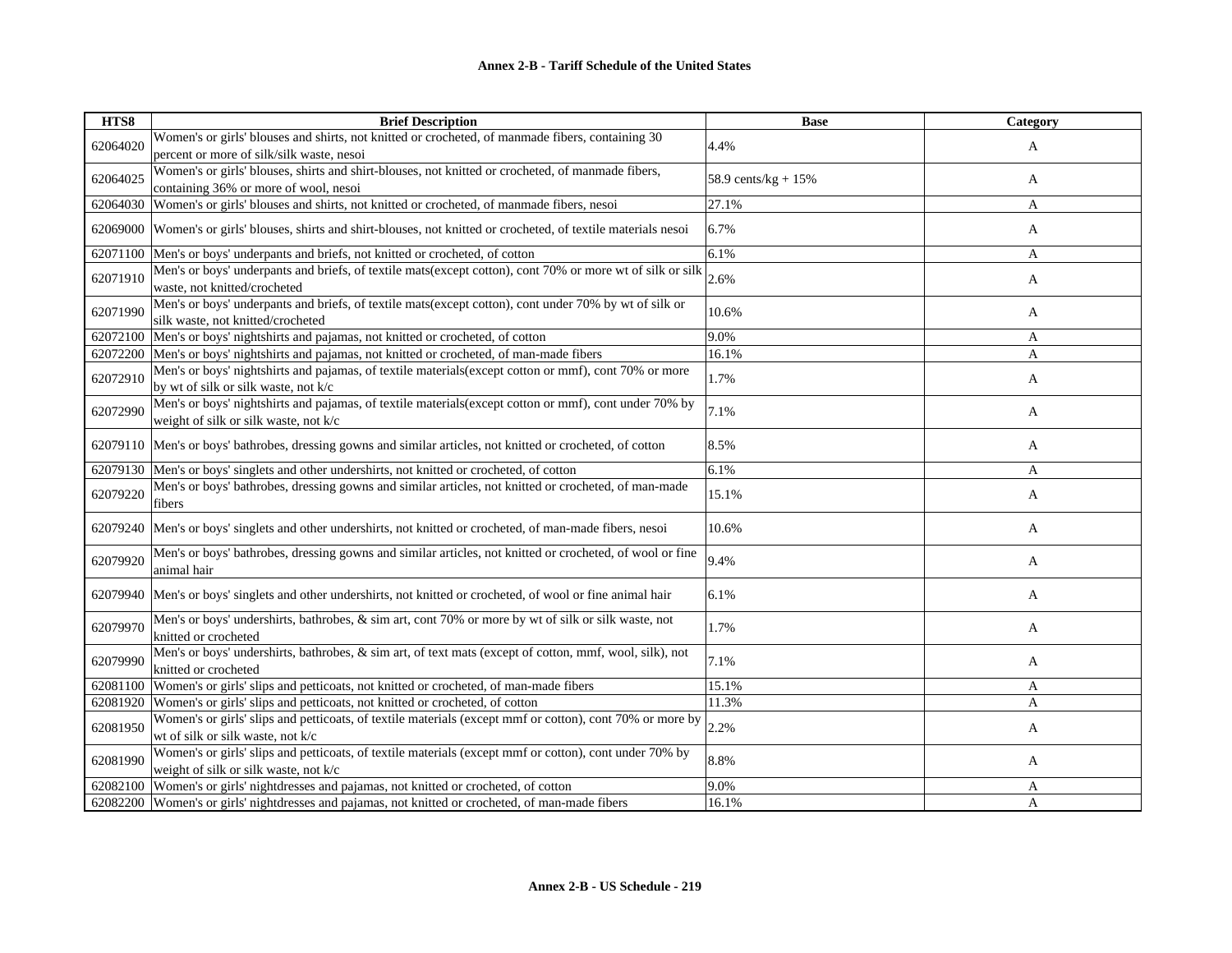| HTS8     | <b>Brief Description</b>                                                                                                                          | <b>Base</b>               | Category   |
|----------|---------------------------------------------------------------------------------------------------------------------------------------------------|---------------------------|------------|
| 62082910 | Women's or girls' nightdresses and pajamas, of textile materials (except cotton or mmf), cont > or =<br>70% by wt of silk or silk waste, not k/c  | 1.7%                      | A          |
| 62082990 | Women's or girls' nightdresses and pajamas, of textile materials (except cotton or mmf), cont under 70%<br>by wt of silk or silk waste, not k/c   | 7.1%                      | A          |
|          | 62089110 Women's or girls' bathrobes, dressing gowns and similar articles, not knitted or crocheted, of cotton                                    | 7.6%                      | A          |
| 62089130 | Women's or girls' undershirts and underpants, not knitted or crocheted, of cotton                                                                 | 11.3%                     | A          |
| 62089200 | Women's or girls' singlets & other undershirts, briefs, panties, bathrobes & similar articles, not knitted<br>or crocheted, of man-made fibers    | 16.1%                     | A          |
| 62089920 | Women's or girls' undershirts, underpants, bathrobes & like articles, not knitted or crocheted, of wool<br>or fine animal hair                    | 9.4%                      | A          |
| 62089930 | Women's or girls' singlet & other undershirt, briefs, panties, negligees, dressing gowns & sim art, of<br>silk, con > or = 70% wt silk, not $k/c$ | 1.7%                      | A          |
| 62089950 | Women's or girls' singlets & other undershirts, briefs, panties, negligees, dressing gowns & sim art, of<br>silk, con < 70% wt silk, not $k/c$    | 7.1%                      | A          |
| 62089980 | Women's or girls' undershirts, underpants, bathrobes & like articles, not knitted or crocheted, of textile<br>materials nesoi                     | 2.8%                      | A          |
| 62091000 | Babies' garments and clothing accessories, not knitted or crocheted, of wool or fine animal hair                                                  | 33.2 cents/ $kg + 15.1\%$ | A          |
|          | 62092010 Babies' dresses, not knitted or crocheted, of cotton                                                                                     | 11.9%                     | A          |
|          | 62092020 Babies' blouses and shirts, except those imported as parts of sets, not knitted or crocheted, of cotton                                  | 15.1%                     | A          |
| 62092030 | Babies' trousers, breeches and shorts, except those imported as parts of sets, not knitted or crocheted, of<br>cotton                             | 15.2%                     | A          |
| 62092050 | Babies' garments & clothing acc. nesoi, of cotton, incl. sunsuits & sim app, sets & parts of sets, &<br>diapers, not knitted or crocheted         | 9.4%                      | A          |
| 62093010 | Babies' blouses and shirts, except those imported as parts of sets, not knitted or crocheted, of synthetic<br>fibers                              | 22.7%                     | A          |
| 62093020 | Babies' trousers, breeches and shorts, except those imported as parts of sets, not knitted or crocheted, of<br>synthetic fibers                   | 28.8%                     | A          |
| 62093030 | Babies' garments and clothing accessories, not knitted or crocheted, nesoi, of synthetic fibers                                                   | 16.1%                     | A          |
| 62099010 | Babies' blouses and shirts, except those imported as parts of sets, not knitted or crocheted, of artificial<br>fibers                             | 22.7%                     | A          |
| 62099020 | Babies' trousers, breeches and shorts, except those imported as parts of sets, not knitted or crocheted, of<br>artificial fibers                  | 16.4%                     | A          |
| 62099030 | Babies' garments and clothing accessories, not knitted or crocheted, nesoi, of artificial fibers                                                  | 15.1%                     | A          |
| 62099050 | Babies' garments and clothing accessories, of text mats(except wool, cotton or mmf), cont 70% or more<br>by wt of silk or silk waste, not k/c     | 0.3%                      | $_{\rm F}$ |
| 62099090 | Babies' garments and clothing accessories, of textile mats(except wool, cotton or mmf), cont under<br>70% by wt of silk or silk waste, not k/c    | 2.8%                      | A          |
| 62101020 | Garments, not knitted or crocheted, made up of fabrics of heading 5602 or 5603 formed on a base of<br>paper or covered or lined with paper        | 3.1%                      | A          |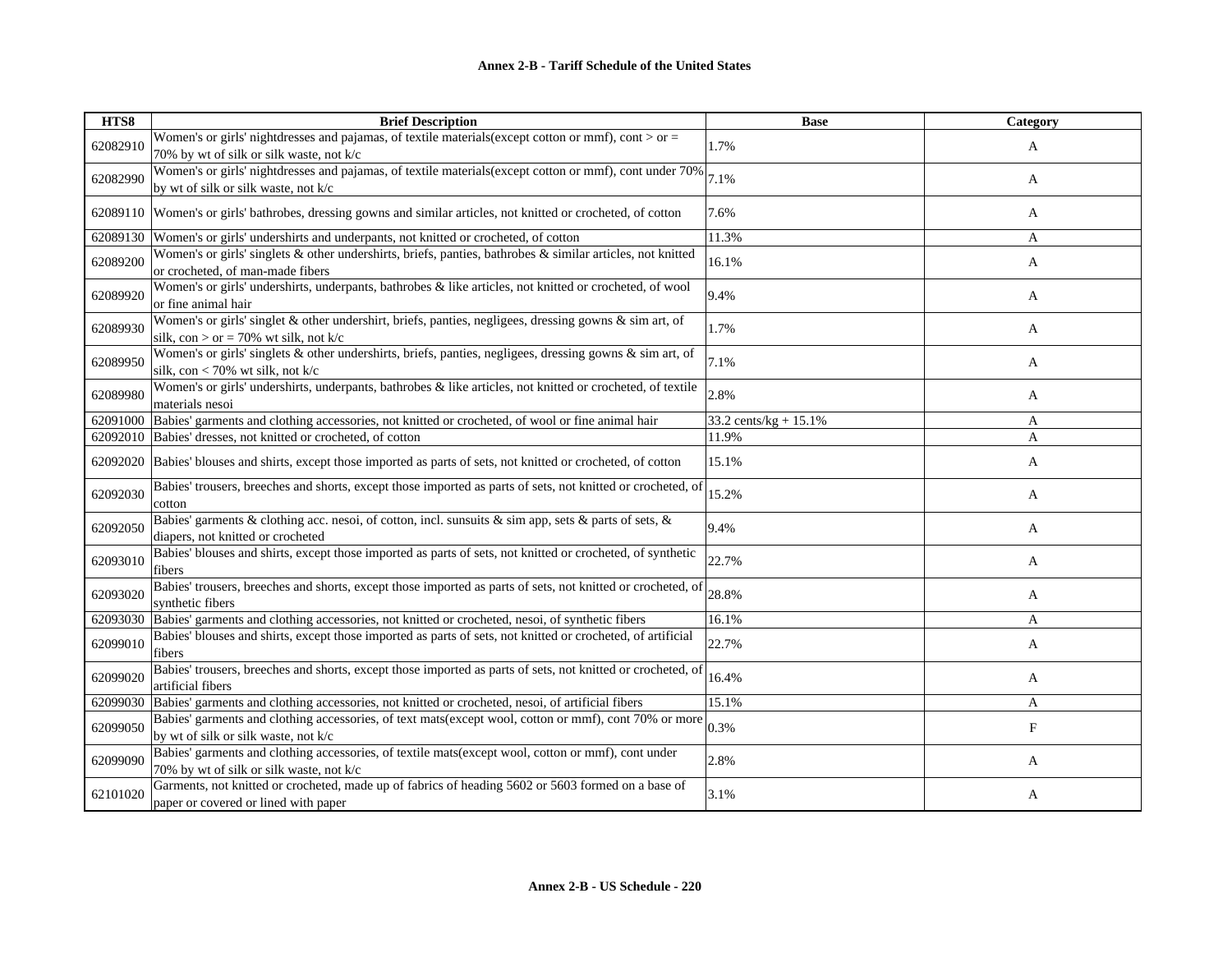| HTS8     | <b>Brief Description</b>                                                                                                                        | <b>Base</b> | <b>Category</b> |
|----------|-------------------------------------------------------------------------------------------------------------------------------------------------|-------------|-----------------|
| 62101050 | Nonwoven dispos apparel designed for hosps, clinics, labs or cont area use, made up of fab of<br>5602/5603, n/formed or lined w paper, not k/c  | 0.6%        | $_{\rm F}$      |
| 62101070 | Disposable briefs and panties designed for one time use, made up of fabrics of 5602 or 5603, not<br>formed or lined w paper, not k/c            | 9.4%        | A               |
| 62101090 | Garments, nesoi, made up of fabrics of heading 5602 or 5603, not formed or lined w paper, not k/c                                               | 16.1%       | A               |
| 62102030 | Men's or boys' garments, sim to 6201.11-6201.19, of mmf, outer surf impreg, coated etc. w rub/plast,<br>underlying fab completely obsc, not k/c | 4.2%        | A               |
| 62102050 | Men's or boys' overcoats/carcoats/capes/etc. of mmf, other than with outer sur. impreg/coated/etc. w/<br>rub/plast, n knitted/crocheted         | 7.2%        | A               |
| 62102070 | Men's or boys' overcoats/carcoats/capes/etc. of tx mat(excl mmf), outer sur. impreg/etc. w/rub/plast<br>completely obscuring fab, n k/c         | 3.6%        | A               |
| 62102090 | Men's or boys' overcoats/carcoats/capes/etc. of tx mat(excl mmf), other than with outer sur.<br>impreg/coated/etc. w/ rub/plast, n k/c          | 6.2%        | A               |
| 62103030 | Women's or girls' overcoats/carcoats/capes/etc. of mmf, outer sur. impreg/coated/etc. w/rub/plast<br>completely obscuring fab, n k/c            | 4.2%        | A               |
| 62103050 | Women's or girls' overcoats/carcoats/capes/etc. of mmf, other than with outer sur. impreg/coated/etc.<br>w/rub/plast, n k/c                     | 7.2%        | A               |
| 62103070 | Women's or girls' overcoats/carcoats/capes/etc. of tx mat(excl mmf), fabric impreg/coated w/rub/plast<br>completely obscuring fab, n k/c        | 3.6%        | A               |
| 62103090 | Women's or girls' overcoats/carcoats/capes/etc. of tx mat(excl mmf), other than with outer sur.<br>impreg/coated etc. w/rub/plast, n k/c        | 6.2%        | A               |
| 62104030 | Men's or boys' garm, nesoi, of fab of 5903/5906/5907, of mmf, w/outer sur. impreg/coated/etc.<br>w/rub/plast completely obscuring fab, n k/c    | 4.2%        | A               |
| 62104050 | Men's or boys' garm, nesoi, of fab of 5903/5906/5907, of mmf, other than w/outer sur.<br>impreg/coated/etc. w/rub/plast, n k/c                  | 7.2%        | A               |
| 62104070 | Men's or boys' garm, nesoi, of fab of 5903/5906/5907, of tx mat(excl mmf), w/outer sur. impreg/etc.<br>w/rub/plast compl obscuring fab, n k/c   | 3.6%        | A               |
| 62104090 | Men's or boys' garm, nesoi, of fab of 5903/5906/5907, of tx mat(excl mmf), w/outer sur. impreg/etc.<br>w/rub/plast, n k/c                       | 6.2%        | A               |
| 62105030 | Women's or girls' garm, nesoi, of fab of 5903/5906/5907, of mmf, w/outer sur. impreg/coated/etc.<br>w/rub/plast compl obscuring fab, n k/c      | 4.2%        | A               |
| 62105050 | Women's or girls' garm, nesoi, of fab of 5903/5906/5907, of mmf, other than w/outer sur. impreg/etc.<br>w/rub/plast, n k/c                      | 7.2%        | A               |
| 62105070 | Wom's or girls' garm, nesoi, of fab of 5903/5906/5907, of tx mat(excl mmf), w/outer sur. impreg/etc.<br>w/rub/plast comp obscuring fab, n k/c   | 3.6%        | A               |
| 62105090 | Wom's or girls' garm, nesoi, of fab of 5903/5906/5907, of tx mat(except mmf), other than w/outer sur.<br>impreg/coated w/rub/plas, n k/c        | 6.2%        | A               |
| 62111110 | Men's or boys' swimwear, not knitted or crocheted, of man-made fibers                                                                           | 28.0%       | A               |
| 62111140 | Men's or boys' swimwear, of textile materials(except mmf), containing 70% or more by weight of silk<br>or silk waste, not knit or crocheted     | 4.4%        | A               |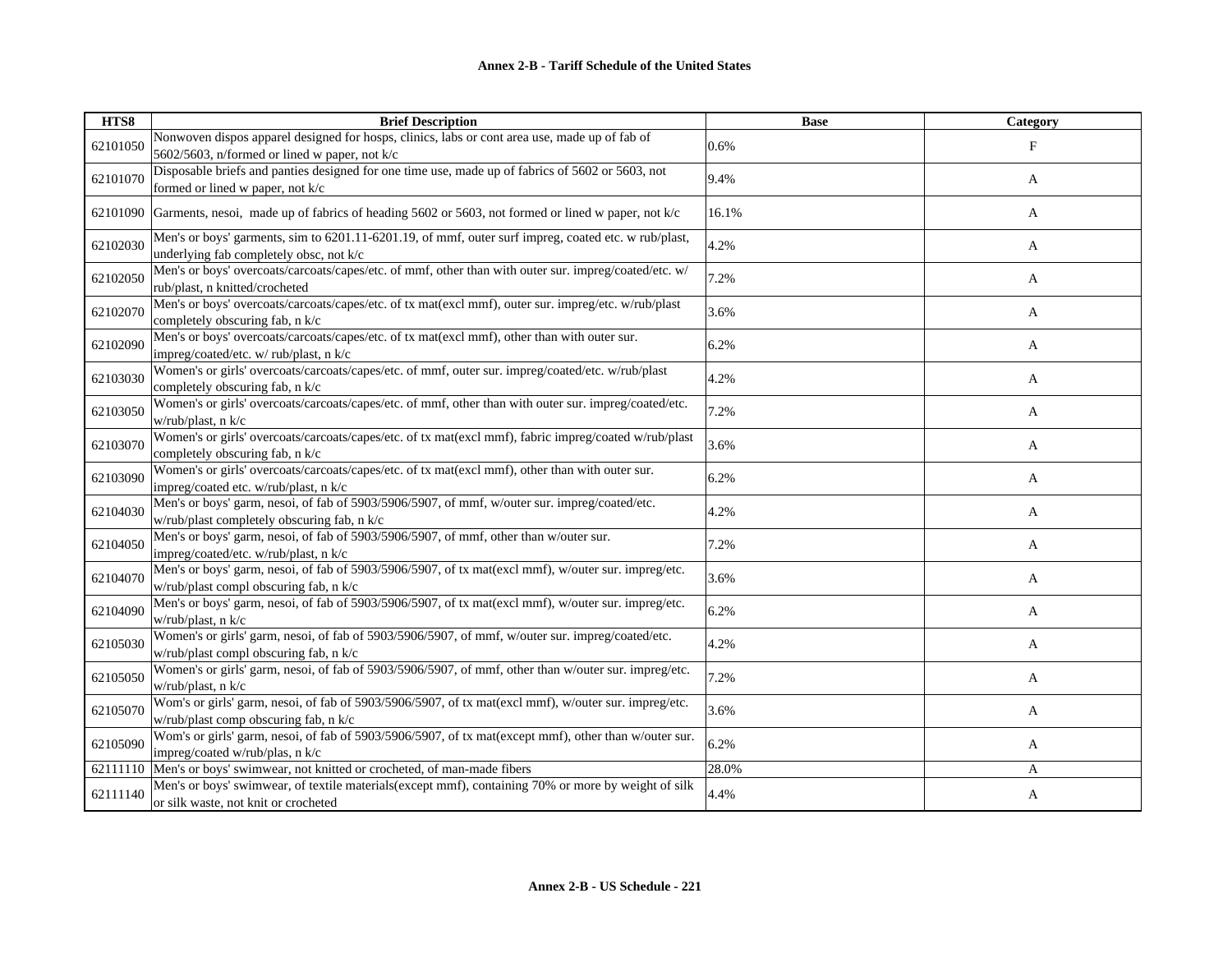| HTS8     | <b>Brief Description</b>                                                                                           | <b>Base</b> | Category |
|----------|--------------------------------------------------------------------------------------------------------------------|-------------|----------|
| 62111180 | Men's or boys' swimwear, of textile materials(except mmf), containing under 70% by weight of silk or               | 7.6%        | A        |
|          | silk waste, not knit or crocheted                                                                                  |             |          |
| 62111210 | Women's or girls' swimwear, not knitted or crocheted, of man-made fibers                                           | 13.0%       | A        |
| 62111240 | Women's or girls' swimwear, of textile materials(except mmf), containing 70% or more by weight of                  | 1.9%        | A        |
|          | silk or silk waste, not knit or crocheted                                                                          |             |          |
| 62111280 | Women's or girls' swimwear, of textile materials(except mmf), containing under 70% by weight of silk               | 7.6%        | A        |
|          | or silk waste, not knit or crocheted                                                                               |             |          |
| 62112004 | Anoraks, windbreakers and similar articles imported as parts of ski-suits, con 15% or more by wt of                | 1.1%        | A        |
|          | down & waterfowl plumage, etc, not k/c                                                                             |             |          |
| 62112008 | Anoraks, windbreakers and similar articles imported as parts of ski-suits, con under 15% by wt of                  | 4.4%        | A        |
|          | down & waterfowl plumage, etc, not k/c                                                                             |             |          |
| 62112015 | Men's or boys' ski-suits, not knitted or crocheted, water resistant, not containing 15% or more by                 | 7.2%        | A        |
|          | weight of down, etc                                                                                                |             |          |
| 62112024 | Men's or boys' anoraks, windbreakers and sim art impted as pts of ski-suits, of wool, con $< 15\%$ wt of           | 18.7%       | A        |
|          | down etc, not water resist, not k/c                                                                                |             |          |
| 62112028 | Men's or boys' anoraks, etc. imported as parts of ski-suits, of tx mats(except wool), con 15% wt of                | 27.9%       | A        |
|          | down etc, not water resist, not k/c                                                                                |             |          |
| 62112034 | Men's or boys' trousers and breeches imported as parts of ski-suits, of wool, con under 15% by wt of               | 18.7%       | A        |
|          | down etc., not water resist, not k/c                                                                               |             |          |
| 62112038 | Men's or boys' trousers & breeches imported as pts of ski-suits, of tx mat(except wool), con 15% wt                | 28.3%       | A        |
|          | down etc, not water resist, not k/c                                                                                |             |          |
| 62112044 | Men's or boys' ski-suits nesoi, of wool or fine animal hair, con under 15% wt down etc, not water                  | 14.3%       | A        |
|          | resist, not knitted/crocheted                                                                                      |             |          |
| 62112048 | Men's or boys' ski-suits nesoi, of tx mats(except wool or fine animal hair), con under 15% wt down etc,            | 15.1%       | A        |
|          | not water resist, not knitted/croch                                                                                |             |          |
| 62112054 | Women's or girls' anoraks, windbreakers and sim art impted as pts of ski-suits, of wool, con 15% wt                | 18.7%       | A        |
|          | down etc, not water resist, not k/c                                                                                |             |          |
| 62112058 | Women's or girls' anoraks and sim art imported as pts of ski-suits, of tx mats(except wool), con < 15%             | 28.2%       | A        |
|          | wt down etc, not wat resist, n k/c                                                                                 |             |          |
| 62112064 | Women's or girls' trousers and breeches imported as parts of ski-suits, of wool, cont under 15% by wt              | 18.8%       | A        |
|          | of down etc, not water resist, not k/c                                                                             |             |          |
| 62112068 | Women's or girls' trousers & breeches imp as pts of ski-suits, of tx mats(except wool), con < 15% wt of            | 28.8%       | A        |
|          | down etc, not wat resist, not k/c                                                                                  |             |          |
| 62112074 | Women's or girls' ski-suits nesoi, of wool or fine animal hair, con under 15% by wt of down etc, not               | 14.3%       | A        |
|          | water resistant, not knit or crocheted                                                                             |             |          |
| 62112078 | Women's or girls' ski-suits nesoi, of tx mats(except wool), con under 15% by weight of down etc, not               | 15.1%       | A        |
|          | water resistant, not knit or crocheted                                                                             |             |          |
|          | 62113100 Men's or boys' track suits or other garments nesoi, not knitted or crocheted, of wool or fine animal hair | 12.5%       | A        |
|          |                                                                                                                    |             |          |
|          | 62113200 Men's or boys' track suits or other garments nesoi, not knitted or crocheted, of cotton                   | 8.2%        | A        |
|          | 62113300 Men's or boys' track suits or other garments nesoi, not knitted or crocheted, of man-made fibers          | 16.1%       | A        |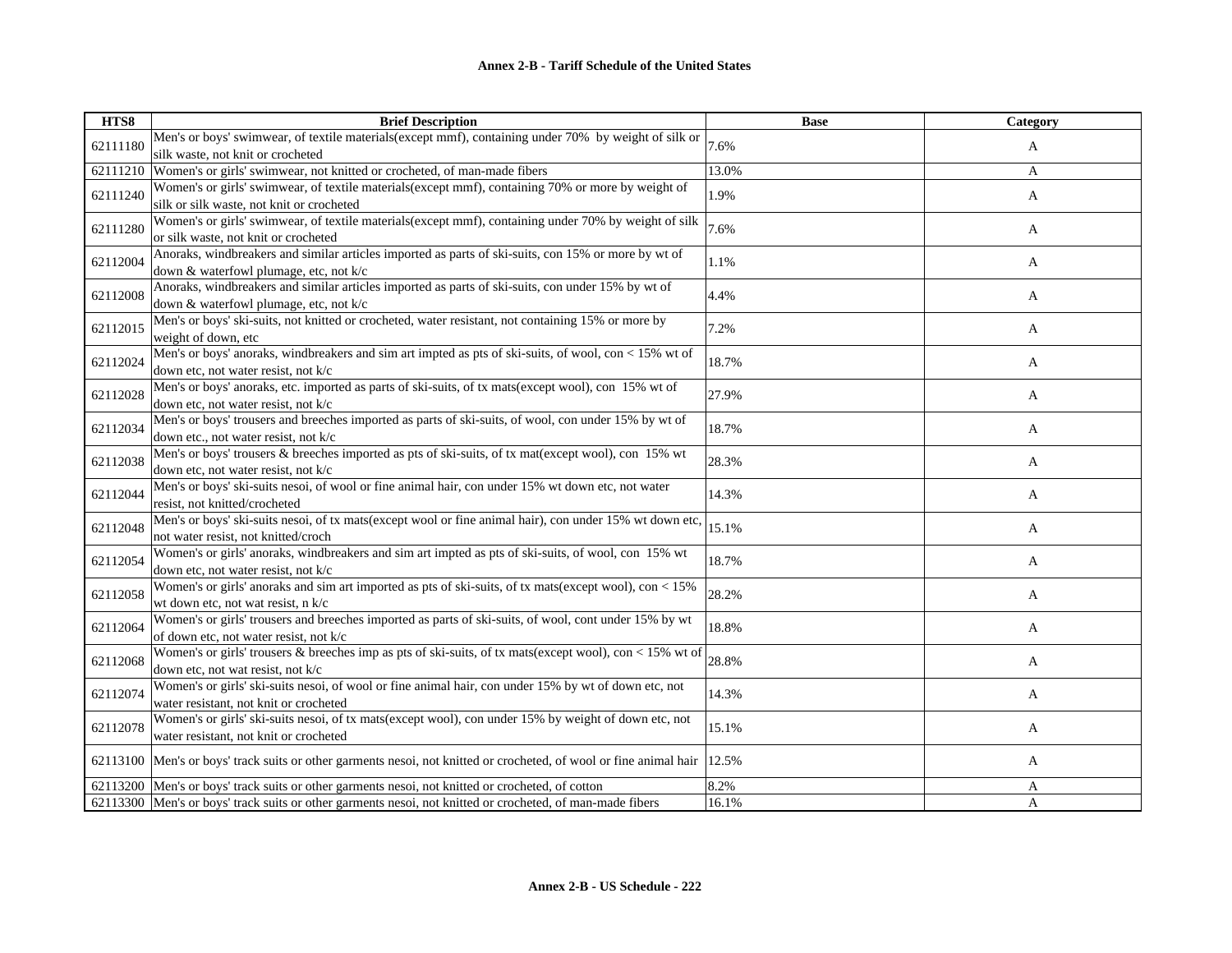| HTS8             | <b>Brief Description</b>                                                                                                                        | <b>Base</b> | Category |
|------------------|-------------------------------------------------------------------------------------------------------------------------------------------------|-------------|----------|
| 62113910         | Men's or boys' garments(excl swimwear or ski-suits), nesoi, of tex mat(except wool, cotton or mmf),<br>cont 70% or more wt of silk, not k/c     | 0.8%        | A        |
| 62113990         | Men's or boys' garments(excl swimwear or ski-suits), nesoi, of tex mat(except wool, cotton or mmf),<br>cont under 70% by wt of silk, not k/c    | 2.8%        | A        |
| 62114100         | Women's or girls' track suits or other garments nesoi, not knitted or crocheted, of wool or fine animal<br>hair                                 | 12.5%       | A        |
| 62114200         | Women's or girls' track suits or other garments nesoi, not knitted or crocheted, of cotton                                                      | 8.2%        | A        |
| 62114300         | Women's or girls' track suits or other garments nesoi, not knitted or crocheted, of man-made fibers                                             | 16.1%       | A        |
| 62114910         | Women's or girls' garments(excl swimwear or ski-suits), nesoi, of tex mat(except wool, cotton or mmf),<br>cont 70% or more wt of silk, not k/c  | 1.9%        | A        |
| 62114990         | Women's or girls' garments(excl swimwear or ski-suits), nesoi, of tex mat(except wool, cotton or mmf),<br>cont under 70% by wt of silk, not k/c | 7.4%        | A        |
| 62121030         | Brassieres, containing lace, net or embroidery, containing 70% or more by weight of silk or silk waste,<br>whether or not knitted or crocheted  | 7.5%        | A        |
| 62121050         | Brassieres containing lace, net or embroidery, containing under 70% by weight of silk or silk waste,<br>whether or not knitted or crocheted     | 17.0%       | A        |
| 62121070         | Brassieres, not containing lace, net or embroidery, containing 70% or more by wt of silk or silk waste,<br>whether or not knitted or crocheted  | 4.2%        | A        |
| 62121090         | Brassieres, not containing lace, net or embroidery, containing under 70% by wt of silk or silk waste,<br>whether or not knitted or crocheted    | 17.0%       | A        |
| 62122000         | Girdles and panty-girdles                                                                                                                       | 20.5%       | A        |
| 62123000 Corsets |                                                                                                                                                 | 23.6%       | A        |
|                  | 62129000 Braces, suspenders, garters and similar articles and parts thereof                                                                     | 6.6%        | A        |
|                  | 62131010 Handkerchiefs, not knitted or crocheted, containing 70% or more by weight of silk or silk waste                                        | 1.7%        | A        |
|                  | 62131020 Handkerchiefs, of silk or silk waste, containing less than 70 percent by weight of silk or silk waste                                  | 4.2%        | A        |
|                  | 62132010 Handkerchiefs, not knitted or crocheted, of cotton, hemmed, not containing lace or embroidery                                          | 13.3%       | A        |
|                  | 62132020 Handkerchiefs, not knitted or crocheted, of cotton, nesoi                                                                              | 7.1%        | A        |
|                  | 62139010 Handkerchiefs, not knitted or crocheted, of man-made fibers                                                                            | 10.9%       | A        |
|                  | 62139020 Handkerchiefs, not knitted or crocheted, of textile materials, nesoi                                                                   | 5.8%        | A        |
| 62141010         | Shawls, scarves, mufflers, mantillas, veils and the like, not knitted or crocheted, containing 70% or<br>more silk or silk waste                | 1.2%        | A        |
| 62141020         | Shawls, scarves, mufflers, mantillas, veils and the like, not knitted or crocheted, containing less than<br>70% silk or silk waste              | 3.9%        | A        |
| 62142000         | Shawls, scarves, mufflers, mantillas, veils and the like, not knitted or crocheted, of wool or fine animal<br>hair                              | 6.7%        | A        |
|                  | 62143000 Shawls, scarves, mufflers, mantillas, veils and the like, not knitted or crocheted, of synthetic fibers                                | 5.3%        | A        |
|                  | 62144000 Shawls, scarves, mufflers, mantillas, veils and the like, not knitted or crocheted, of artificial fibers                               | 5.3%        | A        |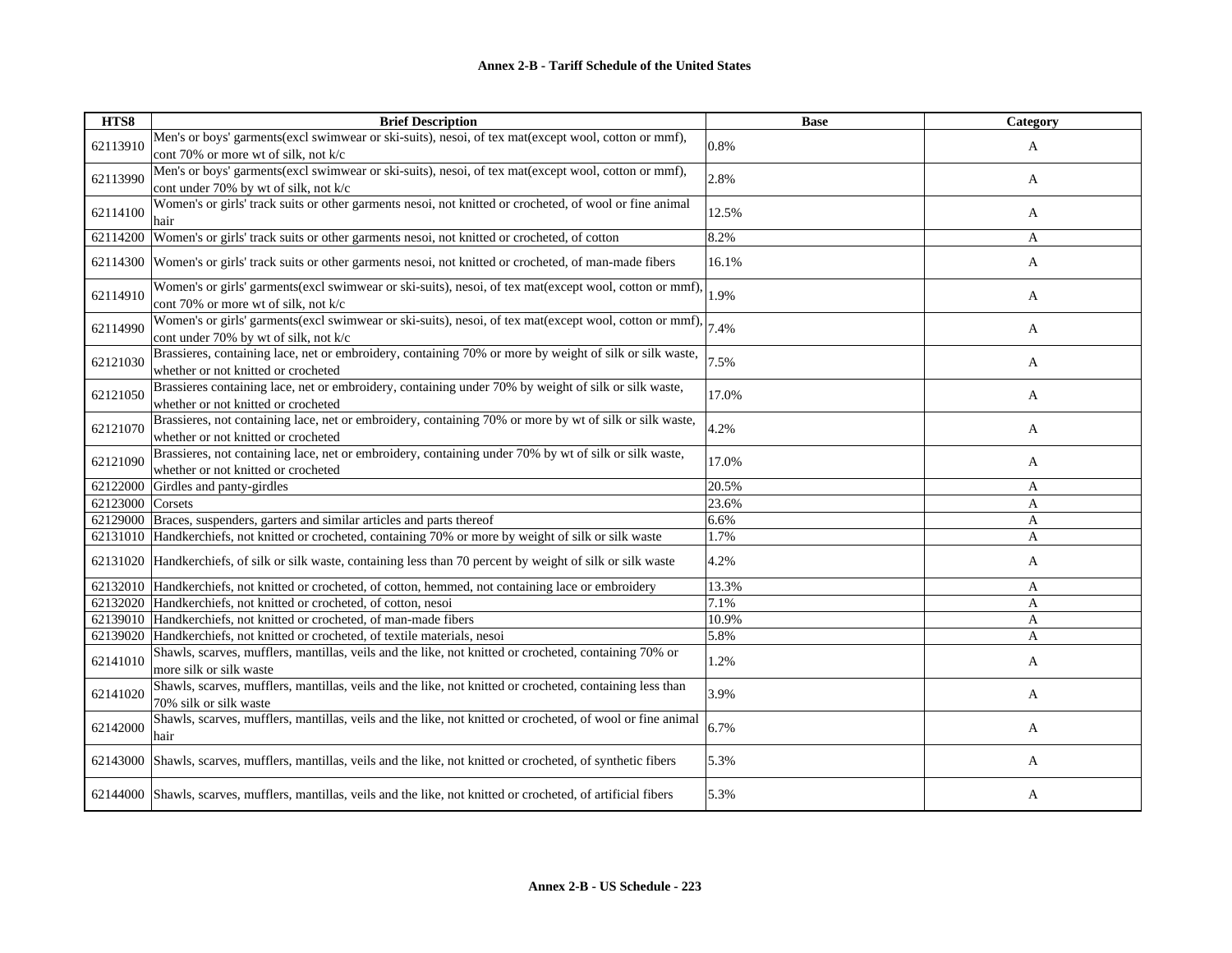| HTS8     | <b>Brief Description</b>                                                                                                                        | <b>Base</b>              | Category     |
|----------|-------------------------------------------------------------------------------------------------------------------------------------------------|--------------------------|--------------|
| 62149000 | Shawls, scarves, mufflers, mantillas, veils and the like, not knitted or crocheted, of textile materials                                        | 11.3%                    | A            |
|          | nesoi                                                                                                                                           |                          |              |
| 62151000 | Ties, bow ties and cravats, not knitted or crocheted, of silk or silk waste                                                                     | 7.3%                     | A            |
| 62152000 | Ties, bow ties and cravats, not knitted or crocheted, of man-made fibers                                                                        | 25 cents/ $kg + 12.8%$   | A            |
|          | 62159000 Ties, bow ties and cravats, not knitted or crocheted, of textile materials nesoi                                                       | 5.3%                     | A            |
| 62160005 | Ice hockey and field hockey gloves, not knitted or crocheted, impregnated, coated or covered with<br>plastics or rubber                         | Free                     | $\mathsf C$  |
| 62160008 | Gloves, mittens & mitts, for sports, including ski & snowmobile gloves, etc., not knitted/crocheted,<br>impreg. or cov. with plastic/rubber     | 1.3%                     | A            |
| 62160013 | Gloves etc. (excl. for sports etc.), not k/c, impreg. etc. with plas/rub, w/o four., cut & sewn, of veg.<br>fibers, over 50% by wt. plas/rub    | 13.8%                    | A            |
| 62160017 | Gloves etc. (excl. for sports), not k/c, impreg. etc. with plas/rub, w/o four., cut & sewn, of veg. fibers,<br>cont. <50% by wt. plas./rubber   | 23.6%                    | A            |
| 62160019 | Gloves, mittens and mitts(excl sports), w/o four, impreg etc, cut & sewn from pre-exist impreg fab, of<br>non-veg fib, $con > 50\%$ wt plas/rub | 12.2 cents/kg + $6\%$    | A            |
| 62160021 | Gloves, mittens and mitts(excl sports), w/o four, impreg etc, cut & sewn from pre-exist impreg fab, of<br>non-veg fib, $con < 50\%$ wt plas/rub | 20.7 cents/kg + 10.4%    | A            |
| 62160024 | Gloves, mittens and mitts(excl sports), w/o four, impreg etc, not cut & sewn from pre-exist fab, con<br>50% or more wt cotton/mmf, not $k/c$    | 13.3%                    | A            |
| 62160026 | Gloves, mittens and mitts(excl sports), w/o four, impreg etc, not cut & sewn from pre-exist fab, con<br>under 50% wt cotton or mmf, not k/c     | 7.7%                     | A            |
| 62160029 | Gloves, mittens and mitts(excl sports), impreg, etc., with fourchettes, cont 50% or more by wt of coton,<br>mmf or combo thereof, not knit/croc | 13.3%                    | A            |
| 62160031 | Gloves, mittens and mitts(excl sports), impreg, etc., with fourchettes, cont under 50% by wt of coton,<br>mmf or combo thereof, not knit/croc   | 7.7%                     | A            |
| 62160033 | Ice hockey and field hockey gloves, not knitted or crocheted, of cotton, not impregnated, coated or<br>covered with plastics or rubber          | Free                     | $\mathsf{C}$ |
| 62160035 | Gloves, mittens & mitts, all the foregoing for sports use, including ski & snowmobile gloves, mittens &<br>mitts, of cotton                     | 3.1%                     | A            |
| 62160038 | Gloves, mittens & mitts (excl. for sports), not impregnated, coated or covered with plastics or rubber,<br>of cotton, without fourchettes       | 23.6%                    | A            |
| 62160041 | Gloves, mittens & mitts (excl. for sports), not impregnated, coated or covered with plastics or rubber,<br>of cotton, with fourchettes          | 23.6%                    | A            |
| 62160043 | Ice hockey and field hockey gloves, not knitted or crocheted, of man-made fibers, not impregnated etc.<br>with plastics or rubber               | Free                     | $\mathsf{C}$ |
| 62160046 | Gloves, mittens & mitts, for sports use, incl. ski & snowmobile, of man-made fibers, not<br>impregnated/coated with plastics or rubber          | 3.1%                     | A            |
| 62160054 | Gloves, mittens & mitts (excl. for sports), not impregnated, coated or covered with plastics or rubber,<br>of man-made fibers, w/o fourchettes  | 20.8 cents/ $kg + 10.5%$ | A            |
| 62160058 | Gloves, mittens & mitts (excl. for sports), not impregnated, coated or covered with plastics or rubber,<br>of mmf, with fourchettes             | 20.8 cents/kg + $10.5%$  | A            |
|          | 62160080 Gloves, mittens and mitts, not knitted or crocheted, of wool or fine animal hair, nesoi                                                | 3.5%                     | A            |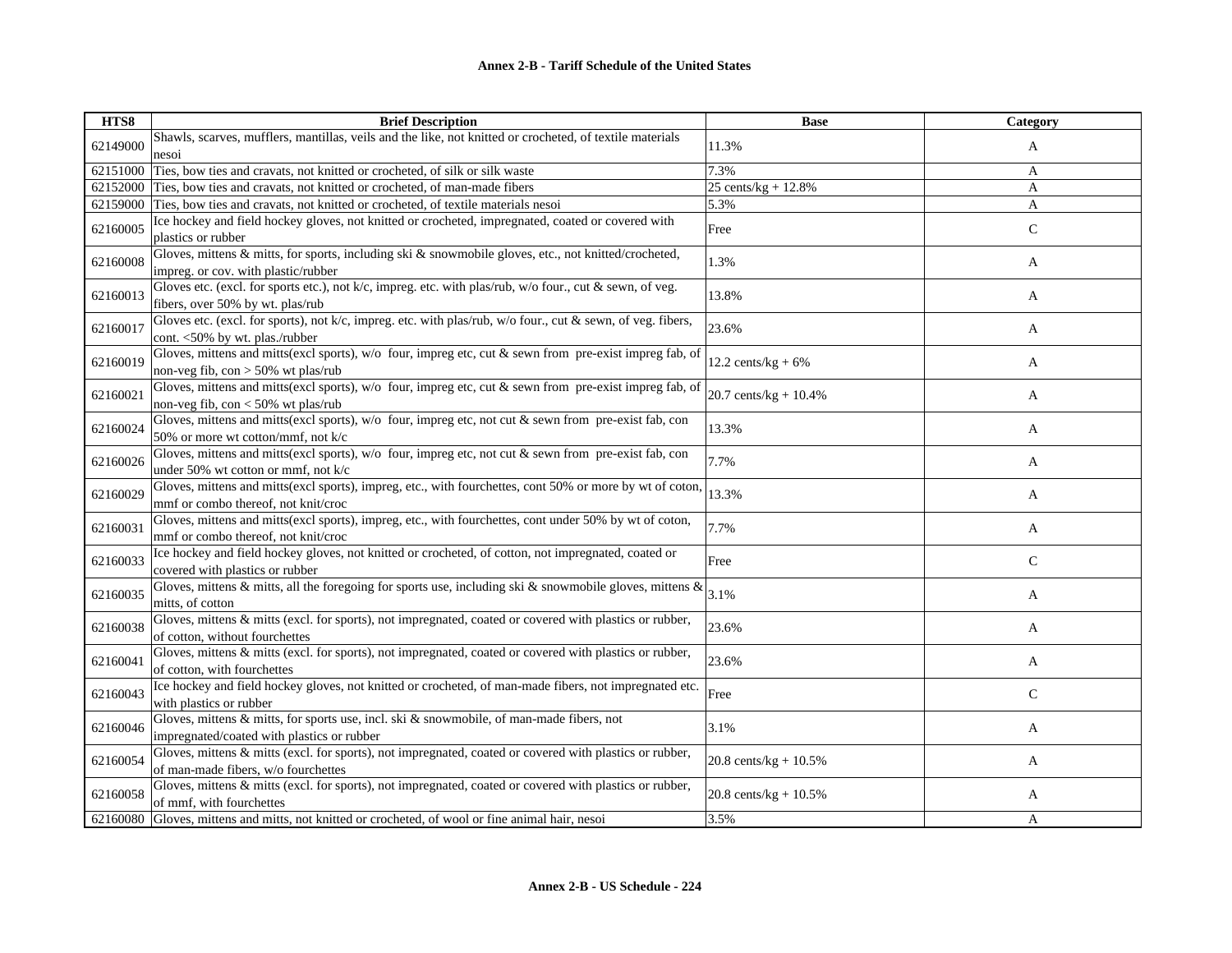| HTS8     | <b>Brief Description</b>                                                                                                                         | <b>Base</b>            | Category |
|----------|--------------------------------------------------------------------------------------------------------------------------------------------------|------------------------|----------|
|          | 62160090 Gloves, mittens and mitts, not knitted or crocheted, of textile materials nesoi                                                         | 3.8%                   | A        |
| 62171010 | Made up clothing accessories(excl those of heading 6212), containing 70% or more by weight of silk or<br>silk waste, not knitted or crocheted    | 3.6%                   | A        |
| 62171085 | Headbands, ponytail holders and similar articles, of textile materials containing < 70% by weight of<br>silk, not knit/crochet                   | 14.7%                  | A        |
| 62171095 | Made up clothing accessories (excl of heading 6212 or headbands, ponytail holders & like), containing<br>< 70% wgt of silk, not knit/crochet     | 14.7%                  | A        |
| 62179010 | Parts of garments or of clothing accessories (excl those of heading 6212), containing 70% or more by<br>weight of silk or silk waste, not k/c    | 3.6%                   | A        |
| 62179090 | Parts of garments or of clothing accessories(excl those of heading 6212), containing under 70% by<br>weight of silk or silk waste, n/knit/croc   | 14.7%                  | A        |
|          | 63011000 Electric blankets                                                                                                                       | 11.6%                  | A        |
|          | 63012000 Blankets (other than electric blankets) and traveling rugs, of wool or fine animal hair                                                 | 0.4 cents/ $kg + 1.5%$ | F        |
|          | 63013000 Blankets (other than electric blankets) and traveling rugs, of cotton                                                                   | 8.5%                   | A        |
| 63014000 | Blankets (other than electric blankets) and traveling rugs, of synthetic fibers                                                                  | 9.0%                   | A        |
|          | 63019000 Blankets and traveling rugs, nesoi                                                                                                      | 7.9%                   | A        |
| 63021000 | Bed linen, knitted or crocheted                                                                                                                  | 6.2%                   | A        |
| 63022130 | Bed linen, not knitted or crocheted, printed, of cotton, cont any embroidery, lace, braid, edging,<br>trimming, piping or applique work, napped  | 13.1%                  | A        |
| 63022150 | Bed linen, not knit or crocheted, printed, of cotton, cont any embroidery, lace, braid, edging, trimming,<br>piping or applique work, n/napped   | 21.2%                  | A        |
| 63022170 | Bed linen, not knit or crocheted, printed, of cotton, not cont any embroidery, lace, braid, edging,<br>trimming, piping or applique work, napped | 3.0%                   | A        |
| 63022190 | Bed linen, not knit or croc, printed, of cotton, not cont any embroidery, lace, braid, edging, trimming,<br>piping or applique work, not napped  | 6.8%                   | A        |
| 63022210 | Bed linen, not knitted or crocheted, printed, of manmade fibers, containing embroidery, lace, braid, etc<br>or applique work                     | 15.1%                  | A        |
| 63022220 | Bed linen, not knitted or crocheted, printed, of manmade fibers, nesoi                                                                           | 11.6%                  | A        |
| 63022900 | Bed linen, not knitted or crocheted, printed, of textile materials nesoi                                                                         | 5.0%                   | A        |
| 63023130 | Bed linen, not knit/croc, not printed, of cotton, cont any embroidery, lace, braid, edging, trimming,<br>piping or applique work, napped         | 13.1%                  | A        |
| 63023150 | Bed linen, not knit/croc, not printed, of cotton, cont any embroidery, lace, braid, edging, trimming,<br>piping or applique work, not napped     | 21.2%                  | A        |
| 63023170 | Bed linen, not knit/croc, not printed, of cotton, not cont any embroidery, lace, braid, edging, trimming,<br>piping or applique work, napped     | 4.2%                   | A        |
| 63023190 | Bed linen, not knit/croc, not printed, of cotton, not cont any embroidery, lace, braid, edging,<br>trimming, piping or applique work, not napped | 6.8%                   | A        |
| 63023210 | Bed linen, not knitted or crocheted, not printed, of manmade fiber, containing embroidery, lace, braid,<br>etc or applique work                  | 15.1%                  | A        |
|          | 63023220 Bed linen, not knitted or crocheted, not printed, of manmade fibers, nesoi                                                              | 11.6%                  | A        |
|          | 63023900 Bed linen, not knitted or crocheted, not printed, of textile materials nesoi                                                            | 4.7%                   | A        |
|          | 63024010 Table linen, knitted or crocheted, of vegetable fiber (except of cotton)                                                                | 7.0%                   | A        |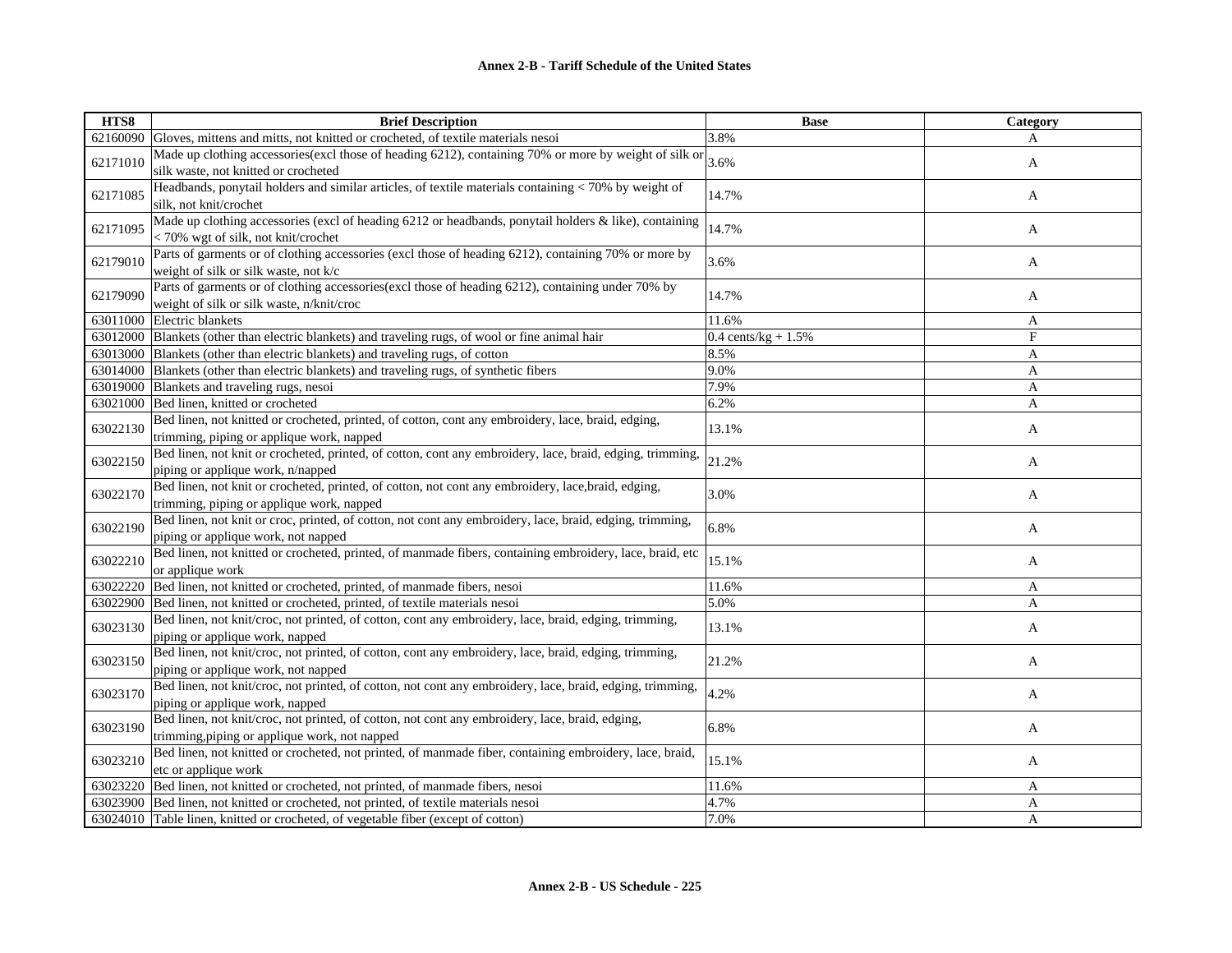| HTS8     | <b>Brief Description</b>                                                                                                                          | <b>Base</b> | Category       |
|----------|---------------------------------------------------------------------------------------------------------------------------------------------------|-------------|----------------|
|          | 63024020 Table linen, knitted or crocheted, nesoi                                                                                                 | 6.9%        | A              |
| 63025110 | Damask tablecloths and napkins, not knitted or crocheted, of cotton                                                                               | 6.2%        | A              |
| 63025120 | Plain woven tablecloths and napkins, not knitted or crocheted, of cotton                                                                          | 4.9%        | A              |
| 63025130 | Tablecloths and napkins, other than plain woven or damask, not knitted or crocheted, of cotton                                                    | 5.9%        | A              |
| 63025140 | Table linen, other than tablecloths and napkins, not knitted or crocheted, of cotton, nesoi                                                       | 6.4%        | $\overline{A}$ |
| 63025210 | Tablecloths and napkins of flax, not knitted or crocheted                                                                                         | 5.6%        | A              |
| 63025220 | Table linen of flax, other than tablecloths and napkins, not knitted or crocheted                                                                 | 0.6%        | F              |
| 63025300 | Table linen of man-made fibers, not knitted or crocheted                                                                                          | 11.4%       | A              |
| 63025900 | Table linen, of textile materials other than of cotton, flax or man-made fibers, not knitted or crocheted                                         | 8.9%        | A              |
| 63026000 | Toilet linen and kitchen linen, of terry toweling or similar terry fabrics, of cotton                                                             | 9.2%        | $\mathbf{A}$   |
| 63029100 | Toilet and kitchen linen, other than terry toweling or similar terry fabrics of cotton                                                            | 9.3%        | $\overline{A}$ |
| 63029200 | Toilet and kitchen linen of flax                                                                                                                  | 0.2%        | F              |
|          | 63029310 Toilet and kitchen linen, of manmade fibers, of pile or tufted construction                                                              | 6.3%        | A              |
| 63029320 | Toilet and kitchen linen, of manmade fibers, nesoi                                                                                                | 10.0%       | A              |
| 63029910 | Toilet and kitchen linen of textile materials nesoi, containing 85% or more by weight of silk or silk<br>waste                                    | 3.0%        | A              |
| 63029920 | Toilet and kitchen linen of textile materials nesoi, containing less than 85% by weight of silk or silk<br>waste                                  | 8.5%        | A              |
| 63031100 | Curtains (including drapes), interior blinds and valances of cotton, knitted or crocheted                                                         | 10.4%       | A              |
| 63031200 | Curtains (including drapes), interior blinds and valances of synthetic fibers, knitted or crocheted                                               | 11.4%       | A              |
| 63031900 | Curtains (including drapes), interior blinds and valances of textile materials other than of cotton or<br>synthetic fibers, knitted or crocheted  | 7.0%        | A              |
| 63039100 | Curtains (including drapes), interior blinds and valances of cotton, not knitted or crocheted                                                     | 10.4%       | A              |
| 63039210 | Curtains/drapes, inter. blinds, etc. of syn fib, made up from fab of subh<br>5407.60.11/5407.60.21/5407.60.91, not knitted or crocheted           | 11.4%       | A              |
| 63039220 | Curtains (including drapes), interior blinds and valances, nesoi, of synthetic fibers, not knitted or<br>crocheted                                | 11.4%       | A              |
| 63039900 | Curtains (including drapes), interior blinds, valances of textile materials other than of cotton or of<br>synthetic fibers, not knitted/crocheted | 11.4%       | A              |
| 63041110 | Bedspreads of cotton, knitted or crocheted, excluding those of heading 9404                                                                       | 12.2%       | A              |
| 63041120 | Bedspreads of man-made fibers, knitted or crocheted, excluding those of heading 9404                                                              | 7.2%        | A              |
| 63041130 | Bedspreads of textile materials other than of cotton or of man-made fibers, knitted or crocheted,<br>excluding those of heading 9404              | 6.5%        | A              |
| 63041905 | Bedspreads, not knitted or crocheted, of cotton, containing any embroidery, lace, etc.                                                            | 12.2%       | A              |
|          | 63041910 Bedspreads, not knitted or crocheted, of cotton, nesoi                                                                                   | 4.5%        | A              |
| 63041915 | Bedspreads, not knitted or crocheted, of manmade fibers, containing any embroidery, lace, etc.                                                    | 15.1%       | A              |
| 63041920 | Bedspreads, not knitted or crocheted, of manmade fibers, nesoi                                                                                    | 7.2%        | A              |
| 63041930 | Bedspreads, not knitted or crocheted, other than those of cotton or man-made fibers, excluding those of<br>heading 9404                           | 6.9%        | A              |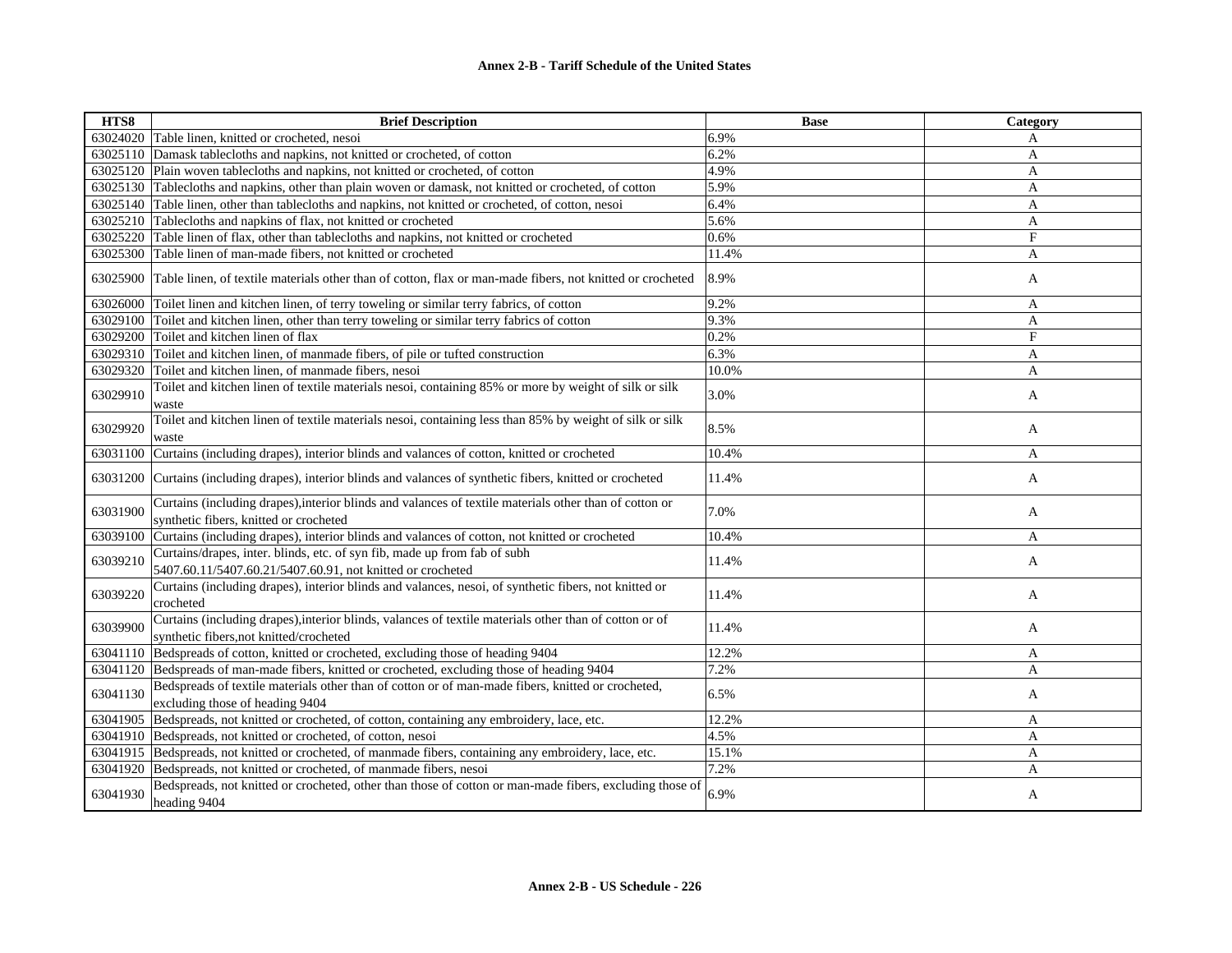| HTS8     | <b>Brief Description</b>                                                                                                                     | <b>Base</b> | Category     |
|----------|----------------------------------------------------------------------------------------------------------------------------------------------|-------------|--------------|
| 63049100 | Furnishing articles (excluding those of heading 9404 and other than bedspreads) knitted or crocheted                                         | 6.4%        | A            |
| 63049200 | Furnishing articles (excluding those of heading 9404 and other than bedspreads) not knitted or<br>crocheted, of cotton                       | 6.4%        | A            |
| 63049300 | Furnishing articles (excluding those of heading 9404 and other than bedspreads) not knitted or<br>crocheted, of synthetic fibers             | 9.4%        | A            |
| 63049910 | Wall hangings, not knitted or crocheted, of wool or fine animal hair, the foregoing certified hand-<br>loomed and folklore products          | 4.2%        | A            |
| 63049915 | Wall hangings, not knitted or crocheted, of wool or fine animal hair, nesoi                                                                  | 11.4%       | A            |
| 63049925 | Wall hangings of jute, excluding those of heading 9404                                                                                       | 11.4%       | A            |
| 63049935 | Furnishing articles (excl. those of heading 9404 and other than bedspreads and jute wall hangings) of<br>veg. fibers (excl. cotton), not k/c | 11.4%       | A            |
| 63049940 | Certified hand-loomed and folklore pillow covers of wool or fine animal hair, not knitted or crocheted                                       | 4.2%        | A            |
| 63049960 | Furnishing articles (excluding those of heading 9404 and other than bedspreads) not knitted or<br>crocheted, of textile materials, nesoi     | 3.5%        | A            |
| 63051000 | Sacks and bags of a kind used for the packing of goods, of jute or of other textile bast fibers of heading<br>5303                           | Free        | $\mathsf{C}$ |
| 63052000 | Sacks and bags of a kind used for the packing of goods, of cotton                                                                            | 6.3%        | A            |
| 63053200 | Flexible intermed. bulk containers of a kind used for packing goods, of man-made textile materials                                           | 8.5%        | A            |
| 63053300 | Other sacks/bags for packing goods, of mm tex.mat.(not flex.intermed.bulk containers), of polyethylene<br>or polypro. strip or the like      | 8.5%        | A            |
| 63053900 | Sacks and bags of a kind used for the packing of goods, of man-made textile materials, nesoi                                                 | 8.5%        | A            |
| 63059000 | Sacks and bags of a kind used for the packing of goods, of textile materials, nesoi                                                          | 6.3%        | A            |
| 63061100 | Tarpaulins, awnings and sunblinds, of cotton                                                                                                 | 8.8%        | A            |
| 63061200 | Tarpaulins, awnings and sunblinds, of synthetic fibers                                                                                       | 8.9%        | A            |
| 63061900 | Tarpaulins, awnings and sunblinds, of textile materials other than of cotton or synthetic fibers                                             | 5.2%        | A            |
| 63062100 | Tents of cotton                                                                                                                              | 8.8%        | A            |
| 63062210 | Backpacking tents of synthetic fibers                                                                                                        | 0.5%        | $_{\rm F}$   |
| 63062290 | Tents other than backpacking tents, of synthetic fibers                                                                                      | 8.9%        | $\mathbf{A}$ |
| 63062900 | Tents of textile materials other than of cotton or synthetic fibers                                                                          | 3.2%        | A            |
| 63063100 | Sails for boats, sailboards or landcraft, of synthetic fibers                                                                                | 0.4%        | F            |
| 63063900 | Sails for boats, sailboards or landcraft, of textile materials other than of synthetic fibers                                                | 0.4%        | $_{\rm F}$   |
| 63064100 | Pneumatic mattresses of cotton                                                                                                               | 3.8%        | A            |
| 63064900 | Pneumatic mattresses of textile materials other than of cotton                                                                               | 3.8%        | A            |
| 63069100 | Camping goods nesoi, of cotton                                                                                                               | 3.8%        | A            |
| 63069900 | Camping goods nesoi, of textile materials other than of cotton                                                                               | 5.0%        | A            |
| 63071010 | Dustcloths, mop cloths and polishing cloths, of cotton                                                                                       | 4.2%        | A            |
| 63071020 | Floor cloths, dishcloths and similar cleaning cloths of textile materials (except dustcloths, mops cloths<br>and polishing cloths of cotton) | 5.8%        | A            |
|          | 63072000 Lifejackets and lifebelts of textile materials                                                                                      | 5.0%        | A            |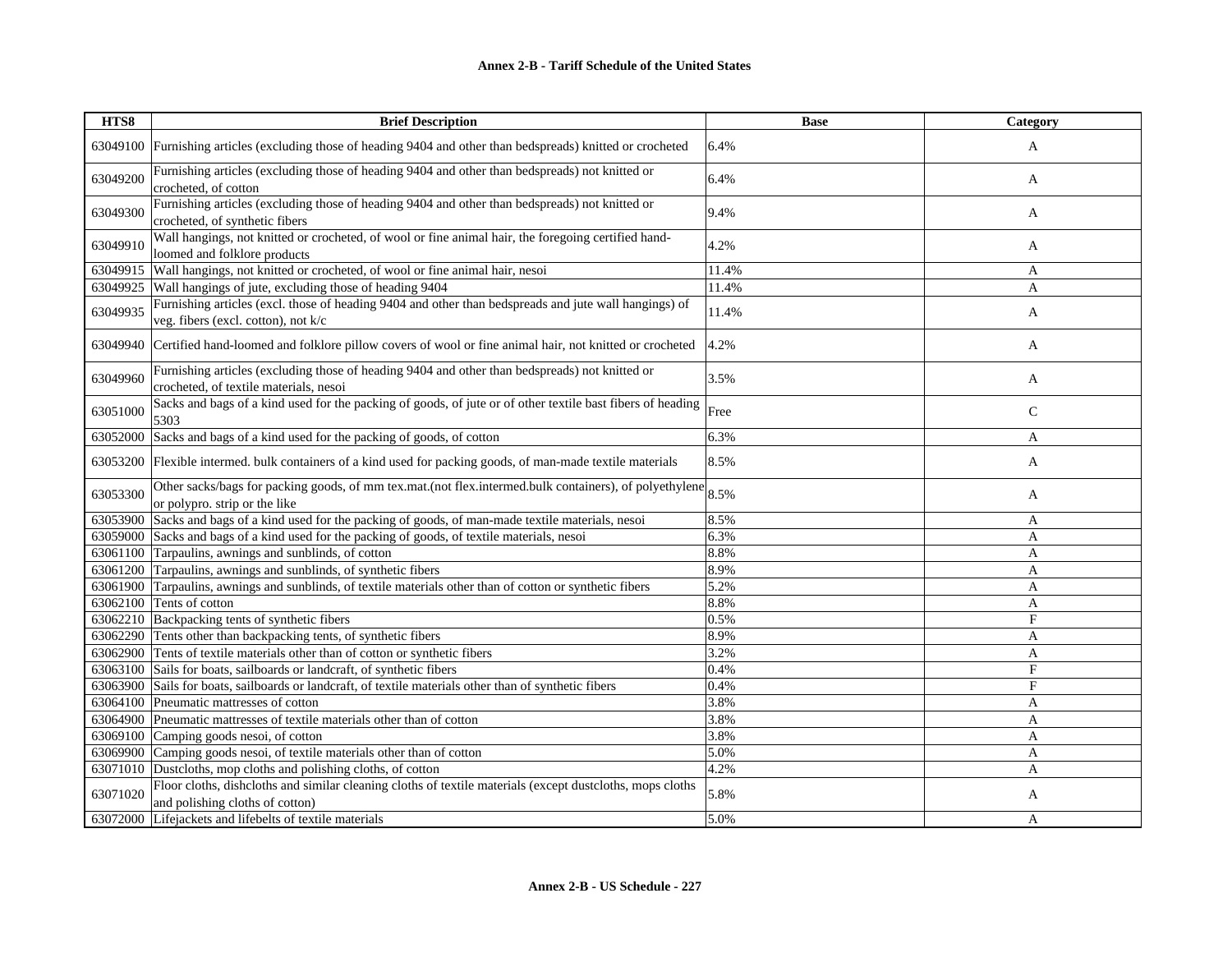| HTS8     | <b>Brief Description</b>                                                                                                                        | <b>Base</b>  | Category     |
|----------|-------------------------------------------------------------------------------------------------------------------------------------------------|--------------|--------------|
|          | 63079030 Made-up labels of textile materials                                                                                                    | 8.0%         | A            |
| 63079040 | Cords and tassels of textile materials                                                                                                          | 0.7%         | F            |
| 63079050 | Corset lacings, footwear lacings or similar lacings of textile materials                                                                        | 0.8%         | F            |
| 63079060 | Surgical drapes of fabric formed on a base of paper or covered or lined with paper                                                              | 0.6%         | $_{\rm F}$   |
| 63079068 | Surgical drapes of spunlaced or bonded fiber fabric disposable surgical drapes of man-made fibers                                               | 0.6%         | $_{\rm F}$   |
| 63079072 | Surgical drapes, nesoi, not spunlaced or bonded fiber fabric                                                                                    | 5.0%         | A            |
| 63079075 | Toys for pets, of textile materials                                                                                                             | 4.7%         | A            |
| 63079085 | Wall banners, of man-made fibers                                                                                                                | 6.4%         | A            |
| 63079089 | Surgical towels; cotton towels of pile/tufted const.; pillow shells, of cotton; shells for quilts etc., and<br>similar articles of cotton       | 7.0%         | A            |
| 63079098 | National flags and other made-up articles of textile materials, nesoi                                                                           | 7.0%         | A            |
| 63080000 | Needlecraft sets for making up into rugs, etc., consist of woven fabric and yarn, whether/not<br>w/accessories, put up packings for retail sale | 11.6%        | A            |
| 63090000 | Worn clothing and other worn articles                                                                                                           | 0.2%         | $_{\rm F}$   |
| 63101010 | Used or new rags, scrap and worn out articles of twine, cordage, rope or cables, of wool or fine animal<br>hair, sorted                         | 0.6 cents/kg | F            |
| 63101020 | Used or new rags, scrap and worn out articles of twine, cordage, rope or cables, of textile materials<br>nesoi, sorted                          | Free         | $\mathsf{C}$ |
| 63109010 | Used or new rags, scrap and worn out articles of twine, cordage, rope or cables, of wool or fine animal<br>hair, not sorted                     | 5.6 cents/kg | A            |
| 63109020 | Used or new rags, scrap and worn out articles of twine, cordage, rope or cables, of textile materials<br>nesoi, not sorted                      | Free         | $\mathsf{C}$ |
| 64011000 | Waterproof footwear, not mechanically assembled, w/outer soles & uppers of rubber or plastics,<br>w/metal toecap                                | 37.5%        | B            |
| 64019100 | Waterproof footwear, not mechanically assembled, w/outer soles $\&$ uppers of rubber or plastics,<br>covering the knee                          | 37.5%        | B            |
| 64019230 | Waterproof ski boots & snowboard boots, not mechanically asmbld., w/outer sole and uppers of rubb.<br>or plast., cover/ankle but not knee       | Free         | $\mathbf C$  |
| 64019260 | Waterproof footwear, not mechanically asmbld., w/over 90% of ext. surf. area of soles & uppers PVC,<br>covering/ankle but not knee              | 4.6%         | A            |
| 64019290 | Waterproof footwear, not mechanically asmbld., w/outer soles and upper of rubber or plastics, nesoi,<br>covering ankle but not knee             | 37.5%        | B            |
| 64019930 | Waterproof protect. footwear, not mechanically asmbld., w/outer soles and uppers of rubber or plastics,<br>not cover ankle, w/o closures        | 25.0%        | B            |
| 64019960 | Waterproof protect. footwear, not mechanically asmbld., w/outer soles and uppers of rubber or plastics,<br>not cover ankle, w/closures          | 37.5%        | B            |
| 64019980 | Waterproof footwear, not mechanically asmbld, w/outer soles and 90% of ext. surf. area of uppers of<br>rubber or plastics, not cover ankle      | Free         | $\mathsf{C}$ |
| 64019990 | Waterproof footwear, not mechanically asmbld, w/outer soles and uppers of rubber or plastics, nesoi,<br>not cover ankle                         | 37.5%        | B            |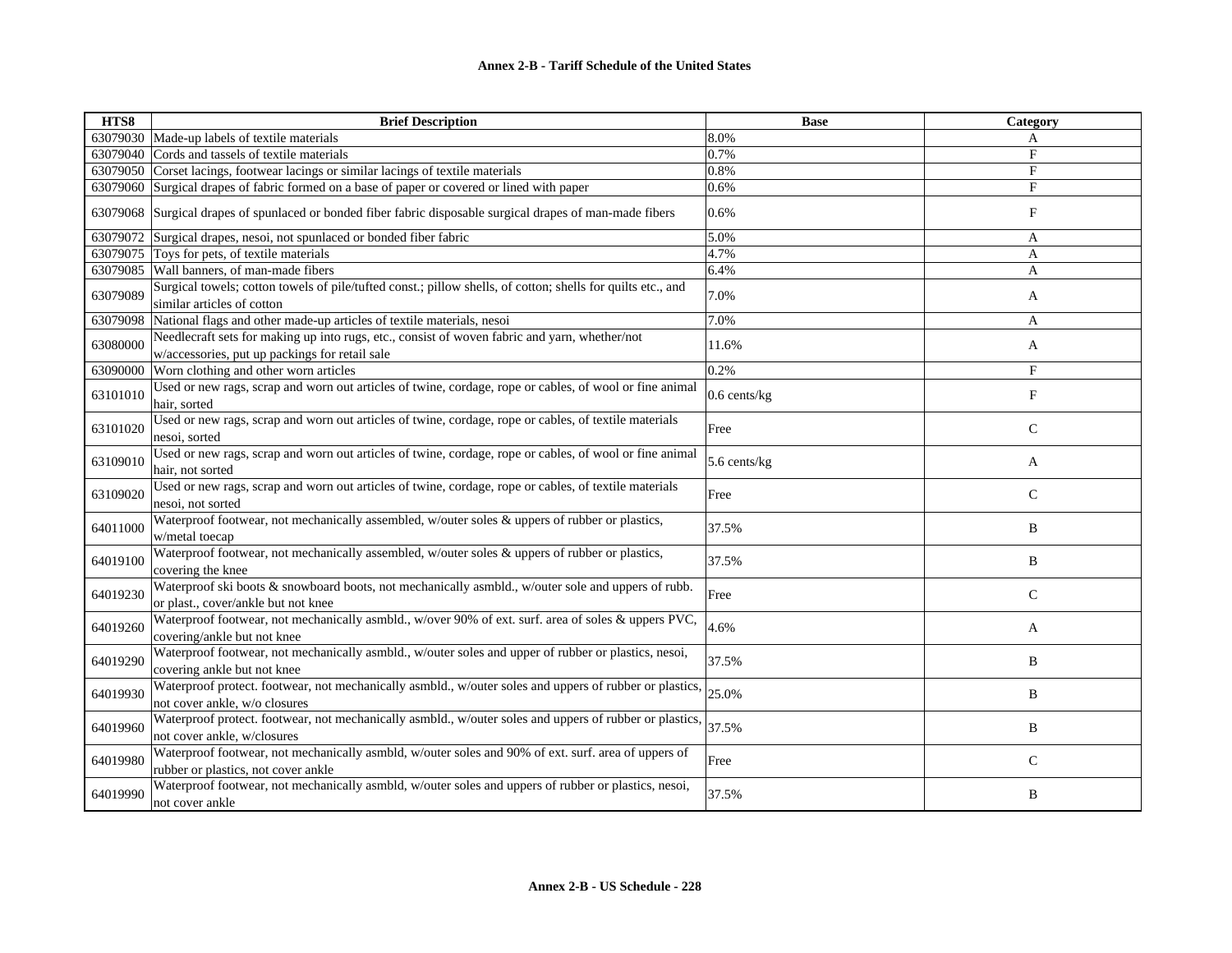| HTS8     | <b>Brief Description</b>                                                                                                                       | <b>Base</b>           | <b>Category</b> |
|----------|------------------------------------------------------------------------------------------------------------------------------------------------|-----------------------|-----------------|
| 64021200 | Ski-boots, cross-country ski footwear and snowboard boots, w/outer soles and uppers of rubber or<br>plastics                                   | Free                  | $\mathcal{C}$   |
| 64021905 | Golf shoes w/outer soles of rubber or plastics and uppers > 90% of ext. surface area rubber or plastics                                        | 6.0%                  | A               |
| 64021915 | Sports footwear (o/than ski fwear & golf shoes), w/outer soles of rubber or plastics & uppers >90%<br>ext. surf. area rubber or plast.         | 5.1%                  | A               |
| 64021930 | Sports footwear w/outer soles and uppers of rubber or plastics, nesi, valued not over \$3/pair                                                 | Free                  | $\mathsf{C}$    |
| 64021950 | Sports footwear w/outer soles and uppers of rubber or plastics, nesi, valued over \$3 but not over<br>\$6.50/pair                              | 76 cents/pr. + 32%    | A               |
| 64021970 | Sports footwear w/outer soles and uppers of rubber or plastics, nesi, valued over \$6.50 but not over<br>\$12/pair                             | 76 cents/pr. + 17%    | A               |
| 64021990 | Sports footwear w/outer soles and uppers of rubber or plastics, nesi, valued over \$12/pair                                                    | 9.0%                  | A               |
| 64022000 | Footwear w/outer soles & uppers of rubber/plastics, w/upper straps or thongs assembled to sole by<br>means of plugs (zoris)                    | Free                  | $\mathsf{C}$    |
| 64023030 | Footwear w/outer soles of rubber or plastics, nesoi, w/metal toe-cap, w/ext. surf. uppers o/90% rubber<br>or plastics                          | 6.0%                  | A               |
| 64023050 | Footwear w/outer soles & uppers of rubber or plastics, nesoi, w/metal toe-cap, designed as a protection<br>against liquids, chemicals, weather | 37.5%                 | B               |
| 64023060 | Footwear w/outer soles & uppers of rubber or plastics, nesoi, w/metal toe-cap, not protective, valued<br>$n$ o \$3/pair                        | 24.0%                 | A               |
| 64023070 | Footwear w/outer soles & uppers of rubber or plastics, nesoi, w/metal toe-cap, not protective, valued<br>over \$3 but n/o \$6.50/pair          | 90 cents/pr. $+37.5%$ | B               |
| 64023080 | Footwear w/outer soles & uppers of rubber or plastics, nesoi, w/metal toe-cap, not protective, valued<br>o/\$6.50 but n/o \$12/pair            | 90 cents/pr. $+ 20%$  | B               |
| 64023090 | Footwear w/outer soles & uppers of rubber or plastics, nesoi, w/metal toe-cap, not protective, valued<br>over \$12/pair                        | 20.0%                 | A               |
| 64029140 | Footwear w/outer soles & uppers of rubber or plastics, nesoi, covering ankle, w/ext. surf. of uppers<br>o/90% rubber or plastics               | 6.0%                  | A               |
| 64029150 | Footwear w/outer soles & uppers of rubber or plastics, nesoi, covering ankle, designed as protection<br>against liquids, chemicals, weather    | 37.5%                 | B               |
|          | 64029160 Footwear w/outer soles & uppers of rubber or plastics, nesoi, covering ankle, nesoi, valued n/o \$3/pair                              | 48.0%                 | A               |
| 64029170 | Footwear w/outer soles & uppers of rubber or plastics, nesoi, covering ankle, nesoi, valued over \$3 but<br>n/o \$6.50/pair                    | 90 cents/pr. + 37.5%  | A               |
| 64029180 | Footwear w/outer soles & uppers of rubber or plastics, nesoi, covering ankle, nesoi, valued o/\$6.50 but<br>$n$ /o \$12/pair                   | 90 cents/pr. + 20%    | B               |
| 64029190 | Footwear w/outer soles & uppers of rubber or plastics, nesoi, covering ankle, nesoi, valued over<br>$$12$ /pair                                | 20.0%                 | B               |
| 64029905 | Footwear w/outer soles & uppers of rubber or plastics, nesoi, n/cov. ankle, w/ext. surf. uppers o/90%<br>rubber/plastics, w/base of wood       | 8.0%                  | A               |
| 64029910 | Footwear w/outer soles & uppers of rubber or plastics, nesoi, n/cov. ankle, w/ext. surf. uppers o/90%<br>rubber/plastics, w/base of cork       | 12.5%                 | A               |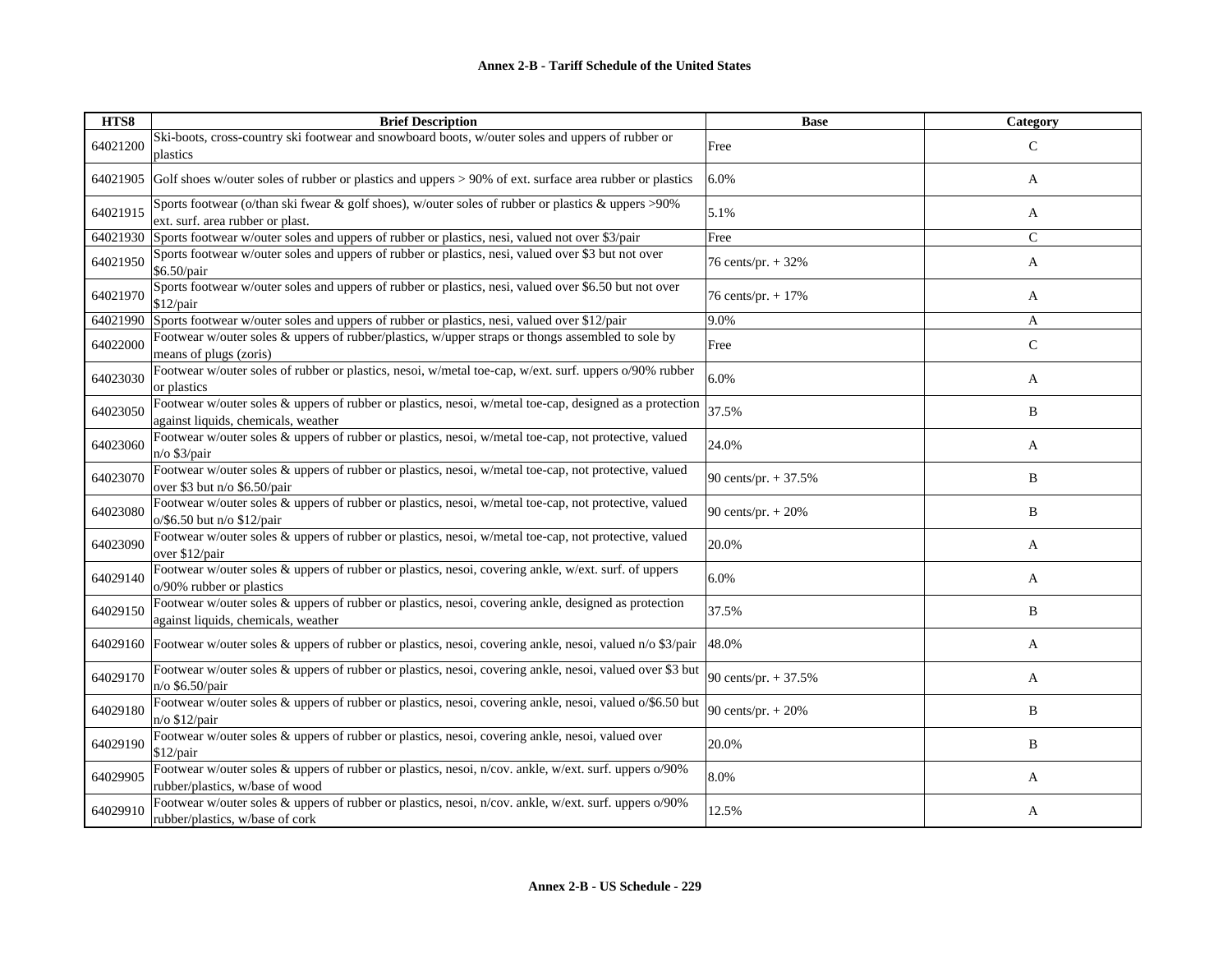| HTS8     | <b>Brief Description</b>                                                                                                                       | <b>Base</b>          | Category     |
|----------|------------------------------------------------------------------------------------------------------------------------------------------------|----------------------|--------------|
| 64029914 | Sandals w/outer soles & uppers of rubber or plastics, not cov. ankle, produced in one piece by molding 3.0%                                    |                      | A            |
| 64029918 | Footwear w/outer soles & uppers of rubber or plastics, nesoi, n/cov. ankle, w/ext. surf. of uppers o/90%<br>rubber or plastics, nesoi          | 6.0%                 | A            |
| 64029920 | Footwear w/outer soles & uppers of rubber or plastics, nesoi, n/cov. ankle, nesoi, design. as protection<br>against liquids/chemicals/weather  | 37.5%                | B            |
| 64029930 | Footwear w/outer soles & uppers of rubber or plastics, nesoi, n/cov. ankle, w/open toes or heels or of<br>the slip-on type                     | 37.5%                | A            |
| 64029960 | Footwear w/outer soles & uppers of rubber or plastics, nesoi, n/cov. ankle, nesoi, valued n/o \$3/pair                                         | 48.0%                | A            |
| 64029970 | Footwear w/outer soles & uppers of rubber or plastics, nesoi, n/cov. ankle, nesoi, valued o/\$3 but n/o<br>\$6.50/pair                         | 90 cents/pr. + 37.5% | A            |
| 64029980 | Footwear w/outer soles & uppers of rubber or plastics, nesoi, n/cov. ankle, nesoi, valued o/\$6.50 but<br>$n$ o \$12/pair                      | 90 cents/pr. + 20%   | B            |
|          | 64029990 Footwear w/outer soles & uppers of rubber or plastics, nesoi, n/cov. ankle, nesoi, valued over \$12/pair                              | 20.0%                | B            |
| 64031230 | Ski-boots, cross-country ski footwear and snowboard boots, w/outer soles of<br>rubber/plastics/leather/comp. leather & uppers of leather, welt | Free                 | $\mathsf{C}$ |
| 64031260 | Ski-boots, cross-country ski footwear and snowboard boot, w/outer soles of<br>rubber/plastics/leather/comp. leather &uppers of leather, n/welt | Free                 | $\mathsf{C}$ |
| 64031910 | Golf shoes, w/outer soles rubber/plastics/leather/comp. leather & uppers of leather, welt, for<br>men/youths/boys                              | 5.0%                 | A            |
| 64031920 | Sports footwear, nesoi, w/outer soles of rubber/plastics/leather/comp. leather & uppers of leather, welt,<br>for men/youths/boys               | Free                 | $\mathsf{C}$ |
| 64031930 | Golf shoes, w/outer soles rubber/plastics/leather/comp. leather & uppers of leather, n/welt, for<br>men/youths/boys                            | 8.5%                 | A            |
| 64031940 | Sports footwear, nesoi, w/outer soles rubber/plastics/leather/comp. leather & uppers of leather, n/welt,<br>for men/youths/boys                | 4.3%                 | A            |
| 64031950 | Golf shoes, w/outer soles rubber/plastics/leather/comp. leather & upper of leather, for persons other<br>than men/youths/boys                  | 10.0%                | A            |
| 64031970 | Sports footwear, nesoi, w/outer soles rubber/plastics/leather/comp.leather & uppers of leather, for<br>persons other than men/youths/boys      | Free                 | $\mathsf{C}$ |
| 64032000 | Footwear w/outer soles leather and uppers consist. of leather straps across the instep and around the big<br>toe                               | Free                 | $\mathsf{C}$ |
| 64033000 | Footwear w/outer soles of rubber/plastics/leather/comp. leather & uppers of leather, nesoi, made on a<br>base or platform of wood, w/o insole  | Free                 | $\mathsf{C}$ |
| 64034030 | Footwear w/outer soles of rubber/plastics/leather/comp. leather & uppers of leather, w/protective metal<br>toe-cap, welt                       | 5.0%                 | A            |
| 64034060 | Footwear w/outer soles of rubber/plastics/leather/comp. leather & uppers of leather, w/protective metal<br>toe-cap, n/welt                     | 8.5%                 | A            |
|          | 64035130 Footwear w/outer soles and uppers of leather, nesoi, covering the ankle, welt                                                         | 5.0%                 | A            |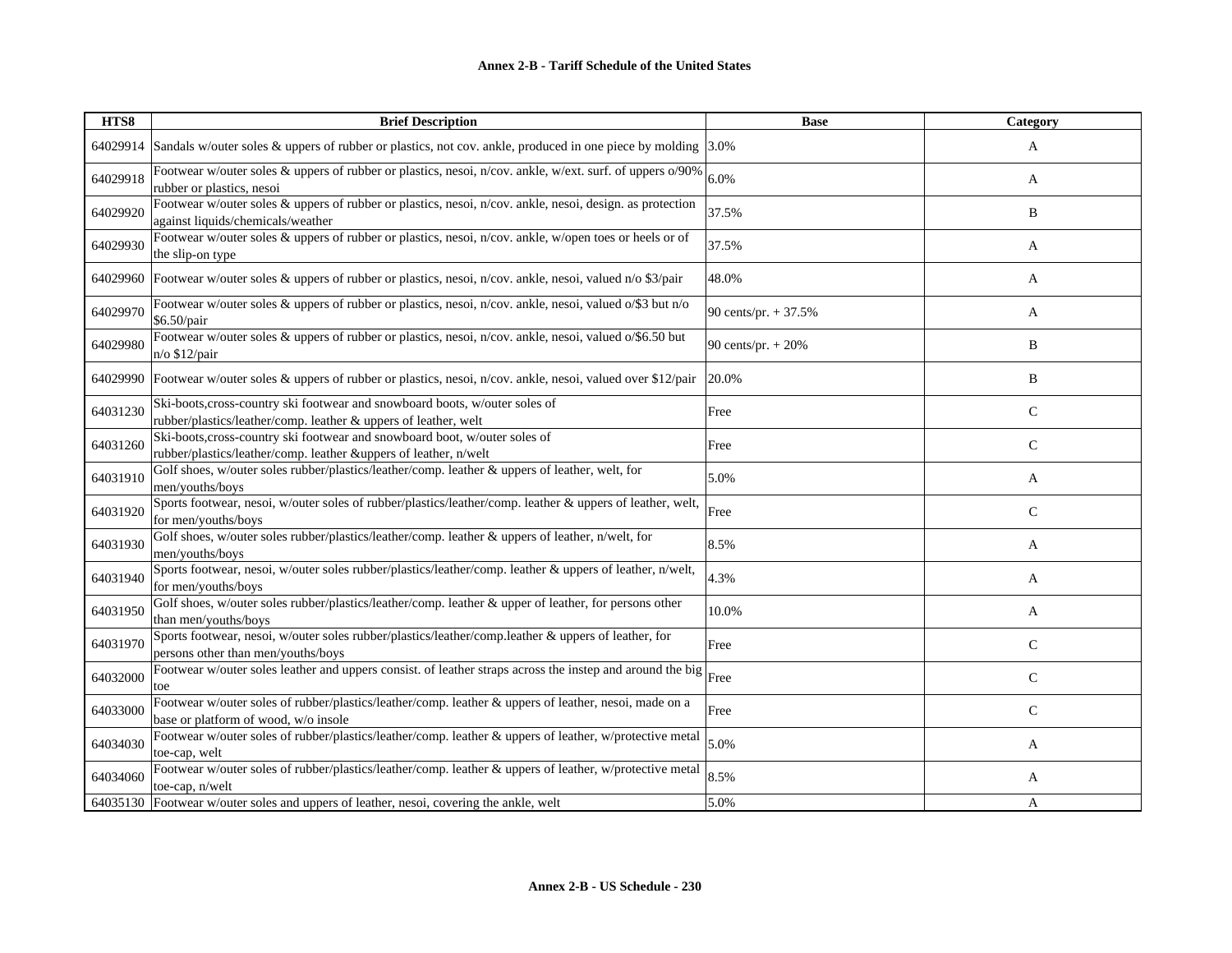| HTS8     | <b>Brief Description</b>                                                                                                                      | <b>Base</b>           | <b>Category</b> |
|----------|-----------------------------------------------------------------------------------------------------------------------------------------------|-----------------------|-----------------|
| 64035160 | Footwear w/outer soles and uppers of leather, nesoi, covering the ankle, n/welt, for men, youths and<br>boys                                  | 8.5%                  | A               |
| 64035190 | Footwear w/outer soles and uppers of leather, nesoi, covering the ankle, n/welt, for persons other than<br>men, youths and boys               | 10.0%                 | A               |
| 64035915 | Turn or turned footwear w/outer soles and uppers of leather, not covering the ankle                                                           | 2.5%                  | A               |
|          | 64035930 Footwear w/outer soles and uppers of leather, not covering the ankle, welt, nesoi                                                    | 5.0%                  | A               |
| 64035960 | Footwear w/outer soles and uppers of leather, not cov. ankle, n/welt, for men, youths and boys                                                | 8.5%                  | A               |
| 64035990 | Footwear w/outer soles and uppers of leather, not cov. ankle, n/welt, for persons other than men, youths<br>and boys                          | 10.0%                 | A               |
| 64039130 | Footwear w/outer soles of rubber/plastics/composition leather & uppers of leather, covering the ankle,<br>welt                                | 5.0%                  | A               |
| 64039160 | Footwear w/outer soles of rubber/plastics/composition leather & uppers of leather, covering the ankle,<br>n/welt, for men, youths and boys    | 8.5%                  | A               |
| 64039190 | Footwear w/outer soles of rubber/plastics/comp. leather & uppers of leather, cov. ankle, n/welt, for<br>persons other than men/youths/boys    | 10.0%                 | A               |
| 64039920 | Footwear w/outer soles of rubber/plastics/comp. leather & uppers of leather, n/cov. ankle, made on a<br>base wood                             | 8.0%                  | A               |
|          | 64039940   Footwear w/outer soles of rubber/plastics/comp. leather & uppers of leather, n/cov. ankle, welt, nesoi                             | 5.0%                  | A               |
| 64039960 | Footwear w/outer soles of rubber/plastics/comp. leather & uppers of leather, n/cov. ankle, n/welt, for<br>men, youths and boys, nesoi         | 8.5%                  | A               |
| 64039975 | Footwear w/outer soles of rubber/plastics/comp. leather & uppers of leather, n/cov. ankle, for<br>women/child./infants, val.n/o \$2.50/pr     | 7.0%                  | A               |
| 64039990 | Footwear w/outer soles of rubber/plastics/comp. leather & uppers of leather, n/cov. ankle, for<br>women/child./infants, val. over \$2.50/pair | 10.0%                 | A               |
| 64041120 | Sports & athletic footwear w/outer soles of rubber/plastics & uppers of textile, w/ext. surf. of uppers<br>over 50% leather                   | 10.5%                 | A               |
| 64041140 | Sports & athletic footwear w/outer soles of rubber/plastics & uppers of textile, val. n/o \$3/pair, w/soles<br>fixed w/adhesives w/o foxing   | 37.5%                 | A               |
| 64041150 | Sports & athletic footwear w/outer soles of rubber/plastics & uppers of textile, valued n/o \$3/pair,<br>nesoi                                | 48.0%                 | A               |
| 64041160 | Sports & athletic footwear w/outer soles of rubber/plastics & uppers of textile, val. o/\$3 but n/o<br>\$6.50/pr, w/soles fixed w/adhesives   | 37.5%                 | A               |
| 64041170 | Sports & athletic footwear w/outer soles of rubber/plastics & uppers of textile, valued o/\$3 but n/o<br>$$6.50/pr$ , nesoi                   | 90 cents/pr. $+37.5%$ | A               |
| 64041180 | Sports & athletic footwear w/outer soles of rubber/plastics & uppers of textile, valued o/\$6.50 but n/o<br>$$12$ /pair                       | 90 cents/pr. $+ 20%$  | A               |
|          | 64041190 Sports & athletic footwear w/outer soles of rubber/plastics & uppers of textile, valued o/\$12/pair                                  | 20.0%                 | B               |
| 64041915 | Footwear w/outer soles of rubber/plastics & uppers of textile, nesoi, w/ext. surf. of uppers over 50%<br>leather                              | 10.5%                 | A               |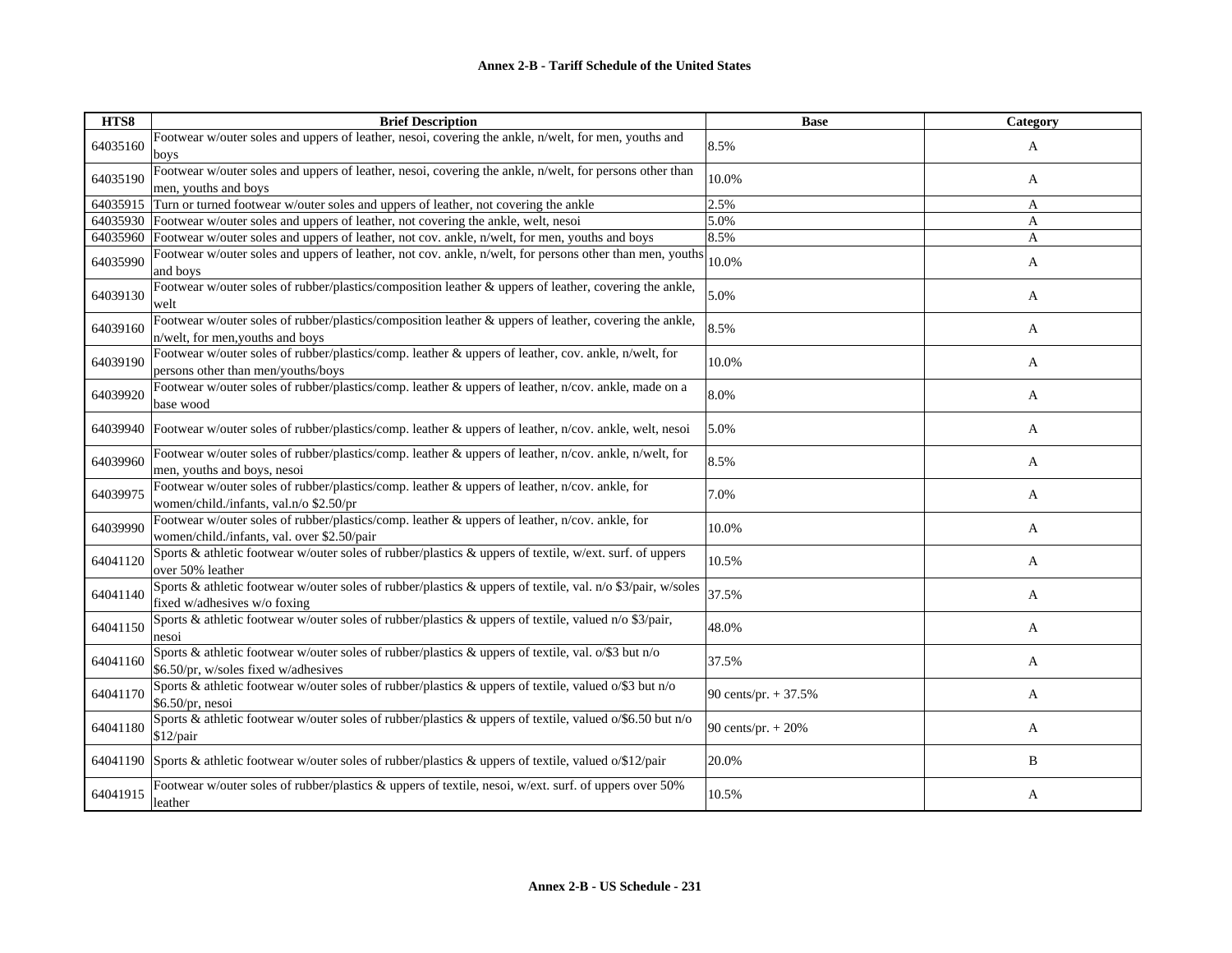| HTS8     | <b>Brief Description</b>                                                                                                                          | <b>Base</b>            | Category |
|----------|---------------------------------------------------------------------------------------------------------------------------------------------------|------------------------|----------|
| 64041920 | Footwear w/outer soles of rubber/plastics & uppers of textile, nesoi, designed as a protection against<br>liquids, chemicals & weather            | 37.5%                  | B        |
| 64041925 | Footwear w/outer soles of rub./plast. & upp. of veg. fibers, nesoi, w/open toes/heels or slip-on type,<br>less than 10% rubber/plastics by wt.    | 7.5%                   | A        |
| 64041930 | Footwear w/outer soles of rub./plast. & upp. of textile, nesoi, w/open toes/heels or slip-on type, less<br>than 10% rubber/plastics by wt.        | 12.5%                  | A        |
| 64041935 | Footwear w/outer soles of rub./plast. & upp. of textile, nesoi, w/open toes/heels or slip-on type, 10% or<br>more by wt. of rubb./plastic         | 37.5%                  | A        |
| 64041940 | Footwear w/outer soles of rub./plast. & upp. of textile, nesoi, val. n/o \$3/pr, w/soles affixed to upp.<br>w/adhesives $&$ w/o foxing            | 37.5%                  | A        |
|          | 64041950 Footwear w/outer soles of rub./plast. & upp. of textile, nesoi, val. n/o \$3/pr, nesoi                                                   | 48.0%                  | A        |
| 64041960 | Footwear w/outer soles of rub./plast. & upp. of textile, nesoi, val. o/\$3 but n/o \$6.50/pr, w/soles affixed<br>to upp. w/adhesives & w/o foxing | 37.5%                  | A        |
| 64041970 | Footwear w/outer soles of rub./plast. & upp. of textile, nesoi, val. o/\$3 but n/o \$6.50/pr, nesoi                                               | 90 cents/pr. + 37.5%   | A        |
|          | 64041980 Footwear w/outer soles of rub./plast. & upp. of textile, nesoi, val. o/\$6.50 but n/o \$12/pr                                            | 90 cents/pr. $+ 20%$   | A        |
|          | 64041990 Footwear w/outer soles of rub./plast. & upp. of textile, nesoi, val. o/\$12/pr                                                           | 9.0%                   | A        |
| 64042020 | Footwear w/outer soles of leather/comp. leath., n/o 50% by wt. rub./plast. or rub./plast./text. & 10%+<br>by wt. rub./plast., val. n/o \$2.50/pr  | 15.0%                  | A        |
| 64042040 | Footwear w/outer soles of leather/comp. leath., n/o 50% by wt. rub./plast. or rub./plast./text. & 10%+<br>by wt. rub./plast., val. o/\$2.50/pr    | 10.0%                  | A        |
| 64042060 | Footwear w/outer soles of leather/comp. leather & uppers of textile, nesoi                                                                        | 37.5%                  | A        |
| 64051000 | Footwear, nesoi, w/outer soles of other than rubber/plastics/leather/comp.leather & uppers of<br>leather/composition leather, nesoi               | 10.0%                  | A        |
| 64052030 | Footwear, nesoi, w/outer soles of other than rubber/plastics/leather/comp.leather & uppers of vegetable<br>fibers, nesoi                          | 7.5%                   | A        |
| 64052060 | Footwear, nesoi, with soles and uppers of wool felt                                                                                               | 2.5%                   | A        |
| 64052090 | Footwear,nesoi,w/outer sole other than rubber/plastics/leather/comp. leather & upper of text. material<br>other than veg. fibers or wool felt     | 12.5%                  | A        |
| 64059020 | Disposable footwear, nesoi, designed for one-time use                                                                                             | 3.8%                   | A        |
| 64059090 | Footwear, nesoi, w/outer soles and uppers other than of rubber/plastics/leather/comp. leather/textile<br>materials                                | 12.5%                  | A        |
| 64061005 | Formed uppers for footwear, of leather/composition leather, for men, youths and boys                                                              | 8.5%                   | A        |
|          | 64061010 Formed uppers for footwear, of leather/composition leather, for women, misses, children and infants                                      | 10.0%                  | A        |
|          | 64061020 Formed uppers for footwear, of textile materials, w/o 50% of external surface leather                                                    | 10.5%                  | A        |
| 64061025 | Formed uppers for footwear, of textile materials, nesoi, valued n/o \$3/pr                                                                        | 33.6%                  | A        |
|          | 64061030 Formed uppers for footwear, of textile materials, nesoi, valued o/\$3 but n/o \$6.50/pr                                                  | 63 cents/pr. + 26.2%   | A        |
| 64061035 | Formed uppers for footwear, of textile materials, nesoi, valued $\alpha$ /\$6.50 but n/o \$12/pr                                                  | 62 cents/pr. $+ 13.7%$ | A        |
|          | 64061040 Formed uppers for footwear, of textile materials, nesoi, valued o/\$12/pr                                                                | 7.5%                   | A        |
| 64061045 | Formed upper for footwear, of materials other than leather/comp.leather or textile, w/over 90% of ext.<br>surf. rub./plast. not for fw w/foxing   | 6.0%                   | A        |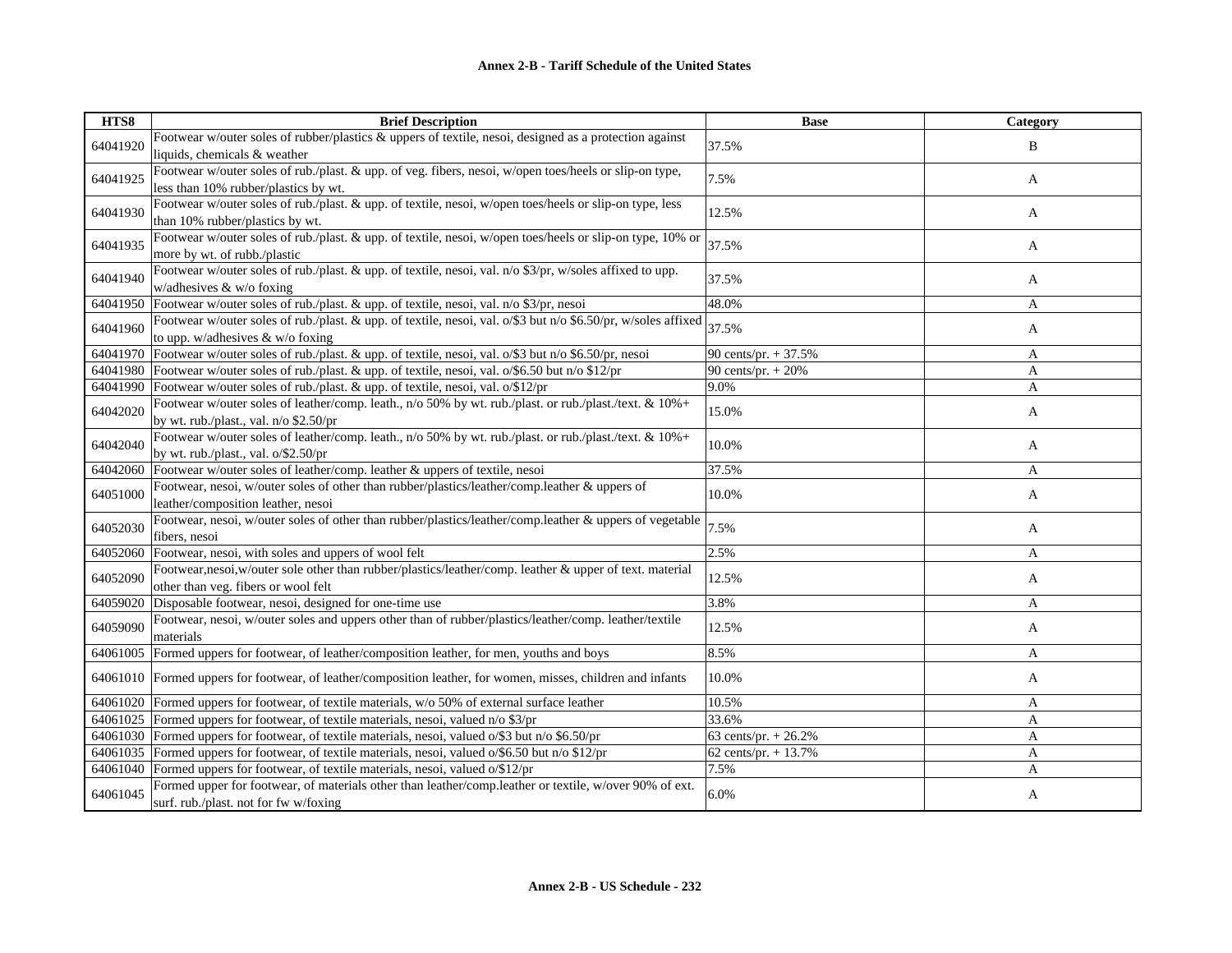| HTS8     | <b>Brief Description</b>                                                                                                                        | <b>Base</b>                                 | Category      |
|----------|-------------------------------------------------------------------------------------------------------------------------------------------------|---------------------------------------------|---------------|
| 64061050 | Formed uppers for footwear, of materials other than leather/comp.leather or textile materials, nesoi                                            | 26.2%                                       | A             |
| 64061060 | Uppers & pts. thereof for footwear, nesoi, of rubber or plastics                                                                                | Free                                        | $\mathsf{C}$  |
| 64061065 | Uppers & pts. thereof for footwear, nesoi, of leather                                                                                           | Free                                        | $\mathcal{C}$ |
| 64061070 | Uppers & pts. thereof for footwear, nesoi, of textile materials w/external surface area over 50% leather  Free                                  |                                             | $\mathsf{C}$  |
| 64061072 | Uppers for footwear, nesoi, of cotton, w/external surface area less than 50% textile materials                                                  | 11.2%                                       | A             |
| 64061077 | Uppers & pts. thereof for footwear, nesoi, of cotton, w/external surface area 50% or more of textile<br>materials                               | 11.2%                                       | A             |
| 64061085 | Uppers for footwear, nesoi, of materials nesoi, w/external surface area less than 50% textile materials                                         | 5.0%                                        | A             |
| 64061090 | Uppers & pts. thereof for footwear, nesoi                                                                                                       | 5.0%                                        | A             |
| 64062000 | Outer soles and heels for footwear, of rubber or plastics                                                                                       | 2.7%                                        | A             |
| 64069100 | Parts of footwear, nesoi, of wood                                                                                                               | 2.6%                                        | A             |
| 64069915 | Parts of footwear; removable insoles, heel cushions, etc; gaiters, leggings, etc, & pts. thereof; all the<br>foregoing of textile materials     | 15.1%                                       | A             |
| 64069930 | Parts of footwear, nesoi; removable insoles, heel cushions, etc; gaiters, leggings, etc, & pts. thereof; all<br>the foregoing of rub./plast.    | 5.3%                                        | A             |
| 64069960 | Parts of footwear; removable insoles, heel cushions, etc; gaiters, leggings, etc, & pts. thereof; all the<br>foregoing of leather               | Free                                        | $\mathsf{C}$  |
| 64069990 | Parts of footwear, nesoi; removable insoles, heel cushions, etc; gaiters, leggings, etc, & pts thereof; all<br>the foregoing of materials nesoi | Free                                        | $\mathcal{C}$ |
| 65010030 | Hat forms, hat bodies and hoods, not blocked to shape or with made brims; plateaux & manchons; all<br>of fur felt, for men or boys              | Free                                        | $\mathsf{C}$  |
| 65010060 | Hat forms, hat bodies and hoods, not blocked to shape or with made brims; plateaux & manchons; all<br>of fur felt, not for men or boys          | 96 cents/doz. + 1.4%                        | A             |
| 65010090 | Hat forms, hat bodies and hoods, not blocked to shape or with made brims; plateaux & manchons; all<br>of felt, other than fur felt              | $10.4 \text{ cents/kg} + 10.4\%$            | A             |
| 65020020 | Hat shapes, plaited or assembled from strips, not blocked/lined/trimmed & w/o made brims, of veg.<br>fibers or materls, or paper yarn, sewed    | 34 cents/doz. $+3.4%$                       | A             |
| 65020040 | Hat shapes, plaited or asmbld from strips, n/blocked/lined/trimmed & w/o made brims, of veg. fibers or<br>materls, not sewed/bleached/colored   | 4.0%                                        | A             |
| 65020060 | Hat shapes, plaited or asmbld from strips, n/blocked/lined/trimmed & w/o made brims, of veg. fibers or<br>materls, not sewed but bleachd/colord | Free                                        | $\mathsf{C}$  |
| 65020090 | Hat shapes, plaited or assembled from strips, not blocked/lined/trimmed & w/o made brims, not veg.<br>fibers/veg. materials/paper yarn, nesoi   | 6.8%                                        | A             |
| 65030030 | Hats and headgear of fur felt made from hat forms and hat bodies of 6501, for men or boys                                                       | Free                                        | $\mathsf{C}$  |
| 65030060 | Hats and headgear of fur felt made from hat forms and hat bodies of 6501, not for men or boys                                                   | Free                                        | $\mathsf{C}$  |
| 65030090 | Hats and headgear of felt, other than of fur felt, made from hat forms and hat bodies of 6501                                                   | 13.6 cents/kg + $6.3\%$ + 1.9 cents/article | A             |
| 65040030 | Hats and headgear, plaited or assembled from strips of veg. fibers or unspun fibrous veg. materials<br>and/or paper yarn, sewed                 | 6.0%                                        | A             |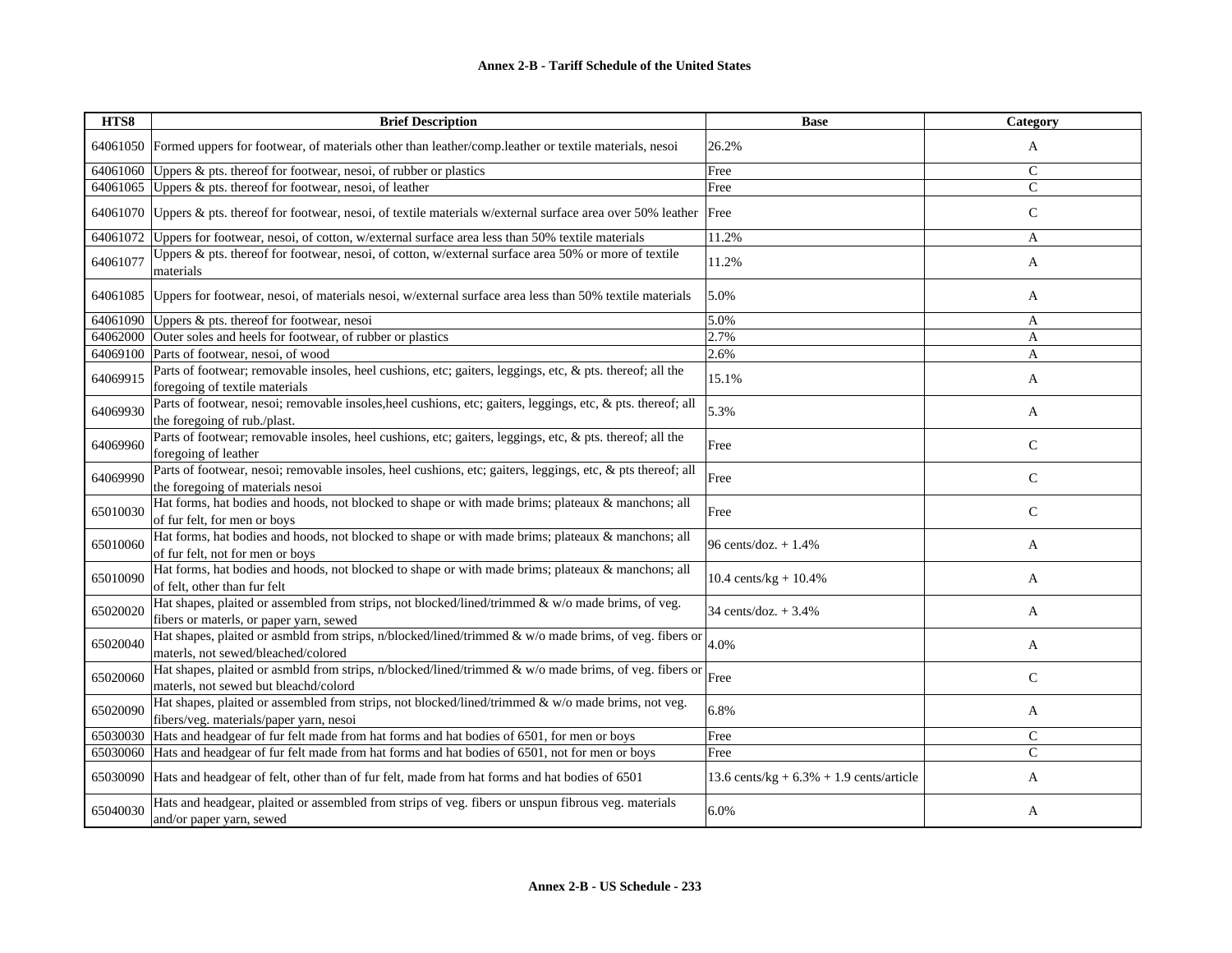| HTS8     | <b>Brief Description</b>                                                                                | <b>Base</b>             | Category      |
|----------|---------------------------------------------------------------------------------------------------------|-------------------------|---------------|
| 65040060 | Hats and headgear, plaited or assembled from strips of veg. fibers or unspun fibrous veg. materials     | 94.8 cents/doz. + 4.6%  |               |
|          | and/or paper yarn, not sewed                                                                            |                         | A             |
|          | Hats and headgear, plaited or assembled from strips of any material (o/than veg. fibers/unspun fibrous  |                         |               |
| 65040090 | veg. materials and/or paper yarn)                                                                       | 6.8%                    | A             |
| 65051000 | Hair-nets of any material, whether or not lined or trimmed                                              | 9.5%                    | A             |
| 65059015 | Hats and headgear, of cotton and/or flax, knitted                                                       | 8.0%                    | A             |
|          | Headwear, of cotton, not knitted; certified hand-loomed and folklore hats & headgear, of cotton and/or  |                         |               |
| 65059020 | flax, not knitted                                                                                       | 7.6%                    | A             |
| 65059025 | Hats and headgear, of flax or of flax and cotton, not knitted                                           | 7.6%                    | A             |
| 65059030 | Hats and headgear, of wool, knitted or crocheted or made up from knitted or crocheted fabric            | 27.9 cents/ $kg + 8.5%$ | A             |
|          | Hats and headgear, of wool, made up from felt or o/textile materl, but n/knitted or crocheted or made   |                         |               |
| 65059040 | up from knitted or crocheted fabric                                                                     | $31.2$ cents/kg + 8%    | A             |
|          | Hats and headgear, of mmf, knitted or crocheted or made up from knitted or crocheted fabric, wholly or  |                         |               |
| 65059050 | in part of braid                                                                                        | 6.8%                    | A             |
|          | Hats and headgear, of mmf, knitted or crocheted or made up from knitted or crocheted fabrics, not in    |                         |               |
| 65059060 | part of braid                                                                                           | 22 cents/ $kg + 7.7%$   | A             |
|          | Hats and headgear, of mmf, made up from felt or o/textile material (but n/knitted or crocheted), wholly |                         |               |
| 65059070 | or in part braid                                                                                        | 6.8%                    | A             |
|          | Hats and headgear, of mmf, made up from felt or o/textile material (but n/knitted or crocheted), not in |                         |               |
| 65059080 | part of braid                                                                                           | 19 cents/ $kg + 6.9%$   | A             |
| 65059090 | Hats and headgear, of textile materials (other than of cotton, flax, wool or mmf), nesoi                | 20.8 cents/kg + $7.6%$  | A             |
| 65061030 | Safety headgear of reinforced or laminated plastics, whether or not lined or trimmed                    | Free                    | $\mathsf{C}$  |
| 65061060 | Safety headgear, other than of reinforced or laminated plastics, whether or not lined or trimmed        | Free                    | $\mathcal{C}$ |
|          |                                                                                                         |                         |               |
| 65069100 | Headgear (other than safety headgear), nesoi, of rubber or plastics, whether or not lined or trimmed    | Free                    | $\mathcal{C}$ |
| 65069200 | Headgear, nesoi, of furskin, whether or not lined or trimmed                                            | 3.3%                    | A             |
| 65069900 | Headgear (other than safety headgear), nesoi, of materials other than rubber, plastics, or furskins,    | 8.5%                    |               |
|          | whether or not lined or trimmed                                                                         |                         | A             |
| 65070000 |                                                                                                         | Free                    | $\mathsf{C}$  |
|          | Headbands, linings, covers, hat foundations, hat frames, peaks (visors) and chinstraps, for headgear    |                         |               |
| 66011000 | Garden or similar umbrellas                                                                             | 6.5%                    | A             |
| 66019100 | Umbrellas, other than garden or similar umbrellas, having a telescopic shaft                            | Free                    | $\mathcal{C}$ |
| 66019900 | Umbrellas, other than garden or similar umbrellas, not having a telescopic shaft                        | 8.2%                    | A             |
| 66020000 | Walking-sticks, seat-sticks, whips, riding-crops and the like                                           | 4.0%                    | A             |
| 66031040 | Umbrella handles and knobs                                                                              | Free                    | $\mathbf C$   |
| 66031080 | Handles and knobs for walking sticks, seat-sticks, whips, riding crops and the like                     | 5.2%                    | A             |
| 66032030 | Umbrella frames, including frames mounted on shafts (sticks), for hand-held umbrellas chiefly used for  | Free                    | $\mathsf{C}$  |
|          | protection against rain                                                                                 |                         |               |
| 66032090 | Umbrella frames, including frames mounted on shafts (sticks), other than for hand-held rain umbrellas,  | 12.0%                   |               |
|          | nesoi                                                                                                   |                         | A             |
| 66039040 | Umbrella tips and caps                                                                                  | Free                    | C             |
| 66039080 | Parts, trimmings and accessories, nesoi, for umbrellas, walking-sticks, seat-sticks and the like        | 5.2%                    | A             |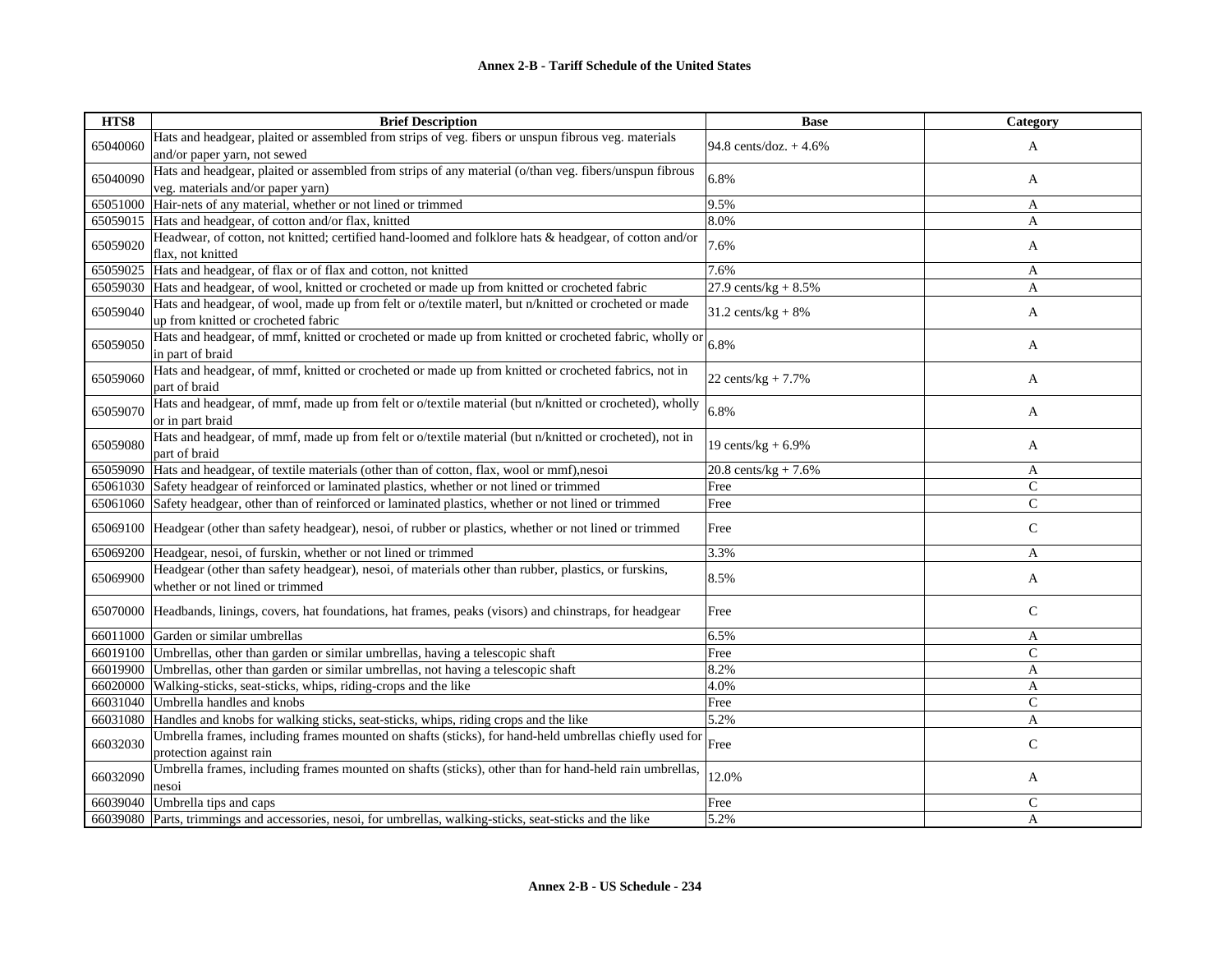| HTS8     | <b>Brief Description</b>                                                                                                                       | <b>Base</b> | Category      |
|----------|------------------------------------------------------------------------------------------------------------------------------------------------|-------------|---------------|
| 67010030 | Articles of feathers or down (other than articles & apparel filled or stuffed with feathers/down and<br>worked quills & scapes)                | 4.7%        | A             |
| 67010060 | Skins and o/parts of birds w/their feathers or down, feathers, pts of feathers/down, nesoi                                                     | 4.7%        | A             |
| 67021020 | Artificial flowers/foliage/fruit; articles of art. flowers, etc.; all of plastics, asmbld by binding/gluing/or<br>similar methods              | 8.4%        | A             |
| 67021040 | Artificial flowers/foliage/fruit & pts of; articles of art. flowers, etc.; all of plastics, not asmbld by<br>binding/gluing/or similar methods | 3.4%        | A             |
| 67029010 | Artificial flowers/foliage/fruit & pts thereof; articles of artif. flowers, etc.; all the foregoing of feathers                                | 4.7%        | A             |
| 67029035 | Artificial flowers/foliage/fruit & pts thereof; articles of artif. flowers, etc.; all the foregoing of man-<br>made fibers                     | 9.0%        | A             |
| 67029065 | Artificial flowers/foliage/fruit & pts thereof; articles of artif. flowers, etc.; all the foregoing of<br>materials o/than plast./feath./mmf   | 17.0%       | A             |
| 67030030 | Human hair, dressed, thinned, bleached or otherwise worked, for use in making wigs or the like                                                 | Free        | $\mathsf{C}$  |
| 67030060 | Wool or other animal hair or other textile materials, prepared for use in making wigs or the like                                              | Free        | $\mathsf{C}$  |
| 67041100 | Wigs (complete), of synthetic textile materials                                                                                                | Free        | $\mathsf{C}$  |
| 67041900 | Wigs (partial), false beards, eyebrows and the like, of synthetic textile materials                                                            | Free        | $\mathbf{C}$  |
| 67042000 | Wigs, false beards, eyebrows and the like, of human hair; articles of human hair, nesoi                                                        | Free        | $\mathcal{C}$ |
| 67049000 | Wigs, false beards, eyebrows and the like, of animal hair or textile materials (other than synthetic<br>textiles)                              | Free        | C             |
| 68010000 | Setts, curbstones and flagstones, of natural stone (except slate)                                                                              | 2.8%        | A             |
| 68021000 | Tiles/cubes/similar arts. of natural stone, enclosable in a sq. w/a side less than 7 cm; artificially colored<br>granules, chippings & powder  | 4.8%        | A             |
| 68022110 | Monumental or building stone & arts. thereof, of travertine, simply cut/sawn, w/flat or even surface                                           | 4.2%        | A             |
| 68022150 | Monumental or building stone & arts. thereof, of marble & alabaster, simply cut/sawn, w/flat or even<br>surface                                | 1.9%        | A             |
| 68022200 | Monumental or building stone & arts. thereof, of calcareous stone, nesoi, simply cut/sawn, w/flat or<br>even surface                           | 4.9%        | A             |
| 68022300 | Monumental or building stone & arts. thereof, of granite, simply cut/sawn, w/flat or even surface                                              | 3.7%        | A             |
| 68022900 | Monumental or building stone & arts. thereof, of stone, nesoi, simply cut/sawn, w/flat or even surface                                         | 6.0%        | A             |
| 68029105 | Marble slabs, further worked than simply cut/sawn                                                                                              | 2.5%        | A             |
| 68029115 | Monumental or building stone & arts. thereof (o/than slabs), of marble, further worked than simply<br>cut/sawn, nesoi                          | 4.9%        | A             |
| 68029120 | Monumental or building stone & arts. thereof, of travertine, dressed or polished but not further worked,<br>nesoi                              | 4.2%        | A             |
| 68029125 | Monumental or building stone & arts. thereof, of travertine, further worked than dressed or polished,<br>nesoi                                 | 3.7%        | A             |
|          | 68029130 Monumental or building stone & arts. thereof, of alabaster, further worked than simply cut/sawn, nesoi 4.7%                           |             | A             |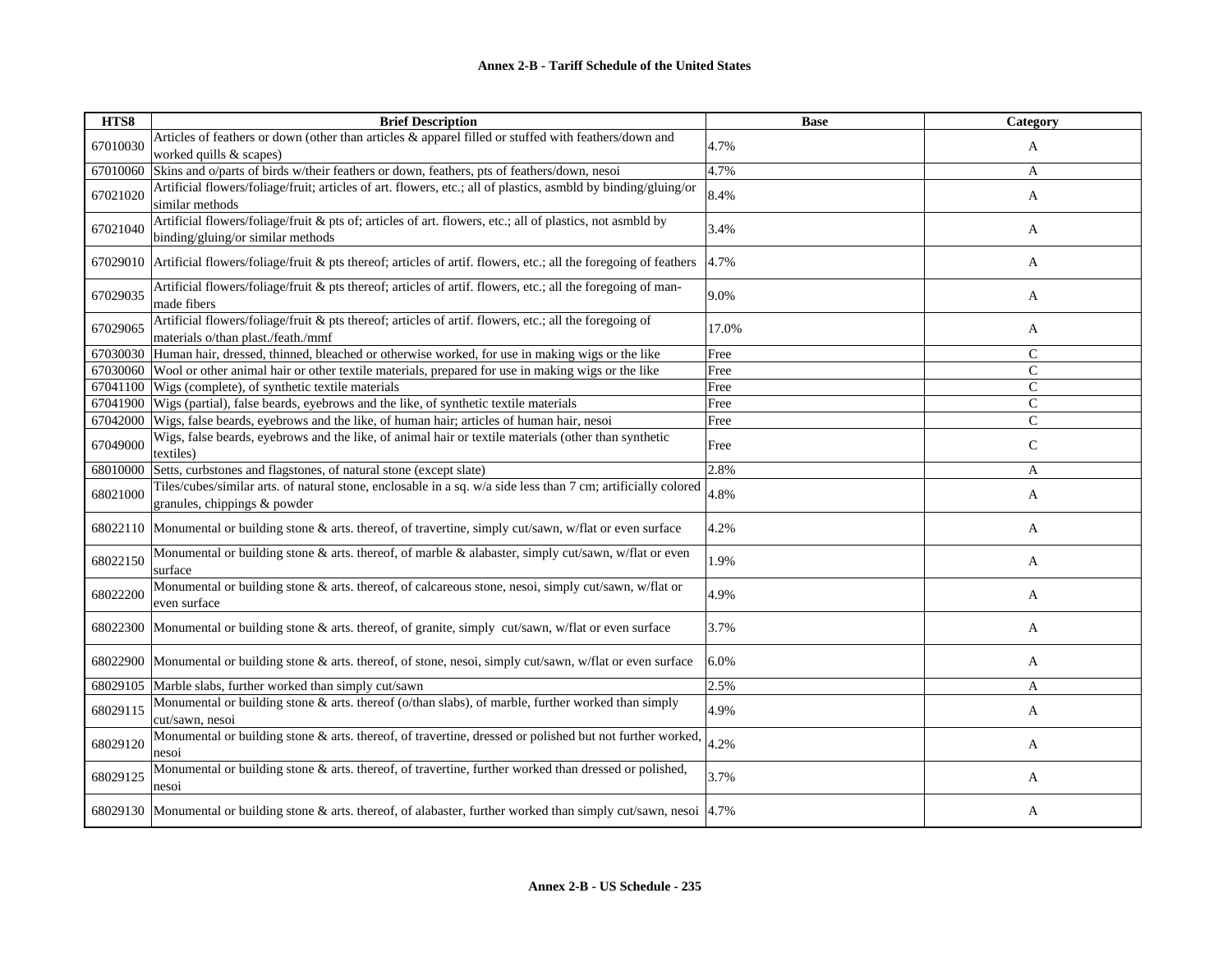| HTS8     | <b>Brief Description</b>                                                                                                                         | <b>Base</b>       | Category      |
|----------|--------------------------------------------------------------------------------------------------------------------------------------------------|-------------------|---------------|
| 68029200 | Monumental or building stone & arts. thereof, of calcareous stone, nesoi, further worked than simply<br>cut/sawn, nesoi                          | 4.9%              | A             |
| 68029300 | Monumental or building stone & arts. thereof, of granite, further worked than simply cut/sawn, nesoi                                             | 3.7%              | A             |
| 68029900 | Monumental or building stone & arts. thereof, nesoi, further worked than simply cut/sawn, nesoi                                                  | 6.5%              | A             |
| 68030010 | Roofing slate                                                                                                                                    | 3.3%              | A             |
| 68030050 | Worked slate (other than roofing slate) and articles of slate or agglomerated slate                                                              | Free              | $\mathsf{C}$  |
| 68041000 | Millstones and grindstones for milling, grinding or pulping                                                                                      | Free              | $\mathcal{C}$ |
| 68042100 | Millstones, grindstones, grinding wheels and the like, nesoi, of agglomerated synthetic or natural<br>diamond                                    | Free              | $\mathbf C$   |
| 68042210 | Millstones, grindstones, grinding wheels and the like, nesoi, of agglomerated abrasives nesoi, or<br>ceramics, bonded with synthetic resins      | $5 cents/kg + 2%$ | A             |
| 68042240 | Abrasive wheels of agglomerated abrasives nesoi, or ceramics, not bonded with synthetic resins                                                   | Free              | $\mathsf{C}$  |
| 68042260 | Millstones, grindstones, grinding wheels and the like, nesoi, of agglomerated abrasives nesoi, or<br>ceramics, not bonded w/synthetic resins     | Free              | $\mathsf C$   |
| 68042300 | Millstones, grindstones, grinding wheels and the like, nesoi, of natural stone                                                                   | Free              | $\mathsf C$   |
| 68043000 | Hand sharpening or polishing stones                                                                                                              | Free              | $\mathsf{C}$  |
| 68051000 | Natural or artificial abrasive powder or grain on a base of woven textile fabric only                                                            | Free              | $\mathsf{C}$  |
| 68052000 | Natural or artificial abrasive powder or grain on a base of paper or paperboard only                                                             | Free              | $\mathsf{C}$  |
| 68053010 | Articles wholly or partly coated natural or artificial abrasive powder or grain, on a base of materials<br>nesoi, in sheets, strips, disks, etc. | Free              | $\mathbf C$   |
| 68053050 | Natural or artificial abrasive powder or grain on a base of materials nesoi, in forms nesoi                                                      | Free              | $\mathsf{C}$  |
| 68061000 | Slag wool, rock wool and similar mineral wools, in bulk, sheets or rolls                                                                         | 3.9%              | A             |
| 68062000 | Exfoliated vermiculite, expanded clays, foamed slag and similar expanded mineral materials                                                       | Free              | $\mathsf{C}$  |
| 68069000 | Mixtures and articles of heat-insulating, sound-insulating or sound-absorbing mineral materials, nesoi                                           | Free              | $\mathsf{C}$  |
| 68071000 | Articles of asphalt or of similar material, in rolls                                                                                             | Free              | $\mathcal{C}$ |
| 68079000 | Articles of asphalt or of similar material, not in rolls                                                                                         | 2.7%              | A             |
| 68080000 | Panels, boards, tiles and similar articles of vegetable fiber, straw or wood wastes, agglomerated with<br>cement, plaster or o/mineral binders   | Free              | $\mathsf{C}$  |
| 68091100 | Panels, boards, sheets, tiles and similar articles of plaster or comp. plaster, n/ornamented, faced or<br>reinforced w/paper or paperboard only  | Free              | $\mathsf{C}$  |
| 68091900 | Panels, boards, sheets, tiles and similar articles of plaster or comp. plaster, not ornamented, nesoi                                            | 3.0%              | A             |
| 68099000 | Articles (other than panels, boards, sheets, tiles, etc.) of plaster or of compositions based on plaster,<br>nesoi                               | Free              | $\mathsf{C}$  |
| 68101100 | Building blocks and bricks, of cement, concrete or artificial stone, whether or not reinforced                                                   | 3.2%              | A             |
| 68101912 | Floor and wall tiles, of stone agglomerated with binders other than cement                                                                       | 4.9%              | A             |
| 68101914 | Floor and wall tiles, of cement, concrete, or of artificial stone (except stone agglom. w/binders other<br>than cement)                          | 9.0%              | A             |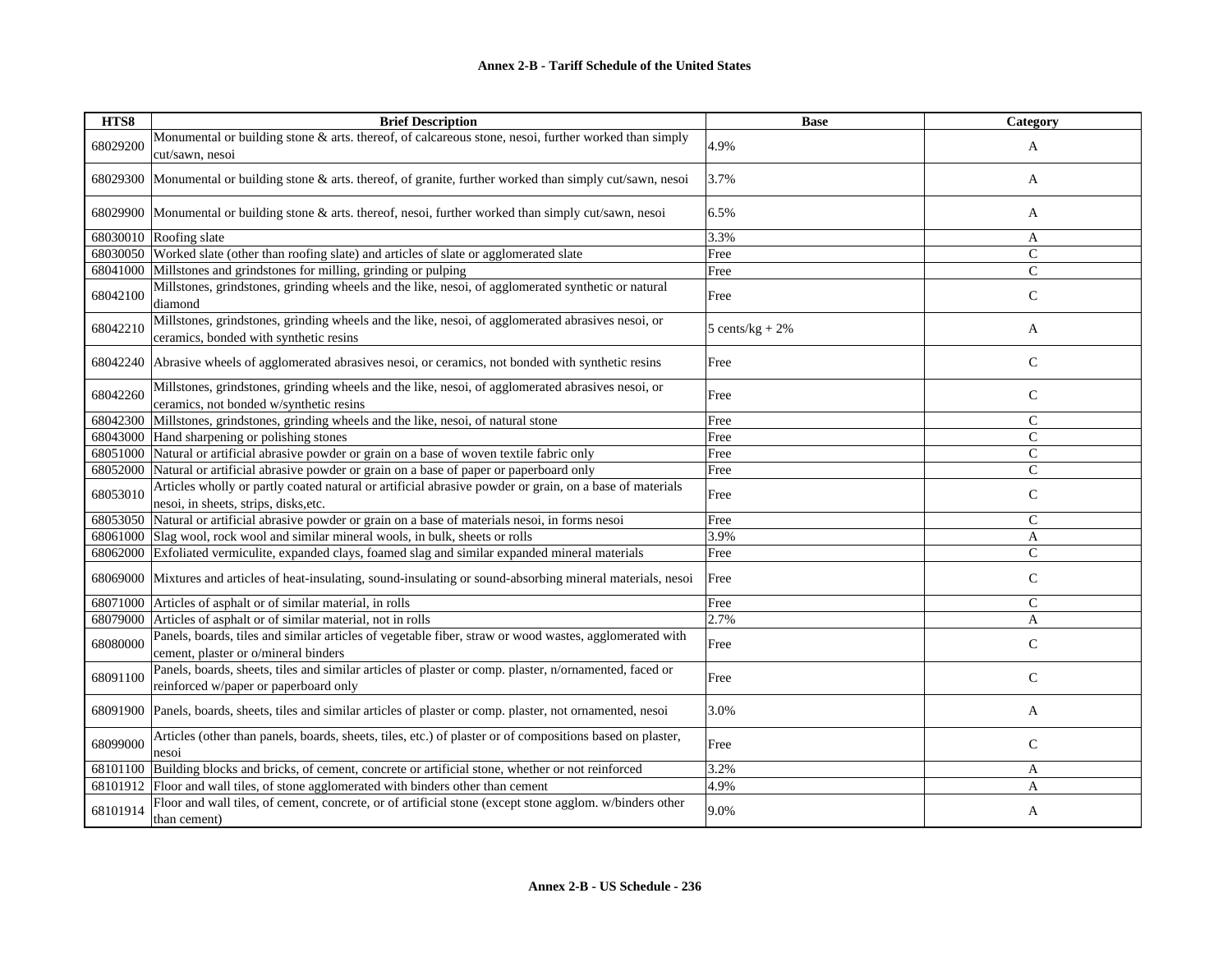| HTS8     | <b>Brief Description</b>                                                                                                                  | <b>Base</b> | Category      |
|----------|-------------------------------------------------------------------------------------------------------------------------------------------|-------------|---------------|
| 68101950 | Tiles, flagstones, and similar articles, nesoi, of cement, concrete or artificial stone, whether or not<br>reinforced                     | 3.9%        | A             |
| 68109100 | Prefabricated structural components for building or civil engineering, of cement, concrete or artificial<br>stone, nesoi                  | Free        | $\mathsf C$   |
| 68109900 | Articles of cement (other than tiles, flagstones, bricks and similar arts.), of concrete or artificial stone,<br>nesoi                    | Free        | $\mathsf{C}$  |
| 68111000 | Corrugated sheets, of asbestos-cement, cellulose fiber-cement or the like                                                                 | Free        | $\mathsf{C}$  |
| 68112000 | Sheets (other than corrugated), panels, tiles and similar articles of asbestos-cement, cellulose-fiber<br>cement or the like              | Free        | $\mathsf{C}$  |
| 68113000 | Tubes, pipes and tube or pipe fittings, of asbestos-cement, cellulose fiber-cement or the like                                            | Free        | $\mathsf{C}$  |
|          | 68119000 Articles of asbestos-cement, cellulose fiber-cement or the like, nesoi                                                           | Free        | $\mathsf{C}$  |
|          | 68125010 Asbestos or mixtures with a basis of asbestos, footwear                                                                          | 8.3%        | A             |
|          | 68125050 Asbestos or mixtures with a basis of asbestos, clothing, clothing accessories and headgear                                       | Free        | $\mathcal{C}$ |
|          | 68126000 Asbestos or mixtures with a basis of asbestos, paper, millboard and felt                                                         | Free        | $\mathsf{C}$  |
| 68127000 | Asbestos or mixtures with a basis of asbestos, compressed fiber jointing, in sheets or rolls                                              | Free        | $\mathsf{C}$  |
| 68129001 | Articles nesoi, of asbestos or mixtures with a basis of asbestos or asbestos and magnesium carbonate,<br>other than heading 6811 or 6813  | Free        | $\mathsf{C}$  |
| 68131000 | Brake linings and pads, not mounted, of friction material with a basis of asbestos or other mineral<br>substances or cellulose            | Free        | $\mathsf{C}$  |
| 68139000 | Friction material & articles thereof, nesoi, not mounted, with a basis of asbestos or other mineral<br>substances or cellulose            | Free        | $\mathcal{C}$ |
| 68141000 | Agglomerated or reconstituted mica, in plates, sheets and strips, whether or not on a support                                             | 2.7%        | A             |
| 68149000 | Worked mica and articles of mica, nesoi, whether or not on a support of paper, paperboard or other<br>materials                           | 2.6%        | A             |
| 68151000 | Nonelectrical articles of graphite or other carbon, nesoi                                                                                 | Free        | $\mathsf{C}$  |
|          | 68152000 Articles of peat, nesoi                                                                                                          | Free        | $\mathcal{C}$ |
|          | 68159100 Articles containing magnesoite, dolomite or chromite, nesoi                                                                      | Free        | $\mathsf{C}$  |
|          | 68159920 Talc, steatite and soapstone, cut or sawn, or in blanks, crayons, cubes, disks or other forms                                    | Free        | $\mathbf C$   |
| 68159940 | Articles of stone or of other mineral substances (including carbon fibers & articles thereof), nesoi                                      | Free        | $\mathbf C$   |
| 69010000 | Siliceous fossil meal or earth bricks, blocks, tiles and other ceramic goods                                                              | Free        | $\mathsf{C}$  |
| 69021010 | Refractory bricks of magnesite, containing by weight o/50% MgO                                                                            | Free        | $\mathcal{C}$ |
| 69021050 | Refractory bricks, blocks, tiles and similar goods containing by weight o/50% MgO, CaO, or Cr2O3                                          | Free        | $\mathsf{C}$  |
| 69022010 | Refractory bricks containing by weight o/50% alumina (Al2O2) or silica (SiO2) or mixtures or<br>compounds thereof                         | Free        | $\mathsf{C}$  |
| 69022050 | Refractory blocks, tiles & similar goods (o/than bricks), cont. by wt. o/50% alumina (Al2O2) or silica<br>(SiO2) or mixtures thereof      | Free        | $\mathsf{C}$  |
| 69029010 | Refractory bricks, nesoi                                                                                                                  | Free        | $\mathsf{C}$  |
| 69029050 | Refractory blocks, tiles & similar goods (other than bricks), nesoi                                                                       | Free        | $\mathsf{C}$  |
| 69031000 | Refractory ceramic goods (o/than of siliceous fossil meals or earths), nesoi, cont. by wt. o/50% graphite<br>or o/forms or mix. of carbon | Free        | $\mathsf{C}$  |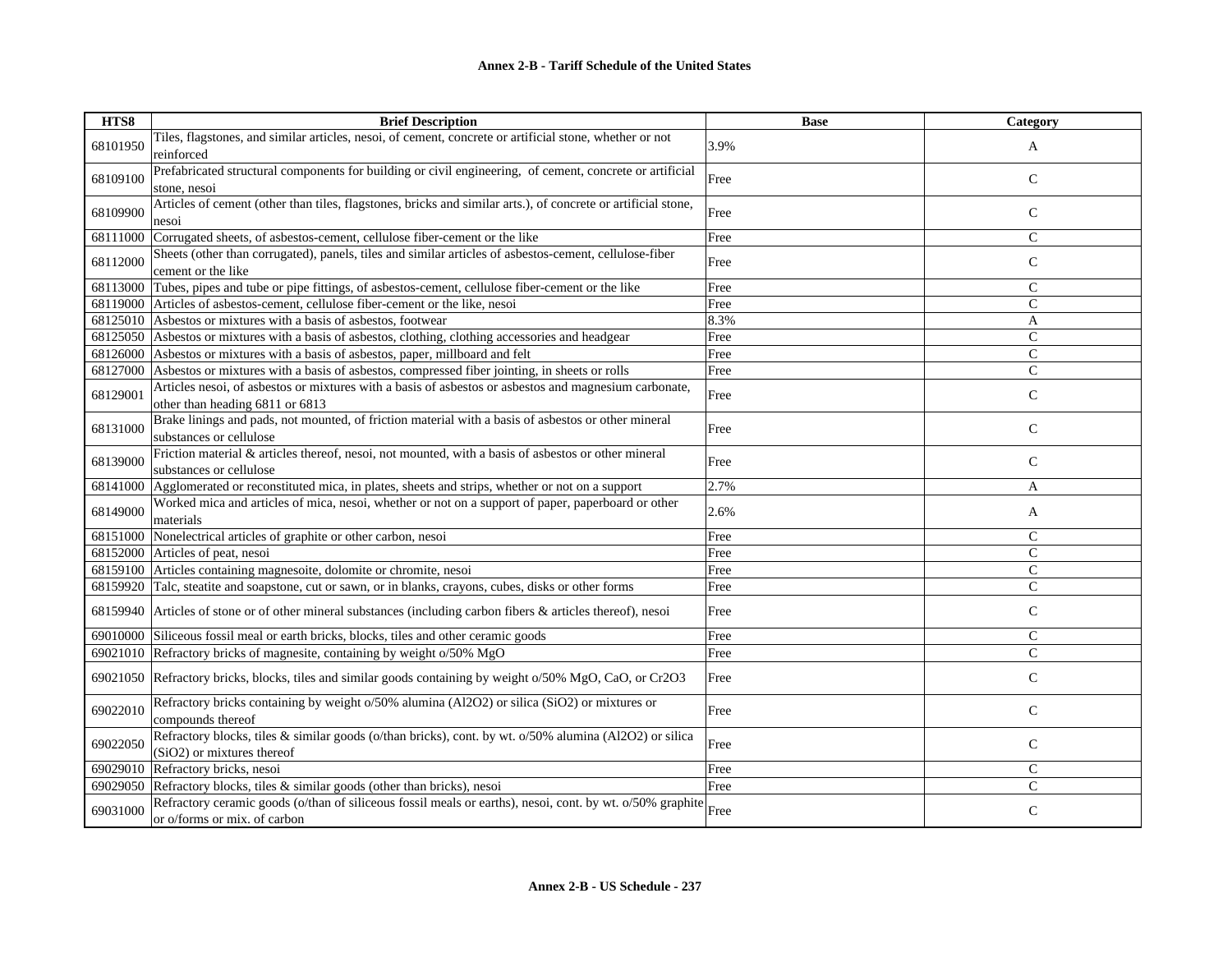| HTS8     | <b>Brief Description</b>                                                                                                                          | <b>Base</b> | <b>Category</b> |
|----------|---------------------------------------------------------------------------------------------------------------------------------------------------|-------------|-----------------|
| 69032000 | Refractory ceramic goods (o/than of siliceous fossil meals or earths), nesoi, cont. by wt. o/50% alumina                                          |             | $\mathsf{C}$    |
|          | or mix. or comp. of Al2O3 & SiO3                                                                                                                  |             |                 |
| 69039000 | Refractory ceramic goods (o/than of siliceous fossil meals or earths), nesoi                                                                      | Free        | $\mathcal{C}$   |
| 69041000 | Ceramic building bricks (o/than refractory bricks)                                                                                                | Free        | $\mathsf{C}$    |
| 69049000 | Ceramic flooring blocks, support or filler tiles and the like (other than bricks)                                                                 | Free        | $\overline{C}$  |
| 69051000 | Ceramic roofing tiles                                                                                                                             | 13.5%       | A               |
| 69059000 | Ceramic chimney pots, cowls, chimney liners, architectural ornaments and other construction goods                                                 | 3.2%        | A               |
| 69060000 | Ceramic pipes, conduits, guttering and pipe fittings                                                                                              | Free        | $\mathsf{C}$    |
| 69071000 | Unglazed ceramic tiles, cubes and similar articles with largest area enclosable in a sq. w/sides under 7<br>cm                                    | 11.0%       | B               |
| 69079000 | Unglazed ceramic flags, paving, hearth or wall tiles, mosaic cubes and the like, nesoi                                                            | 11.0%       | B               |
| 69081010 | Glazed ceramic tiles, cubes & similar arts. w/largest area enclosable in sq. w/sides under 7 cm $\&$ n/o<br>3229 tiles/m2, boundd by straig lines | 11.0%       | B               |
| 69081020 | Glazed ceramic tiles, cubes & similar arts. w/largest area enclosable in sq. w/sides under 7 cm & larg.<br>surf. area less than 38.7 cm2          | 11.0%       | A               |
| 69081050 | Glazed ceramic tiles, cubes & similar arts. w/largest area enclosable in sq. w/sides under 7 cm, nesoi                                            | 9.6%        | B               |
| 69089000 | Glazed ceramic flags and paving, hearth or wall tiles; glazed ceramic mosaic cubes and the like, nesoi                                            | 9.6%        | B               |
| 69091120 | Porcelain or china ceramic machinery parts                                                                                                        | Free        | $\mathbf C$     |
| 69091140 | Porcelain or china ceramic wares for laboratory, chemical or other technical uses (other than machinery<br>parts), nesoi                          | 4.5%        | A               |
| 69091200 | Ceramic wares (o/than of porcelain or china) for laboratory, chemical or technical uses, w/hardness<br>equivalent to 9 or more on Mohs scale      | 4.0%        | A               |
| 69091910 | Ceramic ferrite core memories                                                                                                                     | Free        | $\mathsf{C}$    |
| 69091950 | Ceramic wares for laboratory, chemical or other technical uses (o/than of porcelain or china), nesoi                                              | 4.0%        | A               |
| 69099000 | Ceramic troughs, tubes & siml. receptacles for agriculture; ceramic pots, jars, & siml. arts. for<br>conveyance or packing of goods               | 4.0%        | A               |
| 69101000 | Porcelain or china ceramic sinks, washbasins, baths, bidets, water closet bowls, urinals & siml. sanitary<br>fixtures                             | 5.8%        | A               |
| 69109000 | Ceramic (o/than porcelain or china) sinks, washbasins, baths, bidets, water closet bowls, urinals &<br>siml. sanitary fixtures                    | 5.7%        | A               |
| 69111010 | Porcelain or china hotel, restaurant & nonhousehold table and kitchenware                                                                         | 26.0%       | B               |
| 69111015 | Bone china household table & kitchenware valued n/o \$31.50/doz. pcs.                                                                             | 8.0%        | A               |
| 69111025 | Bone china household table & kitchenware valued o/\$31.50/doz. pcs.                                                                               | 6.0%        | A               |
| 69111035 | Porcelain or china (o/than bone china) househld tabl. & kitch.ware in sets in which aggregate val. of<br>arts./US note $6(b)$ n/o \$56            | 26.0%       | A               |
| 69111037 | Porcelain or china (o/than bone china) househld tabl. & kitch.ware in sets in which aggregate val. of<br>arts./US note 6(b) o/\$56 n/o \$200      | 8.0%        | A               |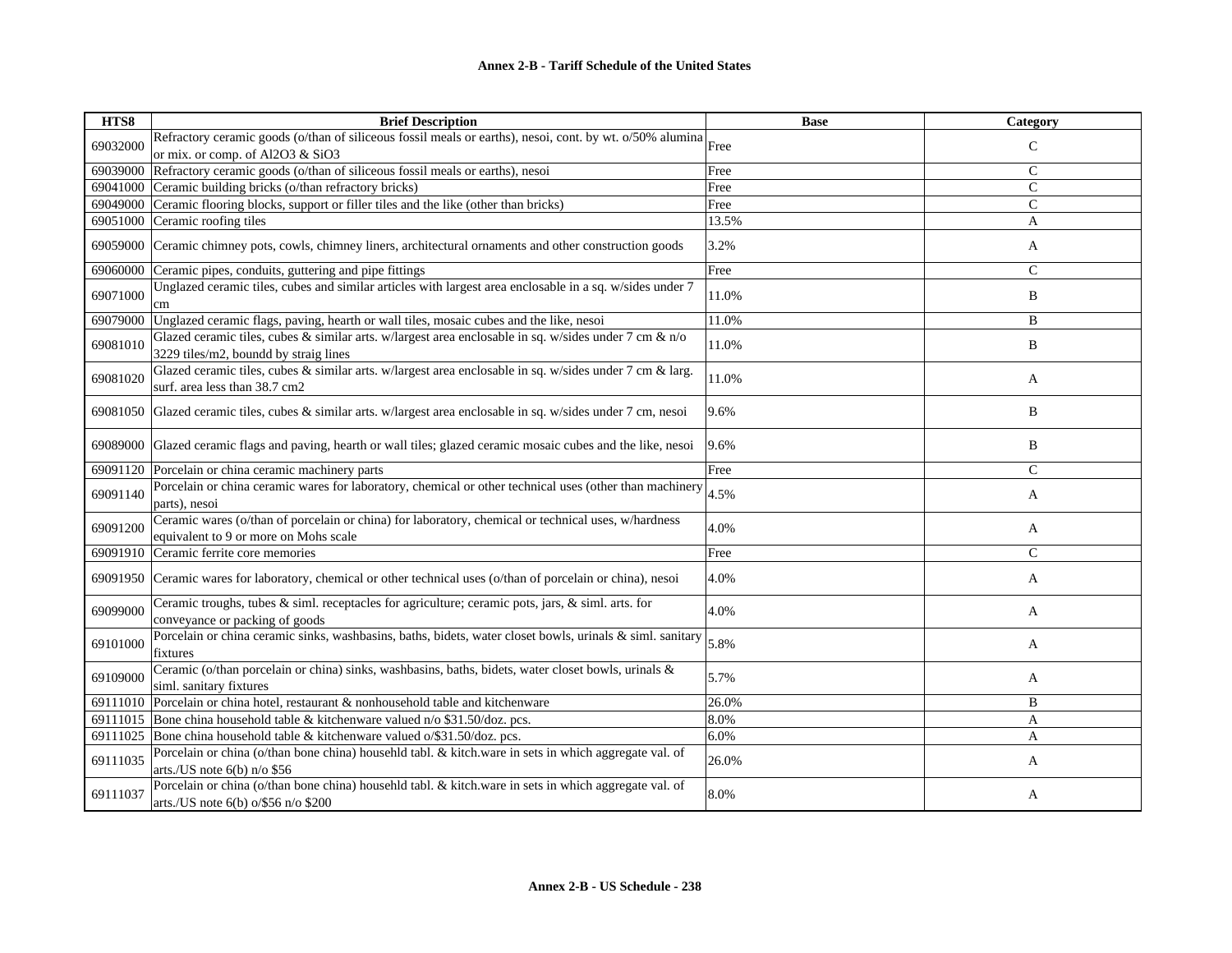| HTS8     | <b>Brief Description</b>                                                                                                                            | <b>Base</b> | Category     |
|----------|-----------------------------------------------------------------------------------------------------------------------------------------------------|-------------|--------------|
| 69111038 | Porcelain or china (o/than bone china) househld tabl. & kitch ware in sets in which aggregate val. of<br>arts./US note $6(b)$ o/\$200               | 6.0%        | A            |
| 69111041 | Porcelain or china (o/than bone china) hsehld steins w/pewter lids, decanters, punch bowls, spoons &<br>rests, salt/pepper sets, etc.               | 6.3%        | A            |
| 69111045 | Porcelain or china (o/than bone china) household mugs and steins w/o attached pewter lids                                                           | 14.4%       | A            |
| 69111052 | Porcelain or china (o/than bone china) hsehld tabl/kit.ware n/in specif.sets,cups o/\$8 but n/o \$29/dz,<br>saucers o/\$5.25 but n/o \$18.75/dz,etc | 8.0%        | B            |
| 69111058 | Porcelain or china (o/than bone china) hsehld tabl/kit ware n/in specif. sets, cups o/\$29/dz, saucers<br>o/\$18.75/dz, bowls o/\$33/dz, etc.       | 6.0%        | A            |
|          | 69111060 Porcelain or china (o/than bone china) household serviette rings                                                                           | 21.3%       | A            |
|          | 69111080 Porcelain or china (o/than bone china) household tableware & kitchenware, not in specified sets, nesoi                                     | 21.3%       | B            |
| 69119000 | Porcelain or china (o/than bone china) household and toilet articles (other than tableware or<br>kitchenware), nesoi                                | 5.4%        | A            |
| 69120010 | Course-grained earthen/stoneware tabl & kitchware; fine-grain earthenware tabl & kitch.ware<br>w/reddish body & lustrous colored/mottled glaze      | 0.7%        | A            |
|          | 69120020 Ceramic (o/than porcelain or china) hotel, restaurant or nonhousehold tableware and kitchenware                                            | 28.7%       | B            |
| 69120035 | Ceramic (o/than porcelain or china) household table and kitchenware, in sets in which aggregate val. of<br>arts./US note $6(b)$ n/o \$38            | 9.8%        | $\mathbf{A}$ |
| 69120039 | Ceramic (o/than porcelain or china) household table and kitchenware, in sets in which aggregate val. of<br>arts./US note $6(b)$ o/\$38              | 4.5%        | B            |
| 69120041 | Ceramic (o/than porcelain or china) hsehld steins w/pewter lids, decanters, punch bowls, spoons &<br>rests, salt/pepper sets, etc.                  | 3.9%        | A            |
| 69120044 | Ceramic (o/than porcelain or china) household mugs and steins w/o attached pewter lids                                                              | 10.0%       | A            |
| 69120045 | Ceramic (o/than porcelain or china) household tabl/kitch.ware,n/in specif. sets, cups o/\$5.25/dz,<br>saucers o/\$3/dz, etc.                        | 4.5%        | B            |
|          | 69120046 Ceramic (o/than porcelain or china) household serviette rings                                                                              | 9.8%        | A            |
|          | 69120048 Ceramic (o/than porcelain or china) household tableware and kitchenware, nesoi                                                             | 9.8%        | A            |
| 69120050 | Ceramic (o/than porcelain or china) household articles and toilet articles (o/than table and<br>kitchenware), nesoi                                 | 6.0%        | A            |
| 69131010 | Porcelain or china statues, statuettes & handmade flowers, valued o/\$2.50 each, of original work by<br>professional sculptors                      | Free        | $\mathsf{C}$ |
|          | 69131020 Bone china statuettes and other ornamental articles, nesoi                                                                                 | 3.3%        | A            |
|          | 69131050 Porcelain or china (o/than bone china) statuettes and other ornamental articles, nesoi                                                     | Free        | $\mathsf{C}$ |
| 69139010 | Ceramic (o/than porcelain or china) statues, statuettes, handmade flowers, val. o/\$2.50 each, of original<br>work by professional sculptors        | Free        | $\mathsf{C}$ |
|          | 69139020 Ornamental articles of ceramic tile                                                                                                        | Free        | $\mathsf{C}$ |
|          | 69139030 Earthenware ornamental articles, having a reddish-colored body and a lustrous glaze of differing colors Free                               |             | $\mathsf{C}$ |
|          | 69139050 Ceramic (o/than porcelain, china or eartherware) ornamental articles, nesoi                                                                | 6.0%        | A            |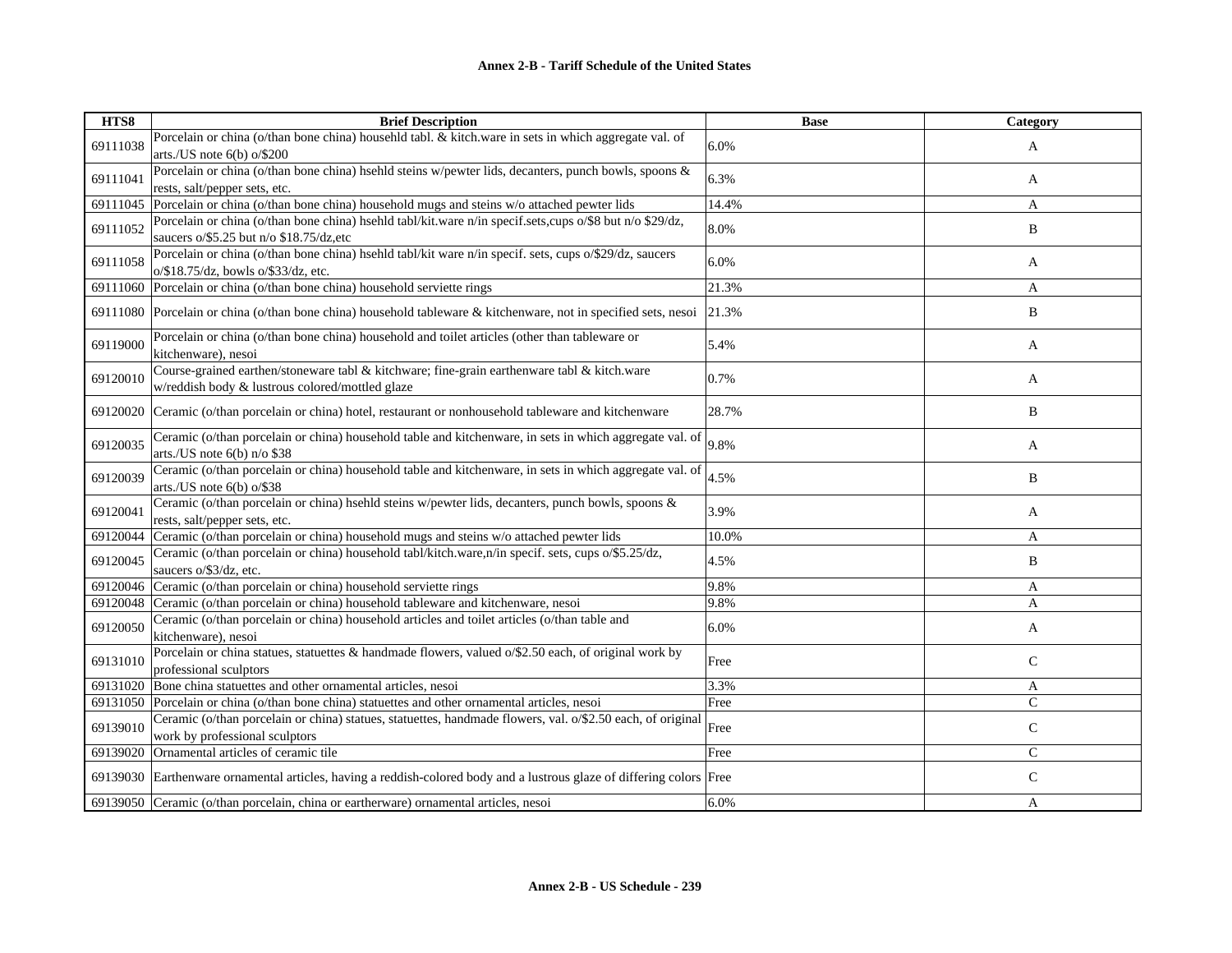| HTS8     | <b>Brief Description</b>                                                                                                                      | <b>Base</b>          | <b>Category</b> |
|----------|-----------------------------------------------------------------------------------------------------------------------------------------------|----------------------|-----------------|
| 69141040 | Porcelain or china ceramic ferrules, n/o 3mm diam or 25mm long, w/fiber channel open. and/or                                                  | Free                 | $\mathsf{C}$    |
|          | ceramic mating sleeves of Al2O3 or zirconia                                                                                                   |                      |                 |
| 69141080 | Porcelain or china arts. (o/than tableware/kitchenware/household & ornament. arts), nesoi                                                     | 9.0%                 | A               |
| 69149040 | Ceramic (o/porcelain or china) ferrules, n/o 3mm or 25mm long, w/fiber channel open. and/or ceramic<br>mating of sleeves of Al2O3 or zirconia | Free                 | $\mathsf{C}$    |
| 69149080 | Ceramic (o/than porcelain or china) arts. (o/than tableware/kitchenware/household & ornament. arts),<br>nesoi                                 | 5.6%                 | A               |
| 70010010 | Glass in the mass of fused quartz or other fused silical                                                                                      | Free                 | $\mathcal{C}$   |
| 70010020 | Glass in the mass (other than of fused quartz or other fused silica)                                                                          | 3.0%                 | A               |
|          | 70010050 Cullet and other waste and scrap of glass                                                                                            | Free                 | $\mathbf C$     |
| 70021010 | Glass in balls (o/than microspheres of heading 7018), unworked, n/o 6mm in diameter                                                           | 3.9%                 | A               |
| 70021020 | Glass in balls (o/than microspheres of heading 7018), unworked, over 6 mm in diameter                                                         | Free                 | $\mathsf{C}$    |
| 70022010 | Glass rods of fused quartz or other fused silica, unworked                                                                                    | Free                 | $\mathcal{C}$   |
| 70022050 | Glass rods (o/than of fused quartz or other fused silica), unworked                                                                           | 6.0%                 | $\mathbf{A}$    |
| 70023100 | Glass tubes of fused quartz or other fused silica, unworked                                                                                   | Free                 | $\overline{C}$  |
| 70023200 | Glass tubes (o/than fused quartz/silica), w/linear coefficient of expansion n/o 5x10-6 per Kelvin in<br>range of 0-300 degrees C, unworked    | 6.0%                 | A               |
| 70023900 | Glass tubes (o/than fused quartz/silica), nesoi, unworked                                                                                     | 6.0%                 | A               |
| 70031200 | Cast or rolled glass, in nonwired sheets, colored thru the mass, opacified, flashed or<br>w/absorbent,reflect.or non-reflect.layer, not wkd.  | 1.4%                 | A               |
| 70031900 | Cast or rolled glass, in nonwired sheets, n/colored thru the mass, opacified, flashed, etc. & not further<br>worked                           | 1.3%                 | A               |
| 70032000 | Cast or rolled glass, in wired sheets                                                                                                         | 1.1%                 | A               |
| 70033000 | Cast or rolled glass profiles                                                                                                                 | 6.3%                 | A               |
| 70042010 | Drawn or blown glass, in sheets, w/absorbent, reflecting or non-reflecting layer, n/furth. wkd.                                               | Free                 | $\mathcal{C}$   |
| 70042020 | Drawn or blown glass, in rect. sheets, colored thru the mass, etc., w/o absorbent, reflecting or non-<br>reflect. layer, n/furth wkd          | 1 cents/ $kg + 1.6%$ | A               |
| 70042050 | Drawn or blown glass, in sheets (o/than rect.), colored thru the mass, opacified, flashed, w/o absorbent,<br>etc. laver, n/furth. wkd.        | 7.2%                 | A               |
| 70049005 | Drawn or blown glass, nesoi, in rectangular sheets, w/thick. n/o 1.5 mm & n/o 0.26 m2 in area,<br>n/further wkd.                              | Free                 | $\mathcal{C}$   |
| 70049010 | Drawn or blown glass, nesoi, in rectangular sheets, w/thick. n/o 1.5 mm & over 0.26 m2 in area,<br>n/further wkd.                             | Free                 | $\mathsf{C}$    |
| 70049015 | Drawn or blown glass, nesoi, in rectangular sheets, w/thick. over 1.5 but n/o 2 mm & n/o 0.26 m2 in<br>area, n/further wkd.                   | Free                 | $\mathsf{C}$    |
| 70049020 | Drawn or blown glass, nesoi, in rectangular sheets, w/thick. over 1.5 but n/o 2 mm & over 0.26 m2 in<br>area, n/further wkd.                  | Free                 | $\mathsf{C}$    |
| 70049025 | Drawn or blown glass, nesoi, in rectangular sheets, w/thick. over 2 but n/o 3.5 mm, not further wkd.                                          | $0.7$ cents/kg       | A               |
| 70049030 | Drawn or blown glass, nesoi, in rectangular sheets, w/thick. over 3.5 mm & n/o 0.65 m2 in area, not<br>further wkd.                           | Free                 | $\mathsf{C}$    |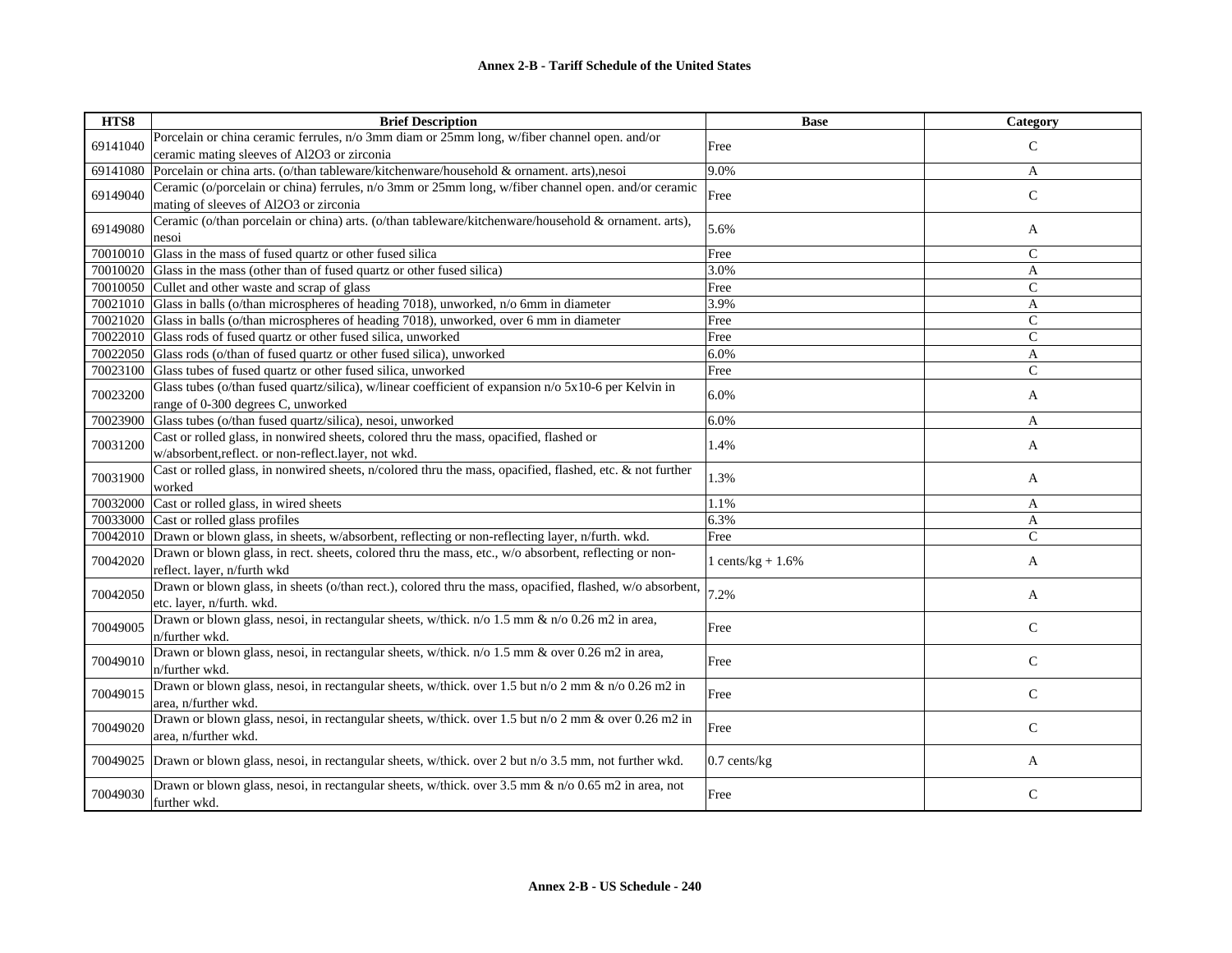| HTS8     | <b>Brief Description</b>                                                                                                                       | <b>Base</b>             | Category      |
|----------|------------------------------------------------------------------------------------------------------------------------------------------------|-------------------------|---------------|
| 70049040 | Drawn or blown glass, nesoi, in rectangular sheets, w/thick. over 3.5 mm & over 0.65 m2 in area, not                                           | Free                    | $\mathcal{C}$ |
|          | further wkd.                                                                                                                                   |                         |               |
| 70049050 | Drawn or blown glass, nesoi, in sheets (other than rectangular), nesoi                                                                         | 5.0%                    | A             |
| 70051040 | Surface ground or polished glass, w/absorb. or reflect. layer, n/o 1.2 mm thick & n/o 0.8 M2 in area,                                          | Free                    | ${\bf C}$     |
|          | suitable for use in LCD's                                                                                                                      |                         |               |
| 70051080 | Float glass & surface ground or polished glass, nonwired, in sheets, w/absorb. or reflect. layer, nesoi,                                       | 4.4%                    | A             |
|          | not worked                                                                                                                                     |                         |               |
| 70052110 | Float glass & surface ground or polished glass, nonwired, in sheets, colored thru mass, opacified,                                             | 14.5 cents/m2 + $0.4\%$ | A             |
|          | flashed, under 10 mm thick, not worked                                                                                                         |                         |               |
| 70052120 | Float glass & surface ground or polished glass, nonwired, in sheets, colored thru mass, opacified,<br>flashed, 10 mm or more thick, not worked | 5.6%                    | A             |
|          | Float glass & surface ground or polished glass, in sheets, less than 10 mm thick, w/area n/o 0.65 M2 &                                         |                         |               |
| 70052904 | for liquid crystal displays                                                                                                                    | Free                    | $\mathsf{C}$  |
|          | Float glass & surface ground or polished glass, nonwired, in sheets, less than 10 mm thick, w/area n/o                                         |                         |               |
| 70052908 | 0.65 M2 & not for LCD's                                                                                                                        | $18.7$ cents/m2         | A             |
|          | Float glass & surface ground or polished glass, in sheets, less than 10 mm thick, w/area $o/0.65$ M2 &                                         |                         |               |
| 70052914 | for liquid crystal displays                                                                                                                    | Free                    | $\mathsf{C}$  |
|          | Float glass & surface ground or polished glass, nonwired, in sheets, less than 10 mm thick, w/area over                                        |                         |               |
| 70052918 | 0.65 M2 & not for LCD's                                                                                                                        | $14.5$ cents/m2         | A             |
| 70052925 | Float glass & surface ground or polished glass, nonwired, in sheets, 10 mm or more in thickness                                                | 4.9%                    | A             |
| 70053000 | Float glass & surface ground or polished glass, wired, in sheets                                                                               | 29.1 cents/m2           | A             |
| 70060010 | Glass of heading 7003-7005 in strips $n/0$ 15.2 cm wide & $o/2$ mm thick, w/longitudinal edges ground                                          | 8.8%                    | A             |
|          | or smoothed                                                                                                                                    |                         |               |
| 70060020 | Drawn or blown glass, not containing wire netting & not surface ground or polished, but bent, edged or                                         | 6.4%                    | A             |
|          | otherwise worked but not framed                                                                                                                |                         |               |
| 70060040 | Glass of heading 7003-7005, bent, edgeworked, engraved, drilled, enameled or otherwise worked, but                                             | 4.9%                    | A             |
|          | not framed or fitted, nesoi<br>Toughened (tempered) safety glass, of size and shape suitable for incorporation in vehicles, aircraft,          |                         |               |
| 70071100 | spacecraft or vessels                                                                                                                          | 5.5%                    | A             |
|          | Toughened (tempered) safety glass, not of size or shape suitable for incorporation in vehicles, aircraft,                                      |                         |               |
| 70071900 | spacecraft or vessels                                                                                                                          | 5.0%                    | A             |
|          | Laminated safety glass, windshields, of size and shape suitable for incorporation in vehicles, aircraft,                                       |                         |               |
| 70072110 | spacecraft or vessels                                                                                                                          | 4.9%                    | A             |
|          | Laminated safety glass (o/than windshields), of size and shape suitable for incorporation in vehicles,                                         | 4.9%                    |               |
| 70072150 | aircraft, spacecraft or vessels                                                                                                                |                         | A             |
| 70072900 | Laminated safety glass, not of size or shape suitable for incorporation in vehicles, aircraft, spacecraft or                                   | 4.9%                    | A             |
|          | vessels                                                                                                                                        |                         |               |
| 70080000 | Glass multiple-walled insulating units                                                                                                         | 3.9%                    | A             |
| 70091000 | Glass rearview mirrors for vehicles                                                                                                            | 3.9%                    | A             |
| 70099110 | Glass mirrors (o/than rearview mirrors), unframed, n/o 929 cm2 in reflecting area                                                              | 7.8%                    | A             |
| 70099150 | Glass mirrors (o/than rearview mirrors), unframed, over 929 cm2 in reflecting area                                                             | 6.5%                    | A             |
| 70099210 | Glass mirrors (o/than rearview mirrors), framed, n/o 929 cm2 in reflecting area                                                                | 7.8%                    | A             |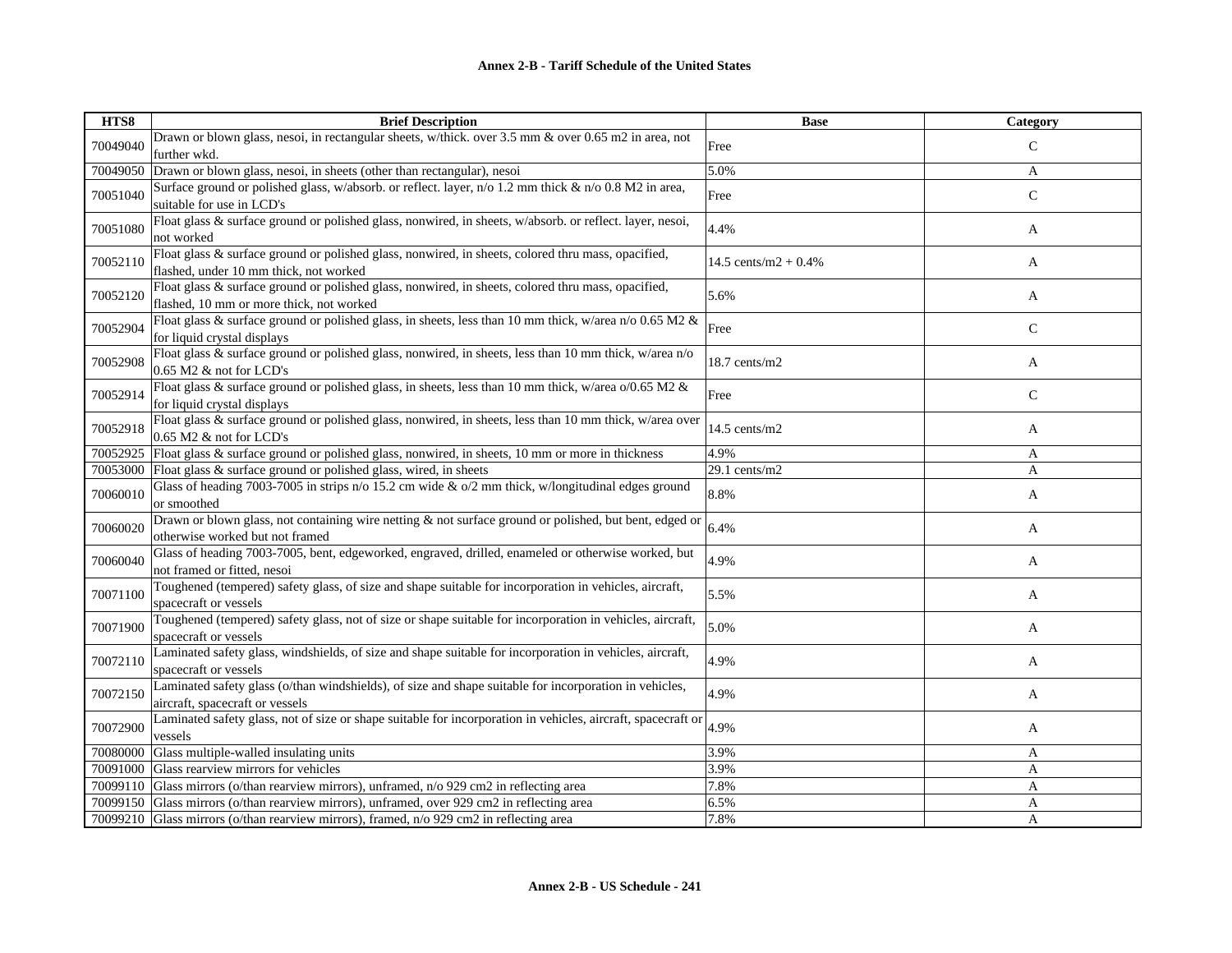| HTS8     | <b>Brief Description</b>                                                                                                                       | <b>Base</b> | Category     |
|----------|------------------------------------------------------------------------------------------------------------------------------------------------|-------------|--------------|
|          | 70099250 Glass mirrors (o/than rearview mirrors), framed, over 929 cm2 in reflecting area                                                      | 6.5%        | A            |
|          | 70101000 Glass ampoules used for the conveyance or packing of goods                                                                            | Free        | $\mathbf C$  |
|          | 70102020 Glass stoppers, lids and other closures produced by automatic machine                                                                 | 2.5%        | A            |
|          | 70102030 Glass stoppers, lids and other closures not produced by automatic machine                                                             | 5.2%        | A            |
| 70109005 | Glass serum bottles, vials and other pharmaceutical containers                                                                                 | Free        | $\mathsf{C}$ |
| 70109020 | Glass containers for conveyance/packing perfume/toilet preps & containers with/designed for ground<br>glass stopper, made by automatic machine | 2.5%        | A            |
| 70109030 | Glass containers for convey/pack perfume/toilet preps & containers with/designed for ground glass<br>stopper, not made by automatic machine    | 5.2%        | A            |
| 70109050 | Glass carboys, bottles, jars, pots, flasks, & other containers for conveyance/packing of goods (w/wo<br>closures) & preserving jars, nesoi     | Free        | $\mathsf{C}$ |
|          | 70111010 Glass bulbs (w/o fittings) for electric incandescent lamps                                                                            | Free        | $\mathsf{C}$ |
| 70111050 | Glass envelopes, open, $\&$ glass parts thereof, for electric lighting (other than bulbs for incandescent<br>lamps), without fittings          | 4.6%        | A            |
|          | 70112010 Glass cones (w/o fittings) for cathode-ray tubes                                                                                      | 5.2%        | A            |
| 70112040 | Monochrome glass envelopes (open & w/o fittings), to specified specs. & certified by importer for<br>actual use in computer display CRTs       | Free        | $\mathsf{C}$ |
| 70112080 | Glass envelopes (open $\&$ w/o fittings) $\&$ glass parts thereof, nesoi, for cathode-ray tubes                                                | 5.2%        | A            |
| 70119000 | Glass envelopes (open & w/o fittings) & glass parts thereof (o/than for electric lighting or cathode-ray<br>tubes                              | 6.6%        | A            |
| 70120000 | Glass inners for vacuum flasks or for other vacuum vessels                                                                                     | 6.6%        | $\mathbf{A}$ |
| 70131010 | Transparent glass-ceramic kitchenware 75% by vol. crystallilne, of lithium aluminosilicate, w/low lin.<br>coefficient of expansion             | 6.9%        | A            |
|          | 70131050 Glass-ceramic ware of a kind used for household, office, indoor decoration or similar purposes, nesoi                                 | 26.0%       | A            |
|          | 70132110 Drinking glasses of lead crystal, valued n/over \$1 each                                                                              | 15.5%       | A            |
|          | 70132120 Drinking glasses of lead crystal, valued o/\$1 but n/over \$3 each                                                                    | 14.0%       | A            |
|          | 70132130 Drinking glasses of lead crystal, valued o/\$3 but n/over \$5 each                                                                    | 7.3%        | $\mathbf{A}$ |
|          | 70132150 Drinking glasses of lead crystal, valued over \$5 each                                                                                | 3.0%        | A            |
|          | 70132905 Drinking glasses of pressed and toughened (specially tempered) glass                                                                  | 12.5%       | A            |
|          | 70132910 Drinking glasses of glass (o/than Pb crystal), nesoi, valued n/over \$0.30 each                                                       | 29.4%       | $\mathbf{A}$ |
|          | 70132920 Drinking glasses of glass (o/than Pb crystal), nesoi, valued over \$0.30 but n/over \$3 each                                          | 23.2%       | A            |
|          | 70132930 Drinking glasses of glass (o/than Pb crystal), nesoi, cut or engraved, valued over \$3 but n/over \$5 each                            | 11.3%       | A            |
|          | 70132940 Drinking glasses of glass (o/than Pb crystal), nesoi, cut or engraved, valued over \$5 each                                           | 5.0%        | A            |
| 70132950 | Drinking glasses of glass (o/than Pb crystal), nesoi, n/cut or engraved, valued over \$3 but n/over \$5<br>each                                | 8.2%        | A            |
| 70132960 | Drinking glasses of glass (o/than Pb crystal), nesoi, n/cut or engraved, valued over \$5 each                                                  | 5.0%        | A            |
|          | 70133110 Glassware for table or kitchen purposes (o/than drinking glasses), of lead crystal, valued n/over \$1 each 15.5%                      |             | A            |
| 70133120 | Glassware for table or kitchen purposes (o/than drinking glasses), of lead crystal, valued over \$1 but<br>n/over \$3 each                     | 14.0%       | A            |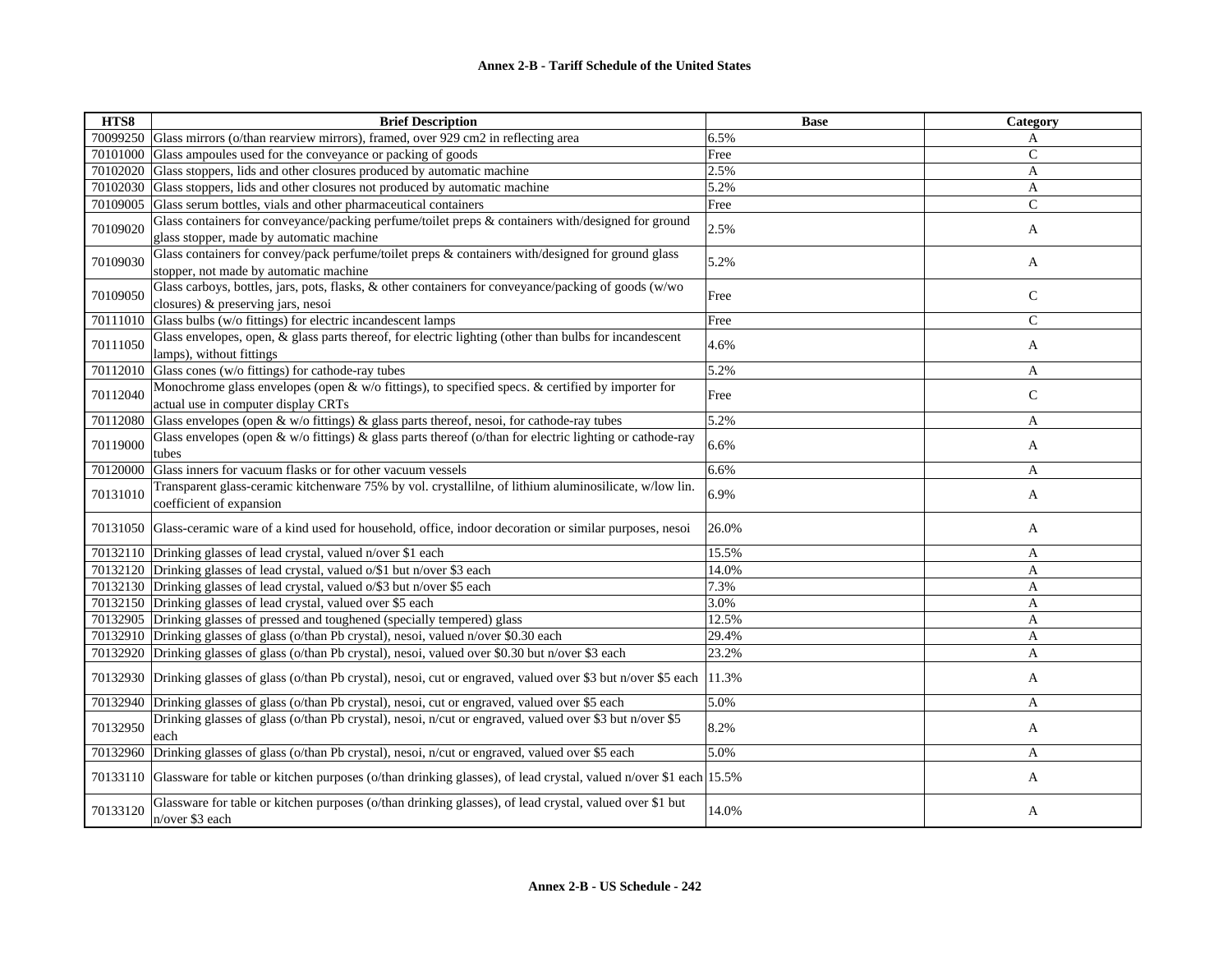| HTS8     | <b>Brief Description</b>                                                                                                                    | <b>Base</b> | Category |
|----------|---------------------------------------------------------------------------------------------------------------------------------------------|-------------|----------|
| 70133130 | Glassware for table or kitchen purposes (o/than drinking glasses), of lead crystal, valued over \$3 but<br>n/over \$5 each                  | 10.5%       | A        |
|          | 70133150 Glassware for table or kitchen purposes (o/than drinking glasses), of lead crystal, valued over \$5 each                           | 6.0%        | A        |
| 70133210 | Glassware for table or kitchen purposes (o/than drinking glasses), of pressed and toughened low<br>coefficient of heat expansion glass      | 12.5%       | A        |
| 70133220 | Glassware for table or kitchen purposes (o/than drinking glasses), of low coefficient of heat expansion<br>glass, n/o \$3 each              | 23.2%       | A        |
| 70133230 | Glassware for table or kitchen purposes (o/than drinking glasses), of low coefficient of heat expansion<br>glass, over \$3 but n/o \$5 each | 11.7%       | A        |
| 70133240 | Glassware for table or kitchen purposes (o/than drinking glasses), of low coefficient of heat expansion,<br>over \$5 each                   | 7.2%        | A        |
| 70133910 | Glassware for table or kitchen purposes (o/than drinking glasses), of pressed and toughened glass,<br>nesoi                                 | 12.5%       | A        |
| 70133920 | Glassware for table or kitchen purposes (o/than drinking glasses), nesoi, valued n/over \$3 each                                            | 23.2%       | A        |
| 70133930 | Glassware for table or kitchen purposes (o/than drinking glasses), nesoi, cut or engraved, valued over<br>\$3 but n/over \$5 each           | 11.7%       | A        |
| 70133940 | Glassware for table or kitchen purposes (o/than drinking glasses), nesoi, cut or engraved, valued over<br>\$5 each                          | 7.2%        | A        |
| 70133950 | Glassware for table or kitchen purposes (o/than drinking glasses), nesoi, n/cut or engraved, valued over<br>\$3 but n/o \$5 each            | 15.0%       | A        |
| 70133960 | Glassware for table or kitchen purposes (o/than drinking glasses), nesoi, n/cut or engraved, valued over<br>\$5 each                        | 7.2%        | A        |
|          | 70139110 Glassware for toilet/office/indoor decor. & similar purposes, of lead crystal, valued n/over \$1 each                              | 20.0%       | A        |
| 70139120 | Glassware for toilet/office/indoor decor. & similar purposes, of lead crystal, valued over \$1 but n/over<br>\$3 each                       | 14.0%       | A        |
| 70139130 | Glassware for toilet/office/indoor decor. & similar purposes, of lead crystal, valued over \$3 but n/over<br>\$5 each                       | 10.5%       | A        |
|          | 70139150 Glassware for toilet/office/indoor decor. & similar purposes, of lead crystal, valued over \$5 each                                | 6.0%        | A        |
| 70139910 | Glassware, nesoi, decorated/colored within the body prior to solidification; millefiori glassware;<br>glassware colored & w/bubbles etc     | 15.5%       | A        |
| 70139920 | Glassware for toilet/office/indoor decor. & similar purposes, of pressed and toughened (specially<br>tempered) glass                        | 12.5%       | A        |
|          | 70139930 Smokers' articles of glass, nesoi; perfume bottles of glass fitted with ground glass stoppersk, nesoi                              | 9.0%        | A        |
| 70139935 | Votive-candle holders of glass, nesoi                                                                                                       | 6.6%        | A        |
|          | 70139940 Glassware for toilet/office/indoor decor. or similar purposes, nesoi, valued n/over \$0.30 each                                    | 38.0%       | A        |
| 70139950 | Glassware for toilet/office/indoor decor. or similar purposes, nesoi, valued over \$0.30 but n/over \$3<br>each                             | 30.0%       | A        |
| 70139960 | Glassware for toilet/office/indoor decor. or similar purposes, nesoi, cut or engraved, valued over \$3 but<br>n/over \$5 each               | 15.0%       | A        |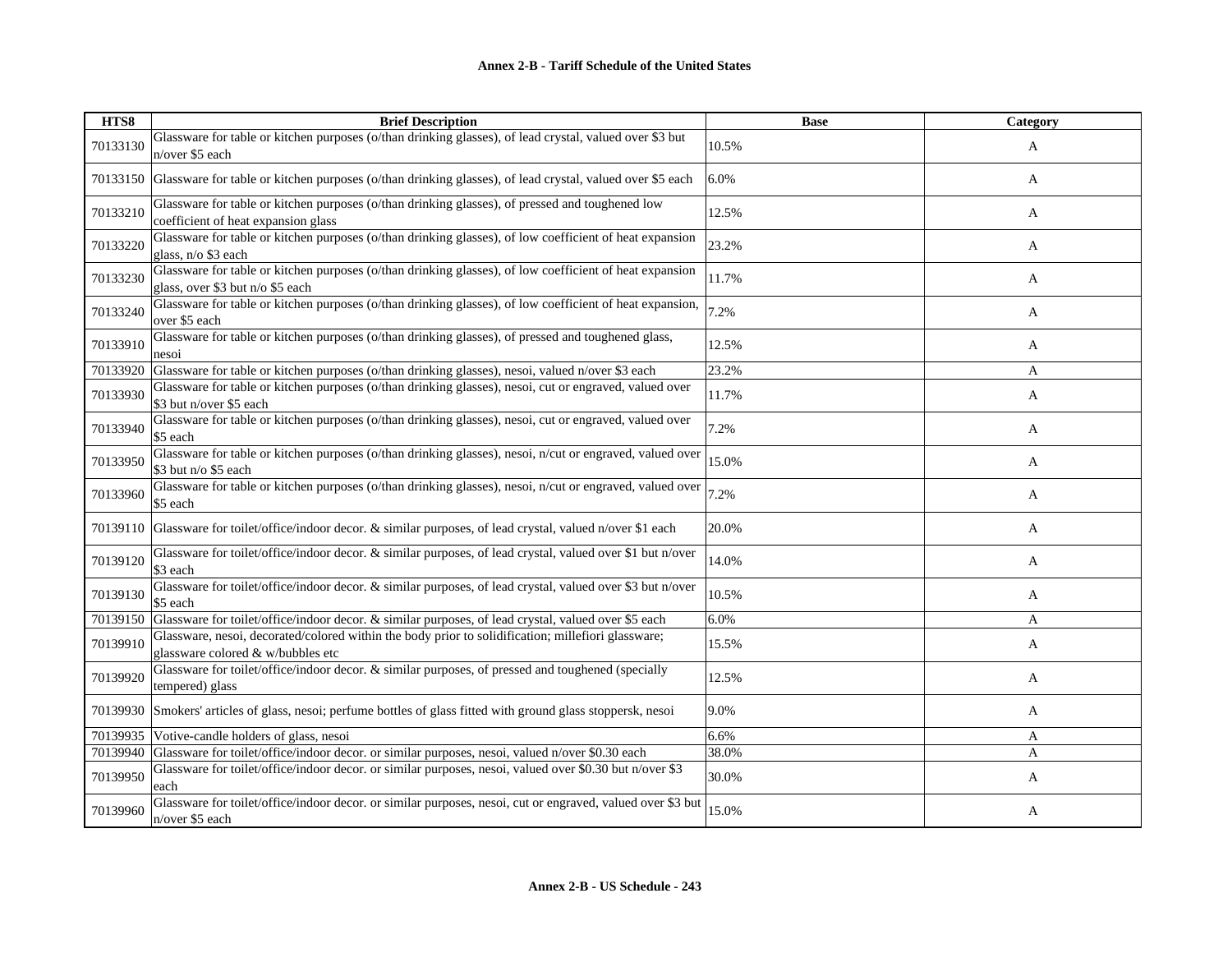| HTS8     | <b>Brief Description</b>                                                                                                                    | <b>Base</b> | Category      |
|----------|---------------------------------------------------------------------------------------------------------------------------------------------|-------------|---------------|
| 70139970 | Glassware for toilet/office/indoor decor. or similar purposes, nesoi, cut or engraved, valued over \$5<br>each                              | 7.2%        | A             |
| 70139980 | Glassware for toilet/office/indoor decor. or similar purposes, nesoi, n/cut or engraved, valued over \$3<br>but n/over \$5 each             | 11.7%       | A             |
| 70139990 | Glassware for toilet/office/indoor decor. or similar purposes, nesoi, n/cut or engraved, valued over \$5<br>each                            | 7.2%        | A             |
|          | 70140010 Glass lens blanks (other than for spectacles), not optically worked                                                                | 4.1%        | A             |
|          | 70140020 Glass optical elements (other than lens blanks), not optically worked                                                              | 5.0%        | A             |
| 70140030 | Glass lenses and filters (other than optical elements) and parts thereof, for signaling purposes, not<br>optically worked                   | 3.4%        | $\mathbf{A}$  |
|          | 70140050 Signaling glassware, nesoi, not optically worked                                                                                   | 3.3%        | A             |
|          | 70151000 Glasses, curved, bent, hollowed, or the like (but not optically worked), for corrective spectacles                                 | Free        | $\mathcal{C}$ |
|          | 70159010 Watch glasses, round                                                                                                               | Free        | $\mathsf{C}$  |
|          | 70159020 Watch glasses, not round                                                                                                           | Free        | $\mathsf{C}$  |
| 70159050 | Clock glasses; glasses curved, bent, hollowed, etc. for noncorrective spectacles; hollow spheres &<br>segments for glasses; all n/opt. wkd. | Free        | $\mathsf{C}$  |
| 70161000 | Glass cubes and other glass smallwares, whether or not on a backing, for mosaics or similar decorative<br>purposes                          | 2.7%        | A             |
| 70169010 | Paving blocks, slabs, bricks, squares, tiles & other arts. of pressed or molded glass, for building or<br>construction purposes             | 8.0%        | A             |
| 70169050 | Leaded glass windows & the like; multicellular or foam glass in blocks, panels, plates, shells or similar<br>forms                          | 5.0%        | A             |
| 70171030 | Fused quartz reactor tubes and holders designed for insertion into diffusion and oxidation furnaces for<br>semiconductor wafer production   | Free        | $\mathsf{C}$  |
| 70171060 | Laboratory, hygienic or pharmaceutical glassware, whether or not calibrated or graduated, of fused<br>quartz or other fused silica, nesoi   | 4.6%        | A             |
| 70172000 | Laboratory, hygienic or pharmaceutical glassware, whether or not calibrated or graduated, of glass<br>w/low coefficient of heat expansion   | 6.7%        | A             |
|          | 70179010 Glass microscope slides and micro cover glasses                                                                                    | Free        | $\mathsf{C}$  |
|          | 70179050 Laboratory, hygienic or pharmaceutical glassware, whether or not calibrated, nesoi, of glass, nesoi                                | 6.7%        | A             |
| 70181010 | Glass imitation pearls and pearl beads of all shapes and colors, whether or not drilled, not strung and<br>not set                          | 4.0%        | A             |
|          | 70181020 Glass imitation precious or semiprecious stones (except beads)                                                                     | Free        | $\mathcal{C}$ |
|          | 70181050 Glass beads (o/than imitat. pearls) & similar glass smallwares, nesoi                                                              | Free        | $\mathsf{C}$  |
|          | 70182000 Glass microspheres not exceeding 1 mm in diameter                                                                                  | 5.0%        | A             |
|          | 70189010 Glass eyes, except prosthetic articles                                                                                             | 3.2%        | A             |
| 70189050 | Articles (o/than imitation jewellry) of glass beads, pearls and imitation stones and statuettes $\&$<br>ornaments of lamp-worked glass      | 6.6%        | A             |
|          | 70191100 Glass fiber chopped strands of a length not more than 50 mm                                                                        | 4.9%        | A             |
|          | 70191200 Glass fiber rovings                                                                                                                | 4.8%        | A             |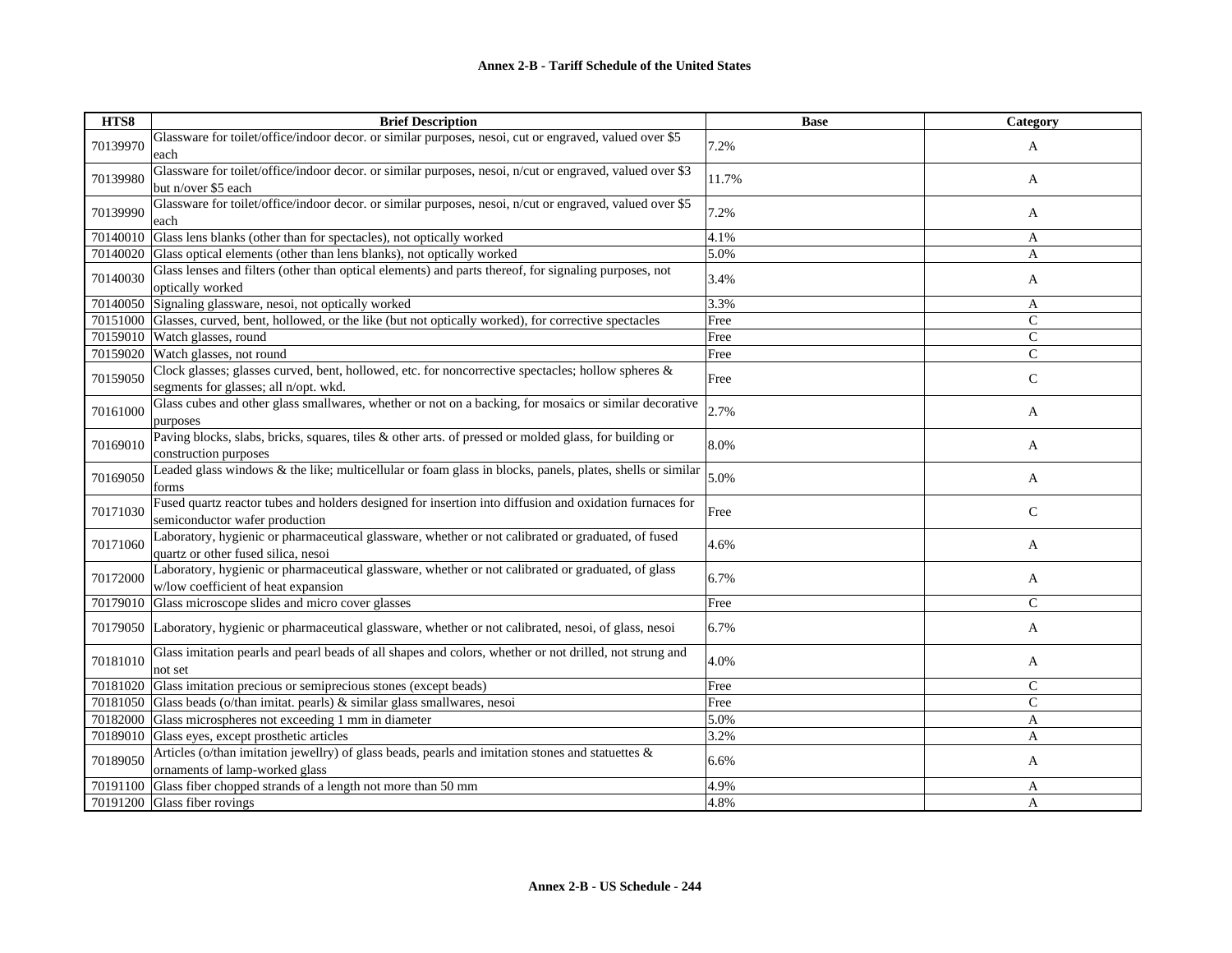| HTS8     | <b>Brief Description</b>                                                                                                                                                                                       | <b>Base</b> | Category      |
|----------|----------------------------------------------------------------------------------------------------------------------------------------------------------------------------------------------------------------|-------------|---------------|
| 70191905 | Fiberglass rubber reinforcing yarn, not color, of electrically nonconductive continuous filament 9 to 11                                                                                                       | Free        | $\mathsf{C}$  |
|          | microns diam & impreg for adhesion to                                                                                                                                                                          |             |               |
| 70191915 | Glass fiber yarns, not colored, other than fiberglass rubber reinforcing yarn                                                                                                                                  | 6.6%        | A             |
| 70191924 | Fiberglass rubber reinforce yarn, color, of electrically nonconduct. continuous filament 9 to 11 microns                                                                                                       | Free        | $\mathcal{C}$ |
|          | diam & impreg for adhesion to polym.                                                                                                                                                                           |             |               |
| 70191928 | Glass fiber yarns, colored, other than fiberglass rubber reinforcing yarn                                                                                                                                      | 7.3%        | A             |
|          | 70191930 Glass fiber chopped strands of a length more than 50 mm                                                                                                                                               | 4.9%        | A             |
| 70191970 | Fiberglass rubber reinforce cord, of electrically nonconduct. contin. filament 9 to 11 microns diam &                                                                                                          | Free        | $\mathsf{C}$  |
|          | impreg for adhesion to polymeric comp.                                                                                                                                                                         |             |               |
|          | 70191990 Glass fiber slivers                                                                                                                                                                                   | 4.2%        | A             |
|          | 70193100 Nonwoven glass fiber mats                                                                                                                                                                             | 4.3%        | A             |
|          | 70193200 Nonwoven glass fiber in thin sheets (voiles)                                                                                                                                                          | 4.3%        | A             |
|          | 70193910 Nonwoven glass wool insulation products                                                                                                                                                               | 4.9%        | A             |
|          | 70193950 Nonwoven glass fiber webs, mattresses, boards and similar articles of nonwoven glass fibers, nesoi                                                                                                    | 4.9%        | A             |
| 70194005 | Woven fiberglass tire cord fabric of rovings, n/o 30 cm wide, of elect. nonconductive cont. filament 9-11                                                                                                      | Free        | $\mathsf{C}$  |
|          | micron diam & impreg for adhesion                                                                                                                                                                              |             |               |
| 70194015 | Woven glass fiber fabric of rovings, n/o 30 cm in width, other than fiberglass tire cord fabric<br>Woven fiberglass tire cord fabric of roving, o/30 cm wide, n/color, of elect. nonconduct. contin. fil. 9-11 | 6.0%        | A             |
| 70194030 | micron diam & impreg for adhesion                                                                                                                                                                              | Free        | $\mathsf{C}$  |
|          |                                                                                                                                                                                                                |             |               |
| 70194040 | Woven glass fiber fabric of rovings, o/30 cm wide, not colored, other than fiberglass tire cord fabric                                                                                                         | 7.4%        | A             |
| 70194070 | Woven fiberglass tire cord fabric of roving, o/30 cm wide, color, of elect nonconduct. cont. filament 9-11<br>micron diam & impreg for adhesion                                                                | Free        | $\mathsf{C}$  |
| 70194090 | Woven glass fiber fabrics of rovings, o/30 cm wide, colored, other than fiberglass tire cord fabric                                                                                                            | 7.4%        | A             |
|          |                                                                                                                                                                                                                |             |               |
| 70195110 | Woven fiberglass tire cord fabric, n/roving, n/o 30 cm wide, of electrical nonconduct. contin. filament 9-                                                                                                     | Free        | $\mathbf C$   |
|          | 11 micron diam & impreg for adhesion                                                                                                                                                                           |             |               |
| 70195190 | Woven glass fiber fabric, not of rovings, $n/0$ 30 cm wide, other than fiberglass tire cord fabric                                                                                                             | 6.0%        | A             |
| 70195230 | Woven fiberglass tire cord fabric, n/rov, pl.weave, o/30 cm wide & less than 250 g/m2, w/no single yarn                                                                                                        | Free        | $\mathsf{C}$  |
|          | o/136 tex,n/colrd,of elect nonconduct<br>Woven glass fiber woven fabric, not colored, not of rovings, plain weave, o/30 cm wide, less than 250                                                                 |             |               |
| 70195240 | g/m2, w/no single yarn o/136 tex, nesoi                                                                                                                                                                        | 7.4%        | A             |
| 70195270 | Woven fiberglass tire cord fabric,n/rov,color,pl. weave,o/30 cm wide & less thna 250 g/m2,w/no single                                                                                                          | Free        | $\mathsf{C}$  |
|          | yarn o/136 tex, of elect nonconduct                                                                                                                                                                            |             |               |
| 70195290 | Woven glass fiber fabric, not colored, not rovings, plain weave, $o/30$ cm wide & less than 250 g/m2, w/no                                                                                                     | 7.4%        |               |
|          | single yarn not more than 136 tex, nesoi                                                                                                                                                                       |             | A             |
| 70195930 | Woven fiberglass tire cord fabric,n/colored,nesoi,o/30 cm wide,of elect. noncond contin filament 9-11                                                                                                          |             | ${\bf C}$     |
|          | micron diam and impreg for adhesion                                                                                                                                                                            | Free        |               |
|          | 70195940 Woven glass fiber woven fabrics, not colored, nesoi, o/30 cm wide, nesoi                                                                                                                              | 7.4%        | A             |
| 70195970 | Woven fiberglass tire cord fabric, colored, nesoi, o/30 cm wide, of elect. nonconduct contin filaments 9-                                                                                                      | Free        | $\mathsf{C}$  |
|          | 11 micron diam $&$ impreg for adhesion                                                                                                                                                                         |             |               |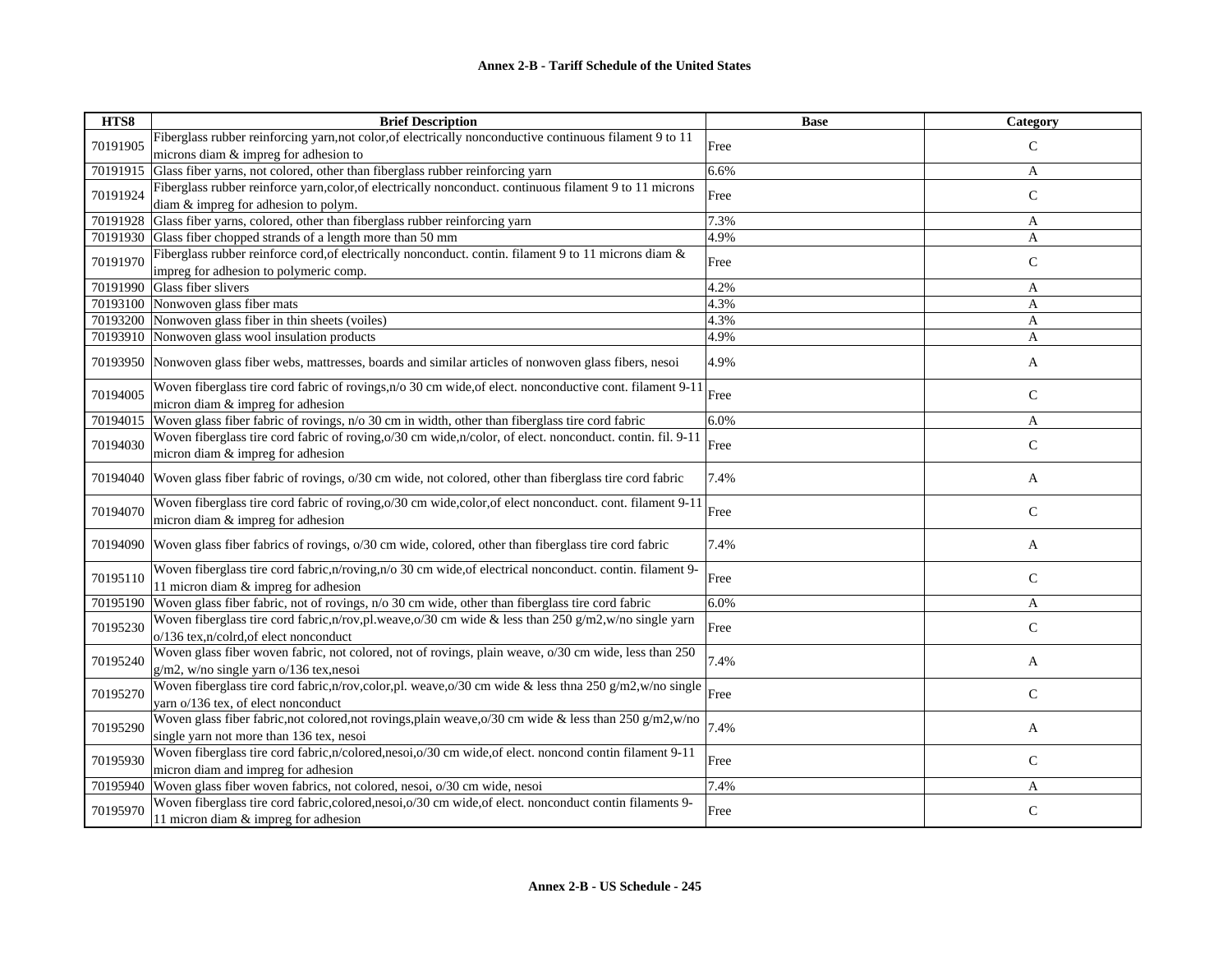| HTS8     | <b>Brief Description</b>                                                                                | <b>Base</b> | Category       |
|----------|---------------------------------------------------------------------------------------------------------|-------------|----------------|
| 70195990 | Woven glass fiber woven fabrics, colored, nesoi, o/30 cm wide, nesoi                                    | 7.4%        | A              |
| 70199010 | Woven glass fiber articles (other than fabrics), nesoi                                                  | 4.8%        | A              |
| 70199050 | Glass fibers (including glass wool), nesoi, and articles thereof, nesoi                                 | 4.3%        | A              |
| 70200030 | Quartz reactor tubes and holders designed for insertion into diffusion and oxidation furnaces for       |             |                |
|          | semiconductor wafer production, nesoi                                                                   | Free        | $\mathsf{C}$   |
|          | 70200060 Articles of glass, not elsewhere specified or included                                         | 5.0%        | A              |
|          | 71011030 Natural pearls, graded and temporarily strung for convenence of transport                      | Free        | $\mathsf{C}$   |
| 71011060 | Natural pearls, not strung, mounted or set                                                              | Free        | $\mathsf{C}$   |
|          | 71012100 Cultured pearls, unworked                                                                      | Free        | $\mathsf{C}$   |
| 71012230 | Cultured pearls, worked, graded and temporarily strung for convenience of transport                     | Free        | $\overline{C}$ |
| 71012260 | Cultured pearls, worked, not strung, mounted or set                                                     | Free        | $\mathsf{C}$   |
|          | 71021000 Diamonds, unsorted, whether or not worked                                                      | Free        | $\mathsf{C}$   |
| 71022110 | Miners' diamonds, unworked or simply sawn, cleaved or bruted                                            | Free        | $\mathsf{C}$   |
|          | 71022130  Industrial diamonds (other than miners' diamonds), simply sawn, cleaved or bruted             | Free        | $\mathsf{C}$   |
| 71022140 | Industrial diamonds (other than miners' diamonds), unworked                                             | Free        | $\mathsf{C}$   |
|          | 71022900 Industrial diamonds, worked, but not mounted or set                                            | Free        | $\overline{C}$ |
| 71023100 | Nonindustrial diamonds, unworked or simply sawn, cleaved or bruted                                      | Free        | $\mathcal{C}$  |
| 71023900 | Nonindustrial diamonds, worked, but not mounted or set                                                  | Free        | $\mathsf{C}$   |
|          | 71031020 Precious stones (o/than diamonds) & semiprecious stones, unworked                              | Free        | $\mathsf{C}$   |
| 71031040 | Precious stones (o/than diamonds) & semiprecious stones, simply sawn or roughly shaped                  | 10.5%       | A              |
| 71039100 | Rubies, sapphires and emeralds, worked, whether or not graded, but n/strung (ex. ungraded temporarily   | Free        | $\mathsf{C}$   |
|          | strung), mounted or set                                                                                 |             |                |
| 71039910 | Precious or semiprecious stones, nesoi, cut but not set and suitable for use in the manufacture of      | Free        | $\mathsf{C}$   |
|          | jewelry                                                                                                 |             |                |
| 71039950 | Precious or semiprecious stones, nesoi, worked, whether or not graded, but n/strung (ex. ungraded)      | 10.5%       | A              |
|          | temporarily strung), mtd. or set                                                                        |             |                |
| 71041000 | Piezo-electric quartz                                                                                   | 3.0%        | A              |
| 71042000 | Synthetic or reconstructed precious or semiprecious stones, unworked or simply sawn or roughly          | 3.0%        | A              |
|          | shaped                                                                                                  |             |                |
| 71049010 | Synthetic or reconstructed precious or semiprecious stones, cut but not set & suitable for use in the   | Free        | $\mathsf{C}$   |
|          | manufacture of jewelry                                                                                  |             |                |
| 71049050 | Synth.or reconstruct. precious or semiprecious stones, wkd, whether or not graded, but n/strung         | 6.4%        | A              |
|          | (ex.ungraded temp. strung), mtd./set,nesoi                                                              |             |                |
| 71051000 | Diamond dust and powder                                                                                 | Free        | $\mathsf{C}$   |
| 71059000 | Natural or synthetic precious (except diamond) or semiprecious stone dust and powder                    | Free        | $\mathsf{C}$   |
| 71061000 | Silver powder                                                                                           | Free        | $\mathsf{C}$   |
| 71069110 | Silver bullion and dore                                                                                 | Free        | $\mathsf{C}$   |
| 71069150 | Silver, unwrought (o/than bullion and dore)                                                             | 3.0%        | A              |
| 71069210 | Silver (incl. silver plate w gold/platinum), semimanufacture, rectangular/near rectangular shape, 99.5% | Free        | $\mathsf{C}$   |
|          | or $>$ pure, marked only by wgt/identity                                                                |             |                |
| 71069250 | Silver (including silver plated with gold or platinum), in semimanufactured form, nesoi                 | 3.0%        | A              |
|          | 71070000 Base metals clad with silver, not further worked than semimanufactured                         | 3.3%        | A              |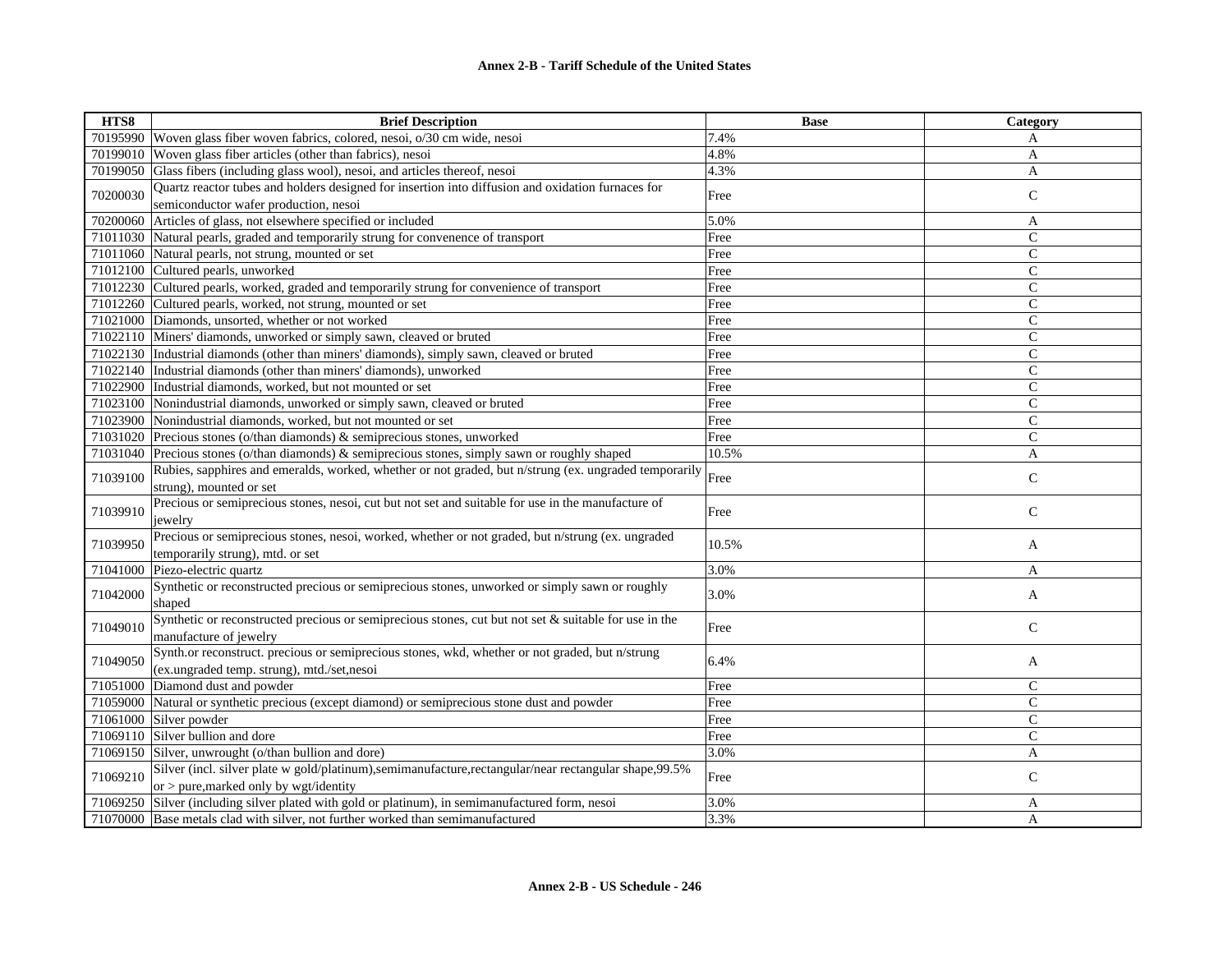| HTS8               | <b>Brief Description</b>                                                                                                                             | <b>Base</b> | Category      |
|--------------------|------------------------------------------------------------------------------------------------------------------------------------------------------|-------------|---------------|
|                    | $71081100$ Gold powder                                                                                                                               | Free        | $\mathsf{C}$  |
|                    | 71081210 Gold, nonmonetary, bullion and dore                                                                                                         | Free        | $\mathsf{C}$  |
|                    | 71081250 Gold, nonmonetary, unwrought (o/than gold bullion and dore)                                                                                 | 4.1%        | A             |
| 71081310 Gold leaf |                                                                                                                                                      | Free        | $\mathsf{C}$  |
| 71081355           | Gold (incl. gold plated w platinum), not money, semimanufacture, rectangle/near rectangular<br>shape, 99.5% or $>$ pure, marked only by wgt/identity | Free        | $\mathsf{C}$  |
| 71081370           | Gold (including gold plated with platinum), nonmonetary, in semimanufactured forms (except gold<br>leaf), nesoi                                      | 4.1%        | A             |
|                    | 71082000 Gold, monetary, in unwrought, semimanufactured or powder form                                                                               | Free        | $\mathcal{C}$ |
|                    | 71090000 Base metals or silver clad with gold, but not further worked than semimanufactured                                                          | 6.0%        | A             |
|                    | 71101100 Platinum, unwrought or in powder form                                                                                                       | Free        | $\mathsf{C}$  |
|                    | 71101900 Platinum, in semimanufactured forms                                                                                                         | Free        | $\mathsf{C}$  |
|                    | 71102100 Palladium, unwrought or in powder form                                                                                                      | Free        | $\mathcal{C}$ |
|                    | 71102900 Palladium, in semimanufactured forms                                                                                                        | Free        | $\mathsf{C}$  |
|                    | 71103100 Rhodium, unwrought or in powder form                                                                                                        | Free        | $\mathsf{C}$  |
|                    | 71103900 Rhodium, in semimanufactured forms                                                                                                          | Free        | $\mathsf{C}$  |
|                    | 71104100 Iridium, osmium and ruthenium, unwrought or in powder form                                                                                  | Free        | $\mathcal{C}$ |
|                    | 71104900 Iridium, osmium and ruthenium, in semimanufactured forms                                                                                    | Free        | $\mathsf{C}$  |
|                    | 71110000 Base metals, silver or gold clad with platinum, not further worked than semimanufactured                                                    | 10.0%       | $\mathbf{A}$  |
|                    | 71123000 Ash containing precious metals or precious metal compounds                                                                                  | Free        | $\mathsf{C}$  |
| 71129100           | Gold waste and scrap, including metal clad with gold but excluding sweepings containing other<br>precious metals                                     | Free        | $\mathsf{C}$  |
| 71129200           | Platinum waste and scrap, including metal clad with platinum but excluding sweepings containing<br>other precious metals                             | Free        | $\mathsf C$   |
| 71129900           | Precious metal (other than of gold or platinum) waste and scrap, including metal clad with precious<br>metals, nesoi                                 | Free        | $\mathsf{C}$  |
| 71131110           | Silver rope, curb, etc. in continuous lengths, whether or not plated/clad with other precious metal,<br>suitable for jewelry manufacture             | 6.3%        | A             |
|                    | 71131120 Silver articles of jewelry and parts thereof, nesoi, valued not over \$18 per dozen pieces or parts                                         | 13.5%       | A             |
|                    | 71131150 Silver articles of jewelry and parts thereof, nesoi, valued over \$18 per dozen pieces or parts                                             | 5.0%        | A             |
| 71131910           | Precious metal (o/than silver) rope, curb, etc. in continuous lengths, whether or not plated/clad precious<br>metal, for jewelry manufacture         | 7.0%        | A             |
| 71131921           | Gold rope necklaces and neck chains                                                                                                                  | 5.0%        | A             |
|                    | 71131925 Gold mixed link necklaces and neck chains                                                                                                   | 5.8%        | A             |
|                    | 71131929 Gold necklaces and neck chains (o/than of rope or mixed links)                                                                              | 5.5%        | A             |
|                    | 71131930 Precious metal (o/than silver) clasps and parts thereof                                                                                     | 5.8%        | A             |
| 71131950           | Precious metal (o/than silver) articles of jewelry and parts thereo, whether or not plated or clad with<br>precious metal, nesoi                     | 5.5%        | A             |
| 71132010           | Base metal clad w/precious metal, rope, curb & like articles in continuous lengths, suitable for use in<br>jewelry manufacture                       | 7.0%        | A             |
| 71132021           | Base metal clad w/gold rope necklaces and neck chains                                                                                                | 5.8%        | A             |
|                    | 71132025 Base metal clad w/gold mixed link necklaces and neck chains                                                                                 | 5.8%        | A             |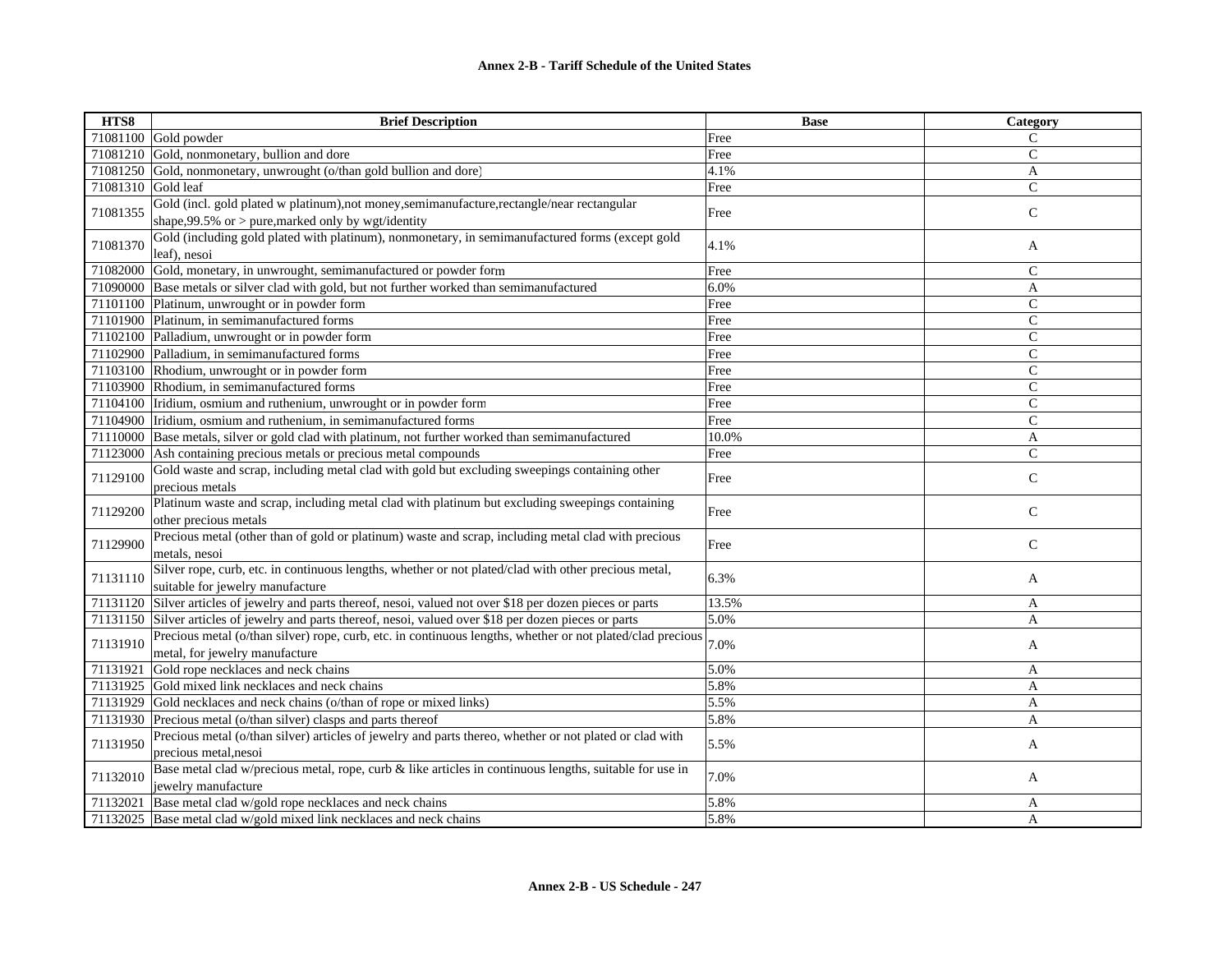| HTS8     | <b>Brief Description</b>                                                                                                                        | <b>Base</b> | Category      |
|----------|-------------------------------------------------------------------------------------------------------------------------------------------------|-------------|---------------|
| 71132029 | Base metal clad w/gold necklaces and neck chains, nesoi                                                                                         | 5.2%        | A             |
| 71132030 | Base metal clad w/precious metal clasps and parts thereof                                                                                       | 5.8%        | A             |
| 71132050 | Base metal clad w/precious metal articles of jewelry and parts thereof, nesoi                                                                   | 5.2%        | A             |
| 71141110 | Knives with handles of silver, whether or not plated or clad with other precious metal                                                          | 2.8%        | A             |
| 71141120 | Forks with handles of silver, whether or not plated or clad with other precious metal                                                           | 2.7%        | A             |
| 71141130 | Spoons and ladles with handles of sterling silver                                                                                               | 3.3%        | A             |
| 71141140 | Spoons and ladles (o/than w/sterling silver handles) of silver, whether or not plated or clad w/other<br>precious metal                         | 3.5%        | A             |
| 71141145 | Sets of two or more knives or forks w/silver handles or spoons and ladles of silver, whether or not clad<br>or plated w/prec.metal              | 3.0%        | A             |
| 71141150 | Tableware, nesoi, of sterling silver                                                                                                            | 3.3%        | A             |
| 71141160 | Articles of silver nesoi, for household, table or kitchen use, toilet and sanitary wares, including parts<br>thereof                            | 3.0%        | A             |
| 71141170 | Silversmiths' wares (other than for household/table/kitchen use & toilet and sanitary wares) of silver,<br>nesoi                                | 3.0%        | A             |
| 71141900 | Precious metal (o/than silver) articles, nesoi, whether or not plated or clad with other precious metal,<br>nesoi                               | 7.9%        | A             |
| 71142000 | Goldsmiths' or silversmiths' wares of base metal clad with precious metal                                                                       | 3.0%        | A             |
| 71151000 | Platinum catalysts in the form of wire cloth or grill                                                                                           | 4.0%        | A             |
| 71159005 | Precious metal articles, incl. metal clad w/precious metal, rectangle/near rectangle shape, 99.5%/ or<br>pure, marked only by wgt/identity      | Free        | $\mathsf{C}$  |
| 71159030 | Gold (including metal clad with gold) articles (o/than jewellry or goldsmiths' wares), nesoi                                                    | 3.9%        | A             |
| 71159040 | Silver (including metal clad with silver) articles (o/than jewellry or silversmiths' wares), nesoi                                              | 3.0%        | A             |
| 71159060 | Articles of precious metal (o/than gold or silver), including metal clad with precious metal, nesoi                                             | 4.0%        | A             |
| 71161010 | Natural pearl articles                                                                                                                          | 3.3%        | $\mathbf{A}$  |
| 71161025 | Cultured pearl articles                                                                                                                         | 5.5%        | A             |
| 71162005 | Jewelry articles of precious or semiprecious stones, valued not over \$40 per piece                                                             | 3.3%        | A             |
| 71162015 | Jewelry articles of precious or semiprecious stones, valued over \$40 per piece                                                                 | 6.5%        | A             |
| 71162030 | Semiprecious stones (except rock crystal), graded and strung temporarily for convenience of transport                                           | 2.1%        | A             |
| 71162035 | Semiprecious stone (except rock crystal) figurines                                                                                              | 4.5%        | A             |
| 71162040 | Semiprecious stone (except rock crystal) articles (other than jewelry and figurines)                                                            | 10.5%       | $\mathbf{A}$  |
| 71162050 | Precious stone articles, nesoi                                                                                                                  | Free        | $\mathcal{C}$ |
| 71171100 | Cuff links and studs of base metal (whether or not plated w/precious metal)                                                                     | 8.0%        | A             |
| 71171905 | Toy jewelry rope, curb, cable, chain, etc, of base metal (whether or not plated w/prec. metal), val. n/o 8<br>cents each                        | Free        | ${\bf C}$     |
| 71171915 | Rope, curb, cable, chain, etc., of base metal (whether or n/plated w/prec. metal), val. n/over 33<br>cents/meter for jewelry mfr.               | 8.0%        | A             |
| 71171920 | Rope, curb, cable, chain, etc., of base metal (whether or n/plated w/prec. metal), val. o/33 cents/meter,<br>for jewelry mfr.                   | 11.0%       | A             |
| 71171930 | Religious articles of a devotional character, design. to be carried on the person, of base metal (whether<br>or not plated with precious metal) | 3.9%        | A             |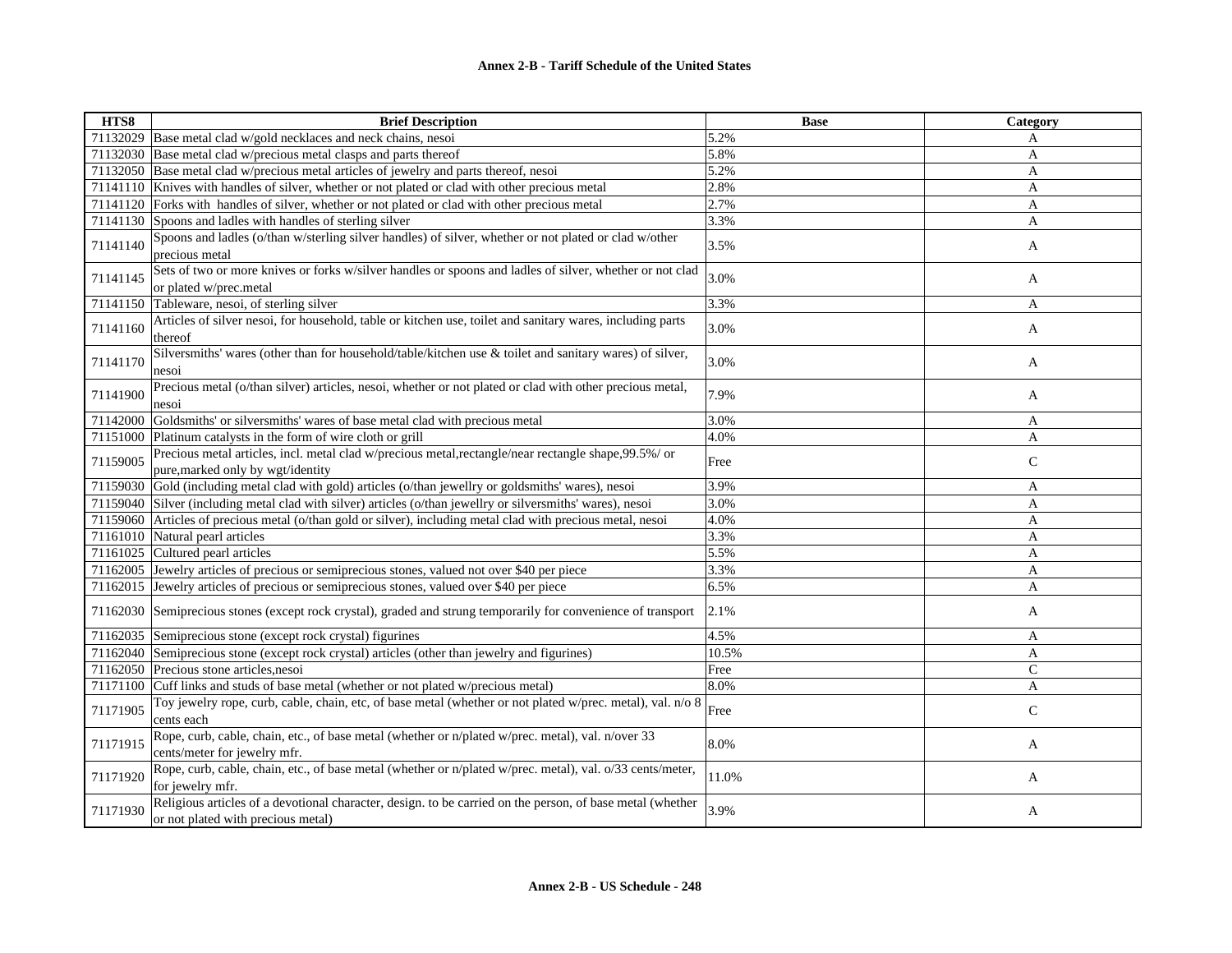| HTS8     | <b>Brief Description</b>                                                                                                           | <b>Base</b> | Category       |
|----------|------------------------------------------------------------------------------------------------------------------------------------|-------------|----------------|
|          | 71171960 Toy jewelry (o/than rope, curb, cable, chain, etc.) of base metal, val. not over 8 cents each                             | Free        | C              |
| 71171990 | Imitation jewelry (o/than toy jewelry & rope, curb, cable, chain, etc.), of base metal (wheth. or n/plated<br>w/prec.metal), nesoi | 11.0%       | A              |
| 71179010 | Necklaces wholly of plastic shapes on a fiber string, valued not over 30 cents per dozen                                           | Free        | $\mathsf{C}$   |
| 71179020 | Rosaries and chaplets of a purely devotional character for personal use, of a material o/than prec. or<br>base metals, nesoi       | 3.3%        | A              |
|          | 71179030 Religious articles of a purely devotional character designed to be carried on the person, nesoi                           | 3.9%        | A              |
| 71179045 | Toy jewelry (except pts.), other than necklaces of plastic shapes, not of base metal, n/o 20 cents/dozen<br>pcs                    | Free        | $\mathsf{C}$   |
|          | 71179055 Imitation jewelry nesoi, not of base metal, n/o 20 cents/doz. pcs or pts                                                  | 7.2%        | A              |
|          | 71179060 Toy jewelry (except pts.), not of base metal, n/o 8 cents each                                                            | Free        | $\mathbf C$    |
|          | 71179075 Imitation jewelry of plastics, nesoi, over 20 cents/dozen pcs or pts                                                      | Free        | $\mathbf C$    |
|          | 71179090 Imitation jewelry not of base metal or plastics, nesoi, over 20 cents/dozen pcs or pts                                    | 11.0%       | A              |
|          | 71181000 Coin (other than gold coin), not being legal tender                                                                       | Free        | $\mathbf C$    |
|          | 71189000 Coins, nesoi                                                                                                              | Free        | $\mathsf{C}$   |
|          | 72011000 Nonalloy pig iron containing by weight 0.5 percent or less of phosphorus                                                  | Free        | $\mathsf{C}$   |
|          | 72012000 Nonalloy pig iron containing by weight more than 0.5 percent of phosphorus                                                | Free        | $\mathsf{C}$   |
|          | 72015030 Alloy pig iron in blocks or other primary forms                                                                           | Free        | $\mathsf{C}$   |
| 72015060 | Spiegeleisen in blocks or other primary forms                                                                                      | Free        | $\overline{C}$ |
|          | 72021110 Ferromanganese containing by weight more than 2 percent but not more than 4 percent of carbon                             | 1.4%        | A              |
|          | 72021150 Ferromanganese containing by weight more than 4 percent of carbon                                                         | 1.5%        | A              |
|          | 72021910 Ferromanganese containing by weight not more than 1 percent of carbon                                                     | 2.3%        | A              |
|          | 72021950 Ferromanganese containing by weight more than 1 percent but not more than 2 percent of carbon                             | 1.4%        | A              |
| 72022110 | Ferrosilicon containing by weight more than 55% but not more than 80% of silicon and more than 3%<br>of calcium                    | 1.1%        | A              |
|          | 72022150 Ferrosilicon containing by weight more than 55% but not more than 80% of silicon, nesoi                                   | 1.5%        | A              |
|          | 72022175 Ferrosilicon containing by weight more than 80% but not more than 90% of silicon                                          | 1.9%        | A              |
|          | 72022190 Ferrosilicon containing by weight more than 90% of silicon                                                                | 5.8%        | A              |
|          | 72022900 Ferrosilicon containing by weight 55% or less of silicon                                                                  | Free        | $\mathbf C$    |
|          | 72023000 Ferrosilicon manganese                                                                                                    | 3.9%        | $\mathbf{A}$   |
|          | 72024100 Ferrochromium containing by weight more than 4 percent of carbon                                                          | 1.9%        | A              |
|          | 72024910 Ferrochromium containing by weight more than 3 percent but not more than 4 percent of carbon                              | 1.9%        | A              |
|          | 72024950 Ferrochromium containing by weight 3 percent or less of carbon                                                            | 3.1%        | A              |
|          | 72025000 Ferrosilicon chromium                                                                                                     | 10.0%       | A              |
|          | 72026000 Ferronickel                                                                                                               | Free        | $\mathsf{C}$   |
|          | 72027000 Ferromolybdenum                                                                                                           | 4.5%        | A              |
|          | 72028000 Ferrotungsten and ferrosilicon tungsten                                                                                   | 5.6%        | A              |
|          | 72029100 Ferrotitanium and ferrosilicon titanium                                                                                   | 3.7%        | A              |
|          | 72029200 Ferrovanadium                                                                                                             | 4.2%        | A              |
|          | 72029300 Ferroniobium                                                                                                              | 5.0%        | A              |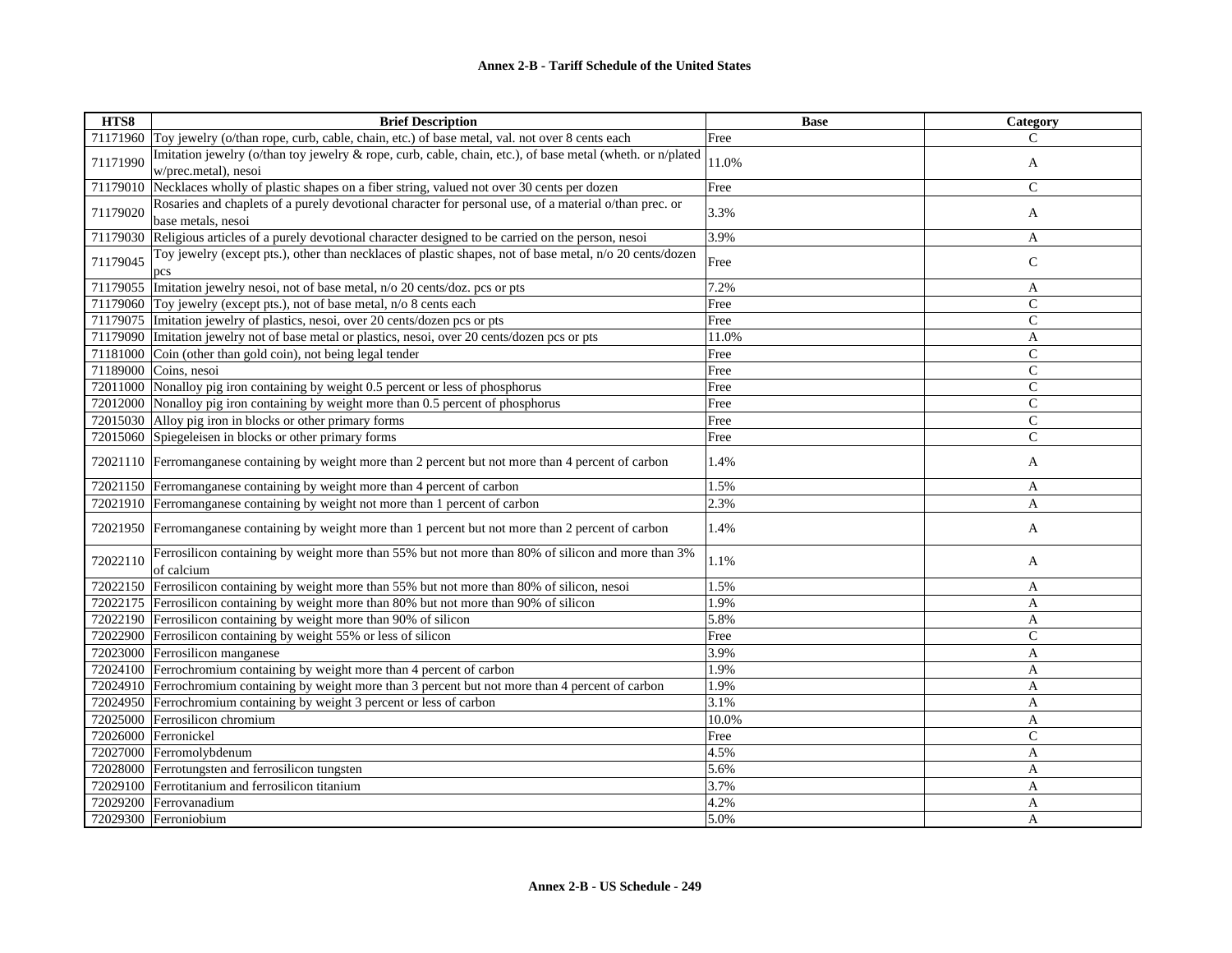| HTS8     | <b>Brief Description</b>                                                                                                                             | <b>Base</b> | Category      |
|----------|------------------------------------------------------------------------------------------------------------------------------------------------------|-------------|---------------|
|          | 72029910 Ferrozirconium                                                                                                                              | 4.2%        | A             |
|          | 72029950 Ferroalloys nesoi                                                                                                                           | 5.0%        | A             |
| 72031000 | Ferrous products obtained by direct reduction of iron ore                                                                                            | Free        | $\mathsf{C}$  |
| 72039000 | Spongy ferrous products, in lumps, pellets or like forms; iron of a minimum purity by weight of<br>99.94% in lumps, pellets or like forms            | Free        | $\mathsf{C}$  |
| 72041000 | Cast iron waste and scrap                                                                                                                            | Free        | $\mathbf C$   |
| 72042100 | Stainless steel waste and scrap                                                                                                                      | Free        | $\mathcal{C}$ |
| 72042900 | Alloy steel (o/than stainless) waste and scrap                                                                                                       | Free        | $\mathsf{C}$  |
| 72043000 | Tinned iron or steel waste and scrap                                                                                                                 | Free        | $\mathcal{C}$ |
| 72044100 | Ferrous turnings, shavings, chips, milling wastes, sawdust, fillings, trimmings and stampings, whether<br>or not in bundles                          | Free        | $\mathsf{C}$  |
| 72044900 | Ferrous waste and scrap nesoi                                                                                                                        | Free        | $\mathsf{C}$  |
| 72045000 | Iron or steel remelting scrap ingots                                                                                                                 | Free        | $\mathsf{C}$  |
|          | 72051000 Pig iron, spiegeleisen, and iron or steel granules                                                                                          | Free        | $\mathsf{C}$  |
|          | 72052100 Alloy steel powders                                                                                                                         | Free        | $\mathsf{C}$  |
| 72052900 | Pig iron, spiegeleisen, and iron or steel (o/than alloy steel) powders                                                                               | Free        | $\mathsf{C}$  |
| 72061000 | Iron and nonalloy steel ingots                                                                                                                       | 0.4%        | F             |
| 72069000 | Iron and nonalloy steel in primary forms (o/than ingots)                                                                                             | Free        | $\mathsf{C}$  |
| 72071100 | Iron or nonalloy steel semifinished products, w/less than 0.25% carbon, w/rect. cross sect.(incl. sq.),<br>w/width less than twice thickness         | 0.4%        | $_{\rm F}$    |
| 72071200 | Iron or nonalloy steel semifinished products, w/less than 0.25% carbon, w/rect. cross sect. (exclud. sq.),<br>nesoi                                  | 0.4%        | $\mathbf{F}$  |
|          | 72071900 Tron or nonalloy steel semifinished products, w/less than 0.25% carbon, o/than w/rect. cross section                                        | 0.4%        | $_{\rm F}$    |
| 72072000 | Iron or nonalloy steel semifinished products, w/0.25% or more of carbon                                                                              | 0.4%        | $_{\rm F}$    |
| 72081015 | Iron/nonalloy steel, width 600mm+, hot-rolled flat-rolled products, w/patterns in relief, in coils,<br>pickled, not clad/plated/coated               | 0.5%        | $_{\rm F}$    |
| 72081030 | Iron/nonalloy steel, width 600mm+, hot-rolled flat-rolled product, in coil, w/pattern in relief, w/thick<br>4.75mm+,not pickld,not clad/plated/coatd | 0.6%        | F             |
| 72081060 | Iron/nonalloy steel, width 600mm+, hot-rolled flat-rolled product, in coil, w/pattern in relief, w/thick<br><4.75mm,not pickld,not clad/plated/coatd | 0.5%        | $\mathbf{F}$  |
| 72082530 | Nonalloy hi-strength steel, width 600mm+, hot-rolled flat-rolled products, in coils, w/thick 4.75mm+,<br>pickled, not clad/plated/coated             | 0.6%        | F             |
| 72082560 | Iron/nonalloy steel, width 600mm+, hot-rolled flat-rolled products, in coils, w/thick 4.7mm or more,<br>pickled, not clad/plated/coated              | 0.5%        | F             |
| 72082600 | Iron/nonalloy steel, width 600mm+, hot-rolled flat-rolled products, in coils, w/thick 3mm or mor but<br>less 4.75mm, pickled, not clad/plated        | 0.5%        | F             |
| 72082700 | Iron/nonalloy steel, width 600mm+, hot-rolled flat-rolled products, in coils, w/thick less than 3mm,<br>pickled, not clad/plated/coated              | 0.5%        | F             |
| 72083600 | Iron/nonalloy steel, width 600mm+, hot-rolled flat-rolled products, in coils, w/thick o/10mm, not<br>pickled/clad/plated/coated                      | 0.6%        | $\mathbf{F}$  |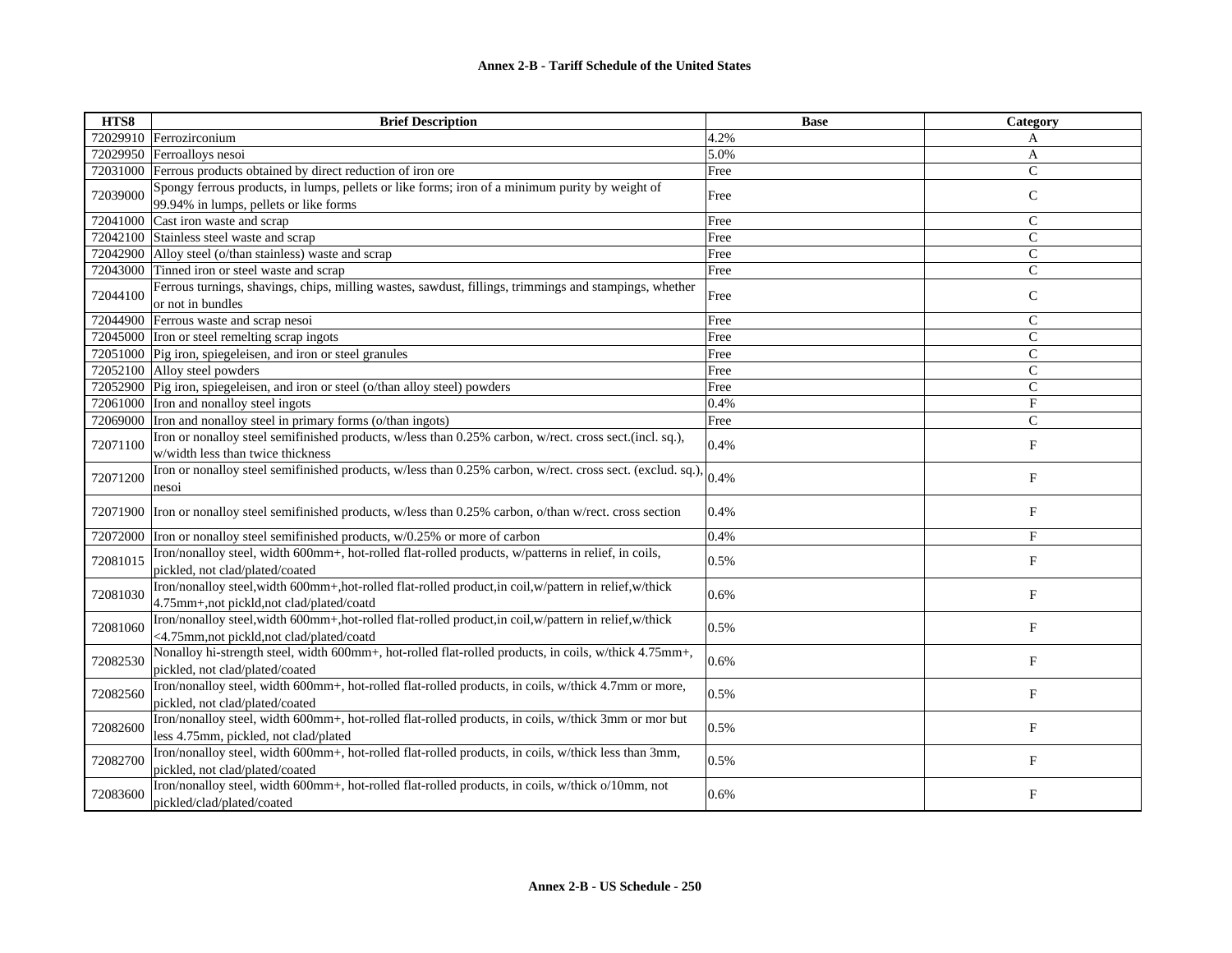| HTS8     | <b>Brief Description</b>                                                                                    | <b>Base</b> | Category    |
|----------|-------------------------------------------------------------------------------------------------------------|-------------|-------------|
| 72083700 | Iron/nonalloy steel, width 600mm+, hot-rolled flat-rolled products, in coils, w/thick 4.75mm or more &      | 0.6%        | $_{\rm F}$  |
|          | n/o 10mm, not pickled/clad/plated                                                                           |             |             |
| 72083800 | Iron/nonalloy steel, width 600mm+, hot-rolled flat-rolled products, in coils, w/thick 3mm or more &         | 0.5%        | $_{\rm F}$  |
|          | less 4.75mm, not pickld/clad/plated                                                                         |             |             |
| 72083900 | Iron/nonalloy steel, width 600mm+, hot-rolled flat-rolled products, in coils, w/thick less than 3mm, not    | 0.5%        | $\mathbf F$ |
|          | pickled/clad/plated/coated                                                                                  |             |             |
| 72084030 | Iron/nonalloy steel, width 600mm+, hot-rolled flat-rolled products, w/pattern in relief, not coils, w/thick | 0.6%        | $_{\rm F}$  |
|          | 4.75 or more, n/clad/plated/coated                                                                          |             |             |
| 72084060 | Iron/nonalloy steel, width 600mm+, hot-rolled flat-rolled products, w/pattern in relief,not coils,w/thick   | 0.5%        | $\rm F$     |
|          | < 4.75mm, not clad/plated/coated                                                                            |             |             |
| 72085100 | Iron/nonalloy steel, width 600mm+, hot-rolled flat-rolled products, nesoi, not in coils, w/thick o/10mm,    | 0.6%        | $_{\rm F}$  |
|          | not clad/plated/coated                                                                                      |             |             |
| 72085200 | Iron/nonalloy steel, width 600mm+, hot-rolled flat-rolled products, neosi, not in coils, w/thick            | 0.6%        | $\mathbf F$ |
|          | 4.75mm+ but n/o 10mm, not clad/plated/                                                                      |             |             |
| 72085300 | Iron/nonalloy steel, width 600mm+, hot-rolled flat-rolled products, neosi, not in coils, w/thick 3mm+       | 0.5%        | F           |
|          | but < 4.75mm, not clad/plated/coated                                                                        |             |             |
| 72085400 | Iron/nonalloy steel, width 600mm+, hot-rolled flat-rolled products, neosi, not in coils, w/thick less than  | 0.5%        | $_{\rm F}$  |
|          | 3mm, not clad/plated/coated                                                                                 |             |             |
| 72089000 | Iron/nonalloy steel, width 600mm+, hot-rolled flat-rolled products, nesoi, not clad/plated/coated           | 0.5%        | $_{\rm F}$  |
| 72091500 | Iron/nonalloy steel, width 600mm+, cold-rolled flat-rolled products, in coils, w/thick 3mm+, not            | 0.5%        | $_{\rm F}$  |
|          | clad/plated/coated                                                                                          |             |             |
| 72091600 | Iron/nonalloy steel, width 600mm+, cold-rolled flat-rolled products, in coils, w/thick o/1mm but less       | 0.5%        | $\mathbf F$ |
|          | than 3mm, not clad/plated/coated                                                                            |             |             |
| 72091700 | Iron/nonalloy steel, width 600mm+, cold-rolled flat-rolled products, in coils, w/thick 0.5mm or more        | 0.5%        | $_{\rm F}$  |
|          | but n/o 1mm, not clad/plated/coated                                                                         |             |             |
| 72091815 | Nonalloy hi-strength steel, width 600mm+, cold-rolled flat-rolled products, in coils, w/thick less than     | 0.5%        | $_{\rm F}$  |
|          | 0.5mm, not clad/plated/coated                                                                               |             |             |
| 72091825 | Nonalloy steel(blackplate), width 600mm+, cold-rolled flat-rolled products, in coils, w/thick less than     | 0.3%        | F           |
|          | 0.361mm, not clad/plated/coated                                                                             |             |             |
| 72091860 | Iron/nonalloy steel, width 600mm+, cold-rolled flat-rolled products, in coils, w/thick 0.361mm+ but         | 0.5%        | $_{\rm F}$  |
|          | less 5mm, not clad/plated/coated                                                                            |             |             |
| 72092500 | Iron/nonalloy steel, width 600mm+, cold-rolled flat-rolled products, not in coils, w/thick 3mm or more,     | 0.5%        | $_{\rm F}$  |
|          | not clad/plated/coated                                                                                      |             |             |
| 72092600 | Iron/nonalloy steel, width 600mm+, cold-rolled flat-rolled products, not in coils, w/thick o/1mm but        | 0.5%        | $_{\rm F}$  |
|          | less than 3mm, not clad/plated/coated                                                                       |             |             |
| 72092700 | Iron/nonalloy steel, width 600mm+, cold-rolled flat-rolled products, not in coils, w/thick 0.5mm+ but       | 0.5%        | F           |
|          | n/o 1mm, not clad/plated/coated                                                                             |             |             |
| 72092800 | Iron/nonalloy steel, width 600mm+, cold-rolled flat-rolled products, not in coils, w/thick less than        | 0.5%        | $_{\rm F}$  |
|          | 0.5mm, not clad/plated/coated                                                                               |             |             |
| 72099000 | Iron/nonalloy steel, width 600mm+, flat-rolled products further worked than cold-rolled, not                | 0.5%        | $\mathbf F$ |
|          | clad/plated/coated, nesoi                                                                                   |             |             |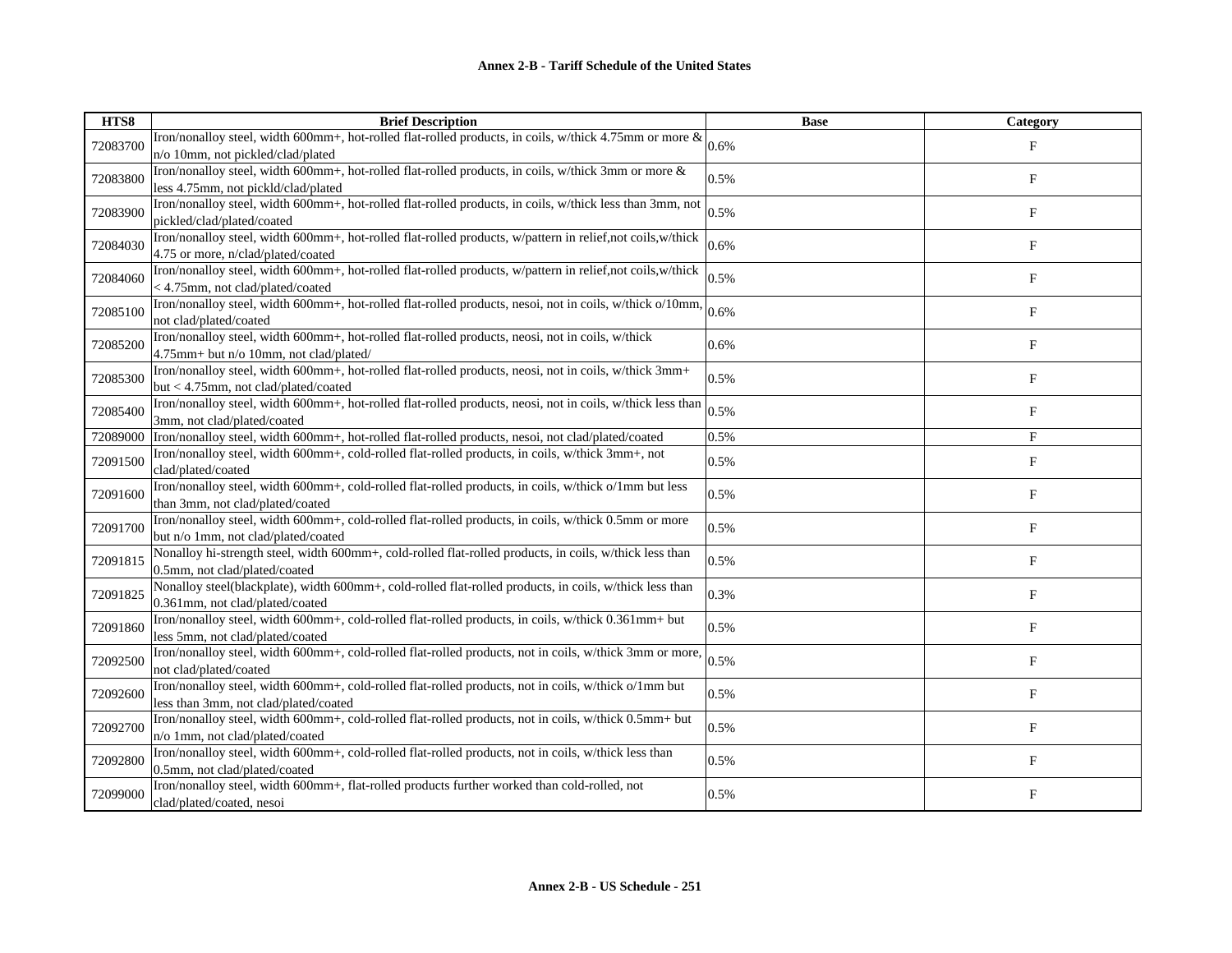| HTS8     | <b>Brief Description</b>                                                                                                                     | <b>Base</b> | Category    |
|----------|----------------------------------------------------------------------------------------------------------------------------------------------|-------------|-------------|
| 72101100 | Iron/nonalloy steel, width 600mm+, flat-rolled products, plated or coated with tin, w/thick. 0.5 mm or<br>more                               | 0.4%        | F           |
| 72101200 | Iron/nonalloy steel, width 600mm+, flat-rolled products, plated or coated with tin, less than 0.5 mm<br>thick                                | 0.4%        | $\mathbf F$ |
| 72102000 | Iron/nonalloy steel, width 600mm+, flat-rolled products, plated or coated with lead, including<br>terneplate                                 | 0.4%        | $_{\rm F}$  |
| 72103000 | Iron/nonalloy steel, width 600mm+, flat-rolled products, electrolytically plated or coated with zinc                                         | 0.6%        | $_{\rm F}$  |
| 72104100 | Iron/nonalloy steel, width 600mm+, flat-rolled products, plated or coated with zinc (other than<br>electrolytically), corrugated             | 0.6%        | F           |
| 72104900 | Iron/nonalloy steel, width 600mm+, flat-rolled products, plated or coated with zinc (other than<br>electrolytically), not corrugated         | 0.6%        | $\mathbf F$ |
| 72105000 | Iron/nonalloy steel, width 600mm+, flat-rolled products, plated or coated with chromium oxides or with<br>chromium and chromium oxides       | 0.6%        | $_{\rm F}$  |
| 72106100 | Iron/nonalloy steel, width 600mm+, flat-rolled products, plated or coated with aluminum-zinc alloys                                          | 0.6%        | $_{\rm F}$  |
| 72106900 | Iron/nonalloy steel, width 600mm+, flat-rolled products, plated or coated with aluminum o/than<br>aluminum-zinc alloy                        | 0.6%        | F           |
| 72107030 | Iron/nonalloy steel, width 600mm+, flat-rolled products, painted/varnished or coated w/plastic but not<br>plated/coated or clad w/metal      | 0.5%        | $_{\rm F}$  |
| 72107060 | Iron/nonalloy steel, width 600mm+, flat-rolled products, painted/varnished or coated w/plastic, nesoi                                        | 0.6%        | F           |
|          | 72109010  Iron/nonalloy steel, width 600mm+, flat-rolled products, clad                                                                      | 0.6%        | F           |
| 72109060 | Iron/nonalloy steel, width 600mm+, flat-rolled products, electrolytically coated or plated with base<br>metal, nesoi                         | 0.6%        | $_{\rm F}$  |
| 72109090 | Iron/nonalloy steel, width 600mm+, flat-rolled products, plated or coated, nesoi                                                             | 0.6%        | $\mathbf F$ |
| 72111300 | Iron/nonalloy steel, width less th/600mm, hot-rolled flat-rolled universal mill plate, not<br>clad/plated/coated                             | 0.6%        | $_{\rm F}$  |
| 72111400 | Iron/nonalloy steel, width less th/600mm, hot-rolled flat-rolled products, nesoi, w/thick of 4.75mm or<br>more, not clad/plated/coated       | 0.6%        | $_{\rm F}$  |
| 72111915 | Nonalloy hi-strength steel, width less th/300mm, hot-rolled flat-rolled products, not clad/plated/coated                                     | 0.6%        | $_{\rm F}$  |
| 72111920 | Iron/nonalloy steel, neosi, width less th/300mm, hot-rolled flat-rolled products, w/thick o/1.25 mm but<br>n/o 4.75 mm, n/clad/plated/coated | 0.6%        | $_{\rm F}$  |
| 72111930 | Tron/nonalloy steel, neosi, width less th/300mm, hot-rolled flat-rolled products, w/thick 1.25mm or less. 0.3%<br>not clad/plated/coated     |             | $_{\rm F}$  |
| 72111945 | Nonalloy hi-strength steel, width 300mm+ but less th/600mm, hot-rolled flat-rolled products, not<br>clad/plated/coated                       | 0.5%        | $\mathbf F$ |
| 72111960 | Iron/nonalloy steel, neosi, width 300mm+ but less th/600mm, hot-rolled flat-rolled products, pickled,<br>not clad/plated/coated              | 0.5%        | F           |
| 72111975 | Iron/nonalloy steel, neosi, width 300mm+ but less th/600mm, hot-rolled flat-rolled products, not<br>pickled, not clad/plated/coated          | 0.5%        | F           |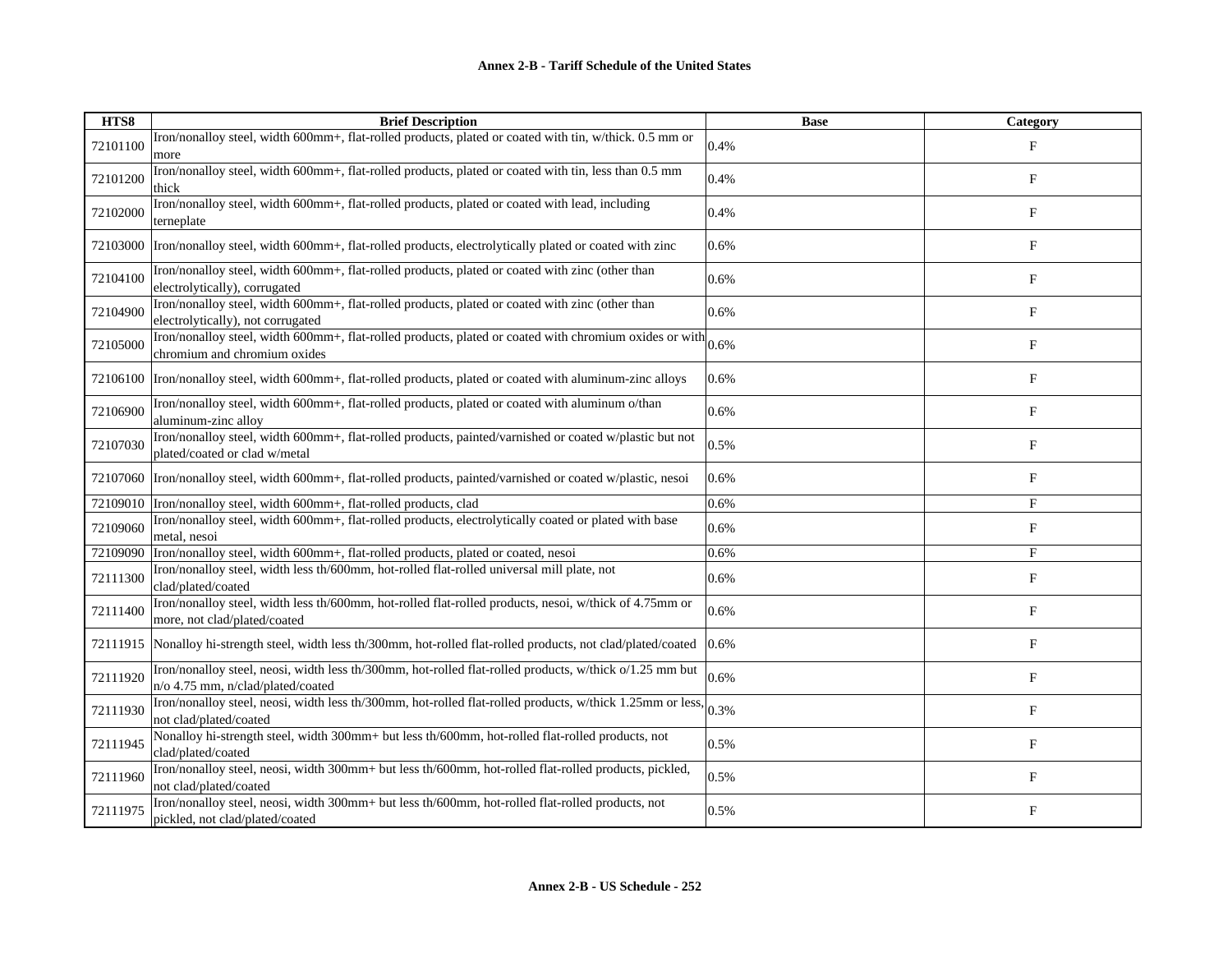| HTS8     | <b>Brief Description</b>                                                                                                                      | <b>Base</b> | Category                  |
|----------|-----------------------------------------------------------------------------------------------------------------------------------------------|-------------|---------------------------|
| 72112315 | Nonalloy hi-strength steel, width less th/300mm, cold-rolled flat-rolled, <0.25% carbon, w/thick<br>o/1.25mm, not clad/plated/coated          | 0.3%        | $_{\rm F}$                |
| 72112320 | Iron/nonalloy steel, nesoi, width less th/300mm, cold-rolled flat-rolled, <0.25% carbon, w/thick<br>o/1.25mm, not clad/plated/coated          | 0.6%        | F                         |
| 72112330 | Iron/nonalloy steel, nesoi, width less th/300mm, cold-rolled flat-rolled, <0.25% carbon, w/thick<br>o/0.25mm n/o 1.25mm, not clad/plated      | 0.3%        | $_{\rm F}$                |
| 72112345 | Iron/nonalloy steel, nesoi, width less th/300mm, cold-rolled flat-rolled, <0.25% carbon, w/thick n/o<br>0.25mm, not clad/plated/coated        | 0.2%        | F                         |
| 72112360 | Iron/nonalloy steel, nesoi, width 300mm+ but less th/600mm, cold-rolled flat-rolled, <0.25% carbon,<br>not clad/plated/coated                 | 0.5%        | F                         |
| 72112920 | Iron/nonalloy steel, width less th/300mm, cold-rolled flat-rolled, w/0.25% or more carbon, w/thick<br>o/0.25mm, not clad/plated/coated        | 0.3%        | F                         |
| 72112945 | Iron/nonalloy steel, width less th/300mm, cold-rolled flat-rolled, w/0.25% or more carbon, w/thick<br>0.25mm or less, not clad/plated/coated  | 0.2%        | F                         |
| 72112960 | Iron/nonalloy steel, width 300mm+ but less th/600mm, cold-rolled flat-rolled, w/0.25% or more<br>carbon, not clad/plated/coated               | 0.5%        | $_{\rm F}$                |
| 72119000 | Iron/nonalloy steel, width less th/600mm, flat-rolled further worked than cold-rolled, not clad, plated or<br>coated                          | 0.5%        | $\boldsymbol{\mathrm{F}}$ |
| 72121000 | Iron/nonalloy steel, width less th/600mm, flat-rolled products, plated or coated with tin                                                     | 0.4%        | F                         |
| 72122000 | Iron/nonalloy steel, width less th/600mm, flat-rolled products, electrolytically plated or coated with<br>zinc                                | 0.6%        | F                         |
| 72123010 | Iron/nonalloy steel, width less th/300mm, flat-rolled products, plated/coated with zinc (other than<br>electrolytically), w/thick o/0.25mm    | 0.3%        | F                         |
| 72123030 | Iron/nonalloy steel, width less th/300mm, flat-rolled products, plated/coated w/zinc (other than<br>electrolytically), w/thick 0.25mm or less | 0.2%        | F                         |
| 72123050 | Iron/nonalloy steel, width 300+ but less th/600mm, flat-rolled products, plated or coated with zinc<br>(other than electrolytically)          | 0.6%        | $\boldsymbol{\mathrm{F}}$ |
|          | 72124010  Iron/nonalloy steel, width less th/300mm, flat-rolled products, painted, varnished or coated w/plastic                              | 0.3%        | $\boldsymbol{\mathrm{F}}$ |
| 72124050 | Iron/nonalloy steel, width 300+ but less th/600mm, flat-rolled products, painted, varnished or coated<br>w/plastic                            | 0.5%        | F                         |
| 72125000 | Iron/nonalloy steel, width less th/600mm, flat-rolled products, plated or coated nesoi                                                        | 0.6%        | F                         |
| 72126000 | Iron/nonalloy steel, width less th/600mm, flat-rolled products, clad                                                                          | 0.6%        | F                         |
| 72131000 | Iron/nonalloy, concrete reinforcing bars and rods in irregularly wound coils, hot-rolled                                                      | 0.5%        | F                         |
| 72132000 | Free-cutting steel, bars and rods in irregularly wound coils, hot-rolled                                                                      | 0.2%        | $_{\rm F}$                |
| 72139130 | Iron/nonalloy steel, nesoi, hot-rolled bars & rods in irregularly wound coils, w/cir. x-sect. diam.<br><14mm, n/tempered/treated/partly mfd   | 0.2%        | $_{\rm F}$                |
| 72139145 | Iron/nonalloy steel, nesoi, hot-rolled bars & rods in irregularly wound coils, w/cir. x-sect. diam.<br>$\leq$ 14mm, w/0.6% + of carbon, nesoi | 0.2%        | F                         |
| 72139160 | Iron/nonalloy steel, nesoi, hot-rolled bars & rods in irregularly wound coils, w/cir. x-sect. diam.<br><14mm, w/less th/0.6% carbon, nesoi    | 0.2%        | $_{\rm F}$                |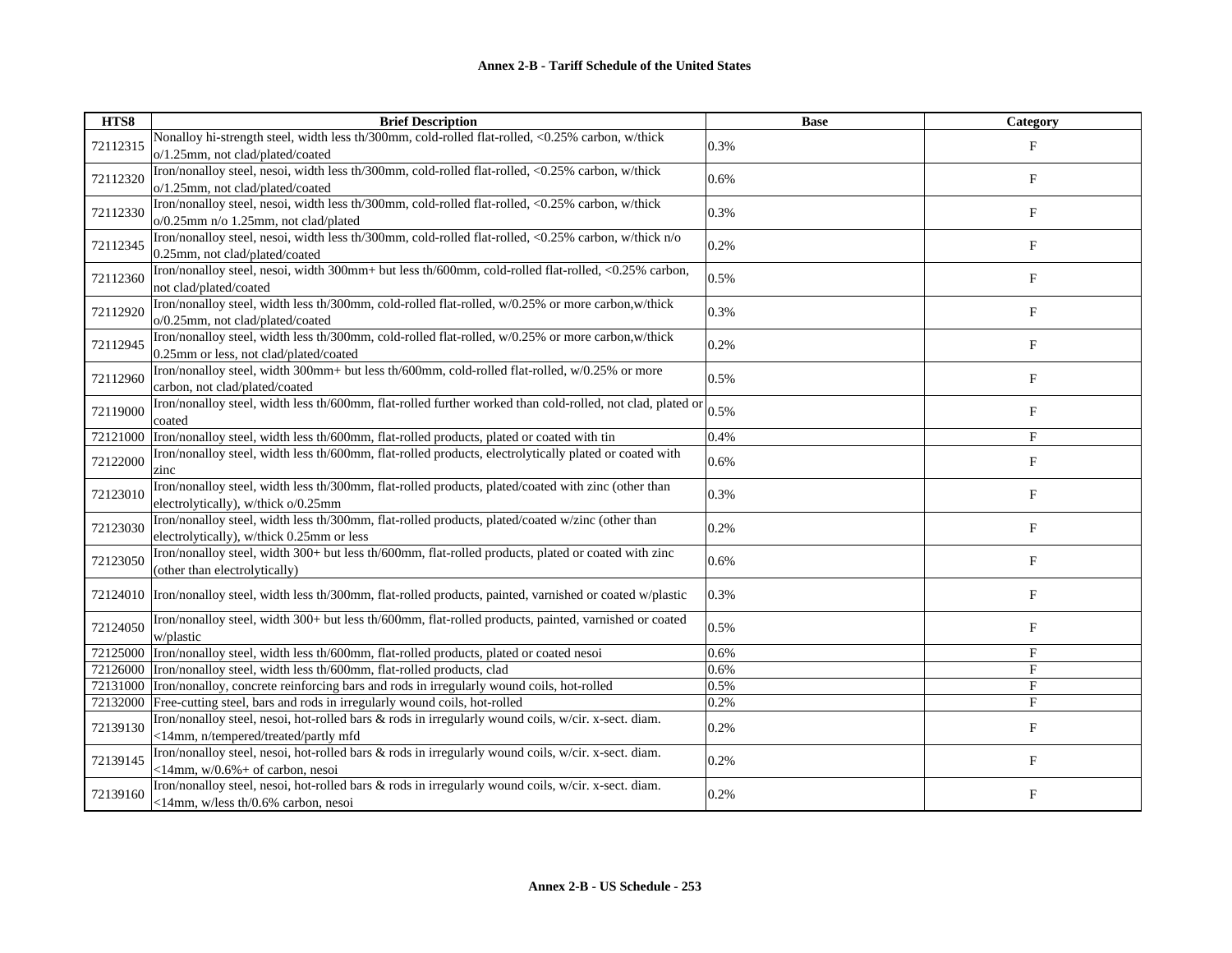| HTS8     | <b>Brief Description</b>                                                                                                                       | <b>Base</b> | <b>Category</b>           |
|----------|------------------------------------------------------------------------------------------------------------------------------------------------|-------------|---------------------------|
| 72139900 | Iron/nonalloy steel, nesoi, hot-rolled bars & rods, w/cir. x-sect. diam 14+mm or non-circ. x-sect., in                                         | 0.2%        | $_{\rm F}$                |
|          | irregularly wound coils, nesoi                                                                                                                 |             |                           |
| 72141000 | Iron/nonalloy steel, forged bars and rods, not in coils                                                                                        | 0.5%        | F                         |
| 72142000 | Iron/nonalloy steel, concrete reinforcing bars and rods, not further worked than hot-rolled, hot-drawn or<br>hot-extruded, n/coils             | 0.5%        | $_{\rm F}$                |
| 72143000 | Free-cutting steel, bars and rods, not further worked than hot-rolled, hot-drawn or hot-extruded, n/coils,<br>nesoi                            | 0.5%        | F                         |
| 72149100 | Iron/nonalloy steel, bars and rods, not further worked than hot-rolled, hot-drawn or hot-extruded,<br>w/rectangular (o/than square) X-section  | 0.5%        | F                         |
| 72149900 | Iron/nonalloy steel, bars and rods, not further worked than hot-rolled, hot-drawn or hot-extruded, w/non<br>rectangular X-sect, not in coils   | 0.5%        | F                         |
|          | 72151000 Free-cutting steel, bars and rods, not further worked than cold-formed or cold-finished, not in coils                                 | 0.8%        | $_{\rm F}$                |
|          | 72155000 Tron/nonalloy steel nesoi, bars and rods, not further wkd. than cold-formed or cold-finished, not in coils 0.8%                       |             | F                         |
|          | 72159010 Tron/nonalloy steel, bars and rods, not cold-formed, plated or coated with metal                                                      | 0.3%        | $_{\rm F}$                |
|          | 72159030 Iron/nonalloy steel, bars and rods, cold-formed, plated or coated with metal                                                          | 0.8%        | $_{\rm F}$                |
| 72159050 | Iron/nonalloy steel, bars and rods, further worked than cold-formed or cold-finished, nesoi                                                    | 0.8%        | F                         |
| 72161000 | Iron/nonalloy steel, U,I or H-sections, not further worked than hot-rolled, hot-drawn or extruded,<br>w/height under 80 mm                     | 0.1%        | $_{\rm F}$                |
| 72162100 | Iron/nonalloy steel, L-sections, not further worked than hot-rolled, hot-drawn or extruded, w/height<br>under 80 mm                            | 0.1%        | F                         |
| 72162200 | Iron/nonalloy steel, T-sections, not further worked than hot-rolled, hot-drawn or extruded, w/height<br>under 80 mm                            | 0.1%        | $\boldsymbol{\mathrm{F}}$ |
| 72163100 | Iron/nonalloy steel, U-sections, not further worked than hot-rolled, hot-drawn or extruded, w/height of<br>80 mm or more                       | 0.1%        | F                         |
| 72163200 | Iron/nonalloy steel, I-sections (standard beams), not further worked than hot-rolled, hot-drawn or<br>extruded, w/height 80 mm or more         | 0.1%        | F                         |
| 72163300 | Iron/nonalloy steel, H-sections, not further worked than hot-rolled, hot-drawn or extruded, w/height 80<br>mm or more                          | 0.1%        | F                         |
| 72164000 | Iron/nonalloy steel, L or T-sections, not further worked than hot-rolled, hot-drawn or extruded,<br>w/height 80 mm or more                     | 0.1%        | F                         |
| 72165000 | Iron/nonalloy steel, angles, shapes & sections nesoi, not further worked than hot-rolled, hot-drawn or<br>extruded                             | 0.1%        | F                         |
| 72166100 | Iron/nonalloy steel, angles, shapes & sections nesoi, not further worked than cold-formed or cold-<br>finished, from flat-rolled products      | 0.5%        | $_{\rm F}$                |
| 72166900 | Iron/nonalloy steel, angles, shapes & sections nesoi, not further worked than cold-formed or cold-<br>finished, not from flat-rolled products  | 0.5%        | F                         |
| 72169100 | Iron/nonalloy steel, angle, shapes & sections nesoi,cold-formed/cold-finished from flat-rolled prod. &<br>furth wkd th/cold-formed/cold-finish | 0.4%        | F                         |
| 72169900 | Iron/nonalloy steel, angles, shapes & sections nesoi, further wkd. than cold-formed or cold-finished and<br>not from flat-rolled products      | 0.4%        | F                         |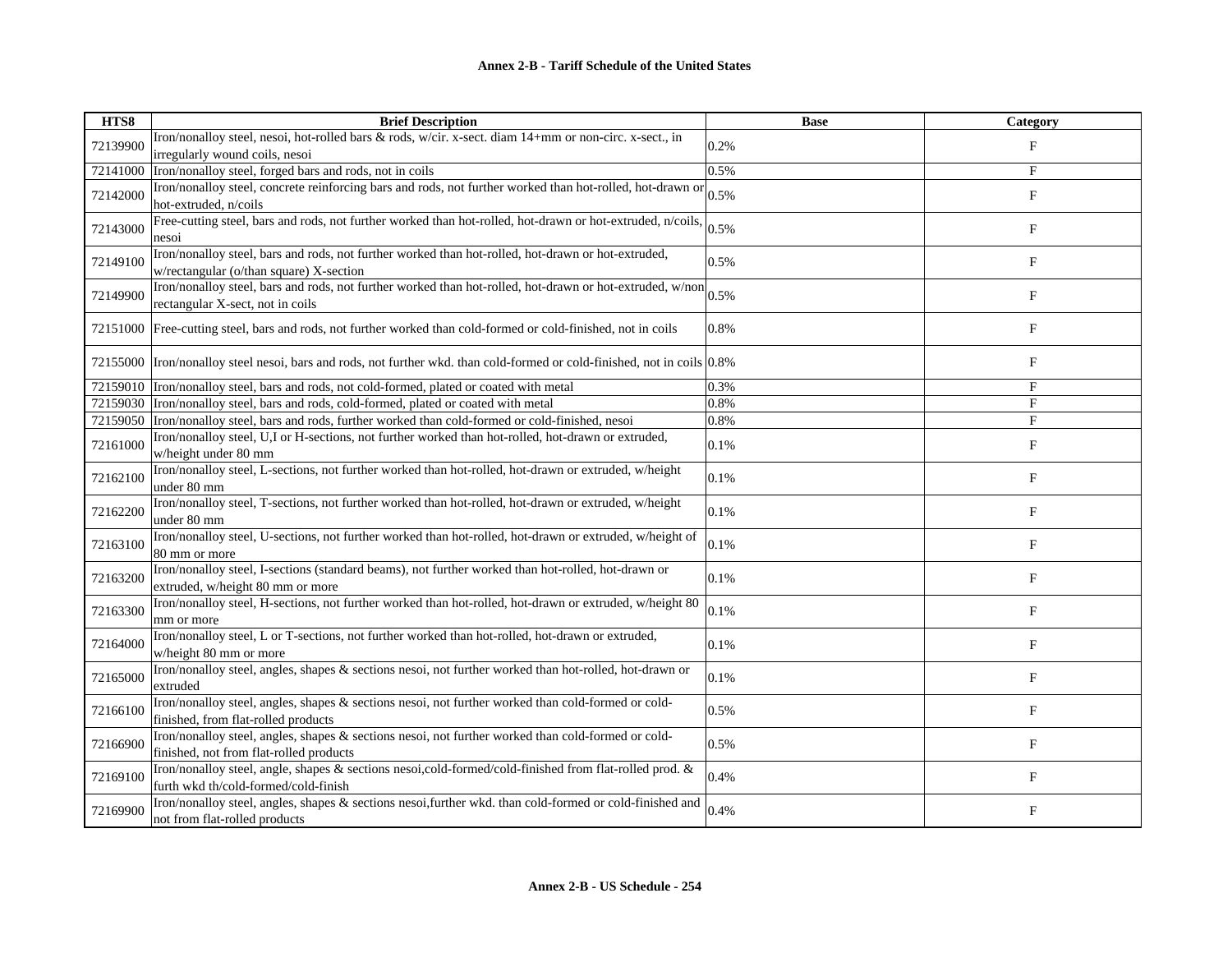| HTS8     | <b>Brief Description</b>                                                                                                             | <b>Base</b> | Category                  |
|----------|--------------------------------------------------------------------------------------------------------------------------------------|-------------|---------------------------|
|          | 72171010 Tron/nonalloy steel, flat wire, <0.25% carbon, not plated or coated, w/thick n/o 0.25 mm                                    | 0.4%        | F                         |
| 72171020 | Iron/nonalloy steel, flat wire, <0.25% carbon, not plated or coated, w/thick $o/0.25$ mm but n/o 1.25 mm $ 0.3\% $                   |             | F                         |
| 72171030 | Iron/nonalloy steel, flat wire, <0.25% carbon, not plated or coated, w/thick o/1.25 mm                                               | 0.5%        | $_{\rm F}$                |
| 72171040 | Iron/nonalloy steel, round wire, <0.25% carbon, not plated or coated, w/diameter less than 1.5 mm                                    | 0.5%        | $_{\rm F}$                |
|          | 72171050  Iron/nonalloy steel, round wire, <0.25% carbon, not plated or coated, w/diameter of 1.5 mm or more                         | 0.2%        | F                         |
| 72171060 | Iron/nonalloy steel, wire (other than flat or round), <0.25% carbon, not plated or coated                                            | 0.6%        | F                         |
|          | 72171070 Tron/nonalloy steel, flat wire, w/0.25% or more carbon, not plated or coated                                                | 0.3%        | F                         |
| 72171080 | Iron/nonalloy steel, round wire, w/0.25% or more carbon, not plated or coated                                                        | 0.5%        | $_{\rm F}$                |
| 72171090 | Iron/nonalloy steel, wire (other than flat or round), $w/0.25\%$ or more of carbon, not plated or coated                             | 0.6%        | F                         |
| 72172015 | Iron/nonalloy steel, flat wire, plated or coated with zinc                                                                           | 0.5%        | F                         |
| 72172030 | Iron/nonalloy steel, round wire, <0.25% carbon, plated or coated with zinc, w/diameter of 1.5 mm or<br>more                          | 0.2%        | $_{\rm F}$                |
| 72172045 | Iron/nonalloy steel, round wire, w/0.25% or more carbon and/or <1.5mm diam, plated or coated with<br>zinc                            | 0.5%        | F                         |
| 72172060 | Iron/nonalloy steel, wire (other than flat or round), <0.25% carbon, plated or coated with zinc                                      | 0.6%        | $_{\rm F}$                |
| 72172075 | Iron/nonalloy steel, wire (other than flat or round), w/0.25% or more of carbon, plated or coated with<br>zinc                       | 0.5%        | F                         |
| 72173015 | Iron/nonalloy steel, flat wire, plated or coated with base metal other than zinc                                                     | 0.5%        | F                         |
| 72173030 | Iron/nonalloy steel, round wire, <0.25% carbon, plated or coated with base metal other than zinc,<br>w/diam. of 1.5 mm or more       | 0.2%        | $\mathbf F$               |
| 72173045 | Iron/nonalloy steel, round wire, w/0.25% or more carbon and/or <1.5mm diam, plated or coated with<br>base metal other than zinc      | 0.5%        | F                         |
| 72173060 | Iron/nonalloy steel, wire (other than flat or round), <0.25% carbon, plated or coated with base metal<br>other than zinc             | 0.6%        | $\boldsymbol{\mathrm{F}}$ |
| 72173075 | Iron/nonalloy steel, wire (other than flat or round), w/0.25% or more of carbon, plated or coated with<br>base metal other than zinc | 0.5%        | F                         |
| 72179010 | Iron/nonalloy steel, wire, coated with plastics                                                                                      | 0.1%        | F                         |
| 72179050 | Iron/nonalloy steel, wire, plated or coated with materials other than base metals or plastics                                        | 0.5%        | F                         |
| 72181000 | Stainless steel, ingots and other primary forms                                                                                      | 0.5%        | F                         |
| 72189100 | Stainless steel, semifinished products of rectangular (other than square) cross-section                                              | 0.5%        | F                         |
| 72189900 | Stainless steel, semifinished products, other than of rectangular (other than square) cross-section                                  | 0.5%        | F                         |
| 72191100 | Stainless steel, width 600mm+, hot-rolled flat-rolled products, in coils, w/thickness o/10 mm                                        | 1.0%        | F                         |
| 72191200 | Stainless steel, width 600mm+, hot-rolled flat-rolled products, in coils, w/thick. 4.75 mm or more but<br>$n$ o 10 mm                | 1.0%        | F                         |
| 72191300 | Stainless steel, width 600mm+, hot-rolled flat-rolled products, in coils, w/thick. 3 mm or more but less<br>than 4.75 mm             | 1.0%        | F                         |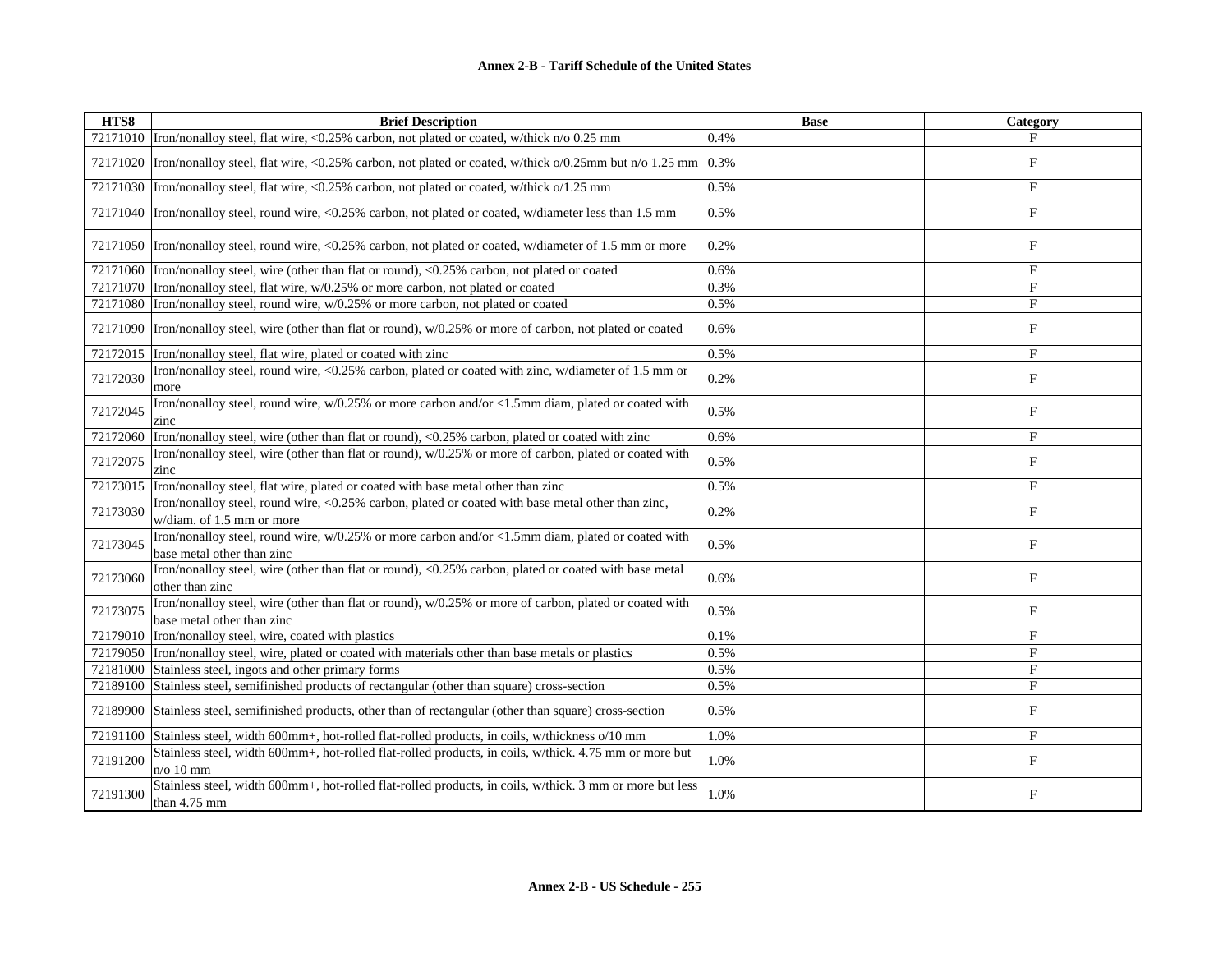| HTS8     | <b>Brief Description</b>                                                                                                      | <b>Base</b> | Category                  |
|----------|-------------------------------------------------------------------------------------------------------------------------------|-------------|---------------------------|
| 72191400 | Stainless steel, width 600mm+, hot-rolled flat-rolled products, in coils, w/thickness less than 3 mm                          | 1.0%        | $_{\rm F}$                |
| 72192100 | Stainless steel, width 600mm+, hot-rolled flat-rolled products, not in coils, w/thickness o/10 mm                             | 1.0%        | $_{\rm F}$                |
| 72192200 | Stainless steel, width 600mm+, hot-rolled flat-rolled products, not in coils, w/thick. 4.75 mm or more<br>but n/o 10 mm       | 1.0%        | ${\rm F}$                 |
| 72192300 | Stainless steel, width 600mm+, hot-rolled flat-rolled products, not in coils, w/thick. 3 mm or more but<br>less than 4.75 mm  | 1.0%        | F                         |
| 72192400 | Stainless steel, width 600mm+, hot-rolled flat-rolled products, not in coils, w/thickness less than 3 mm                      | 1.0%        | F                         |
| 72193100 | Stainless steel, width 600mm+, cold-rolled flat-rolled products, w/thickness of 4.75 mm or more                               | 1.0%        | $\mathbf F$               |
| 72193200 | Stainless steel, width 600mm+, cold-rolled flat-rolled products, w/thickness of 3 mm or more but less<br>than $4.75$ mm       | 1.0%        | $\boldsymbol{\mathrm{F}}$ |
| 72193300 | Stainless steel, width 600mm+, cold-rolled flat-rolled products, w/thickness $\omega/1$ mm but less than 3 mm 1.0%            |             | F                         |
| 72193400 | Stainless steel, width 600mm+, cold-rolled flat-rolled products, w/thickness of 0.5 mm or more but n/o<br>1 mm                | 1.0%        | F                         |
| 72193500 | Stainless steel, width 600mm+, cold-rolled flat-rolled products, w/thickness of less than 0.5 mm                              | 1.0%        | $\mathbf F$               |
| 72199000 | Stainless steel, width 600mm+, flat-rolled products, nesoi, further worked than cold-rolled                                   | 0.6%        | F                         |
| 72201100 | Stainless steel, width less th/600mm, hot-rolled flat-rolled products, w/thickness of 4.75 mm or more                         | 1.1%        | $_{\rm F}$                |
| 72201210 | Stainless steel, width 300m+ but less th/600mm, not-rolled flat-rolled products, w/thickness of less<br>than 4.75 mm          | 1.0%        | F                         |
| 72201250 | Stainless steel, width less th/300mm, hot-rolled flat-rolled products, w/thickness of less than 4.75 mm                       | 1.2%        | $\boldsymbol{\mathrm{F}}$ |
| 72202010 | Stainless steel, width 300+ but less th/600mm, cold-rolled flat-rolled products                                               | 1.0%        | $_{\rm F}$                |
| 72202060 | Stainless steel, width less th/300mm, cold-rolled flat-rolled products, w/thickness o/1.25 mm                                 | 1.2%        | $_{\rm F}$                |
| 72202070 | Stainless steel, width less th/300mm, cold-rolled flat-rolled products, w/ thickness of 0.25 mm but n/o<br>l.25 mm            | 1.1%        | $_{\rm F}$                |
| 72202080 | Stainless razor blade steel, width less th/300mm, cold-rolled flat-rolled, w/thickness n/o 0.25 mm                            | 0.5%        | $_{\rm F}$                |
| 72202090 | Stainless steel (o/than razor blade steel), width less th/300mm, cold-rolled flat-rolled products,<br>w/thickness n/o 0.25 mm | 0.8%        | $_{\rm F}$                |
| 72209000 | Stainless steel, width less th/600mm, flat-rolled products further worked than cold-rolled                                    | 0.6%        | $\mathbf F$               |
| 72210000 | Stainless steel, bars and rods in irregularly wound coils, hot-rolled                                                         | 0.5%        | F                         |
| 72221100 | Stainless steel, bars and rods, hot-rolled, hot-drawn or extruded, of circular cross-section                                  | 1.1%        | $_{\rm F}$                |
| 72221900 | Stainless steel, bars and rods, hot-rolled, hot-drawn or extruded, other than of circular cross-section                       | 1.1%        | ${\bf F}$                 |
| 72222000 | Stainless steel, bars and rods, not further worked than cold-formed or cold-finished, nesoi                                   | 1.1%        | F                         |
| 72223000 | Stainless steel, bars and rods, further worked than cold-formed or cold-finished, nesoi                                       | 1.1%        | F                         |
| 72224030 | Stainless steel, angles, shapes & sections, hot-rolled, not drilled/punched or otherwise advanced                             | 0.2%        | $\boldsymbol{\mathrm{F}}$ |
| 72224060 | Stainless steel, angles, shapes & sections, other than hot-rolled and not drilled/punched or otherwise<br>advanced            | 0.5%        | F                         |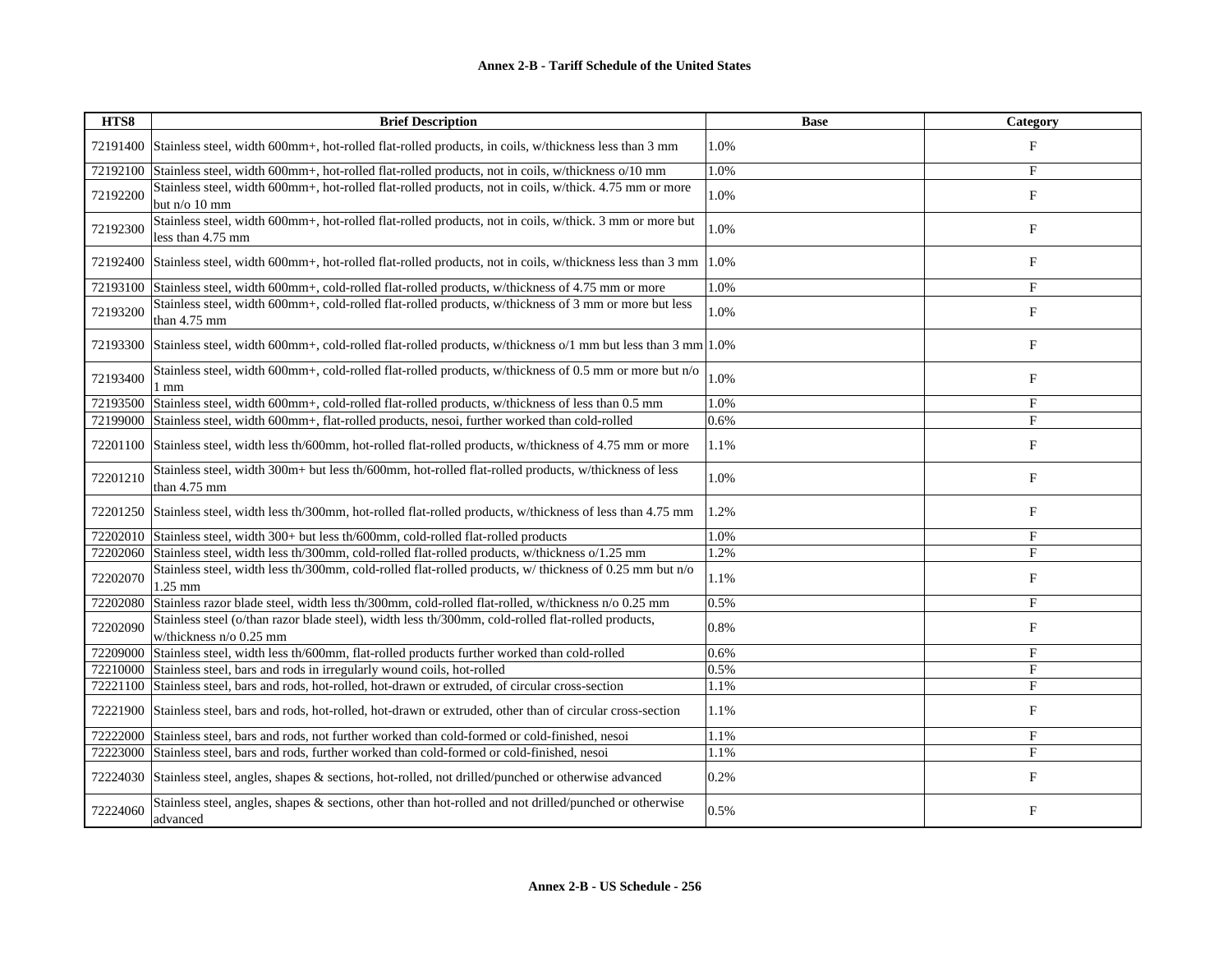| HTS8     | <b>Brief Description</b>                                                                                                                      | <b>Base</b> | Category                  |
|----------|-----------------------------------------------------------------------------------------------------------------------------------------------|-------------|---------------------------|
| 72230010 | Stainless steel, round wire                                                                                                                   | 0.9%        | F                         |
| 72230050 | Stainless steel, flat wire                                                                                                                    | 0.3%        | $\mathbf{F}$              |
| 72230090 | Stainless steel, wire (other than round or flat wire)                                                                                         | 0.6%        | F                         |
| 72241000 | Alloy (o/than stainless) steel, ingots and other primary forms                                                                                | 0.5%        | F                         |
| 72249000 | Alloy (o/than stainless) steel, semifinished products                                                                                         | 0.5%        | $\mathbf{F}$              |
| 72251100 | Alloy silicon electrical steel (grain-oriented), width 600mm+, flat-rolled products                                                           | 0.6%        | F                         |
| 72251900 | Alloy silicon electrical steel (other than grain-oriented), width 600mm+, flat-rolled products                                                | 0.6%        | F                         |
| 72252000 | Alloy high-speed steel, width 600mm+, flat-rolled products                                                                                    | 1.0%        | F                         |
| 72253010 | Alloy tool steel (o/than hi-speed), width 600m+, hot-rolled flat-rolled products, in coils, w/thick. of<br>4.75 mm or more                    | 1.0%        | F                         |
| 72253030 | Alloy (o/th stainless, silicon elect., hi-speed, or tool) steel, width 600mm+, hot-rolled flat-rolled<br>products, in coils, w/thick 4.75mm+  | 0.4%        | $_{\rm F}$                |
| 72253050 | Alloy tool steel (o/than hi-speed), width 600m+, hot-rolled flat-rolled products, in coils, w/thick. of less<br>than 4.75 mm                  | 1.0%        | F                         |
| 72253070 | Alloy (o/th stainless, silicon elect., hi-speed, or tool) steel, width 600mm+, hot-rolled flat-rolled prod.,<br>in coils, w/thick less 4.75mm | 1.0%        | $\boldsymbol{\mathrm{F}}$ |
| 72254010 | Alloy tool steel (o/than hi-speed), width 600m+, hot-rolled flat-rolled products, n/coils, w/thick. of 4.75<br>mm or more                     | 1.0%        | F                         |
| 72254030 | Alloy (o/th stainless, silicon elect., hi-speed, or tool) steel, width 600mm+, hot-rolled flat-rolled<br>products, n/coils, w/thick 4.75mm+   | 0.4%        | $\mathbf{F}$              |
| 72254050 | Alloy tool steel (o/than hi-speed), width 600m+, hot-rolled flat-rolled products, n/coils, w/thick. of less<br>than 4.75 mm                   | 1.0%        | F                         |
| 72254070 | Alloy (o/th stainless, silicon elect., hi-speed, or tool) steel, width 600mm+, hot-rolled flat-rolled prod.,<br>n/coils, w/thick less 4.75mm  | 1.0%        | $\mathbf F$               |
| 72255010 | Alloy tool steel (o/th hi-speed), width 600mm+, cold-rolled flat-rolled products                                                              | 1.0%        | F                         |
| 72255060 | Alloy steel (o/ than tool), width 600mm+, cold-rolled flat-rolled products, w/thickness 4.75 mm or<br>more                                    | 0.6%        | F                         |
| 72255070 | Alloy heat-resisting steel, width 600mm+, cold-rolled flat-rolled products, w/thickness less than 4.75                                        | 0.4%        | F                         |
| 72255080 | Alloy steel (o/th heat-resisting), width 600mm+, cold-rolled flat-rolled products, w/thickness less than<br>4.75 mm                           | 0.4%        | $\boldsymbol{\mathrm{F}}$ |
| 72259100 | Alloy steel, width 600mm+, flat-rolled products further worked than cold-rolled, electrolytically plated<br>or coated with zinc               | 0.6%        | F                         |
| 72259200 | Alloy steel, width 600mm+, flat-rolled products further worked than cold-rolled, plated or coated with<br>zinc (o/than electrolytically)      | 0.6%        | F                         |
| 72259900 | Alloy steel, width 600mm+, flat-rolled products further worked than cold-rolled, nesoi                                                        | 0.6%        | $_{\rm F}$                |
| 72261110 | Alloy silicon electrical steel (grain-oriented), width 300mm+ but less th/600mm, flat-rolled products                                         | 0.6%        | $_{\rm F}$                |
| 72261190 | Alloy silicon electrical steel (grain-oriented), width less th/300mm, flat-rolled products                                                    | 0.7%        | $_{\rm F}$                |
| 72261910 | Alloy silicon electrical steel (o/than grain-oriented), width 300mm+ but less th/600mm, flat-rolled<br>products                               | 0.6%        | F                         |
| 72261990 | Alloy silicon electrical steel (o/than grain-oriented), width less th/300mm, flat-rolled products                                             | 0.7%        | F                         |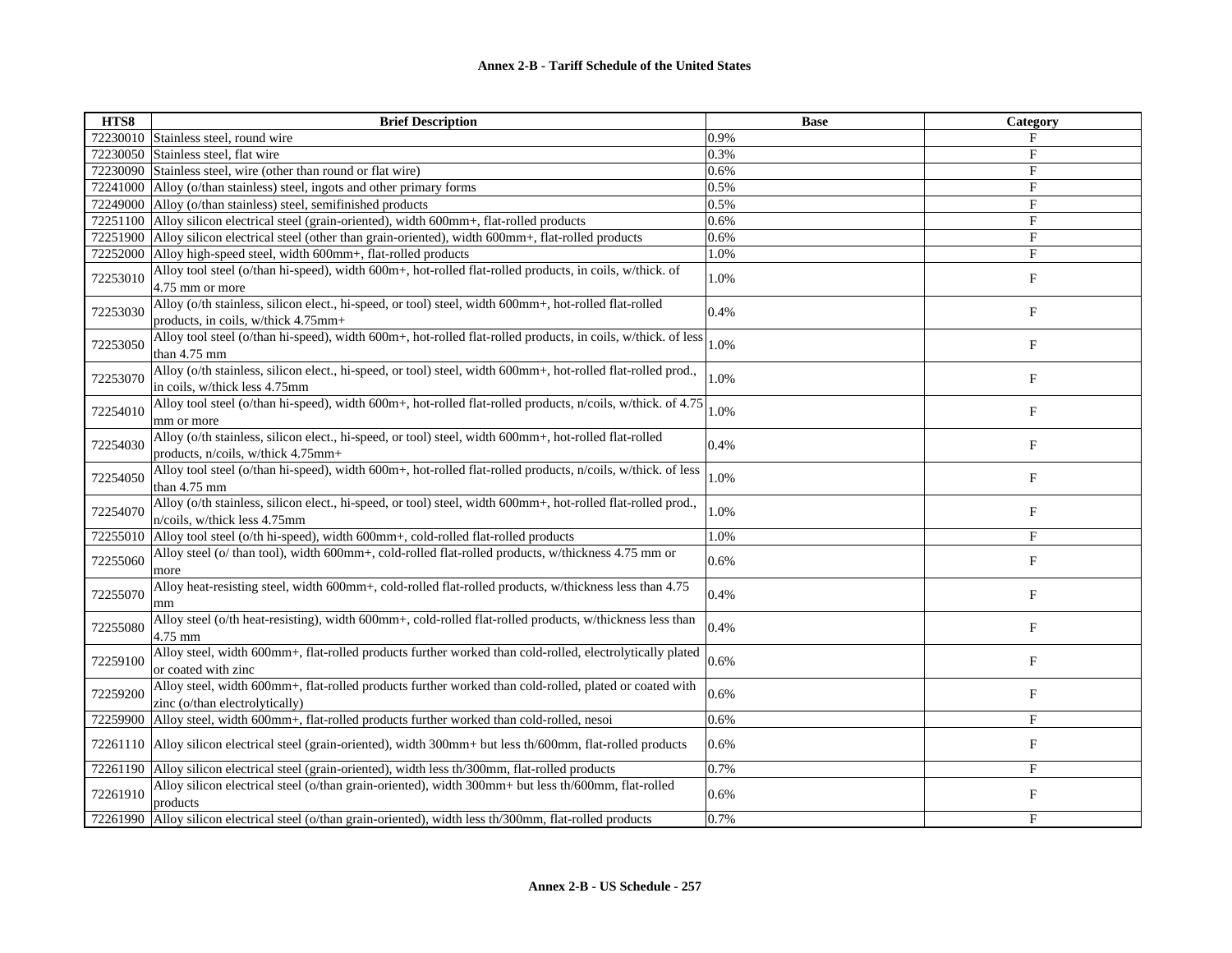| HTS8     | <b>Brief Description</b>                                                                                                                    | <b>Base</b> | Category                  |
|----------|---------------------------------------------------------------------------------------------------------------------------------------------|-------------|---------------------------|
| 72262000 | Alloy high-speed steel, width less th/600mm, flat-rolled products of high-speed steel                                                       | 1.2%        | F                         |
| 72269105 | Alloy chipper knife tool steel (o/than hi-speed), width less th/600mm, hot-rolled flat-rolled products                                      | Free        | $\mathbf C$               |
| 72269115 | Alloy tool steel (o/than hi-speed/chipper knife), width 300mm+ but less th/600mm, hot-rolled flat-<br>rolled products                       | 1.0%        | F                         |
| 72269125 | Alloy tool steel (o/than hi-speed/chipper knife), width less th/300mm, hot-rolled flat-rolled products                                      | 1.2%        | F                         |
| 72269150 | Alloy steel (o/than silicon elect./tool), width less th/600mm, hot-rolled flat-rolled products, w/thickness<br>of 4.75 mm or more           | 0.4%        | F                         |
| 72269170 | Alloy steel (o/than silicon elect./tool), width 300mm+ but less th/600mm, hot-rolled flat-rolled<br>products, w/thickness less than 4.75 mm | 1.0%        | $\boldsymbol{\mathrm{F}}$ |
| 72269180 | Alloy steel (o/than silicon elect./tool), width less th/300mm, hot-rolled flat-rolled products, w/thickness<br>less than 4.75 mm            | 0.6%        | F                         |
| 72269210 | Alloy tool steel (o/than hi-speed), width 300mm+ but less th/600mm, cold-rolled flat-rolled products                                        | 1.0%        | $_{\rm F}$                |
| 72269230 | Alloy tool steel (o/than hi-speed), width less th/300mm, cold-rolled flat-rolled products                                                   | 1.1%        | F                         |
| 72269250 | Alloy steel (o/than tool), width 300mm+ but less th/600mm, cold-rolled flat-rolled products                                                 | 0.4%        | F                         |
| 72269270 | Alloy steel (o/than tool), width less th/300mm, cold-rolled flat-rolled products, w/thickness n/o 0.25<br>mm                                | 0.5%        | $\boldsymbol{\mathrm{F}}$ |
| 72269280 | Alloy steel (o/than tool), width less th/300mm, cold-rolled flat-rolled products, w/thickness o/0.25 mm                                     | 0.6%        | F                         |
| 72269300 | Alloy steel, width less th/600mm, flat-rolled products further worked than cold-rolled, electrolytically<br>plated or coated with zinc      | 0.6%        | F                         |
| 72269400 | Alloy steel, width less th/600mm, flat-rolled products further wrkd than cold-rolled, plated or coated<br>with zinc o/than electrolytically | 0.6%        | F                         |
| 72269900 | Alloy steel (n/plated or coated w/zinc), width less than 600mm, flat-rolled products further worked<br>than cold-rolled, nesoi              | 0.6%        | F                         |
| 72271000 | Alloy high-speed steel, bars and rods in irregularly wound coils, hmot-rolled                                                               | 0.5%        | F                         |
| 72272000 | Alloy silico-manganese steel, bars and rods in irregularly wound coils, hot-rolled                                                          | 0.4%        | F                         |
| 72279010 | Alloy tool steel (o/than hi-speed), bars & rods in irregular wound coils, hot-rolled, n/tempered, treated<br>or partly manufactured         | 0.2%        | F                         |
| 72279020 | Alloy tool steel (o/than hi-speed), bars and rods in irregularly wound coils, hot-rolled, nesoi                                             | 0.4%        | F                         |
| 72279060 | Alloy steel (o/than hi-speed/silico-mang./tool) steel, bars and rods in irregularly wound coils, hot-rolled 0.4%                            |             | $\boldsymbol{\mathrm{F}}$ |
| 72281000 | Alloy high-speed steel, bars and rods, o/than hot-rolled and in irregularly wound coils                                                     | 1.2%        | F                         |
| 72282010 | Alloy silico-manganese steel, bars and rods, not cold-formed, o/than hot-rolled and in irregularly<br>wound coils                           | 0.6%        | F                         |
| 72282050 | Alloy silico-manganese steel, bars and rods, cold formed, o/than hot-rolled and in irregularly wound<br>coils                               | 0.8%        | F                         |
| 72283020 | Alloy ball-bearing tool steel, bars and rods, not further worked than hot-rolled, hot-drawn or extruded                                     | 0.6%        | A                         |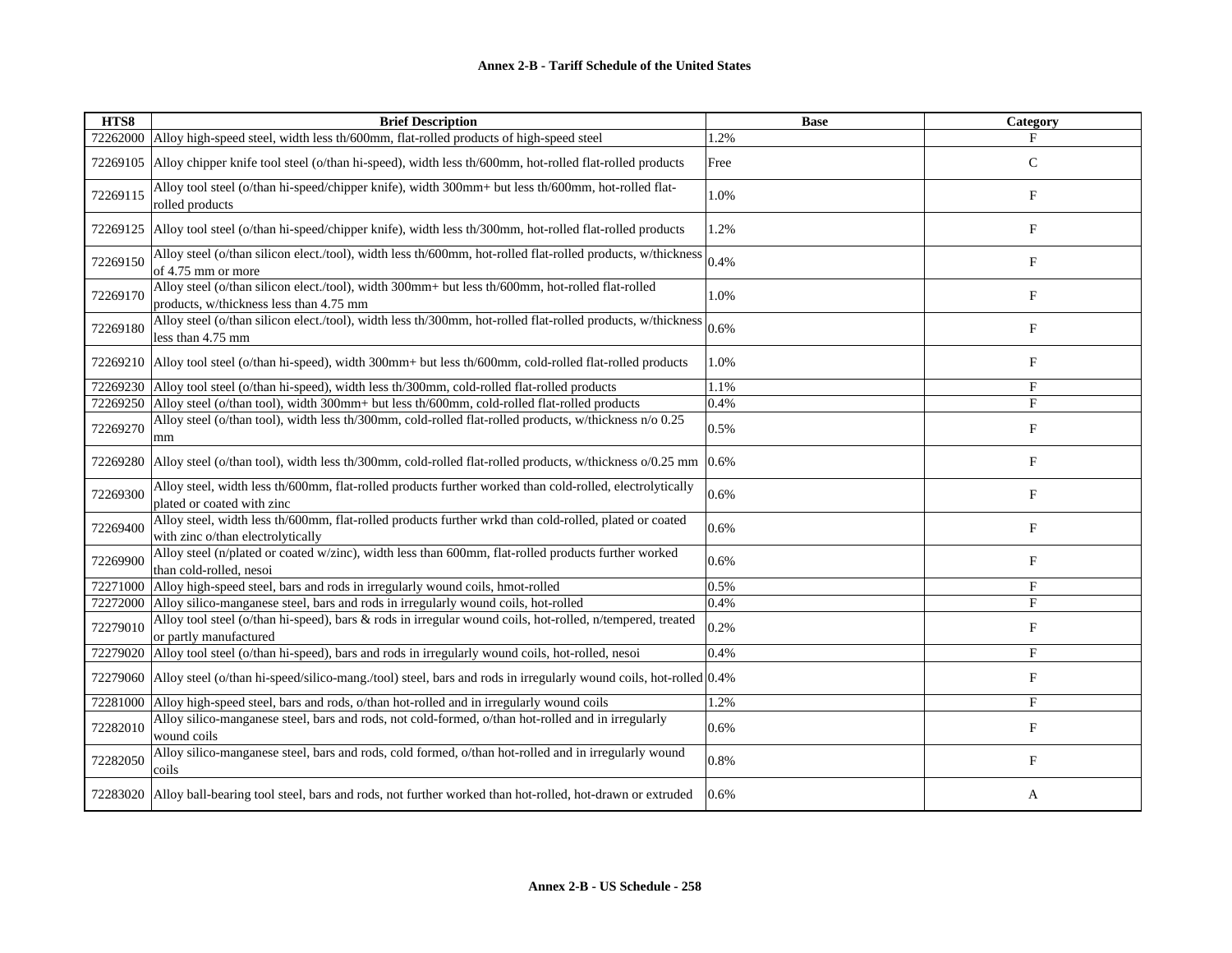| HTS8     | <b>Brief Description</b>                                                                                                             | <b>Base</b> | Category       |
|----------|--------------------------------------------------------------------------------------------------------------------------------------|-------------|----------------|
| 72283040 | Alloy chipper knife tool steel, bars and rods, not cold-formed & not further worked than hot-rolled, hot- $\vert$ Free               |             | $\mathsf{C}$   |
|          | drawn or extruded                                                                                                                    |             |                |
|          | Alloy tool steel (o/than ball-bearing/chipper knife), bars and rods, not further worked than hot-rolled,                             | 1.1%        | $\mathbf{F}$   |
| 72283060 | hot-drawn or extruded                                                                                                                |             |                |
| 72283080 | Alloy steel (o/than hi-speed, silico-mang./tool), bars and rods, not further worked than hot-rolled, hot-                            | 0.6%        | $\mathbf{F}$   |
|          | drawn or extruded                                                                                                                    |             |                |
| 72284000 | Alloy steel, bars and rods, not further worked than forged                                                                           | 0.6%        | $_{\rm F}$     |
| 72285010 | Alloy tool steel (o/than hi-speed), bars and rods, not further worked than cold-formed or cold-finished                              | 1.1%        | $\mathbf{F}$   |
| 72285050 | Alloy steel (o/than tool), bars and rods, not further worked than cold-formed or cold-finished                                       | 0.8%        | $_{\rm F}$     |
| 72286010 | Alloy tool steel (o/than hi-speed), bars and rods, further worked than hot-rolled, forged, cold-formed or                            | 1.1%        | F              |
|          | cold-finished                                                                                                                        |             |                |
| 72286060 | Alloy steel (o/than tool), bars and rods, further worked than hot-rolled, forged but not cold-formed                                 | 0.6%        | $\mathbf F$    |
| 72286080 | Alloy steel (o/than tool), bars and rods, cold-formed                                                                                | 0.8%        | $_{\rm F}$     |
| 72287030 | Alloy steel, angles, shapes and sections, hot-rolled & not drilled/not punched and not otherwise<br>advanced                         | 0.2%        | F              |
| 72287060 | Alloy steel, angles, shapes and sections, o/than hot-rolled & not drilled/punced and not otherwise<br>advanced                       | 0.5%        | $\mathbf{F}$   |
| 72288000 | Alloy steel hollow drill bars and rods                                                                                               | 0.6%        | $_{\rm F}$     |
|          | 72291000 Alloy high-speed steel, wire                                                                                                | 1.0%        | F              |
| 72292000 | Alloy silico-manganese steel, wire                                                                                                   | 0.9%        | F              |
|          | 72299010 Alloy steel (o/than hi-speed/silico-mang.), flat wire                                                                       | 0.6%        | $\overline{F}$ |
|          | 72299050 Alloy steel (o/than hi-speed/silico-mang.), round wire                                                                      | 0.9%        | $\mathbf{F}$   |
|          | 72299090 Alloy steel (o/than hi-speed/silico-mang.), wire (o/than flat or round wire)                                                | 0.6%        | F              |
|          | 73011000 Tron or steel sheet piling, whether or not drilled, punched or made from assembled elements                                 | 0.1%        | F              |
|          | 73012010 Iron or nonalloy steel, angles, shapes and sections, welded                                                                 | 0.3%        | $\mathbf{F}$   |
|          | 73012050 Alloy steel, angles, shapes and sections of alloy steel, welded                                                             | 0.4%        | $_{\rm F}$     |
|          | 73021010 Iron or nonalloy steel, rails for railway or tramway tracks                                                                 | Free        | $\mathsf{C}$   |
| 73021050 | Alloy steel, rails for railway or tramway tracks                                                                                     | 0.4%        | F              |
| 73023000 | Iron or steel, switch blades, crossing frogs, point rods and other crossing pieces, for jointing or fixing<br>rails                  | Free        | $\mathsf{C}$   |
| 73024000 | Iron or steel, fish plates and sole plates for jointing or fixing rails                                                              | 0.1%        | $_{\rm F}$     |
| 73029010 | Sleepers (cross-ties) for railway or tramway track construction of iron or steel                                                     | 0.1%        | F              |
| 73029090 | Railway or tramway track construction material and other materials specialized for joing or fixing rails,<br>of iron or steel, nesoi | 0.6%        | $\mathbf F$    |
| 73030000 | Cast iron, tubes, pipes and hollow profiles                                                                                          | Free        | $\mathsf{C}$   |
| 73041010 | Iron (o/than cast) or nonalloy steel, seamless line pipe used for oil and gas pipelines                                              | 0.8%        | $_{\rm F}$     |
|          | 73041050 Alloy steel, seamless line pipe used for oil or gas pipelines                                                               | 0.8%        | F              |
|          | 73042130 Iron (o/than cast) or nonalloy steel, seamless drill pipe, of a kind used in drilling for oil or gas                        | 0.8%        | F              |
|          | 73042160 Alloy steel, seamless drill pipe, of a kind used in drilling for oil or gas                                                 | 0.8%        | F              |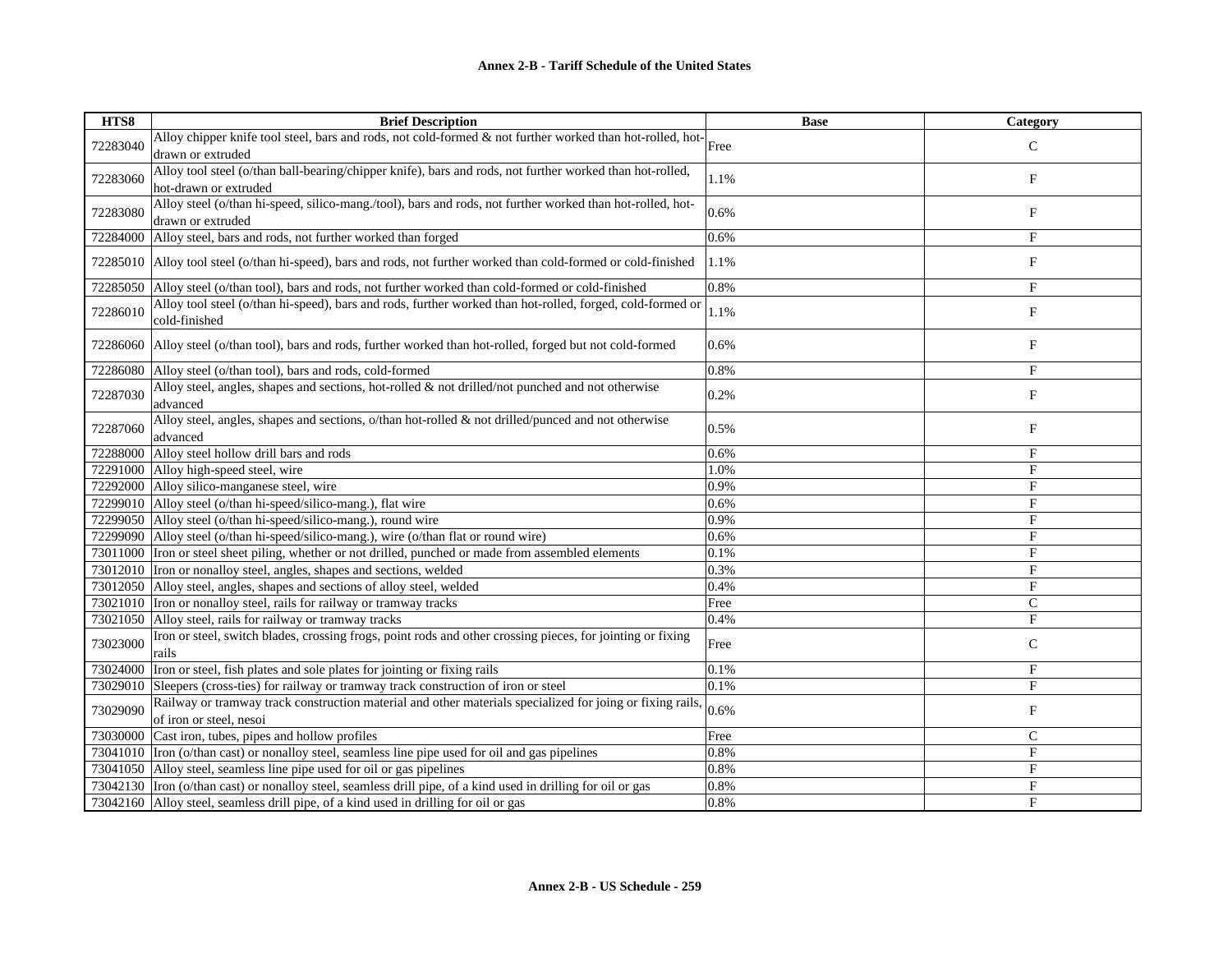| HTS8     | <b>Brief Description</b>                                                                                                                        | <b>Base</b> | Category     |
|----------|-------------------------------------------------------------------------------------------------------------------------------------------------|-------------|--------------|
| 73042910 | Iron (o/than cast) or nonalloy steel, seamless casing pipe, threaded or coupled, of a kind used in drilling $ _{0.6\%}$<br>for oil or gas       |             | $_{\rm F}$   |
| 73042920 | Iron (o/than cast) or nonalloy steel, seamless casing pipe, not threaded or coupled, of a kind used in<br>drilling for oil or gas               | Free        | $\mathsf{C}$ |
| 73042930 | Alloy steel, seamless casing pipe, threaded or coupled, of a kind used in drilling for oil or gas                                               | 0.6%        | F            |
| 73042940 | Alloy steel, seamless casing pipe, not threaded or coupled, of a kind used in drilling for oil or gas                                           | 0.3%        | $_{\rm F}$   |
| 73042950 | Iron (o/than cast) or nonalloy, seamless tubing, of a kind used in drilling for oil or gas                                                      | 0.8%        | $_{\rm F}$   |
| 73042960 | Alloy steel, seamless tubing, of a kind used in drilling for oil or gas                                                                         | 0.8%        | F            |
| 73043130 | Iron (o/than cast) or nonalloy steel, seamless, cold-drawn or cold-rolled, hollow bars w/circular cross<br>section                              | 0.6%        | $_{\rm F}$   |
| 73043160 | Iron (o/than cast) or nonalloy steel, seamless, cold-drawn or cold-rolled, tubes, pipes & hollow profiles,<br>w/circular cross section, nesoi   | 0.8%        | F            |
| 73043900 | Iron (o/than cast) or nonalloy steel, seamless, not cold-drawn or cold-rolled, tubes, pipes and hollow<br>prof., w/circular cross sect., nesoi  | 0.8%        | F            |
| 73044130 | Stainless steel, seamless, cold-drawn/cold-rolled, tubes, pipes and hollow profiles, w/circular cross<br>section & extern. diam less than 19mm  | 0.8%        | $_{\rm F}$   |
| 73044160 | Stainless steel, seamless, cold-drawn/cold-rolled, tubes, pipes and hollow profiles, w/circular cross<br>section & extern. diam of 19mm or more | 0.8%        | $_{\rm F}$   |
| 73044900 | Stainless steel, seamless, not cold-drawn/cold-rolled, tubes, pipes and hollow profiles, w/circular cross<br>section                            | 0.8%        | F            |
| 73045110 | Alloy steel (o/than stainless), seamless, cold-drawn/cold-rolled, tubes, pipes, etc., w/circ. cross sect.,<br>for mfr of ball/roller bearings   | 0.7%        | $_{\rm F}$   |
| 73045150 | Alloy steel (o/than stainless), seamless, cold-drawn/cold-rolled, tubes, pipes and hollow profiles,<br>w/circular cross section, nesoi          | 0.8%        | $_{\rm F}$   |
| 73045910 | Alloy steel (o/than stainless), seamless, n/cold-drawn/cold-rolled, tubes, pipes, etc. w/circ. cross sect.,<br>for mfr ball/roller bearings     | 0.7%        | $_{\rm F}$   |
| 73045920 | Alloy steel (o/than stainless), seamless, n/cold-drawn/cold-rolled, tubes, pipes, etc. w/circ. cross sect.,<br>for boilers, heaters, etc        | 0.8%        | F            |
| 73045960 | Heat-resisting alloy steel (o/than stainless), seamless, n/cold-drawn/cold-rolled, tubes, pipes, etc.,<br>w/circ. cross sect., nesoi            | 0.8%        | $_{\rm F}$   |
| 73045980 | Alloy steel (o/than heat-resist or stainless), seamless, n/cold-drawn/cold-rolled, tubes, pipes and hollow<br>prof., w/circ. cross sect., nesoi | 0.8%        | $_{\rm F}$   |
| 73049010 | Iron (o/than cast) or nonalloy steel, seamless, tubes, pipes and hollow profiles, o/than circ. cross sect.,<br>w/wall thickness of 4 mm or more | Free        | $\mathsf{C}$ |
| 73049030 | Alloy steel (o/than stainless), seamless, tubes, pipes and hollow profiles, o/than circ. cross sect., w/wall<br>thickness of 4 mm or more       | 0.3%        | F            |
| 73049050 | Iron (o/than cast) or nonalloy steel, seamless, tubes, pipes and hollow profiles, o/than circ. cross sect.,<br>w/wall thickness less than 4 mm  | 0.8%        | $_{\rm F}$   |
| 73049070 | Alloy steel (o/than stainless), seamless, tubes, pipes and hollow profiles, o/than circ. cross sect., w/wall<br>thickness less than 4 mm        | 0.8%        | F            |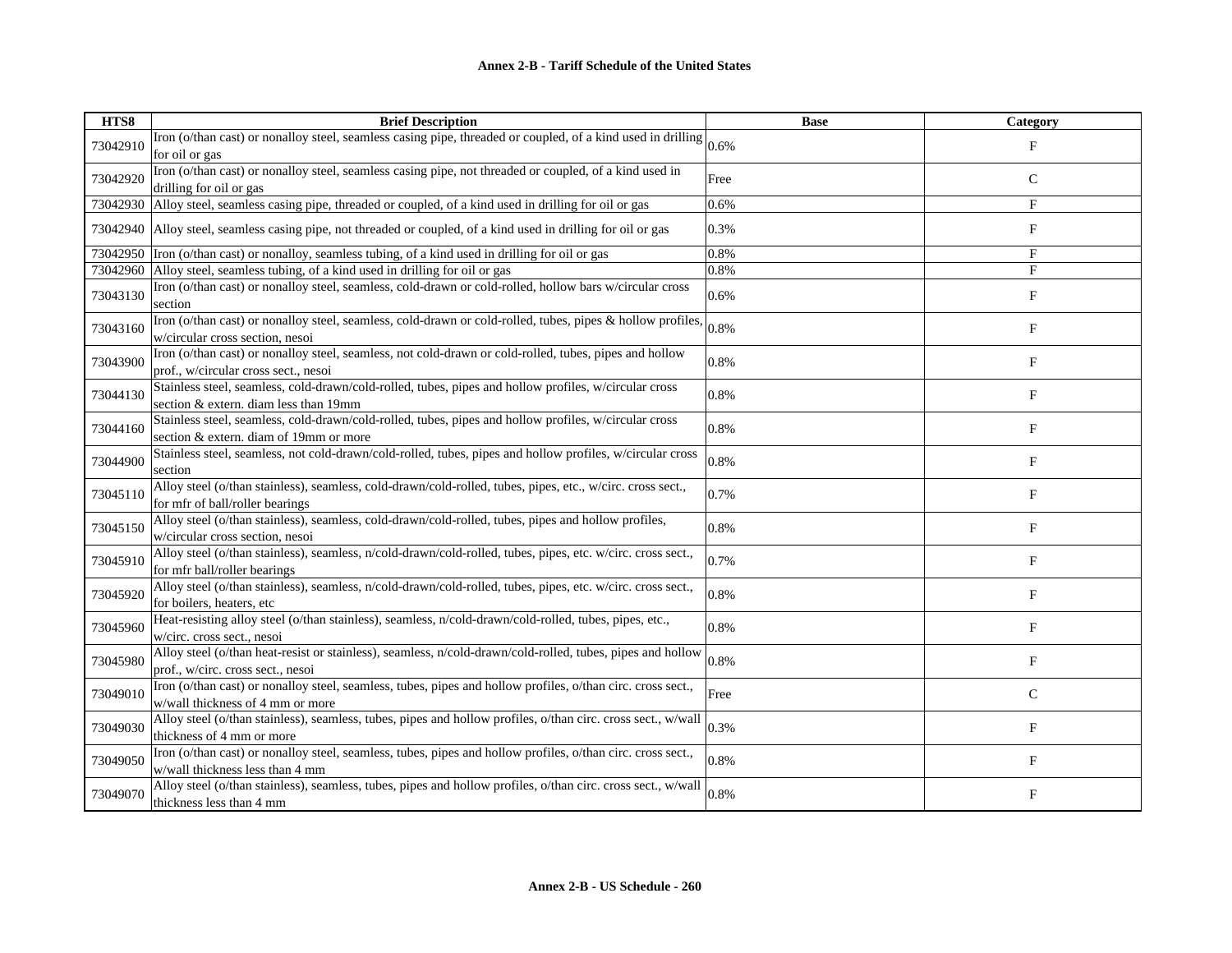| HTS8     | <b>Brief Description</b>                                                                                                                       | <b>Base</b> | Category                  |
|----------|------------------------------------------------------------------------------------------------------------------------------------------------|-------------|---------------------------|
| 73051110 | Iron or nonalloy steel, seamed, w/circ. cross sect. & ext. diam o/406.4mm, line pipe, long. submerg. arc<br>weld., used for oil/gas            | 0.2%        | $_{\rm F}$                |
| 73051150 | Alloy steel, seamed, circ. w/cross sect. & ext. diam o/406.4mm, line pipe, long. submerg. arc weld.,<br>used for oil/gas pipelines             | 0.5%        | $\boldsymbol{\mathrm{F}}$ |
| 73051210 | Iron or nonalloy steel, seamed, w/circ. cross sect. & ext. diam o/406.4mm, line pipe, long. welded<br>nesoi, used for oil/gas                  | 0.2%        | $\boldsymbol{\mathrm{F}}$ |
| 73051250 | Alloy steel, seamed, w/circ. cross sect. & ext. diam o/406.4mm, line pipe, long. welded nesoi, used for<br>oil/gas pipelines                   | 0.5%        | F                         |
| 73051910 | Iron or nonalloy steel, seamed, w/circ. cross sect. & ext. diam o/406.4mm, line pipe, not long. welded,<br>used for oil/gas                    | 0.2%        | F                         |
| 73051950 | Alloy steel, seamed, w/circ. cross sect. & ext. diam o/406.4mm, line pipe, not long. welded, used for<br>oil/gas pipelines                     | 0.5%        | F                         |
| 73052020 | Iron or nonalloy steel, seamed, w/circ. cross sect. & ext. diam. o/406.4mm, casing pipe,<br>threaded/coupled, of kind for drilling for oil/gas | 0.6%        | F                         |
| 73052040 | Iron or nonalloy steel, seamed, w/circ. cross sect. & ext. diam. o/406.4mm, casing pipe,<br>n/threaded/coupled, of kind for drill. for oil/gas | Free        | $\mathsf C$               |
| 73052060 | Alloy steel, seamed, w/circ. cross sect. & ext. diam. o/406.4mm, casing pipe, threaded/coupled, of kind<br>for drilling for oil/gas            | 0.6%        | F                         |
| 73052080 | Alloy steel, seamed, w/circ. cross sect. & ext. diam. o/406.4mm, casing pipe, n/threaded/coupled, of<br>kind for drilling for oil/gas          | 0.3%        | $_{\rm F}$                |
| 73053120 | Steel, long. welded, w/circ. cross sect & ext. diam o/406.4mm, tapered pipes and tubes principally used<br>as pts of illuminating arts.        | 0.8%        | $\boldsymbol{\mathrm{F}}$ |
| 73053140 | Iron or nonalloy steel, long. welded, w/circ. cross sect. & ext. diam. o/406.4mm, tubes and pipes, o/th<br>used in oil/gas drill.etc           | 0.2%        | $\mathbf F$               |
| 73053160 | Alloy steel, long. welded, w/circ. cross sect. & ext. diam. o/406.4mm, tubes and pipes, o/than used in<br>oil/gas drill. or pipelines          | 0.5%        | F                         |
| 73053910 | Iron or nonalloy steel, weld. o/than long. weld., w/circ. x-sect. & ext. diam. o/406.4mm, tubes and<br>pipes, o/th used in oil/gas drill.etc   | 0.2%        | F                         |
| 73053950 | Alloy steel, weld. o/than long. weld., w/circ. x-sect. & ext. diam. o/406.4mm, tubes and pipes, o/than<br>used in oil/gas drill. or pipelines  | 0.5%        | F                         |
| 73059010 | Iron or nonalloy steel, seamed, w/circ. cross sect. & ext. diam. o/406.4mm, not welded, tubes and<br>pipes, o/th used in oil/gas drill.etc     | 0.2%        | $_{\rm F}$                |
| 73059050 | Alloy steel, seamed, w/circ. cross sect. & ext. diam. o/406.4mm, not welded, tubes and pipes, o/than<br>used in oil/gas drill. or pipelines    | 0.5%        | F                         |
| 73061010 | Iron or nonalloy steel, seamed, w/ext. diam. 406.4mm or less or o/than circ. x-sect, line pipe of a kind<br>used for oil and gas pipelines     | 0.2%        | F                         |
| 73061050 | Alloy steel, seamed, w/ext. diam 406.4mm or less or o/than circ. x-sect, line pipe of a kind used for oil<br>and gas pipelines                 | 0.5%        | $_{\rm F}$                |
| 73062010 | Iron or nonalloy steel, seamed, w/ext. diam 406.4mm or less or o/than circ. x-sect, threaded/coupled,<br>casing of kind used in drill. oil/gas | 0.6%        | $\boldsymbol{\mathrm{F}}$ |
| 73062020 | Iron or nonalloy steel, seamed, w/ext. diam 406.4mm or less or o/than circ. x-sect, n/threaded/coupled,<br>casing kind used drill for oil/gas  | Free        | $\mathsf{C}$              |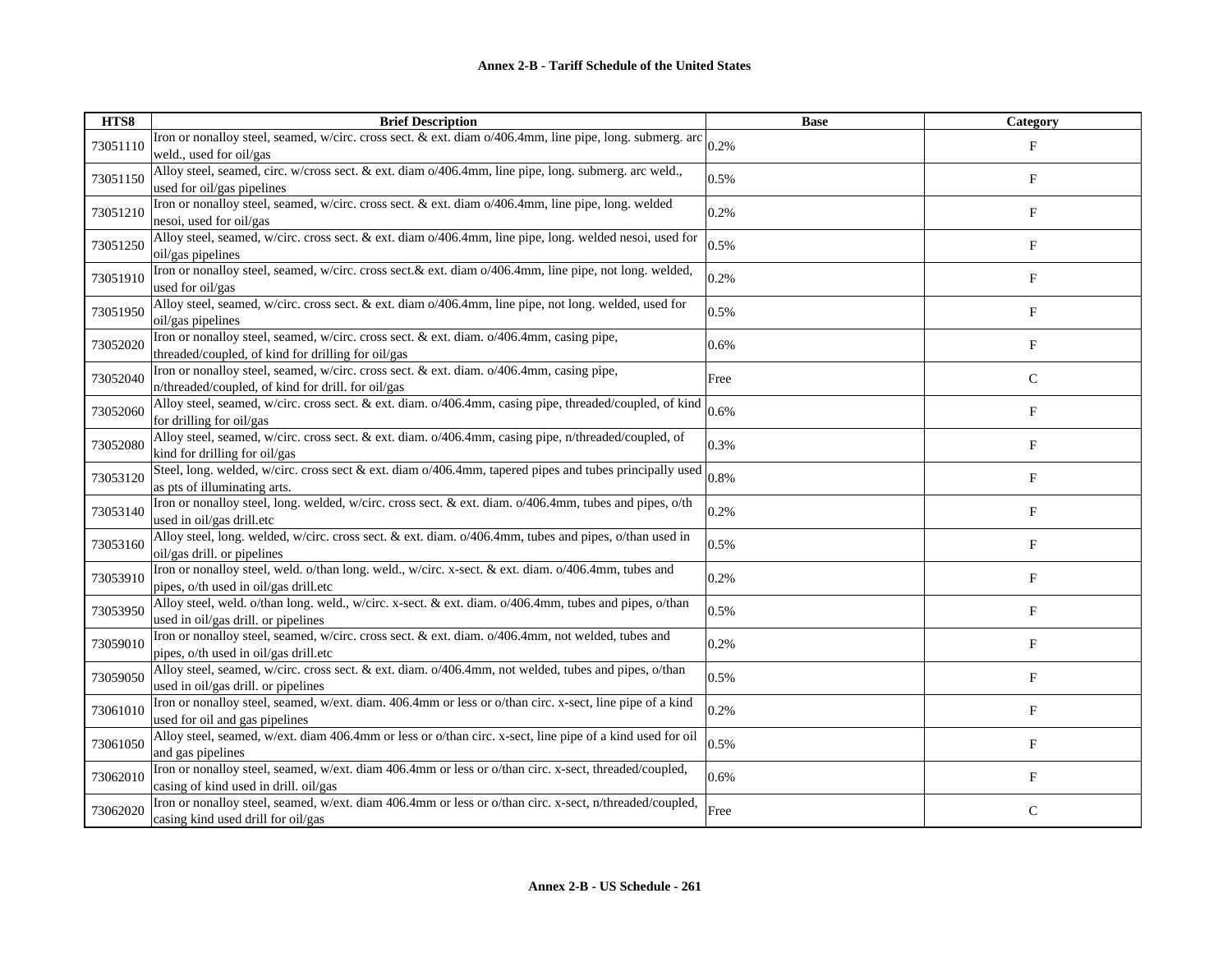| HTS8     | <b>Brief Description</b>                                                                                                                        | <b>Base</b> | Category                  |
|----------|-------------------------------------------------------------------------------------------------------------------------------------------------|-------------|---------------------------|
| 73062030 | Alloy steel, seamed, w/ext. diam 406.4mm or less or o/than circ. x-sect, threaded/coupled, casing of<br>kind used in drilling for oil/gas       | 0.6%        | $_{\rm F}$                |
| 73062040 | Alloy steel, seamed, w/ext. diam 406.4mm or less or o/than circ. x-sect, n/threaded/coupled, casing of<br>kind used in drilling for oil/gas     | 0.3%        | F                         |
| 73062060 | Iron or nonalloy steel, seamed, w/ext. diam. 406.4mm or less or o/than circ. x-sect, tubing of a kind<br>used for drilling for oil/gas          | 0.2%        | $_{\rm F}$                |
| 73062080 | Alloy steel, seamed, w/ext. diam 406.4mm or less or o/than circ. x-sect, tubing of a kind used for<br>drilling for oil/gas                      | 0.5%        | F                         |
| 73063010 | Iron or nonalloy steel, welded, w/circ. x-sect & ext. diam. 406.4mm or less, tubes, pipes, hollow<br>profiles, w/wall thick. less than 1.65 mm  | 0.8%        | $_{\rm F}$                |
| 73063030 | Nonalloy steel, welded, w/circ. x-sect & ext. diam. 406.4mm or less, tapered pipes & tubes, w/wall<br>thick. of 1.65 mm+, pts. of illum. arts.  | 0.8%        | F                         |
| 73063050 | Iron or nonalloy steel, welded, w/circ. x-sect & ext. diam. 406.4mm or less, pipes, tubes & holl. prof.,<br>w/wall thick. of 1.65 mm or more    | 0.2%        | $\mathbf{F}$              |
| 73064010 | Stainless steel, welded, w/circ. x-sect & ext. diam. 406.4mm or less, tubes, pipes, hollow profiles,<br>w/wall thick. less than 1.65 mm         | 0.8%        | F                         |
| 73064050 | Stainless steel, welded, w/circ. x-sect & ext. diam. 406.4mm or less, tubes, pipes, hollow profiles,<br>w/wall thick. of 1.65 mm or more        | 0.5%        | $\boldsymbol{\mathrm{F}}$ |
| 73065010 | Alloy steel (o/stainless), welded, w/circ. x-sect & ext. diam. 406.4mm or less, tubes, pipes, hollow<br>prof., w/wall thick. less th/1.65 mm    | 0.8%        | $_{\rm F}$                |
| 73065030 | Alloy steel (o/stainless), welded, w/circ. x-sect & ext. diam. 406.4mm or less, tapered pipes & tubes,<br>w/wall thick. of 1.65 mm+, pts. illum | 0.8%        | F                         |
| 73065050 | Alloy steel (o/stainless), welded, w/circ. x-sect & ext. diam. 406.4mm or less, tubes, pipes, hollow<br>prof., w/wall thick. of 1.65 mm+        | 0.5%        | $_{\rm F}$                |
| 73066010 | Iron or nonalloy steel, welded, w/non-circ. x-sect, tubes, pipes and hollow profiles, w/wall thickness of<br>4 mm or more                       | Free        | $\mathsf{C}$              |
| 73066030 | Alloy steel, welded, w/non-circ. x-sect, tubes, pipes and hollow profiles, w/wall thickness of 4 mm or<br>more                                  | 0.4%        | ${\bf F}$                 |
| 73066050 | Iron or nonalloy steel, welded, w/non-circ. x-sect, tubes, pipes and hollow profiles, w/wall thickness<br>less than 4 mm                        | 0.8%        | F                         |
| 73066070 | Alloy steel, welded, w/non-circ. x-sect, tubes, pipes and hollow profiles, w/wall thickness less than 4<br>mm                                   | 0.8%        | $_{\rm F}$                |
| 73069010 | Iron or nonalloy steel, seamed o/welded, w/non-circ. x-sect. or circ. x-sect. w/ext. diam. 406.4mm or<br>less, tubes, pipes & hollow profiles   | 0.2%        | F                         |
| 73069050 | Alloy steel, seamed o/than welded, w/non-circ. x-sect or circ. x-sect w/ext. diam. 406.4mm or less,<br>tubes, pipes and hollow profiles         | 0.5%        | F                         |
| 73071100 | Cast nonmalleable iron, fittings for tubes or pipes                                                                                             | 4.8%        | A                         |
| 73071930 | Cast ductile iron or steel, fittings for tubes or pipes                                                                                         | 5.6%        | A                         |
| 73071990 | Cast iron or steel, fittings for tubes or pipes, nesoi                                                                                          | 6.2%        | A                         |
| 73072110 | Stainless steel, flanges for tubes/pipes, forged, not machined, not tooled and not otherwise processed<br>after forging                         | 3.3%        | A                         |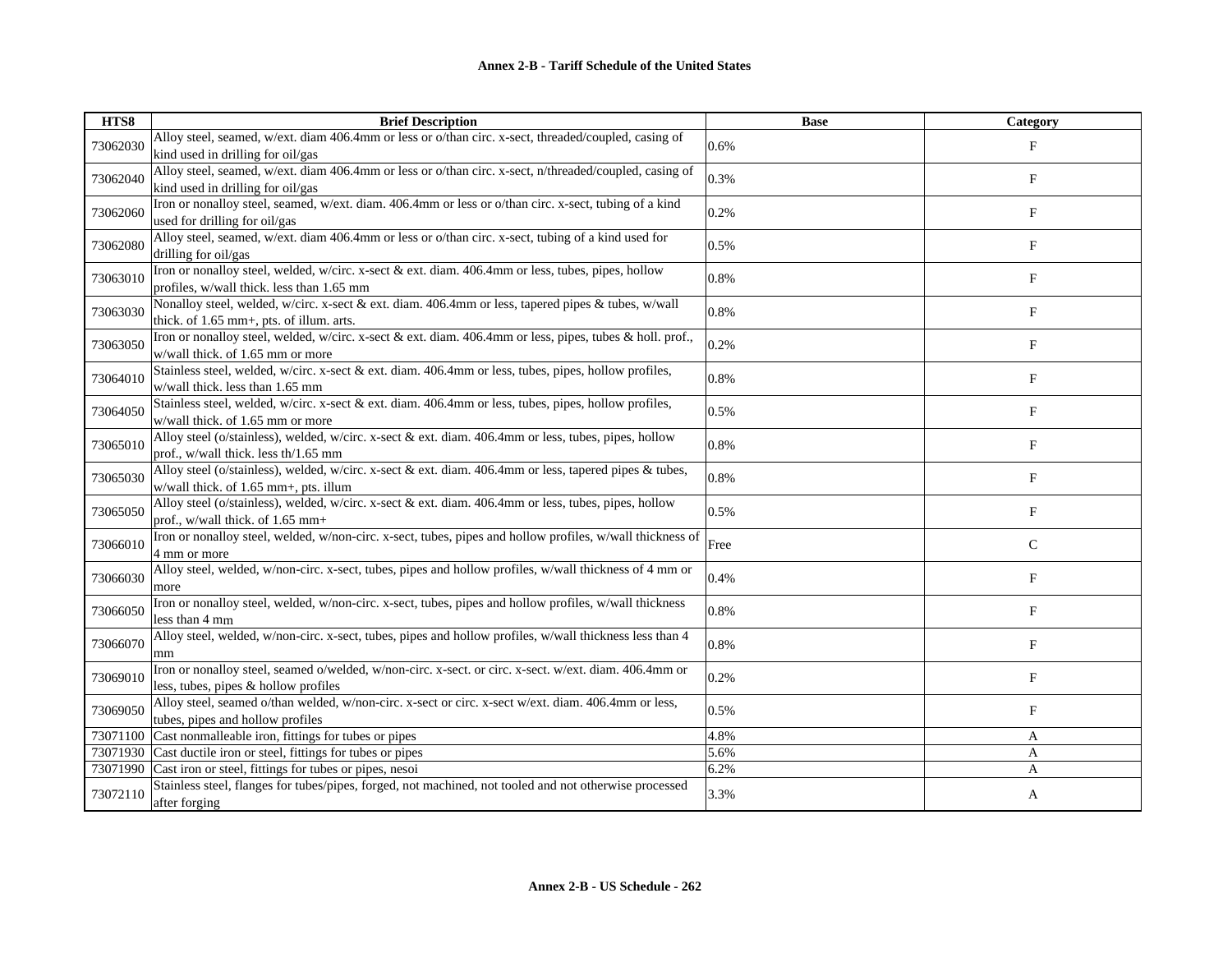| HTS8     | <b>Brief Description</b>                                                                                                                       | <b>Base</b> | Category       |
|----------|------------------------------------------------------------------------------------------------------------------------------------------------|-------------|----------------|
| 73072150 | Stainless steel, not cast, flanges for tubes/pipes, not forged or forged and machined, tooled and<br>otherwise processed after forging         | 5.6%        | A              |
| 73072210 | Stainless steel, not cast, threaded sleeves (couplings) for tubes/pipes                                                                        | 0.6%        | $_{\rm F}$     |
| 73072250 | Stainless steel, not cast, threaded elbow and bends for tubes/pipes                                                                            | 6.2%        | A              |
| 73072300 | Stainless steel, not cast, butt welding fittings for tubes/pipes                                                                               | 5.0%        | A              |
| 73072900 | Stainless steel, not cast, fittings for tubes/pipes, nesoi                                                                                     | 5.0%        | A              |
| 73079110 | Iron or nonalloy steel, flanges for tubes/pipes, forged, not machined, not tooled and not otherwise<br>processed after forging                 | 3.3%        | A              |
| 73079130 | Alloy steel (o/than stainless), not cast, flanges for tubes/pipes, forged, not machined/tooled and not<br>otherwise processed after forging    | 3.2%        | A              |
| 73079150 | Iron or steel (o/than stainless), not cast, flanges for tubes/pipes, not forged or forged and machined,<br>tooled & processed after forging    | 5.5%        | A              |
| 73079230 | Iron or steel (o/than stainless), not cast, threaded sleeves (couplings) for tubes/pipes                                                       | 0.6%        | $_{\rm F}$     |
| 73079290 | Iron or steel (o/than stainless), not cast, threaded elbow and bends for tubes/pipes                                                           | 6.2%        | $\mathbf{A}$   |
|          | 73079330 Tron or nonalloy steel, not cast, butt welding fittings for tubes/pipes, w/inside diam. less than 360mm                               | 6.2%        | A              |
| 73079360 | Alloy steel (o/than stainless), not cast, butt welding fittings for tubes/pipes, w/inside diam. less than<br>360mm                             | 5.5%        | A              |
| 73079390 | Iron or alloy steel (o/than stainless), not cast, butt welding fittings for tubes/pipes, w/inside diam.<br>360mm or more                       | 4.3%        | A              |
| 73079910 | Iron or nonalloy steel, fittings for tubes/pipes, nesoi, forged, not machined, not tooled and not otherwise<br>processed after forging         | 3.7%        | A              |
| 73079930 | Alloy steel (o/than stainless), fittings for tubes/pipes, nesoi, forged, not machined/tooled and not<br>otherwise processed after forging      | 3.2%        | A              |
| 73079950 | Iron/steel (o/than stainless), n/cast, fittings for tubes/pipes, nesoi, not forged or forged and machined,<br>tooled & processed after forging | 4.3%        | A              |
| 73081000 | Iron or steel, bridges and bridge sections                                                                                                     | 0.6%        | $_{\rm F}$     |
|          | 73082000 Iron or steel, towers and lattice masts                                                                                               | 0.6%        | F              |
| 73083010 | Stainless steel, doors, windows and their frames, and thresholds for doors                                                                     | 0.3%        | F              |
| 73083050 | Iron or steel (o/than stainless), doors, windows and their frames, and thresholds for doors                                                    | 0.2%        | F              |
| 73084000 | Iron or steel, props and similar equipment for scaffolding, shuttering or pit-propping                                                         | 0.6%        | $\mathbf{F}$   |
| 73089030 | Iron or steel, not in part alloy steel, columns, pillars, posts, beams and girders                                                             | 0.3%        | $_{\rm F}$     |
| 73089060 | Iron or steel, columns, pillars, posts, beams and girders, nesoi                                                                               | 0.4%        | $\overline{F}$ |
| 73089070 | Steel, grating for structures or parts of structures                                                                                           | 0.6%        | F              |
| 73089095 | Iron or steel, structures (excluding prefab structures of 9406) and parts of structures, nesoi                                                 | 0.6%        | F              |
| 73090000 | Iron/steel, reservoirs, tanks, vats, siml. contain., for any material (o/than compress./liq.gas), w/capacity<br>o/300 l, n/fit. w/mech/thermal | Free        | $\mathsf C$    |
| 73101000 | Iron/steel, tanks, casks, drums, cans, boxes & siml. cont. for any material (o/than compress./liq.gas),<br>w/cap. of 50+1 but n/o 3001         | Free        | $\mathsf{C}$   |
| 73102100 | Iron/steel, cans for any material (o/compressed/liq. gas), closed by soldering or crimping, w/cap. less<br>than 501                            | Free        | $\mathsf{C}$   |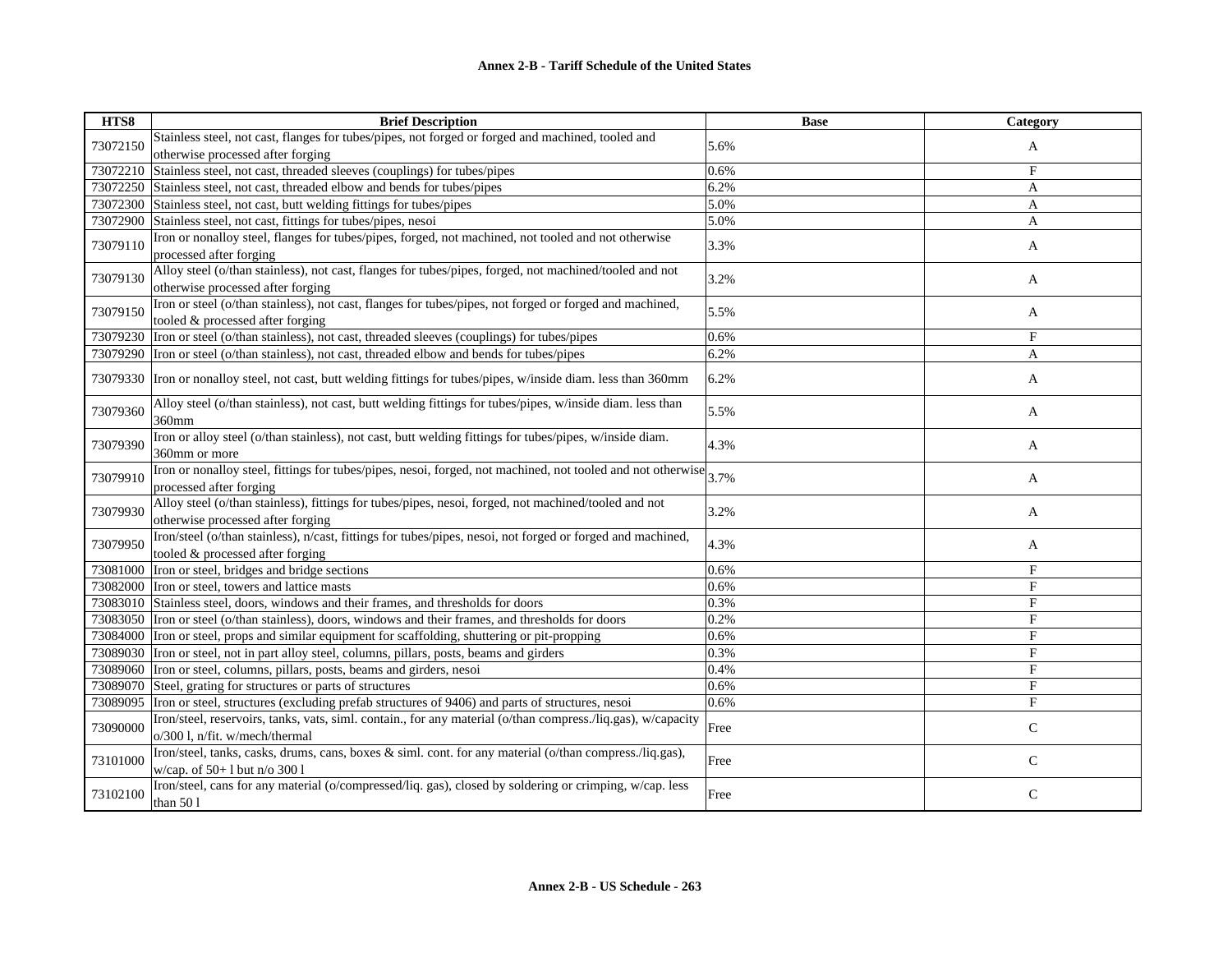| HTS8     | <b>Brief Description</b>                                                                                                                       | <b>Base</b> | <b>Category</b>           |
|----------|------------------------------------------------------------------------------------------------------------------------------------------------|-------------|---------------------------|
| 73102900 | Iron/steel, cans for any material (o/compressed/liq. gas), n/closed by soldering or crimping, w/cap. less<br>than $501$                        | Free        | $\mathsf{C}$              |
| 73110000 | Iron/steel, containers for compressed or liquefied gas                                                                                         | Free        | $\mathsf{C}$              |
| 73121005 | Stainless steel, stranded wire, not elect. insulated, fitted with fittings or made up into articles                                            | 0.6%        | F                         |
| 73121010 | Stainless steel, stranded wire, not elect. insulated, not fitted with fittings or made up into articles                                        | 0.6%        | F                         |
| 73121020 | Iron or steel (o/than stainless), stranded wire, not elect. insul., fitted with fittings or made up into<br>articles                           | 0.6%        | $\boldsymbol{\mathrm{F}}$ |
| 73121030 | Iron or steel (o/than stainless), stranded wire, not elect. insul., not fitted with fittings or made up into<br>articles                       | 0.5%        | F                         |
| 73121050 | Stainless steel, ropes, cables and cordage (o/than stranded wire), not elect. insul., fitted with fittings or<br>made up into articles         | 0.6%        | $_{\rm F}$                |
| 73121060 | Stainless steel, ropes, cables and cordage (o/than stranded wire), not elect. insul., not fitted with fittings<br>or made up into articles     | 0.4%        | F                         |
| 73121070 | Iron/steel (o/stainless), ropes, cables & cordage (o/than stranded wire), n/elect. insul., fitted with<br>fittings or made up into articles    | 0.6%        | F                         |
| 73121080 | Iron/steel (o/stainless), ropes, cables & cordage, of brass plated wire (o/than stranded wire), n/elect.<br>insul., w/o fittings or arts.      | 0.4%        | F                         |
| 73121090 | Iron/steel (o/stainless), ropes, cables & cordage, o/th of brass plate wire (o/than stranded wire), n/elect.<br>insul., w/o fittings etc.      | 0.4%        | F                         |
| 73129000 | Iron/steel (o/stainless), plaited bands, slings and the like, not electrically insulated                                                       | 0.6%        | $_{\rm F}$                |
| 73130000 | Iron/steel, barbed wire; iron/steel, twisted hoop or single flat wire and loosely twisted double wire, of a<br>kind used for fencing           | Free        | $\mathsf{C}$              |
| 73141210 | Stainless steel, woven cloth endless bands for machinery, w/meshes not finer than 12 wires to the lineal<br>cm in warp or filling              | 0.5%        | $_{\rm F}$                |
| 73141220 | Stainless steel, woven cloth endless bands for machinery, w/meshes finer than 12 but n/finer than 36<br>wires to the lineal cm warp or filling | 0.5%        | F                         |
| 73141230 | Stainless steel, Fourdrinier wires for papermaking machines w/94 or more wires to the lineal cm in<br>warp or filling                          | Free        | $\mathbf C$               |
| 73141260 | Stainless steel, Fourdrinier wires for papermaking machines w/36 to 93 wires to the lineal cm in warp<br>or filling                            | 1.0%        | F                         |
| 73141290 | Stainless steel, woven cloth endless bands for machinery, nesoi, w/meshes finer than 36 wires to the<br>lineal cm in warp or filling           | 0.7%        | F                         |
| 73141300 | Iron or steel (o/than stainless), woven cloth endless bands for machinery, neosi                                                               | 0.5%        | $\mathbf F$               |
| 73141410 | Stainless steel, woven cloth (o/than endless bands for machinery), w/meshes not finer than 12 wires to<br>the lineal cm in warp or filling     | 0.5%        | F                         |
| 73141420 | Stainless steel, woven cloth (o/than endless bands for machinery), w/meshes finer 12 but n/finer 36<br>wires to the lineal cm warp/filling     | 0.5%        | $_{\rm F}$                |
| 73141430 | Stainless steel, Fourdrinier wires (o/than endless bands) for papermaking machines, w/meshes 94 or<br>more wire to lineal cm warp/filling      | Free        | $\mathsf{C}$              |
| 73141460 | Stainless steel, Fourdrinier wires (o/than endless bands) for papermaking machines, w/meshes 36 to 93<br>wires to the lineal cm warp/filling   | 1.0%        | F                         |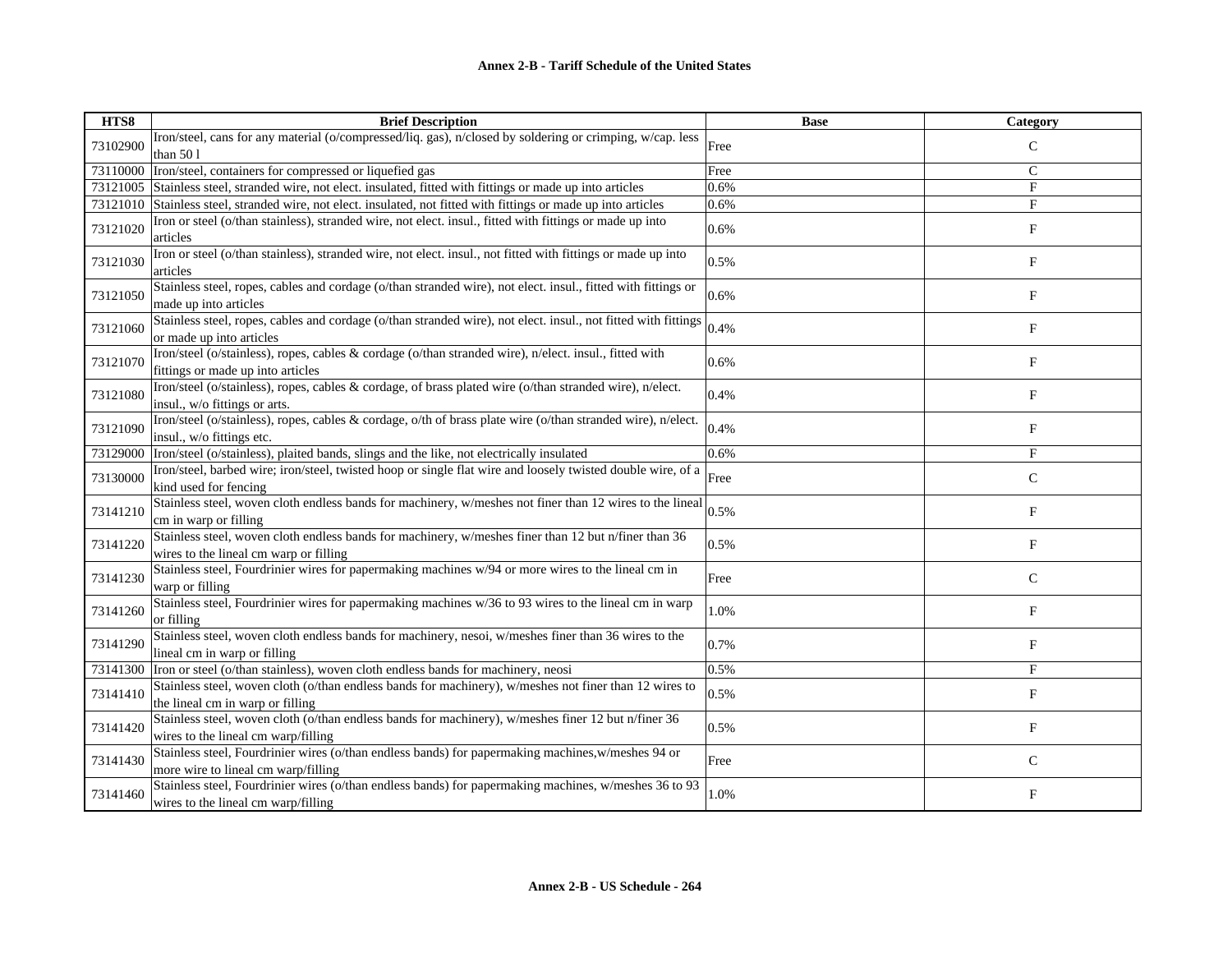| HTS8     | <b>Brief Description</b>                                                                                                            | <b>Base</b> | Category       |
|----------|-------------------------------------------------------------------------------------------------------------------------------------|-------------|----------------|
|          | Stainless steel woven cloth (other than endless band for machinery), neosi, w/meshes finer than 36                                  |             |                |
| 73141490 | wires to the lineal cm in warp or filling                                                                                           | 0.7%        | $_{\rm F}$     |
| 73141900 | Iron or steel (o/than stainless), woven cloth (o/than endless bands for machinery)                                                  | 0.5%        | F              |
|          | Iron/steel, grill, netting & fencing, of wire w/maximum x-sect. dimension 3 mm or more, welded at                                   |             |                |
| 73142000 | intersection, w/mesh size 100 cm2 or more                                                                                           | 0.6%        | $_{\rm F}$     |
|          | Iron/steel, fencing, of wire, welded at the intersection, plated or coated with zinc, whether or not                                |             |                |
| 73143110 | covered w/plastic material                                                                                                          | Free        | $\mathsf C$    |
| 73143150 | Iron/steel, grill and netting, of wire, welded at the intersection, plated or coated with zinc, nesoi                               | 0.6%        | F              |
|          | 73143900 Iron/steel, grill, netting and fencing, of wire, welded at the intersection, not plated or coated with zinc                | 0.6%        | F              |
|          |                                                                                                                                     |             |                |
|          | 73144100  Iron/steel, grill, netting and fencing, of wire, not welded at the intersection, plated or coated with zinc               | Free        | $\mathsf{C}$   |
|          | 73144200 Iron/steel, grill, netting and fencing, of wire, not welded at the intersection, coated with plastics                      | Free        | $\mathbf C$    |
|          | 73144930 Iron/steel, grill, netting and fencing, of wire, not welded at the intersection, not cut to shape                          | 0.6%        | F              |
|          | 73144960 Iron/steel, grill, netting and fencing, of wire, not welded at the intersection, cut to shape                              | 0.5%        | $_{\rm F}$     |
|          | 73145000 Iron or steel, expanded metal                                                                                              | 0.4%        | $\mathbf{F}$   |
|          | 73151100 Tron or steel, roller chain                                                                                                | Free        | $\mathsf{C}$   |
|          | 73151200 Iron or steel, articulated link chain (other than roller chain)                                                            | Free        | $\mathsf{C}$   |
|          | 73151900 Tron or steel, parts of articulated link chain                                                                             | Free        | $\mathsf{C}$   |
|          | 73152010 Iron or steel, skid chain, not over 8 mm in diameter                                                                       | Free        | $\overline{C}$ |
|          | 73152050 Iron or steel, skid chain, over 8 mm in diameter                                                                           | Free        | $\mathsf{C}$   |
|          | 73158100 Tron or steel, stud link chain                                                                                             | Free        | C              |
|          | 73158210 Alloy steel, welded link chain, not over 10 mm in diameter                                                                 | Free        | $\mathsf{C}$   |
|          | 73158230 Alloy steel, welded link chain, over 10 mm in diameter                                                                     | Free        | $\mathsf{C}$   |
|          | 73158250 Iron or nonalloy steel, welded link chain, not over 10 mm in diameter                                                      | Free        | $\mathsf{C}$   |
|          | 73158270 Iron or nonalloy steel, welded link chain, over 10 mm in diameter                                                          | Free        | $\mathsf{C}$   |
|          | 73158910 Iron or steel, chain nesoi, with links of essentially round cross section, not over 8 mm in diameter                       | 1.5%        | A              |
|          | 73158930 Tron or steel, chain nesoi, with links of essentially round cross sections, over 8 mm in diameter                          | Free        | $\mathsf{C}$   |
|          | 73158950 Iron or steel, chain nesoi                                                                                                 | 3.9%        | A              |
|          | 73159000 Iron or steel, parts of chain (other than articulated link chain)                                                          | 2.9%        | A              |
|          | 73160000 Iron or steel, anchors, grapnels and parts thereof                                                                         | Free        | $\mathbf C$    |
| 73170010 | Iron or steel, thumb tacks                                                                                                          | 0.1%        | F              |
| 73170020 | Iron or steel, nails, tacks, corrugated nails, staples & similar arts., not threaded, suitable for use in                           | Free        | $\mathsf{C}$   |
|          | powder-actuated hand tools                                                                                                          |             |                |
| 73170030 | Iron or steel, nails, tacks, corrugated nails, staples & similar arts., threaded, suitable for use in powder-                       | 0.5%        | $_{\rm F}$     |
|          | actuated hand tools                                                                                                                 |             |                |
| 73170055 | Iron or steel, nails, tacks, corrugated nails, staples & similar arts., of one piece construction, made of                          | Free        | $\mathsf{C}$   |
|          | round wire, nesoi                                                                                                                   |             |                |
| 73170065 | Iron or steel, nails, tacks, corrugated nails, staples & similar arts., of one piece construction, not made<br>of round wire, nesoi | 0.3%        | F              |
| 73170075 | Iron or steel, nails, tacks, corrugated nails, staples & similar arts., of two or more pieces, nesoi                                | 0.2%        | F              |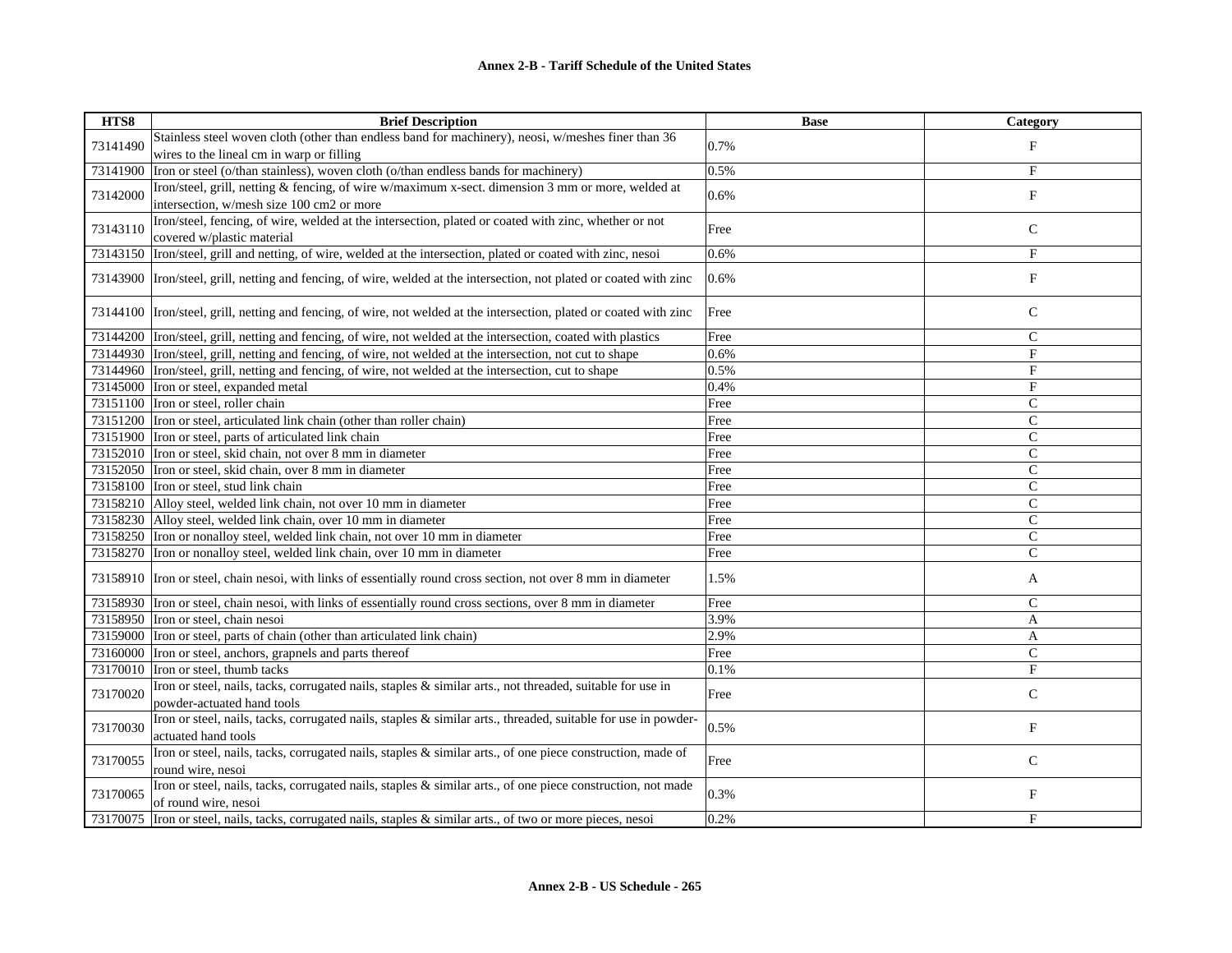| HTS8     | <b>Brief Description</b>                                                                                                                        | <b>Base</b> | Category      |
|----------|-------------------------------------------------------------------------------------------------------------------------------------------------|-------------|---------------|
|          | 73181100 Iron or steel, coach screws                                                                                                            | 12.5%       | A             |
|          | 73181200 Iron or steel, wood screws (o/than coach screws)                                                                                       | 12.5%       | A             |
|          | 73181300 Iron or steel, screw hooks and screw rings                                                                                             | 5.7%        | A             |
|          | 73181410 Iron or steel, self-tapping screws, w/shanks or threads less than 6 mm in diameter                                                     | 6.2%        | A             |
|          | 73181450 Iron or steel, self-tapping screws, w/shanks or threads 6 mm or more in diameter                                                       | 8.6%        | A             |
|          | 73181520 Iron or steel, bolts and bolts & their nuts or washers, imported in the same shipment                                                  | Free        | $\mathsf{C}$  |
|          | 73181540 Iron or steel, machine screws (o/than cap screws), 9.5 mm or more in length and 3.2 mm in diameter                                     | Free        | $\mathbf C$   |
|          | 73181550 Tron or steel, threaded studs                                                                                                          | Free        | $\mathsf{C}$  |
|          | 73181560 Tron or steel, screws and bolts, nesoi, having shanks or threads less than 6 mm in diameter                                            | 6.2%        | A             |
|          | 73181580 Iron or steel, screws and bolts, nesoi, having shanks or threads 6 mm or more in diameter                                              | 8.5%        | A             |
|          | 73181600 Iron or steel, nuts                                                                                                                    | Free        | $\mathsf{C}$  |
|          | 73181900 Tron or steel, threaded articles similar to screws, bolts, nuts, coach screws & screw hooks, nesoi                                     | 5.7%        | A             |
|          | 73182100 Iron or steel, spring washers and other lock washers                                                                                   | 5.8%        | A             |
|          | 73182200 Iron or steel, washers (o/than spring washers and other lock washers)                                                                  | Free        | $\mathsf{C}$  |
|          | 73182300 Iron or steel, rivets                                                                                                                  | Free        | $\mathsf{C}$  |
|          | 73182400 Iron or steel, cotters and cotter pins                                                                                                 | 3.8%        | A             |
|          | 73182900 Iron or steel, nonthreaded articles similar to rivets, cotters, cotter pins, washers and spring washers                                | 2.8%        | A             |
|          | 73191000 Iron or steel, sewing, darning or embroidery needles                                                                                   | Free        | $\mathsf{C}$  |
|          | 73192000 Iron or steel, safety pins                                                                                                             | 4.5%        | A             |
| 73193010 | Iron or steel, dressmakers' or common pins                                                                                                      | 4.1%        | A             |
|          | 73193050 Iron or steel, pins (o/than safety pins, dressmakers' or common pins)                                                                  | Free        | $\mathcal{C}$ |
| 73199000 | Iron or steel, knitting needles, bodkins, crochet hooks, embroidery stilettos and similar articles for use<br>in the hand                       | 2.9%        | A             |
| 73201030 | Iron or steel, leaf springs & leaves therefore, to be used in motor vehicles having a G.V.W. not<br>exceeding 4 metric tons                     | 3.2%        | A             |
| 73201060 | Iron or steel, leaf springs & leaves therefore, suitable for motor vehicle suspension (o/than for motor<br>vehicles w/a G.V.W. o/4 metric tons) | 3.2%        | A             |
| 73201090 | Iron or steel, leaf springs & leaves therefore, not suitable for motor vehicle suspension                                                       | 3.2%        | A             |
|          | 73202010 Tron or steel, helical springs, suitable for motor-vehicle suspension                                                                  | 3.2%        | $\mathbf{A}$  |
|          | 73202050 Tron or steel, helical springs (o/than suitable for motor-vehicle suspension)                                                          | 3.9%        | A             |
|          | 73209010 Tron or steel, hairsprings                                                                                                             | Free        | $\mathsf{C}$  |
| 73209050 | Iron or steel, springs (o/than leaf springs, helical springs or hairsprings)                                                                    | 2.9%        | A             |
| 73211110 | Iron or steel, portable non-electric domestic cooking appliances and plate warmers, for gas fuel or for<br>both gas and other fuels             | 5.7%        | A             |
| 73211130 | Iron or steel, nonportable non-electric domestic stoves or ranges, for gas fuel or for both gas and other<br>fuels                              | Free        | $\mathsf{C}$  |
| 73211160 | Iron or steel, nonportable non-electric domestic cook. appl. (o/th stoves or ranges) & plate warmers, for<br>gas fuel or both gas & other fuels | Free        | $\mathsf{C}$  |
| 73211200 | Iron or steel, non-electric domestic cooking appliances and plate warmers, for liquid fuels                                                     | Free        | $\mathsf{C}$  |
|          | 73211300 Iron or steel, non-electric domestic cooking appliances and plate warmers, for solid fuels                                             | Free        | $\mathcal{C}$ |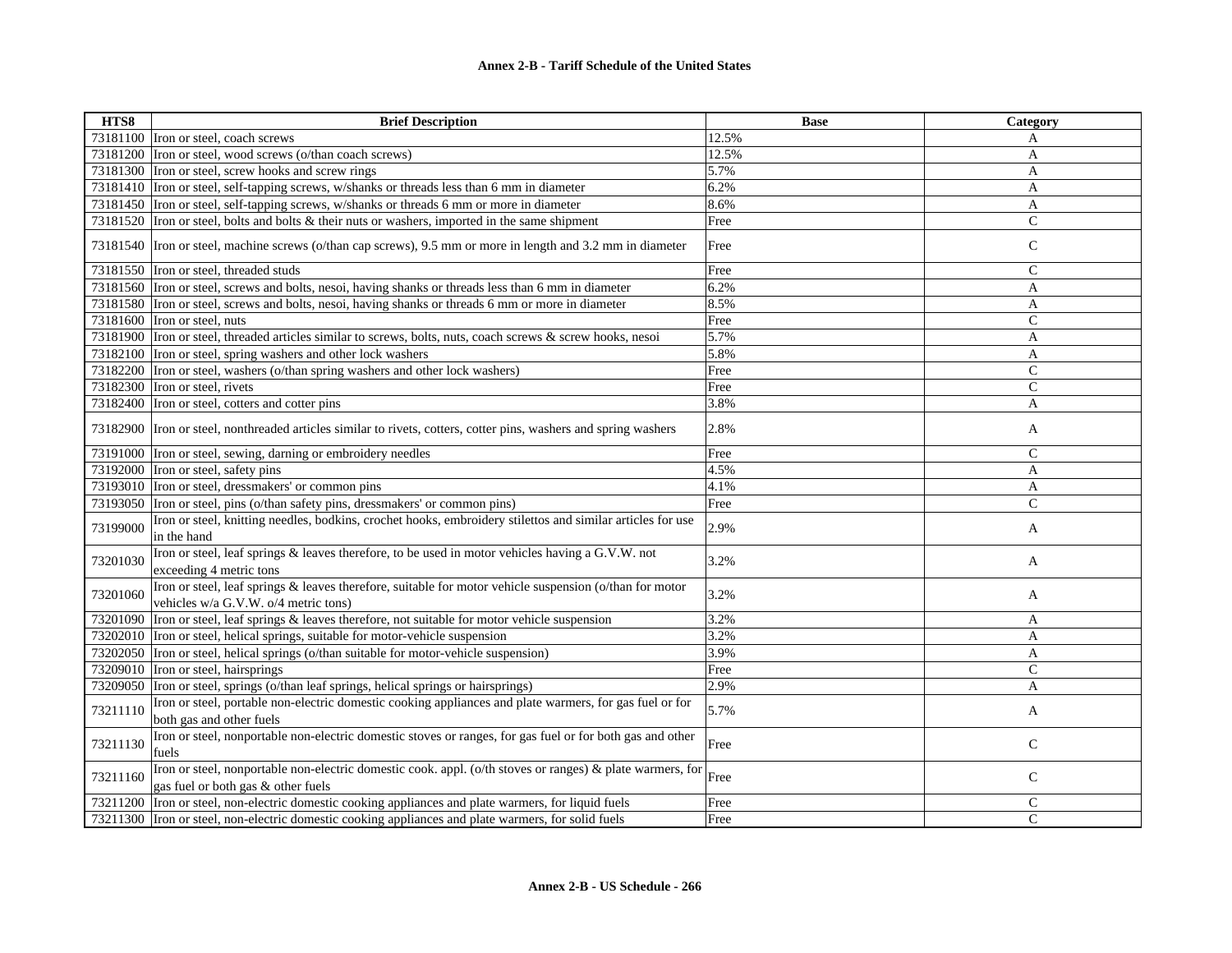| HTS8     | <b>Brief Description</b>                                                                                      | <b>Base</b> | Category      |
|----------|---------------------------------------------------------------------------------------------------------------|-------------|---------------|
| 73218110 | Iron or steel, portable non-electric domestic grates & warming appl. (o/cooking/plate warmers), for gas       | 2.9%        |               |
|          | fuel or both gas and other fuels                                                                              |             | A             |
| 73218150 | Iron or steel, nonportable non-electric domestic grates & warming appl. (o/than cooking/plate                 | Free        | $\mathsf{C}$  |
|          | warmers), for gas fuel/both gas & other fuels                                                                 |             |               |
| 73218210 | Iron or steel, portable non-electric domestic grates & warming appliances (o/than cooking/plate               | 2.9%        |               |
|          | warmers) for liquid fuels                                                                                     |             | A             |
| 73218250 | Iron or steel, nonportable non-electric domestic grates & warming appliances (o/than cooking/plate            | Free        | $\mathsf{C}$  |
|          | warmers), for liquid fuels                                                                                    |             |               |
| 73218300 | Iron or steel, non-electric domestic grates & warming appliances (o/than cooking/plate warmers), for          | Free        | $\mathsf{C}$  |
|          | solid fuels                                                                                                   |             |               |
| 73219010 | Iron/steel, cooking chambers for nonportable non-electric domestic stoves or ranges, for gas or for gas       | Free        | $\mathsf{C}$  |
|          | and other fuels                                                                                               |             |               |
| 73219020 | Iron/steel, top surface panels w/ or w/o burners/controls for nonportable non-elect. domest. stoves or        | Free        | ${\bf C}$     |
|          | ranges, for gas or gas & other fuels                                                                          |             |               |
| 73219040 | Iron/steel, door assmbly w/more than one of inner panel, out. panel, window, insul., for non-elect.           | Free        | ${\bf C}$     |
|          | stoves or ranges, for gas or gas & other                                                                      |             |               |
| 73219050 | Iron/steel, parts of nonportable non-electric domestic stoves or ranges, nesoi, for gas fuel or for both      | Free        | $\mathsf{C}$  |
|          | gas and other fuels                                                                                           |             |               |
| 73219060 | Iron/steel, parts, of nonelectric domestic cooking and warming appliances, nesoi                              | Free        | $\mathcal{C}$ |
| 73221100 | Cast iron, non-electrically heated radiators and parts thereof, for central heating                           | Free        | $\mathsf{C}$  |
| 73221900 | Iron (o/than cast) or steel, non-electrically heated radiators and parts thereof, for central heating         | Free        | $\mathsf{C}$  |
| 73229000 | Iron or steel, non-electrically heated air heaters and hot air distributors w/motor driven fan or blower      | Free        | ${\bf C}$     |
|          | and parts thereof                                                                                             |             |               |
| 73231000 | Iron or steel wool; iron or steel pot scourers and scouring or polishing pads, gloves and the like            | Free        | $\mathsf{C}$  |
| 73239110 | Cast iron, table, kitchen or o/household arts. and parts thereof, not enameled but coated or plated with      | Free        | $\mathbf C$   |
|          | precious metals                                                                                               |             |               |
| 73239150 | Cast iron, table, kitchen or o/household arts. and parts thereof, not enameled & not coated or plated         | 5.3%        | A             |
|          | with precious metals                                                                                          |             |               |
| 73239200 | Cast iron, table, kitchen or o/household arts. and parts thereof, enameled                                    | Free        | $\mathcal{C}$ |
| 73239300 | Stainless steel, table, kitchen or o/household arts. amd parts thereof                                        | 2.0%        | A             |
| 73239400 | Iron (o/than cast) or steel (o/than stainless), table, kitchen or o/household arts. and parts thereof,        | 2.7%        | A             |
|          | enameled                                                                                                      |             |               |
| 73239910 | Iron (o/th cast) or steel (o/th stainless), table, kitchen or o/household arts. & parts thereof, not enameled | Free        | $\mathsf{C}$  |
|          | but plated/coat. w/silver                                                                                     |             |               |
| 73239930 | Iron (o/th cast)/steel (o/th stainless), table/kitchen /household arts. & parts thereof, not enameled but     | 8.2%        | A             |
|          | plated/coat. w/prec metal o/silver                                                                            |             |               |
| 73239950 | Tinplate, table, kitchen or o/household arts. & parts thereof, not coated or plated w/precious metal          | Free        | $\mathcal{C}$ |
|          |                                                                                                               |             |               |
| 73239970 | Iron (o/th cast) or steel (o/than tinplate or stainless), cookingware, not coated or plated with precious     | 5.3%        | A             |
|          | metal                                                                                                         |             |               |
| 73239990 | Iron (o/th cast)/steel (o/th tinplate or stainless), table, kitchen (o/th cooking.) or o/household arts &     | 3.4%        | A             |
|          | part, n/coated/plated w/prec.metal                                                                            |             |               |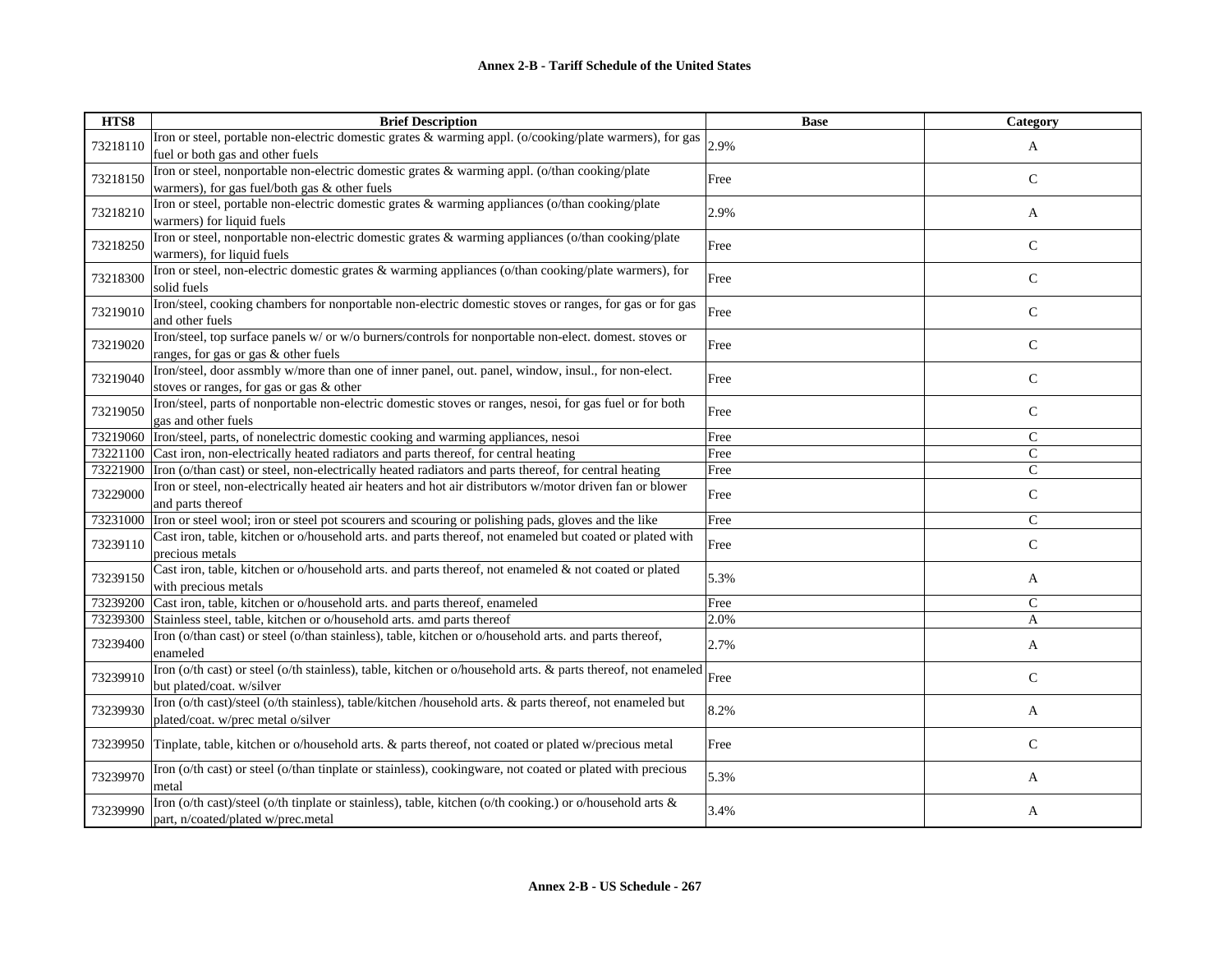| HTS8     | <b>Brief Description</b>                                                                                                         | <b>Base</b> | Category      |
|----------|----------------------------------------------------------------------------------------------------------------------------------|-------------|---------------|
| 73241000 | Stainless steel, sinks and wash basins                                                                                           | 3.4%        | A             |
| 73242110 | Cast iron, baths (whether or not enameled), coated or plated with precious metal                                                 | Free        | $\mathcal{C}$ |
| 73242150 | Cast iron, baths (whether or not enameled), not coated or plated with precious metal                                             | Free        | $\mathcal{C}$ |
| 73242900 | Iron (o/than cast) or steel, baths (whether or not enameled)                                                                     | Free        | $\mathsf{C}$  |
|          | 73249000  Iron or steel, sanitary ware (o/than baths or stainless steel sinks and wash basins) and parts thereof                 | Free        | $\mathsf{C}$  |
| 73251000 | Nonmalleable cast iron, articles, nesoi                                                                                          | Free        | $\mathsf{C}$  |
|          | 73259100  Iron or steel, cast grinding balls and similar articles for mills                                                      | 2.9%        | A             |
|          | 73259910 Cast iron (o/than nonmalleable cast iron), articles nesoi                                                               | Free        | $\mathcal{C}$ |
|          | 73259950 Steel, cast articles nesoi                                                                                              | 2.9%        | A             |
|          | 73261100 Iron or steel, forged or stamped grinding balls and similar articles for mills                                          | Free        | $\mathsf{C}$  |
|          | 73261900 Tron or steel, articles forged or stamped but n/further worked, nesoi                                                   | 2.9%        | A             |
| 73262000 | Iron or steel, articles of wire, nesoi                                                                                           | 3.9%        | A             |
| 73269010 | Tinplate, articles nesoi                                                                                                         | Free        | $\mathsf{C}$  |
| 73269025 | Iron or steel, cable or inner wire for caliper and cantilever brakes and casing therefore, whether or not<br>cut to length       | Free        | $\mathbf C$   |
|          | 73269035 Iron or steel, containers of a kind normally carried on the person, in the pocket or in the handbag, nesoi [7.8%]       |             | A             |
| 73269045 | Iron or steel, horse and mule shoes                                                                                              | Free        | $\mathsf{C}$  |
|          | 73269060 Tron or steel, articles nesoi, coated or plated with precious metal                                                     | 8.6%        | A             |
|          | 73269085 Iron or steel, articles, nesoi                                                                                          | 2.9%        | A             |
|          | 74011000 Copper mattes                                                                                                           | Free        | $\mathsf{C}$  |
| 74012000 | Cement copper (precipitated copper)                                                                                              | Free        | $\mathsf{C}$  |
|          | 74020000 Unrefined copper; copper anodes for electrolytic refining                                                               | Free        | $\mathsf{C}$  |
| 74031100 | Refined copper cathodes and sections of cathodes                                                                                 | 1.0%        | A             |
| 74031200 | Refined copper, wire bars                                                                                                        | 1.0%        | A             |
|          | 74031300 Refined copper, billets                                                                                                 | 1.0%        | $\mathbf{A}$  |
| 74031900 | Refined copper, unwrought articles nesoi                                                                                         | 1.0%        | A             |
| 74032100 | Copper-zinc base alloys (brass), unwrought nesoi                                                                                 | 1.0%        | A             |
|          | 74032200 Copper-tin base alloys (bronze), unwrought nesoi                                                                        | 1.0%        | A             |
| 74032300 | Copper-nickel base alloys (cupro-nickel) or copper-nickel-zinc base alloys (nickel silver), unwrought<br>nesoi                   | 1.0%        | A             |
| 74032900 | Copper alloys (o/than copper-zinc, copper-tin, copper-nickel(cupro-nickel) or copper-nickel-zinc base<br>alloys, unwrought nesoi | 1.0%        | A             |
| 74040030 | Copper spent anodes; copper waste $\&$ scrap containing less than 94% by weight of copper                                        | Free        | $\mathsf{C}$  |
| 74040060 | Copper, waste and scrap containing 94% or more by weight of copper                                                               | Free        | $\mathcal{C}$ |
|          | 74050010 Copper master alloys, containing 5% or more but n/more than 15% by weight of phosphorus                                 | Free        | $\mathsf{C}$  |
|          | 74050060 Copper master alloys, not containing 5% or more but n/more than 15% by weight of phosphorus                             | Free        | $\mathsf{C}$  |
|          | 74061000 Copper, powders of non-lamellar structure                                                                               | Free        | $\mathcal{C}$ |
|          | 74062000 Copper, powders of lamellar structure; copper flakes                                                                    | Free        | $\mathsf{C}$  |
|          | 74071015 Refined copper, hollow profiles                                                                                         | 3.0%        | A             |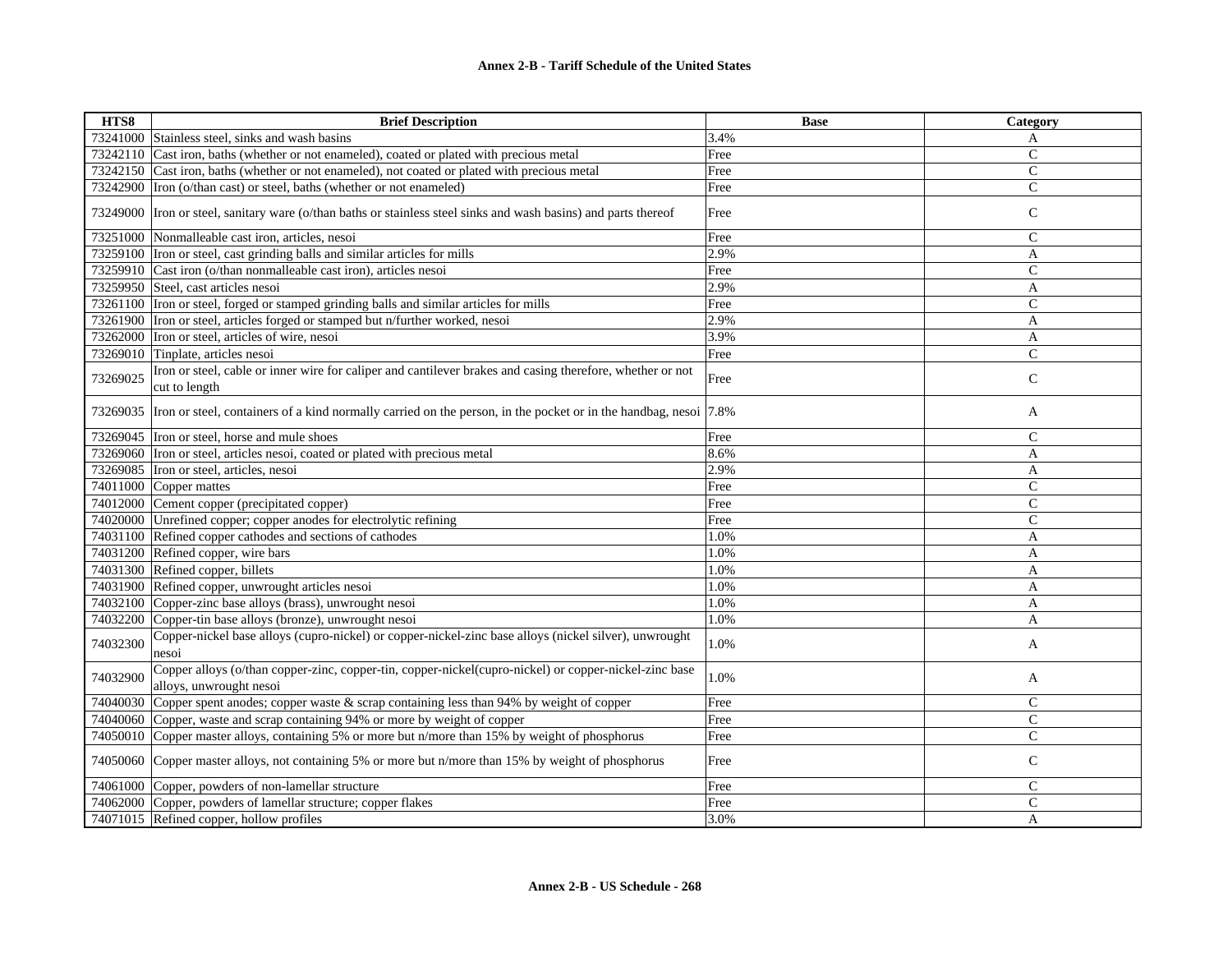| HTS8     | <b>Brief Description</b>                                                                                                                       | <b>Base</b> | Category     |
|----------|------------------------------------------------------------------------------------------------------------------------------------------------|-------------|--------------|
|          | 74071030 Refined copper, profiles (o/than hollow profiles)                                                                                     | 3.0%        | A            |
|          | 74071050 Refined copper, bars and rods                                                                                                         | 1.0%        | A            |
| 74072115 | Copper-zinc base alloys (brass), hollow profiles                                                                                               | 2.2%        | A            |
|          | 74072130 Copper-zinc base alloys (brass), profiles (o/than hollow profiles)                                                                    | 2.2%        | A            |
|          | 74072150 Copper-zinc base alloys (brass), low fuming brazing rods                                                                              | 2.2%        | A            |
| 74072170 | Copper-zinc base alloys (brass), bars $\&$ rods nesoi, having a rectangular cross section                                                      | 1.9%        | A            |
| 74072190 | Copper-zinc base alloys (brass), bars & rods nesoi, not having a rectangular cross section                                                     | 2.2%        | A            |
| 74072215 | Copper-nickel base alloys (cupro-nickel) or copper-nickel-zinc base alloys (nickel silver), hollow<br>profiles                                 | 3.0%        | A            |
| 74072230 | Copper-nickel base alloys (cupro-nickel) or copper-nickel-zinc base alloys (nickel silver), profiles<br>(o/than hollow profiles)               | 3.0%        | A            |
|          | 74072250 Copper-nickel base alloys (cupro-nickel) or copper-nickel-zinc base alloys (nickel silver), bars & rods                               | 3.0%        | A            |
|          | 74072915 Copper alloys (o/than brass, cupro-nickel or nickel silver), hollow profiles                                                          | 3.0%        | A            |
|          | 74072930 Copper alloys (o/than brass, cupro-nickel or nickel silver), profiles (o/than hollow profiles)                                        | 3.0%        | A            |
|          | 74072950 Copper alloys (o/than brass, cupro-nickel or nickel silver), bars and rods                                                            | 1.6%        | $\mathbf{A}$ |
|          | 74081130 Refined copper, wire, w/maximum cross-sectional dimension over 9.5 mm                                                                 | 1.0%        | A            |
|          | 74081160 Refined copper, wire, w/maximum cross-sectional dimension over 6 mm but not over 9.5 mm                                               | 3.0%        | A            |
|          | 74081900 Refined copper, wire, w/maximum cross-sectional dimension of 6 mm or less                                                             | 3.0%        | A            |
| 74082100 | Copper-zinc base alloys (brass), wire                                                                                                          | 3.0%        | A            |
| 74082210 | Copper-nickel base alloys (cupro-nickel) or copper-nickel-zinc base alloys (nickel silver), wire, coated<br>or plated with metal               | 3.0%        | A            |
| 74082250 | Copper-nickel base alloys (cupro-nickel) or copper-nickel-zinc base alloys (nickel silver), wire, not<br>coated or plated w/metal              | 3.0%        | A            |
| 74082910 | Copper alloys (o/than brass, cupro-nickel or nickel-silver), wire, coated or plated with metal                                                 | 3.0%        | A            |
| 74082950 | Copper alloys (o/than brass, cupro-nickel or nickel-silver), wire, not coated or plated with metal                                             | 3.0%        | A            |
| 74091110 | Refined copper, plates, sheets and strip, in coils, with a thickness of 5 mm or more                                                           | 3.0%        | A            |
|          | 74091150 Refined copper, plates, sheets and strip, in coils, with a thickness over 0.15mm but less than 5 mm                                   | 1.0%        | A            |
| 74091910 | Refined copper, plates, sheets and strip, not in coils, with a thickness of 5 mm or more                                                       | 3.0%        | A            |
| 74091950 | Refined copper, plates, sheets and strip, not in coils, with a thickness o/0.15mm but less than 5 mm & a<br>width of 500 mm or more            | 1.0%        | A            |
| 74091990 | Refined copper, plates, sheets and strip, not in coils, with a thickness $o/0.15$ mm but less than 5 mm & a<br>width of less than 500 mm       | 3.0%        | A            |
| 74092100 | Copper-zinc base alloys (brass), plates, sheets and strip, in coils                                                                            | 1.9%        | A            |
| 74092900 | Copper-zinc base alloys (brass), plates, sheets and strip, not in coils                                                                        | 1.9%        | A            |
|          | 74093110 Copper-tin base alloys (bronze), plates, sheets and strip, in coils. with a thickness of 5 mm or more                                 | 3.0%        | A            |
| 74093150 | Copper-tin base alloys (bronze), plates, sheets and strip, in coils, with a thickness o/0.15mm but less<br>than 5mm & a width of 500mm or more | 1.7%        | A            |
| 74093190 | Copper-tin base alloys (bronze), plates, sheets and strip, in coils, w/thickness o/0.15mm but less than<br>5mm & a width of less than 500mm    | 3.0%        | A            |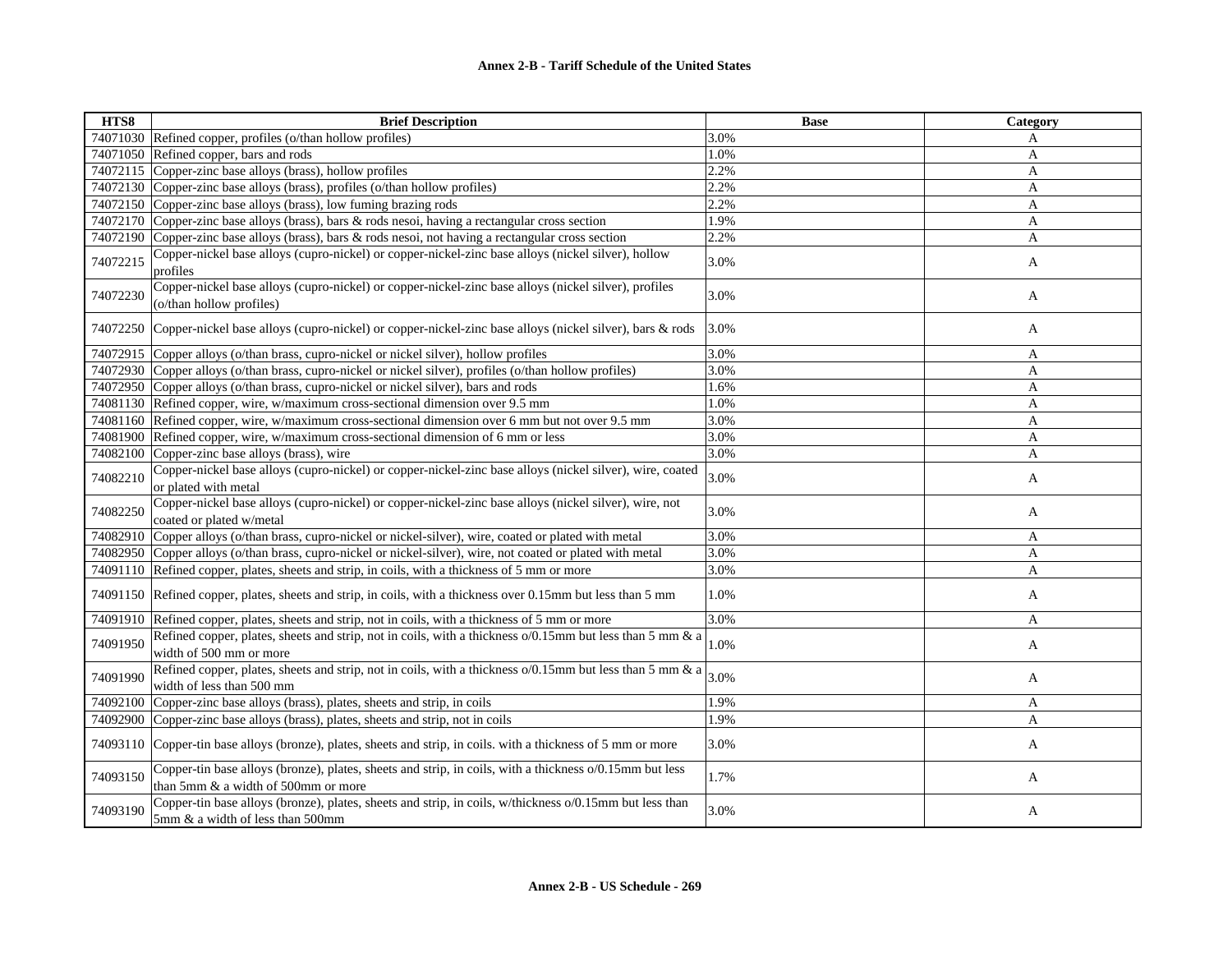| HTS8     | <b>Brief Description</b>                                                                                                                        | <b>Base</b> | Category       |
|----------|-------------------------------------------------------------------------------------------------------------------------------------------------|-------------|----------------|
|          | 74093910 Copper-tin base alloys (bronze), plates, sheets and strip, with a thickness of 5 mm or more                                            | 3.0%        | A              |
| 74093950 | Copper-tin base alloys (bronze), plates, sheets and strip, with a thickness o/0.15 but less than 5 mm &<br>of a width of 500 mm or more         | 1.7%        | $\mathbf{A}$   |
| 74093990 | Copper-tin base alloys (bronze), plates, sheets and strip, with a thickness o/0.15 but less than 5 mm &<br>of a width of less than 500 mm       | 3.0%        | A              |
| 74094000 | Copper-nickel base alloys (cupro-nickel) or copper-nickel-zinc base alloys (nickel silver), plates,<br>sheets and strip, w/thickness o/0.15mm   | 3.0%        | A              |
| 74099010 | Copper alloys (o/than brass/bronze/cupro-nickel/nickel silver), plates, sheets & strip, with thickness of<br>5 mm or more                       | 3.0%        | A              |
| 74099050 | Copper alloys (o/than brass/bronze/cupro-nickel/nickel silver), plates, sheets & strip, w/thick.<br>$o/0.15$ mm but less th/5mm & width 500mm+  | 1.7%        | A              |
| 74099090 | Copper alloys (o/than brass/bronze/cupro-nickel/nickel silver), plates, sheets & strip, w/thick.<br>o/0.15mm but less th/5mm & width less 500mm | 3.0%        | A              |
|          | 74101100 Refined copper, foil, w/thickness of 0.15 mm or less, not backed                                                                       | 1.0%        | A              |
|          | 74101200 Copper alloys, foil, w/thickness of 0.15 mm or less, not backed                                                                        | 1.0%        | A              |
|          | 74102130 Refined copper, clad laminates, w/thickness of 0.15 mm or less, backed                                                                 | 3.0%        | A              |
|          | 74102160 Refined copper, foil, w/thickness of 0.15 mm or less, backed                                                                           | 1.5%        | A              |
|          | 74102200 Copper alloys, foil, w/thickness of 0.15 mm or less, backed                                                                            | 1.5%        | A              |
|          | 74111010 Refined copper, tubes and pipes, seamless                                                                                              | 1.5%        | A              |
|          | 74111050 Refined copper, tubes and pipes, other than seamless                                                                                   | 3.0%        | A              |
|          | 74112110 Copper-zinc base alloys (brass), tubes and pipes, seamless                                                                             | 1.4%        | A              |
|          | 74112150 Copper-zinc base alloys (brass), tubes and pipes, other than seamless                                                                  | 3.0%        | A              |
| 74112200 | Copper-nickel base alloys (cupro-nickel) or copper-nickel-zinc base alloys (nickel-silver), tubes and<br>pipes                                  | 3.0%        | A              |
|          | 74112910 Copper alloys (o/than brass/cupro-nickel/nickel-silver), pipes and tubes, seamless                                                     | 1.4%        | A              |
|          | 74112950 Copper alloys (o/than brass/cupro-nickel/nickel-silver), pipes and tubes, other than seamless                                          | 3.0%        | $\mathbf{A}$   |
|          | 74121000 Refined copper, fittings for tubes and pipes                                                                                           | 3.0%        | A              |
|          | 74122000 Copper alloys, fittings for tubes and pipes                                                                                            | 3.0%        | A              |
|          | 74130010 Copper, stranded wire, not electrically insulated, not fitted with fittings and not made up into articles                              | 3.0%        | A              |
|          | 74130050 Copper, cables, plaited bands and the like, not fitted with fittings and not made up into articles                                     | 2.0%        | A              |
| 74130090 | Copper, stranded wire, cables, plaited bands and the like, not electrically insulated, fitted with fittings<br>or made up into articles         | 3.0%        | A              |
|          | 74142030 Copper, Fourdrinier wires, for use in papermaking machines, w/94 or more wires to the lineal cm                                        | Free        | $\mathsf{C}$   |
| 74142060 | Copper, Fourdrinier wires, for use in papermaking machines, w/less than 94 wires to the lineal cm                                               | 3.0%        | A              |
|          | 74142090 Copper, wire cloth (o/than Fourdrinier wires for use in papermaking machines)                                                          | 3.0%        | A              |
|          | 74149000 Copper, wire grill and netting; expanded metal of copper                                                                               | 3.0%        | $\overline{A}$ |
|          | 74151000 Copper or iron/steel w/heads of copper, nails and tacks, drawing pins, staples and similar articles                                    | 2.5%        | A              |
|          | 74152100 Copper, washers (including spring washers)                                                                                             | 3.0%        | A              |
|          | 74152900 Copper, rivets, cotters, cotter pins and similar non-threaded articles (o/than washers)                                                | 3.0%        | A              |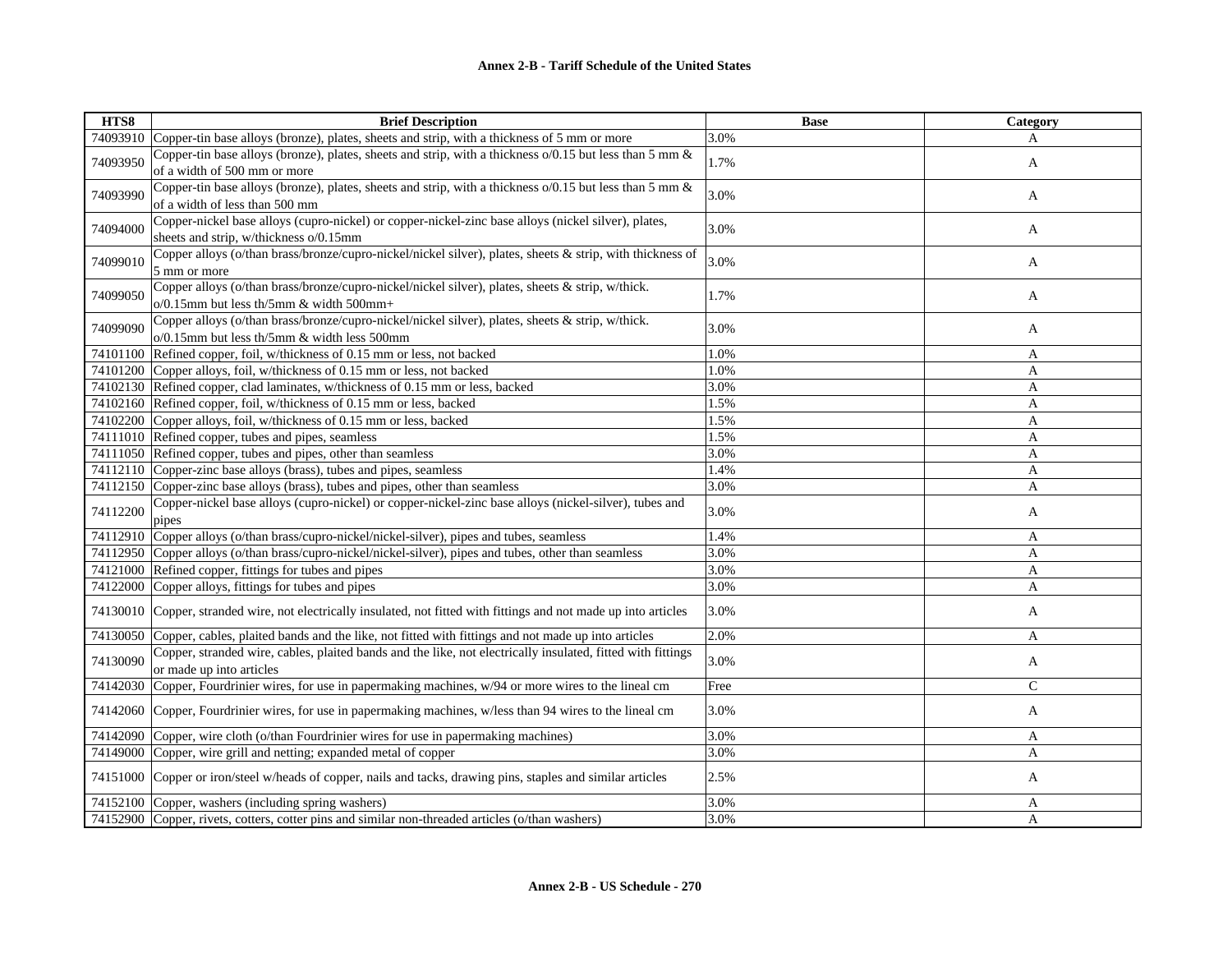| HTS8     | <b>Brief Description</b>                                                                                                           | <b>Base</b> | Category     |
|----------|------------------------------------------------------------------------------------------------------------------------------------|-------------|--------------|
|          | 74153305 Copper screws for wood                                                                                                    | 3.0%        | A            |
| 74153310 | Muntz or yellow metal copper bolts                                                                                                 | 1.4%        | A            |
| 74153380 | Screws (other than wood screws), bolts (other than Muntz or yellow metal) and nuts, of copper,<br>threaded, nesoi                  | 3.0%        | A            |
| 74153900 | Copper, screw hooks and other threaded articles, nesoi                                                                             | 3.0%        | A            |
| 74160000 | Copper, springs                                                                                                                    | 3.0%        | $\mathbf{A}$ |
| 74170000 | Copper, cooking or heating apparatus of a kind used for domestic purposes, nonelectric, and parts<br>thereof                       | 3.0%        | A            |
|          | 74181120 Copper-zinc alloy (brass), pot scourers, scouring or polishing pads, gloves and the like                                  | 3.0%        | A            |
| 74181140 | Copper (o/than copper-zinc alloys), pot scourers, scouring or polishing pads, gloves and the like                                  | 3.0%        | A            |
|          | 74181910 Copper, table, kitchen or other household articles and parts thereof, coated or plated w/precious metals 3.0%             |             | A            |
| 74181920 | Copper-zinc alloy (brass), table, kitchen or other household articles and parts thereof, not coated or<br>plated w/precious metals | 3.0%        | A            |
| 74181950 | Copper (o/than brass), table kitchen or other household articles and parts thereof, not coated or plated<br>w/precious metals      | 3.0%        | A            |
| 74182010 | Copper-zinc base alloys (brass), sanitary ware and parts thereof                                                                   | 3.0%        | A            |
|          | 74182050 Copper (o/than brass), sanitary ware and parts thereof                                                                    | 3.0%        | A            |
|          | 74191000 Copper, chain and parts thereof                                                                                           | 3.0%        | A            |
|          | 74199100 Copper, articles nesoi, cast, molded, stamped, or forged but not further worked                                           | Free        | $\mathsf{C}$ |
|          | 74199915 Copper, containers a kind normally carried on the person, in the pocket or in the handbag                                 | 3.0%        | A            |
|          | 74199930 Copper, articles nesoi, coated or plated with precious metal                                                              | 3.0%        | A            |
|          | 74199950 Copper, articles nesoi, not coated or plated with precious metal                                                          | Free        | $\mathsf{C}$ |
|          | 75011000 Nickel mattes                                                                                                             | Free        | $\mathsf{C}$ |
| 75012000 | Nickel oxide sinters and other intermediate products of nickel metallurgy                                                          | Free        | $\mathsf{C}$ |
|          | 75021000 Nickel (o/than alloy), unwrought                                                                                          | Free        | $\mathsf{C}$ |
|          | 75022000 Nickel alloys, unwrought                                                                                                  | Free        | $\mathsf{C}$ |
|          | 75030000 Nickel, waste and scrap                                                                                                   | Free        | $\mathsf{C}$ |
|          | 75040000 Nickel, powders and flakes                                                                                                | Free        | $\mathsf{C}$ |
|          | 75051110 Nickel (o/than alloy), bars and rods, cold formed                                                                         | 3.0%        | A            |
|          | 75051130 Nickel (o/than alloy), bars and rods, not cold formed                                                                     | 2.6%        | $\mathbf{A}$ |
|          | 75051150 Nickel (o/than alloy), profiles                                                                                           | 3.0%        | A            |
|          | 75051210 Nickel alloy, bars and rods, cold formed                                                                                  | 3.0%        | A            |
|          | 75051230 Nickel alloy, bars and rods, not cold formed                                                                              | 2.5%        | A            |
|          | 75051250 Nickel alloy, profiles                                                                                                    | 3.0%        | A            |
|          | 75052110 Nickel (o/than alloy), wire, cold formed                                                                                  | 3.0%        | A            |
|          | 75052150 Nickel (o/than alloy), wire, not cold formed                                                                              | 2.6%        | A            |
|          | 75052210 Nickel alloy, wire, cold formed                                                                                           | 3.0%        | A            |
|          | 75052250 Nickel alloy, wire, not cold formed                                                                                       | 2.6%        | A            |
|          | 75061010 Nickel (o/than alloy), plates, sheets and strip, cold formed                                                              | 3.0%        | A            |
|          | 75061030 Nickel (o/than alloy), plates, sheets and strip, not cold formed                                                          | 2.5%        | A            |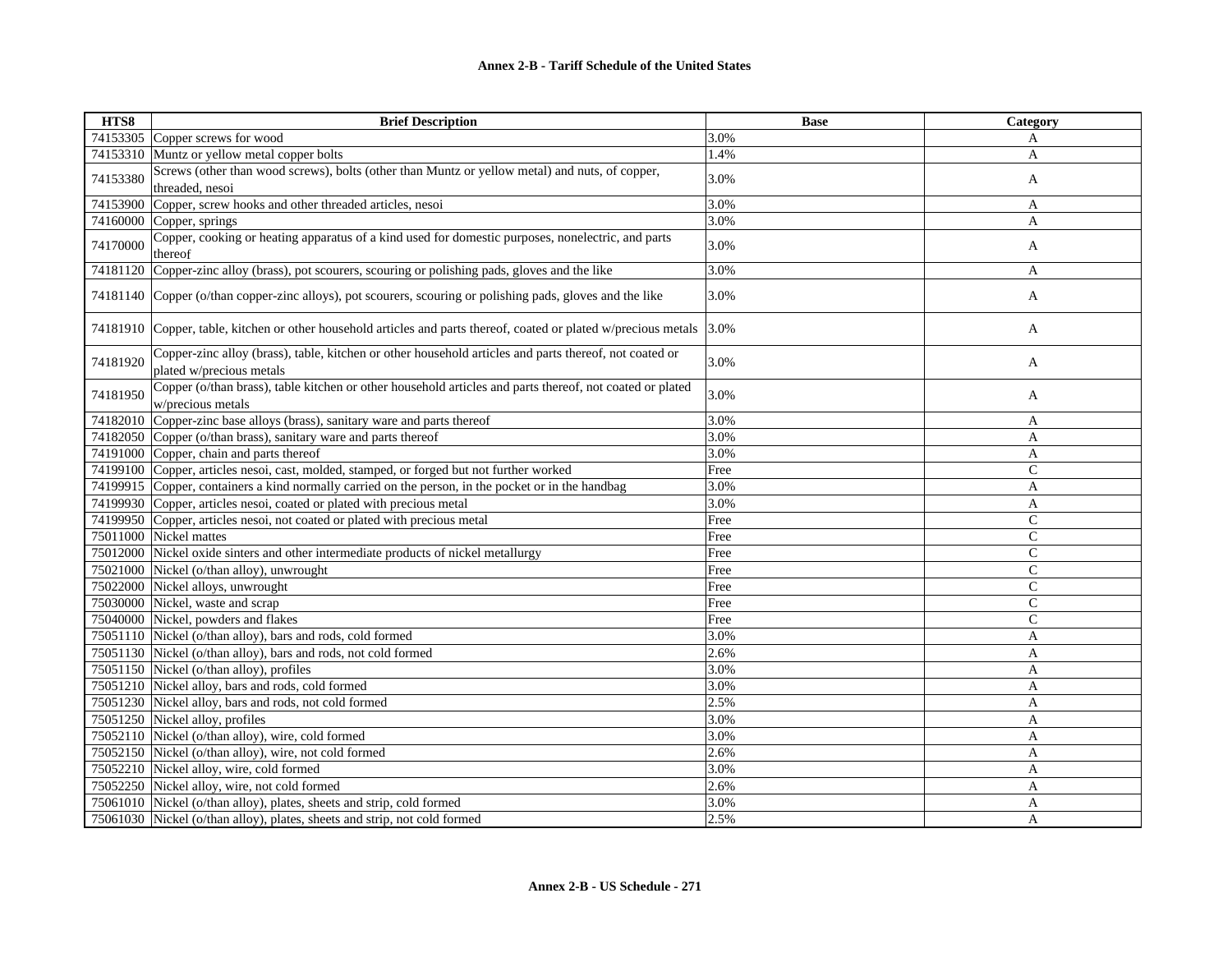| HTS8     | <b>Brief Description</b>                                                                                                               | <b>Base</b> | Category      |
|----------|----------------------------------------------------------------------------------------------------------------------------------------|-------------|---------------|
|          | 75061045 Nickel, foil, w/thickness not over 0.15 mm                                                                                    | 2.5%        | A             |
|          | 75061060 Nickel, foil, w/thickness over 0.15 mm                                                                                        | 2.5%        | A             |
| 75062010 | Nickel alloy, plates, sheets and strip, cold formed                                                                                    | 3.0%        | A             |
|          | 75062030 Nickel alloy, plates, sheets and strip, not cold formed                                                                       | 2.5%        | A             |
|          | 75062045 Nickel alloy, foil, w/thickness not over 0.15 mm                                                                              | 3.0%        | A             |
|          | 75062060 Nickel alloy, foil, w/thickness over 0.15 mm                                                                                  | 3.0%        | A             |
|          | 75071100 Nickel (o/than alloy), tubes and pipes                                                                                        | 2.0%        | A             |
|          | 75071200 Nickel alloy, tubes and pipes                                                                                                 | 2.0%        | $\mathbf{A}$  |
|          | 75072000 Nickel, fittings for tubes and pipes                                                                                          | 3.0%        | $\mathbf{A}$  |
|          | 75081000 Nickel, wire cloth, grill and netting                                                                                         | 3.0%        | A             |
| 75089010 | Nickel, stranded wire                                                                                                                  | 3.0%        | A             |
|          | 75089050 Nickel, articles of nesoi                                                                                                     | 3.0%        | $\mathbf{A}$  |
| 76011030 | Aluminum (o/than alloy), unwrought, in coils, w/uniform x-section throughout length & w/least cross-<br>sectional dimension n/o 9.5 mm | 2.6%        | A             |
| 76011060 | Aluminum (o/than alloy), unwrought nesoi                                                                                               | Free        | $\mathcal{C}$ |
|          | Aluminum alloys, unwrought, in coils, w/uniform x-section throughout length $\&$ w/least cross-sectional                               |             |               |
| 76012030 | dimension n/o 9.5 mm                                                                                                                   | 2.6%        | A             |
| 76012060 | Aluminum alloys, w/25% or more by weight of silicon, unwrought nesoi                                                                   | 2.1%        | A             |
| 76012090 | Aluminum alloys nesoi, unwrought nesoi                                                                                                 | Free        | $\mathcal{C}$ |
| 76020000 | Aluminum, waste and scrap                                                                                                              | Free        | ${\bf C}$     |
| 76031000 | Aluminum, powders of non-lamellar structure                                                                                            | 5.0%        | A             |
| 76032000 | Aluminum, powders of lamellar structure; aluminum flakes                                                                               | 3.9%        | A             |
|          | 76041010 Aluminum (o/than alloy), profiles                                                                                             | 5.0%        | A             |
|          | 76041030 Aluminum (o/than alloy), bar and rods, with a round cross section                                                             | 2.6%        | A             |
|          | 76041050 Aluminum (o/than alloy), bar and rods, other than with a round cross section                                                  | 3.0%        | A             |
|          | 76042100 Aluminum alloy, hollow profiles                                                                                               | 1.5%        | A             |
|          | 76042910 Aluminum alloy, profiles (o/than hollow profiles)                                                                             | 5.0%        | A             |
|          | 76042930 Aluminum alloy, bars and rods, having a round cross section                                                                   | 2.6%        | A             |
|          | 76042950 Aluminum alloy, bars and rodss, other than with a round cross section                                                         | 3.0%        | A             |
|          | 76051100 Aluminum (o/than alloy), wire, with a maximum cross-sectional dimension over 7 mm                                             | 2.6%        | A             |
| 76051900 | Aluminum (o/than alloy), wire, with a maximum cross-sectional dimension of 7 mm or less                                                | 4.2%        | A             |
| 76052100 | Aluminum alloy, wire, with a maximum cross-sectional dimension over 7 mm                                                               | 2.6%        | A             |
| 76052900 | Aluminum alloy, wire, with a maximum cross-sectional dimension of 7 mm or less                                                         | 4.2%        | A             |
| 76061130 | Aluminum (o/than alloy), plates/sheets/strip, w/thick. o/0.2mm, rectangular (incl. sq), not clad                                       | 3.0%        | A             |
| 76061160 | Aluminum (o/than alloy), plates/sheets/strip, w/thick. o/0.2mm, rectangular (incl. sq), clad                                           | 2.7%        | A             |
| 76061230 | Aluminum alloy, plates/sheets/strip, w/thick. o/0.2mm, rectangular (incl. sq), not clad                                                | 3.0%        | A             |
| 76061260 | Aluminum alloy, plates/sheets/strip, w/thick. o/0.2mm, rectangular (incl. sq), clad                                                    | 6.5%        | A             |
|          | 76069130 Aluminum (o/than alloy), plates/sheets/strip, w/thick. o/0.2mm, o/than rectangular (incl. sq), not clad                       | 3.0%        | A             |
|          | 76069160 Aluminum (o/than alloy), plates/sheets/strip, w/thick. o/0.2mm, o/than rectangular (incl. sq), clad                           | 2.7%        | A             |
|          | 76069230 Aluminum alloy, plates/sheets/strip, w/thick. o/0.2mm, o/than rectangular (incl. sq), not clad                                | 3.0%        | A             |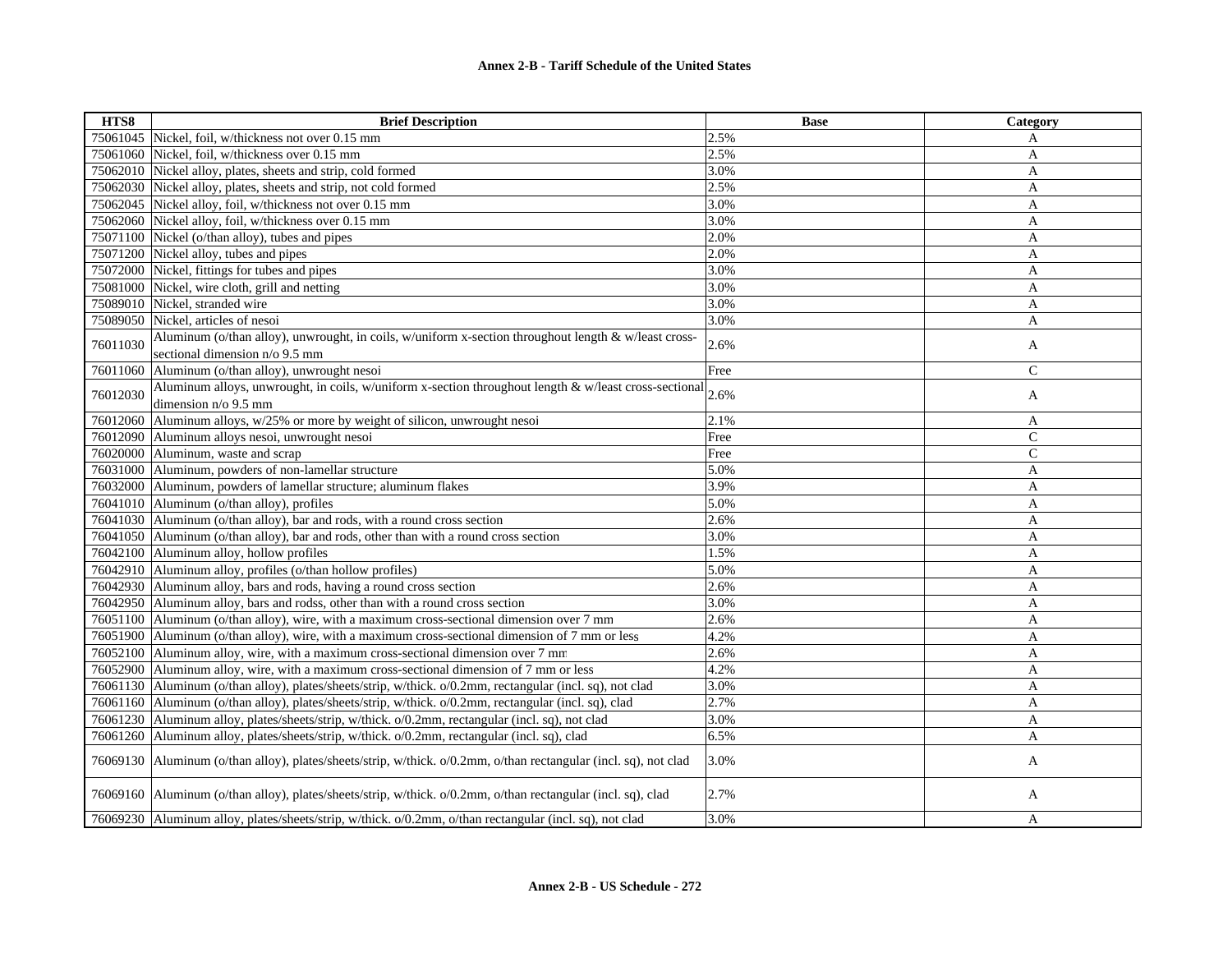| HTS8     | <b>Brief Description</b>                                                                                                                      | <b>Base</b> | <b>Category</b> |
|----------|-----------------------------------------------------------------------------------------------------------------------------------------------|-------------|-----------------|
|          | 76069260 Aluminum alloy, plates/sheets/strip, w/thick. o/0.2mm, o/than rectangular (incl. sq), clad                                           | 6.5%        | A               |
| 76071130 | Aluminum, foil, w/thickness n/o 0.01 mm, rolled but not further worked, not backed                                                            | 5.8%        | A               |
| 76071160 | Aluminum, foil, w/thickness over 0.01 mm but n/o 0.15 mm, rolled but not further worked, not backed 5.3%                                      |             | A               |
| 76071190 | Aluminum, foil, w/thickness over 0.15 mm but $n/0.2$ mm, rolled but not further worked, not backed                                            | 3.0%        | A               |
| 76071910 | Aluminum, etched capacitor foil, w/thickness n/o 0.2 mm, not rolled or rolled and further worked, not<br>backed                               | 5.3%        | A               |
| 76071930 | Aluminum, foil nesoi, w/thickness n/o 0.15 mm, cut to shape, not rolled, not backed                                                           | 5.7%        | A               |
| 76071960 | Aluminum, foil nesoi, w/thickness o/0.15mm but n/o 0.2 mm or 0.15mm or less & not cut to shape, not<br>rolled, not backed, nesoi              | 3.0%        | A               |
| 76072010 | Aluminum, foil, w/thickness n/o 0.2 mm, backed, covered or decorated with a character, design, fancy<br>effect or pattern                     | 3.7%        | A               |
| 76072050 | Aluminum, foil, w/thickness n/o 0.2 mm, backed, nesoi                                                                                         | Free        | $\mathcal{C}$   |
|          | 76081000 Aluminum (o/than alloy), tubes and pipes                                                                                             | 5.7%        | A               |
| 76082000 | Aluminum alloy, tubes and pipes                                                                                                               | 5.7%        | A               |
| 76090000 | Aluminum, fittings for tubes and pipes                                                                                                        | 5.7%        | A               |
| 76101000 | Aluminum, doors, windows and their frames and thresholds for doors                                                                            | 5.7%        | A               |
| 76109000 | Aluminum, structures and parts of structures, nesoi; aluminum plates, rods, profiles, tubes and the like<br>prepared for use in structures    | 5.7%        | A               |
| 76110000 | Aluminum, reservoirs, tanks, vats & like containers for any material (o/than compressed or liq. gas),<br>w/capacity o/300 l, not fitted w/    | 2.6%        | A               |
| 76121000 | Aluminum, collapsible tubular containers, w/capacity of 300 l or less                                                                         | 2.4%        | A               |
| 76129010 | Aluminum, casks, drums & like containers, for any material (o/than compressed or liq. gas), w/cap. n/o<br>201, n/fitted w/mech/thermal        | 5.7%        | A               |
| 76129050 | Aluminum, casks, drums & like containers, for any material (o/thna compressed or liq. gas), w/cap.<br>o/20 but n/o 300 l, n/fitted w/mech     | Free        | $\mathsf{C}$    |
| 76130000 | Aluminum, containers for compressed or liquefied gas                                                                                          | 5.0%        | A               |
| 76141010 | Aluminum, stranded wire, cables & the like w/steel core, not electrically insulated, not fitted with<br>fittings & not made up into articles  | 4.9%        | A               |
| 76141050 | Aluminum, stranded wire, cables & the like w/steel core, not electrically insulated, fitted with fittings<br>or made up into articles         | 4.9%        | A               |
| 76149020 | Aluminum, elect. conductors of stranded wire, cables & the like (o/than w/steel core), n/elect.<br>insulated, n/fitted w/fittings or articles | 4.9%        | A               |
| 76149040 | Aluminum, stranded wire, cables, & the like (o/than elect. conduct or w/steel core), n/elect. insulated,<br>n/fitted w/fittings or articles   | 4.9%        | A               |
| 76149050 | Aluminum, stranded wire, cables and the like (o/than w/steel core), not electrically insulated, fitted<br>w/fittings or made up into articles | 5.7%        | A               |
| 76151100 | Aluminum, pot scourers, scouring or polishing pads, gloves and the like                                                                       | 3.1%        | A               |
|          | 76151910 Aluminum, cast cooking and kitchen ware, enameled or glazed or containing nonstick interior finishes                                 | 3.1%        | A               |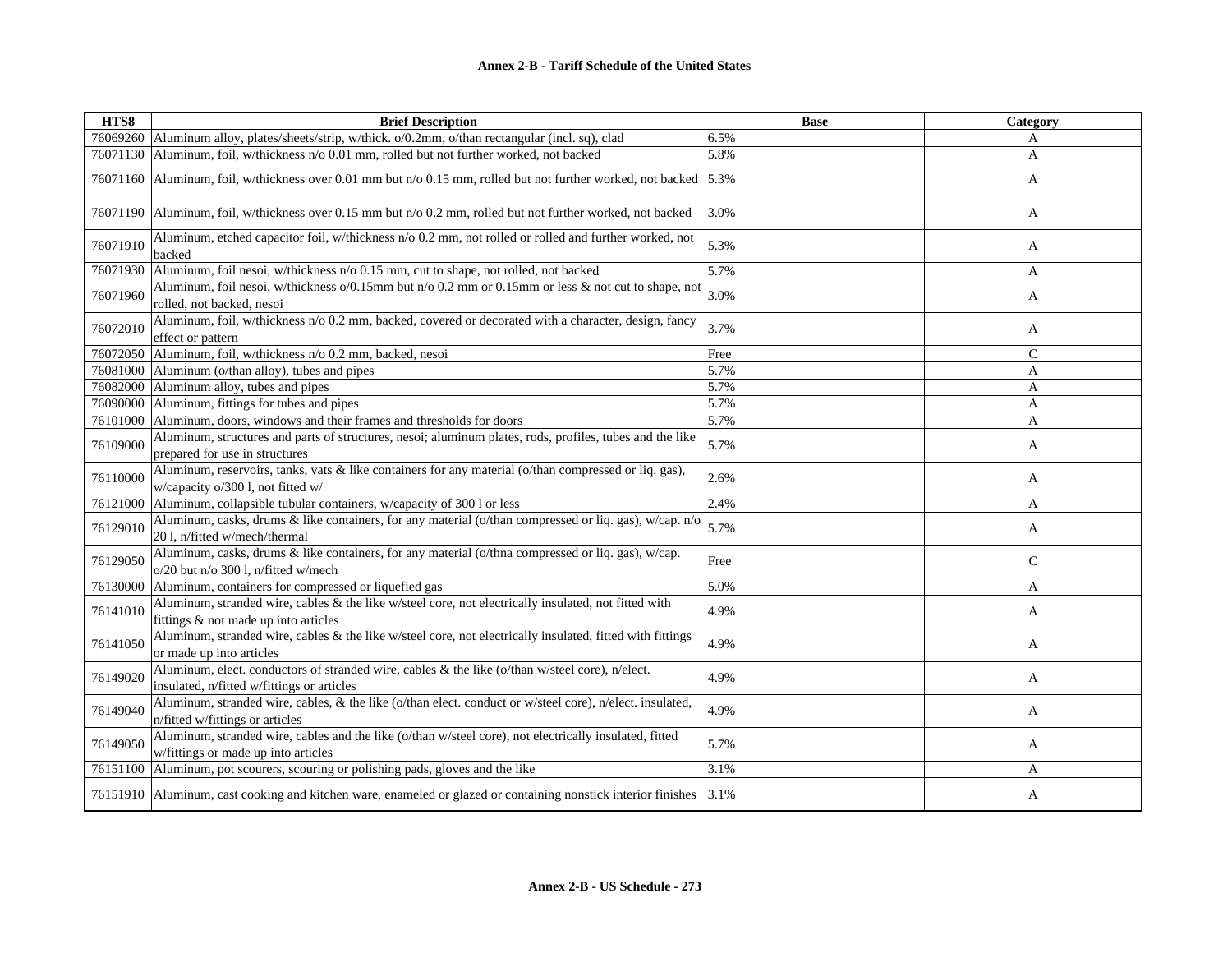| HTS8     | <b>Brief Description</b>                                                                                                        | <b>Base</b>                           | Category     |
|----------|---------------------------------------------------------------------------------------------------------------------------------|---------------------------------------|--------------|
| 76151930 | Aluminum, cooking and kitchen ware (o/than cast), enameled or glazed or containing nonstick interior<br>finishes                | 3.1%                                  | $\mathbf{A}$ |
| 76151950 | Aluminum, cast cooking and kitchen ware, not enameled or glazed and not containing nonstick interior<br>finishes                | 3.1%                                  | A            |
| 76151970 | Aluminum, cooking and kitchen ware (o/than cast), not enameled or glazed and not containing nonstick<br>interior finishes       | 3.1%                                  | A            |
|          | 76151990 Aluminum, table, kitchen or other household articles (o/than cooking or kitchen ware) and parts thereof 3.1%           |                                       | A            |
|          | 76152000 Aluminum, sanitary ware and parts thereof                                                                              | 3.8%                                  | $\mathbf{A}$ |
|          | 76161010 Aluminum, nails, tacks and staples                                                                                     | 5.7%                                  | $\mathbf{A}$ |
|          | 76161030 Aluminum, rivets                                                                                                       | 4.7%                                  | A            |
|          | 76161050 Aluminum, cotters and cotter pins                                                                                      | 5.7%                                  | A            |
| 76161070 | Aluminum, screws, bolts, nuts, screw hooks, washers and similar articles w/shanks, threads, or holes<br>o/6 mm in diameter      | 5.5%                                  | A            |
| 76161090 | Aluminum, screws, bolts, nuts, screw hooks, washers and similar articles w/shanks, threads or holes 6<br>mm or less in diameter | 6.0%                                  | A            |
|          | 76169100 Aluminum, wire cloth, grill, netting and fencing                                                                       | 2.5%                                  | A            |
|          | 76169910 Aluminum, luggage frames                                                                                               | Free                                  | $\mathsf{C}$ |
|          | 76169950 Aluminum, articles, nesoi                                                                                              | 2.5%                                  | A            |
|          | 78011000 Refined lead, unwrought                                                                                                | 2.5% on the value of the lead content | A            |
|          | 78019100 Lead (o/than refined lead), containing by weight antimony as the principal other element, unwrought                    | 2.5% on the value of the lead content | A            |
|          | 78019930 Lead (o/than refined lead), bullion                                                                                    | 2.5% on the value of the lead content | A            |
|          | 78019990 Lead (o/than refined lead), unwrought nesoi                                                                            | 2.5% on the value of the lead content | A            |
|          | 78020000 Lead, waste and scrap                                                                                                  | Free                                  | $\mathsf{C}$ |
|          | 78030000 Lead, bars, rods, profiles and wire                                                                                    | 1.2%                                  | A            |
|          | 78041100 Lead, sheets, strip and foil, w/thickness n/o 0.2 mm, excluding any backing                                            | 2.2%                                  | A            |
|          | 78041900 Lead, plates & sheets, strip and foil w/thickness o/0.2mm, nesoi                                                       | 3.0%                                  | A            |
|          | 78042000 Lead, powders and flakes                                                                                               | Free                                  | $\mathsf{C}$ |
|          | 78050000 Lead, tubes or pipes and fittings for tubes or pipes                                                                   | 2.0%                                  | A            |
|          | 78060000 Lead, articles, nesoi                                                                                                  | 3.0%                                  | A            |
|          | 79011100 Zinc (o/than alloy), unwrought, containing o/99.99% by weight of zinc                                                  | 1.5%                                  | A            |
| 79011210 | Zinc (o/than alloy), unwrought, casting-grade zinc, containing at least 97.5% but less than 99.99% by<br>weight of zinc         | 3.0%                                  | A            |
| 79011250 | Zinc (o/than alloy), unwrought, o/than casting-grade zinc, containing at least 97.5% but less than<br>99.99% by wt. of zinc     | 1.5%                                  | A            |
|          | 79012000 Zinc alloy, unwrought                                                                                                  | 3.0%                                  | A            |
|          | 79020000 Zinc, waste and scrap                                                                                                  | Free                                  | $\mathsf{C}$ |
|          | 79031000 Zinc, dust                                                                                                             | $0.7$ cents/kg                        | $\mathbf{A}$ |
|          | 79039030 Zinc, powders                                                                                                          | $0.5$ cents/kg                        | A            |
|          | 79039060 Zinc, flakes                                                                                                           | 3.0%                                  | A            |
|          | 79040000 Zinc, bars, rods, profiles and wire                                                                                    | 4.2%                                  | A            |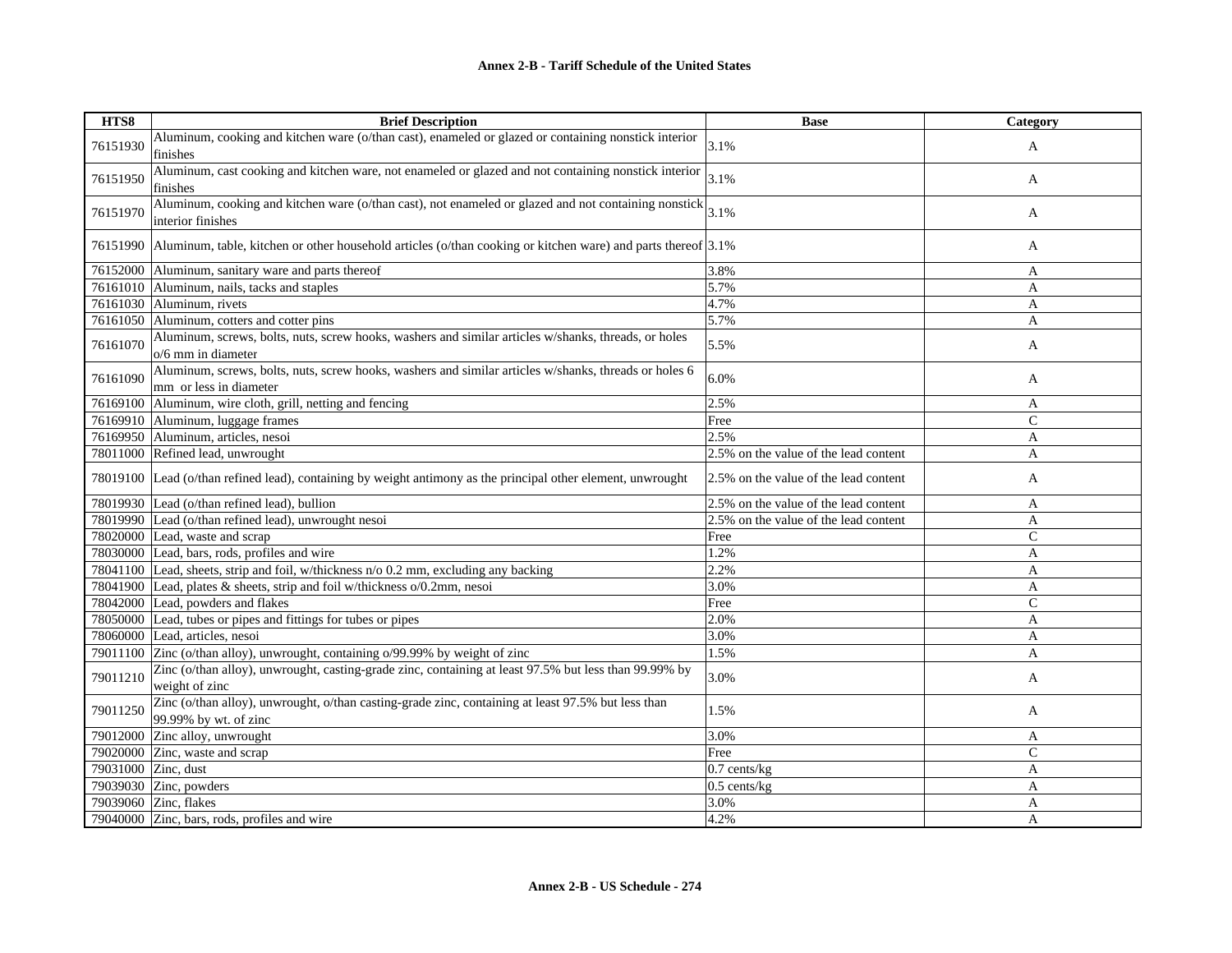| HTS8     | <b>Brief Description</b>                                                                                                             | <b>Base</b>                                   | Category       |
|----------|--------------------------------------------------------------------------------------------------------------------------------------|-----------------------------------------------|----------------|
|          | 79050000 Zinc, plates, sheets, strip and foil                                                                                        | 2.8%                                          | A              |
| 79060000 | Zinc, tubes or pipes and fittings for tubes or pipes                                                                                 | 3.0%                                          | A              |
| 79070010 | Zinc, household, table or kitchen use articles; zinc toilet and sanitary wares; zinc parts of all the<br>foregoing                   | 3.0%                                          | A              |
| 79070060 | Zinc, articles (o/than for household, table or kitchen use), nesoi                                                                   | 3.0%                                          | A              |
| 80011000 | Tin (o/than alloy), unwrought                                                                                                        | Free                                          | $\mathcal{C}$  |
| 80012000 | Tin alloy, unwrought                                                                                                                 | Free                                          | $\mathcal{C}$  |
|          | 80020000 Tin, waste and scrap                                                                                                        | Free                                          | $\overline{C}$ |
|          | 80030000 Tin, bars, rods, profiles and wire                                                                                          | 3.0%                                          | $\overline{A}$ |
|          | 80040000 Tin, plates, sheets and strip, of a thickness exceeding 0.20 mm                                                             | 2.4%                                          | A              |
| 80050010 | Tin. foil, w/thickness (excluding any backing) n/o 0.2 mm                                                                            | 3.0%                                          | A              |
|          | 80050020 Tin, powders and flakes                                                                                                     | 2.8%                                          | A              |
| 80060000 | Tin, tubes or pipes and fittings for tubes or pipes                                                                                  | 2.4%                                          | A              |
| 80070010 | Tin, household, table or kitchen use articles; tin toilet and sanitary wares; all the foregoing, n/coated or<br>plated w/prec. metal | 2.1%                                          | A              |
| 80070050 | Tin, articles nesoi                                                                                                                  | 2.8%                                          | A              |
| 81011000 | Tungsten, powders                                                                                                                    | 7.0%                                          | A              |
| 81019400 | Tungsten, unwrought (including bars and rods obtained simply by sintering)                                                           | 6.6%                                          | A              |
| 81019500 | Tungsten bars and rods (o/than those obtained simply by sintering), profiles, plates, sheets, strip and<br>foil                      | 6.5%                                          | A              |
| 81019600 | Tungsten wire                                                                                                                        | 4.4%                                          | A              |
| 81019700 | Tungsten waste and scrap                                                                                                             | 2.8%                                          | A              |
| 81019900 | Tungsten, articles nesoi                                                                                                             | 3.7%                                          | A              |
|          | 81021000 Molybdenum, powders                                                                                                         | 9.1 cents/kg on molybdenum content +<br>1.2%  | A              |
|          | 81029400 Molybdenum, unwrought (including bars and rods obtained simply by sintering)                                                | 13.9 cents/kg on molybdenum content +<br>1.9% | A              |
| 81029530 | Molybdenum bars and rods (o/than those obtained simply by sintering)                                                                 | 6.6%                                          | A              |
|          | 81029560 Molybdenum profiles, plates, sheets, strip and foil                                                                         | 6.6%                                          | A              |
| 81029600 | Molybdenum wire                                                                                                                      | 4.4%                                          | A              |
|          | 81029700 Molybdenum waste and scrap                                                                                                  | Free                                          | $\overline{C}$ |
| 81029900 | Molybdenum, articles nesoi                                                                                                           | 3.7%                                          | A              |
| 81032000 | Tantalum, unwrought (including bars and rods obtained simply by sintering); tantalum powders                                         | 2.5%                                          | A              |
| 81033000 | Tantalum waste and scrap                                                                                                             | Free                                          | $\mathcal{C}$  |
| 81039000 | Tantalum, articles nesoi                                                                                                             | 4.4%                                          | A              |
| 81041100 | Magnesium, unwrought, containing at least 99.8 percent by weight of magnesium                                                        | 8.0%                                          | A              |
|          | 81041900 Magnesium, unwrought, nesoi                                                                                                 | 6.5%                                          | A              |
| 81042000 | Magnesium, waste and scrap                                                                                                           | Free                                          | $\mathsf{C}$   |
|          | 81043000 Magnesium, raspings, turnings and granules graded according to size; magnesium powders                                      | 4.4%                                          | A              |
|          | 81049000 Magnesium, articles nesoi                                                                                                   | 14.8 cents/kg on magnesium content +<br>3.5%  | A              |
|          | 81052030 Cobalt alloys, unwrought                                                                                                    | 4.4%                                          | A              |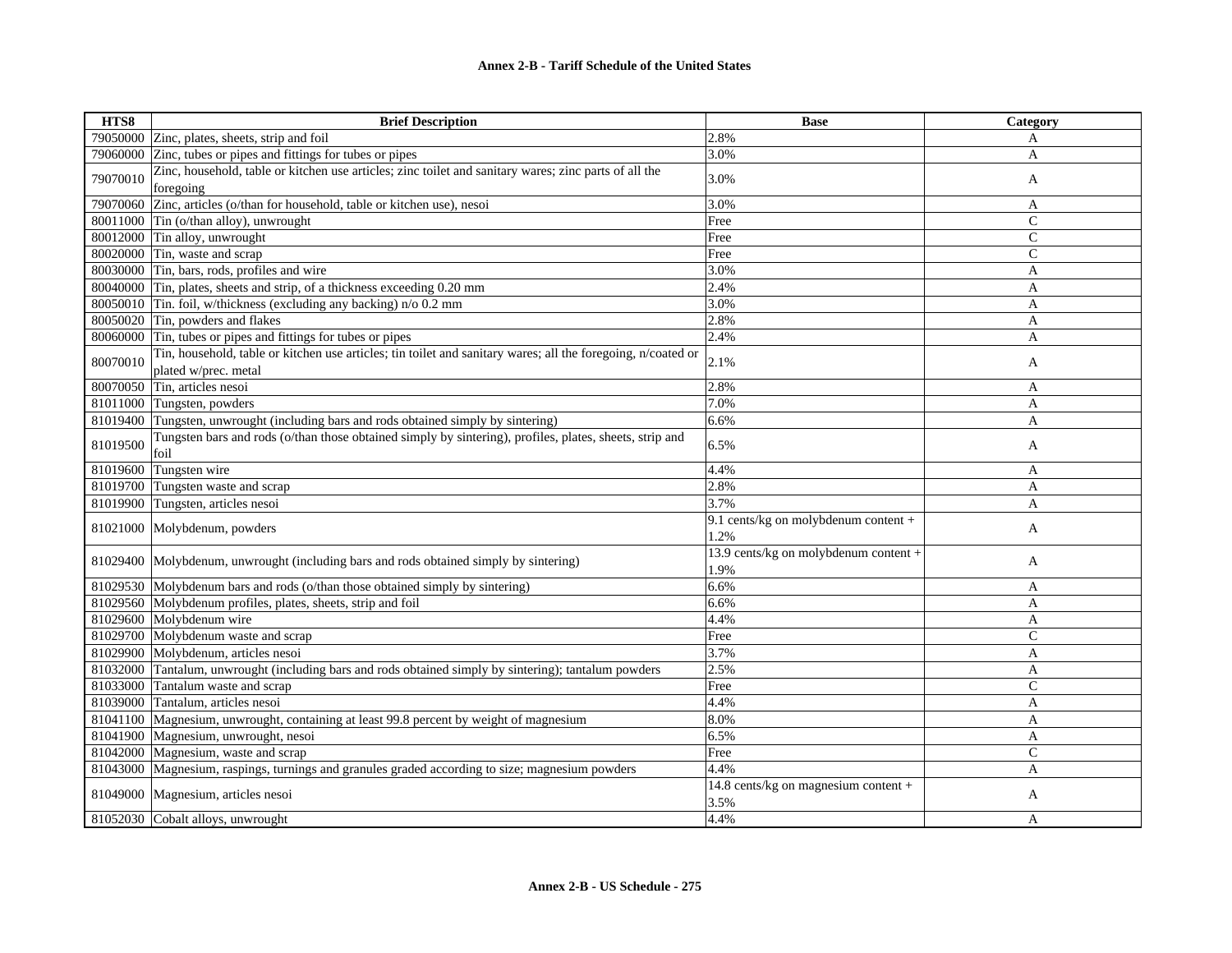| HTS8     | <b>Brief Description</b>                                                            | <b>Base</b> | Category       |
|----------|-------------------------------------------------------------------------------------|-------------|----------------|
| 81052060 | Cobalt (other than alloys), unwrought                                               | Free        | C              |
| 81052090 | Cobalt, mattes and other intermediate products of cobalt metallurgy; cobalt powders | Free        | $\mathbf{C}$   |
| 81053000 | Cobalt waste and scrap                                                              | Free        | $\mathsf{C}$   |
|          | 81059000 Cobalt, articles thereof nesoi                                             | 3.7%        | A              |
|          | 81060000 Bismuth (including waste & scrap) and articles thereof, nesoi              | Free        | $\overline{C}$ |
| 81072000 | Cadmium, unwrought; cadmium powders                                                 | Free        | $\mathsf{C}$   |
|          | 81073000 Cadmium waste and scrap                                                    | Free        | $\mathsf{C}$   |
| 81079000 | Cadmium, articles thereof nesoi                                                     | 4.4%        | A              |
| 81082000 | Titanium, unwrought; titanium powders                                               | 15.0%       | A              |
|          | 81083000 Titanium waste and scrap                                                   | Free        | $\mathbf C$    |
| 81089030 | Titanium, articles nesoi                                                            | 5.5%        | A              |
|          | 81089060 Titanium, wrought nesoi                                                    | 15.0%       | A              |
| 81092000 | Zirconium, unwrought; zirconium powders                                             | 4.2%        | A              |
|          | 81093000 Zirconium waste and scrap                                                  | Free        | $\mathsf{C}$   |
|          | 81099000 Zirconium, articles, nesoi                                                 | 3.7%        | A              |
|          | 81101000 Antimony, unwrought; antimony powders                                      | Free        | $\mathcal{C}$  |
|          | 81102000 Antimony waste and scrap                                                   | Free        | $\mathcal{C}$  |
|          | 81109000 Articles of antimony, nesoi                                                | Free        | $\mathsf{C}$   |
|          | 81110030 Manganese, waste and scrap                                                 | Free        | $\overline{C}$ |
|          | 81110045 Manganese, unwrought                                                       | 14.0%       | A              |
|          | 81110060 Manganese (o/than waste and scrap, unwrought) and articles thereof, nesoi  | 3.7%        | A              |
|          | 81121200 Beryllium, unwrought; beryllium powders                                    | 8.5%        | A              |
|          | 81121300 Beryllium waste and scrap                                                  | Free        | $\mathbf C$    |
|          | 81121900 Beryllium, articles nesoi                                                  | 5.5%        | $\overline{A}$ |
|          | 81122100 Chromium, unwrought; chromium powders                                      | 3.0%        | A              |
|          | 81122200 Chromium waste and scrap                                                   | Free        | $\mathbf C$    |
|          | 81122900 Articles of chromium, nesoi                                                | 3.0%        | A              |
|          | 81123030 Germanium, waste and scrap                                                 | Free        | $\mathsf{C}$   |
|          | 81123060 Germanium, unwrought                                                       | 2.6%        | A              |
|          | 81123090 Germanium nesoi and articles thereof                                       | 4.4%        | A              |
|          | 81124030 Vanadium, waste and scrap                                                  | Free        | $\mathcal{C}$  |
| 81124060 | Vanadium (o/than waste & scrap) and articles thereof                                | 2.0%        | A              |
| 81125100 | Thallium, unwrought; thallium powders                                               | 4.0%        | A              |
|          | 81125200 Thallium waste and scrap                                                   | Free        | $\mathbf C$    |
|          | 81125900 Articles of thallium, nesoi                                                | 4.0%        | A              |
| 81129205 | Waste and scrap of gallium, hafnium, indium, niobium or rhenium                     | Free        | $\mathsf{C}$   |
|          | 81129210 Gallium, unwrought; gallium powders                                        | 3.0%        | A              |
|          | 81129220 Hafnium, unwrought; hafnium powders                                        | Free        | $\mathcal{C}$  |
|          | 81129230 Indium, unwrought; indium powders                                          | Free        | $\mathcal{C}$  |
| 81129240 | Niobium (columbium), unwrought; niobium powders                                     | 4.9%        | A              |
|          | 81129250 Rhenium, unwrought; rhenium powders                                        | 3.0%        | A              |
| 81129901 | Articles of gallium, hafnium, indium, niobium or rhenium, nesoi                     | 4.0%        | A              |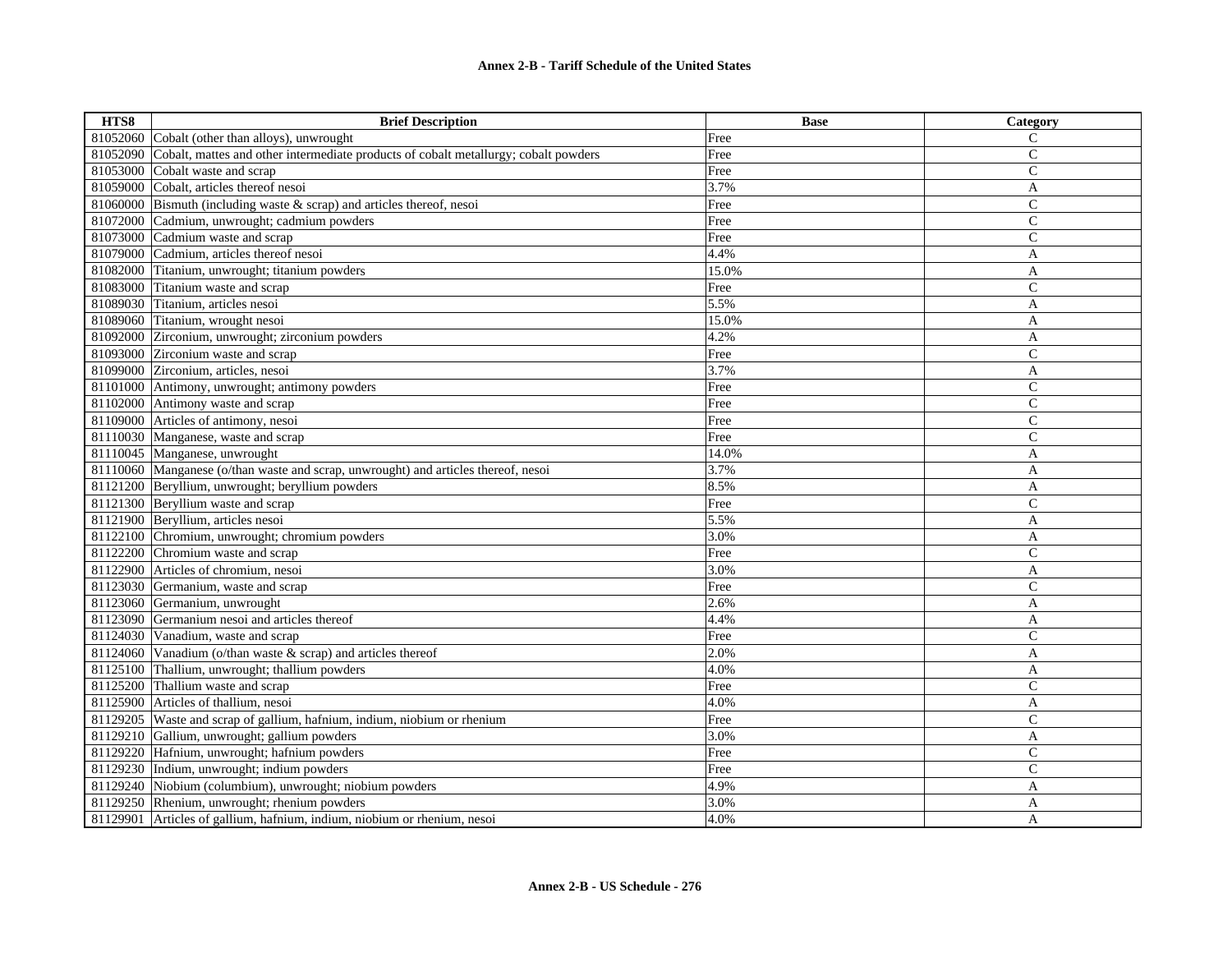| HTS8     | <b>Brief Description</b>                                                                                                              | <b>Base</b>            | Category       |
|----------|---------------------------------------------------------------------------------------------------------------------------------------|------------------------|----------------|
| 81130000 | Cermets (including waste $&$ scrap) and articles thereof                                                                              | 3.7%                   | A              |
| 82011000 | Spades and shovels and base metal parts thereof                                                                                       | Free                   | $\mathsf{C}$   |
| 82012000 | Forks (hand tools) and base metal parts thereof                                                                                       | Free                   | $\mathsf{C}$   |
| 82013000 | Mattocks, picks, hoes and rakes and base metal parts thereof                                                                          | Free                   | $\overline{C}$ |
| 82014030 | Machetes, and base metal parts thereof                                                                                                | Free                   | $\mathsf{C}$   |
|          | 82014060 Axes, bill hooks and similar hewing tools (o/than machetes), and base metal parts thereof                                    | 6.2%                   | A              |
| 82015000 | One-handed secateurs, pruners and shears (including poultry shears), and base metal parts thereof                                     | 1 cents each $+2.8%$   | A              |
|          | 82016000 Hedge shears, two-handed pruning shears and similar two-handed shears, and base metal parts thereof                          | l cents each $+2.8\%$  | A              |
| 82019030 | Grass shears, and base metal parts thereof                                                                                            | 2 cents each $+5.1\%$  | A              |
| 82019060 | Base metal hand tools of a kind used in agriculture, horticulture or forestry nesoi, and base metal parts<br>thereof                  | Free                   | $\mathsf{C}$   |
| 82021000 | Hand saws, and base metal parts thereof (except blades)                                                                               | Free                   | $\mathbf C$    |
| 82022000 | <b>Band saw blades</b>                                                                                                                | Free                   | $\mathsf{C}$   |
| 82023100 | Circular saw blades (including slitting or slotting saw blades), w/working part of steel                                              | Free                   | $\mathsf{C}$   |
| 82023900 | Circular saw blades (including slitting or slotting saw blades), with working part of o/than steel, & base<br>metal parts thereof     | Free                   | $\mathsf{C}$   |
| 82024030 | Chain saw blades & base metal parts thereof, w/cutting parts cont. $o/0.2\%$ of Cr, Mo or W, or $o/0.1\%$<br>of V                     | 7.2%                   | A              |
| 82024060 | Chain saw blades and base metal parts thereof, nesoi                                                                                  | Free                   | $\mathsf{C}$   |
| 82029130 | Hacksaw blades for working metal                                                                                                      | Free                   | $\mathcal{C}$  |
|          | 82029160 Straight saw blades for working metal (o/than hacksaw blades), and base metal parts thereof                                  | Free                   | $\mathcal{C}$  |
| 82029900 | Saw blades nesoi, and base metal parts thereof                                                                                        | Free                   | $\mathsf{C}$   |
| 82031030 | Files, rasps and similar tools, n/o 11 cm in length                                                                                   | Free                   | $\mathsf{C}$   |
| 82031060 | Files, rasps and similar tools, o/11 cm but n/o 17 cm in length                                                                       | Free                   | $\mathcal{C}$  |
| 82031090 | Files, rasps and similar tools, o/17 cm in length                                                                                     | Free                   | $\mathsf{C}$   |
| 82032020 | Base metal tweezers                                                                                                                   | 4.0%                   | A              |
| 82032040 | Slip joint pliers                                                                                                                     | 12.0%                  | A              |
| 82032060 | Pliers (including cutting pliers but not slip joint pliers), pincers and similar tools                                                | 12 cents/doz. $+ 5.5%$ | A              |
| 82032080 | Base metal parts of pliers (including cutting pliers), pincers, tweezers and similar tools                                            | 4.5%                   | A              |
| 82033000 | Metal cutting shears and similar tools, and base metal parts thereof                                                                  | Free                   | $\mathbf C$    |
| 82034030 | Pipe cutters, bolt cutters, perf. punches & similar tools, w/cutting parts $o/0.2\%$ Cr, Mo or W, or $o/0.1\%$<br>V & base metal pts. | 6.0%                   | A              |
|          | 82034060 Pipe cutters, bolt cutters, perforating punches and similar tools, nesoi, and base metal parts thereof                       | 3.3%                   | A              |
|          | 82041100 Hand-operated non-adjustable spanners and wrenches, and base metal parts thereof                                             | 9.0%                   | A              |
|          | 82041200 Hand-operated adjustable spanners and wrenches, and base metal parts thereof                                                 | 9.0%                   | $\mathbf{A}$   |
|          | 82042000 Socket wrenches, with or without handles, drives and extensions, and base metal parts thereof                                | 9.0%                   | A              |
|          | 82051000 Drilling, threading or tapping tools, and base metal parts thereof                                                           | 6.2%                   | A              |
|          | 82052030 Hammers and sledge hammers, with heads not over 1.5 kg each, and base metal parts thereof                                    | 6.2%                   | A              |
|          | 82052060 Hammers and sledge hammers, with heads over 1.5 kg each, and base metal parts thereof                                        | Free                   | $\overline{C}$ |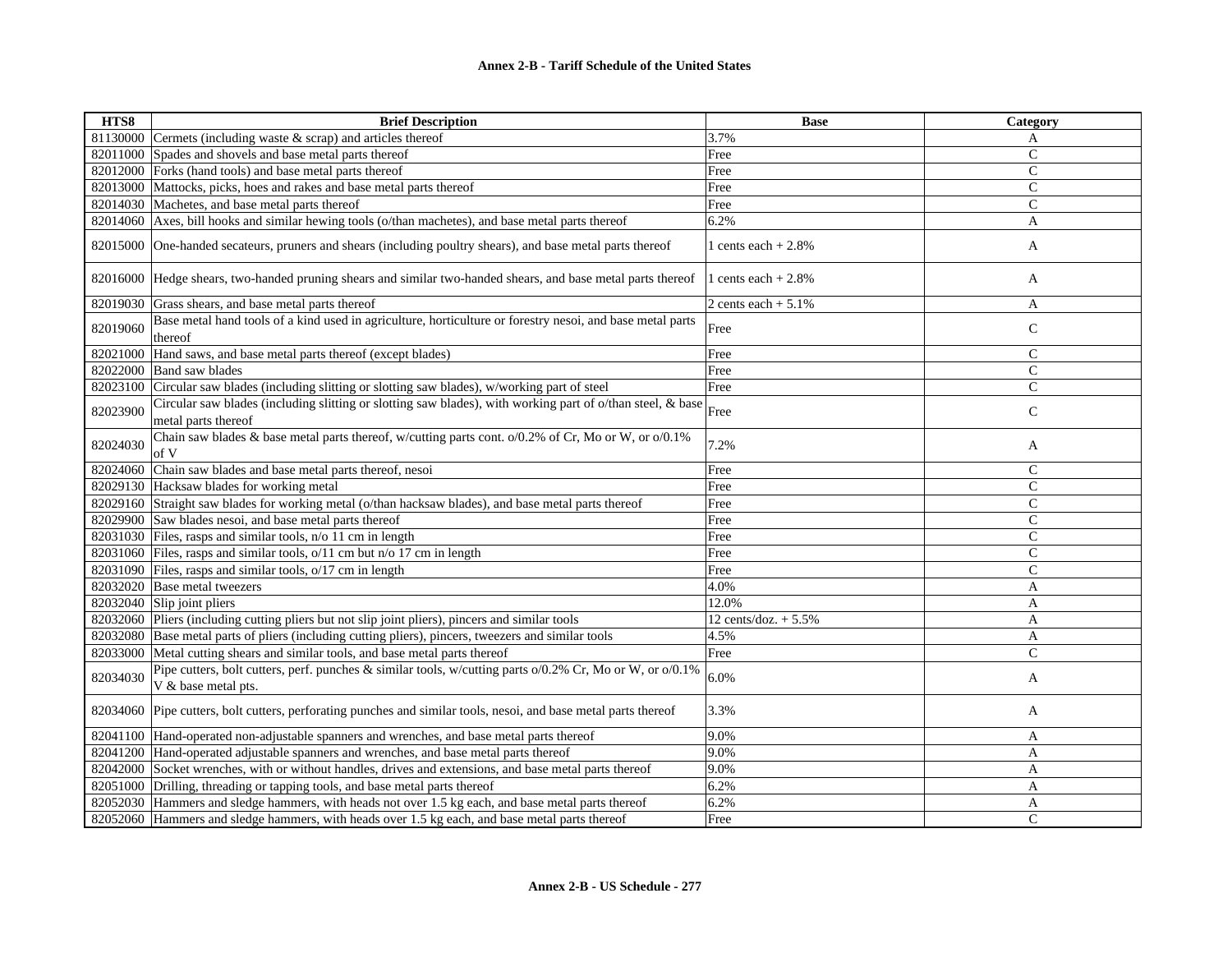| HTS8     | <b>Brief Description</b>                                                                                                                      | <b>Base</b>                                                                                      | Category       |
|----------|-----------------------------------------------------------------------------------------------------------------------------------------------|--------------------------------------------------------------------------------------------------|----------------|
| 82053030 | Planes, chisels, gouges etc. for working wood, over 0.2% chromium, molybdenum or tungsten, or over<br>0.1% vanadium, base metal parts thereof | 5.7%                                                                                             | A              |
|          | 82053060 Planes, chisels, gouges and similar cutting tools for working wood, nesoi, and base metal parts thereof                              | 5.0%                                                                                             | A              |
| 82054000 | Screwdrivers and base metal parts thereof                                                                                                     | 6.2%                                                                                             | A              |
|          | 82055115 Carving and butcher steels, of iron or steel, with or without their handles                                                          | Free                                                                                             | $\overline{C}$ |
|          | 82055130 Iron or steel household handtools (o/than carving & butcher steels), and base metal parts thereof                                    | 3.7%                                                                                             | A              |
|          | 82055145 Copper household handtools, and base metal parts thereof                                                                             | Free                                                                                             | $\mathcal{C}$  |
|          | 82055160 Aluminum household handtools, and base metal parts thereof                                                                           | $2.2$ cents/kg + 5%                                                                              | A              |
|          | 82055175 Base metal, nesoi, household handtools, and base metal parts thereof                                                                 | 3.7%                                                                                             | A              |
|          | 82055910 Pipe tools and base metal parts thereof                                                                                              | 7.2%                                                                                             | A              |
|          | 82055920 Powder-actuated hand tools and base metal parts thereof                                                                              | Free                                                                                             | $\mathsf{C}$   |
| 82055930 | Crowbars, track tools and wedges, and base metal parts thereof                                                                                | Free                                                                                             | $\mathcal{C}$  |
| 82055940 | Base metal handtools (o/than household) nesoi, for agricultural, horticultural or forestry, and base metal<br>parts thereof                   | Free                                                                                             | $\mathsf{C}$   |
| 82055945 | Caulking guns of iron or steel, and base metal parts thereof                                                                                  | 5.3%                                                                                             | A              |
| 82055955 | Iron or steel handtools (o/than household) nesoi, and base metal parts thereof                                                                | 5.3%                                                                                             | A              |
|          | 82055960 Copper handtools (o/than household) nesoi, and base metal parts thereof                                                              | Free                                                                                             | $\overline{C}$ |
|          | 82055970 Aluminum handtools (o/than household) nesoi, and base metal parts thereof                                                            | 1.5 cents/kg + $3.5\%$                                                                           | $\mathbf{A}$   |
| 82055980 | Base metal, nesoi, handtools (o/than household), and base metal parts thereof                                                                 | 3.7%                                                                                             | A              |
| 82056000 | Blow torches and similar self-contained torches, and base metal parts thereof                                                                 | 2.9%                                                                                             | A              |
| 82057000 | Vises, clamps and the like, and base metal parts thereof                                                                                      | 5.0%                                                                                             | A              |
| 82058000 | Anvils, portable forges, hand- or pedal-operated grinding wheels with frameworks and base metal parts<br>thereof                              | Free                                                                                             | $\mathsf{C}$   |
|          | 82059000 Sets of articles (handtools and other specified tools) of two or more subheadings of heading 8205                                    | The rate of duty applicable to that<br>article in the set subject to the highest<br>rate of duty | A              |
| 82060000 | Tools of two or more of headings 8202 to 8205 put up in sets for retail sale                                                                  | The rate of duty applicable to that<br>article in the set subject to the highest<br>rate of duty | A              |
| 82071300 | Interchangeable tools for rock drilling or earth boring tools, w/working part of cermets                                                      | 3.6%                                                                                             | A              |
| 82071930 | Interchangeable tools for rock drilling or earth boring tools, w/cutting part o/0.2% Cr, Mo or W, or<br>o/0.1% V by wt., & base metal parts   | 5.0%                                                                                             | A              |
| 82071960 | Interchangeable tools for rock drilling or earth boring tools, w/working part neosi, and base metal parts<br>thereof                          | 2.9%                                                                                             | A              |
| 82072000 | Interchangeable dies for drawing or extruding metal, and base metal parts thereof                                                             | 3.9%                                                                                             | A              |
| 82073030 | Interchangeable tools for pressing, stamping or punching, suitable for cutting metal, and base metal<br>parts thereof                         | 5.7%                                                                                             | A              |
| 82073060 | Interchangeable tools for pressing, stamping or punching, not suitable for cutting metal, and base metal<br>parts thereof                     | 2.9%                                                                                             | A              |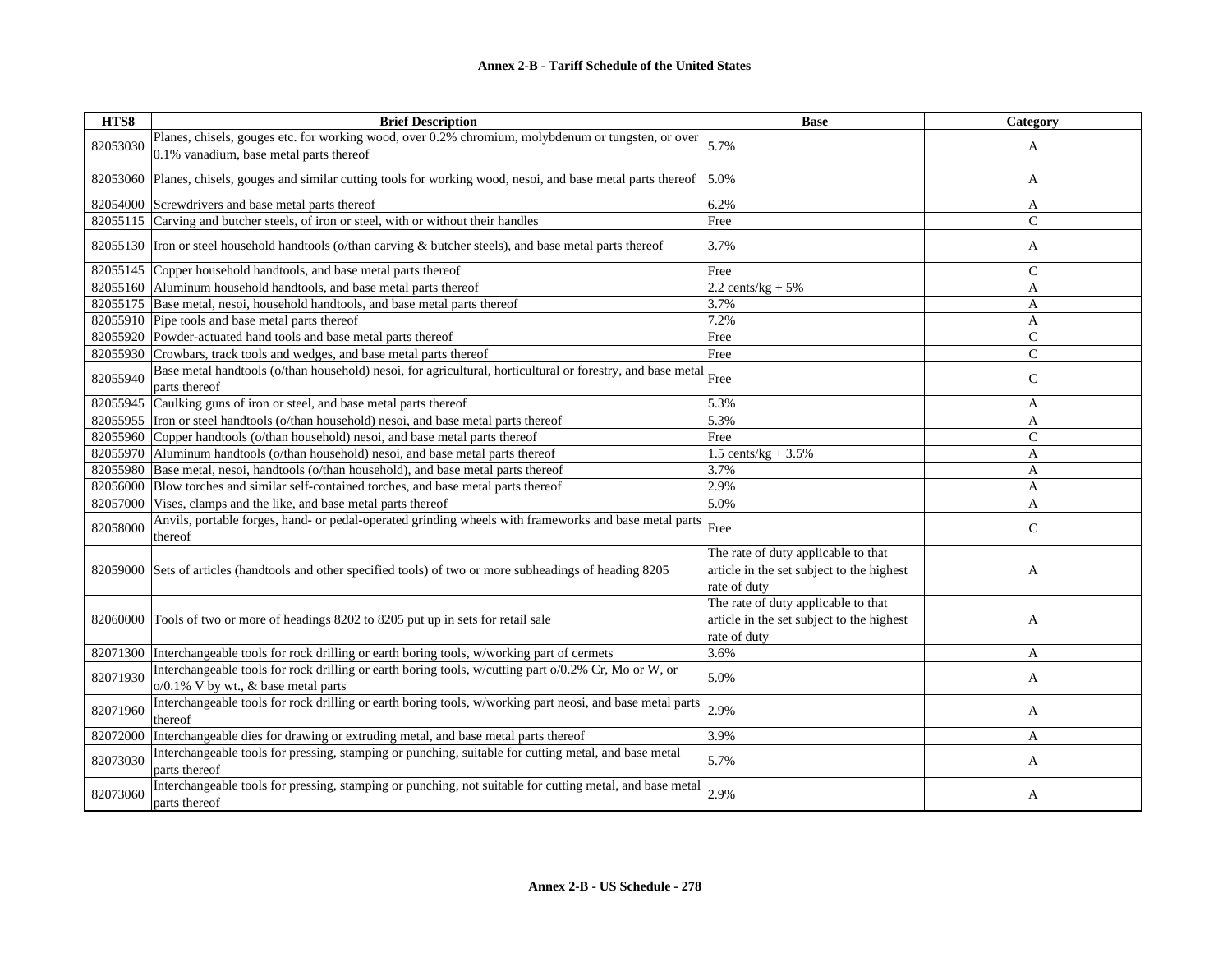| HTS8     | <b>Brief Description</b>                                                                                                                       | <b>Base</b> | <b>Category</b> |
|----------|------------------------------------------------------------------------------------------------------------------------------------------------|-------------|-----------------|
| 82074030 | Interchangeable tools for tapping or threading, w/cutting pts ov 0.2% by wt of Cr, Mo, W, or ov 0.1%<br>V, & base metal pts thereof            | 5.7%        | A               |
| 82074060 | Interchangeable tools for tapping or threading, nesoi, and base metal parts thereof                                                            | 4.8%        | A               |
| 82075020 | Interchangeable tools for drilling (o/than rock drilling) w/cutting part ov 0.2% Cr, Mo or W, or ov<br>0.1% V & base metal parts thereof       | 5.0%        | A               |
| 82075040 | Interchangeable tools for drilling (o/than rock drilling), nesoi, suitable for cutting metal, and base metal<br>parts thereof                  | 8.4%        | A               |
| 82075060 | Interchangeable tools for handtools, for drilling (o/than rock drilling), nesoi, n/suitable for cutting<br>metal, & base metal parts thereof   | 5.2%        | A               |
| 82075080 | Interchangeable tools (o/than for handtools) for drilling (o/than rock drilling), nesoi, not suitable for<br>cutting metal, & base metal parts | 2.9%        | A               |
| 82076000 | Interchangeable tools for boring or broaching, and base metal parts thereof                                                                    | 4.8%        | A               |
| 82077030 | Interchangeable tools for milling, w/cutting part ov 0.2% by wt of Cr, Mo or W, or ov 0.1% by wt of V<br>& base metal parts thereof            | 5.0%        | A               |
| 82077060 | Interchangeable tools for milling, nesoi, and base metal parts thereof                                                                         | 2.9%        | A               |
| 82078030 | Interchangeable tools for turning, w/cutting part ov 0.2% by wt of Cr, Mo or W, or ov 0.1% by wt of V<br>& base metal parts thereof            | 4.8%        | A               |
| 82078060 | Interchangeable tools for turning, nesoi, and base metal parts thereof                                                                         | 3.7%        | A               |
| 82079015 | Interchangeable files and rasps, including rotary files and rasps, and base metal parts thereof                                                | 1.6%        | A               |
| 82079030 | Interchangeable cutting tools, nesoi, w/cutting part ov 0.2% by wt of Cr, Mo or W, or ov 0.1% by wt of<br>V, and base metal parts thereof      | 5.0%        | A               |
| 82079045 | Interchangeable tools, nesoi, suitable for cutting metal, nesoi and base metal parts thereof                                                   | 4.8%        | A               |
| 82079060 | Interchangeable tools for handtools, nesoi, not suitable for cutting metal, nesoi and base metal parts<br>thereof                              | 4.3%        | A               |
| 82079075 | Interchangeable tools (o/than for handtools) nesoi, not suitable for cutting metal, nesoi and base metal<br>parts thereof                      | 3.7%        | A               |
| 82081000 | Knives and cutting blades for metal working machines or mechanical appliances, and base metal parts<br>thereof                                 | Free        | $\mathbf C$     |
| 82082000 | Knives and cutting blades for wood working machines or mechanical appliances, and base metal parts<br>thereof                                  | Free        | $\mathsf{C}$    |
| 82083000 | Knives and cutting blades for kitchen appliances or for machines used by the food industry, and base<br>metal parts thereof                    | Free        | $\mathsf{C}$    |
| 82084030 | Lawnmower blades for agricultural, horticultural or forestry machines                                                                          | Free        | $\mathsf{C}$    |
| 82084060 | Knives and cutting blades (o/than lawnmower blades) for agricultural, horticultural or forestry<br>machines, and base metal parts thereof      | Free        | $\mathsf{C}$    |
| 82089030 | Knives and cutting blades for shoe machinery, and base metal parts thereof                                                                     | Free        | $\mathsf{C}$    |
| 82089060 | Knives and cutting blades, nesoi for machines or for mechanical appliances nesoi, and base metal parts<br>thereof                              | Free        | $\mathsf{C}$    |
| 82090000 | Cermet plates, sticks, tips and the like for tools, unmounted                                                                                  | 4.6%        | A               |
| 82100000 | Hand-operated mechanical appliances weighing 10 kg or less, used in preparation, conditioning,<br>serving food or drink & base metal pts       | 3.7%        | A               |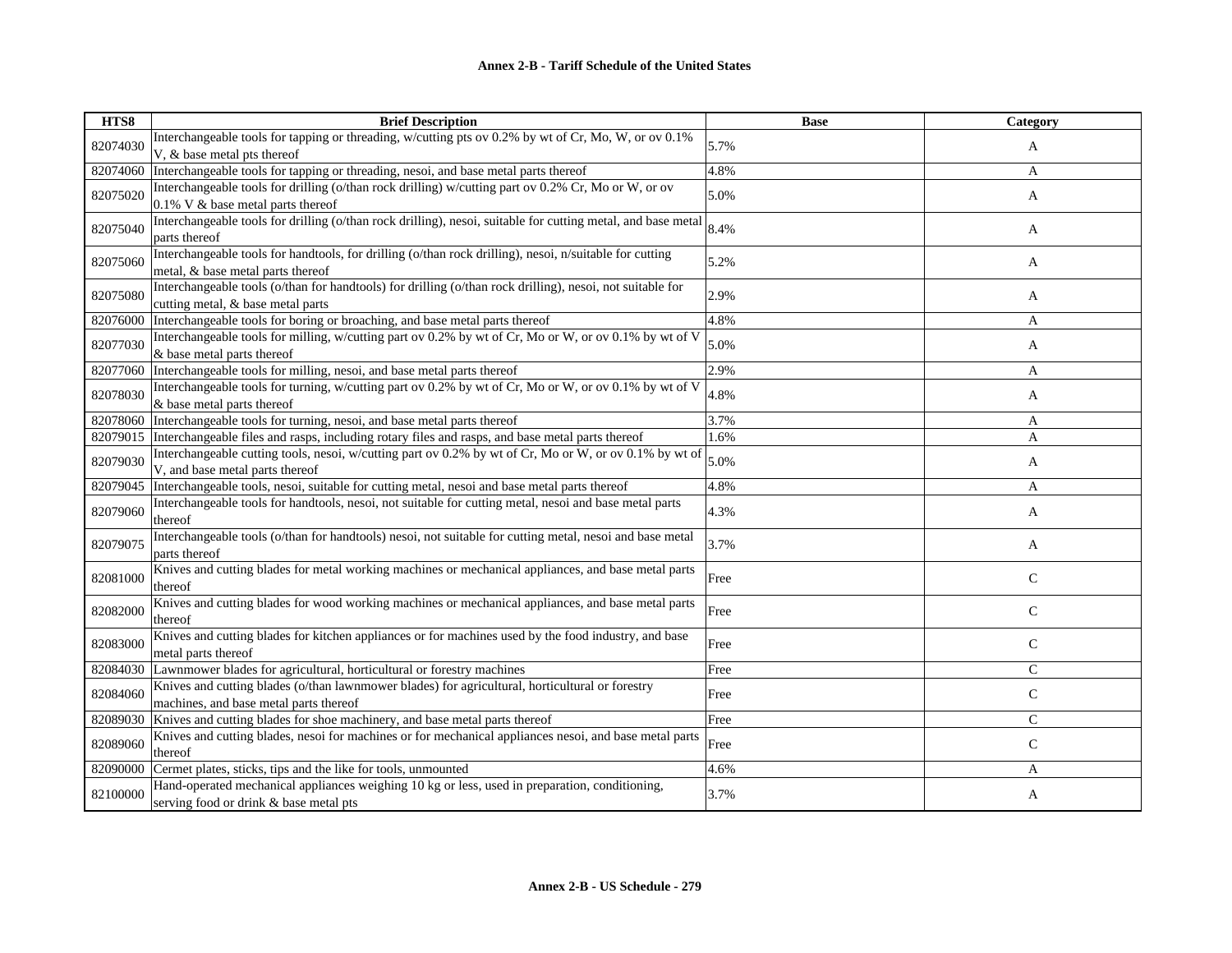| HTS8     | <b>Brief Description</b>                                                                                        | <b>Base</b>                               | Category     |
|----------|-----------------------------------------------------------------------------------------------------------------|-------------------------------------------|--------------|
|          |                                                                                                                 | The rate of duty applicable to that       |              |
|          | 82111000 Sets of assorted knives w/cutting blades serrated or not (including pruning knives)                    | article in the set subject to the highest | A            |
|          |                                                                                                                 | rate of duty                              |              |
|          | 82119110 Table knives with fixed blades and silver-plated handles                                               | Free                                      | $\mathsf{C}$ |
|          | Table knives w/fixed blades, w/stain. steel handles w/Ni or ov 10% by wt. of Mn, w/overall length               |                                           |              |
| 82119120 | 25.9cm or less & val. < than 25 cents ea                                                                        | 0.4 cents each $+6.4\%$                   | A            |
| 82119125 | Table knives w/fixed blades, w/stain. steel handles cont. Ni or ov 10% by wt of Mn, nesoi                       | 0.4 cents each $+6.8\%$                   | A            |
|          | Table knives w/fixed blades, w/stain. steel handles, nesoi, not ov 25.9 cm in overall length & val less         |                                           |              |
| 82119130 | than 25 cents each                                                                                              | 0.9 cents each $+10.6%$                   | A            |
| 82119140 | Table knives w/fixed blades, w/stain. steel handles, nesoi                                                      | 0.3 cents each $+3.7\%$                   | A            |
|          | 82119150 Table knives w/fixed blades, with rubber or plastics handles                                           | $0.7$ cents each + 3.7%                   | A            |
|          |                                                                                                                 |                                           |              |
|          | 82119180 Table knives w/fixed blades, w/handles other than of silver-plate, stainless steel, rubber or plastics | 0.3 cents each $+4.9%$                    | A            |
|          | 82119220 Kitchen and butcher knives w/fixed blades, with rubber or plastics handles                             | $0.8$ cents each + 4.6%                   | A            |
|          |                                                                                                                 |                                           |              |
|          | 82119240 Knives w/fixed blades (o/than table or kitchen and butcher knives), with rubber or plastic handles     | 1 cents each $+4.6\%$                     | A            |
|          | 82119260 Hunting knives w/fixed blades, with wood handles                                                       | 4.4%                                      | A            |
| 82119290 | Knives w/fixed blades (o/than table knives, other knives w/rubb./plast. handles, or hunting knives              | 0.4 cents each $+6.1\%$                   |              |
|          | w/wood handles)                                                                                                 |                                           | A            |
|          | 82119300 Knives having other than fixed blades                                                                  | $3 cents each + 5.4%$                     | A            |
|          | 82119410 Base metal blades for knives having fixed blades                                                       | $0.16$ cents each + 2.2%                  | A            |
|          | 82119450 Base metal blades for knives having other than fixed blades                                            | 1 cents each $+ 5.4%$                     | A            |
|          | 82119510 Base metal handles for table knives w/fixed blades                                                     | $0.3$ cents each + 4.9%                   | A            |
|          | 82119550 Base metal handles for knives (o/than table knivies) w/fixed blades                                    | 0.4 cents each $+6.1\%$                   | $\mathbf{A}$ |
|          | 82119590 Base metal handles for knives having other than fixed blades                                           | 3 cents each $+ 5.4%$                     | A            |
| 82121000 | Base metal razors                                                                                               | Free                                      | $\mathsf{C}$ |
| 82122000 | Base metal safety razor blades (including razor blade blanks)                                                   | Free                                      | $\mathsf{C}$ |
|          | 82129000 Base metal parts of razors and razor blades                                                            | Free                                      | $\mathsf{C}$ |
| 82130030 | Base metal scissors, tailors' shears and similar shears, and blades thereof, valued n/o \$1.75 per dozen        | 1.7 cents each $+4.3%$                    | A            |
|          |                                                                                                                 |                                           |              |
| 82130060 | Base metal pinking shears, and blades thereof, valued over \$30 per dozen                                       | 8 cents each $+8\%$                       | A            |
| 82130090 | Base metal scissors, tailors' shears and similar shears (o/than pinking shears val o\$30/dz), and base          | 3.7 cents each $+3.7\%$                   | A            |
|          | metal parts, val. o/\$1.75 per dozen                                                                            |                                           |              |
| 82141000 | Base metal paper knives, letter openers, erasing knives, nonmechanical pencil sharpeners and blades             | 0.3 cents each $+4.2\%$                   | A            |
|          | and base metal parts thereof                                                                                    |                                           |              |
| 82142030 | Base metal instruments for manicure or pedicure purposes, and base metal parts thereof                          | 4.0%                                      | A            |
|          | 82142060 Manicure and pedicure sets, and combinations thereof, in leather containers                            | Free                                      | $\mathsf{C}$ |
| 82142090 | Manicure and pedicure sets, and combinations thereof, other than in leather containers                          | 4.1%                                      | A            |
|          | 82149030 Butchers' or kitchen cleavers with their handles, nesoi, and base metal parts thereof                  | 1 cents each $+4.9%$                      | A            |
| 82149060 | Butchers' or kitchen chopping or mincing knives (o/than cleavers w/their handles), and base metal parts         | $0.2$ cents each $+3.1\%$                 |              |
|          | thereof                                                                                                         |                                           | A            |
| 82149090 | Articles of cutlery, nesoi, and base metal parts of cutlery, nesoi                                              | 1.4 cents each $+3.2%$                    | A            |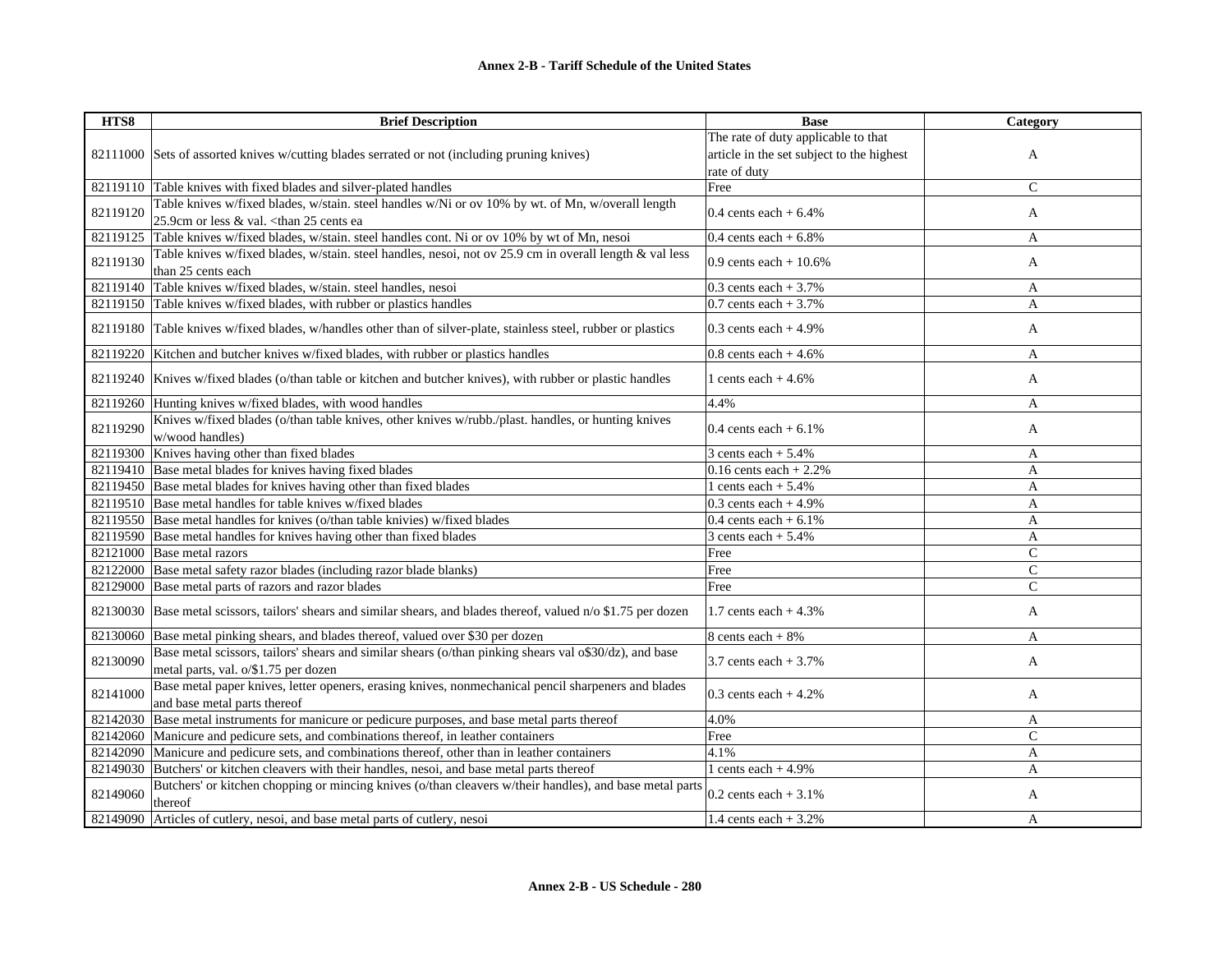| HTS8     | <b>Brief Description</b>                                                                                     | <b>Base</b>                               | Category      |
|----------|--------------------------------------------------------------------------------------------------------------|-------------------------------------------|---------------|
|          |                                                                                                              | The rate of duty applicable to that       |               |
| 82151000 | Sets of assted. base metal spoons, forks, ladles, etc. & similar kitchen or tableware, w/at least one        | article in the set subject to the highest | A             |
|          | article plated w/prec. metal                                                                                 | rate of duty                              |               |
|          |                                                                                                              | The rate of duty applicable to that       |               |
| 82152000 | Sets of assted. base metal spoons, forks, ladles, etc. & similar kitchen or tableware, w/no articles plated  | article in the set subject to the highest | A             |
|          | with precious metal                                                                                          | rate of duty                              |               |
| 82159130 | Base metal forks plated with precious metal                                                                  | Free                                      | $\mathsf{C}$  |
| 82159160 | Base metal spoons and ladles plated with precious metal                                                      | 4.2%                                      | A             |
| 82159190 | Base metal skimmers, cake-servers, fish-knives, etc. and similar kitchen or tableware and parts, plated      | 2.7%                                      |               |
|          | with precious metal                                                                                          |                                           | A             |
|          | Base metal forks, w/stainless steel handles cont. Ni or o/10% by wt of Mn, w/overall length n/o              |                                           |               |
| 82159901 | 25.9cm, valued under 25 cents ea                                                                             | 0.9 cents each $+15.8%$                   | A             |
| 82159905 | Base metal forks, w/stainless steel handles cont. Ni or o/10% by wt of Mn, nesoi                             | $0.5$ cents each + 8.5%                   | A             |
|          | 82159910 Base metal forks, w/stainless steel handles, nesoi, valued under 25 cents each                      | $0.5$ cents each + $6.3\%$                | A             |
|          | 82159915 Base metal forks, w/stainless steel handles, nesoi, valued at 25 cents each or more                 | 0.4 cents each $+4.8%$                    | A             |
|          | 82159920 Base metal forks, with rubber or plastic handles                                                    | $0.5$ cents each $+3.2%$                  | A             |
| 82159922 | Base metal forks, without their handles                                                                      | Free                                      | $\mathcal{C}$ |
| 82159924 | Base metal table forks and barbecue forks, with wood handles                                                 | 0.3 cents each $+4.5%$                    | A             |
| 82159926 | Base metal forks (o/than plated w/prec. metal, or w/handles of stain. steel, wood, rubber or plastics),      | 0.2 cents each $+3.1\%$                   | A             |
|          | nesoi                                                                                                        |                                           |               |
| 82159930 | Base metal spoons, w/stainless steel handles & valued under 25 cents each                                    | 14.0%                                     | A             |
| 82159935 | Base metal spoons, w/stainless steel handles & valued at 25 cents and over, and base metal ladles            | 6.8%                                      | A             |
|          | w/stainless steel handles                                                                                    |                                           |               |
|          | 82159940 Base metal spoons and ladles with handles of base metal (o/than stain. steel) or w/nonmetal handles | 5.0%                                      | A             |
|          |                                                                                                              |                                           |               |
| 82159945 | Base metal spoons and ladles, nesoi                                                                          | Free                                      | $\mathcal{C}$ |
| 82159950 | Base metal skimmers/cake-servers/butter-knives/sugar tongs & similar kitchen or tableware, & base            | 5.3%                                      | A             |
|          | metal parts (incl. pts. of forks/spoons)                                                                     |                                           |               |
|          | 83011020 Padlocks, base metal, not of cylinder or pin tumbler construction, not ov 3.8cm wide                | 2.3%                                      | A             |
|          | 83011040 Padlocks, base metal, not of cylinder or pin tumbler construction, ov 3.8cm but n/o 6.4cm wide      | 3.8%                                      | A             |
|          | 83011050 Padlocks, base metal, not of cylinder or pin tumbler construction, ov 6.4cm wide                    | 3.6%                                      | $\mathbf{A}$  |
|          | 83011060 Padlocks, base metal, of cylinder or pin tumbler construction, not ov 3.8cm wide                    | 6.1%                                      | A             |
|          | 83011080 Padlocks, base metal, of cylinder or pin tumbler construction, ov 3.8cm but n/o 6.4cm wide          | 4.8%                                      | A             |
| 83011090 | Padlocks, base metal, of cylinder or pin tumbler construction, ov 6.4cm wide                                 | 4.2%                                      | A             |
|          | 83012000 Base metal locks, of a kind used on motor vehicles                                                  | 5.7%                                      | A             |
| 83013000 | Base metal locks, of a kind used for furniture                                                               | 5.7%                                      | A             |
| 83014030 | Base metal luggage locks                                                                                     | 3.1%                                      | A             |
| 83014060 | Base metal locks (o/than padlocks, locks for motor vehicles or furniture, luggage locks)                     | 5.7%                                      | A             |
|          | 83015000 Base metal clasps and frames with clasps, incorporating locks                                       | 3.1%                                      | A             |
| 83016000 | Base metal parts of padlocks, other locks, and clasps and frames with clasps incorporating locks             | 2.8%                                      | A             |
|          | 83017000 Base metal keys for padlocks, other locks, and clasps and frames with clasps incorporating locks    | 4.5%                                      | A             |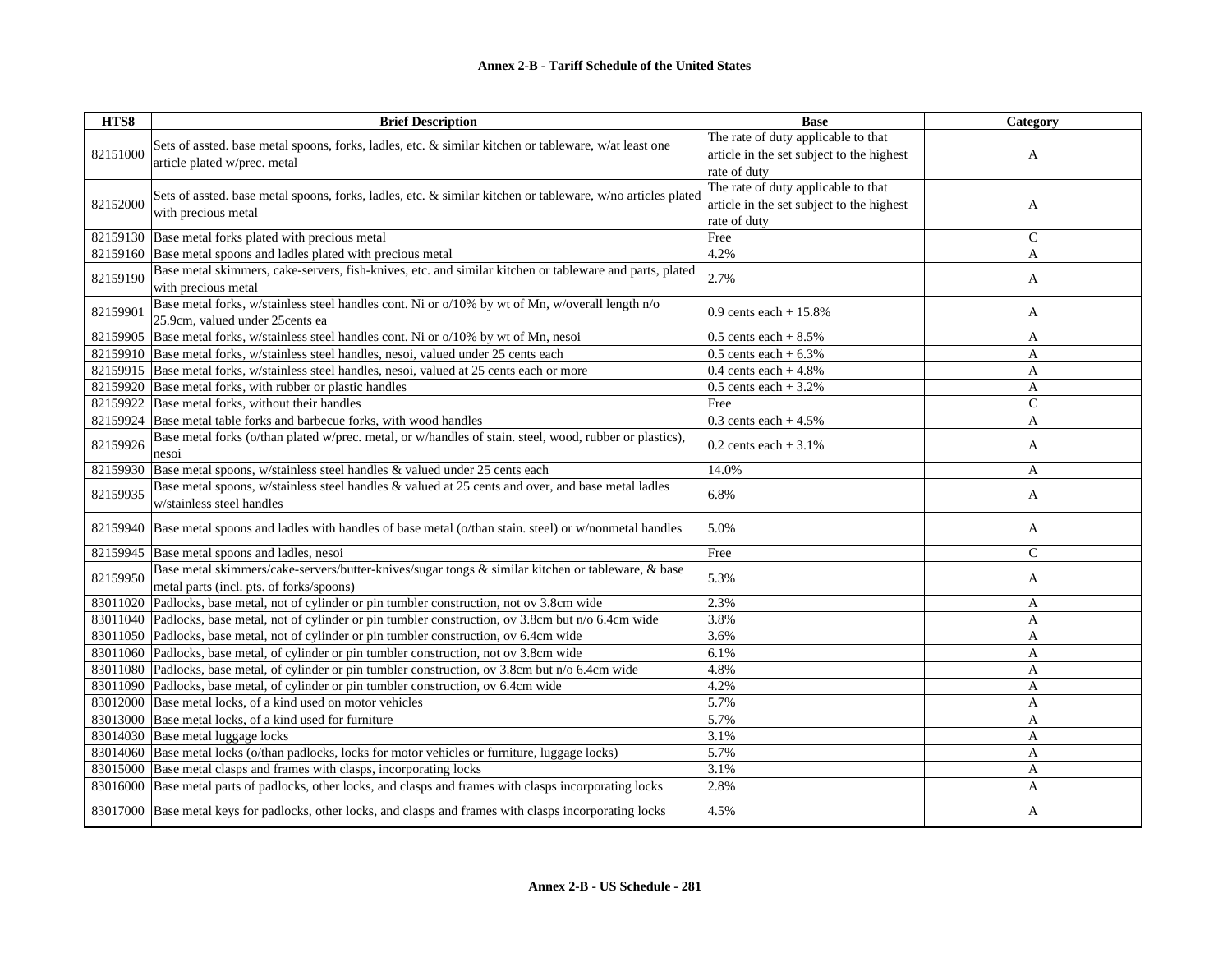| HTS8     | <b>Brief Description</b>                                                                                                                        | <b>Base</b> | Category      |
|----------|-------------------------------------------------------------------------------------------------------------------------------------------------|-------------|---------------|
|          | 83021030 Iron or steel, aluminum, or zinc hinges and base metal parts thereof, designed for motor vehicles                                      | 2.0%        | A             |
|          | 83021060 Tron or steel, aluminum, or zinc hinges and base metal parts thereof, not designed for motor vehicles                                  | 3.5%        | A             |
| 83021090 | Base metal (o/than iron/steel/aluminum/zinc) hinges and base metal parts thereof                                                                | 3.4%        | A             |
| 83022000 | Base metal castors and base metal parts thereof                                                                                                 | 5.7%        | A             |
| 83023030 | Iron or steel, aluminum or zinc mountings, fittings and similar articles nesoi, suitable for motor<br>vehicles, and base metal parts thereof    | 2.0%        | A             |
| 83023060 | Base metal (o/than iron/steel/aluminum/zinc) mountings, fittings & similar articles, suitable for motor<br>vehicles, & base metal pts thereof   | 3.5%        | A             |
| 83024130 | Base metal door closers (except automatic door closers) suitable for buildings, and base metal parts<br>thereof                                 | 3.9%        | A             |
| 83024160 | Iron or steel, aluminum or zinc mountings, fittings & similar articles, nesoi, suitable for buildings, &<br>base metal pts thereof              | 3.9%        | A             |
| 83024190 | Base metal (o/than iron/steel/aluminum/zinc) mountings, fittings and similar arts, nesoi, suitable for<br>buildings & base metal parts thereof  | 3.5%        | A             |
| 83024230 | Iron or steel, aluminum, or zinc mountings, fittings & similar articles, suitable for furniture, and base<br>metal parts thereof                | 3.9%        | A             |
| 83024260 | Base metal (o/than iron/steel/aluminum/zinc) mountings, fittings & similar articles, suitable for<br>furniture, and base metal parts thereof    | 3.4%        | A             |
| 83024920 | Base metal harness, saddlery or riding-bridle hardware coated or plated w/prec. metal, and base metal<br>parts thereof                          | 7.5%        | A             |
| 83024940 | Base metal harness, saddlery or riding-bridle hardware, not coated or plated w/prec. metal, and base<br>metal parts thereof                     | Free        | $\mathsf{C}$  |
| 83024960 | Iron or steel, aluminum, or zinc, mountings, fittings & similar articles nesoi, and base metal parts<br>thereof                                 | 5.7%        | A             |
| 83024980 | Base metal (o/than iron/steel/aluminum/zinc) mountings, fittings & similar articles nesoi, and base<br>metal parts thereof                      | 3.5%        | A             |
| 83025000 | Base metal hat-racks, hat pegs, brackets and similar fixtures, and base metal parts thereof                                                     | Free        | $\mathcal{C}$ |
| 83026030 | Base metal automatic door closers                                                                                                               | 3.9%        | A             |
| 83026090 | Base metal parts of automatic door closers                                                                                                      | 3.1%        | A             |
| 83030000 | Base metal armored or reinforced safes/strong-boxes & doors & safe deposit lockers for strong<br>rooms/cash & deed boxes etc., & base metal pts | 3.8%        | A             |
| 83040000 | Base metal desk-top filing/card-index cabinets, paper trays, pen trays & similar office/desk equipment<br>nesoi, and base metal parts thereof   | 3.9%        | A             |
| 83051000 | Base metal fittings for loose-leaf binders or files                                                                                             | 2.9%        | A             |
| 83052000 | Base metal staples in strips (e.g., for offices, upholstery, packaging)                                                                         | Free        | $\mathsf{C}$  |
| 83059030 | Base metal paper clips and base metal parts thereof                                                                                             | Free        | $\mathsf{C}$  |
| 83059060 | Base metal letter clips, letter corners, indexing tags and similar office articles nesoi, and base metal<br>parts thereof                       | 5.7%        | A             |
| 83061000 | Base metal, nonelectric bells, gongs, and the like, and base metal parts thereof                                                                | 5.8%        | A             |
|          | 83062100 Base metal statuettes and other ornaments plated w/prec. metal, and base metal parts thereof                                           | 4.5%        | A             |
|          | 83062900 Base metal statuettes and other ornaments not plated w/prec.metal, and base metal parts thereof                                        | Free        | $\mathcal{C}$ |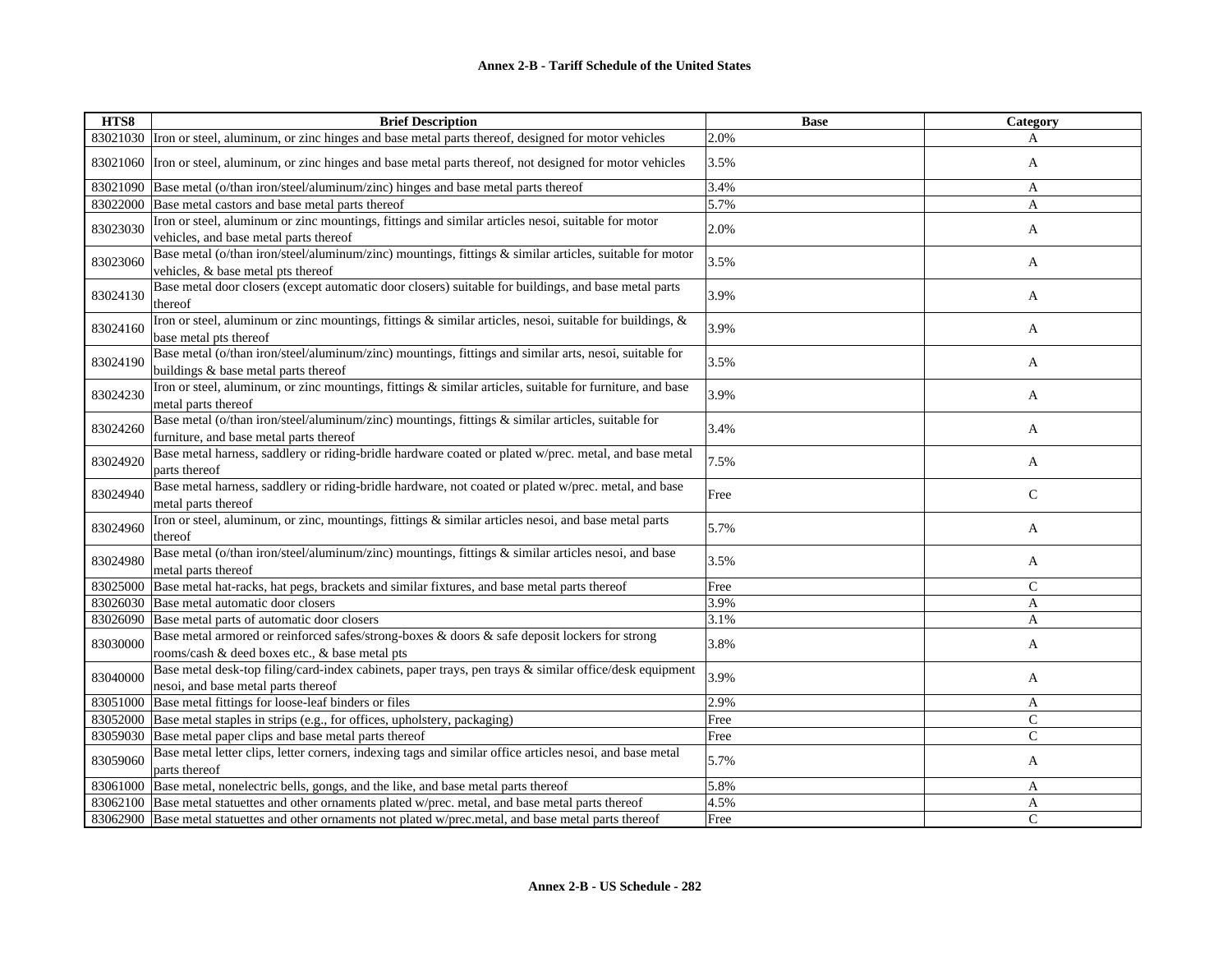| HTS8     | <b>Brief Description</b>                                                                                                                             | <b>Base</b>            | Category      |
|----------|------------------------------------------------------------------------------------------------------------------------------------------------------|------------------------|---------------|
|          | 83063000 Base metal photograph, picture or similar frames; base metal mirrors; base metal parts thereof                                              | 2.7%                   | A             |
|          | 83071030 Iron or steel flexible tubing, with fittings                                                                                                | 3.8%                   | A             |
|          | 83071060 Tron or steel flexible tubing, without fittings                                                                                             | 3.8%                   | A             |
|          | 83079030 Base metal (o/than iron or steel) flexible tubing, with fittings                                                                            | 3.8%                   | A             |
|          | 83079060 Base metal (o/than iron or steel) flexible tubing, without fittings                                                                         | 3.8%                   | A             |
| 83081000 | Base metal hooks, eyes, and eyelets, of a kind used for clothing, footwear, awnings, handbags, travel<br>goods, or other made up articles            | 1.1 cents/ $kg + 2.9%$ | A             |
| 83082030 | Iron or steel bifurcated rivets, not brightened, not lathed and not machined                                                                         | Free                   | $\mathsf{C}$  |
|          | 83082060 Base metal tubular or bifurcated rivets (o/than of iron or steel)                                                                           | Free                   | $\mathcal{C}$ |
| 83089030 | Base metal beads and spangles                                                                                                                        | Free                   | $\mathsf{C}$  |
| 83089060 | Base metal buckles and buckle clasps, and base metal parts thereof                                                                                   | 3.9%                   | A             |
| 83089090 | Base metal clasps, frames with clasps not incorporating a lock, and like articles, and base metal parts<br>thereof                                   | 2.7%                   | A             |
| 83091000 | Base metal crown corks (including crown seals and caps), and base metal parts thereof                                                                | Free                   | $\mathsf{C}$  |
| 83099000 | Base metal stoppers, caps and lids (o/than crown corks), threaded bungs, bung covers, seals, other<br>packing accessories and parts                  | 2.6%                   | A             |
| 83100000 | Base metal sign plates, name plates, address plates, numbers, letters and other symbols (o/than of<br>9405), and base metal parts thereof            | Free                   | $\mathsf{C}$  |
| 83111000 | Coated base metal electrodes for electric arc-welding                                                                                                | Free                   | $\mathsf{C}$  |
|          | 83112000 Base metal cored wire for electric arc-welding                                                                                              | Free                   | $\mathsf{C}$  |
| 83113030 | Coated rod or cored wire lead-tin solders                                                                                                            | Free                   | $\mathsf{C}$  |
| 83113060 | Coated rods and cored wire of base metal (o/than lead-tin solders), for soldering, brazing or welding by<br>flame                                    | Free                   | $\mathsf{C}$  |
| 83119000 | Wire & rods of agglom. base metal powder for metal spray.; metal carbide wire, rods, tubes, electrodes, Free<br>coated/cored w/flux, for welding etc |                        | $\mathsf{C}$  |
| 84011000 | Nuclear reactors                                                                                                                                     | 3.3%                   | A             |
| 84012000 | Machinery and apparatus for isotopic separation, and parts thereof                                                                                   | 2.6%                   | A             |
| 84013000 | Fuel elements (cartridges), non-irradiated and parts thereof                                                                                         | 3.3%                   | A             |
| 84014000 | Parts of nuclear reactors                                                                                                                            | 3.3%                   | A             |
| 84021100 | Watertube boilers with a steam production exceeding 45 tons per hour                                                                                 | 5.2%                   | A             |
|          | 84021200 Watertube boilers with a steam production not exceeding 45 tons per hour                                                                    | 4.3%                   | A             |
|          | 84021900 Vapor-generating boilers, including hybrid boilers, other than watertube boilers                                                            | 5.2%                   | A             |
|          | 84022000 Super-heated water boilers                                                                                                                  | 3.3%                   | A             |
| 84029000 | Parts of steam- or other vapor-generating boilers                                                                                                    | 4.3%                   | A             |
| 84031000 | Central heating boilers (other than those of heading 8402)                                                                                           | Free                   | $\mathsf{C}$  |
| 84039000 | Parts of central heating boilers (other than those of heading 8402)                                                                                  | Free                   | $\mathsf{C}$  |
| 84041000 | Auxiliary plant for use with boilers of heading 8402 or 8403                                                                                         | 3.5%                   | A             |
| 84042000 | Condensers for steam or other vapor power units                                                                                                      | 5.6%                   | A             |
| 84049000 | Parts for auxiliary plant for use with boilers of heading 8402 and 8403 and condensers for steam or<br>vapor power units                             | 3.5%                   | A             |
| 84051000 | Producer gas or water gas generators, acetylene gas generators and similar water process gas<br>generators; with or without their purifiers          | Free                   | $\mathsf{C}$  |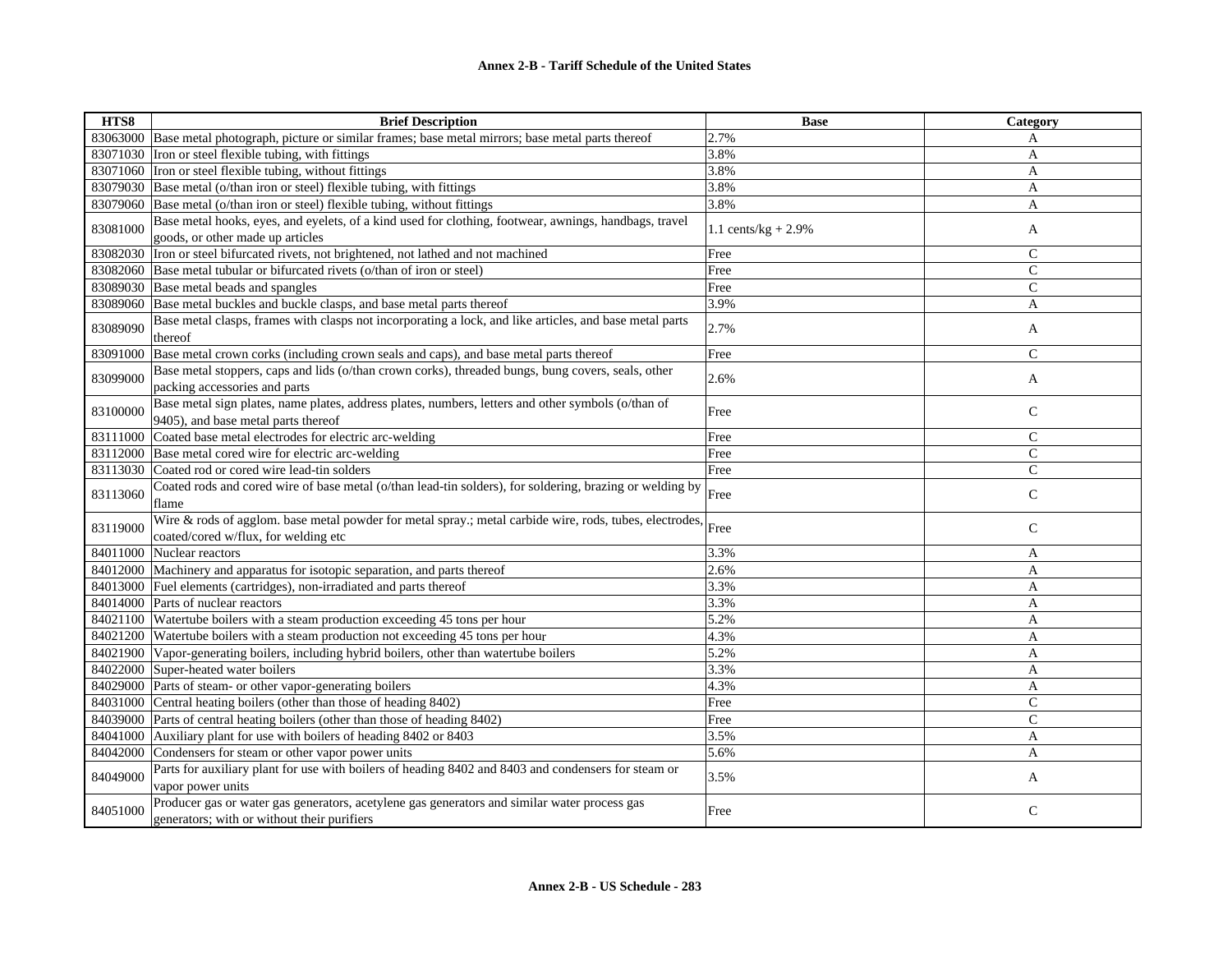| HTS8     | <b>Brief Description</b>                                                                                                                            | <b>Base</b> | Category     |
|----------|-----------------------------------------------------------------------------------------------------------------------------------------------------|-------------|--------------|
| 84059000 | Parts for gas generators of subheading 8405.10                                                                                                      | Free        | $\mathsf{C}$ |
| 84061010 | Steam turbines for marine propulsion                                                                                                                | 6.7%        | A            |
| 84061090 | Vapor turbines (other than steam) for marine propulsion                                                                                             | Free        | $\mathsf{C}$ |
| 84068110 | Steam turbines other than for marine propulsion, of an output exceeding 40 MW                                                                       | 6.7%        | A            |
| 84068190 | Vapor turbines (excluding steam turbines) other than for marine propulsion, of an output exceeding 40<br><b>MW</b>                                  | Free        | $\mathsf{C}$ |
| 84068210 | Steam turbines other than for marine propulsion, of an output not exceeding 40 MW                                                                   | 6.7%        | A            |
| 84068290 | Vapor turbines (excluding steam turbines) other than for marine propulsion, of an output not exceeding<br><b>40 MW</b>                              | Free        | $\mathsf{C}$ |
| 84069020 | Parts of steam turbines, rotors, finished for final assembly                                                                                        | 6.7%        | A            |
| 84069030 | Parts of steam turbines, rotors, not further worked than cleaned or machined for removal of fins, etc., or<br>certain other working                 | 6.7%        | A            |
| 84069040 | Parts of steam turbines, blades, rotating or stationary                                                                                             | 6.7%        | A            |
| 84069045 | Parts of steam turbines, other                                                                                                                      | 6.7%        | A            |
| 84069050 | Parts of vapor turbines other than steam turbines, rotors, finished for final assembly                                                              | Free        | $\mathsf{C}$ |
| 84069060 | Parts of vapor turbines other than steam turbines, rotors, not further worked than cleaned or machined<br>for removal of fins, etc., or other       | Free        | $\mathsf{C}$ |
| 84069070 | Parts of vapor turbines other than steam turbines, blades, rotating or stationary                                                                   | Free        | $\mathsf{C}$ |
| 84069075 | Parts of vapor turbines other than steam turbines, other                                                                                            | Free        | $\mathsf{C}$ |
| 84071000 | Spark-ignition reciprocating or rotary internal combustion piston engines for use in aircraft                                                       | Free        | $\mathbf C$  |
| 84072100 | Marine propulsion spark-ignition reciprocating or rotary internal-combustion piston engines for<br>outboard motors                                  | Free        | $\mathsf{C}$ |
| 84072900 | Marine propulsion spark-ignition reciprocating or rotary internal-combustion piston engines, nesi                                                   | Free        | $\mathsf{C}$ |
| 84073100 | Spark-ignition reciprocating piston engines used for propulsion of vehicles of chapter 87, of a cylinder<br>capacity not exceeding 50cc             | Free        | $\mathsf{C}$ |
| 84073210 | Spark-ignition reciprocating piston engines used in tractors suitable for agricultural use, of a cylinder<br>capacity over 50cc but n/o 250cc       | Free        | $\mathsf C$  |
| 84073220 | Spark-ignition reciprocating piston engines used in vehicles of heading 8701.20, 8702-8704, cylinder<br>capacity over 50cc but n/o 250cc            | Free        | $\mathsf{C}$ |
| 84073290 | Spark-ignition reciprocating piston engines used for vehicles, of chap. 87 nesi, of a cylinder capacity<br>over 50 but not over 250cc               | Free        | $\mathsf{C}$ |
| 84073310 | Spark-ignition reciprocating piston engines used in tractors for agricultural use, of a cylinder capacity<br>over 250cc but not over 1000cc         | Free        | $\mathsf{C}$ |
| 84073330 | Spark-ignition reciprocating piston engines, for certain spec. veh. of 8701.20, 8702, 8703 or 8704,<br>cylinder cap. $> 250$ cc $>$ or $= 1,000$ cc | Free        | $\mathsf{C}$ |
| 84073360 | Spark-ignition reciprocating piston engines, for other veh. of 8701.20, 8702, 8703 or 8704, cylinder<br>cap. > 250 cc > or = 1, 000 cc, nesi        | 2.5%        | A            |
| 84073390 | Spark-ignition reciprocating piston engines for vehicles of chap. 87 nesi, of a cylinder capacity over<br>250cc but not over 1000cc                 | Free        | $\mathsf{C}$ |
| 84073405 | Spark-ignition reciprocating piston engines used in agricultural tractors, cylinder capacity over 1000 cc<br>to 2000 cc                             | Free        | $\mathsf{C}$ |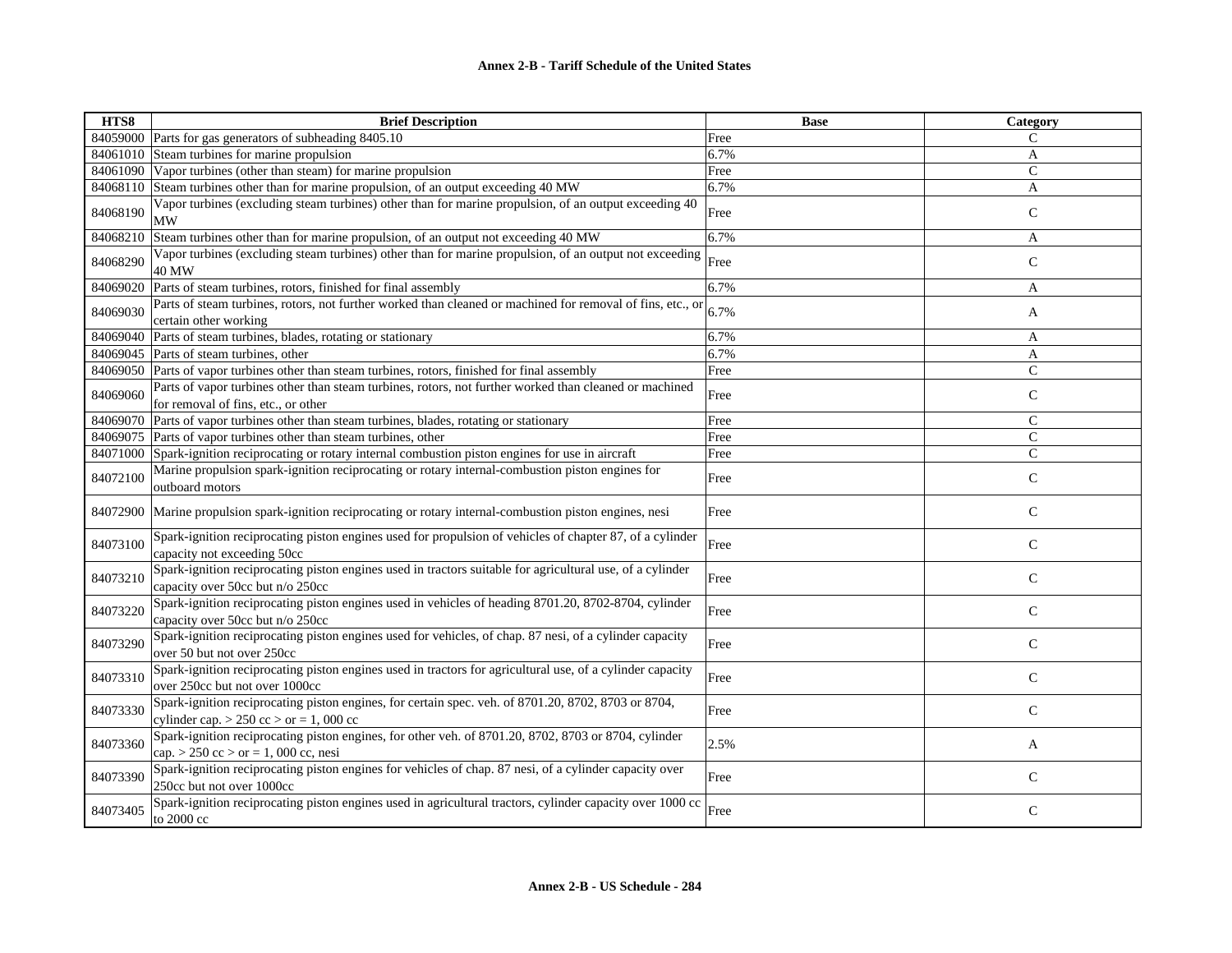| HTS8     | <b>Brief Description</b>                                                                                                                       | <b>Base</b> | Category      |
|----------|------------------------------------------------------------------------------------------------------------------------------------------------|-------------|---------------|
| 84073414 | Spark-ignition reciprocating piston engines for vehicles of 8701.20 or 8702-8704, cylinder cap. over<br>1000 cc to 2000 cc, used or rebuilt    | 2.5%        | A             |
| 84073418 | Spark-ignition reciprocating piston engines for vehicles of 8701.20 or 8702-8704, cylinder cap. over<br>1000 cc to 2000 cc, new                | 2.5%        | A             |
| 84073425 | Spark-ignition reciprocating piston engines for other vehicles of chap. 87, of a cylinder capacity over<br>1000 cc to 2000 cc                  | Free        | $\mathsf{C}$  |
| 84073435 | Spark-ignition reciprocating piston engines used in agricultural tractors, cylinder capacity over 2000 cc Free                                 |             | $\mathsf{C}$  |
| 84073444 | Spark-ignition reciprocating piston engines for vehicles of 8701.20 or 8702-8704, cylinder capacity<br>over 2000 cc, used or rebuilt           | 2.5%        | A             |
| 84073448 | Spark-ignition reciprocating piston engines for vehicles of 8701.20 or 8702-8704, cylinder capacity<br>over 2000 cc, new                       | 2.5%        | A             |
| 84073455 | Spark-ignition reciprocating piston engines for other vehicles of chap. 87 nesi, of a cylinder capacity<br>exceeding 2000 cc                   | Free        | $\mathbf C$   |
| 84079010 | Spark-ignition rotary or reciprocating internal-combustion piston engines nesi, installed in<br>agricultural/horticultural machinery/equipment | Free        | $\mathsf{C}$  |
| 84079090 | Spark-ignition rotary or reciprocating internal-combustion piston engines, for machinery or equipment<br>nesi                                  | Free        | $\mathsf{C}$  |
| 84081000 | Marine propulsion compression-ignition internal-combustion piston engines                                                                      | 2.5%        | A             |
| 84082010 | Compression-ignition internal-combustion piston engines to be installed in tractors suitable for<br>agricultural use                           | Free        | $\mathcal{C}$ |
| 84082020 | Compression-ignition internal-combustion piston engines to be installed in vehicles of heading<br>8701.20, 8702, 8703, or 8704                 | 2.5%        | A             |
| 84082090 | Compression-ignition internal-combustion piston engines used for propulsion of vehicles of chapter 87,<br>nesi                                 | 2.5%        | A             |
| 84089010 | Compression-ignition internal-combustion piston engines, to be installed in agricultural or horticultural<br>machinery or equipment, nesi      | Free        | $\mathsf{C}$  |
| 84089090 | Compression-ignition internal-combustion piston engines, for machinery or equipment, nesi                                                      | Free        | C             |
| 84091000 | Parts for internal combustion aircraft engines                                                                                                 | Free        | $\mathcal{C}$ |
| 84099110 | Cast-iron parts used solely or principally with spark-ignition internal-combustion piston engines of<br>heading 8407                           | Free        | $\mathsf{C}$  |
| 84099130 | Aluminum cylinder heads for spark-ignition internal combustion piston engines for vehicles of 8701.20<br>or 8702-8704                          | 2.5%        | A             |
| 84099150 | Parts nesi, used solely or principally with spark-ignition internal-combustion piston engines for<br>vehicles of head 8701.20, 8702-8704       | 2.5%        | A             |
| 84099192 | Parts nesi, used solely or principally with spark-ignition internal-combustion piston engines for marine<br>propulsion                         | 2.5%        | A             |
| 84099199 | Parts nesi, used solely or principally with spark-ignition internal-combustion piston engines of heading<br>8407, nesi                         | 2.5%        | A             |
| 84099910 | Cast iron parts not advanced beyond cleaning & machined only for removal of fins, gates, etc. or to<br>permit location in machinery            | Free        | $\mathsf{C}$  |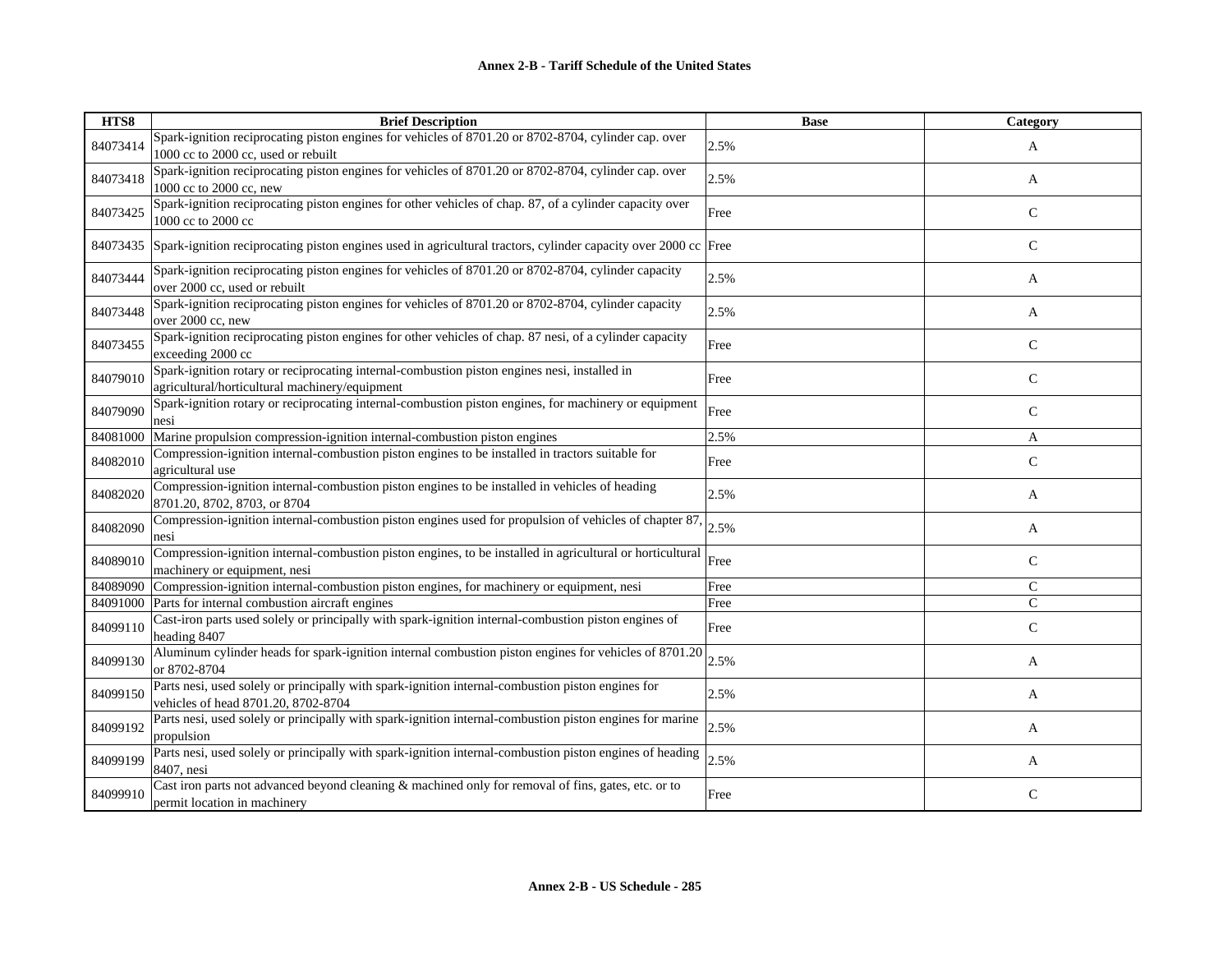| HTS8     | <b>Brief Description</b>                                                                                                                      | <b>Base</b> | Category       |
|----------|-----------------------------------------------------------------------------------------------------------------------------------------------|-------------|----------------|
| 84099991 | Parts nesi, used solely or principally with the engines of heading 8408, for vehicles of heading 8701.20, $\vert_{2.5\%}$<br>8702, 8703, 8704 |             | A              |
| 84099992 | Parts nesi, used solely or principally with compression-ignition internal-combustion piston engines for<br>marine propulsion                  | 2.5%        | A              |
| 84099999 | Parts nesi, used solely or principally with compression-ignition internal-combustion piston engines of<br>heading 8407 or 8408, nesi          | Free        | $\mathsf{C}$   |
| 84101100 | Hydraulic turbines and water wheels of a power not exceeding 1,000 kW                                                                         | 3.8%        | A              |
|          | 84101200 Hydraulic turbines and water wheels of a power exceeding 1,000 kW but not exceeding 10,000 kW                                        | 3.8%        | A              |
|          | 84101300 Hydraulic turbines and water wheels of a power exceeding 10,000 kW                                                                   | 3.8%        | A              |
|          | 84109000 Parts, including regulators, of hydraulic turbines and water wheels                                                                  | 3.8%        | $\mathbf{A}$   |
|          | 84111140 Aircraft turbojets of a thrust not exceeding 25 kN                                                                                   | Free        | $\mathsf{C}$   |
|          | 84111180 Turbojets of a thrust not exceeding 25 kN, other than aircraft                                                                       | Free        | $\mathsf{C}$   |
|          | 84111240 Aircraft turbojets of a thrust exceeding 25 kN                                                                                       | Free        | $\mathsf{C}$   |
|          | 84111280 Turbojets of a thrust exceeding 25 kN, other than aircraft                                                                           | Free        | $\mathsf{C}$   |
|          | 84112140 Aircraft turbopropellers of a power not exceeding 1,100 kW                                                                           | Free        | $\mathsf{C}$   |
|          | 84112180 Turbopropellers of a power not exceeding 1,100 kW, other than aircraft                                                               | Free        | $\mathsf{C}$   |
| 84112240 | Aircraft turbopropellers of a power exceeding 1,100 kW                                                                                        | Free        | $\mathsf{C}$   |
| 84112280 | Turbopropellers of a power exceeding 1,100 kW, other than aircraft                                                                            | Free        | $\mathsf{C}$   |
| 84118140 | Aircraft gas turbines other than turbojets or turbopropellers, of a power not exceeding 5,000 kW                                              | Free        | $\mathsf{C}$   |
| 84118180 | Gas turbines other than turbojets or turbopropellers, of a power not exceeding 5,000 kW, other than<br>aircraft                               | 2.5%        | A              |
| 84118240 | Aircraft gas turbines other than turbojets or turbopropellers, of a power exceeding 5,000 kW                                                  | Free        | $\overline{C}$ |
| 84118280 | Gas turbines, other than turbojets or turbopropellers of a power exceeding 5,000 kW, other than aircraft 2.5%                                 |             | A              |
| 84119110 | Cast-iron parts of turbojets or turbopropellers machined only for removal of fins, gates, etc. or to<br>permit location in machinery          | Free        | $\mathsf{C}$   |
| 84119190 | Parts of turbojets or turbopropellers other than those of subheading 8411.91.10                                                               | Free        | $\mathsf C$    |
| 84119910 | Cast-iron parts of gas turbines nesi, not advanced beyond cleaning, and machined for removal of fins,<br>gates, sprues and risers             | Free        | $\mathsf{C}$   |
| 84119990 | Parts of gas turbines nesi, other than those of subheading 8411.99.10                                                                         | 2.4%        | A              |
|          | 84121000 Reaction engines other than turbojets                                                                                                | Free        | $\mathsf{C}$   |
|          | 84122100 Hydraulic power engines and motors, linear acting (cylinders)                                                                        | Free        | $\mathsf{C}$   |
|          | 84122940 Hydrojet engines for marine propulsion                                                                                               | Free        | $\mathsf{C}$   |
|          | 84122980 Hydraulic power engines and motors, nesi                                                                                             | Free        | $\mathsf{C}$   |
|          | 84123100 Pneumatic power engines and motors, linear acting (cylinders)                                                                        | Free        | $\mathsf{C}$   |
|          | 84123900 Pneumatic power engines and motors, other than linear acting                                                                         | Free        | $\mathsf{C}$   |
| 84128010 | Spring-operated and weight-operated motors                                                                                                    | Free        | $\mathsf{C}$   |
|          | 84128090 Engines and motors, nesi (excluding motors of heading 8501)                                                                          | Free        | $\mathsf{C}$   |
|          | 84129010 Parts of hydrojet engines for marine propulsion                                                                                      | Free        | $\mathsf{C}$   |
|          | 84129090 Parts for engines of heading 8412 other than hydrojet engines for marine propulsion                                                  | Free        | $\overline{C}$ |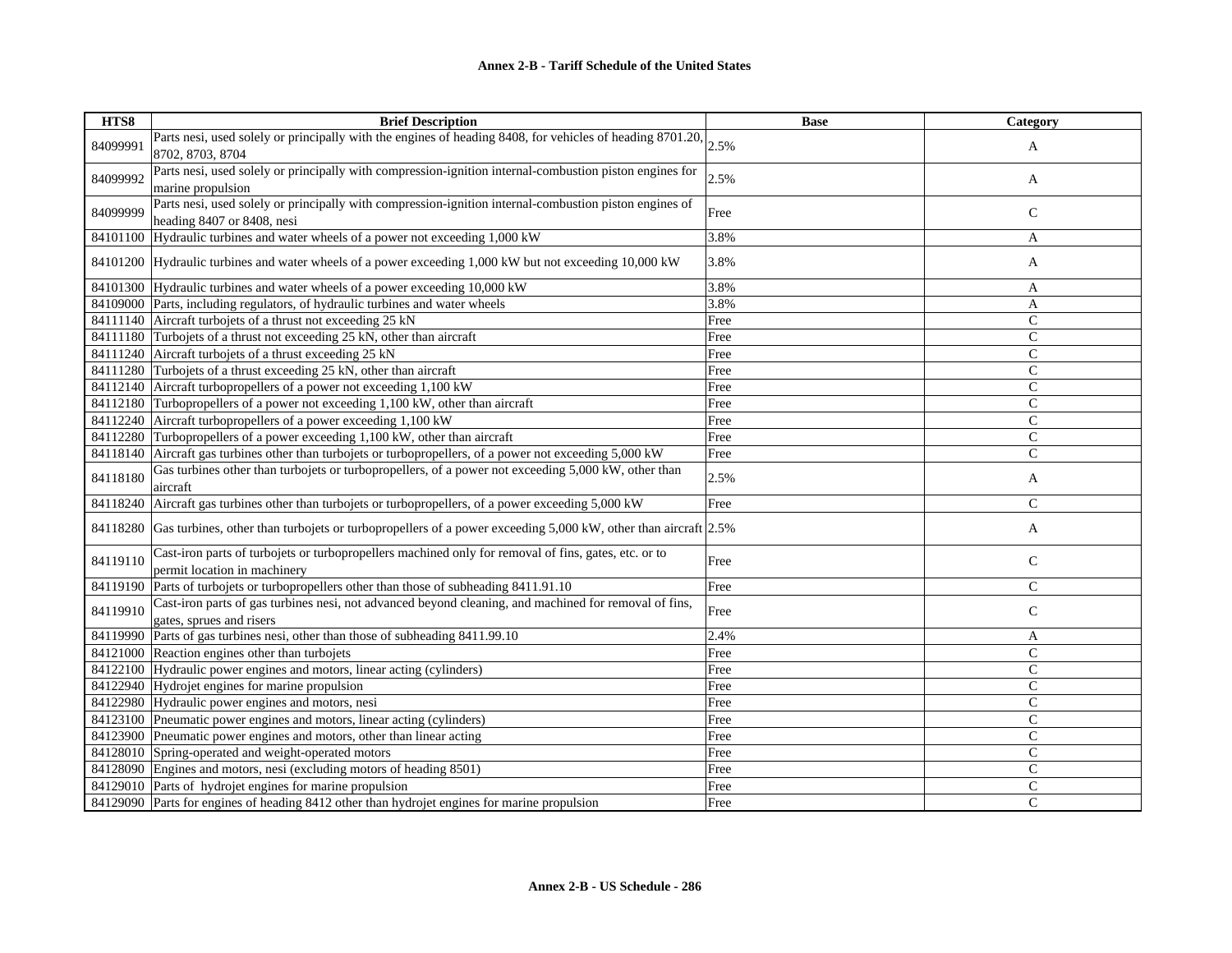| HTS8     | <b>Brief Description</b>                                                                                                          | <b>Base</b> | <b>Category</b> |
|----------|-----------------------------------------------------------------------------------------------------------------------------------|-------------|-----------------|
| 84131100 | Pumps fitted or designed to be fitted with a measuring device, used for dispensing fuel or lubricants, of                         | Free        | $\mathsf{C}$    |
|          | the type used in filling-stations                                                                                                 |             |                 |
| 84131900 | Pumps for liquids fitted or designed to be fitted with a measuring device, nesi                                                   | Free        | $\mathsf{C}$    |
|          | 84132000 Hand pumps other than those of subheading 8413.11 or 8413.19, not fitted with a measuring device                         | Free        | $\mathsf{C}$    |
| 84133010 | Fuel-injection pumps for compression-ignition engines, not fitted with a measuring device                                         | 2.5%        | A               |
| 84133090 | Fuel, lubricating or cooling medium pumps for internal-combustion piston engines, not fitted with a<br>measuring device, nesi     | 2.5%        | A               |
| 84134000 | Concrete pumps for liquids, not fitted with a measuring device                                                                    | Free        | $\mathsf{C}$    |
|          | 84135000 Reciprocating positive displacement pumps for liquids, not fitted with a measuring device, nesi                          | Free        | $\mathsf{C}$    |
|          | 84136000 Rotary positive displacement pumps for liquids, not fitted with a measuring device, nesi                                 | Free        | $\mathsf{C}$    |
| 84137010 | Stock pumps imported for use with machines for making cellulosic pulp, paper or paperboard, not<br>fitted with a measuring device | Free        | $\mathsf C$     |
| 84137020 | Centrifugal pumps for liquids, not fitted with a measuring device, nesi                                                           | Free        | $\mathsf{C}$    |
|          | 84138100 Pumps for liquids, not fitted with a measuring device, nesi                                                              | Free        | $\mathsf{C}$    |
|          | 84138200 Liquid elevators                                                                                                         | Free        | $\mathsf{C}$    |
|          | 84139110 Parts of fuel-injection pumps for compression-ignition engines                                                           | 2.5%        | A               |
| 84139120 | Parts of stock pumps imported for use with machines for making cellulosic pulp, paper or paperboard                               | Free        | $\mathbf C$     |
| 84139190 | Parts of pumps, nesi                                                                                                              | Free        | $\mathsf{C}$    |
| 84139200 | Parts of liquid elevators                                                                                                         | Free        | $\mathsf{C}$    |
| 84141000 | Vacuum pumps                                                                                                                      | 2.5%        | A               |
|          | 84142000 Hand-operated or foot-operated air pumps                                                                                 | 3.7%        | A               |
| 84143040 | Compressors of a kind used in refrigerating equipment (including air conditioning) not exceeding 1/4<br>horsepower                | Free        | $\mathsf{C}$    |
| 84143080 | Compressors of a kind used in refrigerating equipment (incl. air conditioning) exceeding 1/4<br>horsepower                        | Free        | $\mathsf{C}$    |
| 84144000 | Air compressors mounted on a wheeled chassis for towing                                                                           | 2.7%        | A               |
| 84145100 | Table, floor, wall, window, ceiling or roof fans, with a self-contained electric motor of an output not<br>exceeding 125 W        | 4.7%        | A               |
| 84145910 | Blowers for pipe organs                                                                                                           | Free        | $\mathsf{C}$    |
| 84145930 | Turbocharger and supercharger fans                                                                                                | 2.3%        | $\mathbf{A}$    |
| 84145960 | Fans, nesi                                                                                                                        | 2.3%        | A               |
| 84146000 | Ventilating or recycling hoods incorporating a fan, having a maximum horizontal side not exceeding<br>120 cm                      | Free        | $\mathsf{C}$    |
| 84148005 | Turbocharger and supercharger air compressors                                                                                     | Free        | $\mathcal{C}$   |
| 84148016 | Air compressors, nesoi                                                                                                            | Free        | $\mathsf{C}$    |
| 84148020 | Gas compressors, nesi                                                                                                             | Free        | $\mathsf{C}$    |
|          | 84148090 Air or gas pumps, compressors and fans, nesi                                                                             | 3.7%        | A               |
| 84149010 | Parts of fans (including blowers) and ventilating or recycling hoods                                                              | 4.7%        | A               |
| 84149030 | Stators and rotors of goods of subheading 8414.30                                                                                 | Free        | $\mathsf{C}$    |
| 84149041 | Parts of air or gas compressors, nesoi                                                                                            | Free        | $\mathcal{C}$   |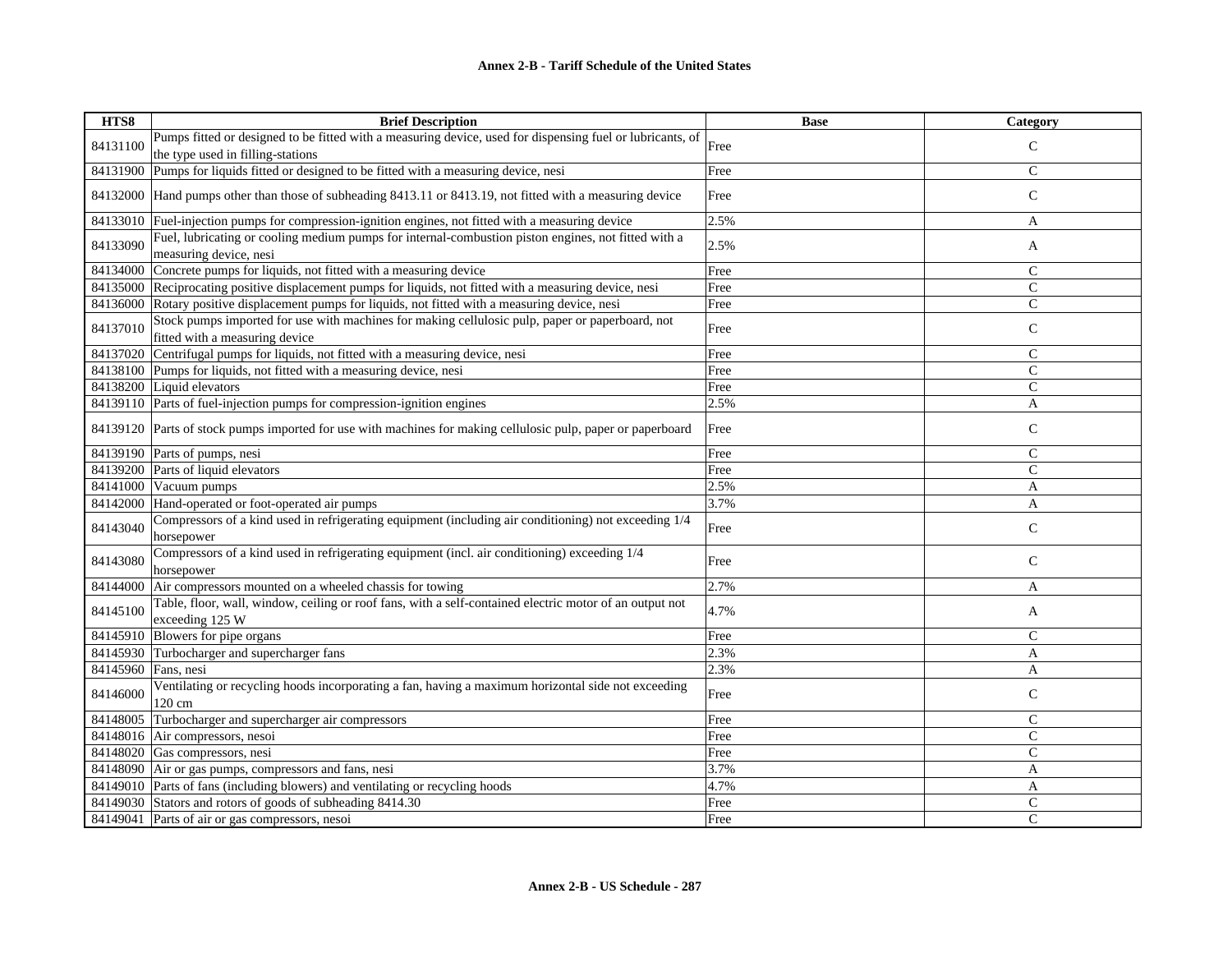| HTS8     | <b>Brief Description</b>                                                                                                                        | <b>Base</b> | Category      |
|----------|-------------------------------------------------------------------------------------------------------------------------------------------------|-------------|---------------|
|          | 84149090 Parts of air or vacuum pumps and ventilating or recycling hoods                                                                        | Free        | C             |
| 84151030 | Window or wall type air conditioning machines, self-contained                                                                                   | Free        | $\mathsf{C}$  |
| 84151060 | Window or wall type air conditioning machines, "split-system", incorporating a refrigerating unit &<br>valve for reversal of cooling/heat cycle | 1.0%        | A             |
|          | 84151090 Window or wall type air conditioning machines, "split-system", nesoi                                                                   | 2.2%        | A             |
|          | 84152000 Air conditioning machines of a kind used for persons, in motor vehicles                                                                | 1.4%        | A             |
| 84158101 | Air conditioning machines incorporating a refrigerating unit and valve for reversal of cooling/heat<br>cycle, nesoi                             | 1.0%        | A             |
| 84158201 | Air conditioning machines incorporating a refrigerating unit, nesoi                                                                             | 2.2%        | A             |
|          | 84158300 Air conditioning machines not incorporating a refrigerating unit                                                                       | 1.4%        | $\mathbf{A}$  |
|          | 84159040 Chassis, chassis bases and other outer cabinets for air conditioning machines,                                                         | 1.4%        | A             |
|          | 84159080 Parts for air conditioning machines, nesi                                                                                              | 1.4%        | $\mathbf{A}$  |
|          | 84161000 Furnace burners for liquid fuel                                                                                                        | Free        | $\mathsf{C}$  |
|          | 84162000 Furnace burners for pulverized solid fuel or for gas, including combination burners                                                    | Free        | $\mathsf{C}$  |
| 84163000 | Mechanical stokers, including their mechanical grates, mechanical ash dischargers and similar<br>appliances                                     | Free        | $\mathsf{C}$  |
| 84169000 | Parts for furnace burners, mechanical stokers, mechanical grates, mechanical ash dischargers and<br>similar appliances                          | Free        | $\mathsf{C}$  |
| 84171000 | Furnaces and ovens for the roasting, melting or other heat treatment of ores, pyrites or of metals                                              | 2.9%        | A             |
|          | 84172000 Bakery ovens, including biscuit ovens                                                                                                  | 3.5%        | A             |
|          | 84178000 Industrial or laboratory furnaces and ovens nesi, including incinerators, nonelectric                                                  | 3.9%        | A             |
| 84179000 | Parts for industrial or laboratory furnaces and ovens, including incinerators, nonelectric                                                      | 3.9%        | A             |
|          | 84181000 Combined refrigerator-freezers, fitted with separate external doors, electric or other                                                 | Free        | $\mathsf{C}$  |
|          | 84182100 Refrigerators, household compression-type, electric or other, other than those of subheading 8418.10                                   | Free        | $\mathsf{C}$  |
|          | 84182200 Refrigerators, household absorption-type, electrical, other than those of subheading 8418.10                                           | 1.0%        | A             |
|          | 84182900 Refrigerators, household type, electric or other, other than those of subheading 8418.10, nesi                                         | 1.9%        | A             |
|          | 84183000 Freezers of the chest type, not exceeding 800 liters capacity, electric or other                                                       | Free        | $\mathsf{C}$  |
|          | 84184000 Freezers of the upright type, not exceeding 900 liters capacity, electric or other                                                     | Free        | $\mathsf{C}$  |
| 84185000 | Refrigerating or freezing display counters, cabinets, showcases and similar refrigerating or freezing<br>furniture                              | Free        | $\mathsf{C}$  |
| 84186100 | Compression-type refrigerating units whose condensers are heat exchangers                                                                       | Free        | $\mathcal{C}$ |
| 84186900 | Refrigerating or freezing equipment nesi; heat pumps, other than the air-conditioning machines of<br>heading 8415                               | Free        | $\mathbf C$   |
|          | 84189100 Furniture designed to receive refrigerating or freezing equipment                                                                      | Free        | $\mathsf{C}$  |
|          | 84189940 Certain door assemblies for refrigerators, freezers and other refrigerating or freezing equipment                                      | Free        | $\mathsf{C}$  |
| 84189980 | Parts for refrigerators, freezers and other refrigerating or freezing equipment, electric or other, nesi;<br>parts for heat pumps, nesi         | Free        | $\mathbf C$   |
|          | 84191100 Instantaneous gas water heaters, nonelectric                                                                                           | Free        | $\mathsf{C}$  |
|          | 84191900 Storage water heaters, nonelectric                                                                                                     | Free        | $\mathsf{C}$  |
|          | 84192000 Medical, surgical or laboratory sterilizers                                                                                            | Free        | $\mathsf C$   |
|          | 84193100 Dryers for agricultural products, not used for domestic purposes                                                                       | Free        | $\mathcal{C}$ |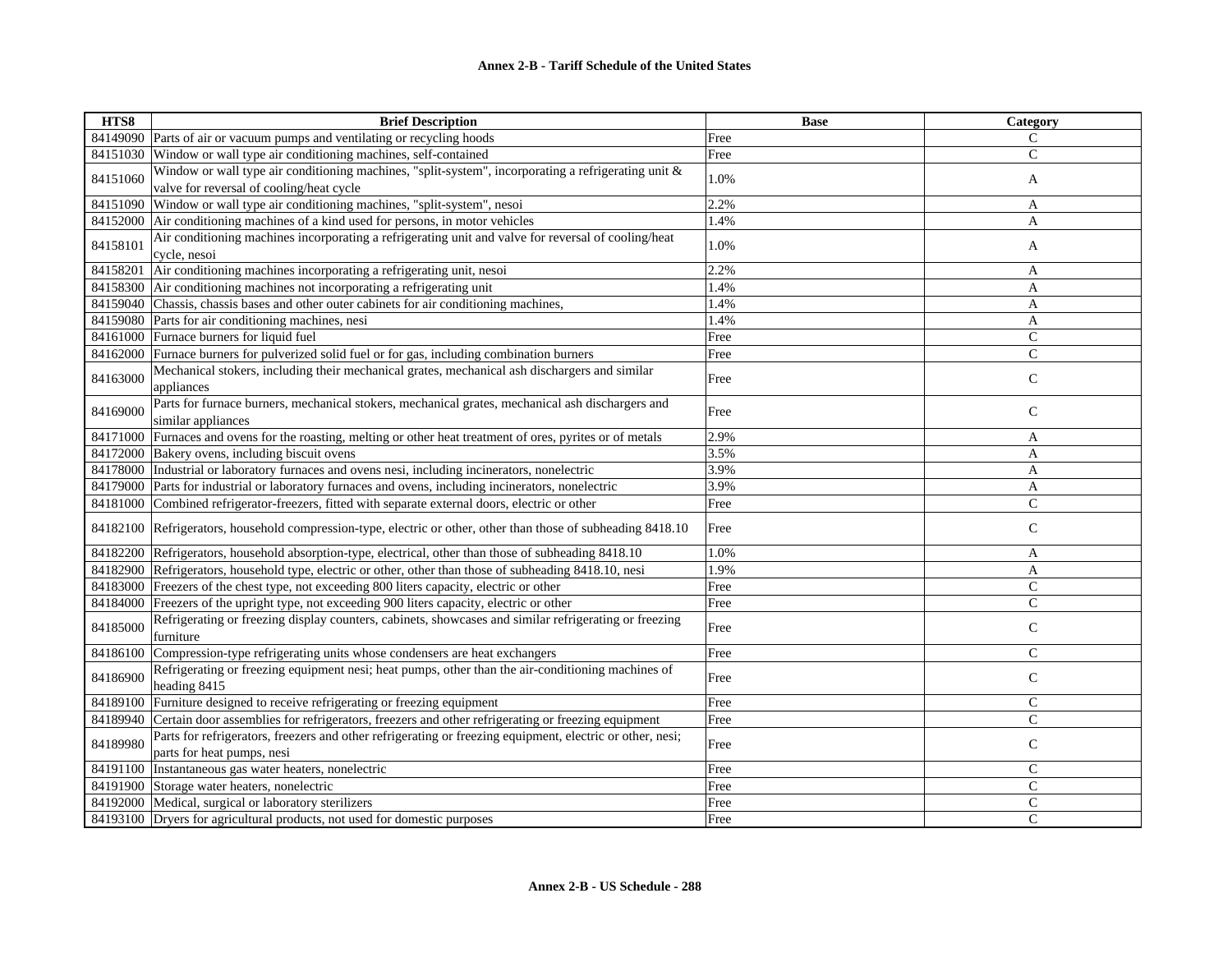| HTS8     | <b>Brief Description</b>                                                                                                                       | <b>Base</b> | Category      |
|----------|------------------------------------------------------------------------------------------------------------------------------------------------|-------------|---------------|
|          | 84193210 Dryers for wood                                                                                                                       | Free        | C             |
|          | 84193250 Dryers for paper pulp, paper or paperboard                                                                                            | Free        | $\mathsf{C}$  |
| 84193901 | Dryers, other than of a kind for domestic purposes, nesoi                                                                                      | Free        | $\mathcal{C}$ |
|          | 84194000 Distilling or rectifying plant, not used for domestic purposes                                                                        | Free        | $\mathcal{C}$ |
|          | 84195010 Brazed aluminum plate-fin heat exchangers                                                                                             | 4.2%        | A             |
|          | 84195050 Heat exchange units, nesoi                                                                                                            | Free        | $\mathbf C$   |
| 84196010 | Machinery for liquefying air or gas containing brazed aluminum plate-fin heat exchangers                                                       | 4.2%        | A             |
|          | 84196050 Machinery for liquefying air or gas, nesoi                                                                                            | Free        | $\mathsf{C}$  |
| 84198150 | Cooking stoves, ranges & ovens, other than microwave, for making hot drinks or for cooking or heating Free                                     |             | $\mathcal{C}$ |
|          | food, not used for domestic purposes                                                                                                           |             |               |
| 84198190 | Machinery and equipment nesi, for making hot drinks or for cooking or heating food, not used for<br>domestic purposes                          | Free        | $\mathcal{C}$ |
| 84198910 | Machinery and equipment for the treatment of materials (by a process which changes temperatures), for                                          | Free        | $\mathsf{C}$  |
|          | making paper pulp, paper or paperboard                                                                                                         |             |               |
| 84198960 | Industrial machinery, plant or equip. for the treat. of mat., involving a change in temp., for molten-salt-<br>cooled acrylic acid reactors    | Free        | ${\bf C}$     |
|          | Industrial machinery, plant or equipment for the treatment of materials, by process involving a change                                         |             |               |
| 84198995 | in temperature, nesoi                                                                                                                          | 4.2%        | A             |
| 84199010 | Parts of instantaneous or storage water heaters                                                                                                | Free        | $\mathsf{C}$  |
| 84199020 | Parts of machinery and plant, for making paper pulp, paper or paperbroad                                                                       | Free        | ${\bf C}$     |
| 84199030 | Parts of heat exchange units                                                                                                                   | Free        | $\mathcal{C}$ |
| 84199050 | Parts of molten-salt-cooled acrylic acid reactors, nesi; parts of certain medical, surgical or laboratory<br>sterilizers, nesi                 | Free        | $\mathsf{C}$  |
| 84199085 | Parts of electromechanical tools for work in the hand, w/self-contained electric motor, for treatment of<br>materials by change in temperature | Free        | $\mathsf{C}$  |
| 84199095 | Parts of machinery, plant or laboratory equipment for the treatment of materials by a process involving                                        | 4.0%        | A             |
|          | a change of temperature, nesoi                                                                                                                 |             |               |
| 84201010 | Textile calendering or rolling machines                                                                                                        | 3.5%        | A             |
|          | 84201020 Calendering or similar rolling machines for making paper pulp, paper or paperboard                                                    | Free        | $\mathsf{C}$  |
| 84201090 | Calendering or other rolling machines, other than for metals or glass, nesi                                                                    | Free        | $\mathsf{C}$  |
|          | 84209110 Cylinders for textile calendering or rolling machines                                                                                 | 2.6%        | $\mathbf{A}$  |
|          | 84209120 Cylinders for paper pulp, paper or paperboard calendering or rolling machines                                                         | Free        | $\mathcal{C}$ |
| 84209190 | Cylinders for calendering and similar rolling machines, nesi                                                                                   | Free        | $\mathbf C$   |
| 84209910 | Parts of calendering or rolling machines for processing textiles                                                                               | 3.5%        | A             |
| 84209920 | Parts of calendering or rolling machines for making paper pulp, paper or paperboard                                                            | Free        | $\mathcal{C}$ |
| 84209990 | Parts of calendering or other rolling machines, other than for metals or glass, nesi                                                           | Free        | $\mathcal{C}$ |
| 84211100 | Cream separators                                                                                                                               | Free        | $\mathsf{C}$  |
| 84211200 | Centrifugal clothes dryers                                                                                                                     | Free        | $\mathsf{C}$  |
| 84211930 | Spin dryers for semiconductor wafer processing                                                                                                 | Free        | $\mathcal{C}$ |
| 84211990 | Centrifuges, other than cream separators, clothes dryers or spin dryers for semiconductor wafer<br>processing                                  | 1.3%        | A             |
|          | 84212100 Machinery and apparatus for filtering or purifying water                                                                              | Free        | $\mathsf{C}$  |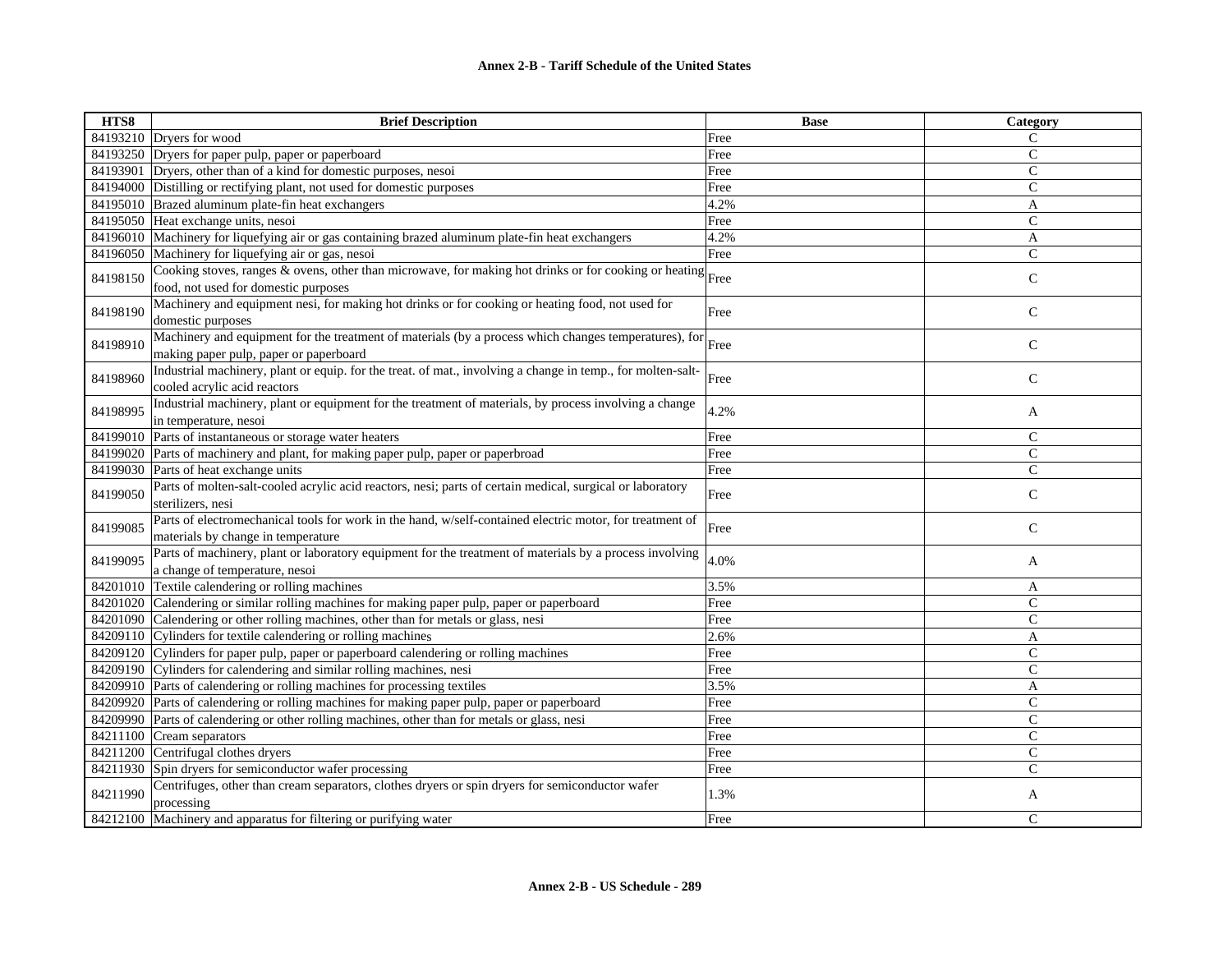| HTS8     | <b>Brief Description</b>                                                                                                                            | <b>Base</b> | Category       |
|----------|-----------------------------------------------------------------------------------------------------------------------------------------------------|-------------|----------------|
| 84212200 | Machinery and apparatus for filtering or purifying beverages other than water                                                                       | Free        | C              |
| 84212300 | Oil or fuel filters for internal combustion engines                                                                                                 | 2.5%        | A              |
| 84212900 | Filtering or purifying machinery and apparatus for liquids, nesi                                                                                    | Free        | $\mathsf{C}$   |
| 84213100 | Intake air filters for internal combustion engines                                                                                                  | 2.5%        | A              |
| 84213940 | Catalytic converters                                                                                                                                | Free        | $\mathsf{C}$   |
| 84213980 | Filtering or purifying machinery and apparatus for gases, other than intake air filters for internal                                                | Free        | $\mathbf C$    |
|          | combustion engines or catalytic conv.                                                                                                               |             |                |
| 84219120 | Drying chambers for the clothes-dryers of subheading 8421.12 and other parts of clothes-dryers                                                      | Free        | $\mathsf{C}$   |
|          | incorporating drying chambers                                                                                                                       |             |                |
| 84219140 | Furniture designed to receive the clothes-dryers of subheading 8421.12                                                                              | Free        | $\mathsf{C}$   |
| 84219160 | Parts of centrifuges, including centrifugal dryers, nesi                                                                                            | Free        | $\mathsf{C}$   |
|          | 84219900 Parts for filtering or purifying machinery or apparatus for liquids or gases                                                               | Free        | $\mathsf{C}$   |
| 84221100 | Dishwashing machines of the household type                                                                                                          | 2.4%        | A              |
| 84221900 | Dishwashing machines other than of the household type                                                                                               | Free        | $\mathsf{C}$   |
| 84222000 | Machinery for cleaning or drying bottles or other containers                                                                                        | Free        | $\mathsf{C}$   |
| 84223011 | Can-sealing machines                                                                                                                                | Free        | $\overline{C}$ |
| 84223091 | Machinery for filling, closing, sealing, capsuling or labeling bottles, cans, boxes or other<br>containers; machinery for aerating beverages; nesoi | Free        | $\mathsf{C}$   |
|          | Machinery for packing or wrapping pipe tobacco, candy and cigarette packages; combination candy                                                     |             |                |
| 84224011 |                                                                                                                                                     | Free        | $\mathsf{C}$   |
|          | cutting and wrapping machines                                                                                                                       | Free        | $\mathcal{C}$  |
| 84224091 | Packing or wrapping machinery, nesoi<br>Water containment chambers for the household dishwashing machines and other parts of the same               |             |                |
| 84229002 | incorporating water containment chambers                                                                                                            | Free        | $\mathsf{C}$   |
| 84229004 | Door assemblies for the dishwashing machines of subheading 8422.11                                                                                  | Free        | $\mathcal{C}$  |
| 84229006 | Parts of dishwashing machines, nesi                                                                                                                 | Free        | $\mathsf{C}$   |
| 84229011 | Parts of can-sealing machines                                                                                                                       | Free        | $\mathsf{C}$   |
| 84229021 | Parts of machines for packing tobacco, wrapping candy, cigarette packages and of combination candy                                                  | Free        | $\mathbf C$    |
|          | cutting and wrapping machines                                                                                                                       |             |                |
| 84229091 | Parts of packing or wrapping machinery, nesoi                                                                                                       | Free        | $\mathsf{C}$   |
| 84231000 | Personal weighing machines, including baby scales; household scales                                                                                 | Free        | $\mathsf{C}$   |
| 84232000 | Scales for continuous weighing of goods on conveyors                                                                                                | 2.9%        | $\overline{A}$ |
| 84233000 | Constant weight scales and scales for discharging a predetermined weight of material into a bag or<br>container, including hopper scales            | Free        | $\mathsf{C}$   |
| 84238100 | Weighing machinery having a maximum weighing capacity not exceeding 30 kg                                                                           | Free        | $\mathsf{C}$   |
|          |                                                                                                                                                     |             |                |
| 84238200 | Weighing machinery having a maximum weighing capacity exceeding 30 kg but not exceeding 5,000<br>kg                                                 | Free        | $\mathsf{C}$   |
| 84238900 | Weighing machinery, nesi                                                                                                                            | 2.9%        | A              |
| 84239000 | Weighing machine weights of all kinds; parts of weighing machinery                                                                                  | 2.8%        | A              |
| 84241000 | Fire extinguishers, whether or not charged                                                                                                          | Free        | $\mathcal{C}$  |
| 84242010 | Simple piston pump sprays and powder bellows                                                                                                        | 2.9%        | A              |
| 84242090 | Spray guns and similar appliances other than simple piston pump sprays and powder bellows                                                           | Free        | $\mathsf C$    |
|          | 84243010 Sand blasting machines                                                                                                                     | Free        | $\overline{C}$ |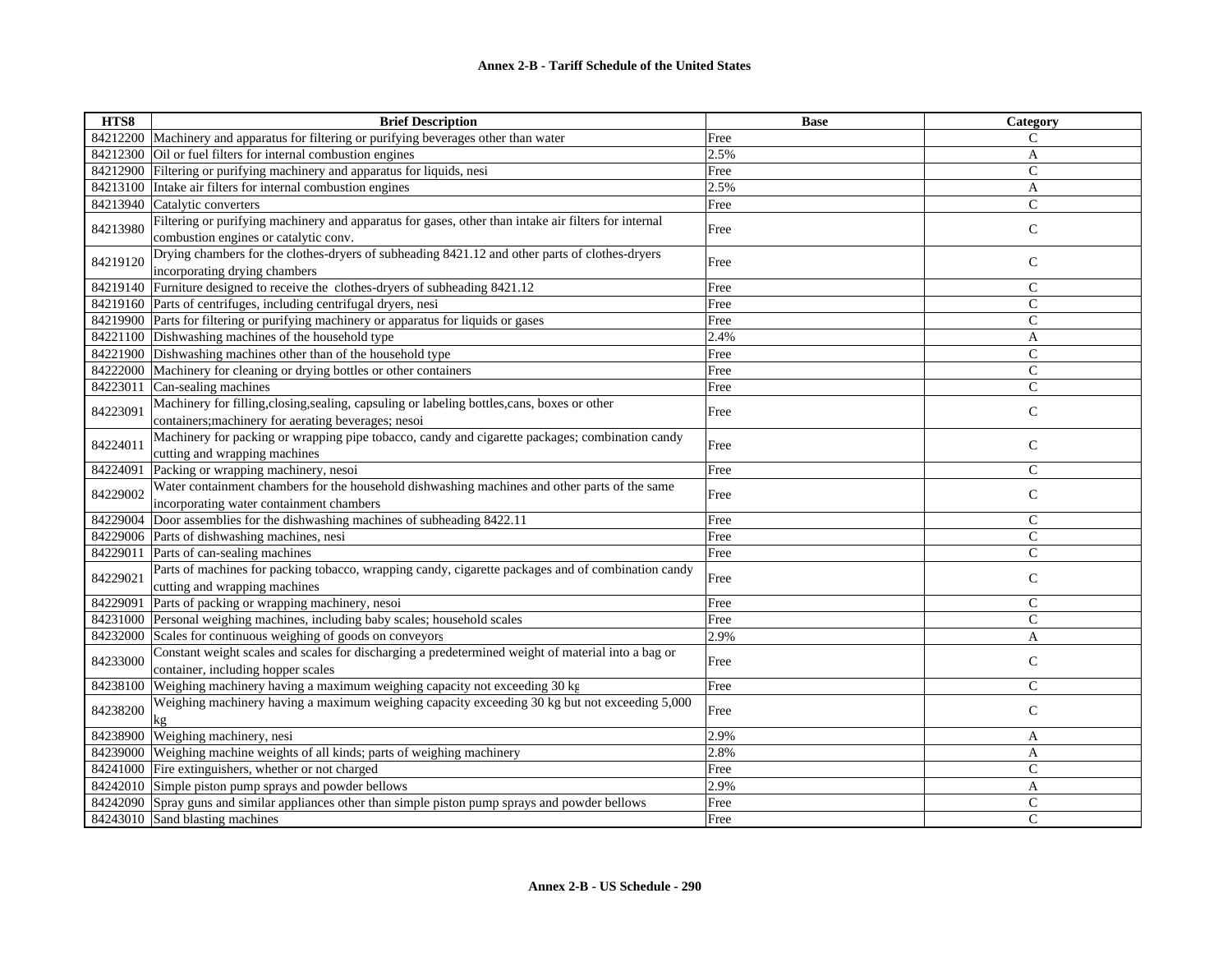| HTS8     | <b>Brief Description</b>                                                                                                                        | <b>Base</b> | Category      |
|----------|-------------------------------------------------------------------------------------------------------------------------------------------------|-------------|---------------|
| 84243090 | Steam blasting machines and similar jet projecting machines, other than sand blasting machines; nesi                                            | Free        | $\mathcal{C}$ |
| 84248110 | Mechanical sprayers (except sprayers self-contained, having a capacity not over 20 liters), suitable for<br>agricultural or horticultural use   | Free        | ${\bf C}$     |
| 84248190 | Mechanical agricultural or horticultural appliances for projecting, dispersing or spraying liquids or<br>powders, nesi                          | 2.4%        | A             |
| 84248930 | Spraying appliances for etching, stripping or cleaning semiconductor wafers                                                                     | Free        | $\mathsf{C}$  |
| 84248950 | Spray appliance to develop semiconductor wafers; spray appliance to etch, develop, strip or clean flat<br>panel screen; certain deflash machine | Free        | $\mathbf C$   |
| 84248970 | Mechanical appliances (whether or not hand operated) for projecting, dispersing or spraying liquids or<br>powder, nesoi                         | 1.8%        | A             |
| 84249005 | Parts of fire extinguishers                                                                                                                     | Free        | $\mathsf{C}$  |
| 84249010 | Parts of simple piston pump sprays and powder bellows                                                                                           | 2.9%        | A             |
| 84249020 | Parts of sand blasting machines                                                                                                                 | Free        | $\mathsf{C}$  |
| 84249090 | Parts of mechanical appliances for projecting, dispersing or spraying liquids or powders, fire<br>extinguishers and similar machines, nesi      | Free        | $\mathbf C$   |
| 84251100 | Pulley tackle and hoists other than skip hoists or hoists used for raising vehicles, powered by electric<br>motor                               | Free        | $\mathsf{C}$  |
| 84251900 | Pulley tackle and hoists other than skip hoists or hoists used for raising vehicles, not powered by<br>electric motor                           | Free        | $\mathbf C$   |
| 84252000 | Pit-head winding gear; winches specially designed for use underground                                                                           | Free        | $\mathsf{C}$  |
| 84253100 | Winches nesi, and capstans, powered by electric motor                                                                                           | Free        | $\mathbf C$   |
| 84253900 | Winches nesi, and capstans, not powered by electric motor                                                                                       | Free        | $\mathsf{C}$  |
| 84254100 | Built-in jacking systems of a type used in garages                                                                                              | Free        | $\mathsf{C}$  |
|          | 84254200 Hydraulic jacks and hoists, nesi                                                                                                       | Free        | $\mathsf{C}$  |
| 84254900 | Jacks and hoists of a kind used for raising vehicles, other than hydraulic, nesi                                                                | Free        | $\mathsf{C}$  |
|          | 84261100 Overhead traveling cranes on fixed support                                                                                             | Free        | $\mathsf{C}$  |
| 84261200 | Mobile lifting frames on tires and straddle carriers                                                                                            | Free        | $\mathsf{C}$  |
| 84261900 | Transporter cranes, gantry cranes and bridge cranes                                                                                             | Free        | $\mathsf{C}$  |
| 84262000 | Tower cranes                                                                                                                                    | Free        | $\mathsf{C}$  |
|          | 84263000 Portal or pedestal jib cranes                                                                                                          | Free        | $\mathsf{C}$  |
| 84264100 | Derricks, cranes and other lifting machinery nesi, self-propelled, on tires                                                                     | Free        | $\mathsf{C}$  |
| 84264900 | Derricks, cranes and other lifting machinery nesi, self-propelled, not on tires                                                                 | Free        | $\mathsf{C}$  |
| 84269100 | Derricks, cranes and other lifting machinery nesi, designed for mounting on road vehicles                                                       | Free        | $\mathsf{C}$  |
|          | 84269900 Derricks, cranes and other lifting machinery nesi                                                                                      | Free        | $\mathsf{C}$  |
| 84271040 | Self-propelled works trucks powered by an electric motor, rider type forklift trucks                                                            | Free        | $\mathsf{C}$  |
| 84271080 | Self-propelled works trucks powered by an electric motor, fitted with lifting and handling equipment,<br>nesi                                   | Free        | $\mathsf{C}$  |
| 84272040 | Self-propelled works trucks not powered by an electric motor, rider type forklift trucks                                                        | Free        | $\mathsf{C}$  |
| 84272080 | Self-propelled works trucks not powered by an electric motor, fitted with lifting and handling<br>equipment, nesi                               | Free        | $\mathsf{C}$  |
|          | 84279000 Trucks, fitted with lifting or handling equipment, nesi                                                                                | Free        | $\mathsf{C}$  |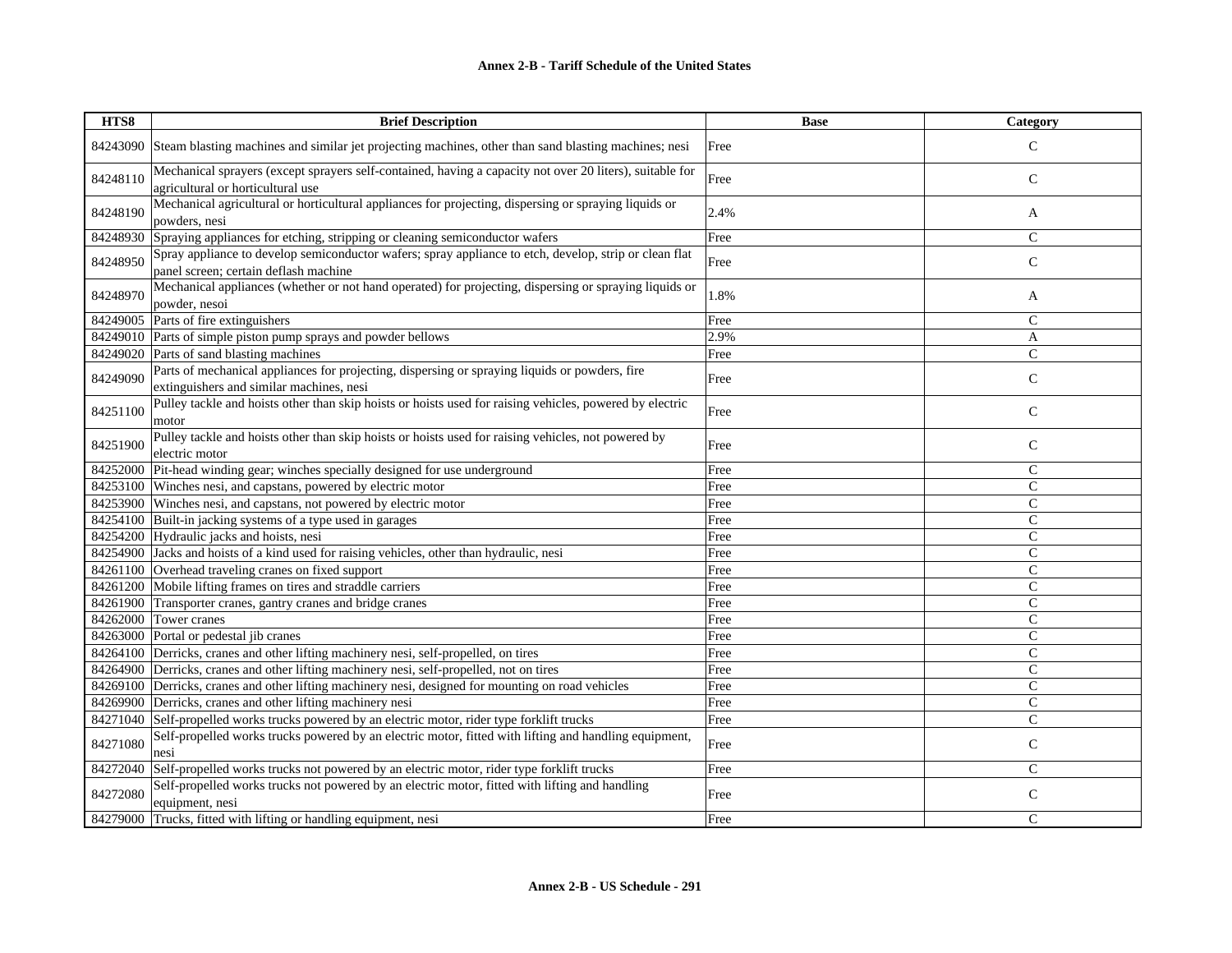| HTS8     | <b>Brief Description</b>                                                                                                                    | <b>Base</b> | Category       |
|----------|---------------------------------------------------------------------------------------------------------------------------------------------|-------------|----------------|
|          | 84281000 Passenger or freight elevators other than continuous action; skip hoists                                                           | Free        | $\mathsf{C}$   |
|          | 84282000 Pneumatic elevators and conveyors                                                                                                  | Free        | $\mathbf C$    |
| 84283100 | Continuous-action elevators and conveyors, for goods or materials, specially designed for underground<br>use                                | Free        | $\mathsf C$    |
|          | 84283200 Bucket type continuous-action elevators and conveyors, for goods or materials                                                      | Free        | $\mathsf{C}$   |
|          | 84283300 Belt type continuous-action elevators and conveyors, for goods or materials                                                        | Free        | $\mathsf{C}$   |
|          | 84283900 Continuous-action elevators and conveyors, for goods or materials, nesi                                                            | Free        | $\mathsf{C}$   |
|          | 84284000 Escalators and moving walkways                                                                                                     | Free        | $\mathsf{C}$   |
| 84285000 | Mine wagon pushers, locomotive or wagon traversers, wagon tippers and similar railway wagon<br>handling equipment                           | Free        | $\mathsf{C}$   |
|          | 84286000 Teleferics, chair lifts, ski draglines; traction mechanisms for funiculars                                                         | Free        | $\mathsf{C}$   |
|          | 84289000 Machinery for lifting, handling, loading or unloading, nesi                                                                        | Free        | $\mathsf{C}$   |
|          | 84291100 Self-propelled bulldozers and angledozers, for track laying                                                                        | Free        | $\mathsf{C}$   |
|          | 84291900 Self-propelled bulldozers and angledozers other than track laying                                                                  | Free        | $\mathbf C$    |
|          | 84292000 Self-propelled graders and levelers                                                                                                | Free        | $\mathsf{C}$   |
|          | 84293000 Self-propelled scrapers                                                                                                            | Free        | $\mathsf{C}$   |
|          | 84294000 Self-propelled tamping machines and road rollers                                                                                   | Free        | $\mathsf{C}$   |
|          | 84295110 Self-propelled front-end shovel loaders, wheel-type                                                                                | Free        | $\mathsf{C}$   |
|          | 84295150 Self-propelled front-end shovel loaders, other than wheel-type                                                                     | Free        | $\mathsf{C}$   |
|          | 84295210 Self-propelled backhoes, shovels, clamshells and draglines with a 360 degree revolving superstructure                              | Free        | $\mathsf{C}$   |
| 84295250 | Self-propelled machinery with a 360 degree revolving superstructure, other than backhoes, shovels,<br>clamshells and draglines              | Free        | $\mathsf{C}$   |
| 84295910 | Self-propelled backhoes, shovels, clamshells and draglines not with a 360 degree revolving<br>superstructure                                | Free        | $\mathsf{C}$   |
| 84295950 | Self-propelled machinery not with a 360 degree revolving superstructure, other than backhoes, shovels,<br>clamshells and draglines          | Free        | $\mathbf C$    |
|          | 84301000 Pile-drivers and pile-extractors                                                                                                   | Free        | $\mathsf{C}$   |
|          | 84302000 Snowplows and snowblowers                                                                                                          | Free        | $\mathsf{C}$   |
|          | 84303100 Self-propelled coal or rock cutters and tunneling machinery                                                                        | Free        | $\mathsf{C}$   |
|          | 84303900 Coal or rock cutters and tunneling machinery, not self-propelled                                                                   | Free        | $\mathsf{C}$   |
|          | 84304100 Self-propelled boring or sinking machinery                                                                                         | Free        | $\mathsf{C}$   |
|          | 84304940 Offshore oil and natural gas drilling and production platforms                                                                     | Free        | C              |
|          | 84304980 Boring or sinking machinery, not self-propelled, nesi                                                                              | Free        | $\mathsf{C}$   |
|          | 84305010 Self-propelled peat excavators                                                                                                     | Free        | $\overline{C}$ |
|          | 84305050 Self-propelled machinery for working earth, minerals or ores, nesi                                                                 | Free        | $\mathsf{C}$   |
|          | 84306100 Tamping or compacting machinery, not self-propelled                                                                                | Free        | $\mathsf C$    |
| 84306901 | Machinery for working earth, minerals or ores, not self-propelled, nesoi                                                                    | Free        | $\mathsf{C}$   |
|          | 84311000 Parts suitable for use solely or principally with the machinery of heading 8425                                                    | Free        | $\mathsf{C}$   |
|          | 84312000 Parts suitable for use solely or principally with the machinery of heading 8427                                                    | Free        | $\mathsf{C}$   |
| 84313100 | Parts suitable for use solely or principally with passenger or freight elevators other than continuous<br>action, skip hoists or escalators | Free        | $\mathsf{C}$   |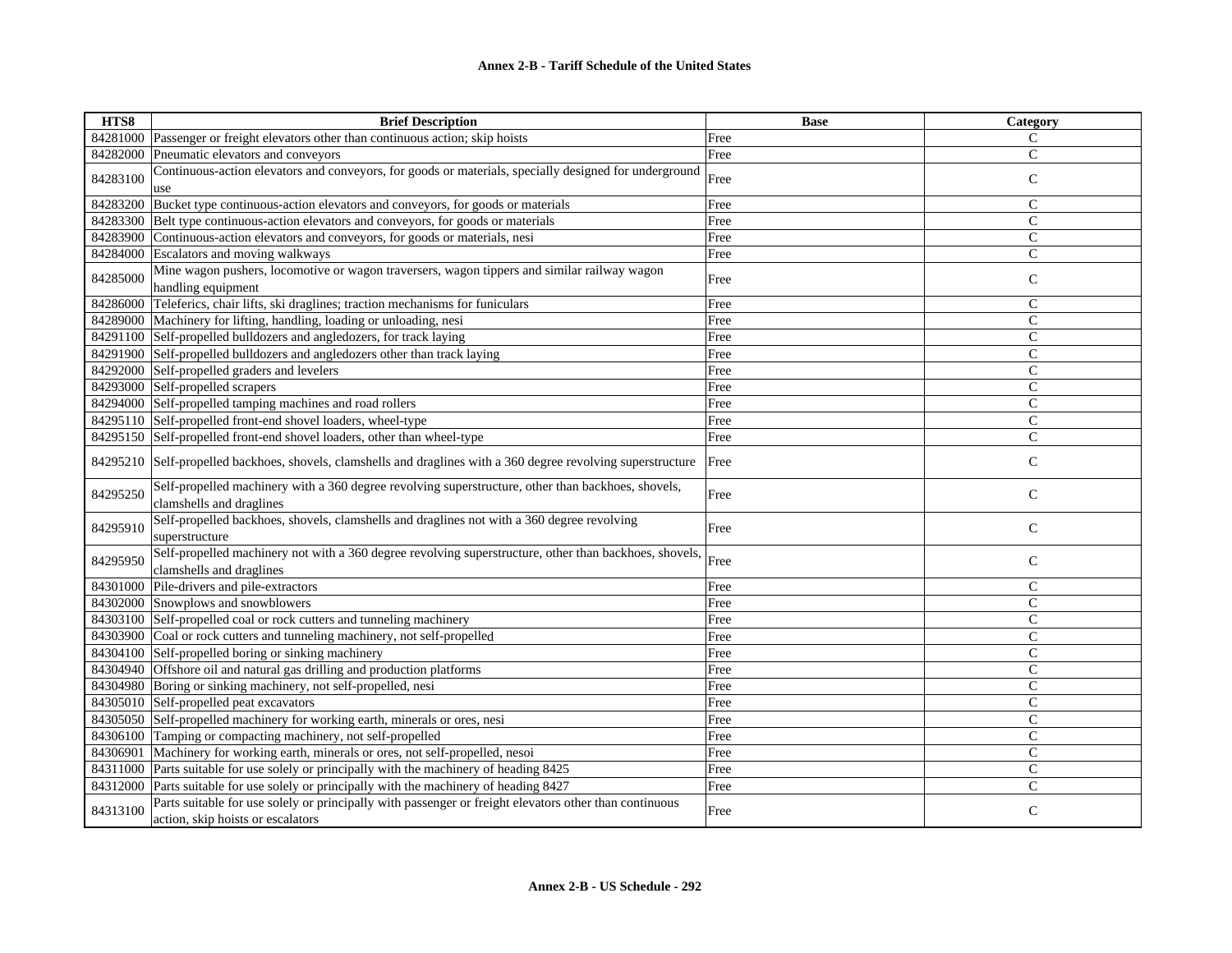| HTS8     | <b>Brief Description</b>                                                                                                                  | <b>Base</b> | Category     |
|----------|-------------------------------------------------------------------------------------------------------------------------------------------|-------------|--------------|
| 84313900 | Parts suitable for use solely or principally with the machinery of heading 8428, nesi                                                     | Free        | C            |
| 84314100 | Buckets, shovels, grabs and grips suitable for use solely or principally with the machinery of headings<br>8426, 8429, or 8430            | Free        | $\mathsf{C}$ |
| 84314200 | Bulldozer or angledozer blades suitable for use solely or principally with the machinery of heading<br>8426, 8429 or 8430                 | Free        | $\mathsf C$  |
| 84314340 | Parts for offshore oil & natural gas, drilling and production platforms                                                                   | Free        | $\mathsf{C}$ |
|          | 84314380 Parts for boring or sinking machinery of 8430.41 or 8430.49, nesi                                                                | Free        | $\mathsf{C}$ |
|          | 84314910 Parts suitable for use solely or principally with the machinery of heading 8426, nesi                                            | Free        | $\mathsf{C}$ |
|          | 84314990 Parts suitable for use solely or principally with the machinery of heading 8429 or 8430, nesi                                    | Free        | $\mathsf{C}$ |
| 84321000 | Plows for soil preparation or cultivation                                                                                                 | Free        | $\mathsf{C}$ |
| 84322100 | Disc harrows for soil preparation or cultivation                                                                                          | Free        | $\mathsf{C}$ |
| 84322900 | Harrows (other than disc), scarifiers, cultivators, weeders and hoes for soil preparation or cultivation                                  | Free        | $\mathbf C$  |
| 84323000 | Seeders, planters and transplanters for soil preparation or cultivation                                                                   | Free        | $\mathsf{C}$ |
| 84324000 | Manure spreaders and fertilizer distributors for soil preparation or cultivation                                                          | Free        | $\mathsf{C}$ |
| 84328000 | Agricultural, horticultural or forestry machinery for soil preparation or cultivation, nesi; lawn or sports<br>ground rollers             | Free        | $\mathsf{C}$ |
| 84329000 | Parts of agricultural, horticultural or forestry machinery for soil preparation or cultivation; parts of<br>lawn or sports ground rollers | Free        | $\mathsf{C}$ |
| 84331100 | Mowers for lawns, parks or sports grounds, powered, with the cutting device rotating in a horizontal<br>plane                             | Free        | $\mathsf{C}$ |
| 84331900 | Mowers for lawns, parks or sports grounds, nesi                                                                                           | Free        | $\mathbf C$  |
|          | 84332000 Mowers nesi, including cutter bars for tractor mounting                                                                          | Free        | $\mathsf{C}$ |
|          | 84333000 Haymaking machinery other than mowers                                                                                            | Free        | $\mathsf{C}$ |
|          | 84334000 Straw or fodder balers, including pick-up balers                                                                                 | Free        | $\mathsf{C}$ |
| 84335100 | Combine harvester-threshers                                                                                                               | Free        | $\mathsf{C}$ |
|          | 84335200 Threshing machinery other than combine harvester-threshers                                                                       | Free        | $\mathsf{C}$ |
| 84335300 | Root or tuber harvesting machines                                                                                                         | Free        | $\mathsf{C}$ |
| 84335900 | Harvesting machinery or threshing machinery, nesi                                                                                         | Free        | $\mathsf{C}$ |
| 84336000 | Machines for cleaning, sorting or grading eggs, fruit or other agricultural produce                                                       | Free        | $\mathsf{C}$ |
|          | 84339010 Parts of mowers for lawns, parks or sports grounds                                                                               | Free        | $\mathsf{C}$ |
| 84339050 | Parts for machinery of heading 8433, nesi                                                                                                 | Free        | $\mathsf{C}$ |
| 84341000 | Milking machines                                                                                                                          | Free        | $\mathsf{C}$ |
|          | 84342000 Dairy machinery other than milking machines                                                                                      | Free        | $\mathsf{C}$ |
| 84349000 | Parts for milking machines and dairy machinery                                                                                            | Free        | $\mathsf{C}$ |
| 84351000 | Presses, crushers and similar machinery used in the manufacture of wine, cider, fruit juices or similar<br>beverages                      | Free        | $\mathsf{C}$ |
| 84359000 | Parts of presses, crushers and similar machinery used in the manufacture of wine, cider, fruit juices or<br>similar beverages             | Free        | $\mathsf C$  |
| 84361000 | Machinery for preparing animal feeds                                                                                                      | Free        | $\mathsf{C}$ |
| 84362100 | Poultry incubators and brooders                                                                                                           | Free        | $\mathsf C$  |
|          | 84362900 Poultry-keeping machinery                                                                                                        | Free        | C            |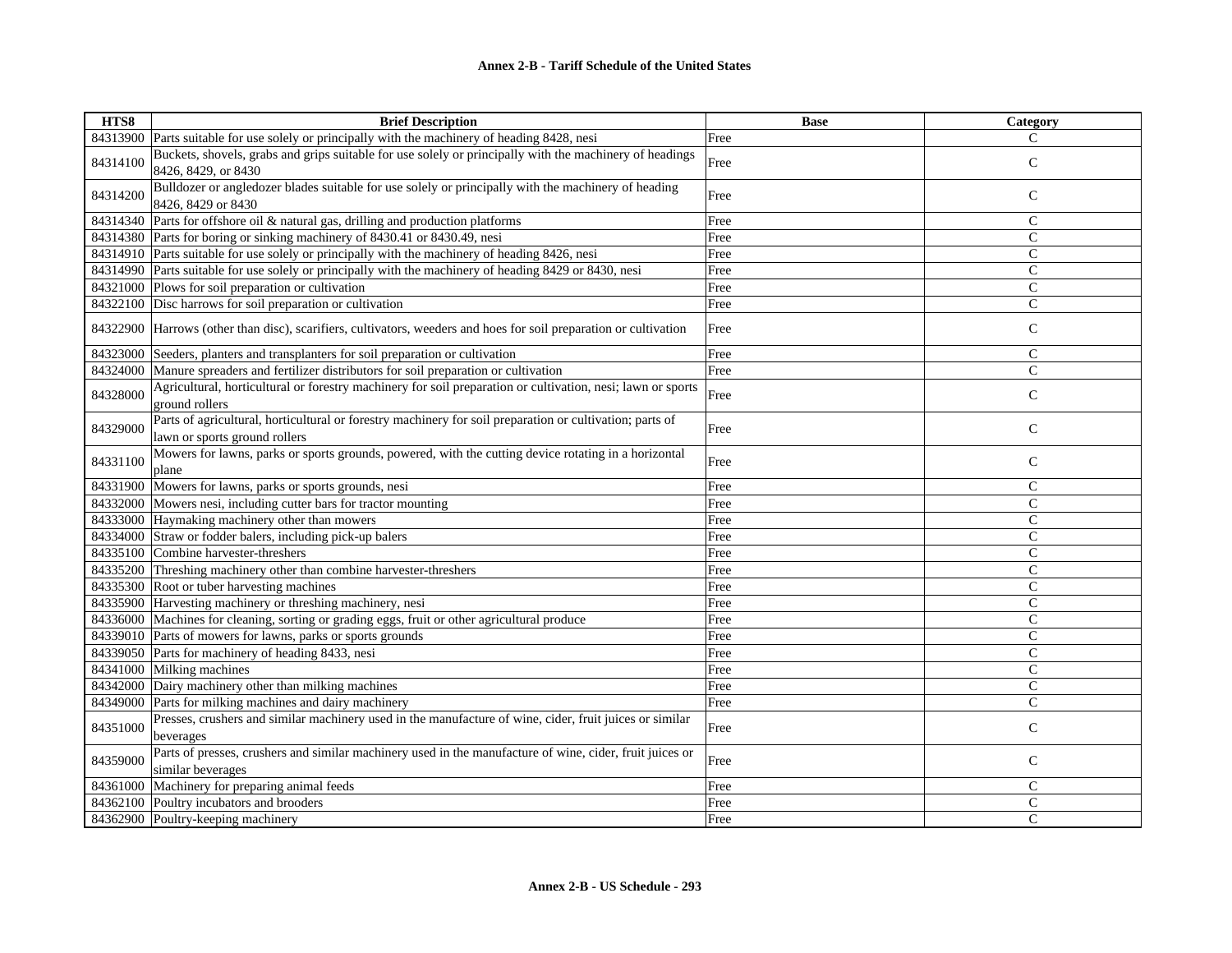| HTS8     | <b>Brief Description</b>                                                                                                                    | <b>Base</b> | Category       |
|----------|---------------------------------------------------------------------------------------------------------------------------------------------|-------------|----------------|
|          | 84368000 Agricultural, horticultural, forestry or bee-keeping machinery, nesi                                                               | Free        | C              |
|          | 84369100 Parts of poultry-keeping machinery or poultry incubators and brooders                                                              | Free        | $\mathsf{C}$   |
|          | 84369900 Parts for agricultural, horticultural, forestry or bee-keeping machinery, nesi                                                     | Free        | $\mathsf{C}$   |
|          | 84371000 Machines for cleaning, sorting or grading seed, grain or dried leguminous vegetables                                               | Free        | $\mathsf{C}$   |
| 84378000 | Machinery used in the milling industry or for the working of cereals or dried leguminous vegetables,<br>other than farm type machinery      | Free        | $\mathsf{C}$   |
| 84379000 | Parts for machinery used in the milling industry or for cleaning, sorting, grading or working of cereals or<br>dried leguminous vegetables  | Free        | $\mathsf C$    |
|          | 84381000 Bakery machinery and machinery for the manufacture of macaroni, spaghetti or similar products, nesi                                | Free        | $\mathsf{C}$   |
|          | 84382000 Machinery for the manufacture of confectionery, cocoa or chocolate, nesi                                                           | Free        | $\mathsf{C}$   |
|          | 84383000 Machinery for sugar manufacture, nesi                                                                                              | Free        | $\mathsf{C}$   |
|          | 84384000 Brewery machinery, nesi                                                                                                            | 2.3%        | A              |
|          | 84385000 Machinery for the preparation of meat or poultry, nesi                                                                             | 2.8%        | A              |
|          | 84386000 Machinery for the preparation of fruits, nuts or vegetables, nesi                                                                  | Free        | $\mathsf{C}$   |
|          | 84388000 Machinery for the industrial preparation or manufacture of food or drink, nesi                                                     | Free        | $\mathsf{C}$   |
|          | 84389010 Parts of machinery for sugar manufacture, nesi                                                                                     | Free        | $\mathcal{C}$  |
| 84389090 | Parts of machinery for the industrial preparation or manufacture of food or drink, other than sugar<br>manufacturing, nesi                  | 2.8%        | A              |
|          | 84391000 Machinery for making pulp of fibrous cellulosic material                                                                           | Free        | $\mathsf C$    |
|          | 84392000 Machinery for making paper or paperboard                                                                                           | Free        | $\mathsf{C}$   |
|          | 84393000 Machinery for finishing paper or paperboard                                                                                        | Free        | $\mathsf{C}$   |
| 84399110 | Bed plates, roll bars and other stock-treating parts of machinery for making pulp of fibrous cellulosic<br>materials                        | Free        | $\mathsf{C}$   |
|          | 84399190 Parts of machinery for making pulp of fibrous cellulosic materials, nesi                                                           | Free        | $\mathcal{C}$  |
|          | 84399910 Parts of machinery for making paper or paperboard                                                                                  | Free        | $\mathsf{C}$   |
|          | 84399950 Parts of machinery for finishing paper or paperboard                                                                               | Free        | $\mathsf{C}$   |
|          | 84401000 Bookbinding machinery, including book-sewing machines                                                                              | Free        | $\mathsf{C}$   |
|          | 84409000 Parts for bookbinding machinery, including book-sewing machines                                                                    | Free        | $\mathsf{C}$   |
|          | 84411000 Cutting machines of all kinds used for making up paper pulp, paper or paperboard                                                   | Free        | $\mathsf{C}$   |
|          | 84412000 Machines for making bags, sacks or envelopes of paper pulp, paper or paperboard                                                    | Free        | $\overline{C}$ |
| 84413000 | Machines for making cartons, boxes, cases, tubes, drums or similar containers, other than by molding,<br>of paper pulp, paper or paperboard | Free        | $\mathsf{C}$   |
| 84414000 | Machines for molding articles in paper pulp, paper or paperboard                                                                            | Free        | $\mathsf{C}$   |
|          | 84418000 Machinery for making up paper pulp, paper or paperboard, nesi                                                                      | Free        | $\overline{C}$ |
|          | 84419000 Parts for machinery used in making up paper pulp, paper or paperboard, including cutting machines                                  | Free        | $\mathsf{C}$   |
|          | 84421000 Phototypesetting and composing machines                                                                                            | Free        | $\mathsf{C}$   |
|          | Machinery, apparatus and equipment for typesetting or composing by other processes, with or without                                         |             |                |
| 84422000 | founding device                                                                                                                             | Free        | $\mathsf C$    |
|          | 84423000 Machinery, apparatus and equipment of heading 8442, nesi                                                                           | Free        | $\mathsf{C}$   |
|          | 84424000 Parts of the machinery, apparatus or equipment of subheadings 8442.10, 8442.20 and 8442.30                                         | Free        | $\mathcal{C}$  |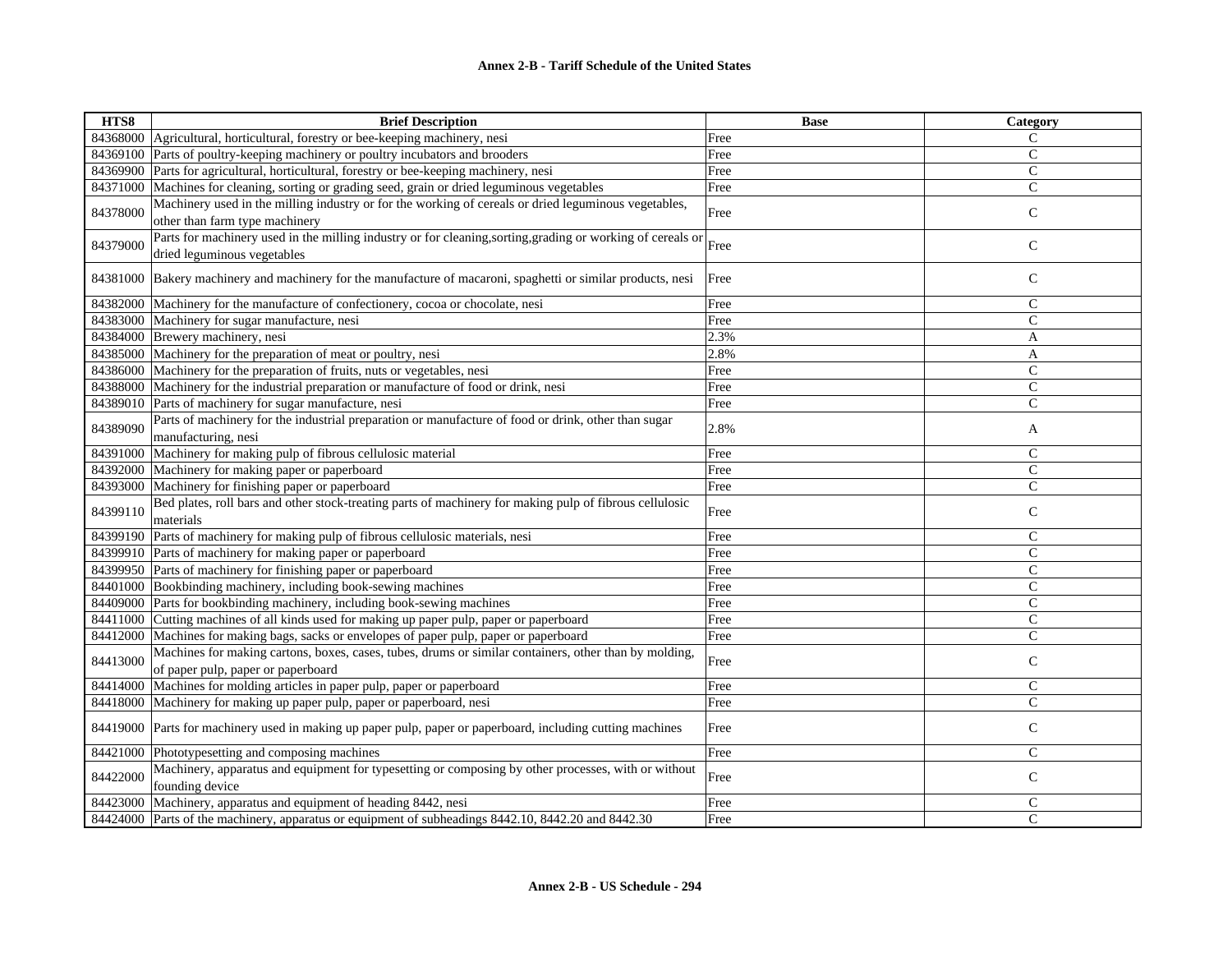| HTS8     | <b>Brief Description</b>                                                                                                                     | <b>Base</b> | Category       |
|----------|----------------------------------------------------------------------------------------------------------------------------------------------|-------------|----------------|
|          | 84425010 Printing plates                                                                                                                     | Free        | C              |
| 84425090 | Printing type, blocks, cylinders and other printing components; blocks, cylinders and lithographic<br>stones, prepared for printing purposes | 4.0%        | A              |
| 84431110 | Reel-fed offset printing machinery, double-width newspaper printing presses                                                                  | 3.3%        | A              |
|          | 84431150 Reel-fed offset printing machinery, other than double-width newspaper printing presses                                              | Free        | $\mathbf C$    |
|          | 84431200 Sheet-fed offset printing machinery, office type (sheet size not exceeding 22 X 36 cm)                                              | Free        | $\mathsf{C}$   |
| 84431910 | Offset printing machinery, weighing 900 kg or less, nesi                                                                                     | Free        | $\mathbf C$    |
|          | 84431950 Offset printing machinery, weighing more than 900 kg but less than 1,600 kg, nesi                                                   | Free        | $\mathbf{C}$   |
|          | 84431990 Offset printing machinery, weighing 1,600 kg or more, nesi                                                                          | Free        | $\mathbf C$    |
|          | 84432100 Letterpress printing machinery, excluding flexographic printing, reel-fed                                                           | 2.2%        | A              |
| 84432900 | Letterpress printing machinery, excluding flexographic printing, other than reel-fed                                                         | Free        | $\mathsf{C}$   |
|          | 84433000 Flexographic printing machinery                                                                                                     | 2.2%        | A              |
|          | 84434000 Gravure printing machinery                                                                                                          | 2.2%        | A              |
|          | 84435110 Ink-jet textile printing machinery                                                                                                  | 2.6%        | A              |
|          | 84435150 Ink-jet printing machinery nesoi, other than textile                                                                                | Free        | C              |
|          | 84435910 Textile printing machinery, nesoi                                                                                                   | 2.6%        | A              |
|          | 84435990 Printing machinery, nesoi                                                                                                           | Free        | $\mathbf C$    |
|          | 84436000 Machines for uses ancillary to printing                                                                                             | Free        | $\mathbf C$    |
|          | 84439010 Parts of textile printing machinery                                                                                                 | 2.6%        | A              |
|          | 84439090 Parts for printing machinery other than textile printing machinery                                                                  | Free        | $\overline{C}$ |
| 84440000 | Machines for extruding, drawing, texturing or cutting man-made textile materials                                                             | Free        | $\mathbf C$    |
| 84451100 | Carding machines for preparing textile fibers                                                                                                | Free        | C              |
| 84451200 | Combing machines for preparing textile fibers                                                                                                | Free        | $\mathbf C$    |
|          | 84451300 Drawing or roving machines for preparing textile fibers                                                                             | Free        | $\mathbf{C}$   |
| 84451900 | Machines for preparing textile fibers, nesi                                                                                                  | 3.3%        | A              |
| 84452000 | Textile spinning machines                                                                                                                    | Free        | $\mathsf{C}$   |
| 84453000 | Textile doubling or twisting machines                                                                                                        | Free        | $\mathbf C$    |
| 84454000 | Textile winding (including weft-winding) or reeling machines                                                                                 | 3.7%        | A              |
| 84459000 | Machinery for producing textile yarns nesi; machines for preparing textile yarns for use on machines of<br>heading 8446 or 8447              | 3.7%        | A              |
| 84461000 | Weaving machines (looms) for weaving fabrics of a width not exceeding 30 cm                                                                  | Free        | $\mathbf C$    |
| 84462110 | Shuttle type power looms for weaving fabrics of a width exceeding 4.9 m                                                                      | Free        | $\mathbf C$    |
| 84462150 | Shuttle type power looms for weaving fabrics of a width exceeding 30 cm, but not exceeding 4.9 m                                             | 3.7%        | A              |
| 84462900 | Weaving machines for weaving fabrics of a width exceeding 30 cm, shuttle type, nesi                                                          | Free        | $\mathsf{C}$   |
| 84463010 | Shuttleless type power looms, for weaving fabrics of a width exceeding 4.9 m, nesi                                                           | Free        | $\mathbf C$    |
| 84463050 | Shuttleless type weaving machines (looms), for weaving fabrics of a width exceeding 30 cm, nesi                                              | 3.7%        | A              |
| 84471110 | Circular knitting machines with cylinder diameter not exceeding 165 mm, for knitting hosiery                                                 | Free        | $\mathbf C$    |
| 84471190 | Circular knitting machines with cylinder diameter not exceeding 165 mm, other than for knitting<br>hosiery                                   | Free        | $\mathbf C$    |
| 84471210 | Circular knitting machines with cylinder diameter exceeding 165 mm, for knitting hosiery                                                     | Free        | $\mathcal{C}$  |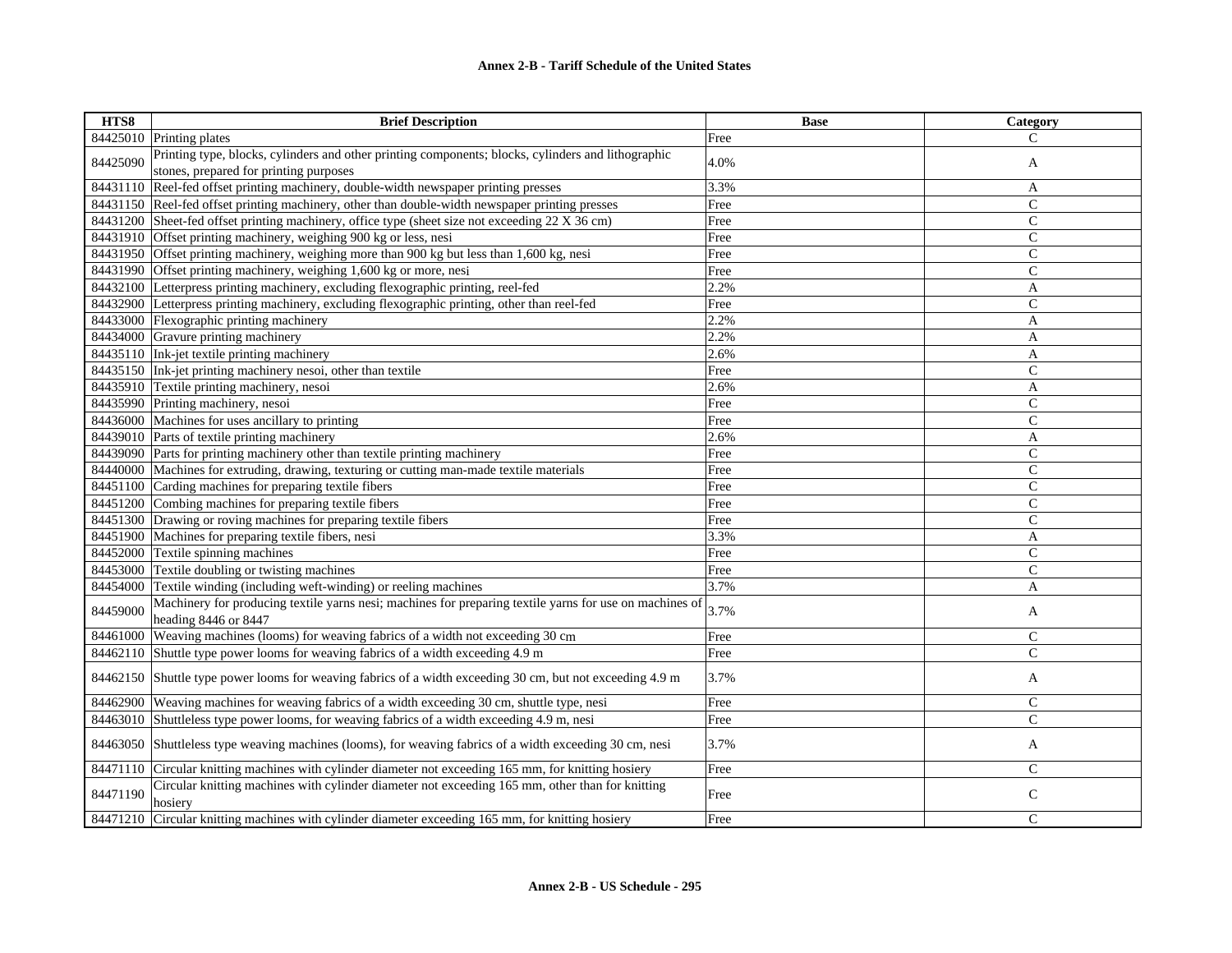| HTS8     | <b>Brief Description</b>                                                                                                                    | <b>Base</b> | Category       |
|----------|---------------------------------------------------------------------------------------------------------------------------------------------|-------------|----------------|
| 84471290 | Circular knitting machines with cylinder diameter exceeding 165 mm, other than for knitting hosiery                                         | Free        | $\mathsf{C}$   |
| 84472020 | V-bed flat knitting machines, power driven, over 50.8 mm in width                                                                           | Free        | $\mathsf{C}$   |
| 84472030 | V-bed flat knitting machines, nesi                                                                                                          | 2.6%        | A              |
|          | 84472040 Warp knitting machines                                                                                                             | Free        | $\overline{C}$ |
| 84472060 | Flat knitting machines, other than V-bed or warp; stitch-bonding machines                                                                   | Free        | $\mathcal{C}$  |
| 84479010 | Braiding and lace-braiding machines                                                                                                         | Free        | $\mathsf{C}$   |
| 84479050 | Embroidery machines                                                                                                                         | Free        | $\mathsf{C}$   |
| 84479090 | Knitting machines other than circular or flat knitting; machines for making gimped yarn, tulle,<br>trimmings or net; machines for tufting   | Free        | $\mathsf{C}$   |
| 84481100 | Dobbies and Jacquards, card reducing, copying, punching or assembling machines for use with<br>machines of heading 8444, 8445, 8446 or 8447 | Free        | $\mathbf C$    |
| 84481900 | Auxiliary machinery for machines of heading 8444, 8445, 8446 or 8447, nesi                                                                  | Free        | $\mathsf{C}$   |
| 84482010 | Parts and accessories of machines for extruding or drawing man-made textile filaments                                                       | 3.7%        | A              |
| 84482050 | Parts and accessories of machines of heading 8444 or of their auxiliary machinery, nesi                                                     | 3.3%        | A              |
| 84483100 | Card clothing as parts and accessories of machines of heading 8445 or of their auxiliary machinery                                          | 3.3%        | A              |
| 84483200 | Parts and accessories of machines for preparing textile fibers, other than card clothing                                                    | Free        | $\mathsf{C}$   |
| 84483300 | Spindles, spindle flyers, spinning rings and ring travellers of machines of heading 8445 or of their<br>auxiliary machines                  | 3.3%        | A              |
| 84483910 | Parts of spinning, doubling or twisting machines of heading 8445 or of their auxiliary machinery                                            | Free        | $\mathbf C$    |
| 84483950 | Parts of winding or reeling machines of heading 8445 or of their auxiliary machinery                                                        | 3.7%        | A              |
| 84483990 | Parts and accessories of machines of heading 8445 or their auxiliary machinery, nesi                                                        | Free        | $\mathsf{C}$   |
|          | 84484100 Shuttles for weaving machines (looms)                                                                                              | 3.7%        | A              |
|          | 84484200 Reeds for looms, healds and heald-frames of weaving machines (looms) or their auxiliary machinery                                  | 3.7%        | A              |
| 84484900 | Parts and accessories of weaving machines (looms) or of their auxiliary machinery, other than shuttles,                                     |             |                |
|          | reeds, healds and heald-frames                                                                                                              | Free        | $\mathsf{C}$   |
|          | 84485110 Latch needles for knitting machines                                                                                                | Free        | $\mathsf{C}$   |
|          | 84485120 Spring-beard needles for knitting machines                                                                                         | Free        | $\mathsf{C}$   |
|          | 84485130 Needles for knitting machines other than latch needles or spring-beard needles                                                     | Free        | $\mathsf{C}$   |
|          | 84485150 Sinkers, needles and other articles used to form stitches, nesi, for machines of heading 8447                                      | Free        | $\mathsf{C}$   |
| 84485910 | Parts of knitting machines of heading 8447 or of their auxiliary machinery, nesi                                                            | Free        | $\mathsf{C}$   |
| 84485950 | Accessories of machines of heading 8447 or of their auxiliary machinery, nesi                                                               | Free        | $\overline{C}$ |
| 84490010 | Finishing machinery for felt or nonwovens and parts thereof                                                                                 | 2.6%        | A              |
| 84490050 | Machinery for making felt hats; blocks for making hats; parts thereof                                                                       | Free        | $\overline{C}$ |
| 84501100 | Household- or laundry-type washing machines, each of a dry linen capacity not exceeding 10 kg, fully<br>automatic                           | 1.4%        | A              |
| 84501200 | Household- or laundry-type washing machines, each of a dry linen capacity not exceeding 10 kg, with<br>built-in centrifugal driers, nesi    | 2.6%        | A              |
|          | 84501900 Household- or laundry-type washing machines, each of a dry linen capacity not exceeding 10 kg, nesi                                | 1.8%        | A              |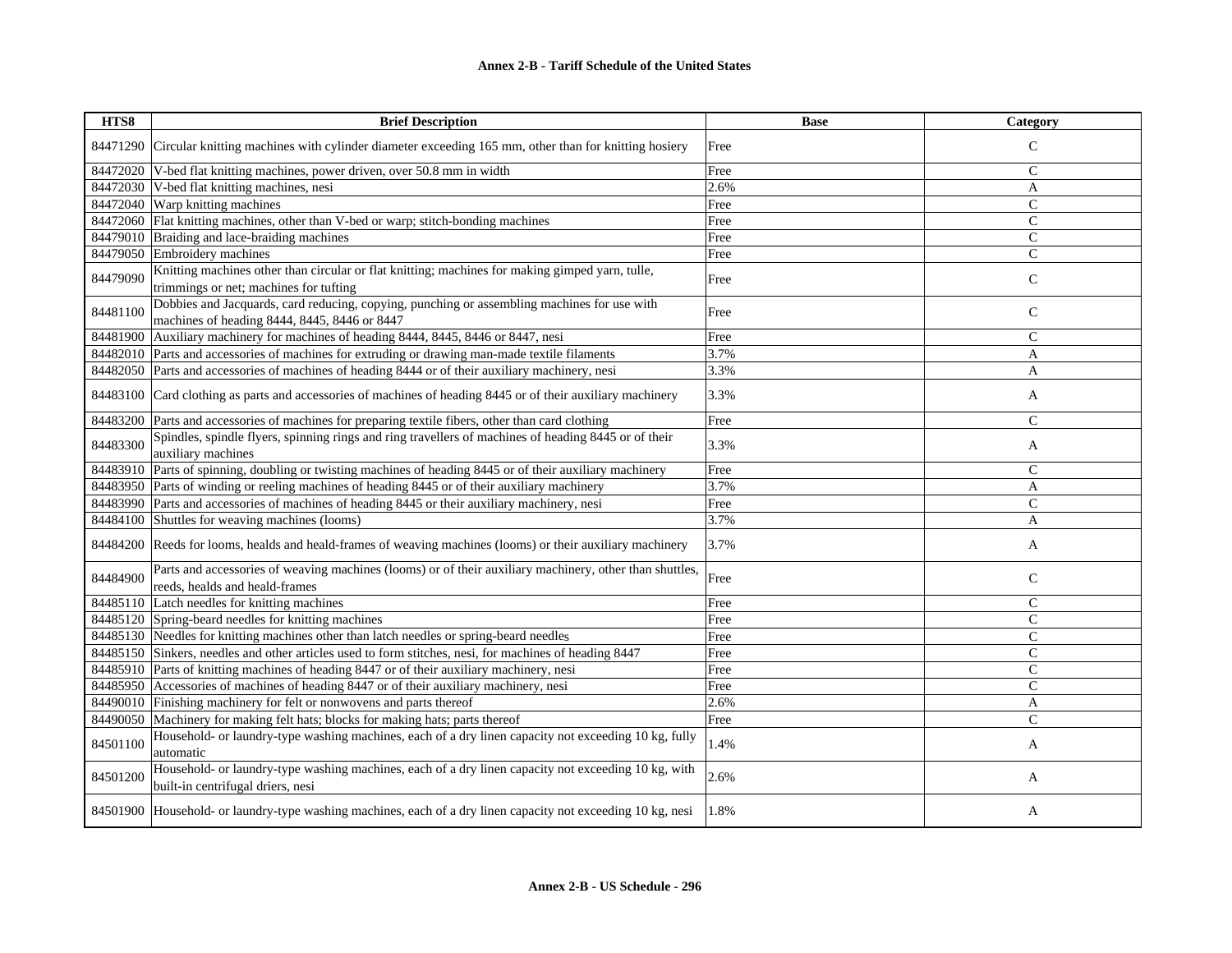| HTS8     | <b>Brief Description</b>                                                                                                                      | <b>Base</b> | Category     |
|----------|-----------------------------------------------------------------------------------------------------------------------------------------------|-------------|--------------|
|          | 84502000 Household- or laundry-type washing machines, each of a dry linen capacity exceeding 10 kg                                            | 1.0%        | A            |
|          | 84509020 Tub and tub assemblies for household- or laundry-type washing machines                                                               | 2.6%        | A            |
|          | 84509040 Furniture designed to receive household- or laundry-type washing machines                                                            | 2.6%        | A            |
|          | 84509060 Parts for household- or laundry-type washing machines, nesi                                                                          | 2.6%        | A            |
|          | 84511000 Dry-cleaning machines                                                                                                                | Free        | $\mathsf{C}$ |
|          | 84512100 Drying machines, each of a dry linen capacity not exceeding 10 kg                                                                    | 3.4%        | A            |
| 84512900 | Drying machines for yarns, fabrics or made up textile articles, each of a dry linen capacity exceeding<br>$10 \text{ kg}$                     | 2.6%        | A            |
|          | 84513000 Ironing machines and presses (including fusing presses) for textile fabrics or made up textile articles                              | Free        | $\mathsf{C}$ |
|          | 84514000 Washing, bleaching or dyeing machines for textile yarns, fabrics or made up textile articles                                         | 3.5%        | A            |
|          | 84515000 Machines for reeling, unreeling, folding, cutting or pinking textile fabrics                                                         | Free        | $\mathbf C$  |
|          | 84518000 Machinery for the handling of textile yarns, fabrics or made up textile articles, nesi                                               | 3.5%        | A            |
| 84519030 | Drying chambers for the drying machines of subheading 8451.21 or 8451.29, and other parts of drying<br>machines incorporating drying chambers | 3.5%        | A            |
|          | 84519060 Furniture designed to receive the drying machines of subheading 8451.21 or 8451.29                                                   | 3.5%        | A            |
|          | 84519090 Parts of machines for the handling of textile yarns, fabrics or made up textile articles, nesi                                       | 3.5%        | A            |
|          | 84521000 Sewing machines of the household type                                                                                                | Free        | $\mathsf{C}$ |
|          | 84522110 Sewing machines specially designed to join footwear soles to uppers, automatic                                                       | Free        | $\mathsf{C}$ |
|          | 84522190 Sewing machines, automatic, nesi                                                                                                     | Free        | $\mathbf C$  |
|          | 84522910 Sewing machines, other than automatic, specially designed to join footwear soles to uppers                                           | Free        | $\mathsf{C}$ |
|          | 84522990 Sewing machines, other than automatic, nesi                                                                                          | Free        | $\mathsf{C}$ |
|          | 84523000 Sewing machine needles                                                                                                               | Free        | $\mathsf{C}$ |
|          | 84524000 Furniture, bases and covers for sewing machines, and parts thereof                                                                   | 2.5%        | A            |
|          | 84529000 Parts of sewing machines, other than needles, nesi                                                                                   | Free        | $\mathsf{C}$ |
|          | 84531000 Machinery for preparing, tanning or working hides, skins or leather                                                                  | Free        | $\mathsf{C}$ |
|          | 84532000 Machinery for making or repairing footwear                                                                                           | Free        | $\mathsf{C}$ |
|          | 84538000 Machinery, nesi, for making or repairing articles of hides, skins or leather                                                         | Free        | $\mathsf{C}$ |
|          | 84539010 Parts of machinery for making or repairing footwear                                                                                  | Free        | $\mathsf{C}$ |
| 84539050 | Parts of machinery for preparing, tanning or working hides, skins or leather or making or repairing<br>articles of same, nesi                 | Free        | $\mathsf C$  |
|          | 84541000 Converters of a kind used in metallurgy or in metal foundries                                                                        | Free        | $\mathsf{C}$ |
|          | 84542000 Ingot molds and ladles, of a kind used in metallurgy or in metal foundries                                                           | Free        | $\mathbf C$  |
|          | 84543000 Casting machines, of a kind used in metallurgy or in metal foundries                                                                 | Free        | $\mathsf{C}$ |
| 84549000 | Parts of converters, ladles, ingot molds and casting machines, of a kind used in metallurgy or in metal<br>foundries                          | Free        | $\mathbf C$  |
|          | 84551000 Metal-rolling tube mills                                                                                                             | Free        | $\mathsf{C}$ |
|          | 84552100 Metal-rolling mills, other than tube mills, hot or combination hot and cold                                                          | Free        | $\mathsf{C}$ |
|          | 84552200 Metal-rolling mills, other than tube mills, cold                                                                                     | Free        | $\mathsf{C}$ |
|          | 84553000 Rolls for metal-rolling mills                                                                                                        | Free        | $\mathsf{C}$ |
| 84559040 | Parts for metal-rolling mills, other than rolls, in the form of castings or weldments, individually<br>weighing less than 90 tons             | Free        | $\mathsf{C}$ |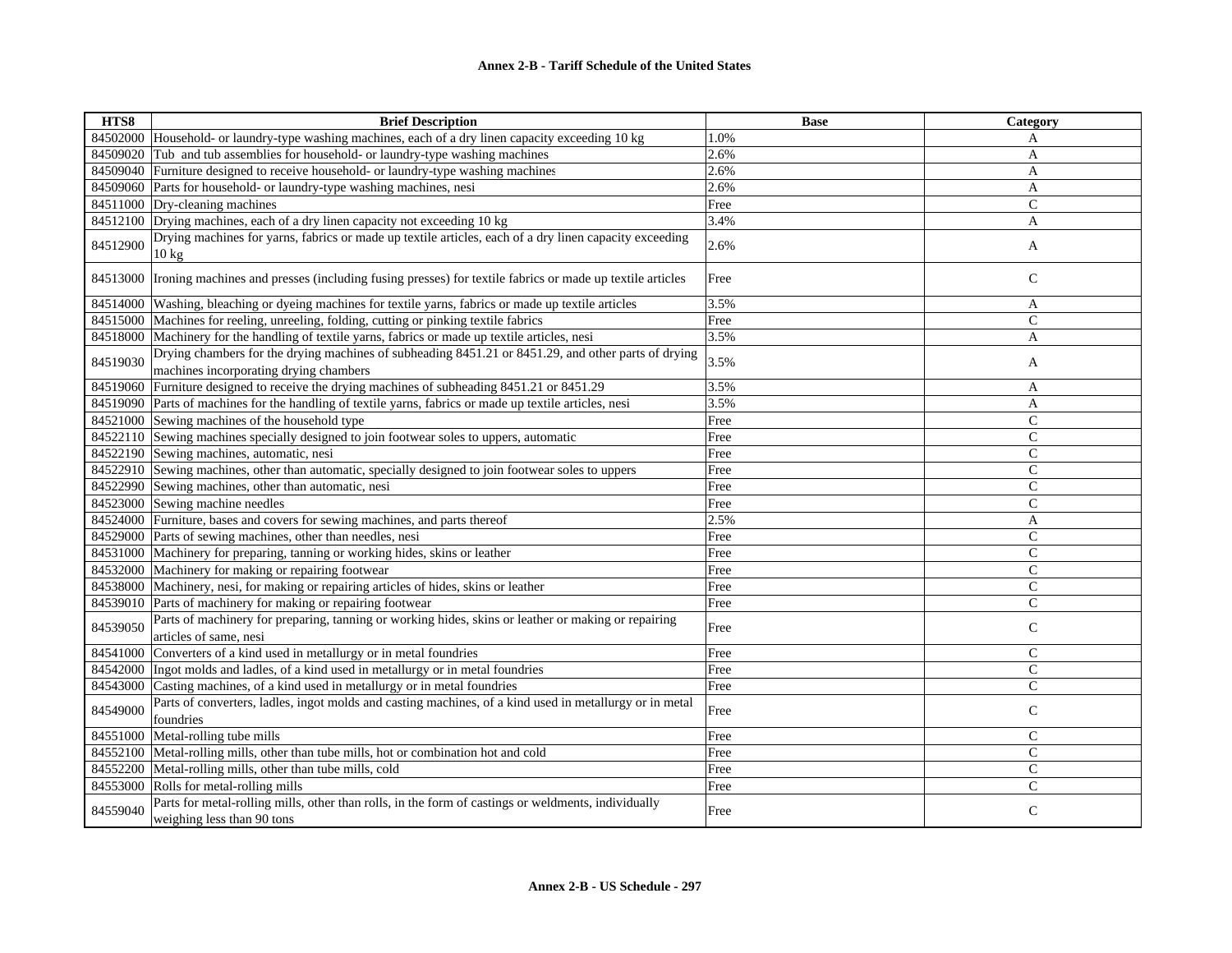| HTS8     | <b>Brief Description</b>                                                                                 | <b>Base</b> | Category     |
|----------|----------------------------------------------------------------------------------------------------------|-------------|--------------|
| 84559080 | Parts for metal-rolling mills, other than rolls, nesi                                                    | Free        | C            |
| 84561010 | Machine tools operated by laser or other light or photon beam processes, for working metal               | 3.5%        | A            |
| 84561060 | Machine tool operate laser/other light/photon beam process in semicond wafer production; lasercutter to  | Free        | $\mathbf C$  |
|          | cut contacting track in semiconductor                                                                    |             |              |
| 84561080 | Machine tools operated by laser or other light or photon beam processes, other than for working metal,   | 2.4%        | A            |
|          | nesoi                                                                                                    |             |              |
| 84562010 | Machine tools operated by ultrasonic processes, for working metal                                        | 3.5%        | A            |
| 84562050 | Machine tools operated by ultrasonic processes, other than for working metal                             | 2.4%        | A            |
| 84563010 | Machine tools operated by electro-discharge processes, for working metal                                 | 3.5%        | A            |
| 84563050 | Machine tools operated by electro-discharge processes, other than for working metal                      | 2.4%        | $\mathbf{A}$ |
| 84569100 | Machine tools for dry etching patterns on semiconductor materials by electro-chemical, electron-beam,    | Free        | $\mathbf C$  |
|          | ionic-beam or plasma arc processes                                                                       |             |              |
| 84569910 | Focused ion beam milling machines to produce or repair masks and reticles for patterns on                | Free        | $\mathsf{C}$ |
|          | semiconductor devices                                                                                    |             |              |
| 84569930 | Machine tool for working metal by removal of material nesoi, operated by electro-chemical, electron-     | 3.5%        | A            |
|          | beam, ionic-beam or plasma arc processes                                                                 |             |              |
| 84569970 | Machine tool for stripping and cleaning semiconductor wafers, operated by electro-chemical/electron-     | Free        | $\mathsf{C}$ |
|          | beam/ionic-beam/plasma arc process, nesoi                                                                |             |              |
| 84569990 | Machine tool for working material (n/metal) removal of mat. operated by electro-chemical/electron-       | 2.2%        | A            |
|          | beam/ionic-beam/plasma arc processes, nesoi                                                              |             |              |
| 84571000 | Machining centers for working metal                                                                      | 4.2%        | A            |
| 84572000 | Unit construction machines (single station), for working metal                                           | 3.3%        | A            |
| 84573000 | Multistation transfer machines for working metal                                                         | 3.3%        | A            |
|          | 84581100 Horizontal lathes (including turning centers) for removing metal, numerically controlled        | 4.4%        | A            |
| 84581900 | Horizontal lathes (including turning centers) for removing metal, other than numerically controlled      | 4.4%        | A            |
| 84589110 | Vertical turret lathes (including turning centers) for removing metal, numerically controlled            | 4.2%        | A            |
|          | Lathes (including turning centers), other than horizontal or vertical turret lathes, for removing metal, |             |              |
| 84589150 | numerically controlled                                                                                   | 4.4%        | A            |
|          |                                                                                                          |             |              |
| 84589910 | Vertical turret lathes (including turning centers) for removing metal, other than numerically controlled | 4.2%        | A            |
|          | Lathes (including turning centers), other than horizontal or vertical turret lathes, for removing metal, |             |              |
| 84589950 | other than numerically controlled                                                                        | 4.4%        | A            |
|          | Way-type unit head machines for drilling, boring, milling, threading or tapping by removing metal,       |             |              |
| 84591000 | other than lathes of heading 8458                                                                        | 3.3%        | A            |
| 84592100 | Drilling machines, numerically controlled, nesi                                                          | 4.2%        | A            |
| 84592900 | Drilling machines, other than numerically controlled, nesi                                               | 4.2%        | A            |
| 84593100 | Boring-milling machines, numerically controlled, nesi                                                    | 4.2%        | A            |
| 84593900 | Boring-milling machines, other than numerically controlled, nesi                                         | 4.2%        | A            |
| 84594000 | Boring machines nesi                                                                                     | 4.2%        | A            |
| 84595100 | Milling machines, knee type, numerically controlled, nesi                                                | 4.2%        | A            |
|          | 84595900 Milling machines, knee type, other than numerically controlled, nesi                            | 4.2%        | A            |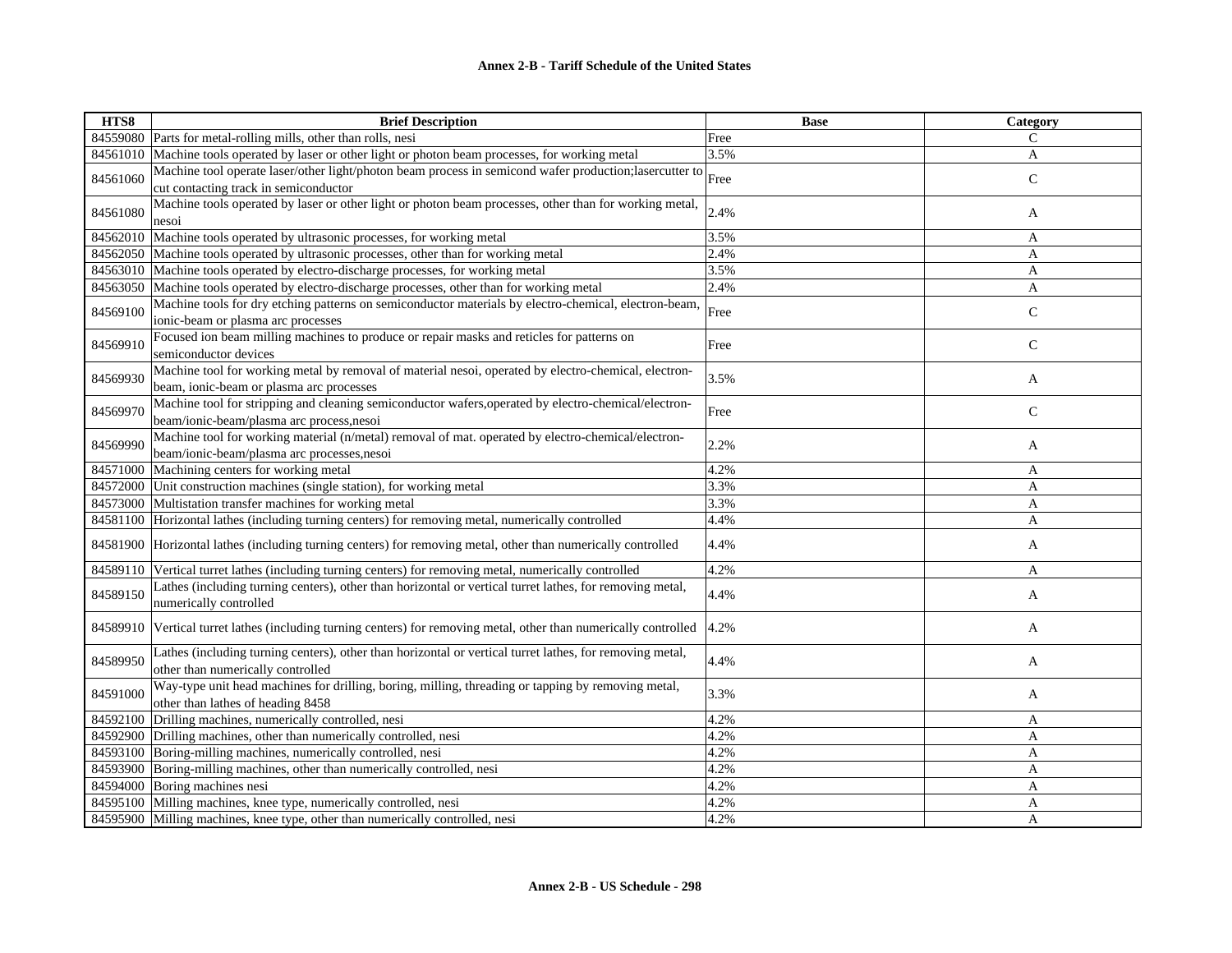| HTS8     | <b>Brief Description</b>                                                                                                                        | <b>Base</b> | Category |
|----------|-------------------------------------------------------------------------------------------------------------------------------------------------|-------------|----------|
| 84596100 | Milling machines, other than knee type, numerically controlled, nesi                                                                            | 4.2%        | A        |
| 84596900 | Milling machines, other than knee type, other than numerically controlled, nesi                                                                 | 4.2%        | A        |
| 84597040 | Other threading or tapping machines, numerically controlled                                                                                     | 4.2%        | A        |
| 84597080 | Other threading or tapping machines nesi                                                                                                        | 4.2%        | A        |
| 84601100 | Flat-surface grinding machines for metal or cermets, w/positioning accuracy in any one axis of at least<br>0.01 mm, numerically controlled      | 4.4%        | A        |
| 84601900 | Flat-surface grinding machines for metal or cermets, w/positioning accuracy in any one axis of at least<br>0.01 mm, not numerically controlled  | 4.4%        | A        |
| 84602100 | Other grinding machines for metal or cermets, w/positioning accuracy in any one axis of at least 0.01<br>mm, numerically controlled             | 4.4%        | A        |
| 84602900 | Other grinding machines for metal or cermets, w/positioning accuracy in any one axis of at least 0.01<br>mm, other than numerically controlled  | 4.4%        | A        |
| 84603100 | Sharpening (tool or cutter grinding) machines for working metal or cermets, numerically controlled                                              | 4.4%        | A        |
| 84603900 | Sharpening (tool or cutter grinding) machines for working metal or cermets, other than numerically<br>controlled                                | 4.4%        | A        |
| 84604040 | Honing or lapping machines for working metal or cermets, numerically controlled                                                                 | 4.4%        | A        |
| 84604080 | Honing or lapping machines for working metal or cermets, other than numerically controlled                                                      | 4.4%        | A        |
| 84609040 | Other machine tools for deburring, polishing or otherwise finishing metal or cermets, nesoi,<br>numerically controlled                          | 4.4%        | A        |
| 84609080 | Other machine tools for deburring, polishing or otherwise finishing metal or cermets, nesoi, other than<br>numerically controlled               | 4.4%        | A        |
| 84612040 | Shaping or slotting machines for working by removing metal or cermets, numerically controlled                                                   | 4.4%        | A        |
| 84612080 | Shaping or slotting machines for working by removing metal or cermets, other than numerically<br>controlled                                     | 4.4%        | A        |
| 84613040 | Broaching machines for working by removing metal or cermets, numerically controlled                                                             | 4.4%        | A        |
| 84613080 | Broaching machines for working by removing metal or cermets, other than numerically controlled                                                  | 4.4%        | A        |
| 84614010 | Gear cutting machines for working by removing metal or cermets                                                                                  | 5.8%        | A        |
| 84614050 | Gear grinding or finishing machines for working by removing metal or cermets                                                                    | 4.4%        | A        |
| 84615040 | Sawing or cutting-off machines for working by removing metal or cermets, numerically controlled                                                 | 4.4%        | A        |
| 84615080 | Sawing or cutting-off machines for working by removing metal or cermets, other than numerically<br>controlled                                   | 4.4%        | A        |
| 84619030 | Machine-tools for working by removing metal or cermets, nesoi, numerically controlled                                                           | 4.4%        | A        |
| 84619060 | Machine-tools for working by removing metal or cermets, nesoi, other than numerically controlled                                                | 4.4%        | A        |
| 84621000 | Forging or die-stamping machines (including presses) and hammers                                                                                | 4.4%        | A        |
| 84622140 | Bending, folding or straightening machines, numerically controlled, for semiconductor leads                                                     | Free        | Ċ        |
| 84622180 | Bending, folding, straightening or flattening machines (including presses) numerically controlled for<br>working metal or metal carbides, nesoi | 4.4%        | A        |
| 84622940 | Bending, folding or straightening machines, not numerically controlled, for semiconductor leads                                                 | Free        | C        |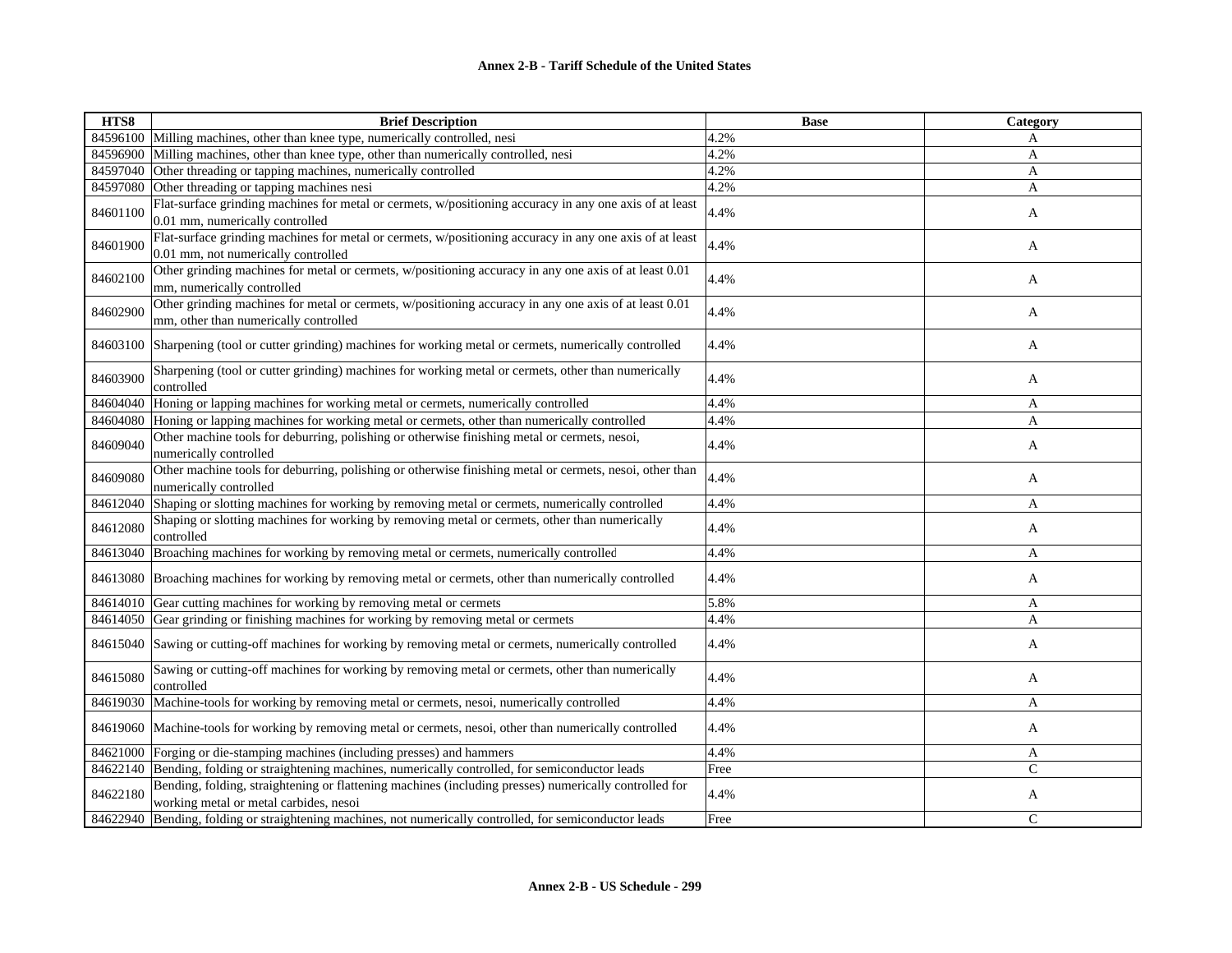| HTS8     | <b>Brief Description</b>                                                                                                  | <b>Base</b> | Category     |
|----------|---------------------------------------------------------------------------------------------------------------------------|-------------|--------------|
| 84622980 | Bending, folding, straightening or flattening machine (including presses) not numerically controlled for                  | 4.4%        | A            |
|          | working metal/metal carbides, nesoi                                                                                       |             |              |
| 84623100 | Shearing machines (incl. presses), excl. combined punching & shearing machines, numerically                               | 4.4%        | A            |
|          | controlled for working metal or metal carbides                                                                            |             |              |
| 84623900 | Shearing machines (incl. presses), excl. combined punch & shearing machines, nt numerically                               | 4.4%        | A            |
|          | controlled for working metal or metal carbides                                                                            |             |              |
| 84624100 | Punch/notch machines (incl. presses), incl. combined punch & shearing machines, numerically                               | 4.4%        | A            |
|          | controlled for working metal or metal carbides                                                                            |             |              |
| 84624900 | Punch/notch machines (incl. presses), incl. combined punch & shear machines, nt numerically                               | 4.4%        | A            |
|          | controlled for working metal or metal carbides                                                                            |             |              |
| 84629140 | Hydraulic presses, numerically controlled                                                                                 | 4.4%        | A            |
| 84629180 | Hydraulic presses, not numerically controlled                                                                             | 4.4%        | A            |
| 84629940 | Machine tools (including nonhydraulic presses) for working metal or metal carbides, nesi, numerically<br>controlled       | 4.4%        | A            |
| 84629980 | Machine tools (including nonhydraulic presses) for working metal or metal carbides, nesi, not                             | 4.4%        | A            |
|          | numerically controlled<br>Draw-benches for bars, tubes, profiles, wire or the like, for working metal or cermets, without |             |              |
| 84631000 | removing material                                                                                                         | 4.4%        | A            |
| 84632000 | Thread rolling machines for working metal or cermets, without removing material                                           | 4.4%        | A            |
| 84633000 | Machines for working wire of metal or cermets, without removing material                                                  | 4.4%        | A            |
| 84639000 | Machine tools for working metal or cermets, without removing material, nesoi                                              | 4.4%        | A            |
|          | Sawing machines for working stone, ceramics, concrete, asbestos-cement or like mineral materials or                       |             |              |
| 84641000 | for cold working glass                                                                                                    | Free        | $\mathbf C$  |
| 84642010 | Grinding or polishing machines for processing of semiconductor wafers                                                     | Free        | $\mathsf{C}$ |
| 84642050 | Grinding or polishing machines for working stone, ceramics, concrete, asbestos-cement or like mineral                     | 2.0%        | A            |
|          | materials, or glass, nesi                                                                                                 |             |              |
| 84649010 | Machine tools for scribing or scoring semiconductor wafers; machine tools for wet-chemical etching                        | Free        | $\mathsf{C}$ |
|          | semiconductor wafers                                                                                                      |             |              |
| 84649060 | Machine tool for wet-etching or -stripping semiconductor wafers; machine tool for wet-etching, -                          | Free        | $\mathsf{C}$ |
|          | developing or -stripping flat panel screens                                                                               |             |              |
| 84649090 | Machine tools for working stone, ceramics, concrete, asbestos-cement or like mineral materials or for                     | 2.0%        | A            |
|          | cold working glass, nesoi                                                                                                 |             |              |
| 84651000 | Machines for working certain hard materials which can carry out different types of machining                              | 2.4%        | A            |
|          | operations w/o tool change between operations                                                                             |             |              |
| 84659100 | Sawing machines for working wood, cork, bone, hard rubber, hard plastics or similar hard materials                        | 3.0%        | A            |
| 84659200 | Planing, milling or molding (by cutting) machines for working wood, cork, bone, hard rubber, hard                         | 3.0%        | A            |
|          | plastics or similar hard materials                                                                                        |             |              |
| 84659300 | Grinding, sanding or polishing machines for working wood, cork, bone, hard rubber, hard plastics or                       | 3.0%        | A            |
|          | similar hard materials                                                                                                    |             |              |
| 84659400 | Bending or assembling machines for working wood, cork, bone hard rubber, hard plastics or similar                         | 2.9%        | A            |
|          | hard materials                                                                                                            |             |              |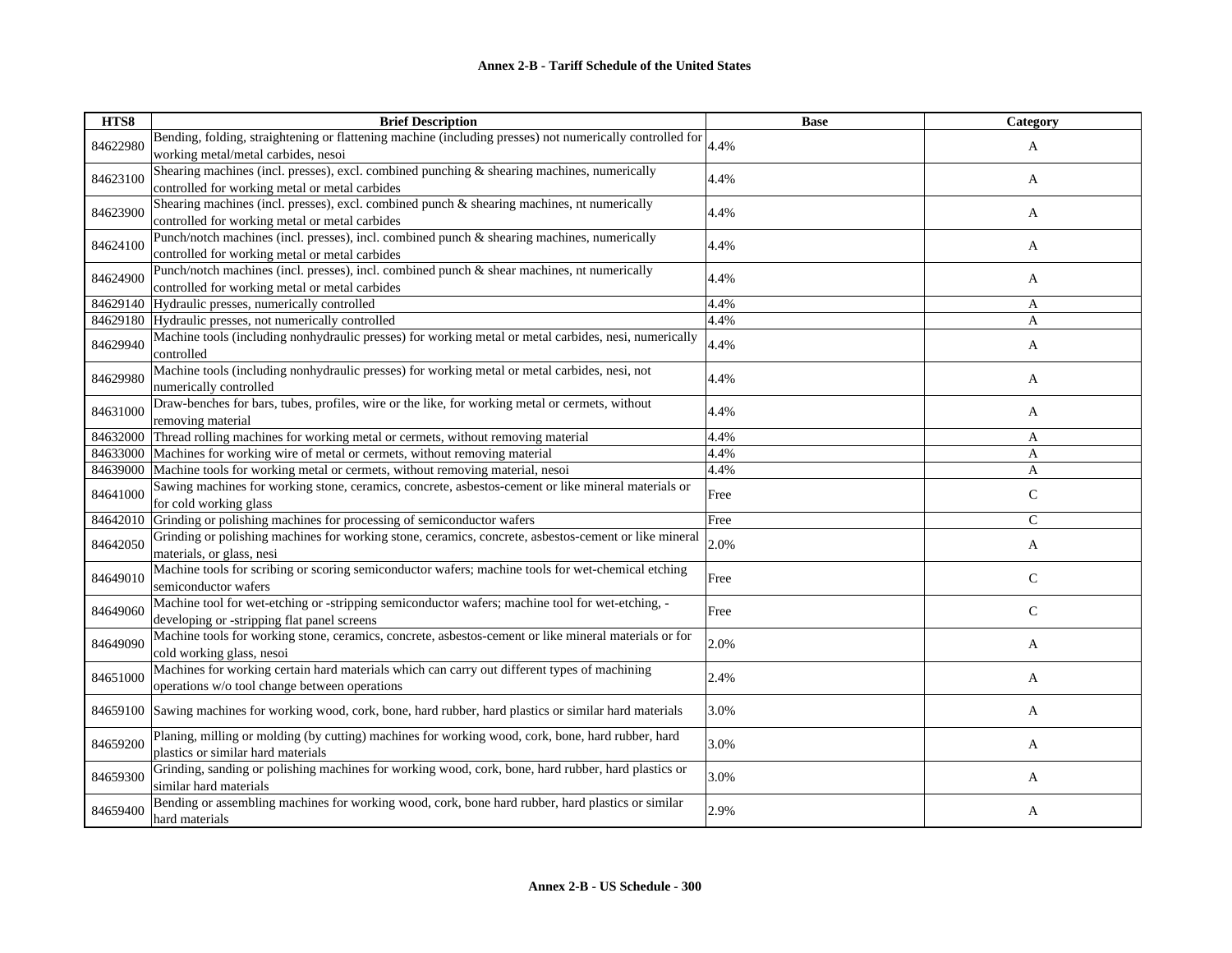| HTS8     | <b>Brief Description</b>                                                                                                                      | <b>Base</b> | Category      |
|----------|-----------------------------------------------------------------------------------------------------------------------------------------------|-------------|---------------|
| 84659500 | Drilling or mortising machines for working wood, cork, bone, hard rubber, hard plastics or similar hard<br>materials                          | 3.0%        | A             |
| 84659600 | Splitting, slicing or paring machines for working wood, cork, bone, hard rubber, hard plastics or<br>similar hard materials                   | 2.4%        | A             |
| 84659940 | Deflash machines (by chemical bath) for cleaning and removing contanimants from metal leads of<br>semiconductor packages                      | Free        | $\mathsf{C}$  |
| 84659980 | Machine tools for working wood, cork, bone, hard rubber, hard plastics and similar hard materials,<br>nesoi                                   | 2.4%        | A             |
| 84661040 | Tool holders for use solely or principally with machines of headings 8456 to 8465 described in add. US<br>note 3 to chapter 84                | Free        | ${\bf C}$     |
| 84661080 | Tool holders and self-opening dieheads for use solely or principally with machines of headings 8456 to<br>8465, nesoi                         | 3.9%        | A             |
| 84662010 | Work holders for machine tools used in cutting gears                                                                                          | 4.6%        | A             |
|          | 84662040 Work holders for the machine tools described in additional U.S. note 3 to chapter 84                                                 | Free        | $\mathbf C$   |
|          | 84662080 Work holders for machine tools other than those used in cutting gears, nesoi                                                         | 3.7%        | A             |
|          | 84663010 Dividing heads for use solely or principally for machine tools of headings 8456 to 8465                                              | 3.7%        | A             |
| 84663045 | Special attachments mach, us note 3 ch 84, nesoi                                                                                              | Free        | $\mathsf{C}$  |
| 84663060 | Special attachments (which are machines) use solely or principally for machines of heading 8456 to<br>8465, excluding dividing heads, nesoi   | 2.9%        | A             |
|          | 84663080 Special attachments for use solely or principally for machine tools of headings 8456 to 8465, nesoi                                  | 8.0%        | A             |
|          | 84669110 Cast iron parts not advanced beyond cleaning and specifically machined, for machines of heading 8464 Free                            |             | $\mathsf{C}$  |
|          | 84669150 Parts and accessories nesi, for machines of heading 8464                                                                             | Free        | $\mathsf{C}$  |
|          | 84669210 Cast-iron parts not advanced beyond cleaning and specifically machined, for machines of heading 8465 Free                            |             | $\mathsf{C}$  |
|          | 84669250 Parts and accessories nesi, for machines of heading 8465                                                                             | 4.7%        | A             |
| 84669315 | Certain specified cast-iron parts not advanced beyond cleaning and specifically machined, for<br>metalworking machine tools for cutting, etc. | Free        | $\mathsf{C}$  |
| 84669330 | Certain specified parts and accessories of metal working machine tools for cutting gears                                                      | 5.8%        | A             |
| 84669347 | Certain specified parts and accessories for machines of subheading 8456.10.60, 8456.91, 8456.99.10<br>or 8456.99.70, nesoi                    | Free        | $\mathbf C$   |
| 84669353 | Certain specified parts and accessories for machines of heading 8456 to 8461, nesoi                                                           | 4.7%        | A             |
| 84669360 | Other cast-iron parts not advanced beyond cleaning and specifically machined, for metalworking<br>machine tools for cutting, etc.             | Free        | $\mathsf{C}$  |
| 84669375 | Other parts and accessories of metal working machine tools for cutting gears                                                                  | 5.8%        | A             |
| 84669385 | Other parts and accessories for machines of subheading 8456.10.60, 8456.91, 8456.99.10 or<br>8456.99.70, nesoi                                | Free        | $\mathcal{C}$ |
| 84669395 | Other parts and accessories for machines of heading 8456 to 8461, nesoi                                                                       | 4.7%        | A             |
| 84669420 | Certain specified cast-iron parts not advanced beyond cleaning and specifically machined, for machines<br>of heading 8462 or 8463             | Free        | $\mathsf{C}$  |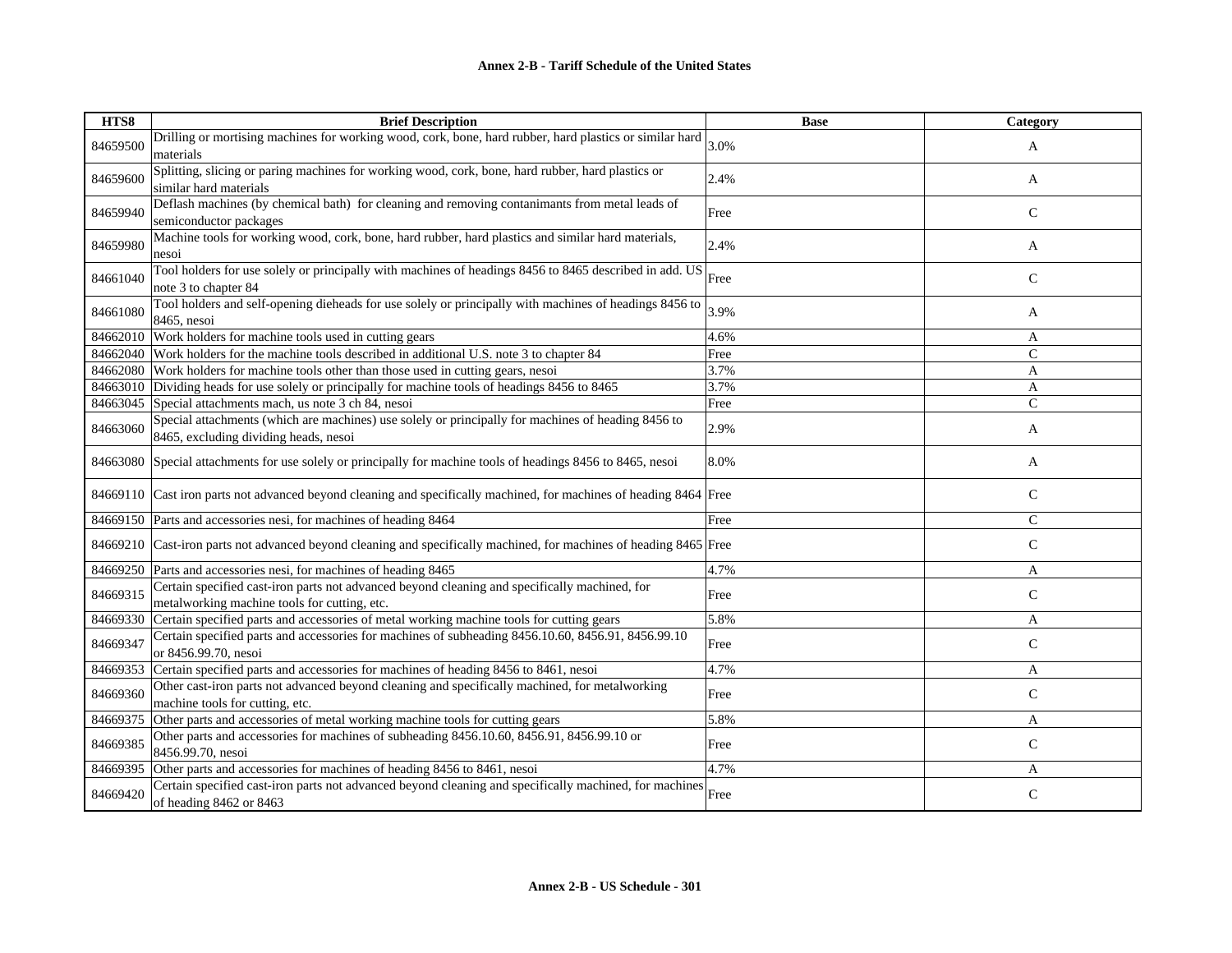| HTS8     | <b>Brief Description</b>                                                                                                                       | <b>Base</b> | Category      |
|----------|------------------------------------------------------------------------------------------------------------------------------------------------|-------------|---------------|
| 84669440 | Other cast-iron parts not advanced beyond cleaning and specifically machined, for machines of heading Free<br>8462 or 8463                     |             | $\mathcal{C}$ |
| 84669455 | Other specified parts and accessories for machines of subheading 8462.21.40 or 8462.29.40, nesoi                                               | Free        | $\mathbf C$   |
| 84669465 | Other specified parts and accessories for machines of heading 8462 or 8463, nesoi                                                              | 4.7%        | A             |
| 84669475 | Other parts and accessories for machines of subheading 8462.21.40 or 8462.29.40, nesoi                                                         | Free        | $\mathcal{C}$ |
| 84669485 | Other parts and accessories for machines of heading 8462 or 8463, nesoi                                                                        | 4.7%        | A             |
|          | 84671110 Tools for working in the hand, pneumatic, rotary type, suitable for metal working                                                     | 4.5%        | A             |
| 84671150 | Tools for working in the hand, pneumatic, rotary type, other than suitable for metal working                                                   | Free        | $\mathbf C$   |
| 84671910 | Tools for working in the hand, pneumatic, other than rotary type, suitable for metal working                                                   | 4.5%        | A             |
| 84671950 | Tools for working in the hand, pneumatic, other than rotary type, other than suitable for metal working Free                                   |             | $\mathsf{C}$  |
| 84672100 | Electromechanical drills of all kinds for working in the hand, with self-contained electric motor                                              | 1.7%        | A             |
| 84672200 | Electromechanical saws for working in the hand, with self-contained electric motor                                                             | Free        | $\mathsf{C}$  |
| 84672900 | Electromechanical tools for working in the hand, other than drills or saws, with self-contained electric<br>motor                              | Free        | $\mathsf{C}$  |
| 84678100 | Chain saws for working in the hand, hydraulic or with self-contained nonelectric motor                                                         | Free        | $\mathsf{C}$  |
| 84678910 | Other tools for working in the hand, hydraulic or with self-contained nonelectric motor, suitable for<br>metal working, nesoi                  | Free        | $\mathsf{C}$  |
| 84678950 | Other tools for working in the hand, hydraulic or with self-contained nonelectric motor, other than<br>suitable for metal working, nesoi       | Free        | $\mathsf{C}$  |
| 84679101 | Parts of chain saws                                                                                                                            | Free        | $\mathsf{C}$  |
| 84679200 | Parts of pneumatic tools for working in the hand                                                                                               | Free        | $\mathsf{C}$  |
| 84679901 | Parts of tools for working in the hand, hydraulic or with self-contained nonelectric or electric motor,<br>other than chain saws               | Free        | $\mathsf{C}$  |
| 84681000 | Hand-held blow torches                                                                                                                         | 2.9%        | A             |
| 84682010 | Gas-operated machinery, apparatus and appliances, hand-directed or -controlled, used for soldering,<br>brazing, welding or tempering, nesi     | 3.9%        | A             |
| 84682050 | Gas-operated machinery, apparatus and appliances, not hand-directed or -controlled, used for soldering,<br>brazing, welding or tempering, nesi | Free        | $\mathsf{C}$  |
| 84688010 | Machinery and apparatus, hand-directed or -controlled, used for soldering, brazing or welding, not gas-<br>operated                            | 2.9%        | A             |
| 84688050 | Machinery and apparatus other than hand-directed or -controlled, used for soldering, brazing or<br>welding, not gas-operated                   | Free        | $\mathsf{C}$  |
| 84689010 | Parts of hand-directed or -controlled machinery, apparatus and appliances used for soldering, brazing,<br>welding or tempering                 | 2.9%        | A             |
| 84689050 | Parts for machinery, apparatus or appliances, not hand-directed or -controlled, used for soldering,<br>brazing, welding or tempering           | Free        | $\mathsf{C}$  |
| 84691100 | Word processing machines                                                                                                                       | Free        | $\mathcal{C}$ |
| 84691200 | Automatic typewriters                                                                                                                          | Free        | $\mathsf{C}$  |
| 84692000 | Electric typewriters, other than automatic                                                                                                     | Free        | $\mathsf C$   |
| 84693000 | Nonelectric typewriters                                                                                                                        | Free        | C             |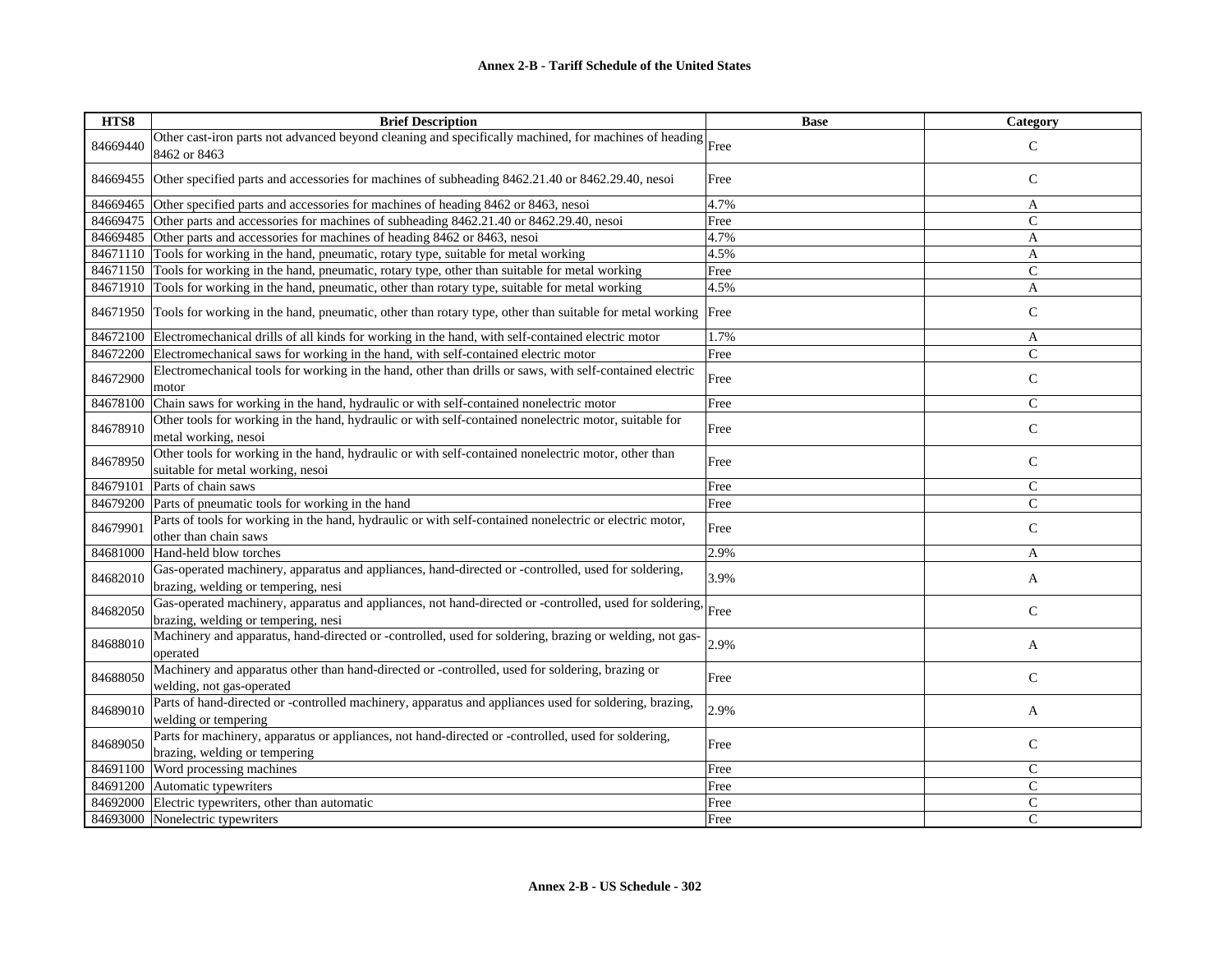| HTS8     | <b>Brief Description</b>                                                                                               | <b>Base</b> | Category      |
|----------|------------------------------------------------------------------------------------------------------------------------|-------------|---------------|
| 84701000 | Electronic calculator operate w/o external electric power & pocket-size data                                           | Free        | $\mathsf{C}$  |
|          | recording/reproducing/displaying machine w/calculating function                                                        |             |               |
| 84702100 | Electronic calculating machines, incorporating a printing device, nesi                                                 | Free        | $\mathsf{C}$  |
| 84702900 | Electronic calculating machines, not incorporating a printing device, nesi                                             | Free        | $\mathsf{C}$  |
| 84703000 | Calculating machines nesi, other than electronic                                                                       | Free        | $\mathsf{C}$  |
| 84704000 | Accounting machines                                                                                                    | Free        | $\mathsf{C}$  |
| 84705000 | Cash registers                                                                                                         | Free        | $\mathsf{C}$  |
| 84709000 | Postage-franking, ticket-issuing and similar machines nesi, incorporating a calculating device                         | Free        | $\mathcal{C}$ |
| 84711000 | Analog or hybrid automatic data processing machines                                                                    | Free        | $\mathcal{C}$ |
| 84713000 | Portable digital automatic data processing machines, not over 10 kg, consisting at least a central                     | Free        | $\mathsf{C}$  |
|          | processing unit, keyboard and display                                                                                  |             |               |
| 84714100 | Digital ADP machines, nonportable or over 10 kg, comprise in the same housing least central                            | Free        | $\mathbf C$   |
|          | processing unit and input & output unit                                                                                |             |               |
| 84714910 | Digital processing units nesoi entered w/rest of system, may contain in same housing one/two                           | Free        | $\mathsf{C}$  |
|          | following: storage unit, input unit, output unit                                                                       |             |               |
| 84714915 | Combined input/output units for automatic data processing machines entered with the rest of a system                   | Free        | $\mathsf{C}$  |
| 84714921 | Keyboards for automatic data processing machines entered with the rest of a system                                     | Free        | $\mathcal{C}$ |
|          | Display unit without CRT, w/visual display diagonal not exceed 30.5 cm for automatic data processing                   |             |               |
| 84714924 | machines, entered w/ the rest of system                                                                                | Free        | $\mathsf{C}$  |
|          | 84714926 Display units for ADP machines with color cathode-ray tube entered with the rest of a system                  | Free        | $\mathcal{C}$ |
| 84714929 | Display units for ADP machines, with a non-color cathode-ray tube or non-CRT display type nesoi,                       | Free        | $\mathsf{C}$  |
|          | entered with the rest of a system                                                                                      |             |               |
| 84714931 | ADP laser printer units, entered with the rest of a system, capable of more than 20 pages per minute                   | Free        | $\mathsf{C}$  |
|          |                                                                                                                        |             |               |
|          | 84714932 ADP laser printer units, entered with the rest of a system, not capable of more than 20 pages per minute Free |             | $\mathbf C$   |
|          | 84714933 ADP light bar electronic type printer units entered with the rest of a system                                 | Free        | $\mathsf{C}$  |
|          | 84714934 ADP ink jet printer units entered with the rest of a system                                                   | Free        | $\mathsf{C}$  |
| 84714935 | ADP thermal transfer printer units entered with the rest of a system                                                   | Free        | $\mathsf{C}$  |
|          | 84714936 ADP ionographic printer units entered with the rest of a system                                               | Free        | $\mathsf{C}$  |
|          | 84714937 ADP printer units, nesoi, entered with the rest of a system                                                   | Free        | $\mathsf{C}$  |
| 84714942 | Optical scanners and magnetic ink recognition devices entered with the rest of a ADP system                            | Free        | $\mathsf{C}$  |
| 84714948 | Input or output units of ADP machines, nesoi, entered with the rest of a system                                        | Free        | $\mathsf{C}$  |
| 84714950 | Storage units for automatic data processing machines entered with the rest of a system                                 | Free        | $\mathsf{C}$  |
|          |                                                                                                                        |             |               |
| 84714960 | Control or adapter units for automatic data processing machines entered with the rest of a system                      | Free        | $\mathsf{C}$  |
| 84714970 | Power supplies for automatic data processing machines entered with the rest of a system                                | Free        | $\mathsf{C}$  |
| 84714985 | Units suitable for physical incorporation into automatic data processing machines or units thereof,                    | Free        | $\mathbf C$   |
|          | nesoi, entered with the rest of a system                                                                               |             |               |
| 84714995 | Other units of digital automatic data processing machines, nesoi, entered with the rest of a system                    | Free        | $\mathsf{C}$  |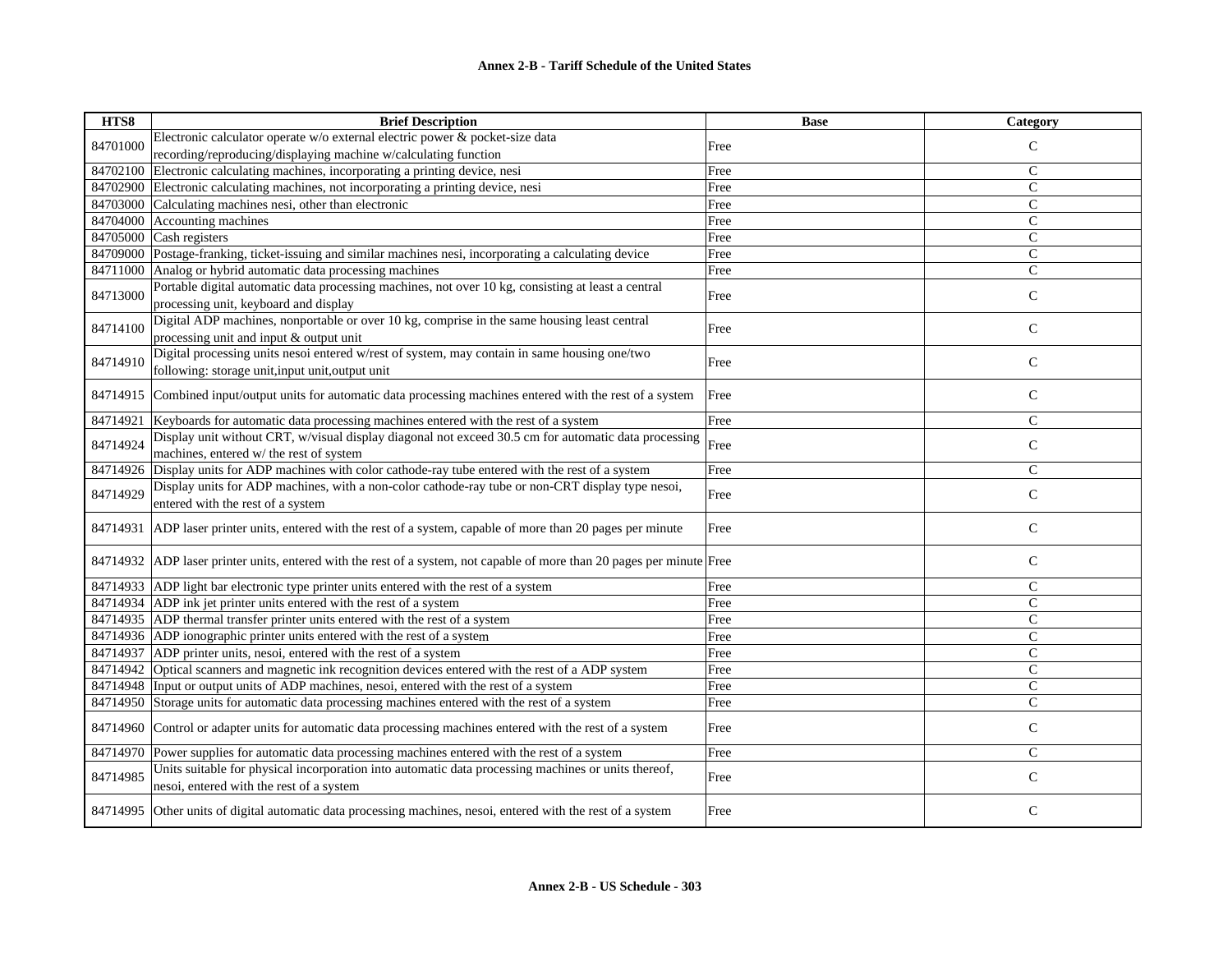| HTS8     | <b>Brief Description</b>                                                                                                                          | <b>Base</b> | Category       |
|----------|---------------------------------------------------------------------------------------------------------------------------------------------------|-------------|----------------|
| 84715000 | Digital processing units other than those of subheading 8471.41 and 8471.49, nesoi                                                                | Free        | C              |
| 84716010 | Combined input/output units for automatic data processing machines not entered with the rest of a<br>system                                       | Free        | $\mathsf{C}$   |
| 84716020 | Keyboards for automatic data processing machines not entered with the rest of a system                                                            | Free        | $\mathsf{C}$   |
| 84716030 | Display unit w/o CRT, w/visual display diagonal not exceed 30.5 cm for automatic data processing<br>machine, not entered w/ the rest of system    | Free        | ${\bf C}$      |
| 84716035 | Display units for ADP machines with color cathode-ray tube not entered with the rest of a system                                                  | Free        | $\mathsf{C}$   |
| 84716045 | Display units for ADP machines, with a non-color cathode-ray tube or non-CRT display type nesoi, not<br>entered with the rest of a system         | Free        | $\mathsf{C}$   |
| 84716051 | Assembled ADP laser printer unit incorporating least certain mechanisms, not entered w/rest of<br>system, capable of more than 20 page/minute     | Free        | $\mathcal{C}$  |
| 84716052 | Assembled ADP laser printer unit incorporating least certain mechanisms, not entered w/rest of<br>system, not capable of more than 20 page/minute | Free        | $\mathsf{C}$   |
| 84716053 | Assembled ADP light bar electronic type printer units incorporating at least certain mechanisms, not<br>entered with the rest of a system         | Free        | $\mathsf{C}$   |
| 84716054 | Assembled ADP ink jet printer units incorporating at least certain mechanisms, not entered with the<br>rest of a system                           | Free        | $\mathsf{C}$   |
| 84716055 | Assembled ADP thermal transfer printer units incorporating at least certain mechanisms, not entered<br>with the rest of a system                  | Free        | $\mathsf{C}$   |
| 84716056 | Assembled ADP ionographic printer units incorporating at least certain mechanisms, not entered with<br>the rest of a system                       | Free        | $\mathsf{C}$   |
| 84716057 | Assembled ADP printer units, nesoi, incorporating at least certain mechanisms, not entered with the<br>rest of a system                           | Free        | ${\bf C}$      |
| 84716061 | Other ADP laser printer units capable of more than 20 pages per minute, not entered with the rest of a<br>system, nesoi                           | Free        | $\mathsf{C}$   |
| 84716062 | Other ADP laser printer units not capable of more than 20 pages per minute, not entered with the rest of<br>a system, nesoi                       | Free        | $\mathsf C$    |
| 84716063 | Other ADP light bar electronic type printer units not entered with the rest of a system, nesoi                                                    | Free        | $\mathsf{C}$   |
| 84716064 | Other ADP ink jet printer units not entered with the rest of a system, nesoi                                                                      | Free        | $\mathsf{C}$   |
| 84716065 | Other ADP thermal transfer printer units not entered with the rest of a system, nesoi                                                             | Free        | $\mathsf{C}$   |
|          | 84716066 Other ADP ionographic printer units not entered with the rest of a system, nesoi                                                         | Free        | $\overline{C}$ |
| 84716067 | Other ADP printer units nesoi, not entered with the rest of a system, nesoi                                                                       | Free        | $\mathcal{C}$  |
| 84716070 | Input or output units suitable for physical incorporation into ADP machine or unit thereof,nesoi, not<br>entered with the rest of a system        | Free        | $\mathsf{C}$   |
| 84716080 | Optical scanners and magnetic ink recognition devices not entered with the rest of a ADP system                                                   | Free        | ${\bf C}$      |
| 84716090 | Other input or output units of digital ADP machines, nesoi, not entered with the rest of a system                                                 | Free        | $\mathcal{C}$  |
| 84717010 | ADP magnetic disk drive storage units, disk dia. ov 21 cm, w/o read-write unit; read-write units; all not<br>entered with the rest of a system    | Free        | $\mathsf{C}$   |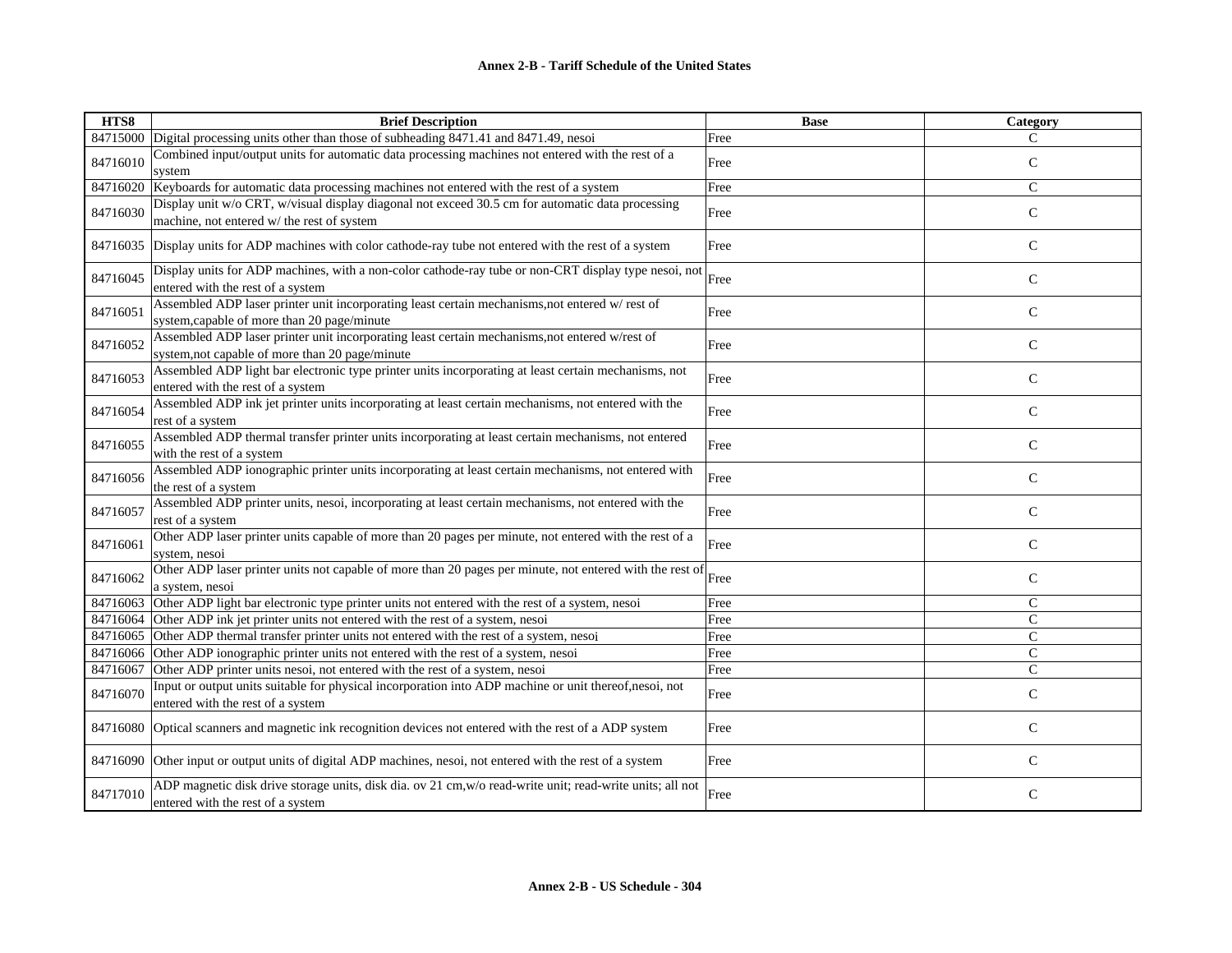| HTS8     | <b>Brief Description</b>                                                                                                                                 | <b>Base</b> | <b>Category</b> |
|----------|----------------------------------------------------------------------------------------------------------------------------------------------------------|-------------|-----------------|
| 84717020 | ADP magnetic disk drive storage units, disk dia. ov 21 cm: for incorp. into ADP machines or units, not $\vert$ Free<br>entered with the rest of a system |             | $\mathcal{C}$   |
|          | 84717030 ADP magnetic disk drive storage units, disk dia. ov 21 cm, nesoi, not entered with the rest of a system                                         | Free        | $\mathsf{C}$    |
| 84717040 | ADP magnetic disk drive storage units, disk dia. n/ov 21 cm,not in cabinet, w/o attached external<br>power supply, n/entered w/rest of a system          | Free        | $\mathsf{C}$    |
| 84717050 | ADP magnetic disk drive storage units, disk dia. n/ov 21 cm, nesoi, not entered with the rest of a<br>system                                             | Free        | $\mathsf{C}$    |
| 84717060 | ADP storage units other than magnetic disk, not in cabinets for placing on a table, etc., not entered with<br>the rest of a system                       | Free        | $\mathsf{C}$    |
|          | 84717090 ADP storage units other than magnetic disk drive units, nesoi, not entered with the rest of a system                                            | Free        | $\mathsf{C}$    |
|          | 84718010 Control or adapter units for automatic data processing machines not entered with rest of a system                                               | Free        | $\mathsf{C}$    |
| 84718040 | Unit suitable for physical incorporation into automatic data processing machine or unit thereof, not<br>entered with the rest of a system, nesoi         | Free        | $\mathsf{C}$    |
|          | 84718090 Other units of automatic data processing machines, not entered with the rest of a system, nesoi                                                 | Free        | $\mathsf{C}$    |
| 84719000 | Magnetic or optical readers, nesoi; machines for transcribing data on data media in coded form and<br>machines for processing such data, nesoi           | Free        | C               |
|          | 84721000 Hectographic or stencil duplicating machines                                                                                                    | 1.6%        | A               |
|          | 84722000 Addressing machines and address plate embossing machines                                                                                        | 2.1%        | A               |
| 84723000 | Machines for sorting, folding, opening, closing or sealing mail, and postage stamp affixing or canceling<br>machines                                     | 1.8%        | A               |
|          | 84729010 Automatic teller machines                                                                                                                       | Free        | $\mathcal{C}$   |
|          | 84729040 Pencil sharpeners                                                                                                                               | 2.6%        | A               |
| 84729060 | Numbering, dating and check-writing machines                                                                                                             | Free        | C               |
| 84729070 | Accessory & auxiliary machines intended for attachment to an electrostatic photocopier & which do not<br>operate independent of such copier              |             | $\mathbf C$     |
|          | 84729080 Office printing machines other than those of heading 8443 or 8471                                                                               | Free        | C               |
|          | 84729090 Other office machines, nesoi                                                                                                                    | 1.8%        | A               |
|          | 84731020 Printed circuit asemblies for word processing machines                                                                                          | Free        | $\mathcal{C}$   |
|          | 84731040 Parts of word processing machines, other than printed circuit assemblies                                                                        | 2.0%        | A               |
|          | 84731060 Parts of typewriters                                                                                                                            | 2.0%        | A               |
|          | 84731090 Accessories of typewriters and word processing machines                                                                                         | 2.0%        | A               |
| 84732100 | Parts and accessories of the electronic calculating machines of subheading 8470.10, 8470.21 or<br>8470.29                                                | Free        | $\mathsf{C}$    |
|          | 84732900 Parts and accessories of machines of heading 8470, nesi                                                                                         | Free        | C               |
|          | 84733010 Pts adp mch, nt incptng crt, prt crt assem.; nesoi                                                                                              | Free        | $\mathcal{C}$   |
| 84733020 | Parts and accessories of the ADP machines of heading 8471, not incorporating a CRT, parts and<br>accessories of printed circuit assemblies               | Free        | C               |
| 84733030 | Parts and accessories of the ADP machines of heading 8471, not incorporating a CRT, other parts for<br>printers specified in addl. U.S. note 2           | Free        | $\mathsf{C}$    |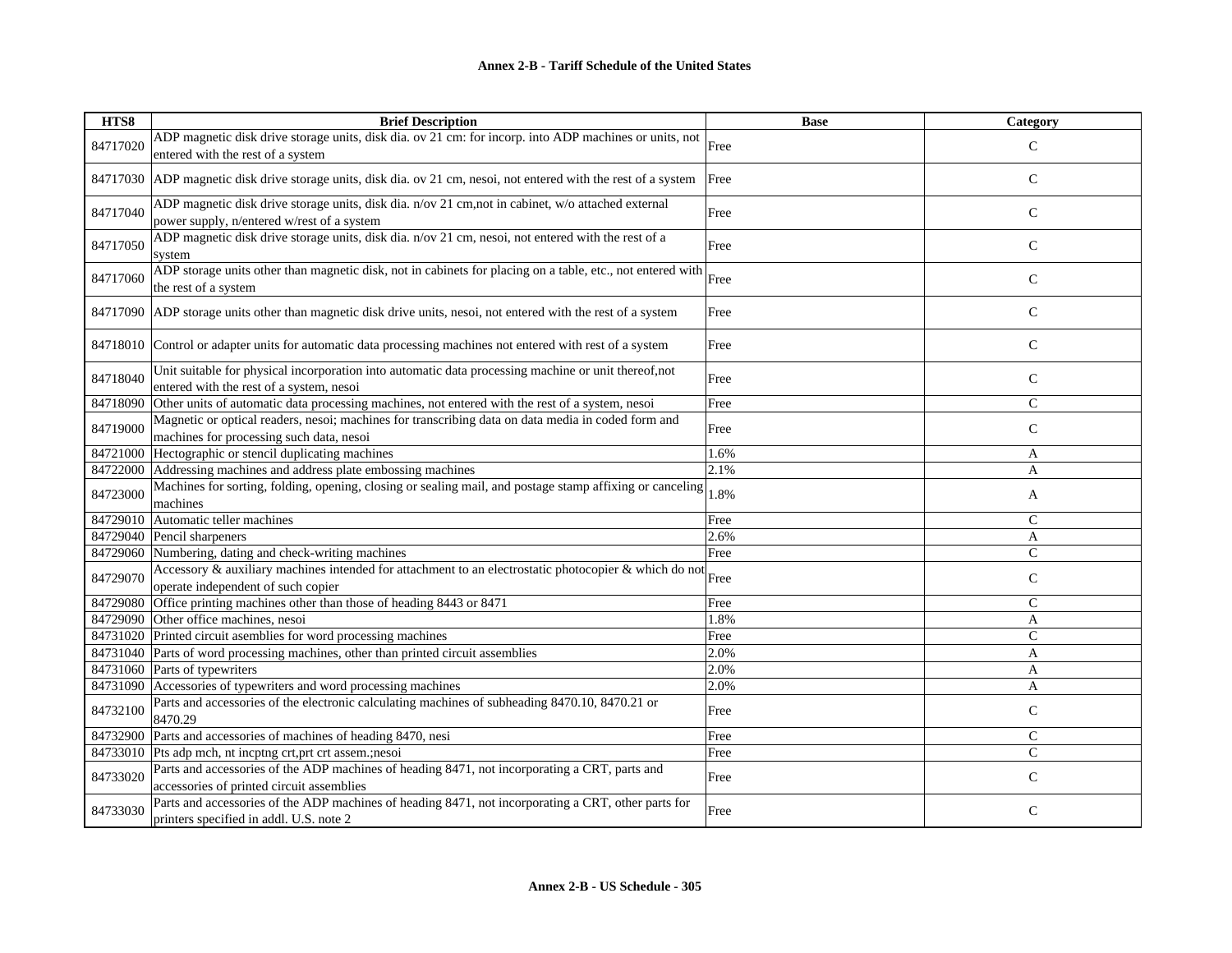| HTS8     | <b>Brief Description</b>                                                                                                                        | <b>Base</b> | Category       |
|----------|-------------------------------------------------------------------------------------------------------------------------------------------------|-------------|----------------|
|          | 84733050   Parts and accessories of the ADP machines of heading 8471, not incorporating a CRT, nesi                                             | Free        | $\mathcal{C}$  |
| 84733060 | Parts and accessories of the ADP machines of heading 8471, incorporating a CRT, other parts for                                                 | Free        | $\mathsf{C}$   |
|          | printers specified in addl. U.S. note 2                                                                                                         |             |                |
|          | 84733090 Parts and accessories of the ADP machines of heading 8471, incorporating a CRT, nesi                                                   | Free        | $\mathsf{C}$   |
|          | 84734010 Printed circuit assemblies for automatic teller machines of subheading 8472.90.10                                                      | Free        | $\mathsf{C}$   |
|          | 84734060 Parts & accessories of machines of goods of subheading 8472.90.70                                                                      | Free        | $\mathsf{C}$   |
|          | 84734080 Parts and accessories of the goods of subheading 8472.90.80                                                                            | Free        | $\mathsf{C}$   |
|          | 84734085 Parts and accessories of machines of heading 8472, nesoi                                                                               | 1.9%        | $\mathbf{A}$   |
|          | 84735030 Printed circuit assemblies suitable for use with machines of two or more of the headings 8469 to 8472                                  | Free        | $\mathsf{C}$   |
| 84735060 | Part/accessory (also face plate and lock latch) of printed circuit assemblies suitable for use w/machine<br>of two or more heading 8469 to 8472 | Free        | $\mathsf{C}$   |
| 84735090 | Parts and accessories, nesoi, suitable for use with machines of two or more of the headings 8469 to<br>8472                                     | Free        | $\mathsf{C}$   |
| 84741000 | Sorting, screening, separating or washing machines for earth, stones, ores or other mineral substances<br>in solid form                         | Free        | $\mathbf C$    |
|          | 84742000 Crushing or grinding machines for earth, stones, ores or other mineral substances                                                      | Free        | $\mathsf{C}$   |
|          | 84743100 Concrete or mortar mixers                                                                                                              | Free        | $\mathcal{C}$  |
|          | 84743200 Machines for mixing mineral substances with bitumen                                                                                    | Free        | $\mathsf{C}$   |
|          | 84743900 Mixing or kneading machines for earth, stones, ores or other mineral substances, nesi                                                  | Free        | $\overline{C}$ |
| 84748000 | Machinery for agglomerating, shaping or molding solid mineral fuels, or other mineral products;<br>machines for forming sand foundry molds      | Free        | $\mathsf{C}$   |
|          | 84749000 Parts for the machinery of heading 8474                                                                                                | Free        | $\mathsf{C}$   |
|          | 84751000 Machines for assembling electric or electronic lamps, tubes or flashbulbs, in glass envelopes                                          | Free        | $\mathsf{C}$   |
|          | 84752100 Machines for making glass optical fibers and preforms thereof                                                                          | Free        | $\mathsf{C}$   |
|          | 84752900 Machines for manufacturing or hot working glass or glassware, nesoi                                                                    | Free        | $\mathsf{C}$   |
|          | 84759010 Parts of machines for assembling electric or electronic lamps, tubes or flashbulbs, in glass envelopes                                 | Free        | $\mathsf C$    |
|          | 84759090 Parts of machines for manufacturing or hot working glass or glassware                                                                  | Free        | $\mathsf{C}$   |
|          | 84762100 Automatic beverage-vending machines incorporating heating or refrigerating devices                                                     | Free        | $\mathsf{C}$   |
| 84762900 | Automatic beverage-vending machines other than machines that incorporate heating or refrigerating<br>devices                                    | Free        | $\mathsf{C}$   |
| 84768100 | Automatic goods-vending machines (other than beverage-vending) incorporating heating or<br>refrigerating devices                                | Free        | $\mathbf C$    |
| 84768900 | Automatic goods-vending (other than beverage-vending but incl. money-changing machines) not<br>incorporating heating or refrigerating devices   | Free        | $\mathsf{C}$   |
|          | 84769000 Parts for automatic goods-vending and money-changing machines                                                                          | Free        | $\mathsf{C}$   |
|          | 84771030 Injection-molding machines for manufacturing shoes of rubber or plastics                                                               | Free        | $\mathsf{C}$   |
|          | 84771040 Injection-molding machines for use in the manufacture of video laser discs                                                             | Free        | $\mathsf{C}$   |
|          | 84771070 Injection-molding machines for encapsulation in the assembly of semiconductors                                                         | Free        | $\mathsf{C}$   |
| 84771090 | Injection-molding machines of a type used for working or manufacturing products from rubber or<br>plastics, nesoi                               | 3.1%        | A              |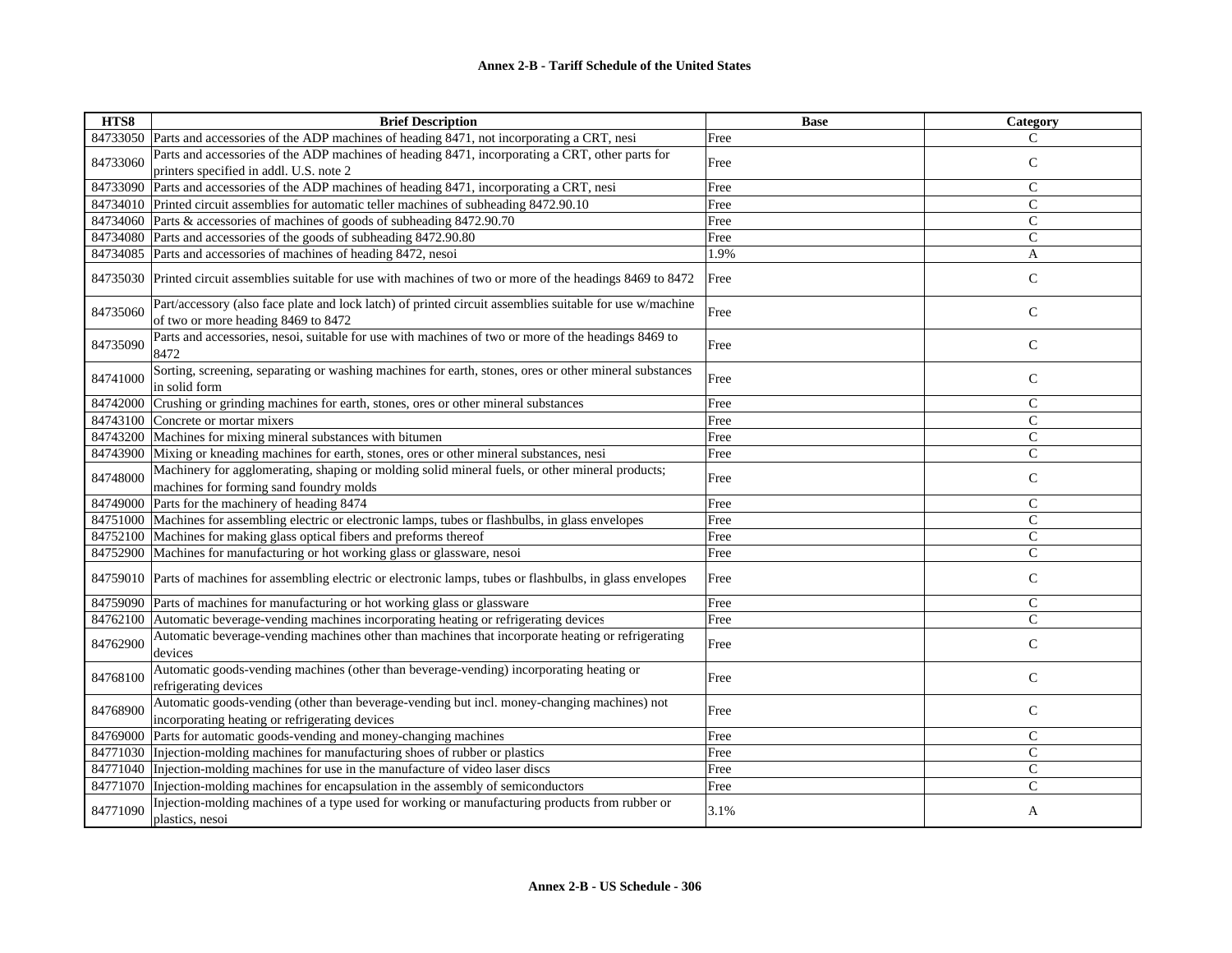## **Annex 2-B - Tariff Schedule of the United States**

| HTS8     | <b>Brief Description</b>                                                                                                                       | <b>Base</b> | Category      |
|----------|------------------------------------------------------------------------------------------------------------------------------------------------|-------------|---------------|
| 84772000 | Extruders for working rubber or plastics or for the manufacture of products from these materials, nesi                                         | 3.1%        | A             |
| 84773000 | Blow-molding machines for working rubber or plastics or for the manufacture of products from these<br>materials                                | 3.1%        | A             |
| 84774040 | Transfer molding and compression molding machines for encapsulation in the assembly of<br>semiconductors                                       | Free        | $\mathbf C$   |
| 84774080 | Vacuum-molding and other thermoforming machines for working rubber or plastics or for manufacture<br>of products from these materials, nesoi   | 3.1%        | A             |
|          | 84775100 Machinery for molding or retreading pneumatic tires or for molding or otherwise forming inner tubes                                   | 3.1%        | A             |
| 84775940 | Liquid encapsulate molding machines for encapsulation in the assembly of semiconductors                                                        | Free        | $\mathsf{C}$  |
| 84775980 | Machinery for molding or otherwise forming rubber or plastics other than for molding or retreading<br>pneumatic tires, nesoi                   | 3.1%        | A             |
| 84778000 | Machinery for working rubber or plastics or for the manufacture of products from these materials, nesi                                         | 3.1%        | A             |
| 84779015 | Base, bed, platen, clamp cylinder and other specified parts of machines of subheading 8477.10.70,<br>8477.40.40 or 8477.59.40                  | Free        | $\mathsf{C}$  |
| 84779025 | Base, bed, platen and specified parts of machinery for working rubber or plastics or for manufacture of<br>products from these material, nesoi | 3.1%        | A             |
| 84779035 | Barrel screws of machines of subheading 8477.10.70, 8477.40.40 or 8477.59.40                                                                   | Free        | $\mathsf{C}$  |
| 84779045 | Barrel screws of machinery for working rubber or plastics or for the manufacture of products from<br>these materials, nesoi                    | 3.1%        | A             |
| 84779055 | Hydraulic assemblies of machines of subheading 8477.10.70, 8477.40.40 or 8477.59.40                                                            | Free        | $\mathsf{C}$  |
| 84779065 | Hydraulic assemblies of machinery for working rubber or plastics or for the manufacture of products<br>from these materials, nesoi             | 3.1%        | A             |
| 84779075 | Parts of machines of subheading 8477.10.70, 8477.40.40 or 8477.59.40, nesoi                                                                    | Free        | $\mathsf{C}$  |
| 84779085 | Parts of machinery for working rubber or plastics or for the manufacture of products from these<br>materials, nesoi                            | 3.1%        | A             |
|          | 84781000 Machinery for preparing or making up tobacco, nesi                                                                                    | Free        | $\mathsf{C}$  |
|          | 84789000 Parts of machinery for preparing or making up tobacco, nesi                                                                           | Free        | $\mathsf{C}$  |
|          | 84791000 Machinery for public works, building or the like, nesi                                                                                | Free        | $\mathcal{C}$ |
|          | 84792000 Machinery for the extraction or preparation of animal or fixed vegetable fats or oils, nesi                                           | Free        | $\mathcal{C}$ |
| 84793000 | Presses for making particle board or fiber building board of wood or other ligneous materials, and<br>mach. for treat. wood or cork, nesi      | Free        | $\mathbf C$   |
|          | 84794000 Rope- or cable-making machines nesi                                                                                                   | Free        | $\mathsf{C}$  |
|          | 84795000 Industrial robots, not elsewhere specified or included                                                                                | 2.5%        | $\mathbf{A}$  |
|          | 84796000 Evaporative air coolers                                                                                                               | 2.8%        | A             |
|          | 84798100 Machines and mechanical appliances for treating metal, including electric wire coil-winders, nesi                                     | Free        | $\mathsf{C}$  |
| 84798200 | Machines for mixing, kneading, crushing, grinding, screening, sifting, homogenizing, emulsifying or<br>stirring, nesi                          | Free        | $\mathsf{C}$  |
|          | 84798910 Air humidifiers or dehumidifiers with self-contained electric motor, other than for domestic purposes                                 | Free        | $\mathsf{C}$  |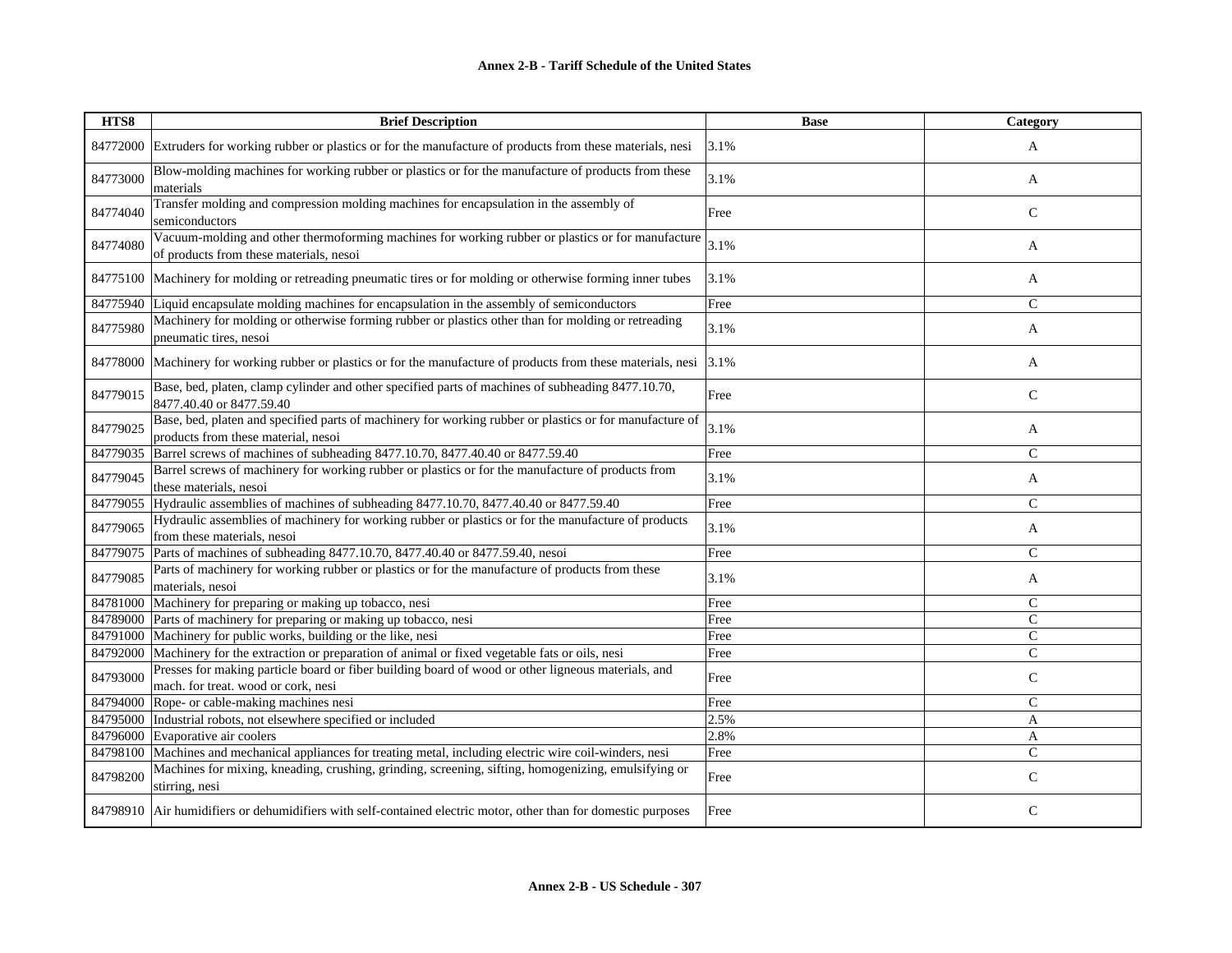| HTS8     | <b>Brief Description</b>                                                                                        | <b>Base</b> | Category       |
|----------|-----------------------------------------------------------------------------------------------------------------|-------------|----------------|
|          | 84798920 Floor polishers with self-contained electric motor, other than for domestic purposes                   | Free        | C              |
|          | 84798930 Vacuum cleaners with self-contained electric motor, other than for domestic purposes                   | Free        | $\overline{C}$ |
|          | 84798955 Electromechanical appliances with self-contained electric motor, trash compactors                      | 2.8%        | A              |
| 84798965 | Electromechanical appliances with self-contained electric motor, nesi                                           | 2.8%        | A              |
|          | 84798970 Carpet sweepers, not electromechanical having self-contained electric motor                            | Free        | $\overline{C}$ |
| 84798984 | Machines for production & assembly of diodes, transistors and similar semiconductor devices $\&$                |             |                |
|          | circuits; machines for mfg video laser discs                                                                    | Free        | $\mathsf{C}$   |
| 84798987 | Machines for wet-cleaning flat panel displays, nesoi                                                            | Free        | $\mathsf{C}$   |
|          | 84798996 Printing machines other than those of heading 8443, 8471 or 8472                                       | Free        | $\overline{C}$ |
| 84798998 | Machines and mechanical appliances having individual functions, not specified or included elsewhere             |             |                |
|          | in chapter 84, nesoi                                                                                            | 2.5%        | A              |
|          | Parts of vacuum cleaners and floor polishers of subheadings 8479.89.10 and 8479.89.30; parts of                 |             |                |
| 84799040 | carpet sweepers                                                                                                 | Free        | $\mathsf{C}$   |
| 84799045 | Parts of trash compactors, frame assemblies                                                                     | Free        | $\mathsf{C}$   |
|          | 84799055 Parts of trash compactors, ram assemblies                                                              | Free        | $\mathcal{C}$  |
|          | 84799065 Parts of trash compactors, container assemblies                                                        | Free        | C              |
|          | 84799075 Parts of trash compactors, cabinets or cases                                                           | Free        | $\mathsf{C}$   |
|          | 84799085 Parts of trash compactors, nesi                                                                        | Free        | $\mathcal{C}$  |
|          | Parts of machines and mechanical appliances having individual functions, not specidied or included              |             |                |
| 84799094 | elsewhere in chapter 84, nesoi                                                                                  | Free        | $\mathsf{C}$   |
|          | 84801000 Molding boxes for metal foundry                                                                        | 3.8%        | A              |
|          | 84802000 Mold bases                                                                                             | 3.4%        | A              |
|          | 84803000 Molding patterns                                                                                       | 2.8%        | A              |
|          | 84804100 Molds for metal or metal carbides, injection or compression types                                      | 3.1%        | A              |
|          | 84804900 Molds for metal or metal carbides other than injection or compression types                            | 3.1%        | A              |
|          | 84805000 Molds for glass                                                                                        | Free        | $\mathcal{C}$  |
|          | 84806000 Molds for mineral materials                                                                            | Free        | $\overline{C}$ |
|          | 84807110 Molds for rubber or plastics, injection or compression types, for shoe machinery                       | Free        | $\mathsf{C}$   |
| 84807140 | Injection or compression type molds for rubber or plastics for the manufacture of semiconductor                 |             |                |
|          | devices                                                                                                         | Free        | $\mathsf{C}$   |
|          | Molds for rubber or plastics, injection or compression types, other than for shoe machinery or for              |             |                |
| 84807180 | manufacture of semiconductor devices                                                                            | 3.1%        | A              |
|          | 84807910 Molds for rubber or plastics, other than injection or compression types, for shoe machinery            | Free        | $\mathcal{C}$  |
|          |                                                                                                                 |             |                |
|          | 84807990 Molds for rubber or plastics, other than injection or compression types, other than for shoe machinery | 3.1%        | A              |
|          | 84811000 Pressure-reducing valves for pipes, boiler shells, tanks, vats or the like                             | 2.0%        | A              |
|          | 84812000 Valves for oleohydraulic or pneumatic transmissions                                                    | 2.0%        | $\mathbf{A}$   |
|          | 84813010 Check valves of copper for pipes, boiler shells, tanks, vats or the like                               | 3.0%        | A              |
|          | 84813020 Check valves of iron or steel for pipes, boiler shells, tanks, vats or the like                        | 5.0%        | A              |
|          | 84813090 Check valves other than of copper or iron or steel, for pipes, boiler shells, tanks, vats or the like  | 3.0%        | A              |
|          | 84814000 Safety or relief valves for pipes, boiler shells, tanks, vats or the like                              | 2.0%        | A              |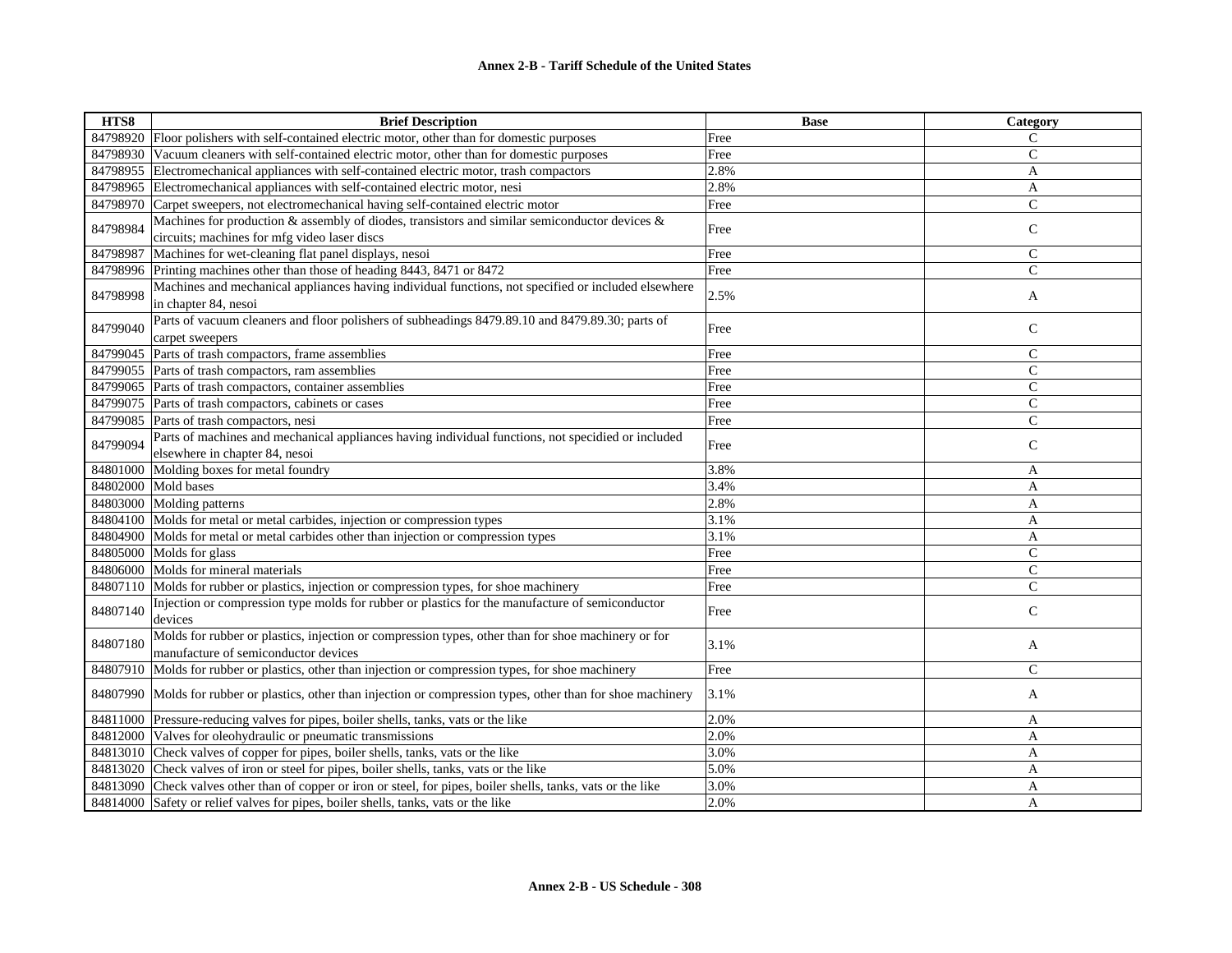| HTS8     | <b>Brief Description</b>                                                                                                                      | <b>Base</b> | Category     |
|----------|-----------------------------------------------------------------------------------------------------------------------------------------------|-------------|--------------|
| 84818010 | Taps, cocks, valves & similar appliances for pipes, boiler shells, tanks, vats or the like, hand operated,<br>of copper, nesi                 | 4.0%        | A            |
| 84818030 | Taps, cocks, valves & similar appliances for pipes, boiler shells, tanks, vats or the like, hand operated,<br>of iron or steel, nesi          | 5.6%        | A            |
| 84818050 | Taps, cocks, valves & similar appliances for pipes, boiler shells, tanks, vats or the like, hand operated,<br>not copper, iron or steel, nesi | 3.0%        | A            |
| 84818090 | Taps, cocks, valves & similar appliances for pipes, boiler shells, tanks, vats or the like, other than hand<br>operated, nesi                 | 2.0%        | A            |
|          | 84819010 Parts of hand operated and check appliances for pipes, boiler shells, tanks, vats or the like, of copper                             | 3.0%        | A            |
| 84819030 | Parts of hand operated and check appliances for pipes, boiler shells, tanks, vats or the like, of iron or<br>steel                            | 5.0%        | A            |
| 84819050 | Parts of hand operated and check appliances for pipes, boiler shells, tanks, vats or the like, other than<br>of copper or iron or steel       | 3.0%        | A            |
|          | 84819090 Parts of taps, cocks, valves and similar appliances for pipes, boiler shells, tanks, vats or the like, nesi                          | Free        | $\mathsf{C}$ |
|          | 84821010 Ball bearings with integral shafts                                                                                                   | 2.4%        | A            |
|          | 84821050 Ball bearings other than ball bearings with integral shafts                                                                          | 9.0%        | A            |
|          | 84822000 Tapered roller bearings, including cone and tapered roller assemblies                                                                | 5.8%        | $\mathbf{A}$ |
|          | 84823000 Spherical roller bearings                                                                                                            | 5.8%        | A            |
|          | 84824000 Needle roller bearings                                                                                                               | 5.8%        | A            |
|          | 84825000 Cylindrical roller bearings nesi                                                                                                     | 5.8%        | A            |
|          | 84828000 Ball or roller bearings nesi, including combined ball/roller bearings                                                                | 5.8%        | A            |
|          | 84829100 Balls, needles and rollers for ball or roller bearings                                                                               | 4.4%        | A            |
|          | 84829905 Inner or outer rings or races for ball bearings                                                                                      | 9.9%        | A            |
|          | 84829915 Inner or outer rings or races for taper roller bearings                                                                              | 5.8%        | $\mathbf{A}$ |
|          | 84829925 Inner or outer rings or races for other bearings, nesi                                                                               | 5.8%        | A            |
|          | 84829935 Parts of ball bearings (including parts of ball bearings with integral shafts), nesi                                                 | 9.9%        | $\mathbf{A}$ |
|          | 84829945 Parts of tapered roller bearings, nesi                                                                                               | 5.8%        | A            |
|          | 84829965 Parts of other ball or roller bearings, nesi                                                                                         | 5.8%        | A            |
| 84831010 | Camshafts and crankshafts for use solely or principally with spark-ignition internal-combustion piston<br>or rotary engines                   | 2.5%        | A            |
|          | 84831030 Camshafts and crankshafts nesi                                                                                                       | 2.5%        | A            |
|          | 84831050 Transmission shafts and cranks other than camshafts and crankshafts                                                                  | Free        | $\mathsf{C}$ |
| 84832040 | Housed bearings of the flange, take-up, cartridge and hanger unit type (incorporating ball or roller<br>bearings)                             | 4.5%        | A            |
| 84832080 | Housed bearings (incorporating ball or roller bearings), nesi                                                                                 | 4.5%        | A            |
|          | 84833040 Bearing housings of the flange, take-up, cartridge and hanger unit type                                                              | 4.5%        | A            |
|          | 84833080 Bearing housings nesi; plain shaft bearings                                                                                          | 4.5%        | A            |
|          | 84834010 Torque converters                                                                                                                    | Free        | $\mathsf{C}$ |
| 84834030 | Fixed, multiple and variable ratio speed changers, imported for use with machines for making<br>cellulosic pulp, paper or paperboard          | Free        | $\mathsf{C}$ |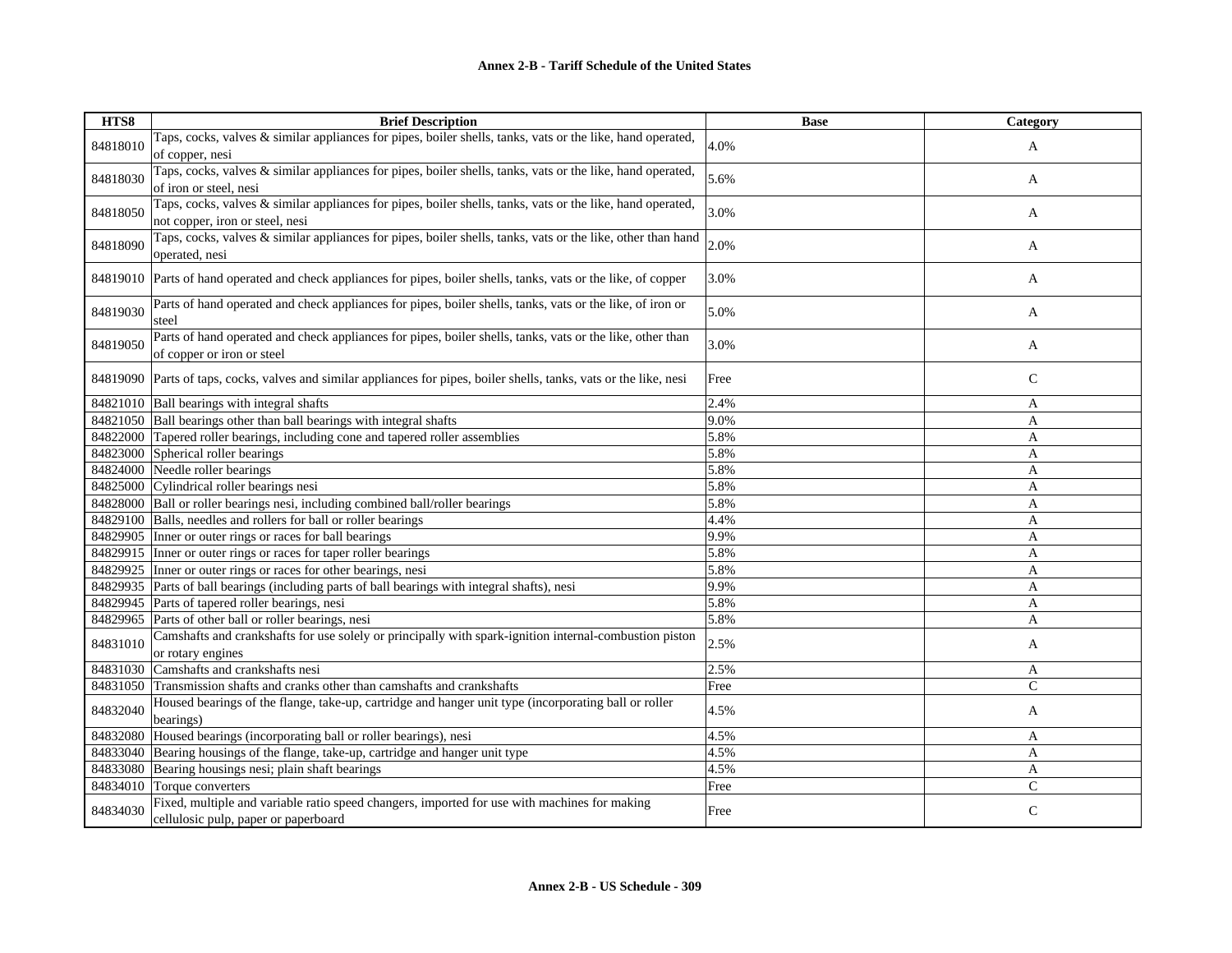| HTS8     | <b>Brief Description</b>                                                                                       | <b>Base</b>           | Category     |
|----------|----------------------------------------------------------------------------------------------------------------|-----------------------|--------------|
| 84834050 | Fixed, multiple and variable ratio speed changers, not imported for use with machines for making               | 2.5%                  | A            |
|          | cellulosic pulp, paper or paperboard                                                                           |                       |              |
| 84834070 | Speed changers other than fixed, multiple and variable ratio speed changers                                    | 25 cents each $+3.9%$ | A            |
| 84834080 | <b>Ball or roller screws</b>                                                                                   | 3.8%                  | A            |
| 84834090 | Gears and gearing, other than toothed wheels, chain sprockets and other transmission elements entered          | 2.5%                  | A            |
|          | separately                                                                                                     |                       |              |
| 84835040 | Gray-iron awning or tackle pulleys, not over 6.4 cm in wheel diameter                                          | 5.7%                  | A            |
| 84835060 | Flywheels, nesi                                                                                                | 2.8%                  | $\mathbf{A}$ |
|          | 84835090 Pulleys, including pulley blocks, nesi                                                                | 2.8%                  | $\mathbf{A}$ |
| 84836040 | Clutches and universal joints                                                                                  | 2.8%                  | A            |
| 84836080 | Shaft couplings (other than universal joints)                                                                  | 2.8%                  | A            |
| 84839010 | Chain sprockets and parts thereof                                                                              | 2.8%                  | A            |
|          | 84839020 Parts of flange, take-up, cartridge and hanger units                                                  | 4.5%                  | A            |
|          | 84839030 Parts of bearing housings and plain shaft bearings, nesi                                              | 4.5%                  | A            |
| 84839050 | Parts of gearing, gear boxes and other speed changers                                                          | 2.5%                  | A            |
|          | 84839070 Parts of articles of subheading 8483.20                                                               | 5.5%                  | A            |
| 84839080 | Parts of transmission equipment, nesi                                                                          | 2.8%                  | A            |
| 84841000 | Gaskets and similar joints of metal sheeting combined with other material or of two or more layers of<br>metal | 2.5%                  | A            |
| 84842000 | Mechanical seals                                                                                               | 3.9%                  | A            |
|          | Sets or assortments of gaskets and similar joints dissimilar in composition, put up in pouches,                |                       |              |
| 84849000 | envelopes or similar packings                                                                                  | 2.5%                  | A            |
| 84851000 | Ships' or boats propellers and blades therefor                                                                 | Free                  | $\mathsf{C}$ |
|          | Machinery parts, not containing electrical connectors, insulators, coils, contacts or other electrical         |                       |              |
| 84859000 | features and other parts nesi                                                                                  | 3.9%                  | A            |
| 85011020 | Electric motors of an output of under 18.65 W, synchronous, valued not over \$4 each                           | 6.7%                  | A            |
|          | 85011040 Electric motors of an output of under 18.65 W, other than synchronous valued not over \$4 each        | 4.4%                  | A            |
|          | 85011060 Electric motors of an output of 18.65 W or more but not exceeding 37.5 W                              | 2.8%                  | A            |
|          | 85012020 Universal AC/DC motors of an output exceeding 37.5 W but not exceeding 74.6 W                         | 3.3%                  | A            |
|          | 85012040 Universal AC/DC motors of an output exceeding 74.6 W but not exceeding 735 W                          | 4.0%                  | A            |
|          | 85012050 Universal AC/DC motors of an output exceeding 735 W but under 746 W                                   | 3.3%                  | A            |
| 85012060 | Universal AC/DC motors of an output of 746 W or more                                                           | 2.4%                  | A            |
| 85013120 | DC motors nesi, of an output exceeding 37.5 W but not exceeding 74.6 W                                         | 2.8%                  | A            |
|          | 85013140 DC motors, nesi, of an output exceeding 74.6 W but not exceeding 735 W                                | 4.0%                  | A            |
|          | 85013150 DC motors, nesi, of an ouput exceeding 735 W but under 746 W                                          | 3.3%                  | $\mathbf{A}$ |
|          | 85013160 DC motors nesi, of an output of 746 W but not exceeding 750 W                                         | 2.4%                  | A            |
|          | 85013180 DC generators of an output not exceeding 750 W                                                        | 2.5%                  | A            |
|          | 85013220 DC motors nesi, of an output exceeding 750 W but not exceeding 14.92 kW                               | 2.9%                  | A            |
|          | DC motors nesi, of an output exceeding 14.92 kW but not exceeding 75 kW, used as primary source of             |                       |              |
| 85013245 | mechanical power for electric vehicles                                                                         | Free                  | C            |
|          | 85013255 DC motors nesi, of an output exceeding 14.92 kW but not exceeding 75 kW, nesi                         | Free                  | C            |
|          | 85013260 DC generators of an output exceeding 750 W but not exceeding 75 kW                                    | 2.0%                  | A            |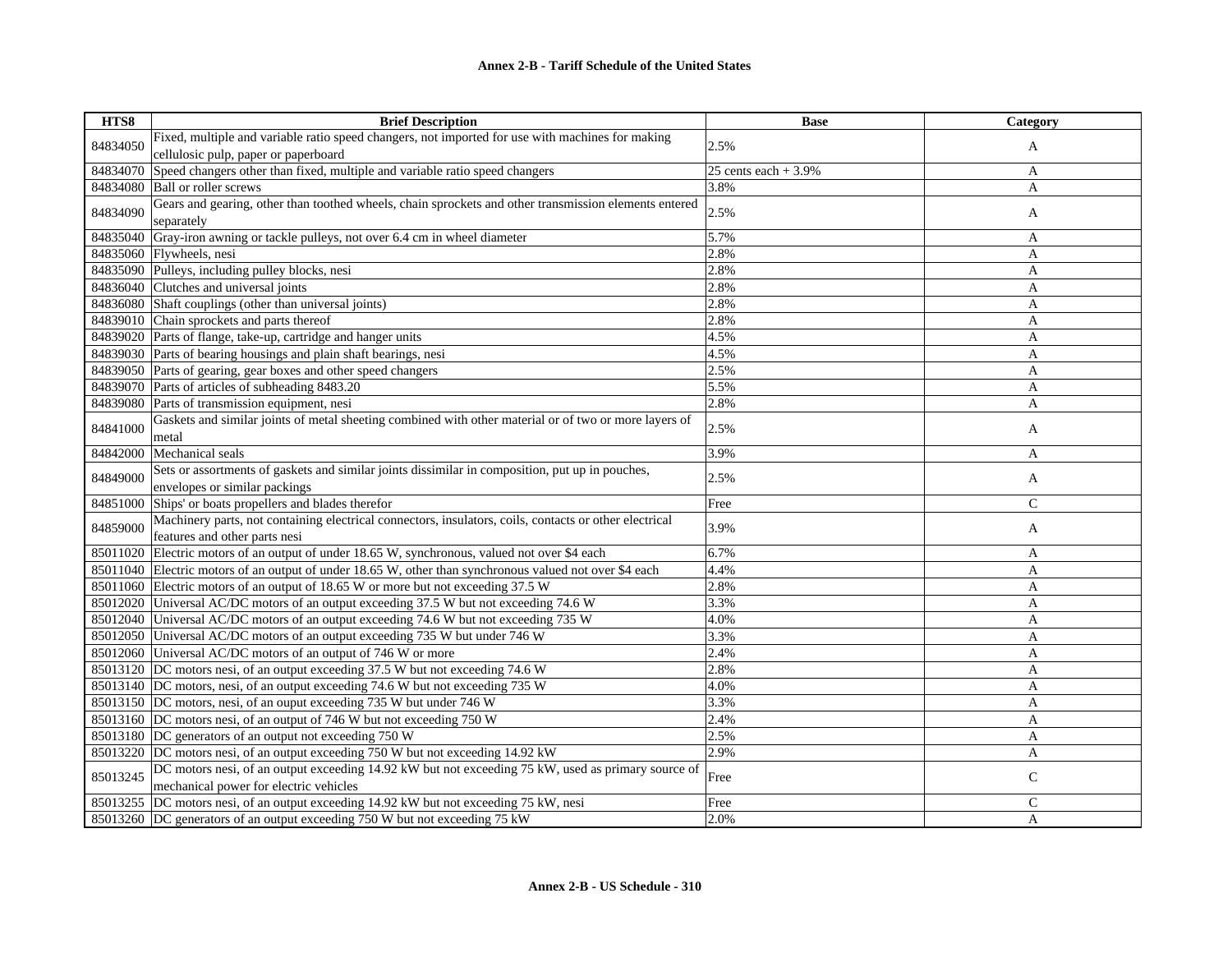| HTS8     | <b>Brief Description</b>                                                                                | <b>Base</b> | Category      |
|----------|---------------------------------------------------------------------------------------------------------|-------------|---------------|
|          | 85013320 DC motors nesi, of an output exceeding 75 kW but under 149.2 kW                                | Free        | C             |
|          | 85013330 DC motors, nesi, 149.2 kW or more but not exceeding 150 kW                                     | 2.8%        | A             |
| 85013340 | DC motors nesi, of an output exceeding 150 kW but not exceeding 375 kW                                  | 2.8%        | A             |
|          | 85013360 DC generators of an output exceeding 75 kW but not exceeding 375 kW                            | 2.5%        | A             |
|          | 85013430 DC motors nesi, of an output exceeding 375 kW                                                  | 2.8%        | A             |
|          | 85013460 DC generators of an output exceeding 375 kW                                                    | 2.0%        | A             |
|          | 85014020 AC motors nesi, single-phase, exceeding 37.5 W but not exceeding 74.6 W                        | 3.3%        | A             |
|          | 85014040 AC motors, nesi, single-phase, exceeding 74.6 W but not exceeding 735 W                        | 4.0%        | $\mathbf{A}$  |
|          | 85014050 AC motors, nesi, single-phase, exceeding 735 W but under 746 W                                 | 3.3%        | A             |
|          | 85014060 AC motors nesi, single-phase, of 746 W or more                                                 | 3.7%        | A             |
|          | 85015120 AC motors nesi, multi-phase, of an output exceeding 37.5 W but not exceeding 74.6 W            | 2.5%        | A             |
|          | 85015140 AC motors, nesi, multi-phase, of an output exceeding 74.6 W but not exceeding 735 W            | 2.5%        | A             |
|          | 85015150 AC motors, nesi, multi-phase, of an output exceeding 735 W but under 746 W                     | 3.3%        | A             |
|          | 85015160 AC motors nesi, multi-phase of an output of 746 W but not exceeding 750 W                      | 2.5%        | A             |
|          | 85015240 AC motors nesi, multi-phase, of an output exceeding 750 W but not exceeding 14.92 kW           | 3.7%        | A             |
|          | 85015280 AC motors nesi, multi-phase, of an output exceeding 14.92 kW but not exceeding 75 kW           | Free        | $\mathcal{C}$ |
|          | 85015340 AC motors nesi, multi-phase, of an output exceeding 75 kW but under 149.2 kW                   | Free        | $\mathsf{C}$  |
| 85015360 | AC motors, nesi, multi-phase, 149.2 kW or more but not exceeding 150 kW                                 | 4.2%        | A             |
|          | 85015380 AC motors nesi, multi-phase, of an output exceeding 150 kW                                     | 2.8%        | A             |
|          | 85016100 AC generators (alternators) of an output not exceeding 75 kVA                                  | 2.5%        | A             |
|          | 85016200 AC generators (alternators) of an output exceeding 75 kVA but not exceeding 375 kVA            | 2.5%        | A             |
|          | 85016300 AC generators (alternators) of an output exceeding 375 kVA but not exceeding 750 kVA           | 2.5%        | A             |
|          | 85016400 AC generators (alternators) of an output exceeding 750 kVA                                     | 2.4%        | A             |
| 85021100 | Electric generating sets with compression-ignition internal-combustion piston engines, of an output not | 2.5%        |               |
|          | exceeding 75 kVA                                                                                        |             | A             |
| 85021200 | Electric generating sets with compression-ignition internal-combustion piston engines, of an output     | 2.5%        | A             |
|          | exceeding 75 kVA but not over 375 kVA                                                                   |             |               |
| 85021300 | Electric generating sets with compression-ignition internal-combustion piston engines, of an output     | 2.0%        |               |
|          | exceeding 375 kVA                                                                                       |             | A             |
| 85022000 | Electric generating sets with spark-ignition internal-combustion piston engines                         | 2.0%        | A             |
| 85023100 | Wind-powered electric generating sets                                                                   | 2.5%        | A             |
| 85023900 | Electric generating sets, nesoi                                                                         | 2.5%        | A             |
| 85024000 | Electric rotary converters                                                                              | 3.0%        | A             |
| 85030020 | Commutators suitable for use solely or principally with the machines of heading 8501 or 8502            | 2.4%        | A             |
| 85030035 | Parts of electric motors under 18.65 W, stators and rotors                                              | 6.5%        | A             |
|          | 85030045 Stators and rotors for electric generators for use on aircraft                                 | Free        | $\mathsf{C}$  |
| 85030065 | Stators and rotors for electric motors & generators of heading 8501, nesi                               | 3.0%        | A             |
|          | 85030075 Parts of electric motors under 18.65 W, other than commutators, stators or rotors              | 6.5%        | A             |
|          | 85030090 Parts for electric generators suitable for use on aircraft                                     | Free        | $\mathcal{C}$ |
| 85030095 | Other parts, nesi, suitable for use solely or principally with the machines in heading 8501 or 8502     | 3.0%        | A             |
|          | 85041000 Ballasts for discharge lamps or tubes                                                          | 3.0%        | A             |
|          | 85042100 Liquid dielectric transformers having a power handling capacity not exceeding 650 kVA          | Free        | $\mathcal{C}$ |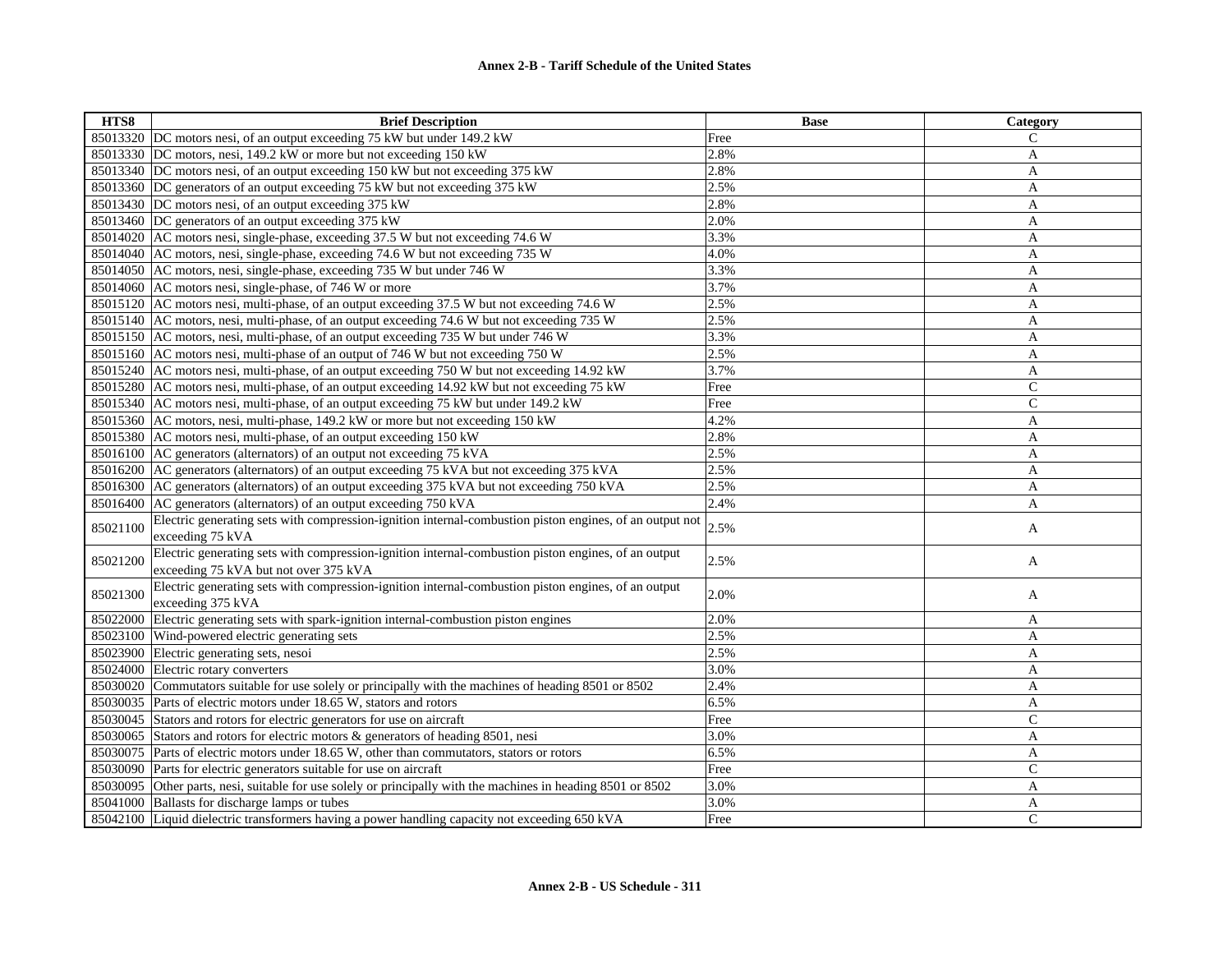| HTS8     | <b>Brief Description</b>                                                                                                                   | <b>Base</b> | Category       |
|----------|--------------------------------------------------------------------------------------------------------------------------------------------|-------------|----------------|
| 85042200 | Liquid dielectric transformers having a power handling capacity exceeding 650 kVA but not exceeding Free<br>10,000 kVA                     |             | $\mathsf{C}$   |
| 85042300 | Liquid dielectric transformers having a power handling capacity exceeding 10,000 kVA                                                       | 1.6%        | A              |
| 85043120 | Unrated electrical transformers other than liquid dielectric, having a power handling capacity not<br>exceeding 1 kVA                      | Free        | $\mathsf{C}$   |
|          | 85043140 Electrical transformers other than liquid dielectric, having a power handling capacity less than 1 kVA                            | 6.6%        | A              |
| 85043160 | Electrical transformers other than liquid dielectric, having a power handling capacity of l kVA                                            | 1.6%        | A              |
| 85043200 | Electrical transformers other than liquid dielectric, having a power handling capacity exceeding 1 kVA<br>but not exceeding 16 kVA         | 2.4%        | A              |
| 85043300 | Electrical transformers other than liquid dielectric, having a power handling capacity exceeding 16<br>kVA but not exceeding 500 kVA       | 1.6%        | A              |
| 85043400 | Electrical transformers other than liquid dielectric, having a power handling capacity exceeding 500<br>kVA                                | 1.6%        | A              |
| 85044040 | Electrical speed drive controllers for electric motors (static converters)                                                                 | 1.5%        | A              |
| 85044060 | Power supplies suitable for physical incorporation into automatic data processing machines or units<br>thereof of heading 8471             | Free        | $\mathsf{C}$   |
| 85044070 | Power supplies for automatic data processing machines or units thereof of heading 8471, nesoi                                              | Free        | $\mathsf{C}$   |
| 85044085 | Static converters (for example, rectifiers) for telecommunication apparatus                                                                | Free        | $\overline{C}$ |
| 85044095 | Static converters (for example, rectifiers), nesoi                                                                                         | 1.5%        | A              |
| 85045040 | Other inductors for power supplies for ADP machines and units of heading 8471 or for<br>telecommunication apparatus                        | Free        | $\mathsf{C}$   |
| 85045080 | Other inductors, nesoi                                                                                                                     | 3.0%        | A              |
| 85049020 | Printed circuit assemblies of power supplies for automatic data processing machines or units thereof of<br>heading 8471                    | Free        | $\mathsf{C}$   |
| 85049040 | Parts of power supplies (other than printed circuit assemblies) for automatic data processing machines<br>or units thereof of heading 8471 | Free        | $\mathsf{C}$   |
| 85049065 | Printed circuit assemblies of the goods of subheading 8504.40 or 8504.50 for telecommunication<br>apparatus                                | Free        | $\mathsf{C}$   |
| 85049075 | Printed circuit assemblies of electrical transformers, static converters and inductors, nesoi                                              | 2.4%        | A              |
| 85049095 | Parts (other than printed circuit assemblies) of electrical transformers, static converters and inductors                                  | 2.4%        | A              |
|          | 85051100 Permanent magnets and articles intended to become permanent magnets after magnetization, of metal                                 | 2.1%        | A              |
| 85051900 | Permanent magnets and articles intended to become permanent magnets after magnetization, other than<br>of metal                            | 4.9%        | A              |
| 85052000 | Electromagnetic couplings, clutches and brakes                                                                                             | 3.1%        | A              |
| 85053000 | Electromagnetic lifting heads                                                                                                              | Free        | $\mathcal{C}$  |
|          | 85059040 Electromagnetic or permanent magnet work holders and parts thereof                                                                | Free        | $\mathcal{C}$  |
| 85059080 | Electromagnets and parts thereof, and parts of related electromagnetic articles nesi                                                       | 1.3%        | A              |
|          | 85061000 Manganese dioxide primary cells and primary batteries                                                                             | 2.7%        | $\overline{A}$ |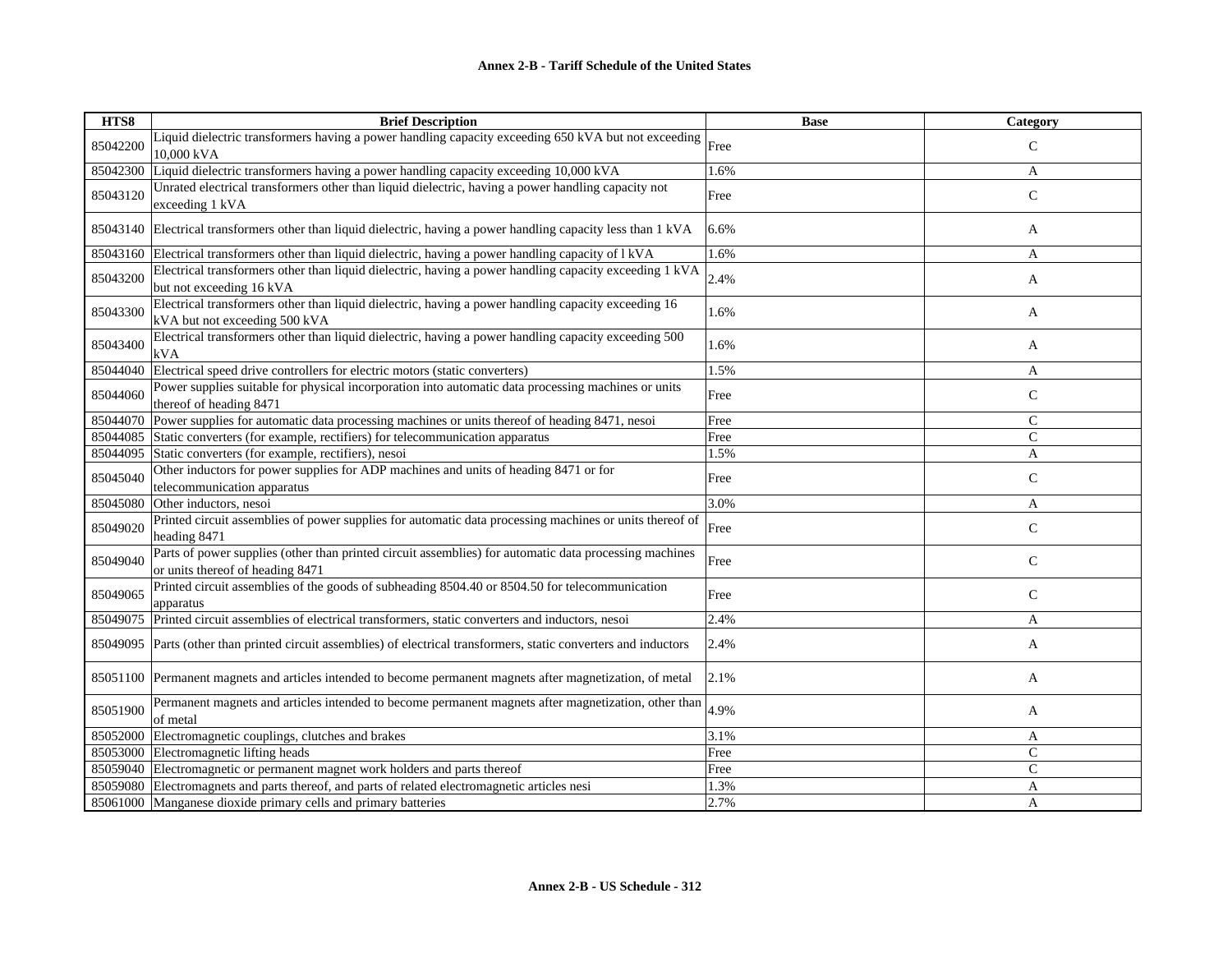| HTS8     | <b>Brief Description</b>                                                                                                                         | <b>Base</b> | Category     |
|----------|--------------------------------------------------------------------------------------------------------------------------------------------------|-------------|--------------|
| 85063010 | Mercuric oxide primary cells and primary batteries having an external volume not exceeding 300 cubic $\vert_{2.7\%}$<br>cm                       |             | A            |
| 85063050 | Mercuric oxide primary cells and primary batteries having an external volume exceeding 300 cubic cm 2.7%                                         |             | A            |
| 85064010 | Silver oxide primary cells and primary batteries having an external volume not exceeding 300 cubic cm $\left 2.7\% \right $                      |             | A            |
| 85064050 | Silver oxide primary cells and primary batteries having an external volume exceeding 300 cubic cm                                                | 2.7%        | A            |
| 85065000 | Lithium primary cells and primary batteries                                                                                                      | 2.7%        | A            |
| 85066000 | Air-zinc primary cells and primary batteries                                                                                                     | 2.7%        | $\mathbf{A}$ |
| 85068000 | Primary cells and primary batteries, nesoi                                                                                                       | 2.7%        | A            |
|          | 85069000 Parts of primary cells and primary batteries                                                                                            | 2.7%        | A            |
| 85071000 | Lead-acid storage batteries of a kind used for starting piston engines                                                                           | 3.5%        | A            |
| 85072040 | Lead-acid storage batteries of a kind used as the primary source of electrical power for electrically<br>powered vehicles of 8703.90             | 3.5%        | A            |
| 85072080 | Lead-acid storage batteries other than of a kind used for starting piston engines or as the primary source<br>of power for electric vehicles     | 3.5%        | A            |
| 85073040 | Nickel-cadmium storage batteries, of a kind used as the primary source of electrical power for<br>electrically powered vehicles of 8703.90       | 2.5%        | A            |
| 85073080 | Nickel-cadmium storage batteries, other than of a kind used as the primary source of power for electric<br>vehicles                              | 2.5%        | A            |
| 85074040 | Nickel-iron storage batteries, of a kind used as the primary source of electrical power for electrically<br>powered vehicles of 8703.90          | 3.4%        | A            |
| 85074080 | Nickel-iron storage batteries, other than of a kind used as the primary source of power for electric<br>vehicles                                 | 3.4%        | A            |
| 85078040 | Other storage batteries nesi, of a kind used as the primary source of electrical power for electrically<br>powered vehicles of 8703.90           | 3.4%        | A            |
| 85078080 | Other storage batteries nesi, other than of a kind used as the primary source of power for electric<br>vehicles                                  | 3.4%        | A            |
| 85079040 | Parts of lead-acid storage batteries, including separators therefor                                                                              | 3.5%        | A            |
| 85079080 | Parts of storage batteries, including separators therefor, other than parts of lead-acid storage batteries                                       | 3.4%        | A            |
| 85091000 | Electromechanical vacuum cleaners, with self-contained electric motor, for domestic uses                                                         | Free        | $\mathsf{C}$ |
| 85092000 | Electromechanical floor polishers, with self-contained electric motor, for domestic uses                                                         | Free        | $\mathsf{C}$ |
| 85093000 | Electromechanical kitchen waste disposers (disposals), with self-contained electric motor, for domestic<br>uses                                  | Free        | $\mathsf{C}$ |
| 85094000 | Electromechanical food grinders, processors, mixers, fruit or vegetable juice extractors, w self-<br>contained electric motor, for domestic uses | 4.2%        | A            |
| 85098000 | Electromechanical domestic appliances nesi, with self-contained electric motor                                                                   | 4.2%        | A            |
| 85099005 | Housings for electromechanical domestic vacuum cleaners                                                                                          | 2.0%        | A            |
| 85099015 | Parts of electromechanical domestic vacuum cleaners, other than housings                                                                         | 2.0%        | A            |
|          | 85099025 Parts of electromechanical domestic floor polishers, housings                                                                           | 3.4%        | A            |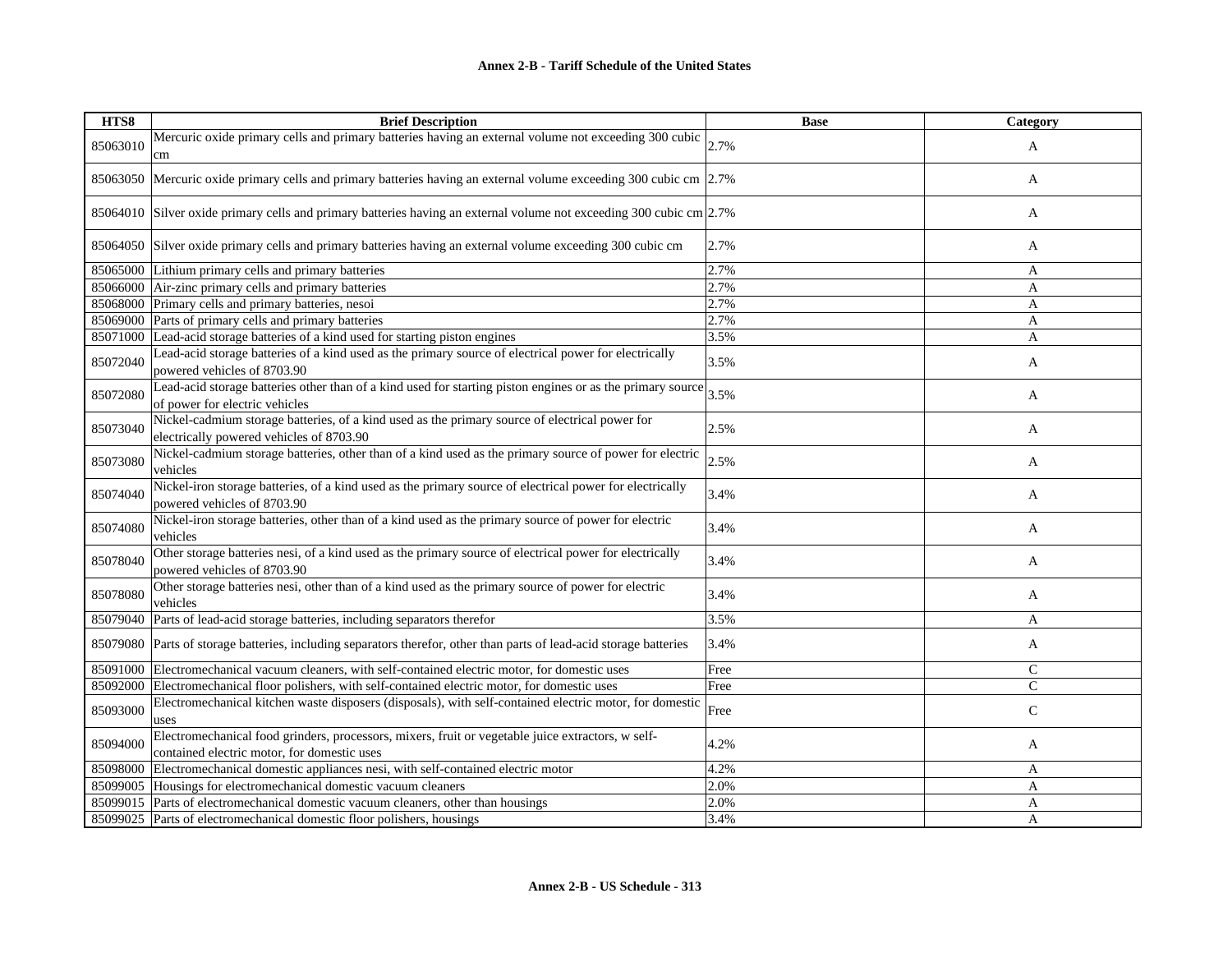| HTS8     | <b>Brief Description</b>                                                                                                                      | <b>Base</b> | Category       |
|----------|-----------------------------------------------------------------------------------------------------------------------------------------------|-------------|----------------|
|          | 85099035 Parts of electromechanical domestic floor polishers, other than housings                                                             | 3.4%        | A              |
| 85099045 | Parts of electromechanical domestic appliances nesi, housings                                                                                 | 4.2%        | A              |
| 85099055 | Parts of electromechanical domestic appliances nesi, other than housings                                                                      | 4.2%        | A              |
| 85101000 | Shavers, with self-contained electric motor                                                                                                   | Free        | $\mathsf{C}$   |
|          | 85102000 Hair clippers, with self-contained electric motor                                                                                    | 4.0%        | A              |
|          | 85103000 Hair-removing appliances with self-contained electric motor                                                                          | 4.2%        | A              |
|          | 85109010 Blades and cutting heads of shavers with self-contained electric motor                                                               | Free        | $\mathsf C$    |
|          | 85109020 Parts of shavers with self-contained electric motor, other than blades and cutting heads                                             | Free        | $\mathcal{C}$  |
| 85109030 | Parts of hair clippers with self-contained electric motor                                                                                     | 4.0%        | $\mathbf{A}$   |
| 85109055 | Parts of hair-removing appliances of subheading 8510.30                                                                                       | 4.2%        | A              |
| 85111000 | Spark plugs                                                                                                                                   | 2.5%        | A              |
|          | 85112000 Ignition magnetos, magneto-dynamos and magnetic flywheels                                                                            | 2.5%        | $\mathbf{A}$   |
| 85113000 | Distributors and ignition coils                                                                                                               | 2.5%        | A              |
| 85114000 | Starter motors and dual purpose starter-generators                                                                                            | 2.5%        | A              |
| 85115000 | Generators nesi, of a kind used in conjunction with spark-ignition or compression-ignition internal-<br>combustion engines                    | 2.5%        | A              |
| 85118020 | Voltage and voltage-current regulators with cut-out relays designed for use on 6, 12 or 24 V systems                                          | 2.5%        | A              |
| 85118040 | Voltage and voltage-current regulators with cut-out relays other than those designed for use on 6, 12 or<br>24 V systems                      | Free        | $\mathsf{C}$   |
| 85118060 | Electrical ignition or starting equipment of a kind used for spark-ignition internal-combustion or<br>compression-ignition engines, nesi      | 2.5%        | A              |
| 85119020 | Parts of voltage and voltage-current regulators with cut-out relays, designed for use on 6, 12 or 24 V<br>systems                             | 3.1%        | A              |
| 85119040 | Parts of voltage and voltage-current regulators with cut-out relays, other than those designed for use on<br>6, 12 or 24 V systems            | Free        | $\mathbf C$    |
| 85119060 | Parts nesi of electrical ignition or starting equipment or generators used for spark- or compression-<br>ignition internal-combustion engines | 2.5%        | A              |
| 85121020 | Electrical lighting equipment of a kind used on bicycles                                                                                      | Free        | $\mathsf{C}$   |
| 85121040 | Electrical visual signaling equipment of a kind used on bicycles                                                                              | 2.7%        | A              |
|          | 85122020 Electrical lighting equipment of a kind used for motor vehicles or cycles other than bicycles                                        | Free        | $\overline{C}$ |
|          | 85122040 Electrical visual signaling equipment of a kind used for motor vehicles or cycles other than bicycles                                | 2.5%        | A              |
| 85123000 | Electrical sound signaling equipment of a kind used for cycles or motor vehicles                                                              | 2.5%        | A              |
|          | 85124020 Defrosters and demisters of a kind used for cycles or motor vehicles                                                                 | 2.5%        | A              |
| 85124040 | Windshield wipers of a kind used for cycles or motor vehicles                                                                                 | 2.5%        | A              |
| 85129020 | Parts of electrical signaling equipment of a kind used for cycles or motor vehicles                                                           | 2.5%        | A              |
|          | 85129040 Parts of electrical lighting equipment of a kind used on bicycles                                                                    | Free        | $\mathcal{C}$  |
|          | 85129060 Parts of electrical lighting equipment of a kind used for motor vehicles or cycles other than bicycles                               | Free        | $\mathsf{C}$   |
|          | 85129070 Parts of defrosters and demisters of a kind used for cycles or motor vehicles                                                        | 2.5%        | A              |
|          | 85129090 Parts of windshield wipers of a kind used for motor vehicles or cycles                                                               | 2.5%        | A              |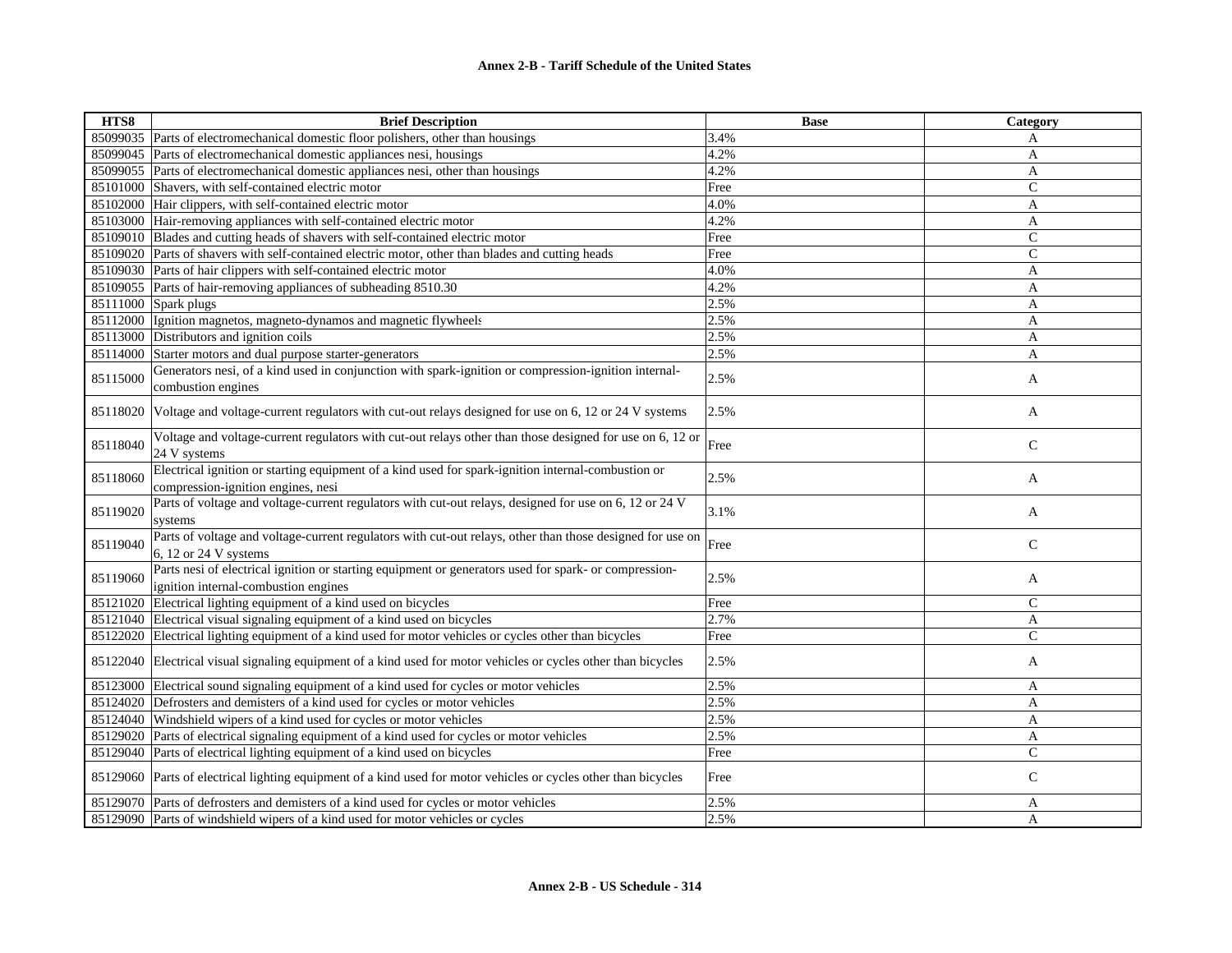| HTS8     | <b>Brief Description</b>                                                                                                                        | <b>Base</b> | Category       |
|----------|-------------------------------------------------------------------------------------------------------------------------------------------------|-------------|----------------|
|          | 85131020 Flashlights                                                                                                                            | 12.5%       | A              |
|          | 85131040 Portable electric lamps designed to function by their own source of energy, other than flashlights                                     | 3.5%        | A              |
| 85139020 | Parts of flashlights                                                                                                                            | 12.5%       | A              |
| 85139040 | Parts of portable electric lamps designed to function by their own source of energy, other than<br>flashlights                                  | 3.5%        | A              |
| 85141000 | Resistance heated industrial or laboratory furnaces and ovens                                                                                   | Free        | $\mathsf{C}$   |
| 85142040 | Industrial or laboratory microwave ovens for making hot drinks or for cooking or heating food                                                   | 4.0%        | A              |
| 85142060 | Industrial or laboratory microwave ovens, nesoi                                                                                                 | 4.2%        | A              |
| 85142080 | Industrial or laboratory furnaces and ovens (other than microwave) functioning by induction or<br>dielectric loss                               | Free        | $\mathbf C$    |
| 85143020 | Electric furnaces and ovens for diffusion, oxidation or annealing of semiconductor wafers                                                       | Free        | $\mathsf{C}$   |
| 85143060 | Industrial or laboratory electric furnaces and ovens, nesoi, for the rapid heating of semiconductor<br>wafers                                   | Free        | $\mathsf{C}$   |
| 85143080 | Industrial or laboratory electric furnaces and ovens, nesoi                                                                                     | 1.3%        | A              |
| 85144000 | Industrial or laboratory induction or dielectric heating equipment nesi                                                                         | Free        | $\overline{C}$ |
| 85149040 | Parts of industrial or laboratory microwaves                                                                                                    | 4.0%        | A              |
| 85149080 | Parts of industrial or laboratory electric furnaces and ovens and other industrial or laboratory induction<br>or dielectric heating equipment   | Free        | $\mathsf{C}$   |
|          | 85151100 Electric soldering irons and guns                                                                                                      | 2.5%        | A              |
|          | 85151900 Electric brazing or soldering machines and apparatus, other than soldering irons and guns                                              | Free        | $\mathsf{C}$   |
| 85152100 | Electric machines and apparatus for resistance welding of metal, fully or partly automatic                                                      | Free        | $\mathsf{C}$   |
| 85152900 | Electric machines and apparatus for resistance welding of metal, other than fully or partly automatic                                           | Free        | $\mathsf{C}$   |
| 85153100 | Electric machines and apparatus for arc (including plasma arc) welding of metals, fully or partly<br>automatic                                  | 1.6%        | A              |
| 85153900 | Electric machines and apparatus for arc (including plasma arc) welding of metals, other than fully or<br>partly automatic                       | 1.6%        | A              |
| 85158000 | Electric welding apparatus nesi, and electric machines and apparatus for hot spraying metals or sintered<br>metal carbides                      | Free        | $\mathsf{C}$   |
| 85159010 | Parts of electric welding die attach apparatus, tape automated bonders and wire bonders of subheading<br>8515.80 for assembly of semiconductors | Free        | $\mathsf{C}$   |
| 85159030 | Parts of electric welding machines and apparatus, nesoi                                                                                         | 1.6%        | A              |
| 85159040 | Parts of electric soldering or brazing machines & apparatus, & electric apparatus for hot spraying of<br>metals or sintered metal carbides      | Free        | $\mathsf{C}$   |
| 85161000 | Electric instantaneous or storage water heaters and immersion heaters                                                                           | Free        | $\mathsf{C}$   |
|          | 85162100 Electric storage heating radiators                                                                                                     | Free        | $\overline{C}$ |
|          | 85162900 Electric space heating apparatus and electric soil heating apparatus, other than storage heating radiators 3.7%                        |             | A              |
| 85163100 | Electrothermic hair dryers                                                                                                                      | 3.9%        | A              |
|          | 85163200 Electrothermic hairdressing apparatus other than hair dryers                                                                           | 3.9%        | A              |
|          | 85163300 Electrothermic hand drying apparatus                                                                                                   | Free        | $\mathcal{C}$  |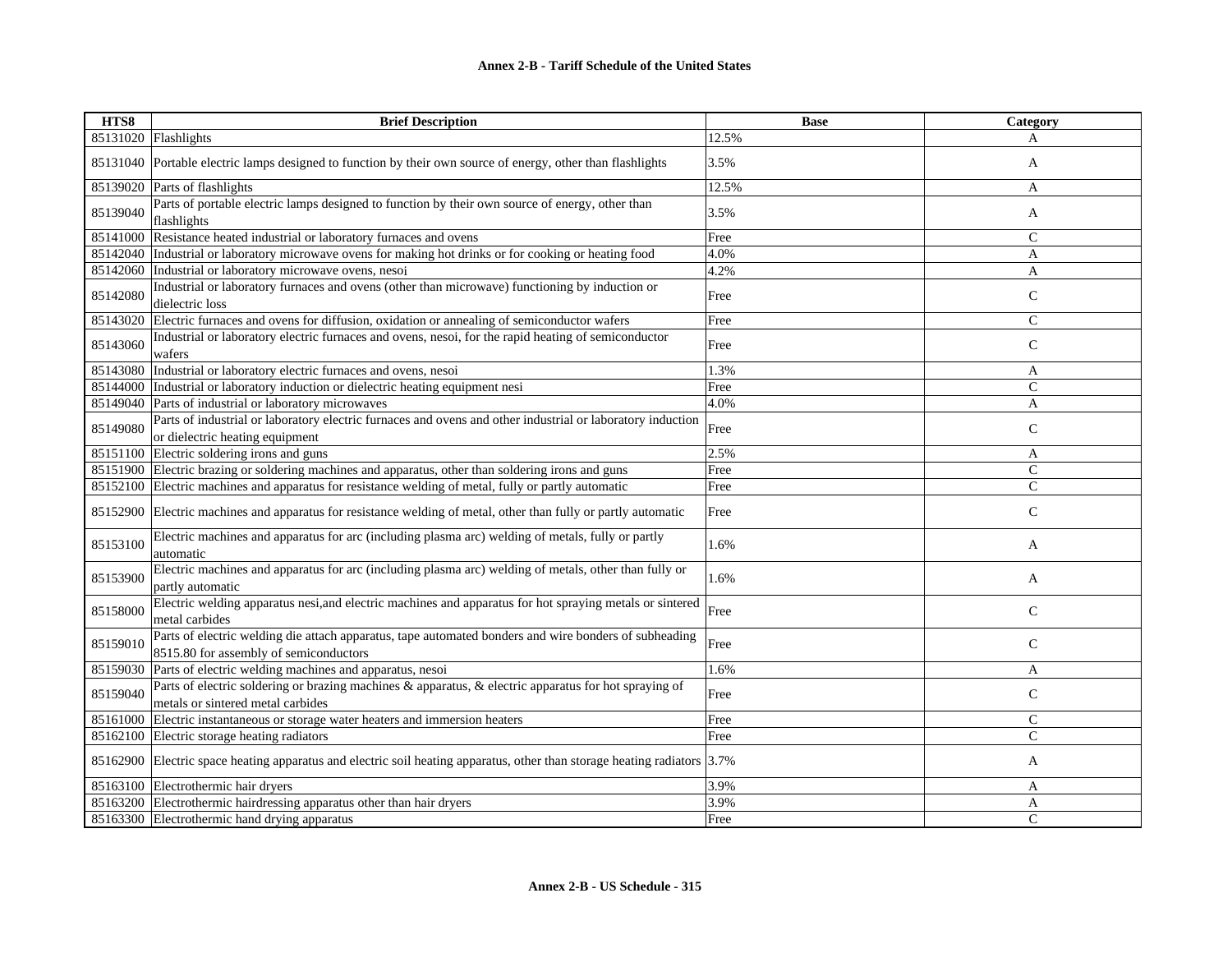| 85164020 Electric flatirons, travel type<br>C<br>Free<br>85164040<br>Electric flatirons, other than travel type<br>2.8%<br>A<br>Microwave ovens of a kind used for domestic purposes<br>2.0%<br>85165000<br>A<br>Electrothermic cooking stoves, ranges and ovens (excluding microwave ovens) of a kind used for<br>85166040<br>$\mathbf C$<br>Free<br>domestic purposes<br>Electrothermic cookers, cooking plates, boiling rings, grillers and roasters, nesi, of a kind used for<br>2.7%<br>85166060<br>A<br>domestic purposes<br>Electrothermic coffee or tea makers, for domestic purposes<br>3.7%<br>85167100<br>A<br>5.3%<br>$\overline{A}$<br>85167200 Electrothermic toasters, for domestic purposes<br>Electrothermic appliances nesi, of a kind used for domestic purposes<br>2.7%<br>85167900<br>A<br>Electric heating resistors assembled only with simple insulated former and electrical connectors, used<br>$\mathsf{C}$<br>85168040<br>Free<br>for anti-icing or de-icing<br>85168080<br>Electric heating resistors, nesi<br>Free<br>$\mathsf{C}$<br>85169005<br>Parts of electric heaters or heating apparatus of subheading 8516.10, 8516.21 or 8516.29<br>3.7%<br>A<br>3.9%<br>85169015<br>Housings for hand-drying apparatus of subheading 8516.33<br>A<br>3.9%<br>Housings and steel bases for electric flat irons of subheading 8516.40<br>85169025<br>A<br>Parts of domestic microwave ovens, assemblies, having more than one of: cooking chamber; structural<br>85169035<br>$\mathsf{C}$<br>Free<br>supporting chassis; door; outer case<br>Parts of domestic microwave ovens, printed circuit assemblies<br>$\mathsf{C}$<br>85169045<br>Free<br>$\mathsf{C}$<br>Parts of domestic microwave ovens, other nesi<br>Free<br>85169050<br>Parts of domestic electrothermic cooking stoves, ranges and ovens of subheading 8516.60.40, cooking<br>$\mathsf{C}$<br>85169055<br>Free<br>chambers whether or not assembled<br>Parts of domestic electrothermic cooking stoves, ranges and ovens of subheading 8516.60.40, top | HTS8     | <b>Brief Description</b> | <b>Base</b> | Category    |
|-----------------------------------------------------------------------------------------------------------------------------------------------------------------------------------------------------------------------------------------------------------------------------------------------------------------------------------------------------------------------------------------------------------------------------------------------------------------------------------------------------------------------------------------------------------------------------------------------------------------------------------------------------------------------------------------------------------------------------------------------------------------------------------------------------------------------------------------------------------------------------------------------------------------------------------------------------------------------------------------------------------------------------------------------------------------------------------------------------------------------------------------------------------------------------------------------------------------------------------------------------------------------------------------------------------------------------------------------------------------------------------------------------------------------------------------------------------------------------------------------------------------------------------------------------------------------------------------------------------------------------------------------------------------------------------------------------------------------------------------------------------------------------------------------------------------------------------------------------------------------------------------------------------------------------------------------------------------------------------------------------------------------------------------------|----------|--------------------------|-------------|-------------|
|                                                                                                                                                                                                                                                                                                                                                                                                                                                                                                                                                                                                                                                                                                                                                                                                                                                                                                                                                                                                                                                                                                                                                                                                                                                                                                                                                                                                                                                                                                                                                                                                                                                                                                                                                                                                                                                                                                                                                                                                                                               |          |                          |             |             |
|                                                                                                                                                                                                                                                                                                                                                                                                                                                                                                                                                                                                                                                                                                                                                                                                                                                                                                                                                                                                                                                                                                                                                                                                                                                                                                                                                                                                                                                                                                                                                                                                                                                                                                                                                                                                                                                                                                                                                                                                                                               |          |                          |             |             |
|                                                                                                                                                                                                                                                                                                                                                                                                                                                                                                                                                                                                                                                                                                                                                                                                                                                                                                                                                                                                                                                                                                                                                                                                                                                                                                                                                                                                                                                                                                                                                                                                                                                                                                                                                                                                                                                                                                                                                                                                                                               |          |                          |             |             |
|                                                                                                                                                                                                                                                                                                                                                                                                                                                                                                                                                                                                                                                                                                                                                                                                                                                                                                                                                                                                                                                                                                                                                                                                                                                                                                                                                                                                                                                                                                                                                                                                                                                                                                                                                                                                                                                                                                                                                                                                                                               |          |                          |             |             |
|                                                                                                                                                                                                                                                                                                                                                                                                                                                                                                                                                                                                                                                                                                                                                                                                                                                                                                                                                                                                                                                                                                                                                                                                                                                                                                                                                                                                                                                                                                                                                                                                                                                                                                                                                                                                                                                                                                                                                                                                                                               |          |                          |             |             |
|                                                                                                                                                                                                                                                                                                                                                                                                                                                                                                                                                                                                                                                                                                                                                                                                                                                                                                                                                                                                                                                                                                                                                                                                                                                                                                                                                                                                                                                                                                                                                                                                                                                                                                                                                                                                                                                                                                                                                                                                                                               |          |                          |             |             |
|                                                                                                                                                                                                                                                                                                                                                                                                                                                                                                                                                                                                                                                                                                                                                                                                                                                                                                                                                                                                                                                                                                                                                                                                                                                                                                                                                                                                                                                                                                                                                                                                                                                                                                                                                                                                                                                                                                                                                                                                                                               |          |                          |             |             |
|                                                                                                                                                                                                                                                                                                                                                                                                                                                                                                                                                                                                                                                                                                                                                                                                                                                                                                                                                                                                                                                                                                                                                                                                                                                                                                                                                                                                                                                                                                                                                                                                                                                                                                                                                                                                                                                                                                                                                                                                                                               |          |                          |             |             |
|                                                                                                                                                                                                                                                                                                                                                                                                                                                                                                                                                                                                                                                                                                                                                                                                                                                                                                                                                                                                                                                                                                                                                                                                                                                                                                                                                                                                                                                                                                                                                                                                                                                                                                                                                                                                                                                                                                                                                                                                                                               |          |                          |             |             |
|                                                                                                                                                                                                                                                                                                                                                                                                                                                                                                                                                                                                                                                                                                                                                                                                                                                                                                                                                                                                                                                                                                                                                                                                                                                                                                                                                                                                                                                                                                                                                                                                                                                                                                                                                                                                                                                                                                                                                                                                                                               |          |                          |             |             |
|                                                                                                                                                                                                                                                                                                                                                                                                                                                                                                                                                                                                                                                                                                                                                                                                                                                                                                                                                                                                                                                                                                                                                                                                                                                                                                                                                                                                                                                                                                                                                                                                                                                                                                                                                                                                                                                                                                                                                                                                                                               |          |                          |             |             |
|                                                                                                                                                                                                                                                                                                                                                                                                                                                                                                                                                                                                                                                                                                                                                                                                                                                                                                                                                                                                                                                                                                                                                                                                                                                                                                                                                                                                                                                                                                                                                                                                                                                                                                                                                                                                                                                                                                                                                                                                                                               |          |                          |             |             |
|                                                                                                                                                                                                                                                                                                                                                                                                                                                                                                                                                                                                                                                                                                                                                                                                                                                                                                                                                                                                                                                                                                                                                                                                                                                                                                                                                                                                                                                                                                                                                                                                                                                                                                                                                                                                                                                                                                                                                                                                                                               |          |                          |             |             |
|                                                                                                                                                                                                                                                                                                                                                                                                                                                                                                                                                                                                                                                                                                                                                                                                                                                                                                                                                                                                                                                                                                                                                                                                                                                                                                                                                                                                                                                                                                                                                                                                                                                                                                                                                                                                                                                                                                                                                                                                                                               |          |                          |             |             |
|                                                                                                                                                                                                                                                                                                                                                                                                                                                                                                                                                                                                                                                                                                                                                                                                                                                                                                                                                                                                                                                                                                                                                                                                                                                                                                                                                                                                                                                                                                                                                                                                                                                                                                                                                                                                                                                                                                                                                                                                                                               |          |                          |             |             |
|                                                                                                                                                                                                                                                                                                                                                                                                                                                                                                                                                                                                                                                                                                                                                                                                                                                                                                                                                                                                                                                                                                                                                                                                                                                                                                                                                                                                                                                                                                                                                                                                                                                                                                                                                                                                                                                                                                                                                                                                                                               |          |                          |             |             |
|                                                                                                                                                                                                                                                                                                                                                                                                                                                                                                                                                                                                                                                                                                                                                                                                                                                                                                                                                                                                                                                                                                                                                                                                                                                                                                                                                                                                                                                                                                                                                                                                                                                                                                                                                                                                                                                                                                                                                                                                                                               |          |                          |             |             |
|                                                                                                                                                                                                                                                                                                                                                                                                                                                                                                                                                                                                                                                                                                                                                                                                                                                                                                                                                                                                                                                                                                                                                                                                                                                                                                                                                                                                                                                                                                                                                                                                                                                                                                                                                                                                                                                                                                                                                                                                                                               |          |                          |             |             |
|                                                                                                                                                                                                                                                                                                                                                                                                                                                                                                                                                                                                                                                                                                                                                                                                                                                                                                                                                                                                                                                                                                                                                                                                                                                                                                                                                                                                                                                                                                                                                                                                                                                                                                                                                                                                                                                                                                                                                                                                                                               |          |                          |             |             |
|                                                                                                                                                                                                                                                                                                                                                                                                                                                                                                                                                                                                                                                                                                                                                                                                                                                                                                                                                                                                                                                                                                                                                                                                                                                                                                                                                                                                                                                                                                                                                                                                                                                                                                                                                                                                                                                                                                                                                                                                                                               |          |                          |             |             |
|                                                                                                                                                                                                                                                                                                                                                                                                                                                                                                                                                                                                                                                                                                                                                                                                                                                                                                                                                                                                                                                                                                                                                                                                                                                                                                                                                                                                                                                                                                                                                                                                                                                                                                                                                                                                                                                                                                                                                                                                                                               |          |                          |             |             |
|                                                                                                                                                                                                                                                                                                                                                                                                                                                                                                                                                                                                                                                                                                                                                                                                                                                                                                                                                                                                                                                                                                                                                                                                                                                                                                                                                                                                                                                                                                                                                                                                                                                                                                                                                                                                                                                                                                                                                                                                                                               | 85169065 |                          | Free        | $\mathsf C$ |
| surface panels w/orw/o elements or controls                                                                                                                                                                                                                                                                                                                                                                                                                                                                                                                                                                                                                                                                                                                                                                                                                                                                                                                                                                                                                                                                                                                                                                                                                                                                                                                                                                                                                                                                                                                                                                                                                                                                                                                                                                                                                                                                                                                                                                                                   |          |                          |             |             |
| Parts of domestic electrothermic cooking stoves, ranges and ovens of subheading 8516.60.40, door<br>85169075<br>$\mathsf{C}$<br>Free                                                                                                                                                                                                                                                                                                                                                                                                                                                                                                                                                                                                                                                                                                                                                                                                                                                                                                                                                                                                                                                                                                                                                                                                                                                                                                                                                                                                                                                                                                                                                                                                                                                                                                                                                                                                                                                                                                          |          |                          |             |             |
| assemblies<br>Parts of domestic electrothermic cooking stoves, ranges and ovens of subheading 8516.60.40, other                                                                                                                                                                                                                                                                                                                                                                                                                                                                                                                                                                                                                                                                                                                                                                                                                                                                                                                                                                                                                                                                                                                                                                                                                                                                                                                                                                                                                                                                                                                                                                                                                                                                                                                                                                                                                                                                                                                               |          |                          |             |             |
| 85169080<br>$\mathsf{C}$<br>Free                                                                                                                                                                                                                                                                                                                                                                                                                                                                                                                                                                                                                                                                                                                                                                                                                                                                                                                                                                                                                                                                                                                                                                                                                                                                                                                                                                                                                                                                                                                                                                                                                                                                                                                                                                                                                                                                                                                                                                                                              |          |                          |             |             |
| nesi<br>3.9%<br>85169085<br>Housings for domestic electrothermic toasters<br>A                                                                                                                                                                                                                                                                                                                                                                                                                                                                                                                                                                                                                                                                                                                                                                                                                                                                                                                                                                                                                                                                                                                                                                                                                                                                                                                                                                                                                                                                                                                                                                                                                                                                                                                                                                                                                                                                                                                                                                |          |                          |             |             |
| Parts of electric instantaneous or storage water heaters and immersion heaters and other domestic                                                                                                                                                                                                                                                                                                                                                                                                                                                                                                                                                                                                                                                                                                                                                                                                                                                                                                                                                                                                                                                                                                                                                                                                                                                                                                                                                                                                                                                                                                                                                                                                                                                                                                                                                                                                                                                                                                                                             |          |                          |             |             |
| 85169090<br>3.9%<br>A<br>electrothermic appliance, nesi                                                                                                                                                                                                                                                                                                                                                                                                                                                                                                                                                                                                                                                                                                                                                                                                                                                                                                                                                                                                                                                                                                                                                                                                                                                                                                                                                                                                                                                                                                                                                                                                                                                                                                                                                                                                                                                                                                                                                                                       |          |                          |             |             |
| Line telephone sets with cordless handsets<br>$\mathsf{C}$<br>85171100<br>Free                                                                                                                                                                                                                                                                                                                                                                                                                                                                                                                                                                                                                                                                                                                                                                                                                                                                                                                                                                                                                                                                                                                                                                                                                                                                                                                                                                                                                                                                                                                                                                                                                                                                                                                                                                                                                                                                                                                                                                |          |                          |             |             |
| 85171940<br>Videophones<br>$\mathsf{C}$<br>Free                                                                                                                                                                                                                                                                                                                                                                                                                                                                                                                                                                                                                                                                                                                                                                                                                                                                                                                                                                                                                                                                                                                                                                                                                                                                                                                                                                                                                                                                                                                                                                                                                                                                                                                                                                                                                                                                                                                                                                                               |          |                          |             |             |
| $\mathsf{C}$<br>Telephone sets, nesoi<br>85171980<br>Free                                                                                                                                                                                                                                                                                                                                                                                                                                                                                                                                                                                                                                                                                                                                                                                                                                                                                                                                                                                                                                                                                                                                                                                                                                                                                                                                                                                                                                                                                                                                                                                                                                                                                                                                                                                                                                                                                                                                                                                     |          |                          |             |             |
| 85172100 Facsimile machines<br>$\mathcal{C}$<br>Free                                                                                                                                                                                                                                                                                                                                                                                                                                                                                                                                                                                                                                                                                                                                                                                                                                                                                                                                                                                                                                                                                                                                                                                                                                                                                                                                                                                                                                                                                                                                                                                                                                                                                                                                                                                                                                                                                                                                                                                          |          |                          |             |             |
| 85172200<br>$\mathsf{C}$<br>Teleprinters<br>Free                                                                                                                                                                                                                                                                                                                                                                                                                                                                                                                                                                                                                                                                                                                                                                                                                                                                                                                                                                                                                                                                                                                                                                                                                                                                                                                                                                                                                                                                                                                                                                                                                                                                                                                                                                                                                                                                                                                                                                                              |          |                          |             |             |
| 85173015 Electrical central office telephone switching apparatus<br>$\mathsf{C}$<br>Free                                                                                                                                                                                                                                                                                                                                                                                                                                                                                                                                                                                                                                                                                                                                                                                                                                                                                                                                                                                                                                                                                                                                                                                                                                                                                                                                                                                                                                                                                                                                                                                                                                                                                                                                                                                                                                                                                                                                                      |          |                          |             |             |
| $\mathsf{C}$<br>85173020 Electrical private branch exchange telephonic switching apparatus<br>Free                                                                                                                                                                                                                                                                                                                                                                                                                                                                                                                                                                                                                                                                                                                                                                                                                                                                                                                                                                                                                                                                                                                                                                                                                                                                                                                                                                                                                                                                                                                                                                                                                                                                                                                                                                                                                                                                                                                                            |          |                          |             |             |
| $\mathsf{C}$<br>85173025 Electronic key telephonic switching system<br>Free                                                                                                                                                                                                                                                                                                                                                                                                                                                                                                                                                                                                                                                                                                                                                                                                                                                                                                                                                                                                                                                                                                                                                                                                                                                                                                                                                                                                                                                                                                                                                                                                                                                                                                                                                                                                                                                                                                                                                                   |          |                          |             |             |
| 85173030 Electrical telephonic switching apparatus, nesi<br>$\mathsf{C}$<br>Free                                                                                                                                                                                                                                                                                                                                                                                                                                                                                                                                                                                                                                                                                                                                                                                                                                                                                                                                                                                                                                                                                                                                                                                                                                                                                                                                                                                                                                                                                                                                                                                                                                                                                                                                                                                                                                                                                                                                                              |          |                          |             |             |
| 85173050 Electrical telegraphic switching apparatus<br>$\mathsf{C}$<br>Free                                                                                                                                                                                                                                                                                                                                                                                                                                                                                                                                                                                                                                                                                                                                                                                                                                                                                                                                                                                                                                                                                                                                                                                                                                                                                                                                                                                                                                                                                                                                                                                                                                                                                                                                                                                                                                                                                                                                                                   |          |                          |             |             |
| C<br>85175010 Modems, of a kind used with data processing machines of heading 8471<br>Free                                                                                                                                                                                                                                                                                                                                                                                                                                                                                                                                                                                                                                                                                                                                                                                                                                                                                                                                                                                                                                                                                                                                                                                                                                                                                                                                                                                                                                                                                                                                                                                                                                                                                                                                                                                                                                                                                                                                                    |          |                          |             |             |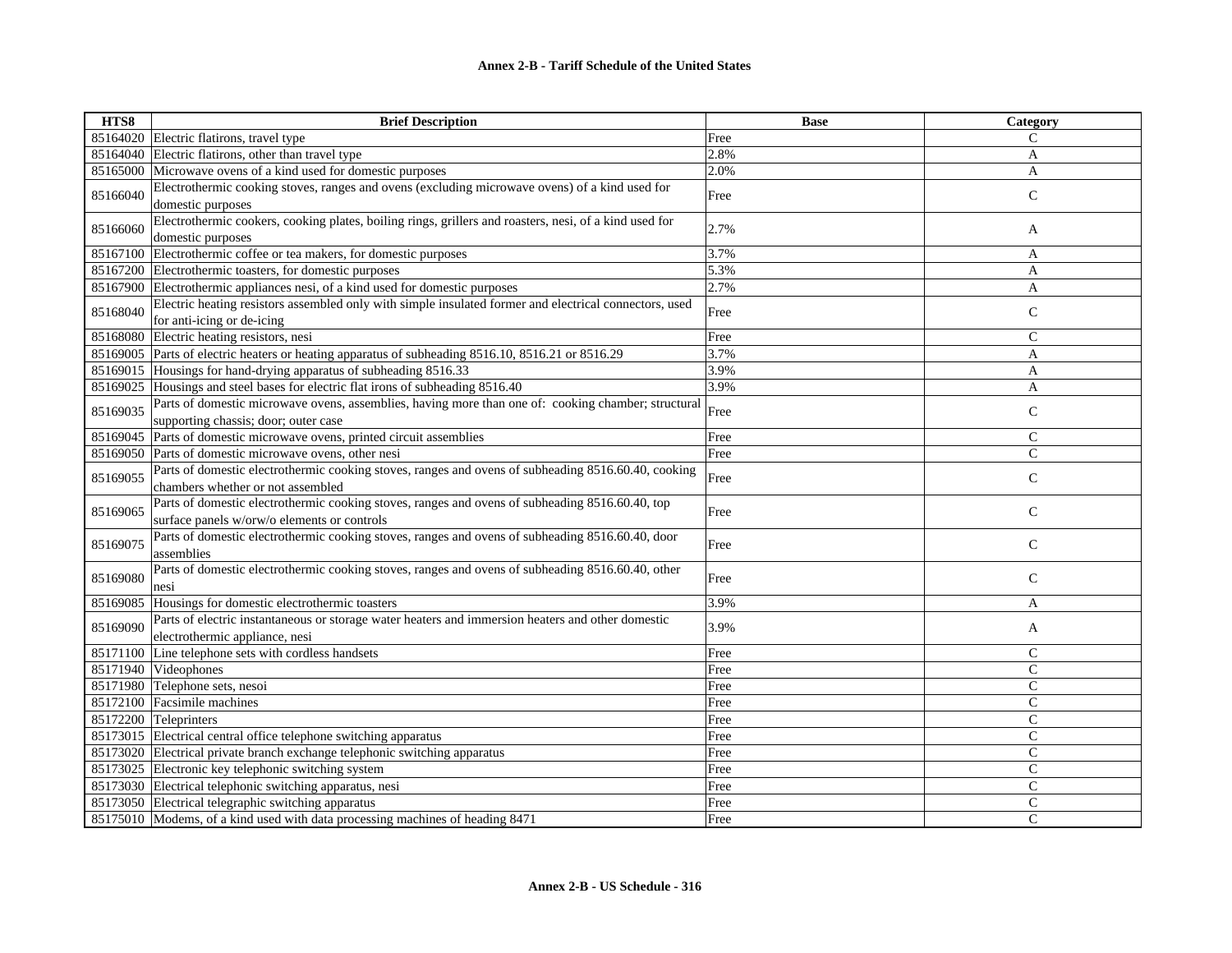| HTS8     | <b>Brief Description</b>                                                                                                                        | <b>Base</b> | Category      |
|----------|-------------------------------------------------------------------------------------------------------------------------------------------------|-------------|---------------|
|          | 85175050 Electrical apparatus for telephonic carrier-current line systems or for digital line systems, nesoi                                    | Free        | C             |
| 85175060 | Electrical apparatus for telegraphic carrier-current line systems, nesoi                                                                        | Free        | $\mathsf{C}$  |
| 85175090 | Electrical apparatus for telegraphic digital line systems, nesoi                                                                                | Free        | $\mathsf{C}$  |
| 85178010 | Other electrical telephonic apparatus, nesoi                                                                                                    | Free        | $\mathsf{C}$  |
| 85178020 | Other electrical telegraphic apparatus, nesoi                                                                                                   | Free        | $\mathsf{C}$  |
| 85179004 | Parts of facsimile machines specified in additional U.S. note 7 to this chapter                                                                 | Free        | $\mathsf{C}$  |
|          | 85179008 Parts of facsimile machines other than those specified in additional U.S. note 7 to this chapter                                       | Free        | $\mathsf{C}$  |
|          | 85179012 Parts of telephone sets, incorporating printed circuit assemblies                                                                      | Free        | $\mathsf{C}$  |
|          | 85179016 Parts of teleprinters (including teletypewriters), incorporating printed circuit assemblies                                            | Free        | $\mathsf{C}$  |
|          | 85179024 Parts of electrical telephonic switching or terminal apparatus, incorporating printed circuit assemblies                               | Free        | $\mathsf{C}$  |
|          | 85179026 Parts of electrical telegraphic switching apparatus, nesi, incorporating printed circuit assemblies                                    | Free        | $\mathsf{C}$  |
|          | 85179032 Parts of electrical telephonic apparatus, nesi, incorporating printed circuit assemblies                                               | Free        | $\mathsf{C}$  |
|          | 85179034 Parts of electrical telephonic or telegraphic apparatus, nesi, incorporating printed circuit assemblies                                | Free        | $\mathsf{C}$  |
|          | 85179036 Printed circuit assemblies for telephonic switching or terminal apparatus (other than telephone sets)                                  | Free        | $\mathsf{C}$  |
| 85179038 | Printed circuit assemblies for telephonic apparatus, other than switching or terminal apparatus                                                 | Free        | $\mathsf{C}$  |
| 85179044 | Printed circuit assemblies for telegraphic apparatus                                                                                            | Free        | $\mathsf{C}$  |
| 85179048 | Parts of printed circuit assemblies for telephonic switching or terminal apparatus (other than telephone<br>sets)                               | Free        | $\mathsf{C}$  |
|          | 85179052 Parts for printed circuit assemblies for telephonic apparatus, other than switching or terminal apparatus Free                         |             | $\mathsf{C}$  |
| 85179056 | Parts for printed circuit assemblies for telegraphic apparatus                                                                                  | Free        | $\mathsf{C}$  |
| 85179058 | Other parts for telephonic switching or terminal apparatus (other than telephone sets), nesi                                                    | Free        | $\mathsf{C}$  |
| 85179064 | Other parts for telephonic apparatus, other than switching or terminal apparatus, nesi                                                          | Free        | $\mathsf{C}$  |
| 85179066 | Other parts for telegraphic apparatus, nesi                                                                                                     | Free        | $\mathsf{C}$  |
| 85181040 | Microphones having a frequency range of 300Hz-3.4kHz with diameter not over 10 mm and height not<br>over 3 mm, for telecommunication            | Free        | $\mathsf{C}$  |
| 85181080 | Microphones and stands therefor, nesoi                                                                                                          | 4.9%        | A             |
| 85182100 | Single loudspeakers mounted in their enclosures                                                                                                 | 4.9%        | A             |
| 85182200 | Multiple loudspeakers mounted in the same enclosure                                                                                             | 4.9%        | A             |
| 85182940 | Loudspeakers not mounted in their enclosures, with frequency range of 300Hz to 3.4kHz, with a<br>diameter not over 50 mm, for telecommunication | Free        | $\mathsf{C}$  |
| 85182980 | Loudspeakers nesoi, not mounted in their enclosures, nesoi                                                                                      | 4.9%        | A             |
|          | 85183010 Line telephone handsets                                                                                                                | Free        | $\mathsf{C}$  |
|          | 85183020 Headphones, earphones and combined microphone/speaker sets, other than telephone handsets                                              | 4.9%        | A             |
| 85184010 | Audio-frequency electric amplifiers for use as repeaters in line telephony                                                                      | Free        | $\mathcal{C}$ |
| 85184020 | Audio-frequency electric amplifiers, other than for use as repeaters in line telephony                                                          | 4.9%        | A             |
| 85185000 | Electric sound amplifier sets                                                                                                                   | 4.9%        | A             |
|          | 85189020 Printed circuit assemblies of line telephone handsets; parts of repeaters                                                              | Free        | Ċ             |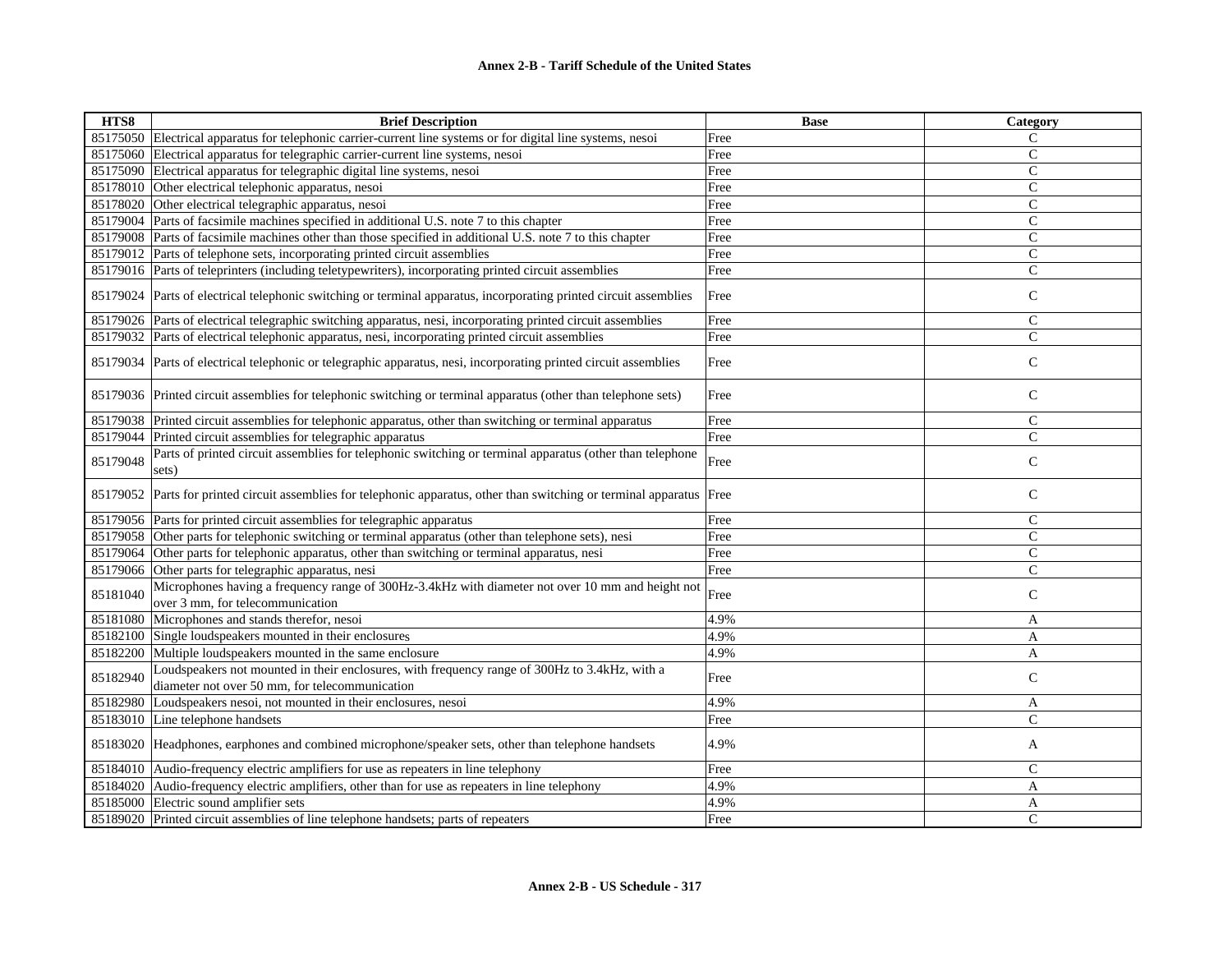| HTS8     | <b>Brief Description</b>                                                                                                                         | <b>Base</b> | Category       |
|----------|--------------------------------------------------------------------------------------------------------------------------------------------------|-------------|----------------|
| 85189040 | Parts of telephone handsets other than printed circuit assemblies                                                                                | 8.5%        | A              |
| 85189060 | Printed circuit assemblies of the microphones of subheading 8518.10.40 or the loudspeakers of<br>subheading 8518.29.40                           | Free        | $\mathsf{C}$   |
| 85189080 | Parts of microphones & stands, loudspeakers, headphones & earphones nesi, electric amplifiers, &<br>electric sound amplifier sets, neso          | 4.9%        | A              |
| 85191000 | Coin- or token-operated record players                                                                                                           | Free        | $\mathcal{C}$  |
| 85192100 | Record players, other than coin- or token-operated, without loudspeaker                                                                          | Free        | $\mathsf{C}$   |
| 85192900 | Record players other than coin- or token-operated, with loudspeakers                                                                             | 3.9%        | A              |
| 85193100 | Turntables with automatic record changing mechanism                                                                                              | 3.9%        | $\mathbf{A}$   |
| 85193900 | Turntables without automatic record changing mechanism                                                                                           | Free        | $\mathsf{C}$   |
| 85194000 | Transcribing machines                                                                                                                            | 3.9%        | A              |
| 85199200 | Pocket-size cassette players (non-recording)                                                                                                     | Free        | $\overline{C}$ |
| 85199340 | Cassette players (non-recording) designed exclusively for motor-vehicle installation (non-recording)                                             | 3.7%        | A              |
| 85199380 | Cassette players (non-recording), nesoi                                                                                                          | Free        | $\mathsf{C}$   |
| 85199900 | Sound reproducing apparatus nesi, not incorporating a sound recording device                                                                     | Free        | $\mathsf{C}$   |
| 85201000 | Dictating machines not capable of operating without an external source of power                                                                  | Free        | $\mathsf{C}$   |
| 85202000 | Telephone answering machines                                                                                                                     | Free        | $\mathsf{C}$   |
| 85203200 | Digital audio magnetic tape recorders incorporating sound reproducing apparatus                                                                  | Free        | $\mathsf{C}$   |
| 85203300 | Cassette type magnetic tape recorders (other than digit audio type) incorporating sound reproducing<br>apparatus                                 | Free        | $\mathbf C$    |
| 85203900 | Magnetic tape recorders, other than cassette type, incorporating sound reproducing apparatus                                                     | Free        | $\mathsf{C}$   |
| 85209000 | Sound recording apparatus, whether or not incorporating a sound reproducing device, nesi                                                         | Free        | $\mathcal{C}$  |
| 85211030 | Color, cartridge or cassette magnetic tape-type video players                                                                                    | Free        | $\mathsf{C}$   |
| 85211060 | Color, cartridge or cassette magnetic tape-type video recording and reproducing apparatus, nesi                                                  | Free        | $\mathsf{C}$   |
| 85211090 | Magnetic tape-type video recording or reproducing apparatus, other than color, cartridge or cassette<br>type                                     | Free        | $\mathsf{C}$   |
| 85219000 | Video recording or reproducing apparatus, other than magnetic tape-type                                                                          | Free        | $\mathcal{C}$  |
| 85221000 | Pick-up cartridges for use with apparatus of heading 8519 to 8521                                                                                | 3.9%        | A              |
| 85229025 | Assemblies & subassemblies of articles of 8520.90, consisting of 2 or more pieces fastened together,<br>printed circuit assemblies               | 2.0%        | A              |
| 85229035 | Assemblies & subassemblies of articles of 8520.90, consisting of 2 or more pieces fastened together,<br>other than printed circuit assemblies    | 2.0%        | A              |
| 85229045 | Other parts of telephone answering machines, printed circuit assemblies                                                                          | Free        | $\mathsf{C}$   |
| 85229055 | Other parts of telephone answering machines, other than printed circuit assemblies                                                               | 2.0%        | A              |
| 85229065 | Parts and accessories of apparatus of headings 8519 to 8521, nesi, printed circuit assemblies                                                    | 2.0%        | A              |
| 85229075 | Parts and accessories of apparatus of headings 8519 to 8521, nesi, other than printed circuit assemblies 2.0%                                    |             | A              |
| 85231100 | Prepared unrecorded magnetic tapes for sound recording or similar recording of other phenomena, of a<br>width not exceeding 4 mm                 | Free        | $\mathsf C$    |
| 85231200 | Prepared unrecorded magnetic tapes for sound recording or similar recording of other phenomena, width<br>exceeding 4 mm but not exceeding 6.5 mm |             | $\mathsf{C}$   |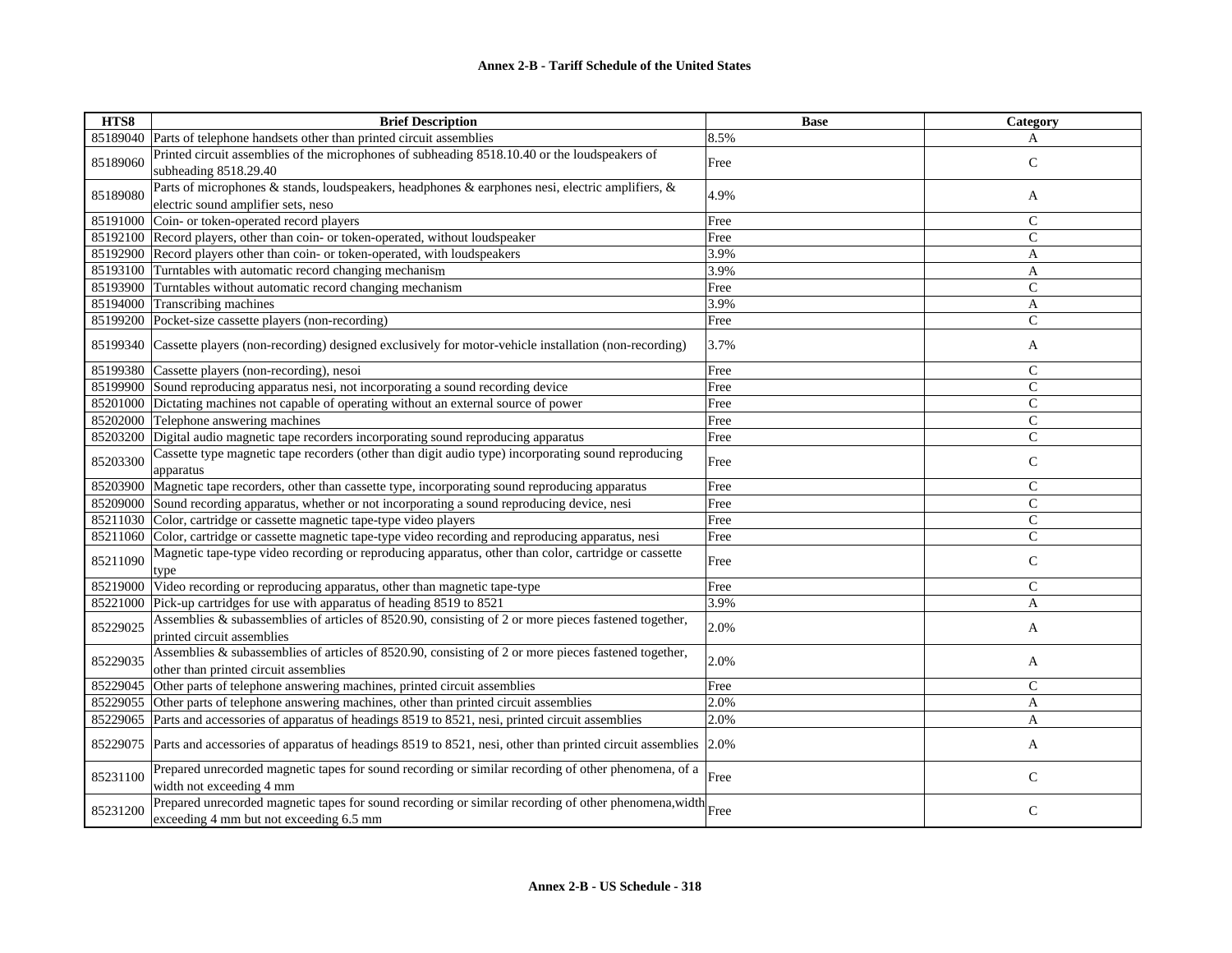| HTS8     | <b>Brief Description</b>                                                                                                                        | <b>Base</b>                       | Category       |
|----------|-------------------------------------------------------------------------------------------------------------------------------------------------|-----------------------------------|----------------|
| 85231300 | Prepared unrecorded magnetic tapes for sound recording or similar recording of other phenomena, of a<br>width exceeding 6.5 mm                  | Free                              | $\mathcal{C}$  |
| 85232000 | Prepared unrecorded magnetic discs for sound recording or similar recording of other phenomena                                                  | Free                              | $\mathsf{C}$   |
| 85233000 | Cards incorporating a magnetic stripe for sound recording or similar recording of other phenomena,<br>prepared but unrecorded                   | Free                              | $\mathsf{C}$   |
| 85239000 | Prepared unrecorded media for sound recording or similar recording of other phenomena, other than<br>magnetic tapes and magnetic discs          | Free                              | $\mathsf{C}$   |
| 85241000 | Phonograph records for sound or similarly recorded phenomena                                                                                    | 1.8%                              | A              |
|          | 85243100 Pre-recorded discs for laser reading systems, reproducing phenomena other than sound or image                                          | Free                              | $\mathsf C$    |
| 85243200 | Pre-recorded discs for laser reading systems, reproducing sound only                                                                            | Free                              | $\mathsf{C}$   |
| 85243940 | Recorded discs for laser system, instructions, data, sound & image, in binary, manipulate & interactive,<br>by ADP machine; propietary media    | Free                              | $\mathbf C$    |
|          | 85243980 Pre-recorded discs for laser reading systems, reproducing sound and images or images only, nesoi                                       | 2.7%                              | A              |
| 85244000 | Pre-recorded magnetic tapes, reproducing phenomena other than sound or image                                                                    | Free                              | $\mathsf{C}$   |
| 85245110 | Pre-recorded magnetic tapes, of a width not exceeding 4 mm, of news sound recording relating to<br>current events                               | Free                              | $\mathsf{C}$   |
|          | 85245130 Pre-recorded magnetic tapes, of a width not exceeding 4 mm, nesoi                                                                      | 4.8 cents/m2 of recording surface | A              |
|          | 85245210 Pre-recorded magnetic video tape recordings of a width exceeding 4 mm but not exceeding 6.5 mm                                         | $0.33$ cents/lin. M               | A              |
|          | 85245220 Pre-recorded magnetic tapes of a width exceeding 4 mm but not exceeding 6.5 mm, nesoi                                                  | 4.8 cents/m2 of recording surface | A              |
|          | 85245310 Pre-recorded magnetic video tape recordings of a width exceeding 6.5 mm                                                                | Free                              | $\mathsf{C}$   |
| 85245320 | Pre-recorded magnetic tapes of a width exceeding 6.5 mm, nesoi                                                                                  | 4.8 cents/m2 of recording         | A              |
| 85246000 | Pre-recorded sound or other similar recorded phenomena, recorded on cards incorporating a magnetic<br>stripe                                    | Free                              | $\mathsf{C}$   |
| 85249100 | Pre-recorded media, nesoi, with recordings of phenomena other than sound or image                                                               | Free                              | $\mathsf{C}$   |
| 85249920 | Master records or metal matrices therefrom for use in the production of sound records for export;<br>recordings on wire                         | Free                              | $\mathsf C$    |
| 85249940 | Pre-recorded media of sound or other similar recorded phenomena, nesoi                                                                          | Free                              | $\mathsf{C}$   |
| 85251010 | Television transmission set top boxes which have a communication function                                                                       | Free                              | $\mathsf{C}$   |
| 85251030 | Transmission apparatus for television, nesoi                                                                                                    | 1.8%                              | A              |
| 85251070 | Transmission apparatus for radiobroadcasting                                                                                                    | 3.0%                              | A              |
| 85251090 | Transmission apparatus for radiotelephony or radiotelegraphy                                                                                    | Free                              | $\mathsf{C}$   |
| 85252005 | Citizens Band (CB) transceivers, hand-held                                                                                                      | Free                              | $\mathsf{C}$   |
| 85252015 | Citizens Band (CB) transceivers, other than hand-held                                                                                           | Free                              | $\mathsf{C}$   |
| 85252020 | Low-power radiotelephonic transceivers operating on frequencies from 49.82 to 49.90 Mhz                                                         | Free                              | $\mathsf{C}$   |
| 85252030 | Transceivers nesi, for radiotelephony, radiotelegraphy or radiobroadcasting                                                                     | Free                              | $\overline{C}$ |
| 85252090 | Transmission apparatus incorp. reception app. (other than transceivers) for radiotelephony,<br>radiotelegraphy, radiobroadcasting or television | Free                              | $\mathsf{C}$   |
| 85253030 | Television cameras, gyrostabilized                                                                                                              | 2.1%                              | A              |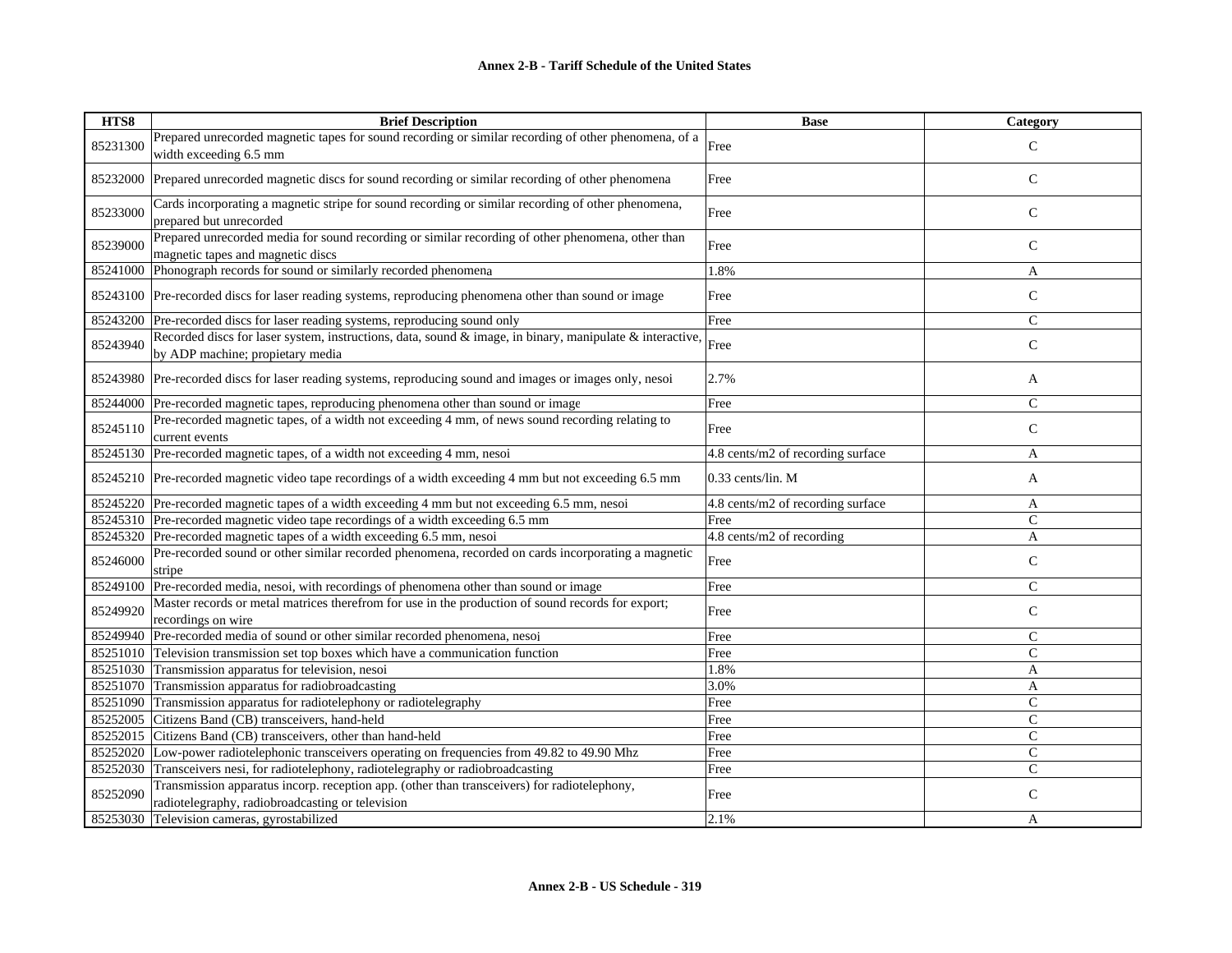| HTS8     | <b>Brief Description</b>                                                                                                                        | <b>Base</b> | Category      |
|----------|-------------------------------------------------------------------------------------------------------------------------------------------------|-------------|---------------|
| 85253060 | Television cameras, studio type, other than shoulder-carried or other portable cameras                                                          | 2.1%        | A             |
| 85253090 | Television cameras, nesi                                                                                                                        | 2.1%        | A             |
| 85254040 | Digital still image video cameras                                                                                                               | Free        | $\mathsf{C}$  |
| 85254080 | Still image video cameras (other than digital) and other video camera recorders                                                                 | 2.1%        | A             |
|          | 85261000 Radar apparatus                                                                                                                        | Free        | $\mathsf{C}$  |
| 85269100 | Radio navigational aid apparatus, other than radar                                                                                              | Free        | $\mathsf{C}$  |
| 85269200 | Radio remote control apparatus                                                                                                                  | 4.9%        | A             |
| 85271200 | Pocket-size radio cassette players                                                                                                              | Free        | $\mathsf{C}$  |
| 85271311 | Radio-tape player combination (other than pocket-size radio cassette type),nonrecording,capable of<br>operating w/o an external source of power | Free        | $\mathsf{C}$  |
|          | 85271320 Radio-tape recorder combinations, capable of operating without an external source of power, nesoi                                      | Free        | $\mathsf{C}$  |
| 85271340 | Radio-phonograph combinations, capable of operating without external power source, nesoi                                                        | Free        | $\mathcal{C}$ |
| 85271360 | Radiobroadcast receivers capable of operating without external power source, combined with sound<br>recording or reproducing apparatus, nesoi   | Free        | $\mathsf{C}$  |
| 85271910 | Radiobroadcast receivers, able to operate w/o external power, with clock or clock-timer, valued not<br>over \$40, not for motor vehicles        | Free        | $\mathsf{C}$  |
| 85271950 | Radiobroadcast receivers, capable of operation w/o external power, nesi                                                                         | 3.0%        | A             |
| 85272110 | Radio-tape player combinations not operable without external power source, for motor vehicles                                                   | 2.0%        | A             |
| 85272140 | Radiobroadcast receivers not operable w/o external power source, for motor veh., combined with sound<br>recording/reproducing apparatus, nesi   | Free        | $\mathsf{C}$  |
| 85272940 | Radiobroadcast receivers, not operating w/o external power, for motor vehicles, w/o sound recording or<br>reproducing apparatus, FM or AM/FM    | 4.4%        | A             |
| 85272980 | Radiobroadcast receivers, not operating w/o external power, for motor vehicles, w/o sound recording or<br>reproducing apparatus, other          | 4.4%        | A             |
| 85273105 | Radiobroadcast receiver combined w/ sound recording or reproducing apparatus for connection to<br>telegraphic/telephonic apparatus/network      | 4.9%        | A             |
| 85273140 | Radiobroadcast receiver combinations incorporating tape players, nesi                                                                           | 1.0%        | A             |
| 85273150 | Radiobroadcast receiver combinations incorporating tape recorders, nesi                                                                         | 2.5%        | A             |
| 85273160 | Radiobroadcast receivers combined with sound recording or reproducing apparatus, nesi                                                           | Free        | $\mathsf{C}$  |
| 85273210 | Radiobroadcast receiver with clock or clock-timer, n/for m.v., n/combined w/sound recording or<br>reproducing app., valued $<$ or $=$ \$40 ea   | Free        | $\mathsf{C}$  |
| 85273250 | Radiobroadcast receiver with clock or clock timer, n/for m.v., n/combined w/sound recording or<br>reproducing app., valued $> $40$ ea           | 3.0%        | A             |
| 85273900 | Radiobroadcast receivers nesi, including apparatus capable of receiving also radiotelephony or<br>radiotelegraphy                               | 3.0%        | A             |
| 85279040 | Radio reception apparatus nesi, for connection to telegraphic/telephonic apparatus or instruments or to<br>telegraphic/telephonic networks      | Free        | $\mathsf{C}$  |
| 85279050 | Infant nursery monitor systems, consisting, in the same package, of a radio transmitter, electrical<br>adapter and radio receiver               | Free        | $\mathsf{C}$  |
| 85279086 | Radiotelegraphy or radiotelephony paging receivers                                                                                              | Free        | $\mathsf{C}$  |
|          | 85279095 Reception apparatus for radiotelegraphy, radiotelephony, radiobroadcasting, nesoi                                                      | 6.0%        | A             |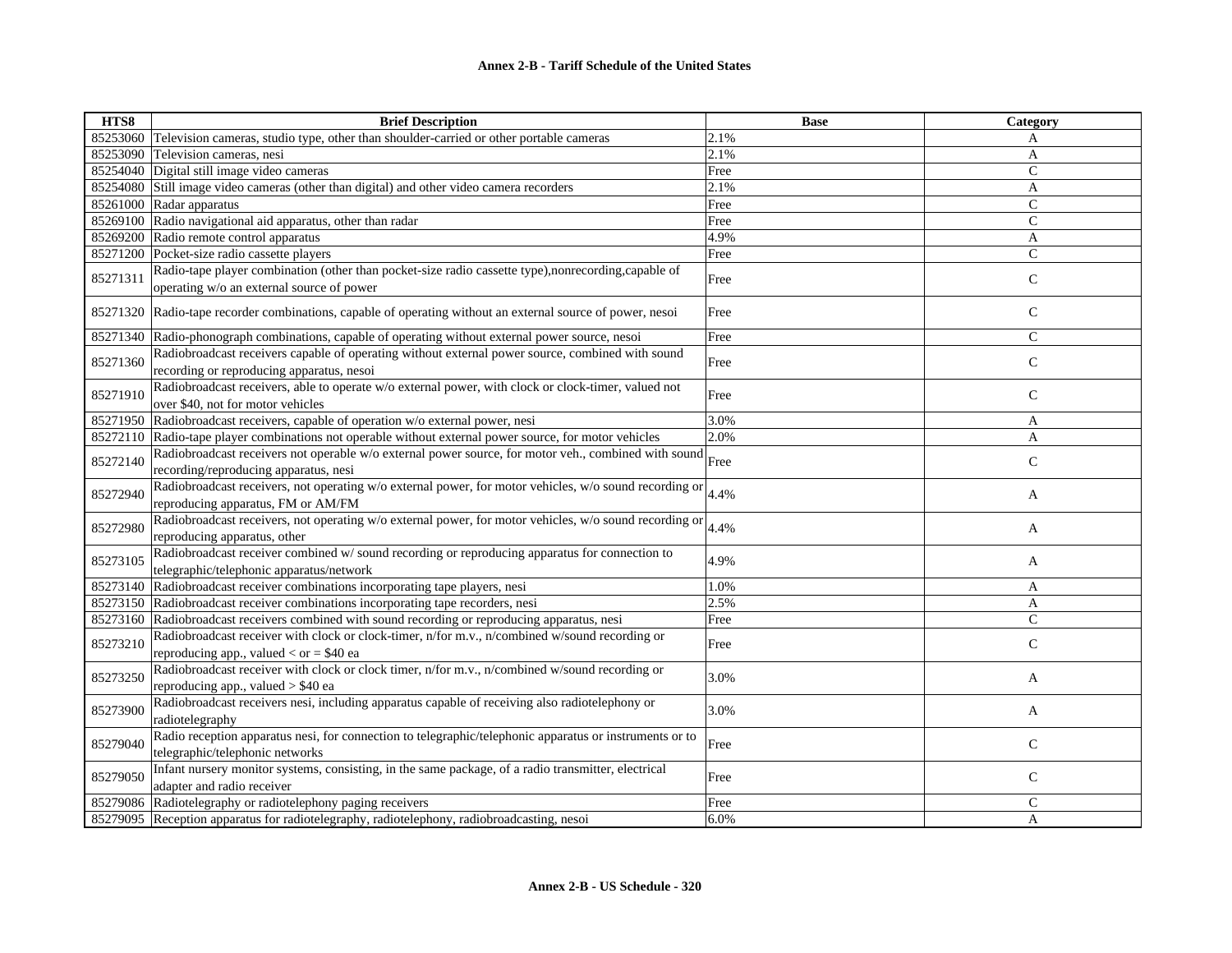| HTS8     | <b>Brief Description</b>                                                                                                                     | <b>Base</b> | Category      |
|----------|----------------------------------------------------------------------------------------------------------------------------------------------|-------------|---------------|
| 85281204 | Incomplete or unfinished color tv reception apparatus, w/o cathode-ray tube, flat panel screen, or                                           | Free        | $\mathcal{C}$ |
|          | similar display, incorp. VCR or player                                                                                                       |             |               |
| 85281208 | Incomplete or unfinished color tv reception apparatus, w/o cathode-ray tube, flat panel screen, or                                           | Free        | ${\bf C}$     |
|          | similar display, n/incorp. VCR or player                                                                                                     |             |               |
| 85281212 | Non-high definition color television reception apparatus, nonprojection, w/CRT, video display diag. not                                      | Free        | $\mathsf{C}$  |
|          | ov 34.29 cm, incorp. a VCR or player                                                                                                         |             |               |
| 85281216 | Non-high def. color television reception app., nonprojection, w/CRT, display diag. ov 34.29 cm but                                           | 3.9%        | A             |
|          | n/ov 35.56 cm, incorp. VCR or player                                                                                                         |             |               |
| 85281220 | Non-high def. color television reception app., nonprojection, w/CRT, video display diag. not ov 34.29                                        | Free        | $\mathsf{C}$  |
|          | cm, not incorporating VCR or player                                                                                                          |             |               |
| 85281224 | Non-high def. color television reception app., nonprojection, w/CRT, display diag. ov 34.29 cm but                                           | 5.0%        | A             |
|          | n/ov 35.56 cm, n/incorp. VCR or player                                                                                                       |             |               |
| 85281228 | Non-high definition color television reception app., nonprojection, w/CRT, video display diag. ov                                            | 3.9%        | A             |
|          | 35.56 cm, incorporating a VCR or player                                                                                                      |             |               |
| 85281232 | Non-high definition color television reception apparatus, nonprojection, w/CRT, video display diag. ov                                       | 5.0%        | B             |
|          | 35.56 cm, not incorp. a VCR or player<br>Non-high definition color television reception apparatus, projection type, with a cathode-ray tube, |             |               |
| 85281236 | incorporating a VCR or player                                                                                                                | 3.9%        | A             |
| 85281240 | Non-high definition color television reception apparatus, projection type, with a cathode-ray tube, not                                      |             |               |
|          | incorporating a VCR or player                                                                                                                | 5.0%        | B             |
|          | High definition color television reception apparatus, nonprojection, with cathode-ray tube,                                                  |             |               |
| 85281244 | incorporating a VCR or player                                                                                                                | 3.9%        | A             |
|          | High definition color television reception apparatus, nonprojection, with cathode-ray tube, not                                              |             |               |
| 85281248 | incorporating a VCR or player                                                                                                                | 5.0%        | B             |
|          | High definition color television reception apparatus, projection type, with cathode-ray tube,                                                |             |               |
| 85281252 | incorporating a VCR or player                                                                                                                | 3.9%        | A             |
|          | High definition color television reception apparatus, projection type, with cathode-ray tube, not                                            |             |               |
| 85281256 | incorporating a VCR or player                                                                                                                | 5.0%        | B             |
|          | Color television reception apparatus w/flat panel screen, video display diagonal n/ov 34.29 cm,                                              |             |               |
| 85281262 | incorporating a VCR or player                                                                                                                | Free        | $\mathsf{C}$  |
|          | Color television reception apparatus w/flat panel screen, video display diagonal over 34.29 cm,                                              |             |               |
| 85281264 | incorporating a VCR or player                                                                                                                | 3.9%        | A             |
| 85281268 | Color television reception apparatus w/flat panel screen, video display diagonal n/o 34.29 cm, not                                           | Free        | $\mathsf{C}$  |
|          | incorporating a VCR or player                                                                                                                |             |               |
| 85281272 | Color television reception apparatus w/flat panel screen, video display diagonal over 34.29 cm, not                                          | 5.0%        | A             |
|          | incorporating a VCR or player                                                                                                                |             |               |
| 85281276 | Color television reception apparatus nesoi, video display diagonal not over 34.29 cm, incorporating a                                        | Free        | $\mathcal{C}$ |
|          | VCR or player                                                                                                                                |             |               |
| 85281280 | Color television reception apparatus nesoi, video display diagonal over 34.29 cm, incorporating a VCR                                        | 3.9%        | A             |
|          | or player                                                                                                                                    |             |               |
| 85281284 | Color television reception apparatus nesoi, video display diagonal not over 34.29 cm, not incorporating $\vert$ Free                         |             | $\mathsf{C}$  |
|          | a VCR or player                                                                                                                              |             |               |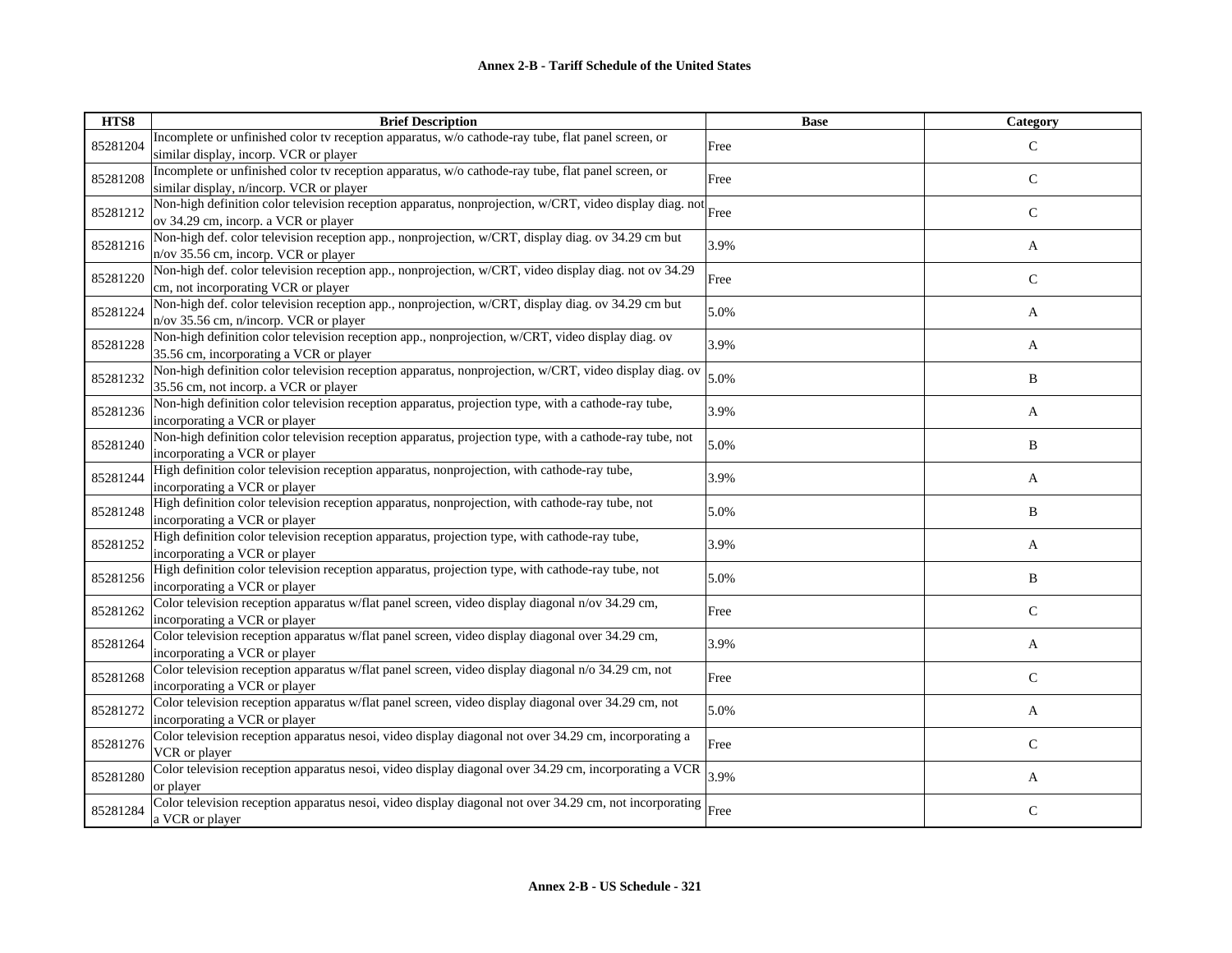| HTS8     | <b>Brief Description</b>                                                                                                                        | <b>Base</b> | Category      |
|----------|-------------------------------------------------------------------------------------------------------------------------------------------------|-------------|---------------|
| 85281292 | Color TV reception set top boxes with a communication function, nesoi                                                                           | Free        | $\mathcal{C}$ |
| 85281293 | Color TV reception printed circuit assemblies incorporating a tuner, of a kind used with ADP machines<br>of heading 8471, nesoi                 | Free        | $\mathsf{C}$  |
| 85281297 | Color television reception apparatus nesoi, video display diagonal over 34.29 cm, not incorporating a<br>VCR or player, nesoi                   | 5.0%        | A             |
| 85281300 | Black and white or other monochrome television reception apparatus                                                                              | 5.0%        | A             |
| 85282105 | Incomplete or unfinished color video monitors, w/o cathode-ray tube, flat panel screen or similar<br>display device, incorp. VCR or player      | Free        | $\mathsf{C}$  |
| 85282110 | Incomplete or unfinished color video monitors, w/o cathode-ray tube, flat panel screen or similar<br>display device, not incorp. VCR or player  | Free        | $\mathsf{C}$  |
| 85282116 | Non-high definition color video monitors, nonprojection type, w/CRT, video display diagonal not over<br>34.29 cm, incorporating VCR or player   | Free        | $\mathsf{C}$  |
| 85282119 | Non-high definition color video monitors, nonprojection, w/CRT, video display diag. ov 34.29 cm but<br>n/ov 35.56 cm, incorp. VCR or player     | 3.9%        | A             |
| 85282124 | Non-high definition color video monitors, nonprojection type, w/CRT, video display diagonal not over<br>34.29 cm, not incorp. VCR or player     | Free        | ${\bf C}$     |
| 85282129 | Non-high definition color video monitors, nonprojection, w/CRT, video display diag. ov 34.29 cm but<br>n/ov 35.56 cm, not incorp. VCR or player | 5.0%        | A             |
| 85282134 | Non-high definition color video monitors, nonprojection type, w/CRT, video display diagonal over<br>35.56 cm, incorporating VCR or player       | 3.9%        | A             |
| 85282139 | Non-high definition color video monitors, nonprojection type, w/CRT, video display diagonal over<br>35.56 cm, not incorporating VCR or player   | 5.0%        | A             |
| 85282141 | Non-high definition color video monitors, projection type, with cathode-ray tube, incorporating VCR or $3.9\%$<br>player                        |             | A             |
| 85282142 | Non-high definition color video monitors, projection type, with cathode-ray tube, not incorporating<br>VCR or player                            | 5.0%        | A             |
| 85282144 | High definition color video monitors, nonprojection type, with cathode-ray tube, incorporating VCR or<br>player                                 | 3.9%        | A             |
| 85282149 | High definition color video monitors, nonprojection type, with cathode-ray tube, not incorporating<br>VCR or player                             | 5.0%        | A             |
| 85282151 | High definition color video monitors, projection type, with cathode-ray tube, incorporating VCR or<br>player                                    | 3.9%        | A             |
| 85282152 | High definition color video monitors, projection type, with cathode-ray tube, not incorporating VCR or<br>player                                | 5.0%        | A             |
| 85282155 | Color video monitors w/flat panel screen, video display diagonal n/ov 34.29 cm, incorporate VCR or<br>player                                    | Free        | $\mathsf{C}$  |
| 85282160 | Color video monitors w/flat panel screen, video display diagonal over 34.29 cm, incorporating VCR or<br>player                                  | 3.9%        | A             |
| 85282165 | Color video monitors w/flat panel screen, video display diagonal n/ov 34.29 cm, not incorporate VCR<br>or player                                | Free        | $\mathsf{C}$  |
| 85282170 | Color video monitors w/flat panel screen, video display diagonal over 34.29 cm, not incorporate VCR<br>or player                                | 5.0%        | A             |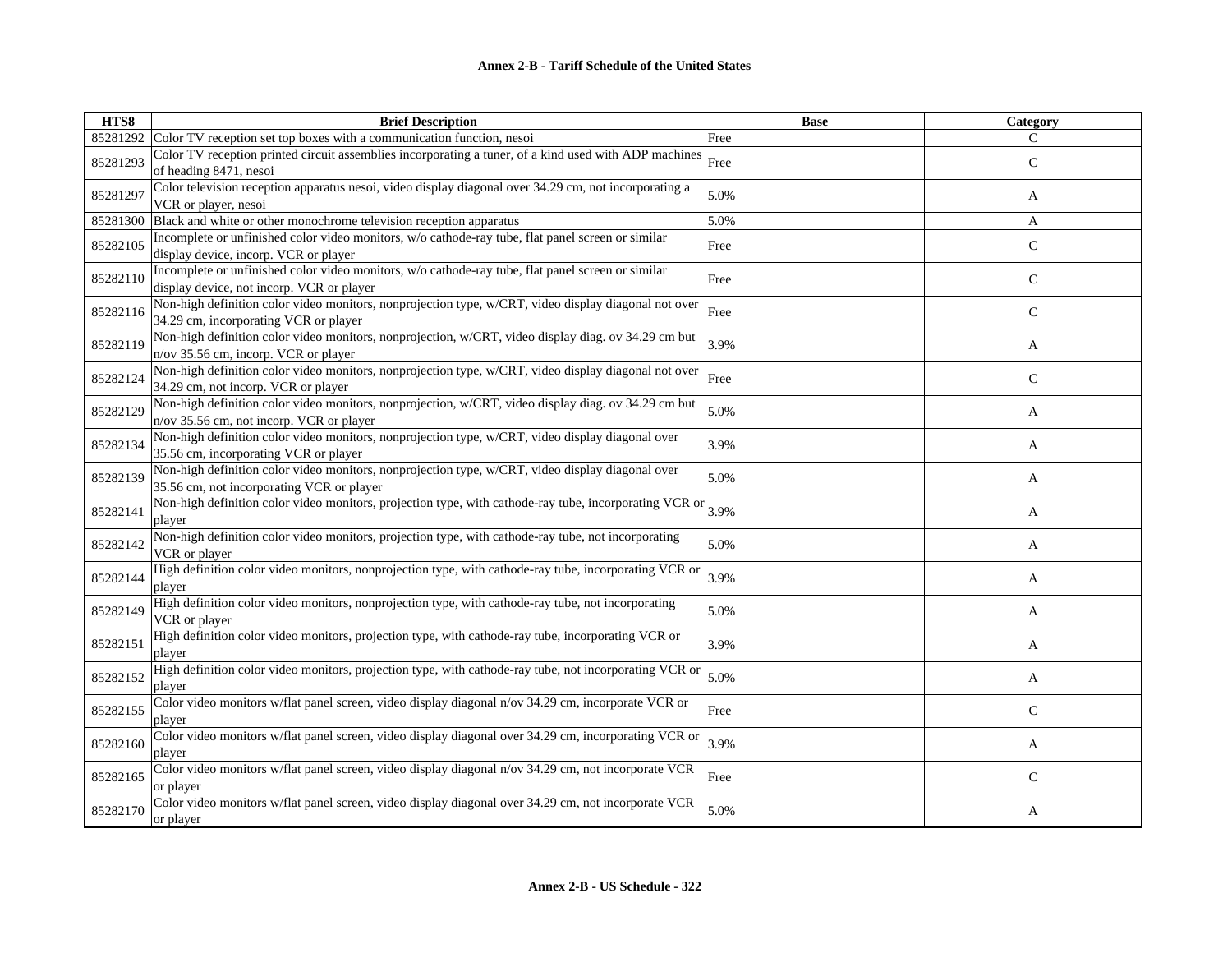| HTS8     | <b>Brief Description</b>                                                                                                                      | <b>Base</b> | Category      |
|----------|-----------------------------------------------------------------------------------------------------------------------------------------------|-------------|---------------|
| 85282175 | Color video monitors nesoi, with video display diagonal not over 34.29 cm, incorporating VCR or<br>player                                     | Free        | $\mathcal{C}$ |
| 85282180 | Color video monitors nesoi, with video display diagonal over 34.29 cm, incorporating VCR or player                                            | 3.9%        | A             |
| 85282185 | Color video monitors nesoi, with video display diagonal not over 34.29 cm, not incorporating VCR or<br>player                                 | Free        | $\mathsf{C}$  |
| 85282190 | Color video monitors nesoi, with video display diagonal over 34.29 cm, not incorporating VCR or<br>player                                     | 5.0%        | A             |
| 85282200 | Black and white or other monochrome video monitors                                                                                            | 5.0%        | $\mathbf{A}$  |
| 85283010 | Incomplete or unfinished color video projectors, w/o cathode-ray tube, flat panel screen or similar<br>display device, incorp. VCR or player  | Free        | $\mathbf C$   |
| 85283020 | Incomplete or unfinished color video projectors, w/o cathode-ray tube, flat panel screen or similar<br>display, not incorp. VCR or player     | Free        | $\mathbf C$   |
| 85283030 | Non-high definition color video projectors, with a cathode-ray tube, incorporating VCR or player                                              | 3.9%        | A             |
|          | 85283040 Non-high definition color video projectors, with a cathode-ray tube, not incorporating VCR or player                                 | 5.0%        | A             |
|          | 85283050 High definition color video projectors, with a cathode-ray tube, incorporating VCR or player                                         | 3.9%        | A             |
| 85283060 | High definition color video projectors, with a cathode-ray tube, not incorporating VCR or player                                              | 5.0%        | $\mathbf{A}$  |
| 85283062 | Color video projectors w/flat panel screen, video display diagonal not over 34.29 cm, incorporating<br>VCR or player                          | Free        | $\mathcal{C}$ |
| 85283064 | Color video projectors w/flat panel screen, video display diagonal over 34.29 cm, incorporating VCR<br>or player                              | 3.9%        | A             |
| 85283066 | Color video projectors w/flat panel screen, video display diagonal not over 34.29 cm, not incorporating<br>VCR or player                      | Free        | $\mathsf{C}$  |
| 85283068 | Color video projectors w/flat panel screen, video display diagonal over 34.29 cm, not incorporating<br>VCR or player                          | 5.0%        | A             |
| 85283072 | Color video projectors nesoi, incorporating video recording or reproducing apparatus                                                          | 3.9%        | A             |
| 85283078 | Color video projectors nesoi, not incorporating a video recording or reproducing apparatus                                                    | 5.0%        | $\mathbf{A}$  |
| 85283090 | Black and white or other monochrome video projectors                                                                                          | 5.0%        | A             |
|          | 85291020 Television antennas and antenna reflectors, and parts suitable for use therewith                                                     | 1.8%        | A             |
| 85291040 | Radar, radio navigational aid and radio remote control antennas and antenna reflectors, and parts<br>suitable for use therewith               | Free        | $\mathsf{C}$  |
|          | 85291070 Antennas and antenna reflectors of a kind used with apparatus for radiotelephony or radiotelegraphy                                  | Free        | $\mathsf{C}$  |
| 85291090 | Antennas and antenna reflectors of all kinds and parts, for use solely or principally with apparatus of<br>headings 8525 to 8528, nesoi       | 3.0%        | A             |
| 85299001 | Printed circuit assemblies for television tuners                                                                                              | 3.0%        | A             |
| 85299003 | Printed circuit boards and ceramic substrates and subassemblies thereof for color TV, with components<br>listed in add. U.S. note 4, chap. 85 | 4.0%        | A             |
| 85299006 | Printed circuit boards and ceramic substrates and subassemblies thereof for color TV, nesi                                                    | Free        | $\mathsf{C}$  |
|          | 85299009 Printed circuit assemblies for television cameras                                                                                    | 3.3%        | A             |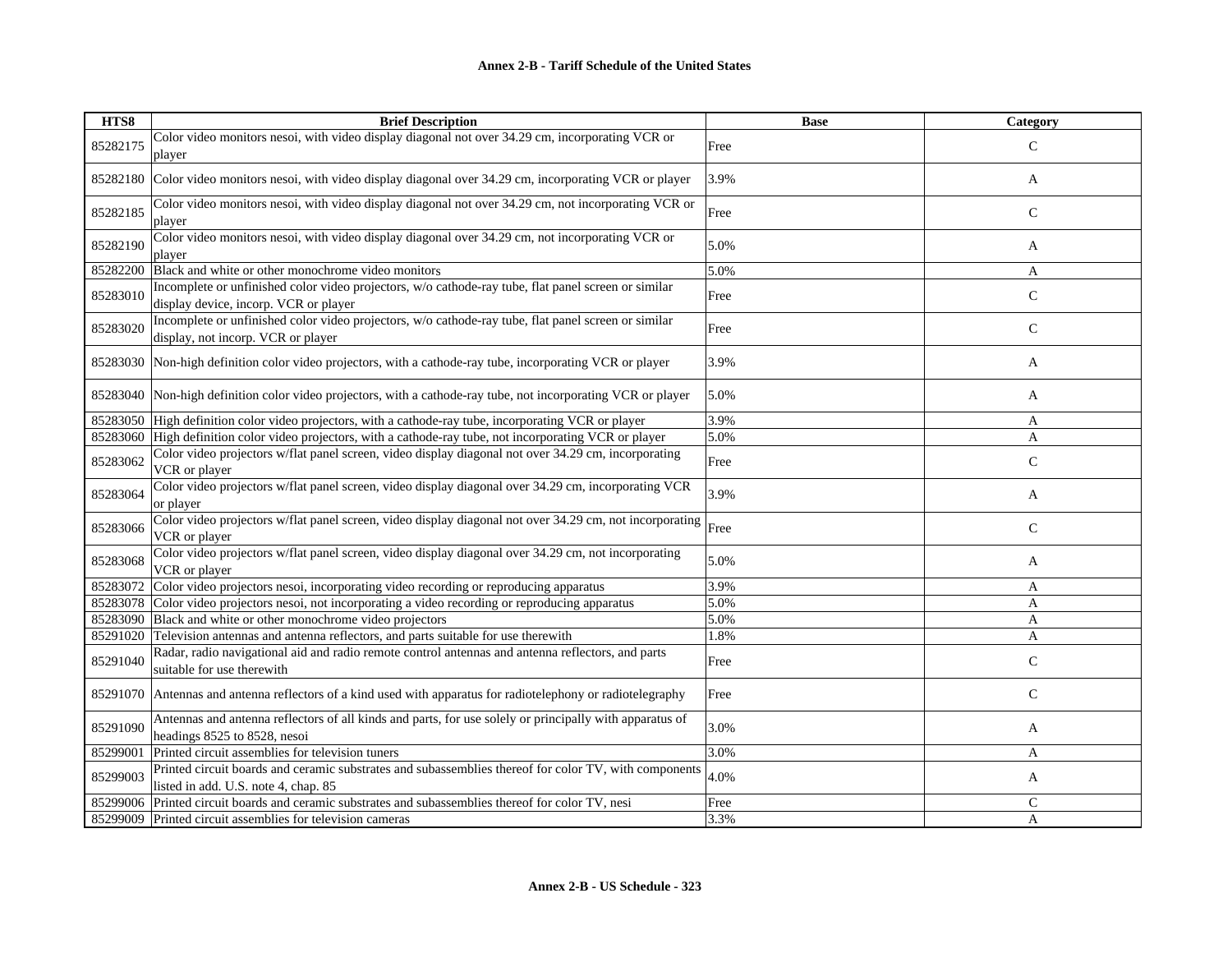| HTS8     | <b>Brief Description</b>                                                                                                                       | <b>Base</b> | Category      |
|----------|------------------------------------------------------------------------------------------------------------------------------------------------|-------------|---------------|
| 85299013 | Printed circuit assemblies for television apparatus, nesi                                                                                      | 2.9%        | A             |
| 85299016 | Printed circuit assemblies which are subassemblies of radar, radio nav. aid or remote control apparatus,<br>of 2 or more parts joined together | 3.2%        | A             |
| 85299019 | Printed circuit assemblies, nesi, for radar, radio navigational aid or radio remote control apparatus                                          | 3.2%        | A             |
| 85299022 | Other printed circuit assemblies suitable for use solely or principally with the apparatus of headings<br>8525 to 8528, nesi                   | Free        | $\mathsf{C}$  |
| 85299026 | Transceiver assemblies for the apparatus of subheading 8526.10, other than printed circuit assemblies                                          | 3.2%        | A             |
| 85299029 | Tuners for television apparatus, other than printed circuit assemblies                                                                         | 3.0%        | A             |
| 85299033 | Printed circuit boards and ceramic substrates and subassemblies thereof for color TV, with components<br>listed in add. U.S. note 4, chap. 85  | 4.0%        | A             |
| 85299036 | Printed circuit boards and ceramic substrates and subassemblies thereof for color TV, nesi                                                     | Free        | $\mathcal{C}$ |
| 85299039 | Parts of television receivers specified in U.S. note 10 to chapter 85, other than printed circuit<br>assemblies, nesi                          | 2.9%        | A             |
| 85299043 | Printed circuit boards and ceramic substrates and subassemblies thereof for color TV, with components<br>listed in add. U.S. note 4, chap. 85  | 4.0%        | A             |
| 85299046 | Printed circuit boards and ceramic substrates and subassemblies thereof for color TV, nesi                                                     | Free        | $\mathcal{C}$ |
| 85299049 | Combinations of parts of television receivers specified in U.S. note 10 to chapter 85, other than printed<br>circuit assemblies, nesi          | 2.9%        | A             |
| 85299053 | Flat panel screen assemblies for the apparatus of subheadings 8528.12.62, 8528.12.64, 8528.12.68,<br>8528.12.72, 8528.21.55 and 7 other HTS    | 2.9%        | A             |
| 85299063 | Parts of printed circuit assemblies (including face plates and lock latches) for television cameras                                            | 3.3%        | A             |
| 85299069 | Parts of printed circuit assemblies (including face plates and lock latches) for television apparatus other<br>than television cameras         | 2.9%        | A             |
| 85299073 | Parts of printed circuit assemblies (including face plates and lock latches) for radar, radio navigational<br>aid or radio remote control app. | 3.2%        | A             |
| 85299075 | Parts of printed circuit assemblies (including face plates and lock latches) for other apparatus of<br>headings 8525 to 8528, nesi             | Free        | $\mathsf{C}$  |
| 85299078 | Mounted lenses for use in closed circuit television cameras, seperately imported, w/ or w/o attached<br>elec. connectors or motors             | Free        | $\mathsf{C}$  |
| 85299081 | Other parts of television camers, nesi                                                                                                         | 3.3%        | A             |
| 85299083 | Other parts of television apparatus (other than television cameras), nesi                                                                      | 2.9%        | A             |
| 85299086 | Parts suitable for use solely or principally with the apparatus of 8525 and 8527 (except television<br>apparatus or cellular phones), nesi     | Free        | $\mathsf{C}$  |
| 85299088 | Printed circuit boards and ceramic substrates and subassemblies thereof for color TV, with components<br>listed in add. U.S. note 4, chap. 85  | 4.0%        | A             |
| 85299089 | Printed circuit boards and ceramic substrates and subassemblies thereof for color TV, nesi                                                     | Free        | $\mathcal{C}$ |
| 85299093 | Parts of television apparatus, nesi                                                                                                            | 2.9%        | A             |
| 85299095 | Assemblies and subassemblies of radar, radio navigational aid or remote control apparatus, of 2 or<br>more parts joined together, nesi         | 3.2%        | A             |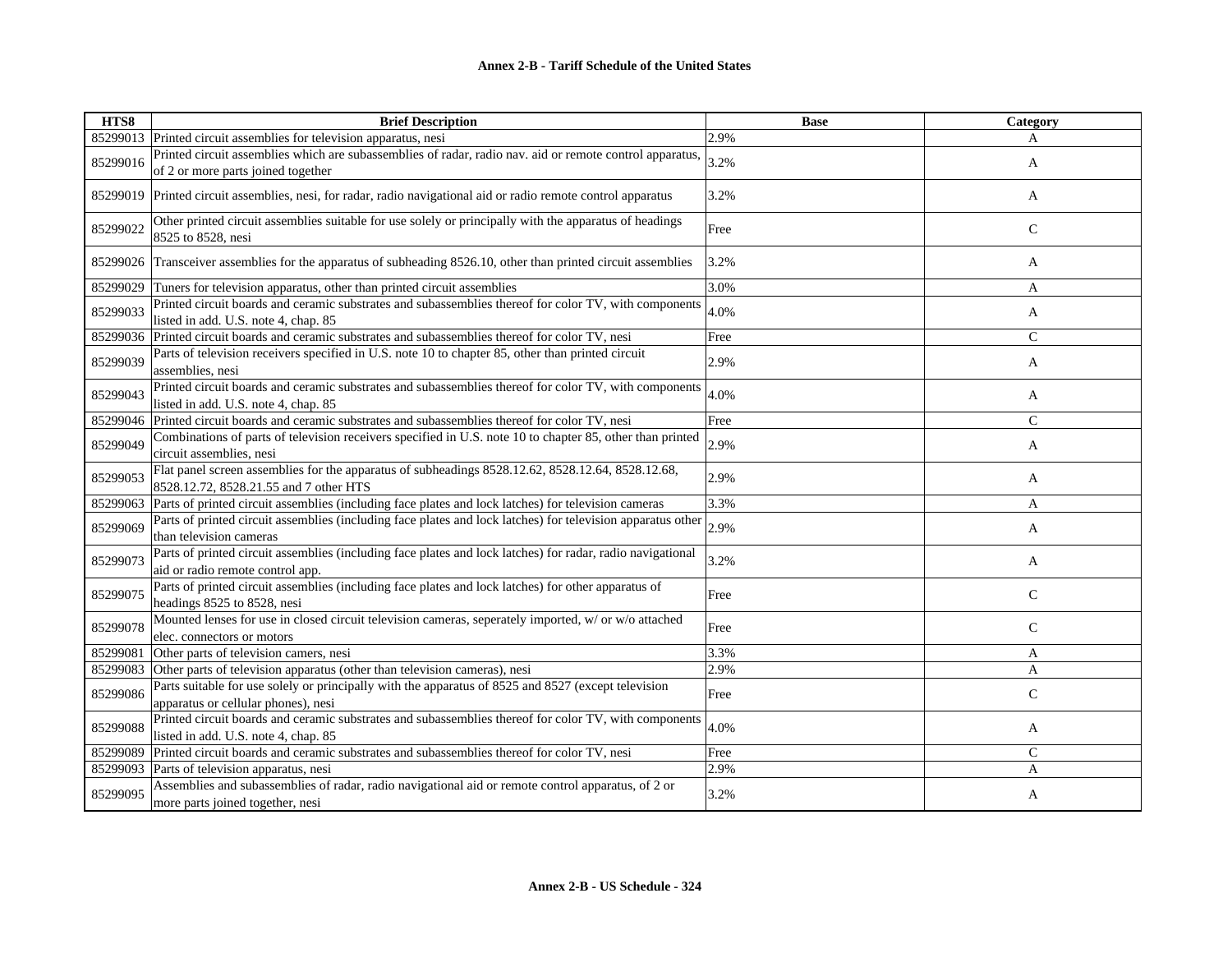| HTS8     | <b>Brief Description</b>                                                                                                                                                        | <b>Base</b> | Category       |
|----------|---------------------------------------------------------------------------------------------------------------------------------------------------------------------------------|-------------|----------------|
| 85299097 | Parts suitable for use solely or principally in radar, radio navigational aid or radio remote control                                                                           | 3.2%        | A              |
|          | apparatus, nesi                                                                                                                                                                 |             |                |
| 85299099 | Parts suitable for use solely or principally with the apparatus of headings 8525 to 8528, nesi                                                                                  | Free        | $\mathsf C$    |
| 85301000 | Electrical signaling, safety or traffic control equipment for railways, streetcar lines or subways                                                                              | Free        | $\mathsf{C}$   |
| 85308000 | Electrical signaling, safety or traffic control equipment for roads, inland waterways, parking facilities,<br>port installations or airfields                                   | Free        | $\mathsf{C}$   |
| 85309000 | Parts for electrical signaling, safety or traffic control equipment                                                                                                             | Free        | $\mathsf{C}$   |
| 85311000 | Electric burglar or fire alarms and similar apparatus                                                                                                                           | 1.3%        | A              |
|          | 85312000 Indicator panels incorporating liquid crystal devices (LCD's) or light emitting diodes (LED's)                                                                         | Free        | $\overline{C}$ |
|          | Electric sound or visual signaling apparatus, other than burglar or fire alarms or indicator panels                                                                             |             |                |
| 85318000 | incorporating LCD's or LED's                                                                                                                                                    | 1.3%        | A              |
|          | 85319015 Printed circuit assemblies of the panels of subheading 8531.20                                                                                                         | Free        | $\mathsf{C}$   |
|          | 85319030 Printed circuit assemblies of electric sound or visual signaling apparatus, nesoi                                                                                      | 1.3%        | A              |
|          | 85319075 Parts of the panels of subheading 8531.20, other than printed circuit assemblies                                                                                       | Free        | $\mathsf{C}$   |
|          |                                                                                                                                                                                 | 1.3%        | A              |
|          | 85319090 Parts of electric sound or visual signaling apparatus, nesoi<br>Fixed electrical capacitors designed for use in 50/60 Hz circuits and having a reactive power handling |             |                |
| 85321000 | capacity of not less than 0.5 kvar                                                                                                                                              | Free        | $\mathsf C$    |
| 85322100 | Tantalum fixed capacitors                                                                                                                                                       | Free        | $\mathsf{C}$   |
|          | 85322200 Aluminum electrolytic fixed capacitors                                                                                                                                 | Free        | $\mathsf{C}$   |
|          | 85322300 Ceramic dielectric fixed capacitors, single layer                                                                                                                      | Free        | $\mathsf{C}$   |
| 85322400 | Ceramic dielectric fixed capacitors, multilayer                                                                                                                                 | Free        | $\mathsf{C}$   |
| 85322500 | Dielectric fixed capacitors of paper or plastics                                                                                                                                | Free        | $\mathsf C$    |
| 85322900 | Fixed electrical capacitors, nesi                                                                                                                                               | Free        | $\mathsf{C}$   |
| 85323000 | Variable or adjustable (pre-set) electrical capacitors                                                                                                                          | Free        | $\mathsf{C}$   |
| 85329000 | Parts of electrical capacitors, fixed, variable or adjustable (pre-set)                                                                                                         | Free        | $\mathsf{C}$   |
| 85331000 | Electrical fixed carbon resistors, composition or film types                                                                                                                    | Free        | $\mathsf{C}$   |
| 85332100 | Electrical fixed resistors, other than composition or film type carbon resistors, for a power handling                                                                          | Free        | $\mathbf C$    |
|          | capacity not exceeding 20 W                                                                                                                                                     |             |                |
| 85332900 | Electrical fixed resistors, other than composition or film type carbon resistors, for a power handling<br>capacity exceeding 20 W                                               | Free        | $\mathsf{C}$   |
| 85333100 | Electrical wirewound variable resistors, including rheostats and potentiometers, for a power handling<br>capacity not exceeding 20 W                                            | Free        | $\mathbf C$    |
| 85333900 | Electrical wirewound variable resistors, including rheostats and potentiometers, for a power handling<br>capacity exceeding 20 W                                                | Free        | $\mathsf{C}$   |
| 85334040 | Metal oxide resistors                                                                                                                                                           | Free        | $\mathsf{C}$   |
| 85334080 | Electrical variable resistors, other than wirewound, including rheostats and potentiometers                                                                                     | Free        | $\mathbf C$    |
|          | For the goods of subheading 8533.40, of ceramic or metallic materials, electrically or mechanically                                                                             |             |                |
| 85339040 | reactive to changes in temperature                                                                                                                                              | Free        | $\mathsf{C}$   |
| 85339080 | Other parts of electrical resistors, including rheostats and potentiometers, nesi                                                                                               | Free        | $\mathsf{C}$   |
| 85340000 | Printed circuits, without elements (other than connecting elements) fitted thereon                                                                                              | Free        | $\mathsf{C}$   |
| 85351000 | Fuses, for a voltage exceeding 1,000 V                                                                                                                                          | 2.7%        | A              |
| 85352100 | Automatic circuit breakers, for a voltage of less than 72.5 kV, but exceeding 1,000 V                                                                                           | 2.7%        | A              |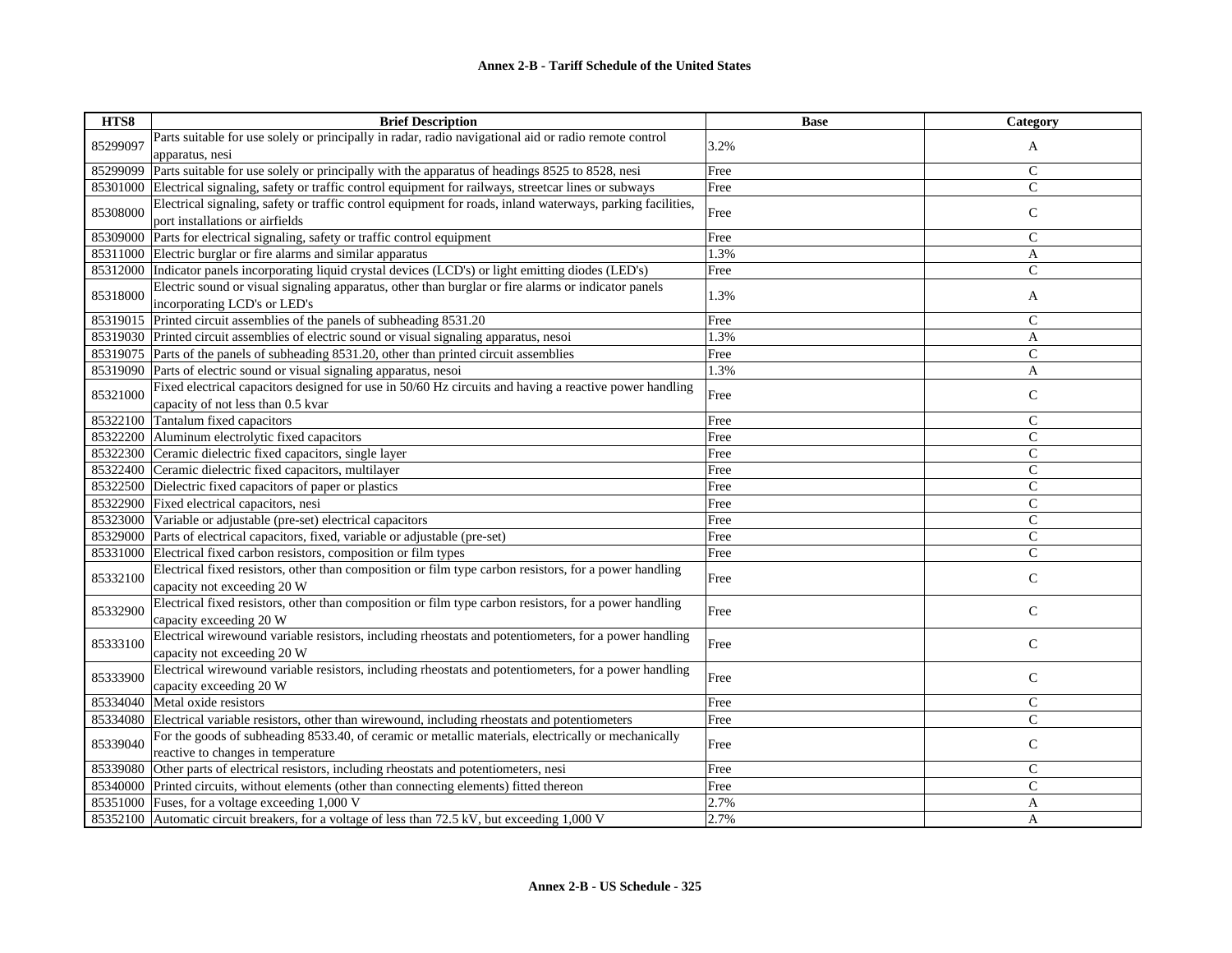| HTS8     | <b>Brief Description</b>                                                                                                                       | <b>Base</b> | Category     |
|----------|------------------------------------------------------------------------------------------------------------------------------------------------|-------------|--------------|
| 85352900 | Automatic circuit breakers, for a voltage of 72.5 kV or more                                                                                   | 2.0%        | A            |
| 85353000 | Isolating switches and make-and-break switches, for a voltage exceeding 1,000 V                                                                | 2.7%        | A            |
| 85354000 | Lightning arrestors, voltage limiters and surge suppressors, for a voltage exceeding 1,000 V                                                   | 2.7%        | A            |
| 85359040 | Electrical motor starters and electrical motor overload protector, for a voltage exceeding 1,000 V                                             | 2.7%        | A            |
| 85359080 | Electrical apparatus nesi for switching, protecting, or making connections for electrical circuits, for a<br>voltage exceeding 1,000 V, nesi   | 2.7%        | A            |
| 85361000 | Fuses, for a voltage not exceeding 1,000 V                                                                                                     | 2.7%        | A            |
| 85362000 | Automatic circuit breakers, for a voltage not exceeding 1,000 V                                                                                | 2.7%        | A            |
|          | 85363040 Electrical motor overload protectors, for a voltage not exceeding 1,000 V, nesi                                                       | 2.7%        | A            |
| 85363080 | Electrical apparatus for protecting electrical circuits, for a voltage not exceeding 1,000 V, nesi                                             | 2.7%        | A            |
| 85364100 | Relays for switching, protecting or making connections to or in electrical circuits, for a voltage not<br>exceeding 60 V                       | 2.7%        | A            |
| 85364900 | Relays for switching, protecting or making connections to or in electrical circuits, for a voltage<br>exceeding 60 but not exceeding 1,000 V   | 2.7%        | A            |
| 85365040 | Electrical motor starters (which are switches), for a voltage not exceeding 1,000 V                                                            | 2.7%        | A            |
| 85365070 | Certain specifed electronic and electromechanical snap-action switches, for a voltage not exceeding<br>1,000 V                                 | Free        | $\mathsf{C}$ |
| 85365090 | Switches nesoi, for switching or making connections to or in electrical circuits, for a voltage not<br>exceeding 1,000 V                       | 2.7%        | A            |
| 85366100 | Lampholders for a voltage not exceeding 1,000 V                                                                                                | 2.7%        | A            |
| 85366940 | Connectors: coaxial, cylindrical multicontact, rack and panel, printed circuit, ribbon or flat cable, for a<br>voltage not exceeding 1,000 V   | Free        | $\mathsf{C}$ |
| 85366980 | Plugs and sockets for making connections to or in electrical circuits, for a voltage not exceeding 1,000<br>V, nesoi                           | 2.7%        | A            |
| 85369040 | Electrical terminals, electrical splicers and electrical couplings, wafer probers, for a voltage not<br>exceeding 1,000 V                      | Free        | $\mathsf{C}$ |
| 85369080 | Electrical apparatus nesi, for switching or making connections to or in electrical circuits, for a voltage<br>not exceeding 1,000 V, nesoi     | 2.7%        | A            |
| 85371030 | Electric control panels, for a voltage not exceeding 1,000, assembled with outer housing or supports,<br>for goods of 8421, 8422, 8450 or 8516 | 2.7%        | A            |
| 85371060 | Boards, panels, etc., equipped with apparatus for electric control, for a voltage not exceeding 1,000,<br>motor control centers                | 2.7%        | A            |
| 85371090 | Boards, panels, consoles, desks, cabinets, etc., equipped with apparatus for electric control, for a<br>voltage not exceeding 1,000, nesi      | 2.7%        | A            |
| 85372000 | Boards, panels, consoles, desks, cabinets and other bases, equipped with apparatus for electric control,<br>for a voltage exceeding 1,000 V    | 2.7%        | A            |
| 85381000 | Parts of boards, panels, consoles, desks, cabinets and other bases for the goods of heading 8537, not<br>equipped with their apparatus         | 3.7%        | A            |
| 85389010 | Printed circuit assemblies of an article of heading 8537 for one of the articles described in additional<br>U.S. note 12 to chapter 85         | Free        | $\mathbf C$  |
| 85389030 | Printed circuit assemblies, suitable for use solely or principally with the apparatus of heading 8535,<br>8536 or 8537, nesoi                  | 3.5%        | A            |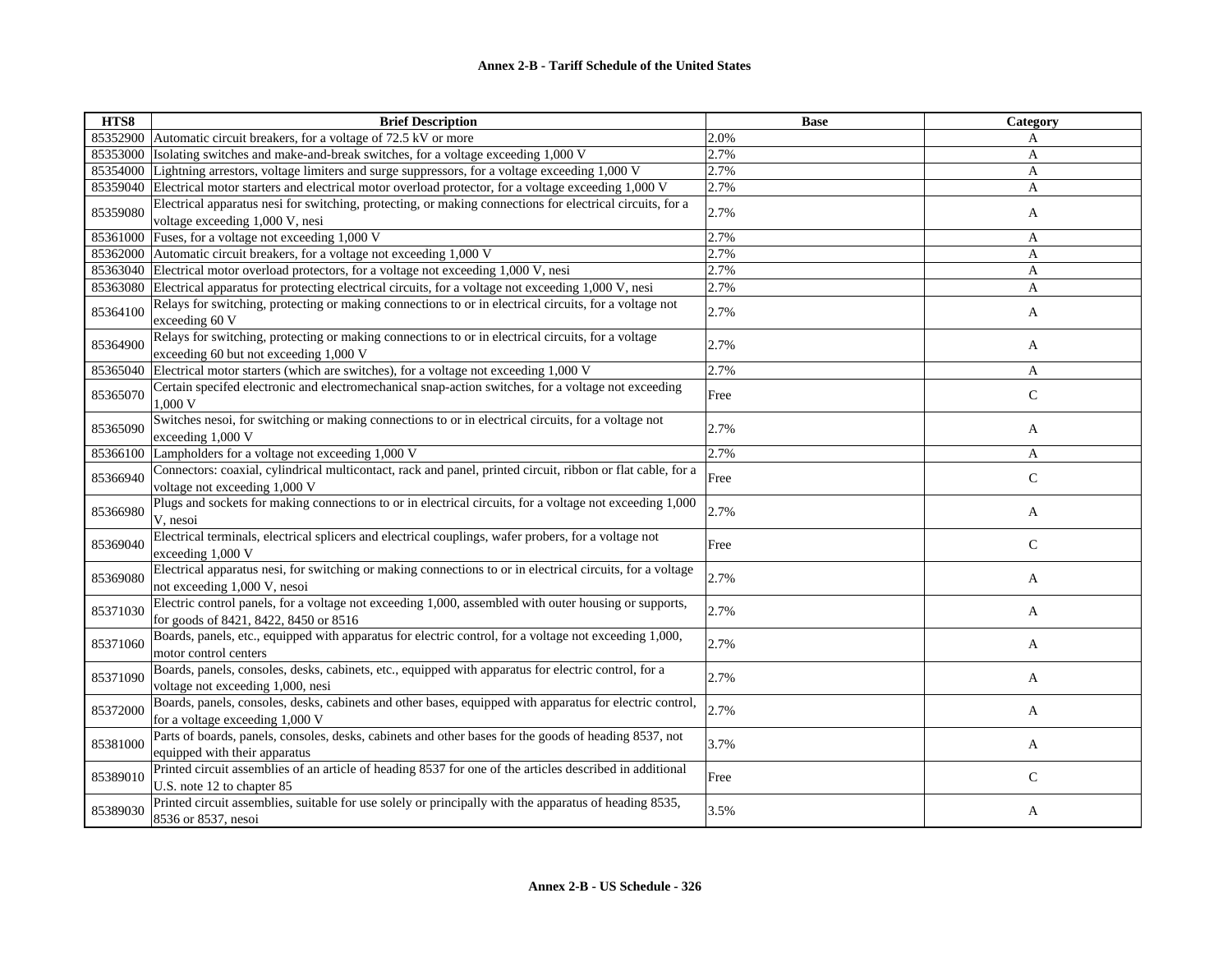| HTS8     | <b>Brief Description</b>                                                                                                                                                                 | <b>Base</b> | Category     |
|----------|------------------------------------------------------------------------------------------------------------------------------------------------------------------------------------------|-------------|--------------|
| 85389040 | Parts for articles of 8535.90.40, 8536.30.40 or 8536.50.40, of ceramic or metallic materials, mech. or<br>elec. reactive to changes in temp.                                             | 3.5%        | A            |
| 85389060 | Molded parts nesi, suitable for use solely or principally with the apparatus of heading 8535, 8536 or<br>8537                                                                            | 3.5%        | A            |
| 85389080 | Other parts nesi, suitable for use solely or principally with the apparatus of heading 8535, 8536 or<br>8537                                                                             | 3.5%        | A            |
| 85391000 | Sealed beam lamp units                                                                                                                                                                   | 2.0%        | A            |
|          | 85392120 Tungsten halogen electrical filament lamps, designed for a voltage not exceeding 100 V                                                                                          | Free        | $\mathsf{C}$ |
|          | 85392140 Tungsten halogen electrical filament lamps, designed for a voltage exceeding 100 V                                                                                              | 2.6%        | A            |
| 85392240 | Electrical filament Christmas-tree lamps, of a power not exceeding 200 W and for a voltage exceeding<br>100 V                                                                            | 5.8%        | A            |
| 85392280 | Electrical filament lamps of a power not exceeding 200 W and for a voltage exceeding 100 V nesi,<br>excluding ultraviolet and infrared lamps                                             | 2.6%        | A            |
| 85392910 | Electrical filament Christmas-tree lamps, designed for a voltage not exceeding 100 V                                                                                                     | 5.8%        | A            |
| 85392920 | Electrical filament lamps, voltage not exceeding 100 V, having glass envelopes $n/0$ 6.35 mm in<br>diameter, suitable in surgical instruments                                            | 5.2%        | A            |
| 85392930 | Electrical filament lamps nesi, designed for a voltage not exceeding 100 V, excluding ultraviolet and<br>infrared lamps                                                                  | Free        | $\mathsf{C}$ |
|          | 85392940 Electrical filament lamps, designed for a voltage exceeding 100 V, of a power exceeding 200 W                                                                                   | 2.6%        | A            |
|          | 85393100 Fluorescent, hot cathode discharge lamps, other than untraviolet lamps                                                                                                          | 2.4%        | A            |
| 85393200 | Mercury or sodium vapor discharge lamps or metal halide discharge lamps (other than ultraviolet<br>lamps)                                                                                | 2.4%        | A            |
| 85393900 | Electrical discharge lamps, other than fluorescent (hot cathode), mercury or sodium vapor, metal halide<br>or ultraviolet lamps                                                          | 2.4%        | A            |
|          | 85394100 Arc lamps                                                                                                                                                                       | 2.6%        | A            |
|          | 85394900 Ultraviolet or infrared lamps                                                                                                                                                   | 2.4%        | A            |
|          | 85399000 Parts of electrical filament or discharge lamps                                                                                                                                 | 2.6%        | A            |
| 85401110 | Cathode-ray television picture tubes incl. video monitor, color, non-high definition, non-projection,<br>display $>$ 35.56 cm                                                            | 15.0%       | B            |
| 85401124 | Cathode-ray TV & video monitor tubes, color, non-high definition, non-projection, video display<br>diagonal < $or = 34.29$ cm                                                            | 7.5%        | A            |
| 85401128 | Cathode-ray TV & video monitor tubes, color, non-high definition, non-projection, video display<br>diagonal > 34.29 cm & <or= 35.56="" cm<="" td=""><td>15.0%</td><td>A</td></or=>       | 15.0%       | A            |
| 85401130 | Cathode-ray television picture tubes incl. video monitor, color, high definition, display diagonal ><br>35.56 cm                                                                         | 15.0%       | B            |
| 85401144 | Cathode-ray TV & video monitor tubes, color, high definition, having video display display diagonal<br>$<$ or = 34.29 cm                                                                 | 7.5%        | A            |
| 85401148 | Cathode-ray TV & video monitor tubes, color, high definition, video display diagonal video display<br>diagonal > 34.29 cm $\&$ <or= 35.56="" cm<="" td=""><td>15.0%</td><td>A</td></or=> | 15.0%       | A            |
|          | 85401150 Cathode-ray television picture tubes incl. video monitor, color, non-high definition, projection type                                                                           | 15.0%       | B            |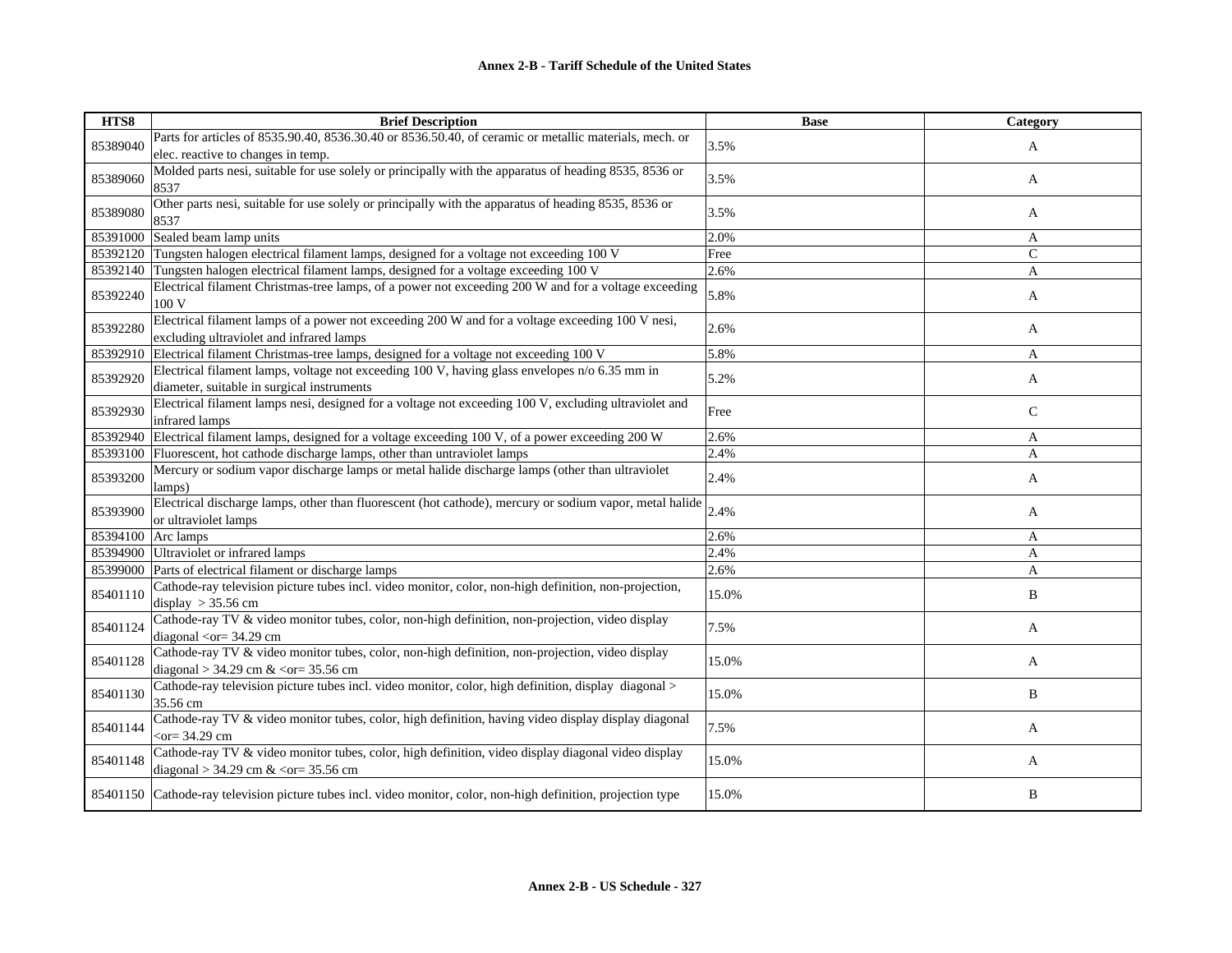| HTS8     | <b>Brief Description</b>                                                                                       | <b>Base</b> | Category       |
|----------|----------------------------------------------------------------------------------------------------------------|-------------|----------------|
|          | Cathode-ray television picture tubes incl. video monitor, monochrome, non-high definition, w/faceplate $3.6\%$ |             |                |
| 85401210 | diagonal $>$ 29 cm and $<$ or = 42 cm                                                                          |             | A              |
|          | Cathode-ray television picture tubes incl. video monitor, monochrome, high definition, w/faceplate             |             |                |
| 85401220 | diagonal $>$ 29 cm and <or= 42="" cm<="" td=""><td>3.6%</td><td>A</td></or=>                                   | 3.6%        | A              |
| 85401250 | Cathode-ray television picture tubes incl. video monitor, monochrome, non-high definition, nesi                | 3.3%        | A              |
| 85401270 | Cathode-ray television picture tubes incl. video monitor, monochrome, high definition, nesi                    | 3.3%        | A              |
| 85402020 | Cathode-ray television camera tubes                                                                            | 6.0%        | A              |
|          | Television camera tubes, image converters and intensifiers, and other photocathode tubes, other than           |             |                |
| 85402040 | cathode-ray tubes                                                                                              | 3.3%        | A              |
|          |                                                                                                                |             |                |
|          | 85404000 Data/graphic cathode-ray display tubes, color, with a phosphor dot screen pitch smaller than 0.4 mm   | 3.0%        | A              |
|          | 85405000 Data graphic cathode-ray display tubes, black and white or other monochrome                           | 3.0%        | A              |
|          | 85406000 Cathode-ray tubes nesoi                                                                               | 3.0%        | A              |
|          | 85407120 Magnetron tubes, modified for use as parts of microwave ovens                                         | Free        | $\overline{C}$ |
|          | 85407140 Magnetron tubes nesoi                                                                                 | 3.7%        | A              |
|          | 85407200 Klystron tubes                                                                                        | 3.3%        | A              |
|          | 85407900 Microwave tubes (other than magnetrons or klystrons) excluding grid-controlled tubes                  | 3.7%        | A              |
| 85408100 | Receiver or amplifier tubes                                                                                    | 4.2%        | A              |
| 85408900 | Thermionic, cold cathode or photocathode tubes, nesi                                                           | 3.7%        | A              |
|          | 85409115 Front panel assemblies for cathode-ray tubes                                                          | 5.4%        | B              |
|          | 85409120 Deflection coils for cathode-ray tubes                                                                | Free        | $\mathsf{C}$   |
|          | 85409150 Parts of cathode-ray tubes other than deflection coils or front panel assemblies                      | 5.4%        | A              |
| 85409940 | Electron guns; radio frequency (RF) interaction structures for microwave tubes of subheadings 8540.7           | Free        | $\mathsf{C}$   |
|          | through 8540.79, inclusive                                                                                     |             |                |
| 85409980 | Parts of thermionic, cold cathode or photocathode tubes, other than parts of cathode-ray tubes, electron       | Free        |                |
|          | guns, etc., nesi                                                                                               |             | $\mathsf{C}$   |
| 85411000 | Diodes, other than photosensitive or light-emitting diodes                                                     | Free        | $\mathsf{C}$   |
| 85412100 | Transistors, other than photosensitive transistors, with a dissipation rating of less than 1 W                 | Free        | $\mathsf{C}$   |
| 85412900 | Transistors, other than photosensitive transistors, with a dissipation rating of 1 W or more                   | Free        | $\mathsf{C}$   |
| 85413000 | Thyristors, diacs and triacs, other than photosensitive devices                                                | Free        | $\mathsf{C}$   |
|          | 85414020 Light-emitting diodes (LED's)                                                                         | Free        | $\mathsf{C}$   |
|          | 85414060 Diodes for semiconductor devices, other than light-emitting diodes, nesi                              | Free        | $\mathsf{C}$   |
|          | 85414070 Photosensitive transistors                                                                            | Free        | $\mathsf{C}$   |
| 85414080 | Photosensitive semiconductor devices nesi, optical coupled isolators                                           | Free        | $\mathsf{C}$   |
| 85414095 | Photosensitive semiconductor devices nesi, other                                                               | Free        | $\mathcal{C}$  |
| 85415000 | Semiconductor devices other than photosensitive semiconductor devices, nesi                                    | Free        | $\mathsf{C}$   |
| 85416000 | Mounted piezoelectric crystals                                                                                 | Free        | $\mathsf{C}$   |
| 85419000 | Parts of diodes, transistors, similar semiconductor devices, photosensitive semiconductor devices,             | Free        | $\mathsf{C}$   |
|          | LED's and mounted piezoelectric crystals                                                                       |             |                |
| 85421000 | Cards incorporating an electronic integrated circuits ("smart" cards)                                          | Free        | $\mathsf{C}$   |
| 85422140 | Electronic monolithic digital integrated circuits, for high definition television, having greater than         | Free        | $\mathsf{C}$   |
|          | 100,000 gates                                                                                                  |             |                |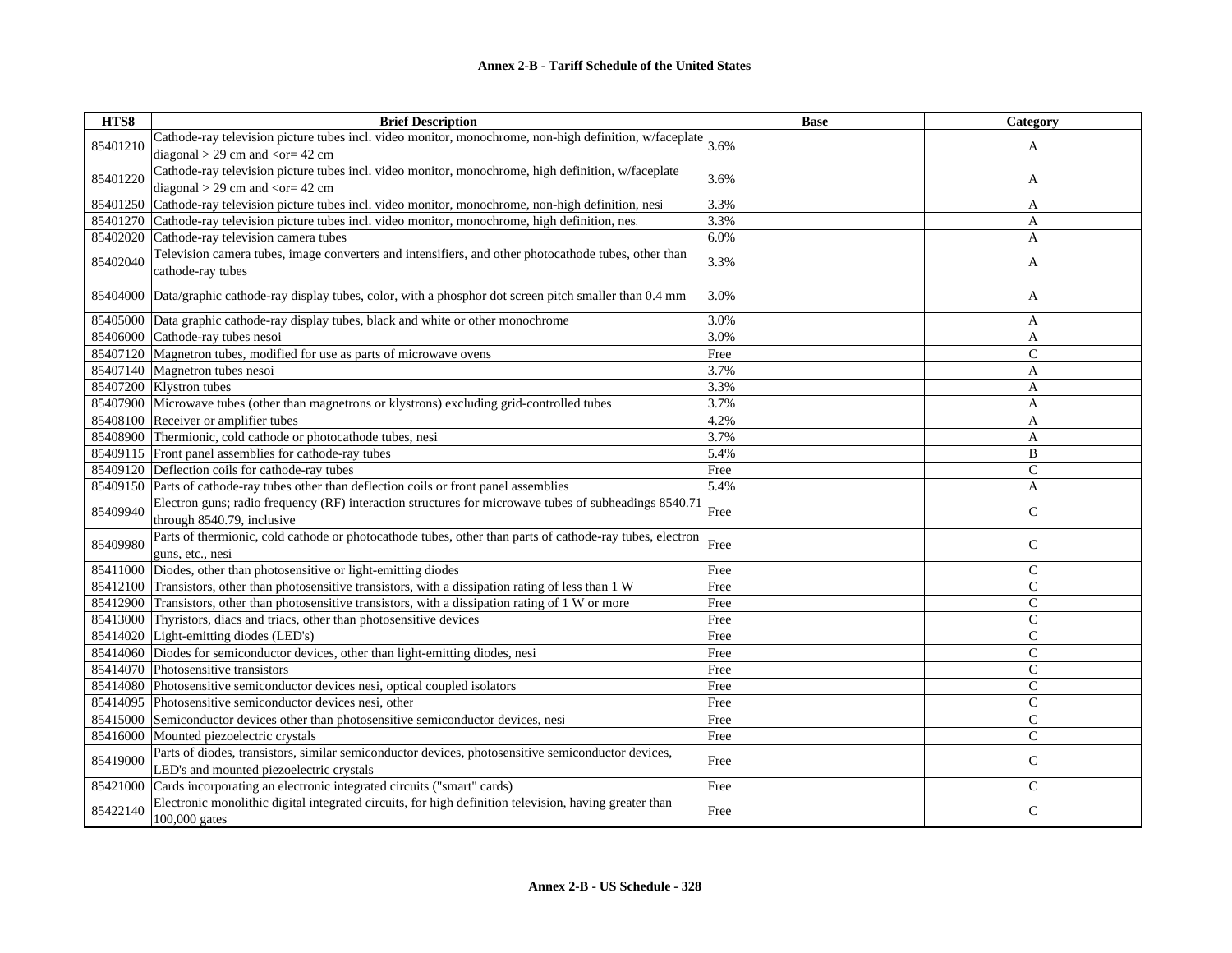| HTS8     | <b>Brief Description</b>                                                                                                                        | <b>Base</b> | Category     |
|----------|-------------------------------------------------------------------------------------------------------------------------------------------------|-------------|--------------|
|          | 85422180 Electronic monolithic digital integrated circuits, not elsewhere specified or included                                                 | Free        | C            |
| 85422900 | Electronic monolithic integrated circuits other than digital                                                                                    | Free        | $\mathsf{C}$ |
| 85426000 | Electronic hybrid integrated circuits                                                                                                           | Free        | $\mathsf{C}$ |
| 85427000 | Electronic microassemblies                                                                                                                      | Free        | $\mathsf{C}$ |
|          | 85429000 Parts of electronic integrated circuits and microassemblies                                                                            | Free        | $\mathsf{C}$ |
|          | 85431100 Ion implanters (particle accelerators) designed for doping semiconductor materials                                                     | Free        | $\mathsf{C}$ |
| 85431900 | Particle accelerators other than ion implanters for doping semiconductor materials                                                              | 1.9%        | A            |
|          | 85432000 Electrical signal generators                                                                                                           | 2.6%        | A            |
|          | 85433000 Electrical machines and apparatus for electroplating, electrolysis, or electrophoresis                                                 | 2.6%        | A            |
| 85434000 | Electric fence energizers                                                                                                                       | 2.6%        | A            |
| 85438100 | Proximity cards and tags (electrical)                                                                                                           | Free        | $\mathsf{C}$ |
| 85438910 | Physical vapor deposition apparatus to process semiconduct material or produce diodes, transistors &<br>similar semiconductor device & circuits | Free        | $\mathsf{C}$ |
| 85438920 | Physical vapor deposition appartus having individual functions, not specified or included elsewhere in<br>chapter 84, nesoi                     | 2.5%        | A            |
| 85438940 | Electric synchros and transducers; flight data recorders; defrosters and demisters with electric resistors<br>for aircraft                      | 2.6%        | A            |
| 85438960 | Electrical machines and apparatus nesoi, designed for connection to telegraphic or telephonic<br>apparatus, instruments or networks             | 2.6%        | A            |
| 85438970 | Electric luminescent lamps                                                                                                                      | 2.0%        | A            |
| 85438980 | Microwave amplifiers                                                                                                                            | 2.6%        | A            |
| 85438985 | Electrical machines and apparatus for electrical nerve stimulation                                                                              | Free        | $\mathsf{C}$ |
| 85438992 | Electrical machines with translation or dictionary functions; flat panel displays other than for articles of<br>heading 8528                    | Free        | $\mathbf C$  |
| 85438996 | Other electrical machines and apparatus, having individual functions, not specified or included<br>elsewhere in this chapter                    | 2.6%        | A            |
| 85439010 | Parts of physical vapor deposition apparatus                                                                                                    | Free        | $\mathsf{C}$ |
| 85439015 | Assemblies and subassemblies for flight data recorders, consisting of 2 or more parts pieces fastened<br>together, printed circuit assemblies   | 2.6%        | A            |
| 85439035 | Assemblies and subassemblies for flight data recorders, consisting of 2 or more parts pieces fastened<br>together, not printed circuit assys.   | 2.6%        | A            |
| 85439064 | Printed circuit assemblies of ion implanters of subheading 8543.11 or of flat panel displays other than<br>for articles of heading 8528         | Free        | $\mathsf{C}$ |
| 85439068 | Printed circuit assemblies of electrical machines and apparatus, having individual functions, nesoi                                             | 2.6%        | A            |
| 85439084 | Parts, nesoi, of ion implanters of subheading 8543.11 or of flat panel displays other than for articles of<br>heading 8528                      | Free        | $\mathsf{C}$ |
| 85439088 | Parts (other than printed circuit assemblies) of electrical machines and apparatus, having individual<br>functions, nesoi                       | 2.6%        | A            |
| 85441100 | Insulated (including enameled or anodized) winding wire, of copper                                                                              | 3.5%        | A            |
| 85441900 | Insulated (including enameled or anodized) winding wire, other than of copper                                                                   | 3.9%        | A            |
|          | 85442000 Insulated (including enameled or anodized) coaxial cable and other coaxial conductors                                                  | 5.3%        | A            |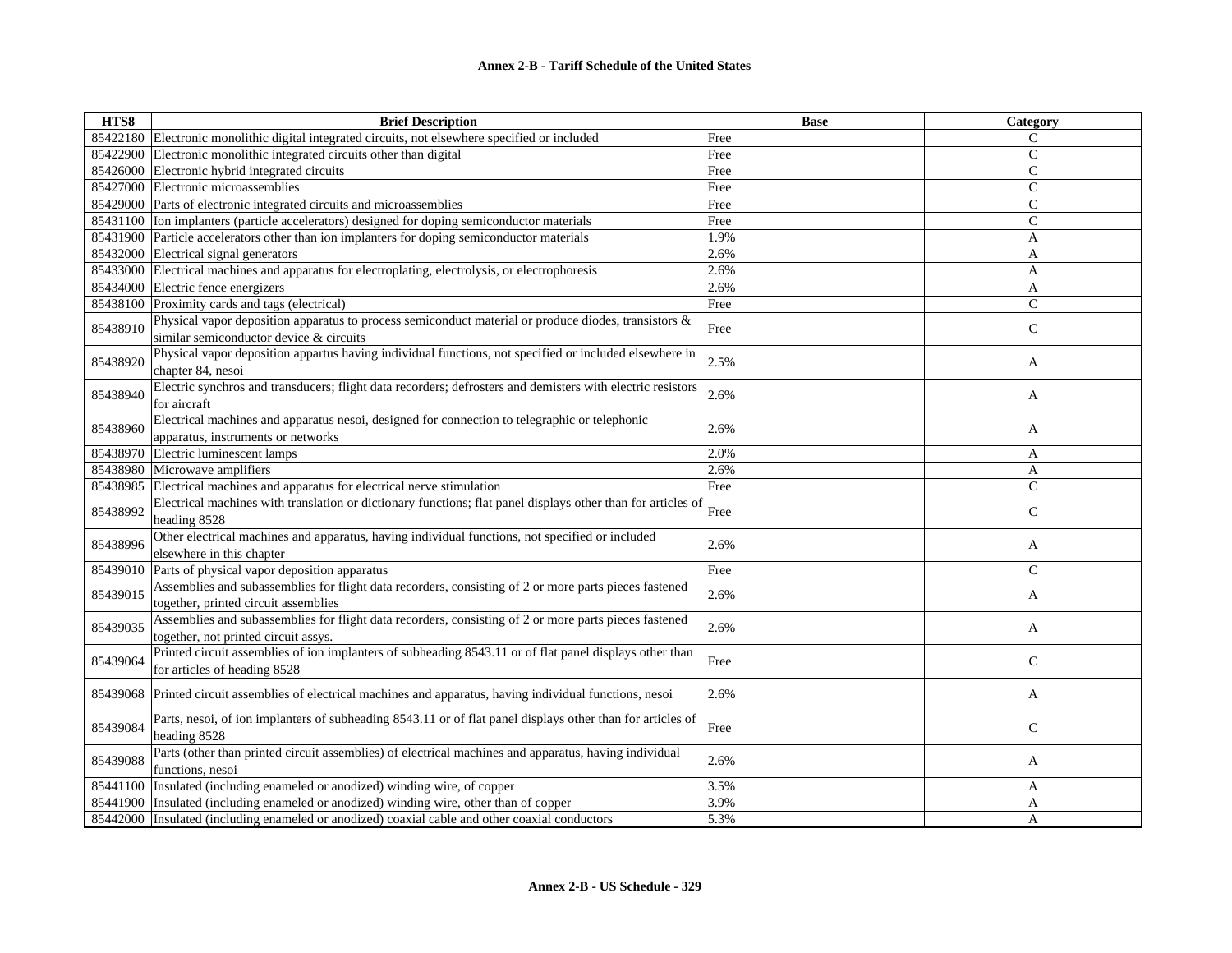| HTS8     | <b>Brief Description</b>                                                                                                                      | <b>Base</b> | Category      |
|----------|-----------------------------------------------------------------------------------------------------------------------------------------------|-------------|---------------|
| 85443000 | Insulated ignition wiring sets and other wiring sets of a kind used in vehicles, aircraft or ships                                            | 5.0%        | A             |
| 85444140 | Insulated electric conductors of a kind used for telecommunication, for a voltage not exceeding 80 V,<br>fitted with connectors               | Free        | $\mathsf{C}$  |
| 85444180 | Insulated electric conductors nesoi, for a voltage not exceeding 80 V, fitted with connectors                                                 | 2.6%        | A             |
| 85444940 | Insulated electric conductors of a kind used for telecommuncations, for a voltage not exceeding 80 V,<br>not fitted with connectors           | Free        | $\mathsf{C}$  |
| 85444980 | Insulated electric conductors nesoi, for a voltage not exceeding 80 V, not fitted with connectors                                             | 3.5%        | A             |
| 85445140 | Insulated electric conductors nesi, for a voltage exceeding 80 V but not exceeding 1,000 V, fitted with<br>modular telephone connectors       | Free        | $\mathbf C$   |
| 85445170 | Insulated electric conductors nesi, used for telecommuncations, for voltage exceed 80 V but not<br>exceeding 1,000 V, fitted with connectors  | Free        | $\mathsf{C}$  |
| 85445190 | Insulated electric conductors nesi, for a voltage exceeding 80 V but not exceeding 1,000 V, fitted with<br>connectors, nesoi                  | 2.6%        | A             |
| 85445920 | Insulated electric conductors nesi, of copper, for a voltage exceeding 80 V but not exceeding 1,000 V,<br>not fitted with connectors          | 5.3%        | A             |
| 85445940 | Insulated electric conductors nesi, not of copper, for a voltage exceeding 80 V but not exceeding 1,000<br>V, not fitted with connectors      | 3.9%        | A             |
| 85446020 | Insulated electric conductors nesi, for a voltage exceeding 1,000 V, fitted with connectors                                                   | 3.7%        | A             |
| 85446040 | Insulated electric conductors nesi, of copper, for a voltage exceeding 1,000 V, not fitted with<br>connectors                                 | 3.5%        | A             |
| 85446060 | Insulated electric conductors nesi, not of copper, for a voltage exceeding 1,000 V, not fitted with<br>connectors                             | 3.2%        | A             |
| 85447000 | Optical fiber cables made up of individually sheathed fibers                                                                                  | Free        | $\mathcal{C}$ |
|          | 85451100 Carbon electrodes of a kind used for furnaces                                                                                        | Free        | $\mathcal{C}$ |
| 85451920 | Carbon electrodes of a kind used for electrolytic purposes                                                                                    | Free        | $\mathcal{C}$ |
| 85451940 | Carbon electrodes of a kind used for electrical purposes, other than those used for furnaces or for<br>electrolytic purposes                  | Free        | $\mathsf{C}$  |
| 85452000 | Carbon brushes of a kind used for electrical purposes                                                                                         | Free        | $\mathcal{C}$ |
| 85459020 | Arc light carbons of a kind used for electrical purposes                                                                                      | Free        | $\mathcal{C}$ |
| 85459040 | Lamp carbons, battery carbons and articles of graphite or other carbon nesi, of a kind used for<br>electrical purposes                        | Free        | $\mathsf{C}$  |
| 85461000 | Electrical insulators of glass                                                                                                                | 2.9%        | A             |
|          | 85462000 Electrical insulators of ceramics                                                                                                    | 3.0%        | $\mathbf{A}$  |
| 85469000 | Electrical insulators of any material, other than glass or ceramics                                                                           | Free        | $\mathsf{C}$  |
| 85471040 | Ceramic insulators to be used in the production of spark plugs for natural gas fueled, stationary,<br>internal-combustion engines             | 3.0%        | A             |
| 85471080 | Insulating fittings for electrical machines, appliances or equipment, of ceramics nesi                                                        | 3.0%        | A             |
|          | 85472000 Insulating fittings for electrical machines, appliances or equipment, of plastics                                                    | Free        | $\mathcal{C}$ |
| 85479000 | Electrical conduit tubing and joints therefor, of base metal lined with insulating material; insulating<br>fittings for electrical goods nesi | 4.6%        | A             |
| 85481005 | Spent primary cells, spent primary batteries and spent electric storage batteries, entered for recovery of<br>lead                            | Free        | $\mathsf{C}$  |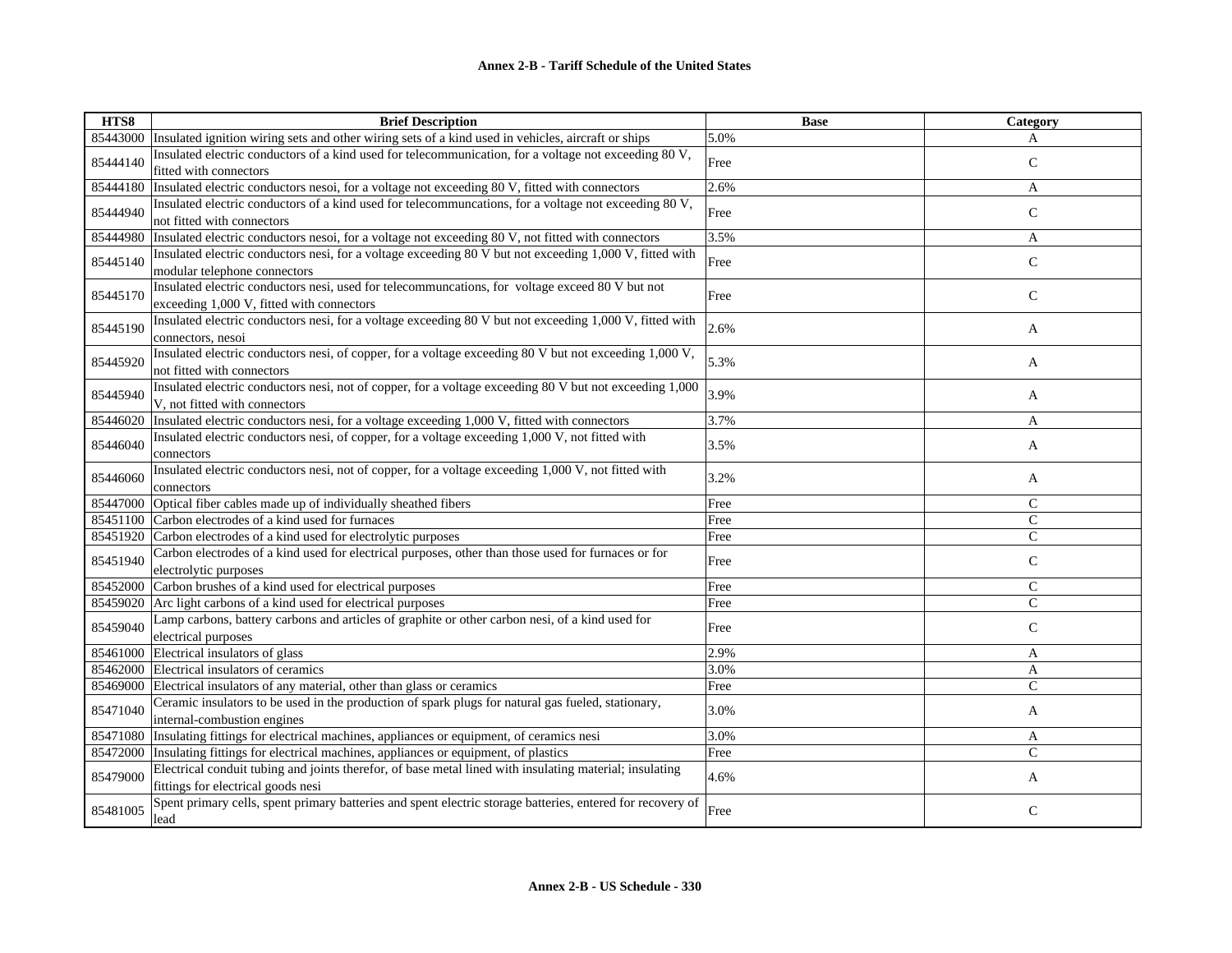| HTS8     | <b>Brief Description</b>                                                                                                                        | <b>Base</b> | Category      |
|----------|-------------------------------------------------------------------------------------------------------------------------------------------------|-------------|---------------|
| 85481015 | Spent primary cells, spent primary batteries and spent electric storage batteries, not entered for<br>recovery of lead                          | Free        | $\mathsf{C}$  |
| 85481025 | Waste and scrap of primary cells, primary batteries and electric storage batteries, entered for recovery<br>of lead                             | Free        | $\mathsf{C}$  |
| 85481035 | Waste and scrap of primary cells, primary batteries and electric storage batteries, not entered for<br>recovery of lead                         | Free        | $\mathbf C$   |
|          | 85489000 Electrical parts of machinery or apparatus not specified or included elsewhere in chapter 85                                           | Free        | $\mathsf{C}$  |
|          | 86011000 Rail locomotives powered from an external source of electricity                                                                        | Free        | $\mathsf{C}$  |
|          | 86012000 Rail locomotives powered by electric accumulators (batteries)                                                                          | Free        | $\mathsf{C}$  |
|          | 86021000 Diesel-electric locomotives                                                                                                            | Free        | $\mathsf{C}$  |
|          | 86029000 Rail locomotives (o/than diesel-electric), non-electric; locomotive tenders                                                            | Free        | $\mathsf{C}$  |
| 86031000 | Self-propelled railway or tramway coaches, vans and trucks (o/than those of 8604), powered from an<br>external source of electricity            | 5.0%        | A             |
| 86039000 | Self-propelled railway or tramway coaches, vans and trucks (o/than those of 8604), o/than powered<br>from an external source of electricity     | 5.0%        | A             |
| 86040000 | Railway or tramway maintenance or service vehicles, whether or not self-propelled                                                               | 2.9%        | A             |
| 86050000 | Railway or tramway passenger coaches and special purpose railway or tramway coaches, not self-<br>propelled                                     | 14.8%       | A             |
|          | 86061000 Railway or tramway tank cars and the like, not self-propelled                                                                          | 14.8%       | A             |
| 86062000 | Railway or tramway insulated or refrigerated freight cars (o/than tank cars), not self-propelled                                                | 14.8%       | $\mathbf{A}$  |
| 86063000 | Railway or tramway self-discharging freight cars (o/than tank cars or insulated/refrig. freight cars), not<br>self-propelled                    | 14.8%       | A             |
|          | 86069100 Railway or tramway freight cars nesoi, closed and covered, not self-propelled                                                          | 14.8%       | A             |
| 86069200 | Railway or tramway freight cars nesoi, open, with nonremovable sides of a height over 60 cm, not self-<br>propelled                             | 14.8%       | A             |
| 86069900 | Railway or tramway freight cars nesoi, not self-propelled                                                                                       | 14.8%       | A             |
|          | 86071100 Parts of railway/tramway locomotives/rolling stock, truck assemblies for self-propelled vehicles                                       | Free        | $\mathcal{C}$ |
| 86071200 | Parts of railway/tramway locomotives/rolling stock, truck assemblies for other than self-propelled<br>vehicles                                  | 3.6%        | A             |
| 86071903 | Parts of railway/tramway locomotives/rolling stock, axles                                                                                       | 0.4%        | A             |
|          | 86071906 Parts of railway/tramway locomotives/rolling stock, parts of axles                                                                     | 0.4%        | A             |
|          | 86071912 Parts of railway/tramway locomotives/rolling stock, wheels, whether or not fitted with axles                                           | Free        | $\mathsf{C}$  |
|          | 86071915 Parts of railway/tramway locomotives/rolling stock, parts of wheels                                                                    | Free        | $\mathcal{C}$ |
| 86071930 | Parts of railway/tramway locomotives/rolling stock, parts of truck assemblies for non-self-propelled<br>passenger coaches or freight cars       | 3.6%        | A             |
| 86071990 | Parts of railway/tramway locomotives/rolling stock, parts of truck assemblies for self-propelled<br>vehicles or for non-self propelled nesoi    | 2.6%        | A             |
| 86072110 | Parts of railway/tramway locomotives/rolling stock, air brakes & parts thereof for non-self-propelled<br>passenger coaches or freight cars      | 3.6%        | A             |
| 86072150 | Parts of railway/tramway locomotives/rolling stock, air brakes & parts thereof for self-propelled<br>vehicles or non-self-propelled stock nesoi | 3.9%        | A             |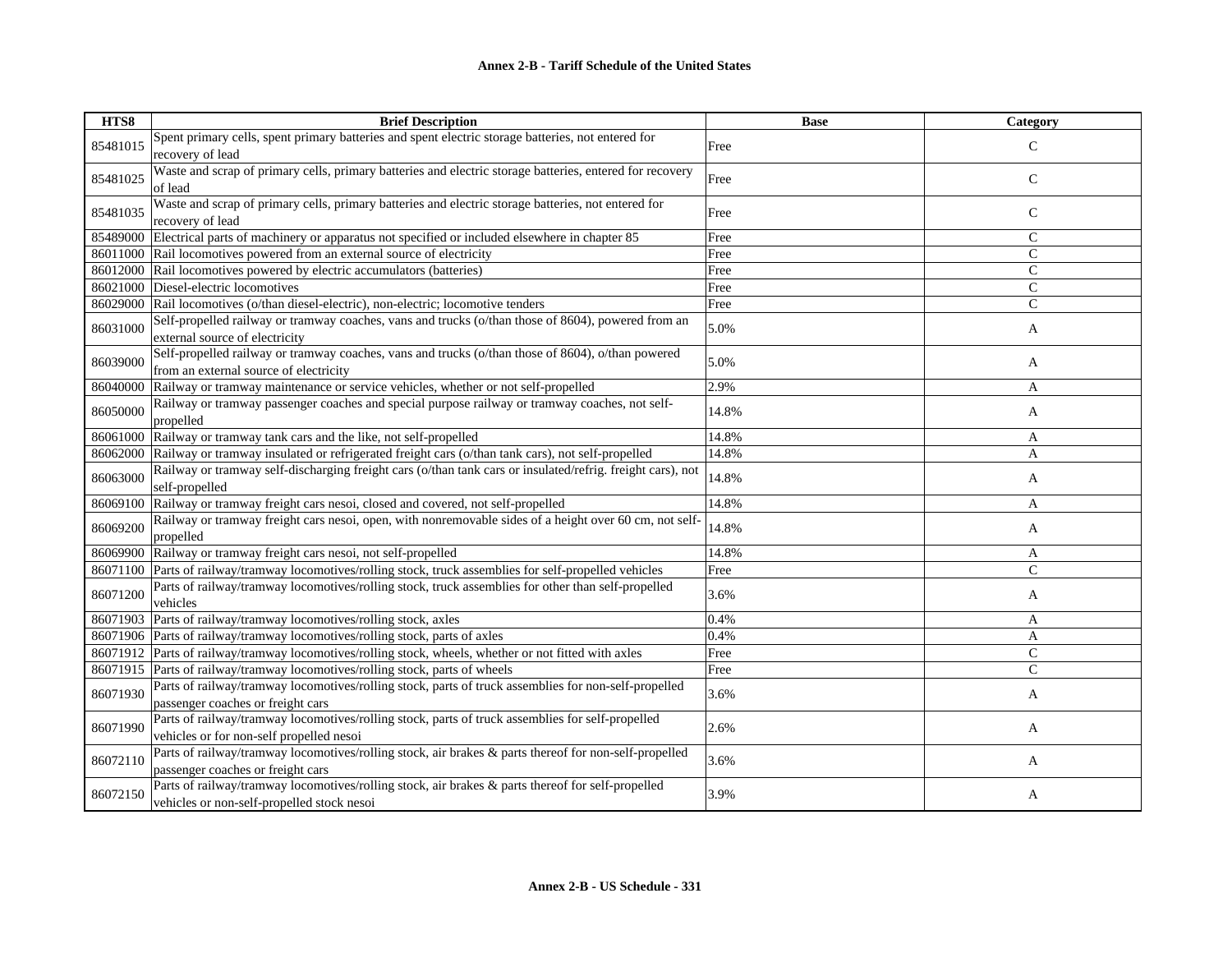| HTS8     | <b>Brief Description</b>                                                                                 | <b>Base</b> | Category      |
|----------|----------------------------------------------------------------------------------------------------------|-------------|---------------|
| 86072910 | Parts of railway/tramway locomotives/rolling stock, pts of brakes (o/than air brakes) for non-self-      | 3.6%        |               |
|          | propelled passenger coaches or freight                                                                   |             | A             |
|          | Parts of railway/tramway locomotives/rolling stock, pts of brakes (o/th air brakes) for self-propelled   |             |               |
| 86072950 | vehicles or non-self-propelled nesoi                                                                     | 2.6%        | A             |
| 86073010 | Parts of railway/tramway locomotives/rolling stock, hooks and other coupling devices, buffers, pts       | 3.6%        |               |
|          | thereof, for stock of 8605 or 8606                                                                       |             | A             |
| 86073050 | Parts of railway/tramway locomotives/rolling stock, hooks and other coupling devices, buffers, pts       | 2.6%        | A             |
|          | thereof, for stock of 8601 to 8605                                                                       |             |               |
| 86079100 | Parts, nesoi, of railway/tramway locomotives                                                             | Free        | $\mathcal{C}$ |
| 86079910 | Parts (o/than brake regulators) nesoi, of railway/tramway, non-self-propelled passenger coaches or       | 2.8%        | A             |
|          | freight cars                                                                                             |             |               |
| 86079950 | Parts, nesoi, of railway or tramway rolling stock, nesoi                                                 | 3.1%        | A             |
| 86080000 | Railway or tramway track fixtures and fittings; mechanical signaling, safety or traffic control          | 3.8%        | A             |
|          | equipment of all kinds nesoi; parts thereof                                                              |             |               |
| 86090000 | Containers (including containers for transport of fluids) specially designed and equipped for carriage   | Free        | $\mathsf{C}$  |
|          | by one or more modes of transport                                                                        |             |               |
| 87011000 | Pedestrian controlled tractors                                                                           | Free        | $\mathsf{C}$  |
| 87012000 | Road tractors for semi-trailers                                                                          | 4.0%        | A             |
| 87013010 | Track-laying tractors, suitable for agricultural use                                                     | Free        | $\mathcal{C}$ |
| 87013050 | Track-laying tractors, not suitable for agricultural use                                                 | Free        | $\mathsf{C}$  |
| 87019010 | Tractors (o/than track-laying) nesoi, suitable for agricultural use                                      | Free        | $\mathsf{C}$  |
| 87019050 | Tractors (o/than track-laying) nesoi, not suitable for agricultural use                                  | Free        | $\mathcal{C}$ |
|          | 87021030 Motor vehicles, w/diesel engine, for transport of 16 or more persons incl. the driver           | 2.0%        | A             |
| 87021060 | Motor vehicles, w/diesel engine, for transport of 10 but not more than 15 persons                        | 2.0%        | A             |
| 87029030 | Motor vehicles, w/other than diesel engine, for transport of 16 or more persons                          | 2.0%        | A             |
| 87029060 | Motor vehicles, w/other than diesel engine, for transport of 10 but not more than 15 persons             | 2.0%        | A             |
| 87031010 | Motor vehicles specially designed for traveling on snow                                                  | 2.5%        | A             |
| 87031050 | Golf carts and similar motor vehicles                                                                    | 2.5%        | A             |
| 87032100 | Mtr cars & o/mtr. vehicles for transport of persons, w/spark-ign. int. combust. recip. piston engine     | 2.5%        | A             |
|          | w/cyl. cap. $n$ /o 1000 cc                                                                               |             |               |
| 87032200 | Mtr cars & o/mtr. vehicles for transport of persons, w/spark-ign. int. combust. recip. piston engine     | 2.5%        | A             |
|          | w/cyl. cap. o/1000 cc n/o 1500 cc                                                                        |             |               |
| 87032300 | Mtr cars & o/mtr. vehicles for transport of persons, w/spark-ign. int. combust. recip. piston engine     | 2.5%        | A             |
|          | w/cyl. cap. o/1500 cc n/o 3000 cc                                                                        |             |               |
| 87032400 | Mtr cars & o/mtr. vehicles for transport of persons, w/spark-ign. int. combust. recip. piston engine     | 2.5%        | A             |
|          | w/cyl. cap. o/ 3000 cc                                                                                   |             |               |
| 87033100 | Mtr cars & o/mtr. vehicles for transport of persons, w/compress.-ign. int. combust. recip. piston engine | 2.5%        | A             |
|          | w/cyl. cap. $n/o$ 1500 cc                                                                                |             |               |
| 87033200 | Mtr cars & o/mtr. vehicles for transport of persons, w/compress.-ign. int. combust. recip. piston engine | 2.5%        | A             |
|          | w/cyl. cap. o/1500 cc n/o 2500 cc                                                                        |             |               |
| 87033300 | Mtr cars & o/mtr. vehicles for transport of persons, w/compress.-ign. int. combust. recip. piston engine | 2.5%        | A             |
|          | $w/cyl$ . cap. $o/2500$ cc                                                                               |             |               |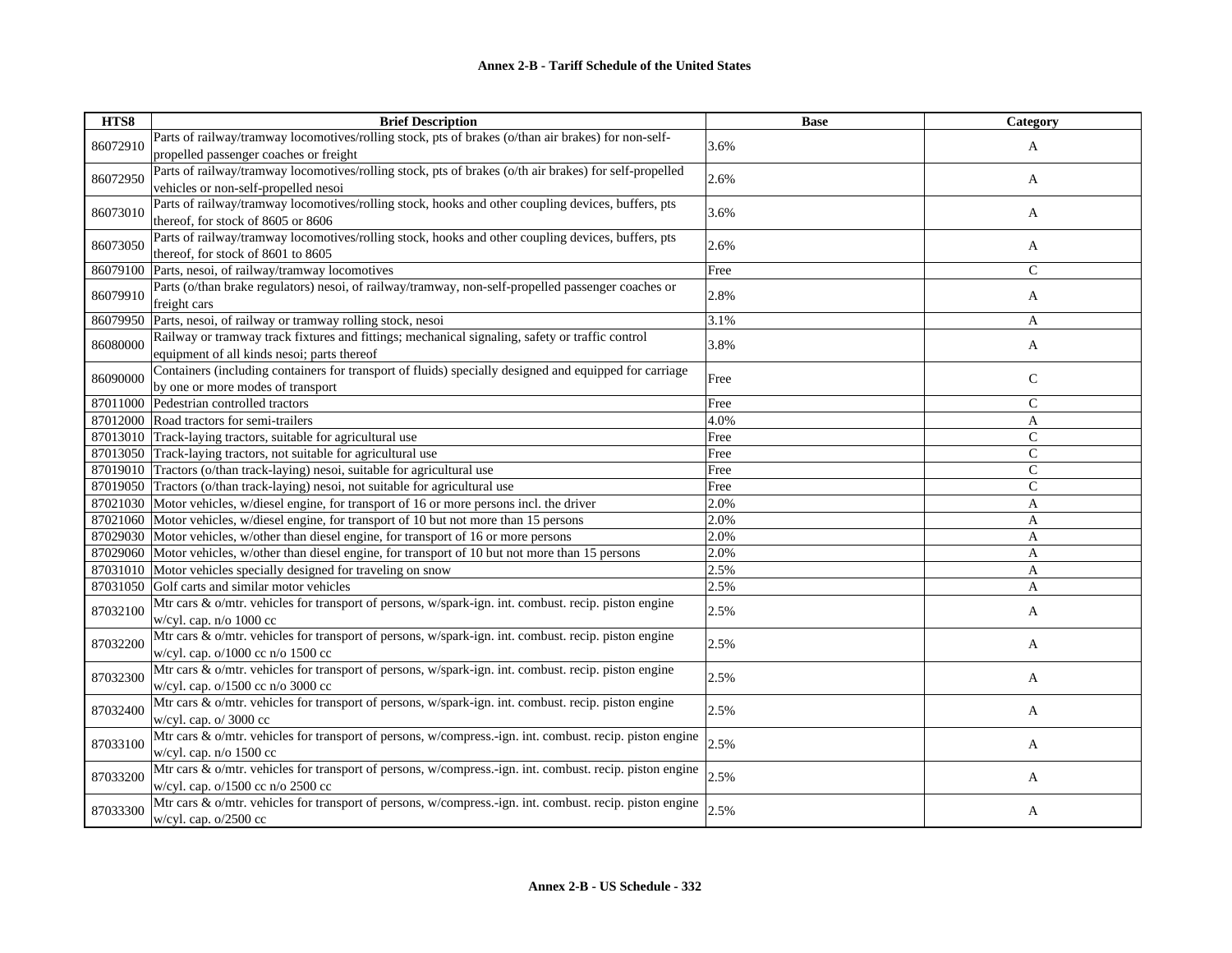| HTS8     | <b>Brief Description</b>                                                                                                                          | <b>Base</b> | Category      |
|----------|---------------------------------------------------------------------------------------------------------------------------------------------------|-------------|---------------|
| 87039000 | Mtr cars & other motor vehicles for transport of persons, o/than w/spark ign. or compress. ign. recip.                                            | 2.5%        | A             |
|          | piston engine, nesoi                                                                                                                              |             |               |
| 87041010 | Mtr. vehicles for transport of goods, cab chassis for dumpers designed for off-highway use                                                        | Free        | $\mathsf{C}$  |
| 87041050 | Mtr. vehicles for transport of goods, complete dumpers designed for off-highway use                                                               | Free        | $\mathsf{C}$  |
| 87042100 | Mtr. vehicles for transport of goods, w/compress.-ign. int. combust. recip. piston engine, w/G.V.W. not<br>over 5 metric tons                     | 25.0%       | A             |
| 87042210 | Mtr. vehicles for transport of goods, cab chassis, w/compress.-ign. int. combust. recip. piston engine,<br>w/G.V.W. o/5 but n/o 20 metric tons    | 4.0%        | A             |
| 87042250 | Mtr. vehicl. for transport of goods (o/than cab chassis), w/compress.-ign. int. combust. recip. piston<br>engine, $w/G.V.W. o/5$ but n/o 20 mtons | 25.0%       | A             |
| 87042300 | Mtr. vehicles for transport of goods, w/compress.-ign. int. combust. recip. piston engine, w/G.V.W.<br>over 20 metric tons                        | 25.0%       | A             |
| 87043100 | Mtr. vehicles for transport of goods, w/spark.-ign. int. combust. recip. piston engine, w/G.V.W. not<br>over 5 metric tons                        | 25.0%       | A             |
| 87043200 | Mtr. vehicles for transport of goods, w/spark.-ign. int. combust. recip. piston engine, w/G.V.W. over 5<br>metric tons                            | 25.0%       | A             |
| 87049000 | Mtr. vehicles for transport of goods, o/than w/compress. ign. or spark ign. recip. piston engine, nesoi                                           | 25.0%       | A             |
| 87051000 | Mtr. vehicles (o/than for transport of persons or of goods), mobile cranes                                                                        | Free        | $\mathsf{C}$  |
| 87052000 | Mtr. vehicles (o/than for transport of persons or of goods), mobile drilling derricks                                                             | Free        | $\mathbf C$   |
| 87053000 | Mtr. vehicles (o/than for transport of persons or of goods), fire fighting vehicles                                                               | Free        | $\mathsf{C}$  |
| 87054000 | Mtr. vehicles (o/than for transport of persons or of goods), concrete mixers                                                                      | Free        | $\mathsf{C}$  |
| 87059000 | Mtr. vehicles (o/than for transport of persons or of goods), special purpose motor vehicles nesoi                                                 | Free        | $\mathsf{C}$  |
| 87060003 | Chassis fitted w/engines, for mtr. vehicles for transport of goods of 8704.21 or 8704.31                                                          | 4.0%        | A             |
| 87060005 | Chassis fitted w/engines, for mtr. vehicles of 8701.20, 8702, & 8704 (except 8704.21 or 8704.31)                                                  | 4.0%        | A             |
|          | 87060015 Chassis fitted w/engines, for mtr. vehicles for transport of persons of 8703                                                             | 2.5%        | A             |
| 87060025 | Chassis fitted w/engines, for mtr. vehicles of heading 8705                                                                                       | 1.6%        | A             |
|          | 87060030 Chassis fitted w/engines, for tractors suitable for agricultural use                                                                     | Free        | $\mathsf{C}$  |
|          | 87060050 Chassis fitted w/engines, for tractors (o/than for agric. use) and other motor vehicles nesoi                                            | 1.4%        | A             |
|          | 87071000 Bodies (including cabs), for mtr. vehicles for transport of persons of heading 8703                                                      | 2.5%        | A             |
| 87079010 | Bodies (including cabs), for tractors suitable for agricultural use                                                                               | Free        | $\mathcal{C}$ |
| 87079050 | Bodies (including cabs), for mtr. vehicles (o/than tract. for agri. use) of headings 8701-8705 (except<br>8703)                                   | 4.0%        | A             |
| 87081030 | Pts. & access. for mtr vehicles of headings 8701 to 8705, bumpers                                                                                 | 2.5%        | A             |
| 87081060 | Pts. & access. of mtr. vehicles of headings 8701 to 8705, parts of bumpers                                                                        | 2.5%        | A             |
|          | 87082100 Pts. & access. of bodies for mtr. vehicles of headings 8701 to 8705, safety seat belts                                                   | 2.5%        | A             |
|          | 87082910 Pts. & access. of bodies for mtr. vehicles of headings 8701 to 8705, inflators & modules for airbags                                     | 2.5%        | A             |
|          | 87082915  Pts. & access. of bodies for mtr. vehicles of headings 8701 to 8705, door assemblies                                                    | 2.5%        | A             |
|          | 87082920 Pts. & access. of bodies for mtr. vehicles of headings 8701 to 8705, body stampings                                                      | 2.5%        | A             |
|          | 87082950 Pts. & access. of bodies for mtr. vehicles of headings 8701 to 8705, nesoi                                                               | 2.5%        | A             |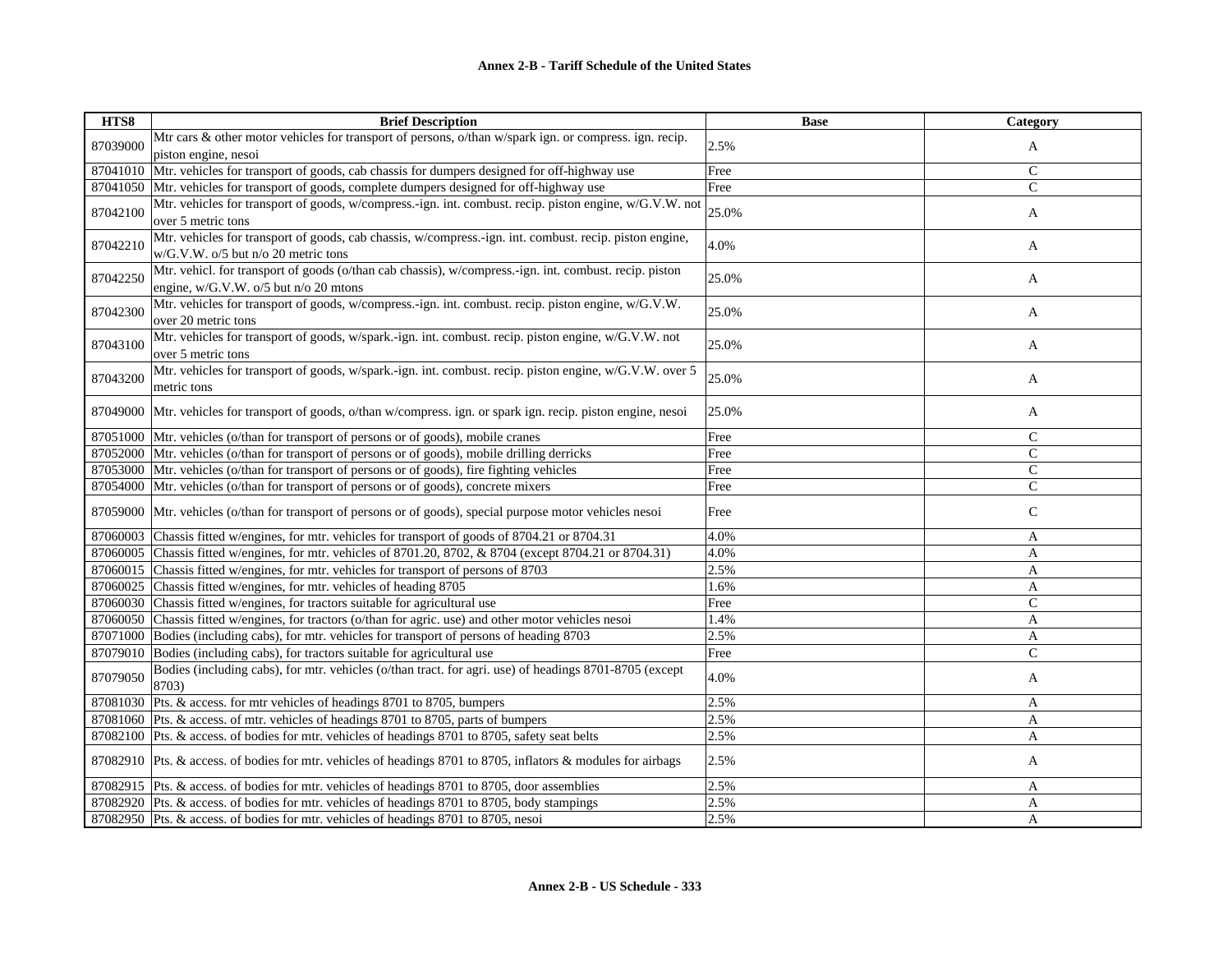| HTS8     | <b>Brief Description</b>                                                                                                                        | <b>Base</b> | Category       |
|----------|-------------------------------------------------------------------------------------------------------------------------------------------------|-------------|----------------|
|          | 87083110 Pts. & access. of tractors suitable for agricultural use, mounted brake linings                                                        | Free        | C              |
|          | 87083150 Pts. & access. of motor vehicles of headings 8701, nesoi, and 8702-8705, mounted brake linings                                         | 2.5%        | A              |
| 87083910 | Pts. & access. of tractors suit. for agric. use, brakes and servo-brakes & pts thereof (o/than mounted<br>brake linings)                        | Free        | $\mathsf{C}$   |
| 87083950 | Pts. & access. of mtr. vehicles of 8701, nesoi, and 8702-8705, brakes and servo-brakes & pts thereof<br>(o/than mounted brake linings)          | 2.5%        | A              |
|          | 87084010 Pts. & access. of mtr. vehic. of 8701.20, 8702 or 8704, gear boxes                                                                     | 2.5%        | A              |
|          | 87084020 Pts. & access. of mtr. vehic. for transport of persons of 8703, gear boxes                                                             | 2.5%        | $\mathbf{A}$   |
|          | 87084030 Pts. & access. of tractors suitable for agricultural use, gear boxes                                                                   | Free        | $\mathcal{C}$  |
|          | 87084050 Pts. & access. of mtr. vehic. of 8701, nesoi, and of 8705, gear boxes                                                                  | 2.5%        | A              |
|          | 87085010 Pts. & access. of mtr. vehic., drive axles w/differential (whether or not w/other transm. components)                                  | Free        | $\mathsf{C}$   |
| 87085030 | Pts. & access. of tractors (o/than road tractors or suit. for agric. use), drive axles w/differential (wheth<br>or not w/oth transm. components | Free        | $\mathsf{C}$   |
| 87085050 | Pts. & access. of mtr. vehic. for transp. of persons of 8703, drive axles w/differential (wheth or not<br>w/oth transm comp)                    | 2.5%        | A              |
| 87085080 | Pts. & access. of mtr. vehic. of 8701, nesoi, 8702, and 8704-8705, drive axles w/different. (wheth or<br>not w/oth transm components)           | 2.5%        | A              |
|          | 87086010 Pts. & access. of tractors suitable for agricultural use, non-driving axles & pts. thereof                                             | Free        | $\mathcal{C}$  |
|          | 87086030 Pts. & access, of tractors (o/than road tractors or for agric, use), non-driving axles & pts. thereof                                  | Free        | $\mathsf{C}$   |
|          | 87086050 Pts. & access. of mtr. vehic. for transp. of persons of 8703, non-driving axles & pts. thereof                                         | 2.5%        | A              |
| 87086080 | Pts. & access. of mtr. vehic. of 8701, nesoi, of 8702, and of 8704-8705, non-driving axles & pts.<br>thereof                                    | 2.5%        | A              |
|          | 87087005 Pts. & access. of tractors suitable for agricultural use, road wheels                                                                  | Free        | $\mathsf{C}$   |
|          | 87087015 Pts. & access. of tractors suitable for agricultural use, pts. & access. for road wheels                                               | Free        | $\mathcal{C}$  |
|          | 87087025 Pts. & access. of tractors (o/than road tractors or for agric. use), road wheels                                                       | Free        | $\mathcal{C}$  |
|          | 87087035 Pts. & access. of tractors (o/than road tractors or for agric. use), pts. & access. for road wheels                                    | Free        | $\mathcal{C}$  |
|          | 87087045 Pts. & access. of mtr. vehic. of 8701, nesoi, and of 8702-8705, road wheels                                                            | 2.5%        | A              |
|          | 87087060 Pts. & access. of mtr. vehicc of 8701, nesoi, and of 8702-8705, pts. & access. for road wheels                                         | 2.5%        | A              |
|          | 87088015 Pts. & access. of tractors suitable for agricultural use, McPherson struts                                                             | Free        | $\mathcal{C}$  |
| 87088025 | Pts. & access. of tractors suitable for agricultural use, suspension shock absorbers (o/than McPherson<br>struts)                               | Free        | $\mathsf{C}$   |
|          | 87088030 Pts. & access. of mtr. vehic. of 8701, nesoi, and of 8702-8705, McPherson struts                                                       | 2.5%        | A              |
| 87088045 | Pts. & access. of mtr. vehic. of 8701, nesoi, and of 8702-8705, suspension shock absorbers (o/than<br>McPherson struts)                         | 2.5%        | A              |
|          | 87089110 Pts. & access. of tractors suitable for agricultural use, radiators                                                                    | Free        | $\mathsf{C}$   |
|          | 87089150 Pts. & access. of mtr. vehic. of 8701, nesoi, and 8702-8705, radiators                                                                 | 2.5%        | $\overline{A}$ |
|          | 87089210 Pts. & access. of tractors suitable for agricultural use, mufflers & exhaust pipes                                                     | Free        | $\mathcal{C}$  |
|          | 87089250 Pts. & access. of mtr. vehic. of 8701, nesoi, and 8702-8705, mufflers & exhaust pipes                                                  | 2.5%        | A              |
|          | 87089315  Pts. & access. of tractors suitable for agricultural use, clutches                                                                    | Free        | $\mathsf{C}$   |
|          | 87089330 Pts. & access. of tractors suitable for agricultural use, pts. of clutches                                                             | Free        | $\mathcal{C}$  |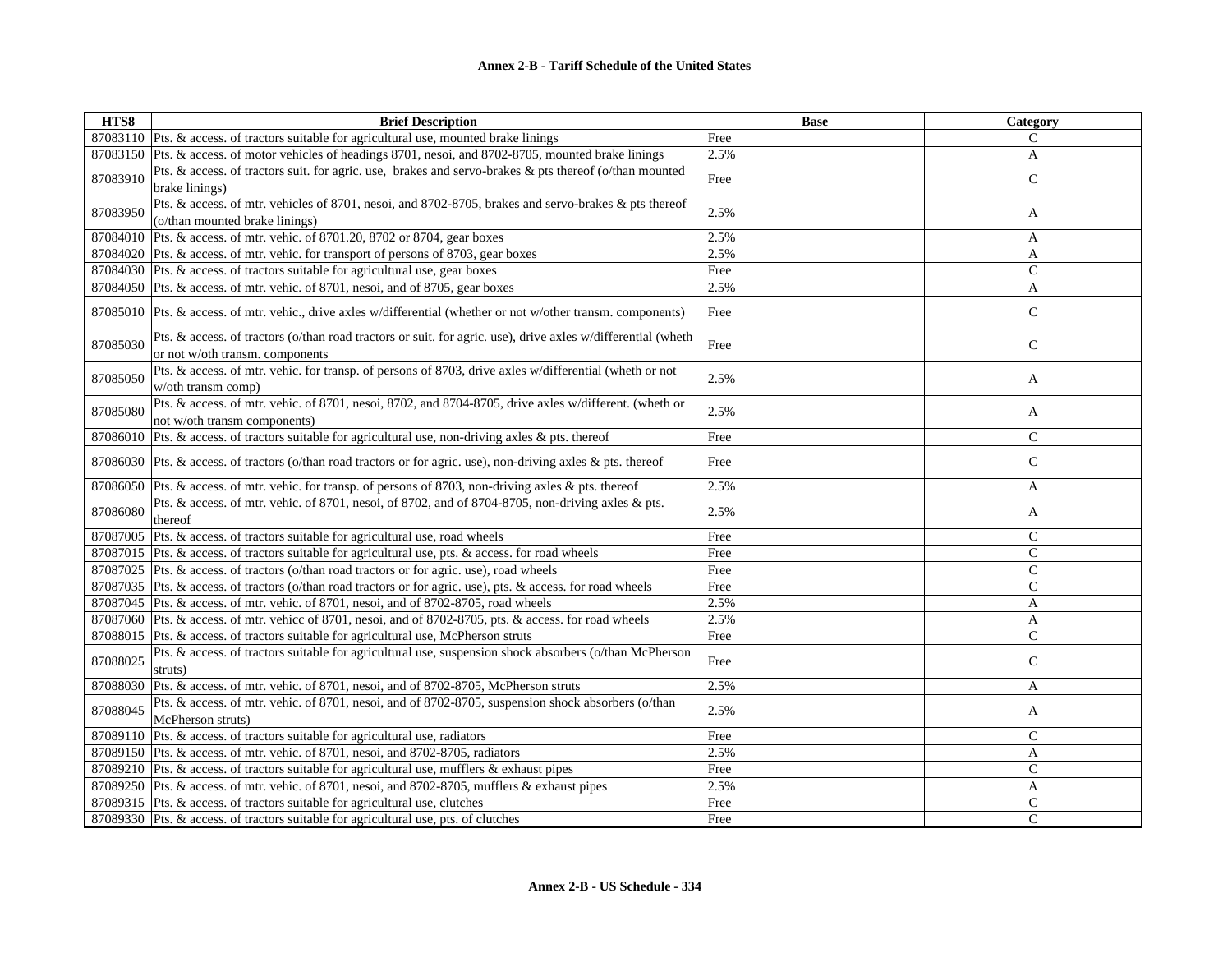| HTS8     | <b>Brief Description</b>                                                                                                     | <b>Base</b> | Category      |
|----------|------------------------------------------------------------------------------------------------------------------------------|-------------|---------------|
|          | 87089360 Pts. & access. of mtr. vehic. of 8701, nesoi, and 8702-8705, clutches                                               | 2.5%        | A             |
| 87089375 | Pts. & access. of mtr. vehic. of 8701, nesoi, and 8702-8705, pts. of clutches                                                | 2.5%        | A             |
| 87089410 | Pts. & access. of tractors suitable for agricultural use, steering wheels, steering columns and steering<br>boxes            | Free        | $\mathsf{C}$  |
| 87089450 | Pts. & access. of mtr. vehic. of 8701, nesoi, and 8702-8705, steering wheels, steering columns and<br>steering boxes         | 2.5%        | A             |
|          | 87089903 Pts. & access. of tractors suitable for agricultural use, vibration control goods containing rubber                 | Free        | ${\bf C}$     |
|          | 87089906 Pts. & access. of tractors suitable for agricultural use, double flanged wheel hub units w/ball bearings            | Free        | $\mathcal{C}$ |
|          | 87089909 Pts. & access. of tractors suitable for agricultural use, airbags                                                   | Free        | $\mathcal{C}$ |
|          | 87089912 Pts. & access. of tractors suitable for agricultural use, half-shafts and drive shafts                              | Free        | $\mathsf{C}$  |
|          | 87089915 Pts. & access. of tractors suitable for agricultural use, pts. for power trains nesoi                               | Free        | $\mathsf{C}$  |
|          | 87089918 Pts. & access. of tractors suitable for agricultural use, pts. for suspension systems nesoi                         | Free        | $\mathsf{C}$  |
|          | 87089921 Pts. & access. of tractors suitable for agricultural use, pts. for steering systems nesoi                           | Free        | $\mathcal{C}$ |
|          | 87089924 Pts. & access., nesoi, of tractors suitable for agricultural use                                                    | Free        | $\mathcal{C}$ |
| 87089927 | Pts. & access. of tractors (o/than road tractors or for agricultural use), vibration control goods<br>containing rubber      | Free        | $\mathcal{C}$ |
| 87089931 | Pts. & access. of tractors (o/than road tractors or for agricultural use), double flanged wheel hub units<br>w/ball bearings | Free        | $\mathbf C$   |
| 87089934 | Pts. & access. of tractors (o/than road tractors or for agricultural use), airbags                                           | Free        | $\mathsf{C}$  |
|          | 87089937 Pts. & access. of tractors (o/than road tractors or for agricultural use), half-shafts and drive shafts             | Free        | ${\bf C}$     |
|          | 87089940 Pts. & access. of tractors (o/than road tractors or for agricultural use), pts. for power trains nesoi              | Free        | $\mathcal{C}$ |
|          | 87089943 Pts. & access. of tractors (o/than road tractors or for agricultural use), pts. for suspension systems nesoi Free   |             | ${\bf C}$     |
|          | 87089946 Pts. & access. of tractors (o/than road tractors or for agricultural use), pts. for steering systems nesoi          | Free        | $\mathcal{C}$ |
|          | 87089949 Pts. & access., nesoi, of tractors (o/than road tractors or suitable for agricultural use)                          | Free        | $\mathsf{C}$  |
|          | 87089952 Pts. & access. of motor vehicles of 8701, nesoi, and 8702-8705, of cast iron nesoi                                  | Free        | $\mathsf{C}$  |
| 87089955 | Pts. & access. of motor vehicles of 8701, nesoi, and 8702-8705, vibration control goods containing<br>rubber                 | 2.5%        | A             |
| 87089958 | Pts. & access. of motor vehicles of 8701, nesoi, and 8702-8705, double flanged wheel hub units w/ball<br>bearings            | 2.5%        | A             |
| 87089961 | Pts. & access. of motor vehicles of 8701, nesoi, and 8702-8705, airbags                                                      | 2.5%        | A             |
|          | 87089964 Pts. & access. of motor vehicles of 8701, nesoi, and 8702-8705, half-shafts and drive shafts                        | 2.5%        | A             |
|          | 87089967 Pts. & access. of motor vehicles of 8701, nesoi, and 8702-8705, pts. for power trains nesoi                         | 2.5%        | $\mathbf{A}$  |
|          | 87089970 Pts. & access. of motor vehicles of 8701, nesoi, and 8702-8705, pts. for suspension systems nesoi                   | 2.5%        | A             |
|          | 87089973 Pts. & access. of motor vehicles of 8701, nesoi, and 8702-8705, pts. for steering systems nesoi                     | 2.5%        | A             |
|          | 87089980 Pts. & access., nesoi, of motor vehicles of 8701, nesoi, and 8702-8705                                              | 2.5%        | A             |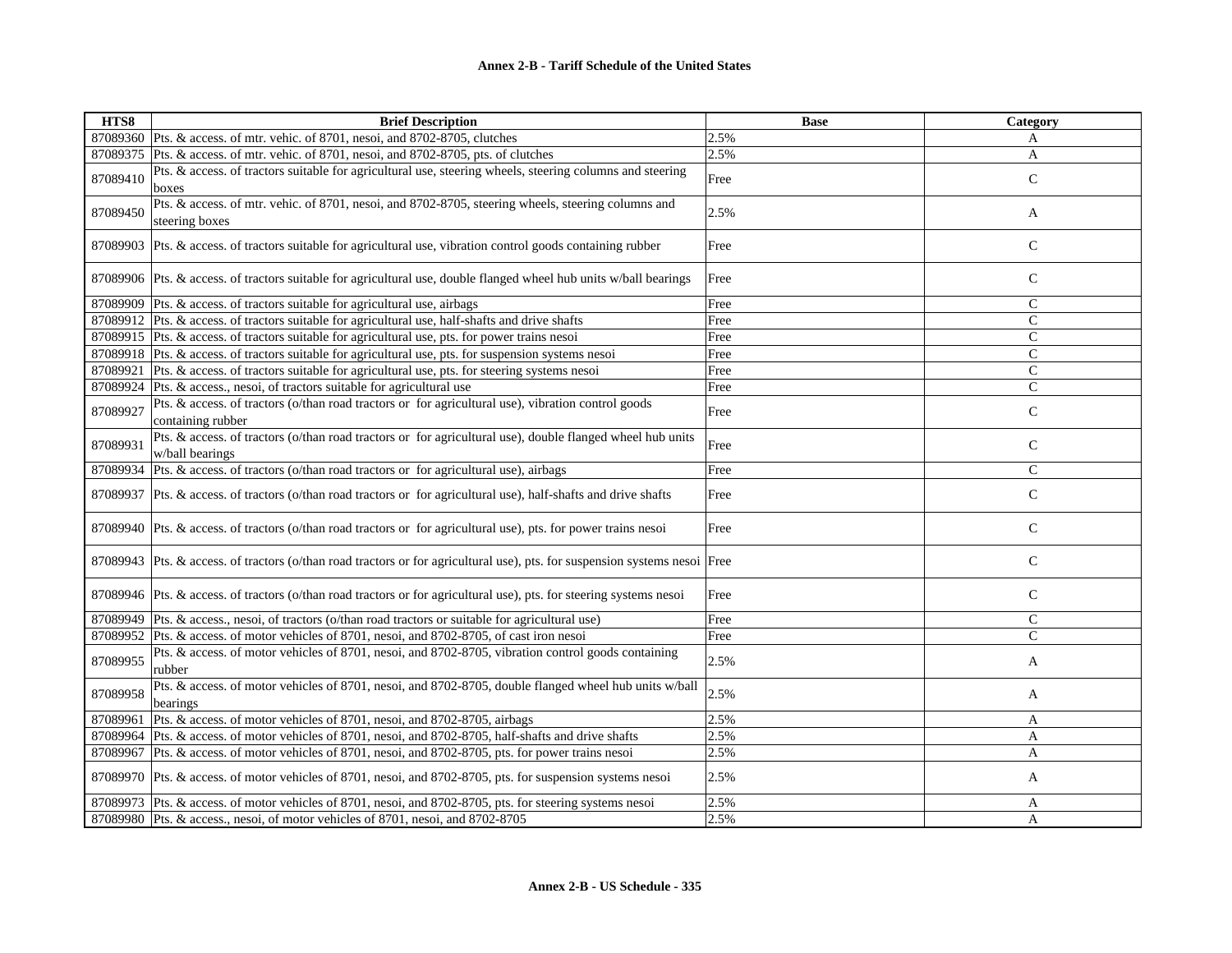| HTS8     | <b>Brief Description</b>                                                                                                          | <b>Base</b> | Category      |
|----------|-----------------------------------------------------------------------------------------------------------------------------------|-------------|---------------|
| 87091100 | Electrical, self-propelled, works trucks, not fitted w/lift. equip. and tractors of type used on railway                          | Free        | $\mathcal{C}$ |
|          | station platforms                                                                                                                 |             |               |
| 87091900 | Non-electrical, self-propelled, works trucks, not fitted w/lift. equip. and tractors of type used on<br>railway station platforms | Free        | $\mathbf C$   |
|          | Parts of self-propelled works trucks, not fitted w/lift. equip. and tractors of the type used on railway                          |             |               |
| 87099000 | station platforms                                                                                                                 | Free        | $\mathsf{C}$  |
| 87100000 | Tanks & other armored fighting vehicles, motorized, whether or not fitted with weapons, and parts of                              | Free        | $\mathbf C$   |
|          | such vehicles                                                                                                                     |             |               |
| 87111000 | Motorcycles (incl. mopeds) and cycles, fitted w/recip. internal-combustion piston engine w/capacity<br>n/o 50 cc                  | Free        | $\mathsf{C}$  |
|          | Motorcycles (incl. mopeds) and cycles, fitted w/recip. internal-combustion piston engine w/capacity                               |             |               |
| 87112000 | $o/50$ but n/o 250 cc                                                                                                             | Free        | $\mathbf C$   |
| 87113000 | Motorcycles (incl. mopeds) and cycles, fitted w/recip. internal-combustion piston engine w/capacity                               | Free        | $\mathsf{C}$  |
|          | o/250 but n/o 500 cc                                                                                                              |             |               |
| 87114030 | Motorcycles (incl. mopeds) and cycles, fitted w/recip. internal-combustion piston engine w/capacity<br>$o/500$ cc but n/o 700 cc  | Free        | ${\bf C}$     |
|          | Motorcycles (incl. mopeds) and cycles, fitted w/recip. internal-combustion piston engine w/capacity                               |             |               |
| 87114060 | o/700 cc but n/o 800 cc                                                                                                           | 2.4%        | A             |
|          | Motorcycles (incl. mopeds) and cycles, fitted w/recip. internal-combustion piston engine w/capacity                               |             |               |
| 87115000 | o/800 cc                                                                                                                          | 2.4%        | A             |
| 87119000 | Motorcycles (incl. mopeds) and cycles, fitted with an auxiliary motor nesoi; side-cars                                            | Free        | $\mathsf{C}$  |
| 87120015 | Bicycles, not motorized, w/both wheels not over 63.5 cm in diameter                                                               | 11.0%       | A             |
| 87120025 | Bicycles, not motorized, w/both wheels $o/63.5$ cm in diam., weighing under 16.3 kg $\&$ not design. for                          | 5.5%        | A             |
|          | tires w/x-sect. diam. o/4.13cm                                                                                                    |             |               |
| 87120035 | Bicycles, not motorized, w/both wheels o/63.5 cm in diam., weighing 16.3 kg or more, and/or for use                               | 11.0%       | A             |
|          | w/tires w/x-sect. diam. o/4.13 cm                                                                                                 |             |               |
| 87120044 | Bicycles, n/motor., w/front wheel diam. o/55 cm but n/o 63.5 cm & rear wheel diam. o/63.5 cm in                                   | 5.5%        | A             |
|          | diam., & wt <16.3 kg w/o acces., value $$200+$                                                                                    |             |               |
|          | 87120048 Bicycles, n/motor., w/front wheel w/diameter different than rear wheel diam., nesoi                                      | 11.0%       | A             |
|          | 87120050 Cycles (o/than bicycles) (including delivery tricycles), not motorized                                                   | 3.7%        | A             |
|          | 87131000 Invalid carriages, not mechanically propelled                                                                            | Free        | $\mathsf{C}$  |
| 87139000 | Invalid carriages, motorized or otherwise mechanically propelled                                                                  | Free        | $\mathsf{C}$  |
| 87141100 | Pts. & access. for motorcycles (including mopeds), saddles & seats                                                                | Free        | $\mathsf{C}$  |
|          | 87141900 Pts. & access. for motorcycles (including mopeds), other than saddles and seats                                          | Free        | $\mathcal{C}$ |
|          | 87142000 Pts. & access. for invalid carriages                                                                                     | Free        | $\mathcal{C}$ |
|          | 87149120 Pts. & access. for bicycles & o/cycles, frames, valued over \$600 each                                                   | 3.9%        | A             |
|          | 87149130 Pts. & access. for bicycles & o/cycles, frames, valued at \$600 or less each                                             | 3.9%        | A             |
| 87149150 | Pts. & access. for bicycles, sets of steel tubing cut to exact length for the assembly (w/other pts) into                         | 6.0%        | A             |
|          | the frame & fork of one bicycle                                                                                                   |             |               |
|          | 87149190 Pts. & access. for bicycles & o/cycles, forks, nesoi and pts of frames, nesoi and pts. of forks                          | Free        | $\mathsf{C}$  |
|          | 87149210 Pts. & access. for bicycles & o/cycles, wheel rims                                                                       | 5.0%        | A             |
|          | 87149250 Pts. & access. for bicycles & o/cycles, wheel spokes                                                                     | 10.0%       | A             |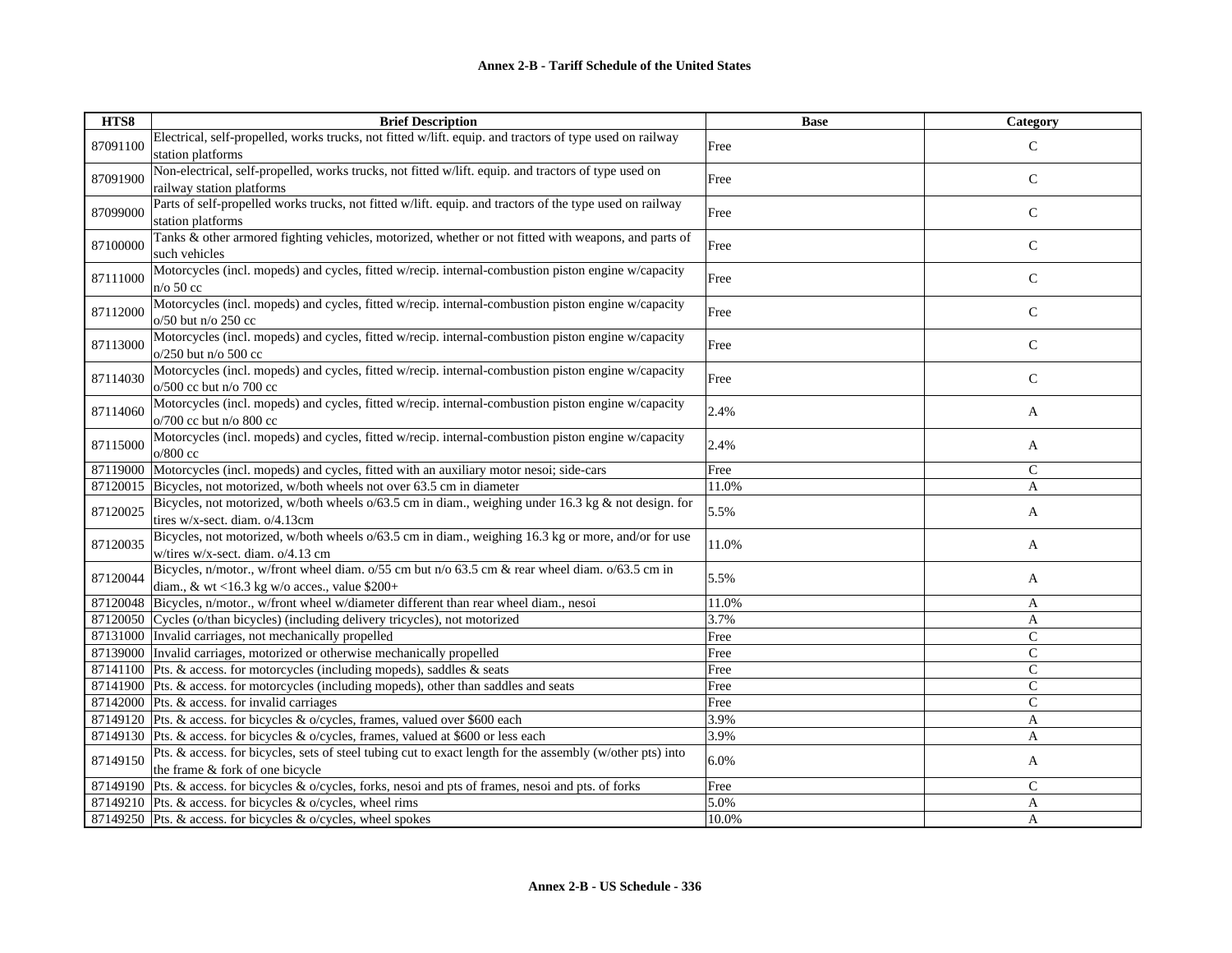| HTS8     | <b>Brief Description</b>                                                                                                                         | <b>Base</b> | Category      |
|----------|--------------------------------------------------------------------------------------------------------------------------------------------------|-------------|---------------|
| 87149305 | Pts. & access. for bicycles & o/cycles, aluminum alloy hubs, w/hollow axle and lever-operated quick                                              | Free        | ${\bf C}$     |
|          | release mechanism                                                                                                                                |             |               |
| 87149315 | Pts. & access. for bicycles & o/cycles, 3-speed hubs nesoi                                                                                       | Free        | $\mathsf{C}$  |
|          | 87149324 Pts. & access. for bicycles & o/cycles, 2-speed hubs, w/internal gear changing mechanisms, nesoi                                        | Free        | ${\bf C}$     |
| 87149328 | Pts. & access. for bicycles & o/cycles, variable speed hubs, w/internal gear changing mechanisms,<br>nesoi                                       | 3.0%        | A             |
| 87149335 | Pts. & access. for bicycles & o/cycles, non-variable speed hubs, nesoi                                                                           | 10.0%       | A             |
|          | 87149370 Pts. & access. for bicycles & o/cycles, free-wheel sprocket-wheels                                                                      | Free        | $\mathsf{C}$  |
|          | 87149430 Pts. & access. for bicycles & o/cycles, brakes (o/than hub brakes) and parts thereof                                                    | Free        | $\mathbf C$   |
|          | 87149490 Pts. & access. for bicycles & o/cycles, brakes and parts thereof, nesoi                                                                 | 10.0%       | A             |
|          | 87149500 Pts. & access. for bicycles & o/cycles, saddles                                                                                         | 8.0%        | A             |
|          | 87149610 Pts. & access. for bicycles & o/cycles, pedals and parts thereof                                                                        | 8.0%        | A             |
|          | 87149650 Pts. & access. for bicycles & o/cycles, cotterless-type crank sets and parts thereof                                                    | Free        | $\mathcal{C}$ |
|          | 87149690 Pts. & access. for bicycles & o/cycles, crank-gear nesoi and parts thereof                                                              | 10.0%       | $\mathbf{A}$  |
|          | 87149910 Pts. & access. for bicycles & o/cycles, click twist grips and click stick levers                                                        | Free        | ${\bf C}$     |
|          | 87149950 Pts. & access. for bicycles & o/cycles, derailleurs and parts thereof                                                                   | Free        | $\mathsf{C}$  |
| 87149960 | Pts. & accs. for bicycles & o/cycl., trigger & twist grip cntrls for 3-spd hubs, alum. handlebar stems<br>>\$2.15 ea, & stem rotor assys. & pts. | Free        | $\mathsf{C}$  |
| 87149980 | Pts. & access. nesoi, for bicycles and other cycles of heading 8712                                                                              | 10.0%       | A             |
| 87150000 | Baby carriages (including strollers) and parts thereof                                                                                           | 4.4%        | A             |
| 87161000 | Trailers & semi-trailers, not mech. propelled, for housing or camping                                                                            | Free        | $\mathbf C$   |
| 87162000 | Self-loading or self-unloading trailers and semi-trailers, not mech. propelled, for agricultural purposes                                        | Free        | ${\bf C}$     |
| 87163100 | Tanker trailers and tanker semi-trailers, not mech. propelled, for the transport of goods                                                        | Free        | $\mathsf{C}$  |
| 87163900 | Trailers and semi-trailers, not mech. propelled, nesoi, for the transport of goods                                                               | Free        | $\mathbf C$   |
| 87164000 | Trailers and semi-trailers, not mechanically propelled, nesoi                                                                                    | Free        | $\mathcal{C}$ |
|          | 87168010 Farm wagons and carts, not mechanically propelled                                                                                       | Free        | $\mathbf C$   |
| 87168050 | Vehicles, not mechanically propelled, nesoi                                                                                                      | 3.2%        | A             |
| 87169010 | Parts of farm wagons and carts                                                                                                                   | Free        | $\mathsf{C}$  |
|          | 87169030 Parts of vehicles, not mechanically propelled, castors (o/than castors of heading 8302)                                                 | 5.7%        | A             |
|          | 87169050 Parts of trailers and semi-trailers and vehicles, not mechanically propelled, nesoi                                                     | 3.1%        | A             |
| 88011000 | Gliders and hang gliders                                                                                                                         | Free        | $\mathsf{C}$  |
| 88019000 | Balloons, dirigibles and non-powered aircraft, nesoi                                                                                             | Free        | $\mathsf{C}$  |
| 88021100 | Helicopters, with an unladen weight not over 2,000 kg                                                                                            | Free        | $\mathsf{C}$  |
| 88021200 | Helicopters, with an unladen weight over 2,000 kg                                                                                                | Free        | $\mathsf{C}$  |
| 88022000 | Airplanes and other powered aircraft, nesoi, with an unladen weight not over 2,000 kg                                                            | Free        | $\mathcal{C}$ |
| 88023000 | Airplanes and other powered aircraft, nesoi, with an unladen weight over 2,000 kg but not over 15,000<br>kg                                      | Free        | $\mathsf{C}$  |
| 88024000 | Airplanes and other powered aircraft, nesoi, with an unladen weight over 15,000 kg                                                               | Free        | $\mathsf{C}$  |
|          | 88026030 Communication satellites                                                                                                                | Free        | $\mathsf{C}$  |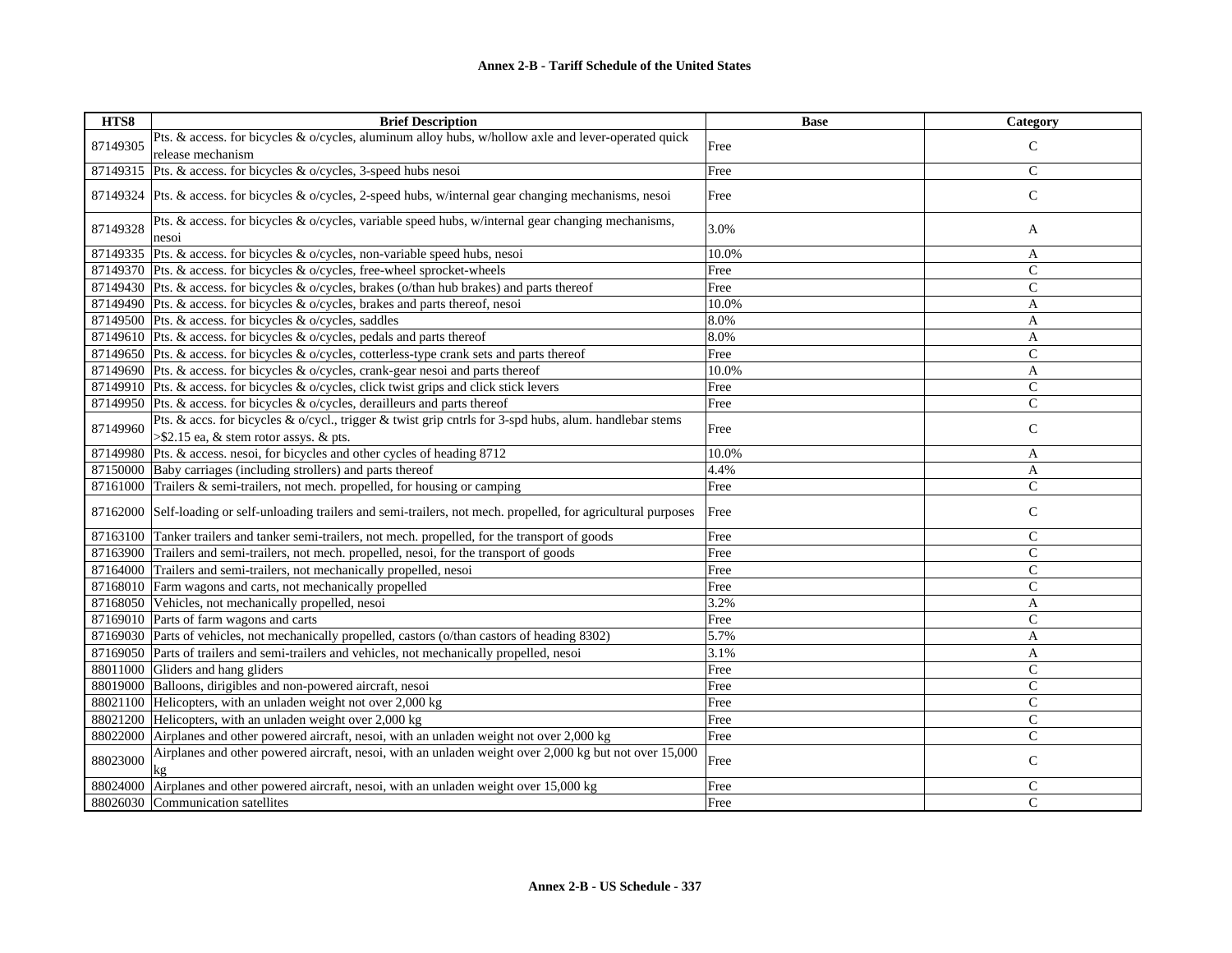| HTS8     | <b>Brief Description</b>                                                                                                                       | <b>Base</b> | <b>Category</b> |
|----------|------------------------------------------------------------------------------------------------------------------------------------------------|-------------|-----------------|
| 88026090 | Spacecraft, including satellites (o/than communication satellites), and suborbital and spacecraft launch<br>vehicles                           | Free        | $\mathcal{C}$   |
| 88031000 | Parts of airplanes and other aircraft, propellers and rotors and parts thereof                                                                 | Free        | $\mathsf{C}$    |
| 88032000 | Parts of airplanes and other aircraft, undercarriages and parts thereof                                                                        | Free        | $\mathsf{C}$    |
| 88033000 | Parts of airplanes and helicopters, nesoi                                                                                                      | Free        | $\mathsf{C}$    |
| 88039030 | Parts of communication satellites                                                                                                              | Free        | $\mathsf{C}$    |
| 88039090 | Parts of aircraft (o/than airplanes and helicopters), spacecraft (o/than comm. satell.) and suborbital and<br>launch vehicles, nesoi           | Free        | $\mathsf C$     |
| 88040000 | Parachutes (including dirigible parachutes) and rotochutes; parts & access. thereof                                                            | 3.0%        | A               |
| 88051000 | Aircraft launching gear and parts thereof; deck-arrestors or similar gear and parts thereof                                                    | Free        | $\mathcal{C}$   |
| 88052100 | Air combat ground flying simulators and parts thereof                                                                                          | Free        | $\mathsf{C}$    |
| 88052900 | Ground flying trainers and parts thereof, other than air combat simulators                                                                     | Free        | $\mathsf{C}$    |
| 89011000 | Vessels, designed for the transport of persons, cruise ships, excursion boats and similar vessels; ferry<br>boats of all kinds                 | Free        | $\mathsf{C}$    |
| 89012000 | Vessels, designed for the transport of goods, tankers                                                                                          | Free        | $\mathsf{C}$    |
| 89013000 | Vessels, designed for the transport of goods, refrigerated vessels (o/than tankers)                                                            | Free        | $\overline{C}$  |
| 89019000 | Vessels, designed for the transport of goods or for the transport of both persons and goods, nesoi                                             | Free        | $\mathsf{C}$    |
| 89020000 | Vessels, fishing; factory ships and other vessels for processing or preserving fishery products                                                | Free        | $\mathsf{C}$    |
| 89031000 | Vessels, inflatable, for pleasure or sports                                                                                                    | 2.4%        | A               |
| 89039100 | Vessels, sailboats, with or without auxiliary motor, for pleasure or sports                                                                    | 1.5%        | A               |
| 89039200 | Vessels, motorboats (o/than outboard motorboats), for pleasure or sports                                                                       | 1.5%        | A               |
| 89039905 | Vessels, canoes, not of a type designed to be principally used with motor or sails                                                             | Free        | $\mathcal{C}$   |
| 89039915 | Vessels, row boats, not of a type to be principally used with motors or sails                                                                  | 2.7%        | A               |
| 89039920 | Vessels, outboard motorboats, for pleasure or sports                                                                                           | 1.0%        | A               |
| 89039990 | Vessels, yachts and other vessels for pleasure or sports, nesoi                                                                                | 1.0%        | A               |
| 89040000 | Vessels, tugs and pusher craft                                                                                                                 | Free        | $\mathsf{C}$    |
| 89051000 | Vessels, dredgers                                                                                                                              | Free        | $\mathsf{C}$    |
| 89052000 | Floating or submersible drilling or production platforms                                                                                       | Free        | $\mathsf{C}$    |
| 89059010 | Floating docks                                                                                                                                 | Free        | $\mathsf{C}$    |
| 89059050 | Vessels, light-vessels, fire-floats, floating cranes, & other vessels nesoi, the navigability of which is<br>subsidiary to their main function | Free        | $\mathbf C$     |
| 89061000 | Warships                                                                                                                                       | Free        | $\mathsf{C}$    |
| 89069000 | Vessels (including lifeboats other than row boats), nesoi                                                                                      | Free        | $\mathsf{C}$    |
| 89071000 | Inflatable rafts (o/than used for pleasure or sports of 8901.10)                                                                               | Free        | $\overline{C}$  |
| 89079000 | Floating structures nesoi (for example, rafts, other than inflatable rafts, tanks, cofferdams, landing<br>stages, buoys and beacons)           | Free        | $\mathcal{C}$   |
| 89080000 | Vessels and other floating structures for breaking up (scrapping)                                                                              | Free        | $\mathsf{C}$    |
| 90011000 | Optical fibers, optical fiber bundles and cables, other than those of heading 8544                                                             | 6.7%        | A               |
| 90012000 | Sheets and plates of polarizing material                                                                                                       | 3.5%        | A               |
| 90013000 | Contact lenses                                                                                                                                 | 2.0%        | A               |
| 90014000 | Spectacle lenses of glass, unmounted                                                                                                           | 2.0%        | A               |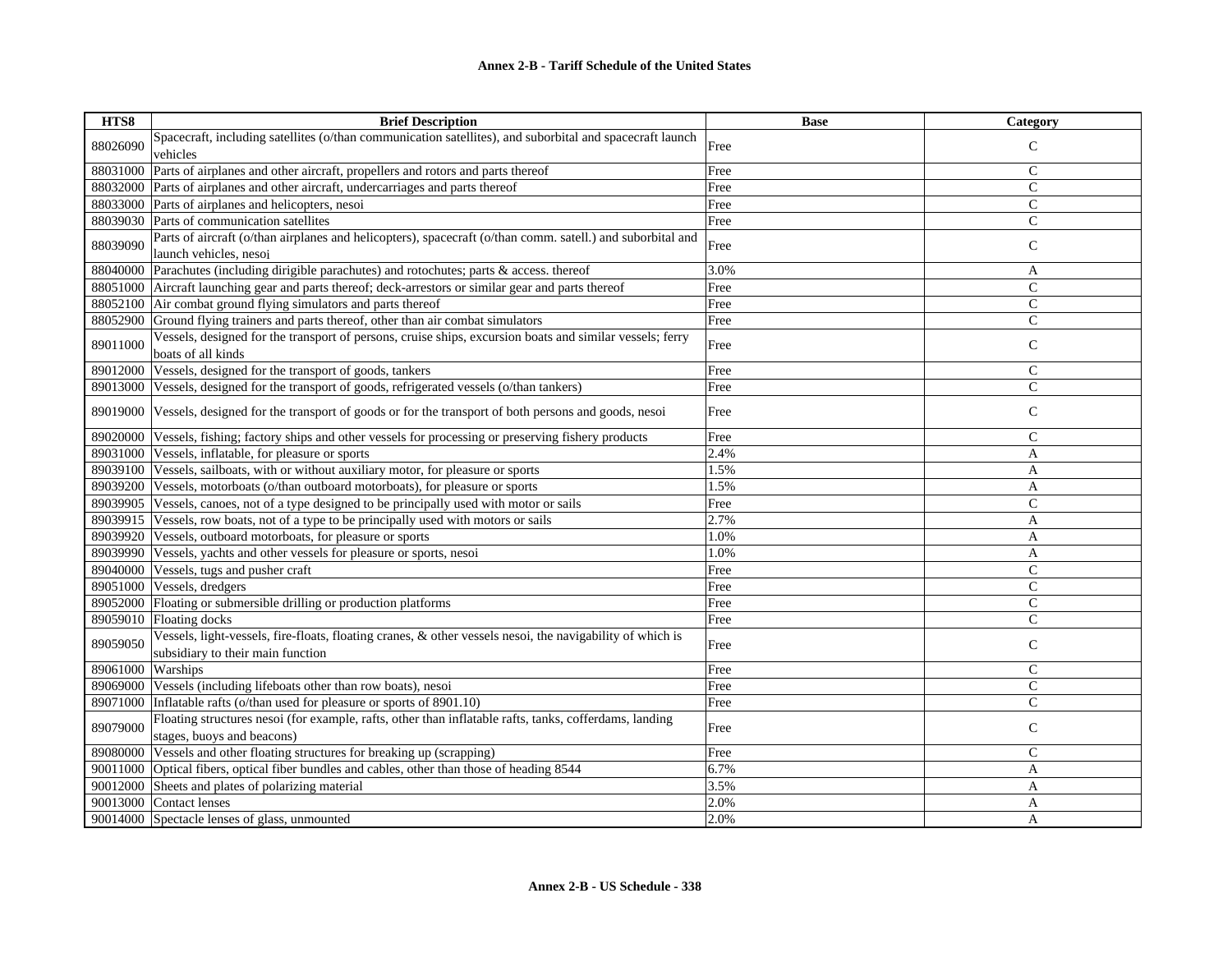| HTS8     | <b>Brief Description</b>                                                                                                                      | <b>Base</b>                                                            | Category      |
|----------|-----------------------------------------------------------------------------------------------------------------------------------------------|------------------------------------------------------------------------|---------------|
|          | 90015000 Spectacle lenses of materials other than glass, unmounted                                                                            | 2.0%                                                                   | A             |
|          | 90019040 Lenses nesi, unmounted                                                                                                               | 2.0%                                                                   | A             |
| 90019050 | Prisms, unmounted                                                                                                                             | 2.8%                                                                   | A             |
| 90019060 | Mirrors, unmounted                                                                                                                            | 2.8%                                                                   | $\mathbf{A}$  |
|          | 90019080 Half-tone screens designed for use in engraving or photographic processes, unmounted                                                 | 1.1%                                                                   | A             |
| 90019090 | Optical elements nesi, unmounted                                                                                                              | 2.9%                                                                   | $\mathbf{A}$  |
| 90021140 | Projection lenses, mounted, and parts and accessories therefor, for cameras, projectors or photographic<br>enlargers or reducers              | 2.5%                                                                   | A             |
| 90021160 | Mounted objective lenses for use in closed circuit television cameras, seperately imported, w/ or w/o<br>attached elec. connectors or motors  | Free                                                                   | $\mathsf{C}$  |
| 90021190 | Objective lenses and parts & access. thereof, for cameras, projectors, or photographic enlargers or<br>reducers, except projection, nesi      | 2.3%                                                                   | A             |
| 90021900 | Objective lenses, mounted, and parts and accessories therefor, other than for cameras, projectors or<br>photographic enlargers or reducers    | 2.3%                                                                   | A             |
| 90022040 | Photographic filters, mounted, and parts and accessories therefor                                                                             | 2.0%                                                                   | A             |
|          | 90022080 Filters, mounted, and parts and accessories therefor, for optical uses other than photographic                                       | 2.9%                                                                   | A             |
| 90029020 | Prisms, mounted, for optical uses                                                                                                             | 2.8%                                                                   | A             |
| 90029040 | Mirrors, mounted, for optical uses                                                                                                            | 2.8%                                                                   | A             |
| 90029070 | Half-tone screens, mounted, designed for use in engraving or photographic processes                                                           | 1.1%                                                                   | A             |
| 90029085 | Mounted lenses, n/obj., for use in closed circuit television cameras, seperately imported, w/ or w/o<br>attached elec. connectors or motors   | Free                                                                   | $\mathsf{C}$  |
| 90029095 | Mounted optical elements, nesi; parts and accessories of mounted optical elements, nesi                                                       | 3.0%                                                                   | A             |
|          | 90031100 Frames and mountings, of plastics, for spectacles, goggles or the like                                                               | 2.5%                                                                   | A             |
|          | 90031900 Frames and mountings, other than of plastics, for spectacles, goggles or the like                                                    | Free                                                                   | $\mathsf{C}$  |
| 90039000 | Parts of frames and mountings for spectacles, goggles or the like                                                                             | 2.5%                                                                   | A             |
| 90041000 | Sunglasses, corrective, protective or other                                                                                                   | 2.0%                                                                   | A             |
| 90049000 | Spectacles, goggles and the like, corrective, protective or other, other than sunglasses                                                      | 2.5%                                                                   | A             |
| 90051000 | <b>Binoculars</b>                                                                                                                             | Free                                                                   | $\mathsf{C}$  |
| 90058040 | Optical telescopes, including monoculars                                                                                                      | 8.0%                                                                   | A             |
| 90058060 | Monoculars and astronomical instruments other than binoculars and optical telescopes but not<br>including instruments for radio-astronomy     | 6.0%                                                                   | A             |
| 90059040 | Parts and accessories, for binoculars, monoculars, optical telescopes, or astronomical instruments,<br>incorp. good or 9001 or 9002           | The rate applicable to thearticle of<br>which it is apart or accessory | A             |
| 90059080 | Parts and accessories, including mountings, for binoculars, monoculars, other optical telescopes, and<br>other astronomical instruments, nesi | The rate applicable to thearticle of<br>which it is apart or accessory | A             |
| 90061000 | Photographic cameras of a kind used for preparing printing plates or cylinders                                                                | Free                                                                   | $\mathcal{C}$ |
| 90062000 | Photographic cameras of a kind used for recording documents on microfilm, microfiche or other<br>microforms                                   | Free                                                                   | $\mathcal{C}$ |
| 90063000 | Photographic cameras for underwater, aerial, medical, surgical, forensic or criminological purposes,<br>not cinematographic                   | Free                                                                   | $\mathsf{C}$  |
| 90064040 | Fixed focus instant print cameras                                                                                                             | Free                                                                   | $\mathsf C$   |
| 90064060 | Instant print cameras, other than fixed focus, valued not over \$10 each                                                                      | 6.8%                                                                   | A             |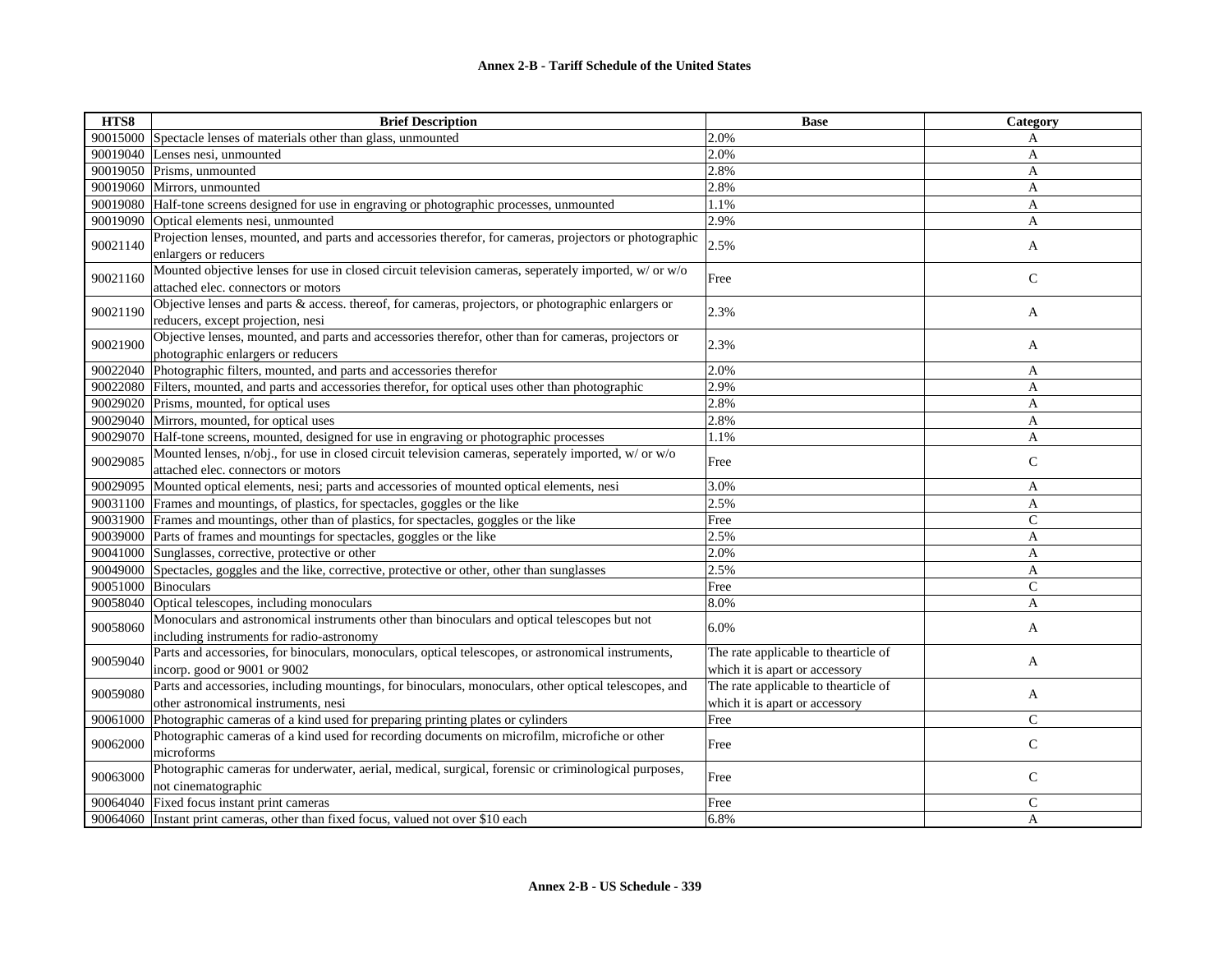| Instant print cameras, other than fixed focus, valued over \$10 each<br>90064090<br>Free<br>C<br>Cameras with through-the-lens viewfinder, for roll film of a width not exceeding 35 mm, not<br>90065100<br>$\mathsf{C}$<br>Free<br>cinematographic<br>Fixed focus, hand held, 110 cameras<br>$\mathsf{C}$<br>90065210<br>Free<br>Fixed focus, hand held cameras, other than 110 cameras, for roll film of a width less than 35 mm, not<br>90065230<br>4.0%<br>A<br>cinematographic<br>Fixed focus cameras nesi, for roll film of a width less than 35 mm, not cinematographic<br>Free<br>$\mathsf{C}$<br>90065250<br>Cameras, other than fixed focus, nesi, for roll film of a width less than 35 mm, valued not over \$10<br>90065260<br>6.8%<br>$\mathbf{A}$<br>each, not cinematographic<br>Cameras, other than fixed focus, nesi, for roll film of a width less than 35 mm, valued over \$10 each,<br>Free<br>$\mathsf{C}$<br>90065290<br>not cinematographic<br>90065300 Cameras nesi, for roll film of a width of 35 mm, not cinematographic<br>$\mathcal{C}$<br>Free<br>90065940 Fixed focus cameras, nesi, not cinematographic<br>4.0%<br>A<br>90065960 Cameras nesi, other than fixed focus, valued not over \$10 each, not cinematographic<br>6.8%<br>A<br>90065990 Photographic cameras, other than fixed focus, valued over \$10 each, nesi<br>$\mathsf{C}$<br>Free<br>$\mathsf{C}$<br>90066100 Photographic discharge lamp ("electronic") flashlight apparatus<br>Free | HTS8 | <b>Brief Description</b> | <b>Base</b> | Category |
|--------------------------------------------------------------------------------------------------------------------------------------------------------------------------------------------------------------------------------------------------------------------------------------------------------------------------------------------------------------------------------------------------------------------------------------------------------------------------------------------------------------------------------------------------------------------------------------------------------------------------------------------------------------------------------------------------------------------------------------------------------------------------------------------------------------------------------------------------------------------------------------------------------------------------------------------------------------------------------------------------------------------------------------------------------------------------------------------------------------------------------------------------------------------------------------------------------------------------------------------------------------------------------------------------------------------------------------------------------------------------------------------------------------------------------------------------------------------------------------|------|--------------------------|-------------|----------|
|                                                                                                                                                                                                                                                                                                                                                                                                                                                                                                                                                                                                                                                                                                                                                                                                                                                                                                                                                                                                                                                                                                                                                                                                                                                                                                                                                                                                                                                                                      |      |                          |             |          |
|                                                                                                                                                                                                                                                                                                                                                                                                                                                                                                                                                                                                                                                                                                                                                                                                                                                                                                                                                                                                                                                                                                                                                                                                                                                                                                                                                                                                                                                                                      |      |                          |             |          |
|                                                                                                                                                                                                                                                                                                                                                                                                                                                                                                                                                                                                                                                                                                                                                                                                                                                                                                                                                                                                                                                                                                                                                                                                                                                                                                                                                                                                                                                                                      |      |                          |             |          |
|                                                                                                                                                                                                                                                                                                                                                                                                                                                                                                                                                                                                                                                                                                                                                                                                                                                                                                                                                                                                                                                                                                                                                                                                                                                                                                                                                                                                                                                                                      |      |                          |             |          |
|                                                                                                                                                                                                                                                                                                                                                                                                                                                                                                                                                                                                                                                                                                                                                                                                                                                                                                                                                                                                                                                                                                                                                                                                                                                                                                                                                                                                                                                                                      |      |                          |             |          |
|                                                                                                                                                                                                                                                                                                                                                                                                                                                                                                                                                                                                                                                                                                                                                                                                                                                                                                                                                                                                                                                                                                                                                                                                                                                                                                                                                                                                                                                                                      |      |                          |             |          |
|                                                                                                                                                                                                                                                                                                                                                                                                                                                                                                                                                                                                                                                                                                                                                                                                                                                                                                                                                                                                                                                                                                                                                                                                                                                                                                                                                                                                                                                                                      |      |                          |             |          |
|                                                                                                                                                                                                                                                                                                                                                                                                                                                                                                                                                                                                                                                                                                                                                                                                                                                                                                                                                                                                                                                                                                                                                                                                                                                                                                                                                                                                                                                                                      |      |                          |             |          |
|                                                                                                                                                                                                                                                                                                                                                                                                                                                                                                                                                                                                                                                                                                                                                                                                                                                                                                                                                                                                                                                                                                                                                                                                                                                                                                                                                                                                                                                                                      |      |                          |             |          |
|                                                                                                                                                                                                                                                                                                                                                                                                                                                                                                                                                                                                                                                                                                                                                                                                                                                                                                                                                                                                                                                                                                                                                                                                                                                                                                                                                                                                                                                                                      |      |                          |             |          |
|                                                                                                                                                                                                                                                                                                                                                                                                                                                                                                                                                                                                                                                                                                                                                                                                                                                                                                                                                                                                                                                                                                                                                                                                                                                                                                                                                                                                                                                                                      |      |                          |             |          |
|                                                                                                                                                                                                                                                                                                                                                                                                                                                                                                                                                                                                                                                                                                                                                                                                                                                                                                                                                                                                                                                                                                                                                                                                                                                                                                                                                                                                                                                                                      |      |                          |             |          |
|                                                                                                                                                                                                                                                                                                                                                                                                                                                                                                                                                                                                                                                                                                                                                                                                                                                                                                                                                                                                                                                                                                                                                                                                                                                                                                                                                                                                                                                                                      |      |                          |             |          |
|                                                                                                                                                                                                                                                                                                                                                                                                                                                                                                                                                                                                                                                                                                                                                                                                                                                                                                                                                                                                                                                                                                                                                                                                                                                                                                                                                                                                                                                                                      |      |                          |             |          |
| 90066200 Photographic flashbulbs, flashcubes and the like<br>$\mathcal{C}$<br>Free                                                                                                                                                                                                                                                                                                                                                                                                                                                                                                                                                                                                                                                                                                                                                                                                                                                                                                                                                                                                                                                                                                                                                                                                                                                                                                                                                                                                   |      |                          |             |          |
| $\mathsf{C}$<br>90066900 Photographic flashlight apparatus, nesi<br>Free                                                                                                                                                                                                                                                                                                                                                                                                                                                                                                                                                                                                                                                                                                                                                                                                                                                                                                                                                                                                                                                                                                                                                                                                                                                                                                                                                                                                             |      |                          |             |          |
| 90069100 Parts and accessories for photographic cameras, not cinematographic<br>5.8%<br>A                                                                                                                                                                                                                                                                                                                                                                                                                                                                                                                                                                                                                                                                                                                                                                                                                                                                                                                                                                                                                                                                                                                                                                                                                                                                                                                                                                                            |      |                          |             |          |
| 3.9%<br>90069900 Parts and accessories for photographic flashlight apparatus and flashbulbs<br>A                                                                                                                                                                                                                                                                                                                                                                                                                                                                                                                                                                                                                                                                                                                                                                                                                                                                                                                                                                                                                                                                                                                                                                                                                                                                                                                                                                                     |      |                          |             |          |
| Cinematographic cameras for film of less than 16 mm width or for double-8 mm film<br>$\mathsf{C}$<br>90071100<br>Free                                                                                                                                                                                                                                                                                                                                                                                                                                                                                                                                                                                                                                                                                                                                                                                                                                                                                                                                                                                                                                                                                                                                                                                                                                                                                                                                                                |      |                          |             |          |
| Cinematographic cameras, for film of 16 mm or greater in width (other than for double-8 mm film),<br>90071940<br>$\mathsf{C}$<br>Free<br>gyrostabilized                                                                                                                                                                                                                                                                                                                                                                                                                                                                                                                                                                                                                                                                                                                                                                                                                                                                                                                                                                                                                                                                                                                                                                                                                                                                                                                              |      |                          |             |          |
| Cinematographic cameras, for film of 16 mm or greater in width (other than for double-8 mm film), not<br>90071980<br>Free<br>$\mathsf{C}$<br>gyrostabilized                                                                                                                                                                                                                                                                                                                                                                                                                                                                                                                                                                                                                                                                                                                                                                                                                                                                                                                                                                                                                                                                                                                                                                                                                                                                                                                          |      |                          |             |          |
| Cinematographic projectors for film $< 16$ mm, w/sound recording and reproducing systems and those<br>$\mathcal{C}$<br>90072020<br>Free<br>for projecting only sound motion pictures                                                                                                                                                                                                                                                                                                                                                                                                                                                                                                                                                                                                                                                                                                                                                                                                                                                                                                                                                                                                                                                                                                                                                                                                                                                                                                 |      |                          |             |          |
| Cinematographic projectors for film of less than 16 mm, nesoi<br>4.9%<br>90072040<br>A                                                                                                                                                                                                                                                                                                                                                                                                                                                                                                                                                                                                                                                                                                                                                                                                                                                                                                                                                                                                                                                                                                                                                                                                                                                                                                                                                                                               |      |                          |             |          |
| Cinematographic projectors for film = $or > 16$ mm, w/sound recording & reproducing systems & those<br>90072060<br>$\mathsf{C}$<br>Free<br>for projecting only sound motion pictures                                                                                                                                                                                                                                                                                                                                                                                                                                                                                                                                                                                                                                                                                                                                                                                                                                                                                                                                                                                                                                                                                                                                                                                                                                                                                                 |      |                          |             |          |
| 90072080 Cinematographic projectors for film of 16 mm or greater, nesoi<br>3.5%<br>A                                                                                                                                                                                                                                                                                                                                                                                                                                                                                                                                                                                                                                                                                                                                                                                                                                                                                                                                                                                                                                                                                                                                                                                                                                                                                                                                                                                                 |      |                          |             |          |
| 90079140 Parts for cinematographic cameras<br>Free<br>$\mathcal{C}$                                                                                                                                                                                                                                                                                                                                                                                                                                                                                                                                                                                                                                                                                                                                                                                                                                                                                                                                                                                                                                                                                                                                                                                                                                                                                                                                                                                                                  |      |                          |             |          |
| 90079180 Accessories for cinematographic cameras<br>3.9%<br>$\mathbf{A}$                                                                                                                                                                                                                                                                                                                                                                                                                                                                                                                                                                                                                                                                                                                                                                                                                                                                                                                                                                                                                                                                                                                                                                                                                                                                                                                                                                                                             |      |                          |             |          |
| 90079200 Parts and accessories for cinematographic projectors<br>3.5%<br>A                                                                                                                                                                                                                                                                                                                                                                                                                                                                                                                                                                                                                                                                                                                                                                                                                                                                                                                                                                                                                                                                                                                                                                                                                                                                                                                                                                                                           |      |                          |             |          |
| 90081000 Slide projectors<br>7.0%<br>$\mathbf{A}$                                                                                                                                                                                                                                                                                                                                                                                                                                                                                                                                                                                                                                                                                                                                                                                                                                                                                                                                                                                                                                                                                                                                                                                                                                                                                                                                                                                                                                    |      |                          |             |          |
| $\mathsf{C}$<br>90082040 Microfilm, microfiche or other microform readers, capable of producing copies<br>Free                                                                                                                                                                                                                                                                                                                                                                                                                                                                                                                                                                                                                                                                                                                                                                                                                                                                                                                                                                                                                                                                                                                                                                                                                                                                                                                                                                       |      |                          |             |          |
| 3.5%<br>90082080 Microfilm, microfiche or other microform readers, other than those capable of producing copies<br>A                                                                                                                                                                                                                                                                                                                                                                                                                                                                                                                                                                                                                                                                                                                                                                                                                                                                                                                                                                                                                                                                                                                                                                                                                                                                                                                                                                 |      |                          |             |          |
| Image projectors, other than cinematographic, except slide projectors and microfilm, microfiche or<br>90083000<br>4.6%<br>A<br>other microform readers                                                                                                                                                                                                                                                                                                                                                                                                                                                                                                                                                                                                                                                                                                                                                                                                                                                                                                                                                                                                                                                                                                                                                                                                                                                                                                                               |      |                          |             |          |
| 90084000 Photographic (other than cinematographic) enlargers and reducers<br>Free<br>$\mathsf{C}$                                                                                                                                                                                                                                                                                                                                                                                                                                                                                                                                                                                                                                                                                                                                                                                                                                                                                                                                                                                                                                                                                                                                                                                                                                                                                                                                                                                    |      |                          |             |          |
| 90089040 Parts and accessories of image projectors, other than cinematographic<br>$\mathsf C$<br>Free                                                                                                                                                                                                                                                                                                                                                                                                                                                                                                                                                                                                                                                                                                                                                                                                                                                                                                                                                                                                                                                                                                                                                                                                                                                                                                                                                                                |      |                          |             |          |
| 2.9%<br>90089080 Parts and accessories of photographic (other than cinematographic) enlargers and reducers<br>A                                                                                                                                                                                                                                                                                                                                                                                                                                                                                                                                                                                                                                                                                                                                                                                                                                                                                                                                                                                                                                                                                                                                                                                                                                                                                                                                                                      |      |                          |             |          |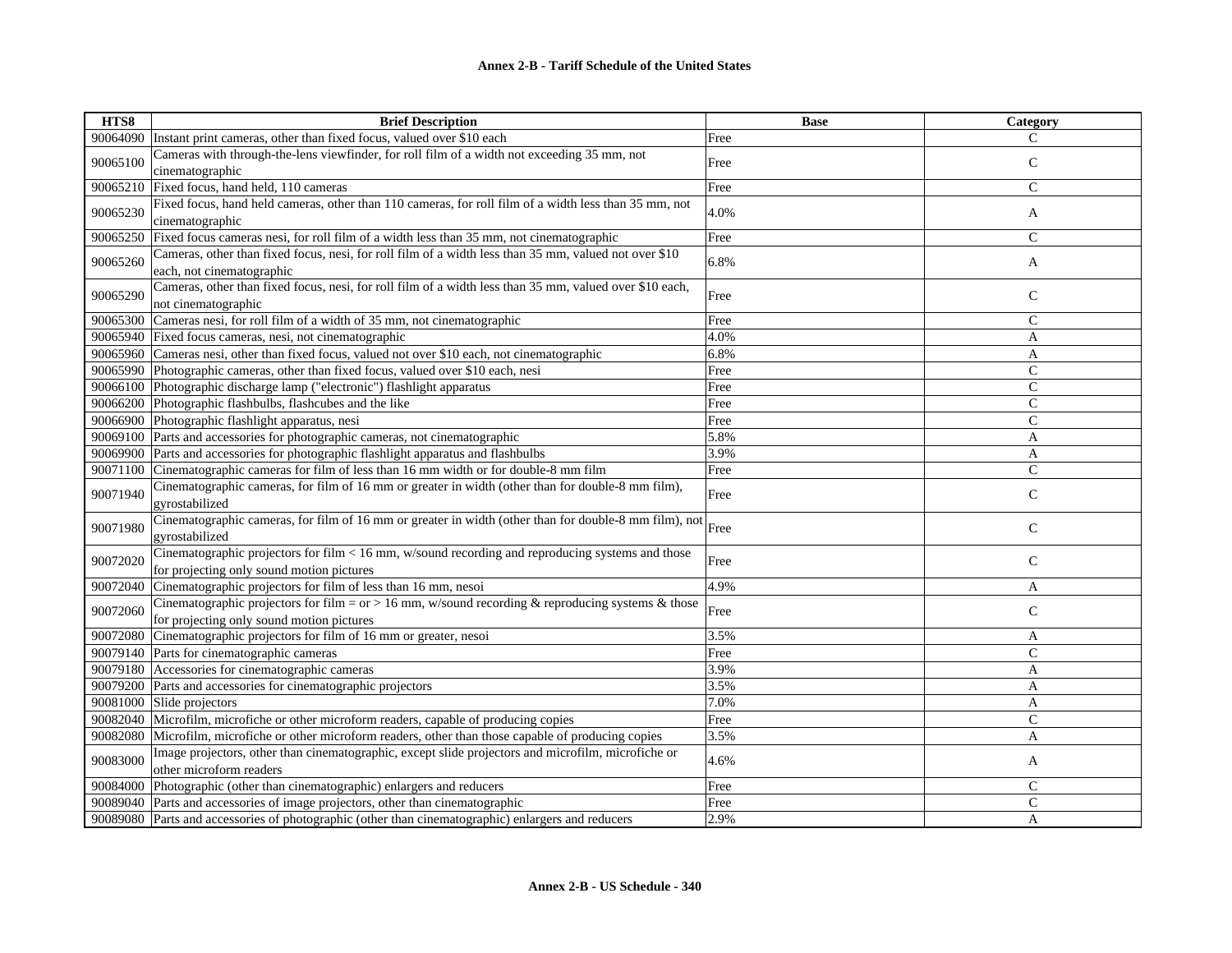| HTS8     | <b>Brief Description</b>                                                                                                                        | <b>Base</b> | Category      |
|----------|-------------------------------------------------------------------------------------------------------------------------------------------------|-------------|---------------|
| 90091100 | Electrostatic photocopying apparatus, operating by reproducing the original image directly onto the<br>copy (direct process)                    | Free        | $\mathsf{C}$  |
| 90091200 | Electrostatic photocopying apparatus, operating by reproducing the original image via an intermediate<br>onto the copy (indirect process)       | 3.7%        | A             |
| 90092100 | Photocopying apparatus, other than electrostatic, incorporating an optical system                                                               | Free        | $\mathcal{C}$ |
| 90092200 | Photocopying apparatus, other than electrostatic, of the contact type                                                                           | 1.8%        | A             |
| 90093000 | Thermocopying apparatus                                                                                                                         | 1.8%        | A             |
| 90099100 | Automatic document feeders for photocopying apparatus                                                                                           | Free        | $\mathcal{C}$ |
| 90099200 | Paper feeders for photocopying apparatus                                                                                                        | Free        | ${\bf C}$     |
|          | 90099300 Sorters for photocopying apparatus                                                                                                     | Free        | $\mathcal{C}$ |
| 90099940 | Parts of photocopying apparatus of subheading 9009.12, specified in additional U.S. note 5 to chapter<br>90                                     | Free        | $\mathsf{C}$  |
| 90099980 | Parts and accessories of photocopying apparatus, nesoi                                                                                          | Free        | $\mathsf{C}$  |
| 90101000 | Apparatus & equipment for auto. developing photographic film/paper in rolls or exposing developed<br>film to rolls of photographic paper        | 2.4%        | A             |
| 90104100 | Direct write-on-wafer apparatus for projection or drawing of circuit patterns on sensitized<br>semiconductor materials                          | Free        | $\mathcal{C}$ |
| 90104200 | Step and repeat aligner apparatus for projection or drawing of circuit patterns on sensitized<br>semiconductor materials                        | Free        | ${\bf C}$     |
| 90104900 | Apparatus for the projection or drawing of circuit patterns on sensitized semiconductor materials, nesoi Free                                   |             | $\mathsf{C}$  |
| 90105010 | Contact printers for photographic laboratories                                                                                                  | Free        | $\mathsf{C}$  |
| 90105020 | Developing tanks for photographic laboratories                                                                                                  | Free        | $\mathsf{C}$  |
| 90105030 | Editors and combination editor-splicers, for cinematographic film, containing an optical lens or<br>designed to contain such a lens             | 3.9%        | A             |
| 90105040 | Photographic film viewers, titlers, splicers and editors, and combinations thereof, containing or<br>designed to contain an optical lens, nesoi | 4.5%        | A             |
| 90105050 | Photographic film viewers, titlers, splicers and editors, and combinations thereof, not containing or<br>designed to contain an optical lens    | Free        | ${\bf C}$     |
| 90105060 | Apparatus and equipment for photographic (including cinematographic) laboratories, nesoi;<br>negatoscopes                                       | Free        | $\mathsf{C}$  |
| 90106000 | Projection screens                                                                                                                              | 2.6%        | A             |
| 90109040 | Parts and accessories of photographic film viewers, titlers, splicers, editors or any combination of the<br>foregoing                           | 3.4%        | A             |
| 90109070 | Part/accessory of apparatus: of subhead 9010.41-9010.49 or of subhead 9010.50.60<br>projection/drawing circuit patterns on flat panel display   | Free        | $\mathsf{C}$  |
| 90109090 | Parts & accessories for apparatus & equipment for photographic (incl. cinematographic) labs, nesoi,<br>negatoscopes, & projection screens       | 2.9%        | A             |
| 90111040 | Stereoscopic microscopes, provided with a means for photographing the image                                                                     | 3.9%        | A             |
|          | 90111080 Stereoscopic microscopes, other than those provided with a means for photographing the image                                           | 7.2%        | A             |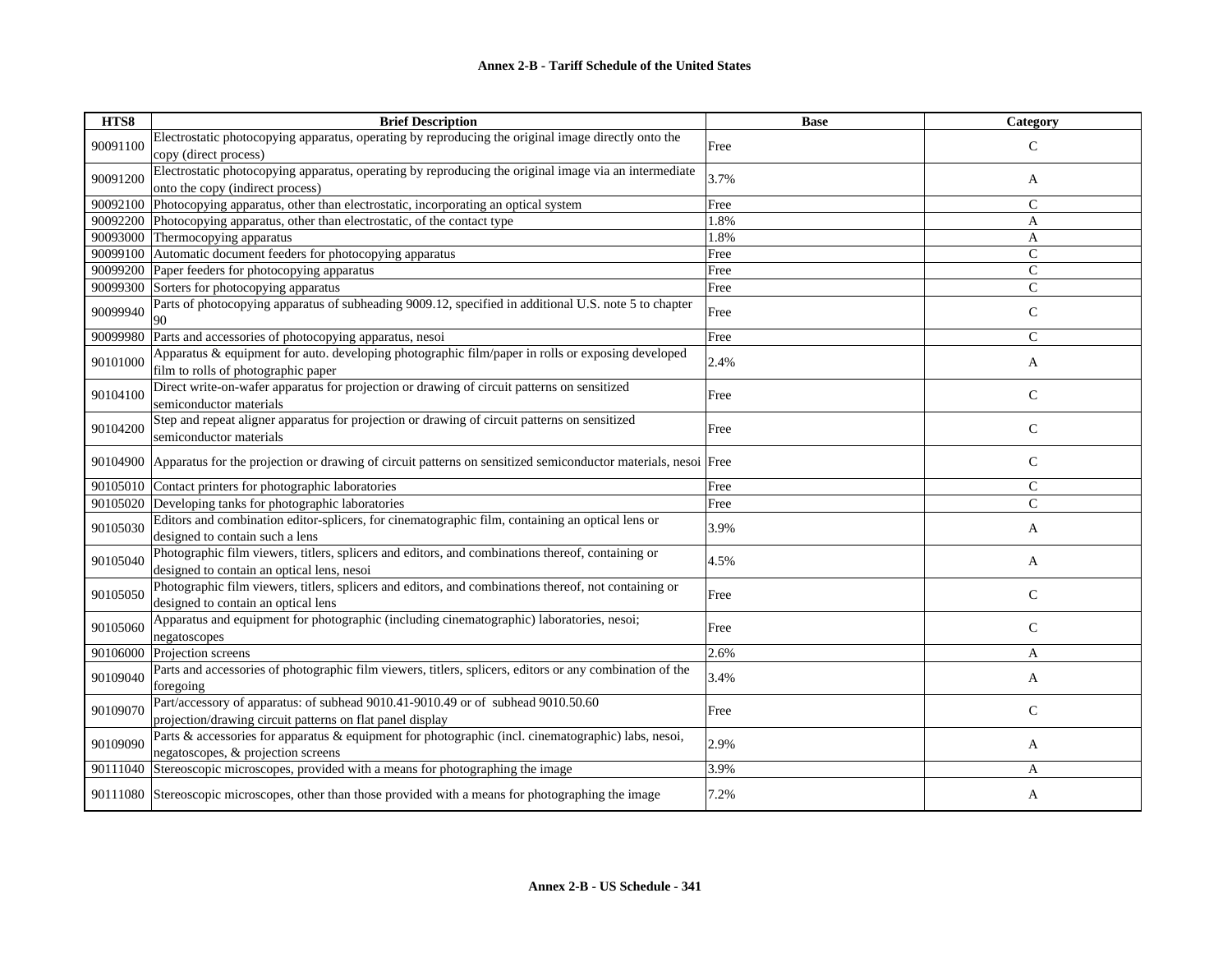| HTS8     | <b>Brief Description</b>                                                                                                           | <b>Base</b> | Category      |
|----------|------------------------------------------------------------------------------------------------------------------------------------|-------------|---------------|
| 90112040 | Microscopes for microphotography, microcinematography or microprojection, provided with a means                                    | 3.9%        | A             |
|          | for photographing the image                                                                                                        |             |               |
| 90112080 | Microscopes for microphotography, microcinematography or microprojection, not provided with a                                      | 7.2%        |               |
|          | means for photographing the image                                                                                                  |             | A             |
| 90118000 | Compound optical microscopes other than stereoscopic or those for microphotography,                                                | 6.4%        |               |
|          | microcinematography or microprojection                                                                                             |             | A             |
| 90119000 | Parts and accessories for compound optical microscopes, including those for microphotography,                                      | 5.7%        | A             |
|          | microcinematography or microprojection                                                                                             |             |               |
|          | 90121000 Microscopes other than optical microscopes; diffraction apparatus                                                         | 3.5%        | $\mathbf{A}$  |
|          | 90129000 Parts and accessories for microscopes other than optical microscopes, and for diffraction apparatus                       | 4.9%        | A             |
|          | 90131010 Telescopic sights for rifles not designed for use with infrared light                                                     | 14.9%       | A             |
|          | 90131030 Telescopic sights for rifles designed for use with infrared light                                                         | 1.4%        | A             |
| 90131040 | Telescopic sights for arms other than rifles; periscopes; telescopes as parts of machines, appliances,                             | 5.3%        |               |
|          | etc. of chapter 90 or section XVI                                                                                                  |             | A             |
|          | 90132000 Lasers, other than laser diodes                                                                                           | 3.1%        | A             |
|          | 90138020 Hand magnifiers, magnifying glasses, loupes, thread counters and similar apparatus nesi                                   | 6.6%        | A             |
|          | 90138040 Door viewers (door eyes)                                                                                                  | 5.8%        | A             |
|          | 90138070 Liquid crystal and other optical flat panel displays other than for articles of heading 8528, nesoi                       | Free        | $\mathcal{C}$ |
|          | 90138090 Liquid crystal devices nesoi, and optical appliances and instruments, nesoi                                               | 4.5%        | $\mathbf{A}$  |
|          | 90139020 Parts and accessories of telescopic sights for rifles                                                                     | 16.0%       | A             |
|          | 90139050 Parts and accessories of flat panel displays other than for articles of heading 8528                                      | Free        | $\mathsf{C}$  |
|          | 90139090 Parts and accessories of liquid crystal devices nesoi, and optical appliances and instruments, nesoi                      | 4.5%        | A             |
|          | 90141010 Optical direction finding compasses                                                                                       | 4.0%        | A             |
|          | 90141060 Gyroscopic directing finding compasses, other than electrical                                                             | Free        | $\mathcal{C}$ |
|          | 90141070 Electrical direction finding compasses                                                                                    | Free        | $\mathsf{C}$  |
|          | 90141090 Direction finding compasses, other than optical instruments, gyroscopic compasses or electrical                           | 2.9%        | $\mathbf{A}$  |
|          | 90142020 Optical instruments and appliances (other than compasses) for aeronautical or space navigation                            | 2.8%        | A             |
|          | 90142040 Automatic pilots for aeronautical or space navigation                                                                     | 3.3%        | A             |
| 90142060 | Electrical instruments and appliances (other than compasses) for aeronautical or space navigation                                  | Free        | $\mathsf C$   |
|          | 90142080 Nonelectrical instruments and appliances (other than compasses) for aeronautical or space navigation                      | Free        | $\mathsf{C}$  |
|          | 90148010 Optical navigational instruments, nesi                                                                                    | 2.8%        | A             |
|          | 90148020 Ships' logs and depth-sounding apparatus                                                                                  | 3.2%        | A             |
|          | 90148040 Electrical navigational instruments and appliances, nesi                                                                  | Free        | $\mathsf C$   |
|          | 90148050 Nonelectrical navigational instruments and appliances, nesi                                                               | Free        | $\mathsf{C}$  |
|          | 90149010 Parts and accessories of automatic pilots for aeronautical or space navigation of subheading 9014.20.40 Free              |             | $\mathsf{C}$  |
| 90149020 | Parts and accessories of nonelectrical instruments and appliances for aeronautical or space navigation<br>of subheading 9014.20.80 | Free        | $\mathsf{C}$  |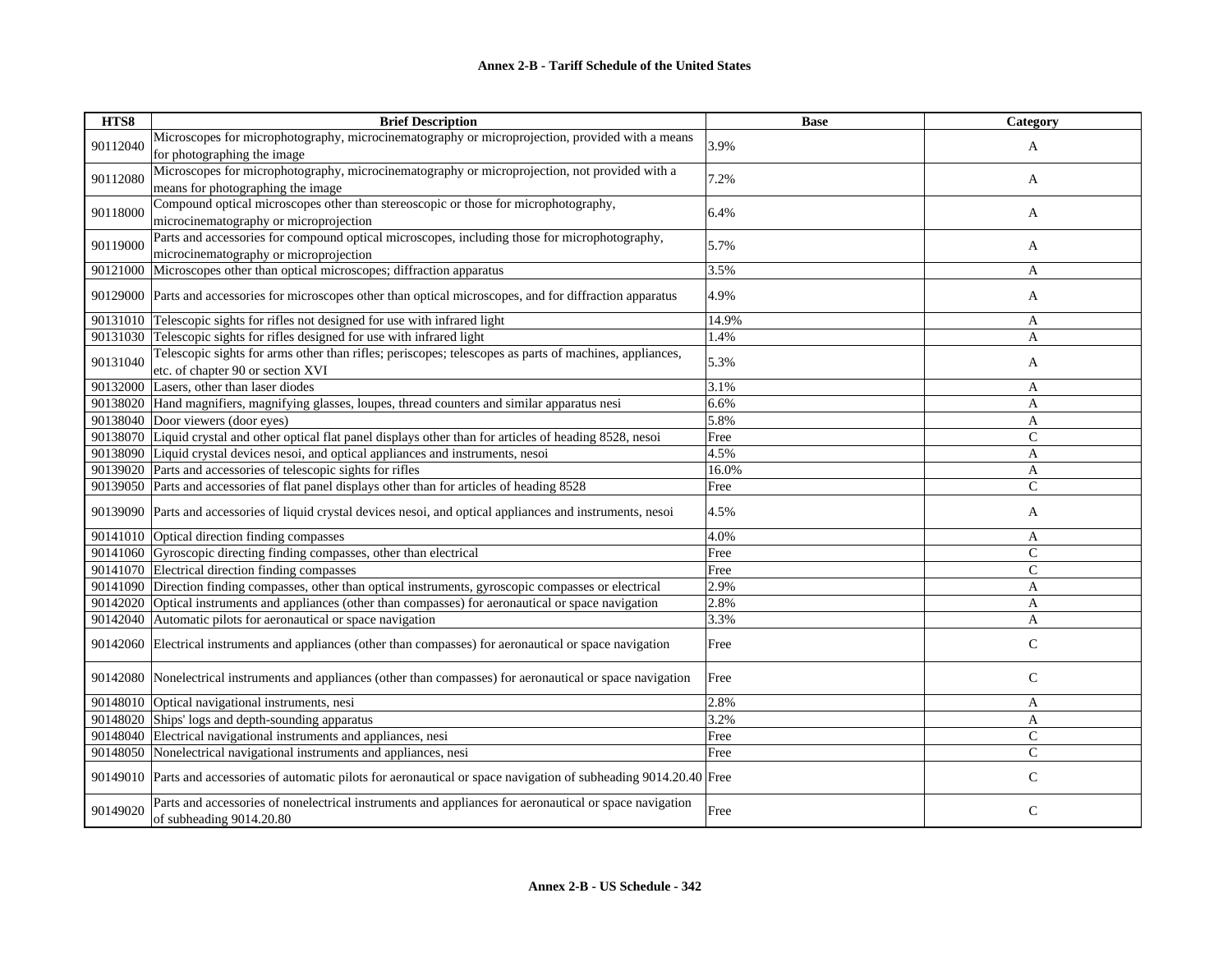| HTS8     | <b>Brief Description</b>                                                                                                                       | <b>Base</b>                                                              | <b>Category</b> |
|----------|------------------------------------------------------------------------------------------------------------------------------------------------|--------------------------------------------------------------------------|-----------------|
| 90149040 | Parts and accessories of nonelectrical navigational instruments and appliances nesi of subheading<br>9014.80.50                                | Free                                                                     | $\mathcal{C}$   |
| 90149060 | Parts and accessories of navigational instruments and appliances, nesi                                                                         | Free                                                                     | $\mathsf{C}$    |
|          | 90151040 Electrical rangefinders                                                                                                               | Free                                                                     | $\mathcal{C}$   |
|          | 90151080 Rangefinders, other than electrical                                                                                                   | 2.8%                                                                     | A               |
|          | 90152040 Electrical theodolites and tachymeters                                                                                                | Free                                                                     | $\mathsf{C}$    |
|          | 90152080 Theodolites and tachymeters, other than electrical                                                                                    | 2.8%                                                                     | A               |
|          | 90153040 Electrical levels                                                                                                                     | Free                                                                     | $\mathsf{C}$    |
|          | 90153080 Levels, other than electrical                                                                                                         | 2.8%                                                                     | A               |
| 90154040 | Electrical photogrammetrical surveying instruments and appliances                                                                              | Free                                                                     | $\mathsf{C}$    |
| 90154080 | Photogrammetrical surveying instruments and appliances, other than electrical                                                                  | 3.0%                                                                     | A               |
| 90158020 | Optical surveying, hydrographic, oceanographic, hydrological, meteorological or geophysical<br>instruments and appliances, nesi                | 2.8%                                                                     | A               |
| 90158060 | Seismographs                                                                                                                                   | Free                                                                     | C               |
| 90158080 | Surveying, hydrographic, oceanographic, hydrological, meteorological or geophysical instruments and<br>appliances, nesi, nonoptical            | Free                                                                     | $\mathsf{C}$    |
| 90159000 | Parts and accessories for surveying, hydrographic, oceanographic, hydrological, meteorological or                                              | The rate applicable to thearticle                                        | A               |
|          | geophysical instruments and appliances                                                                                                         | of which it is a part or accessory                                       |                 |
| 90160020 | Electrical balances of a sensitivity of 5 cg or better, with or without weights, and parts and accessories<br>thereof                          | 3.9%                                                                     | A               |
| 90160040 | Jewelers' balances (nonelectrical) of a sensitivity of 5 cg or better, with or without weights, and parts<br>and accessories thereof           | 2.9%                                                                     | A               |
| 90160060 | Balances (nonelectrical) of a sensitivity of 5 cg or better, other than jewelers', balances, and parts and<br>accessories thereof              | 3.3%                                                                     | A               |
| 90171040 | Drafting plotters, whether or not automatic                                                                                                    | Free                                                                     | $\mathsf{C}$    |
| 90171080 | Drafting tables and machines, whether or not automatic, nesoi                                                                                  | 3.9%                                                                     | A               |
|          | 90172040 Disc calculators, slide rules and other mathematical calculating instruments                                                          | 3.9%                                                                     | A               |
| 90172050 | Pattern generation apparatus designed to produce masks and reticles from photoresist coated substrates<br>(optical, e-beam, ion beam, etc.)    | Free                                                                     | $\mathsf{C}$    |
| 90172070 | Other drawing, marking-out or mathematical plotters, nesoi                                                                                     | Free                                                                     | $\mathsf{C}$    |
| 90172080 | Other drawing, marking-out or mathematical calculating instruments, nesoi                                                                      | 4.6%                                                                     | $\mathbf{A}$    |
| 90173040 | Micrometers and calipers, for use in the hand                                                                                                  | 5.8%                                                                     | A               |
| 90173080 | Gauges for measuring length, for use in the hand                                                                                               | 3.9%                                                                     | A               |
| 90178000 | Instruments for measuring length, for use in the hand, nesi (for example, measuring rods and tapes)                                            | 5.3%                                                                     | A               |
| 90179000 | Parts and accessories for drawing, marking-out or mathematical calculating instruments, and for hand-<br>held instruments for measuring length | The rate applicable to the article<br>of which it is a part or accessory | A               |
| 90181130 | Electrocardiographs                                                                                                                            | Free                                                                     | $\mathsf{C}$    |
|          | 90181160 Printed circuit assemblies for electrocardiographs                                                                                    | Free                                                                     | $\mathsf{C}$    |
| 90181190 | Parts and accessories of electrocardiographs, other than printed circuit assemblies                                                            | Free                                                                     | $\mathsf{C}$    |
| 90181200 | Ultrasonic scanning electro-diagnostic apparatus used in medical, surgical, dental or veterinary<br>sciences                                   | Free                                                                     | $\mathsf{C}$    |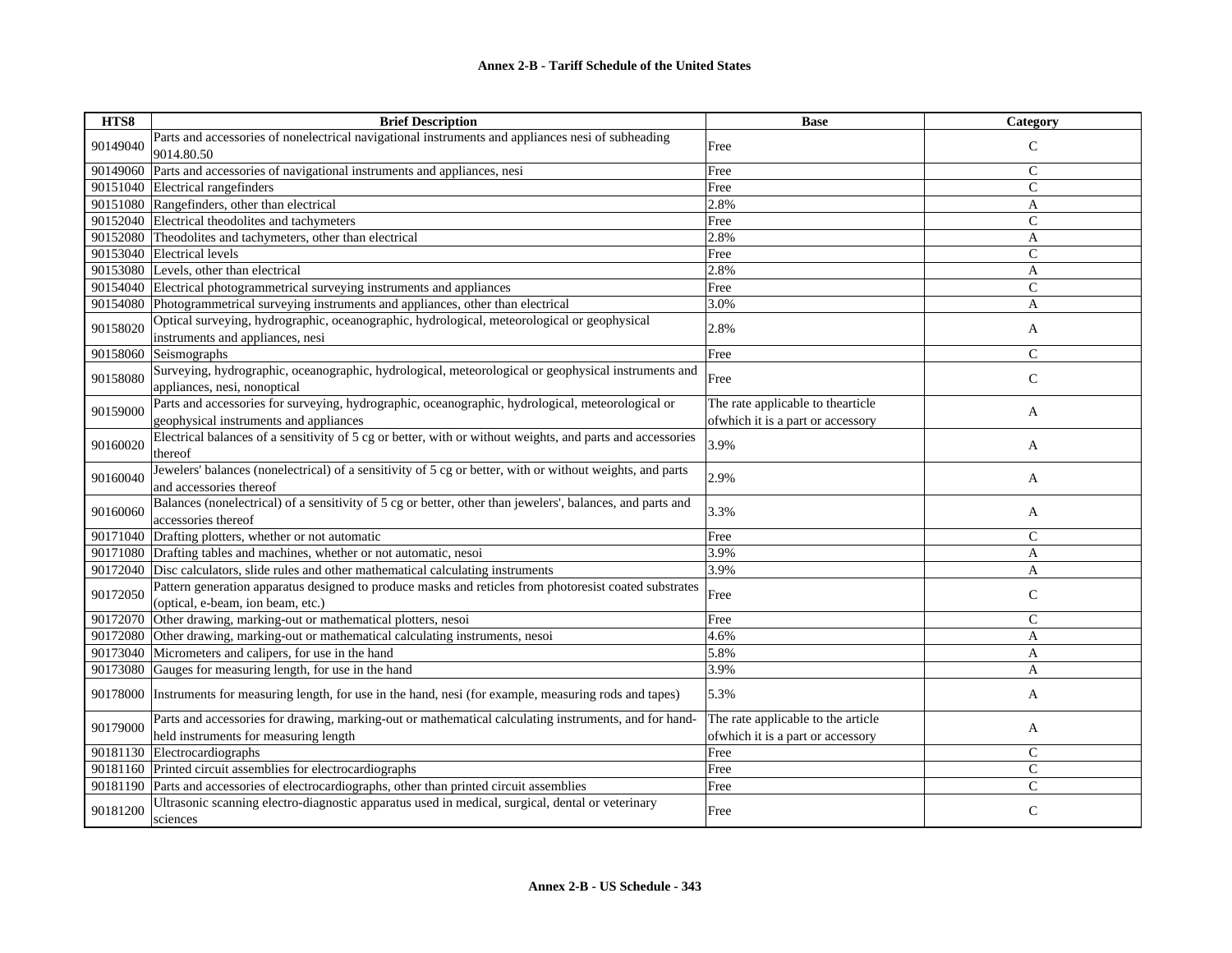| HTS8     | <b>Brief Description</b>                                                                                                                      | <b>Base</b> | Category      |
|----------|-----------------------------------------------------------------------------------------------------------------------------------------------|-------------|---------------|
| 90181300 | Magnetic resonance imaging electro-diagnostic apparatus used in medical, surgical, dental or veterinary Free<br>sciences                      |             | $\mathcal{C}$ |
|          | 90181400 Scintigraphic electro-diagnostic apparatus used in medical, surgical, dental or veterinary sciences                                  | Free        | $\mathsf{C}$  |
|          | 90181940 Electro-diagnostic apparatus for functional exploratory examination, and parts and accessories thereof                               | Free        | $\mathsf{C}$  |
|          | 90181955 Electro-diagnostic patient monitoring systems                                                                                        | Free        | $\mathsf{C}$  |
|          | 90181975 Printed circuit assemblies for electro-diagnostic parameter acquisition modules                                                      | Free        | ${\bf C}$     |
|          | 90181995 Electro-diagnostic apparatus nesi, and parts and accessories thereof nesi                                                            | Free        | $\mathsf{C}$  |
| 90182000 | Ultraviolet or infrared ray apparatus used in medical, surgical, dental or veterinary sciences, and parts<br>and accessories thereof          | Free        | $\mathsf{C}$  |
|          | 90183100 Syringes, with or without their needles; parts and accessories thereof                                                               | Free        | $\mathcal{C}$ |
| 90183200 | Tubular metal needles and needles for sutures, used in medical, surgical, dental or veterinary sciences,<br>and parts and accessories thereof | Free        | $\mathcal{C}$ |
| 90183900 | Catheters, cannulae and the like nesi, used in medical, surgical, dental or veterinary sciences, and parts<br>and accessories thereof         | Free        | $\mathbf C$   |
| 90184100 | Dental drill engines, whether or not combined on a single base with other dental equipment, and parts<br>and accessories thereof              | Free        | $\mathsf{C}$  |
| 90184940 | Dental burs                                                                                                                                   | Free        | $\mathcal{C}$ |
|          | 90184980 Instruments and apparatus used in dental sciences, nesi, and parts and accessories thereof                                           | Free        | $\mathbf C$   |
| 90185000 | Ophthalmic instruments and appliances nesi, and parts and accessories thereof                                                                 | Free        | $\mathcal{C}$ |
| 90189010 | Mirrors and reflectors used in medical, surgical, dental or veterinary sciences, and parts and accessories<br>thereof                         | Free        | $\mathsf{C}$  |
| 90189020 | Optical instruments and appliances nesi, used in medical, surgical, dental or veterinary sciences, and<br>parts and accessories thereof       | Free        | $\mathsf{C}$  |
| 90189030 | Anesthetic instruments and appliances nesi, used in medical, surgical, dental or veterinary sciences, and<br>parts and accessories thereof    | Free        | $\mathsf{C}$  |
| 90189040 | Percussion hammers, stethescopes, and parts of stethescopes used in medical, surgical, dental or<br>veterinary sciences                       | Free        | $\mathsf{C}$  |
| 90189050 | Sphygmomanometers, tensimeters and oscillometers used in medical, surgical, dental or veterinary<br>sciences; parts and accessories thereof   | Free        | $\mathsf{C}$  |
| 90189060 | Electro-surgical instruments and appliances nesi, other than extracorporeal shock wave lithotripters and<br>parts and accessories thereof     | Free        | $\mathsf{C}$  |
| 90189064 | Defibrillators                                                                                                                                | Free        | $\mathsf{C}$  |
|          | 90189068 Printed circuit assemblies for defibrillators                                                                                        | Free        | $\mathbf C$   |
|          | 90189075 Electro-medical instruments and appliances nesi, and parts and accessories thereof                                                   | Free        | $\mathcal{C}$ |
| 90189080 | Instruments and appliances used in medical, surgical, dental or veterinary sciences, nesi, and parts and<br>accessories thereof               | Free        | $\mathsf{C}$  |
|          | 90191020 Mechano-therapy appliances and massage apparatus, and parts and accessories thereof                                                  | Free        | $\mathsf{C}$  |
|          | 90191040 Electrical psychological aptitude testing apparatus and parts and accessories thereof                                                | Free        | $\mathcal{C}$ |
|          | 90191060 Psychological aptitude testing apparatus, other than electrical, and parts and accessories thereof                                   | Free        | $\mathsf{C}$  |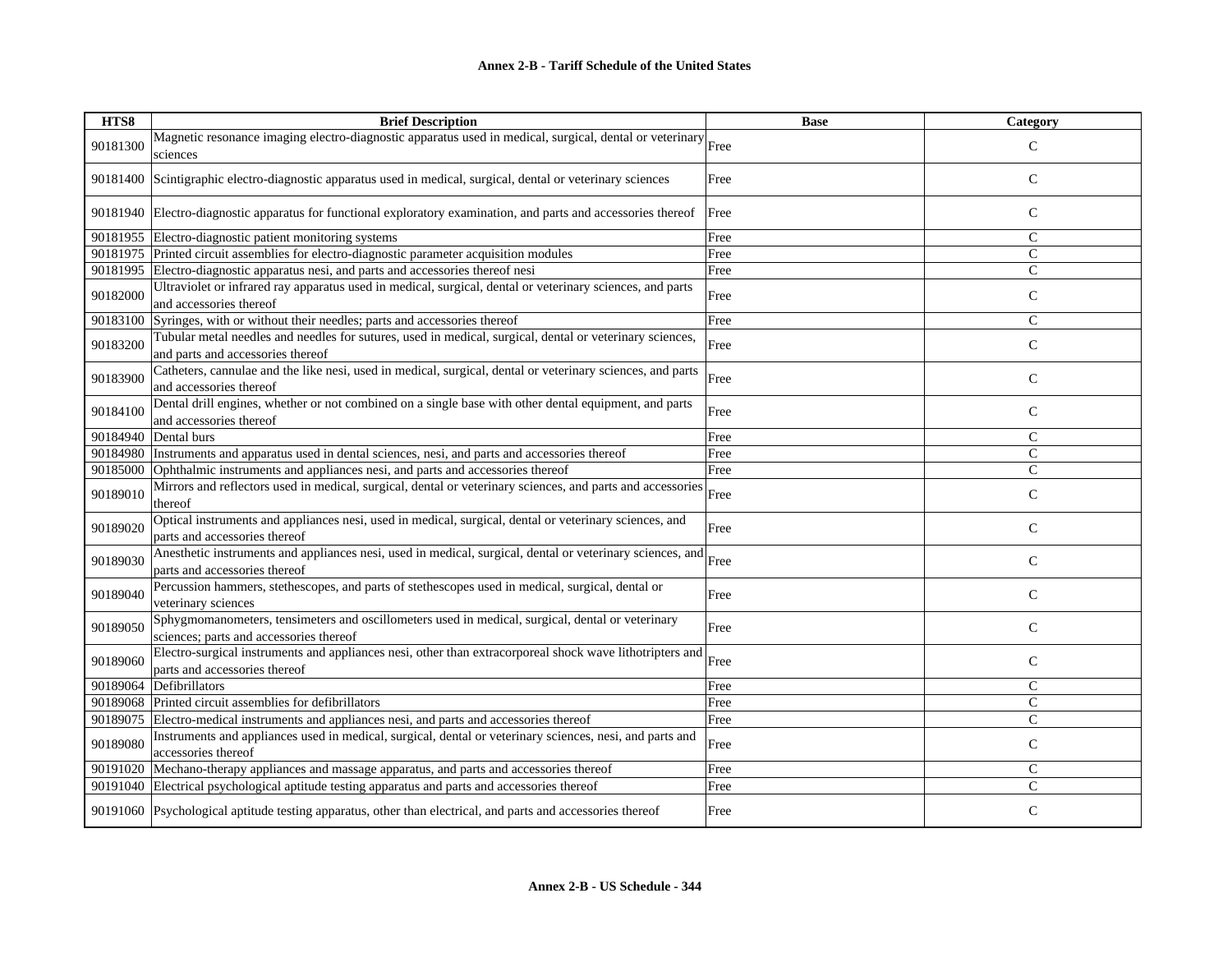| HTS8     | <b>Brief Description</b>                                                                                      | <b>Base</b> | Category     |
|----------|---------------------------------------------------------------------------------------------------------------|-------------|--------------|
|          | Ozone, oxygen and aerosol therapy, artificial respiration or other therapeutic respiration apparatus, and     |             |              |
| 90192000 | parts and accessories thereof                                                                                 | Free        | $\mathsf{C}$ |
|          | Underwater breathing devices designed as a complete unit to be carried on the person $\&$ not requiring       |             |              |
| 90200040 | attendants, parts & accessories thereof                                                                       | Free        | $\mathbf C$  |
|          | Breathing appliances, nesi, & gas masks, excl. protective masks having neither mechanical                     |             |              |
| 90200060 | parts/replaceable filters, parts, accessories of                                                              | 2.5%        | A            |
| 90200090 | Parts and accessories of breathing appliances and gas masks, nesi                                             | 2.5%        | A            |
|          | 90211000 Orthopedic or fracture appliances, and parts and accessories thereof                                 | Free        | $\mathsf{C}$ |
|          | 90212140 Artificial teeth and parts and accessories thereof, of plastics                                      | Free        | $\mathsf{C}$ |
|          | 90212180 Artificial teeth and parts and accessories thereof, other than of plastics                           | Free        | $\mathsf{C}$ |
|          | 90212940 Dental fittings and parts and accessories thereof, of plastics                                       | Free        | $\mathsf{C}$ |
|          | 90212980 Dental fittings and parts and accessories thereof, other than of plastics                            | Free        | $\mathsf{C}$ |
|          | 90213100 Artificial joints and parts and accessories thereof                                                  | Free        | $\mathsf{C}$ |
|          | 90213900 Artificial parts of the body (other than artificial joints) and parts and accessories thereof, nesoi | Free        | $\mathsf{C}$ |
|          | 90214000 Hearing aids, excluding parts and accessories thereof                                                | Free        | $\mathsf{C}$ |
|          | 90215000 Pacemakers for stimulating heart muscles, excluding parts and accessories thereof                    | Free        | $\mathsf{C}$ |
| 90219040 | Parts and accessories for hearing aids and for pacemakers for stimulating heart muscles                       | Free        | $\mathsf{C}$ |
|          | Appliances nesi which are worn or carried, or implanted in the body, to compensate for a defect or            |             |              |
| 90219080 | disability, and parts and accessories                                                                         | Free        | $\mathsf{C}$ |
| 90221200 | Computed tomography apparatus based on the use of X-rays                                                      | Free        | $\mathsf{C}$ |
|          |                                                                                                               |             |              |
| 90221300 | Apparatus based on the use of X-rays for dental uses (other than computed tomography apparatus)               | Free        | $\mathsf{C}$ |
| 90221400 | Apparatus based on the use of X-rays for medical, surgical or veterinary uses (other than computed            | Free        | $\mathsf C$  |
|          | tomography apparatus)                                                                                         |             |              |
| 90221900 | Apparatus based on the use of X-rays other than for medical, surgical, dental or veterinary use               | Free        | $\mathsf{C}$ |
| 90222100 | Apparatus based on the use of alpha, beta or gamma radiations, for medical, surgical, dental or               |             | $\mathsf{C}$ |
|          | veterinary use                                                                                                | Free        |              |
| 90222940 | Smoke detectors, ionization type                                                                              | 1.0%        | A            |
| 90222980 | Apparatus based on the use of alpha, beta or gama radiations, other than for medical, surgical, dental or     | 1.4%        |              |
|          | veterinary use, nesi                                                                                          |             | A            |
| 90223000 | X-ray tubes                                                                                                   | 0.9%        | A            |
| 90229005 | Radiation generator units                                                                                     | 0.8%        | $\mathbf{A}$ |
| 90229015 | Radiation beam delivery units                                                                                 | 1.4%        | A            |
|          | X-ray generators, high tension generators, desks, screens, examination or treatment tables, chairs and        |             |              |
| 90229025 | similar apparatus, nesi                                                                                       | 0.8%        | A            |
| 90229040 | Parts and accessories of X-ray tubes                                                                          | 0.9%        | A            |
| 90229060 | Parts and accessories of apparatus based on the use of X-rays                                                 | 0.8%        | A            |
| 90229070 | Parts and accessories of ionization type smoke detectors                                                      | 1.0%        | A            |
| 90229095 | Parts and accessories of apparatus based on the use of alpha, beta or gamma radiations                        | 1.4%        | A            |
|          | Instruments, apparatus and models, designed for demonstrational purposes, unsuitable for other uses,          |             |              |
| 90230000 | and parts and accessories thereof                                                                             | Free        | $\mathsf{C}$ |
| 90241000 | Machines and appliances for testing the mechanical properties of metals                                       | 1.7%        | A            |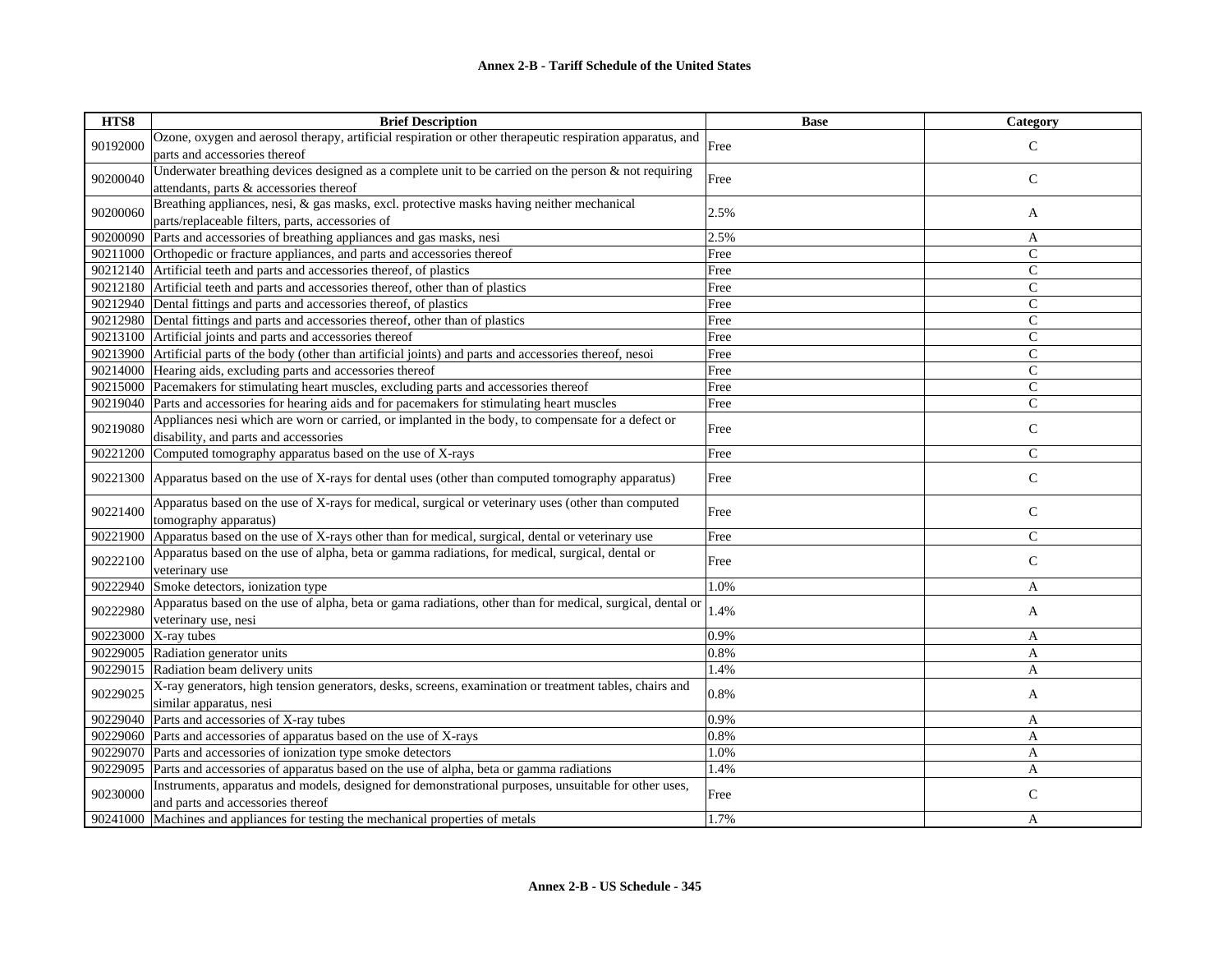| HTS8     | <b>Brief Description</b>                                                                                                                           | <b>Base</b>                                                             | Category      |
|----------|----------------------------------------------------------------------------------------------------------------------------------------------------|-------------------------------------------------------------------------|---------------|
| 90248000 | Machines and appliances for testing the mechanical properties of materials other than metals                                                       | 1.7%                                                                    | А             |
| 90249000 | Parts and accessories of machines and appliances for testing the hardness, strength, compressibility, or<br>other properties of materials          | 1.7%                                                                    | A             |
| 90251120 | Clinical thermometers, liquid-filled, for direct reading, not combined with other instruments                                                      | Free                                                                    | $\mathcal{C}$ |
| 90251140 | Liquid-filled thermometers, for direct reading, not combined with other instruments, other than clinical<br>thermometers                           | Free                                                                    | $\mathsf{C}$  |
| 90251940 | Pyrometers, not combined with other instruments                                                                                                    | 1.4%                                                                    | A             |
| 90251980 | Thermometers, for direct reading, not combined with other instruments, other than liquid-filled<br>thermometers                                    | 1.8%                                                                    | A             |
| 90258010 | Electrical: hydrometers $\&$ sim. floating instr., hygrometers, psychometers, $\&$ any comb. with or w/o<br>thermometers, pyrometers, & barometers | 1.7%                                                                    | A             |
| 90258015 | Nonelectrical barometers, not combined with other instruments                                                                                      | 1.0%                                                                    | A             |
| 90258020 | Hydrometers and similar floating instruments, whether or not incorporating a thermometer, non-<br>recording, other than electrical                 | 2.9%                                                                    | A             |
| 90258035 | Hygrometers and psychrometers, non-electrical, non-recording                                                                                       | 1.4%                                                                    | A             |
|          | 90258040 Thermographs, barographs, hygrographs and other recording instruments, other than electrical                                              | 1.0%                                                                    | A             |
| 90258050 | Combinations of thermometers, barometers and similar temperature and atmosphere measuring and<br>recording instruments, nonelectrical              | 1.6%                                                                    | A             |
| 90259000 | Parts & accessories of hydrometers & like floating instruments,<br>thermometers, pyrometers, barometers, hygrometers, psychrometers & combinations | The rate applicable to thearticle<br>of which it is a part or accessory | A             |
| 90261020 | Electrical instruments and apparatus for measuring or checking the flow or level of liquids                                                        | Free                                                                    | $\mathcal{C}$ |
| 90261040 | Flow meters, other than electrical, for measuring or checking the flow of liquids                                                                  | Free                                                                    | $\mathsf{C}$  |
| 90261060 | Instruments and apparatus for measuring or checking the level of liquids, other than flow meters, non-<br>electrical                               | Free                                                                    | $\mathsf{C}$  |
| 90262040 | Electrical instruments and apparatus for measuring or checking the pressure of liquids or gases                                                    | Free                                                                    | $\mathcal{C}$ |
| 90262080 | Instruments and apparatus, other than electrical, for measuring or checking the pressure of liquids or<br>gases                                    | Free                                                                    | $\mathsf{C}$  |
| 90268020 | Electrical instruments and apparatus for measuring or checking variables of liquids or gases, nesi                                                 | Free                                                                    | $\mathbf C$   |
| 90268040 | Nonelectrical heat meters incorporating liquid supply meters, and anemometers                                                                      | Free                                                                    | $\mathsf{C}$  |
| 90268060 | Nonelectrical instruments and apparatus for measuring or checking variables of liquids or gases, nesi                                              | Free                                                                    | $\mathsf{C}$  |
| 90269020 | Parts and accessories of electrical instruments and apparatus for measuring or checking variables of<br>liquids or gases                           | Free                                                                    | $\mathsf{C}$  |
| 90269040 | Parts and accessories of nonelectrical flow meters, heat meters incorporating liquid supply meters and<br>anemometers                              | Free                                                                    | $\mathsf{C}$  |
| 90269060 | Parts and accessories of nonelectrical instruments and apparatus for measuring or checking variables of<br>liquids or gases, nesi                  | Free                                                                    | $\mathsf{C}$  |
|          | 90271020 Electrical gas or smoke analysis apparatus                                                                                                | 1.7%                                                                    | A             |
|          | 90271040 Nonelectrical optical instruments and apparatus for gas or smoke analysis                                                                 | 3.5%                                                                    | A             |
| 90271060 | Nonelectrical gas or smoke analysis apparatus, other than optical instruments and apparatus                                                        | 2.2%                                                                    | A             |
|          | 90272050 Electrical chromatographs and electrical electrophoresis instruments                                                                      | Free                                                                    | $\mathcal{C}$ |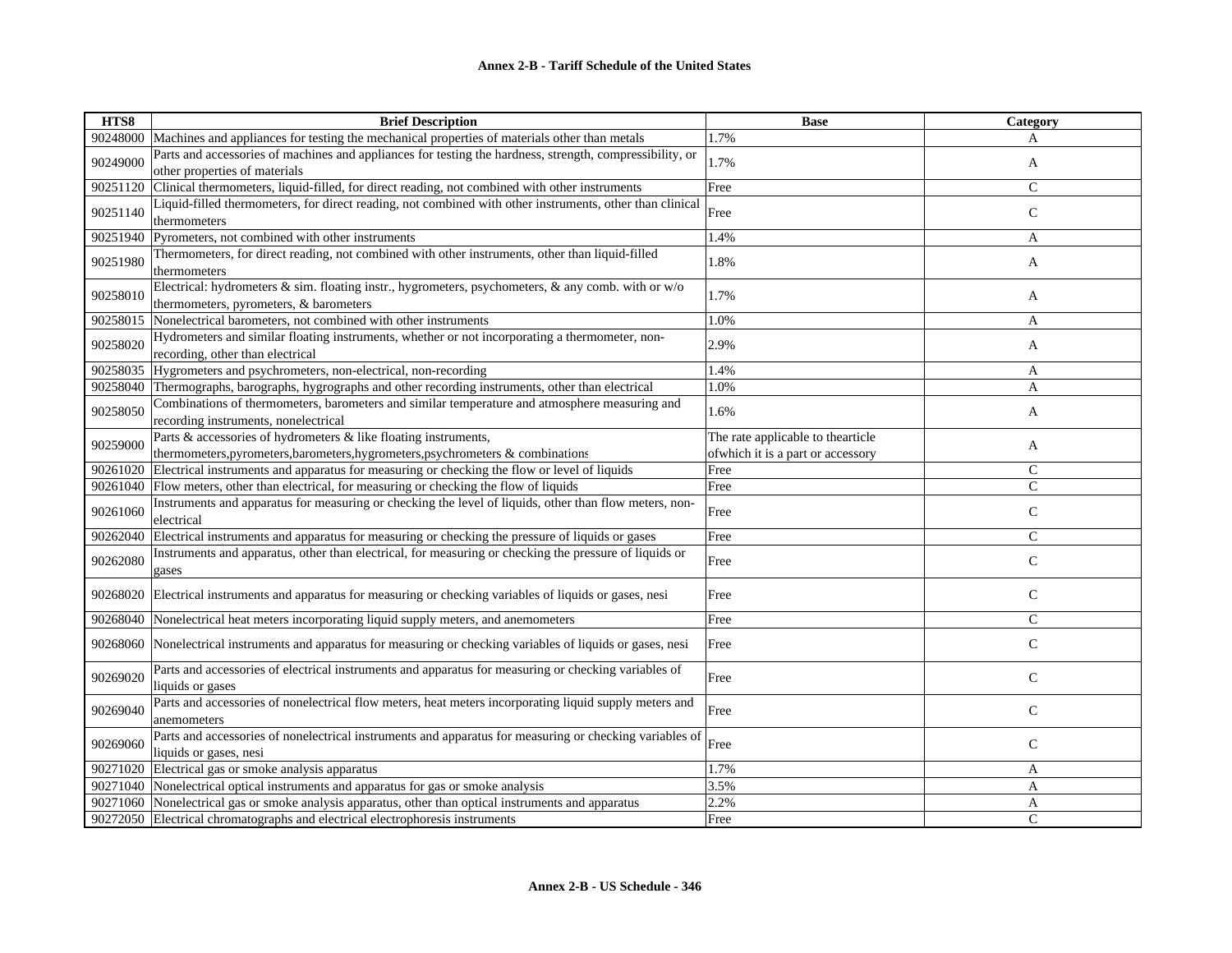| HTS8     | <b>Brief Description</b>                                                                                                                       | <b>Base</b>           | Category       |
|----------|------------------------------------------------------------------------------------------------------------------------------------------------|-----------------------|----------------|
| 90272080 | Nonelectrical chromatographs                                                                                                                   | Free                  | C              |
| 90273040 | Electrical spectrometers, spectrophotometers and spectrographs using optical radiations (ultraviolet,<br>visible, infrared)                    | Free                  | $\mathsf{C}$   |
| 90273080 | Nonelectrical spectrometers, spectrophotometers and spectrographs using optical radiations<br>(ultraviolet, visible, infrared)                 | Free                  | $\mathsf{C}$   |
| 90274000 | <b>Exposure</b> meters                                                                                                                         | 1.2%                  | A              |
| 90275040 | Electrical instruments and apparatus using optical radiations (ultraviolet, visible, infrared), nesi                                           | Free                  | $\mathsf{C}$   |
| 90275080 | Nonelectrical instruments and apparatus using optical radiations (ultraviolet, visible, infrared), nesi                                        | Free                  | $\mathbf C$    |
| 90278025 | Nuclear magnetic resonance instruments                                                                                                         | Free                  | $\mathsf{C}$   |
| 90278045 | Electrical instruments and apparatus for physical or chemical analysis, measuring viscosity, checking<br>heat, sound, light, etc., nesi        | Free                  | $\mathbf C$    |
| 90278080 | Nonelectrical instruments and apparatus for physical or chemical analysis, measuring viscosity,<br>checking heat, sound or light, nesi         | Free                  | $\mathsf{C}$   |
| 90279020 | Microtomes                                                                                                                                     | 2.2%                  | A              |
| 90279045 | Printed circuit assemblies for instruments and apparatus of subheading 9027.80                                                                 | Free                  | $\overline{C}$ |
| 90279054 | Parts and accessories of electrical instruments and apparatus of subheading 9027.20, 9027.30, 9027.40,<br>9027.50 or 9027.80                   | Free                  | $\mathsf{C}$   |
| 90279058 | Parts and accessories of other electrical instruments and apparatus of heading 9027, nesoi                                                     | 1.7%                  | A              |
| 90279064 | Parts and accessories of nonelectrical optical instruments and apparatus of subheading 9027.20,<br>9027.30, 9027.40, 9027.50 or 9027.80        | Free                  | $\mathsf{C}$   |
| 90279068 | Parts and accessories of nonelectrical optical instruments and apparatus of heading 9027, nesoi                                                | 3.5%                  | A              |
| 90279084 | Parts and accessories of nonelectrical nonoptical instruments and apparatus of heading 9027.20,<br>9027.30, 9027.40, 9027.50 or 9027.80        | Free                  | $\mathsf{C}$   |
| 90279088 | Parts and accessories of nonelectrical instruments and apparatus of heading 9027, nesoi                                                        | 2.2%                  | A              |
| 90281000 | Gas supply or production meters, including calibrating meters thereof                                                                          | 16 cents each $+2.5%$ | A              |
| 90282000 | Liquid supply or production meters, including calibrating meters thereof                                                                       | 16 cents each $+2.5%$ | A              |
| 90283000 | Electricity supply or production meters, including calibrating meters thereof                                                                  | 16 cents each $+1.5%$ | A              |
| 90289000 | Parts and accessories for gas, liquid or electricity supply or production meters                                                               | 3.2%                  | A              |
| 90291040 | Taximeters                                                                                                                                     | 5.3%                  | A              |
|          | 90291080 Revolution counters, production counters, odometers, pedometers and the like, other than taximeters                                   | Free                  | $\mathsf{C}$   |
| 90292020 | Bicycle speedometers                                                                                                                           | 6.0%                  | A              |
| 90292040 | Speedometers and tachometers, other than bicycle speedometers                                                                                  | Free                  | $\mathsf{C}$   |
|          | 90292060 Stroboscopes                                                                                                                          | 16 cents each $+2.5%$ | A              |
| 90299020 | Parts and accessories of taximeters                                                                                                            | 5.3%                  | A              |
| 90299040 | Parts and accessories of bicycle speedometers                                                                                                  | 6.0%                  | A              |
| 90299060 | Parts and accessories of stroboscopes                                                                                                          | 3.2%                  | A              |
| 90299080 | Parts and accessories of revolution counters, production counters, odometers, pedometers and the like,<br>of speedometers nesi and tachometers | Free                  | $\mathsf{C}$   |
| 90301000 | Instruments and apparatus for measuring or detecting ionizing radiations                                                                       | 1.6%                  | A              |
| 90302000 | Cathode-ray oscilloscopes and cathode-ray oscillographs                                                                                        | 1.7%                  | A              |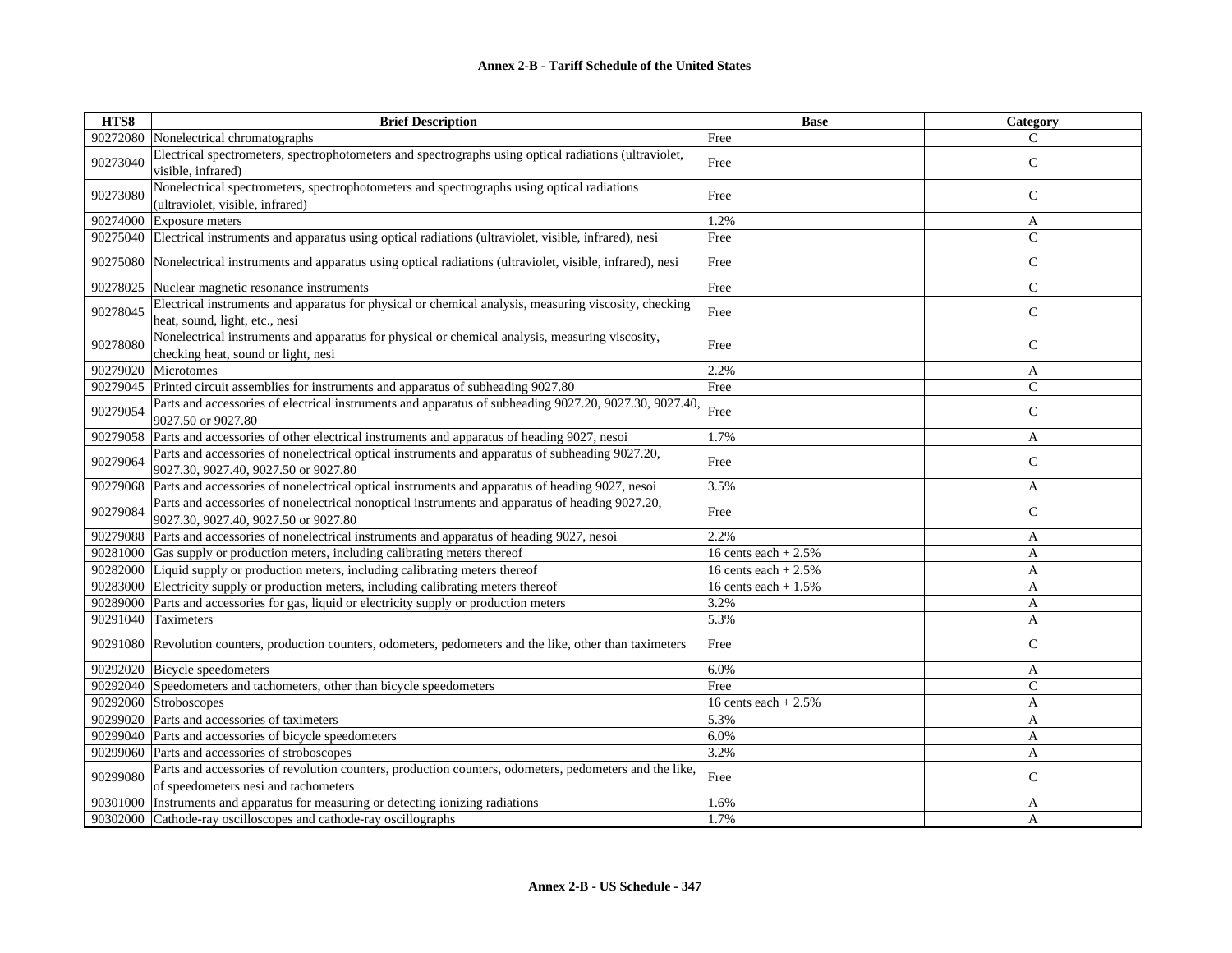| HTS8     | <b>Brief Description</b>                                                                                                                        | <b>Base</b> | Category     |
|----------|-------------------------------------------------------------------------------------------------------------------------------------------------|-------------|--------------|
| 90303100 | Multimeters for measuring or checking electrical voltage, current, resistance or power, without a<br>recording device                           | 1.7%        | A            |
| 90303900 | Instruments and apparatus, nesi, for measuring or checking electrical voltage, current, resistance or<br>power, without a recording device      | 1.7%        | A            |
| 90304000 | Instruments and apparatus specially designed for telecommunications                                                                             | Free        | $\mathsf{C}$ |
| 90308200 | Instruments and apparatus for measuring or checking electrical quantities, nesoi: for measuring or<br>checking semiconductor wafers or devices  | Free        | $\mathbf C$  |
| 90308300 | Instruments and apparatus for measuring, checking or detecting electrical quantities or ionizing<br>radiations, nesoi: with a recording device  | 1.7%        | A            |
| 90308900 | Instruments and apparatus for measuring, checking or detecting electrical quantities or ionizing<br>radiations, nesoi: w/o a recording device   | 1.7%        | A            |
| 90309025 | Printed circuit assemblies for instruments and apparatus for measuring or detecting ionizing radiation                                          | 1.6%        | A            |
| 90309045 | Parts and accessories for instruments and apparatus for measuring or detecting ionizing radiation, nesi                                         | 1.6%        | A            |
| 90309064 | Printed circuit assemblies for instruments and apparatus for measuring or checking semiconductor<br>wafers or devices                           | Free        | $\mathsf{C}$ |
| 90309068 | Printed circuit assemblies for articles of subheadings 9030.20 to 9030.40, 9030.83 and 9030.89                                                  | 1.7%        | A            |
| 90309084 | Parts and accessories for instruments and apparatus for measuring or checking semiconductor wafers or<br>devices, nesoi                         | Free        | $\mathbf C$  |
| 90309088 | Parts and accessories for articles of subheadings 9030.20 to 9030.40, 9030.83 and 9030.89, nesoi                                                | 1.7%        | A            |
| 90311000 | Machines for balancing mechanical parts                                                                                                         | 1.7%        | A            |
| 90312000 | Test benches                                                                                                                                    | 1.7%        | A            |
|          | 90313000 Profile projectors                                                                                                                     | 2.5%        | $\mathbf{A}$ |
| 90314100 | Optical measuring/checking instruments/appliances for inspecting semiconductor wafers/devices or<br>photomasks/reticle used to mfg such devices | Free        | $\mathsf{C}$ |
| 90314940 | Optical coordinate-measuring machines, nesoi                                                                                                    | 3.5%        | A            |
| 90314970 | Optical instrument & appliance: to inspect masks (not photomask) used to mfg semiconductor devices;<br>to measure contamination on such devices | Free        | $\mathsf{C}$ |
| 90314990 | Other optical measuring or checking instruments, appliances and machines, nesoi                                                                 | 3.5%        | A            |
| 90318040 | Electron beam microscopes fitted with equipment specifically designed for the handling and transport<br>of semiconductor devices or reticles    | Free        | $\mathsf{C}$ |
| 90318080 | Measuring and checking instruments, appliances and machines, nesoi                                                                              | 1.7%        | A            |
| 90319020 | Parts and accessories of profile projectors                                                                                                     | 2.5%        | A            |
| 90319045 | Bases and frames for the optical coordinate-measuring machines of subheading 9031.49.40                                                         | 3.5%        | A            |
| 90319054 | Parts & accessories of measuring & checking optical instruments & appliances of subheading 9031.41<br>or 9031.49.70                             | Free        | $\mathsf{C}$ |
| 90319058 | Parts & accessories of measuring & checking optical instruments & appliances, other than test benches<br>or profile projectors, nesoi           | 3.5%        | A            |
| 90319070 | Parts and accessories of articles of subheading 9031.80.40                                                                                      | Free        | $\mathsf{C}$ |
| 90319090 | Parts and accessories of measuring or checking instruments, appliances and machines, nesoi                                                      | 1.7%        | A            |
| 90321000 | Automatic thermostats                                                                                                                           | 1.7%        | A            |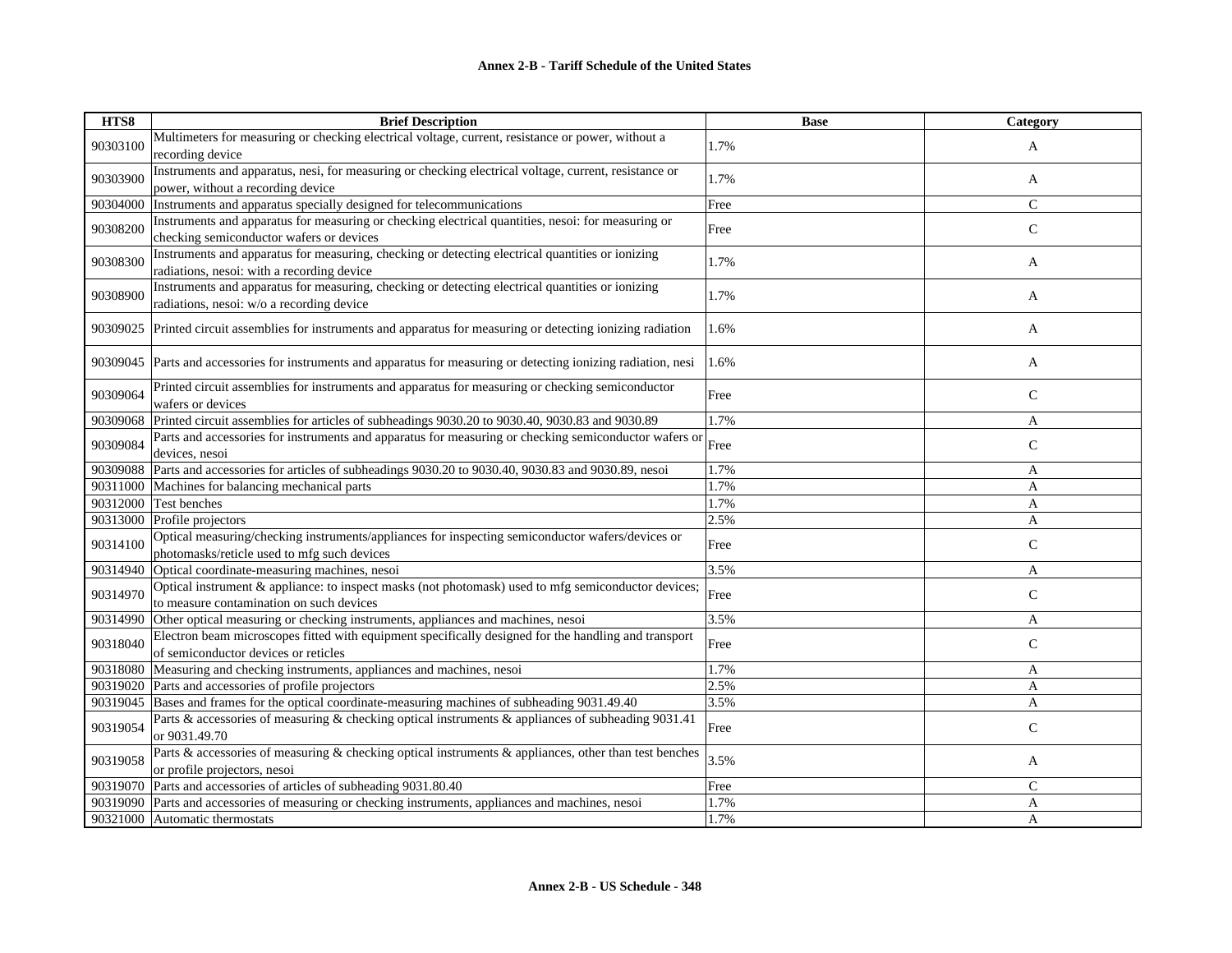| HTS8     | <b>Brief Description</b>                                                                                                                         | <b>Base</b>                                                                                  | <b>Category</b> |
|----------|--------------------------------------------------------------------------------------------------------------------------------------------------|----------------------------------------------------------------------------------------------|-----------------|
|          | 90322000 Automatic manostats                                                                                                                     | 1.7%                                                                                         | A               |
| 90328100 | Hydraulic and pneumatic automatic regulating or controlling instruments and apparatus                                                            | 1.6%                                                                                         | A               |
| 90328920 | Automatic voltage and voltage-current regulators, designed for use in a 6, 12, or 24 V system                                                    | 1.1%                                                                                         | A               |
| 90328940 | Automatic voltage and voltage-current regulators, not designed for use in a 6, 12, or 24 V system                                                | 1.7%                                                                                         | A               |
| 90328960 | Automatic regulating or controlling instruments and apparatus, nesi                                                                              | 1.7%                                                                                         | A               |
| 90329020 | Parts and accessories of automatic voltage and voltage-current regulators designed for use in a 6, 12, or<br>24 V system, nesi                   | 1.1%                                                                                         | A               |
| 90329040 | Parts and accessories of automatic voltage and voltage-current regulators, not designed for use in a 6,<br>12, or 24 V system, nesi              | 1.7%                                                                                         | A               |
| 90329060 | Parts and accessories for automatic regulating or controlling instruments and apparatus, nesi                                                    | 1.7%                                                                                         | A               |
| 90330000 | Parts and accessories for machines, appliances, instruments or apparatus of chapter 90, nesi                                                     | 4.4%                                                                                         | $\mathbf{A}$    |
| 91011140 | Wrist watches with cases of or clad with precious metal, electrically operated, with mechanical display<br>only, with 0-1 jewel in mymt          | 51 cents each $+6.25%$ on the case and<br>strap, band or bracelet $+5.3\%$ on the<br>battery | A               |
| 91011180 | Wrist watches with cases of or clad with precious metal, electrically operated, with mechanical display<br>only, w/more than 1 jewel in mymt     | 87 cents each $+6.25%$ on the case and<br>strap, band or bracelet $+5.3\%$ on the<br>battery | A               |
| 91011220 | Straps/bands/bracelets of tex. mat. or base metal, whether or not gold- or silver-plated entered with<br>wrist watches of subheading 9101.12.80  | Free                                                                                         | $\mathbf C$     |
| 91011240 | Straps, bands or bracelets, nesi, entered with wrist watches of subheading 9101.12.80 and classifiable<br>therewith                              | Free                                                                                         | $\mathsf{C}$    |
| 91011280 | Wrist watches with cases of or clad with precious metal, electrically operated, with opto-electronic<br>display only                             | Free                                                                                         | $\mathsf{C}$    |
| 91011940 | Wrist watches with cases of or clad with precious metal, electrically operated, with both opto-<br>electronic and mechanical displays, 0-1 jewel | 41 cents each $+5\%$ on the case and<br>strap, band bracelet 4.2% on battery                 | A               |
| 91011980 | Wrist watches with cases of or clad with precious metal, electrically operated, w/both opto-electronic<br>& mechanical displays, over 1 jewel    | 61 cents each $+4.4\%$ on case and strap,<br>band or bracelet $+3.7\%$ on the battery        | A               |
| 91012110 | Straps/bands/bracelets of tex. mat. or base metal, whether or not gold- or silver-plated entered with<br>wrist watches of subheading 9101.21.50  | 3.1%                                                                                         | A               |
| 91012130 | Straps, bands or bracelets, nesi, entered with wrist watches of subheading 9101.21.50 and classifiable<br>therewith                              | 3.1%                                                                                         | A               |
| 91012150 | Wrist watches with cases of or clad with precious metal, not electrically operated, with automatic<br>winding, with over 17 jewels in mymt       | Free                                                                                         | $\mathcal{C}$   |
| 91012180 | Wrist watches with cases of or clad with precious metal, not electrically operated, with automatic<br>winding, w/17 jewels or less in mvmt       | $$1.61$ each + 4.4% on the case and<br>strap, band or bracelet                               | A               |
| 91012910 | Wrist watches with cases of or clad with precious metal, not electrically operated, not automatic<br>winding, with 0-1 jewel in mymt             | 40 cents each $+5\%$ on the case and<br>strap, band or bracelet                              | A               |
| 91012920 | Wrist watches with cases of or clad with precious metal, not electrically operated, not automatic<br>winding, with 2-7 jewels in mymt            | 61 cents each $+4.4%$ on the case and<br>strap, band or bracelet                             | A               |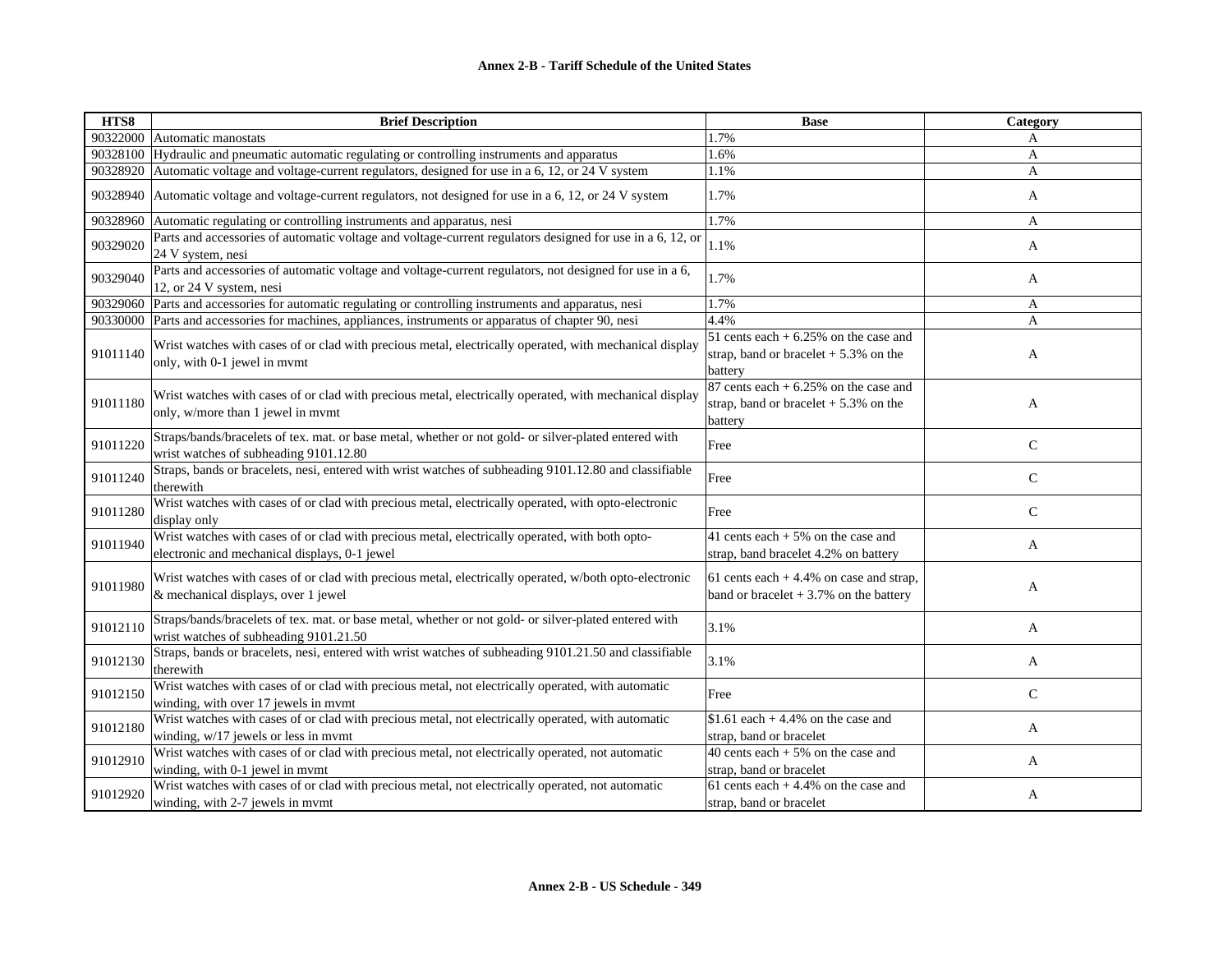| HTS8     | <b>Brief Description</b>                                                                                                                           | <b>Base</b>                                | Category      |
|----------|----------------------------------------------------------------------------------------------------------------------------------------------------|--------------------------------------------|---------------|
| 91012930 | Wrist watches with cases of or clad with precious metal, not electrically operated, n/auto winding, 8-17 \$2.28 each + 5% on the case and strap,   |                                            | A             |
|          | jewels, mvmt n/o \$15 & n/o 15.2 mm                                                                                                                | band or bracelet                           |               |
| 91012940 | Wrist watches with cases of or clad with precious metal, not electrically operated, n/auto winding, $8-17$ \$1.92 each + 5% on the case and strap, |                                            | A             |
|          | jewels, mymt $n/o$ \$15 & ov 15.2 mm                                                                                                               | band or bracelet                           |               |
| 91012950 | Wrist watches with cases of or clad with precious metal, not electrically operated, not automatic                                                  | 90 cents each $+4.4%$ on the case and      | A             |
|          | winding, 8-17 jewels, movement over \$15                                                                                                           | strap, band or bracelet                    |               |
| 91012970 | Straps/bands/bracelets of tex. mat. or base metal, whether or not gold- or silver-plated entered with                                              | 3.1%                                       |               |
|          | wrist watches of subheading 9101.29.90                                                                                                             |                                            | A             |
|          | Straps, bands or bracelets, nesi, entered with wrist watches of subheading 9101.29.90 and classifiable                                             |                                            |               |
| 91012980 | therewith                                                                                                                                          | 3.1%                                       | A             |
| 91012990 | Wrist watches with cases of or clad with precious metal, not electrically operated, not automatic                                                  |                                            | $\mathcal{C}$ |
|          | winding, w/over 17 jewels in the mymt                                                                                                              | Free                                       |               |
|          | Watches (excl. wrist watches) with cases of or clad with precious metal, electrically operated, with                                               |                                            |               |
| 91019120 | opto-electronic display only                                                                                                                       | Free                                       | $\mathbf C$   |
|          | Watches (excl. wrist watches) with cases of or clad with precious metal, electrically operated, with 0-1                                           |                                            |               |
| 91019140 | jewel in mvmt, n/optoelec. display                                                                                                                 | Free                                       | $\mathsf{C}$  |
|          | Watches (excl. wrist watches) with cases of or clad with precious metal, electrically operated, over 1                                             |                                            |               |
| 91019180 | jewel in mvmt, n/optoelec. display                                                                                                                 | Free                                       | $\mathcal{C}$ |
|          | Watches (excl. wrist watches) with cases of or clad with precious metal, not electrically operated, with                                           |                                            |               |
| 91019920 | 0-7 jewels in the mymt                                                                                                                             | Free                                       | $\mathcal{C}$ |
|          | Watches (excl. wrist watches) with cases of or clad with precious metal, not electrically operated, w/8-                                           |                                            |               |
| 91019940 | 17 jewels in mvmt, mvmt n/o \$15 ea                                                                                                                | 98 cents each $+3\%$ on the case           | A             |
|          | Watches (excl. wrist watches) with cases of or clad with precious metal, not electrically operated, w/8-                                           |                                            |               |
| 91019960 | 17 jewels in mvmt, mvmt over \$15 ea                                                                                                               | Free                                       | $\mathcal{C}$ |
| 91019980 | Watches (excl. wrist watches) with cases of or clad with precious metal, not electrically operated, with                                           |                                            |               |
|          | over 17 jewels in the mymt                                                                                                                         | Free                                       | $\mathcal{C}$ |
|          |                                                                                                                                                    | 44 cents each $+6\%$ on the case $+14\%$   |               |
| 91021110 | Wrist watches nesoi, electrically operated, mechanical display only, 0-1 jewel, gold/silver-plated case,                                           | on the strap, band or bracelet $+5.3\%$ on | A             |
|          | band of textile mat. or base metal                                                                                                                 | the battery                                |               |
|          |                                                                                                                                                    | 40 cents each $+8.5\%$ on the case $+14\%$ |               |
| 91021125 | Wrist watches nesoi, electrically operated, mechanical display only, 0-1 jewel, case nesoi, with band of                                           | on the strap, band or bracelet $+5.3\%$ on | A             |
|          | textile material or base metal                                                                                                                     | the battery                                |               |
|          |                                                                                                                                                    | 44 cents each $+6\%$ on the case $+2.8\%$  |               |
| 91021130 | Wrist watches nesoi, electrically operated, mechanical display only, 0-1 jewel, gold- or silver-plated                                             | on the strap, band or bracelet $+5.3\%$ on | A             |
|          | case, with band of material nesoi                                                                                                                  | the battery                                |               |
|          |                                                                                                                                                    | 40 cents each $+8.5\%$ on the case $+$     |               |
| 91021145 | Wrist watches nesoi, electrically operated, mechanical display only, 0-1 jewel, case nesoi, with band of                                           | 2.8% on the strap, band or bracelet +      | A             |
|          | material nesoi                                                                                                                                     | 5.3% on the battery                        |               |
|          |                                                                                                                                                    | 80 cents each + $6\%$ on the case + 14%    |               |
| 91021150 | Wrist watches nesoi, electrically operated, mechanical display only, over 1 jewel, gold/silver-plated                                              | on the strap, band or bracelet $+5.3\%$ on | A             |
|          | case, band of textile or base metal                                                                                                                | the battery                                |               |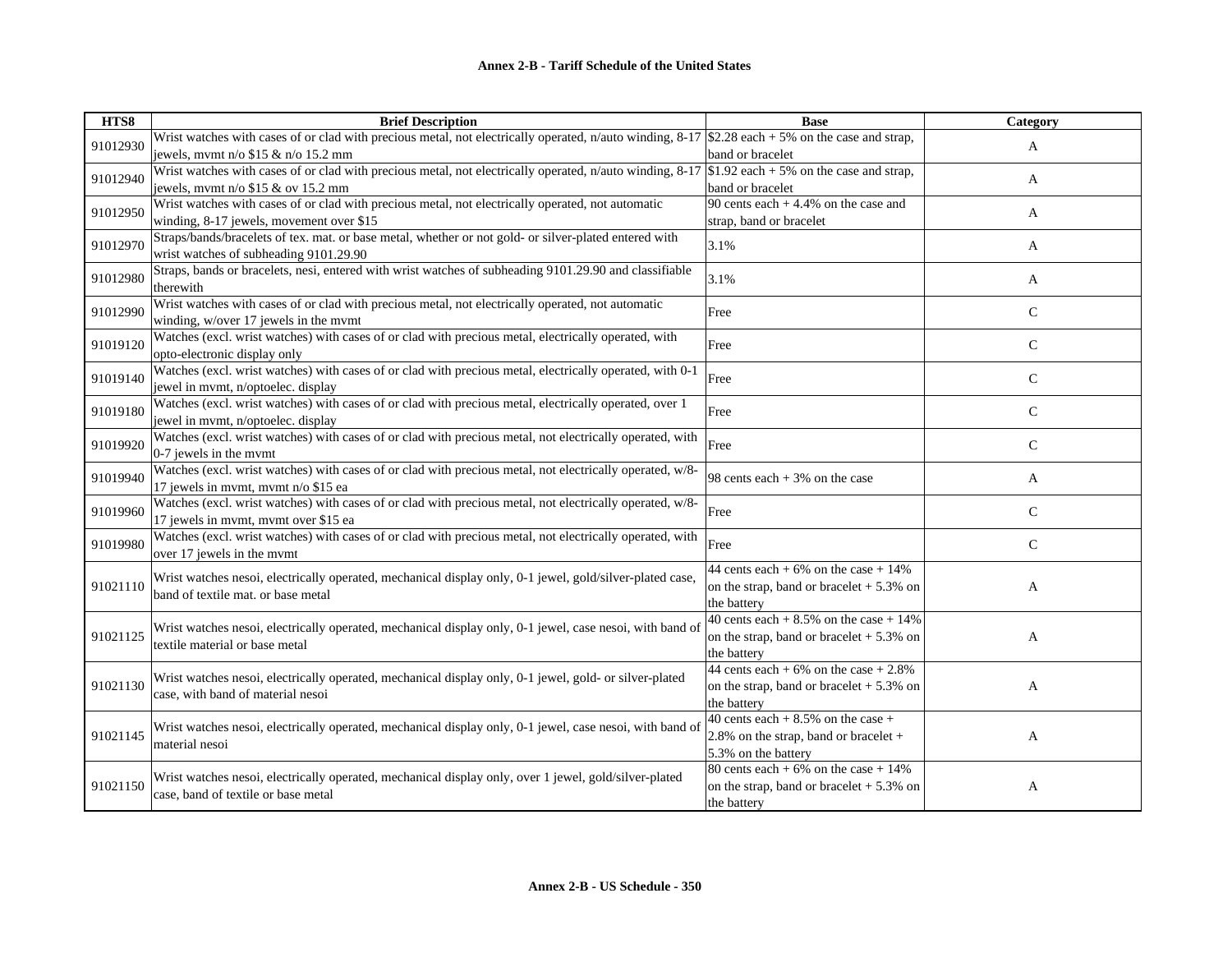| HTS8     | <b>Brief Description</b>                                                                                                                        | <b>Base</b>                                                                                              | Category      |
|----------|-------------------------------------------------------------------------------------------------------------------------------------------------|----------------------------------------------------------------------------------------------------------|---------------|
| 91021165 | Wrist watches nesoi, electrically operated, mechanical display only, over 1 jewel, case nesoi, with band<br>of textile material or base metal   | 76 cents each $+8.5\%$ on the case $+14\%$<br>on the strap, band or bracelet $+5.3\%$ on<br>the battery  | A             |
| 91021170 | Wrist watches nesoi, electrically operated, mechanical display only, over 1 jewel, gold- or silver-case,<br>with band of material nesoi         | 80 cents each + $6\%$ on the case + 2.8%<br>on the strap, band or bracelet + 5.3% on<br>the battery      | A             |
| 91021195 | Wrist watches nesoi, electrically operated, mechanical display only, over 1 jewel, case nesoi, with band<br>of material nesoi                   | 76 cents each $+8.5\%$ on the case $+$<br>2.8% on the strap, band or bracelet +<br>5.3% on the battery   | A             |
| 91021220 | Straps/bands/bracelets of tex. mat. or base metal, whether or not gold- or silver-plated entered with<br>wrist watches of subheading 9102.12.80 | Free                                                                                                     | $\mathcal{C}$ |
| 91021240 | Straps, bands or bracelets, nesi, entered with wrist watches of subheading 9102.12.80 and classifiable<br>therewith                             | Free                                                                                                     | $\mathbf C$   |
| 91021280 | Wrist watches nesoi, electrically operated, with opto-electronic display only                                                                   | Free                                                                                                     | $\mathbf{C}$  |
| 91021920 | Wrist watches nesoi, electrically operated, w/both optoelectronic & mechanical displays, 0-1 jewel,<br>band of textile material or base metal   | 32 cents each $+4.8\%$ on the case $+11\%$<br>on the strap, band or bracelet $+4.2\%$ on<br>the battery  | A             |
| 91021940 | Wrist watches nesoi, electrically operated, w/both optoelectronic & mechanical displays, 0-1 jewel,<br>band of material nesoi                   | 32 cents each $+4.8\%$ on the case $+$<br>2.2% on the strap, band or bracelet $+$<br>4.2% on the battery | A             |
| 91021960 | Wrist watches nesoi, electrically operated, w/both optoelectronic & mechanical displays, over 1 jewel,<br>band of textile mat. or base metal    | 57 cents each $+4.5\%$ on the case $+$<br>10.6% on the strap, band or bracelet +<br>4% on the battery    | A             |
| 91021980 | Wrist watches nesoi, electrically operated, w/both optoelectronic & mechanical displays, over 1 jewel,<br>band of material nesoi                | 57 cents each $+4.5\%$ on the case $+$<br>2.1% on the strap, band or bracelet $+$<br>4% on the battery   | A             |
|          | 91022110 Wrist watches nesi, automatic winding, 0-1 jewel, watch band of textile material or base metal                                         | 75 cents each + 6% on the case + $14\%$<br>on the strap, band or bracelet                                | A             |
| 91022125 | Wrist watches nesi, automatic winding, 0-1 jewel, watch band not of textile material or base metal                                              | 75 cents each + $6\%$ on the case + 2.8%<br>on the strap, band or bracelet                               | A             |
| 91022130 | Wrist watches nesi, automatic winding, 2-17 jewels, watch band of textile material or base metal                                                | \$1.75 each + 4.8% on the case + 11.2%<br>on the strap, band or bracelet                                 | A             |
|          | 91022150 Wrist watches nesi, automatic winding, 2-17 jewels, watch band not of textile material or base metal                                   | \$1.75 each + 4.8% on the case + $2.2%$<br>on the strap, band or bracelet                                | A             |
|          | 91022170 Wrist watches nesi, automatic winding, over 17 jewels, watch band of textile material or base metal                                    | \$1.53 each + 4.2% on the case + 9.8%<br>on the strap, band or bracelet                                  | A             |
| 91022190 | Wrist watches nesi, automatic winding, over 17 jewels, watch band not of textile material or base meta                                          | \$1.53 each + 4.2% on the case + 2% on<br>the strap, band or bracelet                                    | A             |
| 91022902 | Straps/bands/bracelets of tex. mat. or base metal, whether or not gold- or silver-plated entered with<br>wrist watches of subheading 9102.29.04 | 14.0%                                                                                                    | A             |
| 91022904 | Wrist watches nesoi, not electrically operated, not autowind, 0-1 jewel, entered with<br>straps/bands/bracelet of tex. mat. or base metal       | 40 cents each $+6\%$ on the case                                                                         | A             |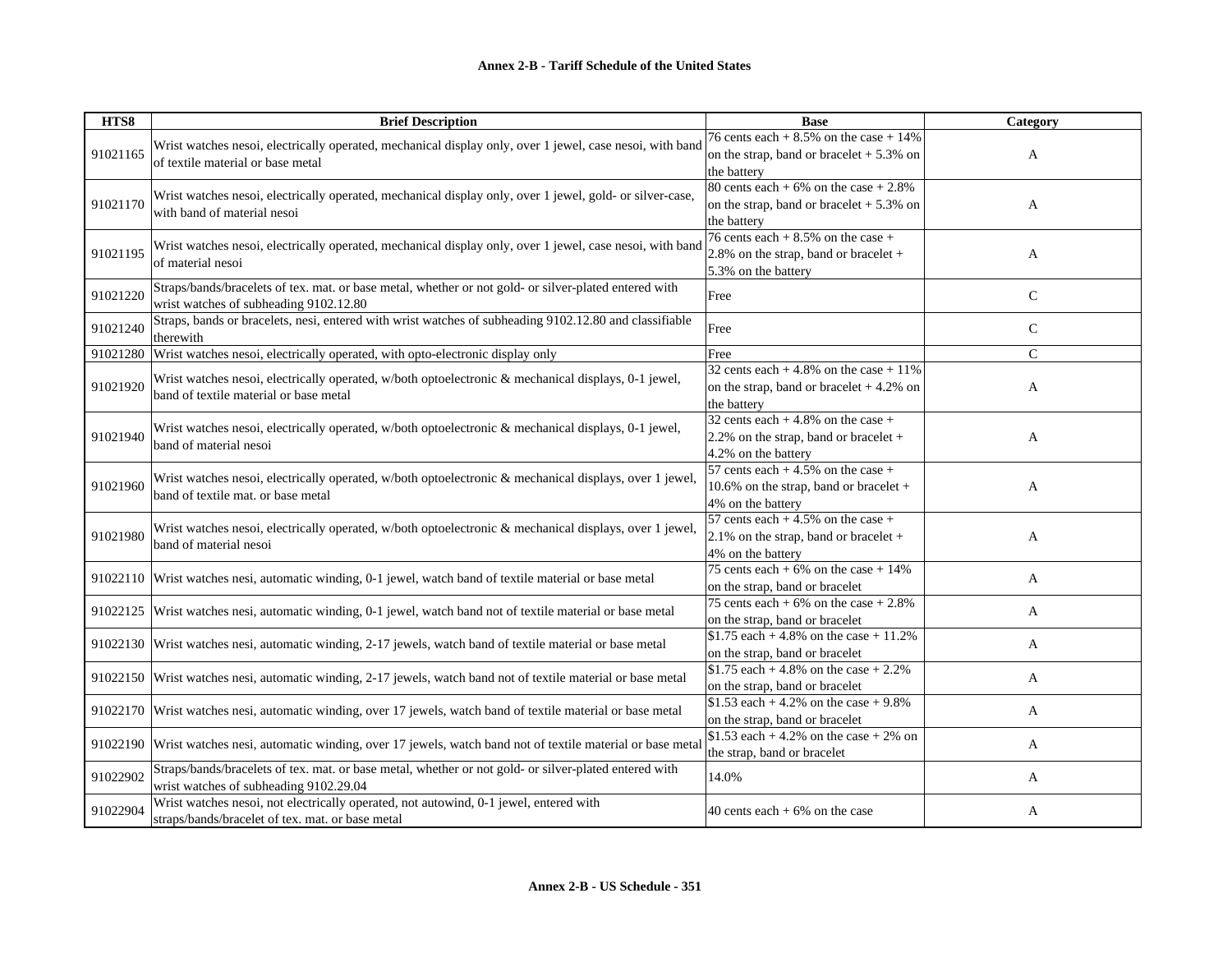| HTS8     | <b>Brief Description</b>                                                                                                                      | <b>Base</b>                               | Category     |
|----------|-----------------------------------------------------------------------------------------------------------------------------------------------|-------------------------------------------|--------------|
| 91022910 | Wrist watches nesoi, not electrically operated, not automatic winding, 0-1 jewel, with                                                        | 40 cents each $+6\%$ on the case $+2.8\%$ | $\mathbf{A}$ |
|          | strap/band/bracelet of material nesoi                                                                                                         | on the strap, band or bracelet            |              |
| 91022915 | Wrist watches nesoi, not electrically operated, not automatic winding, 2-7 jewels, with strap/band of                                         | 58 cents each $+4.6%$ on the case $+$     | A            |
|          | textile material or base metal                                                                                                                | 10.6% on the strap, band or bracelet      |              |
| 91022920 | Wrist watches nesoi, not electrically operated, not automatic winding, 2-7 jewels, with                                                       | 56 cents each $+4.4\%$ on the case $+2\%$ | A            |
|          | strap/band/bracelet of material nesoi                                                                                                         | on the strap, band or bracelet            |              |
| 91022925 | Wrist watches nesoi, not electrically operated, n/autowind, 8-17 jewels, mvmt n/o \$15 & n/o 15.2 mm,                                         | \$2.19 each + 4.8% on the case + 11.2%    | A            |
|          | band of textile material or base metal                                                                                                        | on the strap, band or bracelet            |              |
| 91022930 | Wrist watches nesoi, not electrically operated, not automatic winding, $8-17$ jewels, movement n/o \$15                                       | \$2.19 each + 4.8% on the case + 2.2%     | A            |
|          | & n/o 15.2 mm, band of material nesoi                                                                                                         | on the strap, band or bracelet            |              |
| 91022935 | Wrist watches nesoi, not electrically operated, n/autowinding, 8-17 jewel, mvmt n/o \$15 & ov 15.2                                            | \$1.61 each + 4.2% on the case + 9.8%     | A            |
|          | mm, band of textile material or base metal                                                                                                    | on the strap, band or bracelet            |              |
| 91022940 | Wrist watches nesoi, not electrically operated, n/autowinding, 8-17 jewel, mvmt n/o \$15 & over 15.2                                          | \$1.83 each + 4.8% on the case + 2.2%     |              |
|          | mm, with band of material nesoi                                                                                                               | on the strap, band or bracelet            | A            |
| 91022945 | Wrist watches nesoi, not electrically operated, not auto winding, 8-17 jewels, movement over \$15 each, 93 cents each + 4.8% on the case +    |                                           |              |
|          | with band of textiles or base metal                                                                                                           | 11.2% on the strap, band or bracelet      | A            |
|          | Wrist watches nesoi, not electrically operated, not auto winding, 8-17 jewels, mymt over \$15 each,                                           | 93 cents each $+4.8\%$ on the case $+$    |              |
| 91022950 | with band of material nesoi                                                                                                                   | 2.2% on the strap, band or bracelet       | A            |
|          | Wrist watches nesoi, not electrically operated, not automatic winding, over 17 jewels in the mvmt, with \$1.55 each + 4.2% on the case + 9.9% |                                           |              |
| 91022955 | band of textiles or base metal                                                                                                                | on the strap, band or bracelet            | A            |
|          | Wrist watches nesoi, not electrically operated, not automatic winding, over 17 jewels in the movement,                                        | \$1.75 each + 4.8% on the case + 2.2%     |              |
| 91022960 | with band of material nesoi                                                                                                                   | on the strap, band or bracelet            | A            |
|          |                                                                                                                                               | 3.9% on the movement and case $+ 5.3%$    |              |
| 91029120 | Watches (excl. wrist watches) nesoi, electrically operated, with opto-electronic display only                                                 | on the battery                            | A            |
|          |                                                                                                                                               | 40 cents each $+6\%$ on the case $+5.3\%$ |              |
| 91029140 | Watches (excl. wrist watches) nesoi, electrically operated, with 0-1 jewel in the movement                                                    | on the battery                            | A            |
|          |                                                                                                                                               | 76 cents each + $6\%$ on the case + 5.3%  |              |
| 91029180 | Watches (excl. wrist watches) nesoi, electrically operated, with over 1 jewel in the movement                                                 | on the battery                            | $\mathbf{A}$ |
| 91029920 | Watches (excl. wrist watches) nesoi, not electrically operated, with 0-7 jewels in the movement                                               | 20 cents each $+3\%$ on the case          | A            |
|          | Watches (excl. wrist watches) nesoi, not electrically operated, with 8-17 jewels in movement,                                                 |                                           |              |
| 91029940 | movement valued not over \$15 each                                                                                                            | 92 cents each $+3\%$ on the case          | A            |
|          | Watches (excl. wrist watches) nesoi, not electrically operated, with 8-17 jewels in movement,                                                 |                                           |              |
| 91029960 | movement valued over \$15 each                                                                                                                | \$1.16 each $+6\%$ on the case            | A            |
|          |                                                                                                                                               |                                           |              |
| 91029980 | Watches (excl. wrist watches) nesoi, not electrically operated, having over 17 jewels in the movement                                         | $\frac{1}{2}.19$ each + 6% on the case    | A            |
|          | Clocks with watch movements, excluding clocks of heading 9104, electrically operated, with opto-                                              | 2.6% on the movement and case $+3.6%$     |              |
| 91031020 | electronic display only                                                                                                                       | on the battery                            | A            |
|          | Clocks with watch movements, excluding clocks of heading 9104, electrically operated, with 0-1 jewel 24 cents each + 4.5% on the case +       |                                           |              |
| 91031040 | in the movement                                                                                                                               | 3.5% on the battery                       | A            |
|          | Clocks with watch movements, excluding clocks of heading 9104, electrically operated, with over 1                                             | 48 cents each $+4.6\%$ on the case +      |              |
| 91031080 | jewel in the movement                                                                                                                         | 3.5% on the battery                       | A            |
| 91039000 | Clocks with watch movements, excluding clocks of heading 9104, not electrically operated                                                      | 24 cents each $+4.6\%$ on the case        | A            |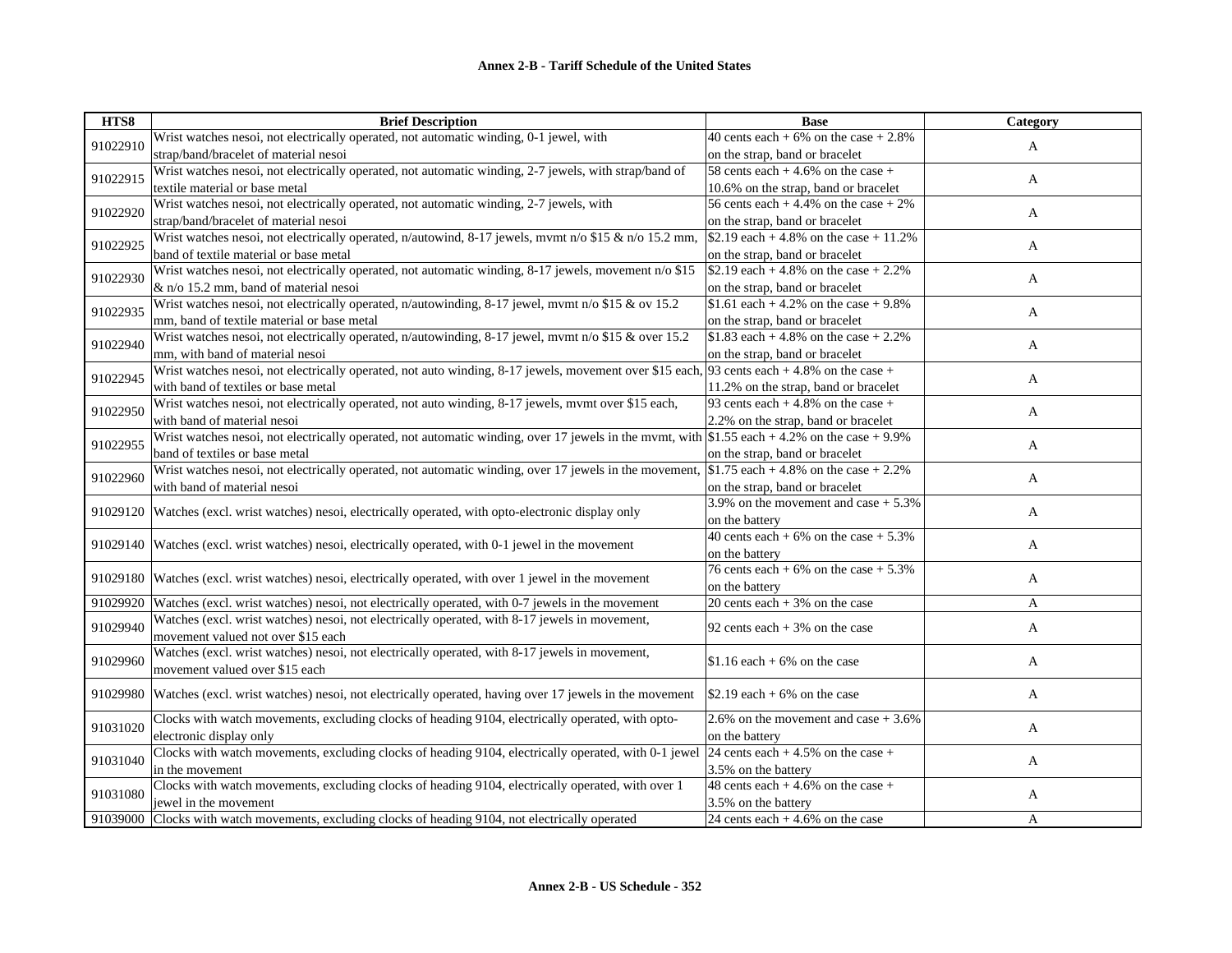| HTS8     | <b>Brief Description</b>                                                                                                                        | <b>Base</b>                                                               | Category |
|----------|-------------------------------------------------------------------------------------------------------------------------------------------------|---------------------------------------------------------------------------|----------|
| 91040005 | Instrument panel clocks for vehicles, air/spacecraft, vessels, clock movement over 50 mm wide, opto-<br>electronic display only, n/o \$10 each  | 2.6% on the movement and case $+3.5%$<br>on the battery                   | A        |
| 91040010 | Instrument panel clocks for veh., air/spacecraft, vessels, clock mvmt over 50 mm wide, electric, nt<br>optoelectronic display, n/o \$10 each    | 20 cents each $+4.3\%$ on the movement<br>and case $+3.5%$ on the battery | A        |
| 91040020 | Instrument panel clocks for vehicles, air/spacecraft, vessels, w/clock movement over 50 mm wide,<br>valued n/o \$10 each, nonelectric           | 30 cents each $+6.4%$                                                     | A        |
| 91040025 | Instrument panel clocks for vehicles, air/spacecraft, vessels, w/clock movement ov 50 mm wide, opto-<br>electronic display only, ov \$10 each   | 3.9% on the movement and case $+5.3\%$<br>on the battery                  | A        |
| 91040030 | Instrument panel clocks for vehicles, air/spacecraft, vessels, w/clock mvmt ov 50 mm wide, electric, nt<br>optoelectronic display, ov \$10 each | $30$ cents each + 4.3% on the movement<br>and case $+3.5%$ on the battery | A        |
| 91040040 | Instrument panel clocks for vehicles, air/spacecraft, vessels, w/clock movement ov 50 mm wide, valued<br>ov \$10 each, non-electric             | 30 cents each $+4.3%$                                                     | A        |
| 91040045 | Instrument panel clocks for vehicles, air/spacecraft, vessels, w/watch or clock movement < 50 mm<br>wide, opto-electronic display only          | 2.6% on the movement and case $+3.5%$<br>on the battery                   | A        |
| 91040050 | Instrument panel clocks for vehicles, air/spacecraft, vessels, w/watch or clock movement < 50 mm<br>wide, electric, not opto-electronic display | 20 cents each $+4.6\%$ on the case $+$<br>3.5% on the battery             | A        |
| 91040060 | Instrument panel clocks for vehicles, air/spacecraft or vessels, w/clock or watch movement < 50 mm<br>wide, nonelectric                         | 19 cents each $+4.5%$ on the case                                         | A        |
| 91051140 | Alarm clocks nesoi, electrically operated, with opto-electronic display only                                                                    | 3.9% on the movement and case $+ 5.3%$<br>on the battery                  | A        |
| 91051180 | Alarm clocks nesoi, electrically operated, other than with opto-electronic display only                                                         | 30 cents each + $6.9\%$ on the case +<br>5.3% on the battery              | A        |
| 91051910 | Alarm clocks nesoi, not electrically operated, movement measuring not over 50 mm, not designed to<br>operate over 47 hrs without rewinding      | 30 cents each $+6.9\%$ on the case                                        | A        |
| 91051920 | Alarm clocks nesoi, not electrically operated, movement measuring $n/0$ 50 mm, designed to operate<br>over 47 hrs w/o rewinding, with 0-1 jewel | 60 cents each $+6.9%$ on the case                                         | A        |
| 91051930 | Alarm clocks nesoi, not electrically operated, movement measuring n/o 50 mm, designed to operate<br>over 47 hrs w/o rewinding, over 1 jewel     | 43 cents each + 2.8 cents/jewel over 7 +<br>3.7% on the case              | A        |
| 91051940 | Alarm clocks nesoi, not electrically operated, movement measuring over 50 mm in width or diameter,<br>valued not over \$5 each                  | 15 cents each $+6.4\%$                                                    | A        |
| 91051950 | Alarm clocks nesoi, not electrically operated, movement measuring over 50 mm in width or diameter,<br>valued over \$5 each                      | 23 cents each $+3.2%$                                                     | A        |
| 91052140 | Wall clocks nesoi, electrically operated, with opto-electronic display only                                                                     | 3.9% on the movement and case+ 5.3%<br>on the battery                     | A        |
| 91052180 | Wall clocks nesoi, electrically operated, other than with opto-electronic display only                                                          | 30 cents each $+6.9\%$ on the case $+$<br>5.3% on the battery             | A        |
| 91052910 | Wall clocks nesoi, not electrically operated, mvmt measuring n/o 50 mm, not designed or constr. to<br>operate over 47 hrs without rewinding     | 20 cents each $+4.6\%$ on the case                                        | A        |
| 91052920 | Wall clocks nesoi, not electrically operated, mvmt measuring n/o 50 mm, 0-1 jewel,<br>constructed/designed to operate over 47 hrs w/o rewinding | 40 cents each $+4.6\%$ on the case                                        | A        |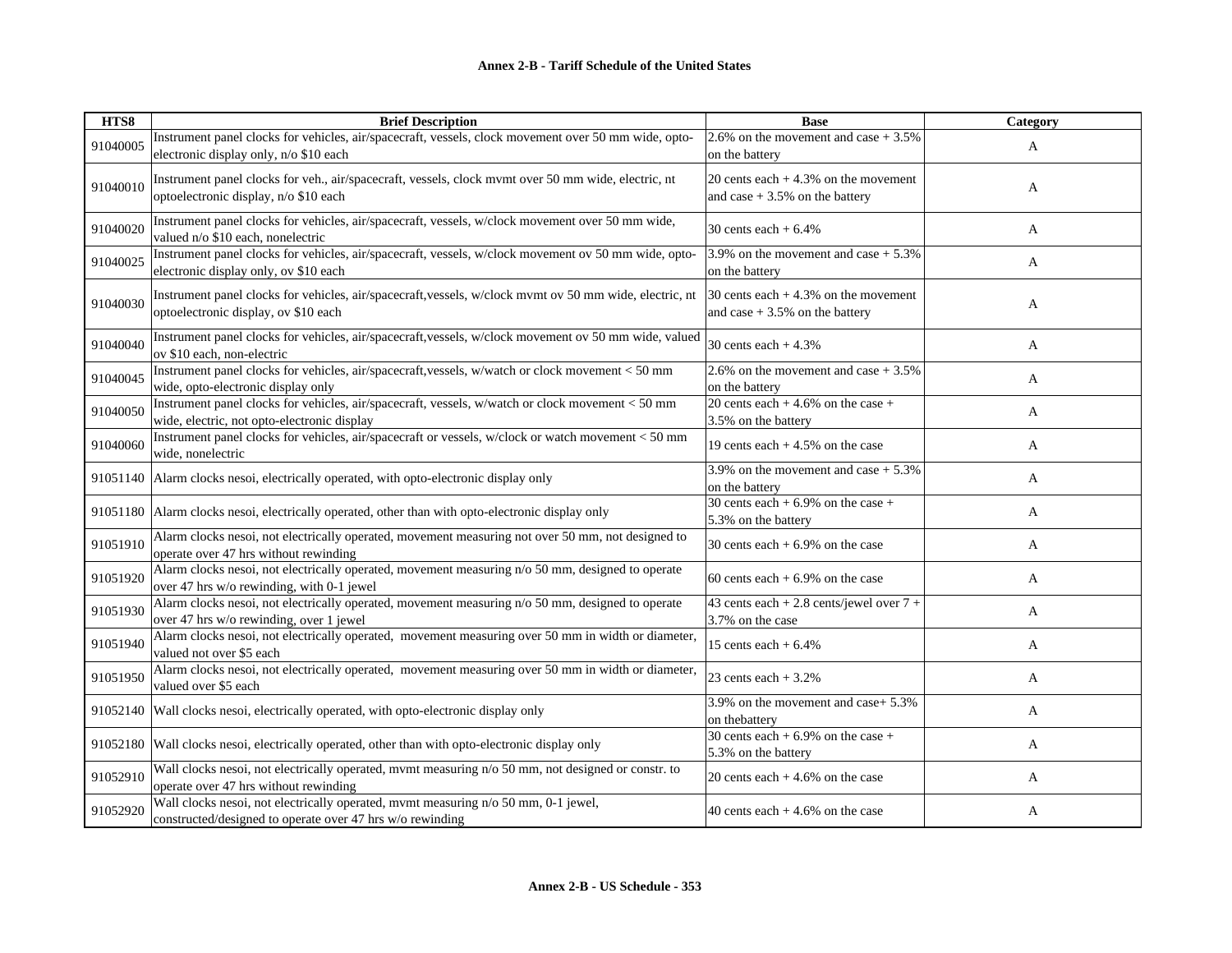| HTS8     | <b>Brief Description</b>                                                                                                                        | <b>Base</b>                                                  | Category     |
|----------|-------------------------------------------------------------------------------------------------------------------------------------------------|--------------------------------------------------------------|--------------|
| 91052930 | Wall clocks nesoi, not electrically operated, mvmt measuring n/o 50 mm, ov 1 jewel,<br>constructed/designed to operate ov 47 hrs w/o rewinding  | 57 cents each + 3.7 cents/jewel over 7 +<br>4.9% on the case | A            |
| 91052940 | Wall clocks nesoi, not electrically operated, movement measuring over 50 mm in width or diameter,<br>valued not over \$5 each                   | 15 cents each $+6.4%$                                        | A            |
| 91052950 | Wall clocks nesoi, not electrically operated, movement measuring over 50 mm in width or diameter,<br>valued over \$5 each                       | 30 cents each $+4.3\%$                                       | A            |
| 91059140 | Clocks nesoi, electrically operated, with opto-electronic display only                                                                          | $3.9\%$ on the movement and case + 5.3%<br>on the battery    | A            |
| 91059180 | Clocks nesoi, electrically operated, other than with opto-electronic display only                                                               | 30 cents each + $6.9\%$ on the case +<br>5.3% on the battery | A            |
| 91059910 | Standard marine chronometers nesi, having spring-detent escapements                                                                             | 17 cents each $+ 2.5% + 1$ cents/jewel                       | A            |
| 91059920 | Clocks nesoi, not electrically operated, mvmt not over 50 mm in width or diameter, not designed to<br>operate for over 47 hrs without rewinding | Free                                                         | $\mathsf{C}$ |
| 91059930 | Clocks nesoi, not electrically operated, mvmt not over 50 mm in width or diameter, 0-1 jewel, designed<br>to operate ov 47 hrs w/o rewinding    | Free                                                         | $\mathsf{C}$ |
| 91059940 | Clocks nesoi, not electrically operated, mvmt not over 50 mm in width or diameter, over 1 jewel,<br>designed to operate ov 47 hrs w/o rewinding | Free                                                         | $\mathsf{C}$ |
| 91059950 | Clocks nesoi, not electrically operated, movement measuring over 50 mm in width or diameter, valued<br>not over \$5 each                        | 7.5 cents each $+3.2%$                                       | A            |
| 91059960 | Clocks nesoi, not electrically operated, movement measuring over 50 mm in width or diameter, valued<br>over \$5 each                            | 23 cents each $+3.2%$                                        | A            |
| 91061000 | Time registers; time recorders                                                                                                                  | 36 cents each $+ 5.6\% + 2$ cents/jewel                      | A            |
| 91062000 | Parking meters                                                                                                                                  | 36 cents each + $5.6\%$ + 2 cents/jewel                      | A            |
| 91069040 | Time locks valued over \$10 each                                                                                                                | 36 cents each $+ 5.6\% + 2$ cents/jewel                      | A            |
| 91069055 | Apparatus for meas., recording or indicating time intervals, w/watch or clock mvmt., battery powered,<br>w/opto-electronic display only         | 3.9% on the apparatus $+$ 5.3% on the<br>battery             | A            |
| 91069065 | Other apparatus for meas., recording or otherwise indicating time intervals, w/watch or clock mvmt.,<br>battery powered, nesi                   | 15 cents each $+2.3% + 0.8$ cents/jewel                      | A            |
| 91069075 | Apparatus for meas., recording or indicating time intervals, w/watch or clock mvmt., AC powered,<br>w/opto-electronic display only              | 3.9%                                                         | A            |
| 91069085 | Time of day recording apparatus & apparatus for measuring, detecting, recording or otherwise<br>indicating intervals of time nesi               | 15 cents each $+ 2.3% + 0.8$ cents/jewel                     | A            |
| 91070040 | Time switches with clock or watch movements or with synchronous motor, valued not over \$5 each                                                 | 15 cents each $+4\% + 2.5$ cents/jewel                       | A            |
| 91070080 | Time switches with clock or watch movements or with synchronous motor, valued over \$5 each                                                     | 45 cents each $+ 6.4\% + 2.5$ cents/jewel                    | A            |
| 91081140 | Watch movements, complete and assembled, electrically operated, with mechanical display or device to<br>incorporate such display, 0-1 jewel     | 36 cents each $+ 5.3%$ on the battery                        | A            |
| 91081180 | Watch movements, complete and assembled, electrically operated, with mechanical display or device to<br>incorporate such display, over 1 jewel  | 72 cents each $+$ 5.3% on the battery                        | A            |
| 91081200 | Watch movements, complete and assembled, electrically operated, with opto-electronic display only                                               | 3.1% on the movement $+4.2%$ on the<br>battery               | A            |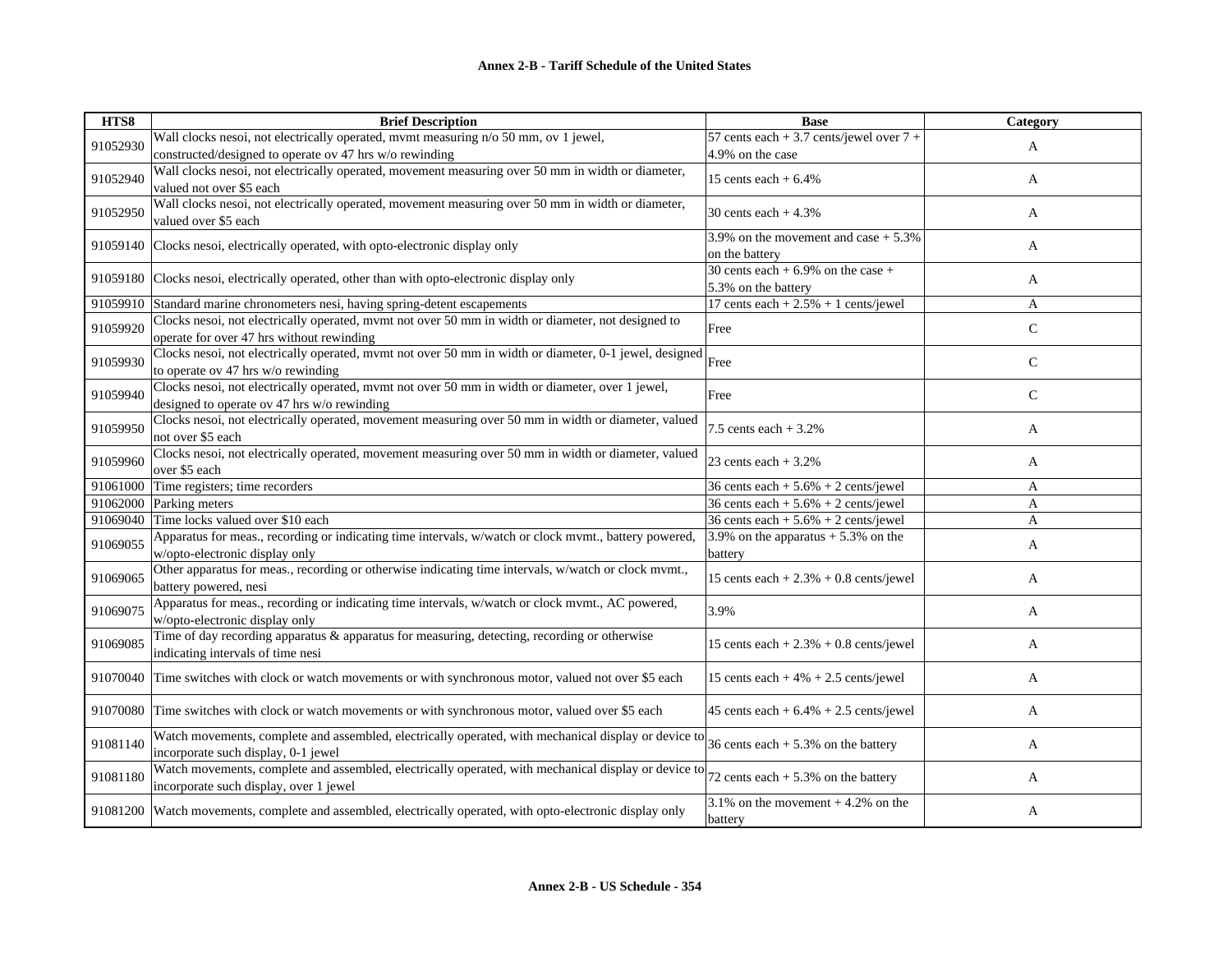| HTS8     | <b>Brief Description</b>                                                                                                                       | <b>Base</b>                                                        | Category     |
|----------|------------------------------------------------------------------------------------------------------------------------------------------------|--------------------------------------------------------------------|--------------|
| 91081940 | Watch movements, complete and assembled, electrically operated, w/both optoelectronic & mechanical<br>displays, having 0-1 jewels              | 28 cents each $+4.2%$ on the battery                               | A            |
| 91081980 | Watch movements, complete and assembled, electrically operated, w/both optoelectronic & mechanical<br>displays, having over 1 jewel            | 53 cents each $+3.9%$ on the battery                               | A            |
| 91082040 | Watch movements, complete and assembled, with automatic winding, over 17 jewels                                                                | Free                                                               | $\mathsf{C}$ |
| 91082080 | Watch movements, complete and assembled, with automatic winding, 17 jewels or less                                                             | Free                                                               | $\mathsf{C}$ |
| 91089010 | Watch movements, complete and assembled, not electrically operated or automatic winding, measuring<br>33.8 mm or less, none or only 1 jewel    | 29 cents each                                                      | A            |
| 91089020 | Watch movements, complete and assembled, not electrically operated or automatic winding, measuring<br>over 33.8 mm, none or only 1 jewel       | 25 cents each                                                      | A            |
| 91089030 | Watch movements, complete and assembled, not electrically operated or automatic winding, measuring<br>33.8 mm or less, over 1 but n/o 7 jewels | 57 cents each                                                      | A            |
| 91089040 | Watch movements, complete and assembled, not electrically operated or automatic winding, measuring<br>over 33.8 mm, ov 1 but not over 7 jewels | 25 cents each                                                      | A            |
| 91089050 | Watch movements, complete and assembled, nesoi, measuring not over 15.2 mm, over 7 but n/o 17<br>jewels, valued not over \$15 each             | \$2.16 each                                                        | A            |
| 91089060 | Watch movements, complete and assembled, nesoi, measuring over 15.2 mm but not over 33.8 mm,<br>over 7 but n/o 17 jewels, valued n/o \$15 each | \$1.80 each                                                        | A            |
| 91089070 | Watch movements, complete and assembled, nesoi, measuring 33.8 mm or less, over 7 but not over 17<br>jewels, valued over \$15 each             | 90 cents each                                                      | A            |
| 91089080 | Watch movements, complete and assembled, nesoi, measuring over 33.8 mm, over 7 but not over 17<br>jewels, valued not over \$15 each            | \$1.44 each                                                        | A            |
| 91089085 | Watch movements, complete and assembled, nesoi, measuring over 33.8 mm, over 7 but not over 17<br>jewels, valued over \$15 each                | Free                                                               | $\mathsf{C}$ |
| 91089090 | Watch movements, complete and assembled, not electrically operated or automatic winding, measuring<br>33.8 mm or less, over 17 jewels          | \$1.50 each                                                        | A            |
| 91089095 | Watch movements, complete and assembled, not electrically operated or automatic winding, measuring<br>over 33.8 mm, over 17 jewels             | \$1.72 each                                                        | A            |
| 91091110 | Alarm clock movements, complete and assembled, electrically operated, with opto-electronic display<br>only                                     | 3.9% on the movement $+$ 5.3% on the<br>battery                    | A            |
| 91091120 | Alarm clock movements, complete and assembled, electrically operated, with display nesoi, measuring<br>not over 50 mm in width or diameter     | 30 cents each $+ 5.3%$ on the battery                              | A            |
| 91091140 | Alarm clock movements, complete and assembled, electrically operated, with display nesoi, measuring<br>over 50 mm, valued not over \$5 each    | 7.5 cents each $+3.2\%$ on the movement<br>$+2.6\%$ on the battery | A            |
| 91091160 | Alarm clock movements, complete and assembled, electrically operated, with display nesoi, measuring<br>over 50 mm, valued over \$5 each        | 22 cents each $+3.2\%$ on the movement<br>$+2.6\%$ on the battery  | A            |
| 91091910 | Clock movements nesoi, complete and assembled, electrically operated, with opto-electronic display<br>only                                     | 3.9% on the movement $+$ 5.3% on the<br>battery                    | A            |
| 91091920 | Clock movements nesoi, complete and assembled, electrically operated, with display nesoi, measuring<br>not over 50 mm in width or diameter     | 20 cents each $+3.5%$ on the battery                               | A            |
| 91091940 | Clock movements nesoi, complete and assembled, electrically operated, with display nesoi, measuring<br>over 50 mm, valued not over \$5 each    | 12 cents each $+5.1\%$ on the movement<br>$+4.2%$ on the battery   | A            |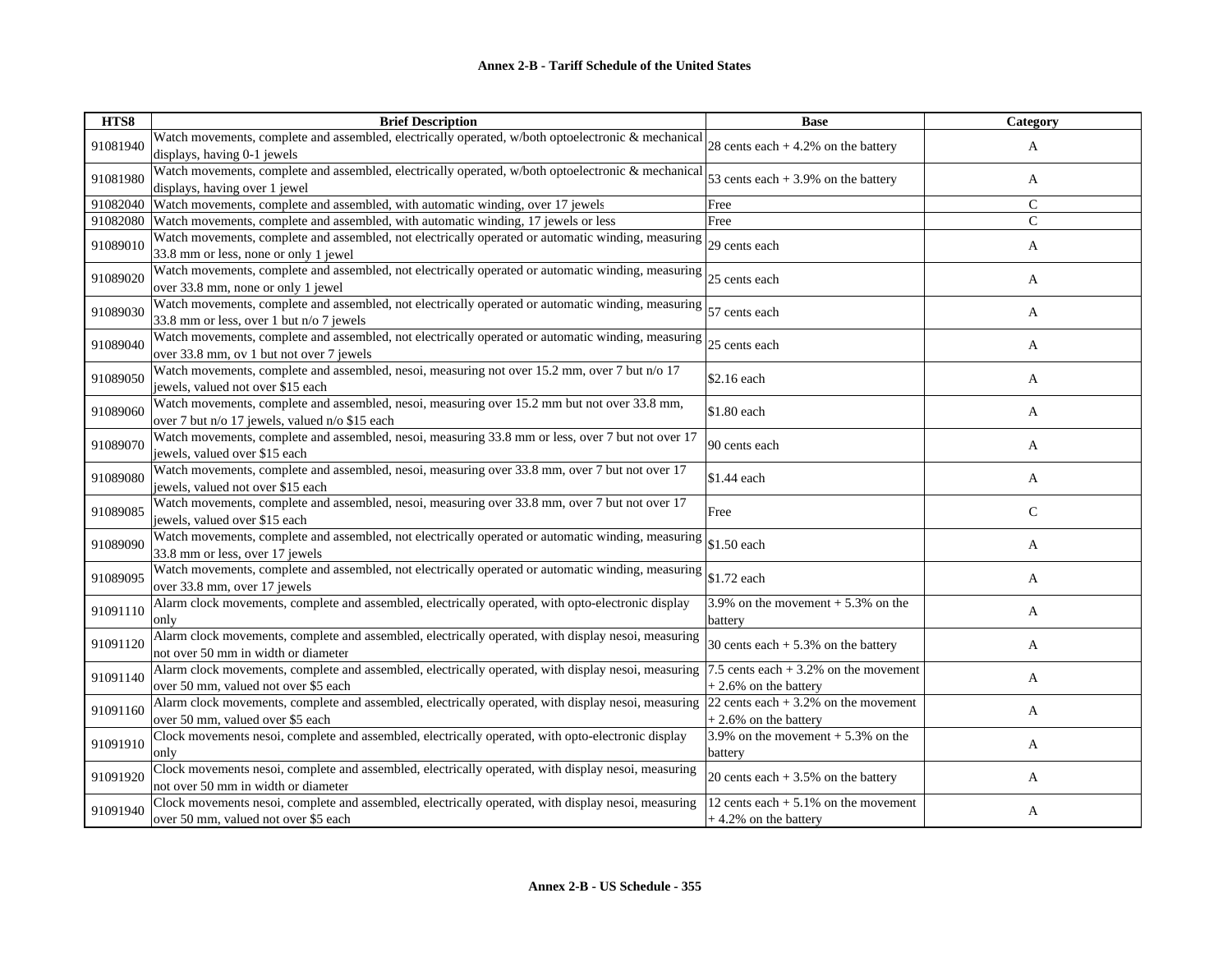| HTS8     | <b>Brief Description</b>                                                                                                    | <b>Base</b>                               | Category     |
|----------|-----------------------------------------------------------------------------------------------------------------------------|-------------------------------------------|--------------|
| 91091960 | Clock movements nesoi, complete and assembled, electrically operated, with display nesoi, measuring                         | 30 cents each $+4.3\%$ on the movement    | A            |
|          | over 50 mm, valued over \$5 each                                                                                            | +3.5% on the battery                      |              |
| 91099020 | Clock movements, complete and assembled, not electrically operated, measuring not over 50 mm in<br>width or diameter        | 20 cents each                             | A            |
|          | Clock movements, complete and assembled, not electrically operated, measuring over 50 mm in width                           |                                           |              |
| 91099040 | or diameter, valued not over \$5 each                                                                                       | 15 cents each $+6.4\%$                    | $\mathbf{A}$ |
|          | Clock movements, complete and assembled, not electrically operated, measuring over 50 mm in width                           |                                           |              |
| 91099060 | or diameter, valued over \$5 each                                                                                           | 30 cents each $+4.3%$                     | A            |
|          |                                                                                                                             | The rate applicable to the complete,      |              |
|          | 91101100 Complete watch movements, unassembled or partly assembled (movement sets)                                          | assembled movement                        | A            |
|          | 91101200   Incomplete watch movements, assembled                                                                            | 9.0%                                      | A            |
|          | 91101900 Rough watch movements                                                                                              | 9.0%                                      | A            |
|          | 91109020 Complete clock movements, unassembled or partly assembled (movement sets)                                          | The rate applicable to the complete,      |              |
|          |                                                                                                                             | assembled movement                        | A            |
|          |                                                                                                                             | $4.3\% + 1.7$ cents/jewel + 0.2 cents for |              |
|          |                                                                                                                             | each other piece or part, but if          |              |
|          | 91109040   Incomplete clock movements consisting of 2 or more pieces or parts fastened or joined together                   | consisting in part of a plateor a set     | A            |
|          |                                                                                                                             | ofplates the total duty shall not exceed  |              |
|          |                                                                                                                             | the duty for the complete movement        |              |
|          |                                                                                                                             |                                           |              |
|          | 91109060 Incomplete clock movements, nesi                                                                                   | 4.2%                                      | A            |
|          | 91111000 Watch cases of precious metal or of metal clad with precious metal                                                 | 12 cents each $+4.8%$                     | A            |
|          | 91112020 Watch cases of gold- or silver-plated base metal                                                                   | 7 cents each $+ 5.4%$                     | $\mathbf{A}$ |
|          | 91112040 Watch cases of base metal not gold- or silver-plated                                                               | 3.6 cents each $+7.6%$                    | $\mathbf{A}$ |
|          | 91118000 Watch cases, not of precious metal, of metal clad with precious metal or of base metal                             | 3.6 cents each $+ 7.6%$                   | A            |
|          | 91119040 Parts of watch cases, of precious metal or of metal clad with precious metal                                       | 6.4%                                      | A            |
|          | 91119050 Bezels, backs and centers, of watch cases, not of precious metal or of metal clad with precious metal              | 1.6 cents each $+6.8\%$                   | A            |
| 91119070 | Parts of watch cases, other than bezels, backs and centers, not of precious metal or of metal clad with                     | 6.4%                                      | A            |
|          | precious metal                                                                                                              |                                           |              |
|          | 91122040 Clock cases and cases of a similar type for other goods of chapter 91, of metal                                    | 3.5%                                      | $\mathbf{A}$ |
|          | 91122080 Clock cases and cases of a similar type for other goods of chapter 91, other than cases of metal                   | 5.5%                                      | $\mathbf{A}$ |
|          | 91129000 Parts of clock cases and cases of a similar type for other goods of chapter 91                                     | 5.5%                                      | A            |
| 91131000 | Watch straps, watch bands and watch bracelets, of precious metal or of metal clad with precious metal,<br>and parts thereof | 4.5%                                      | A            |
|          | Watch straps, watch bands and watch bracelets of base metal, whether or not gold- or silver-plated,                         |                                           |              |
| 91132020 | valued not over \$5 per dozen                                                                                               | 11.2%                                     | A            |
|          | Watch straps, watch bands and watch bracelets of base metal, whether or not gold- or silver-plated,                         |                                           |              |
| 91132040 | valued over \$5 per dozen                                                                                                   | 11.2%                                     | A            |
|          | Parts of watch bracelet of base metal, whether or not gold- or silver-plated, valued not over \$12 per                      |                                           |              |
| 91132060 | dozen                                                                                                                       | 8.8%                                      | $\mathbf{A}$ |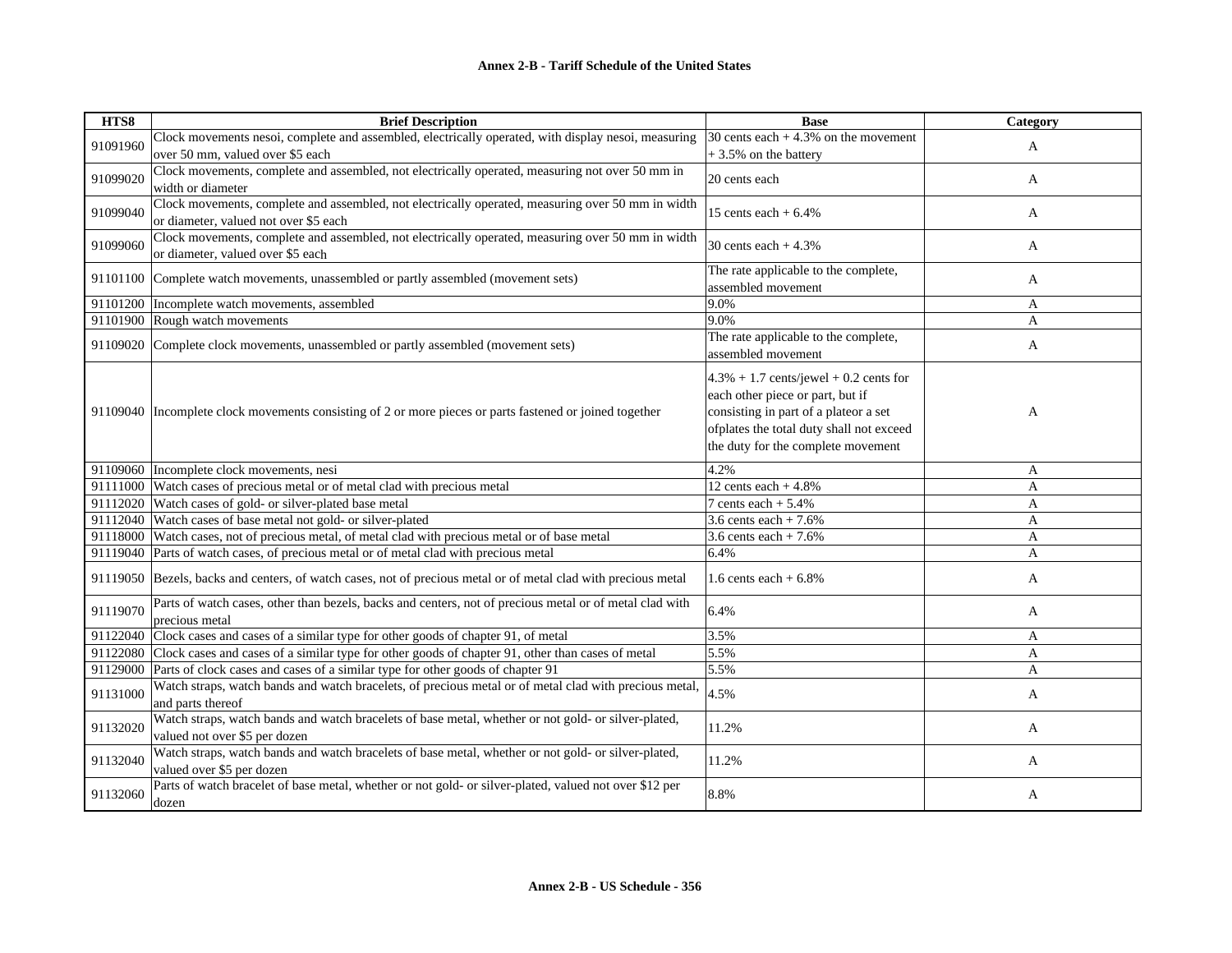| HTS8     | <b>Brief Description</b>                                                                                                                      | <b>Base</b>                                                                                                                                                                                              | Category      |
|----------|-----------------------------------------------------------------------------------------------------------------------------------------------|----------------------------------------------------------------------------------------------------------------------------------------------------------------------------------------------------------|---------------|
|          | 91132090 Parts of watch bracelets of base metal, whether or not gold- or silver-plated, valued over \$12 per dozen 8.8%                       |                                                                                                                                                                                                          | A             |
|          | 91139040 Watch straps, watch bands and watch bracelets, of textile material, and parts thereof                                                | 7.2%                                                                                                                                                                                                     | A             |
| 91139080 | Watch straps, watch bands and watch bracelets, other than of precious metal, base metal or textile<br>material, and parts thereof             | 1.8%                                                                                                                                                                                                     | A             |
|          | 91141040 Springs, including hair-springs, for watches                                                                                         | 7.3%                                                                                                                                                                                                     | A             |
|          | 91141080 Springs, including hair-springs, for clocks                                                                                          | 4.2%                                                                                                                                                                                                     | A             |
|          | 91142000 Jewels for watches and clocks                                                                                                        | Free                                                                                                                                                                                                     | $\mathcal{C}$ |
|          | 91143040 Dials for watches and clocks, not exceeding 50 mm in width                                                                           | 0.4 cents each + $7.2\%$                                                                                                                                                                                 | A             |
|          | 91143080 Dials for watches and clocks, exceeding 50 mm in width                                                                               | 4.4%                                                                                                                                                                                                     | A             |
|          | 91144020 Watch movement bottom or pillar plates or their equivalent                                                                           | 12 cents each                                                                                                                                                                                            | A             |
|          | 91144040 Any plate, or set of plates, suitable for assembling thereon a clock movement                                                        | 10 cents each                                                                                                                                                                                            | A             |
|          | 91144060 Plates and bridges for watches, nesi                                                                                                 | 7.3%                                                                                                                                                                                                     | A             |
|          | 91144080 Plates and bridges for clocks, nesi                                                                                                  | 4.2%                                                                                                                                                                                                     | A             |
| 91149015 | Assemblies and subassemblies for watch movements consisting of 2 or more pieces or parts fastened or<br>joined inseparably together           | 7.2%                                                                                                                                                                                                     | A             |
| 91149030 | Assemblies and subassemblies for clock movements consisting of 2 or more pieces or parts fastened or<br>joined inseparably together           | $6\% + 2.3$ cents/jewel + 0.2 cents for<br>each other piece or part, but if<br>consisting in part of a plate or a set of<br>plates the total duty shall not exceed the<br>duty for the complete movement | A             |
|          | 91149040 Watch parts, nesi                                                                                                                    | 8.8%                                                                                                                                                                                                     | A             |
|          | 91149050 Clock parts, nesi                                                                                                                    | 4.2%                                                                                                                                                                                                     | $\mathsf{A}$  |
|          | 92011000 Upright pianos                                                                                                                       | 4.7%                                                                                                                                                                                                     | A             |
|          | 92012000 Grand pianos                                                                                                                         | 4.7%                                                                                                                                                                                                     | A             |
| 92019000 | Keybd string. musical instru., o/than w/elect. sound or ampl., pianos (incl. player pianos) nesoi;<br>harpsichords & oth keybd string. instr. | 3.5%                                                                                                                                                                                                     | A             |
|          | 92021000 String musical instruments, o/than w/elect. sound or ampl., played with a bow                                                        | 3.2%                                                                                                                                                                                                     | A             |
| 92029020 | String musical instruments, o/than w/elect. sound or ampl., guitars, valued not over \$100 each<br>(excluding the value of the case)          | 4.5%                                                                                                                                                                                                     | A             |
| 92029040 | String musical instruments, o/than w/elect. sound or ampl., guitars, valued over \$100 each (excluding<br>the value of the case)              | 8.7%                                                                                                                                                                                                     | A             |
| 92029060 | String musical instruments (o/than guitars or instruments played with a bow), o/than w/elect. sound or<br>ampl.                               | 4.6%                                                                                                                                                                                                     | A             |
|          | 92030040 Keyboard musical instruments, o/than w/elect. sound or ampl., pipe organs                                                            | Free                                                                                                                                                                                                     | $\mathcal{C}$ |
| 92030080 | Keyboard musical instruments, o/than w/elect. sound or ampl., harmoniums and similar keyboard<br>instruments with free metal reeds            | 2.7%                                                                                                                                                                                                     | A             |
|          | 92041040 Piano accordions, o/than w/elect. sound or ampl.                                                                                     | Free                                                                                                                                                                                                     | $\mathsf{C}$  |
|          | 92041080 Accordions (o/than piano accordions) and similar instruments, o/than w/elect. sound or ampl.                                         | 2.6%                                                                                                                                                                                                     | A             |
|          | 92042000 Mouth organs                                                                                                                         | Free                                                                                                                                                                                                     | $\mathsf{C}$  |
|          | 92051000 Wind musical instruments, o/than w/elect. sound or ampl., brass-wind instruments                                                     | 2.9%                                                                                                                                                                                                     | A             |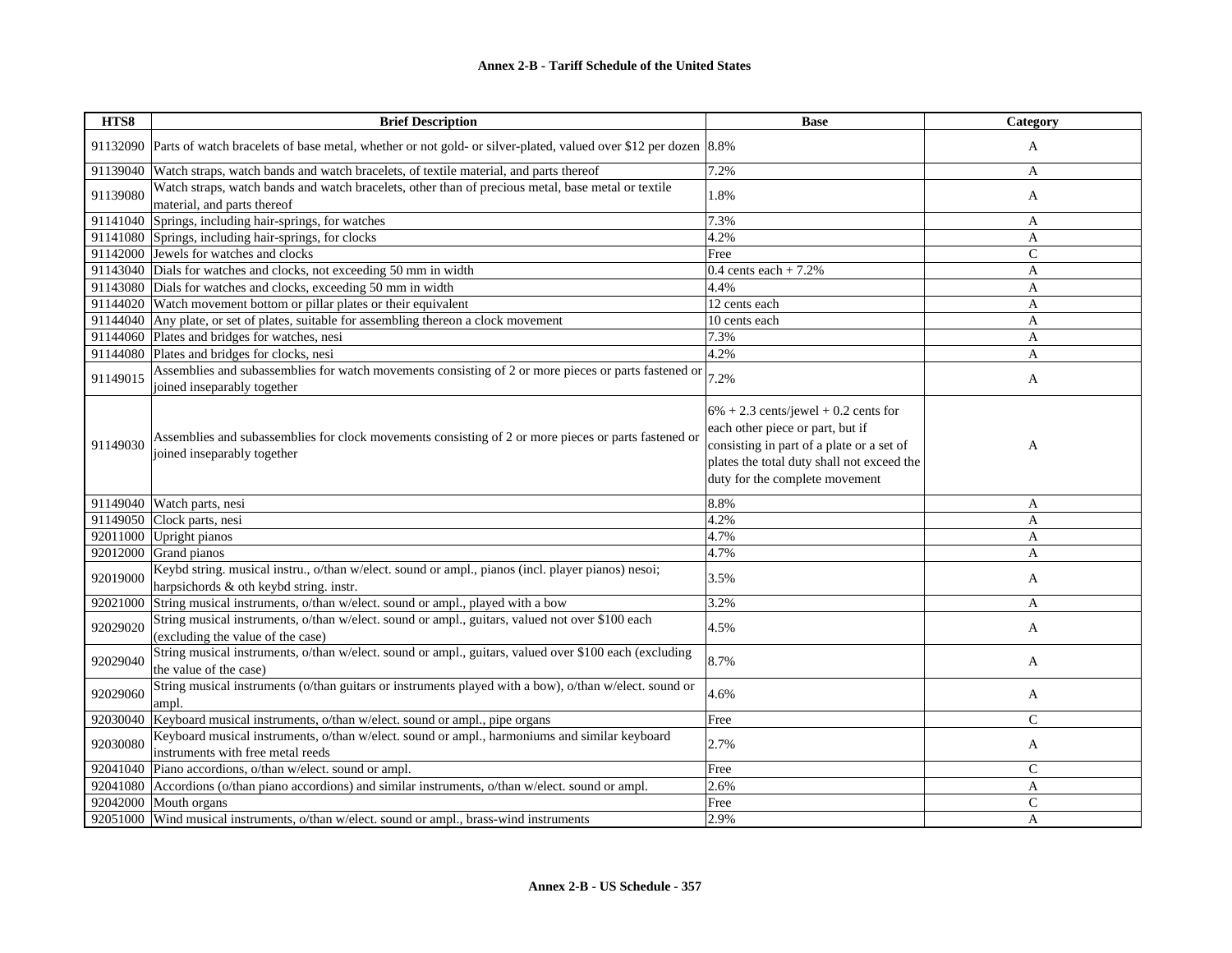| HTS8     | <b>Brief Description</b>                                                                                                                        | <b>Base</b>                 | Category      |
|----------|-------------------------------------------------------------------------------------------------------------------------------------------------|-----------------------------|---------------|
|          | 92059020 Wind musical instruments, o/than w/elect. sound or ampl., bagpipes                                                                     | Free                        | C             |
| 92059040 | Wind musical instruments, o/than w/elect. sound or ampl., woodwind instruments (o/than bagpipes)                                                | 4.9%                        | A             |
|          | 92059060 Wind musical instruments (o/than brass-wind or woodwind) nesoi, o/than w/elect. sound or ampl.                                         | Free                        | $\mathcal{C}$ |
|          | 92060020 Percussion musical instruments, o/than w/elect. sound or ampl., drums                                                                  | 4.8%                        | A             |
|          | 92060040 Percussion musical instruments, o/than w/elect. sound or ampl., cymbals                                                                | Free                        | $\mathsf{C}$  |
| 92060060 | Percussion musical instruments, o/than w/elect. sound or ampl., sets of tuned bells known as chimes,<br>peals or carillons                      | Free                        | $\mathsf{C}$  |
| 92060080 | Percussion musical instruments (o/than drums, cymbals, chimes, peals or carillons) nesoi (e.g.,<br>xylophones, castanets, maracas)              | 5.3%                        | A             |
| 92071000 | Keyboard musical instruments (o/than accordions), the sound of which is produced, or must be<br>amplified, electrically                         | 5.4%                        | A             |
| 92079000 | Musical instruments (o/than keyboard except accordions) nesoi, the sound of which is produced, or<br>must be amplified, electrically            | 5.0%                        | A             |
|          | 92081000 Music boxes                                                                                                                            | 3.2%                        | A             |
| 92089000 | Musical instruments nesoi in chapter 92; decoy calls; whistles, and o/mouth-blown sound signaling<br>instruments                                | 5.3%                        | A             |
| 92091000 | Metronomes, tuning forks and pitch pipes of all kinds                                                                                           | Free                        | $\mathsf{C}$  |
|          | 92092000 Mechanisms for music boxes                                                                                                             | Free                        | $\mathbf C$   |
|          | 92093000 Strings for musical instruments                                                                                                        | Free                        | $\mathcal{C}$ |
|          | 92099140 Tuning pins for pianos                                                                                                                 | Free                        | $\mathsf{C}$  |
|          | 92099180 Parts & access. for pianos (o/than tuning pins and strings) nesoi                                                                      | 4.2%                        | A             |
| 92099220 | Mutes, collapsible musical instru. stands, & music holders for attachment to instru., all the foregoing,<br>for stringed music. instru. of 9202 | 3.9%                        | A             |
| 92099240 | Tuning pins for stringed musical instruments of heading 9202                                                                                    | 10 cents/1,000 pins $+3.5%$ | $\mathbf{A}$  |
| 92099260 | Bows, parts of bows, bow hair, chin rests and other parts and accessories for stringed musical instru. of<br>9202                               | Free                        | $\mathsf{C}$  |
| 92099280 | Parts & access. nesoi, for stringed musical instruments of heading 9202                                                                         | 4.6%                        | A             |
|          | 92099340 Parts & access. nesoi, for pipe organs                                                                                                 | Free                        | $\mathsf{C}$  |
| 92099380 | Parts & access. nesoi, for harmoniums and similar keyboard instruments with free metal reeds of<br>heading 9203, nesoi                          | 2.7%                        | A             |
|          | 92099440 Collapsible musical instrument stands, for the instruments w/elect sound or ampl. of heading 9207                                      | 5.7%                        | A             |
|          | 92099480 Parts & access. nesoi, for the musical instruments w/elect. sound or ampl. of heading 9207 nesoi                                       | 2.7%                        | A             |
| 92099910 | Mutes nesoi; pedals, dampers & spurs for drums; pedals & holders for cymbals; music holders nesoi;<br>collapsible music instru stands, nesoi    | 5.7%                        | A             |
|          | 92099920 Parts & access. nesoi, for bagpipes                                                                                                    | Free                        | $\mathsf{C}$  |
|          | 92099940 Parts & access. nesoi, for woodwind and brass-wind musical instruments                                                                 | Free                        | $\mathsf{C}$  |
|          | 92099960 Parts & access. (o/than mechanisms) nesoi, for music boxes                                                                             | Free                        | $\mathsf{C}$  |
|          | 92099980 Parts & access. nesoi, for musical instruments, nesoi                                                                                  | 5.3%                        | A             |
|          | 93011100 Self-propelled artillery weapons                                                                                                       | Free                        | $\mathcal{C}$ |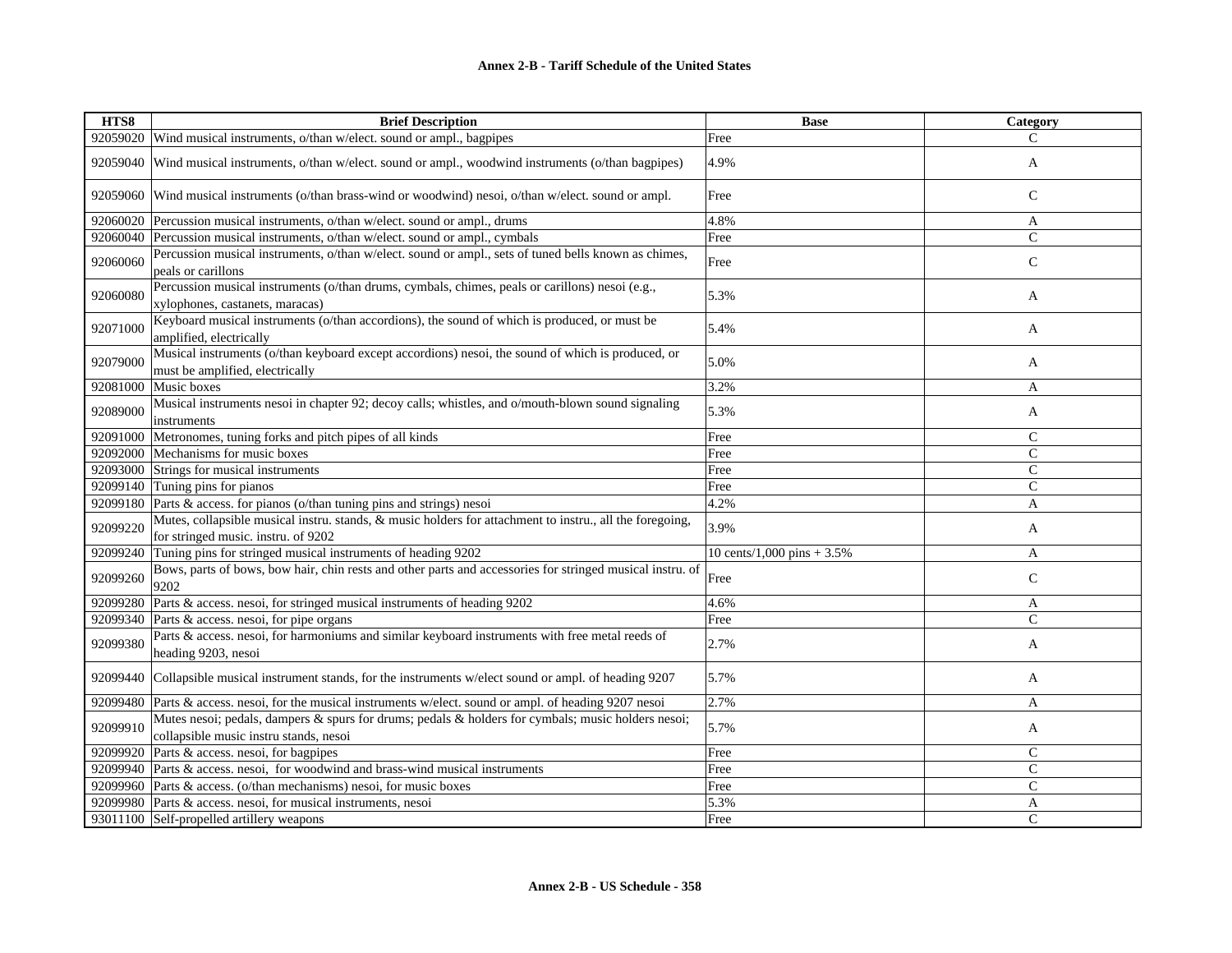| HTS8     | <b>Brief Description</b>                                                                                                                    | <b>Base</b>                                                                            | Category       |
|----------|---------------------------------------------------------------------------------------------------------------------------------------------|----------------------------------------------------------------------------------------|----------------|
|          | 93011900 Artillery weapons other than self-propelled                                                                                        | Free                                                                                   | C              |
|          | 93012000 Rocket launchers; flame-throwers; grenade launchers; torpedo tubes and similar projectors                                          | Free                                                                                   | $\mathsf{C}$   |
|          | 93019030 Rifles, military                                                                                                                   | 4.7% on the value of the rifle $+20\%$ on<br>the value of the telescopic sight, if any | A              |
|          | 93019060 Shotguns, military                                                                                                                 | 2.6%                                                                                   | A              |
|          | 93019090 Military weapons, nesoi                                                                                                            | Free                                                                                   | C              |
|          | 93020000 Revolvers and pistols (o/than of heading 9303 or 9304)                                                                             | 14 cents each $+3%$                                                                    | A              |
|          | 93031000 Muzzle-loading firearms                                                                                                            | Free                                                                                   | $\mathcal{C}$  |
|          | 93032000 Shotguns (incl. comb. shotgun-rifles), for sport, hunting or target-shooting                                                       | 2.6%                                                                                   | $\mathbf{A}$   |
|          | 93033040 Rifles (o/than muzzle-loading), for sport, hunting or target-shootings, valued o/\$25 but n/or \$50 each                           | 3.8% on the value of the rifle $+10\%$ on<br>the value of the telescopic sight, if any | A              |
| 93033080 | Rifles (o/than muzzle-loading), for sport, hunting or target-shooting rifles, valued at \$25 and under or<br>$o$ /\$50 each                 | 3.1% on the value of the rifle $+$ 13% on<br>the value of the telescopic sight, if any | A              |
|          | 93039040 Revolvers and pistols, designed to fire only blank cartridges or blank ammunition                                                  | 4.2%                                                                                   | A              |
| 93039080 | Firearms and similar devices that operate by the firing of an explosive charge, nesoi                                                       | Free                                                                                   | $\mathsf{C}$   |
| 93040020 | Rifles that eject missiles by release of compressed air or gas, or by the release of a spring mechanism or<br>rubber held under tension     | 3.9%                                                                                   | A              |
| 93040040 | Pistols & other guns (o/than rifles) that eject missiles by release of comp. air or gas, a spring<br>mechanism or rubber held under tension | Free                                                                                   | $\mathcal{C}$  |
|          | 93040060 Arms (o/than those of heading 9307) nesoi                                                                                          | 5.7%                                                                                   | A              |
|          | 93051020 Parts and accessories nesoi, for revolvers or pistols of heading 9302                                                              | 4.2%                                                                                   | A              |
| 93051040 | Parts and accessories nesoi, for revolvers or pistols designed to fire only blank cartridges or blank<br>ammunition                         | 4.2%                                                                                   | A              |
|          | 93051060 Parts and accessories nesoi, for muzzle-loading revolvers and pistols                                                              | Free                                                                                   | $\mathsf{C}$   |
|          | 93051080 Parts and accessories nesoi, for revolvers or pistols nesoi                                                                        | Free                                                                                   | $\mathsf{C}$   |
|          | 93052140 Barrels for muzzle-loading shotguns of heading 9303                                                                                | Free                                                                                   | $\overline{C}$ |
| 93052180 | Barrels for sport, hunting & target shotguns shotguns (o/than muzzle-loading shotguns)                                                      | Free                                                                                   | $\mathcal{C}$  |
|          | 93052905 Parts and accessories nesoi, for muzzle-loading shotguns or rifles of heading 9303                                                 | Free                                                                                   | $\overline{C}$ |
|          | 93052910 Stocks, for sport, hunting & target shotguns shotguns (incl. comb. shotgun-rifles) of heading 9303                                 | Free                                                                                   | $\mathsf{C}$   |
|          | 93052920 Parts and accessories nesoi, for sport, hunting & target shotguns (incl. comb. shotgun-rifles) of 9303                             | Free                                                                                   | $\mathsf{C}$   |
|          | 93052940 Stocks, for sport, hunting & target rifles of heading 9303                                                                         | 3.5%                                                                                   | A              |
|          | 93052950 Parts and accessories nesoi, for sport, hunting & target rifles of headinng 9303                                                   | Free                                                                                   | $\mathsf{C}$   |
|          | 93059110 Parts and accessories for military rifles of heading 9301                                                                          | Free                                                                                   | $\mathbf C$    |
|          | 93059120 Parts and accessories for military shotguns of heading 9301                                                                        | Free                                                                                   | $\mathcal{C}$  |
|          | 93059130 Parts and accessories for military weapons (other than rifles and shotguns) of heading 9301                                        | Free                                                                                   | $\overline{C}$ |
|          | 93059940 Parts and accessories for articles of heading 9303 other than shotguns or rifles                                                   | Free                                                                                   | $\mathsf{C}$   |
|          | 93059950 Parts and accessories for articles of subheading 9304.00.20 or 9304.00.40                                                          | 3.9%                                                                                   | A              |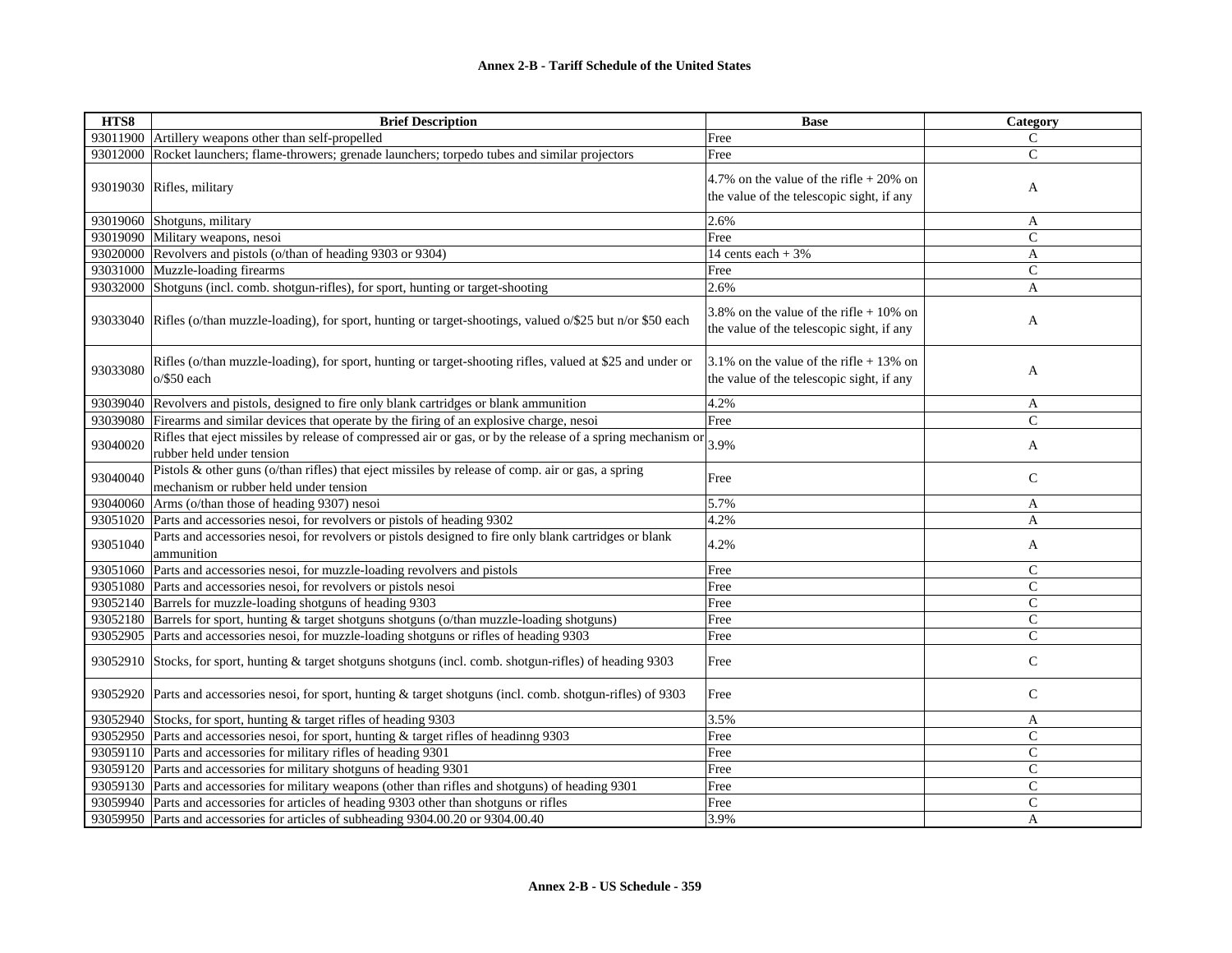| HTS8     | <b>Brief Description</b>                                                                                                                 | <b>Base</b> | Category      |
|----------|------------------------------------------------------------------------------------------------------------------------------------------|-------------|---------------|
|          | 93059960 Parts and accessories for articles of headings 9301 to 9304, nesoi                                                              | 2.9%        | A             |
| 93061000 | Cartridges and pts. thereof, for riveting or similar tools or for captive-bolt humane killers                                            | Free        | $\mathbf C$   |
| 93062100 | Cartridges, for shotguns                                                                                                                 | Free        | $\mathsf{C}$  |
| 93062900 | Parts of cartridges for shotguns; air gun pellets                                                                                        | Free        | $\mathsf{C}$  |
| 93063040 | Cartridges nesoi and empty cartridge shells                                                                                              | Free        | $\mathsf{C}$  |
| 93063080 | Parts of cartridges nesoi                                                                                                                | Free        | $\mathsf{C}$  |
| 93069000 | Bombs, grenades, torpedoes, mines, missiles and similar munitions of war and pts thereof; other<br>ammunition projectiles & pts. thereof | Free        | $\mathbf C$   |
| 93070000 | Swords, cutlasses, bayonets, lances and similar arms, parts thereof and scabbards and sheaths therefor                                   | 2.7%        | A             |
| 94011040 | Seats, of a kind used for aircraft, leather upholstered                                                                                  | Free        | $\mathsf{C}$  |
|          | 94011080 Seats, of a kind used for aircraft (o/than leather upholstered)                                                                 | Free        | $\mathsf{C}$  |
|          | 94012000 Seats, of a kind used for motor vehicles                                                                                        | Free        | $\mathsf{C}$  |
| 94013040 | Seats nesoi, swivel w/variable height adjustment & w/wooden frame (o/than of heading 9402)                                               | Free        | $\mathsf{C}$  |
| 94013080 | Seats nesoi, swivel w/variable height adjustment & other than w/wooden frame (o/than of heading<br>9402)                                 | Free        | $\mathcal{C}$ |
| 94014000 | Seats nesoi, convertible into beds (o/than garden seats or camping equip.)                                                               | Free        | $\mathsf{C}$  |
| 94015000 | Seats nesoi, of cane, osier, bamboo or similar materials                                                                                 | Free        | $\mathsf{C}$  |
| 94016120 | Chairs nesoi, w/teak frames, upholstered                                                                                                 | Free        | $\mathsf{C}$  |
| 94016140 | Chairs nesoi, w/wooden frames (o/than teak), upholstered                                                                                 | Free        | $\mathsf{C}$  |
|          | 94016160 Seats (o/than chairs) nesoi, w/wooden frames, upholstered                                                                       | Free        | $\mathsf{C}$  |
| 94016920 | Seats nesoi, of bent-wood                                                                                                                | Free        | $\mathsf{C}$  |
|          | 94016940 Chairs nesoi, w/teak frames, not upholstered                                                                                    | Free        | $\mathsf{C}$  |
|          | 94016960 Chairs nesoi, w/wooden frames (o/than teak), not upholstered                                                                    | Free        | $\mathsf{C}$  |
|          | 94016980 Seats (o/than chairs) nesoi, w/wooden frames, not upholstered                                                                   | Free        | $\mathsf{C}$  |
| 94017100 | Seats nesoi, w/metal frame (o/than of heading 9402), upholstered                                                                         | Free        | $\mathsf{C}$  |
|          | 94017900 Seats nesoi, w/metal frame (o/than of heading 9402), not upholstered                                                            | Free        | $\mathsf{C}$  |
| 94018020 | Seats nesoi, of reinforced or laminated plastics (o/than of heading 9402)                                                                | Free        | $\mathsf{C}$  |
| 94018040 | Seats nesoi, of rubber or plastics (o/than of reinforced or laminated plastics & o/than of heading 9402)                                 | Free        | $\mathsf{C}$  |
|          | 94018060 Seats nesoi, o/than of wood, or w/metal frame or of rubber or plastics (o/than of heading 9402)                                 | Free        | $\mathsf{C}$  |
| 94019010 | Parts of seats nesoi, for seats of a kind used for motor vehicles                                                                        | Free        | $\mathsf{C}$  |
| 94019015 | Parts of seats nesoi, for bent-wood seats                                                                                                | Free        | $\mathsf{C}$  |
| 94019025 | Parts of seats (o/than of 9402) nesoi, of cane, osier, bamboo or similar materials                                                       | Free        | $\mathsf{C}$  |
|          | 94019035 Parts of seats (o/than of 9402) nesoi, of rubber or plastics (o/than of heading 9402)                                           | Free        | $\mathsf{C}$  |
|          | 94019040 Parts of seats (o/than of 9402) nesoi, of wood                                                                                  | Free        | $\mathsf{C}$  |
|          | 94019050 Parts of seats (o/than of 9402) nesoi, o/than of cane etc, rubber or plastics or of wood                                        | Free        | $\mathsf{C}$  |
|          | 94021000 Dentists', barbers' and similar chairs and parts thereof                                                                        | Free        | $\mathcal{C}$ |
|          | 94029000 Medical, surgical, dental or veterinary furniture and parts thereof                                                             | Free        | $\mathsf{C}$  |
|          | 94031000 Furniture (o/than seats) of metal nesoi, of a kind used in offices                                                              | Free        | $\mathsf{C}$  |
| 94032000 | Furniture (o/than seats) of metal nesoi, o/than of a kind used in offices                                                                | Free        | $\mathsf{C}$  |
|          | 94033040 Furniture (o/than seats) of bentwood nesoi, of a kind used in offices                                                           | Free        | Ċ             |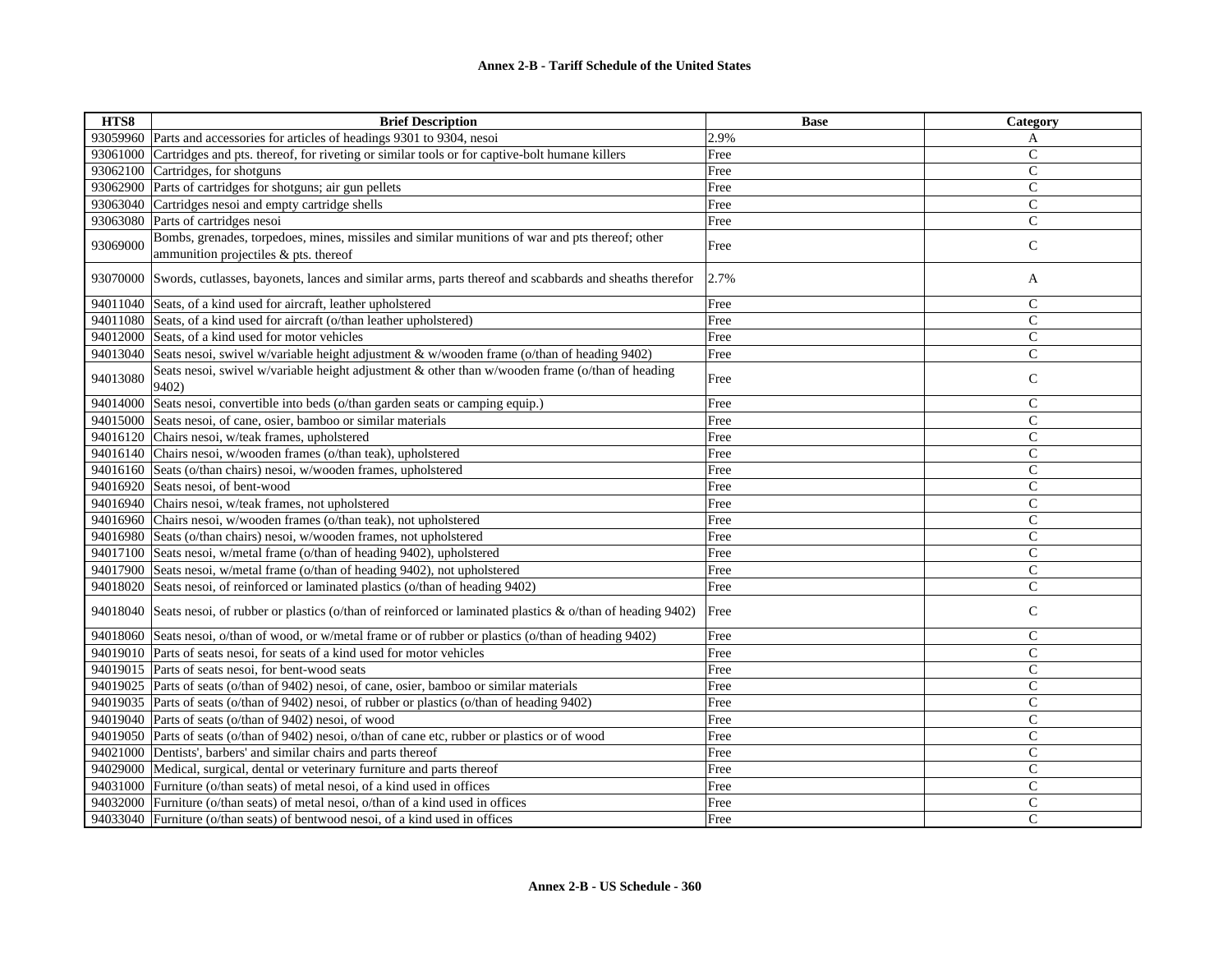| HTS8     | <b>Brief Description</b>                                                                                                                     | <b>Base</b> | Category      |
|----------|----------------------------------------------------------------------------------------------------------------------------------------------|-------------|---------------|
|          | 94033080 Furniture (o/than seats) of wood (o/than bentwood) nesoi, of a kind used in offices                                                 | Free        | C             |
| 94034040 | Furniture (o/than seats) of bent-wood nesoi, of a kind used in the kitchen                                                                   | Free        | $\mathsf{C}$  |
| 94034060 | Furniture (o/than seats) of wood (o/than bentwood) nesoi, of a kind used in the kitchen & design. for                                        | Free        | $\mathsf{C}$  |
|          | motor vehicle use                                                                                                                            |             |               |
| 94034090 | Furniture (o/than seats) of wood (o/than bentwood) nesoi, of a kind used in the kitchen & not design.<br>for motor vehicl. use               | Free        | $\mathsf{C}$  |
| 94035040 | Furniture (o/than seats) of bentwood nesoi, of a kind used in the bedroom                                                                    | Free        | $\mathcal{C}$ |
|          | Furniture (o/than seats) of wood (o/than bentwood), of a kind used in the bedroom & designed for                                             |             |               |
| 94035060 | motor vehicle use                                                                                                                            | Free        | $\mathsf{C}$  |
| 94035090 | Furniture (o/than seats) of wood (o/than bentwood), of a kind used in the bedroom & not designed for<br>motor vehicle use                    | Free        | $\mathsf{C}$  |
| 94036040 | Furniture (o/than seats & o/than of 9402) of bentwood nesoi                                                                                  | Free        | $\mathsf{C}$  |
|          | 94036080 Furniture (o/than seats & o/than of 9402) of wooden (o/than bentwood) nesoi                                                         | Free        | $\mathsf{C}$  |
|          | 94037040 Furniture (o/than seats & o/than of 9402) of reinforced or laminated plastics nesoi                                                 | Free        | $\mathsf{C}$  |
|          | 94037080 Furniture (o/than seats & o/than of 9402) of plastics (o/than reinforced or laminated) nesoi                                        | Free        | $\mathsf{C}$  |
|          | 94038030 Furniture (o/than seats) of cane, osier, bamboo or similar materials nesoi                                                          | Free        | $\mathsf{C}$  |
| 94038060 | Furniture (o/than seats $\&$ o/than of 9402) of materials nesoi                                                                              | Free        | $\mathsf{C}$  |
|          | 94039010 Parts of furniture (o/than seats), for furniture of a kind used for motor vehicles                                                  | Free        | $\mathcal{C}$ |
|          | 94039025 Parts of furniture (o/than seats), of cane, osier, bamboo or similar materials                                                      | Free        | $\mathcal{C}$ |
| 94039040 | Parts of furniture (o/than seats or o/than of 9402), of reinforced or laminated plastics                                                     | Free        | $\mathsf{C}$  |
| 94039050 | Parts of furniture (o/than seats or o/than of 9402), of rubber or plastics (o/than reinforced or laminated<br>plastics)                      | Free        | $\mathbf C$   |
|          | 94039060 Parts of furniture (o/than seats or o/than of 9402), of textile material (o/than cotton)                                            | Free        | $\mathsf{C}$  |
|          | 94039070 Parts of furniture (o/than seats or o/than of 9402), of wood                                                                        | Free        | $\mathsf{C}$  |
|          | 94039080 Parts of furniture (o/than seats or o/than of 9402) nesoi                                                                           | Free        | $\mathsf{C}$  |
| 94041000 | Mattress supports                                                                                                                            | Free        | $\mathsf{C}$  |
|          | 94042100 Mattresses, of cellular rubber or plastics, whether or not covered                                                                  | 3.0%        | $\mathbf{A}$  |
|          | 94042910 Mattresses, of cotton                                                                                                               | 3.0%        | A             |
|          | 94042990 Mattresses (o/than of cellular rubber or plastics or of cotton)                                                                     | 6.0%        | A             |
|          | 94043040 Sleeping bags, containing 20% or more by weight of feathers and/or down                                                             | 4.7%        | A             |
|          | 94043080 Sleeping bags, not containing 20% or more by weight of feathers and/or down                                                         | 9.0%        | A             |
|          | 94049010 Pillows, cushions and similar furnishings, of cotton                                                                                | 5.4%        | A             |
| 94049020 | Pillows, cushions and similar furnishings, other than of cotton                                                                              | 6.0%        | A             |
| 94049080 | Arts. of bedding & similar furnishings stuffed or internally fitted w/any material nesoi, of cotton, w/o<br>embroidery/lace/braid/edging,etc | 4.5%        | A             |
| 94049085 | Quilts, eiderdowns, comforters and similar articles, not of cotton                                                                           | 13.0%       | A             |
|          | 94049095 Arts. of bedding $\&$ similar furnishings stuffed or internally fitted w/any material nesoi                                         | 8.0%        | A             |
| 94051040 | Chandeliers and other electric ceiling or wall lighting fittings (o/than used for public spaces), of brass                                   | 3.9%        | A             |
| 94051060 | Chandeliers and other electric ceiling or wall lighting fixtures (o/than used for public spaces), of base<br>metal (o/than brass)            | 7.6%        | $\mathbf{A}$  |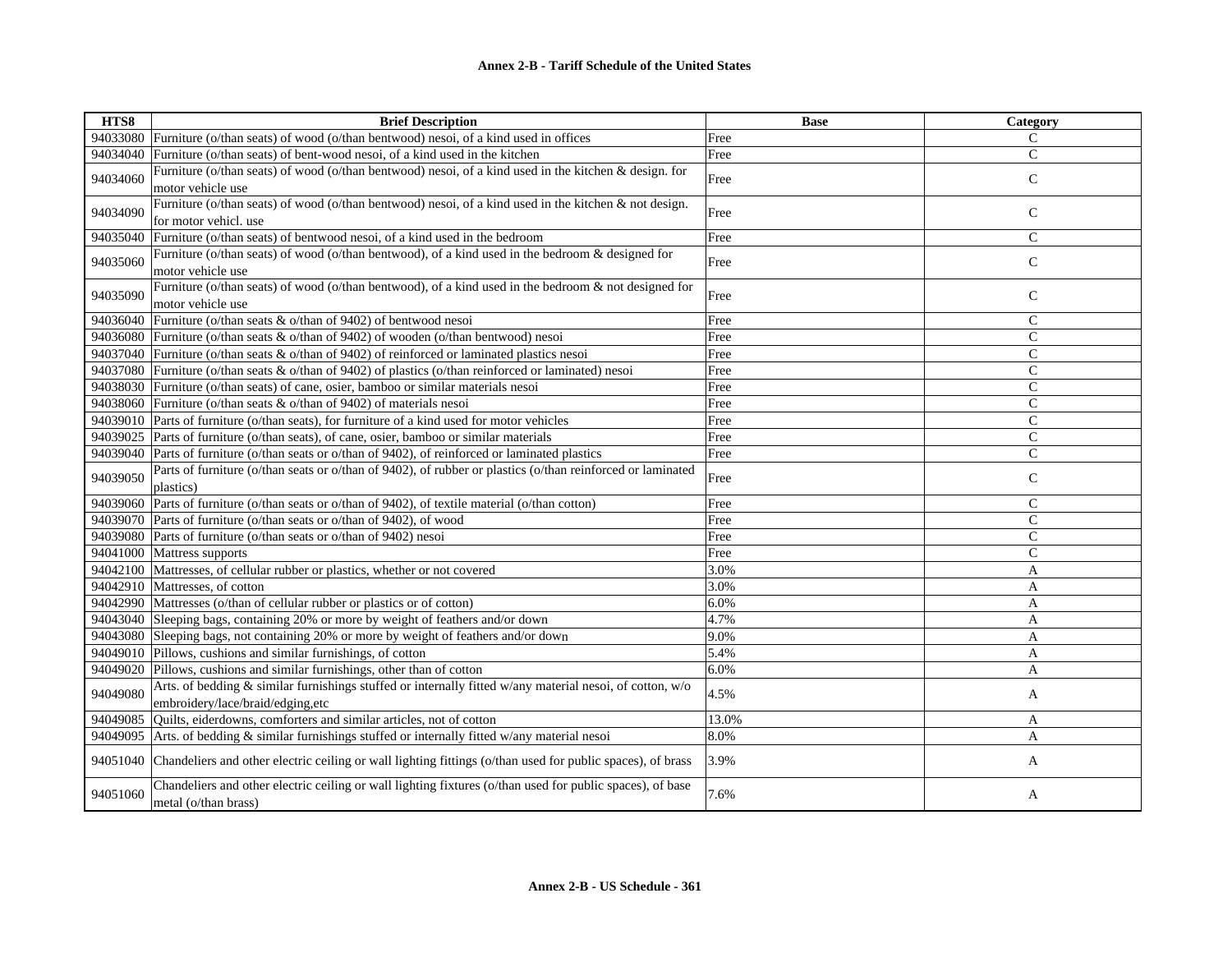| HTS8     | <b>Brief Description</b>                                                                                                            | <b>Base</b> | Category       |
|----------|-------------------------------------------------------------------------------------------------------------------------------------|-------------|----------------|
| 94051080 | Chandeliers and other electric ceiling or wall lighting fixtures (o/than used for public spaces), not of                            | 3.9%        | A              |
|          | base metal                                                                                                                          |             |                |
| 94052040 | Electric table, desk, bedside or floor-standing lamps, of brass                                                                     | 3.7%        | A              |
|          | 94052060 Electric table, desk, bedside or floor-standing lamps, of base metal (o/than brass)                                        | 6.0%        | A              |
|          | 94052080 Electric table, desk, bedside or floor-standing lamps, not of base metal                                                   | 3.9%        | A              |
| 94053000 | Lighting sets of a kind used for Christmas trees                                                                                    | 8.0%        | A              |
| 94054040 | Electric lamps and lighting fixtures nesoi, of brass                                                                                | 4.7%        | A              |
| 94054060 | Electric lamps and lighting fixtures nesoi, of base metal (o/than brass)                                                            | 6.0%        | A              |
|          | 94054080 Electric lamps and lighting fixtures nesoi, not of base metal                                                              | 3.9%        | A              |
| 94055020 | Non-electrical incandescent lamps designed to be operated by propane or other gas, or by compressed                                 | 2.9%        |                |
|          | air and kerosene or gasoline                                                                                                        |             | A              |
| 94055030 | Non-electrical lamps and lighting fixtures nesoi, of brass                                                                          | 5.7%        | A              |
| 94055040 | Non-electrical lamps and lighting fixtures nesoi, not of brass                                                                      | 6.0%        | A              |
| 94056020 | Illuminated signs, illuminated name plates and the like, of brass                                                                   | 5.7%        | A              |
| 94056040 | Illuminated signs, illuminated name plates and the like, of base metal (o/than brass)                                               | 6.0%        | A              |
| 94056060 | Illuminated signs, illuminated name plates and the like, not of base metal                                                          | 5.3%        | $\overline{A}$ |
|          | 94059110 Parts of lamps, lighting fittings, illuminated signs & the like, globes and shades, of lead crystal glass                  | 12.0%       | A              |
| 94059130 | Parts of lamps, lighting fittings, illuminated signs & the like, globes and shades, of glass (o/than lead<br>crystal)               | 12.0%       | A              |
| 94059140 | Parts of lamps, lighting fittings, illuminated signs & the like, chimneys, of glass                                                 | 7.5%        | A              |
| 94059160 | Parts of lamps, lighting fixtures, illuminated signs & the like, of glass nesoi                                                     | 4.5%        | A              |
|          | 94059200 Parts of lamps, lighting fixtures, illuminated signs & the like, of plastics                                               | 3.7%        | A              |
|          | 94059920 Parts of lamps, lighting fixtures, illuminated signs & the like, of brass                                                  | 3.9%        | A              |
| 94059940 | Parts of lamps, lighting fixtures, illuminated signs & the like, not of glass, plastics or brass                                    | 6.0%        | A              |
| 94060040 | Prefabricated buildings, of wood                                                                                                    | 2.6%        | A              |
|          | 94060080 Prefabricated buildings, not of wood                                                                                       | 2.9%        | A              |
|          | 95010020 Wheeled toys designed to be ridden by children, chain driven                                                               | Free        | $\mathbf C$    |
| 95010040 | Wheeled to ys designed to be ridden by children, not chain-driven; parts & accessories wheeled toys                                 | Free        | $\mathsf C$    |
|          | 95010060 Dolls' carriages, dolls' strollers and parts & accessories thereof                                                         | Free        | $\mathsf{C}$   |
| 95021000 | Dolls representing only human beings, whether or not dressed                                                                        | Free        | $\mathbf C$    |
| 95029100 | Garments and accessories, footwear and headgear, for dolls representing only human beings                                           | Free        | $\mathsf{C}$   |
| 95029900 | Parts & accessories (o/than garments, headgear or footwear) nesoi, for dolls representing only human<br>beings                      | Free        | $\mathbf C$    |
| 95031000 | Toy or reduced scale model electric trains & tracks, signals, and other accessories thereof & parts<br>thereof                      | Free        | $\mathcal{C}$  |
| 95032000 | Reduced-size scale model assembly kits (o/than of electric trains & parts & accessories thereof) and<br>parts & accessories thereof | Free        | $\mathbf C$    |
| 95033000 | Construction sets and constructional toys (o/than scale model kits) nesoi and parts and accessories<br>thereof                      | Free        | $\mathsf{C}$   |
| 95034100 | Toys representing animals or non-human creatures, stuffed and parts and accessories thereof                                         | Free        | $\mathcal{C}$  |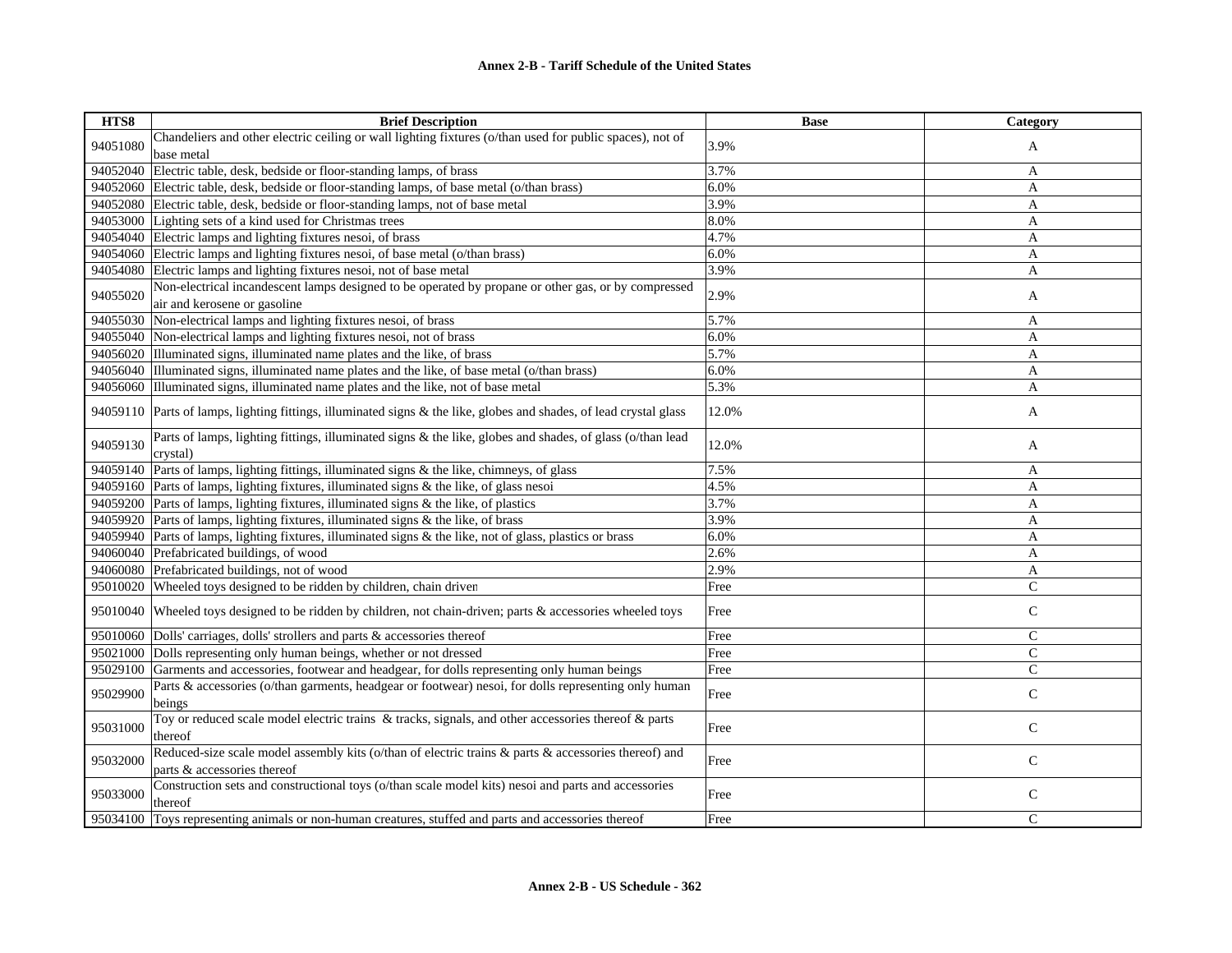| HTS8                | <b>Brief Description</b>                                                                                                                        | <b>Base</b> | <b>Category</b> |
|---------------------|-------------------------------------------------------------------------------------------------------------------------------------------------|-------------|-----------------|
| 95034900            | Toys representing animals or non-human creatures, not stuffed and parts and accessories thereof                                                 | Free        | $\mathcal{C}$   |
| 95035000            | Toy musical instruments and apparatus and parts and accessories thereof                                                                         | Free        | C               |
| 95036010            | Crossword puzzle books                                                                                                                          | Free        | $\mathcal{C}$   |
|                     | 95036020 Puzzles (o/than crossword puzzle books) and parts and accessories thereof                                                              | Free        | $\mathsf{C}$    |
| 95037000            | Toys neosi, put up in sets or outfits and parts and accessories thereof                                                                         | Free        | $\mathsf{C}$    |
|                     | 95038000 Toys and reduced scale models neosi, incorporating a motor and parts and accessories thereof                                           | Free        | $\mathsf{C}$    |
|                     | 95039000 Toys and reduced scale models neosi and parts and accessories thereof                                                                  | Free        | $\mathsf{C}$    |
| 95041000            | Video games of a kind used with a television receiver and parts and accessories thereof                                                         | Free        | $\mathsf{C}$    |
| 95042020            | Balls, for billiards                                                                                                                            | Free        | $\mathcal{C}$   |
| 95042040            | Chalk, for billiards                                                                                                                            | Free        | $\mathsf{C}$    |
|                     | 95042060 Tables, for billiards                                                                                                                  | Free        | $\overline{C}$  |
| 95042080            | Articles nesoi and parts and accessories, for billiards                                                                                         | Free        | $\mathbf C$     |
| 95043000            | Coin- or token-operated games for arcade, table or parlor (o/than bowling alley equipment) nesoi and<br>parts and accessories thereof           | Free        | $\mathsf C$     |
| 95044000            | Playing cards                                                                                                                                   | Free        | $\mathbf C$     |
| 95049040            | Game machines (o/than coin- or token-operated) and parts and accessories thereof                                                                | Free        | $\mathcal{C}$   |
| 95049060            | Chess, checkers, backgammon, darts and o/table and parlor games played on boards of a special design<br>and parts thereof; poker chips and dice | Free        | $\mathsf{C}$    |
| 95049090            | Articles nesoi for arcade, table or parlor games & parts & access.; automatic bowling alley equipment<br>& parts and accessories thereof        | Free        | $\mathsf{C}$    |
| 95051010            | Arts. for Christmas festivities, ornaments of glass                                                                                             | Free        | C               |
|                     | 95051015 Arts. for Christmas festivities, ornaments of wood                                                                                     | Free        | $\mathbf C$     |
|                     | 95051025 Arts. for Christmas festivities, ornaments, not of glass or wood                                                                       | Free        | $\mathcal{C}$   |
|                     | 95051030 Arts. for Christmas festivities, nativity scenes and figures thereof                                                                   | Free        | $\mathsf{C}$    |
| 95051040            | Arts. for Christmas festivities (o/than ornaments & nativity scenes) nesoi, of plastics                                                         | Free        | $\mathsf{C}$    |
|                     | 95051050 Arts. for Christmas festivities (o/than ornaments & nativity scenes) nesoi, not of plastics                                            | Free        | $\mathbf C$     |
| 95059020            | Magic tricks and practical joke articles, and parts & accessories thereof nesoi                                                                 | Free        | $\mathbf C$     |
| 95059040            | Confetti, paper spirals or streamers, party favors, and noisemakers, and parts & accessories thereof<br>nesoi                                   | Free        | $\mathbf C$     |
|                     | 95059060 Festive, carnival or other entertainment articles nesoi and parts & accessories thereof nesoi                                          | Free        | $\mathbf C$     |
|                     | 95061120 Skis, cross-country snow-skis                                                                                                          | Free        | $\mathbf C$     |
|                     | 95061140 Skis, snow-skis (o/than cross-country)                                                                                                 | 2.6%        | A               |
|                     | 95061160 Parts and accessories (o/than poles) for snow-skis                                                                                     | Free        | C               |
|                     | 95061240 Bindings and parts $\&$ accessories thereof, for cross-country snow skis                                                               | Free        | $\mathbf C$     |
|                     | 95061280 Bindings and parts $\&$ accessories thereof, for snow-skis (o/than cross-country)                                                      | 2.8%        | A               |
|                     | 95061940 Cross country snow-ski equipment nesoi, and parts & accessories thereof nesoi                                                          | Free        | C               |
|                     | 95061980 Snow-ski (o/than cross country) equipment nesoi, and parts & accessories thereof nesoi                                                 | 2.8%        | A               |
| 95062140 Sailboards |                                                                                                                                                 | Free        | $\mathsf{C}$    |
| 95062180            | Parts and accessories for sailboards                                                                                                            | Free        | $\mathbf C$     |
| 95062900            | Water-skis, surf boards, and other water sport equipment (o/than sailboards) and parts & accessories<br>thereof nesoi                           | Free        | $\mathsf{C}$    |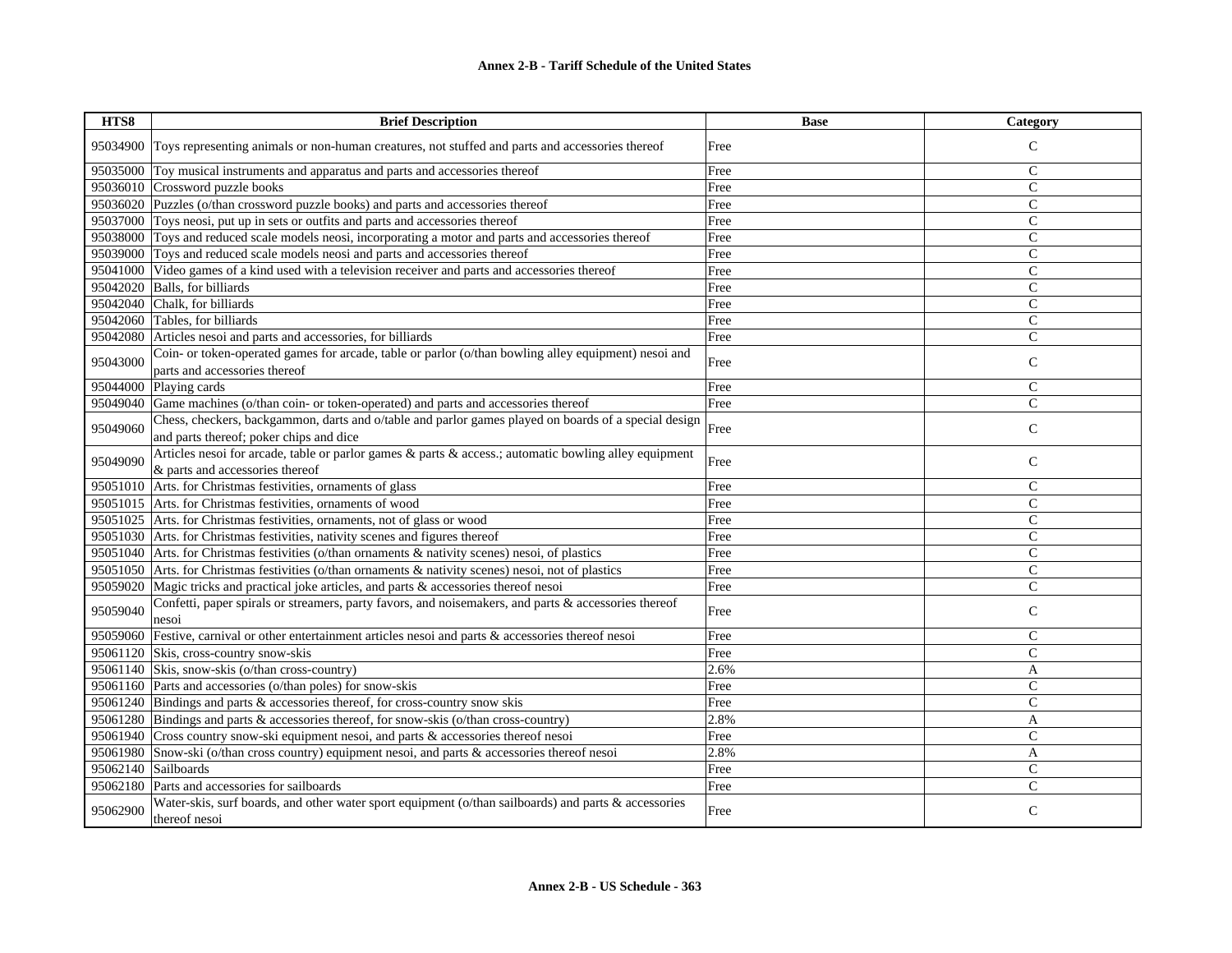| HTS8     | <b>Brief Description</b>                                                                                                                        | <b>Base</b> | Category       |
|----------|-------------------------------------------------------------------------------------------------------------------------------------------------|-------------|----------------|
|          | 95063100 Golf clubs, complete                                                                                                                   | 4.4%        | A              |
| 95063200 | Golf balls                                                                                                                                      | Free        | $\mathsf{C}$   |
| 95063900 | Golf equipment (o/than golf footwear) nesoi and parts & accessories thereof                                                                     | 4.9%        | A              |
| 95064000 | Articles and equipment for table-tennis and parts & accessories thereof                                                                         | 5.1%        | A              |
|          | 95065120 Lawn-tennis rackets, strung                                                                                                            | 5.3%        | A              |
|          | 95065140 Lawn-tennis rackets, not strung                                                                                                        | 3.9%        | A              |
|          | 95065160 Parts and accessories for lawn-tennis rackets                                                                                          | 3.1%        | A              |
|          | 95065940 Badminton rackets and parts and accessories thereof                                                                                    | 5.6%        | A              |
|          | 95065980 Rackets for games (o/than for lawn-tennis or badminton) and parts & accessories thereof                                                | 4.0%        | A              |
|          | 95066100 Lawn-tennis balls                                                                                                                      | Free        | $\mathcal{C}$  |
|          | 95066240 Inflatable footballs and soccer balls                                                                                                  | Free        | $\mathsf{C}$   |
|          | 95066280 Inflatable balls (o/than footballs and soccer balls) nesoi                                                                             | 4.8%        | A              |
|          | 95066920 Baseballs and softballs                                                                                                                | Free        | $\mathsf{C}$   |
|          | 95066940 Noninflatable hollow balls nesoi, w/diameter of 19 cm or less                                                                          | 5.4%        | A              |
|          | 95066960 Noninflatable balls nesoi                                                                                                              | 4.9%        | A              |
|          | 95067020 Roller skates and parts & accessories thereof                                                                                          | Free        | $\overline{C}$ |
|          | 95067040 Ice skates w/footwear permanently attached                                                                                             | 2.9%        | $\mathbf{A}$   |
| 95067060 | Skates (o/than roller or ice) nesoi and parts & access. thereof (incl. parts and accessories for ice skates                                     | Free        | $\mathsf{C}$   |
|          | w/perm. attach. footwear)                                                                                                                       |             |                |
|          | 95069100 Arts. and equip. for general physical exercise, gymnastics or athletics and parts & accessories thereof                                | 4.6%        | A              |
| 95069905 | Archery articles and equipment, and parts & accessories thereof                                                                                 | Free        | $\mathsf C$    |
| 95069908 | Badminton nets, of cotton                                                                                                                       | 2.8%        | A              |
|          | 95069912 Badminton articles and equipment (o/than rackets and cotton nets) and parts & accessories thereof                                      | 5.6%        | A              |
|          | 95069915 Baseball articles and equipment (o/than baseballs) and parts & accessories thereof                                                     | Free        | $\mathsf{C}$   |
| 95069920 | Football, soccer and polo articles and equipment (o/than balls), and parts & accessories thereof                                                | Free        | $\mathcal{C}$  |
| 95069925 | Ice-hockey and field-hockey articles and equipment (o/than balls and skates), and parts & accessories<br>thereof                                | Free        | $\mathsf{C}$   |
| 95069928 | Lacrosse sticks                                                                                                                                 | Free        | $\mathsf{C}$   |
|          | 95069930 Lawn-tennis articles and equipment (o/than balls and rackets), and parts & accessories thereof                                         | 3.1%        | A              |
|          | 95069935 Skeet targets                                                                                                                          | Free        | $\mathcal{C}$  |
| 95069940 | Toboggans; bobsleds and luges of a kind used in international competition                                                                       | Free        | $\mathsf{C}$   |
| 95069945 | Sleds and bobsleds (o/than bobsleds & luges for intl. competition) and parts & accessories for<br>toboggans, sleds, bobsled, luges and the like | 2.8%        | A              |
| 95069950 | Snowshoes and parts & accessories thereof                                                                                                       | 2.6%        | A              |
| 95069955 | Swimming pools and wading pools and parts & accessories thereof                                                                                 | 5.3%        | A              |
| 95069960 | Athletic and sports articles and equipment nesoi, and parts & accessories thereof nesoi                                                         | 4.0%        | A              |
|          | 95071000 Fishing rods and parts & accessories thereof                                                                                           | 6.0%        | A              |
|          | 95072040 Fish hooks, snelled                                                                                                                    | 4.0%        | A              |
|          | 95072080 Fish hooks, not snelled                                                                                                                | 4.8%        | A              |
|          | 95073020 Fishing reels, valued not over \$2.70 each                                                                                             | 9.2%        | A              |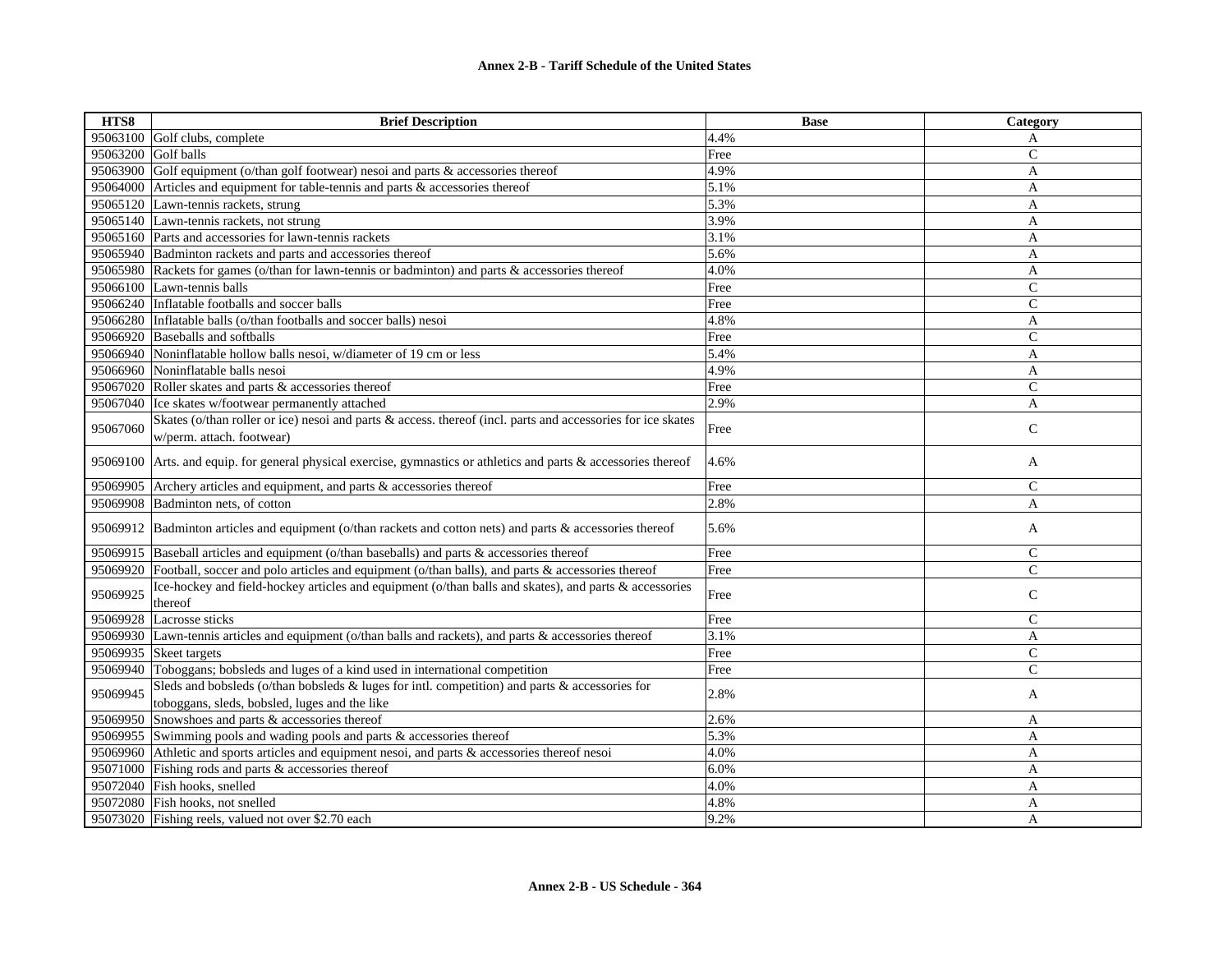| HTS8     | <b>Brief Description</b>                                                                                                                     | <b>Base</b>            | Category      |
|----------|----------------------------------------------------------------------------------------------------------------------------------------------|------------------------|---------------|
|          | 95073040 Fishing reels, valued over \$2.70 but not over \$8.45 each                                                                          | 24 cents each          | A             |
| 95073060 | Fishing reels, valued over \$8.45 each                                                                                                       | 3.9%                   | A             |
| 95073080 | Parts and accessories for fishing reels                                                                                                      | 5.4%                   | A             |
| 95079020 | Fishing line, put up and packaged for retail sale                                                                                            | 3.7%                   | A             |
| 95079040 | Fishing casts or leaders                                                                                                                     | 5.6%                   | $\mathbf{A}$  |
| 95079060 | Fish landing nets, butterfly nets and similar nets                                                                                           | 5.0%                   | A             |
| 95079070 | Artificial baits and flies                                                                                                                   | 9.0%                   | A             |
| 95079080 | Line fishing tackle nesoi, decoy "birds" & similar hunting or shooting equip., and parts & access.<br>thereof                                | 9.0%                   | A             |
| 95081000 | Traveling circuses and traveling menageries; parts and accessories thereof                                                                   | Free                   | $\mathsf{C}$  |
| 95089000 | Merry-go-rounds, boat-swings, shooting galleries and other fairground amusements; traveling theaters;<br>parts and accessories thereof       | Free                   | $\mathcal{C}$ |
| 96011000 | Ivory, worked and articles thereof                                                                                                           | Free                   | $\mathsf{C}$  |
|          | 96019020 Shell, worked and articles thereof                                                                                                  | Free                   | $\mathsf{C}$  |
|          | 96019040 Coral, cut but not set, and cameos, suitable for use in jewelry                                                                     | 2.1%                   | A             |
| 96019060 | Bone, horn, hoof, whalebone, quill, or any combination thereof, worked and articles thereof                                                  | Free                   | $\mathsf{C}$  |
| 96019080 | Carving materials of animal parts, worked and articles thereof, nesoi                                                                        | 3.7%                   | A             |
| 96020010 | Unhardened gelatin, worked and articles thereof                                                                                              | 3.0%                   | A             |
| 96020040 | Wax, molded or carved articles                                                                                                               | 1.8%                   | A             |
| 96020050 | Vegetable, mineral or gum materials, worked and articles of these materials                                                                  | 2.7%                   | A             |
| 96031005 | Wiskbrooms, wholly or pt. of broom corn, n/o \$0.96 each, first 61,655 doz in calendar year classif. in<br>9603.10.05-9603.10.35             | 8.0%                   | A             |
| 96031015 | Wiskbrooms, wholly or pt. of broom corn, n/o \$0.96 each, in excess of first 61,655 dz in calendar year<br>classif. in 9603.10.05-9603.10.35 | 5 cents each           | A             |
| 96031035 | Wiskbrooms, wholly or pt. of broom corn, over \$0.96 each                                                                                    | 14.0%                  | A             |
| 96031040 | Brooms (o/than whiskbrooms), wholly or in part broom corn, val. n/o 96 cents ea, first 121478 dz in<br>calendar yr, class. in 9603.10        | 8.0%                   | A             |
| 96031050 | Brooms (o/than whiskbrooms), wholly or in part broom corn, val. n/o 96 cents ea, in excess of 121478<br>dz in calendar yr., class in 9603.10 | 32 cents each          | A             |
| 96031060 | Brooms (o/than whiskbrooms), wholly or in part broom corn, val. ov 96 cents each                                                             | 32.0%                  | A             |
| 96031090 | Brooms & brushes of twigs or vegetable materials (o/than broom corn) bound together, w/ or w/o<br>handles                                    | 10.0%                  | A             |
| 96032100 | Toothbrushes, including dental-plate brushes                                                                                                 | Free                   | $\mathsf{C}$  |
| 96032940 | Shaving brushes, hair brushes, nail brushes, eyelash and other toilet brushes (o/than tooth brushes),<br>valued n/o 40 cents each            | $0.2$ cents each + 7%  | A             |
| 96032980 | Shaving brushes, hair brushes, nail brushes, eyelash and other toilet brushes (o/than tooth brushes),<br>valued o/40 cents each              | 0.3 cents each $+3.6%$ | A             |
| 96033020 | Artists' brushes, writing brushes and similar brushes for the application of cosmetics, valued n/o 5 cents<br>each                           | 2.6%                   | A             |
| 96033040 | Artists' brushes, writing brushes and similar brushes for the application of cosmetics, valued o/5 cents<br>but n/o 10 cents each            | Free                   | $\mathsf{C}$  |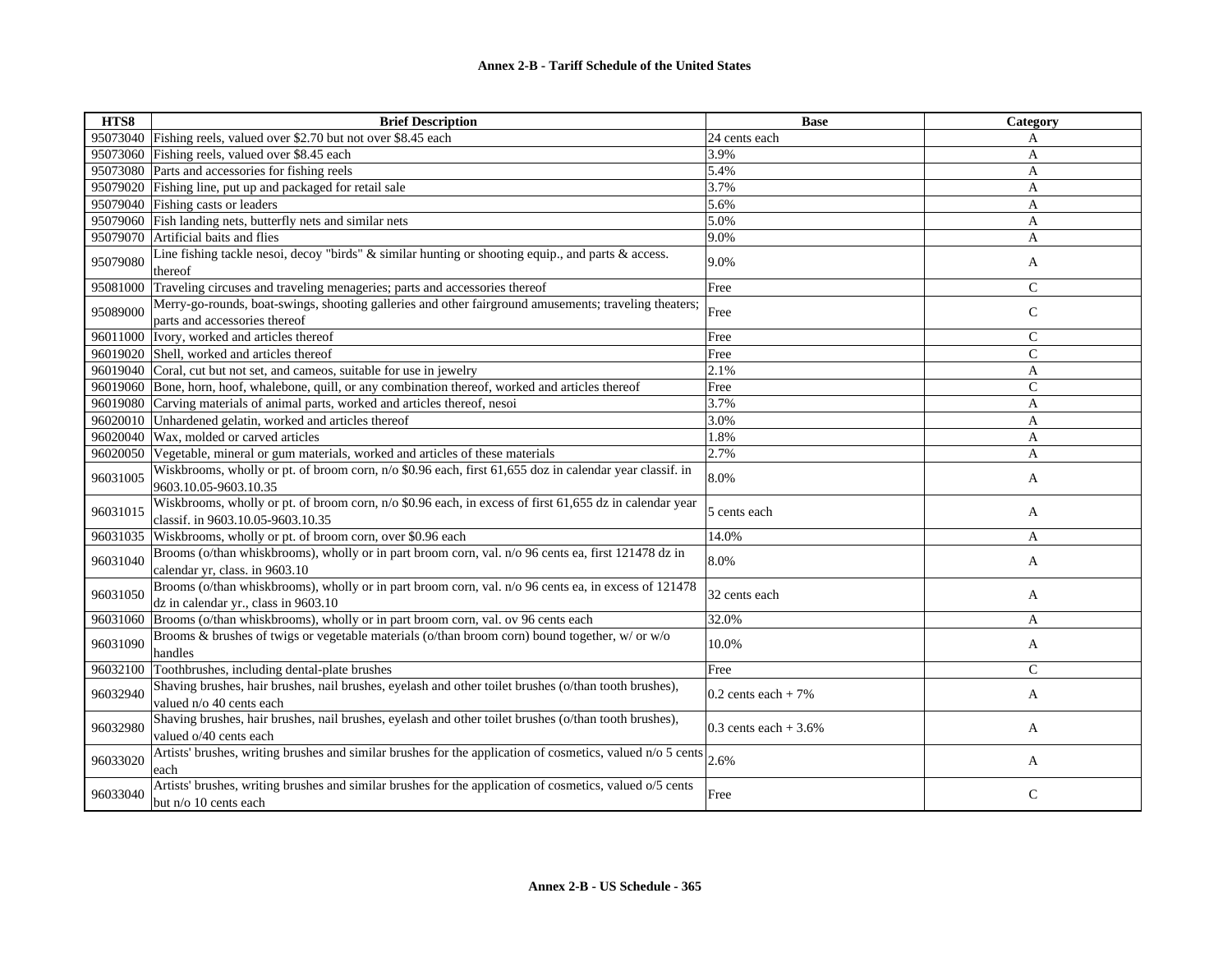| HTS8     | <b>Brief Description</b>                                                                                          | <b>Base</b>                                | Category       |
|----------|-------------------------------------------------------------------------------------------------------------------|--------------------------------------------|----------------|
| 96033060 | Artists' brushes, writing brushes and similar brushes for the application of cosmetics, valued o/10 cents         | Free                                       | $\mathsf{C}$   |
|          | each                                                                                                              |                                            |                |
| 96034020 | Paint rollers                                                                                                     | 7.5%                                       | A              |
| 96034040 | Paint, distemper, varnish or similar brushes (o/than artists' brushes); paint pads                                | 4.0%                                       | A              |
| 96035000 | Brushes, constituting parts of machines, appliances or vehicles, nesoi                                            | Free                                       | $\mathsf{C}$   |
| 96039040 | Feather dusters                                                                                                   | Free                                       | $\overline{C}$ |
| 96039080 | Brooms & brushes nesoi, mops, hand-operated mechanical floor sweepers, squeegees and similar                      | 2.8%                                       |                |
|          | articles, nesoi                                                                                                   |                                            | A              |
| 96040000 | Hand sieves and hand riddles                                                                                      | 4.9%                                       | A              |
| 96050000 | Travel sets for personal toilet, sewing, shoe or clothes cleaning (o/than manicure and pedicure sets of           | 8.1%                                       | A              |
|          | 8214)                                                                                                             |                                            |                |
| 96061040 | Press-fasteners, snap-fasteners and press-studs and pts thereof, valued n/o 20 cents/dozen pieces or              | 3.5%                                       | A              |
|          | parts                                                                                                             |                                            |                |
|          | 96061080 Press-fasteners, snap-fasteners and press-studs and pts thereof, valued o/20 cents/dozen pieces or parts | 2.7%                                       | A              |
|          |                                                                                                                   |                                            |                |
|          | 96062120 Buttons, of casein, not covered with textile material                                                    | Free                                       | $\mathcal{C}$  |
|          | 96062140 Buttons, of acrylic resin or polyester resin, or both resins, not covered with textile material          | $0.3$ cents/line/ gross + 4.6%             | A              |
|          | 96062160 Buttons, of plastics (o/than casein, acrylic or polyester resins), not covered with textile materials    | 4.7%                                       | A              |
|          | 96062200 Buttons, of base metal, not covered with textile material                                                | Free                                       | $\overline{C}$ |
|          | 96062920 Buttons, of acrylic resin or polyester resin, or both resins, covered with textile material              | $0.3$ cents/line/ gross $+4.5\%$           | $\overline{A}$ |
| 96062940 | Buttons, of pearl or shell                                                                                        | $0.18$ cents/line/ gross + 2.5%            | A              |
| 96062960 | Buttons, nesoi                                                                                                    | 2.9%                                       | A              |
|          | 96063040 Button blanks, of casein                                                                                 | Free                                       | $\mathsf{C}$   |
|          | 96063080 Button molds & parts of buttons; button blanks (o/than casein)                                           | 6.0%                                       | A              |
|          | 96071100 Slide fasteners, fitted with chain scoops of base metal                                                  | 10.0%                                      | A              |
|          | 96071900 Slide fasteners, not fitted with chain scoops of base metal                                              | 13.0%                                      | A              |
|          | 96072000 Parts of slide fasteners                                                                                 | 11.5%                                      | A              |
|          | 96081000 Pens, w/ball point                                                                                       | $0.8$ cents each + 5.4%                    | A              |
|          | 96082000 Pens and markers, w/felt tip or other porous-tip                                                         | 4.0%                                       | $\mathbf{A}$   |
|          | 96083100 Pens, for drawing w/India ink                                                                            | 0.4 cents each $+2.7\%$                    | $\mathbf{A}$   |
| 96083900 | Pens, fountain, stylograph and other pens, nesoi                                                                  | 0.4 cents each $+2.7\%$                    | A              |
| 96084040 | Pencils, propelling or sliding, w/mechanical action for extending, or for extending and retracting, the           | 6.6%                                       | A              |
|          | lead                                                                                                              |                                            |                |
| 96084080 | Pencils, propelling or sliding pencils, not w/mechanical action for extending, or for extending and               | Free                                       | $\mathsf{C}$   |
|          | retracting, the lead                                                                                              |                                            |                |
|          | 96085000 Sets of pens, mechanical pencils, etc. from two or more subheadings 9608.10 - 9608.40                    | The rate applicable to each article in the | A              |
|          |                                                                                                                   | absence of this subhead ing                |                |
|          | 96086000 Refills for ball point pens, comprising the ball point and ink reservoir                                 | 0.4 cents each $+2.7\%$                    | A              |
|          | 96089100 Pen nibs and nib points                                                                                  | Free                                       | $\mathsf{C}$   |
|          | 96089920 Refill cartridges for pens (o/than ball point pens)                                                      | 0.4 cents each $+2.7\%$                    | A              |
|          | 96089930 Balls for ball point pens                                                                                | 20 cents/thousand $+3.5%$                  | $\overline{A}$ |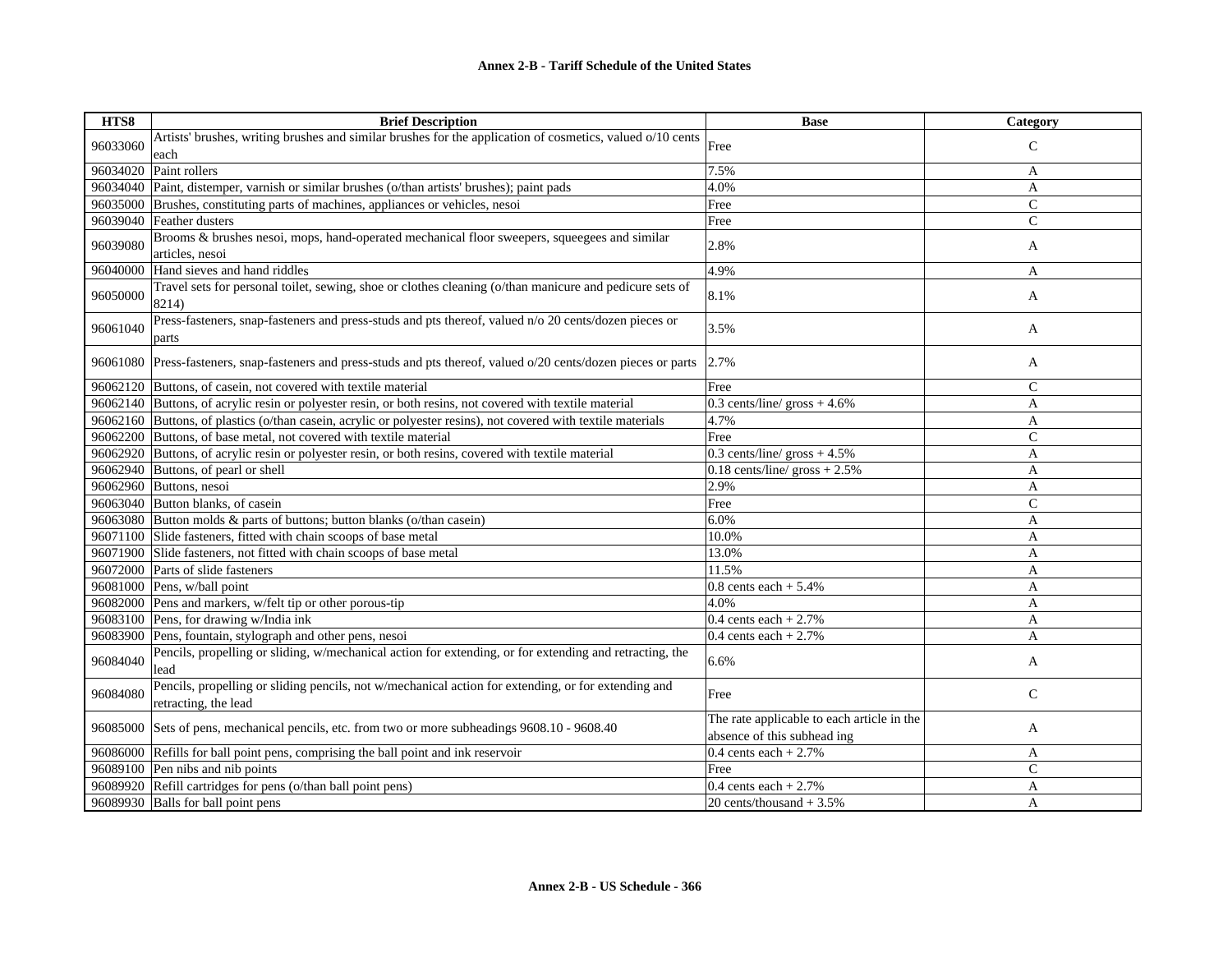| HTS8     | <b>Brief Description</b>                                                                                                   | <b>Base</b>                      | <b>Category</b> |
|----------|----------------------------------------------------------------------------------------------------------------------------|----------------------------------|-----------------|
| 96089940 | Parts, of pens, mechanical pencils, etc. provided for in 9608.10, 9608.31, and 9608.39 (o/than balls for                   | Free                             | $\mathcal{C}$   |
|          | ball point pens)                                                                                                           |                                  |                 |
|          | Duplicating stylos, pen-holders, pencil-holders and similar holders & pts. thereof, and parts of pens,                     |                                  |                 |
| 96089960 | mech.pencils, etc. of 9608 nesoi                                                                                           | Free                             | $\mathsf{C}$    |
|          | 96091000 Pencils & crayons, with leads encased in a rigid sheath                                                           | 14 cents/gross $+4.3\%$          | A               |
|          | 96092020 Pencil leads, black or colored, n/o 1.5 mm in maximum cross-sectional dimension                                   | Free                             | $\mathsf{C}$    |
|          | 96092040 Pencil leads, black or colored, o/1.5 mm in maximum cross-sectional dimension                                     | Free                             | $\mathsf{C}$    |
|          | 96099040 Tailors' chalks                                                                                                   | Free                             | $\mathsf{C}$    |
| 96099080 | Pencils & crayons (o/than in rigid sheath), pastels, drawing charcoals and writing or drawing chalks,                      |                                  |                 |
|          | nesoi                                                                                                                      | Free                             | $\mathsf{C}$    |
| 96100000 | Slates and boards, with writing or drawing surfaces (whether or not framed)                                                | 3.5%                             | A               |
| 96110000 | Date, sealing or numbering stamps and the like, designed for operating in the hand; hand-operated                          | 2.7%                             |                 |
|          | composing sticks and hand printing sets                                                                                    |                                  | A               |
|          | Ribbons, inked or otherwise prepared, less than 30 mm wide, put up in plastic/metal cart., of a kind                       |                                  |                 |
| 96121010 | used in typewriters, ADP or other mach.                                                                                    | Free                             | $\mathsf{C}$    |
|          |                                                                                                                            |                                  |                 |
|          | 96121090 Ribbons, inked or otherwise prepared (whether or not on spools) nesoi, for typewriters and similar uses 8.0%      |                                  | A               |
|          | 96122000 Ink pads (whether or not inked and with or without boxes)                                                         | 3.5%                             | $\mathbf{A}$    |
|          | 96131000 Cigarette lighters and similar lighters, gas fueled, not refillable, for the pocket                               | 8.0%                             | A               |
|          | 96132000 Cigarette lighters and similar lighters, gas fueled, refillable, for the pocket                                   | 9.0%                             | $\mathbf{A}$    |
|          | 96138010 Cigarette lighters and similar lighters, for the table                                                            | 4.8%                             | A               |
|          | 96138020 Cigarette lighters and similar lighters (other than pocket or table), electrical                                  | 3.9%                             | A               |
| 96138040 | Cigarette lighters & similar lighters (o/than pocket or table), n/elect., of prec.metal (o/than silver),                   | 3.6%                             |                 |
|          | precious/semiprec. stones, or comb.                                                                                        |                                  | A               |
|          | 96138060 Cigarette lighters & similar lighters (o/than pocket or table), n/elect., nesoi, valued n/o \$5/dozen pieces 8.0% |                                  | A               |
|          |                                                                                                                            |                                  |                 |
| 96138080 | Cigarette lighters & similar lighters (o/than pocket or table), n/elect., nesoi, valued over \$5/dozen                     | 9.0%                             | A               |
|          | pieces                                                                                                                     |                                  |                 |
|          | 96139040 Parts for electrical cigarette lighters and similar lighters                                                      | 3.9%                             | A               |
|          | 96139080 Parts for nonelectrical cigarette lighters and similar lighters                                                   | 8.0%                             | A               |
|          | 96142010 Roughly shaped blocks of wood or root, for the manufacture of smoking pipes                                       | Free                             | $\mathsf{C}$    |
| 96142015 | Smoking pipes (o/than roughly shaped blocks of wood or root for the manufacture of smoking pipes)                          | 0.4 cents each $+3.2%$           | A               |
|          | and pipe bowls of wood or root                                                                                             |                                  |                 |
|          | 96142060 Smoking pipes and bowls, wholly of clay, and other smoking pipes w/bowls wholly of clay                           | 3.0%                             | A               |
|          | 96142080 Smoking pipes and pipe bowls (o/than wood, root or wholly of clay)                                                | 0.3 cents each $+3.2%$           | A               |
|          | 96149040 Parts of metal, for smoking pipes & bowls, and for cigar or cigarette holders                                     | 7.2%                             | A               |
|          | 96149080 Parts (o/than of metal), for smoking pipes & bowls, and for cigar or cigarette holders                            | $0.5$ cents each + 3%            | A               |
|          | 96151110 Combs, of hard rubber or plastics, valued n/o \$4.50 per gross                                                    | $14.4 \text{ cents/gross} + 2\%$ | A               |
|          | 96151120 Combs, of hard rubber, valued over \$4.50 per gross                                                               | 5.2%                             | A               |
|          | 96151130 Combs, of plastics, valued over \$4.50 per gross                                                                  | $28.8$ cents/gross + 4.6%        | A               |
|          | 96151140 Hair slides and the like, of hard rubber or plastics, not set with imitation pearls or imitation gemstones        | 5.3%                             | A               |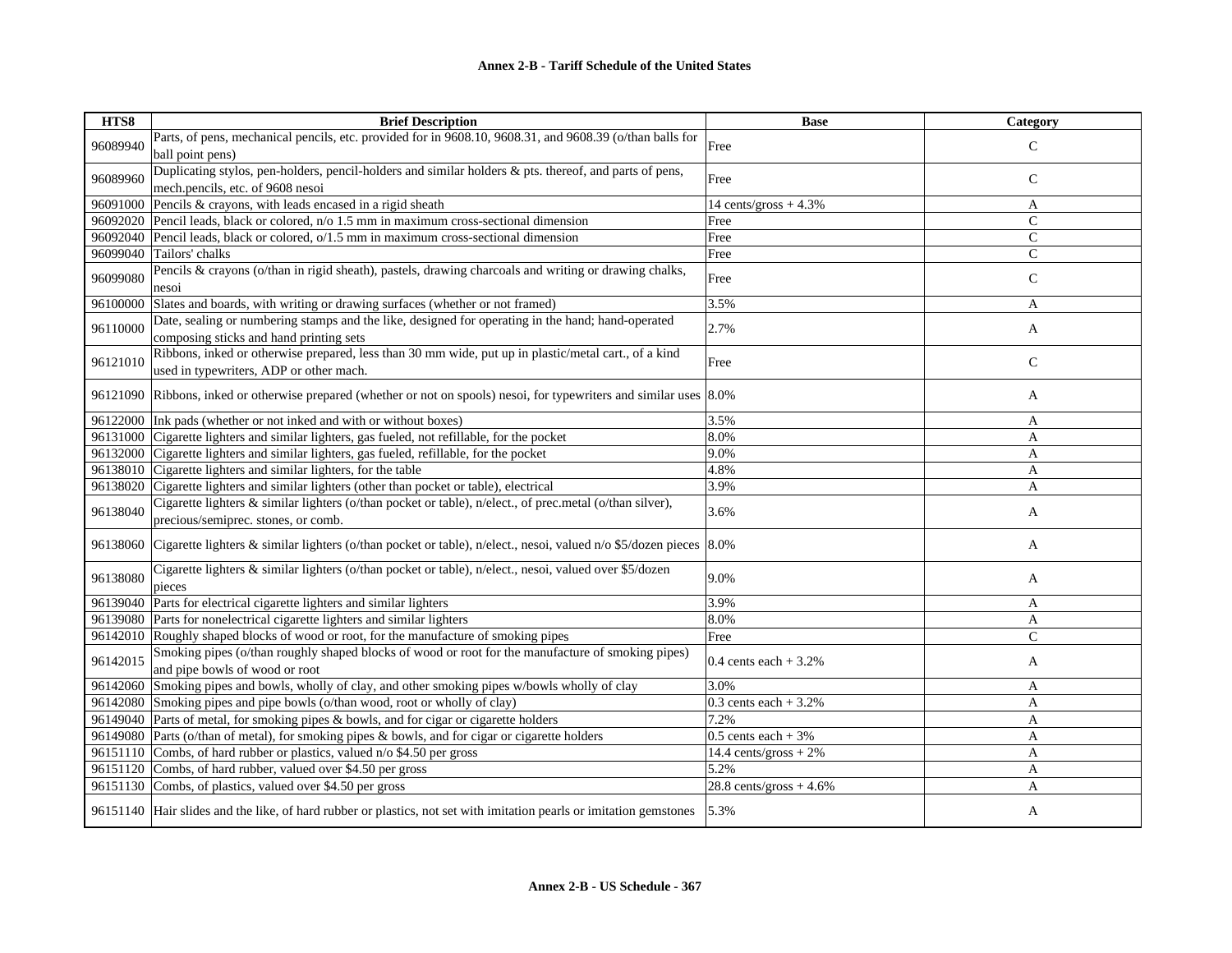| HTS8     | <b>Brief Description</b>                                                                                                                        | <b>Base</b>               | Category       |
|----------|-------------------------------------------------------------------------------------------------------------------------------------------------|---------------------------|----------------|
|          | 96151150 Hair slides and the like, of hard rubber or plastics, set w/imitation pearls or imit. gemstones                                        | Free                      | C              |
| 96151920 | Combs, not of hard rubber or plastics, valued n/o \$4.50 per gross                                                                              | 9.7 cents/gross $+1.3\%$  | A              |
| 96151940 | Combs, not of hard rubber or plastics, valued over \$4.50 per gross                                                                             | $28.8$ cents/gross + 4.6% | A              |
| 96151960 | Hair-slides and the like, not of hard rubber or plastics                                                                                        | 11.0%                     | A              |
| 96159020 | Nonthermic, nonornamental devices for curling the hair                                                                                          | 8.1%                      | A              |
| 96159030 | Hair pins                                                                                                                                       | 5.1%                      | A              |
| 96159040 | Hair accessories and pts thereof, and pts. of combs, hair slides, etc. nesoi, of rubber or plastics, n/set<br>w/imit. pearls or imit. gemstones | 5.3%                      | A              |
| 96159060 | Hair accessories and pts thereof, and pts. of combs, hair slides, etc. nesoi                                                                    | 11.0%                     | A              |
|          | 96161000 Scent sprayers and similar toilet sprayers, and mounts and heads therefor                                                              | Free                      | $\overline{C}$ |
| 96162000 | Powder puffs and pads for the application of cosmetics or toilet preparations                                                                   | 4.3%                      | $\overline{A}$ |
| 96170010 | Vacuum flasks and vessels, complete with cases, w/capacity n/o 1 liter                                                                          | 7.2%                      | A              |
| 96170030 | Vacuum flasks and vessels, complete with cases, w/capacity o/1 liter but n/o 2 liters                                                           | 6.9%                      | A              |
| 96170040 | Vacuum flasks and vessels, complete with cases, w/capacity o/2 liters                                                                           | 6.9%                      | A              |
| 96170060 | Vacuum flask and vacuum vessel parts (o/than glass liners)                                                                                      | 7.2%                      | A              |
| 96180000 | Tailors' dummies and other mannequins; automatons and other animated displays used for shop<br>window dressing                                  | 4.4%                      | A              |
| 97011000 | Paintings, drawings (o/than of 4906) and pastels, executed entirely by hand, whether or not framed                                              | Free                      | $\mathbf C$    |
| 97019000 | Collages and similar decorative plaques, executed entirely by hand, whether or not framed                                                       | Free                      | $\mathsf{C}$   |
| 97020000 | Original engravings, prints and lithographs, whether or not framed                                                                              | Free                      | $\mathsf{C}$   |
| 97030000 | Original sculptures and statuary, in any material                                                                                               | Free                      | $\mathsf{C}$   |
| 97040000 | Postage or revenue stamps, stamp-postmarks, first-day covers, postal stationery, and the like, used or<br>unused, other than heading 4907       | Free                      | $\mathsf{C}$   |
| 97050000 | Collections and collectors' pieces of zoological, botanical, mineralogical, anatomical, historical,<br>archaeological etc. interest             | Free                      | $\mathsf{C}$   |
| 97060000 | Antiques of an age exceeding one hundred years                                                                                                  | Free                      | $\mathsf{C}$   |
| 98010010 | U.S. goods returned without having been advanced in value or improved in condition while abroad                                                 | Free                      | $\mathsf C$    |
| 98010020 | Articles reimported without having advanced in value or improved in condition while abroad, under<br>lease to a foreign manufacturer            | Free                      | $\mathsf{C}$   |
| 98010025 | Articles reimported without having advanced in value or improved in condition while abroad, or do not<br>conform to specifications              | Free                      | $\mathsf{C}$   |
| 98010026 | Articles sold for export for personal use and reimported without having advanced in value or improved<br>in condition while abroad by exporter  | Free                      | $\mathsf{C}$   |
| 98010030 | Any aircraft engine or part reimported without having advanced or improved while abroad, after<br>temporary substitution for engine overhauled  | Free                      | $\mathbf C$    |
| 98010040 | Articles returned after temporary export for exhibition, examination or experimentation, for scientific<br>or educational purposes              | Free                      | $\mathsf{C}$   |
|          | 98010050 Articles returned after temporary export for exhibition in connection with any circus or menagerie                                     | Free                      | $\mathsf{C}$   |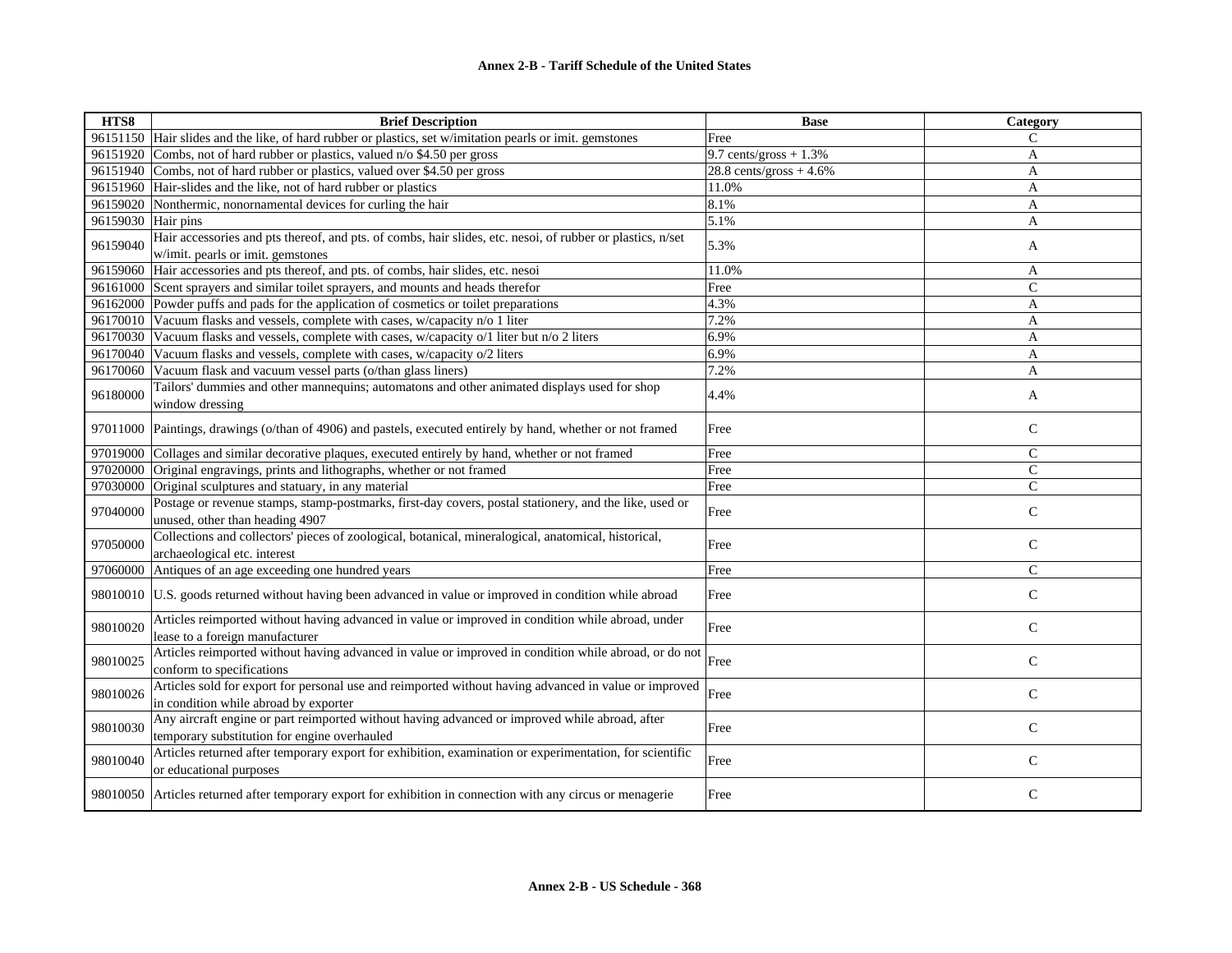| HTS8     | <b>Brief Description</b>                                                                                                                        | <b>Base</b>                                                                                                                                                                                                                                                                          | Category     |
|----------|-------------------------------------------------------------------------------------------------------------------------------------------------|--------------------------------------------------------------------------------------------------------------------------------------------------------------------------------------------------------------------------------------------------------------------------------------|--------------|
| 98010060 | Articles returned after temporary export for exhibition or use at any public exposition, fair or<br>conference                                  | Free                                                                                                                                                                                                                                                                                 | $\mathsf{C}$ |
| 98010065 | Art. ret. after temp. export for rendition of geophysical or contr. services, connected w/exploration,<br>extract. or dev. of natural resources | Free                                                                                                                                                                                                                                                                                 | $\mathsf{C}$ |
|          | 98010070 Previously exported aircraft with benefit of drawback, dutiable upon return                                                            | A duty equal to the duty upon the<br>importation of likearticles not<br>previously exported, but in no case in<br>excess of the sum of (a) any customs<br>drawback proved to have been<br>allowedupon such exportation, and(b)<br>the duty which would have been<br>payable on anyar | A            |
|          | 98010080 Previously exported articles except aircraft, dutiable upon return                                                                     | A duty (in lieu of any other duty or tax)<br>equal to the sum of any duty and<br>internalrevenue tax imposed upon the<br>importation of like articles not<br>previously exported, but in no case in<br>excess of the sum of (a) any customs<br>drawback proved to have been all      | A            |
| 98010085 | Professional books, implements, instruments & tools of trade, occupation or employment returned US<br>by person after use temporarily abroad    | Free                                                                                                                                                                                                                                                                                 | ${\bf C}$    |
| 98010090 | U.S. domestic animals and offspring returned from straying across the border or returned from pasture<br>abroad within 8 months                 | Free                                                                                                                                                                                                                                                                                 | $\mathsf{C}$ |
| 98020020 | Photographic films and dry plates manufactured in U.S.(except commercial motion-picture film) and<br>exposed abroad, whether developed or not   | Free                                                                                                                                                                                                                                                                                 | $\mathbf C$  |
| 98020040 | Articles returned to the U.S. after having been exported for repairs or alterations, made pursuant to a<br>warranty                             | A duty upon the value of the repairs or<br>alterations (See U.S. Note 3 of this<br>subchapter)                                                                                                                                                                                       | A            |
|          | 98020050 Articles returned to the U.S. after having been exported for repairs or alterations, nesi                                              | A duty upon the value of the repairs or<br>alterations (See U.S. Note 3 of this<br>subchapter)                                                                                                                                                                                       | A            |
| 98020060 | U.S. articles of specific metals exported for further processing and returned for further processing                                            | A duty upon the value of such<br>processing outside the United States<br>(see U.S. note 3 of this subchapter)                                                                                                                                                                        | A            |
| 98020080 | U.S. articles assembled abroad, which have not lost their physical identity or have not advanced in<br>value or improved in condition abroad    | A duty upon the full value of the<br>imported article, less the cost or value<br>of such products of the United States<br>(see U.S. note 4 of this subchapter)                                                                                                                       | G            |
| 98030050 | Substantial containers and holders, either U.S. or foreign prev. imported and dutied; specified<br>instruments of international traffic, etc    | Free                                                                                                                                                                                                                                                                                 | ${\bf C}$    |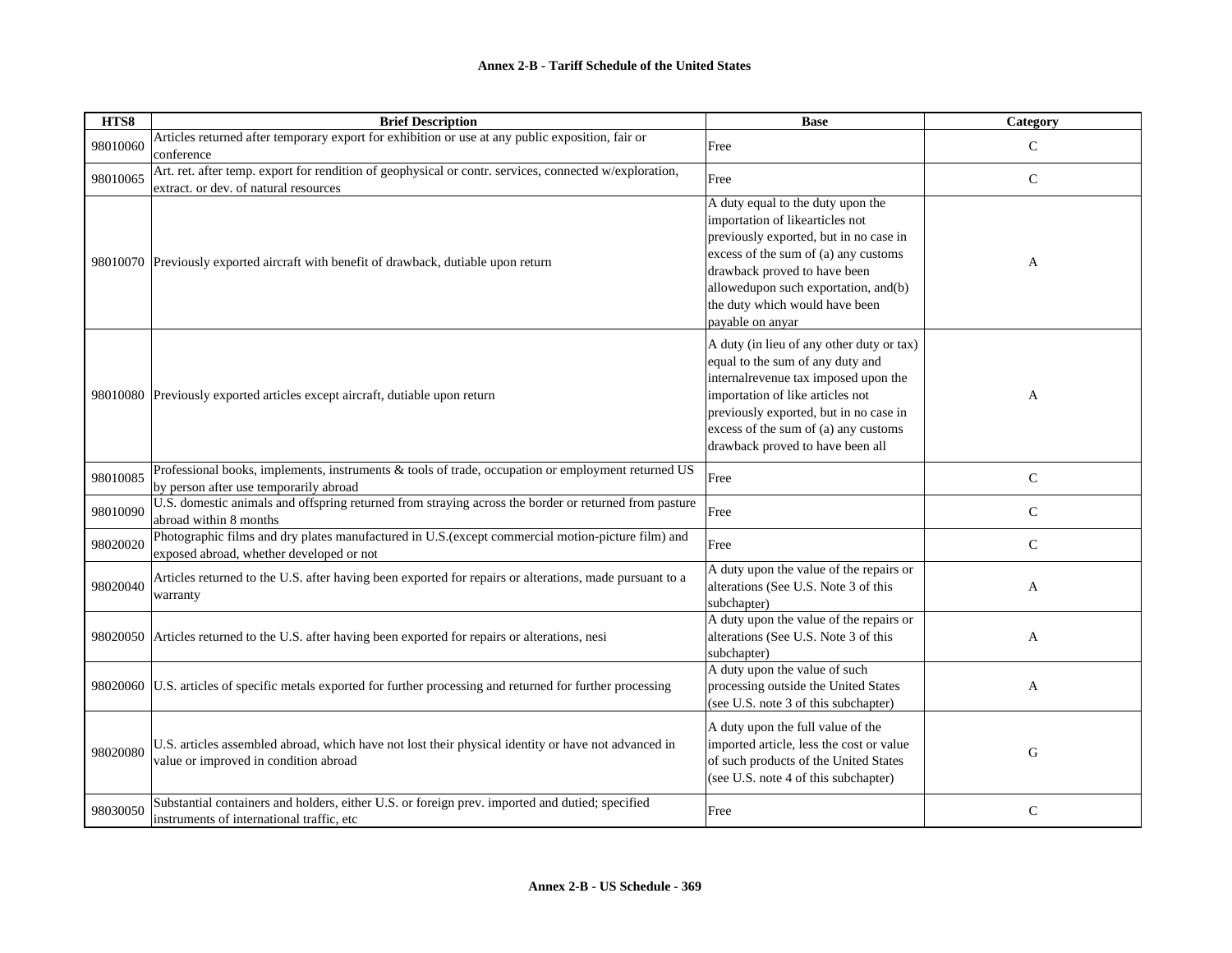| HTS8     | <b>Brief Description</b>                                                                                                                          | <b>Base</b>                                                                                         | <b>Category</b> |
|----------|---------------------------------------------------------------------------------------------------------------------------------------------------|-----------------------------------------------------------------------------------------------------|-----------------|
| 98040005 | books, libraries, usual furniture & household effects, used 1 year+, and n/for other person, or for sale                                          | Free                                                                                                | C               |
| 98040010 | For person arriving in the U.S.: professional books, implements, instruments $\&$ tools of<br>trade/occupation/employ., previously taken abroad   | Free                                                                                                | $\mathsf{C}$    |
| 98040015 | For person emigrating to the U.S.: professional books, implements, instruments & tools of<br>trade/occupation/employ., he owned & used abroad     | Free                                                                                                | $\mathsf{C}$    |
| 98040020 | For person arriving in the U.S., not returning resident: certain wearing apparel, personal adornment art.,<br>toilet art. & personal effects      | Free                                                                                                | $\mathsf{C}$    |
| 98040025 | For person arriving in the U.S., not returning resident: up to 50 cigars, 200 cigarettes, or 2 kg smoking<br>tobacco & n/ov. 1 liter of alcohol   | Free                                                                                                | $\mathsf{C}$    |
| 98040030 | For person arriving in the U.S., not returning resident: n/over \$100 of articles (n/alcohol. bev. or<br>cigarettes, n/over 100 cigars) for gift  | Free                                                                                                | C               |
| 98040035 | For person arriving in the U.S., not returning resident: automobiles & other means of transport, import<br>connected w/arrival, for personal us   | Free                                                                                                | $\mathcal{C}$   |
| 98040040 | For person arriving in the U.S., not returning resident: n/over \$200 of articles (w/n/over 4 liters alcohol<br>bev.) for a person in transit     | Free                                                                                                | $\mathcal{C}$   |
| 98040045 | For person arriving in the U.S., returning resident, etc.: all personal and household effects taken abroad<br>by him or for his account           | Free                                                                                                | $\mathsf{C}$    |
| 98040050 | For person arriving in the U.S., returning resident, etc.: articles of metal (incl. medals, etc.), bestowed<br>by foreign countries or citizens   | Free                                                                                                | $\mathsf{C}$    |
| 98040055 | For person arriving in the U.S., returning resident, etc.: game animals, birds $\&$ fish killed abroad by<br>him & not for noncommercial purposes | Free                                                                                                | C               |
| 98040060 | For person arriving in the U.S., returning resident, etc.: automobiles rented by U.S. resident while<br>abroad and imported for personal use      | Free, for such temporary periods as the<br>Secretary of the Treasury by regulation<br>may prescribe | A               |
| 98040065 | For person arriving in the U.S., returning resident, etc.: acquired abroad, accompanying: n/over \$400<br>value, etc (limit on tobacco & alcoho   | Free                                                                                                | $\mathsf{C}$    |
| 98040070 | For person arriving in the U.S., returning resident, etc.: acquired abroad: n/over \$1,200 value, etc<br>(limit on tobacco & alcohol): insular    | Free                                                                                                | $\mathsf{C}$    |
| 98040072 | For person arriving in the U.S., returning resident, etc.: acquired abroad: n/over \$600 value, etc (limit<br>on tobacco & alcohol): beneficiar   | Free                                                                                                | $\mathsf{C}$    |
| 98040075 | For person arriving in the U.S., returning resident, etc.: article imported to replace like art. previously<br>exempted under 9804.00.70, etc.    | Free                                                                                                | $\mathcal{C}$   |
| 98040080 | Articles (limits on tobacco & alcohol), for personal use of person leaving a vessel, etc. engaged in int'l.<br>traffic, on which employed, etc.   | Free                                                                                                | C               |
| 98040085 | Personal & household effects, not stock in trade, part of estate of a citizen of the United States who<br>died abroad                             | Free                                                                                                | $\mathsf{C}$    |
| 98050050 | Personal & household effects (limit on alcohol & tobacco) of person in U.S. service returning at end of<br>assignment to extended duty, etc.      | Free                                                                                                | $\mathsf{C}$    |
| 98060005 | Baggage and effects of the following aliens (on req. of Dept. of State): ambassadors, ministers and<br>other rep., etc. & their families etc      | Free                                                                                                | $\mathcal{C}$   |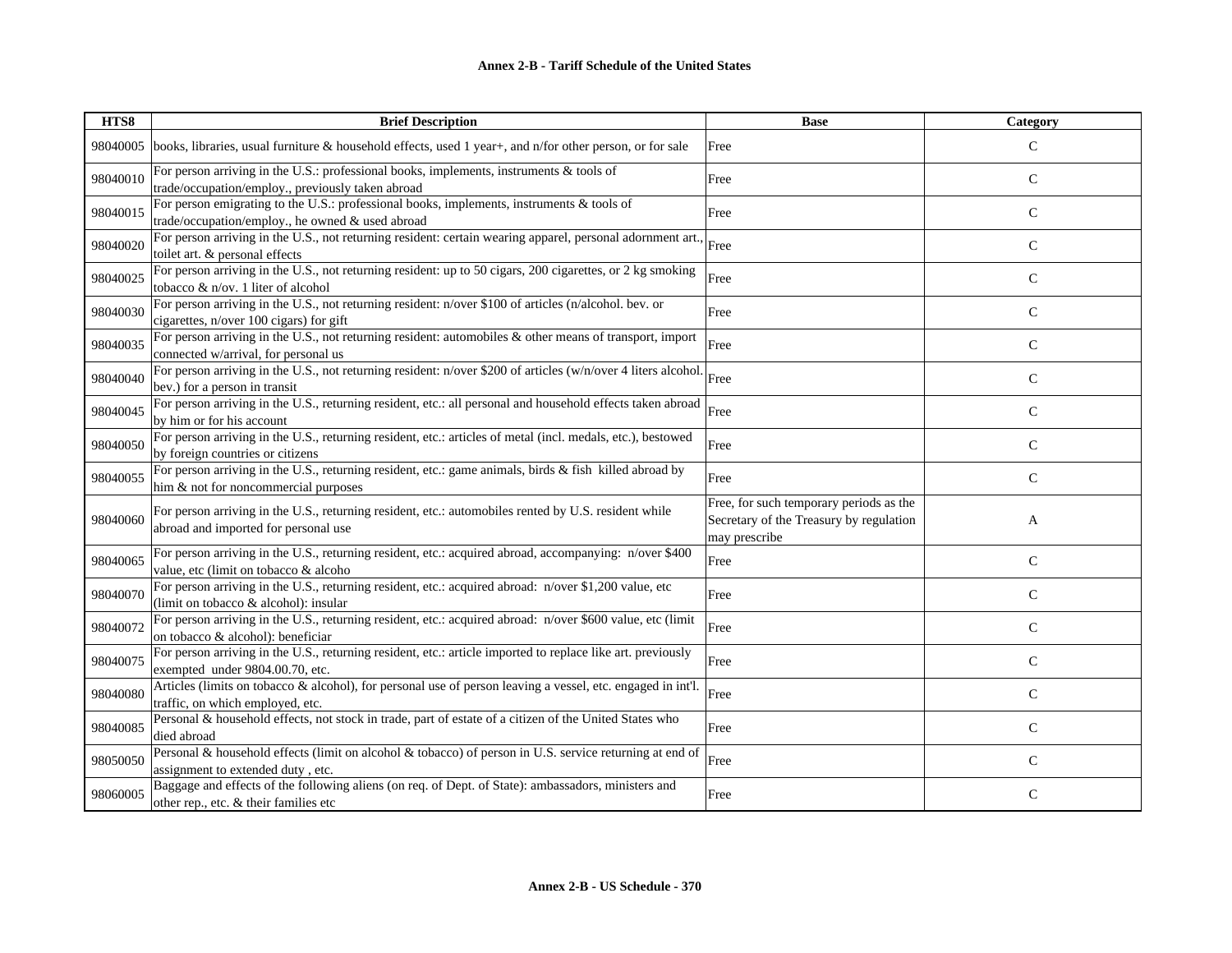| HTS8     | <b>Brief Description</b>                                                                                                                            | <b>Base</b> | Category      |
|----------|-----------------------------------------------------------------------------------------------------------------------------------------------------|-------------|---------------|
| 98060010 | Baggage and effects of the following aliens (on req. of Dept. of State): diplomatic couriers of foreign<br>governments                              | Free        | $\mathcal{C}$ |
| 98060015 | Baggage and effects of the following aliens (on req. of Dept. of State): rep. etc. of foreign govt in or to<br>public int'l organizations, etc      | Free        | $\mathbf C$   |
| 98060020 | Baggage and effects of the following aliens (on req. of Dept. of State): persons on duty in the U.S. as<br>members of foreign armed forces, etc     | Free        | $\mathsf{C}$  |
| 98060025 | Baggage and effects of the following aliens (on req. of Dept. of State): persons designated by the State<br>Dept. as foreign high officials, et     | Free        | $\mathsf{C}$  |
| 98060030 | Baggage and effects of the following aliens (on req. of Dept. of State): persons designated by statute or<br>treaty ratified by the U.S. Senate     | Free        | $\mathsf{C}$  |
| 98060035 | On req. of Dept. of State: personal effects and equip. of groups of foreign residents arriving on<br>goodwill visits of short duration, etc.        | Free        | $\mathsf{C}$  |
| 98060040 | Art. for the personal or family use of the following aliens on duty in U.S. (on req. of Dept. of State):<br>ambassadors, etc. of embassies, etc     | Free        | ${\bf C}$     |
| 98060045 | Art. for the personal or family use of the following aliens on duty in U.S. (on req. of Dept. of State):<br>members of foreign armed forces         | Free        | ${\bf C}$     |
| 98060050 | Art. for the personal or family use of the following aliens on duty in U.S. (on req. of Dept. of State):<br>other rep. & employ. of foreign gov     | Free        | $\mathcal{C}$ |
| 98060055 | Art. for the personal or family use of the following aliens on duty in U.S. (on req. of Dept. of State):<br>persons designated by statute, etc      | Free        | $\mathbf C$   |
| 98070040 | Art. of metal (incl. medals, trophies & prizes), for bestowal on persons in U.S., as honorary dist., by<br>foreign countries or their citizens      | Free        | $\mathsf{C}$  |
| 98070050 | Upon req. of the Dept. of State, articles from citizens of foreign countries for presentation to the Pres.<br>or Vice Pres. of the U.S.             | Free        | $\mathsf C$   |
| 98080010 | Engravings, etchings, photographic prints or exposed films, video tapes, and govt. publications on<br>micromedia; all for U.S. govt. agency use     | Free        | $\mathsf{C}$  |
| 98080020 | Sound recordings and recorded video tapes for State Department use under the U.S.I.E.E. Act of 1948                                                 | Free        | $\mathsf{C}$  |
| 98080030 | Materials certified to the Commissioner of Customs by authorized military procuring agencies to be<br>emergency war material purchased abroad       | Free        | $\mathsf{C}$  |
| 98080040 | Materials certified to the Commissioner of Customs by GSA to be strategic and critical for stockpiles                                               | Free        | $\mathsf{C}$  |
| 98080050 | Material certified to the Comm. of Customs by the Nuclear Regulatory Comm. or the Dept. of Energy<br>to be necessary for defense and security       | Free        | $\mathsf{C}$  |
| 98080060 | Plants, seeds and all other material for planting for use of the Department of Agriculture or United<br><b>States Botanic Garden</b>                | Free        | $\mathsf{C}$  |
| 98080070 | Materials certified to the Comm. of Customs by the Commodity Credit Corp. to be materials acquired<br>by barter or exchange of agri. products       | Free        | $\mathsf{C}$  |
| 98080080 | Materials certified by NASA to the Comm. of Customs to be imported to be launched into space by<br>NASA, spare parts and support equipment          | Free        | ${\bf C}$     |
| 98090010 | Public documents, incl. microfiche etc. (incl. motion pictures & other films, video tapes & audio tapes) Free<br>issued by a foreign government, et |             | $\mathsf{C}$  |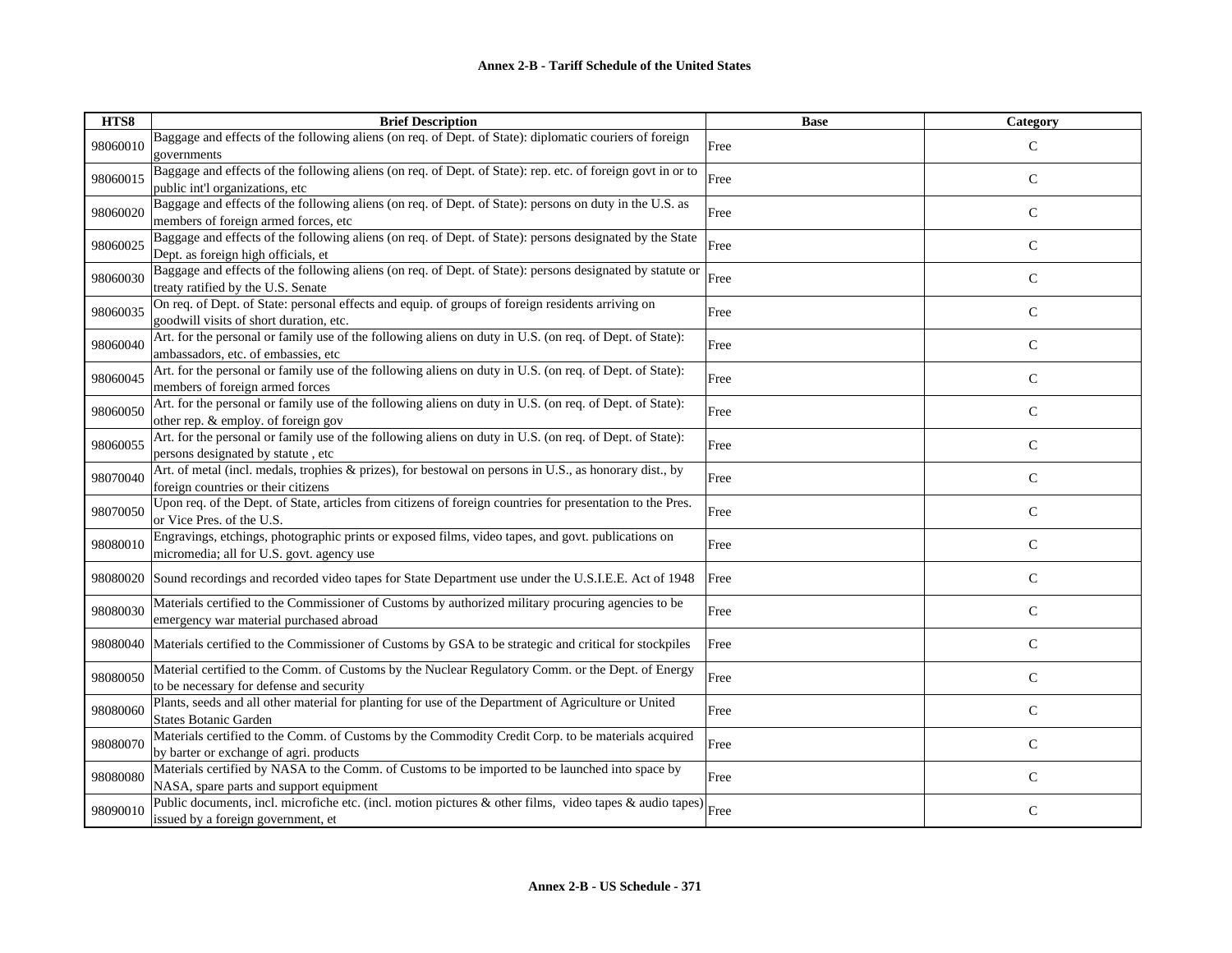| HTS8     | <b>Brief Description</b>                                                                                                                        | <b>Base</b> | Category      |
|----------|-------------------------------------------------------------------------------------------------------------------------------------------------|-------------|---------------|
| 98090020 | For foreign govt on a recip. basis & for public intl. org. (on req. of Dept. of State): office supplies &<br>other art. for the official use    | Free        | $\mathcal{C}$ |
| 98090030 | For foreign govt on a recip. basis & for public intl. org.: articles for the official use of members foreign<br>armed forces on duty in the U.S | Free        | $\mathsf{C}$  |
| 98090040 | On req. of Dept. of State, property of a foreign govt or public intl. org.: used in noncommercial<br>functions, exhibitions, etc                | Free        | $\mathsf{C}$  |
| 98090050 | On req. of Dept. of State, property of a foreign govt or public intl. org.: prosthetic appliances furnished<br>by foreign govt to armed forces  | Free        | $\mathsf{C}$  |
| 98090060 | On req. of Dept. of State, property of a foreign govt or public intl. org.: headstones furnished by<br>foreign govt for graves of its war vet.  | Free        | $\mathsf{C}$  |
| 98090070 | On req. of Dept. of State, property of a foreign govt or public intl. org.: gifts to the various govt. or<br>public institutions in U.S.        | Free        | $\mathsf{C}$  |
| 98090080 | On req. of Dept. of State, property of a foreign govt or public intl. org.: printed matter, not containing<br>advertising, for free distrib.    | Free        | $\mathsf{C}$  |
| 98100005 | Drawings, engravings, etchings and similar articles bound or unbound, and exposed photographic films<br>for use of religious institutions       | Free        | $\mathsf{C}$  |
| 98100010 | Painted, colored or stained glass windows and parts valued over \$161 per square meter, by a<br>professional artist, for religious institutions | Free        | $\mathcal{C}$ |
| 98100015 | Regalia for the use of religious institutions                                                                                                   | Free        | $\mathcal{C}$ |
| 98100020 | Handwoven fabrics, to be used by religious institutions in making religious vestments for its own use or<br>sale                                | Free        | $\mathsf{C}$  |
| 98100025 | Altars, pulpits, communion tables, fonts, mosaics, shrines and similar articles for use of religious<br>institutions                            | Free        | $\mathsf{C}$  |
| 98100030 | Drawings and plans, reproductions, engravings, globes, sound recordings and similar articles for use of<br>public institutions                  | Free        | $\mathcal{C}$ |
| 98100035 | Symbols, arithmetical materials, printed matter, shapes, figures, models and other classroom materials<br>for the instruction of children       | Free        | $\mathsf{C}$  |
| 98100040 | Sculptures and statuary for use of any public or nonprofit institutions for educational, scientific,<br>philosophical or fine arts purposes     | Free        | $\mathsf{C}$  |
| 98100045 | Regalia for use of any public or nonprofit institution for educational, scientific, literary, philosophical<br>or fine arts purposes            | Free        | $\mathsf{C}$  |
| 98100050 | Any textile machine or machinery, or part thereof, solely for the instruction of students in any public or<br>nonprofit institutions            | Free        | $\mathcal{C}$ |
| 98100055 | Patterns and models exclusively for exhibition or educational use at any public or nonprofit institution                                        | Free        | $\mathsf{C}$  |
| 98100060 | Instruments and apparatus, not manufactured in the U.S., to be used in nonprofit institutions for<br>educational or scientific purposes         | Free        | $\mathsf{C}$  |
| 98100065 | Repair components for instruments or apparatus admitted under heading 98100060                                                                  | Free        | $\mathsf{C}$  |
| 98100067 | Tools specially designed for maintenance, etc. of instruments and apparatus of subheading 9810.00.60                                            | Free        | $\mathsf{C}$  |
| 98100070 | Wild animals (including birds and fish) imported for use or sale for use in any scientific public<br>collection for exhibition                  | Free        | $\mathsf{C}$  |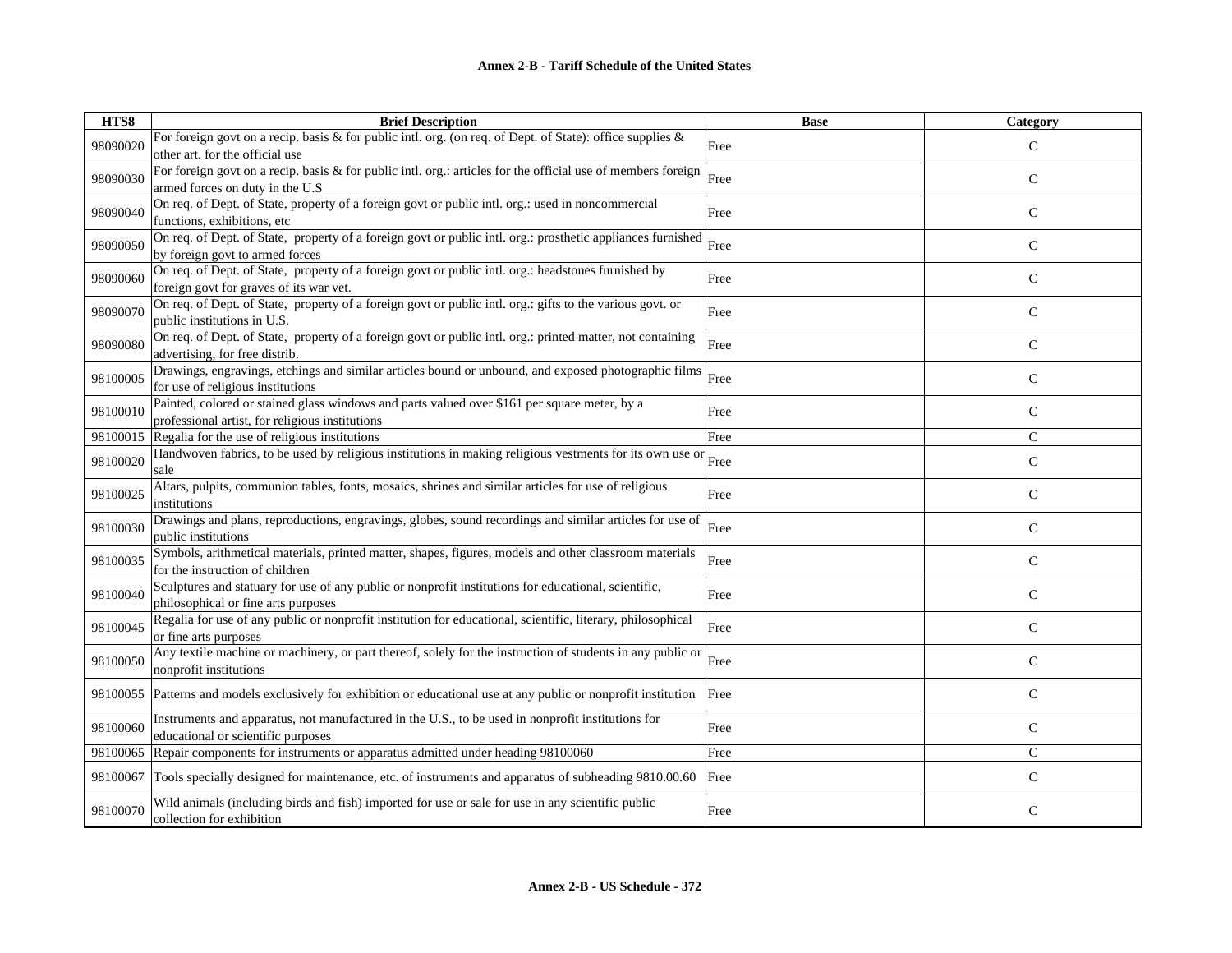| HTS8     | <b>Brief Description</b>                                                                                                                                                                       | <b>Base</b>                                                          | Category     |
|----------|------------------------------------------------------------------------------------------------------------------------------------------------------------------------------------------------|----------------------------------------------------------------------|--------------|
| 98100075 | Lifeboats and life-saving apparatus for lifesaving institutions                                                                                                                                | Free                                                                 | C            |
| 98100080 | Radiation apparatus (including parts or accessories) for nonprofit institutions for educational, scientific<br>or therapeutic purposes                                                         | Free                                                                 | $\mathsf{C}$ |
| 98100085 | Cellulosic plastics materials for use in artificial kidney machine by a hospital or by a patient pursuant<br>to prescription of a physician                                                    | Free                                                                 | $\mathsf{C}$ |
| 98100090 | Prayer shawls, bags for the keeping of prayer shawls, and headwear of a kind used for public or private<br>religious observances                                                               | Free                                                                 | $\mathsf{C}$ |
| 98100095 | Scrolls or tablets of wood or paper, commonly known as Gohonzon, imported for use in public or<br>private religious observances                                                                | Free                                                                 | $\mathbf C$  |
| 98110020 | Alcoholic bev. samples (each containing $\text{cor=n } 300 \text{ ml if a malt be.}$ , $\text{cor} = 150 \text{ ml if wine } \& \text{cor} = 100$<br>ml if other) for use in soliciting orders | Free                                                                 | $\mathsf{C}$ |
| 98110040 | Samples of tobacco products, etc. (limited to 3 cigars, cigarettes, cig. tubes or papers, 3.5 gm tobacco<br>or snuff), for soliciting orders                                                   | Free                                                                 | $\mathsf{C}$ |
| 98110060 | Any sample (except 9811.00.20 or 9811.00.40), valued n/over \$1 each, or marked, torn, or otherwise<br>unsuitable for sale, for soliciting order                                               | Free                                                                 | $\mathsf{C}$ |
| 98120020 | Articles imported by certain organizations, only for exhibition to encourage agriculture, arts, education<br>or science                                                                        | Free, under bond, as prescribed in U.S.<br>Note 2 to this subchapter | E            |
| 98120040 | Articles imported by any institution, society or state, or for a municipal corporation, for the purpose of<br>erecting a public monument                                                       | Free, under bond, as prescribed in U.S.<br>Note 2 to this subchapter | E            |
| 98130005 | Articles to be repaired, altered or processed (including processes which result in articles manufactured<br>or produced in the United States)                                                  | Free, under bond, as prescribed in U.S.<br>Note 1 to this subchapter | E            |
| 98130010 | Models of women's wearing apparel imported by manufacturers for use solely as models in their own<br>establishments                                                                            | Free, under bond, as prescribed in U.S.<br>Note 1 to this subchapter | Е            |
| 98130015 | Art. imp. by illustrators and photographers for use as models in their establishments, in illustrating of<br>catalogues or advertising matters                                                 | Free, under bond, as prescribed in U.S.<br>Note 1 to this subchapter | Е            |
| 98130020 | Samples solely for use in taking orders for merchandise                                                                                                                                        | Free, under bond, as prescribed in U.S.<br>Note 1 to this subchapter | Е            |
| 98130025 | Articles for examination w/view to reproduction, or for such examination and reproduction; and motion Free, under bond, as prescribed in U.S.<br>picture advertising films                     | Note 1 to this subchapter                                            | Е            |
| 98130030 | Articles intended for testing, experimental or review purposes, incl. spec., photos and similar articles<br>for use in experiments or for stud                                                 | Free, under bond, as prescribed in U.S.<br>Note 1 to this subchapter | Е            |
| 98130035 | Automobiles, and other vehicles and craft, and the usual equip.; all temporarily imported by<br>nonresidents for races or other specific contes                                                | Free, under bond, as prescribed in U.S.<br>Note 1 to this subchapter | E            |
| 98130040 | Locomotives and other railroad equipment temporarily imported for use in clearing obstructions,<br>fighting fire, making emergency repairs, etc                                                | Free, under bond, as prescribed in U.S.<br>Note 1 to this subchapter | E            |
| 98130045 | Containers for compressed gases, & containers, etc. for use for covering or holding merchandise during Free, under bond, as prescribed in U.S.<br>transportation and suitable for reuse        | Note 1 to this subchapter                                            | E            |
| 98130050 | Professional equip., tools of trade, & repair components for such and camping equipment; imported by<br>nonresidents sojourning temp. in U.S.                                                  | Free, under bond, as prescribed in U.S.<br>Note 1 to this subchapter | Е            |
| 98130055 | Articles of special design for temporary use exclusively in connection with the manufacture or<br>production of articles for export                                                            | Free, under bond, as prescribed in U.S.<br>Note 1 to this subchapter | E            |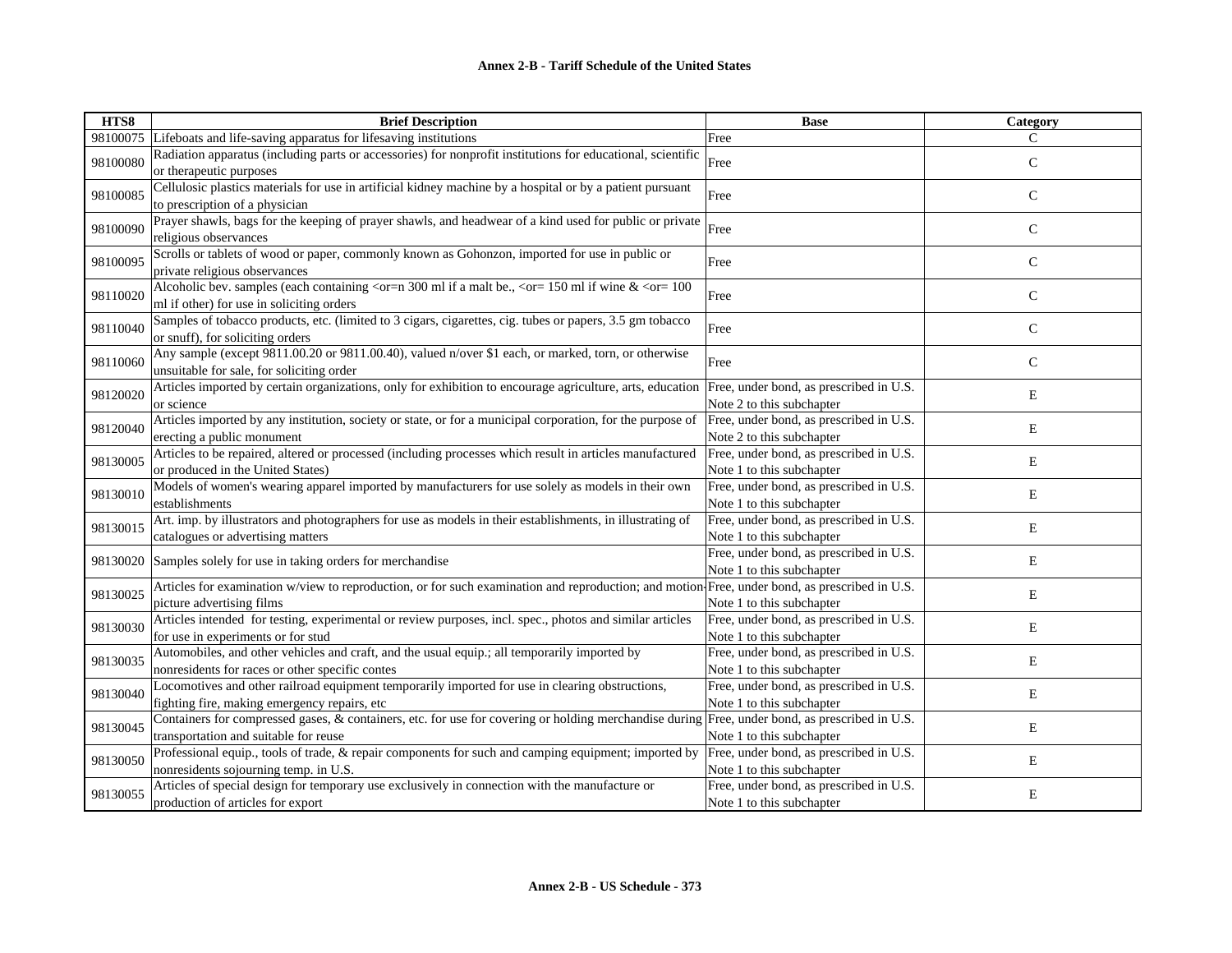| HTS8     | <b>Brief Description</b>                                                                                              | <b>Base</b>                             | <b>Category</b> |
|----------|-----------------------------------------------------------------------------------------------------------------------|-----------------------------------------|-----------------|
| 98130060 | Animals and poultry brought into the U.S. for the purpose of breeding, exhibition or competition for                  | Free, under bond, as prescribed in U.S. | E               |
|          | prizes, and the usual equipment therefo                                                                               | Note 1 to this subchapter               |                 |
| 98130070 | Art, engravings, photos & philo./scien. appar. imported by artist, lecturer or scientist for exhib. or                | Free, under bond, as prescribed in U.S. | E               |
|          | promotion of art, science & industry                                                                                  | Note 1 to this subchapter               |                 |
| 98130075 | Automobiles, chassis, bodies, cutaway portions of such, and parts for such, finished, unfinished or                   | Free, under bond, as prescribed in U.S. | E               |
|          | cutaway, intended for show purposes                                                                                   | Note 1 to this subchapter               |                 |
|          | 98140050 Tea, tea waste, and tea siftings and sweepings, for manufacturing of chemical products                       | Free, under bond, as prescribed in U.S. | E               |
|          |                                                                                                                       | Note 1 to this subchapter               |                 |
| 98150020 | Products of American fisheries which have not been landed in a foreign country, or landed solely for<br>transshipment | Free                                    | $\mathsf C$     |
|          | Fish (except cod, cusk, haddock, hake, mackerel, pollock and swordfish) landed abroad only for                        |                                         |                 |
| 98150040 | evisceration and/or chilling or freezing                                                                              | Free                                    | $\mathsf{C}$    |
|          | Products of American fisheries, prepared or preserved by American fishery on treaty coasts of                         |                                         |                 |
| 98150060 | Labrador, Magdalen Isles or Newfoundland                                                                              | Free                                    | $\mathsf{C}$    |
|          | Articles for personal or household use, or as gifts, valued not over \$1,000, accompanying a person,                  |                                         |                 |
| 98160020 | arriving in the U.S.                                                                                                  | 3 percent of the fair retail value      | A               |
|          | Articles for personal or household use, or as gifts, valued not over \$1,000, accompanying a person                   |                                         |                 |
| 98160040 | arriving from an insular possessions                                                                                  | 1.5 percent of the fair retail value    | A               |
|          | 98170020 Monofilament gill nets or sections or parts of nets to be used for fish sampling                             | Free                                    | C               |
|          | Nets (incl. section or parts) to be used in taking wild birds under license issued by an appropriate                  |                                         |                 |
| 98170030 | Federal or State government authority                                                                                 | Free                                    | $\mathsf{C}$    |
|          | Visual or auditory material of educational, scientific or cultural character (except toy models) per U.S.             |                                         |                 |
| 98170040 | note 1(a) of subchapter XVII                                                                                          | Free                                    | $\mathsf{C}$    |
| 98170042 | Holograms; microfilm, microfiche, etc.; the foregoing if defined as visual or auditory materials                      | Free                                    | $\mathsf{C}$    |
| 98170044 | Motion picture films if defined as visual or auditory materials                                                       | Free                                    | $\mathsf{C}$    |
| 98170046 | Sound, sound+visual, and magnetic recordings; video discs, tapes, etc.; the foregoing if defined as                   | Free                                    | $\mathbf C$     |
|          | visual or auditory materials                                                                                          |                                         |                 |
| 98170048 | Various specific articles and kits used generally as aids to learning or instruction, if defined as visual or         | Free                                    | $\mathsf C$     |
|          | auditory materials                                                                                                    |                                         |                 |
|          | 98170050 Machinery, equipment and implements to be used for agricultural or horticultural purposes                    | Free                                    | $\mathsf{C}$    |
|          | 98170060 Parts to be used in articles provided for in headings 8432, 8433, 8434, and 8436                             | Free                                    | $\mathsf{C}$    |
|          | 98170070 Animals, game, imported to be liberated in the United States for stocking purposes                           | Free                                    | $\overline{C}$  |
| 98170080 | Articles of copper to be used in remanufacture by melting, or by shredding, shearing, etc. rendering                  | Free                                    | $\mathsf{C}$    |
|          | suitable only for recovery of metal                                                                                   |                                         |                 |
| 98170090 | Specified unwrought metal and forms or articles of metal for remanufacture or for recovery of the metal               | Free                                    | $\mathsf C$     |
|          | content                                                                                                               |                                         |                 |
| 98170092 | Books, music and pamphlets, in raised print, used exclusively by or for the blind                                     | Free                                    | $\mathcal{C}$   |
| 98170094 | Braille tablets, cubarithms, and special apparatus, machines, presses, and types for use by or benefit                | Free                                    | $\mathsf{C}$    |
|          | exclusively of the blind                                                                                              |                                         |                 |
| 98170096 | Other articles specially designed or adapted for the use or benefit of the blind or other physically or               | Free                                    | $\mathsf{C}$    |
|          | mentally handicapped persons                                                                                          |                                         |                 |